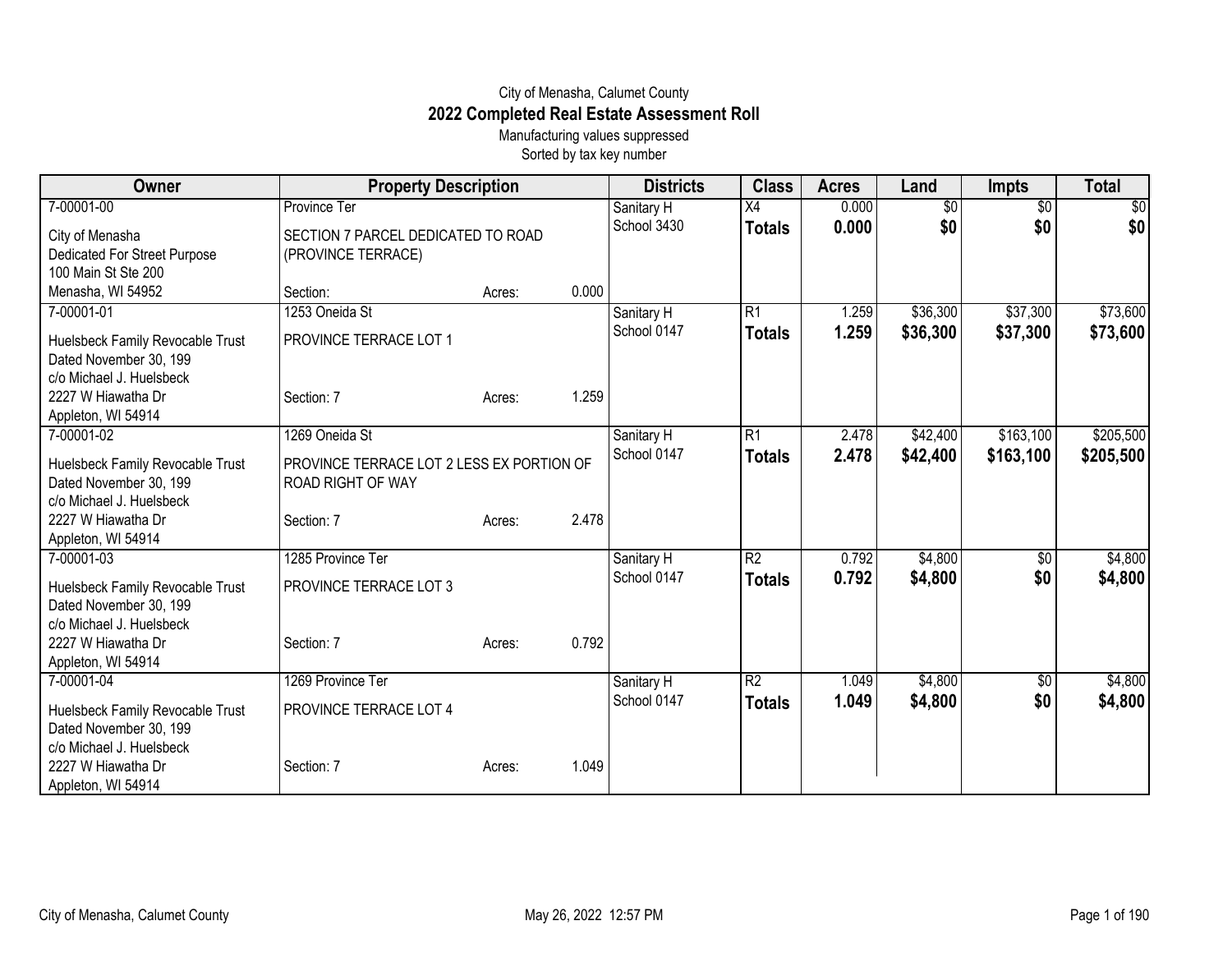| Owner                                                             | <b>Property Description</b> |        |       | <b>Districts</b> | <b>Class</b>             | <b>Acres</b> | Land            | <b>Impts</b>    | <b>Total</b>    |
|-------------------------------------------------------------------|-----------------------------|--------|-------|------------------|--------------------------|--------------|-----------------|-----------------|-----------------|
| 7-00001-05                                                        | 1253 Province Ter           |        |       | Sanitary H       | $\overline{\mathsf{R2}}$ | 1.223        | \$4,800         | $\overline{50}$ | \$4,800         |
| Huelsbeck Family Revocable Trust                                  | PROVINCE TERRACE LOT 5      |        |       | School 0147      | <b>Totals</b>            | 1.223        | \$4,800         | \$0             | \$4,800         |
| Dated November 30, 199                                            |                             |        |       |                  |                          |              |                 |                 |                 |
| c/o Michael J. Huelsbeck                                          |                             |        |       |                  |                          |              |                 |                 |                 |
| 2227 W Hiawatha Dr                                                | Section: 7                  | Acres: | 1.223 |                  |                          |              |                 |                 |                 |
| Appleton, WI 54914                                                |                             |        |       |                  |                          |              |                 |                 |                 |
| 7-00001-06                                                        | 1237 Province Ter           |        |       | Sanitary H       | $\overline{R2}$          | 1.210        | \$4,800         | \$0             | \$4,800         |
| Huelsbeck Family Revocable Trust                                  | PROVINCE TERRACE LOT 6      |        |       | School 0147      | <b>Totals</b>            | 1.210        | \$4,800         | \$0             | \$4,800         |
| Dated November 30, 199                                            |                             |        |       |                  |                          |              |                 |                 |                 |
| c/o Michael J. Huelsbeck                                          |                             |        |       |                  |                          |              |                 |                 |                 |
| 2227 W Hiawatha Dr                                                | Section: 7                  | Acres: | 1.210 |                  |                          |              |                 |                 |                 |
| Appleton, WI 54914                                                |                             |        |       |                  |                          |              |                 |                 |                 |
| 7-00001-07                                                        | 1221 Province Ter           |        |       | Sanitary H       | $\overline{R2}$          | 1.652        | \$4,800         | $\overline{50}$ | \$4,800         |
| Huelsbeck Family Revocable Trust                                  | PROVINCE TERRACE LOT 7      |        |       | School 3430      | <b>Totals</b>            | 1.652        | \$4,800         | \$0             | \$4,800         |
| Dated November 30, 199                                            |                             |        |       |                  |                          |              |                 |                 |                 |
| c/o Michael J. Huelsbeck                                          |                             |        |       |                  |                          |              |                 |                 |                 |
| 2227 W Hiawatha Dr                                                | Section: 7                  | Acres: | 1.652 |                  |                          |              |                 |                 |                 |
| Appleton, WI 54914                                                |                             |        |       |                  |                          |              |                 |                 |                 |
| 7-00001-08                                                        | 1205 Province Ter           |        |       | Sanitary H       | X4                       | 2.395        | $\overline{50}$ | $\overline{50}$ | $\sqrt{50}$     |
| Samaritan Counseling Center of the Fox   Lot 1 of CSM 3829        |                             |        |       | School 3430      | <b>Totals</b>            | 2.395        | \$0             | \$0             | \$0             |
| Valley, Inc.                                                      |                             |        |       |                  |                          |              |                 |                 |                 |
| 1478 Kenwood Dr #1                                                |                             |        |       |                  |                          |              |                 |                 |                 |
| Menasha, WI 54952                                                 | Section: 7                  | Acres: | 2.395 |                  |                          |              |                 |                 |                 |
| 7-00001-10                                                        | 1173 Province Ter           |        |       | Sanitary H       | X4                       | 2.040        | $\overline{60}$ | $\overline{50}$ | $\sqrt{50}$     |
| The Redevelopment Authority of the City   LOT 1 CSM 3772          |                             |        |       | School 3430      | <b>Totals</b>            | 2.040        | \$0             | \$0             | \$0             |
| of Menasha                                                        |                             |        |       |                  |                          |              |                 |                 |                 |
| 100 Main St Ste 200                                               |                             |        |       |                  |                          |              |                 |                 |                 |
| Menasha, WI 54952                                                 | Section: 7                  | Acres: | 2.040 |                  |                          |              |                 |                 |                 |
| 7-00001-11                                                        | 1133 Province Ter           |        |       | Sanitary H       | $\overline{X4}$          | 1.456        | $\sqrt[6]{3}$   | \$0             | $\overline{50}$ |
| The Redevelopment Authority of the City   PROVINCE TERRACE LOT 11 |                             |        |       | School 3430      | <b>Totals</b>            | 1.456        | \$0             | \$0             | \$0             |
| of Menasha                                                        |                             |        |       |                  |                          |              |                 |                 |                 |
| 100 Main St Ste 200                                               |                             |        |       |                  |                          |              |                 |                 |                 |
| Menasha, WI 54952                                                 | Section: 7                  | Acres: | 1.456 |                  |                          |              |                 |                 |                 |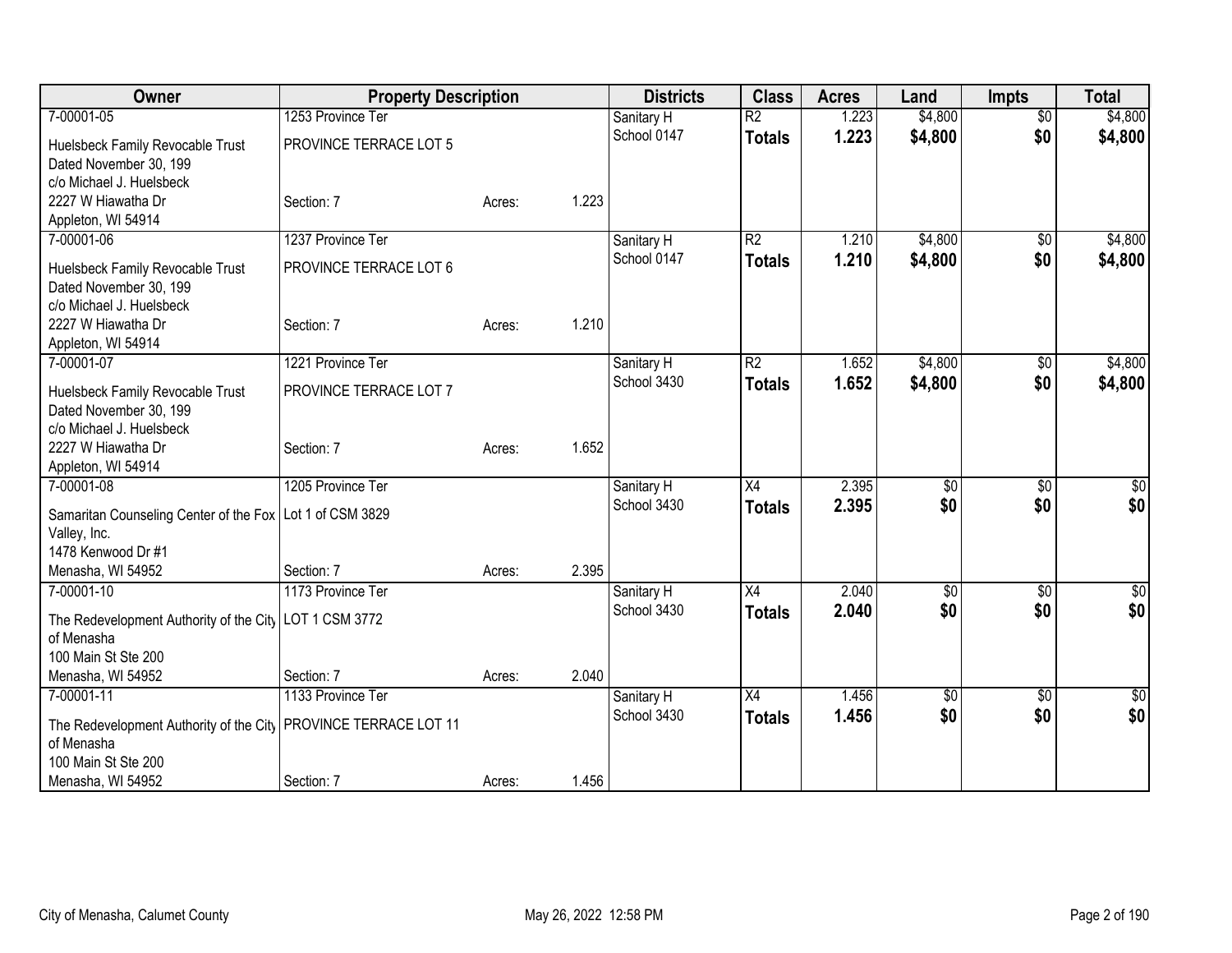| Owner                                                             | <b>Property Description</b>                              |        |       | <b>Districts</b>          | <b>Class</b>    | <b>Acres</b> | Land            | <b>Impts</b>    | <b>Total</b>   |
|-------------------------------------------------------------------|----------------------------------------------------------|--------|-------|---------------------------|-----------------|--------------|-----------------|-----------------|----------------|
| 7-00001-12                                                        | 1148 Province Ter                                        |        |       | Sanitary H                | $\overline{X4}$ | 0.728        | $\overline{50}$ | $\overline{50}$ | $\sqrt{50}$    |
| The Redevelopment Authority of the City   PROVINCE TERRACE LOT 12 |                                                          |        |       | School 3430               | <b>Totals</b>   | 0.728        | \$0             | \$0             | \$0            |
| of Menasha                                                        |                                                          |        |       |                           |                 |              |                 |                 |                |
| 100 Main St Ste 200                                               |                                                          |        |       |                           |                 |              |                 |                 |                |
| Menasha, WI 54952                                                 | Section: 7                                               | Acres: | 0.728 |                           |                 |              |                 |                 |                |
| 7-00001-13                                                        | 1151 Oneida St                                           |        |       | Sanitary H                | R <sub>2</sub>  | 0.728        | \$63,500        | \$237,600       | \$301,100      |
| CAP Enterprises of Appleton, LLC                                  | PROVINCE TERRACE LOT 13                                  |        |       | School 3430               | <b>Totals</b>   | 0.728        | \$63,500        | \$237,600       | \$301,100      |
| 1151 Oneida St                                                    |                                                          |        |       |                           |                 |              |                 |                 |                |
| Menasha, WI 54952                                                 |                                                          |        |       |                           |                 |              |                 |                 |                |
|                                                                   | Section: 7                                               | Acres: | 0.728 |                           |                 |              |                 |                 |                |
| 7-00001-14                                                        | 1164 Province Ter                                        |        |       | Sanitary H<br>School 3430 | $\overline{R2}$ | 1.163        | \$63,300        | \$649,800       | \$713,100      |
| Double D Properties, LLC                                          | PROVINCE TERRACE LOT 14                                  |        |       |                           | <b>Totals</b>   | 1.163        | \$63,300        | \$649,800       | \$713,100      |
| 1164 Province Ter                                                 |                                                          |        |       |                           |                 |              |                 |                 |                |
| Menasha, WI 54952                                                 |                                                          |        |       |                           |                 |              |                 |                 |                |
| 7-00001-15                                                        | Section: 7<br>1180 Province Ter                          | Acres: | 1.163 |                           | $\overline{R2}$ | 1.770        | \$154,000       | \$1,113,300     | \$1,267,300    |
|                                                                   |                                                          |        |       | Sanitary H<br>School 3430 | Totals          | 1.770        | \$154,000       | \$1,113,300     | \$1,267,300    |
| Wiegert Enterprises, LLC                                          | LOT 2 CSM 3350 A REDIVISION OF LOTS 15, 16,              |        |       |                           |                 |              |                 |                 |                |
| N5999 Old Keshena Rd                                              | AND 17 PROVINCE TERRACE LOCATED IN THE                   |        |       |                           |                 |              |                 |                 |                |
| Shawano, WI 54166                                                 | NW1/4 OF THE SW1/4 AND IN THE SW1/4 OF THE               |        | 1.770 |                           |                 |              |                 |                 |                |
| 7-00001-17                                                        | Section: 7<br>1212 Province Ter                          | Acres: |       | Sanitary H                | $\overline{R2}$ | 1.830        | \$4,800         | \$0             | \$4,800        |
|                                                                   |                                                          |        |       | School 3430               | <b>Totals</b>   | 1.830        | \$4,800         | \$0             | \$4,800        |
| Huelsbeck Family Revocable Trust                                  | LOT 1 CSM 3350 A REDIVISION OF LOTS 15, 16,              |        |       |                           |                 |              |                 |                 |                |
| Dated November 30, 199                                            | AND 17 PROVINCE TERRACE LOCATED IN THE                   |        |       |                           |                 |              |                 |                 |                |
| c/o Michael J. Huelsbeck<br>2227 W Hiawatha Dr                    | NW1/4 OF THE SW1/4 AND IN THE SW1/4 OF THE<br>Section: 7 | Acres: | 1.830 |                           |                 |              |                 |                 |                |
| Appleton, WI 54914                                                |                                                          |        |       |                           |                 |              |                 |                 |                |
| 7-00001-18                                                        | 1228 Province Ter                                        |        |       | Sanitary H                | $\overline{R2}$ | 1.145        | \$4,800         | \$0             | \$4,800        |
|                                                                   | PROVINCE TERRACE LOT 18                                  |        |       | School 3430               | <b>Totals</b>   | 1.145        | \$4,800         | \$0             | \$4,800        |
| Huelsbeck Family Revocable Trust<br>Dated November 30, 199        |                                                          |        |       |                           |                 |              |                 |                 |                |
| c/o Michael J. Huelsbeck                                          |                                                          |        |       |                           |                 |              |                 |                 |                |
| 2227 W Hiawatha Dr                                                | Section: 7                                               | Acres: | 1.145 |                           |                 |              |                 |                 |                |
| Appleton, WI 54914                                                |                                                          |        |       |                           |                 |              |                 |                 |                |
| 7-00001-19                                                        | <b>Province Ter</b>                                      |        |       | Sanitary H                | $\overline{X4}$ | 3.331        | $\overline{50}$ | $\overline{50}$ | $\frac{1}{30}$ |
| City of Menasha                                                   | Lot 2 of CSM 3772                                        |        |       | School 3430               | Totals          | 3.331        | \$0             | \$0             | \$0            |
| 100 Main St Ste 200                                               |                                                          |        |       |                           |                 |              |                 |                 |                |
| Menasha, WI 54952                                                 |                                                          |        |       |                           |                 |              |                 |                 |                |
|                                                                   | Section: 7                                               | Acres: | 0.000 |                           |                 |              |                 |                 |                |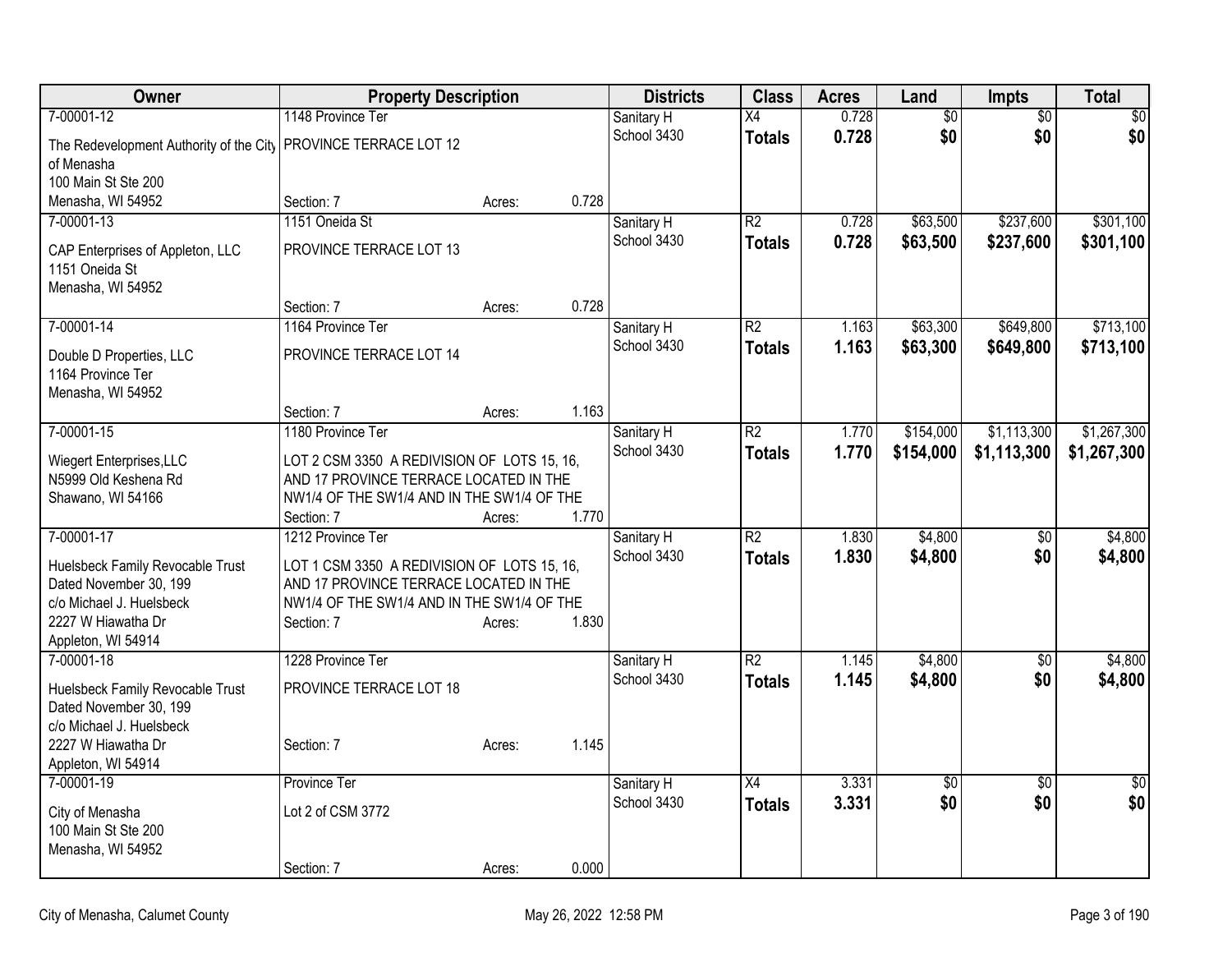| Owner                                                                                                           | <b>Property Description</b>                                                                                                                                                        |                  |                | <b>Districts</b>          | <b>Class</b>                     | <b>Acres</b>   | Land                   | <b>Impts</b>           | <b>Total</b>           |
|-----------------------------------------------------------------------------------------------------------------|------------------------------------------------------------------------------------------------------------------------------------------------------------------------------------|------------------|----------------|---------------------------|----------------------------------|----------------|------------------------|------------------------|------------------------|
| 7-00003-00<br>Kathy Lowe<br>2137 Manitowoc Rd                                                                   | 2137 Manitowoc Rd<br>SEC 7 T20N R18E LOT 2 OF CSM #2462 REC AS DOC<br>#332408 CALUMET CO R.O.D.                                                                                    |                  |                | Sanitary H<br>School 3430 | $\overline{R1}$<br><b>Totals</b> | 0.844<br>0.844 | \$33,500<br>\$33,500   | \$103,600<br>\$103,600 | \$137,100<br>\$137,100 |
| Menasha, WI 54952                                                                                               | Section:                                                                                                                                                                           | Acres:           | 0.000          |                           |                                  |                |                        |                        |                        |
| 7-00004-00<br>James F. Paalman Jr<br>2092 Manitowoc Rd<br>Menasha, WI 54952                                     | 2092 Manitowoc Rd<br>SEC 7 T20N R18E SW1/4 COM AT NE CORNER, TH W<br>828' TO POB, TH S 160.12', TH SW 205.6', TH N 272.13'<br>TH E 161.55' TO POB.                                 |                  |                | Sanitary H<br>School 3430 | $\overline{R2}$<br><b>Totals</b> | 0.673<br>0.673 | \$29,500<br>\$29,500   | \$126,800<br>\$126,800 | \$156,300<br>\$156,300 |
| 7-00009-00<br>Alan J. and Nicole C Kiplin<br>2087 Manitowoc Rd                                                  | Section:<br>2087 Manitowoc Rd<br>SEC 7 T20N R18E PART OF LOT 1 OF CSM #1053 AS<br>CONVEYED BY WD #325955 CALUMET CO R.O.D.                                                         | Acres:           | 0.000          | Sanitary H<br>School 3430 | $\overline{R1}$<br><b>Totals</b> | 1.376<br>1.376 | \$47,500<br>\$47,500   | \$193,600<br>\$193,600 | \$241,100<br>\$241,100 |
| Menasha, WI 54952<br>7-00009-01                                                                                 | Section:<br>2107 Manitowoc Rd                                                                                                                                                      | Acres:           | 0.000          | Sanitary H                | $\overline{R1}$                  | 0.545          | \$30,000               | \$20,200               | \$50,200               |
| Paul Jonen<br>1119 Stillmeadow Ln<br>Menasha, WI 54952                                                          | SEC 7 T20N R18E LOT 1 OF CSM #2462 REC AS<br>DOC #332408 CALUMET CO R.O.D.                                                                                                         |                  |                | School 3430               | <b>Totals</b>                    | 0.545          | \$30,000               | \$20,200               | \$50,200               |
| 7-00010-00<br>Sandra Kantak<br>2059 Manitowoc Rd<br>Menasha, WI 54952                                           | Section:<br>2059 Manitowoc Rd<br>LOT 1 CSM 3771                                                                                                                                    | Acres:           | 0.000          | Sanitary H<br>School 3430 | $\overline{R1}$<br><b>Totals</b> | 0.388<br>0.388 | \$26,500<br>\$26,500   | \$70,100<br>\$70,100   | \$96,600<br>\$96,600   |
| 7-00011-02<br>AD & BB Enterprises LLC<br>1109 Oneida St<br>Menasha, WI 54952                                    | Section:<br>1109 Oneida St<br>SEC 7 T20N R18E LOT 2 OF CSM #2797 REC AS DOC<br>#390782 CALUMET COUNTY R.O.D.                                                                       | Acres:           | 0.000          | Sanitary H<br>School 3430 | $\overline{R2}$<br><b>Totals</b> | 3.860<br>3.860 | \$176,500<br>\$176,500 | \$642,500<br>\$642,500 | \$819,000<br>\$819,000 |
| 7-00011-06<br>The Redevelopment Authority of the City<br>of Menasha<br>100 Main St Ste 200<br>Menasha, WI 54952 | Section:<br>2011 Manitowoc Rd<br>SEC 7 T20N R18E LOT 1 OF CSM #1144 REC AS DOC<br>#180525 CALUMET COUNTY R.O.D. EXCEPT THAT<br>PORTION OF CSM #1144 REC AS DOC #400417<br>Section: | Acres:<br>Acres: | 0.000<br>0.311 | Sanitary H<br>School 3430 | X4<br><b>Totals</b>              | 0.311<br>0.311 | \$0<br>\$0             | $\overline{50}$<br>\$0 | $\overline{50}$<br>\$0 |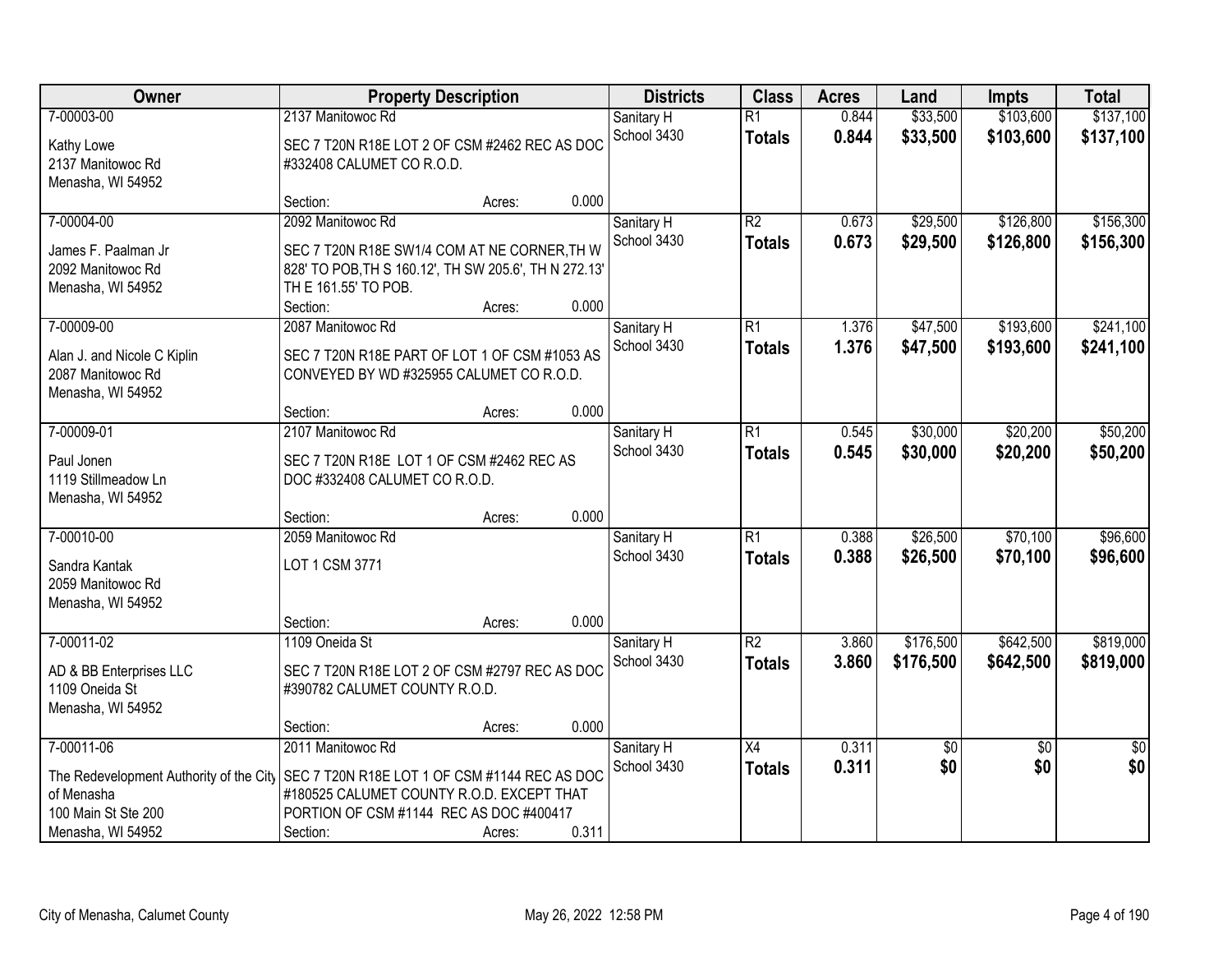| Owner                                                         | <b>Property Description</b>                    |        |       | <b>Districts</b> | <b>Class</b>             | <b>Acres</b> | Land            | Impts           | <b>Total</b>    |
|---------------------------------------------------------------|------------------------------------------------|--------|-------|------------------|--------------------------|--------------|-----------------|-----------------|-----------------|
| 7-00011-08                                                    | 2027 Manitowoc Rd                              |        |       | Sanitary H       | X4                       | 1.025        | $\overline{60}$ | $\overline{50}$ | $\overline{50}$ |
| The Redevelopment Authority of the City                       | SEC 7 T20N R18E LOT 3 OF CSM #1144 REC AS DOC  |        |       | School 3430      | <b>Totals</b>            | 1.025        | \$0             | \$0             | \$0             |
| of Menasha                                                    | #180525 CALUMET COUNTY R.O.D.                  |        |       |                  |                          |              |                 |                 |                 |
| 100 Main St Ste 200                                           |                                                |        |       |                  |                          |              |                 |                 |                 |
| Menasha, WI 54952                                             | Section:                                       | Acres: | 1.025 |                  |                          |              |                 |                 |                 |
| 7-00012-00                                                    | 2035 Manitowoc Rd                              |        |       | Sanitary H       | $\overline{R2}$          | 1.362        | \$59,500        | \$130,500       | \$190,000       |
| Daniel L. Gueths                                              | SEC 7 T20N R18E LOT 1 OF CSM #964 AS REC IN V6 |        |       | School 3430      | <b>Totals</b>            | 1.362        | \$59,500        | \$130,500       | \$190,000       |
| 2035 Manitowoc Rd                                             | OF SURVEYS P417 CALUMET COUNTY R.O.D.          |        |       |                  |                          |              |                 |                 |                 |
| Menasha, WI 54952                                             |                                                |        |       |                  |                          |              |                 |                 |                 |
|                                                               | Section:                                       | Acres: | 0.000 |                  |                          |              |                 |                 |                 |
| 7-00013-00                                                    | 2043 Manitowoc Rd                              |        |       | Sanitary H       | $\overline{\mathsf{R2}}$ | 2.913        | \$86,500        | \$275,800       | \$362,300       |
| Winnegamie Dog Club, Inc                                      | SEC 7 T20N R18E PART OF NW-SW LOT 2 OF CSM     |        |       | School 3430      | <b>Totals</b>            | 2.913        | \$86,500        | \$275,800       | \$362,300       |
| <b>PO Box 713</b>                                             | #964 AS REC IN V6 OF SURVEYS P417 CALUMET CO   |        |       |                  |                          |              |                 |                 |                 |
| Appleton, WI 54912                                            | R.O.D.                                         |        |       |                  |                          |              |                 |                 |                 |
|                                                               | Section:                                       | Acres: | 0.000 |                  |                          |              |                 |                 |                 |
| 7-00014-00                                                    | 2051 Manitowoc Rd                              |        |       | Sanitary H       | R1                       | 2.945        | \$64,500        | \$354,000       | \$418,500       |
|                                                               | LOT 2 CSM 3771                                 |        |       | School 3430      | <b>Totals</b>            | 2.945        | \$64,500        | \$354,000       | \$418,500       |
| Charles A. Thompson<br>2051 Manitowoc Rd                      |                                                |        |       |                  |                          |              |                 |                 |                 |
| Menasha, WI 54952                                             |                                                |        |       |                  |                          |              |                 |                 |                 |
|                                                               | Section:                                       | Acres: | 0.000 |                  |                          |              |                 |                 |                 |
| 7-00015-01                                                    | 1101 Province Ter                              |        |       | Sanitary H       | $\overline{X4}$          | 1.300        | $\overline{50}$ | $\overline{50}$ | $\overline{50}$ |
|                                                               |                                                |        |       | School 3430      | <b>Totals</b>            | 1.300        | \$0             | \$0             | \$0             |
| The Redevelopment Authority of the City<br>of Menasha         | <b>LOT 1 SOUTHFIELD WEST</b>                   |        |       |                  |                          |              |                 |                 |                 |
| 100 Main St Ste 200                                           |                                                |        |       |                  |                          |              |                 |                 |                 |
| Menasha, WI 54952                                             | Section:                                       | Acres: | 1.300 |                  |                          |              |                 |                 |                 |
| 7-00015-02                                                    | 1109 Province Ter                              |        |       | Sanitary H       | $\overline{X4}$          | 0.621        | $\overline{50}$ | $\overline{50}$ | $\overline{50}$ |
|                                                               |                                                |        |       | School 3430      | <b>Totals</b>            | 0.621        | \$0             | \$0             | \$0             |
| The Redevelopment Authority of the City LOT 2 SOUTHFIELD WEST |                                                |        |       |                  |                          |              |                 |                 |                 |
| of Menasha<br>100 Main St Ste 200                             |                                                |        |       |                  |                          |              |                 |                 |                 |
| Menasha, WI 54952                                             | Section:                                       | Acres: | 0.621 |                  |                          |              |                 |                 |                 |
| 7-00015-03                                                    | 1911 Manitowoc Rd                              |        |       | Sanitary H       | X4                       | 1.463        | $\sqrt{50}$     | $\overline{50}$ | $\overline{50}$ |
|                                                               |                                                |        |       | School 3430      | <b>Totals</b>            | 1.463        | \$0             | \$0             | \$0             |
| City of Menasha                                               | LOT 3 SOUTHFIELD WEST                          |        |       |                  |                          |              |                 |                 |                 |
| 100 Main St Ste 200                                           |                                                |        |       |                  |                          |              |                 |                 |                 |
| Menasha, WI 54952                                             | Section:                                       |        | 1.463 |                  |                          |              |                 |                 |                 |
|                                                               |                                                | Acres: |       |                  |                          |              |                 |                 |                 |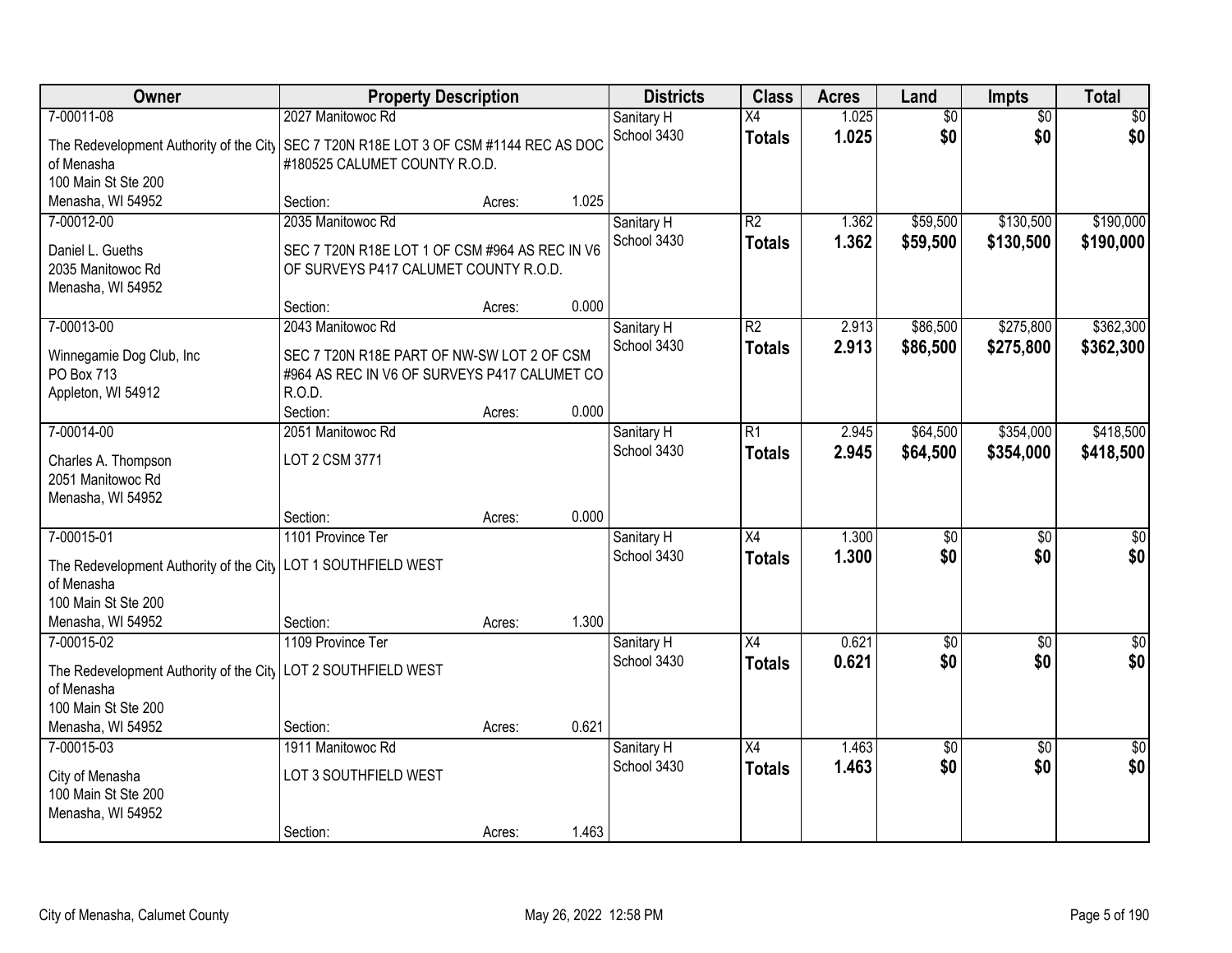| Owner                                  | <b>Property Description</b> |        |       | <b>Districts</b> | <b>Class</b>    | <b>Acres</b> | Land            | Impts           | <b>Total</b> |
|----------------------------------------|-----------------------------|--------|-------|------------------|-----------------|--------------|-----------------|-----------------|--------------|
| 7-00015-04                             | 1100 Province Ter           |        |       | Sanitary H       | $\overline{X4}$ | 0.318        | $\overline{60}$ | $\overline{50}$ | \$0          |
| City of Menasha<br>100 Main St Ste 200 | LOT 4 SOUTHFIELD WEST       |        |       | School 3430      | <b>Totals</b>   | 0.318        | \$0             | \$0             | \$0          |
| Menasha, WI 54952                      |                             |        |       |                  |                 |              |                 |                 |              |
|                                        | Section:                    | Acres: | 0.318 |                  |                 |              |                 |                 |              |
| 7-00015-05                             | 1070 Province Ter           |        |       | Sanitary H       | $\overline{R1}$ | 0.308        | \$31,500        | \$189,000       | \$220,500    |
| Amy Pope                               | LOT 5 SOUTHFIELD WEST       |        |       | School 3430      | <b>Totals</b>   | 0.308        | \$31,500        | \$189,000       | \$220,500    |
| Shelly Collette                        |                             |        |       |                  |                 |              |                 |                 |              |
| 1070 Province Terrace                  |                             |        |       |                  |                 |              |                 |                 |              |
| Menasha, WI 54952                      | Section:                    | Acres: | 0.308 |                  |                 |              |                 |                 |              |
| 7-00015-06                             | 1062 Province Ter           |        |       | Sanitary H       | $\overline{R1}$ | 0.207        | \$29,000        | \$237,700       | \$266,700    |
| Pamela J and Patric Bedat-Fitzpatrick  | LOT 6 SOUTHFIELD WEST       |        |       | School 3430      | <b>Totals</b>   | 0.207        | \$29,000        | \$237,700       | \$266,700    |
| 1062 Province Ter                      |                             |        |       |                  |                 |              |                 |                 |              |
| Menasha, WI 54952                      |                             |        |       |                  |                 |              |                 |                 |              |
|                                        | Section:                    | Acres: | 0.207 |                  |                 |              |                 |                 |              |
| 7-00015-07                             | 1054 Province Ter           |        |       | Sanitary H       | $\overline{R1}$ | 0.207        | \$29,000        | \$190,300       | \$219,300    |
| Justin L. Kenneke                      | LOT 7 SOUTHFIELD WEST       |        |       | School 3430      | <b>Totals</b>   | 0.207        | \$29,000        | \$190,300       | \$219,300    |
| Cassandra A. Garrow                    |                             |        |       |                  |                 |              |                 |                 |              |
| 1054 Province Terrace                  |                             |        |       |                  |                 |              |                 |                 |              |
| Menasha, WI 54952                      | Section:                    | Acres: | 0.207 |                  |                 |              |                 |                 |              |
| 7-00015-08                             | 1046 Province Ter           |        |       | Sanitary H       | $\overline{R1}$ | 0.207        | \$29,000        | \$174,700       | \$203,700    |
| Tamra M. VANDEN HOOGEN                 | LOT 8 SOUTHFIELD WEST       |        |       | School 3430      | <b>Totals</b>   | 0.207        | \$29,000        | \$174,700       | \$203,700    |
| 1046 Province Ter                      |                             |        |       |                  |                 |              |                 |                 |              |
| Menasha, WI 54952                      |                             |        |       |                  |                 |              |                 |                 |              |
|                                        | Section:                    | Acres: | 0.207 |                  |                 |              |                 |                 |              |
| 7-00015-09                             | 1038 Province Ter           |        |       | Sanitary H       | $\overline{R1}$ | 0.207        | \$29,000        | \$182,900       | \$211,900    |
| Gopi Krishna Reddy Vakiti              | LOT 9 SOUTHFIELD WEST       |        |       | School 3430      | <b>Totals</b>   | 0.207        | \$29,000        | \$182,900       | \$211,900    |
| 1038 Province Ter                      |                             |        |       |                  |                 |              |                 |                 |              |
| Menasha, WI 54952                      |                             |        |       |                  |                 |              |                 |                 |              |
|                                        | Section:                    | Acres: | 0.207 |                  |                 |              |                 |                 |              |
| 7-00015-10                             | 1030 Province Ter           |        |       | Sanitary H       | $\overline{R1}$ | 0.209        | \$29,000        | \$203,700       | \$232,700    |
| Matthew J. Myers                       | LOT 10 SOUTHFIELD WEST      |        |       | School 3430      | <b>Totals</b>   | 0.209        | \$29,000        | \$203,700       | \$232,700    |
| 1030 Province Terrace                  |                             |        |       |                  |                 |              |                 |                 |              |
| Menasha, WI 54952                      |                             |        |       |                  |                 |              |                 |                 |              |
|                                        | Section:                    | Acres: | 0.209 |                  |                 |              |                 |                 |              |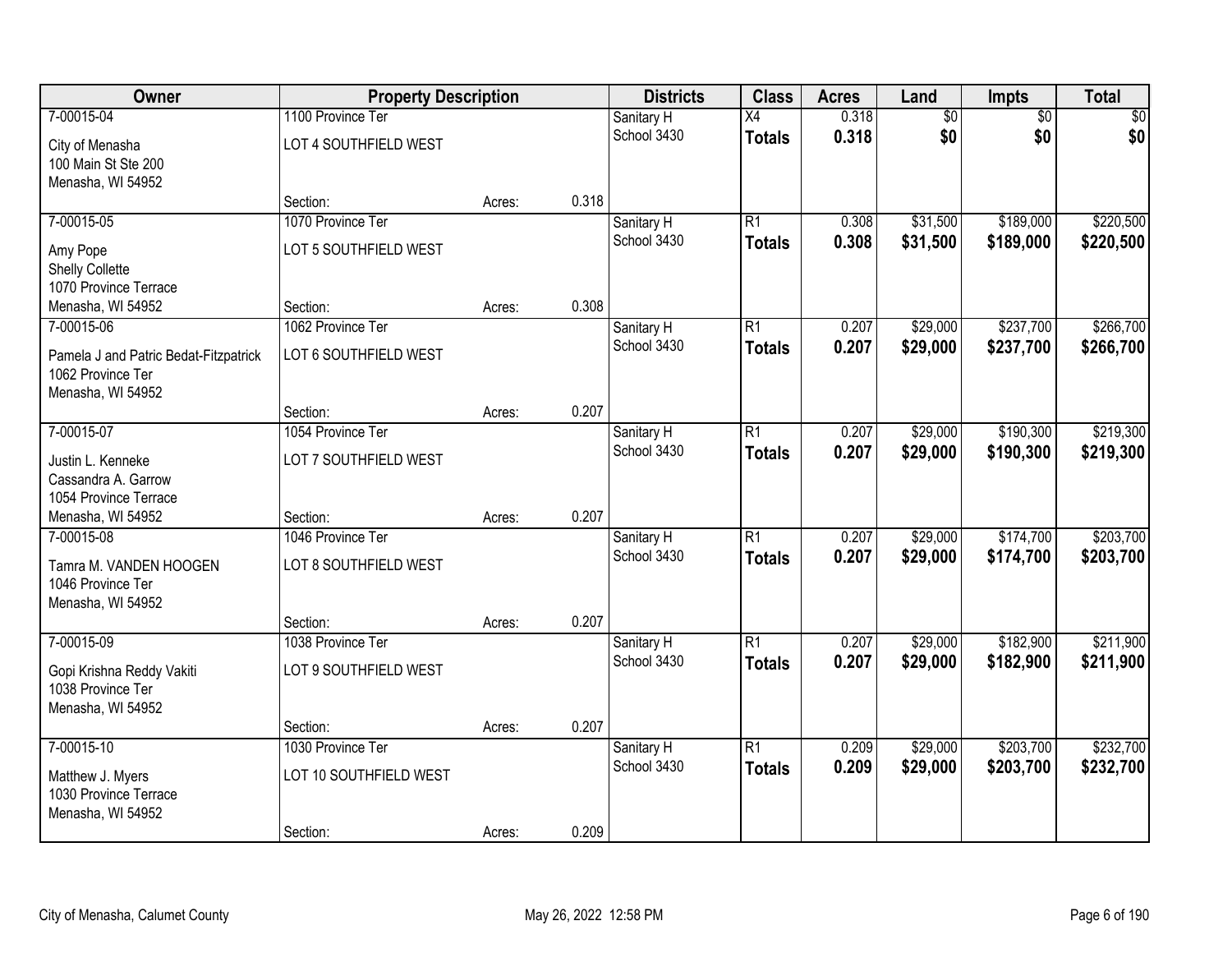| Owner                                      | <b>Property Description</b> |        |       | <b>Districts</b> | <b>Class</b>    | <b>Acres</b> | Land     | <b>Impts</b> | <b>Total</b> |
|--------------------------------------------|-----------------------------|--------|-------|------------------|-----------------|--------------|----------|--------------|--------------|
| 7-00015-11                                 | 1069 Province Ter           |        |       | Sanitary H       | $\overline{R1}$ | 0.256        | \$29,000 | \$196,700    | \$225,700    |
| Sally Marklay Covyeau<br>1069 Province Ter | LOT 11 SOUTHFIELD WEST      |        |       | School 3430      | <b>Totals</b>   | 0.256        | \$29,000 | \$196,700    | \$225,700    |
| Menasha, WI 54952                          |                             |        |       |                  |                 |              |          |              |              |
|                                            | Section:                    | Acres: | 0.256 |                  |                 |              |          |              |              |
| 7-00015-12                                 | 1061 Province Ter           |        |       | Sanitary H       | $\overline{R1}$ | 0.202        | \$28,500 | \$173,000    | \$201,500    |
| Jennifer S. Miller                         | LOT 12 SOUTHFIELD WEST      |        |       | School 3430      | <b>Totals</b>   | 0.202        | \$28,500 | \$173,000    | \$201,500    |
| 1061 Province Ter                          |                             |        |       |                  |                 |              |          |              |              |
| Menasha, WI 54952                          |                             |        |       |                  |                 |              |          |              |              |
|                                            | Section:                    | Acres: | 0.202 |                  |                 |              |          |              |              |
| 7-00015-13                                 | 1053 Province Ter           |        |       | Sanitary H       | $\overline{R1}$ | 0.202        | \$28,500 | \$185,900    | \$214,400    |
| Khoua Xiong                                | LOT 13 SOUTHFIELD WEST      |        |       | School 3430      | <b>Totals</b>   | 0.202        | \$28,500 | \$185,900    | \$214,400    |
| Sueanna Kue                                |                             |        |       |                  |                 |              |          |              |              |
| 1053 Province Ter                          |                             |        |       |                  |                 |              |          |              |              |
| Menasha, WI 54952                          | Section:                    | Acres: | 0.202 |                  |                 |              |          |              |              |
| 7-00015-14                                 | 1045 Province Ter           |        |       | Sanitary H       | $\overline{R1}$ | 0.202        | \$28,500 | \$139,100    | \$167,600    |
| Amy J. Schabo                              | LOT 14 SOUTHFIELD WEST      |        |       | School 3430      | <b>Totals</b>   | 0.202        | \$28,500 | \$139,100    | \$167,600    |
| 1045 Province Terrace                      |                             |        |       |                  |                 |              |          |              |              |
| Menasha, WI 54952                          |                             |        |       |                  |                 |              |          |              |              |
|                                            | Section:                    | Acres: | 0.202 |                  |                 |              |          |              |              |
| 7-00015-15                                 | 1037 Province Ter           |        |       | Sanitary H       | $\overline{R1}$ | 0.202        | \$28,500 | \$194,800    | \$223,300    |
| Vong Lor                                   | LOT 15 SOUTHFIELD WEST      |        |       | School 3430      | <b>Totals</b>   | 0.202        | \$28,500 | \$194,800    | \$223,300    |
| Yer L. Lor                                 |                             |        |       |                  |                 |              |          |              |              |
| 1037 Province Ter                          |                             |        |       |                  |                 |              |          |              |              |
| Menasha, WI 54952                          | Section:                    | Acres: | 0.202 |                  |                 |              |          |              |              |
| 7-00015-16                                 | 1029 Province Ter           |        |       | Sanitary H       | $\overline{R1}$ | 0.194        | \$28,000 | \$229,900    | \$257,900    |
| Ryan R. Mayer                              | LOT 16 SOUTHFIELD WEST      |        |       | School 3430      | <b>Totals</b>   | 0.194        | \$28,000 | \$229,900    | \$257,900    |
| 1029 Province Ter                          |                             |        |       |                  |                 |              |          |              |              |
| Menasha, WI 54952                          |                             |        |       |                  |                 |              |          |              |              |
|                                            | Section:                    | Acres: | 0.194 |                  |                 |              |          |              |              |
| 7-00015-17                                 | 1021 Province Ter           |        |       | Sanitary H       | $\overline{R1}$ | 0.260        | \$30,000 | \$170,100    | \$200,100    |
| Daniel E. Miller                           | LOT 17 SOUTHFIELD WEST      |        |       | School 3430      | <b>Totals</b>   | 0.260        | \$30,000 | \$170,100    | \$200,100    |
| 1021 Province Terrace                      |                             |        |       |                  |                 |              |          |              |              |
| Menasha, WI 54952                          |                             |        |       |                  |                 |              |          |              |              |
|                                            | Section:                    | Acres: | 0.260 |                  |                 |              |          |              |              |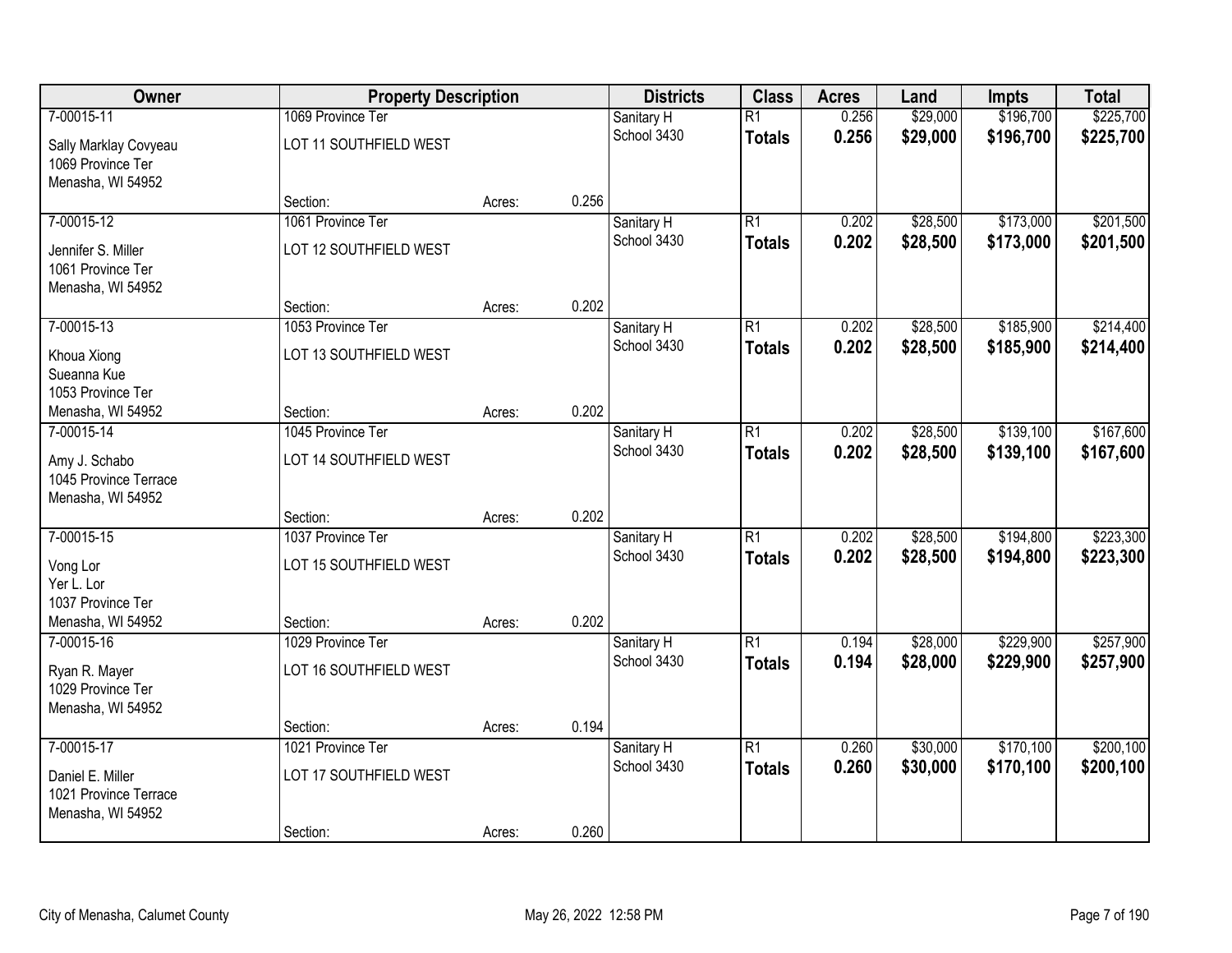| Owner                                                             | <b>Property Description</b>        |        |       | <b>Districts</b> | <b>Class</b>    | <b>Acres</b> | Land     | <b>Impts</b> | <b>Total</b> |
|-------------------------------------------------------------------|------------------------------------|--------|-------|------------------|-----------------|--------------|----------|--------------|--------------|
| 7-00015-18                                                        | 2008 Natures Way                   |        |       | Sanitary H       | $\overline{R1}$ | 0.260        | \$30,000 | \$214,700    | \$244,700    |
| Jay P Hull and Robi Hull<br>2008 Natures Way<br>Menasha, WI 54952 | LOT 18 SOUTHFIELD WEST             |        |       | School 3430      | <b>Totals</b>   | 0.260        | \$30,000 | \$214,700    | \$244,700    |
|                                                                   | Section:                           | Acres: | 0.260 |                  |                 |              |          |              |              |
| 7-00015-19                                                        | 1028 Durham Ln                     |        |       | Sanitary H       | $\overline{R1}$ | 0.194        | \$28,000 | \$220,600    | \$248,600    |
| Margaret P. Londo<br>1028 Durham Ln<br>Menasha, WI 54952          | LOT 19 SOUTHFIELD WEST             |        |       | School 3430      | <b>Totals</b>   | 0.194        | \$28,000 | \$220,600    | \$248,600    |
|                                                                   | Section:                           | Acres: | 0.194 |                  |                 |              |          |              |              |
| 7-00015-20                                                        | 1036 Durham Ln                     |        |       | Sanitary H       | $\overline{R1}$ | 0.202        | \$28,500 | \$172,100    | \$200,600    |
| Heather L. Keller<br>1036 Durham Ln<br>Menasha, WI 54952          | LOT 20 SOUTHFIELD WEST             |        |       | School 3430      | <b>Totals</b>   | 0.202        | \$28,500 | \$172,100    | \$200,600    |
|                                                                   | Section:                           | Acres: | 0.202 |                  |                 |              |          |              |              |
| 7-00015-21                                                        | 1044 Durham Ln                     |        |       | Sanitary H       | $\overline{R1}$ | 0.202        | \$28,500 | \$172,900    | \$201,400    |
| Jacob M. Delacruz<br>1044 Durham Ln<br>Menasha, WI 54952          | LOT 21 SOUTHFIELD WEST             |        |       | School 3430      | <b>Totals</b>   | 0.202        | \$28,500 | \$172,900    | \$201,400    |
|                                                                   | Section:                           | Acres: | 0.202 |                  |                 |              |          |              |              |
| 7-00015-22                                                        | 1052 Durham Ln                     |        |       | Sanitary H       | $\overline{R1}$ | 0.202        | \$28,500 | \$183,900    | \$212,400    |
| Tricia M. Schuchart<br>1052 Durham Ln<br>Menasha, WI 54952        | LOT 22 SOUTHFIELD WEST             |        |       | School 3430      | <b>Totals</b>   | 0.202        | \$28,500 | \$183,900    | \$212,400    |
|                                                                   | Section:                           | Acres: | 0.202 |                  |                 |              |          |              |              |
| 7-00015-23                                                        | 1060 Durham Ln                     |        |       | Sanitary H       | $\overline{R1}$ | 0.202        | \$28,500 | \$199,500    | \$228,000    |
| James D. Jones Jr<br>Judy A. Jones<br>1060 Durham Ln              | LOT 23 SOUTHFIELD WEST             |        |       | School 3430      | <b>Totals</b>   | 0.202        | \$28,500 | \$199,500    | \$228,000    |
| Menasha, WI 54952                                                 | Section:                           | Acres: | 0.202 |                  |                 |              |          |              |              |
| 7-00015-24                                                        | 1068 Durham Ln                     |        |       | Sanitary H       | $\overline{R1}$ | 0.246        | \$28,500 | \$234,600    | \$263,100    |
| Dustin J. Louden<br>1068 Durham Ln<br>Menasha, WI 54952           | LOT 24 SOUTHFIELD WEST<br>Section: | Acres: | 0.246 | School 3430      | <b>Totals</b>   | 0.246        | \$28,500 | \$234,600    | \$263,100    |
|                                                                   |                                    |        |       |                  |                 |              |          |              |              |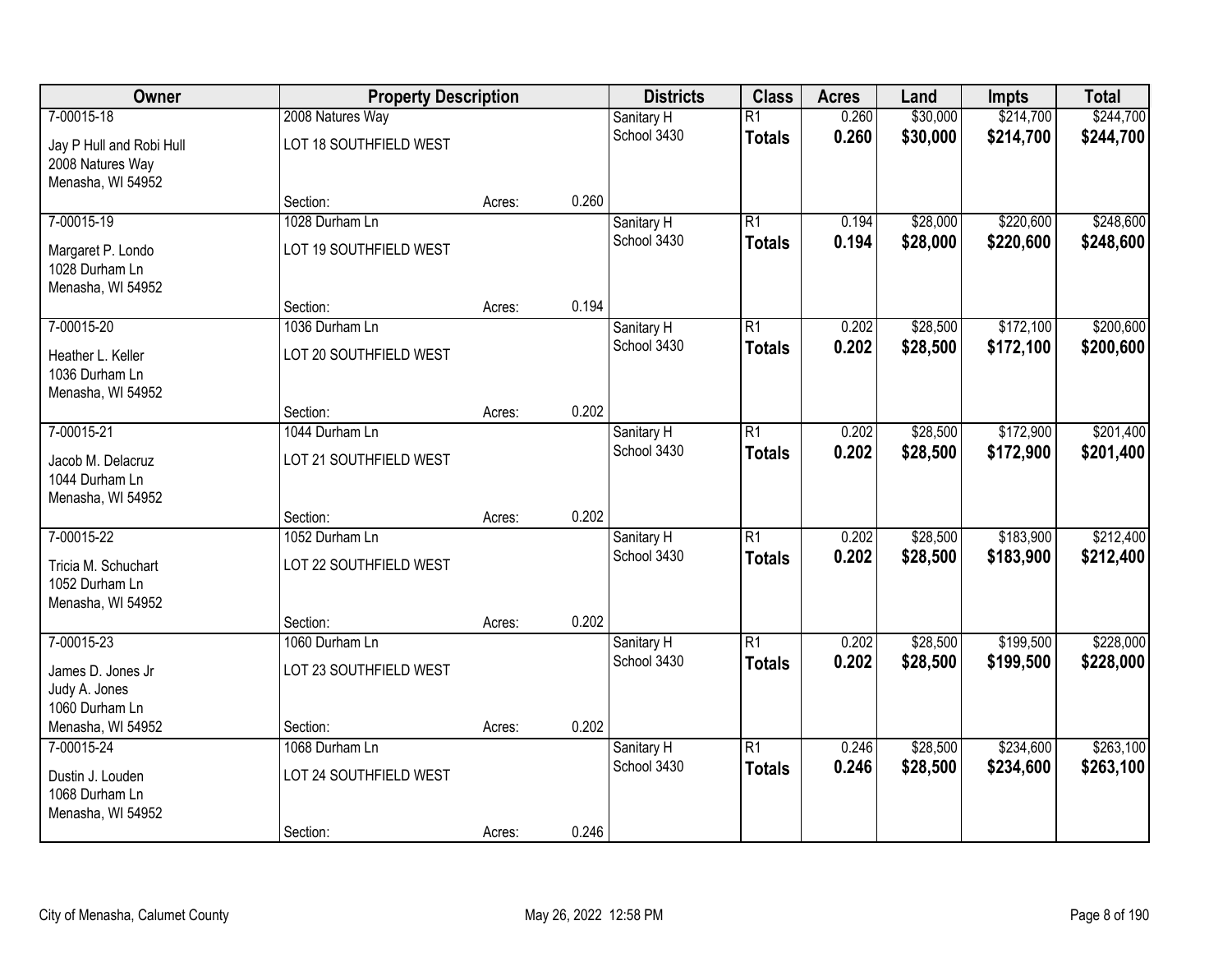| Owner                                                         | <b>Property Description</b>              |        |       | <b>Districts</b>          | <b>Class</b>                     | <b>Acres</b>   | Land                 | <b>Impts</b>           | <b>Total</b>           |
|---------------------------------------------------------------|------------------------------------------|--------|-------|---------------------------|----------------------------------|----------------|----------------------|------------------------|------------------------|
| 7-00015-25                                                    | 1069 Durham Ln                           |        |       | Sanitary H                | $\overline{R1}$                  | 0.261          | \$29,000             | \$225,900              | \$254,900              |
| Benjamin J Kloes<br>1069 Durham Ln                            | LOT 25 SOUTHFIELD WEST                   |        |       | School 3430               | <b>Totals</b>                    | 0.261          | \$29,000             | \$225,900              | \$254,900              |
| Menasha, WI 54952                                             | Section:                                 | Acres: | 0.261 |                           |                                  |                |                      |                        |                        |
| 7-00015-26<br>Michael H. and Lisa Hare                        | 1061 Durham Ln<br>LOT 26 SOUTHFIELD WEST |        |       | Sanitary H<br>School 3430 | $\overline{R1}$<br><b>Totals</b> | 0.189<br>0.189 | \$28,500<br>\$28,500 | \$208,600<br>\$208,600 | \$237,100<br>\$237,100 |
| 1061 Durham Ln<br>Menasha, WI 54952                           |                                          |        |       |                           |                                  |                |                      |                        |                        |
|                                                               | Section:                                 | Acres: | 0.189 |                           |                                  |                |                      |                        |                        |
| 7-00015-27                                                    | 1053 Durham Ln                           |        |       | Sanitary H                | $\overline{R1}$                  | 0.202          | \$28,500             | \$169,700              | \$198,200              |
| Breana D. DeCoursin<br>1053 Durham Ln<br>Menasha, WI 54952    | LOT 27 SOUTHFIELD WEST                   |        |       | School 3430               | <b>Totals</b>                    | 0.202          | \$28,500             | \$169,700              | \$198,200              |
|                                                               | Section:                                 | Acres: | 0.202 |                           |                                  |                |                      |                        |                        |
| 7-00015-28                                                    | 1045 Durham Ln                           |        |       | Sanitary H                | $\overline{R1}$                  | 0.202          | \$28,500             | \$173,600              | \$202,100              |
| Clement J. Weinandt<br>Carol J. Weinandt<br>W7259 Firelane #2 | LOT 28 SOUTHFIELD WEST                   |        |       | School 3430               | <b>Totals</b>                    | 0.202          | \$28,500             | \$173,600              | \$202,100              |
| Menasha, WI 54952                                             | Section:                                 | Acres: | 0.202 |                           |                                  |                |                      |                        |                        |
| 7-00015-29                                                    | 1037 Durham Ln                           |        |       | Sanitary H                | $\overline{R1}$                  | 0.189          | \$28,500             | \$181,100              | \$209,600              |
| Baldomero P. Torres                                           | LOT 29 SOUTHFIELD WEST                   |        |       | School 3430               | <b>Totals</b>                    | 0.189          | \$28,500             | \$181,100              | \$209,600              |
| Lupe Torres                                                   |                                          |        |       |                           |                                  |                |                      |                        |                        |
| 1037 Durham Ln                                                |                                          |        |       |                           |                                  |                |                      |                        |                        |
| Menasha, WI 54952                                             | Section:                                 | Acres: | 0.189 |                           |                                  |                |                      |                        |                        |
| 7-00015-30                                                    | 1029 Durham Ln                           |        |       | Sanitary H                | $\overline{R1}$                  | 0.189          | \$28,500             | \$172,400              | \$200,900              |
| Luis Garcia Villanueva<br>1029 Durham Ln<br>Menasha, WI 54952 | LOT 30 SOUTHFIELD WEST                   |        |       | School 3430               | <b>Totals</b>                    | 0.189          | \$28,500             | \$172,400              | \$200,900              |
|                                                               | Section:                                 | Acres: | 0.189 |                           |                                  |                |                      |                        |                        |
| 7-00015-31                                                    | 1021 Durham Ln                           |        |       | Sanitary H                | $\overline{R1}$                  | 0.260          | \$30,000             | \$247,100              | \$277,100              |
| Natcha Jitmaiwong<br>Steffen Madison                          | LOT 31 SOUTHFIELD WEST                   |        |       | School 3430               | <b>Totals</b>                    | 0.260          | \$30,000             | \$247,100              | \$277,100              |
| 1021 Durham Ln<br>Menasha, WI 54952                           | Section:                                 | Acres: | 0.260 |                           |                                  |                |                      |                        |                        |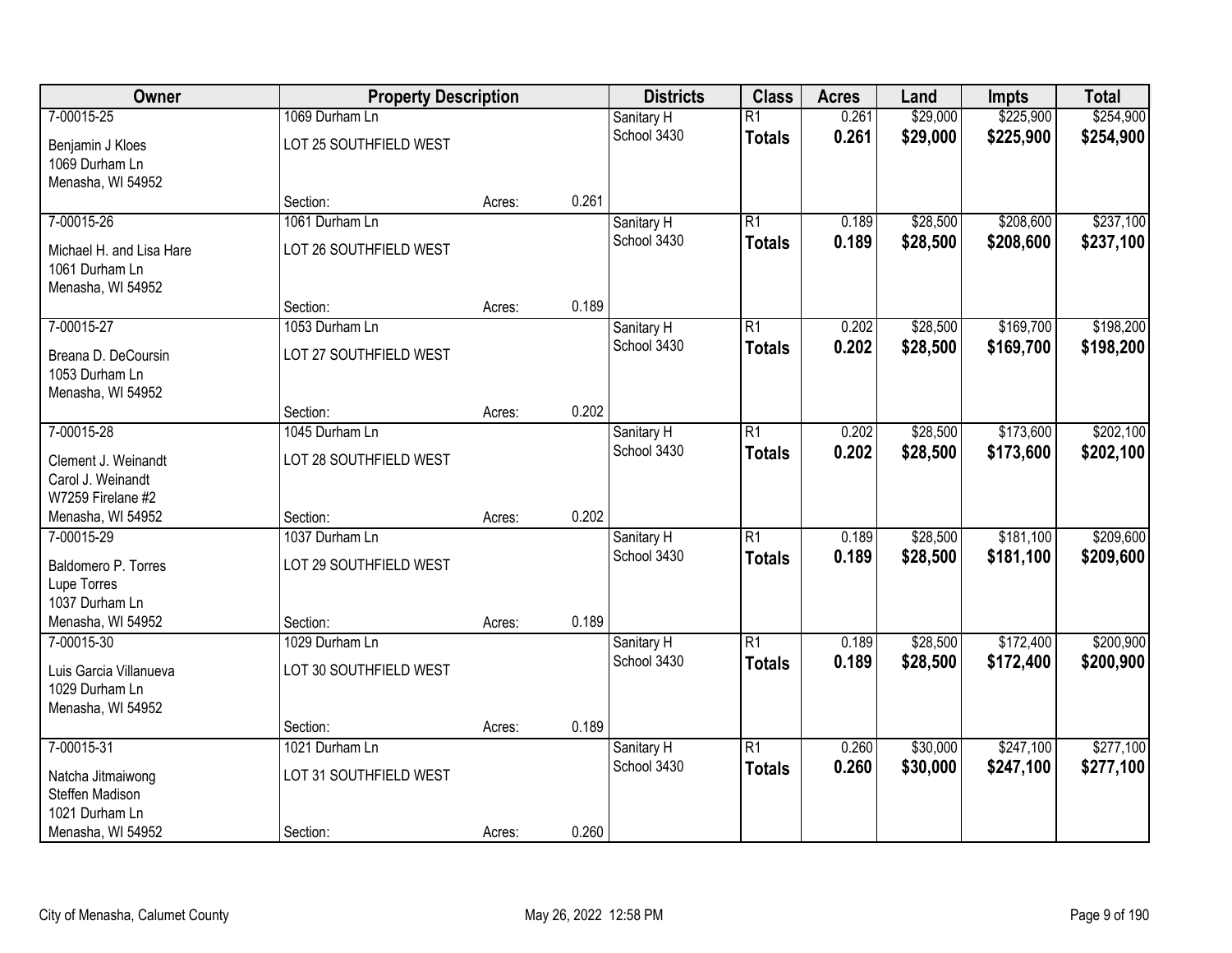| Owner               | <b>Property Description</b> |        |       | <b>Districts</b>          | <b>Class</b>    | <b>Acres</b>   | Land     | <b>Impts</b> | <b>Total</b> |
|---------------------|-----------------------------|--------|-------|---------------------------|-----------------|----------------|----------|--------------|--------------|
| 7-00015-32          | 1020 Tracey St              |        |       | Sanitary H                | $\overline{R1}$ | 0.260          | \$30,000 | \$207,500    | \$237,500    |
| Catherine M. Morrow | LOT 32 SOUTHFIELD WEST      |        |       | School 3430               | <b>Totals</b>   | 0.260          | \$30,000 | \$207,500    | \$237,500    |
| 1020 Tracey St      |                             |        |       |                           |                 |                |          |              |              |
| Menasha, WI 54952   |                             |        |       |                           |                 |                |          |              |              |
|                     | Section:                    | Acres: | 0.260 |                           |                 |                |          |              |              |
| 7-00015-33          | 1028 Tracey St              |        |       | Sanitary H                | $\overline{R1}$ | 0.189          | \$28,500 | \$173,300    | \$201,800    |
| Youa Moua Lee       | LOT 33 SOUTHFIELD WEST      |        |       | School 3430               | <b>Totals</b>   | 0.189          | \$28,500 | \$173,300    | \$201,800    |
| Ka Lee              |                             |        |       |                           |                 |                |          |              |              |
| 1028 Tracey Ln      |                             |        |       |                           |                 |                |          |              |              |
| Menasha, WI 54952   | Section:                    | Acres: | 0.189 |                           |                 |                |          |              |              |
| 7-00015-34          | 1036 Tracey St              |        |       | Sanitary H                | $\overline{R1}$ | 0.189          | \$28,500 | \$187,900    | \$216,400    |
| Thomas Northam      | LOT 34 SOUTHFIELD WEST      |        |       | School 3430               | <b>Totals</b>   | 0.189          | \$28,500 | \$187,900    | \$216,400    |
| Christi Northam     |                             |        |       |                           |                 |                |          |              |              |
| 1036 Tracey St      |                             |        |       |                           |                 |                |          |              |              |
| Menasha, WI 54952   | Section:                    | Acres: | 0.189 |                           |                 |                |          |              |              |
| 7-00015-35          | 1044 Tracey St              |        |       | Sanitary H                | $\overline{R1}$ | 0.202          | \$28,500 | \$187,300    | \$215,800    |
| Crystal Schroeder   | LOT 35 SOUTHFIELD WEST      |        |       | School 3430               | <b>Totals</b>   | 0.202          | \$28,500 | \$187,300    | \$215,800    |
| 1044 Tracey St      |                             |        |       |                           |                 |                |          |              |              |
| Menasha, WI 54952   |                             |        |       |                           |                 |                |          |              |              |
|                     | Section:                    | Acres: | 0.202 |                           |                 |                |          |              |              |
| 7-00015-36          | 1052 Tracey St              |        |       | Sanitary H                | $\overline{R1}$ | 0.202          | \$28,500 | \$176,900    | \$205,400    |
| Erik Zenz           | LOT 36 SOUTHFIELD WEST      |        |       | School 3430               | <b>Totals</b>   | 0.202          | \$28,500 | \$176,900    | \$205,400    |
| 1052 Tracey St      |                             |        |       |                           |                 |                |          |              |              |
| Menasha, WI 54952   |                             |        |       |                           |                 |                |          |              |              |
|                     | Section:                    | Acres: | 0.202 |                           |                 |                |          |              |              |
| 7-00015-37          | 1060 Tracey St              |        |       | Sanitary H<br>School 3430 | $\overline{R1}$ | 0.189<br>0.189 | \$27,500 | \$167,700    | \$195,200    |
| Hang Moua           | LOT 37 SOUTHFIELD WEST      |        |       |                           | <b>Totals</b>   |                | \$27,500 | \$167,700    | \$195,200    |
| Mai Shoua Lor       |                             |        |       |                           |                 |                |          |              |              |
| 1060 Tracey St      |                             |        |       |                           |                 |                |          |              |              |
| Menasha, WI 54952   | Section:                    | Acres: | 0.189 |                           | $\overline{R1}$ |                |          |              |              |
| 7-00015-38          | 1068 Tracey St              |        |       | Sanitary H<br>School 3430 |                 | 0.251<br>0.251 | \$29,500 | \$138,200    | \$167,700    |
| Jason R. Gost       | LOT 38 SOUTHFIELD WEST      |        |       |                           | <b>Totals</b>   |                | \$29,500 | \$138,200    | \$167,700    |
| 1068 Tracey St      |                             |        |       |                           |                 |                |          |              |              |
| Menasha, WI 54952   |                             |        |       |                           |                 |                |          |              |              |
|                     | Section:                    | Acres: | 0.251 |                           |                 |                |          |              |              |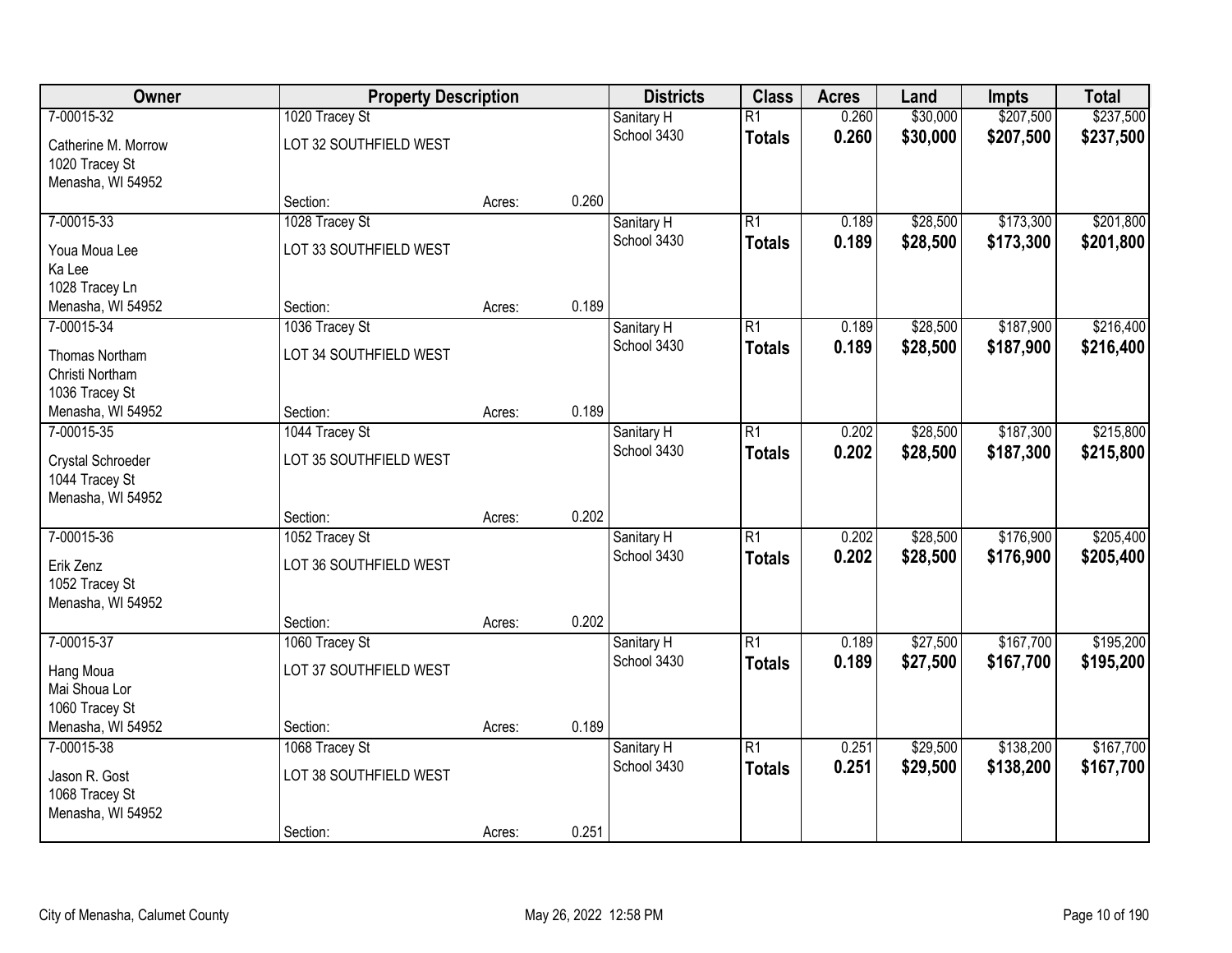| Owner                             | <b>Property Description</b> |        |       | <b>Districts</b> | <b>Class</b>    | <b>Acres</b> | Land     | <b>Impts</b> | <b>Total</b> |
|-----------------------------------|-----------------------------|--------|-------|------------------|-----------------|--------------|----------|--------------|--------------|
| 7-00015-39                        | 1069 Tracey St              |        |       | Sanitary H       | $\overline{R1}$ | 0.254        | \$29,500 | \$217,100    | \$246,600    |
| David B. Duvall                   | LOT 39 SOUTHFIELD WEST      |        |       | School 3430      | <b>Totals</b>   | 0.254        | \$29,500 | \$217,100    | \$246,600    |
| 1069 Tracey St                    |                             |        |       |                  |                 |              |          |              |              |
| Menasha, WI 54952                 |                             |        |       |                  |                 |              |          |              |              |
|                                   | Section:                    | Acres: | 0.254 |                  |                 |              |          |              |              |
| 7-00015-40                        | 1061 Tracey St              |        |       | Sanitary H       | $\overline{R1}$ | 0.222        | \$29,500 | \$197,900    | \$227,400    |
| <b>Brian Marsh</b>                | LOT 40 SOUTHFIELD WEST      |        |       | School 3430      | <b>Totals</b>   | 0.222        | \$29,500 | \$197,900    | \$227,400    |
| Dianna Marsh                      |                             |        |       |                  |                 |              |          |              |              |
| 1061 Tracey St                    |                             |        |       |                  |                 |              |          |              |              |
| Menasha, WI 54952                 | Section:                    | Acres: | 0.222 |                  |                 |              |          |              |              |
| 7-00015-41                        | 1053 Tracey St              |        |       | Sanitary H       | $\overline{R1}$ | 0.224        | \$29,500 | \$219,300    | \$248,800    |
| Luis Manual Mendoza Vera          | LOT 41 SOUTHFIELD WEST      |        |       | School 3430      | <b>Totals</b>   | 0.224        | \$29,500 | \$219,300    | \$248,800    |
| Maria Guadalupe Aguilar           |                             |        |       |                  |                 |              |          |              |              |
| 1053 Tracey St                    |                             |        |       |                  |                 |              |          |              |              |
| Menasha, WI 54952                 | Section:                    | Acres: | 0.224 |                  |                 |              |          |              |              |
| 7-00015-42                        | 1045 Tracey St              |        |       | Sanitary H       | $\overline{R1}$ | 0.227        | \$29,500 | \$213,400    | \$242,900    |
| Justin Granato                    | LOT 42 SOUTHFIELD WEST      |        |       | School 3430      | <b>Totals</b>   | 0.227        | \$29,500 | \$213,400    | \$242,900    |
| Nicole Granato                    |                             |        |       |                  |                 |              |          |              |              |
| 1045 Tracy St                     |                             |        |       |                  |                 |              |          |              |              |
| Menasha, WI 54952                 | Section:                    | Acres: | 0.227 |                  |                 |              |          |              |              |
| 7-00015-43                        | 1037 Tracey St              |        |       | Sanitary H       | $\overline{R1}$ | 0.229        | \$29,500 | \$208,300    | \$237,800    |
|                                   |                             |        |       | School 3430      | <b>Totals</b>   | 0.229        | \$29,500 | \$208,300    | \$237,800    |
| Thomas M. Jones<br>Mary Kay Jones | LOT 43 SOUTHFIELD WEST      |        |       |                  |                 |              |          |              |              |
| 1037 Tracey St                    |                             |        |       |                  |                 |              |          |              |              |
| Menasha, WI 54952                 | Section:                    | Acres: | 0.229 |                  |                 |              |          |              |              |
| 7-00015-44                        | 1029 Tracey St              |        |       | Sanitary H       | $\overline{R1}$ | 0.231        | \$30,000 | \$198,700    | \$228,700    |
|                                   |                             |        |       | School 3430      | <b>Totals</b>   | 0.231        | \$30,000 | \$198,700    | \$228,700    |
| Molly A. Rasmussen                | LOT 44 SOUTHFIELD WEST      |        |       |                  |                 |              |          |              |              |
| 1029 Tracey St                    |                             |        |       |                  |                 |              |          |              |              |
| Menasha, WI 54952                 | Section:                    | Acres: | 0.231 |                  |                 |              |          |              |              |
| 7-00015-45                        | 1021 Tracey St              |        |       | Sanitary H       | $\overline{R1}$ | 0.297        | \$31,500 | \$198,800    | \$230,300    |
|                                   |                             |        |       | School 3430      | <b>Totals</b>   | 0.297        | \$31,500 | \$198,800    | \$230,300    |
| Christopher E and Te Coonen       | LOT 45 SOUTHFIELD WEST      |        |       |                  |                 |              |          |              |              |
| 1021 Tracey St                    |                             |        |       |                  |                 |              |          |              |              |
| Menahsa, WI 54952                 |                             |        |       |                  |                 |              |          |              |              |
|                                   | Section:                    | Acres: | 0.297 |                  |                 |              |          |              |              |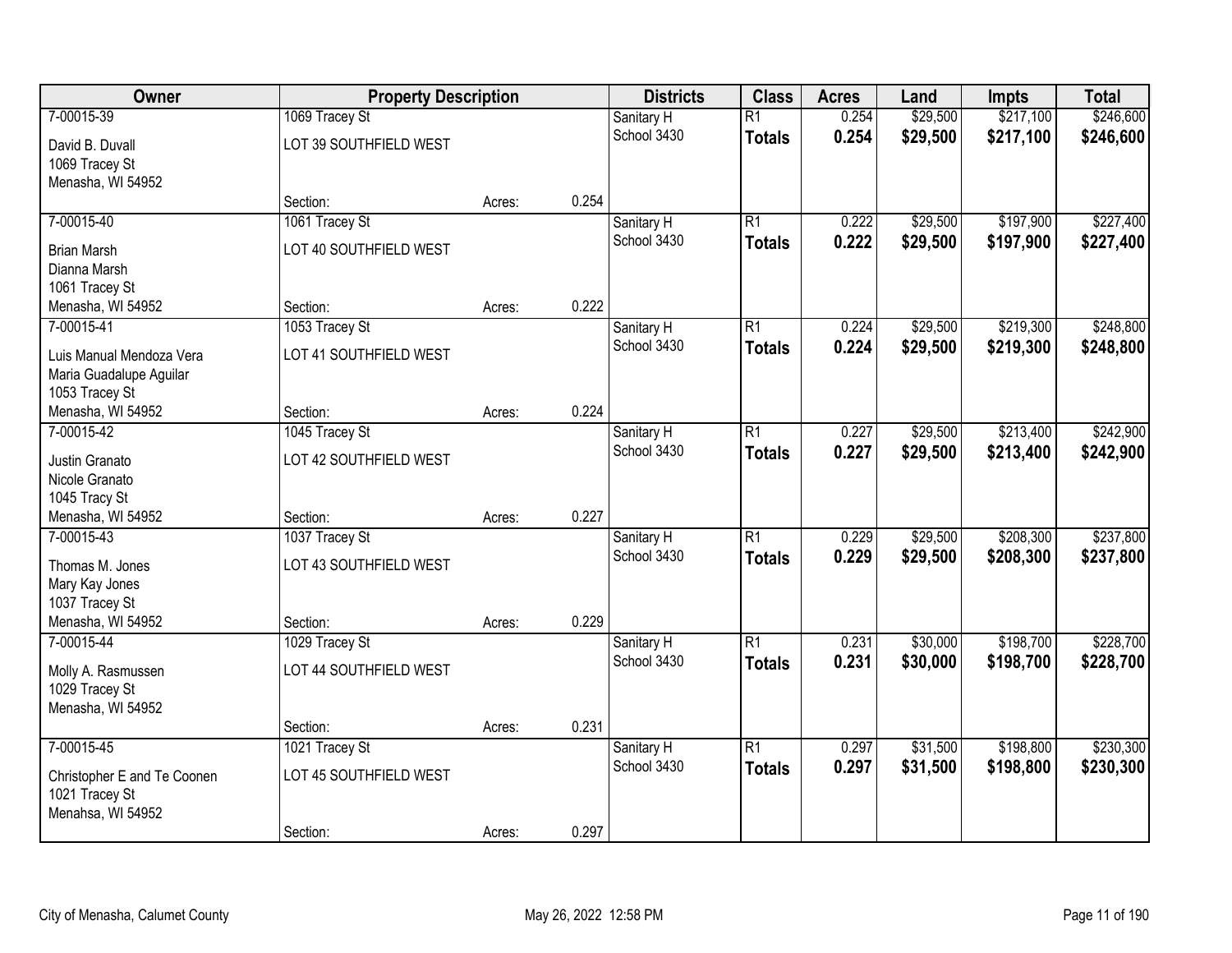| Owner                             | <b>Property Description</b>                           |        |       | <b>Districts</b> | <b>Class</b>           | <b>Acres</b> | Land            | Impts           | <b>Total</b>    |
|-----------------------------------|-------------------------------------------------------|--------|-------|------------------|------------------------|--------------|-----------------|-----------------|-----------------|
| 7-00015-46                        | <b>Province Ter</b>                                   |        |       | Sanitary H       | $\overline{X4}$        | 1.632        | $\overline{60}$ | $\overline{50}$ | \$0             |
| City of Menasha                   | OUTLOT 1 SOUTHFIELD WEST                              |        |       | School 3430      | <b>Totals</b>          | 1.632        | \$0             | \$0             | \$0             |
| 100 Main St Ste 200               |                                                       |        |       |                  |                        |              |                 |                 |                 |
| Menasha, WI 54952                 |                                                       |        |       |                  |                        |              |                 |                 |                 |
|                                   | Section:                                              | Acres: | 1.632 |                  |                        |              |                 |                 |                 |
| 7-00018-00                        | 1015 Oneida St                                        |        |       | Sanitary H       | $\overline{R2}$        | 3.020        | \$66,000        | \$220,700       | \$286,700       |
|                                   |                                                       |        |       | School 3430      | <b>Totals</b>          | 3.020        | \$66,000        | \$220,700       | \$286,700       |
| Gary Stafford                     | SEC 7 T20N R18E LAND LOCATED IN SW-SW BEING           |        |       |                  |                        |              |                 |                 |                 |
| Attn: Ed's Boat Sales Inc         | PART OF TRACT 3 OF CSM #677 REC AS DOC                |        |       |                  |                        |              |                 |                 |                 |
| W6675 Firelane 6                  | #151323 R.O.D.                                        |        |       |                  |                        |              |                 |                 |                 |
| Menasha, WI 54952                 | Section:                                              | Acres: | 0.000 |                  |                        |              |                 |                 |                 |
| 7-00018-01                        | Oneida St                                             |        |       | Sanitary H       | $\overline{R2}$        | 2.993        | \$65,000        | \$1,900         | \$66,900        |
| Rosam Properties LLC, A Wisconsin | SEC 7 T20N R18E PRT OF SW-SW BEING PRT OF             |        |       | School 3430      | <b>Totals</b>          | 2.993        | \$65,000        | \$1,900         | \$66,900        |
| Limited Liability Com             | TRACT 1 OF CSM CSM #372 & PRT OF TRACT 3 OF           |        |       |                  |                        |              |                 |                 |                 |
| 1045 Oneida St                    | CSM #677 REC AS DOC #181224 CALUMET CO                |        |       |                  |                        |              |                 |                 |                 |
| Menasha, WI 54952                 | Section:                                              | Acres: | 0.000 |                  |                        |              |                 |                 |                 |
| 7-00019-00                        | 1045 Oneida St                                        |        |       | Sanitary H       | $\overline{R2}$        | 1.186        | \$88,000        | \$110,500       | \$198,500       |
|                                   |                                                       |        |       | School 3430      | <b>Totals</b>          | 1.186        | \$88,000        | \$110,500       | \$198,500       |
| Rosam Properties LLC, A Wisconsin | SEC 7 T20N R18E PART OF SW-SW COM AT SW               |        |       |                  |                        |              |                 |                 |                 |
| Limited Liability Com             | CORNER OF SEC 7, TH N 1063.37', ELY 56.76' TO         |        |       |                  |                        |              |                 |                 |                 |
| 1045 Oneida St                    | POB, ELY 287.9', SLY 90.4', SELY 97.77', NLY 201.56', |        |       |                  |                        |              |                 |                 |                 |
| Menasha, WI 54952                 | Section:                                              | Acres: | 0.000 |                  |                        |              |                 |                 |                 |
| 7-00020-00                        | 1055 Oneida St                                        |        |       | Sanitary H       | $\overline{R1}$        | 0.479        | \$28,500        | \$92,000        | \$120,500       |
| Rosam Properties LLC, A Wisconsin | SEC 7 T20N R18E PART OF SW-SW AS DESC IN DOC          |        |       | School 3430      | <b>Totals</b>          | 0.479        | \$28,500        | \$92,000        | \$120,500       |
| Limited Liability Com             | #163991, EXCL THAT PRT DESC IN DOC #167902            |        |       |                  |                        |              |                 |                 |                 |
| 1045 Oneida St                    | CALUMET CO R.O.D.                                     |        |       |                  |                        |              |                 |                 |                 |
| Menasha, WI 54952                 | Section:                                              | Acres: | 0.000 |                  |                        |              |                 |                 |                 |
| 7-00021-00                        | 1025 Oneida St                                        |        |       | Sanitary H       | $\overline{R1}$        | 1.021        | \$40,500        | \$116,900       | \$157,400       |
|                                   |                                                       |        |       | School 3430      | <b>Totals</b>          | 1.021        | \$40,500        | \$116,900       | \$157,400       |
| Nathan E. Schilling               | SEC 7 T20N R18E PART OF SW-SW TRACT 2 OF CSM          |        |       |                  |                        |              |                 |                 |                 |
| Angela C. Schilling               | #677 REC AS DOC #151323 R.O.D. EXCL LAND DESC         |        |       |                  |                        |              |                 |                 |                 |
| 1025 Oneida St                    | IN DOC #167162 CALUMET CO R.O.D.                      |        |       |                  |                        |              |                 |                 |                 |
| Menasha, WI 54952                 | Section:                                              | Acres: | 0.000 |                  |                        |              |                 |                 |                 |
| 7-00023-00                        | Oneida St                                             |        |       | Sanitary H       | $\overline{\text{X2}}$ | 2.827        | $\sqrt{50}$     | $\overline{50}$ | $\overline{50}$ |
| State Of Wisconsin DOT            | SEC 7 T20N R18E PART OF SW-NW & PART OF               |        |       | School 3430      | <b>Totals</b>          | 2.827        | \$0             | \$0             | \$0             |
| PO Box 28080                      | NW-SW & PART OF SW-SW AS DESCRIBED IN                 |        |       |                  |                        |              |                 |                 |                 |
| Green Bay, WI 54304               | DOCUMENTS #167001, #167159, #167162, #167168,         |        |       |                  |                        |              |                 |                 |                 |
|                                   | Section:                                              | Acres: | 0.000 |                  |                        |              |                 |                 |                 |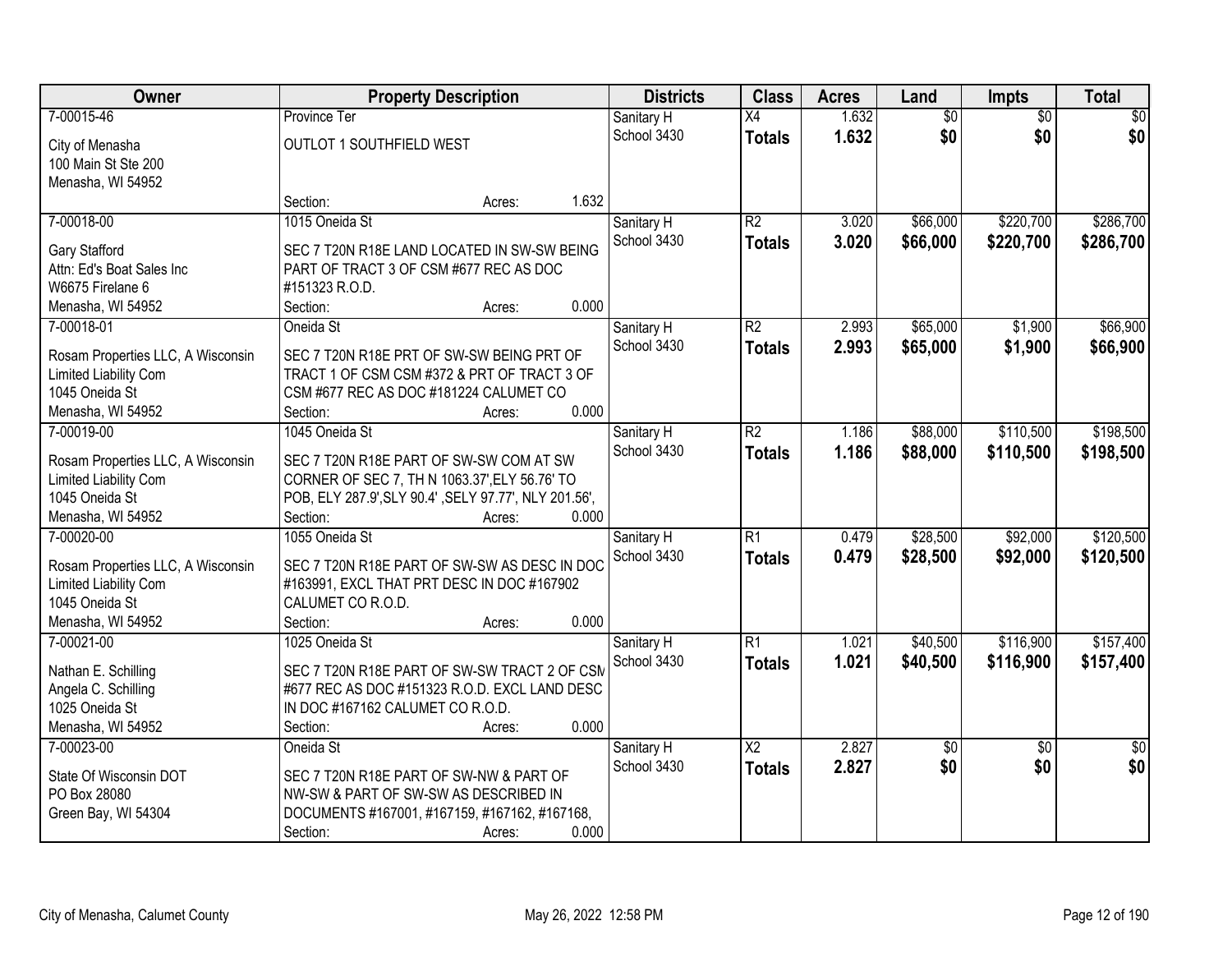| Owner                                                                                    |                                                                                          | <b>Property Description</b> |       | <b>Districts</b>          | <b>Class</b>                     | <b>Acres</b>   | Land                   | <b>Impts</b>           | <b>Total</b>            |
|------------------------------------------------------------------------------------------|------------------------------------------------------------------------------------------|-----------------------------|-------|---------------------------|----------------------------------|----------------|------------------------|------------------------|-------------------------|
| 7-00024-00                                                                               | Natures Way                                                                              |                             |       | Sanitary H                | $\overline{X4}$                  | 2.517          | $\overline{50}$        | $\overline{50}$        | $\sqrt{50}$             |
| City of Menasha<br>100 Main St Ste 200<br>Menasha, WI 54952                              | SEC 7 T20N R18E OUTLOT 1 NATURES WAY                                                     |                             |       | School 0147               | <b>Totals</b>                    | 2.517          | \$0                    | \$0                    | \$0                     |
|                                                                                          | Section:                                                                                 | Acres:                      | 2.517 |                           |                                  |                |                        |                        |                         |
| 7-00024-01<br><b>Outagamie County Airport</b><br>201 Challenger Dr<br>Appleton, WI 54915 | Natures Way<br>SEC 7 T20N R18E LOT 1 OF CSM #1573 REC AS DOC<br>#221918 R.O.D.           |                             |       | Sanitary H<br>School 0147 | X3<br><b>Totals</b>              | 3.919<br>3.919 | $\overline{50}$<br>\$0 | $\overline{50}$<br>\$0 | $\sqrt{50}$<br>\$0      |
|                                                                                          | Section:                                                                                 | Acres:                      | 0.000 |                           |                                  |                |                        |                        |                         |
| 7-00024-02<br>City of Menasha<br>100 Main St Ste 200<br>Menasha, WI 54952                | Natures Way<br>SEC 7 T20N R18E LOT 2 OF CSM#1911 REC AS DOC<br>#258686 CALUMET CO R.O.D. |                             |       | Sanitary H<br>School 0147 | X4<br><b>Totals</b>              | 7.308<br>7.308 | \$0<br>\$0             | \$0<br>\$0             | $\overline{\$0}$<br>\$0 |
|                                                                                          | Section:                                                                                 | Acres:                      | 0.000 |                           |                                  |                |                        |                        |                         |
| 7-00024-11<br>Jonathan E. Diaz<br>Diana Diaz Delgado<br>968 Mistflower Cir               | 968 Mistflower Cir<br>NATURES WAY LOT 1                                                  |                             |       | Sanitary H<br>School 0147 | R1<br><b>Totals</b>              | 0.198<br>0.198 | \$26,000<br>\$26,000   | \$134,000<br>\$134,000 | \$160,000<br>\$160,000  |
| Menasha, WI 54952                                                                        | Section:                                                                                 | Acres:                      | 0.198 |                           |                                  |                |                        |                        |                         |
| 7-00024-12<br>Eutimio Sanchez Sanchez<br>956 Mistflower Cir<br>Menasha, WI 54952         | 956 Mistflower Cir<br>NATURES WAY LOT 2<br>Section:                                      | Acres:                      | 0.157 | Sanitary H<br>School 0147 | $\overline{R1}$<br><b>Totals</b> | 0.157<br>0.157 | \$22,500<br>\$22,500   | \$141,900<br>\$141,900 | \$164,400<br>\$164,400  |
| 7-00024-13                                                                               | 944 Mistflower Cir                                                                       |                             |       | Sanitary H                | R1                               | 0.283          | \$30,000               | \$136,600              | \$166,600               |
| Steven D. Griesbach<br>944 Mistflower Cir<br>Menasha, WI 54952                           | NATURES WAY LOT 3                                                                        |                             |       | School 0147               | <b>Totals</b>                    | 0.283          | \$30,000               | \$136,600              | \$166,600               |
|                                                                                          | Section:                                                                                 | Acres:                      | 0.283 |                           |                                  |                |                        |                        |                         |
| 7-00024-14<br>Matthew D. Conard<br>947 Mistflower Cir<br>Menasha, WI 54952               | 947 Mistflower Cir<br>NATURES WAY LOT 4<br>Section:                                      | Acres:                      | 0.288 | Sanitary H<br>School 0147 | $\overline{R1}$<br><b>Totals</b> | 0.288<br>0.288 | \$30,000<br>\$30,000   | \$155,900<br>\$155,900 | \$185,900<br>\$185,900  |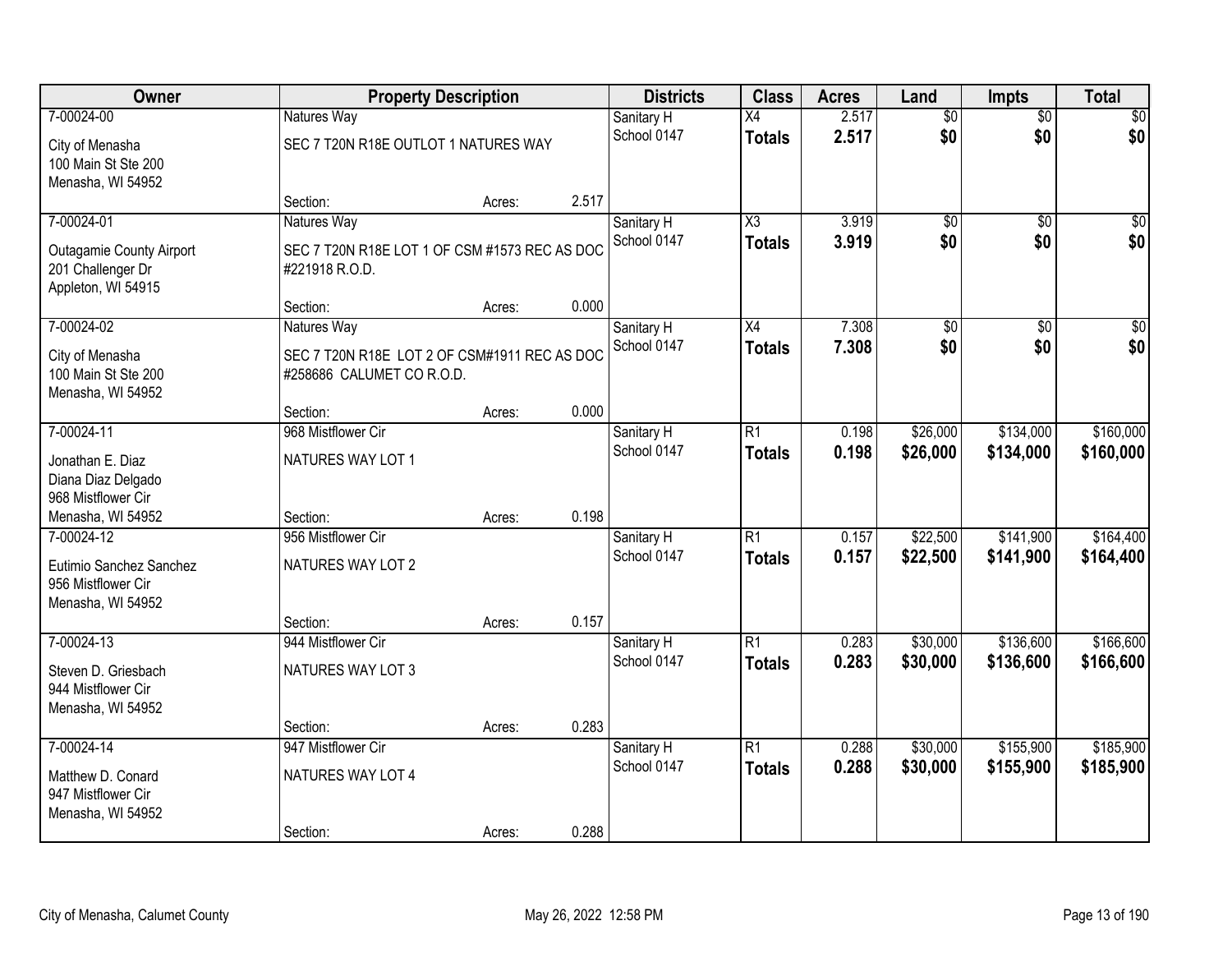| Owner                                                                | <b>Property Description</b> |        |       | <b>Districts</b>          | <b>Class</b>                     | <b>Acres</b>   | Land                 | <b>Impts</b>           | <b>Total</b>           |
|----------------------------------------------------------------------|-----------------------------|--------|-------|---------------------------|----------------------------------|----------------|----------------------|------------------------|------------------------|
| 7-00024-15                                                           | 953 Mistflower Cir          |        |       | Sanitary H                | $\overline{R1}$                  | 0.136          | \$20,000             | \$118,200              | \$138,200              |
| Mary C. Griesbach<br>953 Mistflower Cir                              | NATURES WAY LOT 5           |        |       | School 0147               | <b>Totals</b>                    | 0.136          | \$20,000             | \$118,200              | \$138,200              |
| Menasha, WI 54952                                                    | Section:                    | Acres: | 0.136 |                           |                                  |                |                      |                        |                        |
| 7-00024-16                                                           | 967 Mistflower Cir          |        |       | Sanitary H<br>School 0147 | $\overline{R1}$                  | 0.087<br>0.087 | \$15,000<br>\$15,000 | \$95,600<br>\$95,600   | \$110,600<br>\$110,600 |
| Jesus Ferrel Arriaga<br>Claudia Ferrel<br>967 Mistflower Cir         | NATURES WAY LOT 6           |        |       |                           | <b>Totals</b>                    |                |                      |                        |                        |
| Menasha, WI 54952                                                    | Section:                    | Acres: | 0.087 |                           |                                  |                |                      |                        |                        |
| 7-00024-17                                                           | 1871 Natures Way            |        |       | Sanitary H                | $\overline{R1}$                  | 0.087          | \$15,000             | \$108,600              | \$123,600              |
| Gabrielle L. Process<br>1871 Natures Way                             | NATURES WAY LOT 7           |        |       | School 0147               | <b>Totals</b>                    | 0.087          | \$15,000             | \$108,600              | \$123,600              |
| Menasha, WI 54952                                                    | Section:                    | Acres: | 0.087 |                           |                                  |                |                      |                        |                        |
| 7-00024-18                                                           | 1875 Natures Way            |        |       | Sanitary H                | $\overline{R1}$                  | 0.087          | \$12,500             | \$105,700              | \$118,200              |
| <b>Ronald Williams</b><br><b>Elaine Williams</b><br>1875 Natures Way | NATURES WAY LOT 8           |        |       | School 0147               | <b>Totals</b>                    | 0.087          | \$12,500             | \$105,700              | \$118,200              |
| Menasha, WI 54952                                                    | Section:                    | Acres: | 0.087 |                           |                                  |                |                      |                        |                        |
| 7-00024-19                                                           | 968 Bergamont Ct            |        |       | Sanitary H<br>School 0147 | $\overline{R1}$<br><b>Totals</b> | 0.088<br>0.088 | \$15,000<br>\$15,000 | \$122,000<br>\$122,000 | \$137,000<br>\$137,000 |
| Kelly L. Huss<br>968 Bergamont Ct<br>Menasha, WI 54952               | NATURES WAY LOT 9           |        |       |                           |                                  |                |                      |                        |                        |
|                                                                      | Section:                    | Acres: | 0.088 |                           |                                  |                |                      |                        |                        |
| 7-00024-20                                                           | 956 Bergamont Ct            |        |       | Sanitary H                | $\overline{R1}$                  | 0.160          | \$22,500             | \$113,600              | \$136,100              |
| Bonnie M. Neumann<br>956 Bergamont Ct<br>Menasha, WI 54952           | NATURES WAY LOT 10          |        |       | School 0147               | <b>Totals</b>                    | 0.160          | \$22,500             | \$113,600              | \$136,100              |
|                                                                      | Section:                    | Acres: | 0.160 |                           |                                  |                |                      |                        |                        |
| 7-00024-21                                                           | 944 Bergamont Ct            |        |       | Sanitary H                | $\overline{R1}$                  | 0.149          | \$21,500             | \$149,100              | \$170,600              |
| Michael J. Chaudoir<br>944 Bergamont Ct<br>Menasha, WI 54952         | NATURES WAY LOT 11          |        |       | School 0147               | <b>Totals</b>                    | 0.149          | \$21,500             | \$149,100              | \$170,600              |
|                                                                      | Section:                    | Acres: | 0.149 |                           |                                  |                |                      |                        |                        |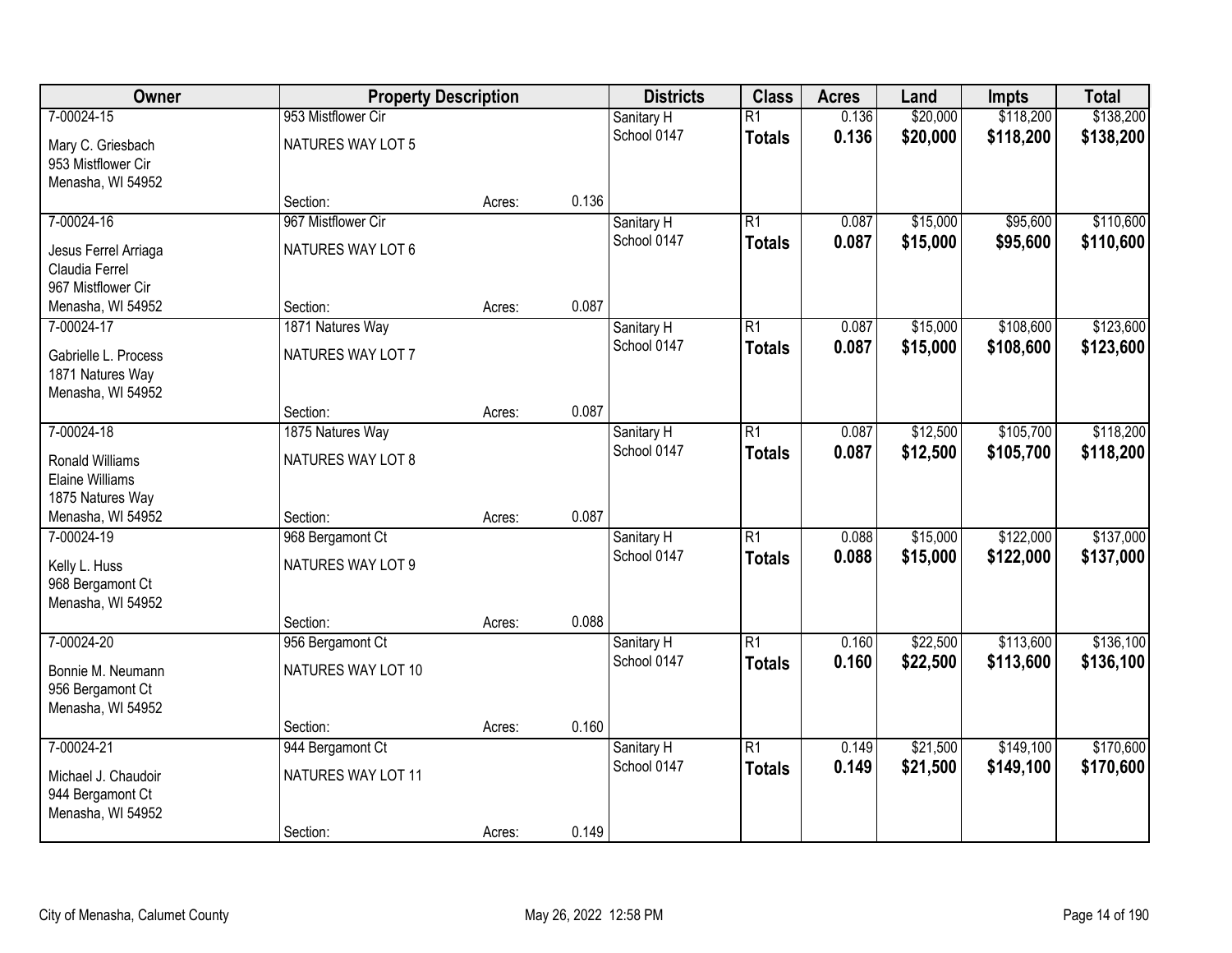| Owner                        | <b>Property Description</b>                  |        |       | <b>Districts</b> | <b>Class</b>    | <b>Acres</b> | Land            | <b>Impts</b>    | <b>Total</b>    |
|------------------------------|----------------------------------------------|--------|-------|------------------|-----------------|--------------|-----------------|-----------------|-----------------|
| 7-00024-22                   | 932 Bergamont Ct                             |        |       | Sanitary H       | $\overline{R1}$ | 0.181        | \$25,000        | \$147,900       | \$172,900       |
| Melody A. Tobin              | NATURES WAY LOT 12                           |        |       | School 0147      | <b>Totals</b>   | 0.181        | \$25,000        | \$147,900       | \$172,900       |
| 932 Bergamont Ct             |                                              |        |       |                  |                 |              |                 |                 |                 |
| Menasha, WI 54952            |                                              |        |       |                  |                 |              |                 |                 |                 |
|                              | Section:                                     | Acres: | 0.181 |                  |                 |              |                 |                 |                 |
| 7-00024-23                   | 935 Bergamont Ct                             |        |       | Sanitary H       | $\overline{R1}$ | 0.201        | \$26,500        | \$141,100       | \$167,600       |
| Jesse Strauch                | NATURES WAY LOT 13                           |        |       | School 0147      | <b>Totals</b>   | 0.201        | \$26,500        | \$141,100       | \$167,600       |
| Jeannie Strauch              |                                              |        |       |                  |                 |              |                 |                 |                 |
| 935 Bergamont Ct             |                                              |        |       |                  |                 |              |                 |                 |                 |
| Menasha, WI 54952            | Section:                                     | Acres: | 0.201 |                  |                 |              |                 |                 |                 |
| 7-00024-24                   | 947 Bergamont Ct                             |        |       | Sanitary H       | $\overline{R1}$ | 0.146        | \$21,000        | \$146,500       | \$167,500       |
| Jill M. Ross                 | NATURES WAY LOT 14                           |        |       | School 0147      | <b>Totals</b>   | 0.146        | \$21,000        | \$146,500       | \$167,500       |
| 947 Bergamont Ct             |                                              |        |       |                  |                 |              |                 |                 |                 |
| Menasha, WI 54952            |                                              |        |       |                  |                 |              |                 |                 |                 |
|                              | Section:                                     | Acres: | 0.146 |                  |                 |              |                 |                 |                 |
| 7-00024-25                   | 959 Bergamont Ct                             |        |       | Sanitary H       | $\overline{R1}$ | 0.144        | \$21,000        | \$149,500       | \$170,500       |
| Kole K and Katelyn A Purtell | NATURES WAY LOT 15                           |        |       | School 0147      | <b>Totals</b>   | 0.144        | \$21,000        | \$149,500       | \$170,500       |
| 959 Bergamont Ct             |                                              |        |       |                  |                 |              |                 |                 |                 |
| Menasha, WI 54952            |                                              |        |       |                  |                 |              |                 |                 |                 |
|                              | Section:                                     | Acres: | 0.144 |                  |                 |              |                 |                 |                 |
| 7-00024-26                   | 1891 Natures Way                             |        |       | Sanitary H       | $\overline{R1}$ | 0.148        | \$20,500        | \$122,800       | \$143,300       |
| <b>JSL Properties LLC</b>    | NATURES WAY LOT 16                           |        |       | School 0147      | <b>Totals</b>   | 0.148        | \$20,500        | \$122,800       | \$143,300       |
| 2065 American Dr Ste A       |                                              |        |       |                  |                 |              |                 |                 |                 |
| Neenah, WI 54956             |                                              |        |       |                  |                 |              |                 |                 |                 |
|                              | Section:                                     | Acres: | 0.148 |                  |                 |              |                 |                 |                 |
| 7-00025-00                   | 1899 Natures Way                             |        |       | Sanitary H       | $\overline{X4}$ | 2.815        | $\overline{60}$ | $\overline{50}$ | $\sqrt{30}$     |
| City of Menasha              | SEC 7 T20N R18E LOT 2 OF CSM #2496 REC AS    |        |       | School 0147      | <b>Totals</b>   | 2.815        | \$0             | \$0             | \$0             |
| 100 Main St Ste 200          | DOC #339202 CALUMET CO R.O.D.                |        |       |                  |                 |              |                 |                 |                 |
| Menasha, WI 54952            |                                              |        |       |                  |                 |              |                 |                 |                 |
|                              | Section:                                     | Acres: | 0.000 |                  |                 |              |                 |                 |                 |
| 7-00025-02                   | Oneida St                                    |        |       | Sanitary H       | $\overline{X4}$ | 0.000        | \$0             | $\overline{30}$ | $\overline{50}$ |
| City of Menasha              | SEC 7 T20N R18E PART OF NE-NW LYING SOUTH OF |        |       | School 0147      | <b>Totals</b>   | 0.000        | \$0             | \$0             | \$0             |
| 100 Main St Ste 200          | CENTER LINE OF MIDWAY ROAD & NORTH OF        |        |       |                  |                 |              |                 |                 |                 |
| Menasha, WI 54952            | SOUTH LINE OF MIDWAY ROAD & USED FOR R/W, AS |        |       |                  |                 |              |                 |                 |                 |
|                              | Section:                                     | Acres: | 0.000 |                  |                 |              |                 |                 |                 |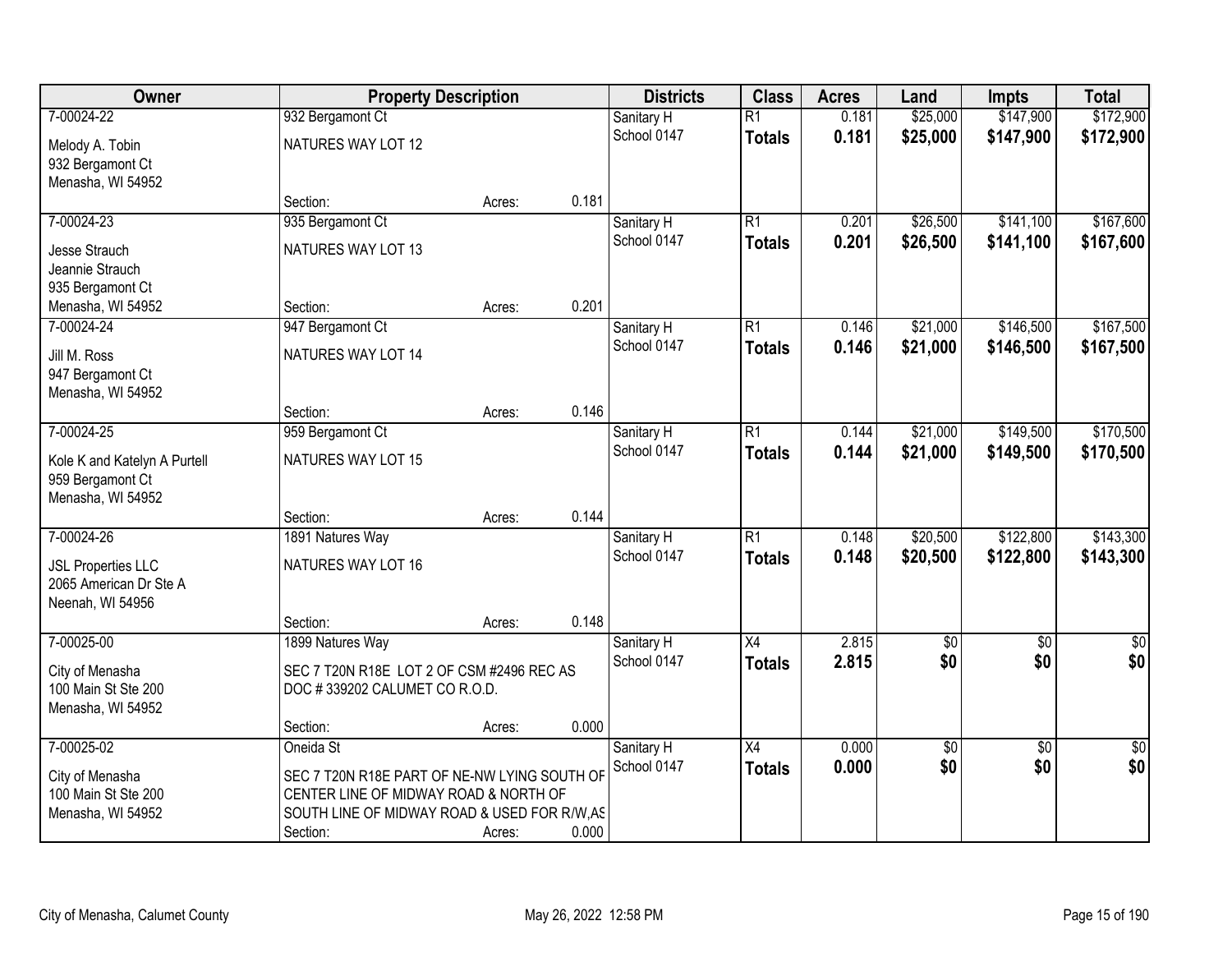| Owner                                                       |                                                                                  | <b>Property Description</b> |       | <b>Districts</b>          | <b>Class</b>                     | <b>Acres</b>   | Land                 | Impts                | <b>Total</b>         |
|-------------------------------------------------------------|----------------------------------------------------------------------------------|-----------------------------|-------|---------------------------|----------------------------------|----------------|----------------------|----------------------|----------------------|
| 7-00026-00                                                  | Plank Rd                                                                         |                             |       | Sanitary H                | $\overline{X4}$                  | 0.806          | $\overline{60}$      | $\overline{50}$      | \$0                  |
| City of Menasha<br>100 Main St Ste 200<br>Menasha, WI 54952 | BARKER FARM ESTATES V THAT PART OF THE<br>PLAT DEDICATED FOR CHELSEA COURT R/W   |                             |       | School 0147               | <b>Totals</b>                    | 0.806          | \$0                  | \$0                  | \$0                  |
|                                                             | Section:                                                                         | Acres:                      | 0.000 |                           |                                  |                |                      |                      |                      |
| 7-00027-00                                                  | 2146 Plank Rd                                                                    |                             |       | Sanitary H<br>School 3430 | $\overline{R1}$<br><b>Totals</b> | 0.310<br>0.310 | \$16,000<br>\$16,000 | \$13,800<br>\$13,800 | \$29,800<br>\$29,800 |
| Todd J. Smith<br>Doreen M. Smith<br>2152 Plank Rd           | LOT 3 OF CSM #1946 REC AS DOC #262663<br>CALUMET CO. R.O.D.                      |                             |       |                           |                                  |                |                      |                      |                      |
| Menasha, WI 54952                                           | Section:                                                                         | Acres:                      | 0.000 |                           |                                  |                |                      |                      |                      |
| 7-00029-00                                                  | 2152 Plank Rd                                                                    |                             |       | Sanitary H                | $\overline{R1}$                  | 0.293          | \$24,000             | \$161,900            | \$185,900            |
| Todd J. Smith<br>Doreen M. Smith<br>2152 Plank Rd           | LOT 2 OF CSM #1946 REC AS DOC #262663<br>CALUMET CO. R.O.D.                      |                             |       | School 3430               | <b>Totals</b>                    | 0.293          | \$24,000             | \$161,900            | \$185,900            |
| Menasha, WI 54952                                           | Section:                                                                         | Acres:                      | 0.000 |                           |                                  |                |                      |                      |                      |
| 7-00029-01                                                  | 7136 Plank Rd                                                                    |                             |       | Sanitary H                | X4                               | 1.201          | \$0                  | \$0                  | \$0                  |
| City of Menasha<br>100 Main St Ste 200<br>Menasha, WI 54952 | BARKER FARM ESTATES V THAT PART OF THE<br>PLAT DEDICATED FOR DEERHAVEN DRIVE R/W |                             |       | School 3430               | <b>Totals</b>                    | 1.201          | \$0                  | \$0                  | \$0                  |
|                                                             | Section:                                                                         | Acres:                      | 0.000 |                           |                                  |                |                      |                      |                      |
| 7-00031-01                                                  | W7145 Manitowoc Rd                                                               |                             |       | Sanitary H                | $\overline{R1}$                  | 0.267          | \$23,500             | \$13,500             | \$37,000             |
| Todd P. Oskey<br>2155 Plank Rd<br>Menasha, WI 54952         | LOT 1 OF CSM #2733 CALUMET COUNTY R.O.D.                                         |                             |       | School 0147               | <b>Totals</b>                    | 0.267          | \$23,500             | \$13,500             | \$37,000             |
|                                                             | Section:                                                                         | Acres:                      | 0.000 |                           |                                  |                |                      |                      |                      |
| 7-00031-02                                                  | 2155 Plank Rd                                                                    |                             |       | Sanitary H                | $\overline{R1}$                  | 0.258          | \$23,000             | \$96,200             | \$119,200            |
| Todd P. Oskey<br>2155 Plank Rd<br>Menasha, WI 54952         | LOT 2 OF CSM #2733 CALUMET COUNTY R.O.D.                                         |                             |       | School 0147               | <b>Totals</b>                    | 0.258          | \$23,000             | \$96,200             | \$119,200            |
|                                                             | Section:                                                                         | Acres:                      | 0.000 |                           |                                  |                |                      |                      |                      |
| 7-00032-01                                                  | 2159 Plank Rd                                                                    |                             |       | Sanitary H                | $\overline{R1}$                  | 0.210          | \$20,500             | \$163,900            | \$184,400            |
| <b>Trisha Witt</b><br>2159 Plank Rd<br>Menasha, WI 54952    | SEC 7 T20N R18E LOT 1 OF CSM #2489 REC AS DOC<br>#338804 CALUMET CO R.O.D.       |                             |       | School 0147               | <b>Totals</b>                    | 0.210          | \$20,500             | \$163,900            | \$184,400            |
|                                                             | Section:                                                                         | Acres:                      | 0.000 |                           |                                  |                |                      |                      |                      |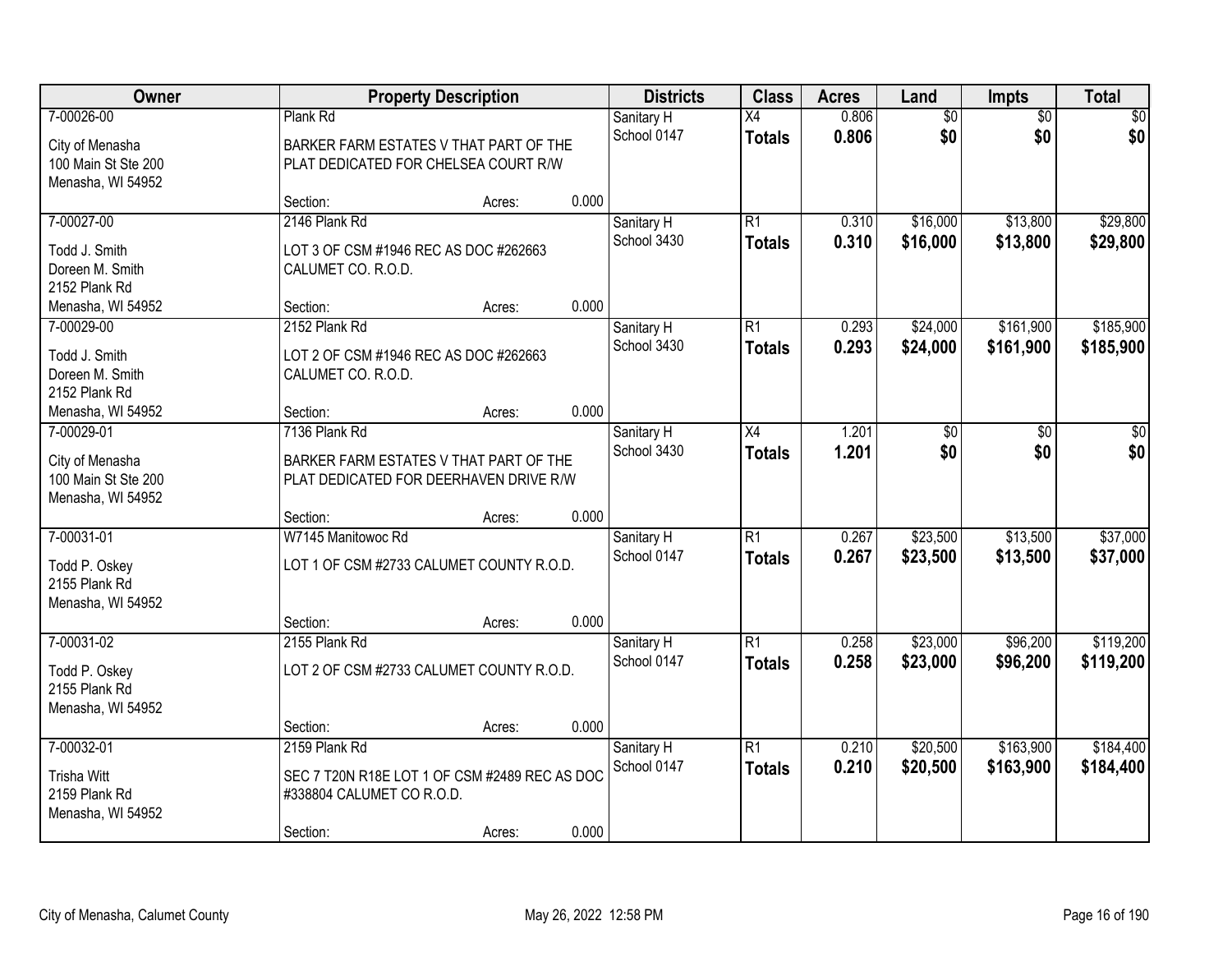| Owner                                 | <b>Property Description</b>                                        |                 | <b>Districts</b>          | <b>Class</b>                     | <b>Acres</b>   | Land                 | <b>Impts</b>           | <b>Total</b>           |
|---------------------------------------|--------------------------------------------------------------------|-----------------|---------------------------|----------------------------------|----------------|----------------------|------------------------|------------------------|
| 7-00032-02<br>Peter & Baylee Drummond | 2160 Manitowoc Rd<br>SEC 7 T20N R18E LOT 2 OF CSM #2489 REC AS DOC |                 | Sanitary H<br>School 0147 | $\overline{R1}$<br><b>Totals</b> | 0.178<br>0.178 | \$17,500<br>\$17,500 | \$166,000<br>\$166,000 | \$183,500<br>\$183,500 |
| 2160 Manitowoc Rd                     | #338804 BEING ALL OF LOT 1 CSM 1654 AS                             |                 |                           |                                  |                |                      |                        |                        |
| Menasha, WI 54952                     | RECORDED IN VOL 11 OF CSM MAPS ON PG 253                           |                 |                           |                                  |                |                      |                        |                        |
|                                       | Section:                                                           | 0.000<br>Acres: |                           |                                  |                |                      |                        |                        |
| 7-00033-00                            | 2164 Manitowoc Rd                                                  |                 | Sanitary H                | $\overline{R1}$                  | 0.237          | \$22,500             | \$166,700              | \$189,200              |
| Dennis J. Clow                        | SEC 7 T20N R18E LOT 1 OF CSM #1671 REC AS DOC                      |                 | School 0147               | <b>Totals</b>                    | 0.237          | \$22,500             | \$166,700              | \$189,200              |
| Barbara J. Clow                       | #232305 CALUMET CO R.O.D.                                          |                 |                           |                                  |                |                      |                        |                        |
| 2164 Manitowoc Rd                     |                                                                    |                 |                           |                                  |                |                      |                        |                        |
| Menasha, WI 54952                     | Section:                                                           | 0.000<br>Acres: |                           |                                  |                |                      |                        |                        |
| 7-00034-00                            | 2168 Manitowoc Rd Unit 1                                           |                 | Sanitary H                | $\overline{R1}$                  | 0.286          | \$24,000             | \$293,100              | \$317,100              |
| KMH Rentals, LLC                      | SEC 7 T20N R18E LOT 2 OF CSM #1671 REC AS DOC                      |                 | School 0147               | <b>Totals</b>                    | 0.286          | \$24,000             | \$293,100              | \$317,100              |
| N9170 Hoffmann Ct                     | #232305 CALUMET CO R.O.D.                                          |                 |                           |                                  |                |                      |                        |                        |
| Menasha, WI 54952                     |                                                                    |                 |                           |                                  |                |                      |                        |                        |
|                                       | Section:                                                           | 0.000<br>Acres: |                           |                                  |                |                      |                        |                        |
| 7-00035-00                            | 2171 Plank Rd                                                      |                 | Sanitary H                | $\overline{R1}$                  | 0.286          | \$24,000             | \$197,900              | \$221,900              |
| Andrew F. Kamenick                    | SEC 7 T20N R18E LOT 3 OF CSM #1671 REC AS DOC                      |                 | School 0147               | <b>Totals</b>                    | 0.286          | \$24,000             | \$197,900              | \$221,900              |
| Rebecca Kamenick                      | #1671 CALUMET CO R.O.D.                                            |                 |                           |                                  |                |                      |                        |                        |
| 2171 Plank Rd                         |                                                                    |                 |                           |                                  |                |                      |                        |                        |
| Menasha, WI 54952                     | Section:                                                           | 0.000<br>Acres: |                           |                                  |                |                      |                        |                        |
| 7-00036-00                            | 2163 Plank Rd                                                      |                 | Sanitary H                | $\overline{R1}$                  | 0.237          | \$22,500             | \$143,400              | \$165,900              |
| Jane E. Keberlein                     | SEC 7 T20N R18E LOT 4 OF CSM #1671 REC AS DOC                      |                 | School 0147               | <b>Totals</b>                    | 0.237          | \$22,500             | \$143,400              | \$165,900              |
| 2163 Plank Rd                         | #232305 CALUMET CO R.O.D.                                          |                 |                           |                                  |                |                      |                        |                        |
| Menasha, WI 54952                     |                                                                    |                 |                           |                                  |                |                      |                        |                        |
|                                       | Section:                                                           | 0.000<br>Acres: |                           |                                  |                |                      |                        |                        |
| 7-00037-00                            | 1204 Carpenter St                                                  |                 | Sanitary H                | $\overline{R1}$                  | 0.264          | \$23,500             | \$216,700              | \$240,200              |
| Kenneth J. Flatoff                    | SEC 7 T20N R18E LOT 1 OF CSM #1849 REC IN V13                      |                 | School 0147               | <b>Totals</b>                    | 0.264          | \$23,500             | \$216,700              | \$240,200              |
| 1204 Carpenter St                     | P130 OF SURVEYS CALUMET CO R.O.D.                                  |                 |                           |                                  |                |                      |                        |                        |
| Menasha, WI 54952                     |                                                                    |                 |                           |                                  |                |                      |                        |                        |
|                                       | Section:                                                           | 0.000<br>Acres: |                           |                                  |                |                      |                        |                        |
| 7-00038-00                            | 1210 Carpenter St                                                  |                 | Sanitary H                | $\overline{R1}$                  | 0.224          | \$22,000             | \$208,500              | \$230,500              |
| Paul R. Appleton                      | SEC 7 T20N R18E LOT 2 OF CSM #1849 REC IN V13                      |                 | School 0147               | <b>Totals</b>                    | 0.224          | \$22,000             | \$208,500              | \$230,500              |
| Ashley E. Appleton                    | P130 CALUMET COUNTY R.O.D.                                         |                 |                           |                                  |                |                      |                        |                        |
| 3325 W Broadway Dr                    |                                                                    |                 |                           |                                  |                |                      |                        |                        |
| Appleton, WI 54913                    | Section:                                                           | 0.000<br>Acres: |                           |                                  |                |                      |                        |                        |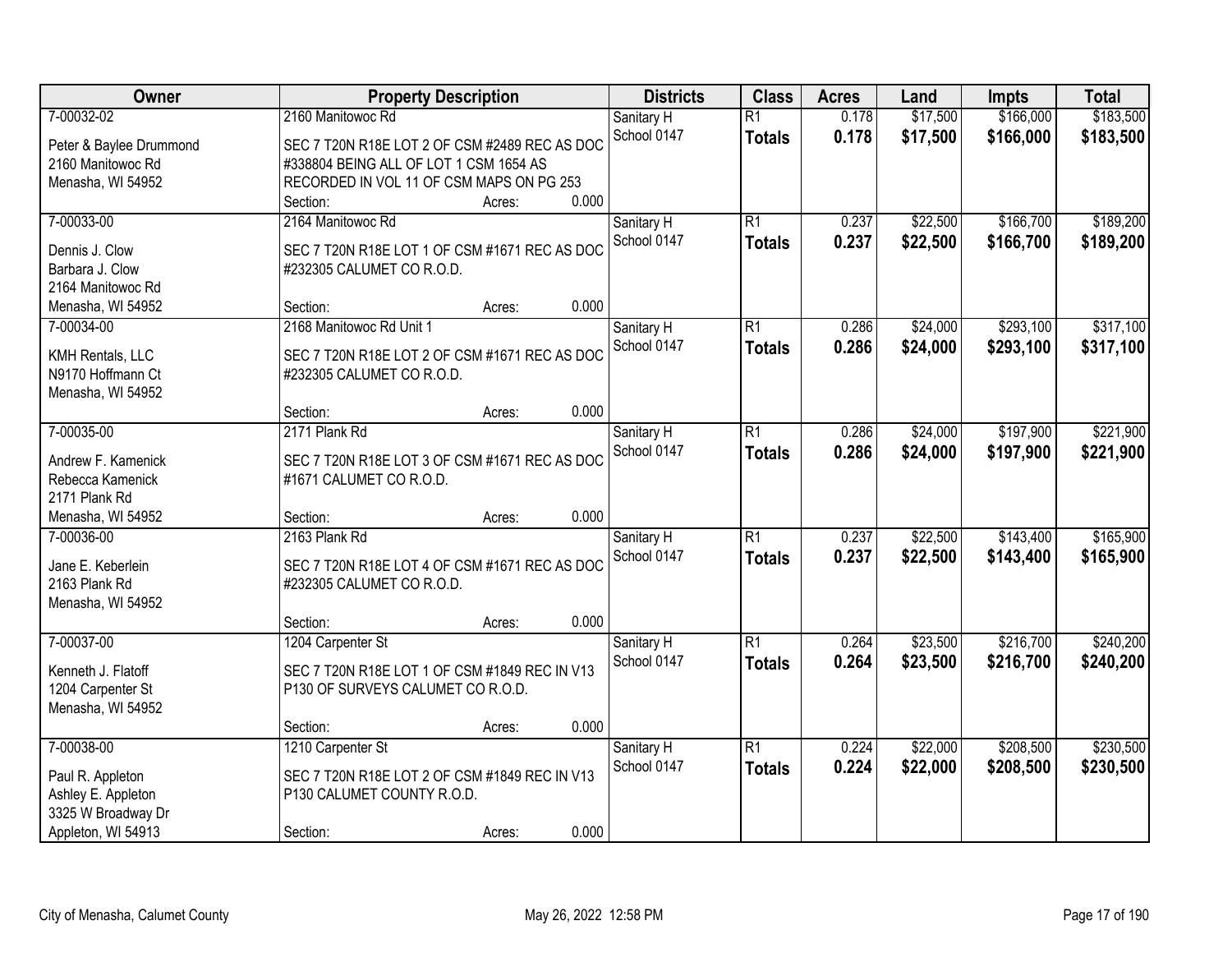| Owner                              |                                               | <b>Property Description</b> |       | <b>Districts</b> | <b>Class</b>    | <b>Acres</b> | Land      | <b>Impts</b>    | <b>Total</b> |
|------------------------------------|-----------------------------------------------|-----------------------------|-------|------------------|-----------------|--------------|-----------|-----------------|--------------|
| 7-00039-00                         | 1224 Carpenter St                             |                             |       | Sanitary H       | $\overline{R1}$ | 0.312        | \$24,500  | \$219,000       | \$243,500    |
| Naomi L. Erickson                  | LOT 1 CSM 3592 F/K/A LOT 3 CSM 3218           |                             |       | School 0147      | <b>Totals</b>   | 0.312        | \$24,500  | \$219,000       | \$243,500    |
| 2241 Jacobsen Rd                   |                                               |                             |       |                  |                 |              |           |                 |              |
| Neenah, WI 54956                   |                                               |                             |       |                  |                 |              |           |                 |              |
|                                    | Section: 7                                    | Acres:                      | 0.312 |                  |                 |              |           |                 |              |
| 7-00050-00                         | Midway Rd                                     |                             |       | Sanitary H       | $\overline{X4}$ | 3.169        | \$0       | $\overline{50}$ | \$0          |
| City of Menasha                    | BARKER FARM ESTATES VI THAT PART OF PLAT      |                             |       | School 0147      | <b>Totals</b>   | 3.169        | \$0       | \$0             | \$0          |
| 100 Main St Ste 200                | <b>DEDICATED FOR R/W</b>                      |                             |       |                  |                 |              |           |                 |              |
| Menasha, WI 54952                  |                                               |                             |       |                  |                 |              |           |                 |              |
|                                    | Section:                                      | Acres:                      | 0.000 |                  |                 |              |           |                 |              |
| 7-00050-01                         | 2005 Midway Rd                                |                             |       | Sanitary H       | $\overline{R2}$ | 2.523        | \$242,000 | \$2,354,500     | \$2,596,500  |
| Thedacare                          | SEC 7 T20N R18E LOT 1 OF CSM #1873 REC IN V13 |                             |       | School 0147      | <b>Totals</b>   | 2.523        | \$242,000 | \$2,354,500     | \$2,596,500  |
| 3 Neenah Ctr                       | P205 CALUMET CO. R.O.D.                       |                             |       |                  |                 |              |           |                 |              |
| Neenah, WI 54956                   |                                               |                             |       |                  |                 |              |           |                 |              |
|                                    | Section:                                      | Acres:                      | 0.000 |                  |                 |              |           |                 |              |
| 7-00050-02                         | 1429 Province Ter                             |                             |       | Sanitary H       | $\overline{R2}$ | 1.044        | \$91,000  | \$291,500       | \$382,500    |
| Thompson and Associates, L.L.C.    | SEC 7 T20N R18E LOT 2 OF CSM #1873 REC AS DOC |                             |       | School 0147      | <b>Totals</b>   | 1.044        | \$91,000  | \$291,500       | \$382,500    |
| 1429 Province Terrace              | #255041, EXCEPT THAT PART NOW IN LOT 1 OF     |                             |       |                  |                 |              |           |                 |              |
| Menasha, WI 54952                  | CSM #2495 REC AS DOC #339201 CALUMET CO       |                             |       |                  |                 |              |           |                 |              |
|                                    | Section:                                      | Acres:                      | 1.044 |                  |                 |              |           |                 |              |
| 7-00050-03                         | 1427 Province Ter Unit B                      |                             |       | Sanitary H       | $\overline{R2}$ | 1.095        | \$95,500  | \$322,700       | \$418,200    |
| Province LLC                       | LOT 2 CSM 3184                                |                             |       | School 0147      | <b>Totals</b>   | 1.095        | \$95,500  | \$322,700       | \$418,200    |
| 1209 Bobby Ct                      |                                               |                             |       |                  |                 |              |           |                 |              |
| Appleton, WI 54915                 |                                               |                             |       |                  |                 |              |           |                 |              |
|                                    | Section:                                      | Acres:                      | 0.000 |                  |                 |              |           |                 |              |
| 7-00050-04                         | 1981 Midway Rd                                |                             |       | Sanitary H       | $\overline{R2}$ | 0.986        | \$86,000  | \$581,900       | \$667,900    |
| Del Rey Properties LLC, a Wisconin | SEC 7 T20N R18E LOT 1 OF CSM #1939 REC IN V14 |                             |       | School 0147      | <b>Totals</b>   | 0.986        | \$86,000  | \$581,900       | \$667,900    |
| Limited Liability Co               | P6 OF SURVEYS CALUMET CO R.O.D.               |                             |       |                  |                 |              |           |                 |              |
| N1243 Bobwhite Dr                  |                                               |                             |       |                  |                 |              |           |                 |              |
| Greenville, WI 54942               | Section:                                      | Acres:                      | 0.000 |                  |                 |              |           |                 |              |
| 7-00050-05                         | 1431 Province Ter                             |                             |       | Sanitary H       | $\overline{R2}$ | 1.251        | \$109,000 | \$605,900       | \$714,900    |
| Menasha RE1, LLC                   | SEC 7 T20N R18E LOT 1 OF CSM #2495 REC AS DOC |                             |       | School 0147      | <b>Totals</b>   | 1.251        | \$109,000 | \$605,900       | \$714,900    |
| 8025 Excelsior Dr                  | #339201 CALUMET CO R.O.D.                     |                             |       |                  |                 |              |           |                 |              |
| Madison, WI 53717                  |                                               |                             |       |                  |                 |              |           |                 |              |
|                                    | Section:                                      | Acres:                      | 0.000 |                  |                 |              |           |                 |              |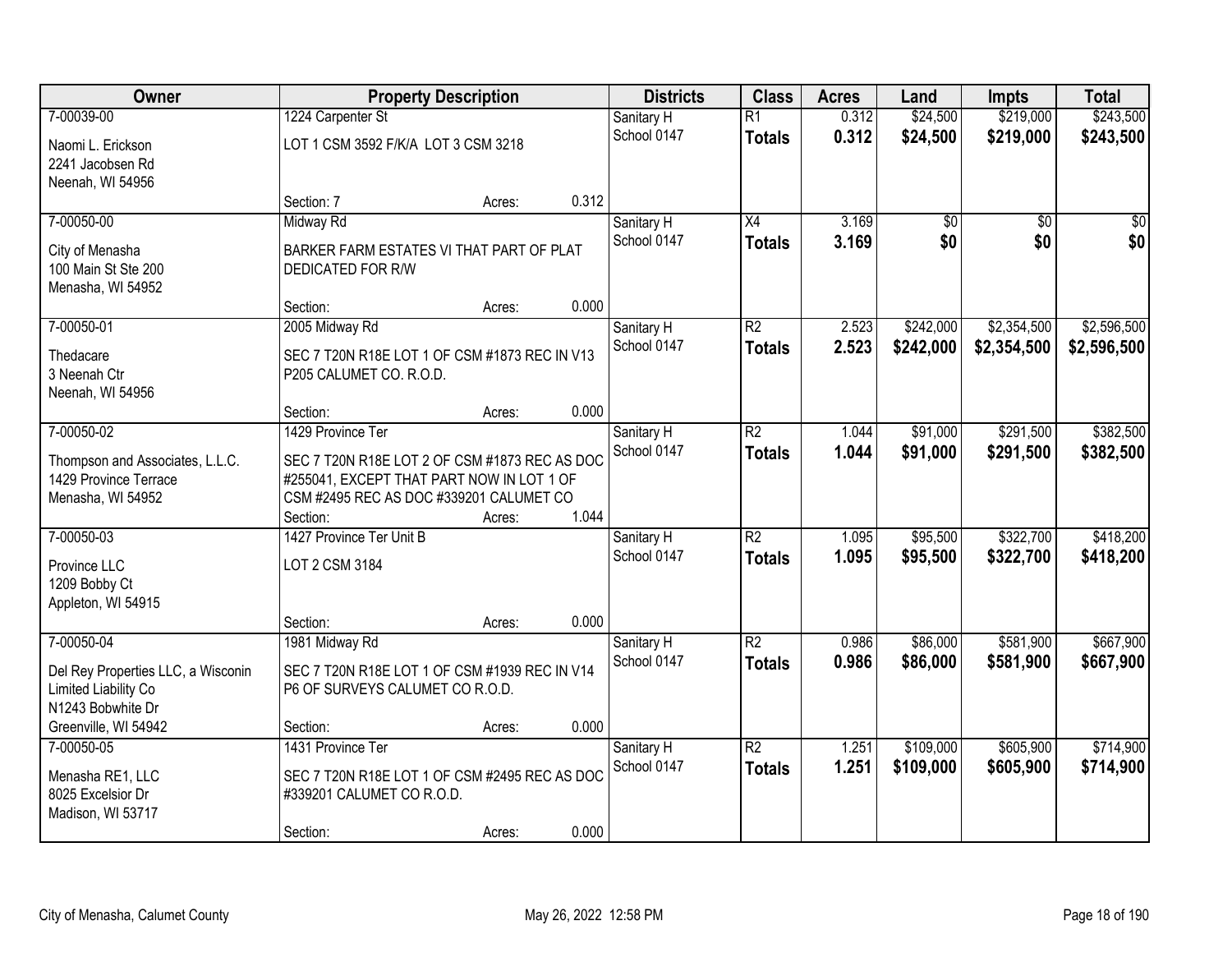| Owner                           | <b>Property Description</b>                     | <b>Districts</b> | <b>Class</b>    | <b>Acres</b> | Land              | Impts           | <b>Total</b> |
|---------------------------------|-------------------------------------------------|------------------|-----------------|--------------|-------------------|-----------------|--------------|
| 7-00052-03                      | 1485 Oneida St                                  | Sanitary H       | $\overline{R2}$ | 1.718        | \$778,500         | \$1,124,000     | \$1,902,500  |
| Wisconsin CVS Pharmacy, LLC     | LOT 2 CSM 2989 ALSO DESCRIBED AS ALL OF LOT 2   | School 0147      | <b>Totals</b>   | 1.718        | \$778,500         | \$1,124,000     | \$1,902,500  |
| One CVS Dr Legal Dept           | OF CSM 1939, PART OF LOT 1 CSM 1872, ALL OF     |                  |                 |              |                   |                 |              |
| Woonsocket, RI 02895            | LOT 1 CSM 1692, ALL OF LOT 1 CSM 486, ALL OF    |                  |                 |              |                   |                 |              |
|                                 | 1.718<br>Section:<br>Acres:                     |                  |                 |              |                   |                 |              |
| 7-00052-11                      | 1435 Oneida St                                  | Sanitary H       | $\overline{R2}$ | 1.280        | \$459,000         | \$1,175,000     | \$1,634,000  |
|                                 |                                                 | School 0147      | <b>Totals</b>   | 1.280        | \$459,000         | \$1,175,000     | \$1,634,000  |
| Verve, A Credit Union           | LOT 3 CSM 2989 ALSO DESCRIBED AS ALL OF LOT 2   |                  |                 |              |                   |                 |              |
| PO Box 3046                     | OF CSM 1939, PART OF LOT 1 CSM 1872, ALL OF     |                  |                 |              |                   |                 |              |
| 2900 Universal St               | LOT 1 CSM 1692, ALL OF LOT 1 CSM 486, ALL OF    |                  |                 |              |                   |                 |              |
| Oshkosh, WI 54903-3046          | 1.300<br>Section: 7<br>Acres:                   |                  |                 |              |                   |                 |              |
| 7-00052-12                      | 1911 Midway Rd                                  | Sanitary H       | $\overline{R2}$ | 0.940        | \$201,000         | \$0             | \$201,000    |
| <b>BFT Investments LLP</b>      | LOT 1 CSM 2989 ALSO DESCRIBED AS ALL OF LOT 2   | School 0147      | <b>Totals</b>   | 0.940        | \$201,000         | \$0             | \$201,000    |
| 6130 N Richmond St              | OF CSM 1939, PART OF LOT 1 CSM 1872, ALL OF     |                  |                 |              |                   |                 |              |
| Appleton, WI 54913              | LOT 1 CSM 1692, ALL OF LOT 1 CSM 486, ALL OF    |                  |                 |              |                   |                 |              |
|                                 | 0.940<br>Section: 7<br>Acres:                   |                  |                 |              |                   |                 |              |
| 7-00052-13                      | 1345 Oneida St                                  | Sanitary H       | $\overline{R2}$ | 0.573        | \$82,000          | \$0             | \$82,000     |
|                                 |                                                 | School 0147      | <b>Totals</b>   | 0.573        | \$82,000          | \$0             | \$82,000     |
| CHIFEST Properties Menasha, LLC | LOT 2 CSM 3548 (DOC508992) BEING ALL OF LOT 1 8 |                  |                 |              |                   |                 |              |
| 3800 Emerald Dr E               | PART OF LOT 2 CSM 3247, PART OF LOT 4 CSM       |                  |                 |              |                   |                 |              |
| Onalaska, WI 54650              | 2989, AND VACATED MIDWAY CROSSING               |                  |                 |              |                   |                 |              |
|                                 | 0.565<br>Section:<br>Acres:                     |                  |                 |              |                   |                 |              |
| 7-00052-14                      | 1440 Province Ter                               | Sanitary H       | $\overline{R2}$ | 2.040        | \$355,000         | $\overline{50}$ | \$355,000    |
| <b>BFT Investments LLP</b>      | LOT 3 CSM 3548 (DOC508992) BEING ALL OF LOT 1 8 | School 0147      | <b>Totals</b>   | 2.040        | \$355,000         | \$0             | \$355,000    |
| 6130 N Richmond St              | PART OF LOT 2 CSM 3247, PART OF LOT 4 CSM       |                  |                 |              |                   |                 |              |
| Appleton, WI 54913              | 2989, AND VACATED MIDWAY CROSSING               |                  |                 |              |                   |                 |              |
|                                 | 2.040<br>Section: 7<br>Acres:                   |                  |                 |              |                   |                 |              |
| 7-00052-15                      | 1355 Oneida St                                  | Sanitary H       | $\overline{R2}$ | 7.802        | \$1,332,000       | \$7,714,600     | \$9,046,600  |
|                                 |                                                 | School 0147      | <b>Totals</b>   |              | 7.802 \$1,332,000 | \$7,714,600     | \$9,046,600  |
| SCF RC Funding IV, LLC          | LOT 1 CSM 3548 (DOC508992) BEING ALL OF LOT 1 8 |                  |                 |              |                   |                 |              |
| 902 Carnegie Center Blvd Ste 5  | PART OF LOT 2 CSM 3247, PART OF LOT 4 CSM       |                  |                 |              |                   |                 |              |
| Princeton, NJ 08540             | 2989, AND VACATED MIDWAY CROSSING               |                  |                 |              |                   |                 |              |
|                                 | 7.802<br>Section: 7<br>Acres:                   |                  |                 |              |                   |                 |              |
| 7-00052-16                      | 1335 Oneida St                                  | Sanitary H       | $\overline{R2}$ | 0.973        | \$332,500         | \$532,200       | \$864,700    |
| Store Master Funding Xxv, LLC   | LOT 1 CSM 3547 (DOC508991) BEING PART OF LOT 2  | School 0147      | <b>Totals</b>   | 0.973        | \$332,500         | \$532,200       | \$864,700    |
| 8377 E Hartford Ste 100         | CSM 3247 AND PART OF LOT 4 CSM 2989             |                  |                 |              |                   |                 |              |
| Scottsdale, AZ 85255            |                                                 |                  |                 |              |                   |                 |              |
|                                 | 0.973<br>Section: 7<br>Acres:                   |                  |                 |              |                   |                 |              |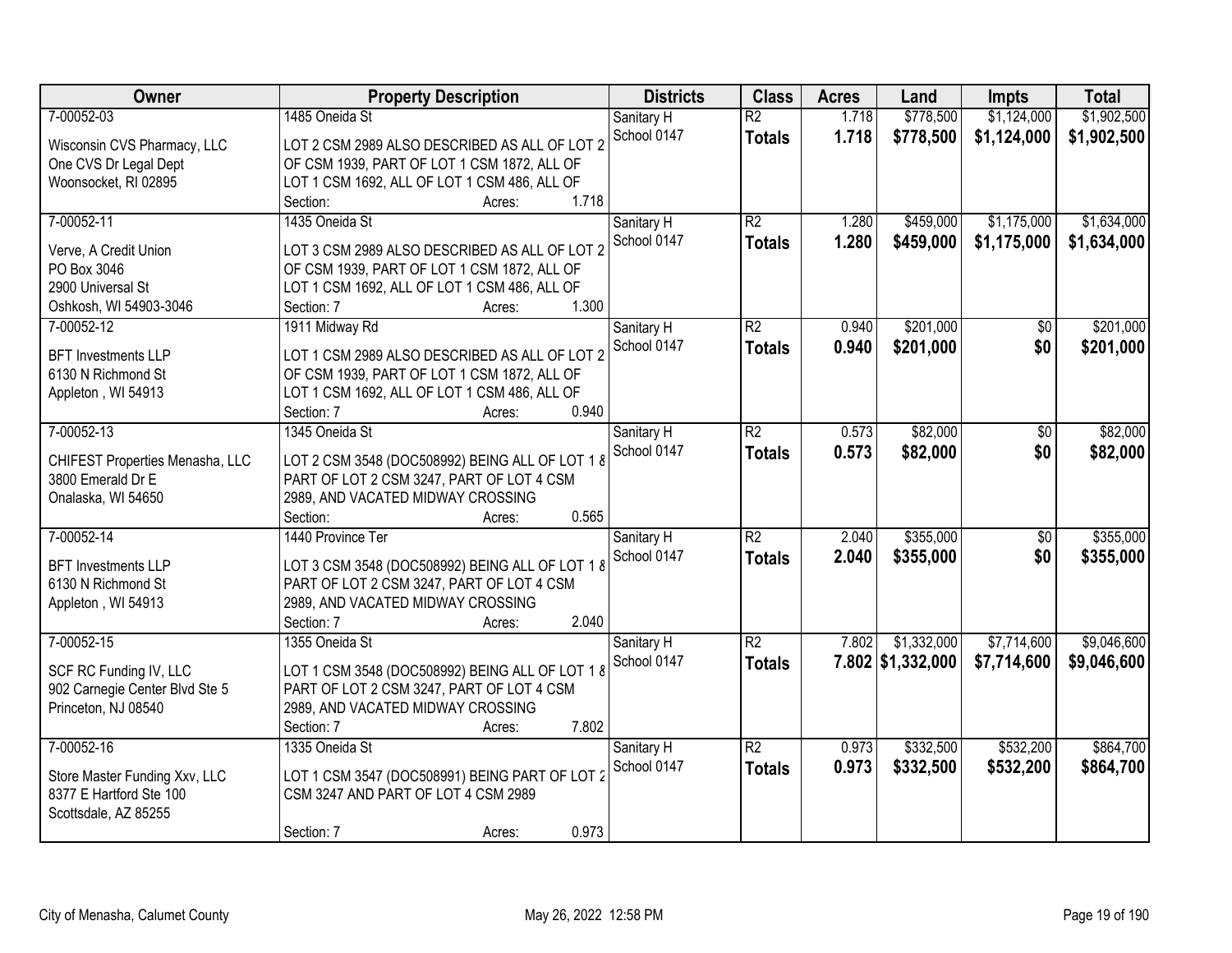| Owner                                                                                          |                                                                                                                                                                                | <b>Property Description</b> |                | <b>Districts</b>          | <b>Class</b>                     | <b>Acres</b>   | Land                   | Impts                  | <b>Total</b>           |
|------------------------------------------------------------------------------------------------|--------------------------------------------------------------------------------------------------------------------------------------------------------------------------------|-----------------------------|----------------|---------------------------|----------------------------------|----------------|------------------------|------------------------|------------------------|
| 7-00052-17<br><b>BFT Investments LLP</b><br>6130 N Richmond St<br>Appleton, WI 54913           | 1324 Province Ter<br>LOT 2 CSM 3547 (DOC508991) BEING PART OF LOT 2<br>CSM 3247 AND PART OF LOT 4 CSM 2989                                                                     |                             |                | Sanitary H<br>School 0147 | $\overline{R2}$<br><b>Totals</b> | 1.952<br>1.952 | \$433,500<br>\$433,500 | $\overline{50}$<br>\$0 | \$433,500<br>\$433,500 |
|                                                                                                | Section: 7                                                                                                                                                                     | Acres:                      | 1.952          |                           |                                  |                |                        |                        |                        |
| 7-00053-02<br>Todd E. Nennig<br>Jill Nennig<br>N6000 Timberline Dr<br>Sherwood, WI 54169       | 1327 Province Ter<br>SEC 7 T20N R18E LOT 2 OF CSM #1872 REC IN VOL<br>13 PG 202 R.O.D.<br>Section:                                                                             | Acres:                      | 0.000          | Sanitary H<br>School 0147 | $\overline{R2}$<br><b>Totals</b> | 2.379<br>2.379 | \$145,000<br>\$145,000 | $\overline{50}$<br>\$0 | \$145,000<br>\$145,000 |
| 7-00054-00<br>Co Vantage Credit Union<br>PO Box 107<br>Antigo, WI 54409                        | 1305 Oneida St<br>COMM AT THE W1/4 COR OF SAID SEC 7, THENCE N<br>00DEG 28 MIN 16 SEC W, ALONG THE EST LINE OF<br>SAID SW 1/4 OF THE NW 1/4. A DISTANCE OF 1156.0.<br>Section: | Acres:                      | 1.076          | Sanitary H<br>School 0147 | $\overline{R2}$<br><b>Totals</b> | 1.076<br>1.076 | \$140,600<br>\$140,600 | $\overline{50}$<br>\$0 | \$140,600<br>\$140,600 |
| 7-00101-00<br>Richard J. Nussbaum<br>Emily L. Knudesen<br>1153 Southfield Dr                   | 1153 Southfield Dr<br>SOUTHFIELD LOT 1                                                                                                                                         |                             |                | Sanitary H<br>School 3430 | $\overline{R1}$<br><b>Totals</b> | 0.304<br>0.304 | \$27,500<br>\$27,500   | \$144,800<br>\$144,800 | \$172,300<br>\$172,300 |
| Menasha, WI 54952<br>7-00102-00<br>Laura Kolpacki<br>1145 Southfield Dr<br>Menasha, WI 54952   | Section:<br>1145 Southfield Dr<br>SOUTHFIELD LOT 2<br>Section:                                                                                                                 | Acres:<br>Acres:            | 0.000<br>0.000 | Sanitary H<br>School 3430 | $\overline{R1}$<br><b>Totals</b> | 0.224<br>0.224 | \$29,500<br>\$29,500   | \$186,700<br>\$186,700 | \$216,200<br>\$216,200 |
| 7-00103-00<br>Daniel M. Jensen<br>Barbara A. Jensen<br>1135 Southfield Dr<br>Menasha, WI 54952 | 1135 Southfield Dr<br>SOUTHFIELD LOT 3<br>Section:                                                                                                                             | Acres:                      | 0.000          | Sanitary H<br>School 3430 | $\overline{R1}$<br><b>Totals</b> | 0.238<br>0.238 | \$30,500<br>\$30,500   | \$169,000<br>\$169,000 | \$199,500<br>\$199,500 |
| 7-00104-00<br>Usha M. Gundusharma<br>1127 Southfield Dr<br>Menasha, WI 54952                   | 1127 Southfield Dr<br>SOUTHFIELD LOT 4<br>Section:                                                                                                                             | Acres:                      | 0.000          | Sanitary H<br>School 3430 | $\overline{R1}$<br><b>Totals</b> | 0.290<br>0.290 | \$32,000<br>\$32,000   | \$179,100<br>\$179,100 | \$211,100<br>\$211,100 |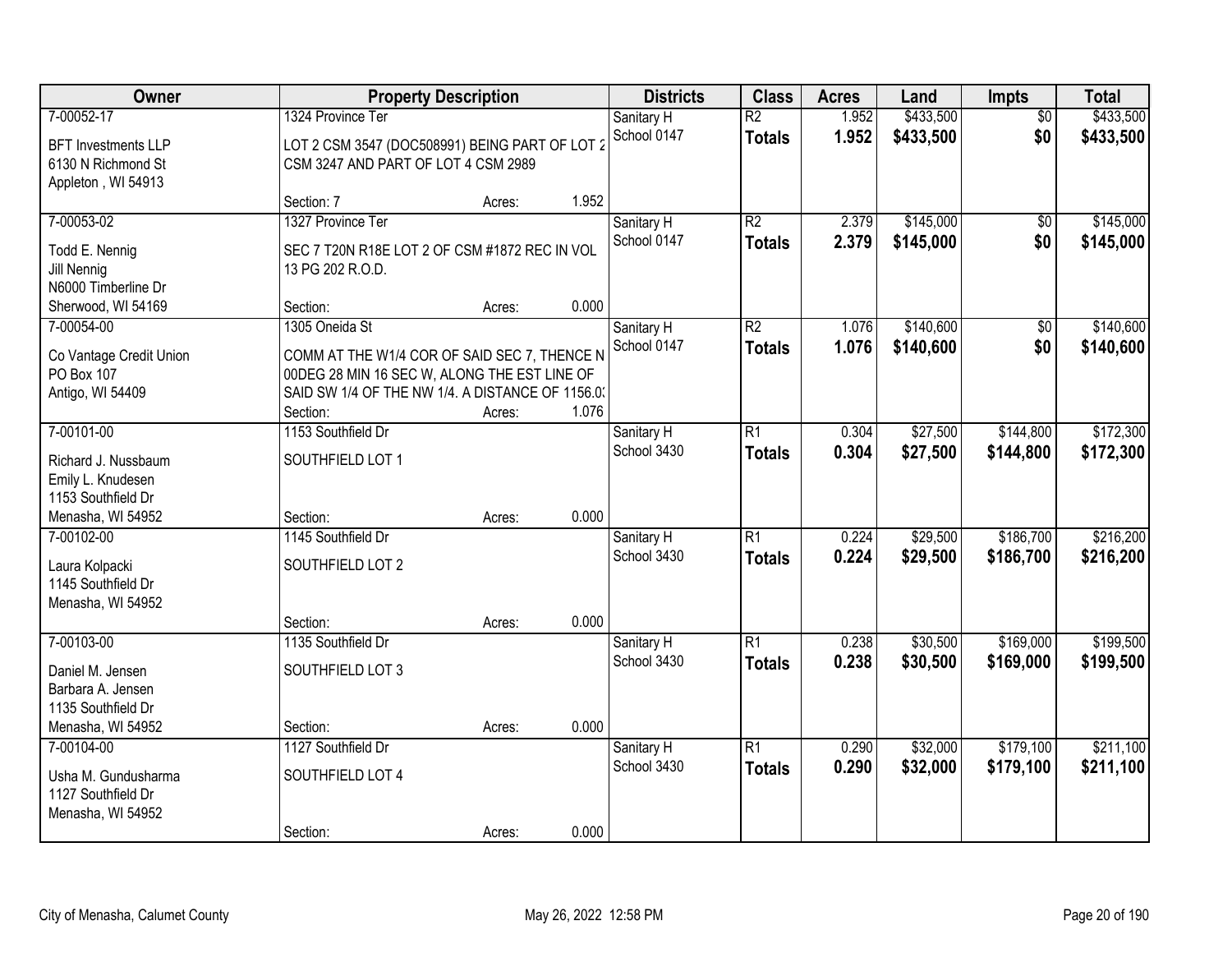| Owner                                                                   | <b>Property Description</b>    |        |       | <b>Districts</b>          | <b>Class</b>    | <b>Acres</b> | Land     | <b>Impts</b> | <b>Total</b> |
|-------------------------------------------------------------------------|--------------------------------|--------|-------|---------------------------|-----------------|--------------|----------|--------------|--------------|
| 7-00105-00                                                              | 1117 Southfield Dr             |        |       | Sanitary H                | $\overline{R1}$ | 0.330        | \$33,500 | \$198,300    | \$231,800    |
| Michelle L. Carbiener<br>1117 Southfield Dr                             | SOUTHFIELD LOT 5               |        |       | School 3430               | <b>Totals</b>   | 0.330        | \$33,500 | \$198,300    | \$231,800    |
| Menasha, WI 54952                                                       |                                |        | 0.000 |                           |                 |              |          |              |              |
| 7-00106-00                                                              | Section:<br>2090 Ridgecrest Ln | Acres: |       |                           | $\overline{R1}$ | 0.234        | \$30,000 | \$191,900    | \$221,900    |
|                                                                         |                                |        |       | Sanitary H<br>School 3430 |                 | 0.234        |          |              |              |
| <b>Esther Ament</b><br>2090 Ridgecrest Ln<br>Menasha, WI 54952          | SOUTHFIELD LOT 6               |        |       |                           | <b>Totals</b>   |              | \$30,000 | \$191,900    | \$221,900    |
|                                                                         | Section:                       | Acres: | 0.000 |                           |                 |              |          |              |              |
| 7-00107-00                                                              | 2098 Ridgecrest Ln             |        |       | Sanitary H                | $\overline{R1}$ | 0.234        | \$30,000 | \$171,900    | \$201,900    |
| David Michael and Ke Kington<br>2098 Ridgecrest Ln<br>Menasha, WI 54952 | SOUTHFIELD LOT 7               |        |       | School 3430               | <b>Totals</b>   | 0.234        | \$30,000 | \$171,900    | \$201,900    |
|                                                                         | Section:                       | Acres: | 0.000 |                           |                 |              |          |              |              |
| 7-00108-00                                                              | 2106 Ridgecrest Ln             |        |       | Sanitary H                | $\overline{R1}$ | 0.234        | \$30,000 | \$218,000    | \$248,000    |
|                                                                         |                                |        |       | School 3430               | <b>Totals</b>   | 0.234        | \$30,000 | \$218,000    | \$248,000    |
| <b>Brian Wolters</b>                                                    | SOUTHFIELD LOT 8               |        |       |                           |                 |              |          |              |              |
| Heather L. Wolters<br>2106 Ridgecrest Ln                                |                                |        |       |                           |                 |              |          |              |              |
| Menasha, WI 54952                                                       | Section:                       | Acres: | 0.000 |                           |                 |              |          |              |              |
| 7-00109-00                                                              | 2116 Ridgecrest Ln             |        |       | Sanitary H                | $\overline{R1}$ | 0.234        | \$30,000 | \$171,500    | \$201,500    |
|                                                                         |                                |        |       | School 3430               | <b>Totals</b>   | 0.234        | \$30,000 | \$171,500    | \$201,500    |
| Joe Hardel                                                              | SOUTHFIELD LOT 9               |        |       |                           |                 |              |          |              |              |
| Kacie Soquet<br>2116 Ridgecrest Ln                                      |                                |        |       |                           |                 |              |          |              |              |
| Menasha, WI 54952                                                       | Section:                       | Acres: | 0.000 |                           |                 |              |          |              |              |
| 7-00110-00                                                              | 2124 Ridgecrest Ln             |        |       | Sanitary H                | $\overline{R1}$ | 0.234        | \$30,000 | \$182,700    | \$212,700    |
|                                                                         |                                |        |       | School 3430               | <b>Totals</b>   | 0.234        | \$30,000 | \$182,700    | \$212,700    |
| James J. Zahorik                                                        | SOUTHFIELD LOT 10              |        |       |                           |                 |              |          |              |              |
| Jennifer L. Zahorik<br>2124 Ridgecrest Ln                               |                                |        |       |                           |                 |              |          |              |              |
| Menasha, WI 54952                                                       | Section:                       | Acres: | 0.000 |                           |                 |              |          |              |              |
| 7-00111-00                                                              | 2134 Ridgecrest Ln             |        |       | Sanitary H                | $\overline{R1}$ | 0.270        | \$31,500 | \$172,700    | \$204,200    |
|                                                                         |                                |        |       | School 3430               | <b>Totals</b>   | 0.270        | \$31,500 | \$172,700    | \$204,200    |
| James A. Miling<br>Karrie A. Miling                                     | SOUTHFIELD LOT 11              |        |       |                           |                 |              |          |              |              |
| 2134 Ridgecrest Ln                                                      |                                |        |       |                           |                 |              |          |              |              |
| Menasha, WI 54952                                                       | Section:                       | Acres: | 0.000 |                           |                 |              |          |              |              |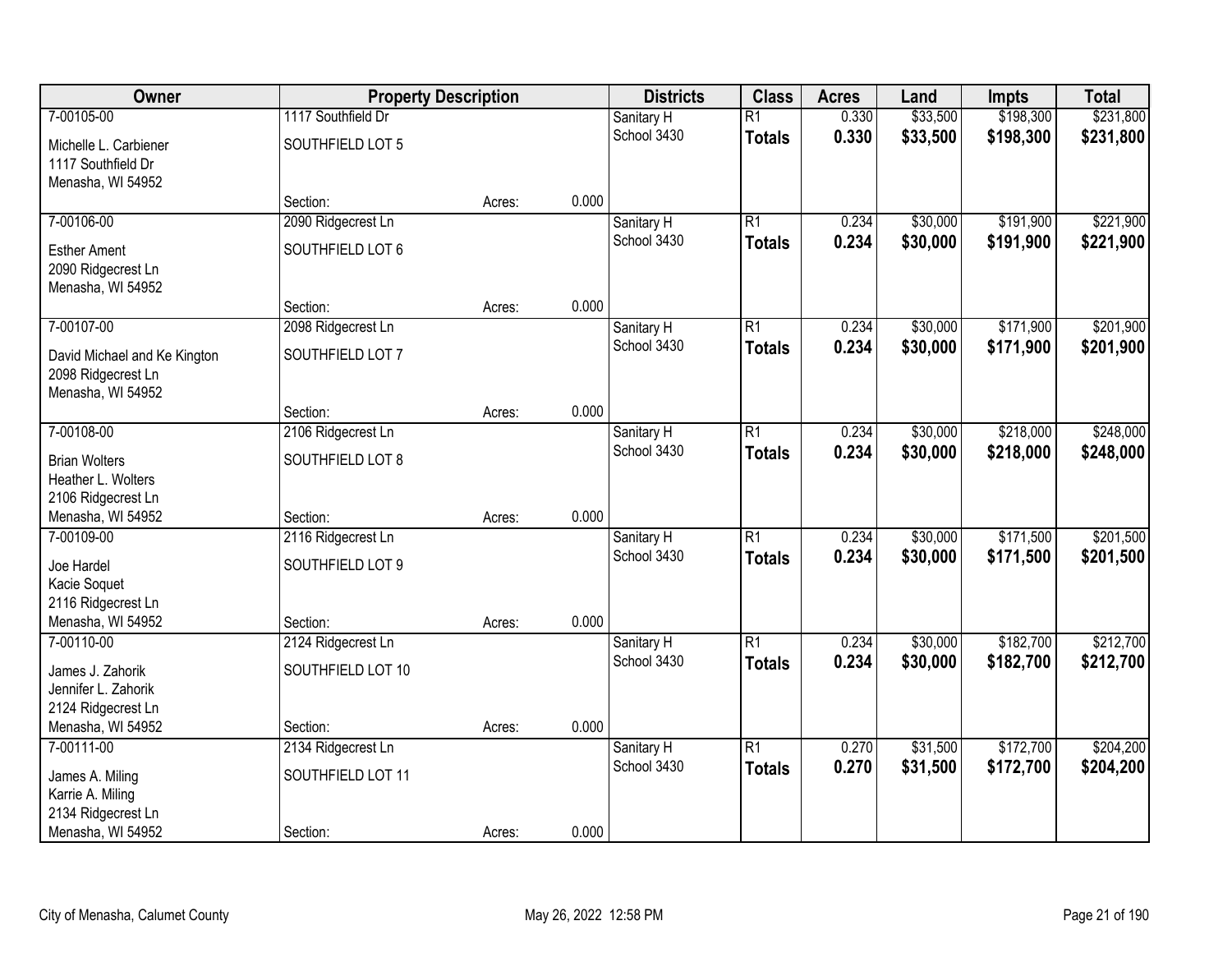| Owner                                 | <b>Property Description</b>    |        |       | <b>Districts</b>          | <b>Class</b>    | <b>Acres</b> | Land     | <b>Impts</b> | <b>Total</b> |
|---------------------------------------|--------------------------------|--------|-------|---------------------------|-----------------|--------------|----------|--------------|--------------|
| 7-00112-00                            | 1002 Southfield Dr             |        |       | Sanitary H                | $\overline{R1}$ | 0.281        | \$31,500 | \$182,100    | \$213,600    |
| Luis A. Tenorio                       | SOUTHFIELD LOT 12              |        |       | School 3430               | <b>Totals</b>   | 0.281        | \$31,500 | \$182,100    | \$213,600    |
| Teresa R. Tenorio                     |                                |        |       |                           |                 |              |          |              |              |
| 1002 Southfield Dr                    |                                |        |       |                           |                 |              |          |              |              |
| Menasha, WI 54952                     | Section:                       | Acres: | 0.000 |                           |                 |              |          |              |              |
| 7-00113-00                            | 1006 Southfield Dr             |        |       | Sanitary H                | $\overline{R1}$ | 0.234        | \$30,000 | \$198,700    | \$228,700    |
| Christopher Erm                       | SOUTHFIELD LOT 13              |        |       | School 3430               | <b>Totals</b>   | 0.234        | \$30,000 | \$198,700    | \$228,700    |
| Amber Erm                             |                                |        |       |                           |                 |              |          |              |              |
| 1006 Southfield Dr                    |                                |        |       |                           |                 |              |          |              |              |
| Menasha, WI 54952                     | Section:                       | Acres: | 0.000 |                           |                 |              |          |              |              |
| 7-00114-00                            | 1012 Southfield Dr             |        |       | Sanitary H                | $\overline{R1}$ | 0.234        | \$30,000 | \$212,600    | \$242,600    |
| Angel M. Burgos                       | SOUTHFIELD LOT 14              |        |       | School 3430               | <b>Totals</b>   | 0.234        | \$30,000 | \$212,600    | \$242,600    |
| Irma M. Burgos                        |                                |        |       |                           |                 |              |          |              |              |
| 1012 Southfield Dr                    |                                |        |       |                           |                 |              |          |              |              |
| Menasha, WI 54952                     | Section:                       | Acres: | 0.000 |                           |                 |              |          |              |              |
| 7-00115-00                            | 1018 Southfield Dr             |        |       | Sanitary H                | $\overline{R1}$ | 0.234        | \$30,000 | \$192,200    | \$222,200    |
| Kevin C & Kristine M Schreiter Rev.   | SOUTHFIELD LOT 15              |        |       | School 3430               | <b>Totals</b>   | 0.234        | \$30,000 | \$192,200    | \$222,200    |
| Trust                                 |                                |        |       |                           |                 |              |          |              |              |
| 1018 Southfield Dr                    |                                |        |       |                           |                 |              |          |              |              |
| Menasha, WI 54952                     | Section:                       | Acres: | 0.000 |                           |                 |              |          |              |              |
| 7-00116-00                            | 1022 Southfield Dr             |        |       | Sanitary H                | $\overline{R1}$ | 0.259        | \$31,000 | \$197,500    | \$228,500    |
|                                       |                                |        |       | School 3430               | <b>Totals</b>   | 0.259        | \$31,000 | \$197,500    | \$228,500    |
| John P. Gehrke                        | SOUTHFIELD LOT 16              |        |       |                           |                 |              |          |              |              |
| Sarah A. Gehrke<br>1022 Southfield Dr |                                |        |       |                           |                 |              |          |              |              |
| Menasha, WI 54952                     | Section:                       | Acres: | 0.000 |                           |                 |              |          |              |              |
| 7-00117-00                            | 1028 Southfield Dr             |        |       | Sanitary H                | $\overline{R1}$ | 0.311        | \$32,500 | \$227,700    | \$260,200    |
|                                       |                                |        |       | School 3430               | <b>Totals</b>   | 0.311        | \$32,500 | \$227,700    | \$260,200    |
| Patricia L. Irwin                     | SOUTHFIELD LOT 17              |        |       |                           |                 |              |          |              |              |
| 1028 Southfield Dr                    |                                |        |       |                           |                 |              |          |              |              |
| Menasha, WI 54952                     |                                |        | 0.000 |                           |                 |              |          |              |              |
| 7-00118-00                            | Section:<br>1032 Southfield Dr | Acres: |       |                           | $\overline{R1}$ | 0.408        | \$36,000 | \$217,900    | \$253,900    |
|                                       |                                |        |       | Sanitary H<br>School 3430 |                 | 0.408        | \$36,000 | \$217,900    |              |
| Fue X. Moua                           | SOUTHFIELD LOT 18              |        |       |                           | <b>Totals</b>   |              |          |              | \$253,900    |
| Erin L. Moua                          |                                |        |       |                           |                 |              |          |              |              |
| 1032 Southfield Dr                    |                                |        |       |                           |                 |              |          |              |              |
| Menasha, WI 54952                     | Section:                       | Acres: | 0.000 |                           |                 |              |          |              |              |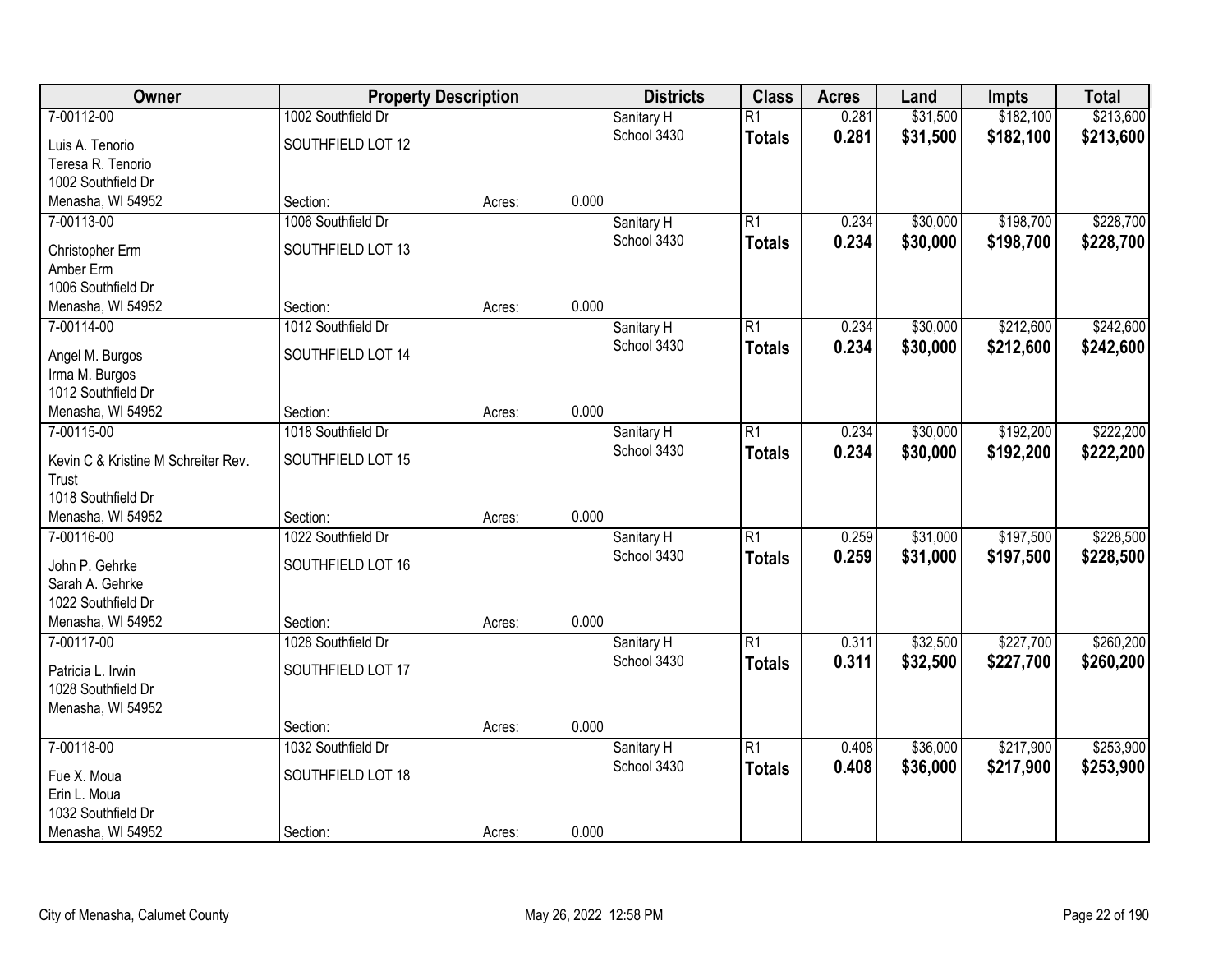| Owner                                   | <b>Property Description</b>   |        |       | <b>Districts</b>          | <b>Class</b>    | <b>Acres</b> | Land     | <b>Impts</b> | <b>Total</b> |
|-----------------------------------------|-------------------------------|--------|-------|---------------------------|-----------------|--------------|----------|--------------|--------------|
| 7-00119-00                              | 1035 Mosshaven Ct             |        |       | Sanitary H                | $\overline{R1}$ | 0.405        | \$35,500 | \$213,600    | \$249,100    |
| Mark A. Van Der Wegen                   | SOUTHFIELD LOT 19             |        |       | School 3430               | <b>Totals</b>   | 0.405        | \$35,500 | \$213,600    | \$249,100    |
| Katherine J. Doro                       |                               |        |       |                           |                 |              |          |              |              |
| 1035 Mosshaven Ct                       |                               |        |       |                           |                 |              |          |              |              |
| Menasha, WI 54952                       | Section:                      | Acres: | 0.405 |                           |                 |              |          |              |              |
| 7-00120-00                              | 1025 Mosshaven Ct             |        |       | Sanitary H                | $\overline{R1}$ | 0.416        | \$36,000 | \$237,800    | \$273,800    |
| Phillip Beltran Jr                      | SOUTHFIELD LOT 20             |        |       | School 3430               | <b>Totals</b>   | 0.416        | \$36,000 | \$237,800    | \$273,800    |
| Jennifer L. Beltran                     |                               |        |       |                           |                 |              |          |              |              |
| 1025 Mosshaven Ct                       |                               |        |       |                           |                 |              |          |              |              |
| Menasha, WI 54952                       | Section:                      | Acres: | 0.000 |                           |                 |              |          |              |              |
| 7-00121-00                              | 1015 Mosshaven Ct             |        |       | Sanitary H                | $\overline{R1}$ | 0.631        | \$43,000 | \$242,500    | \$285,500    |
| Todd D. Jacobson                        | SOUTHFIELD LOT 21             |        |       | School 3430               | <b>Totals</b>   | 0.631        | \$43,000 | \$242,500    | \$285,500    |
| Kerri L. Jacobson                       |                               |        |       |                           |                 |              |          |              |              |
| 1015 Mosshaven Ct                       |                               |        |       |                           |                 |              |          |              |              |
| Menasha, WI 54952                       | Section:                      | Acres: | 0.000 |                           |                 |              |          |              |              |
| 7-00122-00                              | 1005 Mosshaven Ct             |        |       | Sanitary H                | $\overline{R1}$ | 0.612        | \$42,500 | \$271,700    | \$314,200    |
|                                         |                               |        |       | School 3430               | <b>Totals</b>   | 0.612        | \$42,500 | \$271,700    | \$314,200    |
| Joseph F. Seffker                       | SOUTHFIELD LOT 22             |        |       |                           |                 |              |          |              |              |
| Roberta S. Seffker<br>1005 Mosshaven Ct |                               |        |       |                           |                 |              |          |              |              |
| Menasha, WI 54952                       | Section:                      | Acres: | 0.000 |                           |                 |              |          |              |              |
| 7-00123-00                              | 1000 Mosshaven Ct             |        |       | Sanitary H                | $\overline{R1}$ | 0.446        | \$37,000 | \$317,300    | \$354,300    |
|                                         |                               |        |       | School 3430               | <b>Totals</b>   | 0.446        | \$37,000 | \$317,300    | \$354,300    |
| Satnam and SukhPal Gill                 | SOUTHFIELD LOT 23             |        |       |                           |                 |              |          |              |              |
| 1000 Mosshaven Ct                       |                               |        |       |                           |                 |              |          |              |              |
| Menasha, WI 54952                       |                               |        | 0.000 |                           |                 |              |          |              |              |
| 7-00124-00                              | Section:<br>1010 Mosshaven Ct | Acres: |       |                           | $\overline{R1}$ | 0.378        | \$35,000 | \$244,500    | \$279,500    |
|                                         |                               |        |       | Sanitary H<br>School 3430 | <b>Totals</b>   | 0.378        | \$35,000 | \$244,500    | \$279,500    |
| Tim W. Ubick                            | SOUTHFIELD LOT 24             |        |       |                           |                 |              |          |              |              |
| Cheryl A. Ubick                         |                               |        |       |                           |                 |              |          |              |              |
| 1010 Mosshaven Ct                       |                               |        |       |                           |                 |              |          |              |              |
| Menasha, WI 54952                       | Section:                      | Acres: | 0.000 |                           |                 |              |          |              |              |
| 7-00125-00                              | 1020 Mosshaven Ct             |        |       | Sanitary H                | $\overline{R1}$ | 0.293        | \$32,000 | \$247,800    | \$279,800    |
| Brandon C. Birling                      | SOUTHFIELD LOT 25             |        |       | School 3430               | <b>Totals</b>   | 0.293        | \$32,000 | \$247,800    | \$279,800    |
| <b>Haile Birling</b>                    |                               |        |       |                           |                 |              |          |              |              |
| 1020 Mosshaven Ct                       |                               |        |       |                           |                 |              |          |              |              |
| Menasha, WI 54952                       | Section:                      | Acres: | 0.000 |                           |                 |              |          |              |              |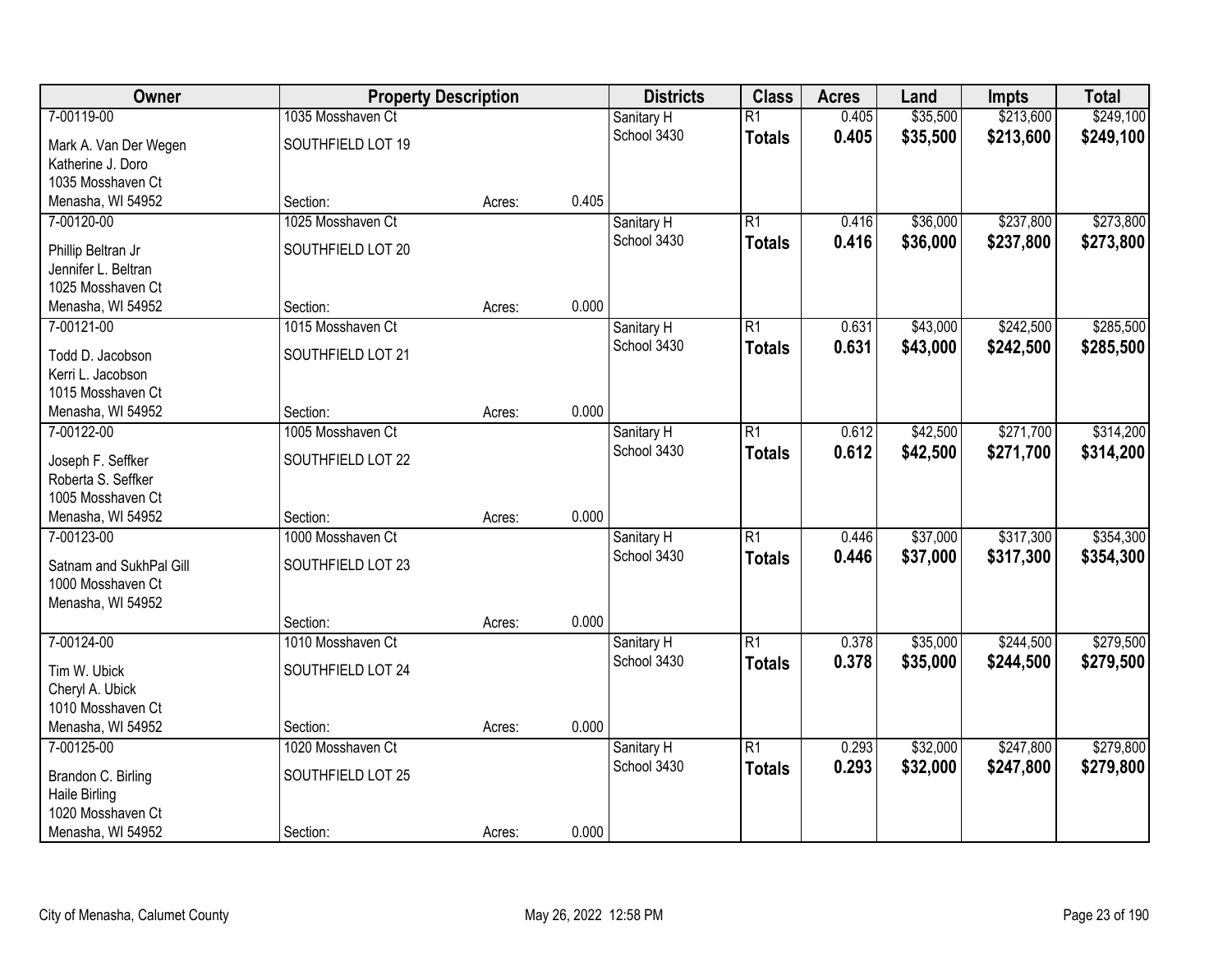| Owner                                       | <b>Property Description</b> |        |       | <b>Districts</b> | <b>Class</b>    | <b>Acres</b> | Land     | <b>Impts</b> | <b>Total</b> |
|---------------------------------------------|-----------------------------|--------|-------|------------------|-----------------|--------------|----------|--------------|--------------|
| 7-00126-00                                  | 1044 Southfield Dr          |        |       | Sanitary H       | $\overline{R1}$ | 0.339        | \$33,500 | \$242,400    | \$275,900    |
| Antoinette M. Kasmarek                      | SOUTHFIELD LOT 26           |        |       | School 3430      | <b>Totals</b>   | 0.339        | \$33,500 | \$242,400    | \$275,900    |
| 1044 Southfield Dr                          |                             |        |       |                  |                 |              |          |              |              |
| Menasha, WI 54952                           |                             |        |       |                  |                 |              |          |              |              |
|                                             | Section:                    | Acres: | 0.000 |                  |                 |              |          |              |              |
| 7-00127-00                                  | 1035 Purple Sage Ct         |        |       | Sanitary H       | $\overline{R1}$ | 0.277        | \$31,500 | \$240,900    | \$272,400    |
| Michael C. Heus                             | SOUTHFIELD LOT 27           |        |       | School 3430      | <b>Totals</b>   | 0.277        | \$31,500 | \$240,900    | \$272,400    |
| 1035 Purple Sage Ct                         |                             |        |       |                  |                 |              |          |              |              |
| Menasha, WI 54952                           |                             |        |       |                  |                 |              |          |              |              |
|                                             | Section:                    | Acres: | 0.000 |                  |                 |              |          |              |              |
| 7-00128-00                                  | 1025 Purple Sage Ct         |        |       | Sanitary H       | $\overline{R1}$ | 0.281        | \$31,500 | \$209,400    | \$240,900    |
| Mason M. Zuleger                            | SOUTHFIELD LOT 28           |        |       | School 3430      | <b>Totals</b>   | 0.281        | \$31,500 | \$209,400    | \$240,900    |
| Sheila Zuleger                              |                             |        |       |                  |                 |              |          |              |              |
| 1025 Purple Sage Ct                         |                             |        |       |                  |                 |              |          |              |              |
| Menasha, WI 54952                           | Section:                    | Acres: | 0.000 |                  |                 |              |          |              |              |
| 7-00129-00                                  | 1015 Purple Sage Ct         |        |       | Sanitary H       | $\overline{R1}$ | 0.680        | \$44,500 | \$285,000    | \$329,500    |
|                                             |                             |        |       | School 3430      | <b>Totals</b>   | 0.680        | \$44,500 | \$285,000    | \$329,500    |
| Gregory A. Pelegrin                         | SOUTHFIELD LOT 29           |        |       |                  |                 |              |          |              |              |
| Victoria A. Pelegrin<br>1015 Purple Sage Ct |                             |        |       |                  |                 |              |          |              |              |
| Menasha, WI 54952                           | Section:                    | Acres: | 0.000 |                  |                 |              |          |              |              |
| 7-00130-00                                  | 1005 Purple Sage Ct         |        |       | Sanitary H       | $\overline{R1}$ | 0.410        | \$36,000 | \$267,300    | \$303,300    |
|                                             |                             |        |       | School 3430      | <b>Totals</b>   | 0.410        | \$36,000 | \$267,300    | \$303,300    |
| Steven Waldvogel                            | SOUTHFIELD LOT 30           |        |       |                  |                 |              |          |              |              |
| 1005 Purple Sage Ct                         |                             |        |       |                  |                 |              |          |              |              |
| Menasha, WI 54952                           |                             |        |       |                  |                 |              |          |              |              |
|                                             | Section:                    | Acres: | 0.000 |                  |                 |              |          |              |              |
| 7-00131-00                                  | 1010 Purple Sage Ct         |        |       | Sanitary H       | $\overline{R1}$ | 0.569        | \$41,000 | \$196,200    | \$237,200    |
| Stephanie L. Robinson                       | SOUTHFIELD LOT 31           |        |       | School 3430      | <b>Totals</b>   | 0.569        | \$41,000 | \$196,200    | \$237,200    |
| 1010 Purple Sage Ct                         |                             |        |       |                  |                 |              |          |              |              |
| Menasha, WI 54952                           |                             |        |       |                  |                 |              |          |              |              |
|                                             | Section:                    | Acres: | 0.000 |                  |                 |              |          |              |              |
| 7-00132-00                                  | 1020 Purple Sage Ct         |        |       | Sanitary H       | $\overline{R1}$ | 0.398        | \$35,500 | \$274,900    | \$310,400    |
| Jason L. Johnson                            | SOUTHFIELD LOT 32           |        |       | School 3430      | <b>Totals</b>   | 0.398        | \$35,500 | \$274,900    | \$310,400    |
| Sara A. Johnson                             |                             |        |       |                  |                 |              |          |              |              |
| 1020 Purple Sage Ct                         |                             |        |       |                  |                 |              |          |              |              |
| Menasha, WI 54952                           | Section:                    | Acres: | 0.000 |                  |                 |              |          |              |              |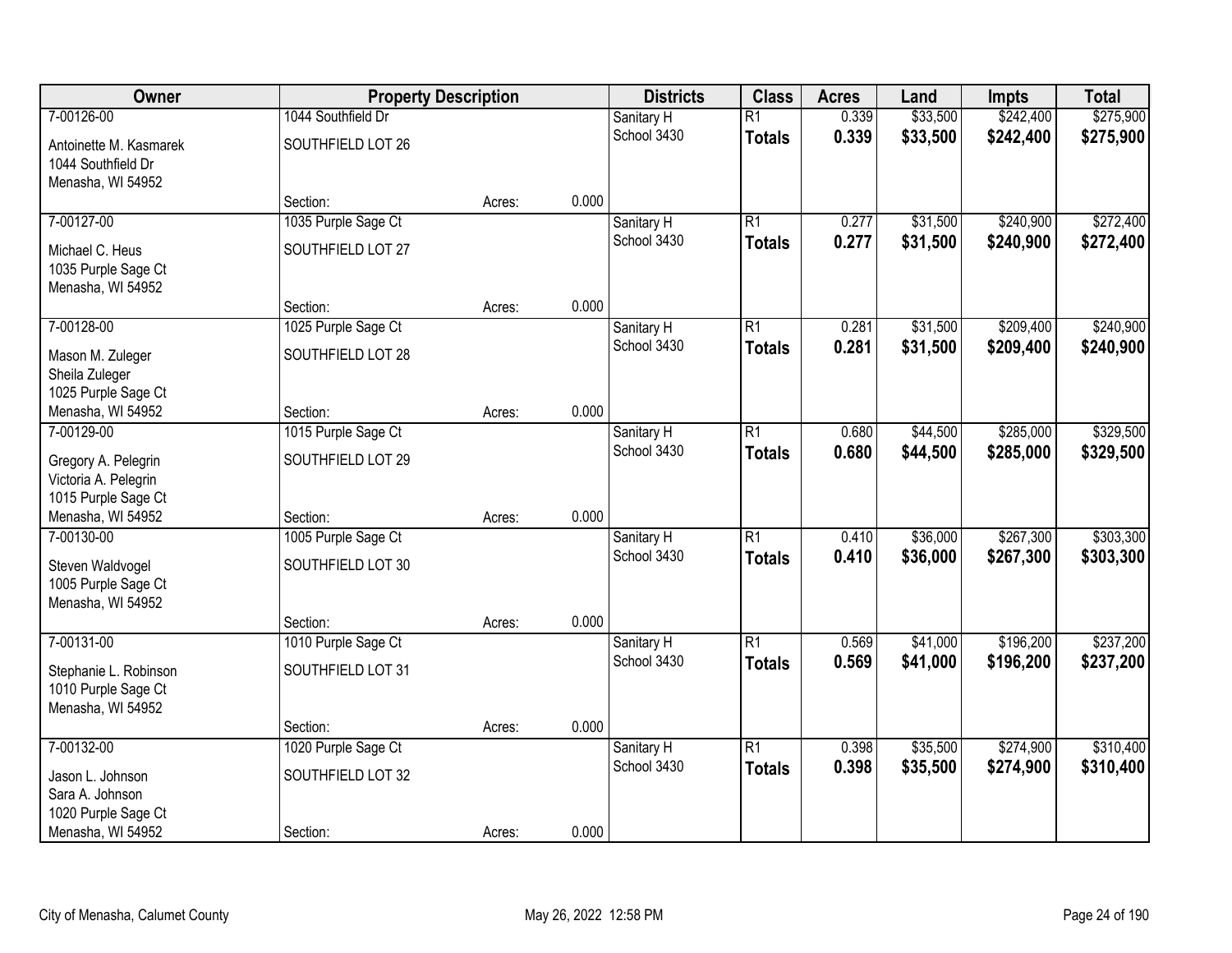| Owner                           | <b>Property Description</b> |        |       | <b>Districts</b>          | <b>Class</b>    | <b>Acres</b> | Land     | <b>Impts</b> | <b>Total</b> |
|---------------------------------|-----------------------------|--------|-------|---------------------------|-----------------|--------------|----------|--------------|--------------|
| 7-00133-00                      | 1030 Purple Sage Ct         |        |       | Sanitary H                | $\overline{R1}$ | 0.354        | \$34,000 | \$244,300    | \$278,300    |
| Julia A. Skalmoski              | SOUTHFIELD LOT 33           |        |       | School 3430               | <b>Totals</b>   | 0.354        | \$34,000 | \$244,300    | \$278,300    |
| 1030 Purple Sage Ct             |                             |        |       |                           |                 |              |          |              |              |
| Menasha, WI 54952               |                             |        |       |                           |                 |              |          |              |              |
|                                 | Section:                    | Acres: | 0.000 |                           |                 |              |          |              |              |
| 7-00134-00                      | 1066 Southfield Dr          |        |       | Sanitary H<br>School 3430 | $\overline{R1}$ | 0.348        | \$34,000 | \$212,900    | \$246,900    |
| David R. Lucier                 | SOUTHFIELD LOT 34           |        |       |                           | <b>Totals</b>   | 0.348        | \$34,000 | \$212,900    | \$246,900    |
| Dawn M. Lucier                  |                             |        |       |                           |                 |              |          |              |              |
| 1066 Southfield Dr              | Section:                    |        | 0.000 |                           |                 |              |          |              |              |
| Menasha, WI 54952<br>7-00135-00 | 1070 Southfield Dr          | Acres: |       | Sanitary H                | $\overline{R1}$ | 0.260        | \$31,000 | \$208,100    | \$239,100    |
|                                 |                             |        |       | School 3430               | <b>Totals</b>   | 0.260        | \$31,000 | \$208,100    | \$239,100    |
| Marion Lammi                    | SOUTHFIELD LOT 35           |        |       |                           |                 |              |          |              |              |
| 1070 Southfield Dr              |                             |        |       |                           |                 |              |          |              |              |
| Menasha, WI 54952               | Section:                    | Acres: | 0.000 |                           |                 |              |          |              |              |
| 7-00136-00                      | 1074 Southfield Dr          |        |       | Sanitary H                | $\overline{R1}$ | 0.272        | \$31,500 | \$240,500    | \$272,000    |
|                                 |                             |        |       | School 3430               | <b>Totals</b>   | 0.272        | \$31,500 | \$240,500    | \$272,000    |
| Seth Tomlin<br>Holly J. Tomlin  | SOUTHFIELD LOT 36           |        |       |                           |                 |              |          |              |              |
| 1074 Southfield Dr              |                             |        |       |                           |                 |              |          |              |              |
| Menasha, WI 54952               | Section:                    | Acres: | 0.000 |                           |                 |              |          |              |              |
| 7-00137-00                      | 1080 Southfield Dr          |        |       | Sanitary H                | $\overline{R1}$ | 0.249        | \$30,500 | \$168,300    | \$198,800    |
| Steven M. Swenson               | SOUTHFIELD LOT 37           |        |       | School 3430               | <b>Totals</b>   | 0.249        | \$30,500 | \$168,300    | \$198,800    |
| 1080 Southfield Dr              |                             |        |       |                           |                 |              |          |              |              |
| Menasha, WI 54952               |                             |        |       |                           |                 |              |          |              |              |
|                                 | Section:                    | Acres: | 0.000 |                           |                 |              |          |              |              |
| 7-00138-00                      | 1086 Southfield Dr          |        |       | Sanitary H                | $\overline{R1}$ | 0.234        | \$30,000 | \$198,000    | \$228,000    |
| Susan J. Jahnke                 | SOUTHFIELD LOT 38           |        |       | School 3430               | <b>Totals</b>   | 0.234        | \$30,000 | \$198,000    | \$228,000    |
| 1086 Southfield Dr              |                             |        |       |                           |                 |              |          |              |              |
| Menasha, WI 54952               |                             |        |       |                           |                 |              |          |              |              |
|                                 | Section:                    | Acres: | 0.000 |                           |                 |              |          |              |              |
| 7-00139-00                      | 1090 Southfield Dr          |        |       | Sanitary H                | $\overline{R1}$ | 0.234        | \$30,000 | \$180,000    | \$210,000    |
| John W. Seidel                  | SOUTHFIELD LOT 39           |        |       | School 3430               | <b>Totals</b>   | 0.234        | \$30,000 | \$180,000    | \$210,000    |
| 1090 Southfield Dr              |                             |        |       |                           |                 |              |          |              |              |
| Menasha, WI 54952               |                             |        |       |                           |                 |              |          |              |              |
|                                 | Section:                    | Acres: | 0.000 |                           |                 |              |          |              |              |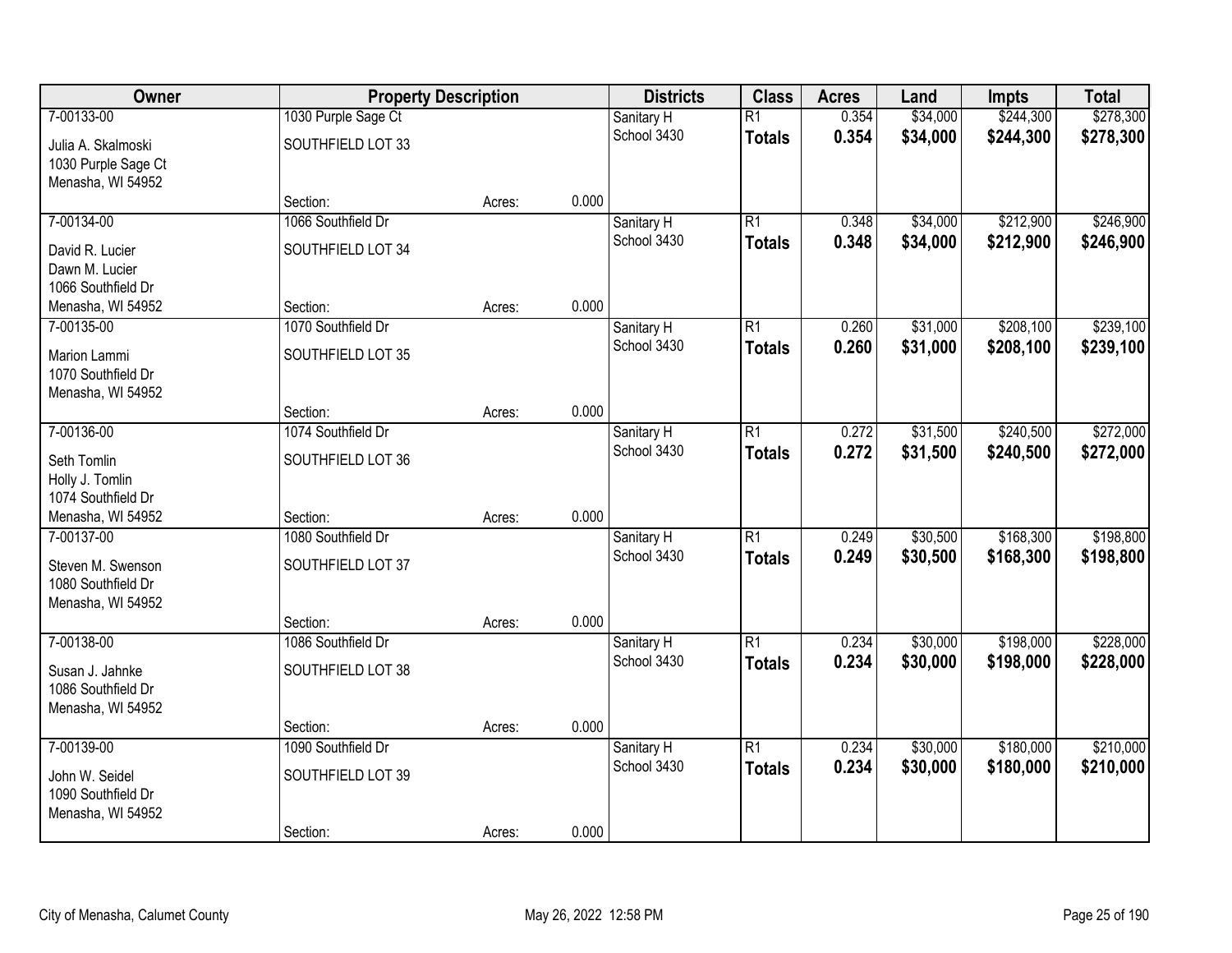| Owner                                    | <b>Property Description</b> |        |       | <b>Districts</b> | <b>Class</b>    | <b>Acres</b> | Land     | <b>Impts</b> | <b>Total</b> |
|------------------------------------------|-----------------------------|--------|-------|------------------|-----------------|--------------|----------|--------------|--------------|
| 7-00140-00                               | 1096 Southfield Dr          |        |       | Sanitary H       | $\overline{R1}$ | 0.234        | \$30,000 | \$168,100    | \$198,100    |
| Nathan Eid                               | SOUTHFIELD LOT 40           |        |       | School 3430      | <b>Totals</b>   | 0.234        | \$30,000 | \$168,100    | \$198,100    |
| Kimberly Eid                             |                             |        |       |                  |                 |              |          |              |              |
| 1096 Southfield Dr                       |                             |        |       |                  |                 |              |          |              |              |
| Menasha, WI 54952                        | Section:                    | Acres: | 0.000 |                  |                 |              |          |              |              |
| 7-00141-00                               | 1102 Southfield Dr          |        |       | Sanitary H       | $\overline{R1}$ | 0.239        | \$30,500 | \$200,900    | \$231,400    |
| Chester P. Shields                       | SOUTHFIELD LOT 41           |        |       | School 3430      | <b>Totals</b>   | 0.239        | \$30,500 | \$200,900    | \$231,400    |
| Mary Jo Shields                          |                             |        |       |                  |                 |              |          |              |              |
| 1102 Southfield Dr                       |                             |        |       |                  |                 |              |          |              |              |
| Menasha, WI 54952                        | Section:                    | Acres: | 0.000 |                  |                 |              |          |              |              |
| 7-00142-00                               | 1110 Southfield Dr          |        |       | Sanitary H       | $\overline{R1}$ | 0.265        | \$31,000 | \$192,300    | \$223,300    |
| Linda J. Zwieg As Trustee of the Dale R  | SOUTHFIELD LOT 42           |        |       | School 3430      | <b>Totals</b>   | 0.265        | \$31,000 | \$192,300    | \$223,300    |
| Zwieg and Lind                           |                             |        |       |                  |                 |              |          |              |              |
| 1110 Southfield Dr                       |                             |        |       |                  |                 |              |          |              |              |
| Menasha, WI 54952                        | Section:                    | Acres: | 0.000 |                  |                 |              |          |              |              |
| 7-00143-00                               | 1120 Southfield Dr          |        |       | Sanitary H       | $\overline{R1}$ | 0.298        | \$32,500 | \$185,500    | \$218,000    |
|                                          |                             |        |       | School 3430      | <b>Totals</b>   | 0.298        | \$32,500 | \$185,500    | \$218,000    |
| Jeffrey P. Blank<br>1120 Southfield Dr   | SOUTHFIELD LOT 43           |        |       |                  |                 |              |          |              |              |
| Menasha, WI 54952                        |                             |        |       |                  |                 |              |          |              |              |
|                                          | Section:                    | Acres: | 0.000 |                  |                 |              |          |              |              |
| 7-00144-00                               | 1128 Southfield Dr          |        |       | Sanitary H       | $\overline{R1}$ | 0.267        | \$31,000 | \$151,500    | \$182,500    |
|                                          |                             |        |       | School 3430      | <b>Totals</b>   | 0.267        | \$31,000 | \$151,500    | \$182,500    |
| Randall J. Ropella<br>1128 Southfield Dr | SOUTHFIELD LOT 44           |        |       |                  |                 |              |          |              |              |
| Menasha, WI 54952                        |                             |        |       |                  |                 |              |          |              |              |
|                                          | Section:                    | Acres: | 0.000 |                  |                 |              |          |              |              |
| 7-00145-00                               | 1138 Southfield Dr          |        |       | Sanitary H       | $\overline{R1}$ | 0.241        | \$30,500 | \$203,200    | \$233,700    |
|                                          |                             |        |       | School 3430      | <b>Totals</b>   | 0.241        | \$30,500 | \$203,200    | \$233,700    |
| Thomas Schleich                          | SOUTHFIELD LOT 45           |        |       |                  |                 |              |          |              |              |
| Leeta Russell<br>1138 Southfield Dr      |                             |        |       |                  |                 |              |          |              |              |
| Menasha, WI 54952                        | Section:                    | Acres: | 0.000 |                  |                 |              |          |              |              |
| 7-00146-00                               | 1146 Southfield Dr          |        |       | Sanitary H       | $\overline{R1}$ | 0.292        | \$32,000 | \$234,600    | \$266,600    |
|                                          |                             |        |       | School 3430      | <b>Totals</b>   | 0.292        | \$32,000 | \$234,600    | \$266,600    |
| Ross J. Martin                           | SOUTHFIELD LOT 46           |        |       |                  |                 |              |          |              |              |
| Amber T. Martin                          |                             |        |       |                  |                 |              |          |              |              |
| 1146 Southfield Dr<br>Menasha, WI 54952  | Section:                    |        | 0.000 |                  |                 |              |          |              |              |
|                                          |                             | Acres: |       |                  |                 |              |          |              |              |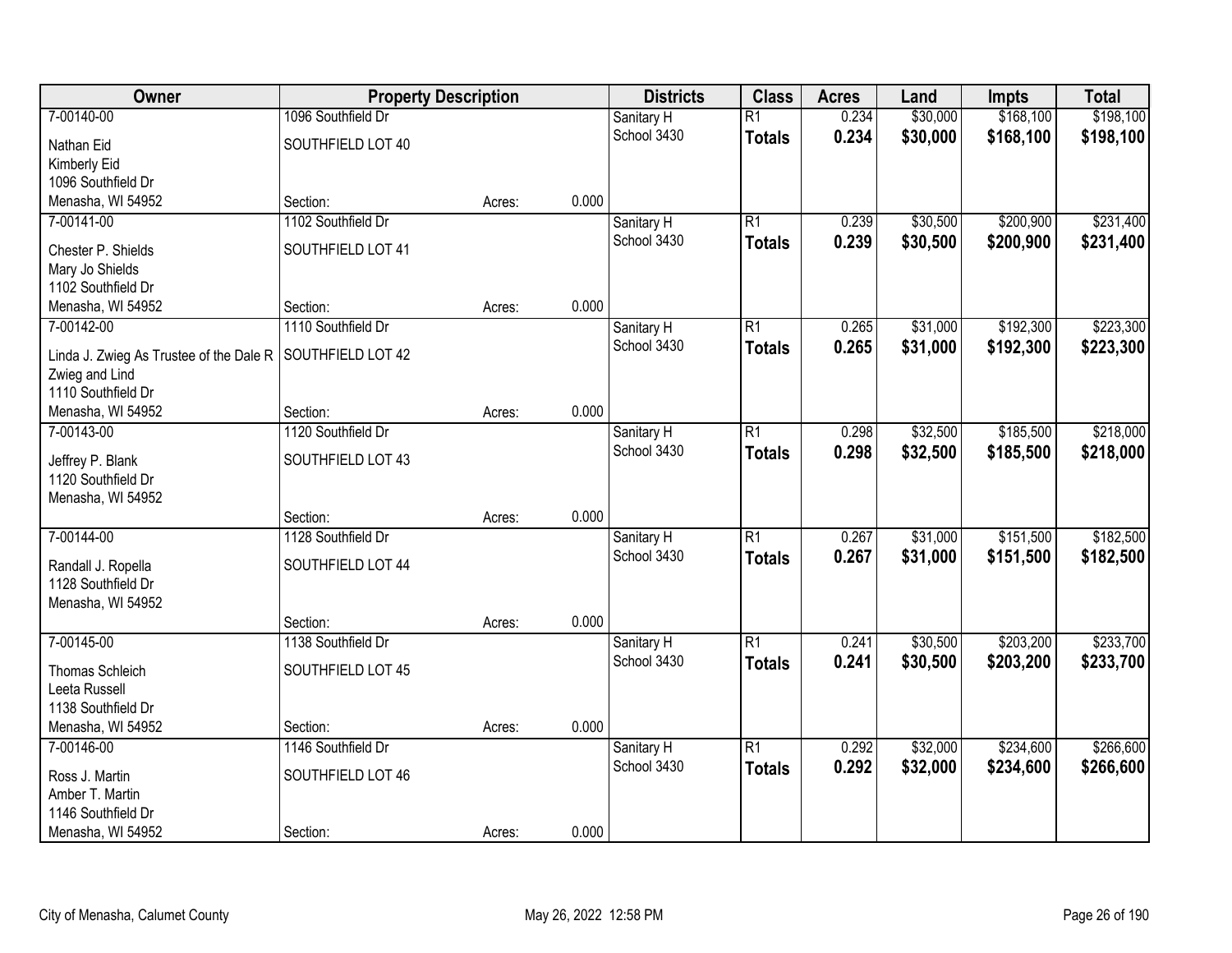| Owner                                                          | <b>Property Description</b> |        |       | <b>Districts</b>          | <b>Class</b>    | <b>Acres</b>   | Land                 | <b>Impts</b>           | <b>Total</b>           |
|----------------------------------------------------------------|-----------------------------|--------|-------|---------------------------|-----------------|----------------|----------------------|------------------------|------------------------|
| 7-00147-00                                                     | 2079 Ridgecrest Ln          |        |       | Sanitary H                | $\overline{R1}$ | 0.303          | \$32,500             | \$224,800              | \$257,300              |
| Karen B. Morford<br>2079 Ridgecrest Ln<br>Menasha, WI 54952    | SOUTHFIELD LOT 47           |        |       | School 3430               | <b>Totals</b>   | 0.303          | \$32,500             | \$224,800              | \$257,300              |
|                                                                | Section:                    | Acres: | 0.000 |                           |                 |                |                      |                        |                        |
| 7-00148-00                                                     | 2087 Ridgecrest Ln          |        |       | Sanitary H<br>School 3430 | $\overline{R1}$ | 0.253<br>0.253 | \$31,000             | \$160,500              | \$191,500              |
| Edwin E. Walters<br>2087 Ridgecrest Ln<br>Menasha, WI 54952    | SOUTHFIELD LOT 48           |        |       |                           | <b>Totals</b>   |                | \$31,000             | \$160,500              | \$191,500              |
|                                                                | Section:                    | Acres: | 0.000 |                           |                 |                |                      |                        |                        |
| 7-00149-00                                                     | 2095 Ridgecrest Ln          |        |       | Sanitary H                | $\overline{R1}$ | 0.232          | \$30,000             | \$193,900              | \$223,900              |
| Theodore K. Terio<br>Zoua Terio                                | SOUTHFIELD LOT 49           |        |       | School 3430               | <b>Totals</b>   | 0.232          | \$30,000             | \$193,900              | \$223,900              |
| 2095 Ridgecrest Ln<br>Menasha, WI 54952                        | Section:                    | Acres: | 0.000 |                           |                 |                |                      |                        |                        |
| 7-00150-00                                                     | 2105 Ridgecrest Ln          |        |       | Sanitary H                | $\overline{R1}$ | 0.223          | \$29,000             | \$174,600              | \$203,600              |
| Jessica A. Dieringer<br>Natha Dieringer<br>2105 Ridgecrest     | SOUTHFIELD LOT 50           |        |       | School 3430               | <b>Totals</b>   | 0.223          | \$29,000             | \$174,600              | \$203,600              |
| Menasha, WI 54952                                              | Section:                    | Acres: | 0.000 |                           |                 |                |                      |                        |                        |
| 7-00151-00                                                     | 2113 Ridgecrest Ln          |        |       | Sanitary H<br>School 3430 | $\overline{R1}$ | 0.291<br>0.291 | \$32,000<br>\$32,000 | \$227,000<br>\$227,000 | \$259,000<br>\$259,000 |
| Andrea L. Peeters<br>2113 Ridgecrest Ln<br>Menasha, WI 54952   | SOUTHFIELD LOT 51           |        |       |                           | <b>Totals</b>   |                |                      |                        |                        |
|                                                                | Section:                    | Acres: | 0.000 |                           |                 |                |                      |                        |                        |
| 7-00152-00                                                     | 1007 Southfield Dr          |        |       | Sanitary H                | $\overline{R1}$ | 0.223          | \$29,000             | \$175,000              | \$204,000              |
| Michael P. Moran<br>Mary L. Moran<br>1007 Southfield Dr        | SOUTHFIELD LOT 52           |        |       | School 3430               | <b>Totals</b>   | 0.223          | \$29,000             | \$175,000              | \$204,000              |
| Menasha, WI 54952                                              | Section:                    | Acres: | 0.000 |                           |                 |                |                      |                        |                        |
| 7-00153-00                                                     | 1013 Southfield Dr          |        |       | Sanitary H                | $\overline{R1}$ | 0.220          | \$29,000             | \$201,700              | \$230,700              |
| Charles T. Plumbley<br>1013 Southfield Dr<br>Menasha, WI 54952 | SOUTHFIELD LOT 53           |        |       | School 3430               | <b>Totals</b>   | 0.220          | \$29,000             | \$201,700              | \$230,700              |
|                                                                | Section:                    | Acres: | 0.000 |                           |                 |                |                      |                        |                        |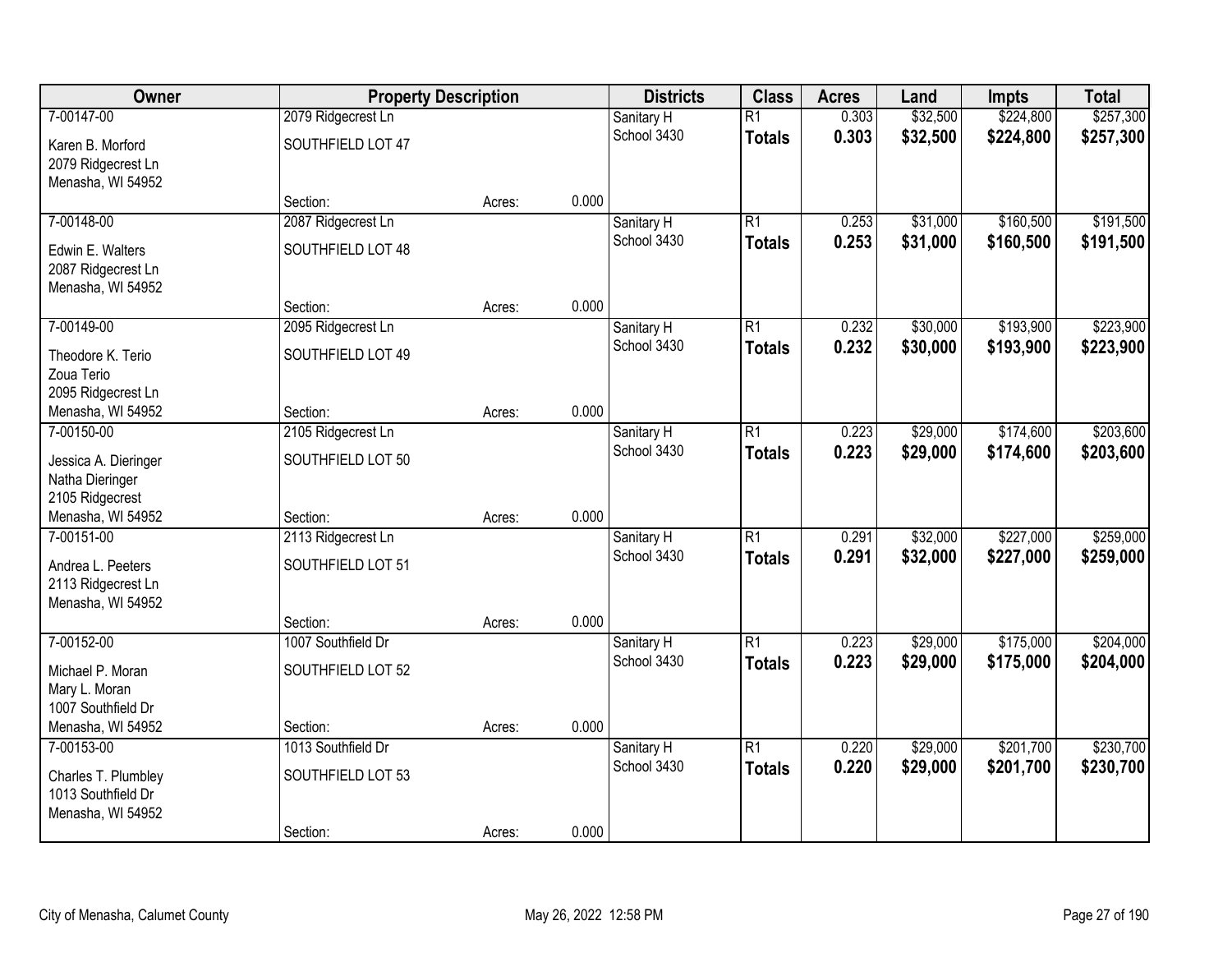| Owner                                   | <b>Property Description</b> |        |       | <b>Districts</b>          | <b>Class</b>    | <b>Acres</b> | Land     | <b>Impts</b> | <b>Total</b> |
|-----------------------------------------|-----------------------------|--------|-------|---------------------------|-----------------|--------------|----------|--------------|--------------|
| 7-00154-00                              | 1019 Southfield Dr          |        |       | Sanitary H                | $\overline{R1}$ | 0.220        | \$29,000 | \$177,000    | \$206,000    |
| Steven R. Van Landghen                  | SOUTHFIELD LOT 54           |        |       | School 3430               | <b>Totals</b>   | 0.220        | \$29,000 | \$177,000    | \$206,000    |
| Lori L. Van Landghen                    |                             |        |       |                           |                 |              |          |              |              |
| 1019 Southfield Dr                      |                             |        |       |                           |                 |              |          |              |              |
| Menasha, WI 54952                       | Section:                    | Acres: | 0.000 |                           |                 |              |          |              |              |
| 7-00155-00                              | 1025 Southfield Dr          |        |       | Sanitary H                | $\overline{R1}$ | 0.216        | \$28,000 | \$196,000    | \$224,000    |
| Steven R. Sauer                         | SOUTHFIELD LOT 55           |        |       | School 3430               | <b>Totals</b>   | 0.216        | \$28,000 | \$196,000    | \$224,000    |
| Michelle J. Sauer                       |                             |        |       |                           |                 |              |          |              |              |
| 1025 Southfield Dr                      |                             |        |       |                           |                 |              |          |              |              |
| Menasha, WI 54952                       | Section:                    | Acres: | 0.000 |                           |                 |              |          |              |              |
| 7-00156-00                              | 1033 Southfield Dr          |        |       | Sanitary H                | $\overline{R1}$ | 0.211        | \$27,500 | \$184,600    | \$212,100    |
|                                         | SOUTHFIELD LOT 56           |        |       | School 3430               | <b>Totals</b>   | 0.211        | \$27,500 | \$184,600    | \$212,100    |
| Angela L. Burns<br>1033 Southfield Dr   |                             |        |       |                           |                 |              |          |              |              |
| Menasha, WI 54952                       |                             |        |       |                           |                 |              |          |              |              |
|                                         | Section:                    | Acres: | 0.000 |                           |                 |              |          |              |              |
| 7-00157-00                              | 1041 Southfield Dr          |        |       | Sanitary H                | $\overline{R1}$ | 0.229        | \$30,000 | \$203,400    | \$233,400    |
|                                         |                             |        |       | School 3430               | <b>Totals</b>   | 0.229        | \$30,000 | \$203,400    | \$233,400    |
| Evan R. Mermall                         | SOUTHFIELD LOT 57           |        |       |                           |                 |              |          |              |              |
| Briana J. Mermall<br>1041 Southfield Dr |                             |        |       |                           |                 |              |          |              |              |
| Menasha, WI 54952                       | Section:                    | Acres: | 0.000 |                           |                 |              |          |              |              |
| 7-00158-00                              | 1047 Southfield Dr          |        |       | Sanitary H                | $\overline{R1}$ | 0.228        | \$30,000 | \$177,800    | \$207,800    |
|                                         |                             |        |       | School 3430               | <b>Totals</b>   | 0.228        | \$30,000 | \$177,800    | \$207,800    |
| Jonathon E. Mckenzie                    | SOUTHFIELD LOT 58           |        |       |                           |                 |              |          |              |              |
| 1047 Southfield Dr                      |                             |        |       |                           |                 |              |          |              |              |
| Menasha, WI 54952                       |                             |        |       |                           |                 |              |          |              |              |
|                                         | Section:                    | Acres: | 0.000 |                           |                 |              |          |              |              |
| 7-00159-00                              | 1053 Southfield Dr          |        |       | Sanitary H<br>School 3430 | $\overline{R1}$ | 0.233        | \$30,000 | \$197,700    | \$227,700    |
| Lewe J. Jossart Jr et al                | SOUTHFIELD LOT 59           |        |       |                           | <b>Totals</b>   | 0.233        | \$30,000 | \$197,700    | \$227,700    |
| Attn: Kristeen M. Jossart               |                             |        |       |                           |                 |              |          |              |              |
| 1053 Southfield Dr                      |                             |        |       |                           |                 |              |          |              |              |
| Menasha, WI 54952                       | Section:                    | Acres: | 0.000 |                           |                 |              |          |              |              |
| 7-00160-00                              | 1059 Southfield Dr          |        |       | Sanitary H                | $\overline{R1}$ | 0.283        | \$31,500 | \$213,200    | \$244,700    |
| Kevin M. Stengl                         | SOUTHFIELD LOT 60           |        |       | School 3430               | <b>Totals</b>   | 0.283        | \$31,500 | \$213,200    | \$244,700    |
| Carol L. Stengl                         |                             |        |       |                           |                 |              |          |              |              |
| 1059 Southfield Dr                      |                             |        |       |                           |                 |              |          |              |              |
| Menasha, WI 54952                       | Section:                    | Acres: | 0.000 |                           |                 |              |          |              |              |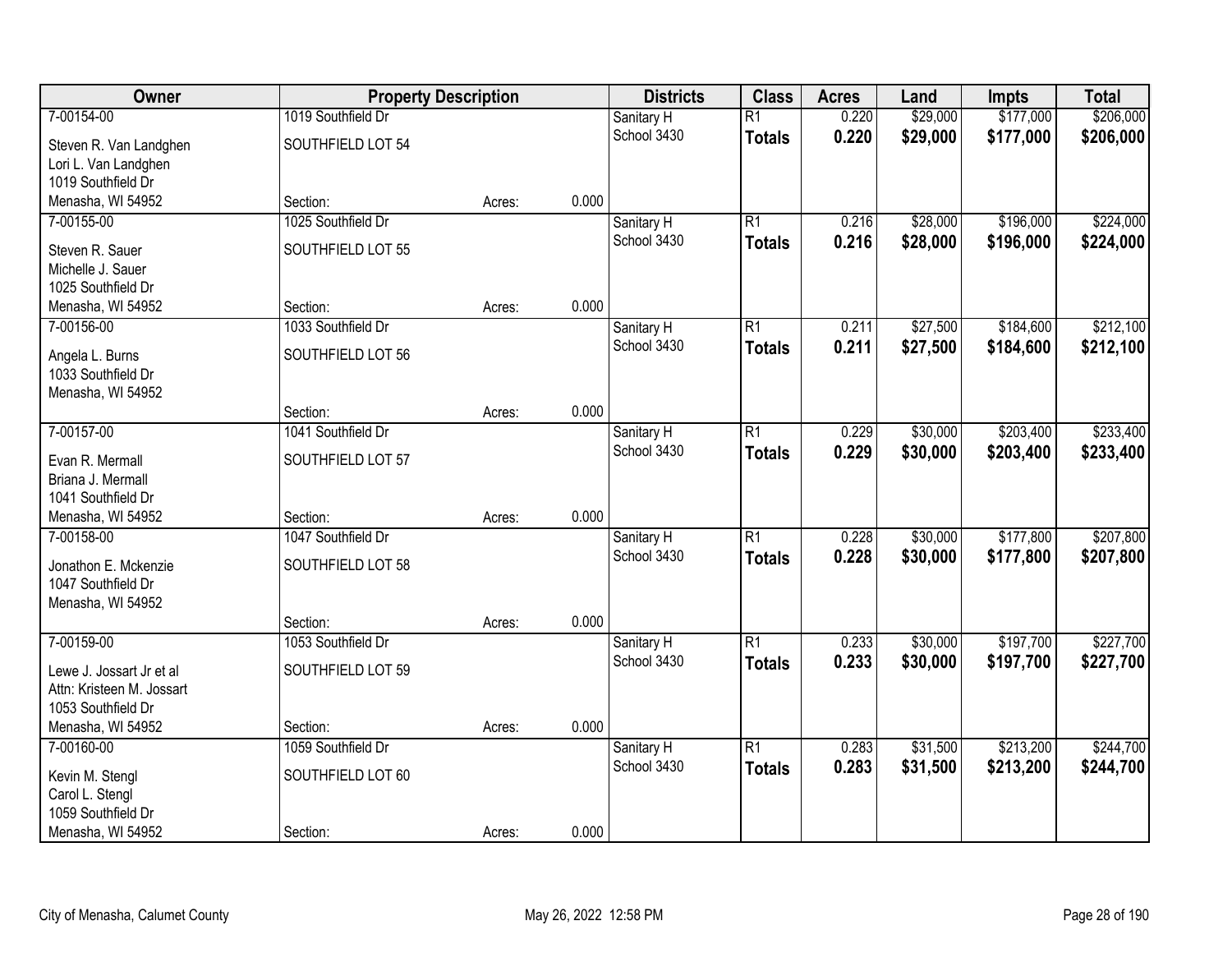| Owner                 | <b>Property Description</b> |        |       | <b>Districts</b>          | <b>Class</b>    | <b>Acres</b> | Land     | <b>Impts</b> | <b>Total</b> |
|-----------------------|-----------------------------|--------|-------|---------------------------|-----------------|--------------|----------|--------------|--------------|
| 7-00161-00            | 2077 Coventry Ct            |        |       | Sanitary H                | $\overline{R1}$ | 0.315        | \$33,000 | \$202,300    | \$235,300    |
| Deborah J. Paveletzke | SOUTHFIELD LOT 61           |        |       | School 3430               | <b>Totals</b>   | 0.315        | \$33,000 | \$202,300    | \$235,300    |
| 2077 Coventry Ct      |                             |        |       |                           |                 |              |          |              |              |
| Menasha, WI 54952     |                             |        |       |                           |                 |              |          |              |              |
|                       | Section:                    | Acres: | 0.000 |                           |                 |              |          |              |              |
| 7-00162-00            | 2085 Coventry Ct            |        |       | Sanitary H                | $\overline{R1}$ | 0.248        | \$30,500 | \$229,800    | \$260,300    |
| Gregory J. Dahlk      | SOUTHFIELD LOT 62           |        |       | School 3430               | <b>Totals</b>   | 0.248        | \$30,500 | \$229,800    | \$260,300    |
| <b>Corrine Dahlk</b>  |                             |        |       |                           |                 |              |          |              |              |
| 2085 Coventry Ct      |                             |        |       |                           |                 |              |          |              |              |
| Menasha, WI 54952     | Section:                    | Acres: | 0.000 |                           |                 |              |          |              |              |
| 7-00163-00            | 2091 Coventry Ct            |        |       | Sanitary H                | $\overline{R1}$ | 0.340        | \$33,500 | \$216,600    | \$250,100    |
| Joseph M. Resch       | SOUTHFIELD LOT 63           |        |       | School 3430               | <b>Totals</b>   | 0.340        | \$33,500 | \$216,600    | \$250,100    |
| Mary J. Resch         |                             |        |       |                           |                 |              |          |              |              |
| 2091 Coventry Ct      |                             |        |       |                           |                 |              |          |              |              |
| Menasha, WI 54952     | Section:                    | Acres: | 0.000 |                           |                 |              |          |              |              |
| 7-00164-00            | 2095 Coventry Ct            |        |       | Sanitary H                | $\overline{R1}$ | 0.383        | \$35,000 | \$220,800    | \$255,800    |
| Brian S. Liegl        | SOUTHFIELD LOT 64           |        |       | School 3430               | <b>Totals</b>   | 0.383        | \$35,000 | \$220,800    | \$255,800    |
| Tammy M. Liegl        |                             |        |       |                           |                 |              |          |              |              |
| 2095 Coventry Ct      |                             |        |       |                           |                 |              |          |              |              |
| Menasha, WI 54952     | Section:                    | Acres: | 0.383 |                           |                 |              |          |              |              |
| 7-00165-00            | 2092 Coventry Ct            |        |       | Sanitary H                | $\overline{R1}$ | 0.431        | \$36,500 | \$237,300    | \$273,800    |
| Scott A. Koehler      | SOUTHFIELD LOT 65           |        |       | School 3430               | <b>Totals</b>   | 0.431        | \$36,500 | \$237,300    | \$273,800    |
| 2092 Coventry Ct      |                             |        |       |                           |                 |              |          |              |              |
| Menasha, WI 54952     |                             |        |       |                           |                 |              |          |              |              |
|                       | Section:                    | Acres: | 0.000 |                           |                 |              |          |              |              |
| 7-00166-00            | 2086 Coventry Ct            |        |       | Sanitary H                | $\overline{R1}$ | 0.250        | \$30,500 | \$208,400    | \$238,900    |
| James T. Edbrooke     | SOUTHFIELD LOT 66           |        |       | School 3430               | <b>Totals</b>   | 0.250        | \$30,500 | \$208,400    | \$238,900    |
| 2086 Coventry Ct      |                             |        |       |                           |                 |              |          |              |              |
| Menasha, WI 54952     |                             |        |       |                           |                 |              |          |              |              |
|                       | Section:                    | Acres: | 0.000 |                           |                 |              |          |              |              |
| 7-00167-00            | 2078 Coventry Ct            |        |       | Sanitary H<br>School 3430 | $\overline{R1}$ | 0.342        | \$33,500 | \$205,700    | \$239,200    |
| Bradley A. Figlinski  | SOUTHFIELD LOT 67           |        |       |                           | <b>Totals</b>   | 0.342        | \$33,500 | \$205,700    | \$239,200    |
| Brook Figlinski       |                             |        |       |                           |                 |              |          |              |              |
| 2078 Coventry Ct      |                             |        |       |                           |                 |              |          |              |              |
| Menasha, WI 54952     | Section:                    | Acres: | 0.000 |                           |                 |              |          |              |              |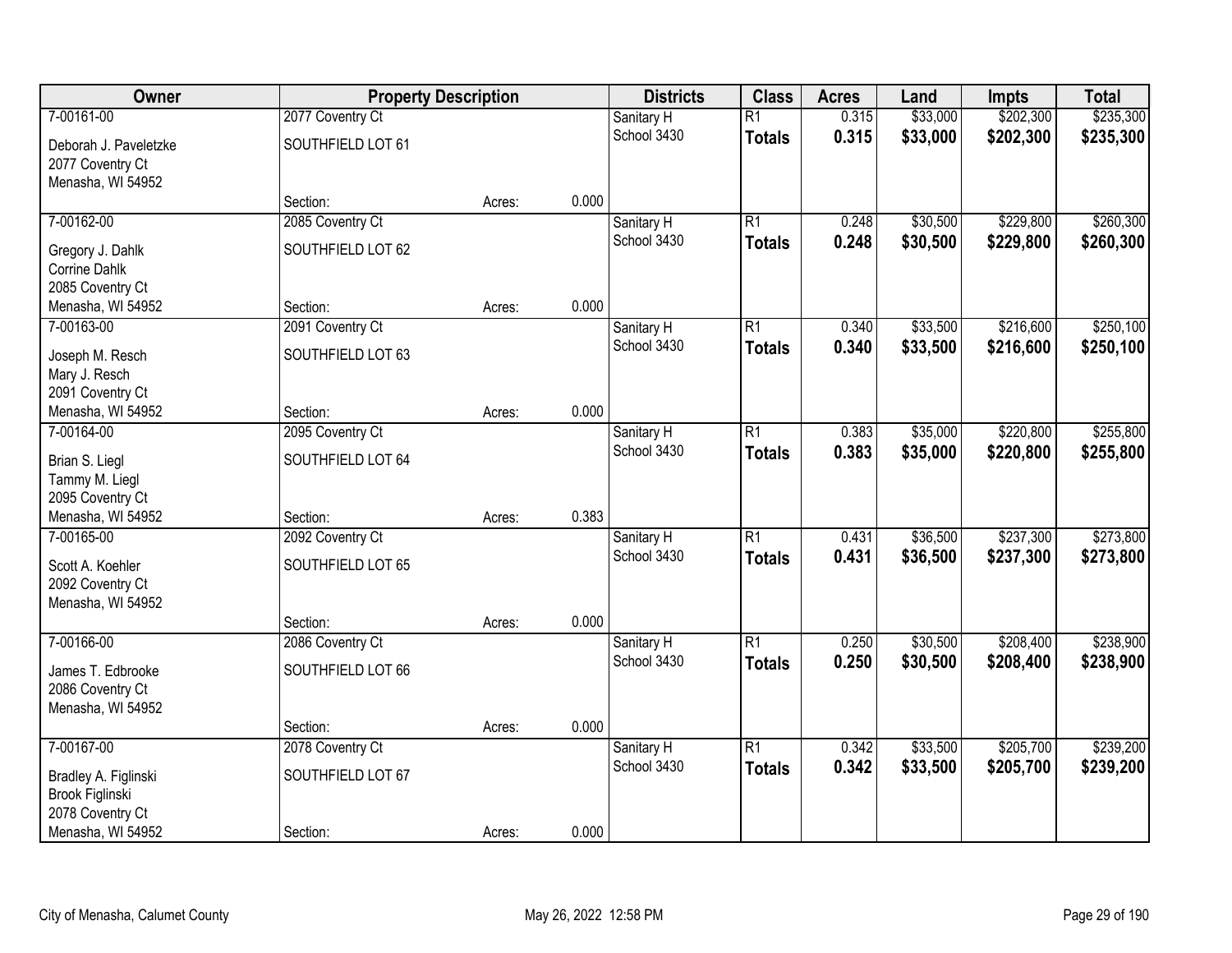| Owner                      |                                     | <b>Property Description</b> |       | <b>Districts</b> | <b>Class</b>    | <b>Acres</b> | Land     | Impts     | <b>Total</b> |
|----------------------------|-------------------------------------|-----------------------------|-------|------------------|-----------------|--------------|----------|-----------|--------------|
| 7-00168-00                 | 1165 Grassy Meadow Ln               |                             |       | Sanitary H       | $\overline{R1}$ | 0.318        | \$42,500 | \$201,700 | \$244,200    |
| Anthony C. Wassmann        | FIRST ADDITION TO SOUTHFIELD LOT 68 |                             |       | School 0147      | <b>Totals</b>   | 0.318        | \$42,500 | \$201,700 | \$244,200    |
| Lynn M. Wassmann           |                                     |                             |       |                  |                 |              |          |           |              |
| 1165 Grassymeadow Ln       |                                     |                             |       |                  |                 |              |          |           |              |
| Menasha, WI 54952          | Section:                            | Acres:                      | 0.000 |                  |                 |              |          |           |              |
| 7-00169-00                 | 1157 Grassy Meadow Ln               |                             |       | Sanitary H       | $\overline{R1}$ | 0.209        | \$33,500 | \$191,700 | \$225,200    |
| Shelley Donner             | FIRST ADDITION TO SOUTHFIELD LOT 69 |                             |       | School 0147      | <b>Totals</b>   | 0.209        | \$33,500 | \$191,700 | \$225,200    |
| Roxann Donner              |                                     |                             |       |                  |                 |              |          |           |              |
| 1157 Grassymeadow Ln       |                                     |                             |       |                  |                 |              |          |           |              |
| Menasha, WI 54952          | Section:                            | Acres:                      | 0.000 |                  |                 |              |          |           |              |
| 7-00170-00                 | 1149 Grassy Meadow Ln               |                             |       | Sanitary H       | $\overline{R1}$ | 0.193        | \$31,000 | \$195,000 | \$226,000    |
| Steven M. Pelletier        | FIRST ADDITION TO SOUTHFIELD LOT 70 |                             |       | School 0147      | <b>Totals</b>   | 0.193        | \$31,000 | \$195,000 | \$226,000    |
| 1149 Grassymeadow Ln       |                                     |                             |       |                  |                 |              |          |           |              |
| Menasha, WI 54952          |                                     |                             |       |                  |                 |              |          |           |              |
|                            | Section:                            | Acres:                      | 0.000 |                  |                 |              |          |           |              |
| 7-00171-00                 | 1141 Grassy Meadow Ln               |                             |       | Sanitary H       | $\overline{R1}$ | 0.196        | \$31,500 | \$178,200 | \$209,700    |
| Todd D. Dietzler           | FIRST ADDITION TO SOUTHFIELD LOT 71 |                             |       | School 0147      | <b>Totals</b>   | 0.196        | \$31,500 | \$178,200 | \$209,700    |
| Amy M. Dietzler            |                                     |                             |       |                  |                 |              |          |           |              |
| 1141 Grassymeadow Ln       |                                     |                             |       |                  |                 |              |          |           |              |
| Menasha, WI 54952          | Section:                            | Acres:                      | 0.000 |                  |                 |              |          |           |              |
| 7-00172-00                 | 1133 Grassy Meadow Ln               |                             |       | Sanitary H       | $\overline{R1}$ | 0.207        | \$33,000 | \$215,600 | \$248,600    |
| Rajay W and Kaitlyn Graham | FIRST ADDITION TO SOUTHFIELD LOT 72 |                             |       | School 0147      | <b>Totals</b>   | 0.207        | \$33,000 | \$215,600 | \$248,600    |
| 1133 Grassy Meadow Ln      |                                     |                             |       |                  |                 |              |          |           |              |
| Menasha, WI 54952          |                                     |                             |       |                  |                 |              |          |           |              |
|                            | Section:                            | Acres:                      | 0.000 |                  |                 |              |          |           |              |
| 7-00173-00                 | 1125 Grassy Meadow Ln               |                             |       | Sanitary H       | $\overline{R1}$ | 0.223        | \$35,500 | \$203,200 | \$238,700    |
| Christine Juckem           | FIRST ADDITION TO SOUTHFIELD LOT 73 |                             |       | School 0147      | <b>Totals</b>   | 0.223        | \$35,500 | \$203,200 | \$238,700    |
| 1125 Grassymeadow Ln       |                                     |                             |       |                  |                 |              |          |           |              |
| Menasha, WI 54952          |                                     |                             |       |                  |                 |              |          |           |              |
|                            | Section:                            | Acres:                      | 0.000 |                  |                 |              |          |           |              |
| 7-00174-00                 | 1117 Grassy Meadow Ln               |                             |       | Sanitary H       | $\overline{R1}$ | 0.198        | \$31,500 | \$196,500 | \$228,000    |
| Derek K. Stebane           | FIRST ADDITION TO SOUTHFIELD LOT 74 |                             |       | School 0147      | <b>Totals</b>   | 0.198        | \$31,500 | \$196,500 | \$228,000    |
| Amanda E. Stebane          |                                     |                             |       |                  |                 |              |          |           |              |
| 1117 Grassymeadow Ln       |                                     |                             |       |                  |                 |              |          |           |              |
| Menasha, WI 54952          | Section:                            | Acres:                      | 0.000 |                  |                 |              |          |           |              |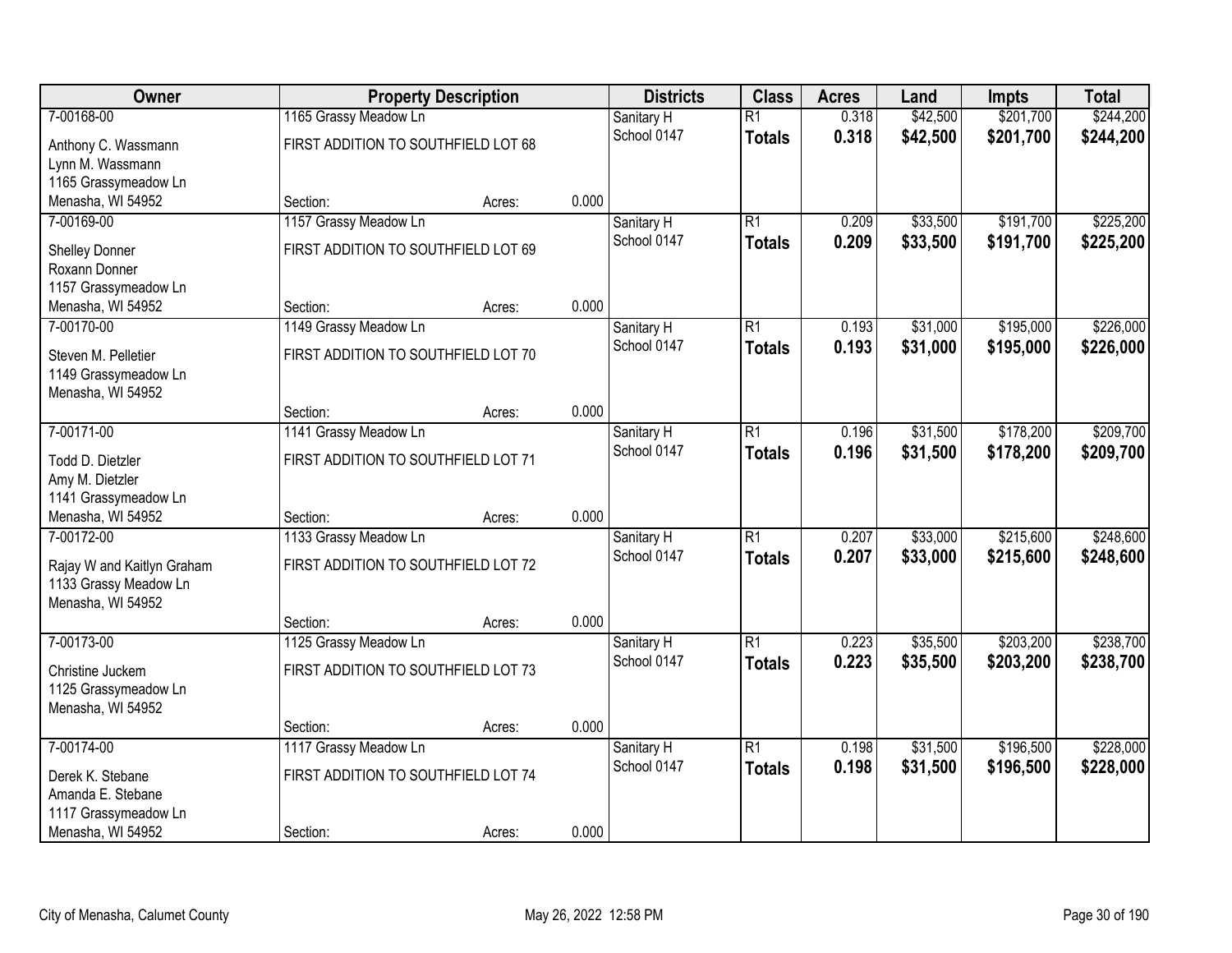| \$196,200<br>\$223,700<br>7-00175-00<br>1109 Grassy Meadow Ln<br>$\overline{R1}$<br>\$27,500<br>Sanitary H<br>0.174<br>0.174<br>\$27,500<br>\$196,200<br>\$223,700<br>School 0147<br><b>Totals</b><br>FIRST ADDITION TO SOUTHFIELD LOT 75<br>Bernadina P. Medina<br>1109 Grassymeadow Ln<br>Menasha, WI 54952<br>0.000<br>Section:<br>Acres:<br>\$33,500<br>\$195,000<br>7-00176-00<br>1101 Grassy Meadow Ln<br>$\overline{R1}$<br>0.209<br>Sanitary H<br>0.209<br>\$33,500<br>\$195,000<br>School 0147<br><b>Totals</b><br>FIRST ADDITION TO SOUTHFIELD LOT 76<br>Thomas G. Wolf<br>Cynthia F. Wolf<br>1101 Grassymeadow Ln<br>0.000<br>Menasha, WI 54952<br>Section:<br>Acres:<br>7-00177-00<br>$\overline{R1}$<br>\$31,000<br>\$203,600<br>1093 Grassy Meadow Ln<br>0.193<br>Sanitary H<br>School 0147<br>0.193<br>\$31,000<br>\$203,600<br><b>Totals</b><br>FIRST ADDITION TO SOUTHFIELD LOT 77<br>James Jelinek<br>Jennifer Jelinek<br>1093 Grassymeadow Ln<br>0.000<br>Menasha, WI 54952<br>Section:<br>Acres:<br>\$35,500<br>\$188,700<br>$\overline{R1}$<br>0.223<br>7-00178-00<br>1085 Grassy Meadow Ln<br>Sanitary H<br>0.223<br>School 0147<br>\$35,500<br>\$188,700<br><b>Totals</b><br>FIRST ADDITION TO SOUTHFIELD LOT 78<br>Megan M. LeNoble<br>1085 Grassymeadow Ln<br>Menasha, WI 54952<br>0.000<br>Section:<br>Acres:<br>\$202,900<br>7-00179-00<br>1077 Grassy Meadow Ln<br>$\overline{R1}$<br>0.198<br>\$31,500<br>Sanitary H<br>0.198<br>\$31,500<br>\$202,900<br>School 0147<br><b>Totals</b><br>FIRST ADDITION TO SOUTHFIELD LOT 79<br>Arturo E. Fernandez<br>Lillia C. Fernandez<br>1077 Grassymeadow Ln<br>Menasha, WI 54952<br>0.000<br>Section:<br>Acres:<br>\$201,600<br>7-00180-00<br>1069 Grassy Meadow Ln<br>$\overline{R1}$<br>\$33,000<br>Sanitary H<br>0.207<br>School 0147<br>0.207<br>\$33,000<br>\$201,600<br><b>Totals</b><br>FIRST ADDITION TO SOUTHFIELD LOT 80<br>Tracy J. Longtine<br>1069 Grassymeadow Ln<br>Menasha, WI 54952<br>0.000<br>Section:<br>Acres:<br>7-00181-00<br>$\overline{R1}$<br>\$31,500<br>\$196,100<br>1061 Grassy Meadow Ln<br>0.196<br>Sanitary H<br>0.196<br>School 0147<br>\$31,500<br>\$196,100<br><b>Totals</b><br>FIRST ADDITION TO SOUTHFIELD LOT 81<br>Jason R. Haak<br>1061 Grassy Meadow Ln<br>Menasha, WI 54952 | Owner | <b>Property Description</b> |        |       | <b>Districts</b> | <b>Class</b> | <b>Acres</b> | Land | <b>Impts</b> | <b>Total</b> |
|--------------------------------------------------------------------------------------------------------------------------------------------------------------------------------------------------------------------------------------------------------------------------------------------------------------------------------------------------------------------------------------------------------------------------------------------------------------------------------------------------------------------------------------------------------------------------------------------------------------------------------------------------------------------------------------------------------------------------------------------------------------------------------------------------------------------------------------------------------------------------------------------------------------------------------------------------------------------------------------------------------------------------------------------------------------------------------------------------------------------------------------------------------------------------------------------------------------------------------------------------------------------------------------------------------------------------------------------------------------------------------------------------------------------------------------------------------------------------------------------------------------------------------------------------------------------------------------------------------------------------------------------------------------------------------------------------------------------------------------------------------------------------------------------------------------------------------------------------------------------------------------------------------------------------------------------------------------------------------------------------------------------------------------------------------------------------------------------------------------------------------------------------------------------------------------------------------------------------------------------------------------------------------------------|-------|-----------------------------|--------|-------|------------------|--------------|--------------|------|--------------|--------------|
|                                                                                                                                                                                                                                                                                                                                                                                                                                                                                                                                                                                                                                                                                                                                                                                                                                                                                                                                                                                                                                                                                                                                                                                                                                                                                                                                                                                                                                                                                                                                                                                                                                                                                                                                                                                                                                                                                                                                                                                                                                                                                                                                                                                                                                                                                            |       |                             |        |       |                  |              |              |      |              |              |
| \$228,500<br>\$228,500<br>\$224,200<br>\$224,200<br>\$234,600<br>\$234,600<br>\$227,600<br>\$227,600                                                                                                                                                                                                                                                                                                                                                                                                                                                                                                                                                                                                                                                                                                                                                                                                                                                                                                                                                                                                                                                                                                                                                                                                                                                                                                                                                                                                                                                                                                                                                                                                                                                                                                                                                                                                                                                                                                                                                                                                                                                                                                                                                                                       |       |                             |        |       |                  |              |              |      |              |              |
|                                                                                                                                                                                                                                                                                                                                                                                                                                                                                                                                                                                                                                                                                                                                                                                                                                                                                                                                                                                                                                                                                                                                                                                                                                                                                                                                                                                                                                                                                                                                                                                                                                                                                                                                                                                                                                                                                                                                                                                                                                                                                                                                                                                                                                                                                            |       |                             |        |       |                  |              |              |      |              |              |
|                                                                                                                                                                                                                                                                                                                                                                                                                                                                                                                                                                                                                                                                                                                                                                                                                                                                                                                                                                                                                                                                                                                                                                                                                                                                                                                                                                                                                                                                                                                                                                                                                                                                                                                                                                                                                                                                                                                                                                                                                                                                                                                                                                                                                                                                                            |       |                             |        |       |                  |              |              |      |              |              |
| \$234,600<br>\$234,600<br>\$234,400<br>\$234,400                                                                                                                                                                                                                                                                                                                                                                                                                                                                                                                                                                                                                                                                                                                                                                                                                                                                                                                                                                                                                                                                                                                                                                                                                                                                                                                                                                                                                                                                                                                                                                                                                                                                                                                                                                                                                                                                                                                                                                                                                                                                                                                                                                                                                                           |       |                             |        |       |                  |              |              |      |              |              |
|                                                                                                                                                                                                                                                                                                                                                                                                                                                                                                                                                                                                                                                                                                                                                                                                                                                                                                                                                                                                                                                                                                                                                                                                                                                                                                                                                                                                                                                                                                                                                                                                                                                                                                                                                                                                                                                                                                                                                                                                                                                                                                                                                                                                                                                                                            |       |                             |        |       |                  |              |              |      |              |              |
|                                                                                                                                                                                                                                                                                                                                                                                                                                                                                                                                                                                                                                                                                                                                                                                                                                                                                                                                                                                                                                                                                                                                                                                                                                                                                                                                                                                                                                                                                                                                                                                                                                                                                                                                                                                                                                                                                                                                                                                                                                                                                                                                                                                                                                                                                            |       |                             |        |       |                  |              |              |      |              |              |
|                                                                                                                                                                                                                                                                                                                                                                                                                                                                                                                                                                                                                                                                                                                                                                                                                                                                                                                                                                                                                                                                                                                                                                                                                                                                                                                                                                                                                                                                                                                                                                                                                                                                                                                                                                                                                                                                                                                                                                                                                                                                                                                                                                                                                                                                                            |       |                             |        |       |                  |              |              |      |              |              |
|                                                                                                                                                                                                                                                                                                                                                                                                                                                                                                                                                                                                                                                                                                                                                                                                                                                                                                                                                                                                                                                                                                                                                                                                                                                                                                                                                                                                                                                                                                                                                                                                                                                                                                                                                                                                                                                                                                                                                                                                                                                                                                                                                                                                                                                                                            |       |                             |        |       |                  |              |              |      |              |              |
|                                                                                                                                                                                                                                                                                                                                                                                                                                                                                                                                                                                                                                                                                                                                                                                                                                                                                                                                                                                                                                                                                                                                                                                                                                                                                                                                                                                                                                                                                                                                                                                                                                                                                                                                                                                                                                                                                                                                                                                                                                                                                                                                                                                                                                                                                            |       |                             |        |       |                  |              |              |      |              |              |
|                                                                                                                                                                                                                                                                                                                                                                                                                                                                                                                                                                                                                                                                                                                                                                                                                                                                                                                                                                                                                                                                                                                                                                                                                                                                                                                                                                                                                                                                                                                                                                                                                                                                                                                                                                                                                                                                                                                                                                                                                                                                                                                                                                                                                                                                                            |       |                             |        |       |                  |              |              |      |              |              |
|                                                                                                                                                                                                                                                                                                                                                                                                                                                                                                                                                                                                                                                                                                                                                                                                                                                                                                                                                                                                                                                                                                                                                                                                                                                                                                                                                                                                                                                                                                                                                                                                                                                                                                                                                                                                                                                                                                                                                                                                                                                                                                                                                                                                                                                                                            |       |                             |        |       |                  |              |              |      |              |              |
|                                                                                                                                                                                                                                                                                                                                                                                                                                                                                                                                                                                                                                                                                                                                                                                                                                                                                                                                                                                                                                                                                                                                                                                                                                                                                                                                                                                                                                                                                                                                                                                                                                                                                                                                                                                                                                                                                                                                                                                                                                                                                                                                                                                                                                                                                            |       |                             |        |       |                  |              |              |      |              |              |
|                                                                                                                                                                                                                                                                                                                                                                                                                                                                                                                                                                                                                                                                                                                                                                                                                                                                                                                                                                                                                                                                                                                                                                                                                                                                                                                                                                                                                                                                                                                                                                                                                                                                                                                                                                                                                                                                                                                                                                                                                                                                                                                                                                                                                                                                                            |       |                             |        |       |                  |              |              |      |              |              |
|                                                                                                                                                                                                                                                                                                                                                                                                                                                                                                                                                                                                                                                                                                                                                                                                                                                                                                                                                                                                                                                                                                                                                                                                                                                                                                                                                                                                                                                                                                                                                                                                                                                                                                                                                                                                                                                                                                                                                                                                                                                                                                                                                                                                                                                                                            |       |                             |        |       |                  |              |              |      |              |              |
|                                                                                                                                                                                                                                                                                                                                                                                                                                                                                                                                                                                                                                                                                                                                                                                                                                                                                                                                                                                                                                                                                                                                                                                                                                                                                                                                                                                                                                                                                                                                                                                                                                                                                                                                                                                                                                                                                                                                                                                                                                                                                                                                                                                                                                                                                            |       |                             |        |       |                  |              |              |      |              |              |
|                                                                                                                                                                                                                                                                                                                                                                                                                                                                                                                                                                                                                                                                                                                                                                                                                                                                                                                                                                                                                                                                                                                                                                                                                                                                                                                                                                                                                                                                                                                                                                                                                                                                                                                                                                                                                                                                                                                                                                                                                                                                                                                                                                                                                                                                                            |       |                             |        |       |                  |              |              |      |              |              |
|                                                                                                                                                                                                                                                                                                                                                                                                                                                                                                                                                                                                                                                                                                                                                                                                                                                                                                                                                                                                                                                                                                                                                                                                                                                                                                                                                                                                                                                                                                                                                                                                                                                                                                                                                                                                                                                                                                                                                                                                                                                                                                                                                                                                                                                                                            |       |                             |        |       |                  |              |              |      |              |              |
|                                                                                                                                                                                                                                                                                                                                                                                                                                                                                                                                                                                                                                                                                                                                                                                                                                                                                                                                                                                                                                                                                                                                                                                                                                                                                                                                                                                                                                                                                                                                                                                                                                                                                                                                                                                                                                                                                                                                                                                                                                                                                                                                                                                                                                                                                            |       |                             |        |       |                  |              |              |      |              |              |
|                                                                                                                                                                                                                                                                                                                                                                                                                                                                                                                                                                                                                                                                                                                                                                                                                                                                                                                                                                                                                                                                                                                                                                                                                                                                                                                                                                                                                                                                                                                                                                                                                                                                                                                                                                                                                                                                                                                                                                                                                                                                                                                                                                                                                                                                                            |       |                             |        |       |                  |              |              |      |              |              |
|                                                                                                                                                                                                                                                                                                                                                                                                                                                                                                                                                                                                                                                                                                                                                                                                                                                                                                                                                                                                                                                                                                                                                                                                                                                                                                                                                                                                                                                                                                                                                                                                                                                                                                                                                                                                                                                                                                                                                                                                                                                                                                                                                                                                                                                                                            |       |                             |        |       |                  |              |              |      |              |              |
|                                                                                                                                                                                                                                                                                                                                                                                                                                                                                                                                                                                                                                                                                                                                                                                                                                                                                                                                                                                                                                                                                                                                                                                                                                                                                                                                                                                                                                                                                                                                                                                                                                                                                                                                                                                                                                                                                                                                                                                                                                                                                                                                                                                                                                                                                            |       |                             |        |       |                  |              |              |      |              |              |
|                                                                                                                                                                                                                                                                                                                                                                                                                                                                                                                                                                                                                                                                                                                                                                                                                                                                                                                                                                                                                                                                                                                                                                                                                                                                                                                                                                                                                                                                                                                                                                                                                                                                                                                                                                                                                                                                                                                                                                                                                                                                                                                                                                                                                                                                                            |       |                             |        |       |                  |              |              |      |              |              |
|                                                                                                                                                                                                                                                                                                                                                                                                                                                                                                                                                                                                                                                                                                                                                                                                                                                                                                                                                                                                                                                                                                                                                                                                                                                                                                                                                                                                                                                                                                                                                                                                                                                                                                                                                                                                                                                                                                                                                                                                                                                                                                                                                                                                                                                                                            |       |                             |        |       |                  |              |              |      |              |              |
|                                                                                                                                                                                                                                                                                                                                                                                                                                                                                                                                                                                                                                                                                                                                                                                                                                                                                                                                                                                                                                                                                                                                                                                                                                                                                                                                                                                                                                                                                                                                                                                                                                                                                                                                                                                                                                                                                                                                                                                                                                                                                                                                                                                                                                                                                            |       |                             |        |       |                  |              |              |      |              |              |
|                                                                                                                                                                                                                                                                                                                                                                                                                                                                                                                                                                                                                                                                                                                                                                                                                                                                                                                                                                                                                                                                                                                                                                                                                                                                                                                                                                                                                                                                                                                                                                                                                                                                                                                                                                                                                                                                                                                                                                                                                                                                                                                                                                                                                                                                                            |       |                             |        |       |                  |              |              |      |              |              |
|                                                                                                                                                                                                                                                                                                                                                                                                                                                                                                                                                                                                                                                                                                                                                                                                                                                                                                                                                                                                                                                                                                                                                                                                                                                                                                                                                                                                                                                                                                                                                                                                                                                                                                                                                                                                                                                                                                                                                                                                                                                                                                                                                                                                                                                                                            |       |                             |        |       |                  |              |              |      |              |              |
|                                                                                                                                                                                                                                                                                                                                                                                                                                                                                                                                                                                                                                                                                                                                                                                                                                                                                                                                                                                                                                                                                                                                                                                                                                                                                                                                                                                                                                                                                                                                                                                                                                                                                                                                                                                                                                                                                                                                                                                                                                                                                                                                                                                                                                                                                            |       |                             |        |       |                  |              |              |      |              |              |
|                                                                                                                                                                                                                                                                                                                                                                                                                                                                                                                                                                                                                                                                                                                                                                                                                                                                                                                                                                                                                                                                                                                                                                                                                                                                                                                                                                                                                                                                                                                                                                                                                                                                                                                                                                                                                                                                                                                                                                                                                                                                                                                                                                                                                                                                                            |       |                             |        |       |                  |              |              |      |              |              |
|                                                                                                                                                                                                                                                                                                                                                                                                                                                                                                                                                                                                                                                                                                                                                                                                                                                                                                                                                                                                                                                                                                                                                                                                                                                                                                                                                                                                                                                                                                                                                                                                                                                                                                                                                                                                                                                                                                                                                                                                                                                                                                                                                                                                                                                                                            |       |                             |        |       |                  |              |              |      |              |              |
|                                                                                                                                                                                                                                                                                                                                                                                                                                                                                                                                                                                                                                                                                                                                                                                                                                                                                                                                                                                                                                                                                                                                                                                                                                                                                                                                                                                                                                                                                                                                                                                                                                                                                                                                                                                                                                                                                                                                                                                                                                                                                                                                                                                                                                                                                            |       |                             |        |       |                  |              |              |      |              |              |
|                                                                                                                                                                                                                                                                                                                                                                                                                                                                                                                                                                                                                                                                                                                                                                                                                                                                                                                                                                                                                                                                                                                                                                                                                                                                                                                                                                                                                                                                                                                                                                                                                                                                                                                                                                                                                                                                                                                                                                                                                                                                                                                                                                                                                                                                                            |       |                             |        |       |                  |              |              |      |              |              |
|                                                                                                                                                                                                                                                                                                                                                                                                                                                                                                                                                                                                                                                                                                                                                                                                                                                                                                                                                                                                                                                                                                                                                                                                                                                                                                                                                                                                                                                                                                                                                                                                                                                                                                                                                                                                                                                                                                                                                                                                                                                                                                                                                                                                                                                                                            |       | Section:                    | Acres: | 0.000 |                  |              |              |      |              |              |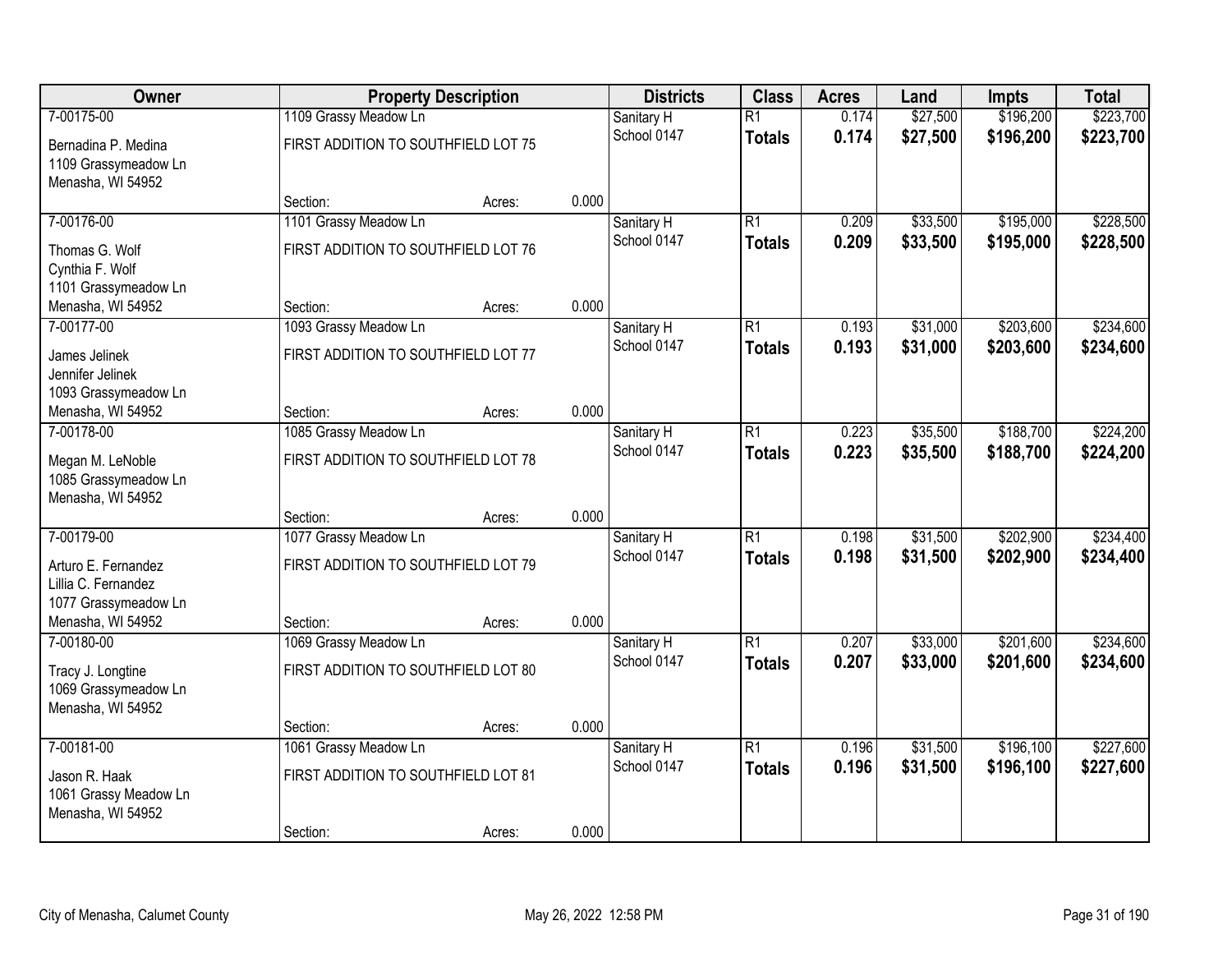| <b>Owner</b>             | <b>Property Description</b>         |        |       | <b>Districts</b> | <b>Class</b>    | <b>Acres</b> | Land     | <b>Impts</b> | <b>Total</b> |
|--------------------------|-------------------------------------|--------|-------|------------------|-----------------|--------------|----------|--------------|--------------|
| 7-00182-00               | 1053 Grassy Meadow Ln               |        |       | Sanitary H       | $\overline{R1}$ | 0.223        | \$35,500 | \$205,000    | \$240,500    |
| Jessica R. Rohm          | FIRST ADDITION TO SOUTHFIELD LOT 82 |        |       | School 0147      | <b>Totals</b>   | 0.223        | \$35,500 | \$205,000    | \$240,500    |
| Craig M. Rohm            |                                     |        |       |                  |                 |              |          |              |              |
| 1053 Grassymeadow Ln     |                                     |        |       |                  |                 |              |          |              |              |
| Menasha, WI 54952        | Section:                            | Acres: | 0.000 |                  |                 |              |          |              |              |
| 7-00183-00               | 1045 Grassy Meadow Ln               |        |       | Sanitary H       | $\overline{R1}$ | 0.174        | \$27,500 | \$164,900    | \$192,400    |
| Jose Sandoval            | FIRST ADDITION TO SOUTHFIELD LOT 83 |        |       | School 0147      | <b>Totals</b>   | 0.174        | \$27,500 | \$164,900    | \$192,400    |
| Patricia Sandoval        |                                     |        |       |                  |                 |              |          |              |              |
| 1045 Grassymeadow Ln     |                                     |        |       |                  |                 |              |          |              |              |
| Menasha, WI 54952        | Section:                            | Acres: | 0.000 |                  |                 |              |          |              |              |
| 7-00184-00               | 2153 Prairie View Ct                |        |       | Sanitary H       | $\overline{R1}$ | 0.388        | \$45,500 | \$214,700    | \$260,200    |
| Chad W. Busha            | FIRST ADDITION TO SOUTHFIELD LOT 84 |        |       | School 0147      | <b>Totals</b>   | 0.388        | \$45,500 | \$214,700    | \$260,200    |
| 2153 Prairie View Ct     |                                     |        |       |                  |                 |              |          |              |              |
| Menasha, WI 54952        |                                     |        |       |                  |                 |              |          |              |              |
|                          | Section:                            | Acres: | 0.000 |                  |                 |              |          |              |              |
| 7-00185-00               | 2145 Prairie View Ct                |        |       | Sanitary H       | $\overline{R1}$ | 0.586        | \$51,500 | \$219,200    | \$270,700    |
| Jason J. Kauth           | FIRST ADDITION TO SOUTHFIELD LOT 85 |        |       | School 0147      | <b>Totals</b>   | 0.586        | \$51,500 | \$219,200    | \$270,700    |
| Laura A. Kauth           |                                     |        |       |                  |                 |              |          |              |              |
| 2145 Prairie View Ct     |                                     |        |       |                  |                 |              |          |              |              |
| Menasha, WI 54952        | Section:                            | Acres: | 0.000 |                  |                 |              |          |              |              |
| 7-00186-00               | 2142 Prairie View Ct                |        |       | Sanitary H       | $\overline{R1}$ | 0.335        | \$43,500 | \$231,000    | \$274,500    |
| Andrew Sevenich          | FIRST ADDITION TO SOUTHFIELD LOT 86 |        |       | School 0147      | <b>Totals</b>   | 0.335        | \$43,500 | \$231,000    | \$274,500    |
| <b>Trista Brull</b>      |                                     |        |       |                  |                 |              |          |              |              |
| 2142 Prairie View Ct     |                                     |        |       |                  |                 |              |          |              |              |
| Menasha, WI 54952        | Section:                            | Acres: | 0.000 |                  |                 |              |          |              |              |
| 7-00187-00               | 2150 Prairie View Ct                |        |       | Sanitary H       | $\overline{R1}$ | 0.269        | \$40,500 | \$216,200    | \$256,700    |
| Christopher G. Howard    | FIRST ADDITION TO SOUTHFIELD LOT 87 |        |       | School 0147      | <b>Totals</b>   | 0.269        | \$40,500 | \$216,200    | \$256,700    |
| L Howard                 |                                     |        |       |                  |                 |              |          |              |              |
| 2150 Prairie View Ct     |                                     |        |       |                  |                 |              |          |              |              |
| Menasha, WI 54952        | Section:                            | Acres: | 0.000 |                  |                 |              |          |              |              |
| 7-00188-00               | 2158 Prairie View Ct                |        |       | Sanitary H       | $\overline{R1}$ | 0.298        | \$42,000 | \$184,600    | \$226,600    |
| Scott and Brooke Kuether | FIRST ADDITION TO SOUTHFIELD LOT 88 |        |       | School 0147      | <b>Totals</b>   | 0.298        | \$42,000 | \$184,600    | \$226,600    |
| 2158 Prairie View Ct     |                                     |        |       |                  |                 |              |          |              |              |
| Menasha, WI 54952        |                                     |        |       |                  |                 |              |          |              |              |
|                          | Section:                            | Acres: | 0.000 |                  |                 |              |          |              |              |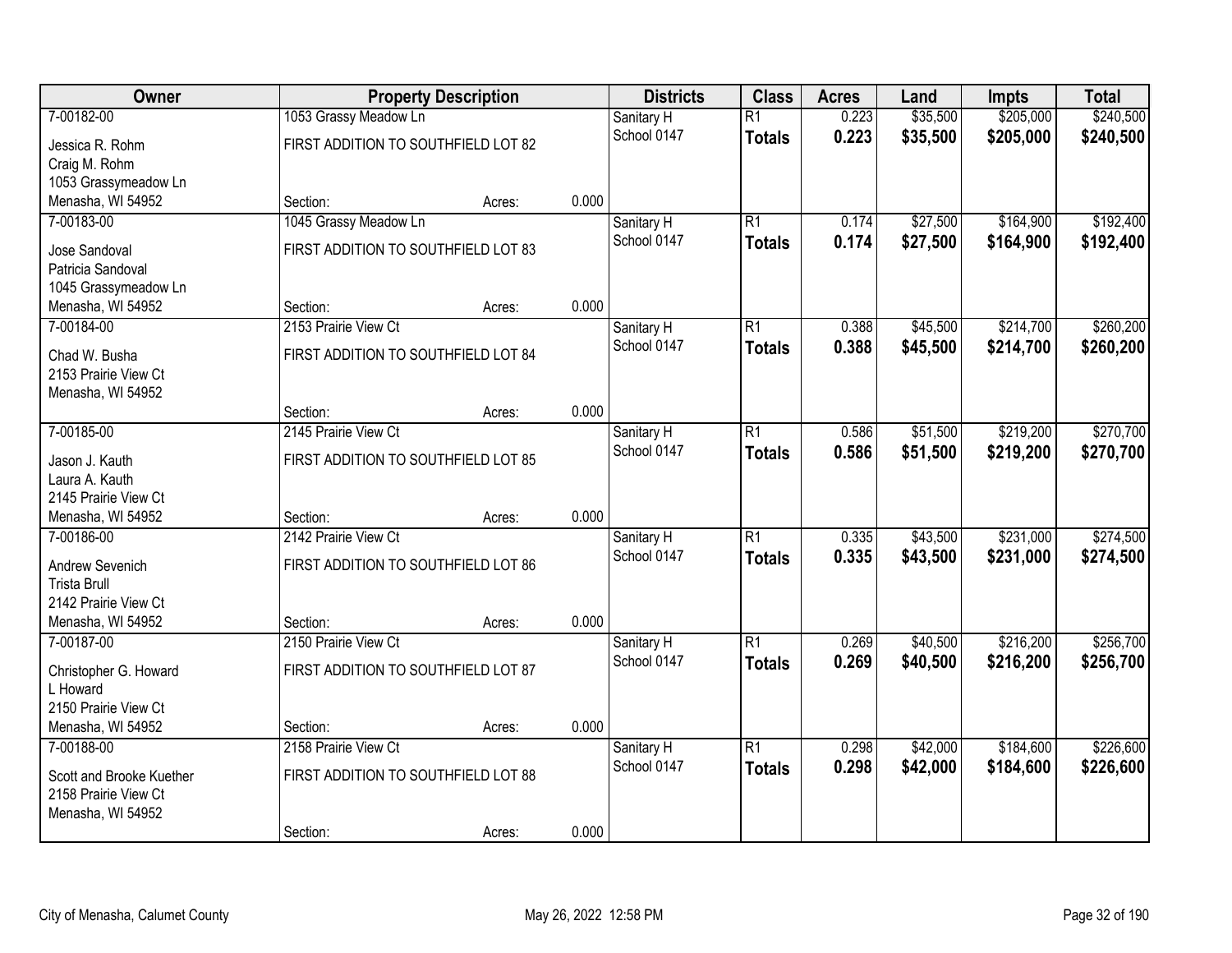| Owner                 | <b>Property Description</b>         |        |       | <b>Districts</b> | <b>Class</b>    | <b>Acres</b> | Land     | <b>Impts</b> | <b>Total</b> |
|-----------------------|-------------------------------------|--------|-------|------------------|-----------------|--------------|----------|--------------|--------------|
| 7-00189-00            | 1088 Grassy Meadow Ln               |        |       | Sanitary H       | $\overline{R1}$ | 0.171        | \$27,500 | \$224,200    | \$251,700    |
| Denice Golden         | FIRST ADDITION TO SOUTHFIELD LOT 89 |        |       | School 0147      | <b>Totals</b>   | 0.171        | \$27,500 | \$224,200    | \$251,700    |
| 1088 Grassy Meadow Ln |                                     |        |       |                  |                 |              |          |              |              |
| Menasha, WI 54952     |                                     |        |       |                  |                 |              |          |              |              |
|                       | Section:                            | Acres: | 0.000 |                  |                 |              |          |              |              |
| 7-00190-00            | 1096 Grassy Meadow Ln               |        |       | Sanitary H       | $\overline{R1}$ | 0.226        | \$36,000 | \$196,200    | \$232,200    |
| Dragan Marjanovic     | FIRST ADDITION TO SOUTHFIELD LOT 90 |        |       | School 0147      | <b>Totals</b>   | 0.226        | \$36,000 | \$196,200    | \$232,200    |
| Gordona Marjanovic    |                                     |        |       |                  |                 |              |          |              |              |
| 1096 Grassymeadow Ln  |                                     |        |       |                  |                 |              |          |              |              |
| Menasha, WI 54952     | Section:                            | Acres: | 0.000 |                  |                 |              |          |              |              |
| 7-00191-00            | 2145 Ridgecrest Ln                  |        |       | Sanitary H       | $\overline{R1}$ | 0.464        | \$48,500 | \$216,100    | \$264,600    |
| Shane K. Kelliher     | FIRST ADDITION TO SOUTHFIELD LOT 91 |        |       | School 0147      | <b>Totals</b>   | 0.464        | \$48,500 | \$216,100    | \$264,600    |
| Barbara A. Kelliher   |                                     |        |       |                  |                 |              |          |              |              |
| 2145 Ridgecrest Ln    |                                     |        |       |                  |                 |              |          |              |              |
| Menasha, WI 54952     | Section:                            | Acres: | 0.000 |                  |                 |              |          |              |              |
| 7-00192-00            | 2142 Ridgecrest Ln                  |        |       | Sanitary H       | $\overline{R1}$ | 0.238        | \$38,000 | \$217,900    | \$255,900    |
| Bryan R. Heule        | FIRST ADDITION TO SOUTHFIELD LOT 92 |        |       | School 0147      | <b>Totals</b>   | 0.238        | \$38,000 | \$217,900    | \$255,900    |
| Jill C. Heule         |                                     |        |       |                  |                 |              |          |              |              |
| 2142 Ridgecrest Ln    |                                     |        |       |                  |                 |              |          |              |              |
| Menasha, WI 54952     | Section:                            | Acres: | 0.000 |                  |                 |              |          |              |              |
| 7-00193-00            | 2150 Ridgecrest Ln                  |        |       | Sanitary H       | $\overline{R1}$ | 0.253        | \$40,000 | \$213,900    | \$253,900    |
| Jeffrey E. Thompson   | FIRST ADDITION TO SOUTHFIELD LOT 93 |        |       | School 0147      | <b>Totals</b>   | 0.253        | \$40,000 | \$213,900    | \$253,900    |
| 2150 Ridgecrest Ln    |                                     |        |       |                  |                 |              |          |              |              |
| Mehasha, WI 54952     |                                     |        |       |                  |                 |              |          |              |              |
|                       | Section:                            | Acres: | 0.000 |                  |                 |              |          |              |              |
| 7-00194-00            | 1112 Grassy Meadow Ln               |        |       | Sanitary H       | $\overline{R1}$ | 0.217        | \$34,500 | \$208,700    | \$243,200    |
| Jose C. Martinez      | FIRST ADDITION TO SOUTHFIELD LOT 94 |        |       | School 0147      | <b>Totals</b>   | 0.217        | \$34,500 | \$208,700    | \$243,200    |
| 1112 Grassymeadow Ln  |                                     |        |       |                  |                 |              |          |              |              |
| Menasha, WI 54952     |                                     |        |       |                  |                 |              |          |              |              |
|                       | Section:                            | Acres: | 0.000 |                  |                 |              |          |              |              |
| 7-00195-00            | 1120 Grassy Meadow Ln               |        |       | Sanitary H       | $\overline{R1}$ | 0.190        | \$30,500 | \$195,100    | \$225,600    |
| Nick T. Robinson      | FIRST ADDITION TO SOUTHFIELD LOT 95 |        |       | School 0147      | <b>Totals</b>   | 0.190        | \$30,500 | \$195,100    | \$225,600    |
| 1120 Grassymeadow Ln  |                                     |        |       |                  |                 |              |          |              |              |
| Menasha, WI 54952     |                                     |        |       |                  |                 |              |          |              |              |
|                       | Section:                            | Acres: | 0.000 |                  |                 |              |          |              |              |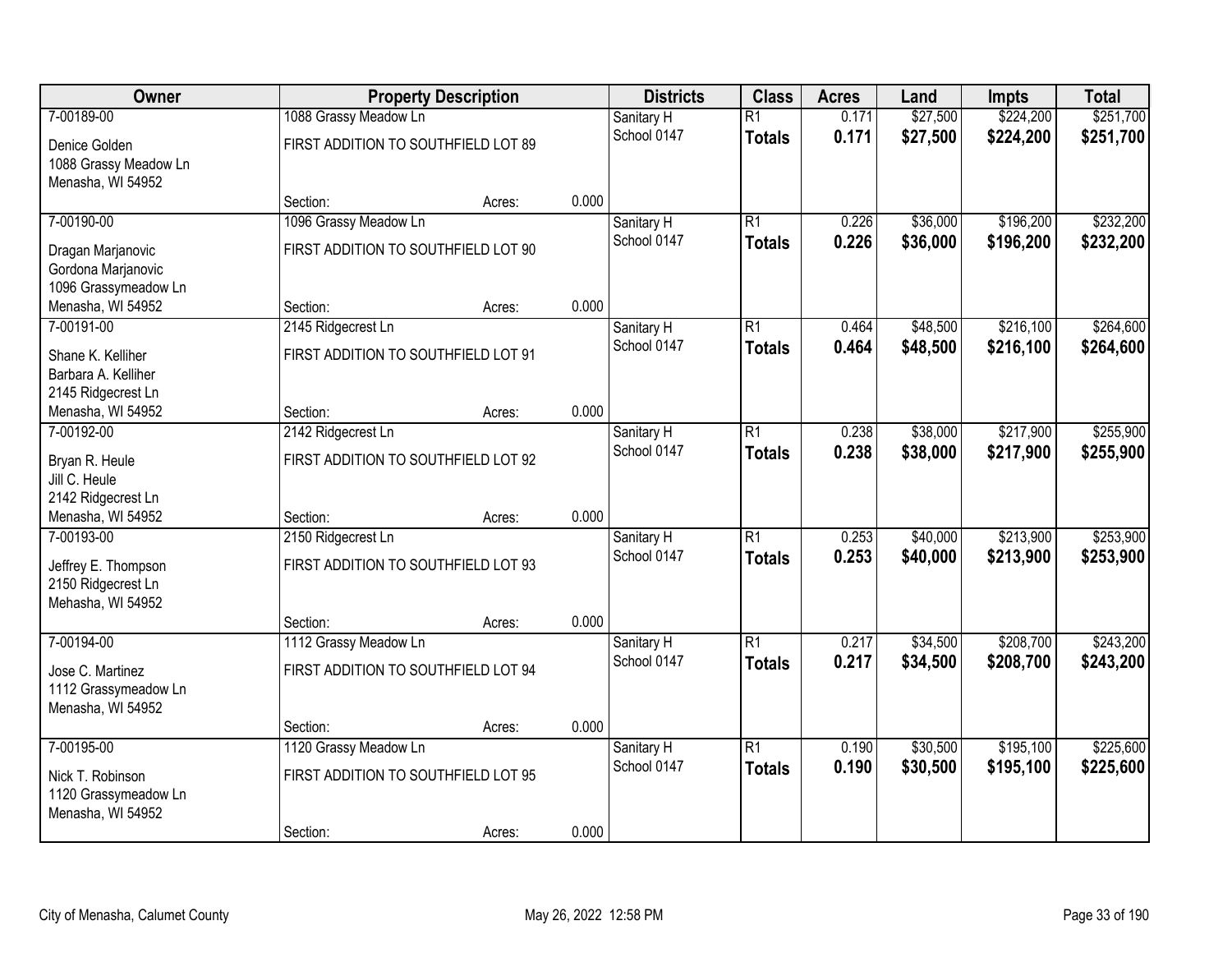| <b>Owner</b>                                         |                                      | <b>Property Description</b> |       | <b>Districts</b>          | <b>Class</b>    | <b>Acres</b>   | Land                 | <b>Impts</b> | <b>Total</b> |
|------------------------------------------------------|--------------------------------------|-----------------------------|-------|---------------------------|-----------------|----------------|----------------------|--------------|--------------|
| 7-00196-00                                           | 1128 Grassy Meadow Ln                |                             |       | Sanitary H                | $\overline{R1}$ | 0.177          | \$28,500             | \$227,400    | \$255,900    |
| Joseph and Tara Gilmore                              | FIRST ADDITION TO SOUTHFIELD LOT 96  |                             |       | School 0147               | <b>Totals</b>   | 0.177          | \$28,500             | \$227,400    | \$255,900    |
| 1128 Grassymeadow Ln                                 |                                      |                             |       |                           |                 |                |                      |              |              |
| Menasha, WI 54952                                    |                                      |                             |       |                           |                 |                |                      |              |              |
|                                                      | Section:                             | Acres:                      | 0.000 |                           | $\overline{R1}$ |                |                      | \$203,100    | \$237,600    |
| 7-00197-00                                           | 1136 Grassy Meadow Ln                |                             |       | Sanitary H<br>School 0147 |                 | 0.215<br>0.215 | \$34,500<br>\$34,500 | \$203,100    | \$237,600    |
| William J. Krueger                                   | FIRST ADDITION TO SOUTHFIELD LOT 97  |                             |       |                           | <b>Totals</b>   |                |                      |              |              |
| Jill A. Krueger                                      |                                      |                             |       |                           |                 |                |                      |              |              |
| 1136 Grassymeadow Ln<br>Menasha, WI 54952            | Section:                             |                             | 0.000 |                           |                 |                |                      |              |              |
| 7-00198-00                                           | 2145 Grassy Plains Dr                | Acres:                      |       | Sanitary H                | $\overline{R1}$ | 0.259          | \$40,500             | \$234,200    | \$274,700    |
|                                                      |                                      |                             |       | School 0147               | <b>Totals</b>   | 0.259          | \$40,500             | \$234,200    | \$274,700    |
| Terry J. Hulbert                                     | FIRST ADDITION TO SOUTHFIELD LOT 98  |                             |       |                           |                 |                |                      |              |              |
| Linda G. Hulbert                                     |                                      |                             |       |                           |                 |                |                      |              |              |
| 2145 Grassy Plains Dr<br>Menasha, WI 54952           | Section:                             |                             | 0.000 |                           |                 |                |                      |              |              |
| 7-00199-00                                           | 2137 Grassy Plains Dr                | Acres:                      |       | Sanitary H                | $\overline{R1}$ | 0.424          | \$47,000             | \$189,500    | \$236,500    |
|                                                      |                                      |                             |       | School 0147               | <b>Totals</b>   | 0.424          | \$47,000             | \$189,500    | \$236,500    |
| Mark T. Anderson                                     | FIRST ADDITION TO SOUTHFIELD LOT 99  |                             |       |                           |                 |                |                      |              |              |
| Lisa J. Griffin                                      |                                      |                             |       |                           |                 |                |                      |              |              |
| 2137 Grassy Plains<br>Menasha, WI 54952              | Section:                             |                             | 0.000 |                           |                 |                |                      |              |              |
| 7-00200-00                                           | 2129 Grassy Plains Dr                | Acres:                      |       | Sanitary H                | $\overline{R1}$ | 0.290          | \$41,500             | \$185,100    | \$226,600    |
|                                                      |                                      |                             |       | School 3430               | <b>Totals</b>   | 0.290          | \$41,500             | \$185,100    | \$226,600    |
| DeJuan E. Bellows                                    | FIRST ADDITION TO SOUTHFIELD LOT 100 |                             |       |                           |                 |                |                      |              |              |
| 2129 Grassy Plains Dr                                |                                      |                             |       |                           |                 |                |                      |              |              |
| Menasha, WI 54952                                    | Section:                             | Acres:                      | 0.000 |                           |                 |                |                      |              |              |
| 7-00200-01                                           | 2121 Grassy Plains Dr                |                             |       | Sanitary H                | $\overline{R1}$ | 0.308          | \$42,500             | \$194,800    | \$237,300    |
|                                                      |                                      |                             |       | School 3430               | <b>Totals</b>   | 0.308          | \$42,500             | \$194,800    | \$237,300    |
| David Veit                                           | FIRST ADDITION TO SOUTHFIELD LOT 101 |                             |       |                           |                 |                |                      |              |              |
| Kathryn Veit<br>2121 Grassy Plains Dr                |                                      |                             |       |                           |                 |                |                      |              |              |
| Menasha, WI 54952                                    | Section:                             | Acres:                      | 0.000 |                           |                 |                |                      |              |              |
| 7-00200-02                                           | 2113 Grassy Plains Dr                |                             |       | Sanitary H                | $\overline{R1}$ | 0.333          | \$43,500             | \$227,400    | \$270,900    |
|                                                      |                                      |                             |       | School 3430               | <b>Totals</b>   | 0.333          | \$43,500             | \$227,400    | \$270,900    |
| Ryon L & Melissa J Thornton<br>2113 Grassy Plains Dr | FIRST ADDITION TO SOUTHFIELD LOT 102 |                             |       |                           |                 |                |                      |              |              |
| Menasha, WI 54952                                    |                                      |                             |       |                           |                 |                |                      |              |              |
|                                                      | Section:                             | Acres:                      | 0.000 |                           |                 |                |                      |              |              |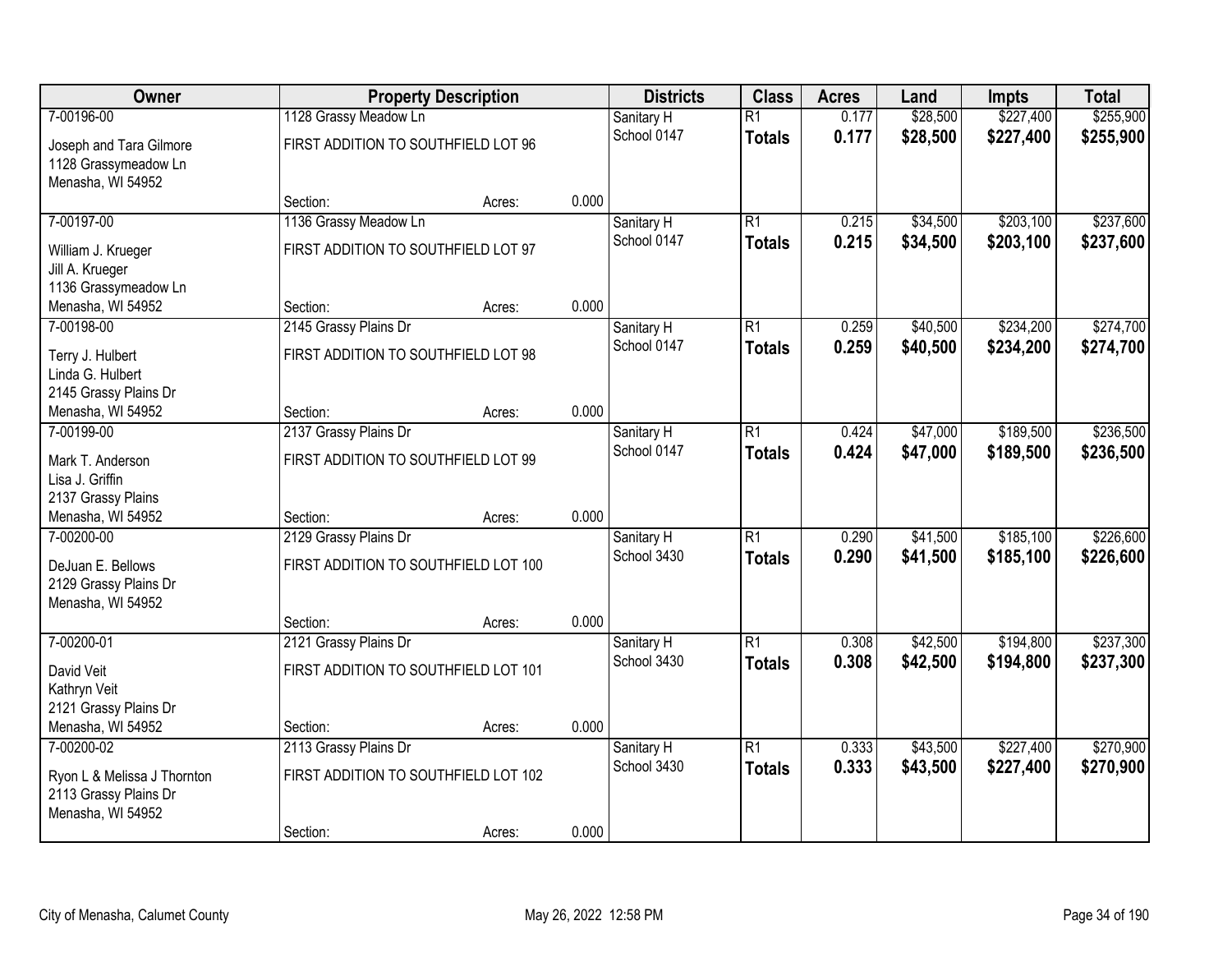| <b>Owner</b>                                                    |                                      | <b>Property Description</b> |       | <b>Districts</b> | <b>Class</b>    | <b>Acres</b> | Land     | Impts     | <b>Total</b> |
|-----------------------------------------------------------------|--------------------------------------|-----------------------------|-------|------------------|-----------------|--------------|----------|-----------|--------------|
| 7-00200-03                                                      | 2105 Grassy Plains Dr                |                             |       | Sanitary H       | $\overline{R1}$ | 0.318        | \$42,500 | \$270,700 | \$313,200    |
| Colin R. Redner<br>2105 Grassy Plains Dr<br>Menasha, WI 54952   | FIRST ADDITION TO SOUTHFIELD LOT 103 |                             |       | School 3430      | <b>Totals</b>   | 0.318        | \$42,500 | \$270,700 | \$313,200    |
|                                                                 | Section:                             | Acres:                      | 0.000 |                  |                 |              |          |           |              |
| 7-00200-04                                                      | 2097 Grassy Plains Dr                |                             |       | Sanitary H       | $\overline{R1}$ | 0.265        | \$28,900 | \$182,400 | \$211,300    |
| Steven R. Blank<br>2097 Grassy Plains Dr<br>Menasha, WI 54952   | FIRST ADDITION TO SOUTHFIELD LOT 104 |                             |       | School 3430      | <b>Totals</b>   | 0.265        | \$28,900 | \$182,400 | \$211,300    |
|                                                                 | Section:                             | Acres:                      | 0.000 |                  |                 |              |          |           |              |
| 7-00200-05                                                      | 2089 Grassy Plains Dr                |                             |       | Sanitary H       | $\overline{R1}$ | 0.372        | \$39,500 | \$192,700 | \$232,200    |
| Rickey A. Schultz<br>2089 Grassy Plains Dr<br>Menasha, WI 54952 | FIRST ADDITION TO SOUTHFIELD LOT 105 |                             |       | School 3430      | <b>Totals</b>   | 0.372        | \$39,500 | \$192,700 | \$232,200    |
|                                                                 | Section:                             | Acres:                      | 0.000 |                  |                 |              |          |           |              |
| 7-00200-06                                                      | 2092 Grassy Plains Dr                |                             |       | Sanitary H       | $\overline{R1}$ | 0.364        | \$30,500 | \$206,300 | \$236,800    |
| Ezequiel Mendoza<br>Rebeca Mendoza<br>2092 Grassy Plains        | FIRST ADDITION TO SOUTHFIELD LOT 106 |                             |       | School 3430      | <b>Totals</b>   | 0.364        | \$30,500 | \$206,300 | \$236,800    |
| Menasha, WI 54952                                               | Section:                             | Acres:                      | 0.000 |                  |                 |              |          |           |              |
| 7-00200-07                                                      | 2100 Grassy Plains Dr                |                             |       | Sanitary H       | $\overline{R1}$ | 0.192        | \$34,000 | \$188,700 | \$222,700    |
| Diane L. Tamulion<br>2100 Grassy Plains Dr<br>Menasha, WI 54952 | FIRST ADDITION TO SOUTHFIELD LOT 107 |                             |       | School 3430      | <b>Totals</b>   | 0.192        | \$34,000 | \$188,700 | \$222,700    |
|                                                                 | Section:                             | Acres:                      | 0.000 |                  |                 |              |          |           |              |
| 7-00200-08                                                      | 2108 Grassy Plains Dr                |                             |       | Sanitary H       | $\overline{R1}$ | 0.243        | \$39,000 | \$202,900 | \$241,900    |
| Thomas W. Rhode<br>Alida Rhode<br>2108 Grassy Plains Dr         | FIRST ADDITION TO SOUTHFIELD LOT 108 |                             |       | School 3430      | <b>Totals</b>   | 0.243        | \$39,000 | \$202,900 | \$241,900    |
| Menasha, WI 54952                                               | Section:                             | Acres:                      | 0.000 |                  |                 |              |          |           |              |
| 7-00200-09                                                      | 2116 Grassy Plains Dr                |                             |       | Sanitary H       | $\overline{R1}$ | 0.351        | \$44,000 | \$219,300 | \$263,300    |
| Neng Hue Yang<br>Tong L. Yang                                   | FIRST ADDITION TO SOUTHFIELD LOT 109 |                             |       | School 3430      | <b>Totals</b>   | 0.351        | \$44,000 | \$219,300 | \$263,300    |
| 2116 Grassy Plains Dr<br>Menasha, WI 54952                      | Section:                             | Acres:                      | 0.000 |                  |                 |              |          |           |              |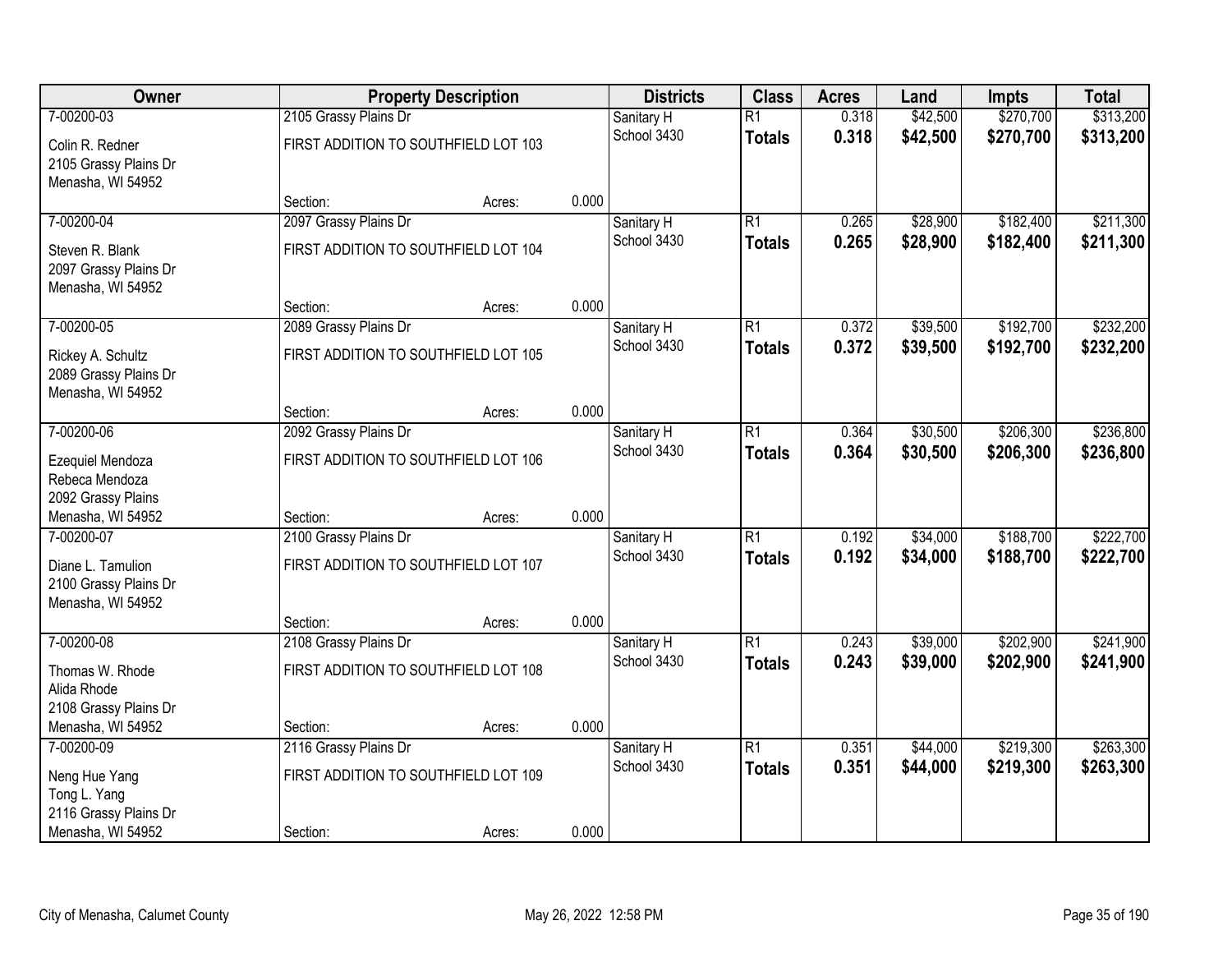| Owner                                      |                                      | <b>Property Description</b> |       | <b>Districts</b>          | <b>Class</b>    | <b>Acres</b> | Land     | Impts     | <b>Total</b> |
|--------------------------------------------|--------------------------------------|-----------------------------|-------|---------------------------|-----------------|--------------|----------|-----------|--------------|
| 7-00200-10                                 | 2124 Grassy Plains Dr                |                             |       | Sanitary H                | $\overline{R1}$ | 0.304        | \$42,000 | \$230,200 | \$272,200    |
| Ciara M. Knodl                             | FIRST ADDITION TO SOUTHFIELD LOT 110 |                             |       | School 3430               | <b>Totals</b>   | 0.304        | \$42,000 | \$230,200 | \$272,200    |
| 2124 Grassy Plains Dr                      |                                      |                             |       |                           |                 |              |          |           |              |
| Menasha, WI 54952                          |                                      |                             |       |                           |                 |              |          |           |              |
|                                            | Section:                             | Acres:                      | 0.000 |                           |                 |              |          |           |              |
| 7-00200-11                                 | 2132 Grassy Plains Dr                |                             |       | Sanitary H                | $\overline{R1}$ | 0.268        | \$40,500 | \$182,600 | \$223,100    |
| Moises Mendoza Rosas F/K/A                 | FIRST ADDITION TO SOUTHFIELD LOT 111 |                             |       | School 3430               | <b>Totals</b>   | 0.268        | \$40,500 | \$182,600 | \$223,100    |
| Mendoza-Ro                                 |                                      |                             |       |                           |                 |              |          |           |              |
| Brenda Mendoza Ortega                      |                                      |                             |       |                           |                 |              |          |           |              |
| 2132 Grassy Plains Dr                      | Section:                             | Acres:                      | 0.000 |                           |                 |              |          |           |              |
| Menasha, WI 54952<br>7-00200-12            | 2140 Grassy Plains Dr                |                             |       |                           | $\overline{R1}$ | 0.314        | \$41,000 | \$218,300 | \$259,300    |
|                                            |                                      |                             |       | Sanitary H<br>School 0147 |                 | 0.314        | \$41,000 | \$218,300 | \$259,300    |
| Mysti T. Haager                            | FIRST ADDITION TO SOUTHFIELD LOT 112 |                             |       |                           | <b>Totals</b>   |              |          |           |              |
| 2140 Grassy Plains Dr                      |                                      |                             |       |                           |                 |              |          |           |              |
| Menasha, WI 54952                          | Section:                             |                             | 0.000 |                           |                 |              |          |           |              |
| 7-00200-13                                 | 2148 Grassy Plains Dr                | Acres:                      |       | Sanitary H                | R1              | 0.200        | \$32,000 | \$197,700 | \$229,700    |
|                                            |                                      |                             |       | School 0147               | <b>Totals</b>   | 0.200        | \$32,000 | \$197,700 | \$229,700    |
| Robert Leon                                | FIRST ADDITION TO SOUTHFIELD LOT 113 |                             |       |                           |                 |              |          |           |              |
| 2148 Grassy Plains Dr<br>Menasha, WI 54952 |                                      |                             |       |                           |                 |              |          |           |              |
|                                            | Section:                             | Acres:                      | 0.000 |                           |                 |              |          |           |              |
| 7-00200-14                                 | 1144 Grassy Meadow Ln                |                             |       | Sanitary H                | $\overline{R1}$ | 0.267        | \$40,500 | \$198,700 | \$239,200    |
|                                            |                                      |                             |       | School 0147               | <b>Totals</b>   | 0.267        | \$40,500 | \$198,700 | \$239,200    |
| Chad S. Moder<br>Lauren A. Moder           | FIRST ADDITION TO SOUTHFIELD LOT 114 |                             |       |                           |                 |              |          |           |              |
| 1144 Grassymeadow Ln                       |                                      |                             |       |                           |                 |              |          |           |              |
| Menasha, WI 54952                          | Section:                             | Acres:                      | 0.000 |                           |                 |              |          |           |              |
| 7-00200-15                                 | 1152 Grassy Meadow Ln                |                             |       | Sanitary H                | $\overline{R1}$ | 0.228        | \$36,500 | \$213,200 | \$249,700    |
| David P. Hamilton                          | FIRST ADDITION TO SOUTHFIELD LOT 115 |                             |       | School 0147               | <b>Totals</b>   | 0.228        | \$36,500 | \$213,200 | \$249,700    |
| Rebecca A. Hamilton                        |                                      |                             |       |                           |                 |              |          |           |              |
| 1152 Grassymeadow Ln                       |                                      |                             |       |                           |                 |              |          |           |              |
| Menasha, WI 54952                          | Section:                             | Acres:                      | 0.000 |                           |                 |              |          |           |              |
| 7-00200-16                                 | 1160 Grassy Meadow Ln                |                             |       | Sanitary H                | $\overline{R1}$ | 0.220        | \$35,000 | \$198,800 | \$233,800    |
| Colton Hansen                              | FIRST ADDITION TO SOUTHFIELD LOT 116 |                             |       | School 0147               | <b>Totals</b>   | 0.220        | \$35,000 | \$198,800 | \$233,800    |
| 1160 Grassy Meadow Ln                      |                                      |                             |       |                           |                 |              |          |           |              |
| Menasha, WI 54952                          |                                      |                             |       |                           |                 |              |          |           |              |
|                                            | Section:                             | Acres:                      | 0.000 |                           |                 |              |          |           |              |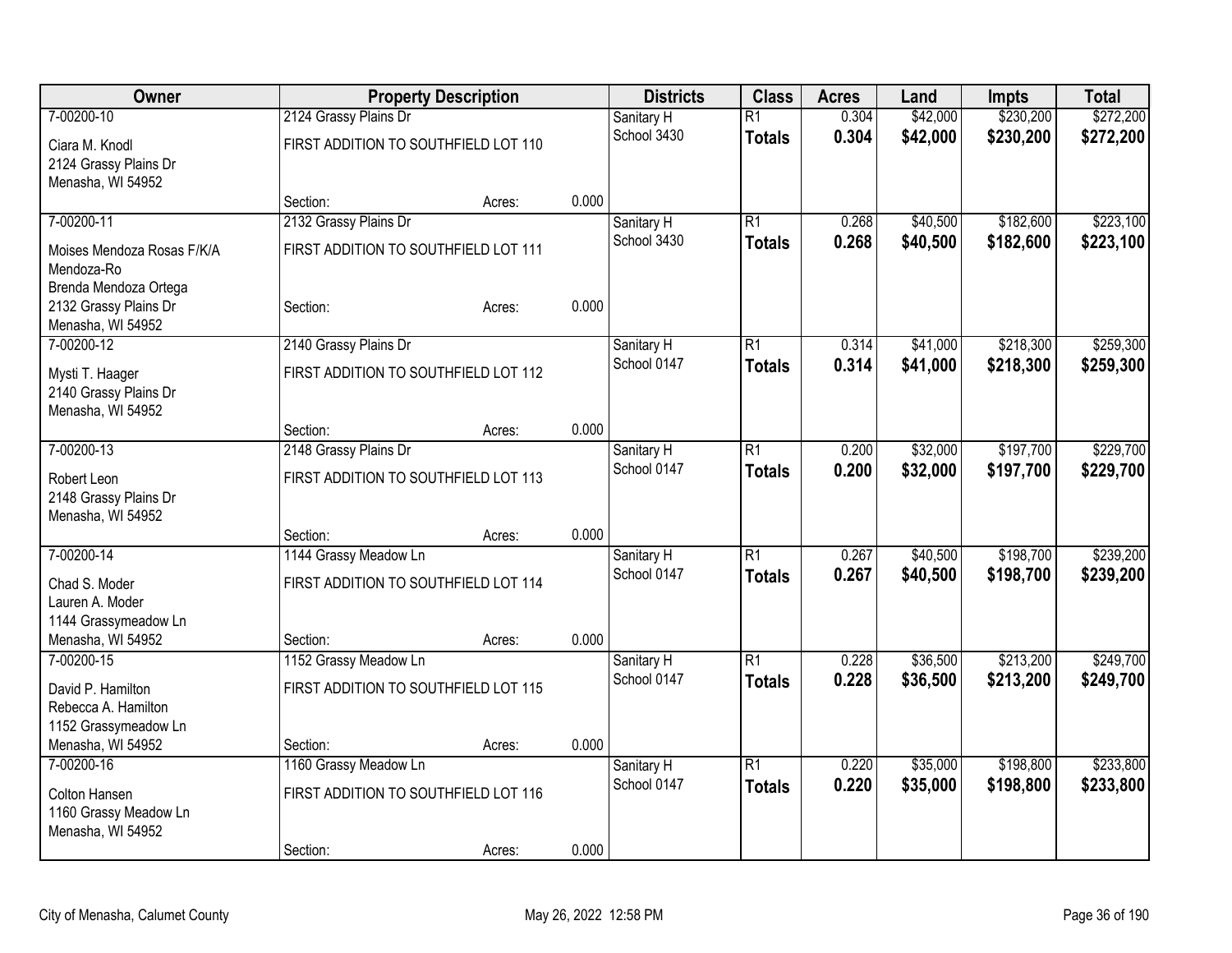| Owner                                      | <b>Property Description</b>           |        |       | <b>Districts</b>          | <b>Class</b>    | <b>Acres</b> | Land     | <b>Impts</b> | <b>Total</b> |
|--------------------------------------------|---------------------------------------|--------|-------|---------------------------|-----------------|--------------|----------|--------------|--------------|
| 7-00200-17                                 | 2157 Manitowoc Rd                     |        |       | Sanitary H                | $\overline{R1}$ | 0.481        | \$49,000 | \$193,400    | \$242,400    |
| David S. Heinritz<br>2157 Manitowoc Rd     | FIRST ADDITION TO SOUTHFIELD LOT 117  |        |       | School 0147               | <b>Totals</b>   | 0.481        | \$49,000 | \$193,400    | \$242,400    |
| Menasha, WI 54952                          |                                       |        |       |                           |                 |              |          |              |              |
|                                            | Section:                              | Acres: | 0.000 |                           |                 |              |          |              |              |
| 7-00200-18                                 | 1037 Grassy Meadow Ln                 |        |       | Sanitary H                | $\overline{R1}$ | 0.203        | \$32,500 | \$229,100    | \$261,600    |
| Penny Amundson                             | Second Addition to Southfield LOT 118 |        |       | School 0147               | <b>Totals</b>   | 0.203        | \$32,500 | \$229,100    | \$261,600    |
| 1037 Grassy Meadow Ln                      |                                       |        |       |                           |                 |              |          |              |              |
| Menasha, WI 54952                          |                                       |        |       |                           |                 |              |          |              |              |
|                                            | Section:                              | Acres: | 0.203 |                           |                 |              |          |              |              |
| 7-00200-19                                 | 1029 Grassy Meadow Ln                 |        |       | Sanitary H                | $\overline{R1}$ | 0.203        | \$32,500 | \$245,800    | \$278,300    |
| Ryan J and Skyler Patterson                | Second Addition to Southfield LOT 119 |        |       | School 0147               | <b>Totals</b>   | 0.203        | \$32,500 | \$245,800    | \$278,300    |
| 1029 Grassy Meadows Ln                     |                                       |        |       |                           |                 |              |          |              |              |
| Menasha, WI 54952                          |                                       |        |       |                           |                 |              |          |              |              |
|                                            | Section:                              | Acres: | 0.203 |                           |                 |              |          |              |              |
| 7-00200-20                                 | 1021 Grassy Meadow Ln                 |        |       | Sanitary H                | $\overline{R1}$ | 0.203        | \$32,500 | \$230,500    | \$263,000    |
| Brandon T. Mielke                          | Second Addition to Southfield LOT 120 |        |       | School 0147               | <b>Totals</b>   | 0.203        | \$32,500 | \$230,500    | \$263,000    |
| 1021 Grassy Meadown Ln                     |                                       |        |       |                           |                 |              |          |              |              |
| Menasha, WI 54952                          |                                       |        |       |                           |                 |              |          |              |              |
| 7-00200-21                                 | Section:<br>1013 Grassy Meadow Ln     | Acres: | 0.203 |                           | $\overline{R1}$ | 0.203        | \$32,500 | \$248,500    | \$281,000    |
|                                            |                                       |        |       | Sanitary H<br>School 0147 | <b>Totals</b>   | 0.203        | \$32,500 | \$248,500    | \$281,000    |
| Katherine Laszkie S. Laszkiewicz           | Second Addition to Southfield LOT 121 |        |       |                           |                 |              |          |              |              |
| 1013 Grassy Meadow Ln                      |                                       |        |       |                           |                 |              |          |              |              |
| Menasha, WI 54952                          | Section:                              | Acres: | 0.203 |                           |                 |              |          |              |              |
| 7-00200-22                                 | 1005 Grassy Meadow Ln                 |        |       | Sanitary H                | $\overline{R1}$ | 0.279        | \$41,000 | \$229,600    | \$270,600    |
|                                            |                                       |        |       | School 0147               | <b>Totals</b>   | 0.279        | \$41,000 | \$229,600    | \$270,600    |
| Megan L. Stepniewski<br>Austin M. Anderson | Second Addition to Southfield LOT 122 |        |       |                           |                 |              |          |              |              |
| 1005 Grassy Meadow Ln                      |                                       |        |       |                           |                 |              |          |              |              |
| Menasha, WI 54952                          | Section:                              | Acres: | 0.279 |                           |                 |              |          |              |              |
| 7-00200-23                                 | 2201 Grassy Meadow Ln                 |        |       | Sanitary H                | $\overline{R1}$ | 0.267        | \$40,500 | \$46,800     | \$87,300     |
| Van's Realty & Construction of Appleton    | Second Addition to Southfield LOT 123 |        |       | School 0147               | <b>Totals</b>   | 0.267        | \$40,500 | \$46,800     | \$87,300     |
| Inc                                        |                                       |        |       |                           |                 |              |          |              |              |
| 2525 S Oneida St                           |                                       |        |       |                           |                 |              |          |              |              |
| Appleton, WI 54915                         | Section:                              | Acres: | 0.267 |                           |                 |              |          |              |              |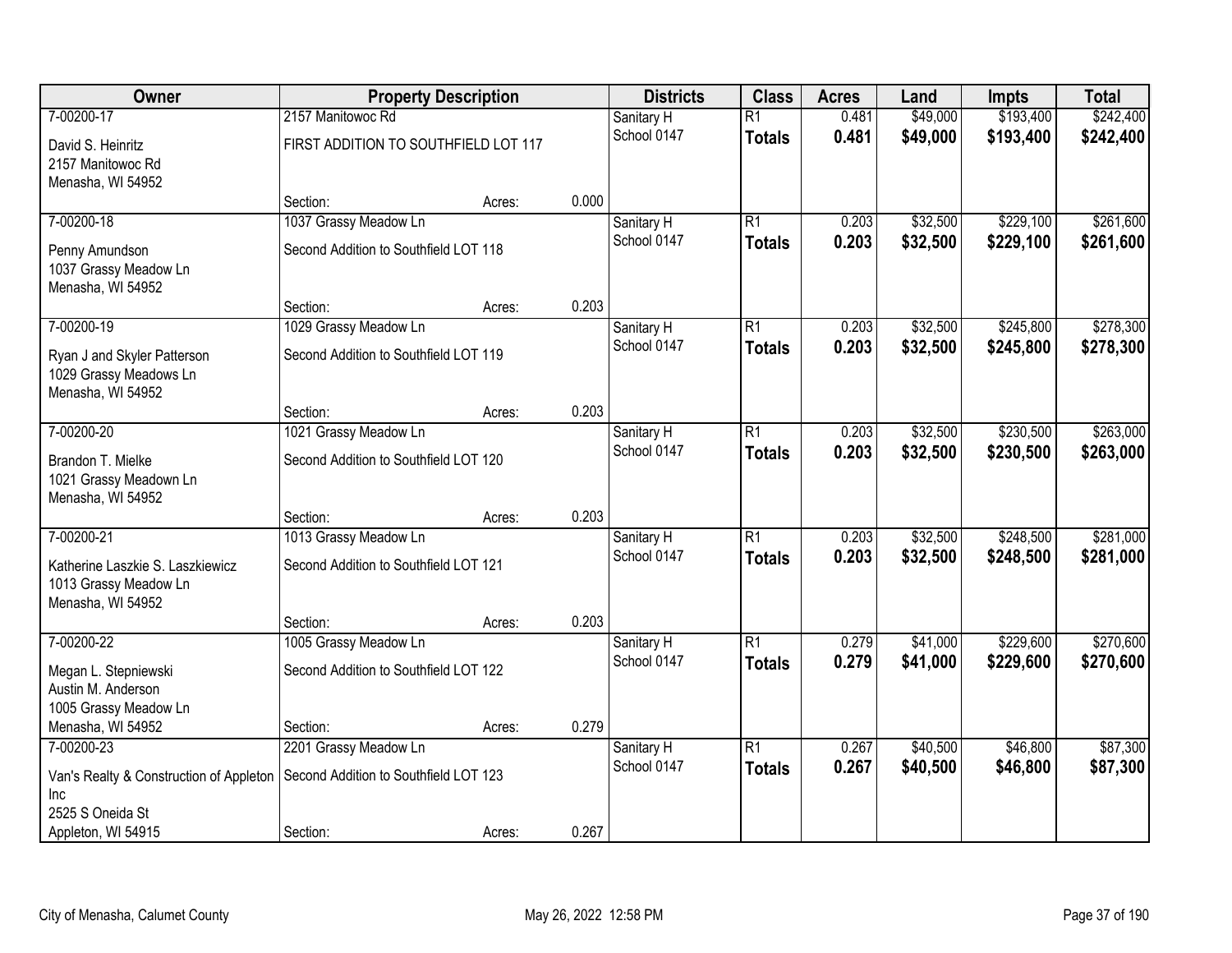| Owner                                   | <b>Property Description</b>           |                 | <b>Districts</b>          | <b>Class</b>    | <b>Acres</b> | Land     | Impts           | <b>Total</b> |
|-----------------------------------------|---------------------------------------|-----------------|---------------------------|-----------------|--------------|----------|-----------------|--------------|
| 7-00200-24                              | 2153 Grassy Meadow Ln                 |                 | Sanitary H                | $\overline{R1}$ | 0.207        | \$33,000 | $\overline{50}$ | \$33,000     |
| Van's Realty & Construction of Appleton | Second Addition to Southfield LOT 124 |                 | School 0147               | <b>Totals</b>   | 0.207        | \$33,000 | \$0             | \$33,000     |
| Inc                                     |                                       |                 |                           |                 |              |          |                 |              |
| 2525 S Oneida St                        |                                       |                 |                           |                 |              |          |                 |              |
| Appleton, WI 54915                      | Section:                              | 0.207<br>Acres: |                           |                 |              |          |                 |              |
| 7-00200-25                              | 2145 Grassy Meadow Ln                 |                 | Sanitary H                | $\overline{R1}$ | 0.267        | \$40,500 | $\overline{50}$ | \$40,500     |
| Van's Realty & Construction of Appleton | Second Addition to Southfield LOT 125 |                 | School 0147               | <b>Totals</b>   | 0.267        | \$40,500 | \$0             | \$40,500     |
| Inc                                     |                                       |                 |                           |                 |              |          |                 |              |
| 2525 S Oneida St                        |                                       |                 |                           |                 |              |          |                 |              |
| Appleton, WI 54915                      | Section:                              | 0.267<br>Acres: |                           |                 |              |          |                 |              |
| 7-00200-26                              | 2137 Grassy Meadow Ln                 |                 | Sanitary H                | $\overline{R1}$ | 0.605        | \$52,000 | \$246,900       | \$298,900    |
| William G. Dehart                       | Second Addition to Southfield LOT 126 |                 | School 0147               | <b>Totals</b>   | 0.605        | \$52,000 | \$246,900       | \$298,900    |
| 2137 Grassy Meadow Ln                   |                                       |                 |                           |                 |              |          |                 |              |
| Menasha, WI 54952                       |                                       |                 |                           |                 |              |          |                 |              |
|                                         | Section:                              | 0.605<br>Acres: |                           |                 |              |          |                 |              |
| 7-00200-27                              | 1008 Grassy Meadow Ln                 |                 | Sanitary H                | $\overline{R1}$ | 0.610        | \$52,000 | \$169,000       | \$221,000    |
| Jeremy A. Skaar                         | Second Addition to Southfield LOT 127 |                 | School 0147               | <b>Totals</b>   | 0.610        | \$52,000 | \$169,000       | \$221,000    |
| 1008 Grassy Meadow Ln                   |                                       |                 |                           |                 |              |          |                 |              |
| Menasha, WI 54952                       |                                       |                 |                           |                 |              |          |                 |              |
|                                         | Section:                              | 0.610<br>Acres: |                           |                 |              |          |                 |              |
| 7-00200-28                              | 1016 Grassy Meadow Ln                 |                 | Sanitary H                | $\overline{R1}$ | 0.321        | \$43,000 | $\overline{50}$ | \$43,000     |
| Van's Realty & Construction of Appleton | Second Addition to Southfield LOT 128 |                 | School 0147               | <b>Totals</b>   | 0.321        | \$43,000 | \$0             | \$43,000     |
| Inc.                                    |                                       |                 |                           |                 |              |          |                 |              |
| 2525 S Oneida St                        |                                       |                 |                           |                 |              |          |                 |              |
| Appleton, WI 54915                      | Section:                              | 0.321<br>Acres: |                           |                 |              |          |                 |              |
| 7-00200-29                              | 2145 Brie Ct                          |                 | Sanitary H                | $\overline{R1}$ | 0.287        | \$41,500 | \$278,600       | \$320,100    |
|                                         |                                       |                 | School 0147               | <b>Totals</b>   | 0.287        | \$41,500 | \$278,600       | \$320,100    |
| Katelynn Pontow Gift Trust              | Second Addition to Southfield LOT 129 |                 |                           |                 |              |          |                 |              |
| 2145 Brie Ct                            |                                       |                 |                           |                 |              |          |                 |              |
| Menasha, WI 54952                       | Section:                              | 0.287           |                           |                 |              |          |                 |              |
| 7-00200-30                              | 2137 Brie Ct                          | Acres:          |                           | $\overline{R1}$ | 0.355        | \$44,000 | $\overline{50}$ | \$44,000     |
|                                         |                                       |                 | Sanitary H<br>School 0147 |                 | 0.355        | \$44,000 | \$0             | \$44,000     |
| Van's Realty & Construction of Appleton | Second Addition to Southfield LOT 130 |                 |                           | <b>Totals</b>   |              |          |                 |              |
| Inc                                     |                                       |                 |                           |                 |              |          |                 |              |
| 2525 S Oneida St                        |                                       |                 |                           |                 |              |          |                 |              |
| Appleton, WI 54915                      | Section:                              | 0.355<br>Acres: |                           |                 |              |          |                 |              |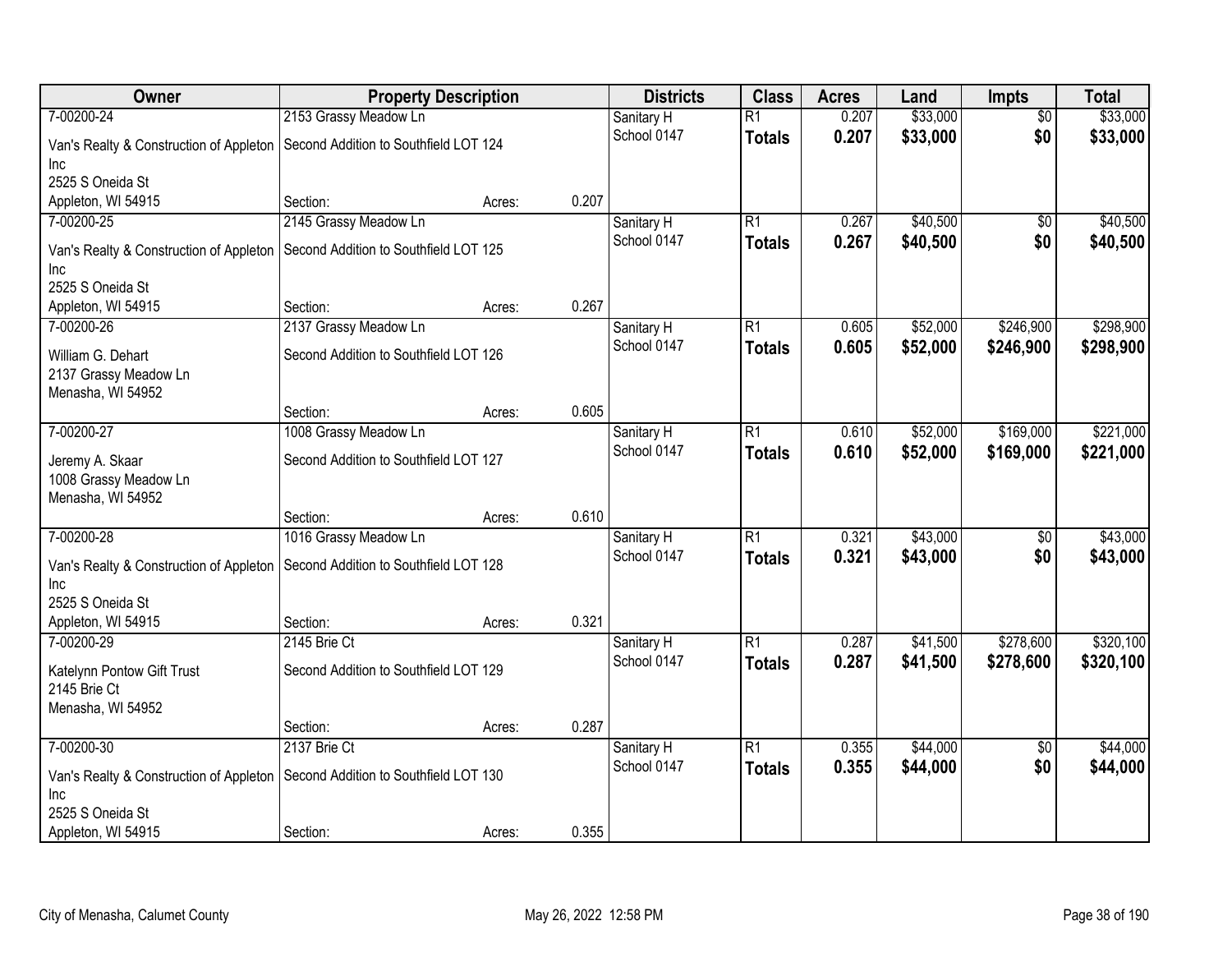| Owner                                   | <b>Property Description</b>               |        |       | <b>Districts</b> | <b>Class</b>    | <b>Acres</b> | Land            | <b>Impts</b>    | <b>Total</b>    |
|-----------------------------------------|-------------------------------------------|--------|-------|------------------|-----------------|--------------|-----------------|-----------------|-----------------|
| 7-00200-31                              | 2142 Brie Ct                              |        |       | Sanitary H       | $\overline{R1}$ | 0.349        | \$44,000        | $\overline{50}$ | \$44,000        |
| Van's Realty & Construction of Appleton | Second Addition to Southfield LOT 131     |        |       | School 0147      | <b>Totals</b>   | 0.349        | \$44,000        | \$0             | \$44,000        |
| Inc.                                    |                                           |        |       |                  |                 |              |                 |                 |                 |
| 2525 S Oneida St                        |                                           |        |       |                  |                 |              |                 |                 |                 |
| Appleton, WI 54915                      | Section:                                  | Acres: | 0.349 |                  |                 |              |                 |                 |                 |
| 7-00200-32                              | 2150 Brie Ct                              |        |       | Sanitary H       | R1              | 0.267        | \$40,500        | $\overline{50}$ | \$40,500        |
| Van's Realty & Construction of Appleton | Second Addition to Southfield LOT 132     |        |       | School 0147      | <b>Totals</b>   | 0.267        | \$40,500        | \$0             | \$40,500        |
| Inc                                     |                                           |        |       |                  |                 |              |                 |                 |                 |
| 2525 S Oneida St                        |                                           |        |       |                  |                 |              |                 |                 |                 |
| Appleton, WI 54915                      | Section:                                  | Acres: | 0.267 |                  |                 |              |                 |                 |                 |
| 7-00200-33                              | 1032 Grassy Meadow Ln                     |        |       | Sanitary H       | R1              | 0.298        | \$42,000        | \$0             | \$42,000        |
| Van's Realty & Construction of Appleton | Second Addition to Southfield LOT 133     |        |       | School 0147      | <b>Totals</b>   | 0.298        | \$42,000        | \$0             | \$42,000        |
| Inc                                     |                                           |        |       |                  |                 |              |                 |                 |                 |
| 2525 S Oneida St                        |                                           |        |       |                  |                 |              |                 |                 |                 |
| Appleton, WI 54915                      | Section:                                  | Acres: | 0.298 |                  |                 |              |                 |                 |                 |
| 7-00200-99                              | Street R/W                                |        |       | Sanitary H       | $\overline{X4}$ | 3.534        | $\overline{50}$ | $\overline{30}$ | $\overline{50}$ |
| City of Menasha                         | FIRST ADDITION TO SOUTHFIELD THAT PART OF |        |       | School 0147      | <b>Totals</b>   | 3.534        | \$0             | \$0             | \$0             |
| 100 Main St Ste 200                     | PLAT DEDICATED FOR STREET PURPOSES        |        |       |                  |                 |              |                 |                 |                 |
| Menasha, WI 54952                       |                                           |        |       |                  |                 |              |                 |                 |                 |
|                                         | Section:                                  | Acres: | 0.000 |                  |                 |              |                 |                 |                 |
| 7-00201-00                              | 1185 Southfield Dr                        |        |       | Sanitary H       | $\overline{R1}$ | 0.262        | \$35,000        | \$169,300       | \$204,300       |
| Amy S. Plamann                          | FIELD OF DREAMS LOT 1                     |        |       | School 3430      | <b>Totals</b>   | 0.262        | \$35,000        | \$169,300       | \$204,300       |
| Kevin J. Gossens                        |                                           |        |       |                  |                 |              |                 |                 |                 |
| 1185 Southfield Dr                      |                                           |        |       |                  |                 |              |                 |                 |                 |
| Menasha, WI 54952                       | Section:                                  | Acres: | 0.000 |                  |                 |              |                 |                 |                 |
| 7-00202-00                              | 1175 Southfield Dr                        |        |       | Sanitary H       | R1              | 0.322        | \$36,500        | \$184,100       | \$220,600       |
| Kelly D. McCarthy                       | FIELD OF DREAMS LOT 2                     |        |       | School 3430      | <b>Totals</b>   | 0.322        | \$36,500        | \$184,100       | \$220,600       |
| Susan M. McCarthy                       |                                           |        |       |                  |                 |              |                 |                 |                 |
| 1175 Southfield Dr                      |                                           |        |       |                  |                 |              |                 |                 |                 |
| Menasha, WI 54952                       | Section:                                  | Acres: | 0.000 |                  |                 |              |                 |                 |                 |
| 7-00203-00                              | 1165 Southfield Dr                        |        |       | Sanitary H       | R1              | 0.430        | \$31,000        | \$186,100       | \$217,100       |
| Victoria G. Van Dinter                  | FIELD OF DREAMS LOT 3                     |        |       | School 3430      | <b>Totals</b>   | 0.430        | \$31,000        | \$186,100       | \$217,100       |
| 1165 Southfield Dr                      |                                           |        |       |                  |                 |              |                 |                 |                 |
| Menasha, WI 54952                       |                                           |        |       |                  |                 |              |                 |                 |                 |
|                                         | Section:                                  | Acres: | 0.000 |                  |                 |              |                 |                 |                 |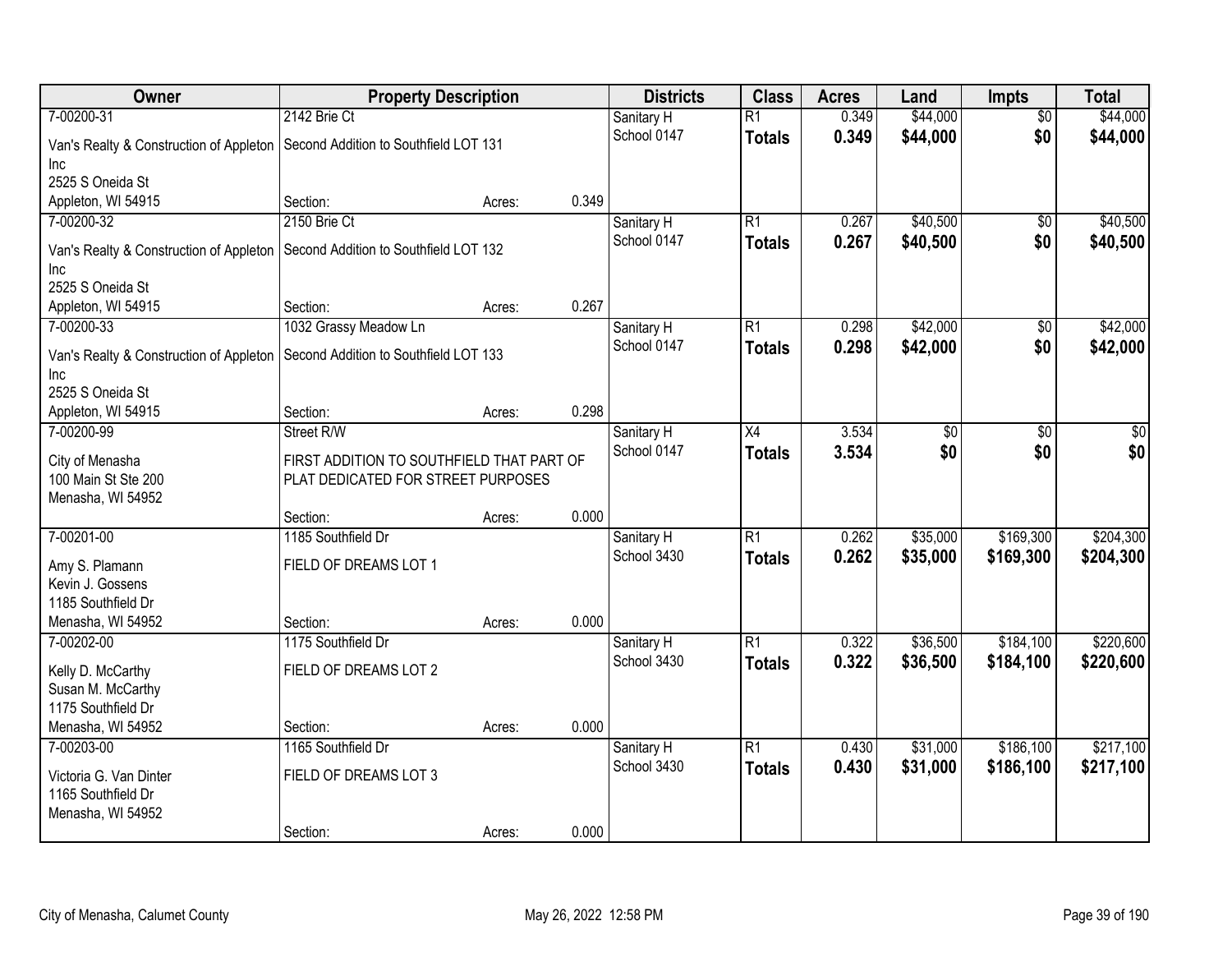| Owner                                                        | <b>Property Description</b>                 |        |       | <b>Districts</b>          | <b>Class</b>                     | <b>Acres</b>   | Land                 | <b>Impts</b>           | <b>Total</b>           |
|--------------------------------------------------------------|---------------------------------------------|--------|-------|---------------------------|----------------------------------|----------------|----------------------|------------------------|------------------------|
| 7-00204-00<br>Wendy Vue                                      | 1156 Southfield Dr<br>FIELD OF DREAMS LOT 4 |        |       | Sanitary H<br>School 3430 | $\overline{R1}$<br><b>Totals</b> | 0.350<br>0.350 | \$37,000<br>\$37,000 | \$178,200<br>\$178,200 | \$215,200<br>\$215,200 |
| 1156 Southfield Dr<br>Menasha, WI 54952                      | Section:                                    |        | 0.000 |                           |                                  |                |                      |                        |                        |
| 7-00205-00                                                   | 1164 Southfield Dr                          | Acres: |       | Sanitary H                | $\overline{R1}$                  | 0.322          | \$36,500             | \$231,100              | \$267,600              |
|                                                              |                                             |        |       | School 3430               | <b>Totals</b>                    | 0.322          | \$36,500             | \$231,100              | \$267,600              |
| Cale J. Johnson<br>Kayleigh A. Johnson<br>1164 Southfield Dr | FIELD OF DREAMS LOT 5                       |        |       |                           |                                  |                |                      |                        |                        |
| Menasha, WI 54952                                            | Section:                                    | Acres: | 0.000 |                           |                                  |                |                      |                        |                        |
| 7-00206-00                                                   | 1167 Northfield Ct                          |        |       | Sanitary H                | $\overline{R1}$                  | 0.263          | \$35,000             | \$198,600              | \$233,600              |
| Corey Robert & Amand Heinz<br>1167 Northfield Ct             | FIELD OF DREAMS LOT 6                       |        |       | School 3430               | <b>Totals</b>                    | 0.263          | \$35,000             | \$198,600              | \$233,600              |
| Menasha, WI 54952                                            | Section:                                    | Acres: | 0.000 |                           |                                  |                |                      |                        |                        |
| 7-00207-00                                                   | 1159 Northfield Ct                          |        |       | Sanitary H                | $\overline{R1}$                  | 0.250          | \$35,000             | \$227,800              | \$262,800              |
|                                                              |                                             |        |       | School 3430               | <b>Totals</b>                    | 0.250          | \$35,000             | \$227,800              | \$262,800              |
| Jerome E. Ader<br>1159 Northfield Ct<br>Menasha, WI 54952    | FIELD OF DREAMS LOT 7                       |        |       |                           |                                  |                |                      |                        |                        |
|                                                              | Section:                                    | Acres: | 0.000 |                           |                                  |                |                      |                        |                        |
| 7-00208-00                                                   | 1153 Northfield Ct                          |        |       | Sanitary H                | $\overline{R1}$                  | 0.403          | \$38,000             | \$239,200              | \$277,200              |
| Julianne M. Kanugh<br>1153 Northfield Ct                     | FIELD OF DREAMS LOT 8                       |        |       | School 3430               | <b>Totals</b>                    | 0.403          | \$38,000             | \$239,200              | \$277,200              |
| Menasha, WI 54952                                            |                                             |        | 0.000 |                           |                                  |                |                      |                        |                        |
| 7-00209-00                                                   | Section:<br>1146 Northfield Ct              | Acres: |       | Sanitary H                | $\overline{R1}$                  | 0.316          | \$36,500             | \$212,100              | \$248,600              |
|                                                              |                                             |        |       | School 3430               | <b>Totals</b>                    | 0.316          | \$36,500             | \$212,100              | \$248,600              |
| Paul J. Everson                                              | FIELD OF DREAMS LOT 9                       |        |       |                           |                                  |                |                      |                        |                        |
| Michelle J. Everson                                          |                                             |        |       |                           |                                  |                |                      |                        |                        |
| 1146 Northfield Ct                                           | Section:                                    |        | 0.000 |                           |                                  |                |                      |                        |                        |
| Menasha, WI 54952<br>7-00210-00                              | 1133 Northfield Ct                          | Acres: |       | Sanitary H                | $\overline{R1}$                  | 0.509          | \$40,000             | \$175,500              | \$215,500              |
|                                                              |                                             |        |       | School 3430               | <b>Totals</b>                    | 0.509          | \$40,000             | \$175,500              | \$215,500              |
| James R. Alferi<br>1133 Northfield Ct<br>Menasha, WI 54952   | FIELD OF DREAMS LOT 10                      |        |       |                           |                                  |                |                      |                        |                        |
|                                                              | Section:                                    | Acres: | 0.000 |                           |                                  |                |                      |                        |                        |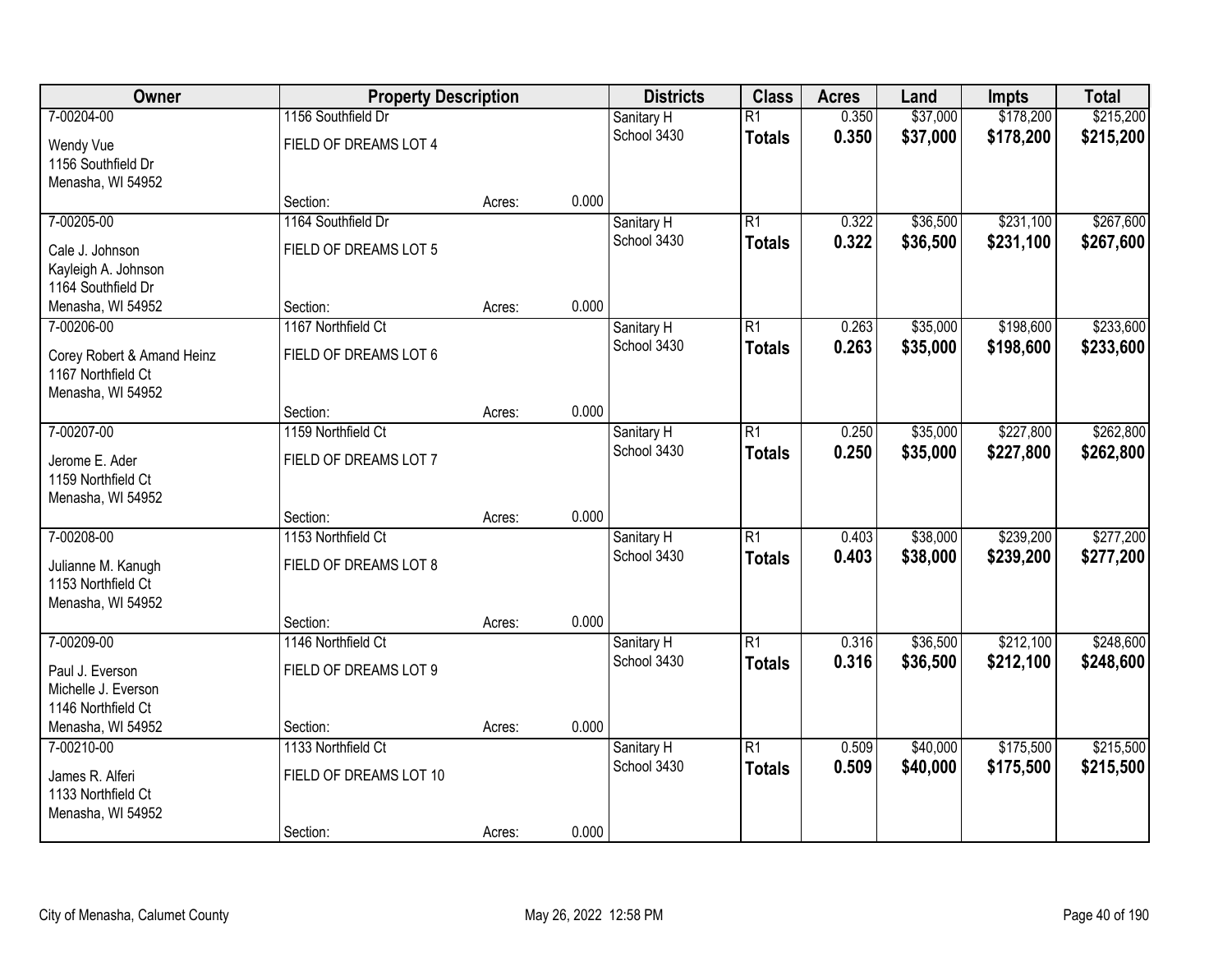| Owner                                 | <b>Property Description</b> |        |       | <b>Districts</b> | <b>Class</b>    | <b>Acres</b> | Land     | <b>Impts</b> | <b>Total</b> |
|---------------------------------------|-----------------------------|--------|-------|------------------|-----------------|--------------|----------|--------------|--------------|
| 7-00211-00                            | 1132 Northfield Ct          |        |       | Sanitary H       | $\overline{R1}$ | 0.405        | \$38,000 | \$225,400    | \$263,400    |
| Stephen John                          | FIELD OF DREAMS LOT 11      |        |       | School 3430      | <b>Totals</b>   | 0.405        | \$38,000 | \$225,400    | \$263,400    |
| <b>Beth Sanderfoot</b>                |                             |        |       |                  |                 |              |          |              |              |
| 1132 Northfield Ct                    |                             |        |       |                  |                 |              |          |              |              |
| Menasha, WI 54952                     | Section:                    | Acres: | 0.000 |                  |                 |              |          |              |              |
| 7-00212-00                            | 1138 Northfield Ct          |        |       | Sanitary H       | $\overline{R1}$ | 0.359        | \$37,000 | \$241,000    | \$278,000    |
| Michael L. Jansen                     | FIELD OF DREAMS LOT 12      |        |       | School 3430      | <b>Totals</b>   | 0.359        | \$37,000 | \$241,000    | \$278,000    |
| Erin E. Jansen                        |                             |        |       |                  |                 |              |          |              |              |
| 1138 Northfield Ct                    |                             |        |       |                  |                 |              |          |              |              |
| Menasha, WI 54952                     | Section:                    | Acres: | 0.000 |                  |                 |              |          |              |              |
| 7-00213-00                            | 1141 Northfield Ct          |        |       | Sanitary H       | $\overline{R1}$ | 0.280        | \$35,500 | \$174,400    | \$209,900    |
| Michael K. Fay                        | FIELD OF DREAMS LOT 13      |        |       | School 3430      | <b>Totals</b>   | 0.280        | \$35,500 | \$174,400    | \$209,900    |
| Kathy A. Fay                          |                             |        |       |                  |                 |              |          |              |              |
| 1141 Northfield Ct                    |                             |        |       |                  |                 |              |          |              |              |
| Menasha, WI 54952                     | Section:                    | Acres: | 0.000 |                  |                 |              |          |              |              |
| 7-00214-00                            | 1166 Northfield Ct          |        |       | Sanitary H       | $\overline{R1}$ | 0.257        | \$35,000 | \$170,700    | \$205,700    |
| Clinton C. Gehl                       | FIELD OF DREAMS LOT 14      |        |       | School 3430      | <b>Totals</b>   | 0.257        | \$35,000 | \$170,700    | \$205,700    |
| Candace L. Gehl                       |                             |        |       |                  |                 |              |          |              |              |
| 1166 Northfield Ct                    |                             |        |       |                  |                 |              |          |              |              |
| Menasha, WI 54952                     | Section:                    | Acres: | 0.000 |                  |                 |              |          |              |              |
| 7-00215-00                            | 2011 Dreamfield Ln          |        |       | Sanitary H       | $\overline{R1}$ | 0.230        | \$32,000 | \$198,400    | \$230,400    |
|                                       |                             |        |       | School 3430      | <b>Totals</b>   | 0.230        | \$32,000 | \$198,400    | \$230,400    |
| Dawn M. Colbert<br>2011 Dreamfield Ln | FIELD OF DREAMS LOT 15      |        |       |                  |                 |              |          |              |              |
| Menasha, WI 54952                     |                             |        |       |                  |                 |              |          |              |              |
|                                       | Section:                    | Acres: | 0.000 |                  |                 |              |          |              |              |
| 7-00216-00                            | 2003 Dreamfield Ln          |        |       | Sanitary H       | $\overline{R1}$ | 0.230        | \$32,000 | \$195,500    | \$227,500    |
|                                       |                             |        |       | School 3430      | <b>Totals</b>   | 0.230        | \$32,000 | \$195,500    | \$227,500    |
| James H. Abbott                       | FIELD OF DREAMS LOT 16      |        |       |                  |                 |              |          |              |              |
| Karen L. Abbott<br>2003 Dreamfield Ln |                             |        |       |                  |                 |              |          |              |              |
| Menasha, WI 54952                     | Section:                    | Acres: | 0.000 |                  |                 |              |          |              |              |
| 7-00217-00                            | 1995 Dreamfield Ln          |        |       | Sanitary H       | $\overline{R1}$ | 0.252        | \$35,000 | \$195,800    | \$230,800    |
|                                       |                             |        |       | School 3430      | <b>Totals</b>   | 0.252        | \$35,000 | \$195,800    | \$230,800    |
| Jordan R. De Valk                     | FIELD OF DREAMS LOT 17      |        |       |                  |                 |              |          |              |              |
| 1995 Dreamfield Ln                    |                             |        |       |                  |                 |              |          |              |              |
| Menasha, WI 54952                     |                             |        |       |                  |                 |              |          |              |              |
|                                       | Section:                    | Acres: | 0.000 |                  |                 |              |          |              |              |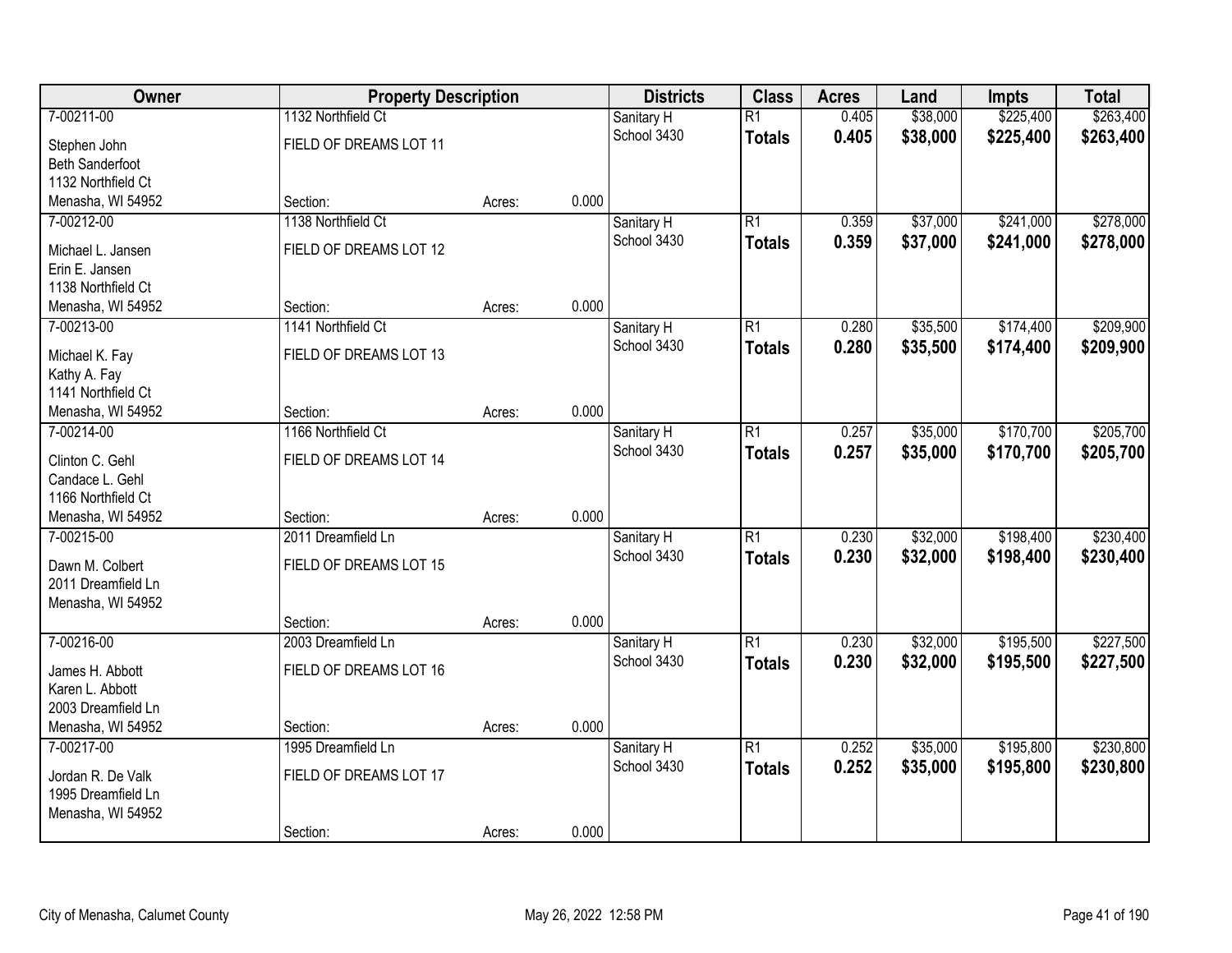| Owner                | <b>Property Description</b> |        |       | <b>Districts</b> | <b>Class</b>    | <b>Acres</b> | Land     | <b>Impts</b> | <b>Total</b> |
|----------------------|-----------------------------|--------|-------|------------------|-----------------|--------------|----------|--------------|--------------|
| 7-00218-00           | 1163 Fieldview Dr           |        |       | Sanitary H       | $\overline{R1}$ | 0.238        | \$33,500 | \$212,600    | \$246,100    |
| Sharon K. Krull      | FIELD OF DREAMS LOT 18      |        |       | School 3430      | <b>Totals</b>   | 0.238        | \$33,500 | \$212,600    | \$246,100    |
| 1163 Fieldview Dr    |                             |        |       |                  |                 |              |          |              |              |
| Menasha, WI 54952    |                             |        |       |                  |                 |              |          |              |              |
|                      | Section:                    | Acres: | 0.000 |                  |                 |              |          |              |              |
| 7-00219-00           | 1155 Fieldview Dr           |        |       | Sanitary H       | $\overline{R1}$ | 0.238        | \$33,500 | \$209,500    | \$243,000    |
| Robert A. Asmus      | FIELD OF DREAMS LOT 19      |        |       | School 3430      | <b>Totals</b>   | 0.238        | \$33,500 | \$209,500    | \$243,000    |
| Lori A. Asmus        |                             |        |       |                  |                 |              |          |              |              |
| 1155 Fieldview Dr    |                             |        |       |                  |                 |              |          |              |              |
| Menasha, WI 54952    | Section:                    | Acres: | 0.000 |                  |                 |              |          |              |              |
| 7-00220-00           | 1147 Fieldview Dr           |        |       | Sanitary H       | $\overline{R1}$ | 0.238        | \$33,500 | \$201,300    | \$234,800    |
| Jeffrey M. Erickson  | FIELD OF DREAMS LOT 20      |        |       | School 3430      | <b>Totals</b>   | 0.238        | \$33,500 | \$201,300    | \$234,800    |
| Mercedes M. Erickson |                             |        |       |                  |                 |              |          |              |              |
| 1147 Fieldview Dr    |                             |        |       |                  |                 |              |          |              |              |
| Menasha, WI 54952    | Section:                    | Acres: | 0.000 |                  |                 |              |          |              |              |
| 7-00221-00           | 1137 Fieldview Dr           |        |       | Sanitary H       | $\overline{R1}$ | 0.238        | \$33,500 | \$199,300    | \$232,800    |
| Jeffrey W. Schneider | FIELD OF DREAMS LOT 21      |        |       | School 3430      | <b>Totals</b>   | 0.238        | \$33,500 | \$199,300    | \$232,800    |
| Wendy Schneider      |                             |        |       |                  |                 |              |          |              |              |
| 1137 Fieldview Dr    |                             |        |       |                  |                 |              |          |              |              |
| Menasha, WI 54952    | Section:                    | Acres: | 0.000 |                  |                 |              |          |              |              |
| 7-00222-00           | 1129 Fieldview Dr           |        |       | Sanitary H       | $\overline{R1}$ | 0.238        | \$33,500 | \$225,500    | \$259,000    |
| Jason Streblow       | FIELD OF DREAMS LOT 22      |        |       | School 3430      | <b>Totals</b>   | 0.238        | \$33,500 | \$225,500    | \$259,000    |
| 1129 Fieldview Dr    |                             |        |       |                  |                 |              |          |              |              |
| Menasha, WI 54952    |                             |        |       |                  |                 |              |          |              |              |
|                      | Section:                    | Acres: | 0.000 |                  |                 |              |          |              |              |
| 7-00223-00           | 1121 Fieldview Dr           |        |       | Sanitary H       | $\overline{R1}$ | 0.258        | \$35,000 | \$233,800    | \$268,800    |
| Nathan W. Lewis      | FIELD OF DREAMS LOT 23      |        |       | School 3430      | <b>Totals</b>   | 0.258        | \$35,000 | \$233,800    | \$268,800    |
| Stacey E. Lewis      |                             |        |       |                  |                 |              |          |              |              |
| 1121 Fieldview Dr    |                             |        |       |                  |                 |              |          |              |              |
| Menasha, WI 54952    | Section:                    | Acres: | 0.000 |                  |                 |              |          |              |              |
| 7-00224-00           | 1130 Fieldview Dr           |        |       | Sanitary H       | $\overline{R1}$ | 0.244        | \$34,000 | \$195,300    | \$229,300    |
| Jeffrey J. Zanzig    | FIELD OF DREAMS LOT 24      |        |       | School 3430      | <b>Totals</b>   | 0.244        | \$34,000 | \$195,300    | \$229,300    |
| Jill M. Zanzig       |                             |        |       |                  |                 |              |          |              |              |
| 1130 Fieldiew Dr     |                             |        |       |                  |                 |              |          |              |              |
| Menasha, WI 54952    | Section:                    | Acres: | 0.000 |                  |                 |              |          |              |              |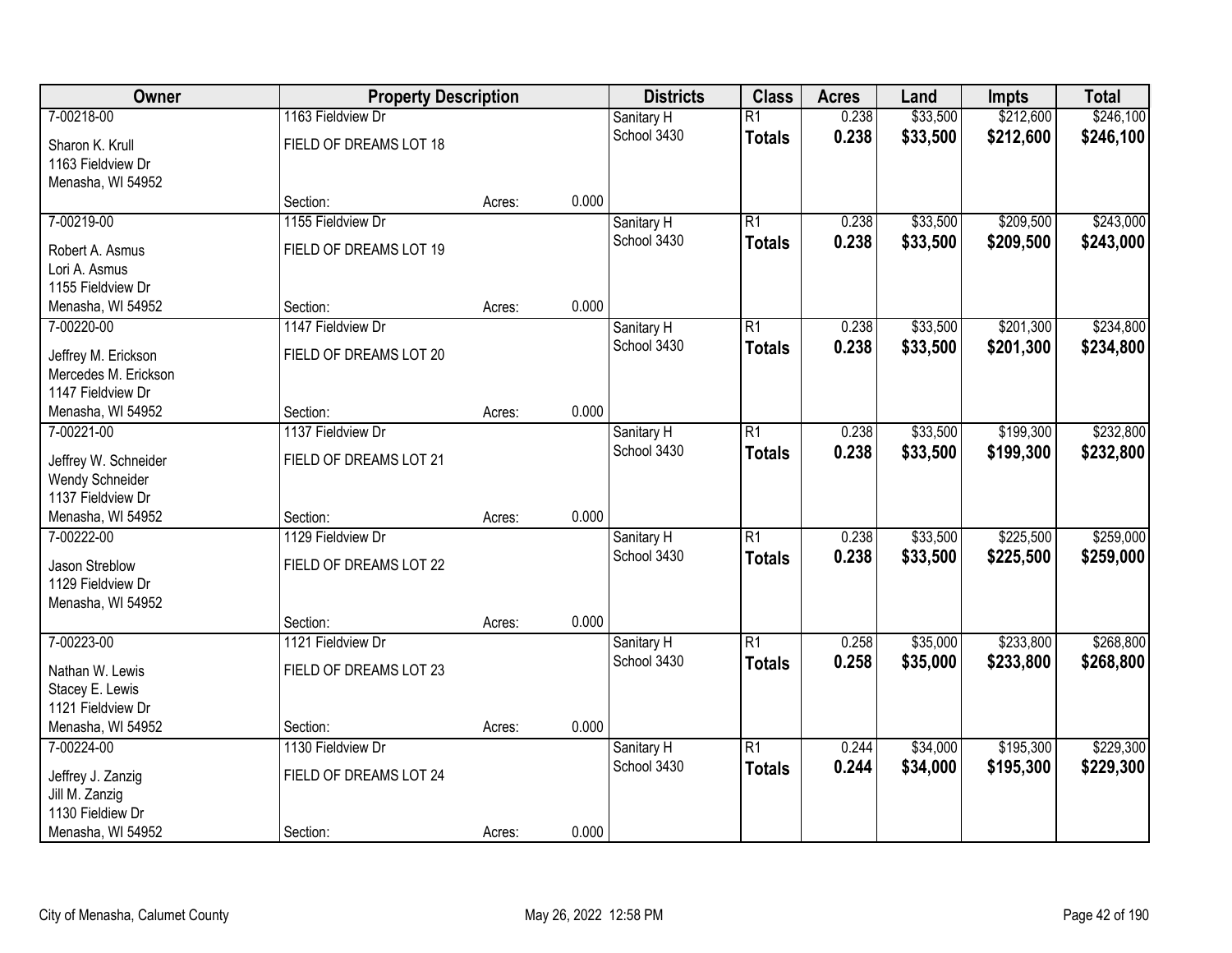| Owner<br><b>Property Description</b> | <b>Districts</b>       | <b>Class</b> | <b>Acres</b> | Land        | <b>Impts</b>    | <b>Total</b> |          |           |           |
|--------------------------------------|------------------------|--------------|--------------|-------------|-----------------|--------------|----------|-----------|-----------|
| 7-00225-00                           | 1140 Fieldview Dr      |              |              | Sanitary H  | $\overline{R1}$ | 0.244        | \$34,000 | \$191,600 | \$225,600 |
| Anthony A. Springer                  | FIELD OF DREAMS LOT 25 |              |              | School 3430 | <b>Totals</b>   | 0.244        | \$34,000 | \$191,600 | \$225,600 |
| Helen M. Springer                    |                        |              |              |             |                 |              |          |           |           |
| 1140 Fieldview Dr                    |                        |              |              |             |                 |              |          |           |           |
| Menasha, WI 54952                    | Section:               | Acres:       | 0.000        |             |                 |              |          |           |           |
| 7-00226-00                           | 1148 Fieldview Dr      |              |              | Sanitary H  | $\overline{R1}$ | 0.244        | \$34,000 | \$223,200 | \$257,200 |
| Mark A. Perket                       | FIELD OF DREAMS LOT 26 |              |              | School 3430 | <b>Totals</b>   | 0.244        | \$34,000 | \$223,200 | \$257,200 |
| <b>Christine Perket</b>              |                        |              |              |             |                 |              |          |           |           |
| 1148 Fieldview Dr                    |                        |              |              |             |                 |              |          |           |           |
| Menasha, WI 54952                    | Section:               | Acres:       | 0.000        |             |                 |              |          |           |           |
| 7-00227-00                           | 1156 Fieldview Dr      |              |              | Sanitary H  | $\overline{R1}$ | 0.244        | \$34,000 | \$180,500 | \$214,500 |
| Dennis Heller                        | FIELD OF DREAMS LOT 27 |              |              | School 3430 | <b>Totals</b>   | 0.244        | \$34,000 | \$180,500 | \$214,500 |
| Peggy Heller                         |                        |              |              |             |                 |              |          |           |           |
| 1156 Fieldview Dr                    |                        |              |              |             |                 |              |          |           |           |
| Menasha, WI 54952                    | Section:               | Acres:       | 0.000        |             |                 |              |          |           |           |
| 7-00228-00                           | 1166 Fieldview Dr      |              |              | Sanitary H  | $\overline{R1}$ | 0.244        | \$34,000 | \$194,900 | \$228,900 |
| <b>Thomas Francis Marshall</b>       | FIELD OF DREAMS LOT 28 |              |              | School 3430 | <b>Totals</b>   | 0.244        | \$34,000 | \$194,900 | \$228,900 |
| 1166 Fieldview Dr                    |                        |              |              |             |                 |              |          |           |           |
| Menasha, WI 54952                    |                        |              |              |             |                 |              |          |           |           |
|                                      | Section:               | Acres:       | 0.000        |             |                 |              |          |           |           |
| 7-00229-00                           | 1174 Fieldview Dr      |              |              | Sanitary H  | $\overline{R1}$ | 0.244        | \$34,000 | \$194,800 | \$228,800 |
| James Kraus                          | FIELD OF DREAMS LOT 29 |              |              | School 3430 | <b>Totals</b>   | 0.244        | \$34,000 | \$194,800 | \$228,800 |
| 1174 Fieldview Dr                    |                        |              |              |             |                 |              |          |           |           |
| Menasha, WI 54952                    |                        |              |              |             |                 |              |          |           |           |
|                                      | Section:               | Acres:       | 0.000        |             |                 |              |          |           |           |
| 7-00230-00                           | 1182 Fieldview Dr      |              |              | Sanitary H  | $\overline{R1}$ | 0.244        | \$34,000 | \$191,300 | \$225,300 |
| Scott Gierczak                       | FIELD OF DREAMS LOT 30 |              |              | School 3430 | <b>Totals</b>   | 0.244        | \$34,000 | \$191,300 | \$225,300 |
| 1182 Fieldview Dr                    |                        |              |              |             |                 |              |          |           |           |
| Menasha, WI 54952                    |                        |              |              |             |                 |              |          |           |           |
|                                      | Section:               | Acres:       | 0.000        |             |                 |              |          |           |           |
| 7-00231-00                           | 1190 Fieldview Dr      |              |              | Sanitary H  | $\overline{R1}$ | 0.250        | \$35,000 | \$191,000 | \$226,000 |
| Kevin J. Benner                      | FIELD OF DREAMS LOT 31 |              |              | School 3430 | <b>Totals</b>   | 0.250        | \$35,000 | \$191,000 | \$226,000 |
| Barbara Benner                       |                        |              |              |             |                 |              |          |           |           |
| 1190 Fieldview Dr                    |                        |              |              |             |                 |              |          |           |           |
| Menasha, WI 54952                    | Section:               | Acres:       | 0.000        |             |                 |              |          |           |           |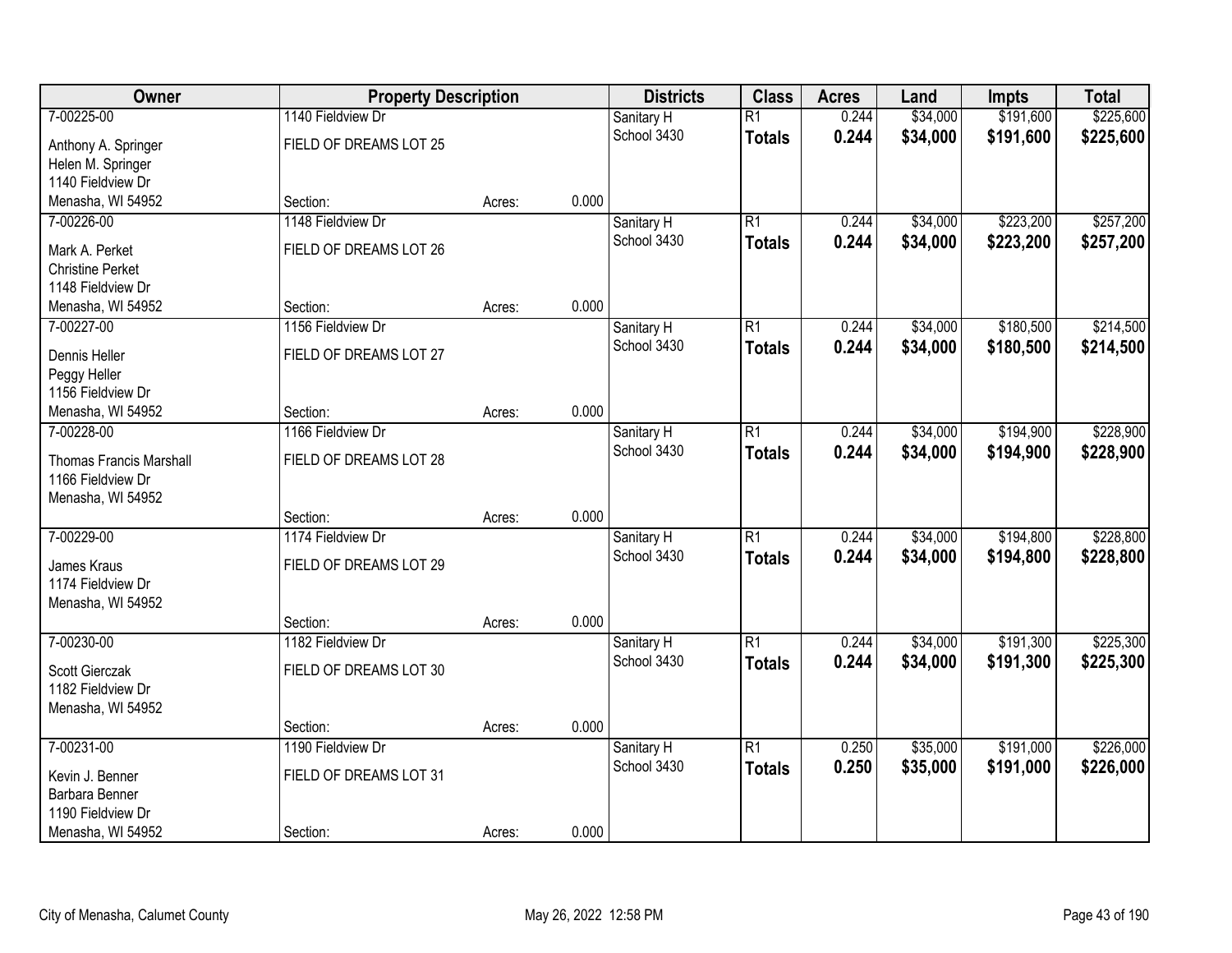| Owner                          | <b>Property Description</b> |        |       | <b>Districts</b> | <b>Class</b>    | <b>Acres</b> | Land     | <b>Impts</b> | <b>Total</b> |
|--------------------------------|-----------------------------|--------|-------|------------------|-----------------|--------------|----------|--------------|--------------|
| 7-00232-00                     | 1189 Fieldview Dr           |        |       | Sanitary H       | $\overline{R1}$ | 0.273        | \$35,500 | \$181,900    | \$217,400    |
| Timothy A. Steinke             | FIELD OF DREAMS LOT 32      |        |       | School 3430      | <b>Totals</b>   | 0.273        | \$35,500 | \$181,900    | \$217,400    |
| 1189 Fieldview Dr              |                             |        |       |                  |                 |              |          |              |              |
| Menasha, WI 54952              |                             |        |       |                  |                 |              |          |              |              |
|                                | Section:                    | Acres: | 0.000 |                  |                 |              |          |              |              |
| 7-00233-00                     | 2000 Dreamfield Ln          |        |       | Sanitary H       | $\overline{R1}$ | 0.235        | \$33,000 | \$189,200    | \$222,200    |
| Terry T. VandenHeuvel          | FIELD OF DREAMS LOT 33      |        |       | School 3430      | <b>Totals</b>   | 0.235        | \$33,000 | \$189,200    | \$222,200    |
| Joanne M. VandenHeuvel         |                             |        |       |                  |                 |              |          |              |              |
| 2000 Dreamfield Ln             |                             |        |       |                  |                 |              |          |              |              |
| Menasha, WI 54952              | Section:                    | Acres: | 0.000 |                  |                 |              |          |              |              |
| 7-00234-00                     | 2008 Dreamfield Ln          |        |       | Sanitary H       | $\overline{R1}$ | 0.235        | \$33,000 | \$191,600    | \$224,600    |
| Kristopher L. Schwartzbauer    | FIELD OF DREAMS LOT 34      |        |       | School 3430      | <b>Totals</b>   | 0.235        | \$33,000 | \$191,600    | \$224,600    |
| Julie L. Schwartzbauer         |                             |        |       |                  |                 |              |          |              |              |
| 2008 Dreamfield Ln             |                             |        |       |                  |                 |              |          |              |              |
| Menasha, WI 54952              | Section:                    | Acres: | 0.000 |                  |                 |              |          |              |              |
| 7-00235-00                     | 2016 Dreamfield Ln          |        |       | Sanitary H       | $\overline{R1}$ | 0.235        | \$33,000 | \$215,400    | \$248,400    |
| Luan K. Martini                | FIELD OF DREAMS LOT 35      |        |       | School 3430      | <b>Totals</b>   | 0.235        | \$33,000 | \$215,400    | \$248,400    |
| 2016 Dreamfield Ln             |                             |        |       |                  |                 |              |          |              |              |
| Menasha, WI 54952              |                             |        |       |                  |                 |              |          |              |              |
|                                | Section:                    | Acres: | 0.000 |                  |                 |              |          |              |              |
| 7-00236-00                     | 2024 Dreamfield Ln          |        |       | Sanitary H       | $\overline{R1}$ | 0.235        | \$33,000 | \$185,600    | \$218,600    |
| Geoffrey J. Krueger            | FIELD OF DREAMS LOT 36      |        |       | School 3430      | <b>Totals</b>   | 0.235        | \$33,000 | \$185,600    | \$218,600    |
| Mary F. Krueger                |                             |        |       |                  |                 |              |          |              |              |
| 2024 Dreamfield Ln             |                             |        |       |                  |                 |              |          |              |              |
| Menasha, WI 54952              | Section:                    | Acres: | 0.000 |                  |                 |              |          |              |              |
| 7-00237-00                     | 2032 Dreamfield Ln          |        |       | Sanitary H       | $\overline{R1}$ | 0.235        | \$33,000 | \$213,500    | \$246,500    |
| Eric M. & Alisha Hakenjos      | FIELD OF DREAMS LOT 37      |        |       | School 3430      | <b>Totals</b>   | 0.235        | \$33,000 | \$213,500    | \$246,500    |
| 2032 Dreamfield Ln             |                             |        |       |                  |                 |              |          |              |              |
| Menasha, WI 54952              |                             |        |       |                  |                 |              |          |              |              |
|                                | Section:                    | Acres: | 0.000 |                  |                 |              |          |              |              |
| 7-00238-00                     | 2040 Dreamfield Ln          |        |       | Sanitary H       | $\overline{R1}$ | 0.235        | \$33,000 | \$189,300    | \$222,300    |
| James D Griesbach Living Trust | FIELD OF DREAMS LOT 38      |        |       | School 3430      | <b>Totals</b>   | 0.235        | \$33,000 | \$189,300    | \$222,300    |
| 2040 Dreamfield Ln             |                             |        |       |                  |                 |              |          |              |              |
| Menasha, WI 54952              |                             |        |       |                  |                 |              |          |              |              |
|                                | Section:                    | Acres: | 0.000 |                  |                 |              |          |              |              |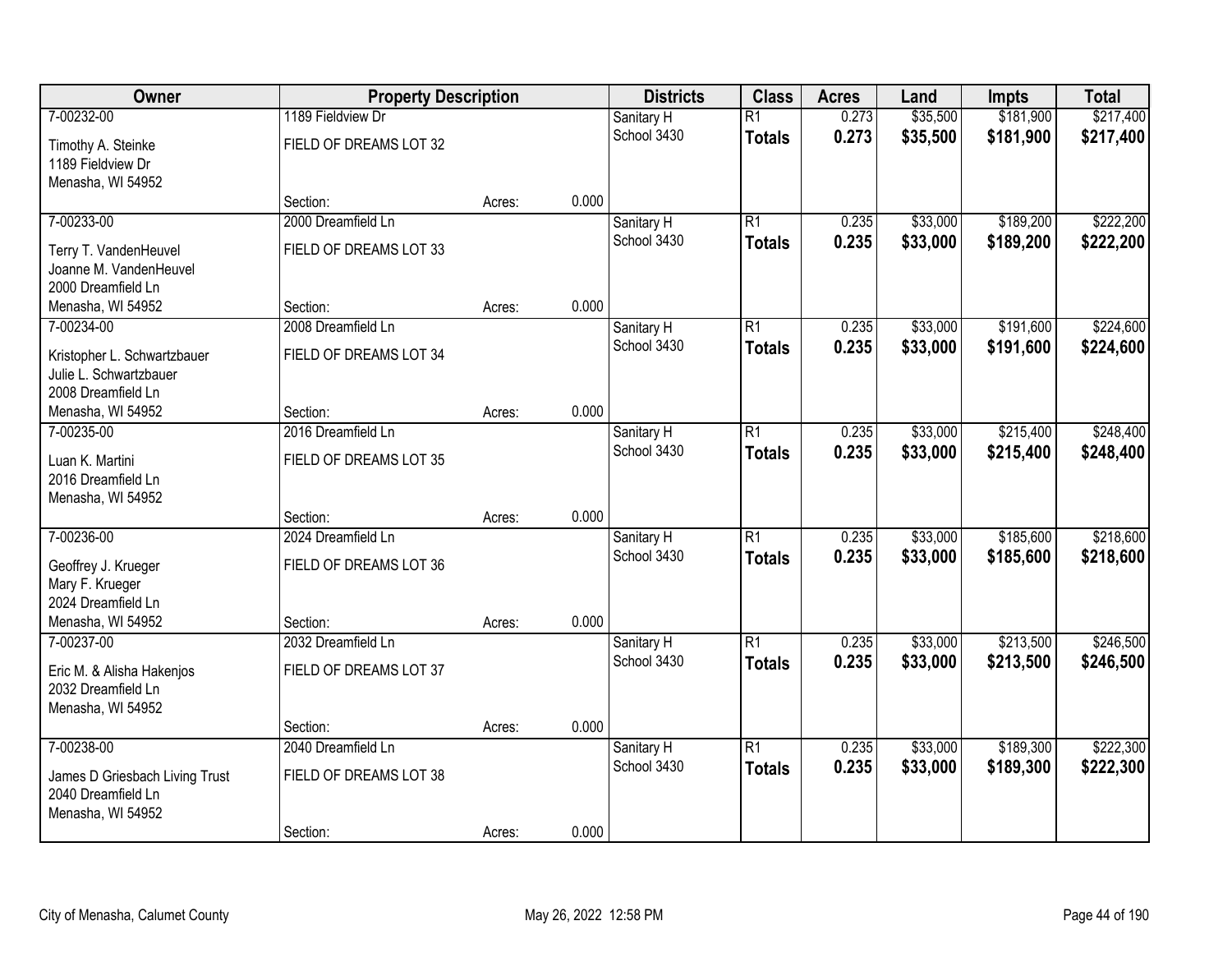| Owner               | <b>Property Description</b>                |        |       | <b>Districts</b> | <b>Class</b>    | <b>Acres</b> | Land            | <b>Impts</b>    | <b>Total</b>     |
|---------------------|--------------------------------------------|--------|-------|------------------|-----------------|--------------|-----------------|-----------------|------------------|
| 7-00239-00          | 2048 Dreamfield Ln                         |        |       | Sanitary H       | $\overline{R1}$ | 0.237        | \$33,000        | \$158,700       | \$191,700        |
| Mark T. Lynaugh     | FIELD OF DREAMS LOT 39                     |        |       | School 3430      | <b>Totals</b>   | 0.237        | \$33,000        | \$158,700       | \$191,700        |
| Tanya A. Lynaugh    |                                            |        |       |                  |                 |              |                 |                 |                  |
| 2048 Dreamfield Ln  |                                            |        |       |                  |                 |              |                 |                 |                  |
| Menasha, WI 54952   | Section:                                   | Acres: | 0.000 |                  |                 |              |                 |                 |                  |
| 7-00240-00          | 1180 Southfield Dr                         |        |       | Sanitary H       | $\overline{R1}$ | 0.296        | \$36,000        | \$216,000       | \$252,000        |
| Chad M. Cairns      | FIELD OF DREAMS LOT 40                     |        |       | School 3430      | <b>Totals</b>   | 0.296        | \$36,000        | \$216,000       | \$252,000        |
| 1180 Southfield Dr  |                                            |        |       |                  |                 |              |                 |                 |                  |
| Menasha, WI 54952   |                                            |        |       |                  |                 |              |                 |                 |                  |
|                     | Section:                                   | Acres: | 0.000 |                  |                 |              |                 |                 |                  |
| 7-00241-00          | 1118 Fieldview Dr                          |        |       | Sanitary H       | $\overline{R1}$ | 0.417        | \$36,000        | \$180,300       | \$216,300        |
| Amy L. Geiger       | LOT 2 CSM 3193                             |        |       | School 3430      | <b>Totals</b>   | 0.417        | \$36,000        | \$180,300       | \$216,300        |
| 1118 Fieldview Dr   |                                            |        |       |                  |                 |              |                 |                 |                  |
| Menasha, WI 54952   |                                            |        |       |                  |                 |              |                 |                 |                  |
|                     | Section: 7                                 | Acres: | 0.417 |                  |                 |              |                 |                 |                  |
| 7-00241-01          | 1124 Fieldview Dr                          |        |       | Sanitary H       | $\overline{R1}$ | 0.245        | \$34,500        | \$180,700       | \$215,200        |
| Jolene M. Johnson   | FIELD OF DREAMS OUT LOT 1 NOW KNOWN AS LOT |        |       | School 3430      | <b>Totals</b>   | 0.245        | \$34,500        | \$180,700       | \$215,200        |
| 1124 Fieldview Dr   | 1 CSM 3193                                 |        |       |                  |                 |              |                 |                 |                  |
| Menasha, WI 54952   |                                            |        |       |                  |                 |              |                 |                 |                  |
|                     | Section: 7                                 | Acres: | 0.245 |                  |                 |              |                 |                 |                  |
| 7-00300-00          | 2170 Plank Rd                              |        |       | Sanitary H       | $\overline{X4}$ | 9.394        | $\overline{50}$ | $\overline{50}$ | $\overline{\$0}$ |
| City of Menasha     | <b>BARKER FARM PARK LOT 5</b>              |        |       | School 3430      | <b>Totals</b>   | 9.394        | \$0             | \$0             | \$0              |
| 100 Main St Ste 200 |                                            |        |       |                  |                 |              |                 |                 |                  |
| Menasha, WI 54952   |                                            |        |       |                  |                 |              |                 |                 |                  |
|                     | Section:                                   | Acres: | 0.000 |                  |                 |              |                 |                 |                  |
| 7-00300-01          | 2143 Cottonwood Dr                         |        |       | Sanitary H       | $\overline{R1}$ | 0.350        | \$37,000        | \$273,100       | \$310,100        |
| Peggy S. Blank      | <b>BARKER FARM PARK LOT 1</b>              |        |       | School 3430      | <b>Totals</b>   | 0.350        | \$37,000        | \$273,100       | \$310,100        |
| 2143 Cottonwood Dr  |                                            |        |       |                  |                 |              |                 |                 |                  |
| Menasha, WI 54952   |                                            |        |       |                  |                 |              |                 |                 |                  |
|                     | Section:                                   | Acres: | 0.000 |                  |                 |              |                 |                 |                  |
| 7-00300-02          | 2149 Cottonwood Dr                         |        |       | Sanitary H       | $\overline{R1}$ | 0.299        | \$36,000        | \$318,000       | \$354,000        |
| David J. Nickel     | <b>BARKER FARM PARK LOT 2</b>              |        |       | School 3430      | <b>Totals</b>   | 0.299        | \$36,000        | \$318,000       | \$354,000        |
| Lisa L. Nickel      |                                            |        |       |                  |                 |              |                 |                 |                  |
| 2149 Cottonwood Dr  |                                            |        |       |                  |                 |              |                 |                 |                  |
| Menasha, WI 54952   | Section:                                   | Acres: | 0.000 |                  |                 |              |                 |                 |                  |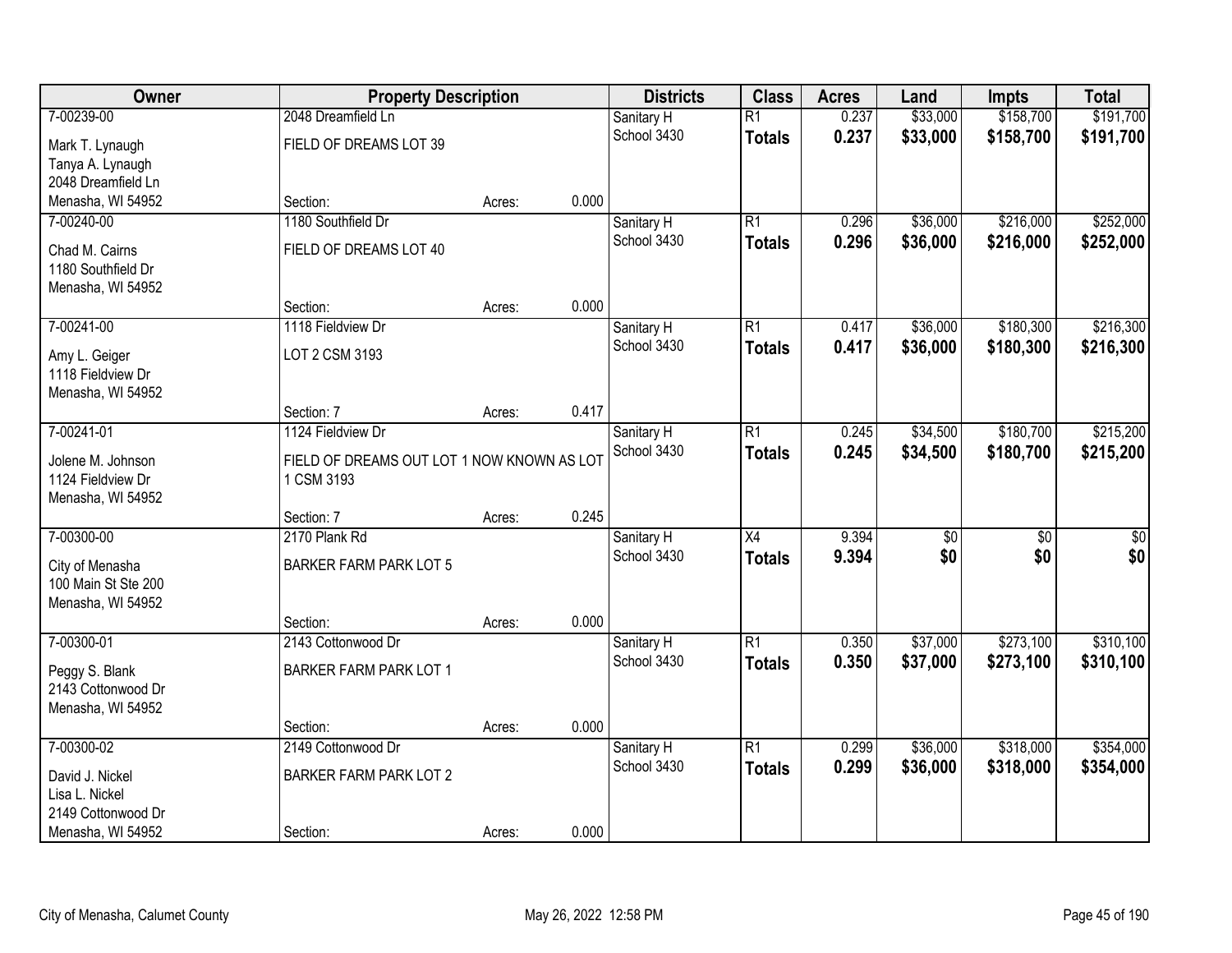| Owner                                     | <b>Property Description</b>                |        |       | <b>Districts</b>          | <b>Class</b>    | <b>Acres</b>   | Land     | <b>Impts</b> | <b>Total</b> |
|-------------------------------------------|--------------------------------------------|--------|-------|---------------------------|-----------------|----------------|----------|--------------|--------------|
| 7-00300-03                                | 2155 Cottonwood Dr                         |        |       | Sanitary H                | $\overline{R1}$ | 0.305          | \$36,000 | \$282,600    | \$318,600    |
| Deepak Agarwal                            | BARKER FARM PARK LOT 3, BEING ALL OF LOT 1 |        |       | School 3430               | <b>Totals</b>   | 0.305          | \$36,000 | \$282,600    | \$318,600    |
| Sonali Agarwal                            | <b>CSM 1033</b>                            |        |       |                           |                 |                |          |              |              |
| 2155 Cottonwood Dr                        |                                            |        |       |                           |                 |                |          |              |              |
| Menasha, WI 54952                         | Section:                                   | Acres: | 0.000 |                           |                 |                |          |              |              |
| 7-00300-04                                | 2161 Cottonwood Dr                         |        |       | Sanitary H                | $\overline{R1}$ | 0.305          | \$36,000 | \$256,500    | \$292,500    |
| Bernard J. Eder                           | <b>BARKER FARM PARK LOT 4</b>              |        |       | School 3430               | <b>Totals</b>   | 0.305          | \$36,000 | \$256,500    | \$292,500    |
| Margie L. Eder                            |                                            |        |       |                           |                 |                |          |              |              |
| 2161 Cottonwood Dr                        |                                            |        |       |                           |                 |                |          |              |              |
| Menasha, WI 54952                         | Section:                                   | Acres: | 0.000 |                           |                 |                |          |              |              |
| 7-00301-00                                | 1435 Southfield Dr                         |        |       | Sanitary H                | $\overline{R1}$ | 0.311          | \$36,000 | \$245,900    | \$281,900    |
| David J. Shnowske                         | <b>BARKER FARM ESTATES LOT 1</b>           |        |       | School 3430               | <b>Totals</b>   | 0.311          | \$36,000 | \$245,900    | \$281,900    |
| 5665 Teresa Ter                           |                                            |        |       |                           |                 |                |          |              |              |
| The Villages, FL 32163                    |                                            |        |       |                           |                 |                |          |              |              |
|                                           | Section:                                   | Acres: | 0.000 |                           |                 |                |          |              |              |
| 7-00302-00                                | 1425 Southfield Dr                         |        |       | Sanitary H                | $\overline{R1}$ | 0.264          | \$35,000 | \$252,700    | \$287,700    |
|                                           |                                            |        |       | School 3430               | <b>Totals</b>   | 0.264          | \$35,000 | \$252,700    | \$287,700    |
| Eric J. Stephani                          | <b>BARKER FARM ESTATES LOT 2</b>           |        |       |                           |                 |                |          |              |              |
| Rebecca J. Stephani<br>1425 Southfield Dr |                                            |        |       |                           |                 |                |          |              |              |
| Menasha, WI 54952                         | Section:                                   | Acres: | 0.000 |                           |                 |                |          |              |              |
| 7-00303-00                                | 1417 Southfield Dr                         |        |       | Sanitary H                | $\overline{R1}$ | 0.268          | \$35,500 | \$248,600    | \$284,100    |
|                                           |                                            |        |       | School 3430               | <b>Totals</b>   | 0.268          | \$35,500 | \$248,600    | \$284,100    |
| The Charity M. Schubert Revocable         | <b>BARKER FARM ESTATES LOT 3</b>           |        |       |                           |                 |                |          |              |              |
| Living Trust Dated Fe                     |                                            |        |       |                           |                 |                |          |              |              |
| 1417 Southfield Dr                        |                                            |        |       |                           |                 |                |          |              |              |
| Menasha, WI 54952<br>7-00304-00           | Section:<br>1409 Southfield Dr             | Acres: | 0.000 |                           | $\overline{R1}$ |                |          | \$259,600    | \$295,100    |
|                                           |                                            |        |       | Sanitary H<br>School 3430 |                 | 0.277<br>0.277 | \$35,500 |              |              |
| Timothy A. Hawley                         | <b>BARKER FARM ESTATES LOT 4</b>           |        |       |                           | <b>Totals</b>   |                | \$35,500 | \$259,600    | \$295,100    |
| Marga Hawley                              |                                            |        |       |                           |                 |                |          |              |              |
| 1409 Southfield Dr                        |                                            |        |       |                           |                 |                |          |              |              |
| Menasha, WI 54952                         | Section:                                   | Acres: | 0.000 |                           |                 |                |          |              |              |
| 7-00305-00                                | 1401 Southfield Dr                         |        |       | Sanitary H                | $\overline{R1}$ | 0.305          | \$36,000 | \$268,200    | \$304,200    |
| Waldon W. Wynkoop                         | <b>BARKER FARM ESTATES LOT 5</b>           |        |       | School 3430               | <b>Totals</b>   | 0.305          | \$36,000 | \$268,200    | \$304,200    |
| Christy L. Wynkoop                        |                                            |        |       |                           |                 |                |          |              |              |
| 1401 Southfield Dr                        |                                            |        |       |                           |                 |                |          |              |              |
| Menasha, WI 54952                         | Section:                                   | Acres: | 0.000 |                           |                 |                |          |              |              |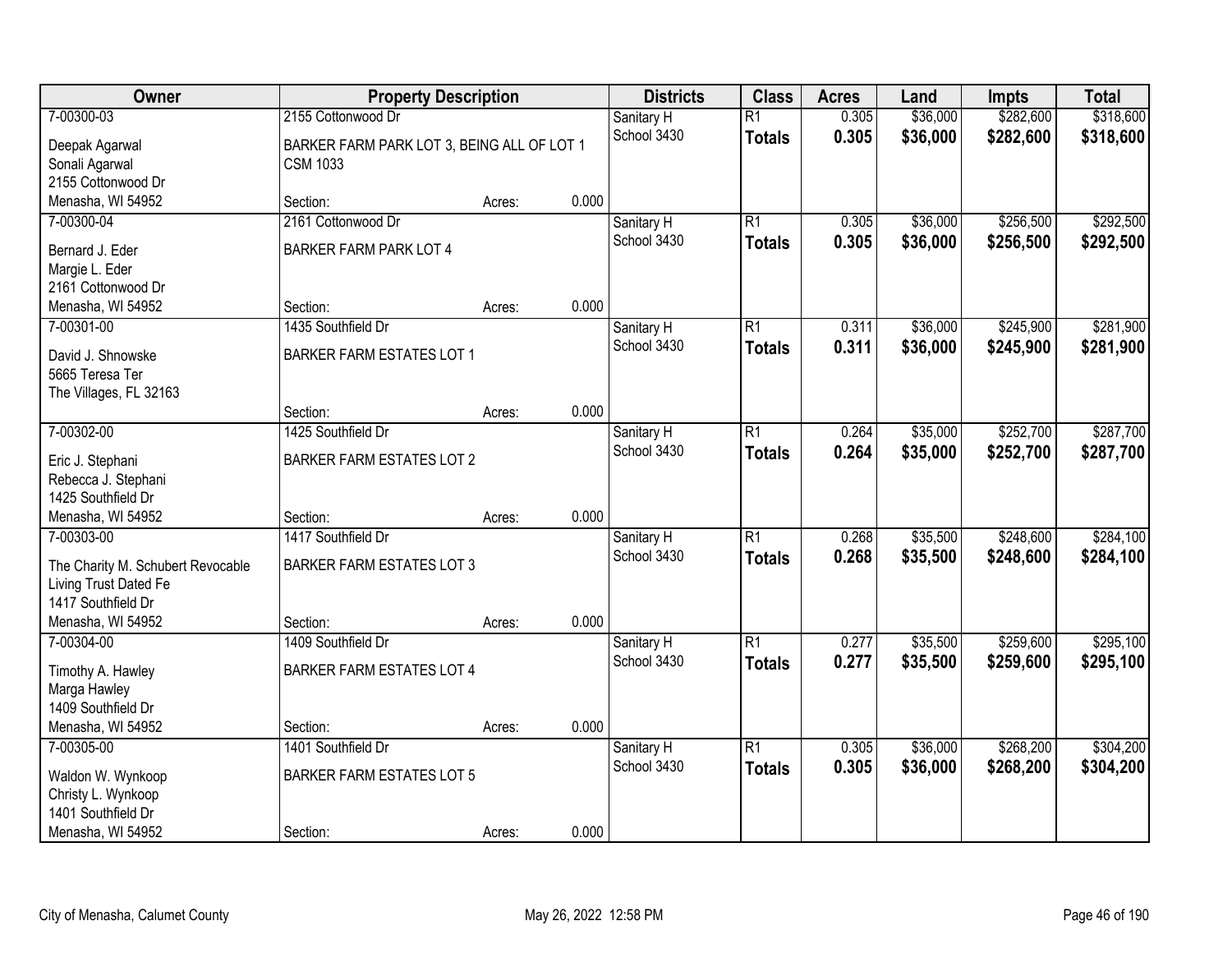| Owner                                      |                                   | <b>Property Description</b> |       | <b>Districts</b> | <b>Class</b>    | <b>Acres</b> | Land     | <b>Impts</b>    | <b>Total</b> |
|--------------------------------------------|-----------------------------------|-----------------------------|-------|------------------|-----------------|--------------|----------|-----------------|--------------|
| 7-00306-00                                 | 1410 Stadler Ct                   |                             |       | Sanitary H       | $\overline{R1}$ | 0.362        | \$37,000 | \$237,100       | \$274,100    |
| Mary J. Reader                             | <b>BARKER FARM ESTATES LOT 6</b>  |                             |       | School 3430      | <b>Totals</b>   | 0.362        | \$37,000 | \$237,100       | \$274,100    |
| 1410 Stadler Ct                            |                                   |                             |       |                  |                 |              |          |                 |              |
| Menasha, WI 54952                          |                                   |                             |       |                  |                 |              |          |                 |              |
|                                            | Section:                          | Acres:                      | 0.000 |                  |                 |              |          |                 |              |
| 7-00307-00                                 | 1420 Stadler Ct                   |                             |       | Sanitary H       | $\overline{R1}$ | 0.369        | \$37,500 | \$234,700       | \$272,200    |
| Daniel D. Brighum                          | <b>BARKER FARM ESTATES LOT 7</b>  |                             |       | School 3430      | <b>Totals</b>   | 0.369        | \$37,500 | \$234,700       | \$272,200    |
| Amy L. Brighum                             |                                   |                             |       |                  |                 |              |          |                 |              |
| 1420 Stadler Ct                            |                                   |                             |       |                  |                 |              |          |                 |              |
| Menasha, WI 54952                          | Section:                          | Acres:                      | 0.000 |                  |                 |              |          |                 |              |
| 7-00308-00                                 | 1428 Stadler Ct                   |                             |       | Sanitary H       | $\overline{R1}$ | 0.610        | \$42,000 | $\overline{50}$ | \$42,000     |
| Sandra M. Sontag                           | <b>BARKER FARM ESTATES LOT 8</b>  |                             |       | School 3430      | <b>Totals</b>   | 0.610        | \$42,000 | \$0             | \$42,000     |
| 2010 E Plank Rd # 10                       |                                   |                             |       |                  |                 |              |          |                 |              |
| Appleton, WI 54915                         |                                   |                             |       |                  |                 |              |          |                 |              |
|                                            | Section:                          | Acres:                      | 0.000 |                  |                 |              |          |                 |              |
| 7-00309-00                                 | 1435 Stadler Ct                   |                             |       | Sanitary H       | $\overline{R1}$ | 0.482        | \$39,500 | \$256,500       | \$296,000    |
| Michael J. Schumacher                      | <b>BARKER FARM ESTATES LOT 9</b>  |                             |       | School 3430      | <b>Totals</b>   | 0.482        | \$39,500 | \$256,500       | \$296,000    |
| Lauri Schumacher                           |                                   |                             |       |                  |                 |              |          |                 |              |
| 1435 Stadler Ct                            |                                   |                             |       |                  |                 |              |          |                 |              |
| Menasha, WI 54952                          | Section:                          | Acres:                      | 0.000 |                  |                 |              |          |                 |              |
| 7-00310-00                                 | 1427 Stadler Ct                   |                             |       | Sanitary H       | $\overline{R1}$ | 0.380        | \$37,500 | \$264,900       | \$302,400    |
| Satnam Gill                                | <b>BARKER FARM ESTATES LOT 10</b> |                             |       | School 3430      | <b>Totals</b>   | 0.380        | \$37,500 | \$264,900       | \$302,400    |
| Sukhpal Gill                               |                                   |                             |       |                  |                 |              |          |                 |              |
| 1427 Stadler Ct                            |                                   |                             |       |                  |                 |              |          |                 |              |
| Menasha, WI 54952                          | Section:                          | Acres:                      | 0.000 |                  |                 |              |          |                 |              |
| 7-00311-00                                 | 1419 Stadler Ct                   |                             |       | Sanitary H       | $\overline{R1}$ | 0.401        | \$38,000 | \$317,100       | \$355,100    |
|                                            | <b>BARKER FARM ESTATES LOT 11</b> |                             |       | School 3430      | <b>Totals</b>   | 0.401        | \$38,000 | \$317,100       | \$355,100    |
| Ashley and Joseph Lauer<br>1419 Stadler Ct |                                   |                             |       |                  |                 |              |          |                 |              |
| Menasha, WI 54952                          |                                   |                             |       |                  |                 |              |          |                 |              |
|                                            | Section:                          | Acres:                      | 0.000 |                  |                 |              |          |                 |              |
| 7-00312-00                                 | 1409 Stadler Ct                   |                             |       | Sanitary H       | $\overline{R1}$ | 0.330        | \$36,500 | \$246,900       | \$283,400    |
|                                            |                                   |                             |       | School 3430      | <b>Totals</b>   | 0.330        | \$36,500 | \$246,900       | \$283,400    |
| Scott Woicek<br>Kimberly Woicek            | <b>BARKER FARM ESTATES LOT 12</b> |                             |       |                  |                 |              |          |                 |              |
| 1409 Stadler Ct                            |                                   |                             |       |                  |                 |              |          |                 |              |
| Menasha, WI 54952                          | Section:                          | Acres:                      | 0.000 |                  |                 |              |          |                 |              |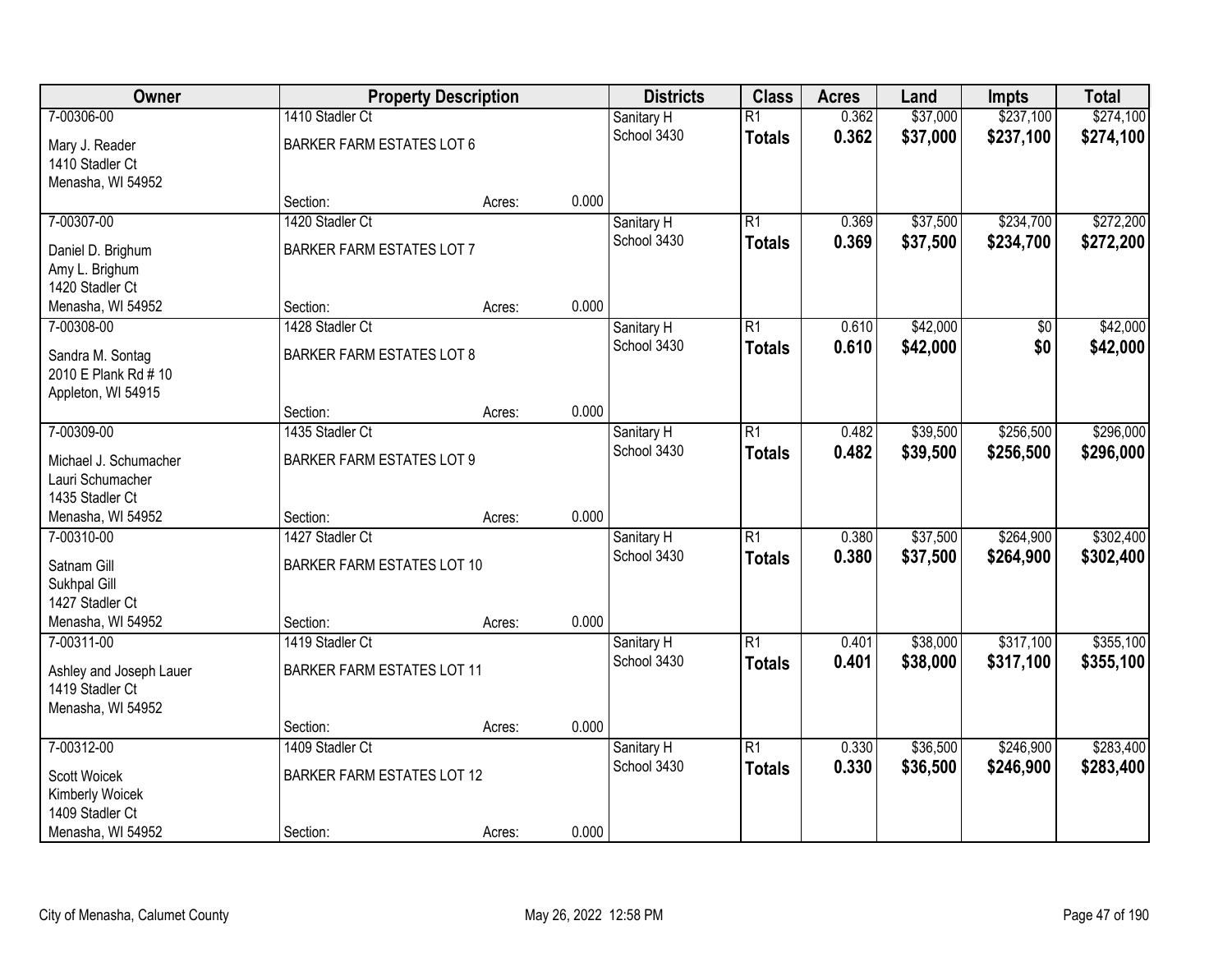| Owner                   |                                   | <b>Property Description</b> |       | <b>Districts</b> | <b>Class</b>    | <b>Acres</b> | Land     | <b>Impts</b> | <b>Total</b> |
|-------------------------|-----------------------------------|-----------------------------|-------|------------------|-----------------|--------------|----------|--------------|--------------|
| 7-00313-00              | 2150 Moonlight Ct                 |                             |       | Sanitary H       | $\overline{R1}$ | 0.360        | \$37,000 | \$260,300    | \$297,300    |
| Eromi S. Jayasingha     | <b>BARKER FARM ESTATES LOT 13</b> |                             |       | School 3430      | <b>Totals</b>   | 0.360        | \$37,000 | \$260,300    | \$297,300    |
| 2150 Moonlight Ct       |                                   |                             |       |                  |                 |              |          |              |              |
| Menasha, WI 54952       |                                   |                             |       |                  |                 |              |          |              |              |
|                         | Section:                          | Acres:                      | 0.000 |                  |                 |              |          |              |              |
| 7-00314-00              | 2158 Moonlight Ct                 |                             |       | Sanitary H       | $\overline{R1}$ | 0.504        | \$40,000 | \$278,300    | \$318,300    |
| Michael T. Villeneuve   | <b>BARKER FARM ESTATES LOT 14</b> |                             |       | School 3430      | <b>Totals</b>   | 0.504        | \$40,000 | \$278,300    | \$318,300    |
| Ruth A. Villeneuve      |                                   |                             |       |                  |                 |              |          |              |              |
| 2158 Moonlight Ct       |                                   |                             |       |                  |                 |              |          |              |              |
| Menasha, WI 54952       | Section:                          | Acres:                      | 0.000 |                  |                 |              |          |              |              |
| 7-00315-00              | 2166 Moonlight Ct                 |                             |       | Sanitary H       | $\overline{R1}$ | 0.419        | \$38,500 | \$202,600    | \$241,100    |
| Brock A. Mallmann       | <b>BARKER FARM ESTATES LOT 15</b> |                             |       | School 3430      | <b>Totals</b>   | 0.419        | \$38,500 | \$202,600    | \$241,100    |
| Rebecca Van Den Elzen   |                                   |                             |       |                  |                 |              |          |              |              |
| 2166 Moonlight Ct       |                                   |                             |       |                  |                 |              |          |              |              |
| Menasha, WI 54952       | Section:                          | Acres:                      | 0.000 |                  |                 |              |          |              |              |
| 7-00316-00              | 2159 Moonlight Ct                 |                             |       | Sanitary H       | $\overline{R1}$ | 0.436        | \$38,500 | \$326,500    | \$365,000    |
| <b>Clifton Caldwell</b> | <b>BARKER FARM ESTATES LOT 16</b> |                             |       | School 3430      | <b>Totals</b>   | 0.436        | \$38,500 | \$326,500    | \$365,000    |
| 2159 Moonlight Ct       |                                   |                             |       |                  |                 |              |          |              |              |
| Menasha, WI 54952       |                                   |                             |       |                  |                 |              |          |              |              |
|                         | Section:                          | Acres:                      | 0.000 |                  |                 |              |          |              |              |
| 7-00317-00              | 2151 Moonlight Ct                 |                             |       | Sanitary H       | $\overline{R1}$ | 0.336        | \$36,500 | \$292,200    | \$328,700    |
| Daniel G. Kuchler       | <b>BARKER FARM ESTATES LOT 17</b> |                             |       | School 3430      | <b>Totals</b>   | 0.336        | \$36,500 | \$292,200    | \$328,700    |
| Deni J. Kuchler         |                                   |                             |       |                  |                 |              |          |              |              |
| 2151 Moonlight Ct       |                                   |                             |       |                  |                 |              |          |              |              |
| Menasha, WI 54952       | Section:                          | Acres:                      | 0.000 |                  |                 |              |          |              |              |
| 7-00318-00              | 1351 Applewood Dr                 |                             |       | Sanitary H       | $\overline{R1}$ | 0.304        | \$36,000 | \$262,700    | \$298,700    |
| George B. Fish          | <b>BARKER FARM ESTATES LOT 18</b> |                             |       | School 3430      | <b>Totals</b>   | 0.304        | \$36,000 | \$262,700    | \$298,700    |
| Mary Ellen Fish         |                                   |                             |       |                  |                 |              |          |              |              |
| 1351 Applewood Dr       |                                   |                             |       |                  |                 |              |          |              |              |
| Menasha, WI 54952       | Section:                          | Acres:                      | 0.000 |                  |                 |              |          |              |              |
| 7-00319-00              | 1341 Applewood Dr                 |                             |       | Sanitary H       | $\overline{R1}$ | 0.277        | \$35,500 | \$272,000    | \$307,500    |
| <b>Gregory Perrine</b>  | <b>BARKER FARM ESTATES LOT 19</b> |                             |       | School 3430      | <b>Totals</b>   | 0.277        | \$35,500 | \$272,000    | \$307,500    |
| Nicole Perrine          |                                   |                             |       |                  |                 |              |          |              |              |
| 1341 Applewood Dr       |                                   |                             |       |                  |                 |              |          |              |              |
| Menasha, WI 54952       | Section:                          | Acres:                      | 0.000 |                  |                 |              |          |              |              |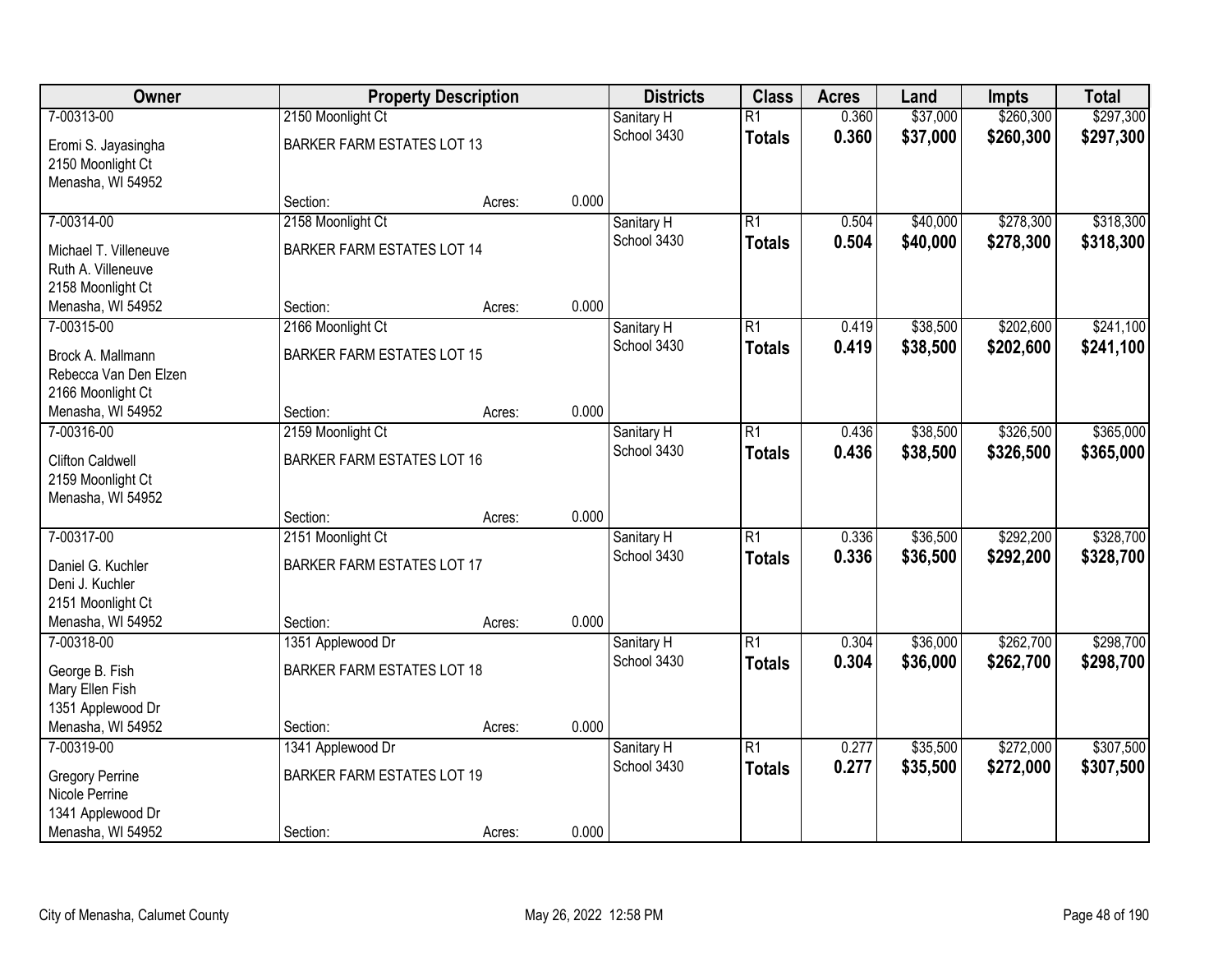| Owner                                                      | <b>Property Description</b>       |        |       | <b>Districts</b>          | <b>Class</b>    | <b>Acres</b> | Land     | <b>Impts</b> | <b>Total</b> |
|------------------------------------------------------------|-----------------------------------|--------|-------|---------------------------|-----------------|--------------|----------|--------------|--------------|
| 7-00320-00                                                 | 2144 Cottonwood Dr                |        |       | Sanitary H                | $\overline{R1}$ | 0.304        | \$36,000 | \$312,600    | \$348,600    |
| Eric W. Steif                                              | <b>BARKER FARM ESTATES LOT 20</b> |        |       | School 3430               | <b>Totals</b>   | 0.304        | \$36,000 | \$312,600    | \$348,600    |
| Bree L. Steif                                              |                                   |        |       |                           |                 |              |          |              |              |
| 2144 Cottonwood Dr                                         |                                   |        |       |                           |                 |              |          |              |              |
| Menasha, WI 54952                                          | Section:                          | Acres: | 0.000 |                           |                 |              |          |              |              |
| 7-00321-00                                                 | 1321 Applewood Dr                 |        |       | Sanitary H                | $\overline{R1}$ | 0.358        | \$37,000 | \$275,200    | \$312,200    |
| Golz Revocable Living Trust, Robert W.                     | <b>BARKER FARM ESTATES LOT 21</b> |        |       | School 3430               | <b>Totals</b>   | 0.358        | \$37,000 | \$275,200    | \$312,200    |
| and Kathy L., Ro                                           |                                   |        |       |                           |                 |              |          |              |              |
| 1321 Applewood Dr                                          |                                   |        |       |                           |                 |              |          |              |              |
| Menasha, WI 54952                                          | Section:                          | Acres: | 0.000 |                           |                 |              |          |              |              |
| 7-00322-00                                                 | 1311 Applewood Dr                 |        |       | Sanitary H                | $\overline{R1}$ | 0.303        | \$36,000 | \$373,200    | \$409,200    |
|                                                            |                                   |        |       | School 3430               | <b>Totals</b>   | 0.303        | \$36,000 | \$373,200    | \$409,200    |
| Trustees of the Gregory and Victoria<br>Pawlowski Joint Re | <b>BARKER FARM ESTATES LOT 22</b> |        |       |                           |                 |              |          |              |              |
| 1311 Applewood Dr                                          |                                   |        |       |                           |                 |              |          |              |              |
| Menasha, WI 54952                                          | Section:                          | Acres: | 0.000 |                           |                 |              |          |              |              |
| 7-00323-00                                                 | 1303 Applewood Dr                 |        |       | Sanitary H                | $\overline{R1}$ | 0.354        | \$37,000 | \$260,600    | \$297,600    |
|                                                            |                                   |        |       | School 3430               | <b>Totals</b>   | 0.354        | \$37,000 | \$260,600    | \$297,600    |
| <b>Curtis Dachelet</b>                                     | <b>BARKER FARM ESTATES LOT 23</b> |        |       |                           |                 |              |          |              |              |
| Elizabeth Dachelet                                         |                                   |        |       |                           |                 |              |          |              |              |
| 1303 Applewood Dr<br>Menasha, WI 54952                     | Section:                          |        | 0.000 |                           |                 |              |          |              |              |
| 7-00324-00                                                 | 2125 Sweetbriar Ln                | Acres: |       |                           | $\overline{R1}$ | 0.258        | \$35,000 | \$250,200    | \$285,200    |
|                                                            |                                   |        |       | Sanitary H<br>School 3430 |                 | 0.258        | \$35,000 | \$250,200    |              |
| Justin L. Thoma                                            | <b>BARKER FARM ESTATES LOT 24</b> |        |       |                           | <b>Totals</b>   |              |          |              | \$285,200    |
| <b>Betsy Thoma</b>                                         |                                   |        |       |                           |                 |              |          |              |              |
| 2125 Sweetbriar Ln                                         |                                   |        |       |                           |                 |              |          |              |              |
| Menasha, WI 54952                                          | Section:                          | Acres: | 0.000 |                           |                 |              |          |              |              |
| 7-00325-00                                                 | 2117 Sweetbriar Ln                |        |       | Sanitary H                | $\overline{R1}$ | 0.258        | \$35,000 | \$206,900    | \$241,900    |
| 2117 Sweetbriar, LLC                                       | <b>BARKER FARM ESTATES LOT 25</b> |        |       | School 3430               | <b>Totals</b>   | 0.258        | \$35,000 | \$206,900    | \$241,900    |
| 2117 Sweetbriar Ln                                         |                                   |        |       |                           |                 |              |          |              |              |
| Menasha, WI 54952                                          |                                   |        |       |                           |                 |              |          |              |              |
|                                                            | Section:                          | Acres: | 0.000 |                           |                 |              |          |              |              |
| 7-00326-00                                                 | 2109 Sweetbriar Ln                |        |       | Sanitary H                | $\overline{R1}$ | 0.267        | \$35,500 | \$222,200    | \$257,700    |
| Christine M. Bishop                                        | <b>BARKER FARM ESTATES LOT 26</b> |        |       | School 3430               | <b>Totals</b>   | 0.267        | \$35,500 | \$222,200    | \$257,700    |
| 2109 Sweetbriar Ln                                         |                                   |        |       |                           |                 |              |          |              |              |
| Menasha, WI 54952                                          |                                   |        |       |                           |                 |              |          |              |              |
|                                                            | Section:                          | Acres: | 0.000 |                           |                 |              |          |              |              |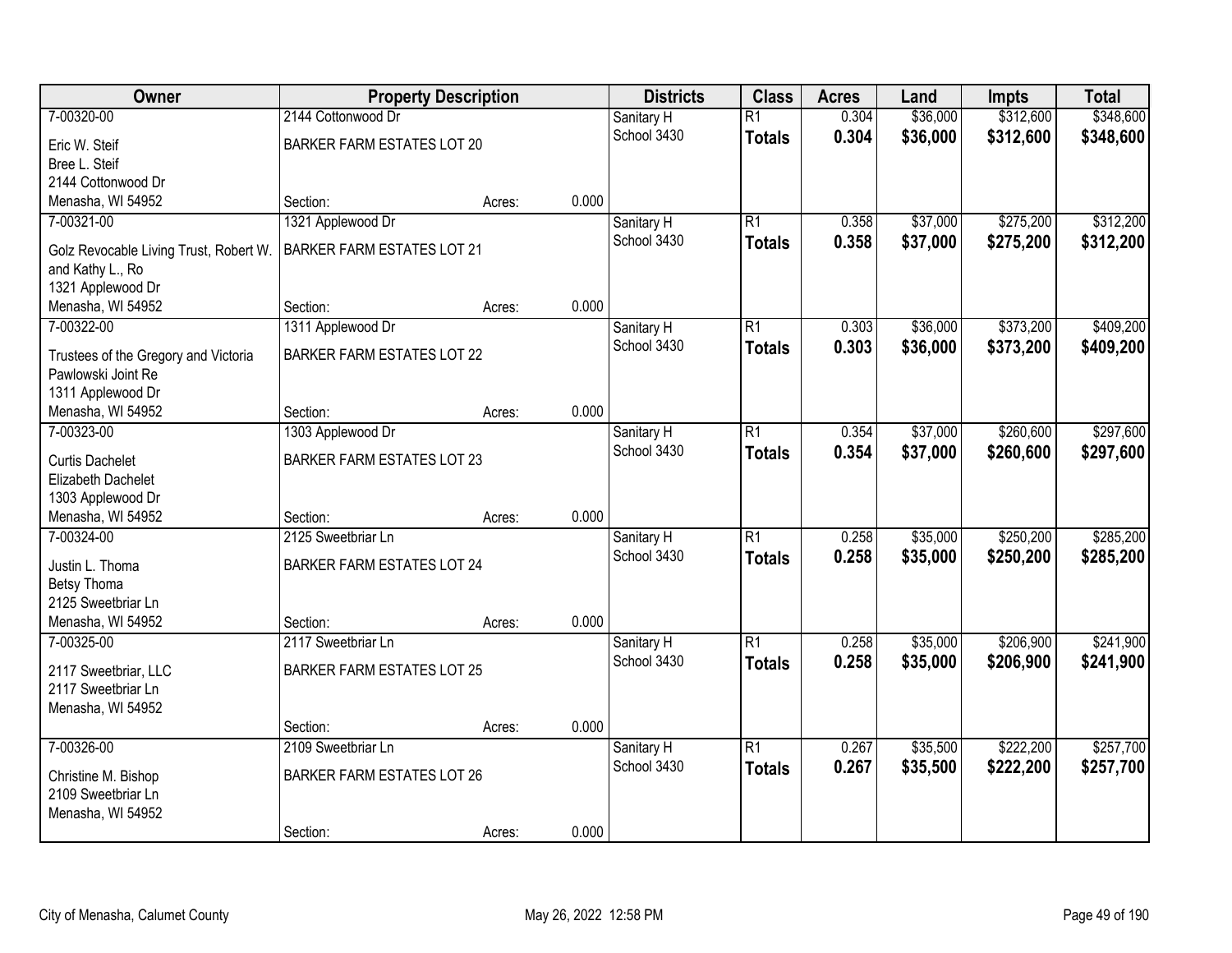| Owner                                  |                                   | <b>Property Description</b> |       | <b>Districts</b> | <b>Class</b>    | <b>Acres</b> | Land     | <b>Impts</b> | <b>Total</b> |
|----------------------------------------|-----------------------------------|-----------------------------|-------|------------------|-----------------|--------------|----------|--------------|--------------|
| 7-00327-00                             | 1283 Southfield Dr                |                             |       | Sanitary H       | $\overline{R1}$ | 0.385        | \$37,500 | \$254,200    | \$291,700    |
| Michael A Gessner and Carolyn G        | <b>BARKER FARM ESTATES LOT 27</b> |                             |       | School 3430      | <b>Totals</b>   | 0.385        | \$37,500 | \$254,200    | \$291,700    |
| Gessner Revocable Liv                  |                                   |                             |       |                  |                 |              |          |              |              |
| 1283 Southfield Dr                     |                                   |                             |       |                  |                 |              |          |              |              |
| Menasha, WI 54952                      | Section:                          | Acres:                      | 0.000 |                  |                 |              |          |              |              |
| 7-00328-00                             | 1300 Applewood Dr                 |                             |       | Sanitary H       | $\overline{R1}$ | 0.348        | \$37,000 | \$301,200    | \$338,200    |
| Timothy G. Felker                      | <b>BARKER FARM ESTATES LOT 28</b> |                             |       | School 3430      | <b>Totals</b>   | 0.348        | \$37,000 | \$301,200    | \$338,200    |
| Cari Felker                            |                                   |                             |       |                  |                 |              |          |              |              |
| 1300 Applewood Dr                      |                                   |                             |       |                  |                 |              |          |              |              |
| Menasha, WI 54952                      | Section:                          | Acres:                      | 0.000 |                  |                 |              |          |              |              |
| 7-00329-00                             | 1308 Applewood Dr                 |                             |       | Sanitary H       | $\overline{R1}$ | 0.289        | \$35,500 | \$254,100    | \$289,600    |
| Steven A. Siegel                       | <b>BARKER FARM ESTATES LOT 29</b> |                             |       | School 3430      | <b>Totals</b>   | 0.289        | \$35,500 | \$254,100    | \$289,600    |
| 1308 Applewood Dr                      |                                   |                             |       |                  |                 |              |          |              |              |
| Menasha, WI 54952                      |                                   |                             |       |                  |                 |              |          |              |              |
|                                        | Section:                          | Acres:                      | 0.000 |                  |                 |              |          |              |              |
| 7-00330-00                             | 1318 Applewood Dr                 |                             |       | Sanitary H       | $\overline{R1}$ | 0.264        | \$35,000 | \$247,700    | \$282,700    |
| Mark A. Johnson                        | <b>BARKER FARM ESTATES LOT 30</b> |                             |       | School 3430      | <b>Totals</b>   | 0.264        | \$35,000 | \$247,700    | \$282,700    |
| Loni J. Johnson                        |                                   |                             |       |                  |                 |              |          |              |              |
| 1318 Applewood Dr                      |                                   |                             |       |                  |                 |              |          |              |              |
| Menasha, WI 54952                      | Section:                          | Acres:                      | 0.000 |                  |                 |              |          |              |              |
| 7-00331-00                             | 1326 Applewood Dr                 |                             |       | Sanitary H       | $\overline{R1}$ | 0.266        | \$35,500 | \$254,300    | \$289,800    |
|                                        |                                   |                             |       | School 3430      | <b>Totals</b>   | 0.266        | \$35,500 | \$254,300    | \$289,800    |
| John Wartman<br>Vicki Wartman          | <b>BARKER FARM ESTATES LOT 31</b> |                             |       |                  |                 |              |          |              |              |
| 1326 Applewood Dr                      |                                   |                             |       |                  |                 |              |          |              |              |
| Menasha, WI 54952                      | Section:                          | Acres:                      | 0.000 |                  |                 |              |          |              |              |
| 7-00332-00                             | 1334 Applewood Dr                 |                             |       | Sanitary H       | $\overline{R1}$ | 0.276        | \$35,500 | \$298,500    | \$334,000    |
|                                        |                                   |                             |       | School 3430      | <b>Totals</b>   | 0.276        | \$35,500 | \$298,500    | \$334,000    |
| Jackson Smith                          | BARKER FARM ESTATES LOT 32        |                             |       |                  |                 |              |          |              |              |
| Kteile Smith                           |                                   |                             |       |                  |                 |              |          |              |              |
| 1334 Applewood Dr<br>Menasha, WI 54952 | Section:                          | Acres:                      | 0.000 |                  |                 |              |          |              |              |
| 7-00333-00                             | 1342 Applewood Dr                 |                             |       | Sanitary H       | $\overline{R1}$ | 0.276        | \$35,500 | \$238,800    | \$274,300    |
|                                        |                                   |                             |       | School 3430      | <b>Totals</b>   | 0.276        | \$35,500 | \$238,800    | \$274,300    |
| Eugene Voigt                           | <b>BARKER FARM ESTATES LOT 33</b> |                             |       |                  |                 |              |          |              |              |
| Deborah Voigt                          |                                   |                             |       |                  |                 |              |          |              |              |
| 1342 Applewood Dr                      |                                   |                             |       |                  |                 |              |          |              |              |
| Menasha, WI 54952                      | Section:                          | Acres:                      | 0.000 |                  |                 |              |          |              |              |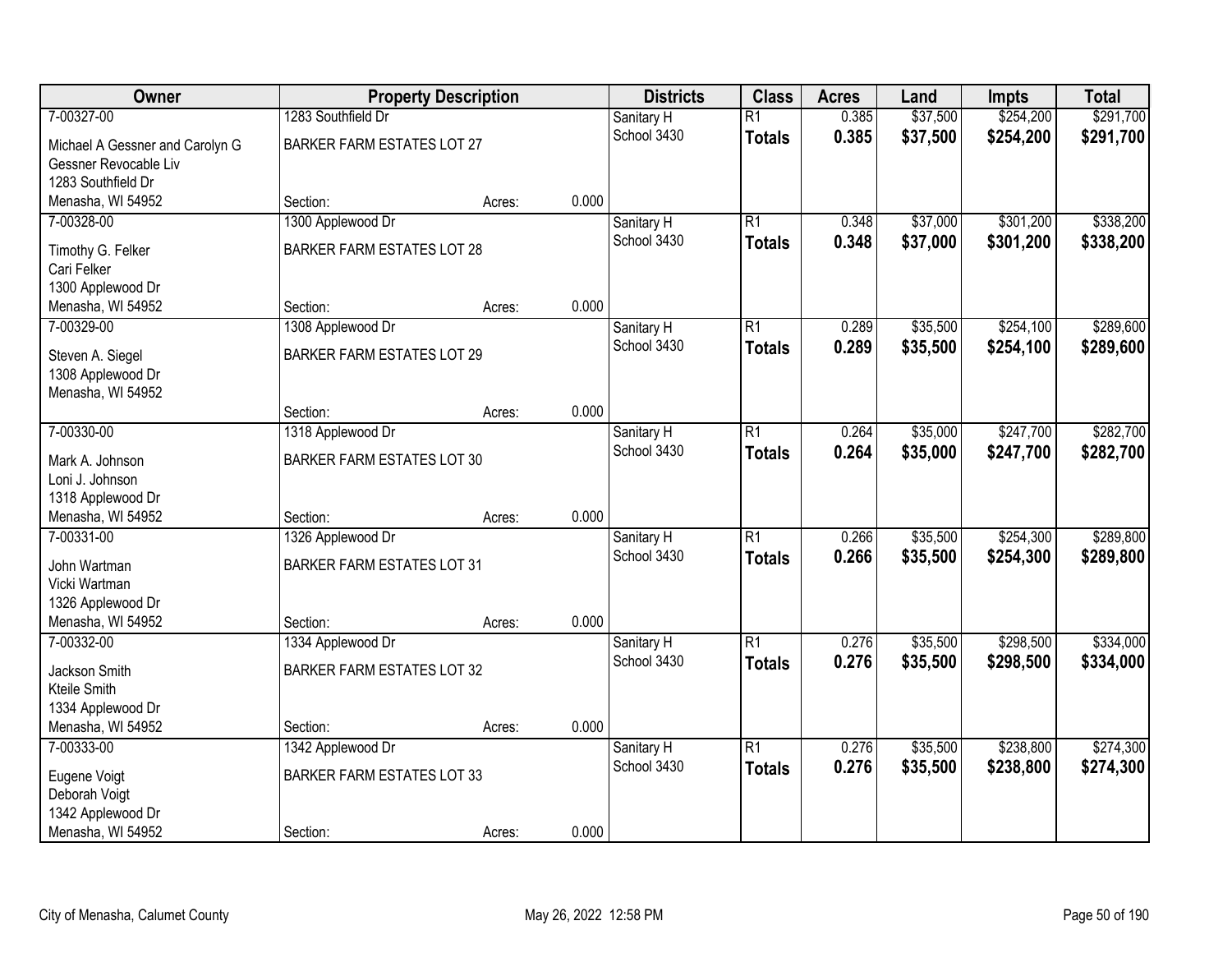| Owner                                                                      |                                   | <b>Property Description</b> |       | <b>Districts</b>          | <b>Class</b>    | <b>Acres</b> | Land     | <b>Impts</b> | <b>Total</b> |
|----------------------------------------------------------------------------|-----------------------------------|-----------------------------|-------|---------------------------|-----------------|--------------|----------|--------------|--------------|
| 7-00334-00                                                                 | 1350 Applewood Dr                 |                             |       | Sanitary H                | $\overline{R1}$ | 0.275        | \$35,500 | \$266,400    | \$301,900    |
| David Michalkiewicz<br>1350 Applewood Dr                                   | <b>BARKER FARM ESTATES LOT 34</b> |                             |       | School 3430               | <b>Totals</b>   | 0.275        | \$35,500 | \$266,400    | \$301,900    |
| Menasha, WI 54952                                                          |                                   |                             |       |                           |                 |              |          |              |              |
|                                                                            | Section:                          | Acres:                      | 0.000 |                           |                 |              |          |              |              |
| 7-00335-00                                                                 | 1358 Applewood Dr                 |                             |       | Sanitary H                | $\overline{R1}$ | 0.275        | \$35,500 | \$238,400    | \$273,900    |
| Zeuske Trust Dated March 3, 2021<br>1358 Applewood Dr<br>Menasha, WI 54952 | <b>BARKER FARM ESTATES LOT 35</b> |                             |       | School 3430               | <b>Totals</b>   | 0.275        | \$35,500 | \$238,400    | \$273,900    |
|                                                                            | Section:                          | Acres:                      | 0.000 |                           |                 |              |          |              |              |
| 7-00336-00                                                                 | 1368 Applewood Dr                 |                             |       | Sanitary H                | $\overline{R1}$ | 0.298        | \$36,000 | \$204,100    | \$240,100    |
| Janet S. Lange<br>1368 Applewood Dr                                        | <b>BARKER FARM ESTATES LOT 36</b> |                             |       | School 3430               | <b>Totals</b>   | 0.298        | \$36,000 | \$204,100    | \$240,100    |
| Menasha, WI 54952                                                          |                                   |                             |       |                           |                 |              |          |              |              |
|                                                                            | Section:                          | Acres:                      | 0.000 |                           |                 |              |          |              |              |
| 7-00337-00                                                                 | 1376 Applewood Dr                 |                             |       | Sanitary H<br>School 3430 | $\overline{R1}$ | 0.293        | \$36,000 | \$294,500    | \$330,500    |
| Kevin J. Anderson<br>1376 Applewood Dr                                     | <b>BARKER FARM ESTATES LOT 37</b> |                             |       |                           | <b>Totals</b>   | 0.293        | \$36,000 | \$294,500    | \$330,500    |
| Menasha, WI 54952                                                          |                                   |                             |       |                           |                 |              |          |              |              |
|                                                                            | Section:                          | Acres:                      | 0.000 |                           |                 |              |          |              |              |
| 7-00338-00                                                                 | 1388 Applewood Dr                 |                             |       | Sanitary H                | $\overline{R1}$ | 0.315        | \$36,500 | \$289,700    | \$326,200    |
| Jeffrey L. Nieland                                                         | <b>BARKER FARM ESTATES LOT 38</b> |                             |       | School 3430               | <b>Totals</b>   | 0.315        | \$36,500 | \$289,700    | \$326,200    |
| Rose M. Nieland                                                            |                                   |                             |       |                           |                 |              |          |              |              |
| 1388 Applewood Dr                                                          |                                   |                             |       |                           |                 |              |          |              |              |
| Menasha, WI 54952                                                          | Section:                          | Acres:                      | 0.000 |                           |                 |              |          |              |              |
| 7-00339-00                                                                 | 1351 Southfield Dr                |                             |       | Sanitary H                | $\overline{R1}$ | 0.249        | \$35,000 | \$249,200    | \$284,200    |
| Jesse J. Kaminski                                                          | <b>BARKER FARM ESTATES LOT 39</b> |                             |       | School 3430               | <b>Totals</b>   | 0.249        | \$35,000 | \$249,200    | \$284,200    |
| Lindsay Kaminski                                                           |                                   |                             |       |                           |                 |              |          |              |              |
| 1351 Southfield Dr                                                         |                                   |                             |       |                           |                 |              |          |              |              |
| Menasha, WI 54952                                                          | Section:                          | Acres:                      | 0.000 |                           |                 |              |          |              |              |
| 7-00340-00                                                                 | 1345 Southfield Dr                |                             |       | Sanitary H                | $\overline{R1}$ | 0.248        | \$34,500 | \$209,500    | \$244,000    |
| Adam Kolbe                                                                 | <b>BARKER FARM ESTATES LOT 40</b> |                             |       | School 3430               | <b>Totals</b>   | 0.248        | \$34,500 | \$209,500    | \$244,000    |
| Marian E. Kolbe                                                            |                                   |                             |       |                           |                 |              |          |              |              |
| 1345 Southfield Dr                                                         |                                   |                             |       |                           |                 |              |          |              |              |
| Menasha, WI 54952                                                          | Section:                          | Acres:                      | 0.000 |                           |                 |              |          |              |              |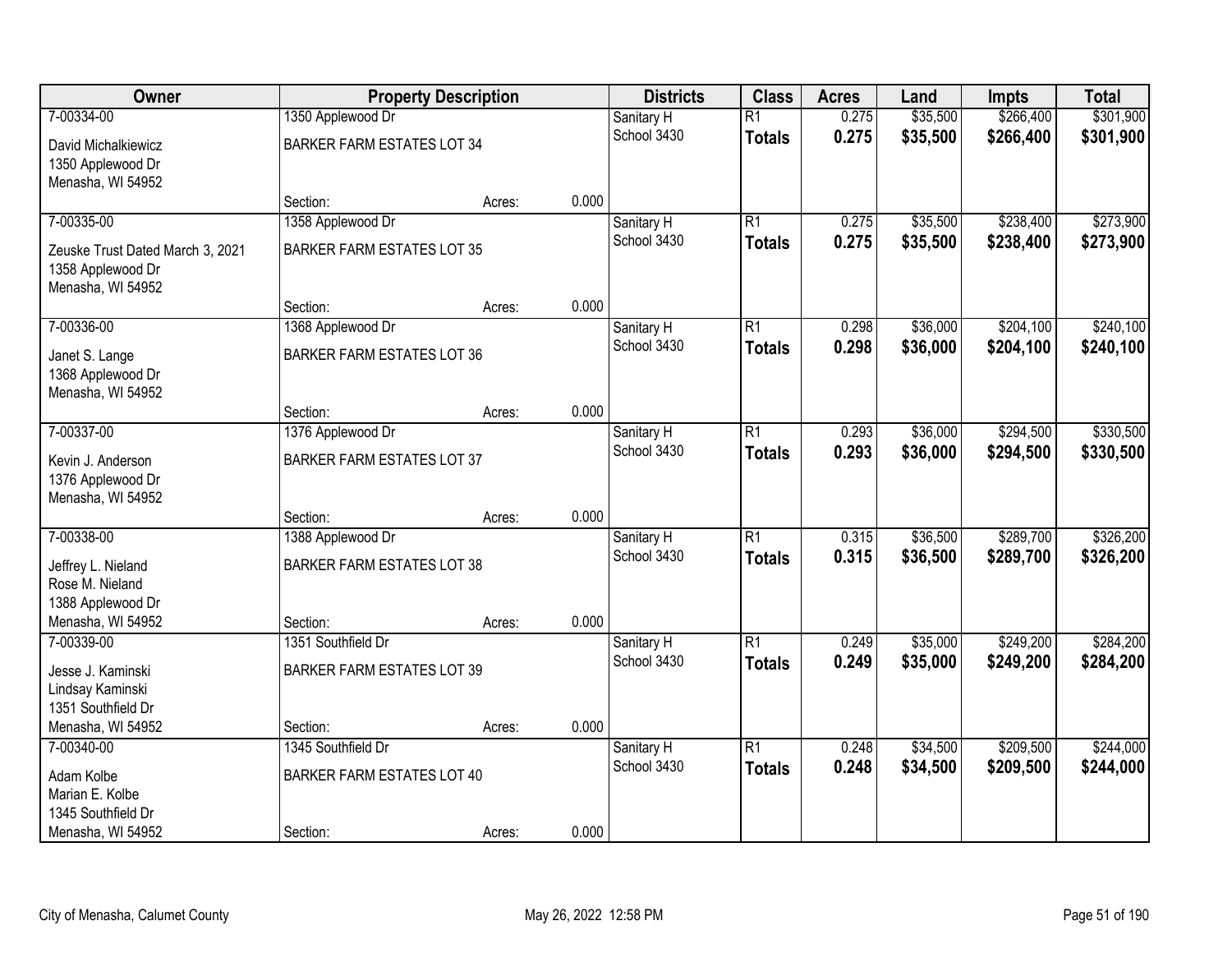| Owner                                   |                                   | <b>Property Description</b> |       | <b>Districts</b> | <b>Class</b>    | <b>Acres</b> | Land     | <b>Impts</b> | <b>Total</b> |
|-----------------------------------------|-----------------------------------|-----------------------------|-------|------------------|-----------------|--------------|----------|--------------|--------------|
| 7-00341-00                              | 1339 Southfield Dr                |                             |       | Sanitary H       | $\overline{R1}$ | 0.267        | \$35,500 | \$255,700    | \$291,200    |
| Jeffrey S. Marmer                       | <b>BARKER FARM ESTATES LOT 41</b> |                             |       | School 3430      | <b>Totals</b>   | 0.267        | \$35,500 | \$255,700    | \$291,200    |
| Joan M. Marmer                          |                                   |                             |       |                  |                 |              |          |              |              |
| 1339 Southfield Dr                      |                                   |                             |       |                  |                 |              |          |              |              |
| Menasha, WI 54952                       | Section:                          | Acres:                      | 0.000 |                  |                 |              |          |              |              |
| 7-00342-00                              | 1333 Southfield Dr                |                             |       | Sanitary H       | $\overline{R1}$ | 0.267        | \$35,500 | \$238,500    | \$274,000    |
| Dean F. Grishaber                       | <b>BARKER FARM ESTATES LOT 42</b> |                             |       | School 3430      | <b>Totals</b>   | 0.267        | \$35,500 | \$238,500    | \$274,000    |
| 1333 Southfield Dr                      |                                   |                             |       |                  |                 |              |          |              |              |
| Menasha, WI 54952                       |                                   |                             |       |                  |                 |              |          |              |              |
|                                         | Section:                          | Acres:                      | 0.000 |                  |                 |              |          |              |              |
| 7-00343-00                              | 1325 Southfield Dr                |                             |       | Sanitary H       | $\overline{R1}$ | 0.265        | \$35,500 | \$234,500    | \$270,000    |
|                                         |                                   |                             |       | School 3430      | <b>Totals</b>   | 0.265        | \$35,500 | \$234,500    | \$270,000    |
| Milovan Stojanovic                      | <b>BARKER FARM ESTATES LOT 43</b> |                             |       |                  |                 |              |          |              |              |
| Allisen C. Krueger                      |                                   |                             |       |                  |                 |              |          |              |              |
| 1325 Southfield Dr<br>Menasha, WI 54952 | Section:                          | Acres:                      | 0.000 |                  |                 |              |          |              |              |
| 7-00344-00                              | 1317 Southfield Dr                |                             |       | Sanitary H       | $\overline{R1}$ | 0.268        | \$35,500 | \$213,700    | \$249,200    |
|                                         |                                   |                             |       | School 3430      |                 | 0.268        | \$35,500 | \$213,700    | \$249,200    |
| Gary Lee Rohloff                        | <b>BARKER FARM ESTATES LOT 44</b> |                             |       |                  | <b>Totals</b>   |              |          |              |              |
| Nancy E. Rohloff                        |                                   |                             |       |                  |                 |              |          |              |              |
| 1317 Southfield Dr                      |                                   |                             |       |                  |                 |              |          |              |              |
| Menasha, WI 54952                       | Section:                          | Acres:                      | 0.000 |                  |                 |              |          |              |              |
| 7-00345-00                              | 1309 Southfield Dr                |                             |       | Sanitary H       | $\overline{R1}$ | 0.272        | \$35,500 | \$235,600    | \$271,100    |
| Steven D. Nauman                        | <b>BARKER FARM ESTATES LOT 45</b> |                             |       | School 3430      | <b>Totals</b>   | 0.272        | \$35,500 | \$235,600    | \$271,100    |
| Michael H. Pahl                         |                                   |                             |       |                  |                 |              |          |              |              |
| 1309 Southfield Dr                      |                                   |                             |       |                  |                 |              |          |              |              |
| Menasha, WI 54952                       | Section:                          | Acres:                      | 0.000 |                  |                 |              |          |              |              |
| 7-00346-00                              | 1301 Southfield Dr                |                             |       | Sanitary H       | $\overline{R1}$ | 0.319        | \$36,500 | \$213,300    | \$249,800    |
| Adam J. Breunig                         | <b>BARKER FARM ESTATES LOT 46</b> |                             |       | School 3430      | <b>Totals</b>   | 0.319        | \$36,500 | \$213,300    | \$249,800    |
| 1301 Southfield Dr                      |                                   |                             |       |                  |                 |              |          |              |              |
| Menasha, WI 54952                       |                                   |                             |       |                  |                 |              |          |              |              |
|                                         | Section:                          | Acres:                      | 0.000 |                  |                 |              |          |              |              |
| 7-00347-00                              | 1288 Southfield Dr                |                             |       | Sanitary H       | $\overline{R1}$ | 0.328        | \$36,500 | \$213,800    | \$250,300    |
|                                         |                                   |                             |       | School 3430      | <b>Totals</b>   | 0.328        | \$36,500 | \$213,800    | \$250,300    |
| Chris G. Weiland<br>Heidi L. Weiland    | <b>BARKER FARM ESTATES LOT 47</b> |                             |       |                  |                 |              |          |              |              |
| 1288 Southfield Dr                      |                                   |                             |       |                  |                 |              |          |              |              |
| Menasha, WI 54952                       | Section:                          | Acres:                      | 0.000 |                  |                 |              |          |              |              |
|                                         |                                   |                             |       |                  |                 |              |          |              |              |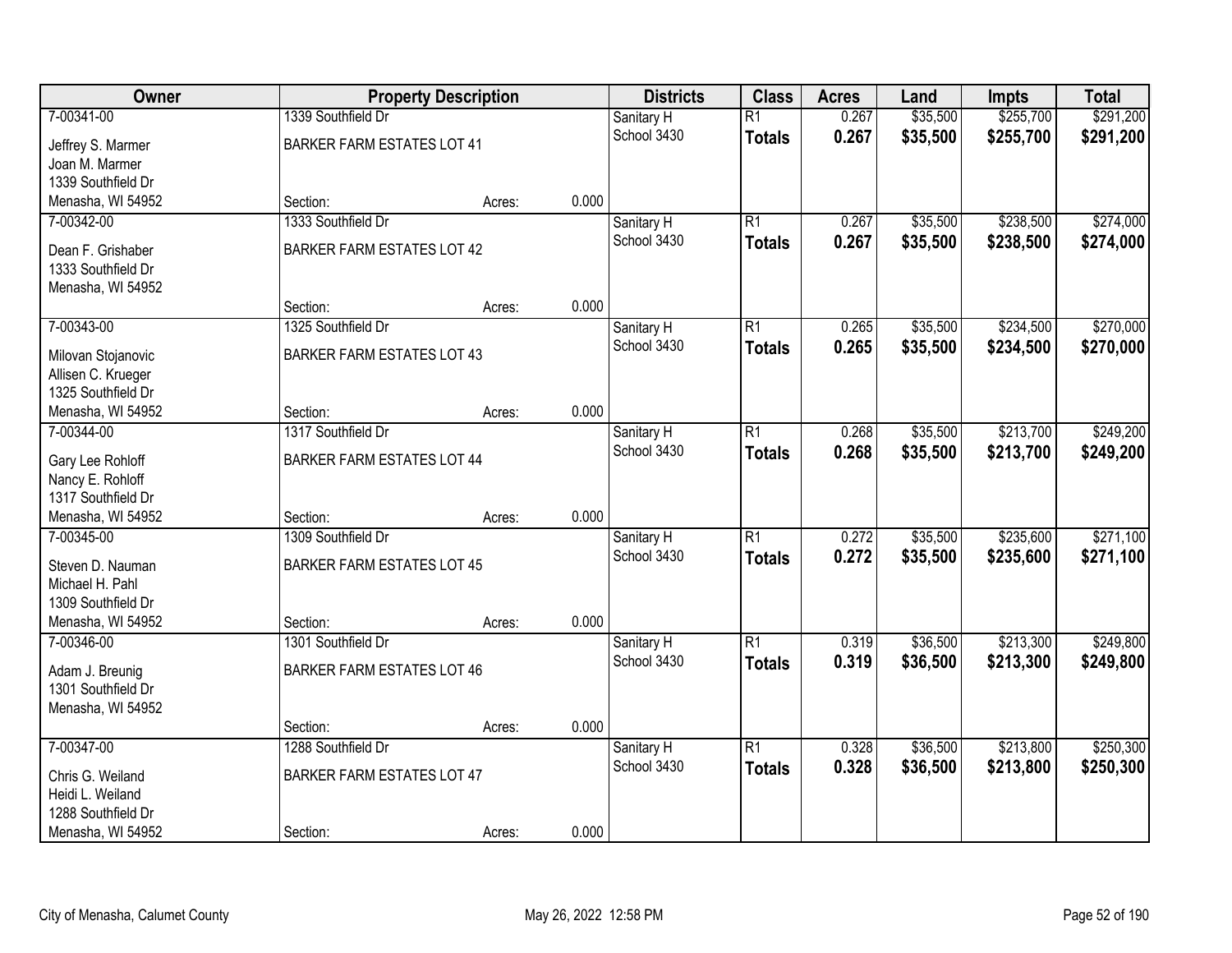| Owner                                          |                                   | <b>Property Description</b> |       | <b>Districts</b> | <b>Class</b>    | <b>Acres</b> | Land     | <b>Impts</b> | <b>Total</b> |
|------------------------------------------------|-----------------------------------|-----------------------------|-------|------------------|-----------------|--------------|----------|--------------|--------------|
| 7-00348-00                                     | 1300 Southfield Dr                |                             |       | Sanitary H       | $\overline{R1}$ | 0.279        | \$35,500 | \$270,500    | \$306,000    |
| Timothy J. Talbott                             | <b>BARKER FARM ESTATES LOT 48</b> |                             |       | School 3430      | <b>Totals</b>   | 0.279        | \$35,500 | \$270,500    | \$306,000    |
| <b>Chris Talbott</b>                           |                                   |                             |       |                  |                 |              |          |              |              |
| 1300 Southfield Dr                             |                                   |                             |       |                  |                 |              |          |              |              |
| Menasha, WI 54952                              | Section:                          | Acres:                      | 0.000 |                  |                 |              |          |              |              |
| 7-00349-00                                     | 1310 Southfield Dr                |                             |       | Sanitary H       | $\overline{R1}$ | 0.216        | \$30,000 | \$205,300    | \$235,300    |
| Gary L. O'Dell                                 | <b>BARKER FARM ESTATES LOT 49</b> |                             |       | School 3430      | <b>Totals</b>   | 0.216        | \$30,000 | \$205,300    | \$235,300    |
| Tamie L. O'Dell                                |                                   |                             |       |                  |                 |              |          |              |              |
| 1310 Southfield Dr                             |                                   |                             |       |                  |                 |              |          |              |              |
| Menasha, WI 54952                              | Section:                          | Acres:                      | 0.000 |                  |                 |              |          |              |              |
| 7-00350-00                                     | 1318 Southfield Dr                |                             |       | Sanitary H       | $\overline{R1}$ | 0.239        | \$33,500 | \$216,600    | \$250,100    |
|                                                |                                   |                             |       | School 3430      | <b>Totals</b>   | 0.239        | \$33,500 | \$216,600    | \$250,100    |
| Steven W. Halverson                            | <b>BARKER FARM ESTATES LOT 50</b> |                             |       |                  |                 |              |          |              |              |
| Jillayne Halverson<br>1318 Southfield Dr       |                                   |                             |       |                  |                 |              |          |              |              |
| Menasha, WI 54952                              | Section:                          | Acres:                      | 0.000 |                  |                 |              |          |              |              |
| 7-00351-00                                     | 1328 Southfield Dr                |                             |       | Sanitary H       | $\overline{R1}$ | 0.247        | \$34,500 | \$255,000    | \$289,500    |
|                                                |                                   |                             |       | School 3430      |                 | 0.247        | \$34,500 | \$255,000    | \$289,500    |
| The Andrew and Vicki Martens                   | <b>BARKER FARM ESTATES LOT 51</b> |                             |       |                  | <b>Totals</b>   |              |          |              |              |
| Revocable Living Trust Dat                     |                                   |                             |       |                  |                 |              |          |              |              |
| 1328 Southfield Dr                             |                                   |                             |       |                  |                 |              |          |              |              |
| Menasha, WI 54952                              | Section:                          | Acres:                      | 0.000 |                  |                 |              |          |              |              |
| 7-00352-00                                     | 1336 Southfield Dr                |                             |       | Sanitary H       | $\overline{R1}$ | 0.228        | \$32,000 | \$222,800    | \$254,800    |
| Rachel T. Busick                               | <b>BARKER FARM ESTATES LOT 52</b> |                             |       | School 3430      | <b>Totals</b>   | 0.228        | \$32,000 | \$222,800    | \$254,800    |
| 1336 Southfield Dr                             |                                   |                             |       |                  |                 |              |          |              |              |
| Menasha, WI 54952                              |                                   |                             |       |                  |                 |              |          |              |              |
|                                                | Section:                          | Acres:                      | 0.000 |                  |                 |              |          |              |              |
| 7-00353-00                                     | 1344 Southfield Dr                |                             |       | Sanitary H       | $\overline{R1}$ | 0.234        | \$32,500 | \$256,000    | \$288,500    |
| John G & Vickie M Koska                        | BARKER FARM ESTATES LOT 53        |                             |       | School 3430      | <b>Totals</b>   | 0.234        | \$32,500 | \$256,000    | \$288,500    |
| 1344 Southfield Dr                             |                                   |                             |       |                  |                 |              |          |              |              |
| Menasha, WI 54952                              |                                   |                             |       |                  |                 |              |          |              |              |
|                                                | Section:                          | Acres:                      | 0.000 |                  |                 |              |          |              |              |
| 7-00354-00                                     | 1350 Southfield Dr                |                             |       | Sanitary H       | $\overline{R1}$ | 0.238        | \$33,000 | \$243,600    | \$276,600    |
|                                                |                                   |                             |       | School 3430      | <b>Totals</b>   | 0.238        | \$33,000 | \$243,600    | \$276,600    |
| Daniel J. & Jody A Guler<br>1350 Southfield Dr | <b>BARKER FARM ESTATES LOT 54</b> |                             |       |                  |                 |              |          |              |              |
| Menasha, WI 54952                              |                                   |                             |       |                  |                 |              |          |              |              |
|                                                | Section:                          | Acres:                      | 0.000 |                  |                 |              |          |              |              |
|                                                |                                   |                             |       |                  |                 |              |          |              |              |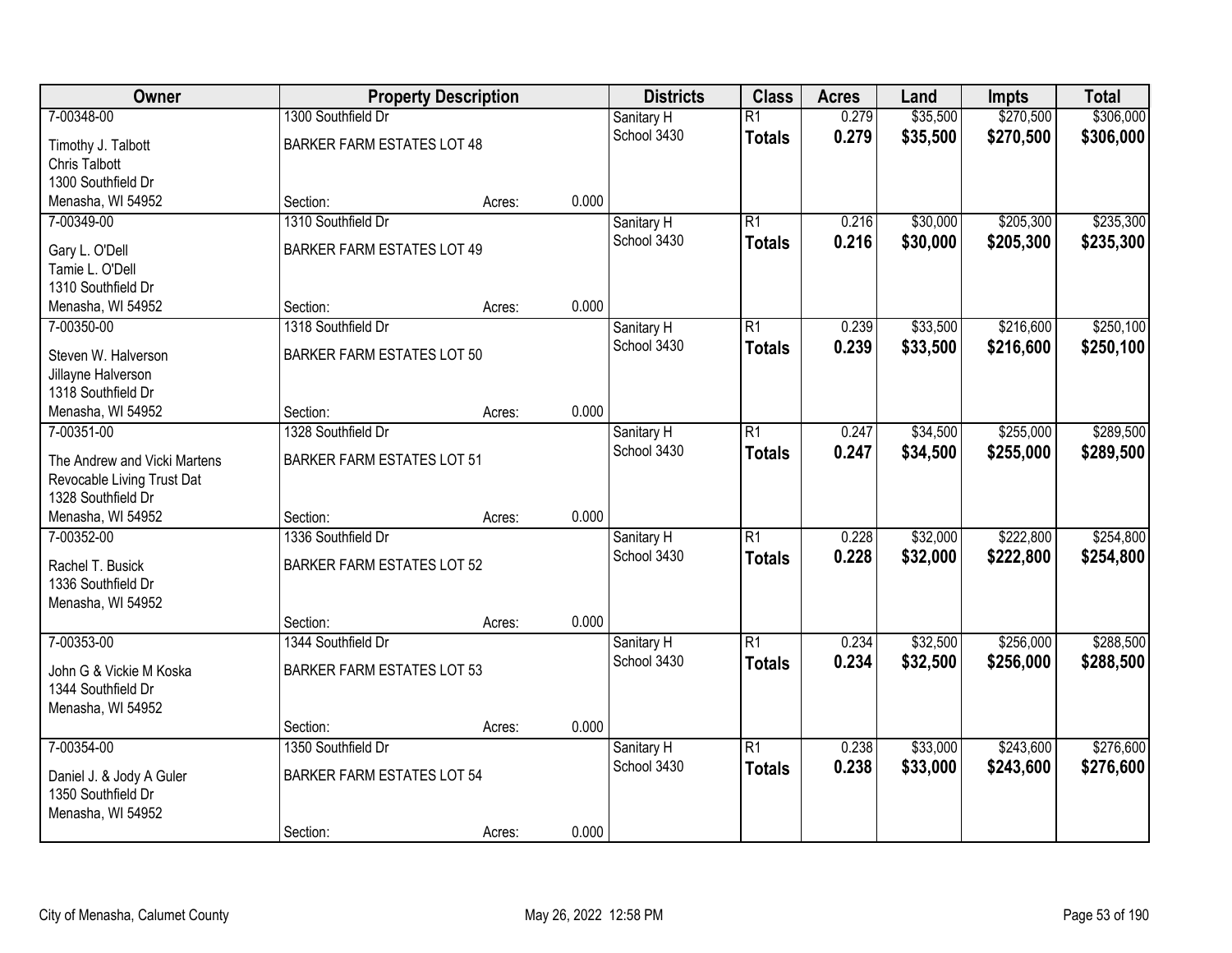| Owner                                    |                                       | <b>Property Description</b> |       | <b>Districts</b>          | <b>Class</b>    | <b>Acres</b> | Land     | <b>Impts</b> | <b>Total</b> |
|------------------------------------------|---------------------------------------|-----------------------------|-------|---------------------------|-----------------|--------------|----------|--------------|--------------|
| 7-00355-00                               | 1358 Southfield Dr                    |                             |       | Sanitary H                | $\overline{R1}$ | 0.295        | \$36,000 | \$200,100    | \$236,100    |
| Steven W. Reinders<br>1358 Southfield Dr | <b>BARKER FARM ESTATES LOT 55</b>     |                             |       | School 3430               | <b>Totals</b>   | 0.295        | \$36,000 | \$200,100    | \$236,100    |
| Menasha, WI 54952                        | Section:                              | Acres:                      | 0.000 |                           |                 |              |          |              |              |
| 7-00356-00                               | 1406 Southfield Dr                    |                             |       | Sanitary H                | $\overline{R1}$ | 0.365        | \$37,500 | \$250,700    | \$288,200    |
|                                          |                                       |                             |       | School 0147               | <b>Totals</b>   | 0.365        | \$37,500 | \$250,700    | \$288,200    |
| Allen S. Heiting                         | <b>BARKER FARM ESTATES II LOT 56</b>  |                             |       |                           |                 |              |          |              |              |
| Jody M. Heiting                          |                                       |                             |       |                           |                 |              |          |              |              |
| 1406 Southfield Dr                       |                                       |                             | 0.000 |                           |                 |              |          |              |              |
| Menasha, WI 54952                        | Section:                              | Acres:                      |       |                           |                 |              | \$36,000 | \$280,600    |              |
| 7-00357-00                               | 1408 Southfield Dr                    |                             |       | Sanitary H<br>School 0147 | $\overline{R1}$ | 0.290        |          |              | \$316,600    |
| Sierra K. Beamish                        | <b>BARKER FARM ESTATES II LOT 57</b>  |                             |       |                           | <b>Totals</b>   | 0.290        | \$36,000 | \$280,600    | \$316,600    |
| Jeffrey J. Druckrey                      |                                       |                             |       |                           |                 |              |          |              |              |
| 1408 Southfield Dr                       |                                       |                             |       |                           |                 |              |          |              |              |
| Menasha, WI 54952                        | Section:                              | Acres:                      | 0.000 |                           |                 |              |          |              |              |
| 7-00358-00                               | 1416 Southfield Dr                    |                             |       | Sanitary H                | $\overline{R1}$ | 0.280        | \$35,500 | \$249,600    | \$285,100    |
| Xao Thao                                 | <b>BARKER FARM ESTATES II LOT 58</b>  |                             |       | School 0147               | <b>Totals</b>   | 0.280        | \$35,500 | \$249,600    | \$285,100    |
| Melissa Y. Moua                          |                                       |                             |       |                           |                 |              |          |              |              |
| 1416 Southfield Dr                       |                                       |                             |       |                           |                 |              |          |              |              |
| Menasha, WI 54952                        | Section:                              | Acres:                      | 0.000 |                           |                 |              |          |              |              |
| 7-00359-00                               | 1424 Southfield Dr                    |                             |       | Sanitary H                | $\overline{R1}$ | 0.275        | \$35,500 | \$229,400    | \$264,900    |
| Jeffrey Machmueller                      | <b>BARKER FARM ESTATES II LOT 59</b>  |                             |       | School 0147               | <b>Totals</b>   | 0.275        | \$35,500 | \$229,400    | \$264,900    |
| Carol L. Machmueller                     |                                       |                             |       |                           |                 |              |          |              |              |
| 1424 Southfield Dr                       |                                       |                             |       |                           |                 |              |          |              |              |
| Menasha, WI 54952                        | Section:                              | Acres:                      | 0.000 |                           |                 |              |          |              |              |
| 7-00360-00                               | 1434 Southfield Dr                    |                             |       | Sanitary H                | $\overline{R1}$ | 0.324        | \$36,500 | \$256,600    | \$293,100    |
| David Jesus Reynoso Mendoza              | BARKER FARM ESTATES II LOT 60         |                             |       | School 0147               | <b>Totals</b>   | 0.324        | \$36,500 | \$256,600    | \$293,100    |
| Maria Cruz Martinez Reynosa              |                                       |                             |       |                           |                 |              |          |              |              |
| 1434 Southfield Dr                       |                                       |                             |       |                           |                 |              |          |              |              |
| Menasha, WI 54952                        | Section:                              | Acres:                      | 0.000 |                           |                 |              |          |              |              |
| 7-00361-00                               | 1335 Tuckaway Ct                      |                             |       | Sanitary H                | $\overline{R1}$ | 0.330        | \$36,500 | \$247,300    | \$283,800    |
| Richard L. Rabe                          | <b>BARKER FARM ESTATES III LOT 61</b> |                             |       | School 3430               | <b>Totals</b>   | 0.330        | \$36,500 | \$247,300    | \$283,800    |
| Nancy Hyman-Rabe                         |                                       |                             |       |                           |                 |              |          |              |              |
| 1335 Tuckaway Ct                         |                                       |                             |       |                           |                 |              |          |              |              |
| Menasha, WI 54952                        | Section:                              | Acres:                      | 0.000 |                           |                 |              |          |              |              |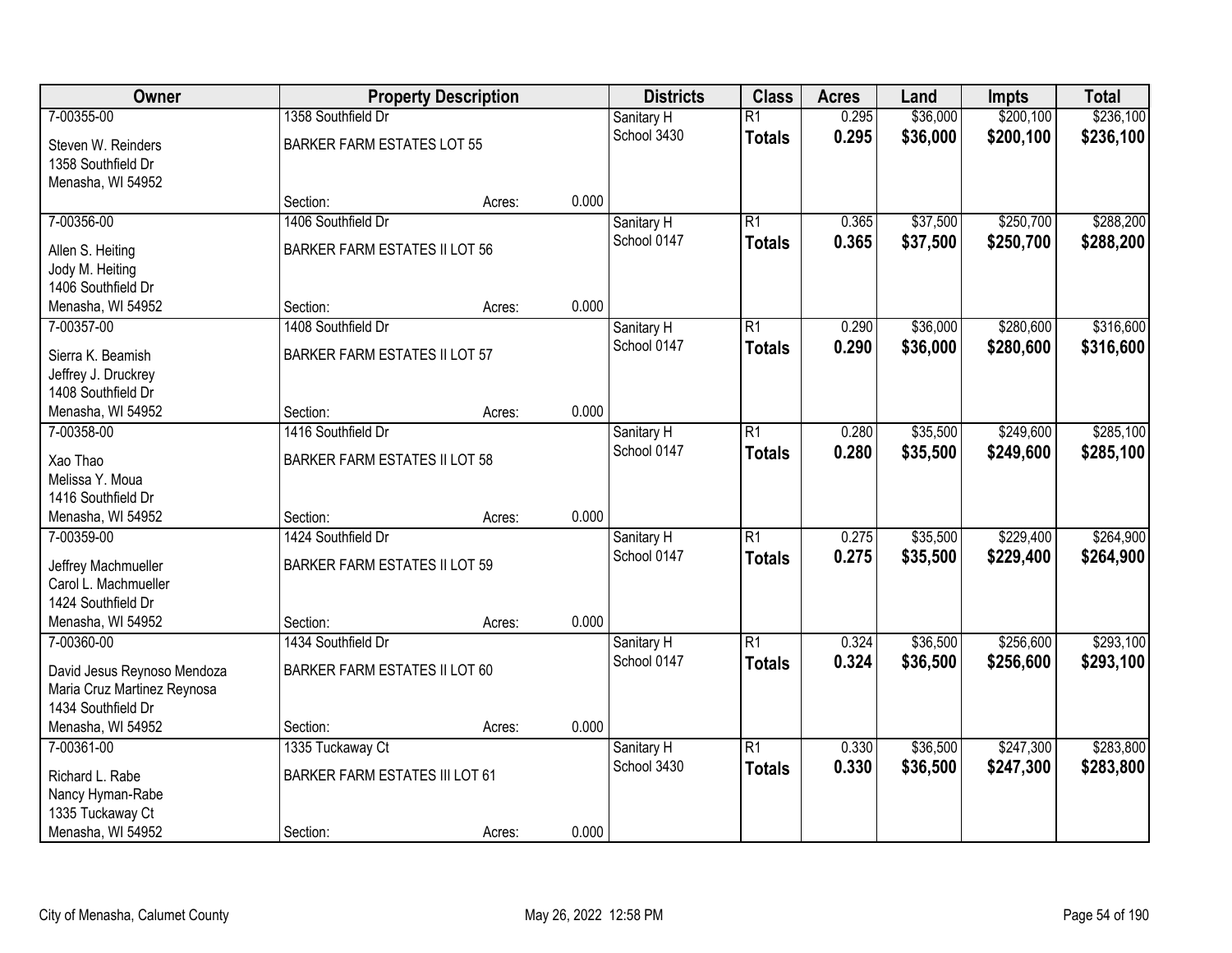| Owner                                   | <b>Property Description</b>           |        |       | <b>Districts</b>          | <b>Class</b>    | <b>Acres</b> | Land     | <b>Impts</b> | <b>Total</b> |
|-----------------------------------------|---------------------------------------|--------|-------|---------------------------|-----------------|--------------|----------|--------------|--------------|
| 7-00362-00                              | 1341 Tuckaway Ct                      |        |       | Sanitary H                | $\overline{R1}$ | 0.287        | \$35,500 | \$257,800    | \$293,300    |
| Thomas I. Flenz                         | <b>BARKER FARM ESTATES III LOT 62</b> |        |       | School 3430               | <b>Totals</b>   | 0.287        | \$35,500 | \$257,800    | \$293,300    |
| Kari L. Flenz                           |                                       |        |       |                           |                 |              |          |              |              |
| 1341 Tuckaway Ct                        |                                       |        |       |                           |                 |              |          |              |              |
| Menasha, WI 54952                       | Section:                              | Acres: | 0.000 |                           |                 |              |          |              |              |
| 7-00363-00                              | 1347 Tuckaway Ct                      |        |       | Sanitary H                | $\overline{R1}$ | 0.361        | \$37,000 | \$304,900    | \$341,900    |
| Jerry A. Rosin and Janet S. Rosin       | <b>BARKER FARM ESTATES III LOT 63</b> |        |       | School 3430               | <b>Totals</b>   | 0.361        | \$37,000 | \$304,900    | \$341,900    |
| Revocable Living Trus                   |                                       |        |       |                           |                 |              |          |              |              |
| 1347 Tuckaway Ct                        |                                       |        |       |                           |                 |              |          |              |              |
| Menasha, WI 54952                       | Section:                              | Acres: | 0.000 |                           |                 |              |          |              |              |
| 7-00364-00                              | 1351 Tuckaway Ct                      |        |       | Sanitary H                | $\overline{R1}$ | 0.537        | \$40,500 | \$299,400    | \$339,900    |
|                                         |                                       |        |       | School 3430               | <b>Totals</b>   | 0.537        | \$40,500 | \$299,400    | \$339,900    |
| Daniel J & Lisah A Vander Heiden Rev    | <b>BARKER FARM ESTATES III LOT 64</b> |        |       |                           |                 |              |          |              |              |
| <b>Living Trust</b><br>1351 Tuckaway Ct |                                       |        |       |                           |                 |              |          |              |              |
| Menasha, WI 54952                       | Section:                              | Acres: | 0.000 |                           |                 |              |          |              |              |
| 7-00365-00                              | 1355 Tuckaway Ct                      |        |       | Sanitary H                | $\overline{R1}$ | 0.459        | \$39,000 | \$294,000    | \$333,000    |
|                                         |                                       |        |       | School 3430               | <b>Totals</b>   | 0.459        | \$39,000 | \$294,000    | \$333,000    |
| Robert D. Fleshman                      | <b>BARKER FARM ESTATES III LOT 65</b> |        |       |                           |                 |              |          |              |              |
| Jacque L. Fleshman                      |                                       |        |       |                           |                 |              |          |              |              |
| 1355 Tuckaway Ct                        |                                       |        | 0.000 |                           |                 |              |          |              |              |
| Menasha, WI 54952<br>7-00366-00         | Section:                              | Acres: |       |                           | $\overline{R1}$ |              |          | \$317,900    | \$354,900    |
|                                         | 1356 Tuckaway Ct                      |        |       | Sanitary H<br>School 3430 |                 | 0.356        | \$37,000 |              |              |
| Men Wang Chen                           | <b>BARKER FARM ESTATES III LOT 66</b> |        |       |                           | <b>Totals</b>   | 0.356        | \$37,000 | \$317,900    | \$354,900    |
| Jinxia Chen                             |                                       |        |       |                           |                 |              |          |              |              |
| 1356 Tuckaway Ct                        |                                       |        |       |                           |                 |              |          |              |              |
| Menasha, WI 54952                       | Section:                              | Acres: | 0.000 |                           |                 |              |          |              |              |
| 7-00367-00                              | 1350 Tuckaway Ct                      |        |       | Sanitary H                | $\overline{R1}$ | 0.350        | \$37,000 | \$348,400    | \$385,400    |
| Robert Holewinski                       | <b>BARKER FARM ESTATES III LOT 67</b> |        |       | School 3430               | <b>Totals</b>   | 0.350        | \$37,000 | \$348,400    | \$385,400    |
| 1350 Tuckaway Ct                        |                                       |        |       |                           |                 |              |          |              |              |
| Menasha, WI 54952                       |                                       |        |       |                           |                 |              |          |              |              |
|                                         | Section:                              | Acres: | 0.000 |                           |                 |              |          |              |              |
| 7-00368-00                              | 1344 Tuckaway Ct                      |        |       | Sanitary H                | $\overline{R1}$ | 0.372        | \$37,500 | \$285,500    | \$323,000    |
| Charanjit Singh                         | <b>BARKER FARM ESTATES III LOT 68</b> |        |       | School 3430               | <b>Totals</b>   | 0.372        | \$37,500 | \$285,500    | \$323,000    |
| Sarbjit Kaur                            |                                       |        |       |                           |                 |              |          |              |              |
| 1344 Tuckaway Ct                        |                                       |        |       |                           |                 |              |          |              |              |
| Menasha, WI 54952                       | Section:                              | Acres: | 0.000 |                           |                 |              |          |              |              |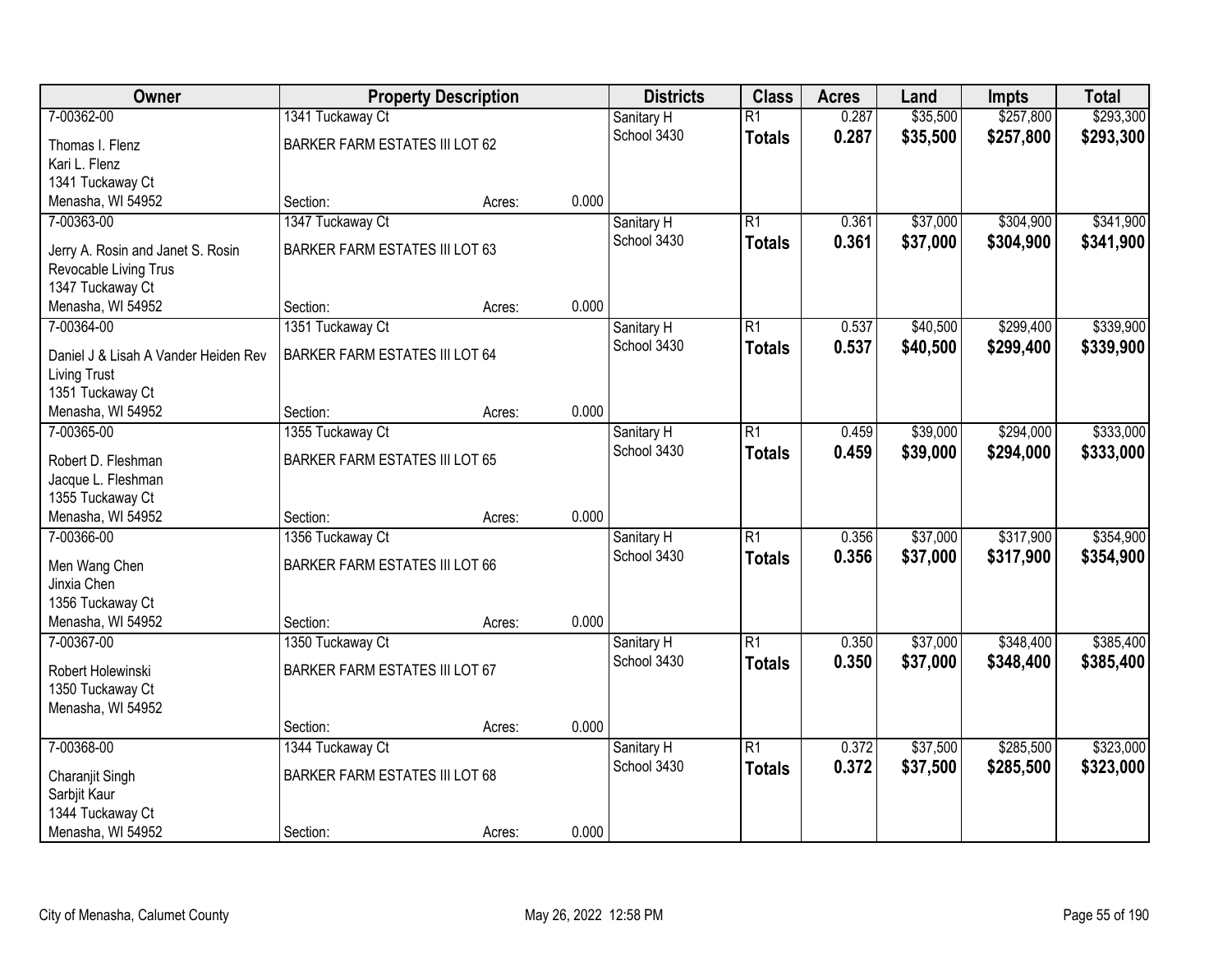| Owner                 |                                       | <b>Property Description</b> |       | <b>Districts</b>          | <b>Class</b>    | <b>Acres</b>   | Land     | <b>Impts</b> | <b>Total</b> |
|-----------------------|---------------------------------------|-----------------------------|-------|---------------------------|-----------------|----------------|----------|--------------|--------------|
| 7-00369-00            | 1338 Tuckaway Ct                      |                             |       | Sanitary H                | $\overline{R1}$ | 0.343          | \$37,000 | \$266,300    | \$303,300    |
| Rebecca J. Kinser     | <b>BARKER FARM ESTATES III LOT 69</b> |                             |       | School 3430               | <b>Totals</b>   | 0.343          | \$37,000 | \$266,300    | \$303,300    |
| 1338 Tuckaway Ct      |                                       |                             |       |                           |                 |                |          |              |              |
| Menasha, WI 54952     |                                       |                             |       |                           |                 |                |          |              |              |
|                       | Section:                              | Acres:                      | 0.000 |                           |                 |                |          |              |              |
| 7-00370-00            | 2156 Cottonwood Dr                    |                             |       | Sanitary H                | $\overline{R1}$ | 0.317          | \$36,500 | \$294,100    | \$330,600    |
| Daniel J. Mincheff    | <b>BARKER FARM ESTATES III LOT 70</b> |                             |       | School 3430               | <b>Totals</b>   | 0.317          | \$36,500 | \$294,100    | \$330,600    |
| Barbara A. Schroeder  |                                       |                             |       |                           |                 |                |          |              |              |
| 2156 Cottonwood Dr    |                                       |                             |       |                           |                 |                |          |              |              |
| Menasha, WI 54952     | Section:                              | Acres:                      | 0.000 |                           |                 |                |          |              |              |
| 7-00371-00            | 2150 Cottonwood Dr                    |                             |       | Sanitary H                | $\overline{R1}$ | 0.322          | \$36,500 | \$246,500    | \$283,000    |
| David Mayer Jr        | <b>BARKER FARM ESTATES III LOT 71</b> |                             |       | School 3430               | <b>Totals</b>   | 0.322          | \$36,500 | \$246,500    | \$283,000    |
| Amanda Rabe           |                                       |                             |       |                           |                 |                |          |              |              |
| 2150 Cottonwood Dr    |                                       |                             |       |                           |                 |                |          |              |              |
| Menasha, WI 54952     | Section:                              | Acres:                      | 0.000 |                           |                 |                |          |              |              |
| 7-00372-00            | 1269 Southfield Dr                    |                             |       | Sanitary H<br>School 3430 | $\overline{R1}$ | 0.350          | \$37,000 | \$209,300    | \$246,300    |
| Jose Aguilar          | BARKER FARM ESTATES IV LOT 72         |                             |       |                           | <b>Totals</b>   | 0.350          | \$37,000 | \$209,300    | \$246,300    |
| 1269 Southfield Dr    |                                       |                             |       |                           |                 |                |          |              |              |
| Menasha, WI 54952     |                                       |                             |       |                           |                 |                |          |              |              |
|                       | Section:                              | Acres:                      | 0.000 |                           |                 |                |          |              |              |
| 7-00373-00            | 1278 Southfield Dr                    |                             |       | Sanitary H                | $\overline{R1}$ | 0.508          | \$40,000 | \$208,400    | \$248,400    |
| Mark C. Holewinski    | BARKER FARM ESTATES IV LOT 73         |                             |       | School 3430               | <b>Totals</b>   | 0.508          | \$40,000 | \$208,400    | \$248,400    |
| 1278 Southfield Dr    |                                       |                             |       |                           |                 |                |          |              |              |
| Menasha, WI 54952     |                                       |                             |       |                           |                 |                |          |              |              |
|                       | Section:                              | Acres:                      | 0.000 |                           |                 |                |          |              |              |
| 7-00374-00            | 1270 Southfield Dr                    |                             |       | Sanitary H<br>School 3430 | $\overline{R1}$ | 0.385<br>0.385 | \$37,500 | \$209,600    | \$247,100    |
| Daniel V. Johnson     | BARKER FARM ESTATES IV LOT 74         |                             |       |                           | <b>Totals</b>   |                | \$37,500 | \$209,600    | \$247,100    |
| Amy J. Teclaw-Johnson |                                       |                             |       |                           |                 |                |          |              |              |
| 1270 Southfield Dr    |                                       |                             |       |                           |                 |                |          |              |              |
| Menasha, WI 54952     | Section:                              | Acres:                      | 0.000 |                           | $\overline{R1}$ |                |          |              |              |
| 7-00375-00            | 1260 Southfield Dr                    |                             |       | Sanitary H<br>School 3430 |                 | 0.281<br>0.281 | \$35,500 | \$235,200    | \$270,700    |
| Neng Chue Thao        | <b>BARKER FARM ESTATES IV LOT 75</b>  |                             |       |                           | <b>Totals</b>   |                | \$35,500 | \$235,200    | \$270,700    |
| Victoria Thao         |                                       |                             |       |                           |                 |                |          |              |              |
| 1260 Southfield Dr    |                                       |                             |       |                           |                 |                |          |              |              |
| Menasha, WI 54952     | Section:                              | Acres:                      | 0.000 |                           |                 |                |          |              |              |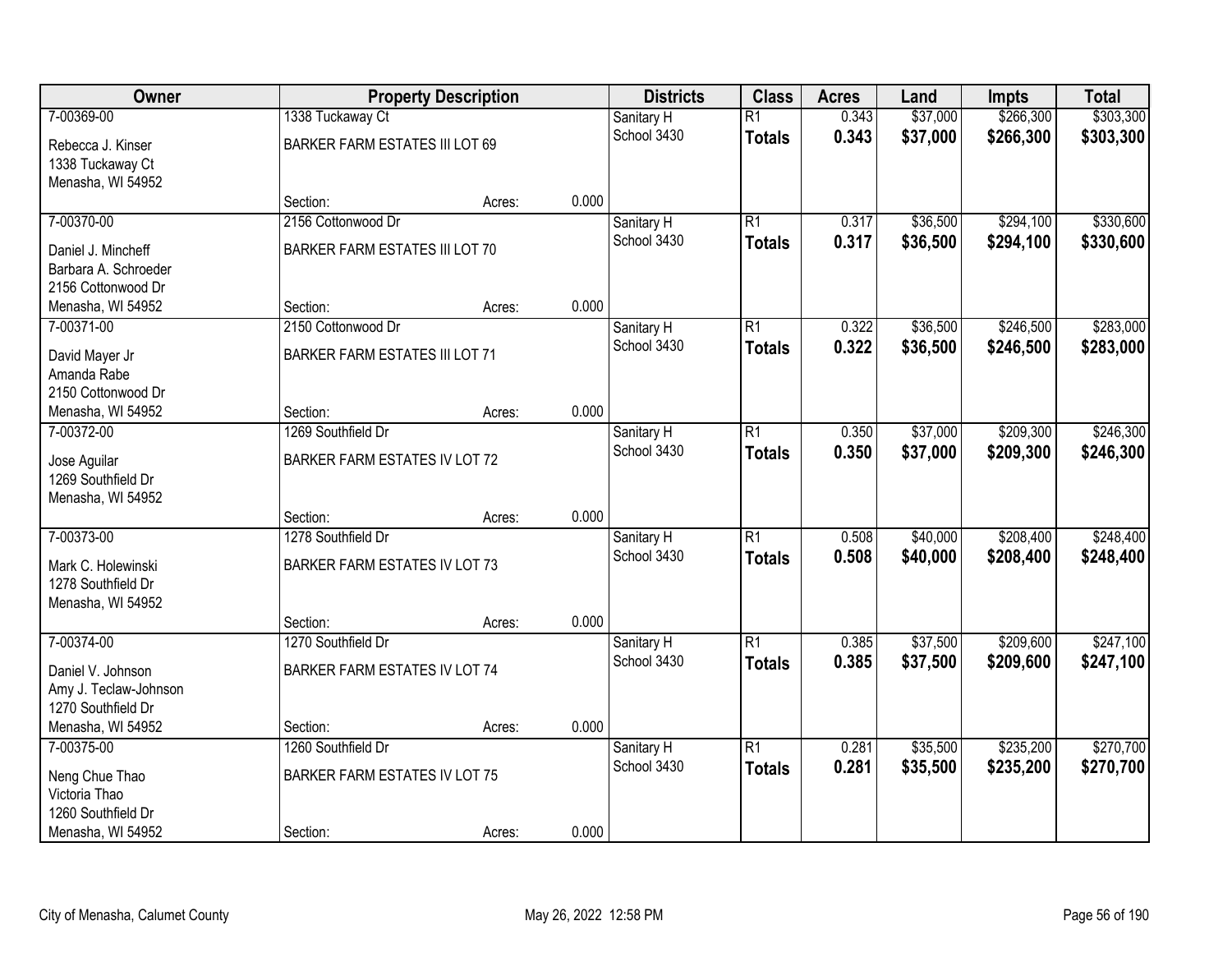| Owner                |                                      | <b>Property Description</b> |       | <b>Districts</b> | <b>Class</b>    | <b>Acres</b> | Land     | <b>Impts</b> | <b>Total</b> |
|----------------------|--------------------------------------|-----------------------------|-------|------------------|-----------------|--------------|----------|--------------|--------------|
| 7-00376-00           | 1250 Southfield Dr                   |                             |       | Sanitary H       | $\overline{R1}$ | 0.236        | \$33,000 | \$205,600    | \$238,600    |
| Damon L. Brandt      | BARKER FARM ESTATES IV LOT 76        |                             |       | School 3430      | <b>Totals</b>   | 0.236        | \$33,000 | \$205,600    | \$238,600    |
| Joanne M. Vaness     |                                      |                             |       |                  |                 |              |          |              |              |
| 1250 Southfield Dr   |                                      |                             |       |                  |                 |              |          |              |              |
| Menasha, WI 54952    | Section:                             | Acres:                      | 0.000 |                  |                 |              |          |              |              |
| 7-00377-00           | 1242 Southfield Dr                   |                             |       | Sanitary H       | $\overline{R1}$ | 0.236        | \$33,000 | \$224,300    | \$257,300    |
| Vee Lee              | BARKER FARM ESTATES IV LOT 77        |                             |       | School 3430      | <b>Totals</b>   | 0.236        | \$33,000 | \$224,300    | \$257,300    |
| Jessica Lee          |                                      |                             |       |                  |                 |              |          |              |              |
| 1242 Southfield Dr   |                                      |                             |       |                  |                 |              |          |              |              |
| Menasha, WI 54952    | Section:                             | Acres:                      | 0.000 |                  |                 |              |          |              |              |
| 7-00378-00           | 1234 Southfield Dr                   |                             |       | Sanitary H       | $\overline{R1}$ | 0.236        | \$33,000 | \$225,900    | \$258,900    |
| Alexander Lavrentiev | BARKER FARM ESTATES IV LOT 78        |                             |       | School 3430      | <b>Totals</b>   | 0.236        | \$33,000 | \$225,900    | \$258,900    |
| 1234 Southfield Dr   |                                      |                             |       |                  |                 |              |          |              |              |
| Menasha, WI 54952    |                                      |                             |       |                  |                 |              |          |              |              |
|                      | Section:                             | Acres:                      | 0.000 |                  |                 |              |          |              |              |
| 7-00379-00           | 1226 Southfield Dr                   |                             |       | Sanitary H       | $\overline{R1}$ | 0.235        | \$33,000 | \$201,200    | \$234,200    |
| Carl R. Rowe         | <b>BARKER FARM ESTATES IV LOT 79</b> |                             |       | School 3430      | <b>Totals</b>   | 0.235        | \$33,000 | \$201,200    | \$234,200    |
| 1226 Southfield Dr   |                                      |                             |       |                  |                 |              |          |              |              |
| Menasha, WI 54952    |                                      |                             |       |                  |                 |              |          |              |              |
|                      | Section:                             | Acres:                      | 0.000 |                  |                 |              |          |              |              |
| 7-00380-00           | 1218 Southfield Dr                   |                             |       | Sanitary H       | $\overline{R1}$ | 0.235        | \$33,000 | \$197,600    | \$230,600    |
| Adam Krieger         | BARKER FARM ESTATES IV LOT 80        |                             |       | School 3430      | <b>Totals</b>   | 0.235        | \$33,000 | \$197,600    | \$230,600    |
| 1218 Southfield Dr   |                                      |                             |       |                  |                 |              |          |              |              |
| Menasha, WI 54952    |                                      |                             |       |                  |                 |              |          |              |              |
|                      | Section:                             | Acres:                      | 0.000 |                  |                 |              |          |              |              |
| 7-00381-00           | 1210 Southfield Dr                   |                             |       | Sanitary H       | $\overline{R1}$ | 0.234        | \$33,000 | \$209,600    | \$242,600    |
| William P. Talbot    | <b>BARKER FARM ESTATES IV LOT 81</b> |                             |       | School 3430      | <b>Totals</b>   | 0.234        | \$33,000 | \$209,600    | \$242,600    |
| Kathryn A. Talbot    |                                      |                             |       |                  |                 |              |          |              |              |
| 1210 Southfield Dr   |                                      |                             |       |                  |                 |              |          |              |              |
| Menasha, WI 54952    | Section:                             | Acres:                      | 0.000 |                  |                 |              |          |              |              |
| 7-00382-00           | 1202 Southfield Dr                   |                             |       | Sanitary H       | $\overline{R1}$ | 0.226        | \$31,500 | \$206,100    | \$237,600    |
| John T. Duffin       | BARKER FARM ESTATES IV LOT 82        |                             |       | School 3430      | <b>Totals</b>   | 0.226        | \$31,500 | \$206,100    | \$237,600    |
| 1202 Southfield      |                                      |                             |       |                  |                 |              |          |              |              |
| Menasha, WI 54952    |                                      |                             |       |                  |                 |              |          |              |              |
|                      | Section:                             | Acres:                      | 0.000 |                  |                 |              |          |              |              |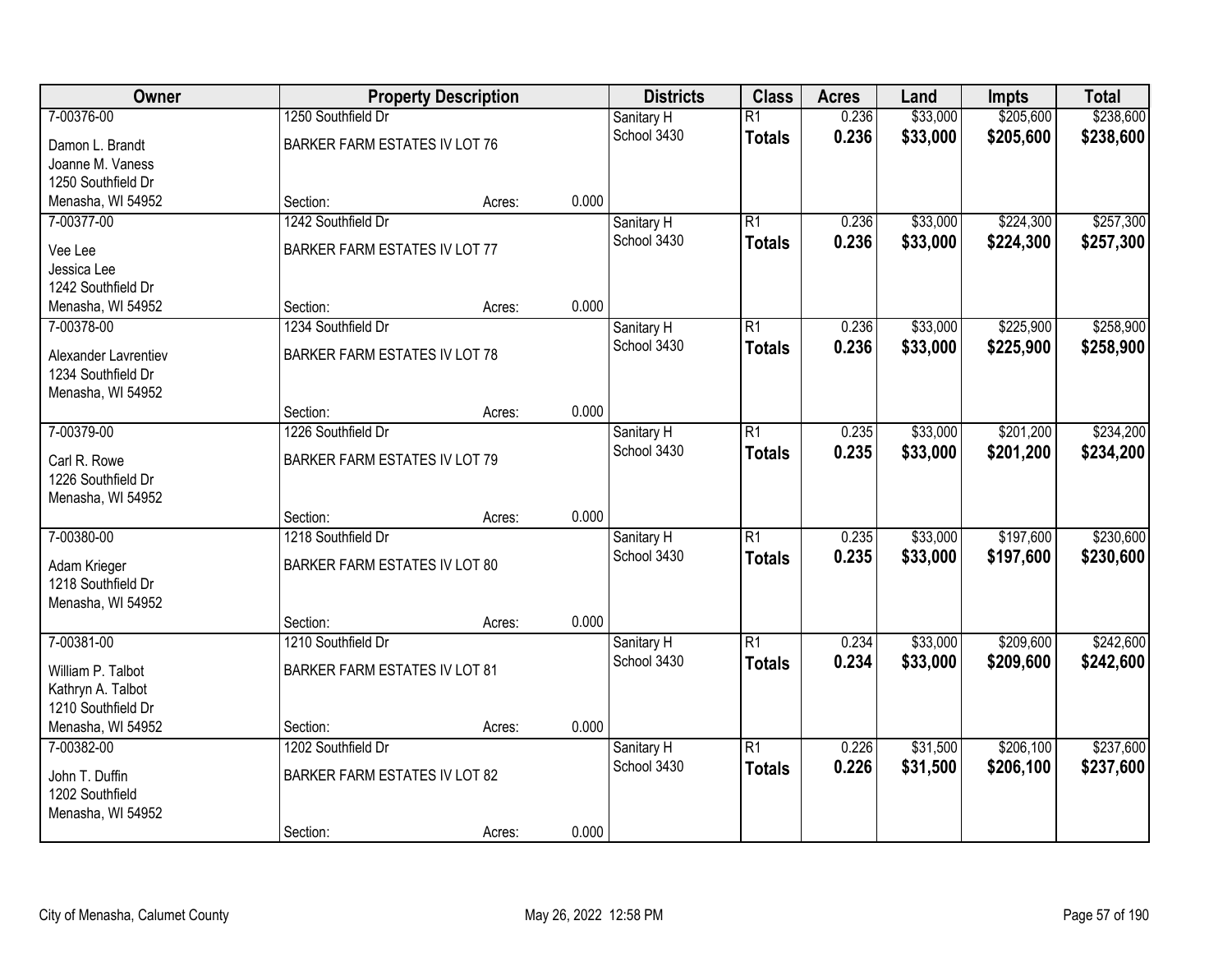| \$190,200<br>\$225,200<br>7-00383-00<br>1201 Southfield Dr<br>$\overline{R1}$<br>0.264<br>\$35,000<br>Sanitary H<br>0.264<br>\$35,000<br>\$190,200<br>\$225,200<br>School 3430<br><b>Totals</b><br><b>BARKER FARM ESTATES IV LOT 83</b><br>Theodore R. Kersten<br>Wendy Kersten<br>1201 Southfield Dr<br>0.000<br>Menasha, WI 54952<br>Section:<br>Acres:<br>1209 Southfield Dr<br>$\overline{R1}$<br>\$35,000<br>\$182,900<br>\$217,900<br>7-00384-00<br>Sanitary H<br>0.256<br>0.256<br>\$35,000<br>\$182,900<br>\$217,900<br>School 3430<br><b>Totals</b><br><b>BARKER FARM ESTATES IV LOT 84</b><br>David E. Anderson<br>Kimberly A. Anderson<br>1209 Southfield Dr<br>0.000<br>Menasha, WI 54952<br>Section:<br>Acres:<br>\$223,400<br>7-00385-00<br>1217 Southfield Dr<br>$\overline{R1}$<br>\$35,000<br>\$258,400<br>0.256<br>Sanitary H<br>School 3430<br>0.256<br>\$35,000<br>\$223,400<br>\$258,400<br><b>Totals</b><br><b>BARKER FARM ESTATES IV LOT 85</b><br>Michael T. Van Beek<br>Jody Van Beek<br>1217 Southfield Dr<br>0.000<br>Menasha, WI 54952<br>Section:<br>Acres:<br>\$210,800<br>\$245,800<br>1225 Southfield Dr<br>$\overline{R1}$<br>0.256<br>\$35,000<br>7-00386-00<br>Sanitary H<br>School 3430<br>0.256<br>\$35,000<br>\$210,800<br>\$245,800<br><b>Totals</b><br>BARKER FARM ESTATES IV LOT 86<br>The Patrick and Lynn Nichols Living<br><b>Trust Dated Septemb</b><br>1225 Southfield Dr<br>0.000<br>Menasha, WI 54952<br>Section:<br>Acres:<br>\$226,900<br>\$261,900<br>7-00387-00<br>1233 Southfield Dr<br>$\overline{R1}$<br>0.256<br>\$35,000<br>Sanitary H<br>0.256<br>\$35,000<br>\$226,900<br>\$261,900<br>School 3430<br><b>Totals</b><br>BARKER FARM ESTATES IV LOT 87<br>Patrick E. Killoren<br>Kris L. Killoren<br>1233 Southfield Dr<br>0.000<br>Menasha, WI 54952<br>Section:<br>Acres:<br>1241 Southfield Dr<br>\$207,400<br>\$242,400<br>7-00388-00<br>$\overline{R1}$<br>0.262<br>\$35,000<br>Sanitary H<br>0.262<br>\$35,000<br>\$207,400<br>School 3430<br>\$242,400<br><b>Totals</b><br><b>BARKER FARM ESTATES IV LOT 88</b><br>Logan N. Romine<br>Devin M. Romine<br>1241 Southfield Dr<br>0.000<br>Menasha, WI 54952<br>Section:<br>Acres:<br>1253 Southfield Dr<br>$\overline{R1}$<br>\$36,500<br>\$179,200<br>\$215,700<br>7-00389-00<br>0.338<br>Sanitary H | Owner | <b>Property Description</b> | <b>Districts</b> | <b>Class</b> | <b>Acres</b> | Land | <b>Impts</b> | <b>Total</b> |
|---------------------------------------------------------------------------------------------------------------------------------------------------------------------------------------------------------------------------------------------------------------------------------------------------------------------------------------------------------------------------------------------------------------------------------------------------------------------------------------------------------------------------------------------------------------------------------------------------------------------------------------------------------------------------------------------------------------------------------------------------------------------------------------------------------------------------------------------------------------------------------------------------------------------------------------------------------------------------------------------------------------------------------------------------------------------------------------------------------------------------------------------------------------------------------------------------------------------------------------------------------------------------------------------------------------------------------------------------------------------------------------------------------------------------------------------------------------------------------------------------------------------------------------------------------------------------------------------------------------------------------------------------------------------------------------------------------------------------------------------------------------------------------------------------------------------------------------------------------------------------------------------------------------------------------------------------------------------------------------------------------------------------------------------------------------------------------------------------------------------------------------------------------------------------------------------------------------------------------------------------------------------------------------------------------------------|-------|-----------------------------|------------------|--------------|--------------|------|--------------|--------------|
|                                                                                                                                                                                                                                                                                                                                                                                                                                                                                                                                                                                                                                                                                                                                                                                                                                                                                                                                                                                                                                                                                                                                                                                                                                                                                                                                                                                                                                                                                                                                                                                                                                                                                                                                                                                                                                                                                                                                                                                                                                                                                                                                                                                                                                                                                                                     |       |                             |                  |              |              |      |              |              |
|                                                                                                                                                                                                                                                                                                                                                                                                                                                                                                                                                                                                                                                                                                                                                                                                                                                                                                                                                                                                                                                                                                                                                                                                                                                                                                                                                                                                                                                                                                                                                                                                                                                                                                                                                                                                                                                                                                                                                                                                                                                                                                                                                                                                                                                                                                                     |       |                             |                  |              |              |      |              |              |
|                                                                                                                                                                                                                                                                                                                                                                                                                                                                                                                                                                                                                                                                                                                                                                                                                                                                                                                                                                                                                                                                                                                                                                                                                                                                                                                                                                                                                                                                                                                                                                                                                                                                                                                                                                                                                                                                                                                                                                                                                                                                                                                                                                                                                                                                                                                     |       |                             |                  |              |              |      |              |              |
|                                                                                                                                                                                                                                                                                                                                                                                                                                                                                                                                                                                                                                                                                                                                                                                                                                                                                                                                                                                                                                                                                                                                                                                                                                                                                                                                                                                                                                                                                                                                                                                                                                                                                                                                                                                                                                                                                                                                                                                                                                                                                                                                                                                                                                                                                                                     |       |                             |                  |              |              |      |              |              |
|                                                                                                                                                                                                                                                                                                                                                                                                                                                                                                                                                                                                                                                                                                                                                                                                                                                                                                                                                                                                                                                                                                                                                                                                                                                                                                                                                                                                                                                                                                                                                                                                                                                                                                                                                                                                                                                                                                                                                                                                                                                                                                                                                                                                                                                                                                                     |       |                             |                  |              |              |      |              |              |
|                                                                                                                                                                                                                                                                                                                                                                                                                                                                                                                                                                                                                                                                                                                                                                                                                                                                                                                                                                                                                                                                                                                                                                                                                                                                                                                                                                                                                                                                                                                                                                                                                                                                                                                                                                                                                                                                                                                                                                                                                                                                                                                                                                                                                                                                                                                     |       |                             |                  |              |              |      |              |              |
|                                                                                                                                                                                                                                                                                                                                                                                                                                                                                                                                                                                                                                                                                                                                                                                                                                                                                                                                                                                                                                                                                                                                                                                                                                                                                                                                                                                                                                                                                                                                                                                                                                                                                                                                                                                                                                                                                                                                                                                                                                                                                                                                                                                                                                                                                                                     |       |                             |                  |              |              |      |              |              |
|                                                                                                                                                                                                                                                                                                                                                                                                                                                                                                                                                                                                                                                                                                                                                                                                                                                                                                                                                                                                                                                                                                                                                                                                                                                                                                                                                                                                                                                                                                                                                                                                                                                                                                                                                                                                                                                                                                                                                                                                                                                                                                                                                                                                                                                                                                                     |       |                             |                  |              |              |      |              |              |
|                                                                                                                                                                                                                                                                                                                                                                                                                                                                                                                                                                                                                                                                                                                                                                                                                                                                                                                                                                                                                                                                                                                                                                                                                                                                                                                                                                                                                                                                                                                                                                                                                                                                                                                                                                                                                                                                                                                                                                                                                                                                                                                                                                                                                                                                                                                     |       |                             |                  |              |              |      |              |              |
|                                                                                                                                                                                                                                                                                                                                                                                                                                                                                                                                                                                                                                                                                                                                                                                                                                                                                                                                                                                                                                                                                                                                                                                                                                                                                                                                                                                                                                                                                                                                                                                                                                                                                                                                                                                                                                                                                                                                                                                                                                                                                                                                                                                                                                                                                                                     |       |                             |                  |              |              |      |              |              |
|                                                                                                                                                                                                                                                                                                                                                                                                                                                                                                                                                                                                                                                                                                                                                                                                                                                                                                                                                                                                                                                                                                                                                                                                                                                                                                                                                                                                                                                                                                                                                                                                                                                                                                                                                                                                                                                                                                                                                                                                                                                                                                                                                                                                                                                                                                                     |       |                             |                  |              |              |      |              |              |
|                                                                                                                                                                                                                                                                                                                                                                                                                                                                                                                                                                                                                                                                                                                                                                                                                                                                                                                                                                                                                                                                                                                                                                                                                                                                                                                                                                                                                                                                                                                                                                                                                                                                                                                                                                                                                                                                                                                                                                                                                                                                                                                                                                                                                                                                                                                     |       |                             |                  |              |              |      |              |              |
|                                                                                                                                                                                                                                                                                                                                                                                                                                                                                                                                                                                                                                                                                                                                                                                                                                                                                                                                                                                                                                                                                                                                                                                                                                                                                                                                                                                                                                                                                                                                                                                                                                                                                                                                                                                                                                                                                                                                                                                                                                                                                                                                                                                                                                                                                                                     |       |                             |                  |              |              |      |              |              |
|                                                                                                                                                                                                                                                                                                                                                                                                                                                                                                                                                                                                                                                                                                                                                                                                                                                                                                                                                                                                                                                                                                                                                                                                                                                                                                                                                                                                                                                                                                                                                                                                                                                                                                                                                                                                                                                                                                                                                                                                                                                                                                                                                                                                                                                                                                                     |       |                             |                  |              |              |      |              |              |
|                                                                                                                                                                                                                                                                                                                                                                                                                                                                                                                                                                                                                                                                                                                                                                                                                                                                                                                                                                                                                                                                                                                                                                                                                                                                                                                                                                                                                                                                                                                                                                                                                                                                                                                                                                                                                                                                                                                                                                                                                                                                                                                                                                                                                                                                                                                     |       |                             |                  |              |              |      |              |              |
|                                                                                                                                                                                                                                                                                                                                                                                                                                                                                                                                                                                                                                                                                                                                                                                                                                                                                                                                                                                                                                                                                                                                                                                                                                                                                                                                                                                                                                                                                                                                                                                                                                                                                                                                                                                                                                                                                                                                                                                                                                                                                                                                                                                                                                                                                                                     |       |                             |                  |              |              |      |              |              |
|                                                                                                                                                                                                                                                                                                                                                                                                                                                                                                                                                                                                                                                                                                                                                                                                                                                                                                                                                                                                                                                                                                                                                                                                                                                                                                                                                                                                                                                                                                                                                                                                                                                                                                                                                                                                                                                                                                                                                                                                                                                                                                                                                                                                                                                                                                                     |       |                             |                  |              |              |      |              |              |
|                                                                                                                                                                                                                                                                                                                                                                                                                                                                                                                                                                                                                                                                                                                                                                                                                                                                                                                                                                                                                                                                                                                                                                                                                                                                                                                                                                                                                                                                                                                                                                                                                                                                                                                                                                                                                                                                                                                                                                                                                                                                                                                                                                                                                                                                                                                     |       |                             |                  |              |              |      |              |              |
|                                                                                                                                                                                                                                                                                                                                                                                                                                                                                                                                                                                                                                                                                                                                                                                                                                                                                                                                                                                                                                                                                                                                                                                                                                                                                                                                                                                                                                                                                                                                                                                                                                                                                                                                                                                                                                                                                                                                                                                                                                                                                                                                                                                                                                                                                                                     |       |                             |                  |              |              |      |              |              |
|                                                                                                                                                                                                                                                                                                                                                                                                                                                                                                                                                                                                                                                                                                                                                                                                                                                                                                                                                                                                                                                                                                                                                                                                                                                                                                                                                                                                                                                                                                                                                                                                                                                                                                                                                                                                                                                                                                                                                                                                                                                                                                                                                                                                                                                                                                                     |       |                             |                  |              |              |      |              |              |
|                                                                                                                                                                                                                                                                                                                                                                                                                                                                                                                                                                                                                                                                                                                                                                                                                                                                                                                                                                                                                                                                                                                                                                                                                                                                                                                                                                                                                                                                                                                                                                                                                                                                                                                                                                                                                                                                                                                                                                                                                                                                                                                                                                                                                                                                                                                     |       |                             |                  |              |              |      |              |              |
|                                                                                                                                                                                                                                                                                                                                                                                                                                                                                                                                                                                                                                                                                                                                                                                                                                                                                                                                                                                                                                                                                                                                                                                                                                                                                                                                                                                                                                                                                                                                                                                                                                                                                                                                                                                                                                                                                                                                                                                                                                                                                                                                                                                                                                                                                                                     |       |                             |                  |              |              |      |              |              |
|                                                                                                                                                                                                                                                                                                                                                                                                                                                                                                                                                                                                                                                                                                                                                                                                                                                                                                                                                                                                                                                                                                                                                                                                                                                                                                                                                                                                                                                                                                                                                                                                                                                                                                                                                                                                                                                                                                                                                                                                                                                                                                                                                                                                                                                                                                                     |       |                             |                  |              |              |      |              |              |
|                                                                                                                                                                                                                                                                                                                                                                                                                                                                                                                                                                                                                                                                                                                                                                                                                                                                                                                                                                                                                                                                                                                                                                                                                                                                                                                                                                                                                                                                                                                                                                                                                                                                                                                                                                                                                                                                                                                                                                                                                                                                                                                                                                                                                                                                                                                     |       |                             |                  |              |              |      |              |              |
|                                                                                                                                                                                                                                                                                                                                                                                                                                                                                                                                                                                                                                                                                                                                                                                                                                                                                                                                                                                                                                                                                                                                                                                                                                                                                                                                                                                                                                                                                                                                                                                                                                                                                                                                                                                                                                                                                                                                                                                                                                                                                                                                                                                                                                                                                                                     |       |                             |                  |              |              |      |              |              |
|                                                                                                                                                                                                                                                                                                                                                                                                                                                                                                                                                                                                                                                                                                                                                                                                                                                                                                                                                                                                                                                                                                                                                                                                                                                                                                                                                                                                                                                                                                                                                                                                                                                                                                                                                                                                                                                                                                                                                                                                                                                                                                                                                                                                                                                                                                                     |       |                             |                  |              |              |      |              |              |
|                                                                                                                                                                                                                                                                                                                                                                                                                                                                                                                                                                                                                                                                                                                                                                                                                                                                                                                                                                                                                                                                                                                                                                                                                                                                                                                                                                                                                                                                                                                                                                                                                                                                                                                                                                                                                                                                                                                                                                                                                                                                                                                                                                                                                                                                                                                     |       |                             |                  |              |              |      |              |              |
|                                                                                                                                                                                                                                                                                                                                                                                                                                                                                                                                                                                                                                                                                                                                                                                                                                                                                                                                                                                                                                                                                                                                                                                                                                                                                                                                                                                                                                                                                                                                                                                                                                                                                                                                                                                                                                                                                                                                                                                                                                                                                                                                                                                                                                                                                                                     |       |                             |                  |              |              |      |              |              |
|                                                                                                                                                                                                                                                                                                                                                                                                                                                                                                                                                                                                                                                                                                                                                                                                                                                                                                                                                                                                                                                                                                                                                                                                                                                                                                                                                                                                                                                                                                                                                                                                                                                                                                                                                                                                                                                                                                                                                                                                                                                                                                                                                                                                                                                                                                                     |       |                             |                  |              |              |      |              |              |
|                                                                                                                                                                                                                                                                                                                                                                                                                                                                                                                                                                                                                                                                                                                                                                                                                                                                                                                                                                                                                                                                                                                                                                                                                                                                                                                                                                                                                                                                                                                                                                                                                                                                                                                                                                                                                                                                                                                                                                                                                                                                                                                                                                                                                                                                                                                     |       |                             |                  |              |              |      |              |              |
|                                                                                                                                                                                                                                                                                                                                                                                                                                                                                                                                                                                                                                                                                                                                                                                                                                                                                                                                                                                                                                                                                                                                                                                                                                                                                                                                                                                                                                                                                                                                                                                                                                                                                                                                                                                                                                                                                                                                                                                                                                                                                                                                                                                                                                                                                                                     |       |                             |                  |              |              |      |              |              |
|                                                                                                                                                                                                                                                                                                                                                                                                                                                                                                                                                                                                                                                                                                                                                                                                                                                                                                                                                                                                                                                                                                                                                                                                                                                                                                                                                                                                                                                                                                                                                                                                                                                                                                                                                                                                                                                                                                                                                                                                                                                                                                                                                                                                                                                                                                                     |       |                             |                  |              |              |      |              |              |
| 0.338<br>School 3430<br>\$36,500<br>\$179,200<br>\$215,700<br><b>Totals</b>                                                                                                                                                                                                                                                                                                                                                                                                                                                                                                                                                                                                                                                                                                                                                                                                                                                                                                                                                                                                                                                                                                                                                                                                                                                                                                                                                                                                                                                                                                                                                                                                                                                                                                                                                                                                                                                                                                                                                                                                                                                                                                                                                                                                                                         |       |                             |                  |              |              |      |              |              |
| BARKER FARM ESTATES IV LOT 89<br>John E. Buhl<br>Sharyn J. Buhl                                                                                                                                                                                                                                                                                                                                                                                                                                                                                                                                                                                                                                                                                                                                                                                                                                                                                                                                                                                                                                                                                                                                                                                                                                                                                                                                                                                                                                                                                                                                                                                                                                                                                                                                                                                                                                                                                                                                                                                                                                                                                                                                                                                                                                                     |       |                             |                  |              |              |      |              |              |
| 3425 S Blue Spruce Ln                                                                                                                                                                                                                                                                                                                                                                                                                                                                                                                                                                                                                                                                                                                                                                                                                                                                                                                                                                                                                                                                                                                                                                                                                                                                                                                                                                                                                                                                                                                                                                                                                                                                                                                                                                                                                                                                                                                                                                                                                                                                                                                                                                                                                                                                                               |       |                             |                  |              |              |      |              |              |
| 0.000<br>Appleton, WI 54915<br>Section:<br>Acres:                                                                                                                                                                                                                                                                                                                                                                                                                                                                                                                                                                                                                                                                                                                                                                                                                                                                                                                                                                                                                                                                                                                                                                                                                                                                                                                                                                                                                                                                                                                                                                                                                                                                                                                                                                                                                                                                                                                                                                                                                                                                                                                                                                                                                                                                   |       |                             |                  |              |              |      |              |              |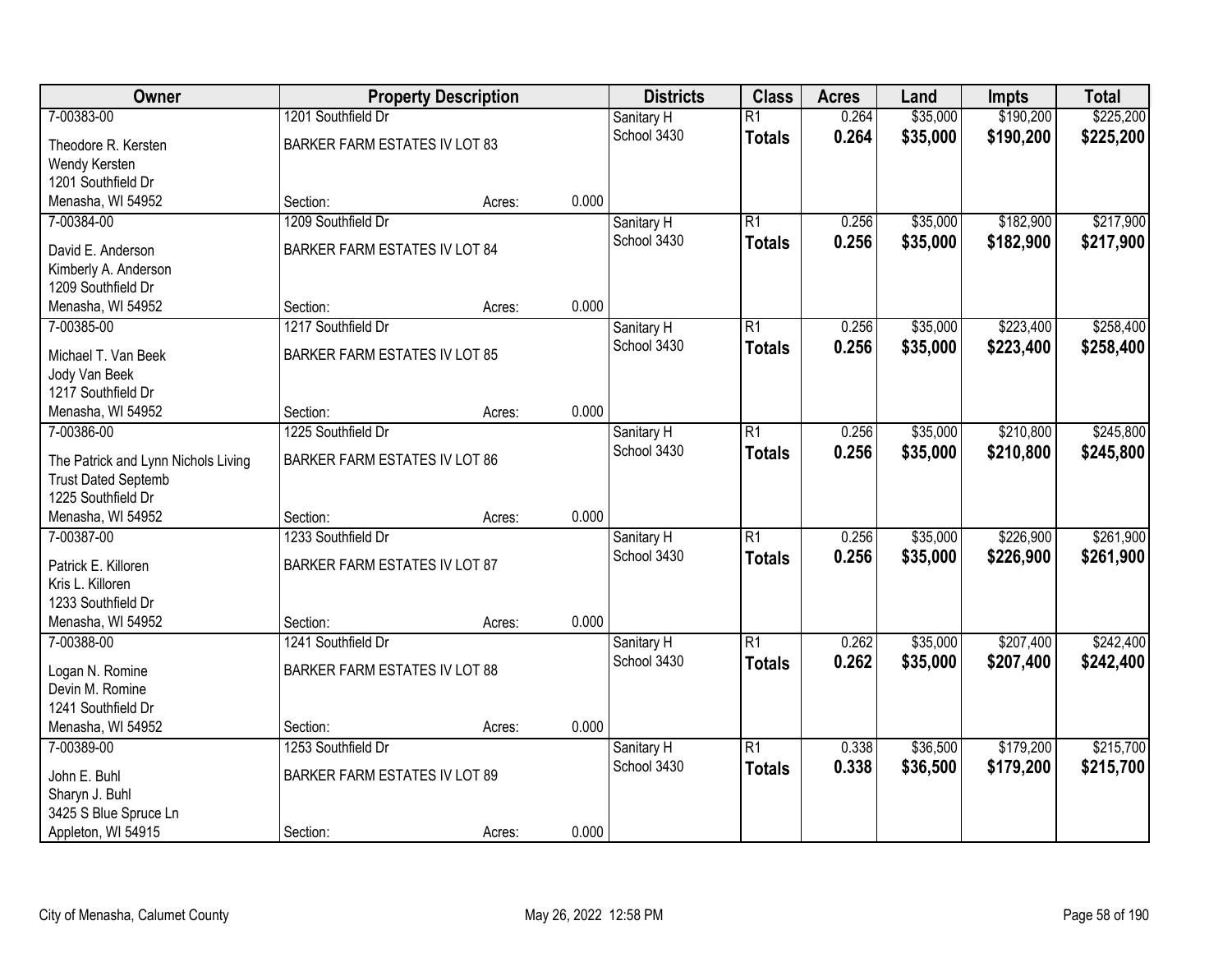| Owner                                  |                                     | <b>Property Description</b> |       | <b>Districts</b> | <b>Class</b>    | <b>Acres</b> | Land     | <b>Impts</b> | <b>Total</b> |
|----------------------------------------|-------------------------------------|-----------------------------|-------|------------------|-----------------|--------------|----------|--------------|--------------|
| 7-00390-00                             | 1250 Chelsea Ct                     |                             |       | Sanitary H       | $\overline{R1}$ | 0.332        | \$36,500 | \$251,000    | \$287,500    |
| Scott A. Hanson                        | BARKER FARM ESTATES V LOT 90        |                             |       | School 3430      | <b>Totals</b>   | 0.332        | \$36,500 | \$251,000    | \$287,500    |
| Lisa A. Johnson-Hanson                 |                                     |                             |       |                  |                 |              |          |              |              |
| 1250 Chelsea Ct                        |                                     |                             |       |                  |                 |              |          |              |              |
| Menasha, WI 54952                      | Section:                            | Acres:                      | 0.000 |                  |                 |              |          |              |              |
| 7-00391-00                             | 1242 Chelsea Ct                     |                             |       | Sanitary H       | $\overline{R1}$ | 0.268        | \$35,500 | \$206,800    | \$242,300    |
| <b>Thomas Moser</b>                    | BARKER FARM ESTATES V LOT 91        |                             |       | School 3430      | <b>Totals</b>   | 0.268        | \$35,500 | \$206,800    | \$242,300    |
| 1242 Chelsea Ct                        |                                     |                             |       |                  |                 |              |          |              |              |
| Menasha, WI 54952                      |                                     |                             |       |                  |                 |              |          |              |              |
|                                        | Section:                            | Acres:                      | 0.000 |                  |                 |              |          |              |              |
| 7-00392-00                             | 1234 Chelsea Ct                     |                             |       | Sanitary H       | $\overline{R1}$ | 0.258        | \$35,000 | \$221,200    | \$256,200    |
| Aaron J. Mueller                       | BARKER FARM ESTATES V LOT 92        |                             |       | School 3430      | <b>Totals</b>   | 0.258        | \$35,000 | \$221,200    | \$256,200    |
| Emily M. Mueller                       |                                     |                             |       |                  |                 |              |          |              |              |
| 1234 Chelsea Ct                        |                                     |                             |       |                  |                 |              |          |              |              |
| Menasha, WI 54952                      | Section:                            | Acres:                      | 0.000 |                  |                 |              |          |              |              |
| 7-00393-00                             | 1226 Chelsea Ct                     |                             |       | Sanitary H       | $\overline{R1}$ | 0.258        | \$35,000 | \$194,800    | \$229,800    |
|                                        |                                     |                             |       | School 3430      | <b>Totals</b>   | 0.258        | \$35,000 | \$194,800    | \$229,800    |
| Michael J. Milhaupt<br>1226 Chelsea Ct | <b>BARKER FARM ESTATES V LOT 93</b> |                             |       |                  |                 |              |          |              |              |
| Menasha, WI 54952                      |                                     |                             |       |                  |                 |              |          |              |              |
|                                        | Section:                            | Acres:                      | 0.000 |                  |                 |              |          |              |              |
| 7-00394-00                             | 1218 Chelsea Ct                     |                             |       | Sanitary H       | $\overline{R1}$ | 0.244        | \$34,000 | \$210,500    | \$244,500    |
|                                        |                                     |                             |       | School 3430      | <b>Totals</b>   | 0.244        | \$34,000 | \$210,500    | \$244,500    |
| Sheng L. Kong                          | BARKER FARM ESTATES V LOT 94        |                             |       |                  |                 |              |          |              |              |
| Aly Xiong                              |                                     |                             |       |                  |                 |              |          |              |              |
| 1218 Chelsea Ct<br>Menasha, WI 54952   | Section:                            |                             | 0.000 |                  |                 |              |          |              |              |
| 7-00395-00                             | 1210 Chelsea Ct                     | Acres:                      |       | Sanitary H       | $\overline{R1}$ | 0.286        | \$35,500 | \$286,900    | \$322,400    |
|                                        |                                     |                             |       | School 3430      | <b>Totals</b>   | 0.286        | \$35,500 | \$286,900    | \$322,400    |
| Kurt M. Stammer                        | <b>BARKER FARM ESTATES V LOT 95</b> |                             |       |                  |                 |              |          |              |              |
| Sara L. Pietris                        |                                     |                             |       |                  |                 |              |          |              |              |
| 1210 Chelsea Ct                        |                                     |                             |       |                  |                 |              |          |              |              |
| Menasha, WI 54952                      | Section:                            | Acres:                      | 0.000 |                  |                 |              |          |              |              |
| 7-00396-00                             | 1202 Chelsea Ct                     |                             |       | Sanitary H       | $\overline{R1}$ | 0.416        | \$38,500 | \$283,100    | \$321,600    |
| Mark M. Zwerg                          | BARKER FARM ESTATES V LOT 96        |                             |       | School 3430      | <b>Totals</b>   | 0.416        | \$38,500 | \$283,100    | \$321,600    |
| Laurie L. Zwerg                        |                                     |                             |       |                  |                 |              |          |              |              |
| 1202 Chelsea Ct                        |                                     |                             |       |                  |                 |              |          |              |              |
| Menasha, WI 54952                      | Section:                            | Acres:                      | 0.000 |                  |                 |              |          |              |              |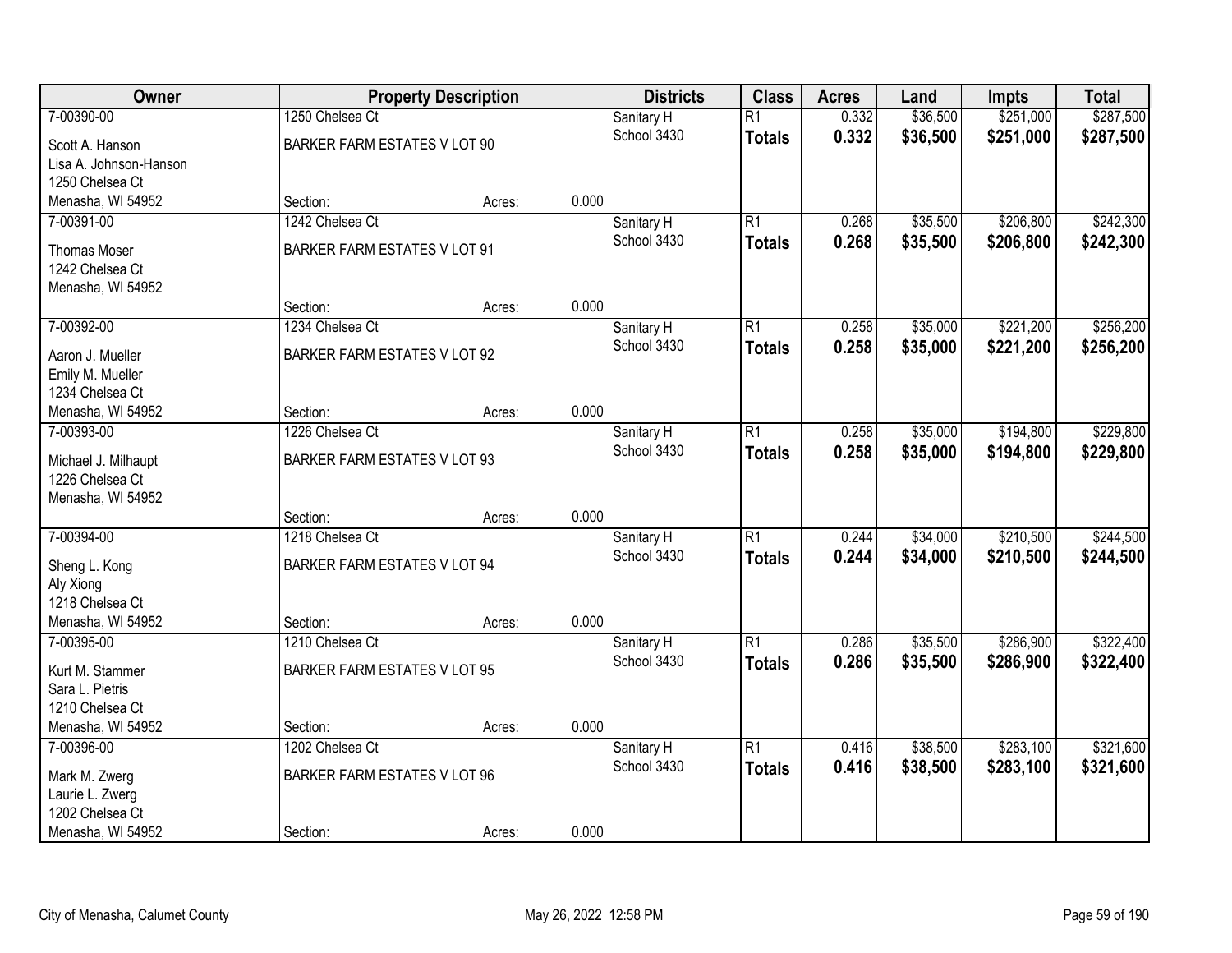| Owner                                 | <b>Property Description</b>         |        |       | <b>Districts</b> | <b>Class</b>    | <b>Acres</b> | Land     | <b>Impts</b> | <b>Total</b> |
|---------------------------------------|-------------------------------------|--------|-------|------------------|-----------------|--------------|----------|--------------|--------------|
| 7-00397-00                            | 1201 Chelsea Ct                     |        |       | Sanitary H       | $\overline{R1}$ | 0.634        | \$42,500 | \$197,000    | \$239,500    |
| Mario Fernandez Ballesteros           | BARKER FARM ESTATES V LOT 97        |        |       | School 3430      | <b>Totals</b>   | 0.634        | \$42,500 | \$197,000    | \$239,500    |
| 1201 Chelsea Ct                       |                                     |        |       |                  |                 |              |          |              |              |
| Menasha, WI 54952                     |                                     |        |       |                  |                 |              |          |              |              |
|                                       | Section:                            | Acres: | 0.000 |                  |                 |              |          |              |              |
| 7-00398-00                            | 1209 Chelsea Ct                     |        |       | Sanitary H       | $\overline{R1}$ | 0.377        | \$33,500 | \$225,500    | \$259,000    |
| Mark and Sharon Pechotta Living Trust | BARKER FARM ESTATES V LOT 98        |        |       | School 3430      | <b>Totals</b>   | 0.377        | \$33,500 | \$225,500    | \$259,000    |
| Dated December 21                     |                                     |        |       |                  |                 |              |          |              |              |
| 1209 Chelsea Ct                       |                                     |        |       |                  |                 |              |          |              |              |
| Menasha, WI 54952                     | Section:                            | Acres: | 0.000 |                  |                 |              |          |              |              |
| 7-00399-00                            | 1217 Chelsea Ct                     |        |       | Sanitary H       | $\overline{R1}$ | 0.376        | \$37,500 | \$248,600    | \$286,100    |
| Eric T. Childs                        | <b>BARKER FARM ESTATES V LOT 99</b> |        |       | School 3430      | <b>Totals</b>   | 0.376        | \$37,500 | \$248,600    | \$286,100    |
| Cynthia S. Krickeberg                 |                                     |        |       |                  |                 |              |          |              |              |
| 1217 Chelsea Ct                       |                                     |        |       |                  |                 |              |          |              |              |
| Menasha, WI 54952                     | Section:                            | Acres: | 0.000 |                  |                 |              |          |              |              |
| 7-00400-00                            | 1225 Chelsea Ct                     |        |       | Sanitary H       | $\overline{R1}$ | 0.287        | \$35,500 | \$246,200    | \$281,700    |
| David Ramsdell                        | BARKER FARM ESTATES V LOT 100       |        |       | School 3430      | <b>Totals</b>   | 0.287        | \$35,500 | \$246,200    | \$281,700    |
| Arlene Danque                         |                                     |        |       |                  |                 |              |          |              |              |
| 1225 Chelsea Ct                       |                                     |        |       |                  |                 |              |          |              |              |
| Menasha, WI 54952                     | Section:                            | Acres: | 0.000 |                  |                 |              |          |              |              |
| 7-00401-00                            | 2133 Deer Haven Dr                  |        |       | Sanitary H       | $\overline{R1}$ | 0.313        | \$36,000 | \$213,900    | \$249,900    |
| Miguel Flores-Martinez                | BARKER FARM ESTATES V LOT 101       |        |       | School 3430      | <b>Totals</b>   | 0.313        | \$36,000 | \$213,900    | \$249,900    |
| 2133 Deerhaven Dr                     |                                     |        |       |                  |                 |              |          |              |              |
| Menasha, WI 54952                     |                                     |        |       |                  |                 |              |          |              |              |
|                                       | Section:                            | Acres: | 0.000 |                  |                 |              |          |              |              |
| 7-00402-00                            | 2141 Deer Haven Dr                  |        |       | Sanitary H       | $\overline{R1}$ | 0.232        | \$32,500 | \$239,700    | \$272,200    |
| Troy D. Smith                         | BARKER FARM ESTATES V LOT 102       |        |       | School 3430      | <b>Totals</b>   | 0.232        | \$32,500 | \$239,700    | \$272,200    |
| Lisa M. Smith                         |                                     |        |       |                  |                 |              |          |              |              |
| 2141 Deer Haven Dr                    |                                     |        |       |                  |                 |              |          |              |              |
| Menasha, WI 54952                     | Section:                            | Acres: | 0.000 |                  |                 |              |          |              |              |
| 7-00403-00                            | 2149 Deer Haven Dr                  |        |       | Sanitary H       | $\overline{R1}$ | 0.240        | \$33,500 | \$208,600    | \$242,100    |
| Jeffrey W. LaSage                     | BARKER FARM ESTATES V LOT 103       |        |       | School 3430      | <b>Totals</b>   | 0.240        | \$33,500 | \$208,600    | \$242,100    |
| Paula J. LaSage                       |                                     |        |       |                  |                 |              |          |              |              |
| 2149 Deerhaven Dr                     |                                     |        |       |                  |                 |              |          |              |              |
| Menasha, WI 54952                     | Section:                            | Acres: | 0.000 |                  |                 |              |          |              |              |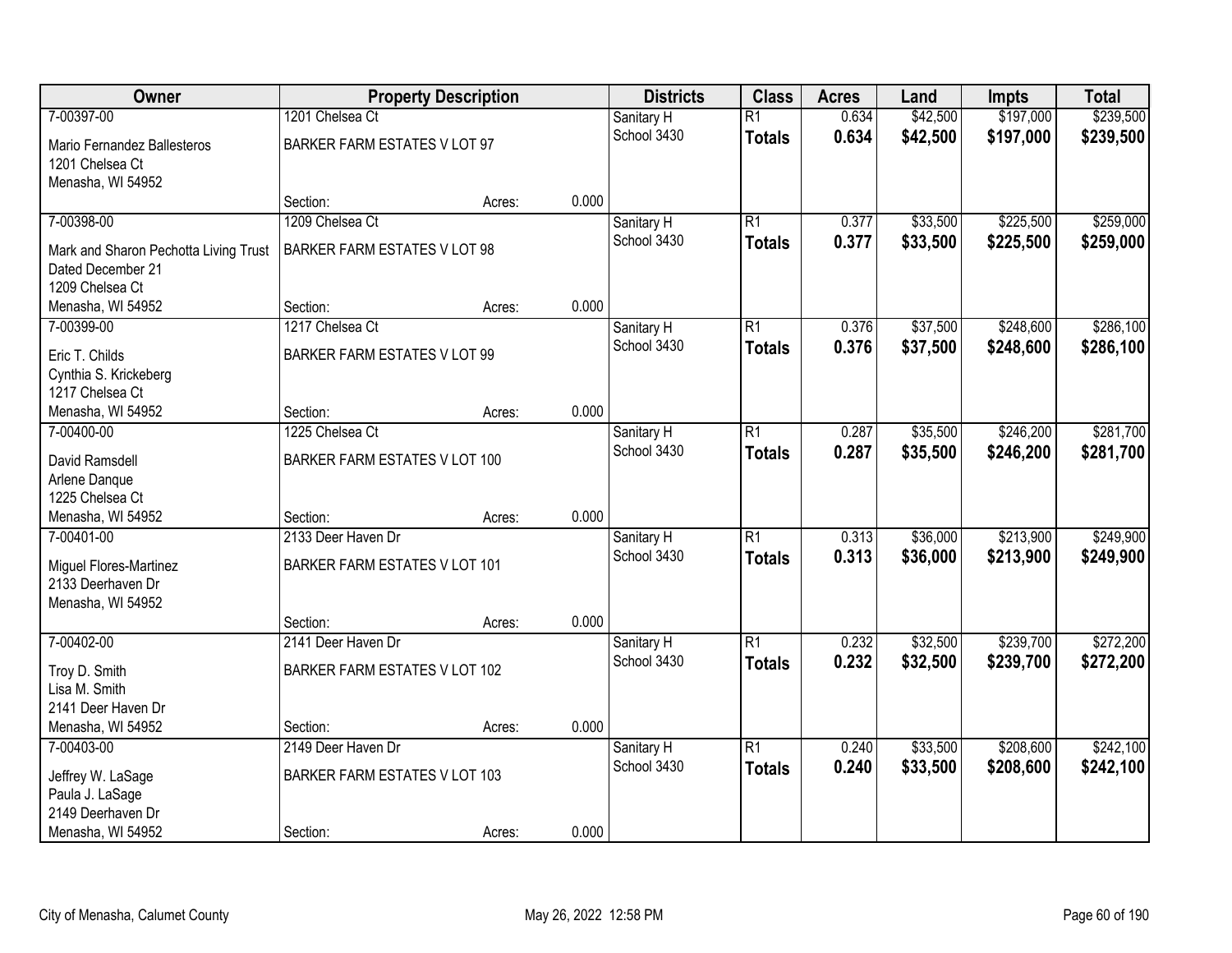| Owner                  | <b>Property Description</b>   |        |       | <b>Districts</b> | <b>Class</b>    | <b>Acres</b> | Land     | <b>Impts</b> | <b>Total</b> |
|------------------------|-------------------------------|--------|-------|------------------|-----------------|--------------|----------|--------------|--------------|
| 7-00404-00             | 2157 Deer Haven Dr            |        |       | Sanitary H       | $\overline{R1}$ | 0.234        | \$32,500 | \$266,000    | \$298,500    |
| Karen Gibson           | BARKER FARM ESTATES V LOT 104 |        |       | School 3430      | <b>Totals</b>   | 0.234        | \$32,500 | \$266,000    | \$298,500    |
| 2157 Deer Haven Dr     |                               |        |       |                  |                 |              |          |              |              |
| Menasha, WI 54952      |                               |        |       |                  |                 |              |          |              |              |
|                        | Section:                      | Acres: | 0.000 |                  |                 |              |          |              |              |
| 7-00405-00             | 2165 Deer Haven Dr            |        |       | Sanitary H       | $\overline{R1}$ | 0.234        | \$32,500 | \$200,300    | \$232,800    |
| Donna F. Keller        | BARKER FARM ESTATES V LOT 105 |        |       | School 3430      | <b>Totals</b>   | 0.234        | \$32,500 | \$200,300    | \$232,800    |
| 2165 Deerhaven Dr      |                               |        |       |                  |                 |              |          |              |              |
| Menasha, WI 54952      |                               |        |       |                  |                 |              |          |              |              |
|                        | Section:                      | Acres: | 0.000 |                  |                 |              |          |              |              |
| 7-00406-00             | 2173 Deer Haven Dr            |        |       | Sanitary H       | $\overline{R1}$ | 0.287        | \$35,500 | \$205,300    | \$240,800    |
| Craig M. Quick         | BARKER FARM ESTATES V LOT 106 |        |       | School 3430      | <b>Totals</b>   | 0.287        | \$35,500 | \$205,300    | \$240,800    |
| Trisha L. Quick        |                               |        |       |                  |                 |              |          |              |              |
| 2173 Deerhaven Dr      |                               |        |       |                  |                 |              |          |              |              |
| Menasha, WI 54952      | Section:                      | Acres: | 0.000 |                  |                 |              |          |              |              |
| 7-00407-00             | 2162 Deer Haven Dr            |        |       | Sanitary H       | $\overline{R1}$ | 0.293        | \$36,000 | \$259,200    | \$295,200    |
| Grant E. Lange         | BARKER FARM ESTATES V LOT 107 |        |       | School 3430      | <b>Totals</b>   | 0.293        | \$36,000 | \$259,200    | \$295,200    |
| Taylor L. McAdams      |                               |        |       |                  |                 |              |          |              |              |
| 2162 Deer Haven Dr     |                               |        |       |                  |                 |              |          |              |              |
| Menasha, WI 54952      | Section:                      | Acres: | 0.000 |                  |                 |              |          |              |              |
| 7-00408-00             | 2158 Deer Haven Dr            |        |       | Sanitary H       | $\overline{R1}$ | 0.300        | \$36,000 | \$259,700    | \$295,700    |
| Scott D. Lafountain    | BARKER FARM ESTATES V LOT 108 |        |       | School 3430      | <b>Totals</b>   | 0.300        | \$36,000 | \$259,700    | \$295,700    |
| Victoria M. Lafountain |                               |        |       |                  |                 |              |          |              |              |
| 2158 Deerhaven Dr      |                               |        |       |                  |                 |              |          |              |              |
| Menasha, WI 54952      | Section:                      | Acres: | 0.000 |                  |                 |              |          |              |              |
| 7-00409-00             | 2150 Deer Haven Dr            |        |       | Sanitary H       | $\overline{R1}$ | 0.311        | \$36,000 | \$288,900    | \$324,900    |
| Dale Van De Loo        | BARKER FARM ESTATES V LOT 109 |        |       | School 3430      | <b>Totals</b>   | 0.311        | \$36,000 | \$288,900    | \$324,900    |
| Tammy Van De Loo       |                               |        |       |                  |                 |              |          |              |              |
| 2150 Deer Haven Dr     |                               |        |       |                  |                 |              |          |              |              |
| Menasha, WI 54952      | Section:                      | Acres: | 0.000 |                  |                 |              |          |              |              |
| 7-00410-00             | 2142 Deer Haven Dr            |        |       | Sanitary H       | $\overline{R1}$ | 0.302        | \$36,000 | \$234,000    | \$270,000    |
| Bruce D. Meier         | BARKER FARM ESTATES V LOT 110 |        |       | School 3430      | <b>Totals</b>   | 0.302        | \$36,000 | \$234,000    | \$270,000    |
| Deanna J. Meier        |                               |        |       |                  |                 |              |          |              |              |
| 2142 Deerhaven Dr      |                               |        |       |                  |                 |              |          |              |              |
| Menasha, WI 54952      | Section:                      | Acres: | 0.000 |                  |                 |              |          |              |              |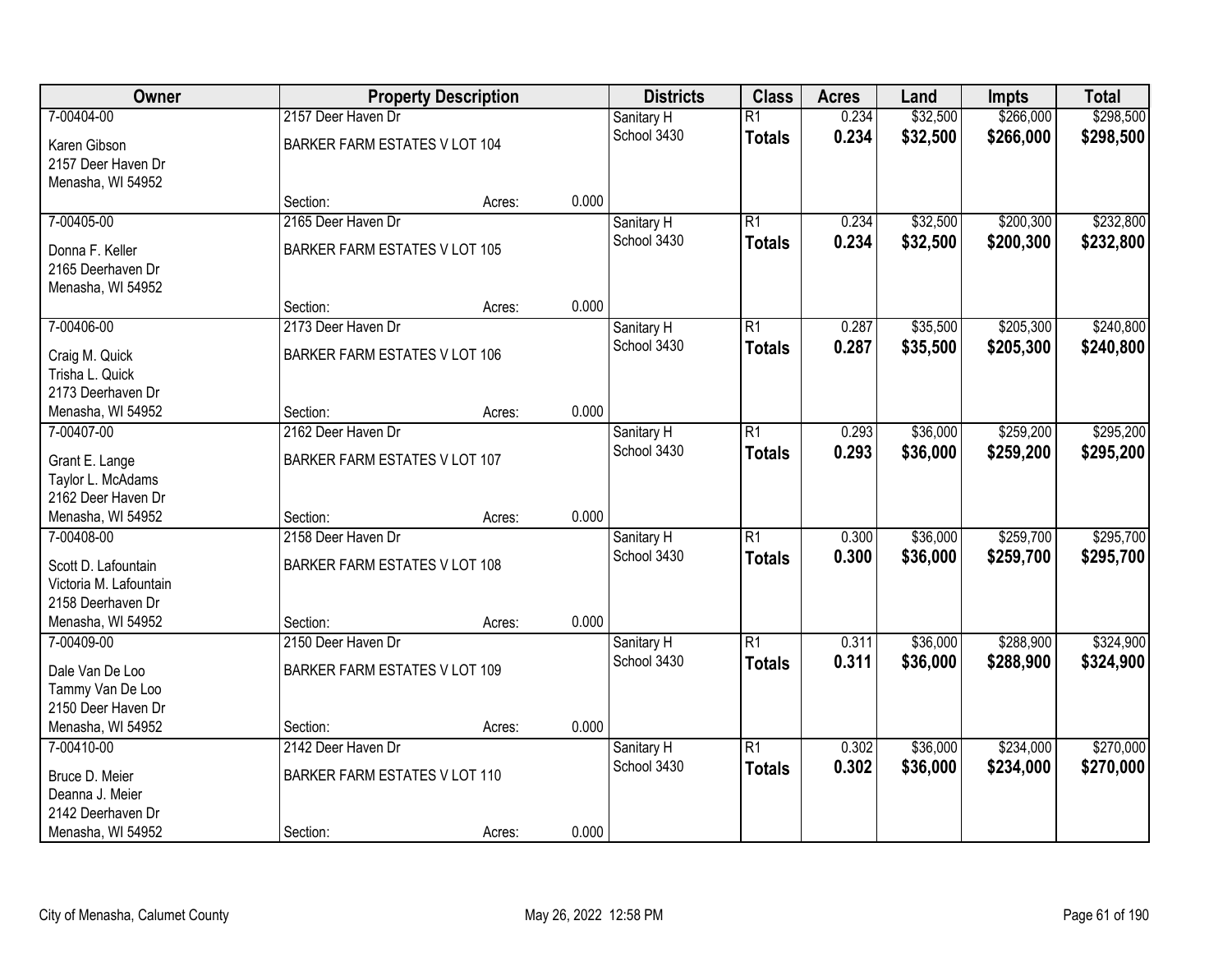| Owner                                 |                                        | <b>Property Description</b> |       | <b>Districts</b> | <b>Class</b>    | <b>Acres</b> | Land     | <b>Impts</b> | <b>Total</b> |
|---------------------------------------|----------------------------------------|-----------------------------|-------|------------------|-----------------|--------------|----------|--------------|--------------|
| 7-00411-00                            | 2134 Deer Haven Dr                     |                             |       | Sanitary H       | $\overline{R1}$ | 0.297        | \$36,000 | \$192,000    | \$228,000    |
| James L. Lawlor                       | BARKER FARM ESTATES V LOT 111          |                             |       | School 3430      | <b>Totals</b>   | 0.297        | \$36,000 | \$192,000    | \$228,000    |
| Ellen M. Lawlor                       |                                        |                             |       |                  |                 |              |          |              |              |
| 2134 Deer Haven Dr                    |                                        |                             |       |                  |                 |              |          |              |              |
| Menasha, WI 54952                     | Section:                               | Acres:                      | 0.000 |                  |                 |              |          |              |              |
| 7-00412-00                            | 2126 Deer Haven Dr                     |                             |       | Sanitary H       | $\overline{R1}$ | 0.278        | \$35,500 | \$245,700    | \$281,200    |
| James E. Lewandowski                  | BARKER FARM ESTATES V LOT 112          |                             |       | School 3430      | <b>Totals</b>   | 0.278        | \$35,500 | \$245,700    | \$281,200    |
| Christine M. Lewandowski              |                                        |                             |       |                  |                 |              |          |              |              |
| 2126 Deerhaven Dr                     |                                        |                             |       |                  |                 |              |          |              |              |
| Menasha, WI 54952                     | Section:                               | Acres:                      | 0.000 |                  |                 |              |          |              |              |
| 7-00413-00                            | 2118 Deer Haven Dr                     |                             |       | Sanitary H       | $\overline{R1}$ | 0.260        | \$35,000 | \$229,500    | \$264,500    |
|                                       |                                        |                             |       | School 3430      | <b>Totals</b>   | 0.260        | \$35,000 | \$229,500    | \$264,500    |
| Kevin C. Farr                         | BARKER FARM ESTATES V LOT 113          |                             |       |                  |                 |              |          |              |              |
| Kimberly A. Farr<br>2118 Deerhaven Dr |                                        |                             |       |                  |                 |              |          |              |              |
| Menasha, WI 54952                     | Section:                               | Acres:                      | 0.000 |                  |                 |              |          |              |              |
| 7-00414-00                            | 2110 Deer Haven Dr                     |                             |       | Sanitary H       | $\overline{R1}$ | 0.240        | \$33,500 | \$222,000    | \$255,500    |
|                                       |                                        |                             |       | School 3430      | <b>Totals</b>   | 0.240        | \$33,500 | \$222,000    | \$255,500    |
| Thomas H. Casey                       | BARKER FARM ESTATES V LOT 114          |                             |       |                  |                 |              |          |              |              |
| Lori J. Casey                         |                                        |                             |       |                  |                 |              |          |              |              |
| 2110 Deerhaven Dr                     |                                        |                             | 0.000 |                  |                 |              |          |              |              |
| Menasha, WI 54952<br>7-00415-00       | Section:<br>2133 Sweetbriar Ln         | Acres:                      |       |                  | $\overline{R1}$ | 0.295        |          | \$237,700    | \$273,700    |
|                                       |                                        |                             |       | Sanitary H       |                 |              | \$36,000 |              |              |
| Diane I. Romenesko                    | BARKER FARM ESTATES V LOT 115          |                             |       | School 3430      | <b>Totals</b>   | 0.295        | \$36,000 | \$237,700    | \$273,700    |
| 2133 Sweetbriar Ln                    |                                        |                             |       |                  |                 |              |          |              |              |
| Menasha, WI 54952                     |                                        |                             |       |                  |                 |              |          |              |              |
|                                       | Section:                               | Acres:                      | 0.000 |                  |                 |              |          |              |              |
| 7-00416-00                            | 1294 Fieldview Dr                      |                             |       | Sanitary H       | $\overline{R1}$ | 0.392        | \$43,000 | \$215,900    | \$258,900    |
| Fernando Ruiz                         | <b>BARKER FARMS ESTATES VI LOT 116</b> |                             |       | School 0147      | <b>Totals</b>   | 0.392        | \$43,000 | \$215,900    | \$258,900    |
| Eva Ruiz                              |                                        |                             |       |                  |                 |              |          |              |              |
| 1294 Fieldview Dr                     |                                        |                             |       |                  |                 |              |          |              |              |
| Menasha, WI 54952                     | Section:                               | Acres:                      | 0.000 |                  |                 |              |          |              |              |
| 7-00417-00                            | 1298 Fieldview Dr                      |                             |       | Sanitary H       | $\overline{R1}$ | 0.283        | \$40,500 | \$195,800    | \$236,300    |
| Ashley A. Ludlum                      | BARKER FARMS ESTATES VI LOT 117        |                             |       | School 0147      | <b>Totals</b>   | 0.283        | \$40,500 | \$195,800    | \$236,300    |
| Nathaniel T. Wirth                    |                                        |                             |       |                  |                 |              |          |              |              |
| 1298 Fieldview Dr                     |                                        |                             |       |                  |                 |              |          |              |              |
| Menasha, WI 54952                     | Section:                               | Acres:                      | 0.000 |                  |                 |              |          |              |              |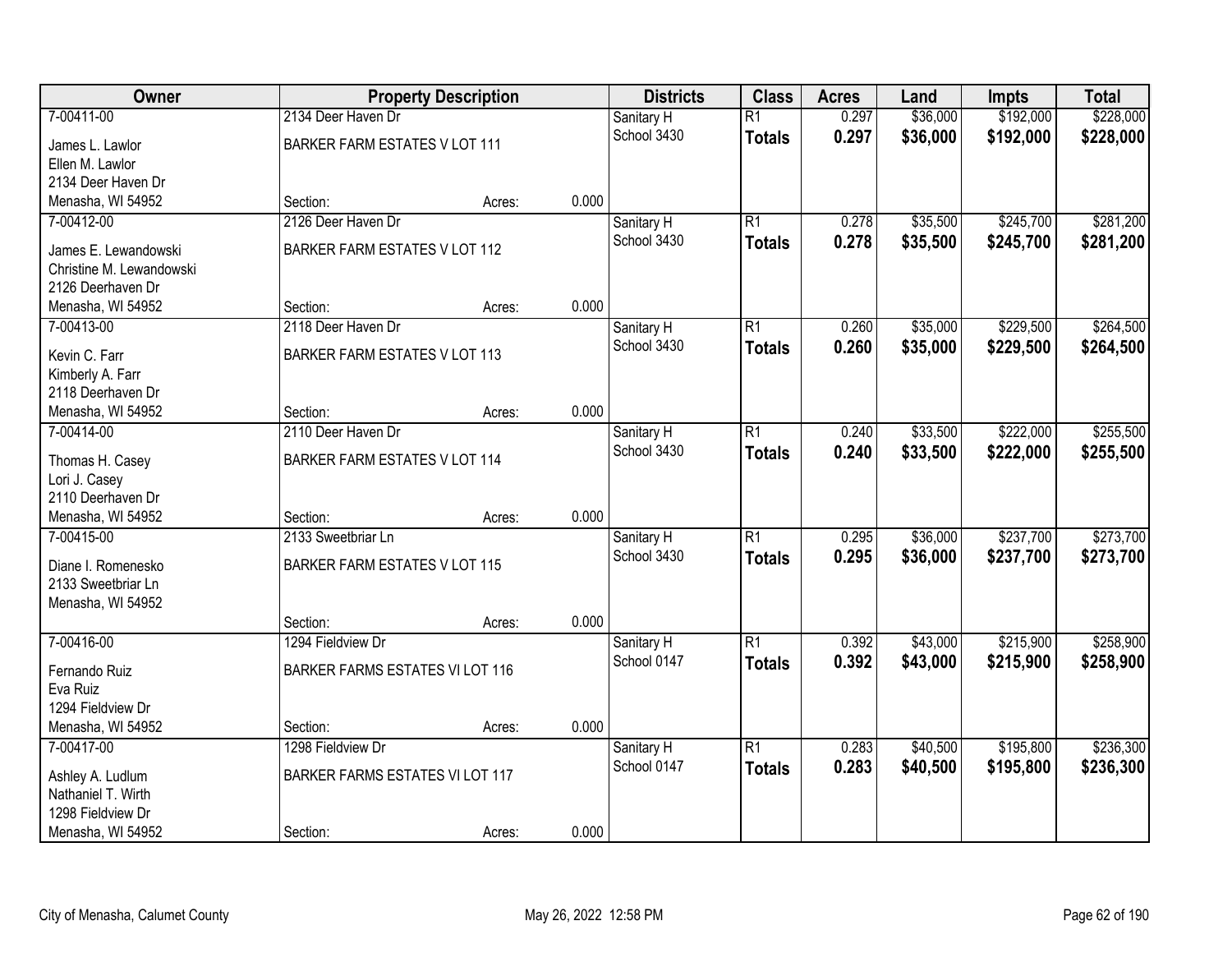| Owner                              |                                 | <b>Property Description</b> |       | <b>Districts</b> | <b>Class</b>    | <b>Acres</b> | Land     | <b>Impts</b> | <b>Total</b> |
|------------------------------------|---------------------------------|-----------------------------|-------|------------------|-----------------|--------------|----------|--------------|--------------|
| 7-00418-00                         | 1302 Fieldview Dr               |                             |       | Sanitary H       | $\overline{R1}$ | 0.268        | \$40,500 | \$219,800    | \$260,300    |
| Nhia Hang                          | BARKER FARMS ESTATES VI LOT 118 |                             |       | School 0147      | <b>Totals</b>   | 0.268        | \$40,500 | \$219,800    | \$260,300    |
| 1302 Fieldview Dr                  |                                 |                             |       |                  |                 |              |          |              |              |
| Menasha, WI 54952                  |                                 |                             |       |                  |                 |              |          |              |              |
|                                    | Section:                        | Acres:                      | 0.000 |                  |                 |              |          |              |              |
| 7-00419-00                         | 1306 Fieldview Dr               |                             |       | Sanitary H       | $\overline{R1}$ | 0.304        | \$41,000 | \$271,800    | \$312,800    |
| Pascaline A/K/A Pasc Kalamba et al | BARKER FARMS ESTATES VI LOT 119 |                             |       | School 0147      | <b>Totals</b>   | 0.304        | \$41,000 | \$271,800    | \$312,800    |
| 1306 Fieldview Dr                  |                                 |                             |       |                  |                 |              |          |              |              |
| Menasha, WI 54952                  |                                 |                             |       |                  |                 |              |          |              |              |
|                                    | Section:                        | Acres:                      | 0.000 |                  |                 |              |          |              |              |
| 7-00420-00                         | 1310 Fieldview Dr               |                             |       | Sanitary H       | $\overline{R1}$ | 0.269        | \$44,000 | \$313,200    | \$357,200    |
| Miranda M and Wayne Case           | BARKER FARMS ESTATES VI LOT 120 |                             |       | School 0147      | <b>Totals</b>   | 0.269        | \$44,000 | \$313,200    | \$357,200    |
| 1310 Fieldview Dr                  |                                 |                             |       |                  |                 |              |          |              |              |
| Menasha, WI 54952                  |                                 |                             |       |                  |                 |              |          |              |              |
|                                    | Section:                        | Acres:                      | 0.000 |                  |                 |              |          |              |              |
| 7-00421-00                         | 1314 Fieldview Dr               |                             |       | Sanitary H       | $\overline{R1}$ | 0.266        | \$43,500 | \$257,800    | \$301,300    |
| Benjamin VanGroll                  | BARKER FARMS ESTATES VI LOT 121 |                             |       | School 0147      | <b>Totals</b>   | 0.266        | \$43,500 | \$257,800    | \$301,300    |
| Katie J. VanGroll                  |                                 |                             |       |                  |                 |              |          |              |              |
| 1314 Fieldview Dr                  |                                 |                             |       |                  |                 |              |          |              |              |
| Menasha, WI 54952                  | Section:                        | Acres:                      | 0.000 |                  |                 |              |          |              |              |
| 7-00422-00                         | 1318 Fieldview Dr               |                             |       | Sanitary H       | $\overline{R1}$ | 0.266        | \$43,500 | \$219,500    | \$263,000    |
| Jeremy D. Lawrence                 | BARKER FARMS ESTATES VI LOT 122 |                             |       | School 0147      | <b>Totals</b>   | 0.266        | \$43,500 | \$219,500    | \$263,000    |
| Michelle S. Lawrence               |                                 |                             |       |                  |                 |              |          |              |              |
| 1318 Fieldview Dr                  |                                 |                             |       |                  |                 |              |          |              |              |
| Menasha, WI 54952                  | Section:                        | Acres:                      | 0.000 |                  |                 |              |          |              |              |
| 7-00423-00                         | 1322 Fieldview Dr               |                             |       | Sanitary H       | $\overline{R1}$ | 0.303        | \$41,000 | \$247,300    | \$288,300    |
| Robert D. Romberg                  | BARKER FARMS ESTATES VI LOT 123 |                             |       | School 0147      | <b>Totals</b>   | 0.303        | \$41,000 | \$247,300    | \$288,300    |
| Melissa Romberg                    |                                 |                             |       |                  |                 |              |          |              |              |
| 1322 Fieldview Dr                  |                                 |                             |       |                  |                 |              |          |              |              |
| Menasha, WI 54952                  | Section:                        | Acres:                      | 0.000 |                  |                 |              |          |              |              |
| 7-00424-00                         | 1326 Fieldview Dr               |                             |       | Sanitary H       | $\overline{R1}$ | 0.443        | \$41,500 | \$212,300    | \$253,800    |
| Brian J. Besaw                     | BARKER FARMS ESTATES VI LOT 124 |                             |       | School 0147      | <b>Totals</b>   | 0.443        | \$41,500 | \$212,300    | \$253,800    |
| Nicole M. Besaw                    |                                 |                             |       |                  |                 |              |          |              |              |
| 1326 Fieldview Dr                  |                                 |                             |       |                  |                 |              |          |              |              |
| Menasha, WI 54952                  | Section:                        | Acres:                      | 0.443 |                  |                 |              |          |              |              |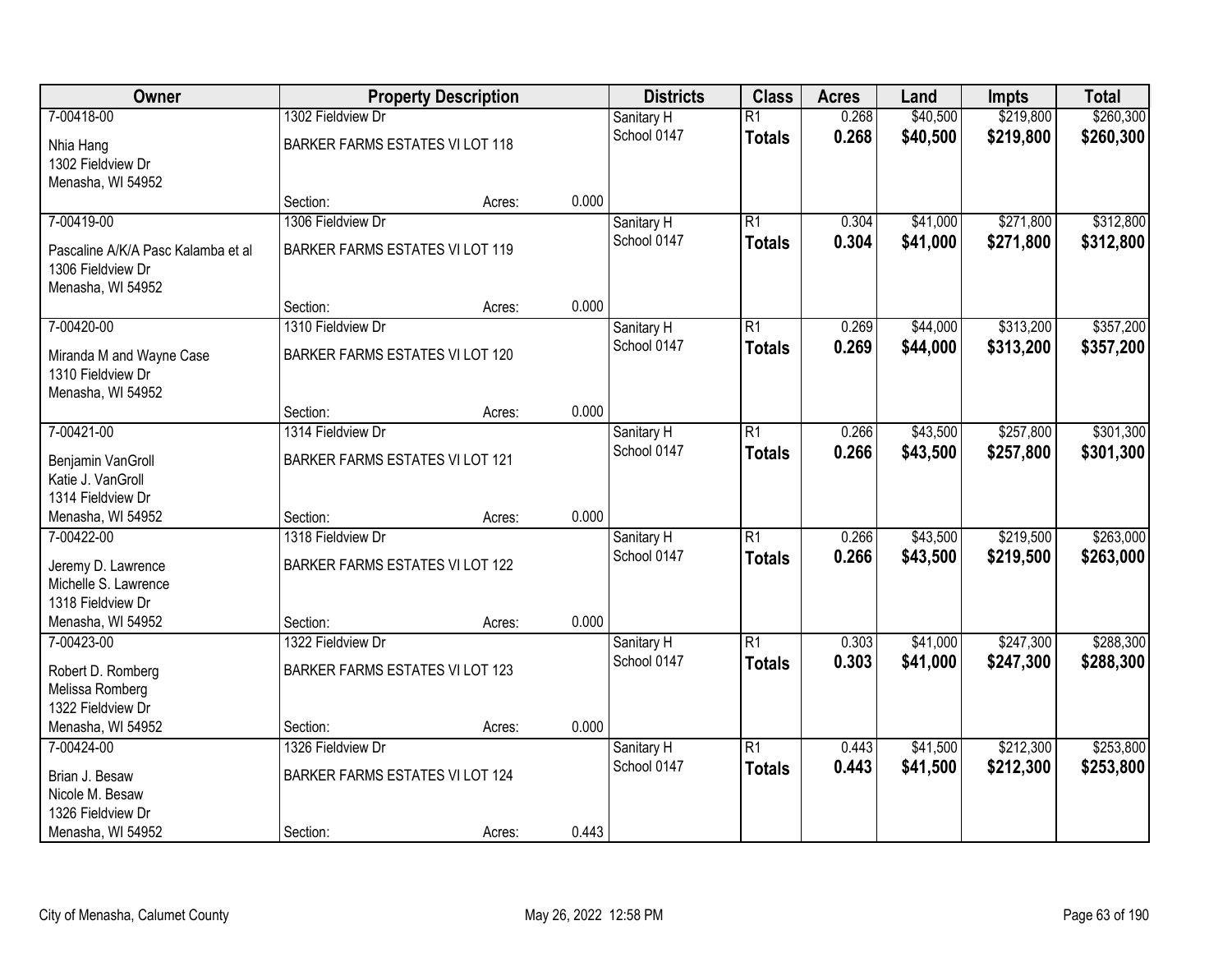| Owner                       |                                 | <b>Property Description</b> |       | <b>Districts</b> | <b>Class</b>    | <b>Acres</b> | Land     | <b>Impts</b>    | <b>Total</b> |
|-----------------------------|---------------------------------|-----------------------------|-------|------------------|-----------------|--------------|----------|-----------------|--------------|
| 7-00425-00                  | 1406 Chesterfield Ct            |                             |       | Sanitary H       | $\overline{R1}$ | 0.309        | \$39,500 | \$230,500       | \$270,000    |
| William D. Fink             | BARKER FARMS ESTATES VI LOT 125 |                             |       | School 0147      | <b>Totals</b>   | 0.309        | \$39,500 | \$230,500       | \$270,000    |
| Lori A. Fink                |                                 |                             |       |                  |                 |              |          |                 |              |
| 1406 Chesterfield Ct        |                                 |                             |       |                  |                 |              |          |                 |              |
| Menasha, WI 54952           | Section:                        | Acres:                      | 0.000 |                  |                 |              |          |                 |              |
| 7-00426-00                  | 1414 Chesterfield Ct            |                             |       | Sanitary H       | $\overline{R1}$ | 0.377        | \$42,500 | \$279,400       | \$321,900    |
| James R. Dickrell           | BARKER FARMS ESTATES VI LOT 126 |                             |       | School 0147      | <b>Totals</b>   | 0.377        | \$42,500 | \$279,400       | \$321,900    |
| Tricia A. Lopas             |                                 |                             |       |                  |                 |              |          |                 |              |
| 1414 Chesterfield Ct        |                                 |                             |       |                  |                 |              |          |                 |              |
| Menasha, WI 54952           | Section:                        | Acres:                      | 0.377 |                  |                 |              |          |                 |              |
| 7-00427-00                  | 1422 Chesterfield Ct            |                             |       | Sanitary H       | $\overline{R1}$ | 0.323        | \$42,000 | \$259,300       | \$301,300    |
| Jason M. and Lisa M Kanable | BARKER FARMS ESTATES VI LOT 127 |                             |       | School 0147      | <b>Totals</b>   | 0.323        | \$42,000 | \$259,300       | \$301,300    |
| 1422 Chesterfield Ct        |                                 |                             |       |                  |                 |              |          |                 |              |
| Menasha, WI 54952           |                                 |                             |       |                  |                 |              |          |                 |              |
|                             | Section:                        | Acres:                      | 0.000 |                  |                 |              |          |                 |              |
| 7-00428-00                  | 1430 Chesterfield Ct            |                             |       | Sanitary H       | $\overline{R1}$ | 0.394        | \$43,000 | \$217,300       | \$260,300    |
| Charles J. Damsheuser       | BARKER FARMS ESTATES VI LOT 128 |                             |       | School 0147      | <b>Totals</b>   | 0.394        | \$43,000 | \$217,300       | \$260,300    |
| Connie S. Damsheuser        |                                 |                             |       |                  |                 |              |          |                 |              |
| 1430 Chesterfield Ct        |                                 |                             |       |                  |                 |              |          |                 |              |
| Menasha, WI 54952           | Section:                        | Acres:                      | 0.000 |                  |                 |              |          |                 |              |
| 7-00429-00                  | 1438 Chesterfield Ct            |                             |       | Sanitary H       | $\overline{R1}$ | 0.334        | \$28,000 | $\overline{50}$ | \$28,000     |
| Brianna Griesbach           | BARKER FARMS ESTATES VI LOT 129 |                             |       | School 0147      | <b>Totals</b>   | 0.334        | \$28,000 | \$0             | \$28,000     |
| Linda L. Griesbach          |                                 |                             |       |                  |                 |              |          |                 |              |
| 507 Galway Terrace          |                                 |                             |       |                  |                 |              |          |                 |              |
| Cottage Grove, WI 53527     | Section:                        | Acres:                      | 0.000 |                  |                 |              |          |                 |              |
| 7-00430-00                  | 1445 Chesterfield Ct            |                             |       | Sanitary H       | $\overline{R1}$ | 0.409        | \$43,000 | \$319,300       | \$362,300    |
| Julia Otto                  | BARKER FARMS ESTATES VI LOT 130 |                             |       | School 0147      | <b>Totals</b>   | 0.409        | \$43,000 | \$319,300       | \$362,300    |
| 1445 Chesterfield Ct        |                                 |                             |       |                  |                 |              |          |                 |              |
| Menasha, WI 54952           |                                 |                             |       |                  |                 |              |          |                 |              |
|                             | Section:                        | Acres:                      | 0.000 |                  |                 |              |          |                 |              |
| 7-00431-00                  | 1437 Chesterfield Ct            |                             |       | Sanitary H       | $\overline{R1}$ | 0.234        | \$38,000 | \$194,500       | \$232,500    |
| Joel D. Gressler            | BARKER FARMS ESTATES VI LOT 131 |                             |       | School 0147      | <b>Totals</b>   | 0.234        | \$38,000 | \$194,500       | \$232,500    |
| 1437 Chesterfield Ct        |                                 |                             |       |                  |                 |              |          |                 |              |
| Menasha, WI 54952           |                                 |                             |       |                  |                 |              |          |                 |              |
|                             | Section:                        | Acres:                      | 0.000 |                  |                 |              |          |                 |              |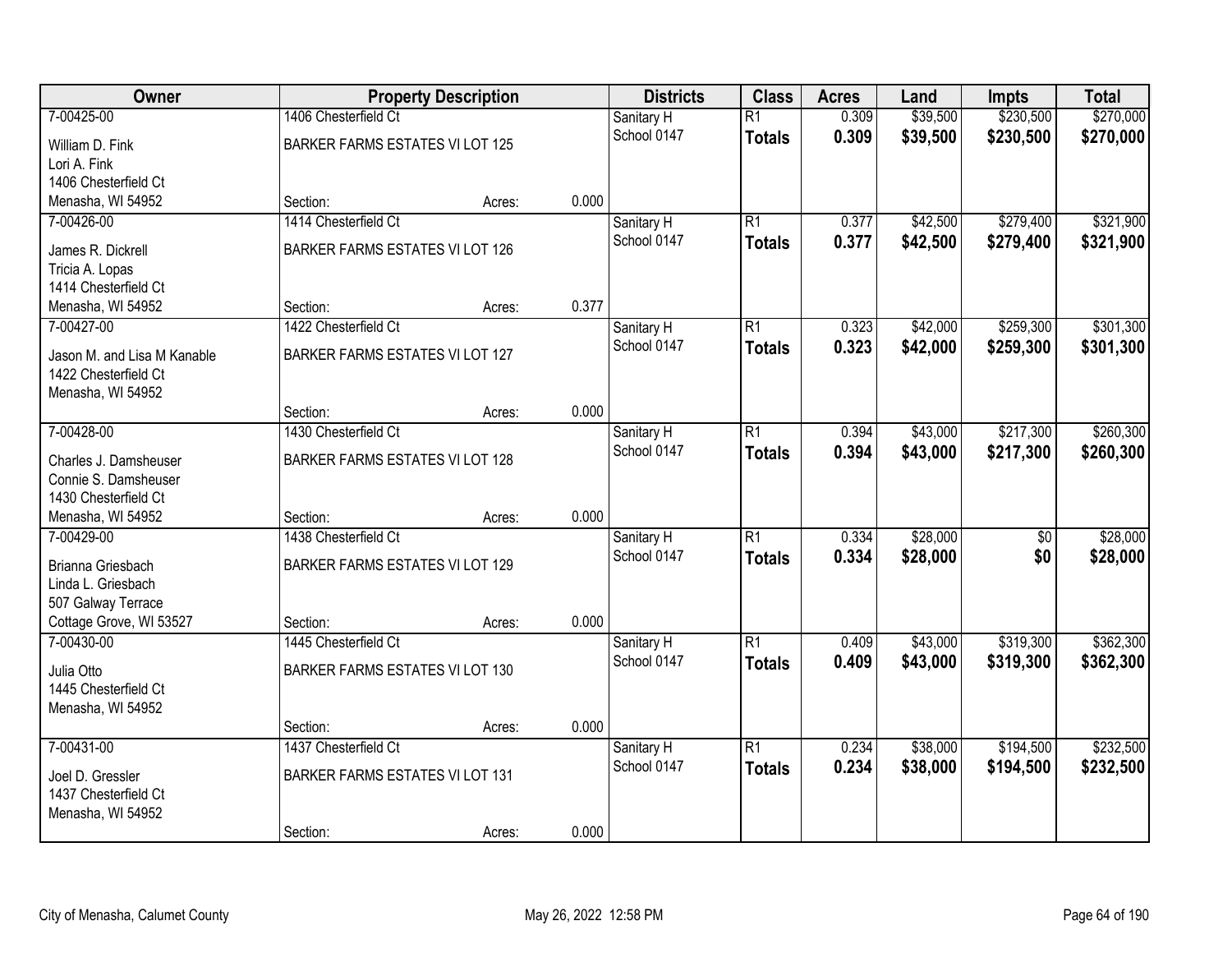| Owner                             |                                 | <b>Property Description</b> |       | <b>Districts</b> | <b>Class</b>    | <b>Acres</b> | Land     | <b>Impts</b> | <b>Total</b> |
|-----------------------------------|---------------------------------|-----------------------------|-------|------------------|-----------------|--------------|----------|--------------|--------------|
| 7-00432-00                        | 1429 Chesterfield Ct            |                             |       | Sanitary H       | $\overline{R1}$ | 0.230        | \$37,000 | \$269,400    | \$306,400    |
| Virendra Sharma                   | BARKER FARMS ESTATES VI LOT 132 |                             |       | School 0147      | <b>Totals</b>   | 0.230        | \$37,000 | \$269,400    | \$306,400    |
| Manorama Sharma                   |                                 |                             |       |                  |                 |              |          |              |              |
| 1429 Chesterfield Ct              |                                 |                             |       |                  |                 |              |          |              |              |
| Menasha, WI 54952                 | Section:                        | Acres:                      | 0.000 |                  |                 |              |          |              |              |
| 7-00433-00                        | 1421 Chesterfield Ct            |                             |       | Sanitary H       | $\overline{R1}$ | 0.230        | \$42,000 | \$231,900    | \$273,900    |
| Mary Ann D Ubl                    | BARKER FARMS ESTATES VI LOT 133 |                             |       | School 0147      | <b>Totals</b>   | 0.230        | \$42,000 | \$231,900    | \$273,900    |
| 1421 Chesterfield Ct              |                                 |                             |       |                  |                 |              |          |              |              |
| Menasha, WI 54952                 |                                 |                             |       |                  |                 |              |          |              |              |
|                                   | Section:                        | Acres:                      | 0.000 |                  |                 |              |          |              |              |
| 7-00434-00                        | 1413 Chesterfield Ct            |                             |       | Sanitary H       | $\overline{R1}$ | 0.230        | \$42,000 | \$227,500    | \$269,500    |
|                                   |                                 |                             |       | School 0147      | <b>Totals</b>   | 0.230        | \$42,000 | \$227,500    | \$269,500    |
| Rodney L. Abba<br>Claudia C. Abba | BARKER FARMS ESTATES VI LOT 134 |                             |       |                  |                 |              |          |              |              |
| 1413 Chesterfield Ct              |                                 |                             |       |                  |                 |              |          |              |              |
| Menasha, WI 54952                 | Section:                        | Acres:                      | 0.000 |                  |                 |              |          |              |              |
| 7-00435-00                        | 1405 Chesterfield Ct            |                             |       | Sanitary H       | $\overline{R1}$ | 0.231        | \$37,000 | \$142,000    | \$179,000    |
|                                   |                                 |                             |       | School 0147      | <b>Totals</b>   | 0.231        | \$37,000 | \$142,000    | \$179,000    |
| Susan A. Prinsen                  | BARKER FARMS ESTATES VI LOT 135 |                             |       |                  |                 |              |          |              |              |
| 1405 Chesterfield Ct              |                                 |                             |       |                  |                 |              |          |              |              |
| Menasha, WI 54952                 | Section:                        |                             | 0.000 |                  |                 |              |          |              |              |
| 7-00436-00                        | 1349 Fieldview Dr               | Acres:                      |       | Sanitary H       | $\overline{R1}$ | 0.243        | \$39,000 | \$195,500    | \$234,500    |
|                                   |                                 |                             |       | School 3430      | <b>Totals</b>   | 0.243        | \$39,000 | \$195,500    | \$234,500    |
| Cesar L. Gonzalez                 | BARKER FARMS ESTATES VI LOT 136 |                             |       |                  |                 |              |          |              |              |
| Luz M. Gonzalez                   |                                 |                             |       |                  |                 |              |          |              |              |
| 1349 Fieldview Dr                 |                                 |                             |       |                  |                 |              |          |              |              |
| Menasha, WI 54952                 | Section:                        | Acres:                      | 0.000 |                  |                 |              |          |              |              |
| 7-00437-00                        | 1341 Fieldview Dr               |                             |       | Sanitary H       | $\overline{R1}$ | 0.230        | \$37,000 | \$248,200    | \$285,200    |
| Heather M. Hennlich               | BARKER FARMS ESTATES VI LOT 137 |                             |       | School 3430      | <b>Totals</b>   | 0.230        | \$37,000 | \$248,200    | \$285,200    |
| 1341 Fieldview Dr                 |                                 |                             |       |                  |                 |              |          |              |              |
| Menasha, WI 54952                 |                                 |                             |       |                  |                 |              |          |              |              |
|                                   | Section:                        | Acres:                      | 0.000 |                  |                 |              |          |              |              |
| 7-00438-00                        | 1333 Fieldview Dr               |                             |       | Sanitary H       | $\overline{R1}$ | 0.231        | \$32,000 | \$171,700    | \$203,700    |
| Jose Rios                         | BARKER FARMS ESTATES VI LOT 138 |                             |       | School 3430      | <b>Totals</b>   | 0.231        | \$32,000 | \$171,700    | \$203,700    |
| Veronica Vargas Rios              |                                 |                             |       |                  |                 |              |          |              |              |
| 1333 Fieldview Dr                 |                                 |                             |       |                  |                 |              |          |              |              |
| Menasha, WI 54952                 | Section:                        | Acres:                      | 0.000 |                  |                 |              |          |              |              |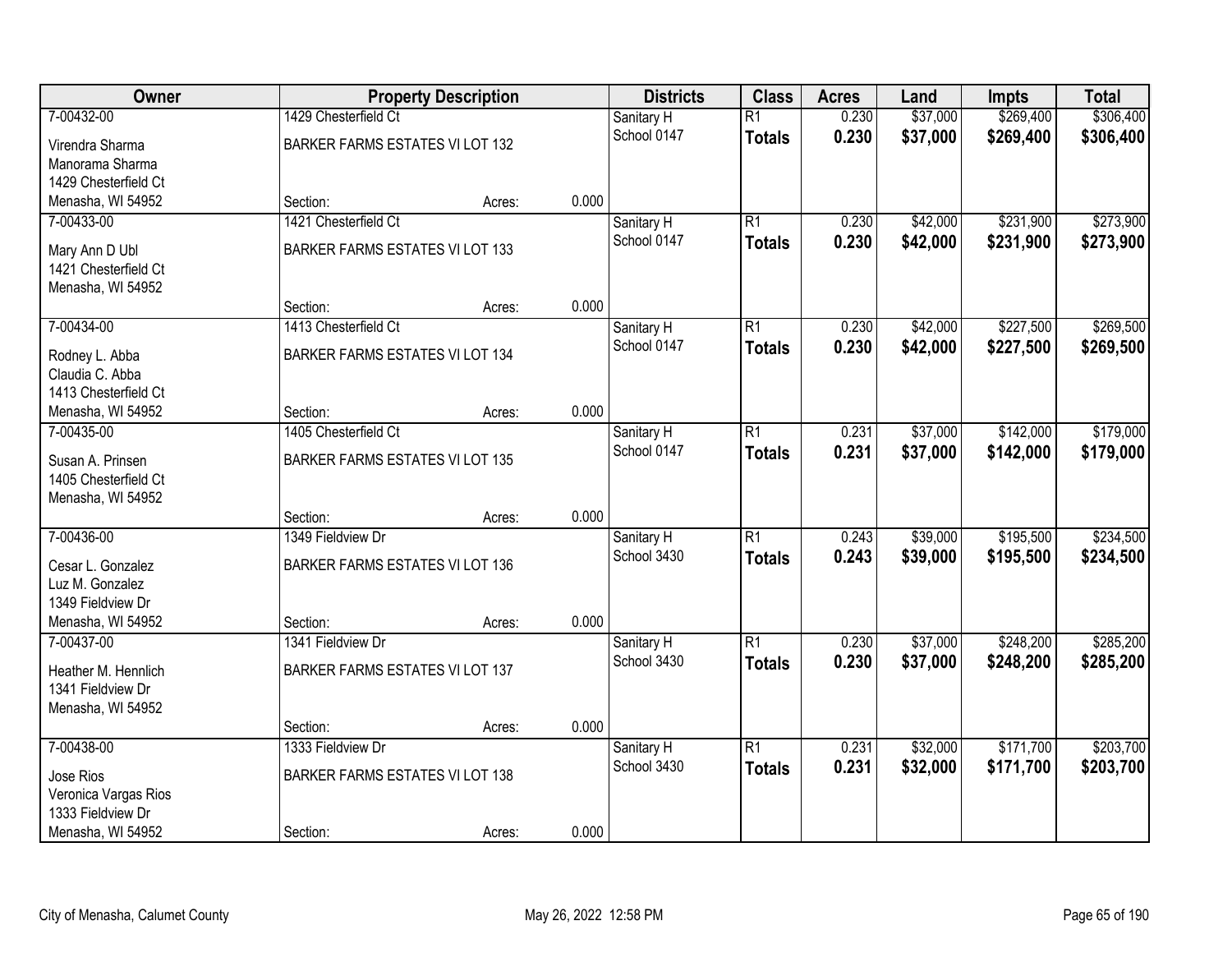| Owner                 |                                 | <b>Property Description</b> |       | <b>Districts</b> | <b>Class</b>    | <b>Acres</b> | Land     | <b>Impts</b> | <b>Total</b> |
|-----------------------|---------------------------------|-----------------------------|-------|------------------|-----------------|--------------|----------|--------------|--------------|
| 7-00439-00            | 2010 Sweetbriar Ln              |                             |       | Sanitary H       | $\overline{R1}$ | 0.240        | \$35,000 | \$200,000    | \$235,000    |
| Jarrett J. Bednar     | BARKER FARMS ESTATES VI LOT 139 |                             |       | School 3430      | <b>Totals</b>   | 0.240        | \$35,000 | \$200,000    | \$235,000    |
| Carley K. Ramich      |                                 |                             |       |                  |                 |              |          |              |              |
| 2010 Sweetbriar Ln    |                                 |                             |       |                  |                 |              |          |              |              |
| Menasha, WI 54952     | Section:                        | Acres:                      | 0.000 |                  |                 |              |          |              |              |
| 7-00440-00            | 2020 Sweetbriar Ln              |                             |       | Sanitary H       | $\overline{R1}$ | 0.240        | \$38,500 | \$199,300    | \$237,800    |
| Kevin M. Decker       | BARKER FARMS ESTATES VI LOT 140 |                             |       | School 3430      | <b>Totals</b>   | 0.240        | \$38,500 | \$199,300    | \$237,800    |
| Melissa A. Decker     |                                 |                             |       |                  |                 |              |          |              |              |
| 2020 Sweetbriar Ln    |                                 |                             |       |                  |                 |              |          |              |              |
| Menasha, WI 54952     | Section:                        | Acres:                      | 0.000 |                  |                 |              |          |              |              |
| 7-00441-00            | 2030 Sweetbriar Ln              |                             |       | Sanitary H       | $\overline{R1}$ | 0.250        | \$40,000 | \$182,100    | \$222,100    |
|                       |                                 |                             |       | School 3430      | <b>Totals</b>   | 0.250        | \$40,000 | \$182,100    | \$222,100    |
| DonNell J. Butcher    | BARKER FARMS ESTATES VI LOT 141 |                             |       |                  |                 |              |          |              |              |
| 2030 Sweetbriar Ln    |                                 |                             |       |                  |                 |              |          |              |              |
| Menasha, WI 54952     | Section:                        | Acres:                      | 0.000 |                  |                 |              |          |              |              |
| 7-00442-00            | 2040 Sweetbriar Ln              |                             |       | Sanitary H       | $\overline{R1}$ | 0.326        | \$43,500 | \$287,000    | \$330,500    |
|                       |                                 |                             |       | School 3430      | <b>Totals</b>   | 0.326        | \$43,500 | \$287,000    | \$330,500    |
| Kaitlyn D. Hoffmann   | BARKER FARMS ESTATES VI LOT 142 |                             |       |                  |                 |              |          |              |              |
| 2040 Sweetbriar Ln    |                                 |                             |       |                  |                 |              |          |              |              |
| Menasha, WI 54952     |                                 |                             |       |                  |                 |              |          |              |              |
|                       | Section:                        | Acres:                      | 0.000 |                  |                 |              |          |              |              |
| 7-00443-00            | 2050 Sweetbriar Ln              |                             |       | Sanitary H       | $\overline{R1}$ | 0.264        | \$43,500 | \$223,000    | \$266,500    |
| Terry A. Gruetzmacher | BARKER FARMS ESTATES VI LOT 143 |                             |       | School 3430      | <b>Totals</b>   | 0.264        | \$43,500 | \$223,000    | \$266,500    |
| Renae B. Gruetzmacher |                                 |                             |       |                  |                 |              |          |              |              |
| 2050 Sweetbriar Ln    |                                 |                             |       |                  |                 |              |          |              |              |
| Menasha, WI 54952     | Section:                        | Acres:                      | 0.000 |                  |                 |              |          |              |              |
| 7-00444-00            | 2060 Sweetbriar Ln              |                             |       | Sanitary H       | $\overline{R1}$ | 0.259        | \$45,000 | \$247,700    | \$292,700    |
| Austin Bilke          | BARKER FARMS ESTATES VI LOT 144 |                             |       | School 3430      | <b>Totals</b>   | 0.259        | \$45,000 | \$247,700    | \$292,700    |
| Natalie DeMichei      |                                 |                             |       |                  |                 |              |          |              |              |
| 2060 Sweetbriar Ln    |                                 |                             |       |                  |                 |              |          |              |              |
| Menasha, WI 54952     | Section:                        | Acres:                      | 0.000 |                  |                 |              |          |              |              |
| 7-00445-00            | 2070 Sweetbriar Ln              |                             |       | Sanitary H       | $\overline{R1}$ | 0.240        | \$38,500 | \$166,600    | \$205,100    |
| Bradley E. Lucas      | BARKER FARMS ESTATES VI LOT 145 |                             |       | School 3430      | <b>Totals</b>   | 0.240        | \$38,500 | \$166,600    | \$205,100    |
| 2070 Sweetbriar Ln    |                                 |                             |       |                  |                 |              |          |              |              |
| Menasha, WI 54952     |                                 |                             |       |                  |                 |              |          |              |              |
|                       | Section:                        | Acres:                      | 0.000 |                  |                 |              |          |              |              |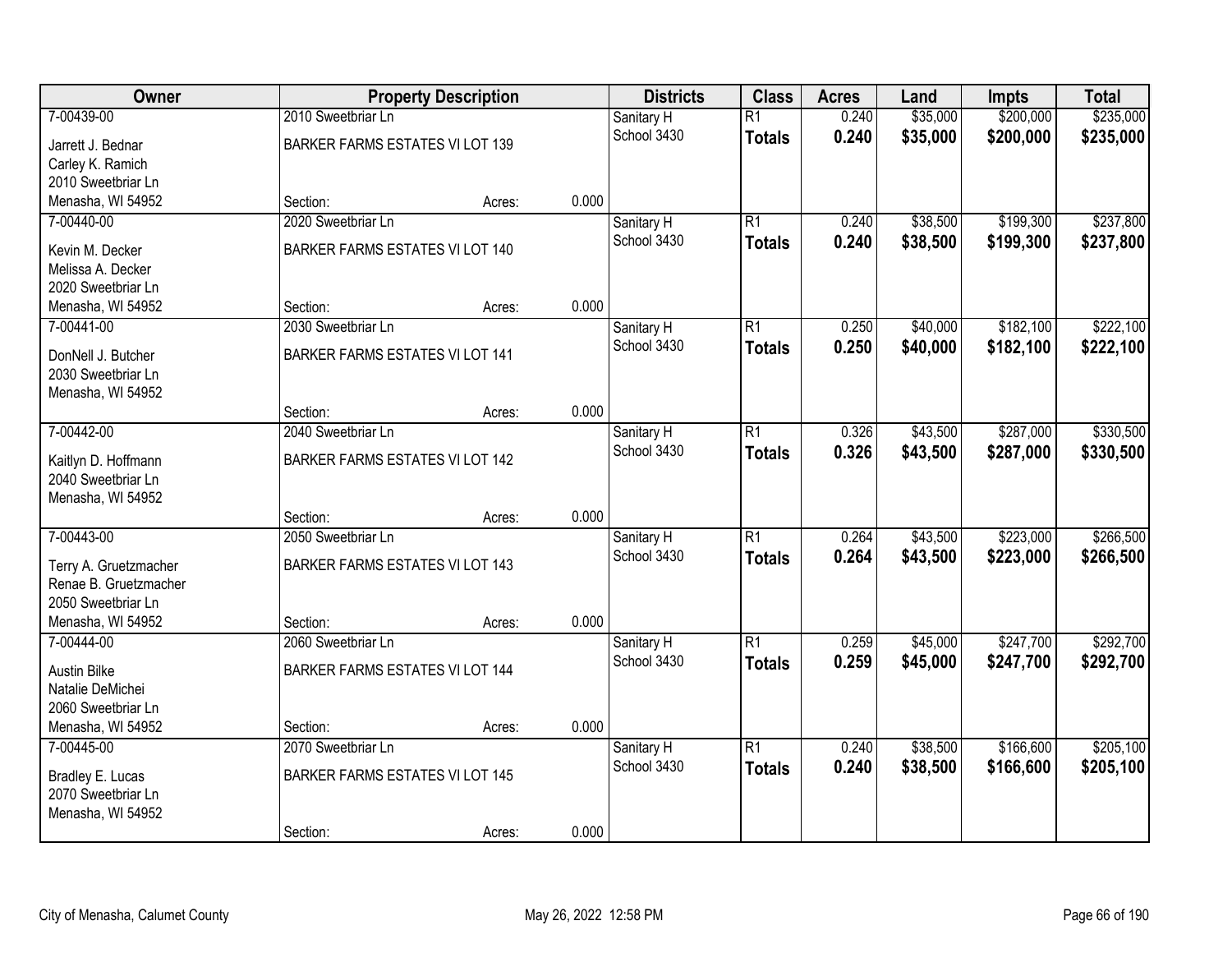| Owner                     |                                 | <b>Property Description</b> |       | <b>Districts</b> | <b>Class</b>    | <b>Acres</b> | Land     | <b>Impts</b> | <b>Total</b> |
|---------------------------|---------------------------------|-----------------------------|-------|------------------|-----------------|--------------|----------|--------------|--------------|
| 7-00446-00                | 2080 Sweetbriar Ln              |                             |       | Sanitary H       | $\overline{R1}$ | 0.236        | \$32,500 | \$232,700    | \$265,200    |
| James J. Zwicky           | BARKER FARMS ESTATES VI LOT 146 |                             |       | School 3430      | <b>Totals</b>   | 0.236        | \$32,500 | \$232,700    | \$265,200    |
| Sherry Zwicky             |                                 |                             |       |                  |                 |              |          |              |              |
| 2080 Sweetbriar Ln        |                                 |                             |       |                  |                 |              |          |              |              |
| Menasha, WI 54952         | Section:                        | Acres:                      | 0.236 |                  |                 |              |          |              |              |
| 7-00447-00                | 2090 Sweetbriar Ln              |                             |       | Sanitary H       | $\overline{R1}$ | 0.239        | \$30,500 | \$172,300    | \$202,800    |
|                           |                                 |                             |       | School 3430      | <b>Totals</b>   | 0.239        | \$30,500 | \$172,300    | \$202,800    |
| Torrance Lancello         | BARKER FARMS ESTATES VI LOT 147 |                             |       |                  |                 |              |          |              |              |
| Amy Lancello              |                                 |                             |       |                  |                 |              |          |              |              |
| 2090 Sweetbriar Ln        |                                 |                             | 0.000 |                  |                 |              |          |              |              |
| Menasha, WI 54952         | Section:                        | Acres:                      |       |                  |                 |              |          |              |              |
| 7-00448-00                | 2083 Sweetbriar Ln              |                             |       | Sanitary H       | $\overline{R1}$ | 0.283        | \$44,500 | \$194,900    | \$239,400    |
| Donald P. Laeyendecker    | BARKER FARMS ESTATES VI LOT 148 |                             |       | School 3430      | <b>Totals</b>   | 0.283        | \$44,500 | \$194,900    | \$239,400    |
| Christine A. Laeyendecker |                                 |                             |       |                  |                 |              |          |              |              |
| 2083 Sweetbriar Ln        |                                 |                             |       |                  |                 |              |          |              |              |
| Menasha, WI 54952         | Section:                        | Acres:                      | 0.000 |                  |                 |              |          |              |              |
| 7-00449-00                | 2067 Sweetbriar Ln              |                             |       | Sanitary H       | $\overline{R1}$ | 0.231        | \$32,000 | \$174,100    | \$206,100    |
| <b>Richard Birdsall</b>   | BARKER FARMS ESTATES VI LOT 149 |                             |       | School 0147      | <b>Totals</b>   | 0.231        | \$32,000 | \$174,100    | \$206,100    |
| Cristina S. Birdsall      |                                 |                             |       |                  |                 |              |          |              |              |
| 2067 Sweetbriar Ln        |                                 |                             |       |                  |                 |              |          |              |              |
| Menasha, WI 54952         | Section:                        | Acres:                      | 0.000 |                  |                 |              |          |              |              |
| 7-00450-00                | 2051 Sweetbriar Ln              |                             |       | Sanitary H       | $\overline{R1}$ | 0.260        | \$28,000 | \$138,600    | \$166,600    |
|                           |                                 |                             |       | School 0147      | <b>Totals</b>   | 0.260        | \$28,000 | \$138,600    | \$166,600    |
| Corey Seefeldt            | BARKER FARMS ESTATES VI LOT 150 |                             |       |                  |                 |              |          |              |              |
| Brittany J T. Seefeldt    |                                 |                             |       |                  |                 |              |          |              |              |
| 2051 Sweetbriar Ln        |                                 |                             |       |                  |                 |              |          |              |              |
| Menasha, WI 54952         | Section:                        | Acres:                      | 0.000 |                  |                 |              |          |              |              |
| 7-00451-00                | 2037 Chloe Ct                   |                             |       | Sanitary H       | $\overline{R1}$ | 0.310        | \$46,500 | \$246,500    | \$293,000    |
| Christopher Cleary        | BARKER FARMS ESTATES VI LOT 151 |                             |       | School 0147      | <b>Totals</b>   | 0.310        | \$46,500 | \$246,500    | \$293,000    |
| 2037 Chloe Ct             |                                 |                             |       |                  |                 |              |          |              |              |
| Menasha, WI 54952         |                                 |                             |       |                  |                 |              |          |              |              |
|                           | Section:                        | Acres:                      | 0.000 |                  |                 |              |          |              |              |
| 7-00452-00                | 2028 Chloe Ct                   |                             |       | Sanitary H       | $\overline{R1}$ | 0.302        | \$46,500 | \$381,300    | \$427,800    |
|                           |                                 |                             |       | School 0147      | <b>Totals</b>   | 0.302        | \$46,500 | \$381,300    | \$427,800    |
| Randy Jeche               | BARKER FARMS ESTATES VI LOT 152 |                             |       |                  |                 |              |          |              |              |
| Laura Jeche               |                                 |                             |       |                  |                 |              |          |              |              |
| 2028 Chole Ct             |                                 |                             |       |                  |                 |              |          |              |              |
| Menasha, WI 54952         | Section:                        | Acres:                      | 0.000 |                  |                 |              |          |              |              |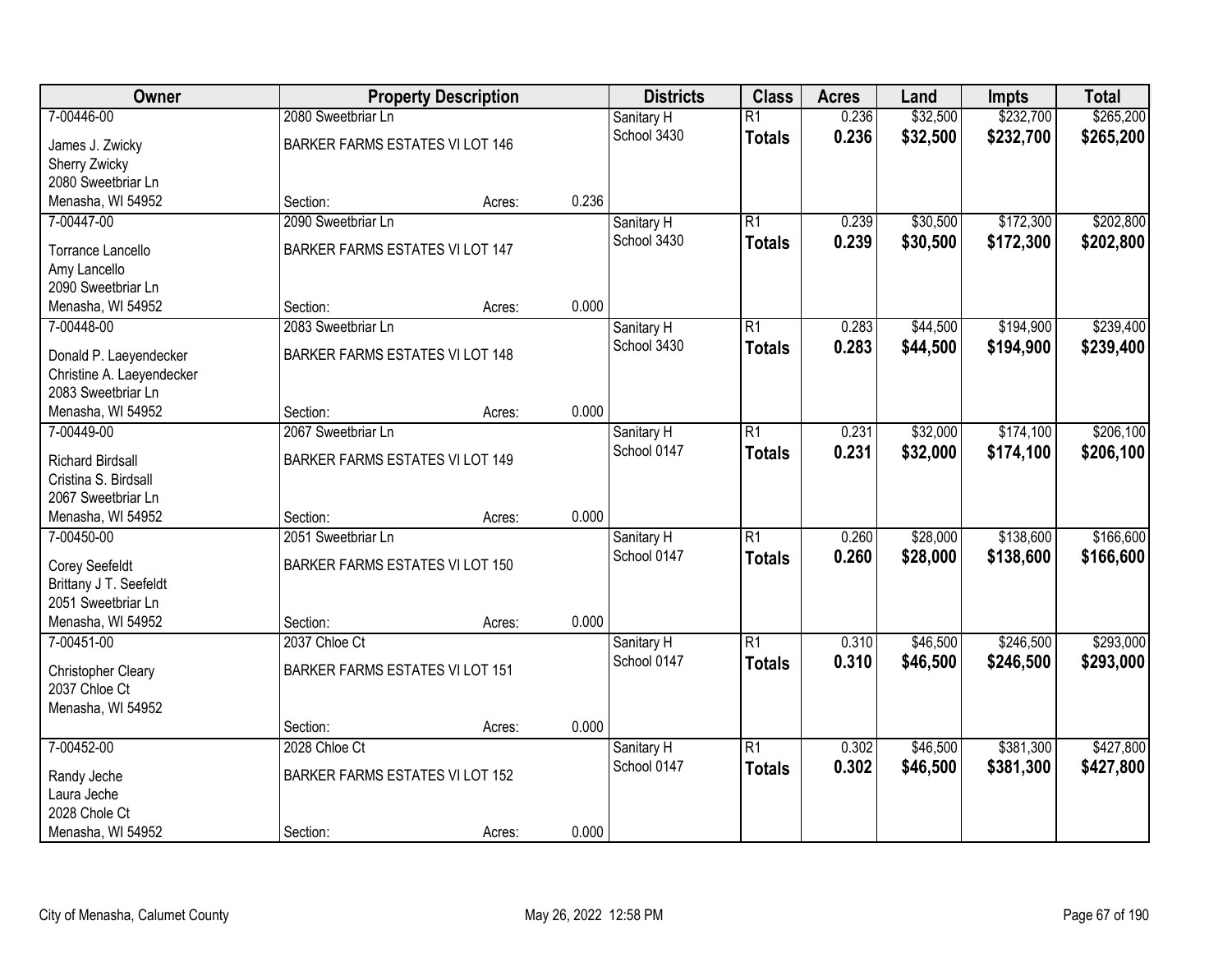| Owner                                      |                                 | <b>Property Description</b> |       | <b>Districts</b> | <b>Class</b>    | <b>Acres</b> | Land     | <b>Impts</b> | <b>Total</b> |
|--------------------------------------------|---------------------------------|-----------------------------|-------|------------------|-----------------|--------------|----------|--------------|--------------|
| 7-00453-00                                 | 2038 Chloe Ct                   |                             |       | Sanitary H       | $\overline{R1}$ | 0.239        | \$44,000 | \$237,100    | \$281,100    |
| Antonio D. Brown                           | BARKER FARMS ESTATES VI LOT 153 |                             |       | School 0147      | <b>Totals</b>   | 0.239        | \$44,000 | \$237,100    | \$281,100    |
| Paige Brown                                |                                 |                             |       |                  |                 |              |          |              |              |
| 2038 Chloe Ct                              |                                 |                             |       |                  |                 |              |          |              |              |
| Menasha, WI 54952                          | Section:                        | Acres:                      | 0.000 |                  |                 |              |          |              |              |
| 7-00454-00                                 | 2048 Chloe Ct                   |                             |       | Sanitary H       | $\overline{R1}$ | 0.268        | \$45,000 | \$205,300    | \$250,300    |
| Timothy T. Hanson                          | BARKER FARMS ESTATES VI LOT 154 |                             |       | School 0147      | <b>Totals</b>   | 0.268        | \$45,000 | \$205,300    | \$250,300    |
| 2048 Chloe Ct                              |                                 |                             |       |                  |                 |              |          |              |              |
| Menasha, WI 54952                          |                                 |                             |       |                  |                 |              |          |              |              |
|                                            | Section:                        | Acres:                      | 0.000 |                  |                 |              |          |              |              |
| 7-00455-00                                 | 2019 Sweetbriar Ln              |                             |       | Sanitary H       | $\overline{R1}$ | 0.281        | \$40,000 | \$177,100    | \$217,100    |
| Jeremy M. Ballard                          | BARKER FARMS ESTATES VI LOT 155 |                             |       | School 0147      | <b>Totals</b>   | 0.281        | \$40,000 | \$177,100    | \$217,100    |
| 2019 Sweetbriar Ln                         |                                 |                             |       |                  |                 |              |          |              |              |
| Menasha, WI 54952                          |                                 |                             |       |                  |                 |              |          |              |              |
|                                            | Section:                        | Acres:                      | 0.000 |                  |                 |              |          |              |              |
| 7-00456-00                                 | 2003 Sweetbriar Ln              |                             |       | Sanitary H       | $\overline{R1}$ | 0.243        | \$39,000 | \$205,500    | \$244,500    |
|                                            | BARKER FARMS ESTATES VI LOT 156 |                             |       | School 0147      | <b>Totals</b>   | 0.243        | \$39,000 | \$205,500    | \$244,500    |
| Timothy G. Korth<br>2003 Sweetbriar Ln     |                                 |                             |       |                  |                 |              |          |              |              |
| Menasha, WI 54952                          |                                 |                             |       |                  |                 |              |          |              |              |
|                                            | Section:                        | Acres:                      | 0.000 |                  |                 |              |          |              |              |
| 7-00457-00                                 | 1309 Fieldview Dr               |                             |       | Sanitary H       | $\overline{R1}$ | 0.233        | \$43,000 | \$219,700    | \$262,700    |
|                                            |                                 |                             |       | School 0147      | <b>Totals</b>   | 0.233        | \$43,000 | \$219,700    | \$262,700    |
| <b>Gregory Simmer</b>                      | BARKER FARMS ESTATES VI LOT 157 |                             |       |                  |                 |              |          |              |              |
| <b>Shelley Simmer</b><br>1309 Fieldview Dr |                                 |                             |       |                  |                 |              |          |              |              |
| Menasha, WI 54952                          | Section:                        | Acres:                      | 0.000 |                  |                 |              |          |              |              |
| 7-00458-00                                 | 1301 Fieldview Dr               |                             |       | Sanitary H       | $\overline{R1}$ | 0.234        | \$37,500 | \$185,200    | \$222,700    |
|                                            |                                 |                             |       | School 0147      | <b>Totals</b>   | 0.234        | \$37,500 | \$185,200    | \$222,700    |
| <b>Bernice Anderson</b>                    | BARKER FARMS ESTATES VI LOT 158 |                             |       |                  |                 |              |          |              |              |
| 1301 Fieldview Dr                          |                                 |                             |       |                  |                 |              |          |              |              |
| Menasha, WI 54952                          | Section:                        | Acres:                      | 0.000 |                  |                 |              |          |              |              |
| 7-00459-00                                 | 1293 Fieldview Dr               |                             |       | Sanitary H       | $\overline{R1}$ | 0.232        | \$42,500 | \$275,300    | \$317,800    |
|                                            |                                 |                             |       | School 0147      | <b>Totals</b>   | 0.232        | \$42,500 | \$275,300    | \$317,800    |
| Bruce M. Heckmann                          | BARKER FARMS ESTATES VI LOT 159 |                             |       |                  |                 |              |          |              |              |
| Christine C. Heckmann                      |                                 |                             |       |                  |                 |              |          |              |              |
| 1293 Fieldview Dr                          |                                 |                             |       |                  |                 |              |          |              |              |
| Menasha, WI 54952                          | Section:                        | Acres:                      | 0.000 |                  |                 |              |          |              |              |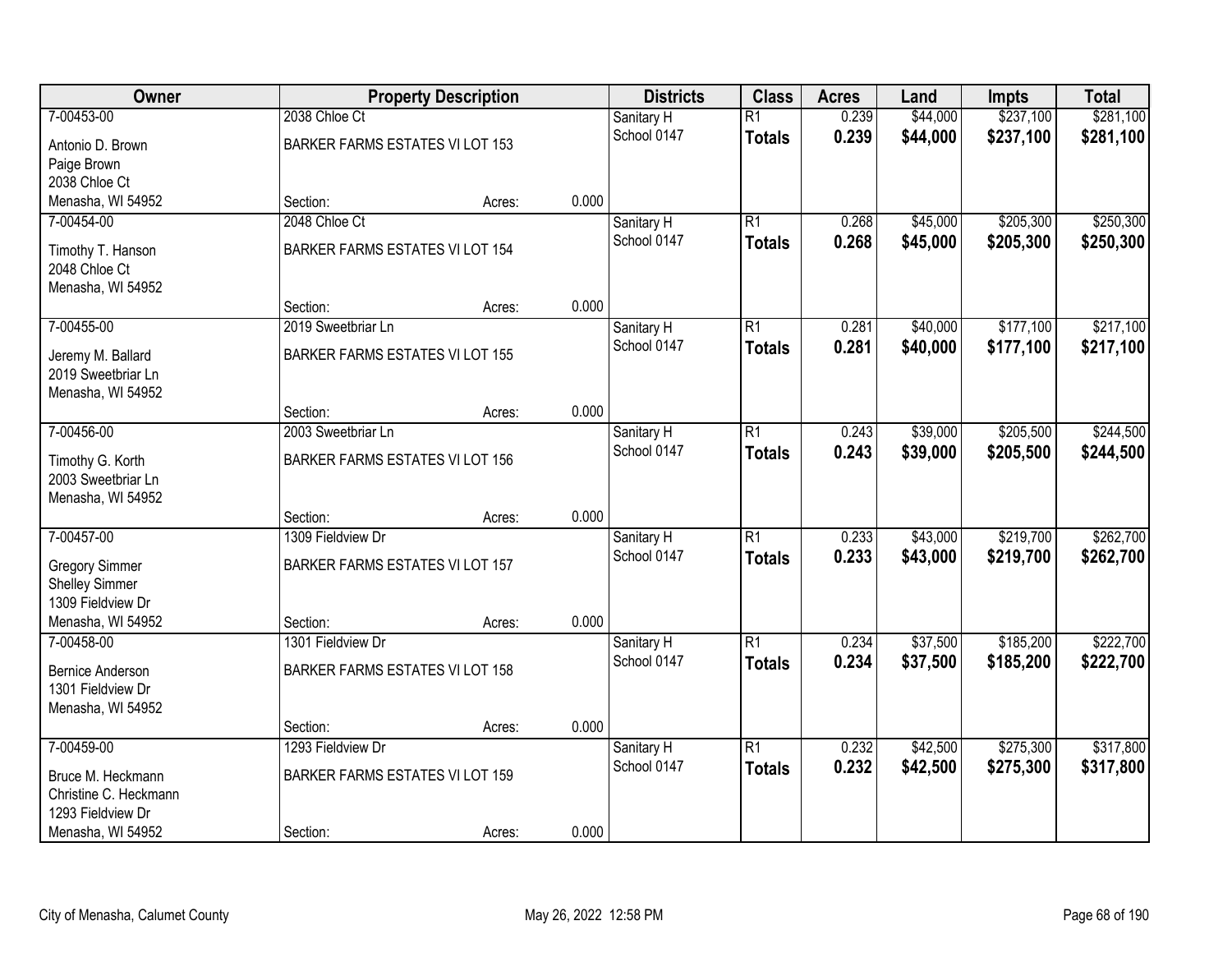| Owner                                     | <b>Property Description</b>                |        |       | <b>Districts</b> | <b>Class</b>    | <b>Acres</b> | Land     | <b>Impts</b> | <b>Total</b> |
|-------------------------------------------|--------------------------------------------|--------|-------|------------------|-----------------|--------------|----------|--------------|--------------|
| 7-00501-00                                | 1198 Fieldview Dr                          |        |       | Sanitary H       | $\overline{R1}$ | 0.303        | \$36,000 | \$232,500    | \$268,500    |
| Michael Lorbiecki                         | PINE MEADOWS LOT 1                         |        |       | School 3430      | <b>Totals</b>   | 0.303        | \$36,000 | \$232,500    | \$268,500    |
| 1198 Fieldview Dr                         |                                            |        |       |                  |                 |              |          |              |              |
| Menasha, WI 54952                         |                                            |        |       |                  |                 |              |          |              |              |
|                                           | Section:                                   | Acres: | 0.000 |                  |                 |              |          |              |              |
| 7-00502-00                                | 1206 Fieldview Dr                          |        |       | Sanitary H       | $\overline{R1}$ | 0.366        | \$37,500 | \$202,500    | \$240,000    |
| Timothy J. Laszewski                      | PINE MEADOWS LOT 2                         |        |       | School 3430      | <b>Totals</b>   | 0.366        | \$37,500 | \$202,500    | \$240,000    |
| Suzanne C. Laszewski                      |                                            |        |       |                  |                 |              |          |              |              |
| 1206 Fieldview Dr                         |                                            |        |       |                  |                 |              |          |              |              |
| Menasha, WI 54952                         | Section:                                   | Acres: | 0.000 |                  |                 |              |          |              |              |
| 7-00503-00                                | 1214 Fieldview Dr                          |        |       | Sanitary H       | $\overline{R1}$ | 0.303        | \$36,000 | \$183,300    | \$219,300    |
| Kenneth W. Kubiak                         | PINE MEADOWS LOT 3                         |        |       | School 3430      | <b>Totals</b>   | 0.303        | \$36,000 | \$183,300    | \$219,300    |
| Mary Jane Kubiak                          |                                            |        |       |                  |                 |              |          |              |              |
| 1214 Fieldview Dr                         |                                            |        |       |                  |                 |              |          |              |              |
| Menasha, WI 54952                         | Section:                                   | Acres: | 0.000 |                  |                 |              |          |              |              |
| 7-00504-00                                | 1220 Fieldview Dr                          |        |       | Sanitary H       | $\overline{R1}$ | 0.323        | \$36,500 | \$208,400    | \$244,900    |
|                                           |                                            |        |       | School 3430      | <b>Totals</b>   | 0.323        | \$36,500 | \$208,400    | \$244,900    |
| Scott Johnson                             | PINE MEADOWS LOT 4 & SOUTHERLY 7' OF LOT 5 |        |       |                  |                 |              |          |              |              |
| Jamie Peters Johnson<br>1220 Fieldview Dr |                                            |        |       |                  |                 |              |          |              |              |
| Menasha, WI 54952                         | Section:                                   | Acres: | 0.000 |                  |                 |              |          |              |              |
| 7-00505-00                                | 1226 Fieldview Dr                          |        |       | Sanitary H       | $\overline{R1}$ | 0.271        | \$35,500 | \$201,200    | \$236,700    |
|                                           |                                            |        |       | School 3430      | <b>Totals</b>   | 0.271        | \$35,500 | \$201,200    | \$236,700    |
| Michael J. Rodman III                     | PINE MEADOWS LOT 5 LESS SOUTHERLY 7'       |        |       |                  |                 |              |          |              |              |
| Jennifer Rodman III                       | <b>THEREOF</b>                             |        |       |                  |                 |              |          |              |              |
| 1226 Fieldview Dr                         |                                            |        |       |                  |                 |              |          |              |              |
| Menasha, WI 54952                         | Section:                                   | Acres: | 0.000 |                  |                 |              |          |              |              |
| 7-00506-00                                | 1234 Fieldview Dr                          |        |       | Sanitary H       | $\overline{R1}$ | 0.315        | \$36,500 | \$183,800    | \$220,300    |
| Garret J. Staszak                         | PINE MEADOWS LOT 6                         |        |       | School 3430      | <b>Totals</b>   | 0.315        | \$36,500 | \$183,800    | \$220,300    |
| 1234 Fieldview Dr                         |                                            |        |       |                  |                 |              |          |              |              |
| Menasha, WI 54952                         |                                            |        |       |                  |                 |              |          |              |              |
|                                           | Section:                                   | Acres: | 0.000 |                  |                 |              |          |              |              |
| 7-00507-00                                | 1242 Fieldview Dr                          |        |       | Sanitary H       | $\overline{R1}$ | 0.315        | \$36,500 | \$203,300    | \$239,800    |
| Ruby J. Smith                             | PINE MEADOWS LOT 7                         |        |       | School 0147      | <b>Totals</b>   | 0.315        | \$36,500 | \$203,300    | \$239,800    |
| 1242 Fieldview Dr                         |                                            |        |       |                  |                 |              |          |              |              |
| Menasha, WI 54952                         |                                            |        |       |                  |                 |              |          |              |              |
|                                           | Section:                                   | Acres: | 0.000 |                  |                 |              |          |              |              |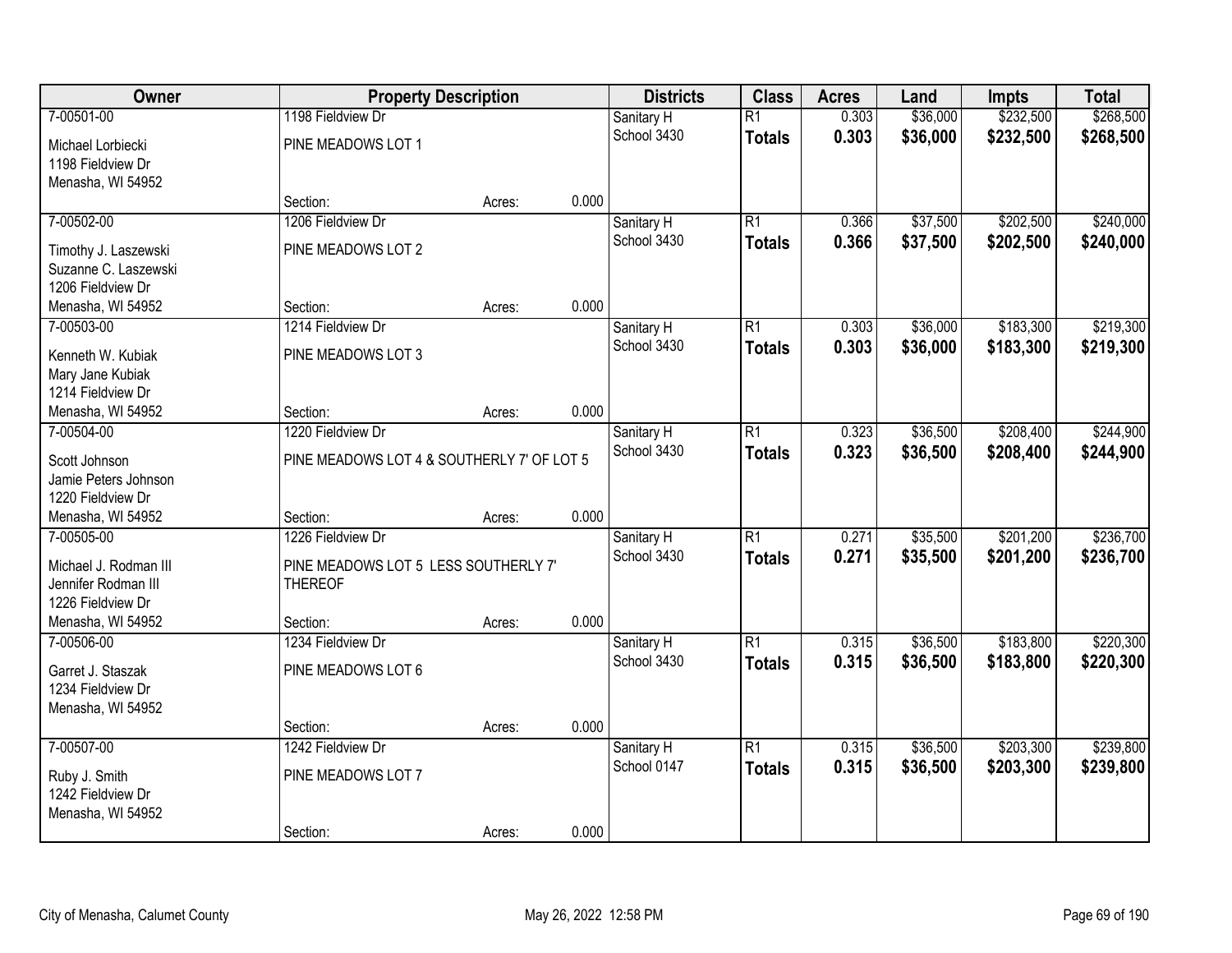| Owner                                     | <b>Property Description</b> |        |       | <b>Districts</b> | <b>Class</b>    | <b>Acres</b> | Land     | <b>Impts</b> | <b>Total</b> |
|-------------------------------------------|-----------------------------|--------|-------|------------------|-----------------|--------------|----------|--------------|--------------|
| 7-00508-00                                | 1250 Fieldview Dr           |        |       | Sanitary H       | $\overline{R1}$ | 0.333        | \$36,500 | \$262,000    | \$298,500    |
| Barbara J. Elmer                          | PINE MEADOWS LOT 8          |        |       | School 0147      | <b>Totals</b>   | 0.333        | \$36,500 | \$262,000    | \$298,500    |
| 1250 Fieldview Dr                         |                             |        |       |                  |                 |              |          |              |              |
| Menasha, WI 54952                         |                             |        |       |                  |                 |              |          |              |              |
|                                           | Section:                    | Acres: | 0.000 |                  |                 |              |          |              |              |
| 7-00509-00                                | 1258 Fieldview Dr           |        |       | Sanitary H       | $\overline{R1}$ | 0.314        | \$36,000 | \$191,100    | \$227,100    |
| Julian A. Osorio                          | PINE MEADOWS LOT 9          |        |       | School 0147      | <b>Totals</b>   | 0.314        | \$36,000 | \$191,100    | \$227,100    |
| Bridgette M. Osorio                       |                             |        |       |                  |                 |              |          |              |              |
| 1258 Fieldview Dr                         |                             |        |       |                  |                 |              |          |              |              |
| Menasha, WI 54952                         | Section:                    | Acres: | 0.000 |                  |                 |              |          |              |              |
| 7-00510-00                                | 1266 Fieldview Dr           |        |       | Sanitary H       | $\overline{R1}$ | 0.323        | \$36,500 | \$187,900    | \$224,400    |
| Rayon D. Brown                            | PINE MEADOWS LOT 10         |        |       | School 0147      | <b>Totals</b>   | 0.323        | \$36,500 | \$187,900    | \$224,400    |
| Kerryan Brown                             |                             |        |       |                  |                 |              |          |              |              |
| 1266 Fieldview Dr                         |                             |        |       |                  |                 |              |          |              |              |
| Menasha, WI 54952                         | Section:                    | Acres: | 0.000 |                  |                 |              |          |              |              |
| 7-00511-00                                | 1274 Fieldview Dr           |        |       | Sanitary H       | $\overline{R1}$ | 0.344        | \$37,000 | \$210,100    | \$247,100    |
| Matthew D. Gieseke                        | PINE MEADOWS LOT 11         |        |       | School 0147      | <b>Totals</b>   | 0.344        | \$37,000 | \$210,100    | \$247,100    |
| Hope A. Gieseke                           |                             |        |       |                  |                 |              |          |              |              |
| 1274 Fieldview Dr                         |                             |        |       |                  |                 |              |          |              |              |
| Menasha, WI 54952                         | Section:                    | Acres: | 0.000 |                  |                 |              |          |              |              |
| 7-00512-00                                | 1282 Fieldview Dr           |        |       | Sanitary H       | $\overline{R1}$ | 0.359        | \$37,000 | \$256,000    | \$293,000    |
| Troy & Klair Hietpas                      | PINE MEADOWS LOT 12         |        |       | School 0147      | <b>Totals</b>   | 0.359        | \$37,000 | \$256,000    | \$293,000    |
| 1282 Fieldview Dr                         |                             |        |       |                  |                 |              |          |              |              |
| Menasha, WI 54952                         |                             |        |       |                  |                 |              |          |              |              |
|                                           | Section:                    | Acres: | 0.000 |                  |                 |              |          |              |              |
| 7-00513-00                                | 1290 Fieldview Dr           |        |       | Sanitary H       | $\overline{R1}$ | 0.414        | \$38,500 | \$210,500    | \$249,000    |
|                                           | PINE MEADOWS LOT 13         |        |       | School 0147      | <b>Totals</b>   | 0.414        | \$38,500 | \$210,500    | \$249,000    |
| John Pawelkiewicz<br>Darlene Pawelkiewicz |                             |        |       |                  |                 |              |          |              |              |
| 1290 Fieldview Dr                         |                             |        |       |                  |                 |              |          |              |              |
| Menasha, WI 54952                         | Section:                    | Acres: | 0.000 |                  |                 |              |          |              |              |
| 7-00514-00                                | 2000 Pinewood Ct            |        |       | Sanitary H       | $\overline{R1}$ | 0.343        | \$37,000 | \$279,000    | \$316,000    |
|                                           |                             |        |       | School 0147      | <b>Totals</b>   | 0.343        | \$37,000 | \$279,000    | \$316,000    |
| Josh Puls<br>Sarah Puls                   | PINE MEADOWS LOT 14         |        |       |                  |                 |              |          |              |              |
| 2000 Pinewood Ct                          |                             |        |       |                  |                 |              |          |              |              |
| Menasha, WI 54952                         | Section:                    | Acres: | 0.000 |                  |                 |              |          |              |              |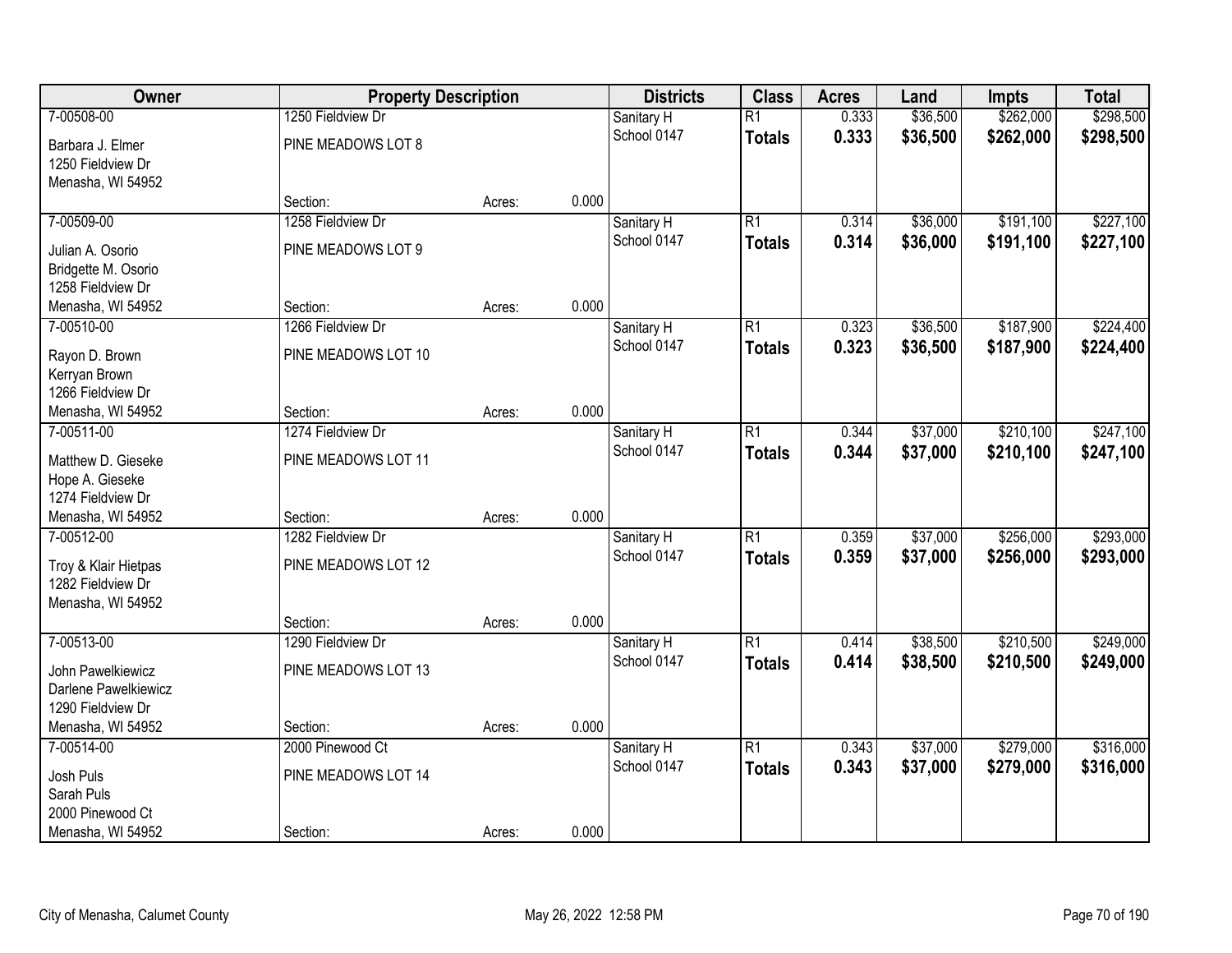| Owner               | <b>Property Description</b> |        |       | <b>Districts</b> | <b>Class</b>    | <b>Acres</b> | Land     | Impts     | <b>Total</b> |
|---------------------|-----------------------------|--------|-------|------------------|-----------------|--------------|----------|-----------|--------------|
| 7-00515-00          | 2010 Pinewood Ct            |        |       | Sanitary H       | $\overline{R1}$ | 0.303        | \$36,000 | \$312,900 | \$348,900    |
| Gregory W. Haasl    | PINE MEADOWS LOT 15         |        |       | School 0147      | <b>Totals</b>   | 0.303        | \$36,000 | \$312,900 | \$348,900    |
| Mary P. Haasl       |                             |        |       |                  |                 |              |          |           |              |
| 2010 Pinewood Ct    |                             |        |       |                  |                 |              |          |           |              |
| Menasha, WI 54952   | Section:                    | Acres: | 0.000 |                  |                 |              |          |           |              |
| 7-00516-00          | 2016 Pinewood Ct            |        |       | Sanitary H       | $\overline{R1}$ | 0.445        | \$39,000 | \$391,300 | \$430,300    |
| Charles J. Sahr     | PINE MEADOWS LOT 16         |        |       | School 0147      | <b>Totals</b>   | 0.445        | \$39,000 | \$391,300 | \$430,300    |
| Vicki L. Sahr       |                             |        |       |                  |                 |              |          |           |              |
| 2016 Pinewood Ct    |                             |        |       |                  |                 |              |          |           |              |
| Menasha, WI 54952   | Section:                    | Acres: | 0.000 |                  |                 |              |          |           |              |
| 7-00517-00          | 2022 Pinewood Ct            |        |       | Sanitary H       | $\overline{R1}$ | 0.406        | \$38,000 | \$357,600 | \$395,600    |
| Bryan S. Leary      | PINE MEADOWS LOT 17         |        |       | School 0147      | <b>Totals</b>   | 0.406        | \$38,000 | \$357,600 | \$395,600    |
| 2022 Pinewood Ct    |                             |        |       |                  |                 |              |          |           |              |
| Menasha, WI 54952   |                             |        |       |                  |                 |              |          |           |              |
|                     | Section:                    | Acres: | 0.000 |                  |                 |              |          |           |              |
| 7-00518-00          | 2017 Pinewood Ct            |        |       | Sanitary H       | $\overline{R1}$ | 0.324        | \$36,500 | \$278,100 | \$314,600    |
| August J. Marquardt | PINE MEADOWS LOT 18         |        |       | School 0147      | <b>Totals</b>   | 0.324        | \$36,500 | \$278,100 | \$314,600    |
| Patporn Marquardt   |                             |        |       |                  |                 |              |          |           |              |
| 2017 Pinewood Ct    |                             |        |       |                  |                 |              |          |           |              |
| Menasha, WI 54952   | Section:                    | Acres: | 0.000 |                  |                 |              |          |           |              |
| 7-00519-00          | 2011 Pinewood Ct            |        |       | Sanitary H       | $\overline{R1}$ | 0.325        | \$36,500 | \$255,400 | \$291,900    |
| Gary T. Fisher      | PINE MEADOWS LOT 19         |        |       | School 0147      | <b>Totals</b>   | 0.325        | \$36,500 | \$255,400 | \$291,900    |
| Julie A. Fisher     |                             |        |       |                  |                 |              |          |           |              |
| 2011 Pinewood Ct    |                             |        |       |                  |                 |              |          |           |              |
| Menasha, WI 54952   | Section:                    | Acres: | 0.000 |                  |                 |              |          |           |              |
| 7-00520-00          | 2001 Pinewood Ct            |        |       | Sanitary H       | $\overline{R1}$ | 0.349        | \$37,000 | \$331,800 | \$368,800    |
| Jared M. Campbell   | PINE MEADOWS LOT 20         |        |       | School 0147      | <b>Totals</b>   | 0.349        | \$37,000 | \$331,800 | \$368,800    |
| Emily M. Campbell   |                             |        |       |                  |                 |              |          |           |              |
| 2001 Pinewood Ct    |                             |        |       |                  |                 |              |          |           |              |
| Menasha, WI 54952   | Section:                    | Acres: | 0.000 |                  |                 |              |          |           |              |
| 7-00521-00          | 1265 Fieldview Dr           |        |       | Sanitary H       | $\overline{R1}$ | 0.259        | \$35,000 | \$187,000 | \$222,000    |
| Wade J. Steidl      | PINE MEADOWS LOT 21         |        |       | School 0147      | <b>Totals</b>   | 0.259        | \$35,000 | \$187,000 | \$222,000    |
| Mary P. Steidl      |                             |        |       |                  |                 |              |          |           |              |
| 1265 Fieldview Dr   |                             |        |       |                  |                 |              |          |           |              |
| Menasha, WI 54952   | Section:                    | Acres: | 0.000 |                  |                 |              |          |           |              |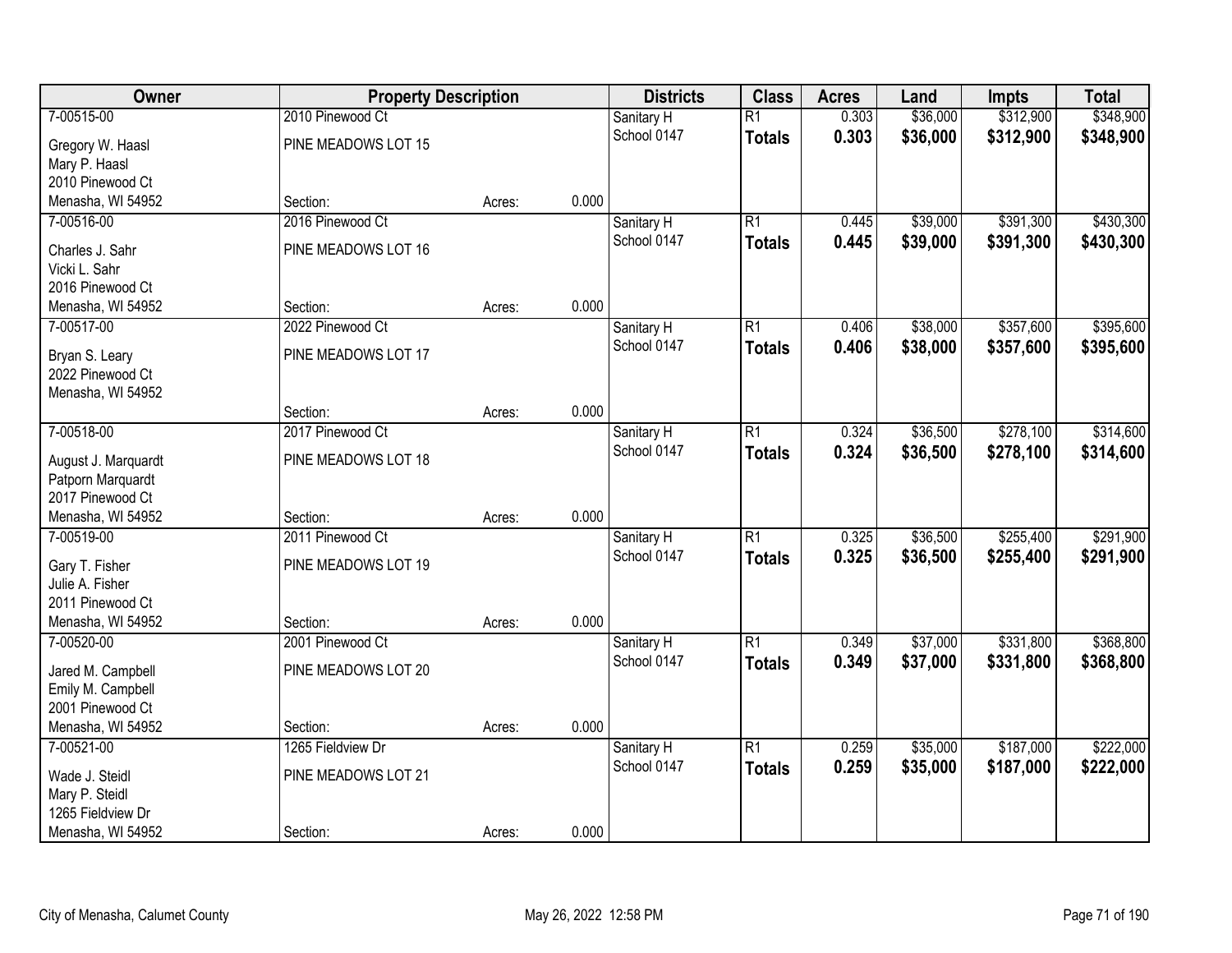| Owner                                  | <b>Property Description</b> |        |       | <b>Districts</b>          | <b>Class</b>    | <b>Acres</b> | Land     | <b>Impts</b> | <b>Total</b> |
|----------------------------------------|-----------------------------|--------|-------|---------------------------|-----------------|--------------|----------|--------------|--------------|
| 7-00522-00                             | 1257 Fieldview Dr           |        |       | Sanitary H                | $\overline{R1}$ | 0.292        | \$36,000 | \$220,300    | \$256,300    |
| Jeffrey C. Huber                       | PINE MEADOWS LOT 22         |        |       | School 0147               | <b>Totals</b>   | 0.292        | \$36,000 | \$220,300    | \$256,300    |
| Christi Huber                          |                             |        |       |                           |                 |              |          |              |              |
| 1257 Fieldview Dr                      |                             |        |       |                           |                 |              |          |              |              |
| Menasha, WI 54952                      | Section:                    | Acres: | 0.000 |                           |                 |              |          |              |              |
| 7-00523-00                             | 1249 Fieldview Dr           |        |       | Sanitary H                | $\overline{R1}$ | 0.308        | \$36,000 | \$200,500    | \$236,500    |
| Rebecca Quaas                          | PINE MEADOWS LOT 23         |        |       | School 0147               | <b>Totals</b>   | 0.308        | \$36,000 | \$200,500    | \$236,500    |
| Jonathan Bascue                        |                             |        |       |                           |                 |              |          |              |              |
| 1249 Fieldview Dr                      |                             |        |       |                           |                 |              |          |              |              |
| Menasha, WI 54952                      | Section:                    | Acres: | 0.000 |                           |                 |              |          |              |              |
| 7-00524-00                             | 1241 Fieldview Dr           |        |       | Sanitary H                | $\overline{R1}$ | 0.332        | \$36,500 | \$221,100    | \$257,600    |
| David J. Shuey                         | PINE MEADOWS LOT 24         |        |       | School 3430               | <b>Totals</b>   | 0.332        | \$36,500 | \$221,100    | \$257,600    |
| Jamie N. Shuey                         |                             |        |       |                           |                 |              |          |              |              |
| 1241 Fieldview Dr                      |                             |        |       |                           |                 |              |          |              |              |
| Menasha, WI 54952                      | Section:                    | Acres: | 0.000 |                           |                 |              |          |              |              |
| 7-00525-00                             | 1233 Fieldview Dr           |        |       | Sanitary H                | $\overline{R1}$ | 0.350        | \$37,000 | \$200,000    | \$237,000    |
|                                        |                             |        |       | School 3430               | <b>Totals</b>   | 0.350        | \$37,000 | \$200,000    | \$237,000    |
| Brent J. Robinson<br>1233 Fieldview Dr | PINE MEADOWS LOT 25         |        |       |                           |                 |              |          |              |              |
| Menasha, WI 54952                      |                             |        |       |                           |                 |              |          |              |              |
|                                        | Section:                    | Acres: | 0.000 |                           |                 |              |          |              |              |
| 7-00526-00                             | 1225 Fieldview Dr           |        |       | Sanitary H                | $\overline{R1}$ | 0.290        | \$36,000 | \$220,600    | \$256,600    |
|                                        |                             |        |       | School 3430               | <b>Totals</b>   | 0.290        | \$36,000 | \$220,600    | \$256,600    |
| Benjamin D. Phillips                   | PINE MEADOWS LOT 26         |        |       |                           |                 |              |          |              |              |
| Kristi Phillips                        |                             |        |       |                           |                 |              |          |              |              |
| 1225 Fieldview Dr<br>Menasha, WI 54952 | Section:                    | Acres: | 0.000 |                           |                 |              |          |              |              |
| 7-00527-00                             | 1217 Fieldview Dr           |        |       | Sanitary H                | $\overline{R1}$ | 0.292        | \$36,000 | \$191,900    | \$227,900    |
|                                        |                             |        |       | School 3430               | <b>Totals</b>   | 0.292        | \$36,000 | \$191,900    | \$227,900    |
| Jose Aguilar Leon                      | PINE MEADOWS LOT 27         |        |       |                           |                 |              |          |              |              |
| 1217 Fieldview Dr                      |                             |        |       |                           |                 |              |          |              |              |
| Menasha, WI 54952                      |                             |        |       |                           |                 |              |          |              |              |
|                                        | Section:                    | Acres: | 0.000 |                           |                 |              |          |              |              |
| 7-00528-00                             | 2000 Deer Haven Dr          |        |       | Sanitary H<br>School 3430 | $\overline{R1}$ | 0.242        | \$34,000 | \$175,400    | \$209,400    |
| Jeremy W. Morrow                       | PINE MEADOWS LOT 28         |        |       |                           | <b>Totals</b>   | 0.242        | \$34,000 | \$175,400    | \$209,400    |
| Tami B. Morrow                         |                             |        |       |                           |                 |              |          |              |              |
| 2000 Deerhaven Dr                      |                             |        |       |                           |                 |              |          |              |              |
| Menasha, WI 54952                      | Section:                    | Acres: | 0.000 |                           |                 |              |          |              |              |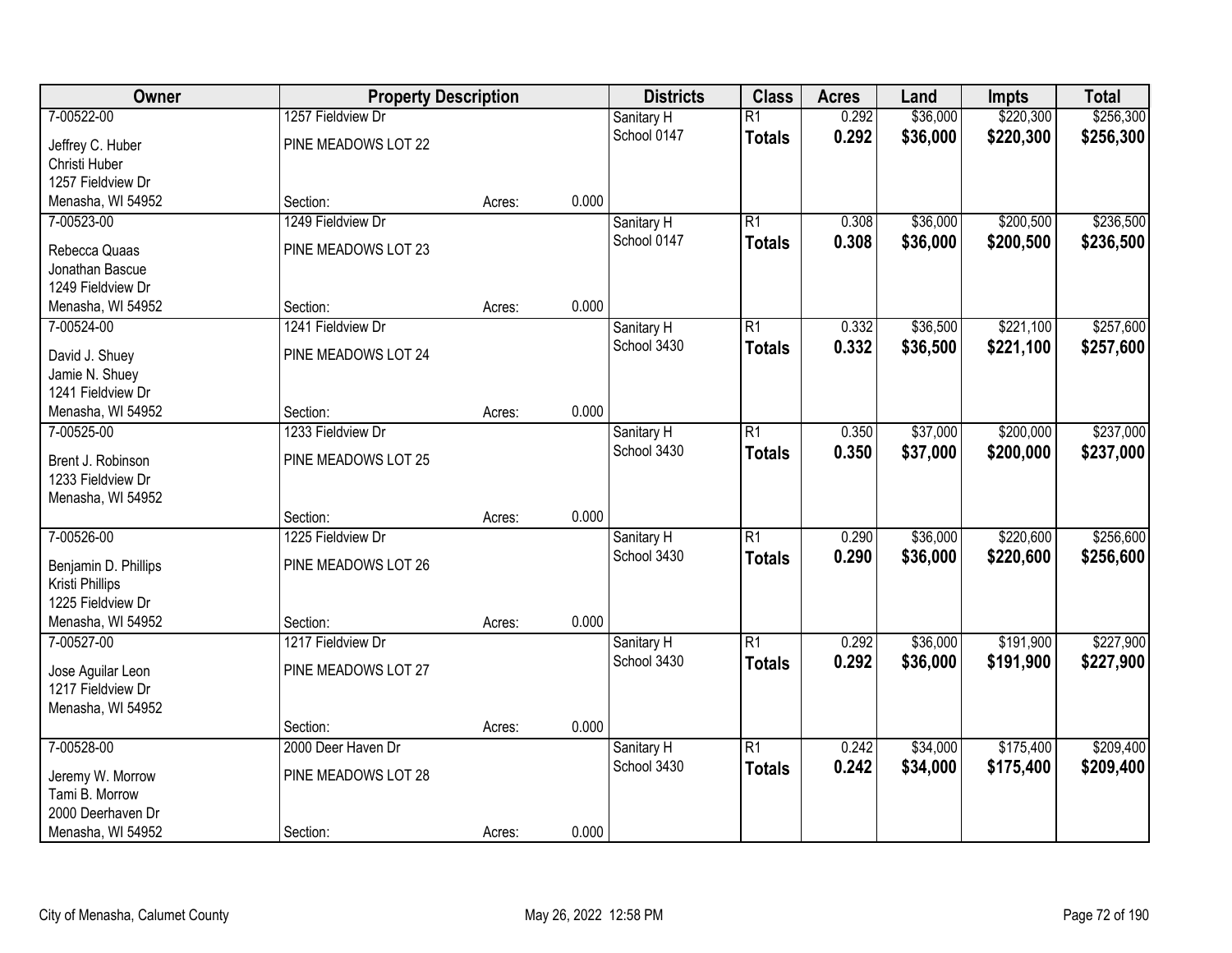| Owner                           | <b>Property Description</b> |        |       | <b>Districts</b> | <b>Class</b>    | <b>Acres</b> | Land     | <b>Impts</b> | <b>Total</b> |
|---------------------------------|-----------------------------|--------|-------|------------------|-----------------|--------------|----------|--------------|--------------|
| 7-00529-00                      | 2008 Deer Haven Dr          |        |       | Sanitary H       | $\overline{R1}$ | 0.268        | \$35,500 | \$196,700    | \$232,200    |
| Joel S. Bouwer                  | PINE MEADOWS LOT 29         |        |       | School 3430      | <b>Totals</b>   | 0.268        | \$35,500 | \$196,700    | \$232,200    |
| Theresa A. Bouwer               |                             |        |       |                  |                 |              |          |              |              |
| 2008 Deerhaven Dr               |                             |        |       |                  |                 |              |          |              |              |
| Menasha, WI 54952               | Section:                    | Acres: | 0.000 |                  |                 |              |          |              |              |
| 7-00530-00                      | 2018 Deer Haven Dr          |        |       | Sanitary H       | $\overline{R1}$ | 0.315        | \$36,500 | \$201,600    | \$238,100    |
| Mark H. Kuepper                 | PINE MEADOWS LOT 30         |        |       | School 3430      | <b>Totals</b>   | 0.315        | \$36,500 | \$201,600    | \$238,100    |
| Carrie L. Kuepper               |                             |        |       |                  |                 |              |          |              |              |
| 2018 Deerhaven Dr               |                             |        |       |                  |                 |              |          |              |              |
| Menasha, WI 54952               | Section:                    | Acres: | 0.000 |                  |                 |              |          |              |              |
| 7-00531-00                      | 1224 Deer Haven Dr          |        |       | Sanitary H       | $\overline{R1}$ | 0.359        | \$37,000 | \$268,000    | \$305,000    |
|                                 |                             |        |       | School 3430      | <b>Totals</b>   | 0.359        | \$37,000 | \$268,000    | \$305,000    |
| Matthew D. Dufek<br>Miche Dufek | PINE MEADOWS LOT 31         |        |       |                  |                 |              |          |              |              |
| 1224 Deer Haven Dr              |                             |        |       |                  |                 |              |          |              |              |
| Menasha, WI 54952               | Section:                    | Acres: | 0.359 |                  |                 |              |          |              |              |
| 7-00532-00                      | 1232 Deer Haven Dr          |        |       | Sanitary H       | R1              | 0.359        | \$37,000 | \$248,800    | \$285,800    |
|                                 |                             |        |       | School 3430      | <b>Totals</b>   | 0.359        | \$37,000 | \$248,800    | \$285,800    |
| Paul R. Bergner                 | PINE MEADOWS LOT 32         |        |       |                  |                 |              |          |              |              |
| Jody L. Bergner                 |                             |        |       |                  |                 |              |          |              |              |
| 1232 Deerhaven Dr               |                             |        |       |                  |                 |              |          |              |              |
| Menasha, WI 54952               | Section:                    | Acres: | 0.000 |                  |                 |              |          |              |              |
| 7-00533-00                      | 1240 Deer Haven Dr          |        |       | Sanitary H       | $\overline{R1}$ | 0.318        | \$36,500 | \$271,900    | \$308,400    |
| Jeffrey and Kara O'Connell      | PINE MEADOWS LOT 33         |        |       | School 3430      | <b>Totals</b>   | 0.318        | \$36,500 | \$271,900    | \$308,400    |
| 1240 Deer Haven Dr              |                             |        |       |                  |                 |              |          |              |              |
| Menasha, WI 54952               |                             |        |       |                  |                 |              |          |              |              |
|                                 | Section:                    | Acres: | 0.000 |                  |                 |              |          |              |              |
| 7-00534-00                      | 1248 Deer Haven Dr          |        |       | Sanitary H       | $\overline{R1}$ | 0.320        | \$36,500 | \$188,400    | \$224,900    |
| Daniel H. Racette               | PINE MEADOWS LOT 34         |        |       | School 0147      | <b>Totals</b>   | 0.320        | \$36,500 | \$188,400    | \$224,900    |
| Kristine Racette                |                             |        |       |                  |                 |              |          |              |              |
| 1248 Deer Haven Dr              |                             |        |       |                  |                 |              |          |              |              |
| Menasha, WI 54952               | Section:                    | Acres: | 0.000 |                  |                 |              |          |              |              |
| 7-00535-00                      | 1258 Deer Haven Dr          |        |       | Sanitary H       | $\overline{R1}$ | 0.353        | \$37,000 | \$219,200    | \$256,200    |
| Roy J. Talbot                   | PINE MEADOWS LOT 35         |        |       | School 0147      | <b>Totals</b>   | 0.353        | \$37,000 | \$219,200    | \$256,200    |
| 1258 Deerhaven Dr               |                             |        |       |                  |                 |              |          |              |              |
| Menasha, WI 54952               |                             |        |       |                  |                 |              |          |              |              |
|                                 | Section:                    | Acres: | 0.000 |                  |                 |              |          |              |              |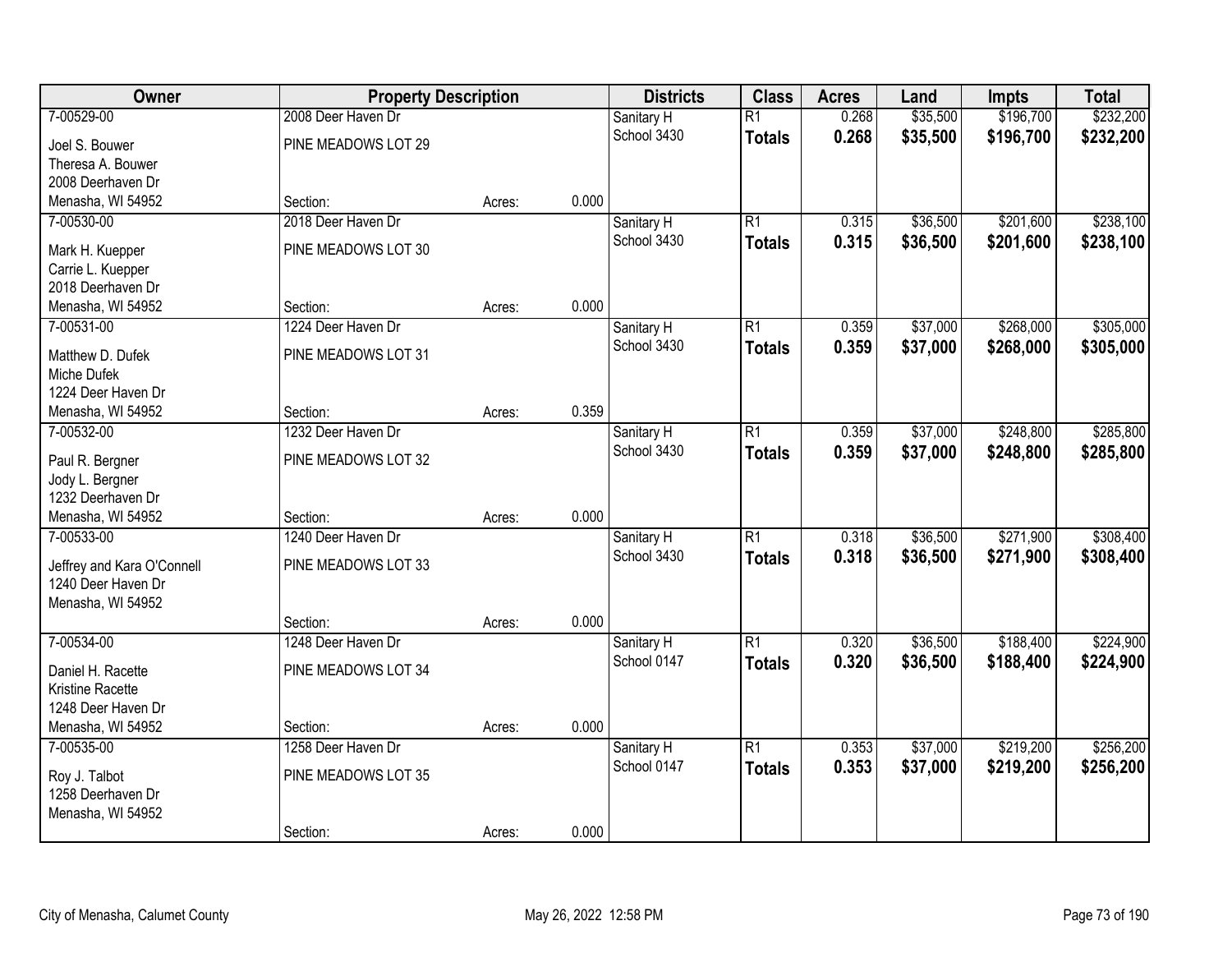| Owner                                   | <b>Property Description</b> |        |       | <b>Districts</b> | <b>Class</b>    | <b>Acres</b> | Land     | <b>Impts</b> | <b>Total</b> |
|-----------------------------------------|-----------------------------|--------|-------|------------------|-----------------|--------------|----------|--------------|--------------|
| 7-00536-00                              | 1266 Deer Haven Dr          |        |       | Sanitary H       | $\overline{R1}$ | 0.321        | \$36,500 | \$231,300    | \$267,800    |
| Matthew R. Overesch                     | PINE MEADOWS LOT 36         |        |       | School 0147      | <b>Totals</b>   | 0.321        | \$36,500 | \$231,300    | \$267,800    |
| Cori B. Overesch                        |                             |        |       |                  |                 |              |          |              |              |
| 1266 Deer Haven Dr                      |                             |        |       |                  |                 |              |          |              |              |
| Menasha, WI 54952                       | Section:                    | Acres: | 0.000 |                  |                 |              |          |              |              |
| 7-00537-00                              | 1259 Deer Haven Dr          |        |       | Sanitary H       | $\overline{R1}$ | 0.329        | \$36,500 | \$222,100    | \$258,600    |
| Michael J. Muhlebach                    | PINE MEADOWS LOT 37         |        |       | School 3430      | <b>Totals</b>   | 0.329        | \$36,500 | \$222,100    | \$258,600    |
| Bonnie S. Muhlebach                     |                             |        |       |                  |                 |              |          |              |              |
| 1259 Deerhaven Dr                       |                             |        |       |                  |                 |              |          |              |              |
| Menasha, WI 54952                       | Section:                    | Acres: | 0.000 |                  |                 |              |          |              |              |
| 7-00538-00                              | 1241 Deer Haven Dr          |        |       | Sanitary H       | $\overline{R1}$ | 0.273        | \$35,500 | \$180,100    | \$215,600    |
|                                         | PINE MEADOWS LOT 38         |        |       | School 3430      | <b>Totals</b>   | 0.273        | \$35,500 | \$180,100    | \$215,600    |
| Sarah Moore<br>1241 Deer Haven Dr       |                             |        |       |                  |                 |              |          |              |              |
| Menasha, WI 54952                       |                             |        |       |                  |                 |              |          |              |              |
|                                         | Section:                    | Acres: | 0.000 |                  |                 |              |          |              |              |
| 7-00539-00                              | 1235 Deer Haven Dr          |        |       | Sanitary H       | $\overline{R1}$ | 0.267        | \$35,500 | \$198,200    | \$233,700    |
|                                         |                             |        |       | School 3430      | <b>Totals</b>   | 0.267        | \$35,500 | \$198,200    | \$233,700    |
| David B. Patton                         | PINE MEADOWS LOT 39         |        |       |                  |                 |              |          |              |              |
| Natasha L. Howe                         |                             |        |       |                  |                 |              |          |              |              |
| 1235 Deer Haven Dr<br>Menasha, WI 54952 | Section:                    |        | 0.000 |                  |                 |              |          |              |              |
| 7-00540-00                              | 1229 Deer Haven Dr          | Acres: |       | Sanitary H       | $\overline{R1}$ | 0.267        | \$35,500 | \$246,900    | \$282,400    |
|                                         |                             |        |       | School 3430      |                 | 0.267        |          |              |              |
| Amber N. Schroeder                      | PINE MEADOWS LOT 40         |        |       |                  | <b>Totals</b>   |              | \$35,500 | \$246,900    | \$282,400    |
| 1229 Deer Haven Dr                      |                             |        |       |                  |                 |              |          |              |              |
| Menasha, WI 54952                       |                             |        |       |                  |                 |              |          |              |              |
|                                         | Section:                    | Acres: | 0.000 |                  |                 |              |          |              |              |
| 7-00541-00                              | 1223 Deer Haven Dr          |        |       | Sanitary H       | $\overline{R1}$ | 0.267        | \$35,500 | \$237,900    | \$273,400    |
| Jeffrey D. Mitchell                     | PINE MEADOWS LOT 41         |        |       | School 3430      | <b>Totals</b>   | 0.267        | \$35,500 | \$237,900    | \$273,400    |
| Joan M. Mitchell                        |                             |        |       |                  |                 |              |          |              |              |
| 1223 Deerhaven Dr                       |                             |        |       |                  |                 |              |          |              |              |
| Menasha, WI 54952                       | Section:                    | Acres: | 0.000 |                  |                 |              |          |              |              |
| 7-00542-00                              | 1217 Deer Haven Dr          |        |       | Sanitary H       | $\overline{R1}$ | 0.261        | \$35,000 | \$179,700    | \$214,700    |
| Adenike A. Adebiyi                      | PINE MEADOWS LOT 42         |        |       | School 3430      | <b>Totals</b>   | 0.261        | \$35,000 | \$179,700    | \$214,700    |
| 1217 Deerhaven Dr                       |                             |        |       |                  |                 |              |          |              |              |
| Menasha, WI 54952                       |                             |        |       |                  |                 |              |          |              |              |
|                                         | Section:                    | Acres: | 0.000 |                  |                 |              |          |              |              |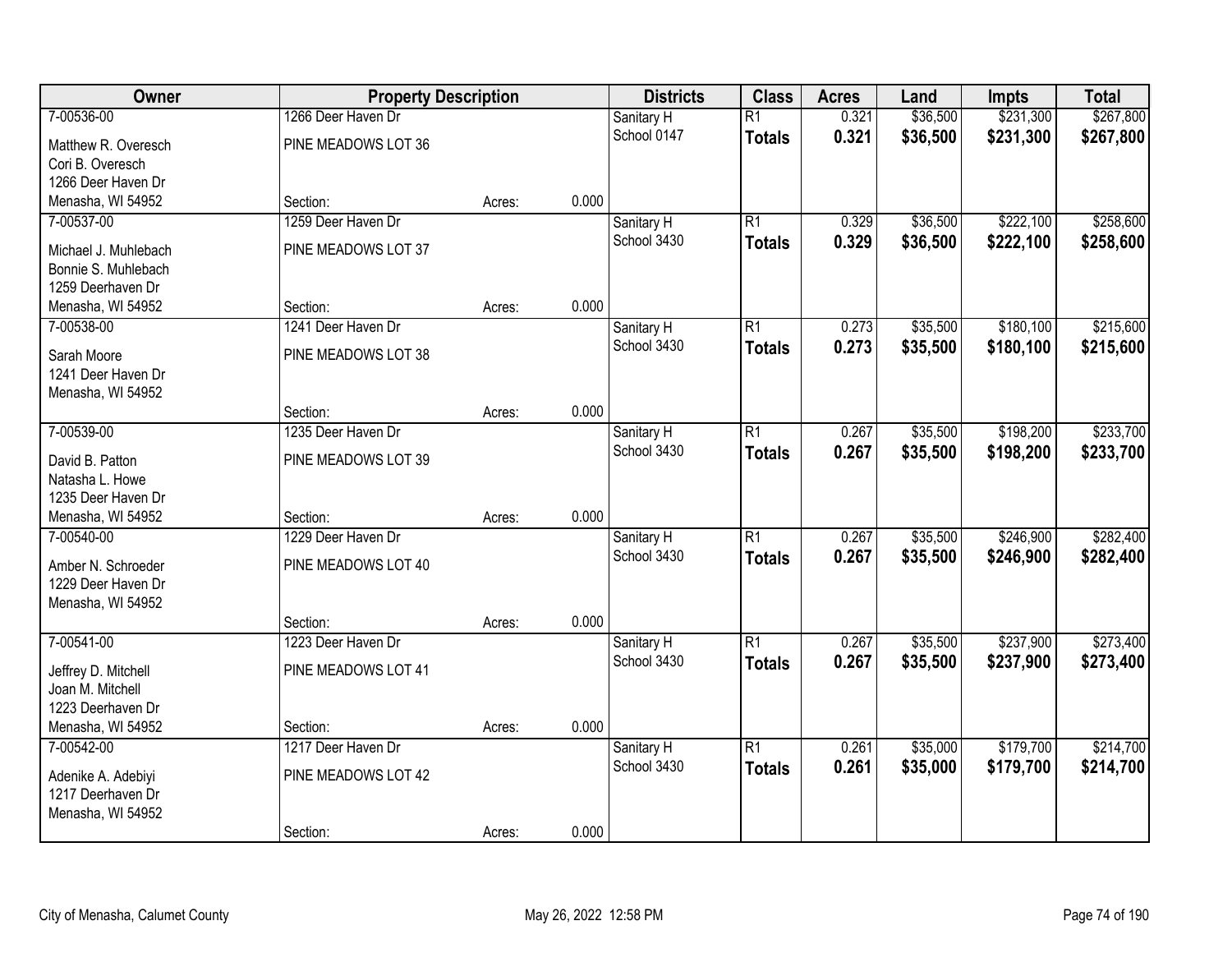| Owner                             | <b>Property Description</b> |        |       | <b>Districts</b> | <b>Class</b>    | <b>Acres</b> | Land     | <b>Impts</b> | <b>Total</b> |
|-----------------------------------|-----------------------------|--------|-------|------------------|-----------------|--------------|----------|--------------|--------------|
| 7-00543-00                        | 2031 Deer Haven Dr          |        |       | Sanitary H       | $\overline{R1}$ | 0.414        | \$38,000 | \$209,600    | \$247,600    |
| Donald L. Herzberg et al          | PINE MEADOWS LOT 43         |        |       | School 3430      | <b>Totals</b>   | 0.414        | \$38,000 | \$209,600    | \$247,600    |
| 2031 Deerhaven Dr                 |                             |        |       |                  |                 |              |          |              |              |
| Menasha, WI 54952                 |                             |        |       |                  |                 |              |          |              |              |
|                                   | Section:                    | Acres: | 0.000 |                  |                 |              |          |              |              |
| 7-00544-00                        | 2025 Deer Haven Dr          |        |       | Sanitary H       | $\overline{R1}$ | 0.253        | \$35,000 | \$262,900    | \$297,900    |
| Keith W. Rushford                 | PINE MEADOWS LOT 44         |        |       | School 3430      | <b>Totals</b>   | 0.253        | \$35,000 | \$262,900    | \$297,900    |
| Connie M. Rushford                |                             |        |       |                  |                 |              |          |              |              |
| 2025 Deerhaven Dr                 |                             |        |       |                  |                 |              |          |              |              |
| Menasha, WI 54952                 | Section:                    | Acres: | 0.000 |                  |                 |              |          |              |              |
| 7-00545-00                        | 2021 Deer Haven Dr          |        |       | Sanitary H       | $\overline{R1}$ | 0.243        | \$34,000 | \$184,400    | \$218,400    |
| Timothy A. Dorn and Debra K. Dorn | PINE MEADOWS LOT 45         |        |       | School 3430      | <b>Totals</b>   | 0.243        | \$34,000 | \$184,400    | \$218,400    |
| Joint Revocable Trust             |                             |        |       |                  |                 |              |          |              |              |
| 2021 Deerhaven Dr                 |                             |        |       |                  |                 |              |          |              |              |
| Menasha, WI 54952                 | Section:                    | Acres: | 0.000 |                  |                 |              |          |              |              |
| 7-00546-00                        | 2015 Deer Haven Dr          |        |       | Sanitary H       | $\overline{R1}$ | 0.248        | \$34,500 | \$172,600    | \$207,100    |
| Jesse J. Vander Heyden            | PINE MEADOWS LOT 46         |        |       | School 3430      | <b>Totals</b>   | 0.248        | \$34,500 | \$172,600    | \$207,100    |
| 2015 Deer Haven Dr                |                             |        |       |                  |                 |              |          |              |              |
| Menasha, WI 54952                 |                             |        |       |                  |                 |              |          |              |              |
|                                   | Section:                    | Acres: | 0.000 |                  |                 |              |          |              |              |
| 7-00547-00                        | 2009 Deer Haven Dr          |        |       | Sanitary H       | $\overline{R1}$ | 0.248        | \$34,500 | \$205,000    | \$239,500    |
| Jacob Russell and Br Hill         | PINE MEADOWS LOT 47         |        |       | School 3430      | <b>Totals</b>   | 0.248        | \$34,500 | \$205,000    | \$239,500    |
| 2009 Deer Haven Dr                |                             |        |       |                  |                 |              |          |              |              |
| Menasha, WI 54952                 |                             |        |       |                  |                 |              |          |              |              |
|                                   | Section:                    | Acres: | 0.000 |                  |                 |              |          |              |              |
| 7-00548-00                        | 2003 Deer Haven Dr          |        |       | Sanitary H       | $\overline{R1}$ | 0.248        | \$34,500 | \$216,800    | \$251,300    |
| Harold M. Willems                 | PINE MEADOWS LOT 48         |        |       | School 3430      | <b>Totals</b>   | 0.248        | \$34,500 | \$216,800    | \$251,300    |
| Brenda E. Wilems                  |                             |        |       |                  |                 |              |          |              |              |
| 2003 Deerhaven Dr                 |                             |        |       |                  |                 |              |          |              |              |
| Menasha, WI 54952                 | Section:                    | Acres: | 0.000 |                  |                 |              |          |              |              |
| 7-00549-00                        | 1995 Deer Haven Dr          |        |       | Sanitary H       | $\overline{R1}$ | 0.317        | \$36,500 | \$211,200    | \$247,700    |
| Matthew Paul & Brook Stormer      | PINE MEADOWS LOT 49         |        |       | School 3430      | <b>Totals</b>   | 0.317        | \$36,500 | \$211,200    | \$247,700    |
| 1995 Deer Haven Dr                |                             |        |       |                  |                 |              |          |              |              |
| Menasha, WI 54952                 |                             |        |       |                  |                 |              |          |              |              |
|                                   | Section:                    | Acres: | 0.000 |                  |                 |              |          |              |              |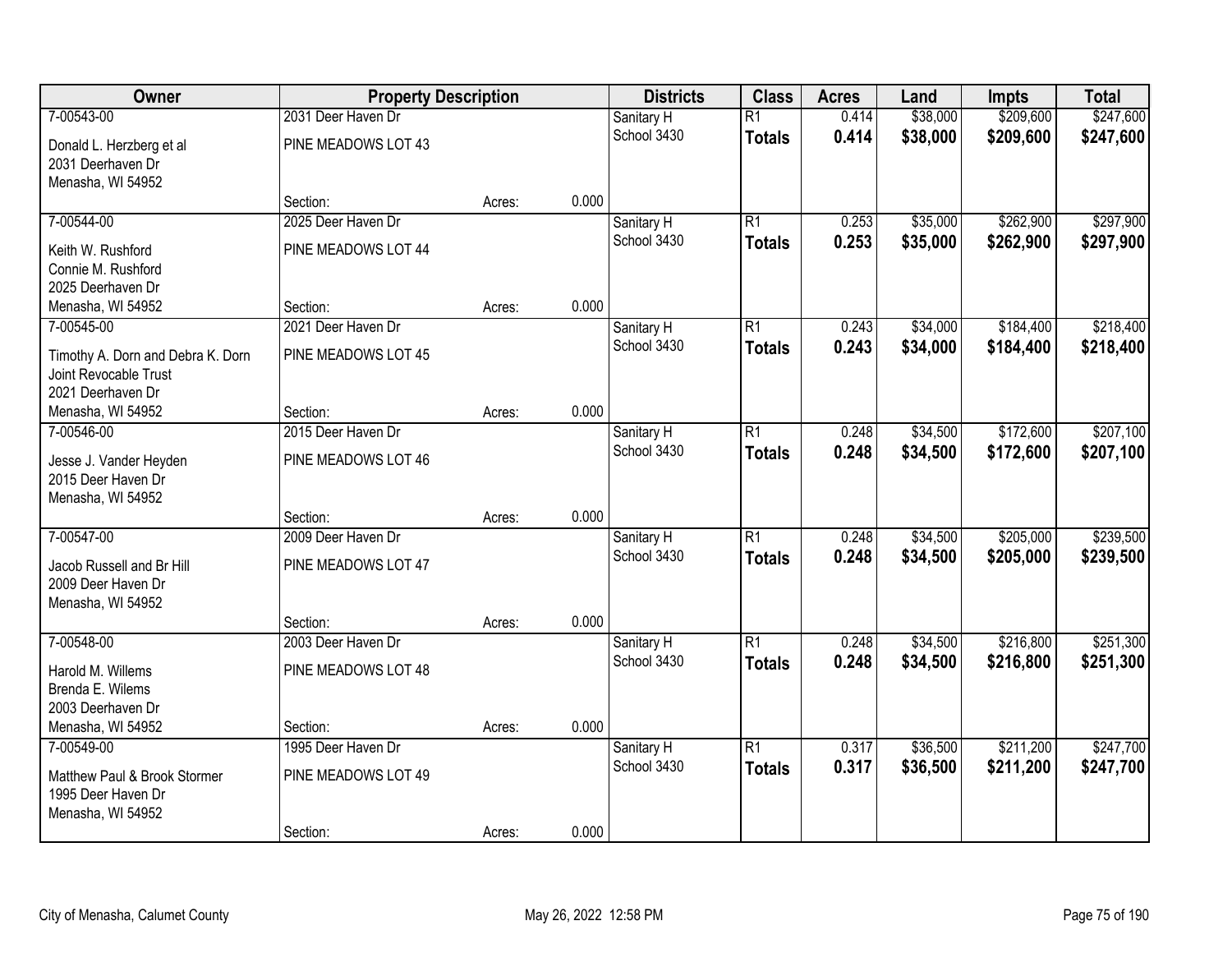| Owner                                                             | <b>Property Description</b>                                                            |        |       | <b>Districts</b> | <b>Class</b>    | <b>Acres</b> | Land       | <b>Impts</b>    | <b>Total</b> |
|-------------------------------------------------------------------|----------------------------------------------------------------------------------------|--------|-------|------------------|-----------------|--------------|------------|-----------------|--------------|
| 7-00699-75                                                        | 2505 Gosling Way                                                                       |        |       | Sanitary H       | $\overline{R1}$ | 0.737        | \$106,000  | \$318,200       | \$424,200    |
| <b>Michael Mencias</b>                                            | 1ST ADDITION TO WOODLAND HILLS LOT 75                                                  |        |       | School 0147      | <b>Totals</b>   | 0.737        | \$106,000  | \$318,200       | \$424,200    |
| Kaye Mencias                                                      |                                                                                        |        |       |                  |                 |              |            |                 |              |
| 2505 Gosling Way                                                  |                                                                                        |        |       |                  |                 |              |            |                 |              |
| Menasha, WI 54952                                                 | Section:                                                                               | Acres: | 0.000 |                  |                 |              |            |                 |              |
| 7-00699-76                                                        | 2509 Gosling Way                                                                       |        |       | Sanitary H       | $\overline{R1}$ | 0.593        | \$100,000  | \$291,000       | \$391,000    |
| Robert E. Burke                                                   | 1ST ADDITION TO WOODLAND HILLS LOT 76                                                  |        |       | School 0147      | <b>Totals</b>   | 0.593        | \$100,000  | \$291,000       | \$391,000    |
| 2509 Gosling Way                                                  |                                                                                        |        |       |                  |                 |              |            |                 |              |
| Menasha, WI 54952                                                 |                                                                                        |        |       |                  |                 |              |            |                 |              |
|                                                                   | Section:                                                                               | Acres: | 0.000 |                  |                 |              |            |                 |              |
| 7-00699-77                                                        | 2513 Gosling Way                                                                       |        |       | Sanitary H       | $\overline{R1}$ | 0.596        | \$82,000   | \$0             | \$82,000     |
| Patrick M & Ann M Gaylord                                         | 1ST ADDITION TO WOODLAND HILLS LOT 77                                                  |        |       | School 0147      | <b>Totals</b>   | 0.596        | \$82,000   | \$0             | \$82,000     |
| W6826 Hazelnut Ln                                                 |                                                                                        |        |       |                  |                 |              |            |                 |              |
| Appleton, WI 54915                                                |                                                                                        |        |       |                  |                 |              |            |                 |              |
|                                                                   | Section:                                                                               | Acres: | 0.000 |                  |                 |              |            |                 |              |
| 7-00699-78                                                        | 2517 Gosling Way                                                                       |        |       | Sanitary H       | $\overline{R1}$ | 0.755        | \$107,000  | \$524,100       | \$631,100    |
| Corey L. Simon                                                    | 1ST ADDITION TO WOODLAND HILLS LOT 78                                                  |        |       | School 0147      | <b>Totals</b>   | 0.755        | \$107,000  | \$524,100       | \$631,100    |
| Melanie J. Simon                                                  |                                                                                        |        |       |                  |                 |              |            |                 |              |
| 2517 Gosling Way                                                  |                                                                                        |        |       |                  |                 |              |            |                 |              |
| Menasha, WI 54952                                                 | Section:                                                                               | Acres: | 0.000 |                  |                 |              |            |                 |              |
| 7-00699-79                                                        | 2521 Gosling Way                                                                       |        |       | Sanitary H       | $\overline{R1}$ | 0.751        | \$91,500   | \$408,500       | \$500,000    |
|                                                                   | 1ST ADDITION TO WOODLAND HILLS LOT 79                                                  |        |       | School 0147      | <b>Totals</b>   | 0.751        | \$91,500   | \$408,500       | \$500,000    |
| William S. and Colleen M. Murray Living<br><b>Trust Dated Oct</b> |                                                                                        |        |       |                  |                 |              |            |                 |              |
| 2521 Gosling Way                                                  |                                                                                        |        |       |                  |                 |              |            |                 |              |
| Menasha, WI 54952                                                 | Section:                                                                               | Acres: | 0.000 |                  |                 |              |            |                 |              |
| 7-00700-00                                                        | <b>Streets of Woodland</b>                                                             |        |       | Sanitary H       | $\overline{X4}$ | 9.532        | $\sqrt{6}$ | $\overline{50}$ | \$0          |
|                                                                   |                                                                                        |        |       | School 0147      | <b>Totals</b>   | 9.532        | \$0        | \$0             | \$0          |
| City of Menasha<br>100 Main St Ste 200                            | WOODLAND HILLS THAT PART OF PLAT & THAT<br>PART OF CSM #2676 & CSM #2629 DEDICATED FOR |        |       |                  |                 |              |            |                 |              |
| Menasha, WI 54952                                                 | STREET R/W                                                                             |        |       |                  |                 |              |            |                 |              |
|                                                                   | Section:                                                                               | Acres: | 0.000 |                  |                 |              |            |                 |              |
| 7-00700-01                                                        | 2365 Woodland Hills Dr                                                                 |        |       | Sanitary H       | $\overline{R1}$ | 1.839        | \$80,500   | \$444,200       | \$524,700    |
|                                                                   | WOODLAND HILLS LOT 1                                                                   |        |       | School 0147      | <b>Totals</b>   | 1.839        | \$80,500   | \$444,200       | \$524,700    |
| Daniel P. Ferris<br>Cynthia A. Ferris                             |                                                                                        |        |       |                  |                 |              |            |                 |              |
| 2365 Woodland Hills Dr                                            |                                                                                        |        |       |                  |                 |              |            |                 |              |
| Menasha, WI 54952                                                 | Section:                                                                               | Acres: | 0.000 |                  |                 |              |            |                 |              |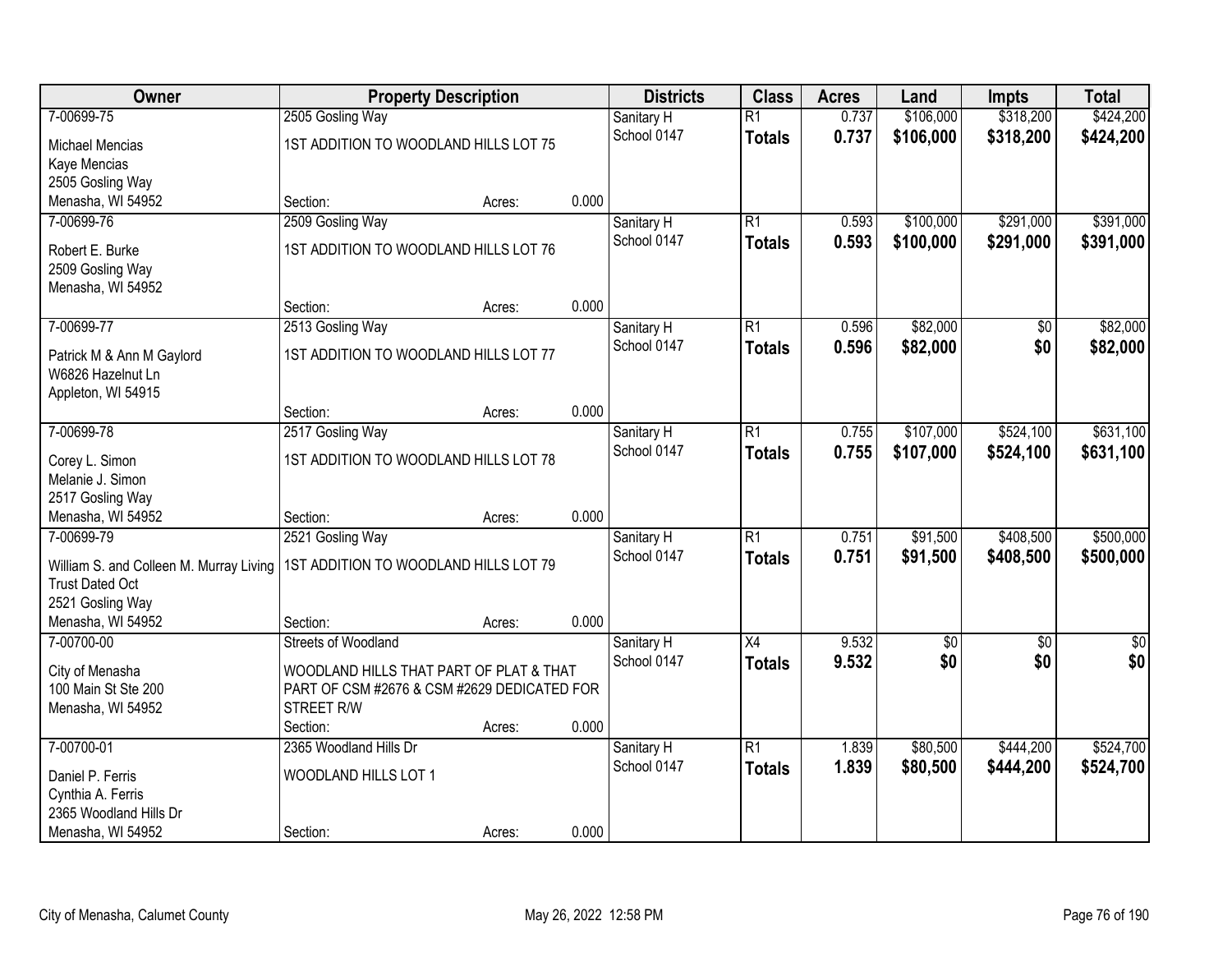| Owner                                       | <b>Property Description</b>                  |        |       | <b>Districts</b> | <b>Class</b>    | <b>Acres</b> | Land      | <b>Impts</b> | <b>Total</b> |
|---------------------------------------------|----------------------------------------------|--------|-------|------------------|-----------------|--------------|-----------|--------------|--------------|
| 7-00700-02                                  | 2373 Woodland Hills Dr                       |        |       | Sanitary H       | $\overline{R1}$ | 1.391        | \$95,000  | \$560,600    | \$655,600    |
| John M. Kaufman and Tara M. Kaufman         | <b>WOODLAND HILLS LOT 2</b>                  |        |       | School 0147      | <b>Totals</b>   | 1.391        | \$95,000  | \$560,600    | \$655,600    |
| Joint Revocable Tru                         |                                              |        |       |                  |                 |              |           |              |              |
| 2373 Woodland Hills Dr                      |                                              |        |       |                  |                 |              |           |              |              |
| Menasha, WI 54952                           | Section:                                     | Acres: | 0.000 |                  |                 |              |           |              |              |
| 7-00700-03                                  | 2381 Woodland Hills Dr                       |        |       | Sanitary H       | $\overline{R1}$ | 1.390        | \$95,000  | \$643,500    | \$738,500    |
| William Christopher Kwasny                  | LOT 1 OF CSM 2980 FN/A WOODLAND HILLS LOT 3  |        |       | School 0147      | <b>Totals</b>   | 1.390        | \$95,000  | \$643,500    | \$738,500    |
| Cecilia B. Kwasny                           |                                              |        |       |                  |                 |              |           |              |              |
| 2381 Woodland Hills Dr                      |                                              |        |       |                  |                 |              |           |              |              |
| Menasha, WI 54952                           | Section:                                     | Acres: | 1.390 |                  |                 |              |           |              |              |
| 7-00700-04                                  | 2389 Woodland Hills Dr                       |        |       | Sanitary H       | $\overline{R1}$ | 1.330        | \$94,000  | \$540,600    | \$634,600    |
|                                             |                                              |        |       | School 0147      | <b>Totals</b>   | 1.330        | \$94,000  | \$540,600    | \$634,600    |
| Timothy R. Dutter<br>Kristine M. Dutter     | LOT 2 OF CSM 2980 F/N/A WOODLAND HILLS LOT 4 |        |       |                  |                 |              |           |              |              |
| 2389 Woodland Hills Dr                      |                                              |        |       |                  |                 |              |           |              |              |
| Menasha, WI 54952                           | Section:                                     | Acres: | 0.000 |                  |                 |              |           |              |              |
| 7-00700-05                                  | 2397 Woodland Hills Dr                       |        |       | Sanitary H       | $\overline{R1}$ | 2.112        | \$103,500 | \$806,600    | \$910,100    |
|                                             |                                              |        |       | School 0147      | <b>Totals</b>   | 2.112        | \$103,500 | \$806,600    | \$910,100    |
| Erik E. Brenn                               | WOODLAND HILLS LOT 5                         |        |       |                  |                 |              |           |              |              |
| Michaela Brenn                              |                                              |        |       |                  |                 |              |           |              |              |
| 2397 Woodland Hills Dr<br>Menasha, WI 54952 | Section:                                     |        | 0.000 |                  |                 |              |           |              |              |
| 7-00700-06                                  | 2405 Woodland Hills Dr                       | Acres: |       | Sanitary H       | $\overline{R1}$ | 2.472        | \$103,500 | \$375,300    | \$478,800    |
|                                             |                                              |        |       | School 0147      | <b>Totals</b>   | 2.472        | \$103,500 | \$375,300    | \$478,800    |
| Thomas C. Marlborough                       | WOODLAND HILLS LOT 6                         |        |       |                  |                 |              |           |              |              |
| Christine D. Marlborough                    |                                              |        |       |                  |                 |              |           |              |              |
| 2405 Woodland Hills Dr                      |                                              |        |       |                  |                 |              |           |              |              |
| Menasha, WI 54952                           | Section:                                     | Acres: | 0.000 |                  |                 |              |           |              |              |
| 7-00700-07                                  | 2413 Woodland Hills Dr                       |        |       | Sanitary H       | $\overline{R1}$ | 2.383        | \$102,500 | \$303,200    | \$405,700    |
| Christopher B. Bohne                        | WOODLAND HILLS LOT 7                         |        |       | School 0147      | <b>Totals</b>   | 2.383        | \$102,500 | \$303,200    | \$405,700    |
| Mary A. Bohne                               |                                              |        |       |                  |                 |              |           |              |              |
| 2413 Woodland Hills Dr                      |                                              |        |       |                  |                 |              |           |              |              |
| Menasha, WI 54952                           | Section:                                     | Acres: | 0.000 |                  |                 |              |           |              |              |
| 7-00700-08                                  | 2421 Woodland Hills Dr                       |        |       | Sanitary H       | $\overline{R1}$ | 0.538        | \$67,000  | \$319,700    | \$386,700    |
| Bradley and Whitney Otto                    | WOODLAND HILLS LOT 8                         |        |       | School 0147      | <b>Totals</b>   | 0.538        | \$67,000  | \$319,700    | \$386,700    |
| 2421 Woodland Hills Dr                      |                                              |        |       |                  |                 |              |           |              |              |
| Menasha, WI 54952                           |                                              |        |       |                  |                 |              |           |              |              |
|                                             | Section:                                     | Acres: | 0.000 |                  |                 |              |           |              |              |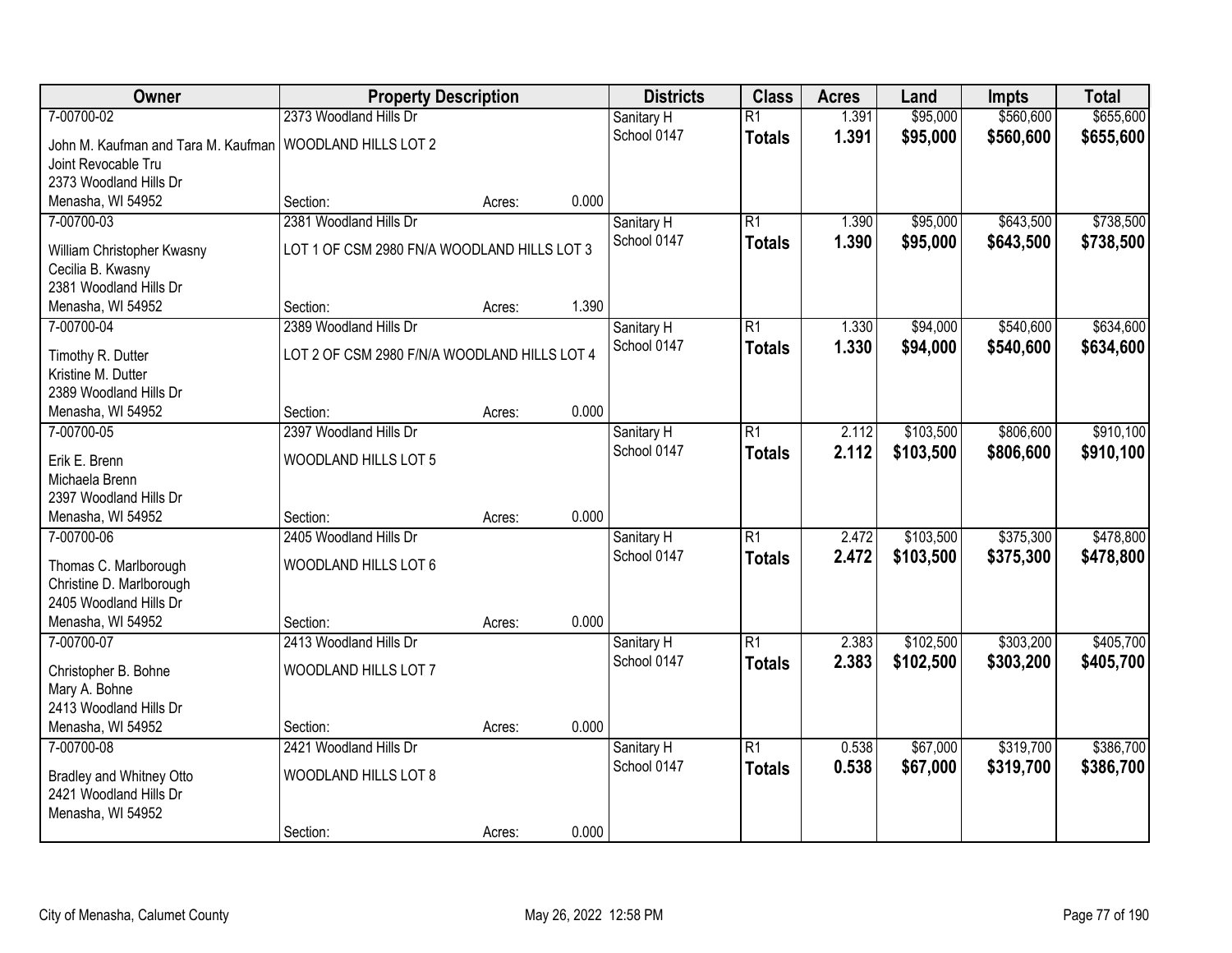| Owner                                 | <b>Property Description</b>                 |        |       | <b>Districts</b> | <b>Class</b>    | <b>Acres</b> | Land     | <b>Impts</b> | <b>Total</b> |
|---------------------------------------|---------------------------------------------|--------|-------|------------------|-----------------|--------------|----------|--------------|--------------|
| 7-00700-09                            | 968 Kernan Ave                              |        |       | Sanitary H       | $\overline{R1}$ | 2.988        | \$97,000 | \$375,100    | \$472,100    |
| Randall S. Ahrens and Kerry L. Ahrens | WOODLAND HILLS LOT 9                        |        |       | School 0147      | <b>Totals</b>   | 2.988        | \$97,000 | \$375,100    | \$472,100    |
| Revocable Trust D                     |                                             |        |       |                  |                 |              |          |              |              |
| 968 Kernan Ave                        |                                             |        |       |                  |                 |              |          |              |              |
| Menasha, WI 54952                     | Section:                                    | Acres: | 0.000 |                  |                 |              |          |              |              |
| 7-00700-10                            | 960 Kernan Ave                              |        |       | Sanitary H       | $\overline{R1}$ | 2.231        | \$85,500 | \$812,200    | \$897,700    |
| Daniel J. Harrmann                    | WOODLAND HILLS LOT 10                       |        |       | School 0147      | <b>Totals</b>   | 2.231        | \$85,500 | \$812,200    | \$897,700    |
| Lori A. Harrmann                      |                                             |        |       |                  |                 |              |          |              |              |
| 960 Kernan Ave                        |                                             |        |       |                  |                 |              |          |              |              |
| Menasha, WI 54952                     | Section:                                    | Acres: | 0.000 |                  |                 |              |          |              |              |
| 7-00700-11                            | 948 Kernan Ave                              |        |       | Sanitary H       | $\overline{R1}$ | 0.632        | \$72,500 | \$325,300    | \$397,800    |
|                                       |                                             |        |       | School 0147      | <b>Totals</b>   | 0.632        | \$72,500 | \$325,300    | \$397,800    |
| Timothy E. Honigschmidt               | WOODLAND HILLS LOT 11                       |        |       |                  |                 |              |          |              |              |
| Tina M. Honigschmidt                  |                                             |        |       |                  |                 |              |          |              |              |
| 948 Kernan Ave                        |                                             |        |       |                  |                 |              |          |              |              |
| Menasha, WI 54952                     | Section:                                    | Acres: | 0.000 |                  |                 |              |          |              |              |
| 7-00700-13                            | 916 Kernan Ave                              |        |       | Sanitary H       | $\overline{R1}$ | 1.494        | \$86,500 | \$383,000    | \$469,500    |
| Gregory T DeValk and Jami L DeValk,   | WOODLAND HILLS LOT 12 & 13 ALSO KNOWN AS LO |        |       | School 0147      | <b>Totals</b>   | 1.494        | \$86,500 | \$383,000    | \$469,500    |
| Trustees of the G                     | 1 CSM 3300                                  |        |       |                  |                 |              |          |              |              |
| 916 Kernan Ave                        |                                             |        |       |                  |                 |              |          |              |              |
| Menasha, WI 54952                     | Section:                                    | Acres: | 1.489 |                  |                 |              |          |              |              |
| 7-00700-14                            | 900 Kernan Ave                              |        |       | Sanitary H       | $\overline{R1}$ | 0.719        | \$98,000 | \$358,400    | \$456,400    |
| Christopher J. Scheuer                | WOODLAND HILLS LOT 14                       |        |       | School 0147      | <b>Totals</b>   | 0.719        | \$98,000 | \$358,400    | \$456,400    |
| Kristin L. Scheuer                    |                                             |        |       |                  |                 |              |          |              |              |
| 900 Kernan Ave                        |                                             |        |       |                  |                 |              |          |              |              |
| Menasha, WI 54952                     | Section:                                    | Acres: | 0.000 |                  |                 |              |          |              |              |
| 7-00700-15                            | 884 Kernan Ave                              |        |       | Sanitary H       | $\overline{R1}$ | 0.711        | \$35,000 | \$10,100     | \$45,100     |
|                                       |                                             |        |       | School 0147      | <b>Totals</b>   | 0.711        | \$35,000 | \$10,100     | \$45,100     |
| Christopher J. Scheuer                | WOODLAND HILLS LOT 15                       |        |       |                  |                 |              |          |              |              |
| Kristin L. Scheuer                    |                                             |        |       |                  |                 |              |          |              |              |
| 900 Kernan Ave                        |                                             |        |       |                  |                 |              |          |              |              |
| Menasha, WI 54952                     | Section:                                    | Acres: | 0.000 |                  |                 |              |          |              |              |
| 7-00700-16                            | 868 Kernan Ave                              |        |       | Sanitary H       | $\overline{R1}$ | 0.428        | \$73,000 | \$425,000    | \$498,000    |
| Timothy J. Parsons                    | WOODLAND HILLS LOT 16 EXCLUDING THAT PART   |        |       | School 0147      | <b>Totals</b>   | 0.428        | \$73,000 | \$425,000    | \$498,000    |
| Jamie Parsons                         | OF LOT 16 AS DESC IN DOC #370840 CALUMET    |        |       |                  |                 |              |          |              |              |
| 868 Kernan Ave                        | COUNTY R.O.D.                               |        |       |                  |                 |              |          |              |              |
| Menasha, WI 54952                     | Section:                                    | Acres: | 0.000 |                  |                 |              |          |              |              |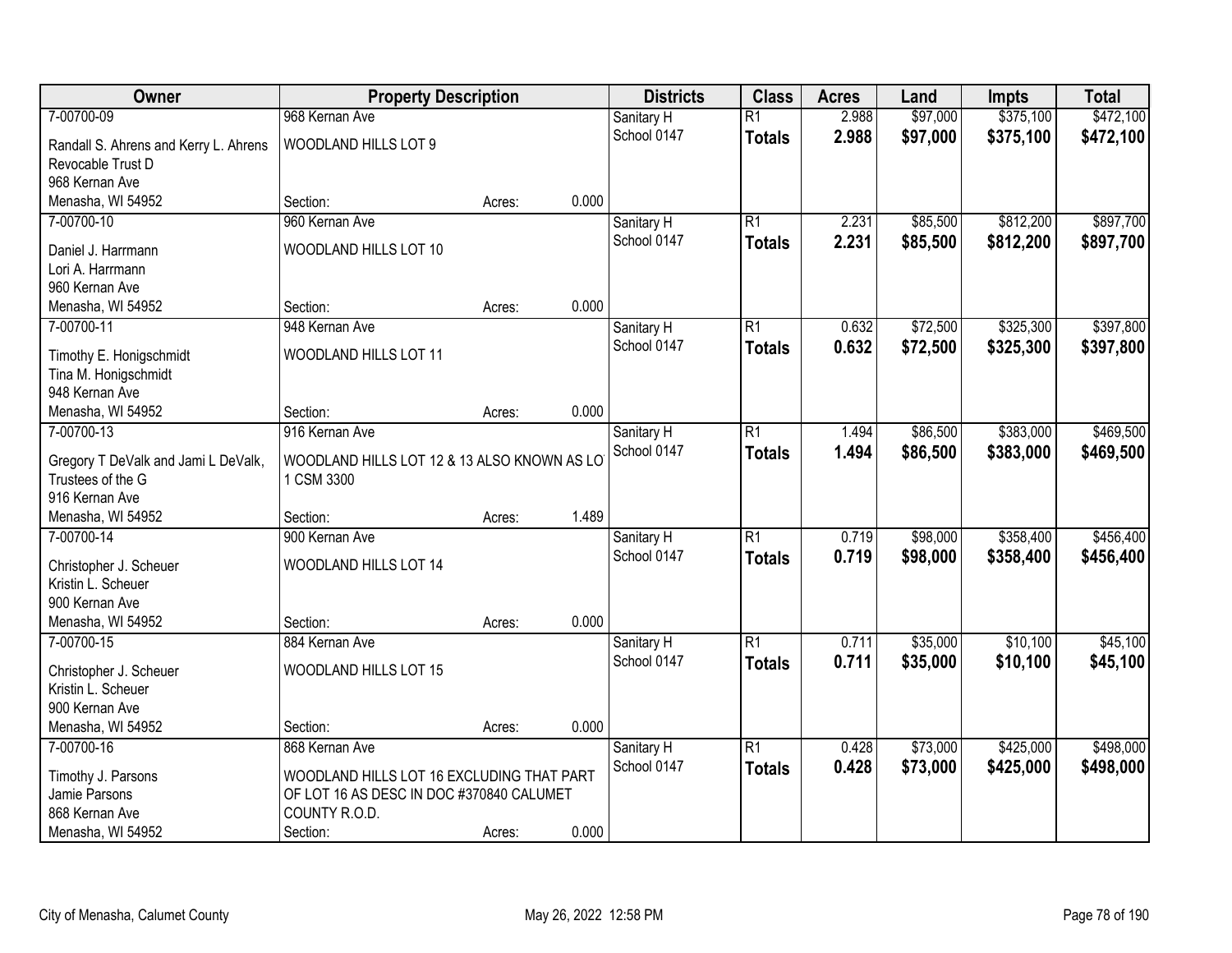| Owner                      | <b>Property Description</b>                                         | <b>Districts</b> | <b>Class</b>    | <b>Acres</b> | Land     | Impts           | <b>Total</b> |
|----------------------------|---------------------------------------------------------------------|------------------|-----------------|--------------|----------|-----------------|--------------|
| 7-00700-17                 | 809 Kernan Ave                                                      | Sanitary H       | $\overline{R4}$ | 1.474        | \$300    | $\overline{50}$ | \$300        |
| Woodland Developments, LLC | WOODLAND HILLS LOT 17 EXEC THAT PART WITHIN                         | School 0147      | <b>Totals</b>   | 1.474        | \$300    | \$0             | \$300        |
| Attn: Michael H Hagens     | CSM #2676 REC AS DOC #376159 CALUMET CO                             |                  |                 |              |          |                 |              |
| N319 Breezewood Dr         | R.O.D.                                                              |                  |                 |              |          |                 |              |
| Appleton, WI 54915         | 0.000<br>Section:<br>Acres:                                         |                  |                 |              |          |                 |              |
| 7-00700-18                 | 2464 Kelly Lake Dr                                                  | Sanitary H       | $\overline{R1}$ | 1.338        | \$85,000 | \$426,100       | \$511,100    |
|                            |                                                                     | School 0147      | <b>Totals</b>   | 1.338        | \$85,000 | \$426,100       | \$511,100    |
| Brad C. Bunnow             | WOODLAND HILLS LOT 18 ALSO KNOWN AS LOT 3                           |                  |                 |              |          |                 |              |
| Nanette L. Bunnow          | <b>CSM 3105</b>                                                     |                  |                 |              |          |                 |              |
| 2464 Kelly Lake Dr         |                                                                     |                  |                 |              |          |                 |              |
| Menashs, WI 54952          | 1.338<br>Section:<br>Acres:                                         |                  |                 |              |          |                 |              |
| 7-00700-19                 | 841 Kernan Ave                                                      | Sanitary H       | $\overline{R1}$ | 0.677        | \$89,000 | \$363,000       | \$452,000    |
| Timothy A. Hoff            | WOODLAND HILLS LOT 19 ALSO KNOWN AS LOT 2                           | School 0147      | <b>Totals</b>   | 0.677        | \$89,000 | \$363,000       | \$452,000    |
| Sara J. Hoff               | CSM 3105.being part of lot 19 and part of lot 20 of                 |                  |                 |              |          |                 |              |
| 841 Kernan Ave             | Woodland hills. Parcel 2 A part of lot 1 CSM 3105 as                |                  |                 |              |          |                 |              |
| Menasha, WI 54952          | 0.677<br>Section:<br>Acres:                                         |                  |                 |              |          |                 |              |
| 7-00700-20                 | 857 Kernan Ave                                                      | Sanitary H       | $\overline{R1}$ | 1.050        | \$81,500 | \$552,100       | \$633,600    |
|                            |                                                                     | School 0147      | <b>Totals</b>   | 1.050        | \$81,500 | \$552,100       | \$633,600    |
| Lonnie Wagner              | WOODLAND HILLS LOT 20 ALSO KNOWN AS LOT 1                           |                  |                 |              |          |                 |              |
| Kathryne Wagner            | CSM 3105.Lot One (1), Certified Survey Map No. 3105,                |                  |                 |              |          |                 |              |
| 857 Kernan Ave             | filed in the office of the Register of Deeds for Lot 1 CSM<br>1.050 |                  |                 |              |          |                 |              |
| Menasha, WI 54952          | Section:<br>Acres:                                                  |                  | $\overline{R1}$ |              |          |                 |              |
| 7-00700-21                 | 889 Kernan Ave                                                      | Sanitary H       |                 | 1.066        | \$72,500 | \$324,200       | \$396,700    |
| Bruce A. Companik          | WOODLAND HILLS LOT 21                                               | School 0147      | <b>Totals</b>   | 1.066        | \$72,500 | \$324,200       | \$396,700    |
| Sara S. Companik           |                                                                     |                  |                 |              |          |                 |              |
| 889 Kernan Ave             |                                                                     |                  |                 |              |          |                 |              |
| Menasha, WI 54952          | 0.000<br>Section:<br>Acres:                                         |                  |                 |              |          |                 |              |
| 7-00700-22                 | 905 Kernan Ave                                                      | Sanitary H       | $\overline{R1}$ | 0.591        | \$71,500 | \$332,400       | \$403,900    |
| Ryan S. Hemker             | WOODLAND HILLS LOT 22                                               | School 0147      | <b>Totals</b>   | 0.591        | \$71,500 | \$332,400       | \$403,900    |
| Allison Hemker             |                                                                     |                  |                 |              |          |                 |              |
| 905 Kernan Ave             |                                                                     |                  |                 |              |          |                 |              |
| Menasha, WI 54952          | 0.000<br>Section:<br>Acres:                                         |                  |                 |              |          |                 |              |
| 7-00700-23                 | 921 Kernan Ave                                                      |                  | $\overline{R1}$ | 0.863        | \$79,000 | \$494,200       | \$573,200    |
|                            |                                                                     | Sanitary H       |                 |              |          |                 |              |
| Fred Jacques               | Lot (2) CSM NO. 2854, DOC NO. 400101                                | School 0147      | <b>Totals</b>   | 0.863        | \$79,000 | \$494,200       | \$573,200    |
| <b>Betty Jacques</b>       |                                                                     |                  |                 |              |          |                 |              |
| 921 Kernan Ave             |                                                                     |                  |                 |              |          |                 |              |
| Menasha, WI 54952          | 0.863<br>Section:<br>Acres:                                         |                  |                 |              |          |                 |              |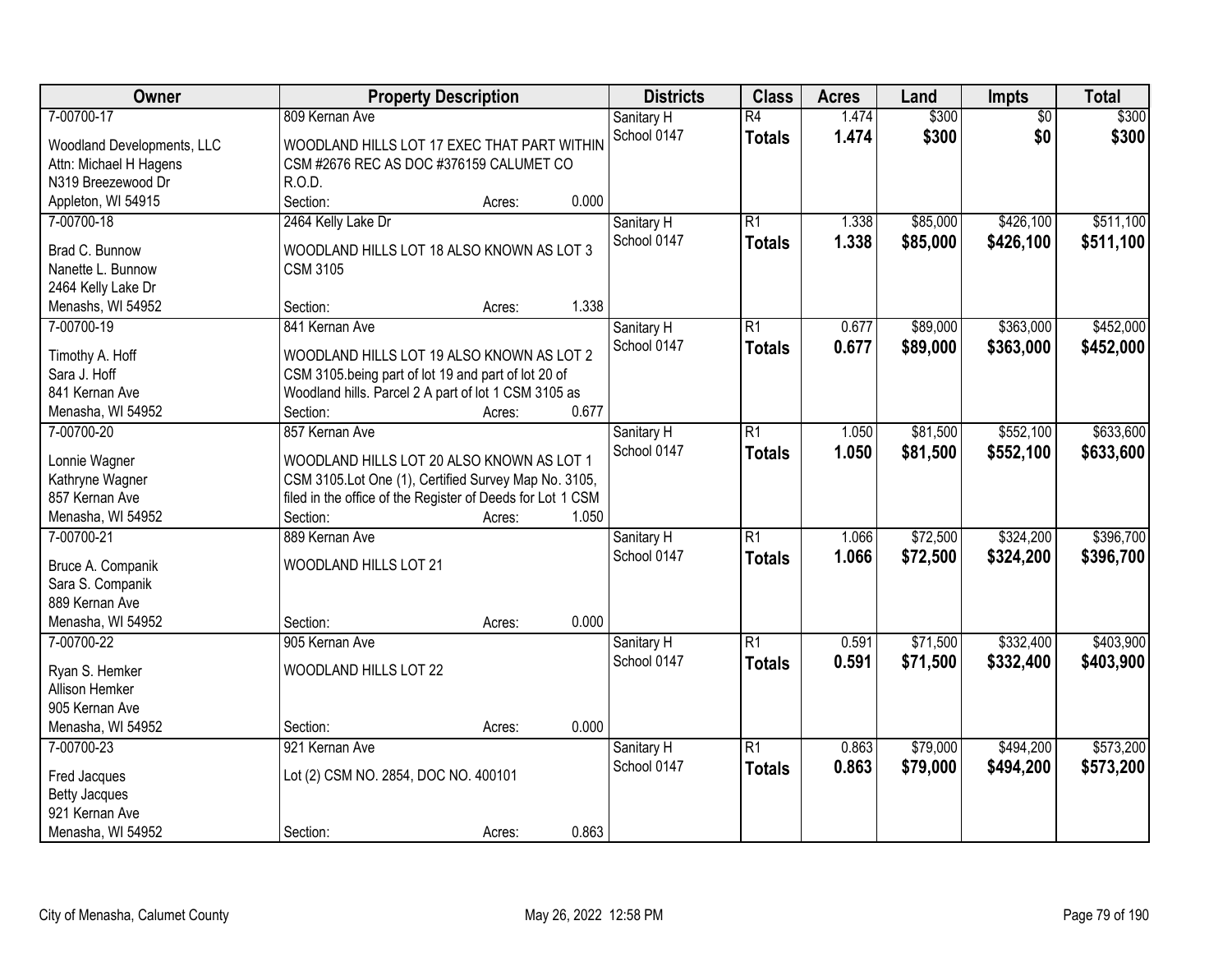| Owner                               | <b>Property Description</b>               |        |       | <b>Districts</b> | <b>Class</b>    | <b>Acres</b> | Land     | <b>Impts</b> | <b>Total</b> |
|-------------------------------------|-------------------------------------------|--------|-------|------------------|-----------------|--------------|----------|--------------|--------------|
| 7-00700-24                          | 929 Kernan Ave                            |        |       | Sanitary H       | $\overline{R1}$ | 1.718        | \$99,000 | \$609,100    | \$708,100    |
| Anthony M. Appl                     | LOT 1 CSM 2854 ALSO KNOWN AS WOODLAND     |        |       | School 0147      | <b>Totals</b>   | 1.718        | \$99,000 | \$609,100    | \$708,100    |
| Jessica Appl                        | HILLS LOT 24 AND PART OF LOT 23 INCLUDING |        |       |                  |                 |              |          |              |              |
| 929 Kernan Ave                      | OUTLOTS 1 AND 2 AS DESC IN DOC #388605    |        |       |                  |                 |              |          |              |              |
| Menasha, WI 54952                   | Section:                                  | Acres: | 0.000 |                  |                 |              |          |              |              |
| 7-00700-25                          | 937 Kernan Ave                            |        |       | Sanitary H       | $\overline{R1}$ | 0.578        | \$65,000 | \$294,100    | \$359,100    |
| Mathew K. Miller                    | WOODLAND HILLS LOT 25                     |        |       | School 0147      | <b>Totals</b>   | 0.578        | \$65,000 | \$294,100    | \$359,100    |
| Amy M. Miller                       |                                           |        |       |                  |                 |              |          |              |              |
| 937 Kernan Ave                      |                                           |        |       |                  |                 |              |          |              |              |
| Menasha, WI 54952                   | Section:                                  | Acres: | 0.000 |                  |                 |              |          |              |              |
| 7-00700-26                          | 953 Kernan Ave                            |        |       | Sanitary H       | $\overline{R1}$ | 0.647        | \$73,000 | \$325,800    | \$398,800    |
|                                     |                                           |        |       | School 0147      | <b>Totals</b>   | 0.647        | \$73,000 | \$325,800    | \$398,800    |
| Jason A. and Cassand Davis          | WOODLAND HILLS LOT 26                     |        |       |                  |                 |              |          |              |              |
| 952 Kernan Ave<br>Menasha, WI 54952 |                                           |        |       |                  |                 |              |          |              |              |
|                                     | Section:                                  | Acres: | 0.000 |                  |                 |              |          |              |              |
| 7-00700-27                          | 969 Kernan Ave                            |        |       | Sanitary H       | $\overline{R1}$ | 0.591        | \$71,500 | \$363,900    | \$435,400    |
|                                     |                                           |        |       | School 0147      | <b>Totals</b>   | 0.591        | \$71,500 | \$363,900    | \$435,400    |
| Craig A. Kubiak                     | WOODLAND HILLS LOT 27                     |        |       |                  |                 |              |          |              |              |
| Suzanne M. Kubiak                   |                                           |        |       |                  |                 |              |          |              |              |
| 969 Kernan Ave                      |                                           |        |       |                  |                 |              |          |              |              |
| Menasha, WI 54952                   | Section:                                  | Acres: | 0.000 |                  | $\overline{R1}$ |              |          | \$313,000    |              |
| 7-00700-28                          | 985 Kernan Ave                            |        |       | Sanitary H       |                 | 0.424        | \$59,000 |              | \$372,000    |
| Paul R. Schuh                       | WOODLAND HILLS LOT 28                     |        |       | School 0147      | <b>Totals</b>   | 0.424        | \$59,000 | \$313,000    | \$372,000    |
| Lori A. Schuh                       |                                           |        |       |                  |                 |              |          |              |              |
| 985 Kernan Ave                      |                                           |        |       |                  |                 |              |          |              |              |
| Menasha, WI 54952                   | Section:                                  | Acres: | 0.000 |                  |                 |              |          |              |              |
| 7-00700-29                          | 2441 Whistling Swan Ct                    |        |       | Sanitary H       | $\overline{R1}$ | 0.582        | \$69,500 | \$404,200    | \$473,700    |
| Donald F. Pappas                    | WOODLAND HILLS LOT 29                     |        |       | School 0147      | <b>Totals</b>   | 0.582        | \$69,500 | \$404,200    | \$473,700    |
| Jeanne M. Pappas                    |                                           |        |       |                  |                 |              |          |              |              |
| 2441 Whistling Swan Ct              |                                           |        |       |                  |                 |              |          |              |              |
| Menasha, WI 54952                   | Section:                                  | Acres: | 0.000 |                  |                 |              |          |              |              |
| 7-00700-30                          | 2449 Whistling Swan Ct                    |        |       | Sanitary H       | $\overline{R1}$ | 0.487        | \$87,000 | \$345,500    | \$432,500    |
| <b>Blake Smith</b>                  | WOODLAND HILLS LOT 30                     |        |       | School 0147      | <b>Totals</b>   | 0.487        | \$87,000 | \$345,500    | \$432,500    |
| Kayla Hietpas                       |                                           |        |       |                  |                 |              |          |              |              |
| 2449 Whistling Swan Ct              |                                           |        |       |                  |                 |              |          |              |              |
| Menasha, WI 54952                   | Section:                                  | Acres: | 0.000 |                  |                 |              |          |              |              |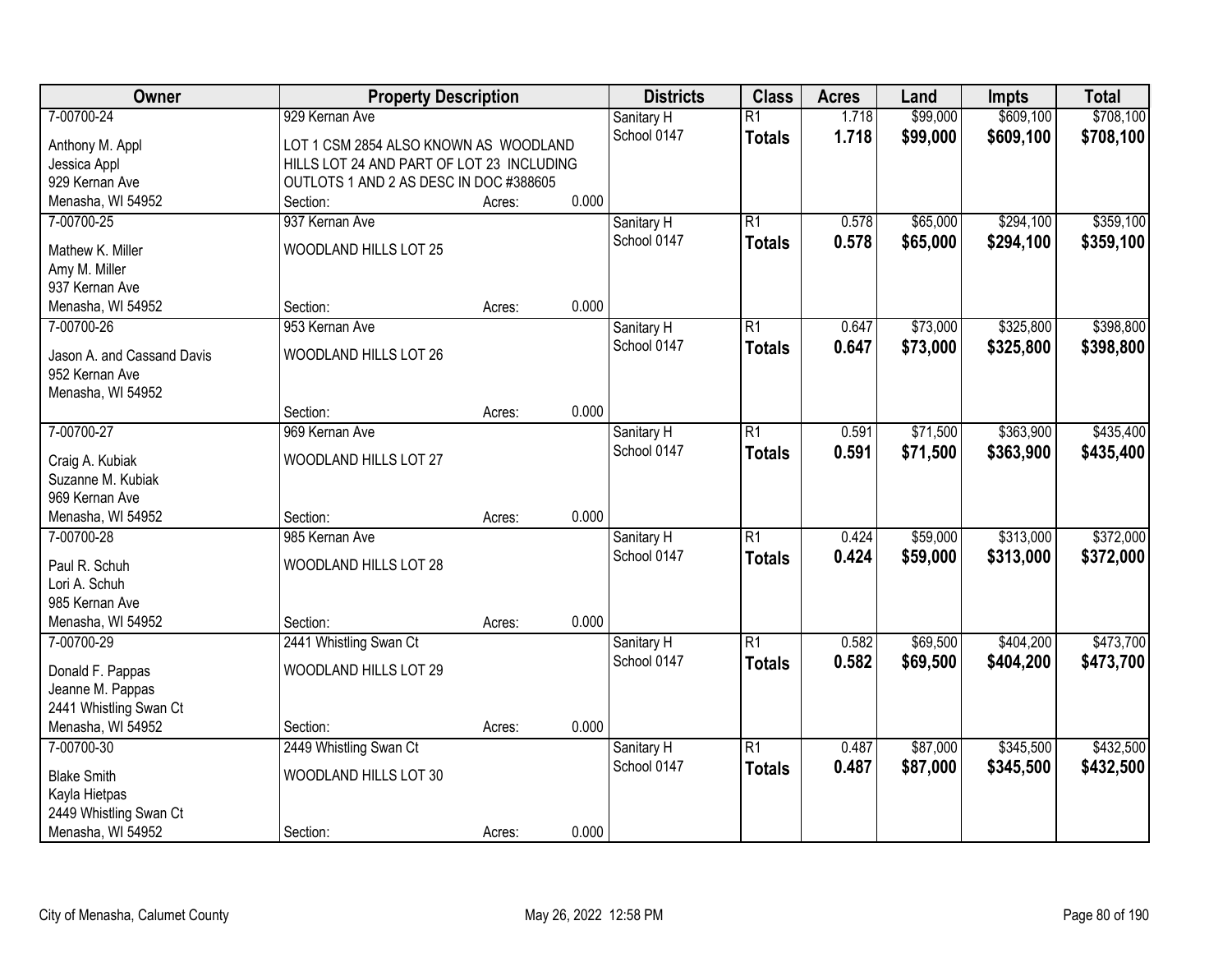| Owner                                       | <b>Property Description</b>        |        |       | <b>Districts</b> | <b>Class</b>    | <b>Acres</b> | Land      | <b>Impts</b> | <b>Total</b> |
|---------------------------------------------|------------------------------------|--------|-------|------------------|-----------------|--------------|-----------|--------------|--------------|
| 7-00700-31                                  | 2457 Whistling Swan Ct             |        |       | Sanitary H       | $\overline{R1}$ | 0.583        | \$89,000  | \$405,700    | \$494,700    |
| Kory Waid                                   | WOODLAND HILLS LOT 31              |        |       | School 0147      | <b>Totals</b>   | 0.583        | \$89,000  | \$405,700    | \$494,700    |
| Stefanie Mikkelson                          |                                    |        |       |                  |                 |              |           |              |              |
| 2457 Whistling Swan Ct                      |                                    |        |       |                  |                 |              |           |              |              |
| Menasha, WI 54952                           | Section:                           | Acres: | 0.000 |                  |                 |              |           |              |              |
| 7-00700-32                                  | 2463 Whistling Swan Ct             |        |       | Sanitary H       | $\overline{R1}$ | 0.543        | \$97,500  | \$305,800    | \$403,300    |
| Jeffrey L. and Linda A. White Living Trus   | WOODLAND HILLS LOT 32              |        |       | School 0147      | <b>Totals</b>   | 0.543        | \$97,500  | \$305,800    | \$403,300    |
| Dated April                                 |                                    |        |       |                  |                 |              |           |              |              |
| 2463 Whistling Swan Ct                      |                                    |        |       |                  |                 |              |           |              |              |
| Menasha, WI 54952                           | Section:                           | Acres: | 0.000 |                  |                 |              |           |              |              |
| 7-00700-33                                  | 2471 Whistling Swan Ct             |        |       | Sanitary H       | $\overline{R1}$ | 0.679        | \$111,000 | \$572,400    | \$683,400    |
| Georgiana and Salvat Paolillo               | WOODLAND HILLS LOT 33              |        |       | School 0147      | <b>Totals</b>   | 0.679        | \$111,000 | \$572,400    | \$683,400    |
| 2471 Whistling Swan Ct                      |                                    |        |       |                  |                 |              |           |              |              |
| Menasha, WI 54952                           |                                    |        |       |                  |                 |              |           |              |              |
|                                             | Section:                           | Acres: | 0.000 |                  |                 |              |           |              |              |
| 7-00700-34                                  | 2475 Whistling Swan Ct             |        |       | Sanitary H       | $\overline{R1}$ | 0.838        | \$117,500 | \$708,800    | \$826,300    |
|                                             |                                    |        |       | School 0147      | <b>Totals</b>   | 0.838        | \$117,500 | \$708,800    | \$826,300    |
| Dean J. Basten<br>Kim M. Basten             | WOODLAND HILLS LOT 34              |        |       |                  |                 |              |           |              |              |
| 2475 Whistling Swan Ct                      |                                    |        |       |                  |                 |              |           |              |              |
| Menasha, WI 54952                           | Section:                           | Acres: | 0.000 |                  |                 |              |           |              |              |
| 7-00700-35                                  | 2479 Whistling Swan Ct             |        |       | Sanitary H       | $\overline{R1}$ | 0.681        | \$105,000 | \$657,300    | \$762,300    |
|                                             |                                    |        |       | School 0147      | <b>Totals</b>   | 0.681        | \$105,000 | \$657,300    | \$762,300    |
| Joseph P. Hardage                           | WOODLAND HILLS LOT 35              |        |       |                  |                 |              |           |              |              |
| 2479 Whistling Swan Ct<br>Menasha, WI 54952 |                                    |        |       |                  |                 |              |           |              |              |
|                                             | Section:                           | Acres: | 0.000 |                  |                 |              |           |              |              |
| 7-00700-36                                  | 2483 Whistling Swan Ct             |        |       | Sanitary H       | $\overline{R1}$ | 0.574        | \$100,500 | \$480,800    | \$581,300    |
|                                             |                                    |        |       | School 0147      | <b>Totals</b>   | 0.574        | \$100,500 | \$480,800    | \$581,300    |
| John Van Abel                               | WOODLAND HILLS LOT 36              |        |       |                  |                 |              |           |              |              |
| 2483 Whistling Swan Ct                      |                                    |        |       |                  |                 |              |           |              |              |
| Menasha, WI 54952                           | Section:                           | Acres: | 0.000 |                  |                 |              |           |              |              |
| 7-00700-37                                  | 2487 Whistling Swan Ct             |        |       | Sanitary H       | $\overline{R1}$ | 0.700        | \$99,500  | \$503,400    | \$602,900    |
|                                             |                                    |        |       | School 0147      | <b>Totals</b>   | 0.700        | \$99,500  | \$503,400    | \$602,900    |
| DuWayne A. Walters                          | WOODLAND HILLS LOT 37 AND OUTLOT 2 |        |       |                  |                 |              |           |              |              |
| 2487 Whistling Swan                         |                                    |        |       |                  |                 |              |           |              |              |
| Menasha, WI 54952                           |                                    |        |       |                  |                 |              |           |              |              |
|                                             | Section:                           | Acres: | 0.000 |                  |                 |              |           |              |              |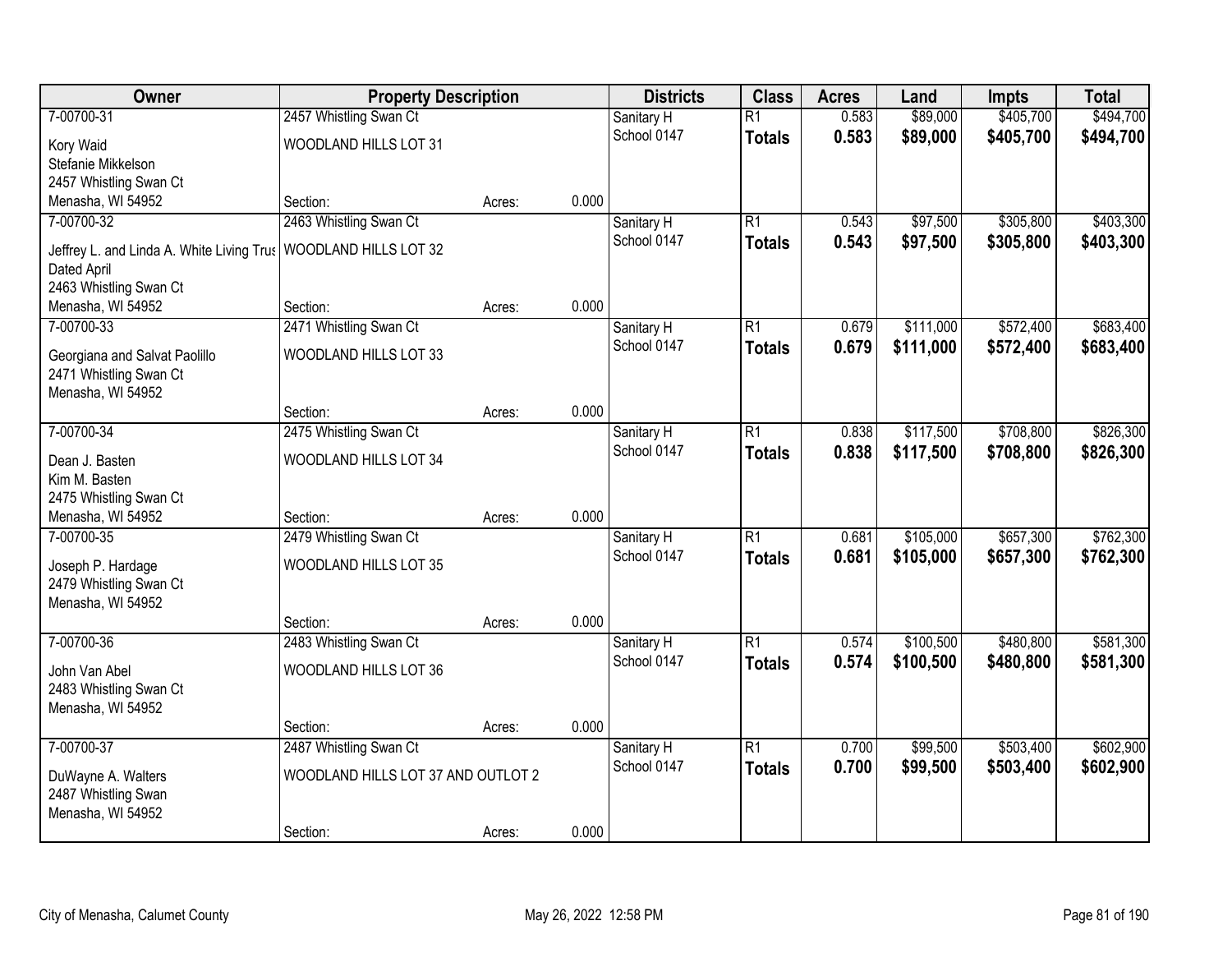| Owner                      | <b>Property Description</b>        |        |       | <b>Districts</b> | <b>Class</b>    | <b>Acres</b> | Land      | <b>Impts</b> | <b>Total</b> |
|----------------------------|------------------------------------|--------|-------|------------------|-----------------|--------------|-----------|--------------|--------------|
| 7-00700-38                 | 2491 Whistling Swan Ct             |        |       | Sanitary H       | $\overline{R1}$ | 1.187        | \$101,500 | \$525,500    | \$627,000    |
| William M. Engler          | WOODLAND HILLS LOT 38 AND OUTLOT 3 |        |       | School 0147      | <b>Totals</b>   | 1.187        | \$101,500 | \$525,500    | \$627,000    |
| Laurie A. Engler           |                                    |        |       |                  |                 |              |           |              |              |
| 2491 Whistling Swan Ct     |                                    |        |       |                  |                 |              |           |              |              |
| Menasha, WI 54952          | Section:                           | Acres: | 0.000 |                  |                 |              |           |              |              |
| 7-00700-39                 | 2488 Whistling Swan Ct             |        |       | Sanitary H       | $\overline{R1}$ | 0.844        | \$94,000  | \$352,900    | \$446,900    |
| Timothy S. Moy             | WOODLAND HILLS LOT 39              |        |       | School 0147      | <b>Totals</b>   | 0.844        | \$94,000  | \$352,900    | \$446,900    |
| Lori S. Moy                |                                    |        |       |                  |                 |              |           |              |              |
| 2488 Whistling Swan Ct     |                                    |        |       |                  |                 |              |           |              |              |
| Menasha, WI 54952          | Section:                           | Acres: | 0.000 |                  |                 |              |           |              |              |
| 7-00700-40                 | 2480 Whistling Swan Ct             |        |       | Sanitary H       | $\overline{R1}$ | 0.555        | \$80,500  | \$519,900    | \$600,400    |
| Henry Lee Jr. and Ma Jones | WOODLAND HILLS LOT 40              |        |       | School 0147      | <b>Totals</b>   | 0.555        | \$80,500  | \$519,900    | \$600,400    |
| 2480 Whistling Swan Ct     |                                    |        |       |                  |                 |              |           |              |              |
| Menasha, WI 54952          |                                    |        |       |                  |                 |              |           |              |              |
|                            | Section:                           | Acres: | 0.000 |                  |                 |              |           |              |              |
| 7-00700-41                 | 2472 Whistling Swan Ct             |        |       | Sanitary H       | $\overline{R1}$ | 0.530        | \$79,500  | \$385,000    | \$464,500    |
| Bradley J. Hepner          | WOODLAND HILLS LOT 41              |        |       | School 0147      | <b>Totals</b>   | 0.530        | \$79,500  | \$385,000    | \$464,500    |
| Colleen M. Hepner          |                                    |        |       |                  |                 |              |           |              |              |
| 2472 Whistling Swan Ct     |                                    |        |       |                  |                 |              |           |              |              |
| Menasha, WI 54952          | Section:                           | Acres: | 0.000 |                  |                 |              |           |              |              |
| 7-00700-42                 | 2464 Whistling Swan Ct             |        |       | Sanitary H       | $\overline{R1}$ | 0.566        | \$84,500  | \$355,400    | \$439,900    |
| Linsheng Feng              | WOODLAND HILLS LOT 42              |        |       | School 0147      | <b>Totals</b>   | 0.566        | \$84,500  | \$355,400    | \$439,900    |
| Haiyan Ge                  |                                    |        |       |                  |                 |              |           |              |              |
| 2464 Whistling Swan Ct     |                                    |        |       |                  |                 |              |           |              |              |
| Menasha, WI 54952          | Section:                           | Acres: | 0.000 |                  |                 |              |           |              |              |
| 7-00700-43                 | 2456 Whistling Swan Ct             |        |       | Sanitary H       | $\overline{R1}$ | 0.402        | \$69,500  | \$371,700    | \$441,200    |
| Kelly R. Glaser            | WOODLAND HILLS LOT 43              |        |       | School 0147      | <b>Totals</b>   | 0.402        | \$69,500  | \$371,700    | \$441,200    |
| Tamara R. Glaser           |                                    |        |       |                  |                 |              |           |              |              |
| 2456 Whistling Swan Ct     |                                    |        |       |                  |                 |              |           |              |              |
| Menasha, WI 54952          | Section:                           | Acres: | 0.000 |                  |                 |              |           |              |              |
| 7-00700-44                 | 2448 Whistling Swan Ct             |        |       | Sanitary H       | $\overline{R1}$ | 0.481        | \$79,500  | \$391,300    | \$470,800    |
| Wilbur A. Sarino           | WOODLAND HILLS LOT 44              |        |       | School 0147      | <b>Totals</b>   | 0.481        | \$79,500  | \$391,300    | \$470,800    |
| Marla P. Sarino            |                                    |        |       |                  |                 |              |           |              |              |
| 2448 Whistling Swan Ct     |                                    |        |       |                  |                 |              |           |              |              |
| Menasha, WI 54952          | Section:                           | Acres: | 0.000 |                  |                 |              |           |              |              |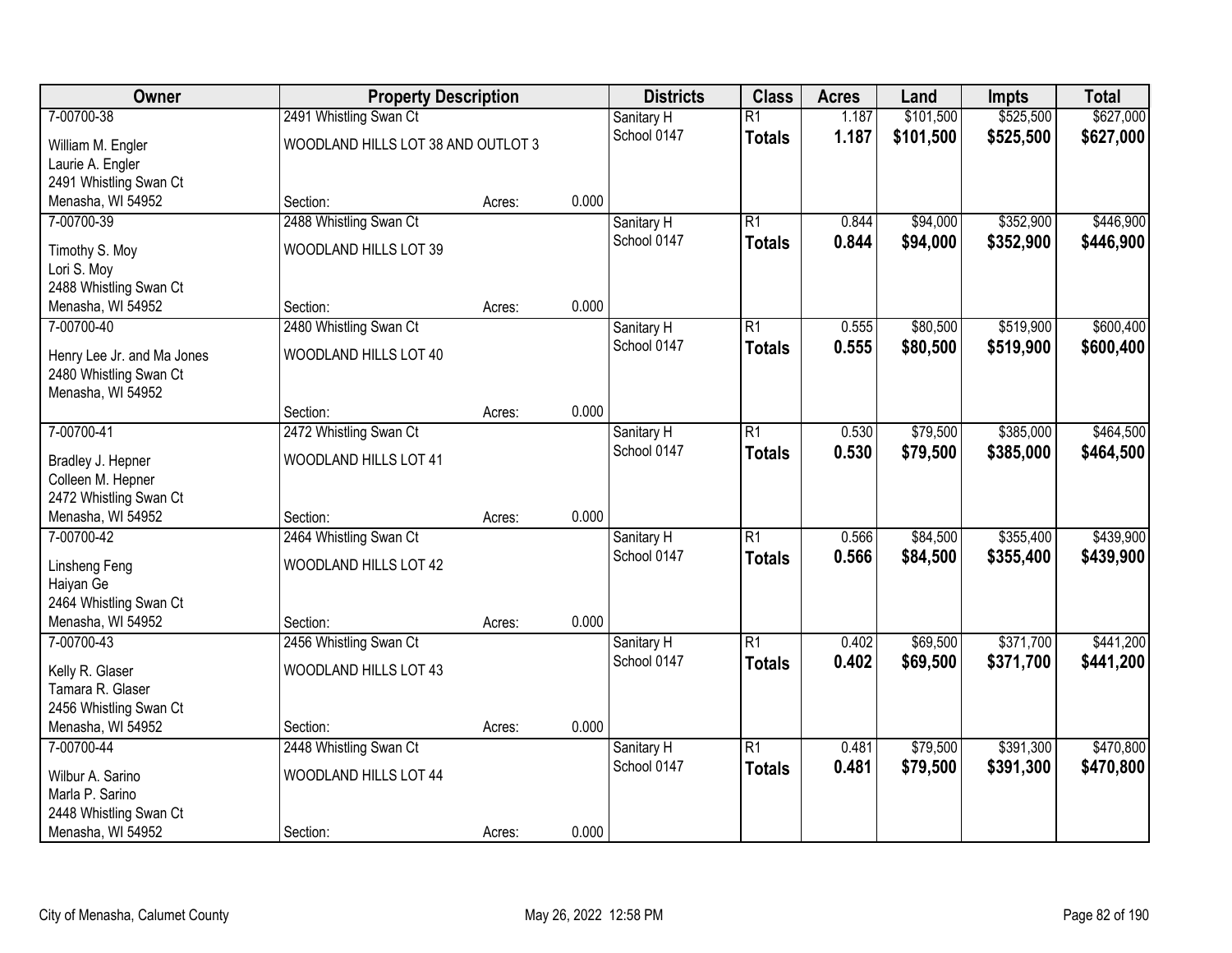| Owner                                   | <b>Property Description</b> |        |       | <b>Districts</b> | <b>Class</b>    | <b>Acres</b> | Land     | <b>Impts</b> | <b>Total</b> |
|-----------------------------------------|-----------------------------|--------|-------|------------------|-----------------|--------------|----------|--------------|--------------|
| 7-00700-45                              | 1017 Kernan Ave             |        |       | Sanitary H       | $\overline{R1}$ | 0.457        | \$64,000 | \$274,200    | \$338,200    |
| Gary A. Turchan                         | WOODLAND HILLS LOT 45       |        |       | School 0147      | <b>Totals</b>   | 0.457        | \$64,000 | \$274,200    | \$338,200    |
| 1017 Kernan Ave<br>Menasha, WI 54952    |                             |        |       |                  |                 |              |          |              |              |
|                                         | Section:                    | Acres: | 0.000 |                  |                 |              |          |              |              |
| 7-00700-46                              | 1025 Kernan Ave             |        |       | Sanitary H       | $\overline{R1}$ | 0.433        | \$61,500 | \$312,300    | \$373,800    |
|                                         |                             |        |       | School 0147      | <b>Totals</b>   | 0.433        | \$61,500 | \$312,300    | \$373,800    |
| Matthew J. Fritz                        | WOODLAND HILLS LOT 46       |        |       |                  |                 |              |          |              |              |
| <b>Natalie Fritz</b><br>1025 Kernan Ave |                             |        |       |                  |                 |              |          |              |              |
| Menasha, WI 54952                       | Section:                    | Acres: | 0.000 |                  |                 |              |          |              |              |
| 7-00700-47                              | 1033 Kernan Ave             |        |       | Sanitary H       | $\overline{R1}$ | 0.408        | \$58,500 | \$345,900    | \$404,400    |
|                                         |                             |        |       | School 0147      | <b>Totals</b>   | 0.408        | \$58,500 | \$345,900    | \$404,400    |
| Robert C. Keller                        | WOODLAND HILLS LOT 47       |        |       |                  |                 |              |          |              |              |
| Brooke F. Boeing                        |                             |        |       |                  |                 |              |          |              |              |
| 1033 Kernan Ave                         |                             |        |       |                  |                 |              |          |              |              |
| Menasha, WI 54952                       | Section:                    | Acres: | 0.000 |                  |                 |              |          |              |              |
| 7-00700-48                              | 1041 Kernan Ave             |        |       | Sanitary H       | $\overline{R1}$ | 0.354        | \$53,000 | \$353,200    | \$406,200    |
| Robert L. Stephenson                    | WOODLAND HILLS LOT 48       |        |       | School 0147      | <b>Totals</b>   | 0.354        | \$53,000 | \$353,200    | \$406,200    |
| Consta S. Stephenson                    |                             |        |       |                  |                 |              |          |              |              |
| 1041 Kernan Ave                         |                             |        |       |                  |                 |              |          |              |              |
| Menasha, WI 54952                       | Section:                    | Acres: | 0.000 |                  |                 |              |          |              |              |
| 7-00700-49                              | 2484 Whistling Swan Ct      |        |       | Sanitary H       | $\overline{R1}$ | 0.485        | \$77,000 | \$387,000    | \$464,000    |
| Nicholas Todd                           | WOODLAND HILLS LOT 49       |        |       | School 0147      | <b>Totals</b>   | 0.485        | \$77,000 | \$387,000    | \$464,000    |
| Steph Kapsa                             |                             |        |       |                  |                 |              |          |              |              |
| 2484 Whistling Swan Ct                  |                             |        |       |                  |                 |              |          |              |              |
| Menasha, WI 54952                       | Section:                    | Acres: | 0.000 |                  |                 |              |          |              |              |
| 7-00700-50                              | 1048 Kernan Ave             |        |       | Sanitary H       | $\overline{R1}$ | 0.413        | \$59,000 | $\sqrt{6}$   | \$59,000     |
|                                         |                             |        |       | School 0147      | <b>Totals</b>   | 0.413        | \$59,000 | \$0          | \$59,000     |
| Van's Realty & Construction of Appleton | WOODLAND HILLS LOT 50       |        |       |                  |                 |              |          |              |              |
| Inc.                                    |                             |        |       |                  |                 |              |          |              |              |
| 2525 S Oneida St                        |                             |        |       |                  |                 |              |          |              |              |
| Appleton, WI 54915                      | Section:                    | Acres: | 0.000 |                  |                 |              |          |              |              |
| 7-00700-51                              | 1032 Kernan Ave             |        |       | Sanitary H       | $\overline{R1}$ | 0.401        | \$58,000 | \$283,000    | \$341,000    |
| Barrett J. Mand                         | WOODLAND HILLS LOT 51       |        |       | School 0147      | <b>Totals</b>   | 0.401        | \$58,000 | \$283,000    | \$341,000    |
| Tamra D. Ebel                           |                             |        |       |                  |                 |              |          |              |              |
| 1032 Kernan Ave                         |                             |        |       |                  |                 |              |          |              |              |
| Menasha, WI 54952                       | Section:                    | Acres: | 0.000 |                  |                 |              |          |              |              |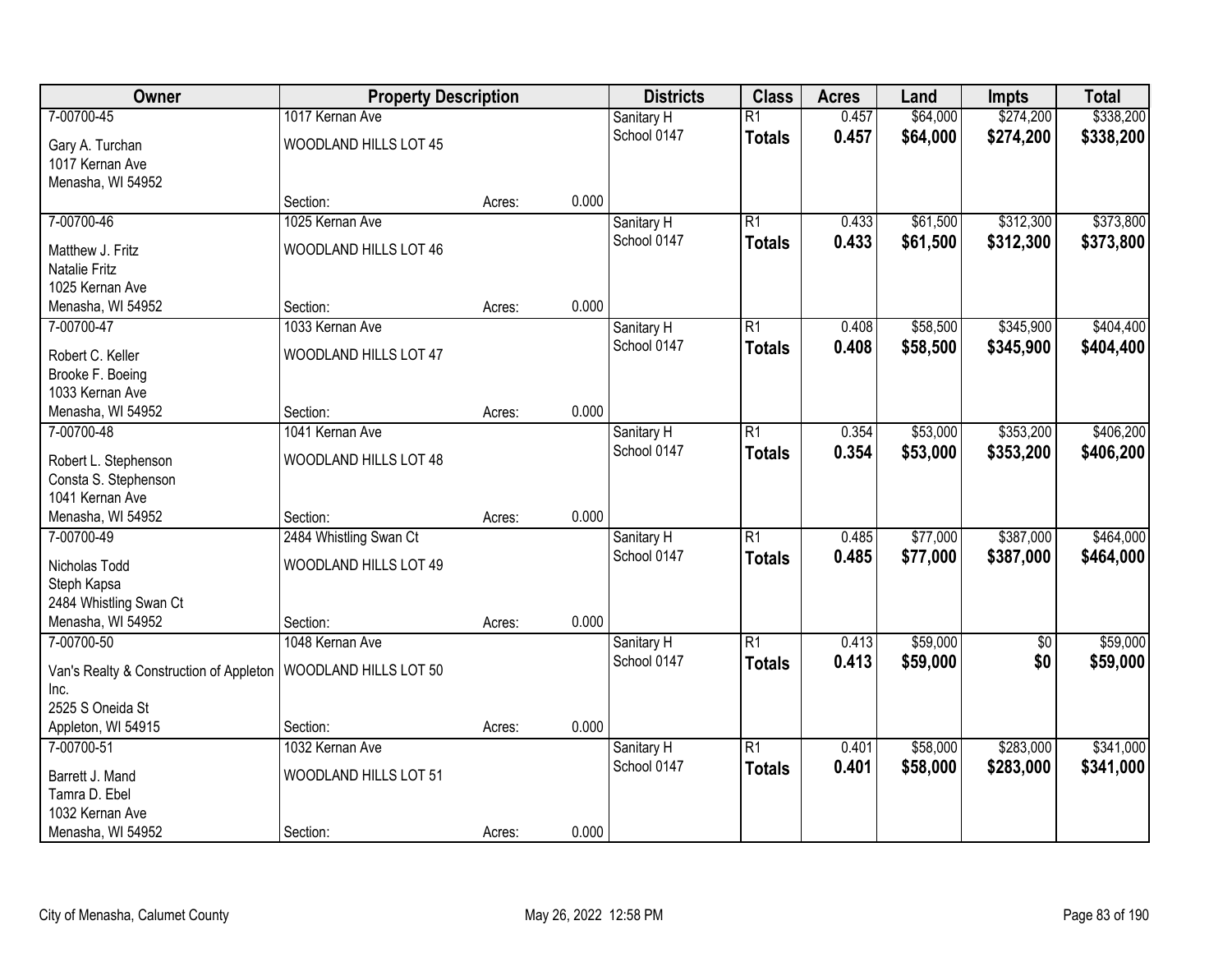| Owner                                                     | <b>Property Description</b>                               |        |       | <b>Districts</b>          | <b>Class</b>    | <b>Acres</b> | Land     | <b>Impts</b> | <b>Total</b> |
|-----------------------------------------------------------|-----------------------------------------------------------|--------|-------|---------------------------|-----------------|--------------|----------|--------------|--------------|
| 7-00700-52                                                | 1016 Kernan Ave                                           |        |       | Sanitary H                | $\overline{R1}$ | 0.627        | \$72,500 | \$381,100    | \$453,600    |
| Brian R. Burmeister                                       | WOODLAND HILLS LOT 52                                     |        |       | School 0147               | <b>Totals</b>   | 0.627        | \$72,500 | \$381,100    | \$453,600    |
| Alexandra M. Burmeister                                   |                                                           |        |       |                           |                 |              |          |              |              |
| 1016 Kernan Ave                                           |                                                           |        |       |                           |                 |              |          |              |              |
| Menasha, WI 54952                                         | Section:                                                  | Acres: | 0.000 |                           |                 |              |          |              |              |
| 7-00700-53                                                | 1000 Kernan Ave                                           |        |       | Sanitary H                | $\overline{R1}$ | 0.530        | \$67,500 | \$330,000    | \$397,500    |
|                                                           |                                                           |        |       | School 0147               | <b>Totals</b>   | 0.530        | \$67,500 | \$330,000    | \$397,500    |
| Yamnarayan Lamichhane<br>Sadha Lamichhane                 | WOODLAND HILLS LOT 53                                     |        |       |                           |                 |              |          |              |              |
| 1000 Kernan Ave                                           |                                                           |        |       |                           |                 |              |          |              |              |
| Menasha, WI 54952                                         | Section:                                                  | Acres: | 0.000 |                           |                 |              |          |              |              |
| 7-00700-54                                                | 2412 Woodland Hills Dr                                    |        |       |                           | $\overline{R1}$ | 0.532        | \$67,500 | \$299,500    | \$367,000    |
|                                                           |                                                           |        |       | Sanitary H<br>School 0147 |                 |              |          |              |              |
| Kong Ming Lor                                             | WOODLAND HILLS LOT 54                                     |        |       |                           | <b>Totals</b>   | 0.532        | \$67,500 | \$299,500    | \$367,000    |
| Choua Lor                                                 |                                                           |        |       |                           |                 |              |          |              |              |
| 2412 Woodland Hills Dr                                    |                                                           |        |       |                           |                 |              |          |              |              |
| Menasha, WI 54952                                         | Section:                                                  | Acres: | 0.000 |                           |                 |              |          |              |              |
| 7-00700-55                                                | 2404 Woodland Hills Dr                                    |        |       | Sanitary H                | $\overline{R1}$ | 0.621        | \$71,000 | \$555,800    | \$626,800    |
| Jesse Van Boxtel                                          | All of Lot 55 and 57 of Woodland Hills, being part of the |        |       | School 0147               | <b>Totals</b>   | 0.621        | \$71,000 | \$555,800    | \$626,800    |
| Stephanie Van Boxtel                                      | Southeast 1/4 of the Southeast 1/4, Fractional Section 7, |        |       |                           |                 |              |          |              |              |
| 2404 Woodland Hills Dr                                    | Township 20 North, Range 18 East, City of Menasha,        |        |       |                           |                 |              |          |              |              |
| Menasha, WI 54952                                         | Section:                                                  | Acres: | 0.621 |                           |                 |              |          |              |              |
| 7-00700-56                                                | 2383 Trumpeter Swan Ln                                    |        |       | Sanitary H                | $\overline{R1}$ | 0.577        | \$69,500 | \$372,600    | \$442,100    |
|                                                           |                                                           |        |       | School 0147               | <b>Totals</b>   | 0.577        | \$69,500 | \$372,600    | \$442,100    |
| Jason K. Hintz                                            | WOODLAND HILLS LOT 56                                     |        |       |                           |                 |              |          |              |              |
| Christi M. Hintz                                          |                                                           |        |       |                           |                 |              |          |              |              |
| 2383 Trumpeter Swan Ln                                    |                                                           |        |       |                           |                 |              |          |              |              |
| Menasha, WI 54952                                         | Section:                                                  | Acres: | 0.000 |                           |                 |              |          |              |              |
| 7-00700-57                                                | 2391 Trumpeter Swan Ln                                    |        |       | Sanitary H                | $\overline{R1}$ | 0.761        | \$77,000 | \$402,800    | \$479,800    |
| Vichit and Yer Thao Vang                                  | WOODLAND HILLS LOT 57                                     |        |       | School 0147               | <b>Totals</b>   | 0.761        | \$77,000 | \$402,800    | \$479,800    |
| 2391 Trumpeter Swan Ln                                    |                                                           |        |       |                           |                 |              |          |              |              |
| Menasha, WI 54952                                         |                                                           |        |       |                           |                 |              |          |              |              |
|                                                           | Section:                                                  | Acres: | 0.761 |                           |                 |              |          |              |              |
| 7-00700-58                                                | 2399 Trumpeter Swan Ln                                    |        |       | Sanitary H                | $\overline{R1}$ | 0.560        | \$71,000 | \$304,300    | \$375,300    |
|                                                           |                                                           |        |       | School 0147               | <b>Totals</b>   | 0.560        | \$71,000 | \$304,300    | \$375,300    |
| Gary M. Simo and Deborah J. Simo<br>Revocable Trust Dated | WOODLAND HILLS LOT 58                                     |        |       |                           |                 |              |          |              |              |
| 2399 Trumpeter Swan Ln                                    |                                                           |        |       |                           |                 |              |          |              |              |
| Menasha, WI 54952                                         | Section:                                                  |        | 0.000 |                           |                 |              |          |              |              |
|                                                           |                                                           | Acres: |       |                           |                 |              |          |              |              |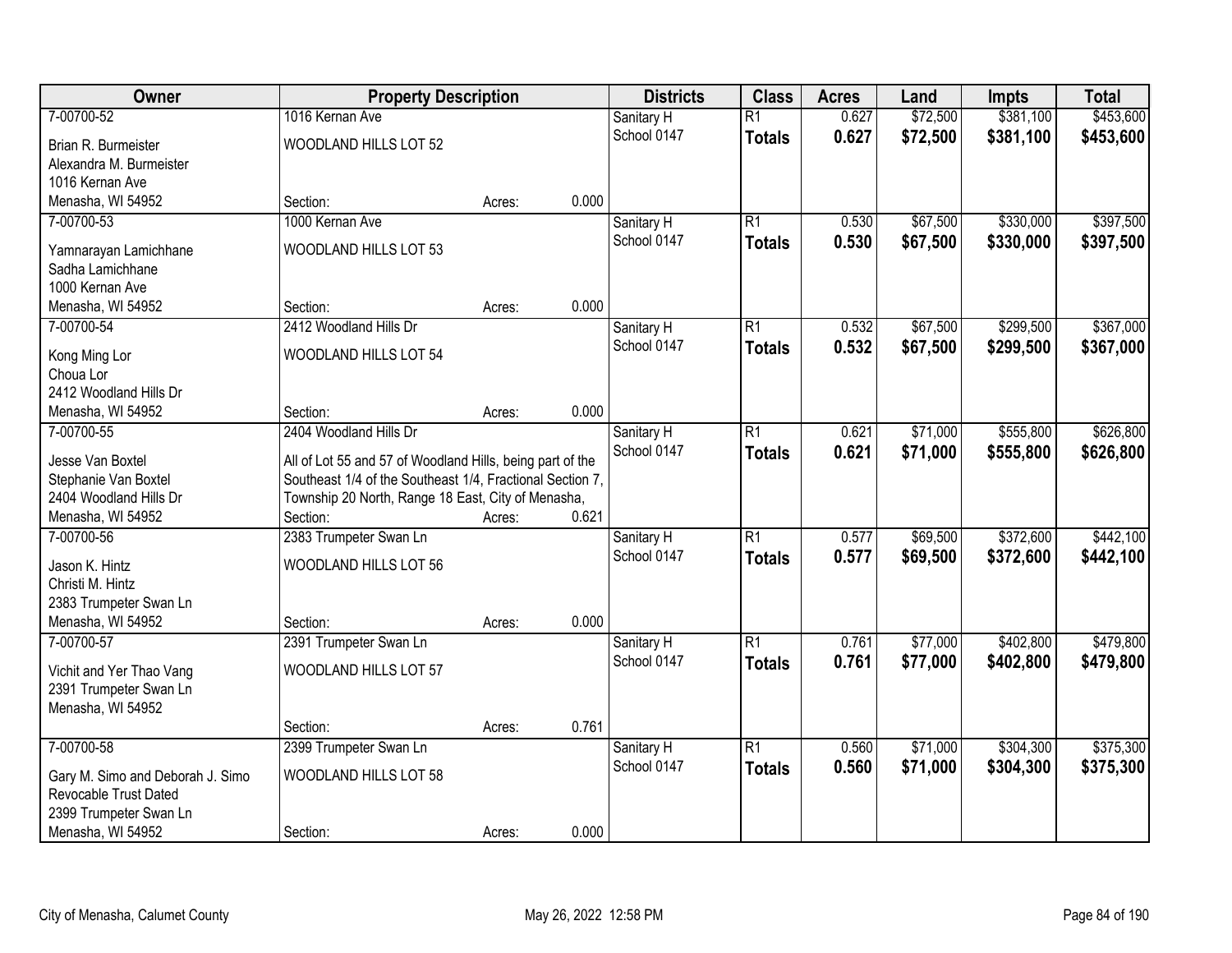| Owner                             | <b>Property Description</b> |        |       | <b>Districts</b> | <b>Class</b>    | <b>Acres</b> | Land     | <b>Impts</b> | <b>Total</b> |
|-----------------------------------|-----------------------------|--------|-------|------------------|-----------------|--------------|----------|--------------|--------------|
| 7-00700-59                        | 2407 Trumpeter Swan Ln      |        |       | Sanitary H       | $\overline{R1}$ | 0.433        | \$62,000 | \$410,100    | \$472,100    |
| David E. Miller                   | WOODLAND HILLS LOT 59       |        |       | School 0147      | <b>Totals</b>   | 0.433        | \$62,000 | \$410,100    | \$472,100    |
| Tineka M. Miller                  |                             |        |       |                  |                 |              |          |              |              |
| 2407 Trumpeter Swan Ln            |                             |        |       |                  |                 |              |          |              |              |
| Menasha, WI 54952                 | Section:                    | Acres: | 0.000 |                  |                 |              |          |              |              |
| 7-00700-60                        | 2415 Trumpeter Swan Ln      |        |       | Sanitary H       | $\overline{R1}$ | 0.378        | \$54,500 | \$382,400    | \$436,900    |
| Trust Agreement of Michael J. and | WOODLAND HILLS LOT 60       |        |       | School 0147      | <b>Totals</b>   | 0.378        | \$54,500 | \$382,400    | \$436,900    |
| Tianyan X. Hartlep                |                             |        |       |                  |                 |              |          |              |              |
| 2415 Trumpeter Swan Ln            |                             |        |       |                  |                 |              |          |              |              |
| Menasha, WI 54952                 | Section:                    | Acres: | 0.000 |                  |                 |              |          |              |              |
| 7-00700-61                        | 1064 Kernan Ave             |        |       | Sanitary H       | $\overline{R1}$ | 0.821        | \$85,000 | \$316,700    | \$401,700    |
| James M. Longo                    | WOODLAND HILLS LOT 61       |        |       | School 0147      | <b>Totals</b>   | 0.821        | \$85,000 | \$316,700    | \$401,700    |
| Mary Jane Longo                   |                             |        |       |                  |                 |              |          |              |              |
| 1064 Kernan Ave                   |                             |        |       |                  |                 |              |          |              |              |
| Menasha, WI 54952                 | Section:                    | Acres: | 0.000 |                  |                 |              |          |              |              |
| 7-00700-62                        | 2432 Trumpeter Swan Ln      |        |       | Sanitary H       | $\overline{R1}$ | 0.727        | \$87,000 | \$301,500    | \$388,500    |
| David J. Schedgick                | WOODLAND HILLS LOT 62       |        |       | School 0147      | <b>Totals</b>   | 0.727        | \$87,000 | \$301,500    | \$388,500    |
| 2432 Trumpeter Swan Ln            |                             |        |       |                  |                 |              |          |              |              |
| Menasha, WI 54952                 |                             |        |       |                  |                 |              |          |              |              |
|                                   | Section:                    | Acres: | 0.000 |                  |                 |              |          |              |              |
| 7-00700-63                        | 2424 Trumpeter Swan Ln      |        |       | Sanitary H       | $\overline{R1}$ | 0.603        | \$86,000 | \$516,200    | \$602,200    |
| Gregory and Mary Croft            | WOODLAND HILLS LOT 63       |        |       | School 0147      | <b>Totals</b>   | 0.603        | \$86,000 | \$516,200    | \$602,200    |
| 2424 Trumpeter Swan Ln            |                             |        |       |                  |                 |              |          |              |              |
| Menasha, WI 54952                 |                             |        |       |                  |                 |              |          |              |              |
|                                   | Section:                    | Acres: | 0.000 |                  |                 |              |          |              |              |
| 7-00700-64                        | 2416 Trumpeter Swan Ln      |        |       | Sanitary H       | $\overline{R1}$ | 0.676        | \$88,500 | \$378,300    | \$466,800    |
| Mark G. Hoheisel                  | WOODLAND HILLS LOT 64       |        |       | School 0147      | <b>Totals</b>   | 0.676        | \$88,500 | \$378,300    | \$466,800    |
| Kristi L. Hoheisel                |                             |        |       |                  |                 |              |          |              |              |
| 2416 Trumpeter Swan Ln            |                             |        |       |                  |                 |              |          |              |              |
| Menasha, WI 54952                 | Section:                    | Acres: | 0.000 |                  |                 |              |          |              |              |
| 7-00700-65                        | 2408 Trumpeter Swan Ln      |        |       | Sanitary H       | $\overline{R1}$ | 0.778        | \$92,000 | \$342,400    | \$434,400    |
| Luke J. Hoffman                   | WOODLAND HILLS LOT 65       |        |       | School 0147      | <b>Totals</b>   | 0.778        | \$92,000 | \$342,400    | \$434,400    |
| Barbara Hoffman                   |                             |        |       |                  |                 |              |          |              |              |
| 2408 Trumpeter Swan Ln            |                             |        |       |                  |                 |              |          |              |              |
| Menasha, WI 54952                 | Section:                    | Acres: | 0.000 |                  |                 |              |          |              |              |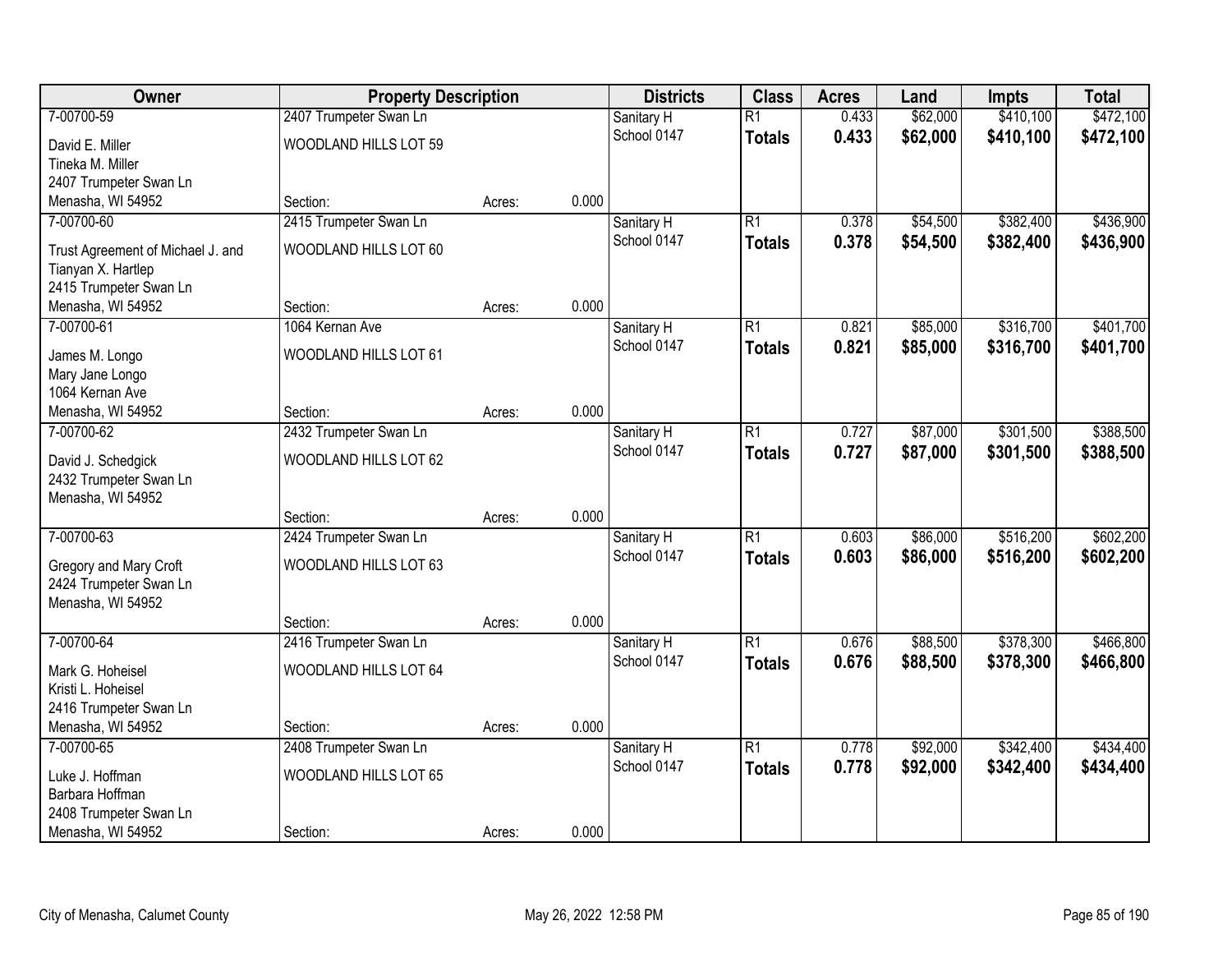| <b>Owner</b>                              | <b>Property Description</b>                 |        |       | <b>Districts</b>          | <b>Class</b>    | <b>Acres</b> | Land     | <b>Impts</b>    | <b>Total</b>    |
|-------------------------------------------|---------------------------------------------|--------|-------|---------------------------|-----------------|--------------|----------|-----------------|-----------------|
| 7-00700-66                                | 2400 Trumpeter Swan Ln                      |        |       | Sanitary H                | $\overline{R1}$ | 0.614        | \$86,500 | \$413,700       | \$500,200       |
| Anthony J. Seashore                       | WOODLAND HILLS LOT 66                       |        |       | School 0147               | <b>Totals</b>   | 0.614        | \$86,500 | \$413,700       | \$500,200       |
| Julie Seashore                            |                                             |        |       |                           |                 |              |          |                 |                 |
| 2400 Trumpeter Swan Ln                    |                                             |        |       |                           |                 |              |          |                 |                 |
| Menasha, WI 54952                         | Section:                                    | Acres: | 0.000 |                           |                 |              |          |                 |                 |
| 7-00700-67                                | 2392 Trumpeter Swan Ln                      |        |       | Sanitary H                | $\overline{R1}$ | 0.633        | \$86,500 | \$359,900       | \$446,400       |
| James W. Thunes                           | WOODLAND HILLS LOT 67                       |        |       | School 0147               | <b>Totals</b>   | 0.633        | \$86,500 | \$359,900       | \$446,400       |
| Kathleen M. Thunes                        |                                             |        |       |                           |                 |              |          |                 |                 |
| 2392 Trumpeter Swan Ln                    |                                             |        |       |                           |                 |              |          |                 |                 |
| Menasha, WI 54952                         | Section:                                    | Acres: | 0.000 |                           |                 |              |          |                 |                 |
| 7-00700-68                                | 2384 Trumpeter Swan Ln                      |        |       | Sanitary H                | $\overline{R1}$ | 0.728        | \$87,000 | \$395,500       | \$482,500       |
| John A Albright Trust                     | WOODLAND HILLS LOT 68                       |        |       | School 0147               | <b>Totals</b>   | 0.728        | \$87,000 | \$395,500       | \$482,500       |
| Patricia M Albright Trust                 |                                             |        |       |                           |                 |              |          |                 |                 |
| 2384 Trumpeter Swan Ln                    |                                             |        |       |                           |                 |              |          |                 |                 |
| Menasha, WI 54952                         | Section:                                    | Acres: | 0.000 |                           |                 |              |          |                 |                 |
| 7-00700-69                                | 2376 Trumpeter Swan Ln                      |        |       | Sanitary H                | $\overline{R1}$ | 0.843        | \$86,000 | \$318,400       | \$404,400       |
|                                           |                                             |        |       | School 0147               | <b>Totals</b>   | 0.843        | \$86,000 | \$318,400       | \$404,400       |
| Ryan Hall                                 | WOODLAND HILLS LOT 69                       |        |       |                           |                 |              |          |                 |                 |
| Melissa A. West<br>2376 Trumpeter Swan Ln |                                             |        |       |                           |                 |              |          |                 |                 |
| Menasha, WI 54952                         | Section:                                    | Acres: | 0.000 |                           |                 |              |          |                 |                 |
| 7-00700-70                                | 2388 Woodland Hills Dr                      |        |       | Sanitary H                | $\overline{R1}$ | 0.928        | \$92,500 | \$426,600       | \$519,100       |
|                                           |                                             |        |       | School 0147               | <b>Totals</b>   | 0.928        | \$92,500 | \$426,600       | \$519,100       |
| Matthew & Kelly Welch                     | WOODLAND HILLS LOT 70                       |        |       |                           |                 |              |          |                 |                 |
| 2388 Woodland Hills Dr                    |                                             |        |       |                           |                 |              |          |                 |                 |
| Menasha, WI 54952                         |                                             |        |       |                           |                 |              |          |                 |                 |
|                                           | Section:                                    | Acres: | 0.000 |                           | $\overline{R1}$ |              |          |                 |                 |
| 7-00700-71                                | 2364 Woodland Hills Dr                      |        |       | Sanitary H<br>School 0147 |                 | 4.168        | \$91,500 | \$331,900       | \$423,400       |
| Gaylen Haas                               | WOODLAND HILLS LOT 71 AND OUTLOT 4          |        |       |                           | <b>Totals</b>   | 4.168        | \$91,500 | \$331,900       | \$423,400       |
| Jennifer Haas                             |                                             |        |       |                           |                 |              |          |                 |                 |
| 2364 Woodland Hills Dr                    |                                             |        |       |                           |                 |              |          |                 |                 |
| Menasha, WI 54952                         | Section:                                    | Acres: | 0.000 |                           |                 |              |          |                 |                 |
| 7-00700-72                                | Woodland Hills Dr                           |        |       | Sanitary H                | $\overline{X4}$ | 4.268        | \$0      | $\overline{30}$ | $\overline{50}$ |
| City of Menasha                           | CSM 2980 ALL OF LOTS 3 AND 4 AND PART OF    |        |       | School 0147               | <b>Totals</b>   | 4.268        | \$0      | \$0             | \$0             |
| 100 Main St Ste 200                       | OUTLOT 1 EXCEPT THAT PART IN LOT 3 CSM 3582 |        |       |                           |                 |              |          |                 |                 |
| Menasha, WI 54952                         | <b>NOW CSM 3591</b>                         |        |       |                           |                 |              |          |                 |                 |
|                                           | Section:                                    | Acres: | 0.000 |                           |                 |              |          |                 |                 |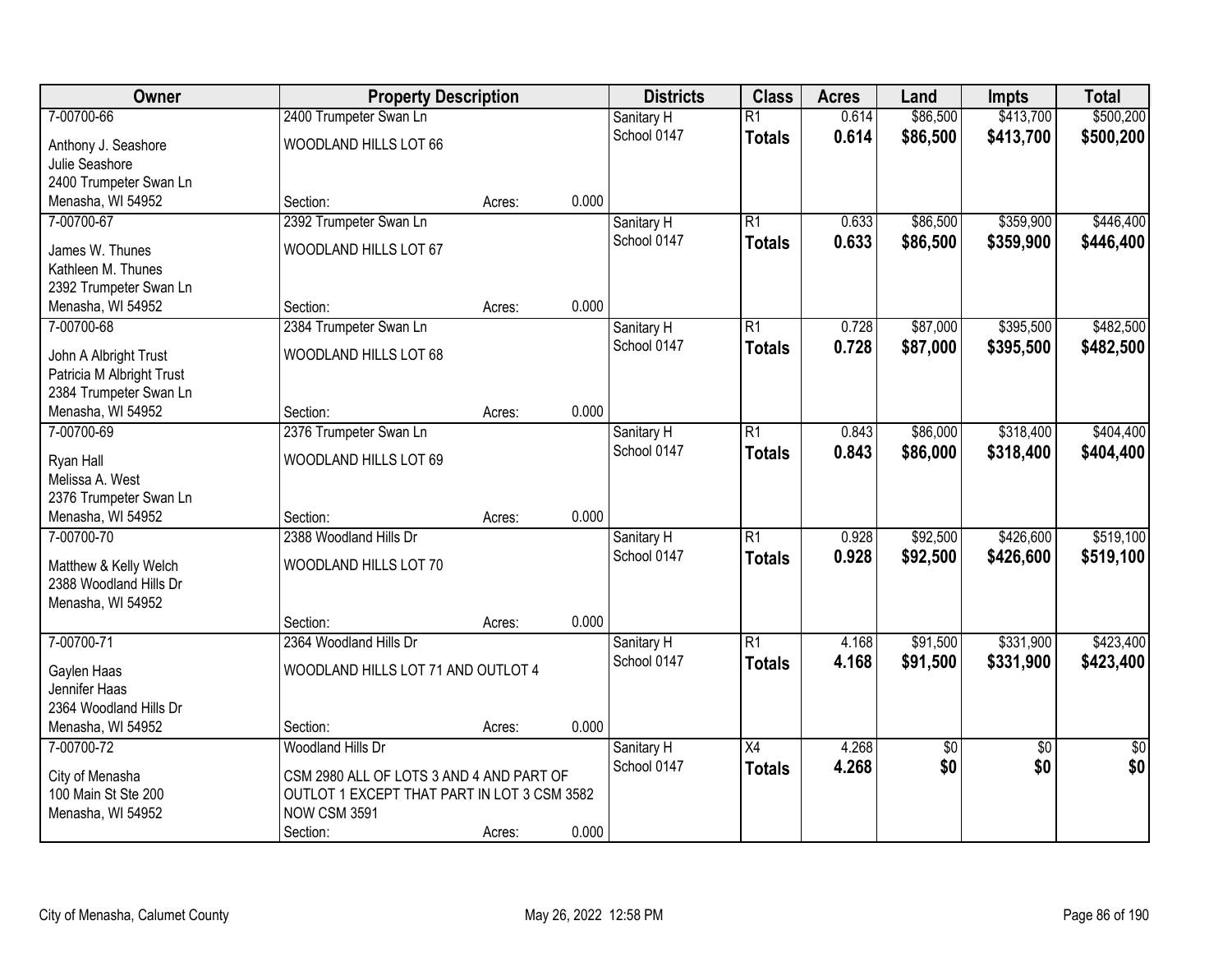| Owner                               | <b>Property Description</b>                     | <b>Districts</b> | <b>Class</b>    | <b>Acres</b> | Land     | Impts           | <b>Total</b> |
|-------------------------------------|-------------------------------------------------|------------------|-----------------|--------------|----------|-----------------|--------------|
| 7-00700-73                          | Kernan Ave                                      | Sanitary H       | $\overline{R1}$ | 0.374        | \$9,500  | $\overline{50}$ | \$9,500      |
| Kriston C. Weborg                   | WOODLAND HILLS THAT PART OF LOT 16 AS           | School 0147      | <b>Totals</b>   | 0.374        | \$9,500  | \$0             | \$9,500      |
| W6902 Firelane 4 N                  | DESCRIBED IN DOC #370840 CALUMET COUNTY         |                  |                 |              |          |                 |              |
| Menasha, WI 54952                   | R.O.D.                                          |                  |                 |              |          |                 |              |
|                                     | 0.000<br>Section:<br>Acres:                     |                  |                 |              |          |                 |              |
| 7-00700-96                          | 2525 Gosling Way                                | Sanitary H       | $\overline{R1}$ | 1.604        | \$97,500 | \$508,300       | \$605,800    |
| Betty J.M Wieckert                  | LOT 3 OF CSM #2629 AS REC IN VOL 20 PG 373      | School 0147      | <b>Totals</b>   | 1.604        | \$97,500 | \$508,300       | \$605,800    |
| 2525 Gosling Way                    | CALUMET COUNTY R.O.D. SEC 17 T20N R18E NOW      |                  |                 |              |          |                 |              |
| Menasha, WI 54952                   | LOT 1 CSM 2823 REC IN VOL 23 PG 75 INCLUDES     |                  |                 |              |          |                 |              |
|                                     | 1.604<br>Section:<br>Acres:                     |                  |                 |              |          |                 |              |
| 7-00700-97                          | 2455 Kelly Lake Dr                              | Sanitary H       | $\overline{R1}$ | 0.581        | \$52,500 | \$186,700       | \$239,200    |
|                                     |                                                 | School 0147      | <b>Totals</b>   | 0.581        | \$52,500 | \$186,700       | \$239,200    |
| Tina Seibold, Trustee of the Eldred | LOT 1 CSM 3688 F/K/A LOT 1 OF CSM #2676 REC AS  |                  |                 |              |          |                 |              |
| Family Irrevocable                  | DOC #376159 CALUMET COUNTY R.O.D. SEC 17        |                  |                 |              |          |                 |              |
| 767 Browning Ct                     | T20N R18E, ALSO THAT LAND DESCRIBED IN DOC      |                  |                 |              |          |                 |              |
| Hubertus, WI 53033                  | 0.581<br>Section:<br>Acres:                     |                  |                 |              |          |                 |              |
| 7-00700-98                          | 2459 Kelly Lake Dr                              | Sanitary H       | $\overline{R1}$ | 0.211        | \$36,500 | \$204,700       | \$241,200    |
| Pamela A. Cramer                    | LOT 2 OF CSM #2676 REC AS DOC #376159           | School 0147      | <b>Totals</b>   | 0.211        | \$36,500 | \$204,700       | \$241,200    |
| 2459 Kelly Lake Dr                  | CALUMET COUNTY R.O.D. SEC 17 T20N R18E          |                  |                 |              |          |                 |              |
| Menasha, WI 54952                   |                                                 |                  |                 |              |          |                 |              |
|                                     | 0.000<br>Section:<br>Acres:                     |                  |                 |              |          |                 |              |
| 7-00700-99                          | 2463 Kelly Lake Dr                              | Sanitary H       | $\overline{R1}$ | 0.211        | \$36,500 | \$199,600       | \$236,100    |
| Gary M. Hurley                      | LOT 3 OF CSM #2676 REC AS DOC #376159           | School 0147      | <b>Totals</b>   | 0.211        | \$36,500 | \$199,600       | \$236,100    |
| Kathleen M. Hurley                  | CALUMET COUNTY R.O.D. SEC 17 T20N R18E, AND     |                  |                 |              |          |                 |              |
| 2463 Kelly Lake Dr                  | THAT LAND DESCRIBED IN DOC #395376 CALUMET      |                  |                 |              |          |                 |              |
| Menasha, WI 54952                   | 0.000<br>Section:<br>Acres:                     |                  |                 |              |          |                 |              |
| 7-00701-01                          | 2320 Sugarbridge Ct                             | Sanitary H       | $\overline{R1}$ | 0.207        | \$22,500 | \$172,300       | \$194,800    |
|                                     |                                                 | School 0147      | <b>Totals</b>   | 0.207        | \$22,500 | \$172,300       | \$194,800    |
| Donald J. Paeth III                 | STILLMEADOW SUBDIVISION LOT 1 OF CSM #2014      |                  |                 |              |          |                 |              |
| 2320 Sugarbridge Ct                 | REC IN V14 P227 CALUMET CO. R.O.D.              |                  |                 |              |          |                 |              |
| Menasha, WI 54952                   |                                                 |                  |                 |              |          |                 |              |
|                                     | 0.000<br>Section:<br>Acres:                     |                  |                 |              |          |                 |              |
| 7-00701-02                          | 2324 Sugarbridge Ct                             | Sanitary H       | $\overline{R1}$ | 0.207        | \$22,500 | \$155,700       | \$178,200    |
| Shelly Etteldorf                    | STILLMEADOW SUBDIVISION LOT 2 OF CSM #2014      | School 0147      | <b>Totals</b>   | 0.207        | \$22,500 | \$155,700       | \$178,200    |
| 2324 Sugarbridge Ct                 | V14 P227 R.O.D. BEING PRT OF LOT 1 OF CSM #1966 |                  |                 |              |          |                 |              |
| Menasha, WI 54952                   |                                                 |                  |                 |              |          |                 |              |
|                                     | 0.000<br>Section:<br>Acres:                     |                  |                 |              |          |                 |              |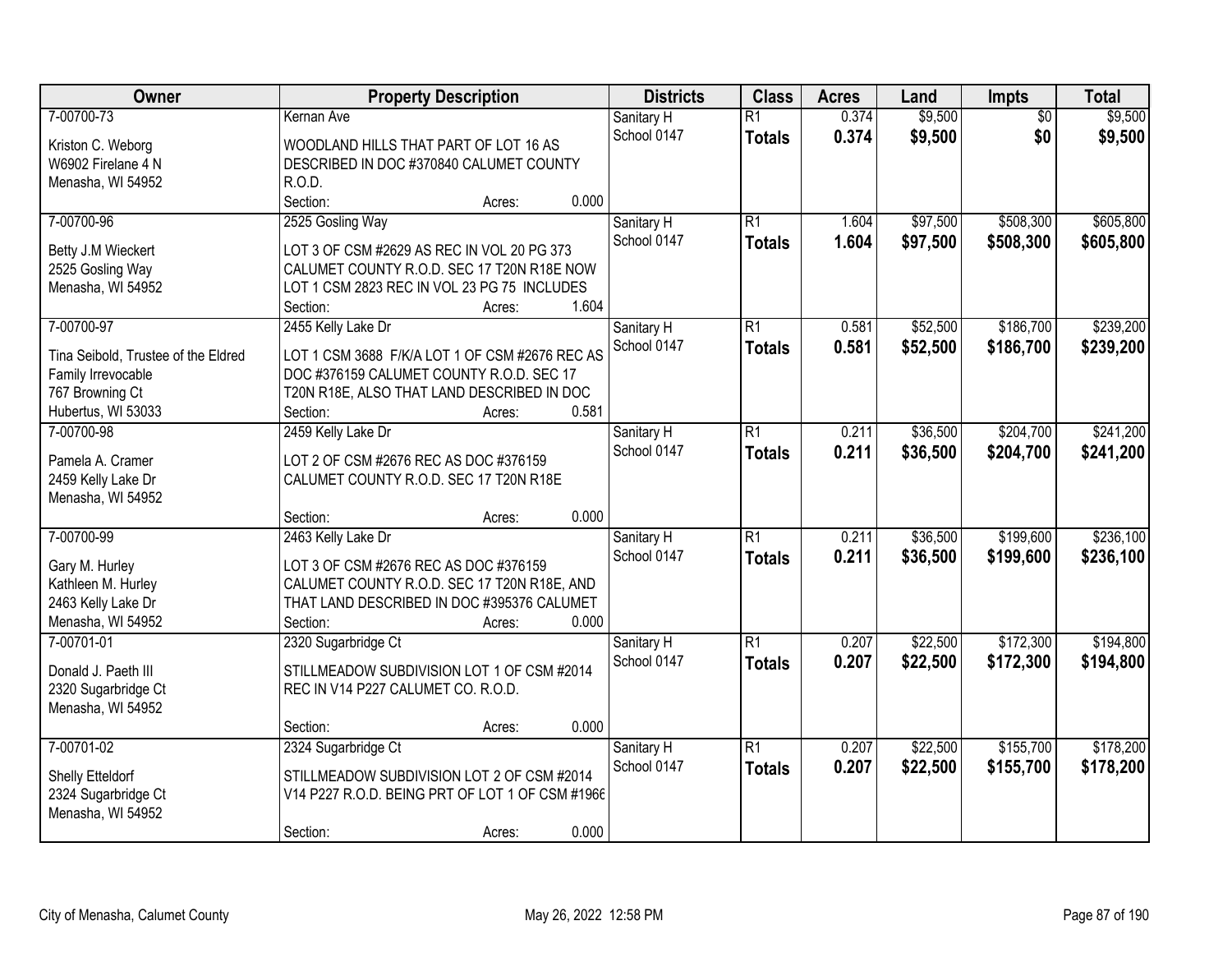| Owner                                                                                    |                                                                                                                             | <b>Property Description</b> |       | <b>Districts</b>          | <b>Class</b>                     | <b>Acres</b>   | Land                 | <b>Impts</b>           | <b>Total</b>           |
|------------------------------------------------------------------------------------------|-----------------------------------------------------------------------------------------------------------------------------|-----------------------------|-------|---------------------------|----------------------------------|----------------|----------------------|------------------------|------------------------|
| 7-00701-03<br>Woodland Developments, LLC<br>Attn: Michael H Hagens<br>N319 Breezewood Dr | OUTLOT 1 OF WOODLAND HILLS ECEPT THAT PART<br><b>IN CSM 2980</b>                                                            |                             |       | Sanitary H<br>School 0147 | $\overline{R1}$<br><b>Totals</b> | 0.160<br>0.160 | \$3,000<br>\$3,000   | $\overline{50}$<br>\$0 | \$3,000<br>\$3,000     |
| Appleton, WI 54915                                                                       | Section:                                                                                                                    | Acres:                      | 0.160 |                           |                                  |                |                      |                        |                        |
| 7-00702-01<br>Margaret D. Krueger<br>2312 Sugarbridge Ct<br>Menasha, WI 54952            | 2312 Sugarbridge Ct<br>STILLMEADOW SUBDIVISION LOT 1 OF CSM #2079<br>RECORDED AS DOC #276488 CALUMET CO. R.O.D.<br>Section: | Acres:                      | 0.000 | Sanitary H<br>School 0147 | R1<br><b>Totals</b>              | 0.238<br>0.238 | \$25,000<br>\$25,000 | \$166,300<br>\$166,300 | \$191,300<br>\$191,300 |
| 7-00702-02                                                                               | 2316 Sugarbridge Ct                                                                                                         |                             |       | Sanitary H                | R1                               | 0.179          | \$19,500             | \$165,500              | \$185,000              |
| Susan A. Woelfel<br>2316 Sugarbridge Ct<br>Menasha, WI 54952                             | STILLMEADOW SUBDIVISION LOT 2 OF CSM #2079<br>RECORDED AS DOC #276488 CALUMET CO R.O.D.                                     |                             |       | School 0147               | <b>Totals</b>                    | 0.179          | \$19,500             | \$165,500              | \$185,000              |
|                                                                                          | Section:                                                                                                                    | Acres:                      | 0.000 |                           |                                  |                |                      |                        |                        |
| 7-00703-00<br>Gail A. Verkuylen<br>2308 Sugarbridge Ct<br>Menasha, WI 54952              | 2304 Sugarbridge Ct<br>STILLMEADOW SUBDIVISION LOT 3 OF CSM #1966<br>V14 P87 CALUMET COUNTY R.O.D.                          |                             |       | Sanitary H<br>School 0147 | R1<br><b>Totals</b>              | 0.566<br>0.566 | \$34,000<br>\$34,000 | \$251,700<br>\$251,700 | \$285,700<br>\$285,700 |
|                                                                                          | Section: 7                                                                                                                  | Acres:                      | 0.000 |                           |                                  |                |                      |                        |                        |
| 7-00704-01<br>LeRoy A. Samp<br>Wendy S. Samp<br>2305 Sugarbridge Ct<br>Menasha, WI 54952 | 2305 Sugarbridge Ct<br>STILLMEADOW SUBDIVISION LOT 1 OF CSM #2096<br>REC AS DOC #278250 CALUMET COUNTY R.O.D.<br>Section:   | Acres:                      | 0.000 | Sanitary H<br>School 0147 | $\overline{R1}$<br><b>Totals</b> | 0.211<br>0.211 | \$23,000<br>\$23,000 | \$190,900<br>\$190,900 | \$213,900<br>\$213,900 |
| 7-00704-02                                                                               | 2309 Sugarbridge Ct                                                                                                         |                             |       | Sanitary H                | $\overline{R1}$                  | 0.339          | \$28,000             | \$174,200              | \$202,200              |
| Richard C. Anderson<br>Linda C. Anderson<br>2309 Sugarbridge Ct                          | STILLMEADOW SUBDIVISION LOT 2 OF CSM #2096<br>REC AS DOC #278250 CALUMET COUNTY R.O.D.                                      |                             | 0.000 | School 0147               | <b>Totals</b>                    | 0.339          | \$28,000             | \$174,200              | \$202,200              |
| Menasha, WI 54952<br>7-00705-01                                                          | Section:<br>2313 Sugarbridge Ct                                                                                             | Acres:                      |       | Sanitary H                | R1                               | 0.227          | \$15,000             | \$180,300              | \$195,300              |
| Tyler G. Paulsen<br>Nicheol Paulsen<br>1140 Nova Terrace<br>Titusville, FL 32796         | STILLMEADOW SUBDIVISION LOT 5 UNIT 1 PER<br>DECLARATION OF CONDOMINIUM REC AS DOC<br>#302784 CALUMET CO. R.O.D.<br>Section: | Acres:                      | 0.000 | School 0147               | <b>Totals</b>                    | 0.227          | \$15,000             | \$180,300              | \$195,300              |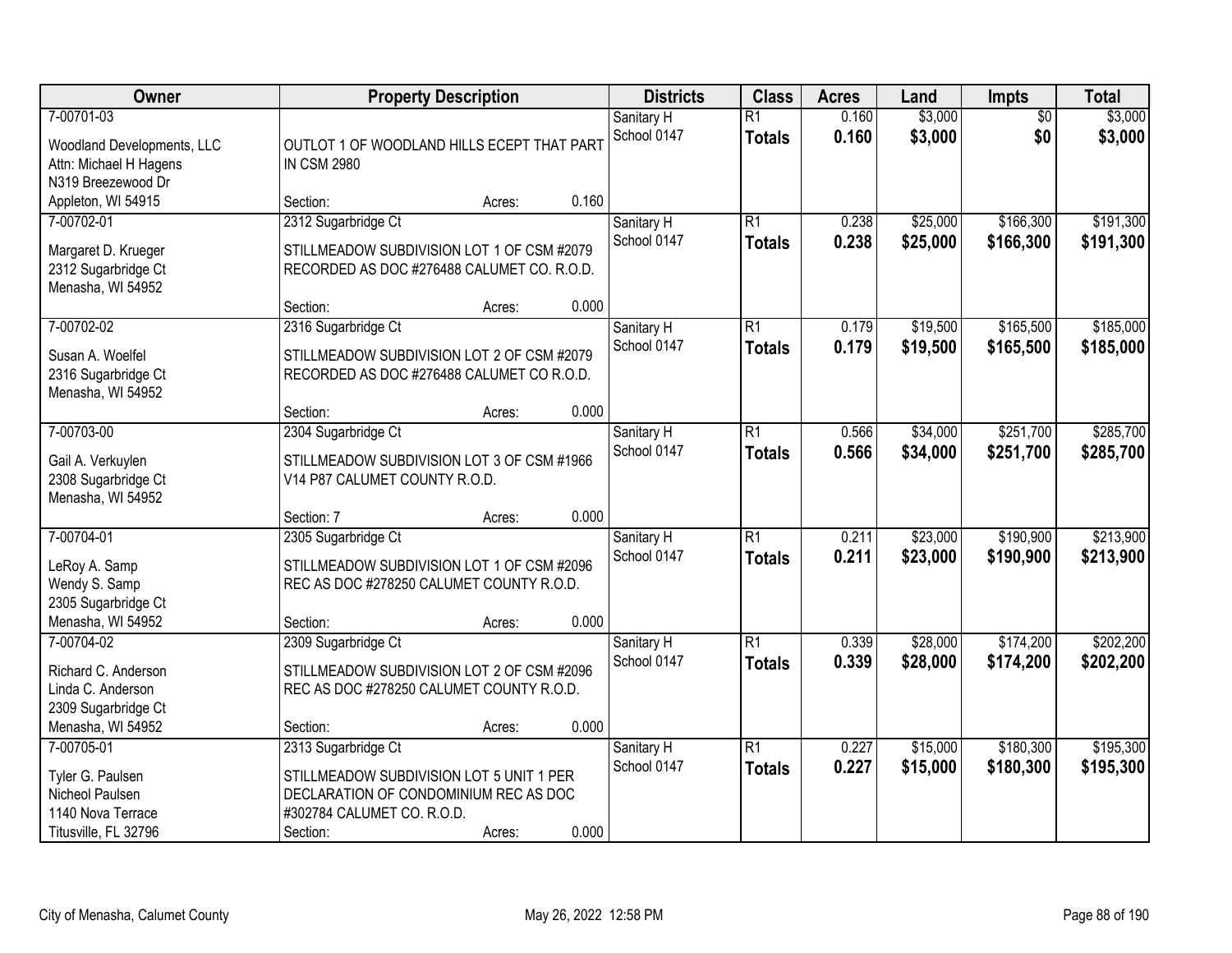| Owner                                    | <b>Property Description</b>                                                  |        |       | <b>Districts</b> | <b>Class</b>    | <b>Acres</b> | Land     | <b>Impts</b> | <b>Total</b> |
|------------------------------------------|------------------------------------------------------------------------------|--------|-------|------------------|-----------------|--------------|----------|--------------|--------------|
| 7-00705-02                               | 2317 Sugarbridge Ct                                                          |        |       | Sanitary H       | $\overline{R1}$ | 0.193        | \$15,000 | \$210,400    | \$225,400    |
| Lynne C Pitts Revocable Trust            | STILLMEADOW SUBDIVISION LOT 5 UNIT 2 PER                                     |        |       | School 0147      | <b>Totals</b>   | 0.193        | \$15,000 | \$210,400    | \$225,400    |
| 2317 Sugarbridge Ct                      | DECLARATION OF CONDOMINIUM REC AS DOC                                        |        |       |                  |                 |              |          |              |              |
| Menasha, WI 54952                        | #302784 CALUMET CO. R.O.D.                                                   |        |       |                  |                 |              |          |              |              |
|                                          | Section:                                                                     | Acres: | 0.000 |                  |                 |              |          |              |              |
| 7-00706-01                               | 2325 Sugarbridge Ct                                                          |        |       | Sanitary H       | $\overline{R1}$ | 0.250        | \$15,000 | \$201,800    | \$216,800    |
| Michael A. and Andrea Ferris Revocable   | STILLMEADOW SUBDIVISION LOT 6 UNIT 1 PER                                     |        |       | School 0147      | <b>Totals</b>   | 0.250        | \$15,000 | \$201,800    | \$216,800    |
| Trust                                    | DECLARATION OF CONDOMINIUM RECORDED IN                                       |        |       |                  |                 |              |          |              |              |
| 3400 S Hemlock Ln                        | V4804 P19-31 AS DOC #295791 R.O.D.                                           |        |       |                  |                 |              |          |              |              |
| Appleton, WI 54915                       | Section:                                                                     | Acres: | 0.000 |                  |                 |              |          |              |              |
| 7-00706-02                               | 1118 Stillmeadow Ln                                                          |        |       | Sanitary H       | $\overline{R1}$ | 0.183        | \$15,000 | \$192,300    | \$207,300    |
|                                          |                                                                              |        |       | School 0147      | <b>Totals</b>   | 0.183        | \$15,000 | \$192,300    | \$207,300    |
| Joel A. Jarvis                           | STILLMEADOW SUBDIVISION LOT 6 UNIT 2 PER                                     |        |       |                  |                 |              |          |              |              |
| Wendy S. Jarvis<br>1118 Stillmeadow Ln   | DECLARATION OF CONDOMINIUM RECORDED IN<br>V4804 P19-31 AS DOC #295791 R.O.D. |        |       |                  |                 |              |          |              |              |
| Menasha, WI 54952                        | Section:                                                                     | Acres: | 0.000 |                  |                 |              |          |              |              |
| 7-00707-01                               | 1114 Stillmeadow Ln                                                          |        |       | Sanitary H       | $\overline{R1}$ | 0.173        | \$19,000 | \$182,600    | \$201,600    |
|                                          |                                                                              |        |       | School 0147      | <b>Totals</b>   | 0.173        | \$19,000 | \$182,600    | \$201,600    |
| Chris Edwardson                          | STILLMEADOW SUBDIVISION LOT 1 OF CSM #2401                                   |        |       |                  |                 |              |          |              |              |
| Tami Edwardson                           | REC AS DOC #320442 CALUMET COUNTY R.O.D.                                     |        |       |                  |                 |              |          |              |              |
| 1114 Stillmeadow Ln                      |                                                                              |        |       |                  |                 |              |          |              |              |
| Menasha, WI 54952                        | Section:                                                                     | Acres: | 0.000 |                  |                 |              |          |              |              |
| 7-00707-02                               | 1110 Stillmeadow Ln                                                          |        |       | Sanitary H       | $\overline{R1}$ | 0.172        | \$18,500 | \$203,400    | \$221,900    |
| Nicole T. Stroik                         | STILLMEADOW SUBDIVISION LOT 2 OF CSM #2401                                   |        |       | School 0147      | <b>Totals</b>   | 0.172        | \$18,500 | \$203,400    | \$221,900    |
| 1110 Stillmeadow Ln                      | REC AS DOC #320442 CALUMET COUNTY R.O.D.                                     |        |       |                  |                 |              |          |              |              |
| Menasha, WI 54952                        |                                                                              |        |       |                  |                 |              |          |              |              |
|                                          | Section:                                                                     | Acres: | 0.000 |                  |                 |              |          |              |              |
| 7-00708-00                               | 1102 Stillmeadow Ln                                                          |        |       | Sanitary H       | $\overline{R1}$ | 0.425        | \$30,000 | \$303,000    | \$333,000    |
| Douglas A Plachetka and Debra M          | STILLMEADOW SUBDIVISION LOT 8                                                |        |       | School 0147      | <b>Totals</b>   | 0.425        | \$30,000 | \$303,000    | \$333,000    |
| Plachetka, Trustees O                    |                                                                              |        |       |                  |                 |              |          |              |              |
| 1102 Stillmeadow Ln                      |                                                                              |        |       |                  |                 |              |          |              |              |
| Menasha, WI 54952                        | Section:                                                                     | Acres: | 0.000 |                  |                 |              |          |              |              |
| 7-00709-00                               | 2310 Bittersweet Ct                                                          |        |       | Sanitary H       | $\overline{R1}$ | 0.421        | \$30,000 | \$253,000    | \$283,000    |
|                                          |                                                                              |        |       | School 0147      | <b>Totals</b>   | 0.421        | \$30,000 | \$253,000    | \$283,000    |
| <b>Brett Richards</b>                    | STILLMEADOW SUBDIVISION LOT 9                                                |        |       |                  |                 |              |          |              |              |
| <b>Heidi Dresel</b>                      |                                                                              |        |       |                  |                 |              |          |              |              |
| 2310 Bittersweet Ct<br>Menasha, WI 54952 |                                                                              |        | 0.000 |                  |                 |              |          |              |              |
|                                          | Section:                                                                     | Acres: |       |                  |                 |              |          |              |              |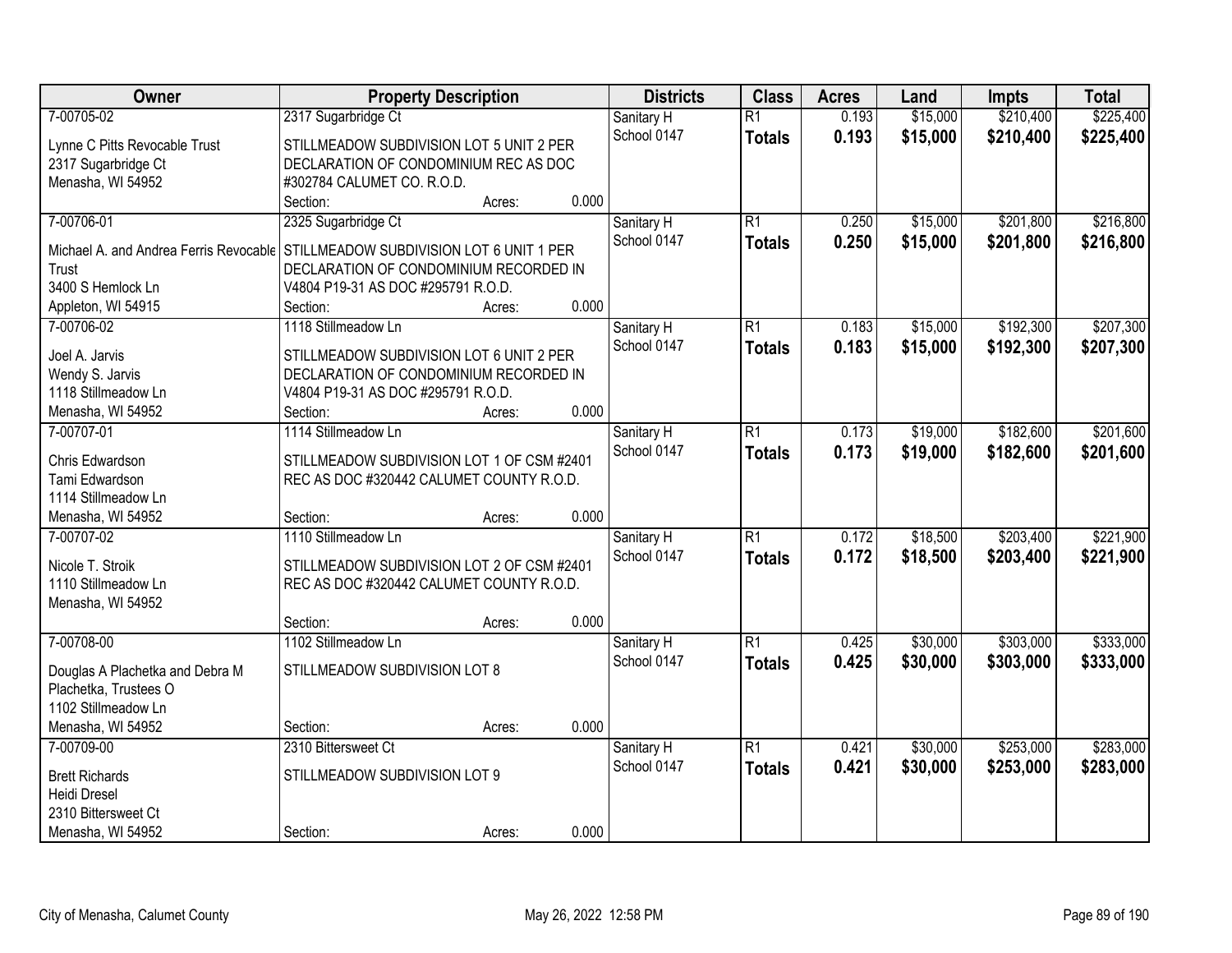| Owner                                       | <b>Property Description</b>                                                          |        |       | <b>Districts</b> | <b>Class</b>    | <b>Acres</b> | Land     | <b>Impts</b> | <b>Total</b> |
|---------------------------------------------|--------------------------------------------------------------------------------------|--------|-------|------------------|-----------------|--------------|----------|--------------|--------------|
| 7-00710-01                                  | 2306 Bittersweet Ct                                                                  |        |       | Sanitary H       | $\overline{R1}$ | 0.328        | \$27,500 | \$155,300    | \$182,800    |
| Chris A. Dewall                             | STILLMEADOW SUBDIVISION LOT 1 OF CSM #2467                                           |        |       | School 0147      | <b>Totals</b>   | 0.328        | \$27,500 | \$155,300    | \$182,800    |
| Brenda J. Dewall                            | REC AS DOC #333596 CALUMET CO R.O.D.                                                 |        |       |                  |                 |              |          |              |              |
| 2306 Bittersweet Ct                         |                                                                                      |        |       |                  |                 |              |          |              |              |
| Menasha, WI 54952                           | Section:                                                                             | Acres: | 0.000 |                  |                 |              |          |              |              |
| 7-00710-02                                  | 2302 Bittersweet Ct                                                                  |        |       | Sanitary H       | $\overline{R1}$ | 0.207        | \$22,500 | \$183,500    | \$206,000    |
| Ruth E. Mason                               | STILLMEADOW SUBDIVISION LOT 2 OF CSM #2467                                           |        |       | School 0147      | <b>Totals</b>   | 0.207        | \$22,500 | \$183,500    | \$206,000    |
| 2302 Bittersweet Ct                         | REC AS DOC #333596 CALUMET CO R.O.D.                                                 |        |       |                  |                 |              |          |              |              |
| Menasha, WI 54952                           |                                                                                      |        |       |                  |                 |              |          |              |              |
|                                             | Section:                                                                             | Acres: | 0.000 |                  |                 |              |          |              |              |
| 7-00711-01                                  | 2303 Bittersweet Ct                                                                  |        |       | Sanitary H       | $\overline{R1}$ | 0.209        | \$23,000 | \$174,800    | \$197,800    |
| Theresa M. Stern                            | STILLMEADOW SUBDIVISION LOT 1 OF CSM #2765                                           |        |       | School 0147      | <b>Totals</b>   | 0.209        | \$23,000 | \$174,800    | \$197,800    |
| 2303 Bittersweet Ct                         | REC AS DOC #386415 CALUMET COUNTY R.O.D.                                             |        |       |                  |                 |              |          |              |              |
| Menasha, WI 54952                           |                                                                                      |        |       |                  |                 |              |          |              |              |
|                                             | Section:                                                                             | Acres: | 0.000 |                  |                 |              |          |              |              |
| 7-00711-02                                  | 2307 Bittersweet Ct                                                                  |        |       | Sanitary H       | $\overline{R1}$ | 0.327        | \$27,500 | \$154,800    | \$182,300    |
|                                             | STILLMEADOW SUBDIVISION LOT 2 OF CSM #2765                                           |        |       | School 0147      | <b>Totals</b>   | 0.327        | \$27,500 | \$154,800    | \$182,300    |
| Kelly J. Ciesielczyk<br>2307 Bittersweet Ct | REC AS DOC #386415 CALUMET COUNTY R.O.D.                                             |        |       |                  |                 |              |          |              |              |
| Menasha, WI 54952                           |                                                                                      |        |       |                  |                 |              |          |              |              |
|                                             | Section:                                                                             | Acres: | 0.000 |                  |                 |              |          |              |              |
| 7-00712-01                                  | 2311 Bittersweet Ct                                                                  |        |       | Sanitary H       | $\overline{R1}$ | 0.051        | \$15,000 | \$270,100    | \$285,100    |
|                                             |                                                                                      |        |       | School 0147      | <b>Totals</b>   | 0.051        | \$15,000 | \$270,100    | \$285,100    |
| Miguel & Martha Leon<br>2311 Bittersweet Ct | UNIT 2311 PER DECLARATION OF CONDOMINIUM<br>REC AS DOC #307373 J5236 I40 CALUMET CO. |        |       |                  |                 |              |          |              |              |
| Menasha, WI 54952                           | R.O.D.                                                                               |        |       |                  |                 |              |          |              |              |
|                                             | Section:                                                                             | Acres: | 0.000 |                  |                 |              |          |              |              |
| 7-00712-02                                  | 2315 Bittersweet Ct                                                                  |        |       | Sanitary H       | $\overline{R1}$ | 0.049        | \$15,000 | \$183,600    | \$198,600    |
|                                             |                                                                                      |        |       | School 0147      | <b>Totals</b>   | 0.049        | \$15,000 | \$183,600    | \$198,600    |
| Darlene L. Bagstad Irrevocable Trust        | UNIT 2315 PER DECLARATION OF CONDOMINIUM                                             |        |       |                  |                 |              |          |              |              |
| 2315 Bittersweet Ct<br>Menasha, WI 54952    | REC AS DOC #307373 J5236 I40 CALUMET CO.<br>R.O.D.                                   |        |       |                  |                 |              |          |              |              |
|                                             | Section:                                                                             | Acres: | 0.000 |                  |                 |              |          |              |              |
| 7-00713-01                                  | 1094 Stillmeadow Ln                                                                  |        |       | Sanitary H       | $\overline{R1}$ | 0.211        | \$15,000 | \$204,900    | \$219,900    |
|                                             |                                                                                      |        |       | School 0147      | <b>Totals</b>   | 0.211        | \$15,000 | \$204,900    | \$219,900    |
| Joseph H. Arnoldussen                       | STILLMEADOW SUBDIVISION LOT 13 UNIT 1 PER                                            |        |       |                  |                 |              |          |              |              |
| Sheila M. Arnoldussen                       | DEC OF CONDO REC AS DOC #312279 CALUMET CO                                           |        |       |                  |                 |              |          |              |              |
| 1094 Stillmeadow Ln                         | R.O.D.                                                                               |        | 0.000 |                  |                 |              |          |              |              |
| Menasha, WI 54952                           | Section:                                                                             | Acres: |       |                  |                 |              |          |              |              |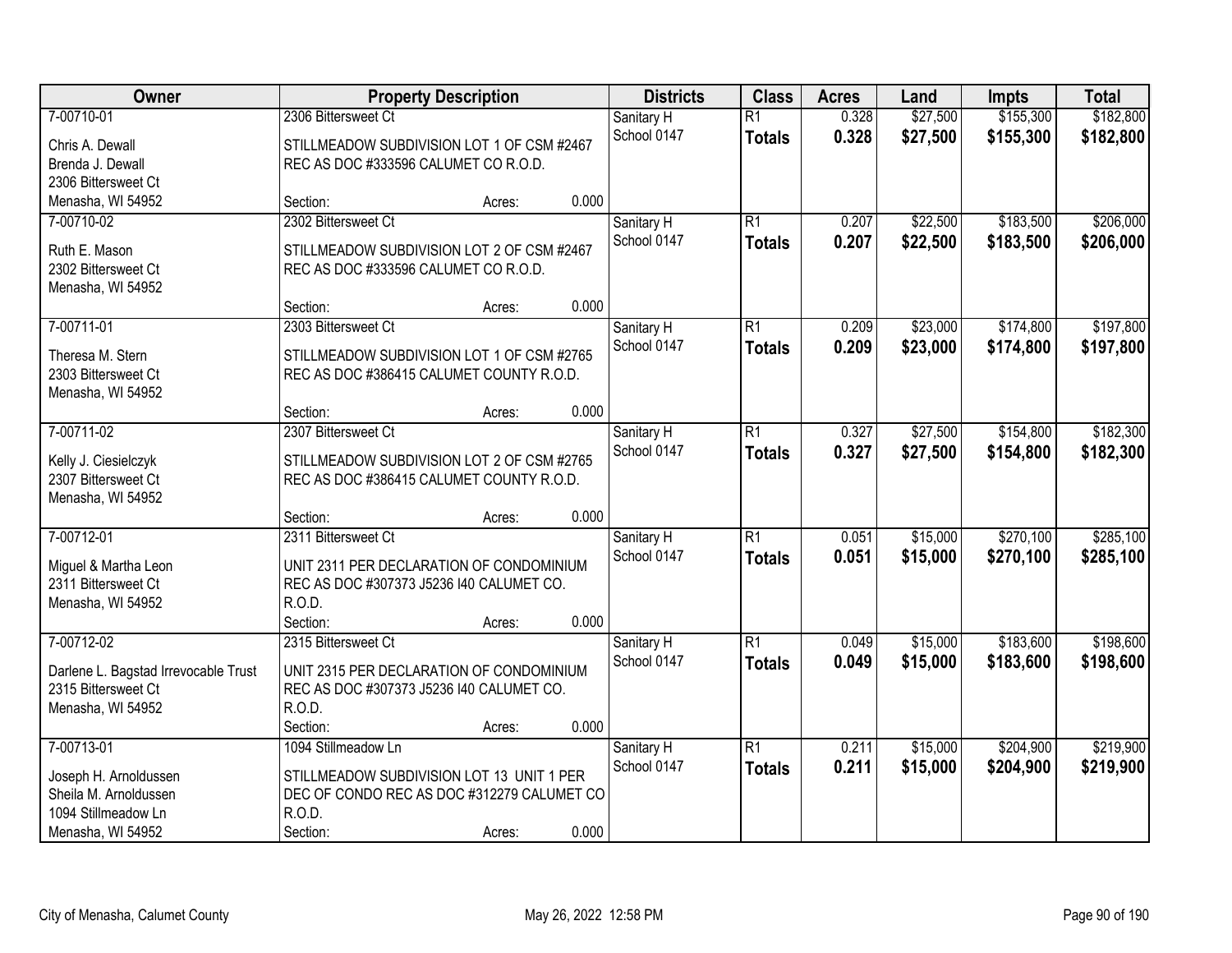| Owner                               | <b>Property Description</b>                                             |        |       | <b>Districts</b> | <b>Class</b>    | <b>Acres</b> | Land      | <b>Impts</b> | <b>Total</b> |
|-------------------------------------|-------------------------------------------------------------------------|--------|-------|------------------|-----------------|--------------|-----------|--------------|--------------|
| 7-00713-02                          | 1090 Stillmeadow Ln                                                     |        |       | Sanitary H       | $\overline{R1}$ | 0.221        | \$15,000  | \$182,900    | \$197,900    |
| George B. Piotrowski and Jeanine E. | STILLMEADOW SUBDIVISION LOT 13 UNIT 2 PER                               |        |       | School 0147      | <b>Totals</b>   | 0.221        | \$15,000  | \$182,900    | \$197,900    |
| Piotrowski Irrevoca                 | DEC OF CONDO REC AS DOC #312279 CALUMET CO                              |        |       |                  |                 |              |           |              |              |
| 1090 Stillmeadow Ln                 | R.O.D.                                                                  |        |       |                  |                 |              |           |              |              |
| Menasha, WI 54952                   | Section:                                                                | Acres: | 0.000 |                  |                 |              |           |              |              |
| 7-00714-00                          | 1053 Stillmeadow Ln                                                     |        |       | Sanitary H       | $\overline{R2}$ | 5.364        | \$190,000 | \$2,912,400  | \$3,102,400  |
| James L. Wiechmann                  | STILLMEADOW SUBDIVISION LOT 14 EXCL THAT                                |        |       | School 0147      | <b>Totals</b>   | 5.364        | \$190,000 | \$2,912,400  | \$3,102,400  |
| Gile E. Tojek                       | LAND DEDICATED TO THE PUBLIC DESC IN CSM                                |        |       |                  |                 |              |           |              |              |
| 1010 N Cass St                      | #2167 V15 P 339 R.O.D. SEC 7 T20N R18E                                  |        |       |                  |                 |              |           |              |              |
| Milwaukee, WI 53202                 | Section:                                                                | Acres: | 0.000 |                  |                 |              |           |              |              |
| 7-00715-00                          | 1087 Stillmeadow Ln                                                     |        |       | Sanitary H       | $\overline{R1}$ | 0.436        | \$30,500  | \$366,700    | \$397,200    |
|                                     |                                                                         |        |       | School 0147      | <b>Totals</b>   | 0.436        | \$30,500  | \$366,700    | \$397,200    |
| Primo Guzman                        | STILLMEADOW SUBDIVISION LOT 15                                          |        |       |                  |                 |              |           |              |              |
| Nina C. Ruybal                      |                                                                         |        |       |                  |                 |              |           |              |              |
| N308 Eastowne Ct                    |                                                                         |        |       |                  |                 |              |           |              |              |
| Appleton, WI 54915                  | Section:                                                                | Acres: | 0.000 |                  |                 |              |           |              |              |
| 7-00716-00                          | 1095 Stillmeadow Ln                                                     |        |       | Sanitary H       | $\overline{R1}$ | 0.432        | \$30,500  | \$248,400    | \$278,900    |
| Jody M. Goss                        | STILLMEADOW SUBDIVISION LOT 16                                          |        |       | School 0147      | <b>Totals</b>   | 0.432        | \$30,500  | \$248,400    | \$278,900    |
| Vicki L. Goss                       |                                                                         |        |       |                  |                 |              |           |              |              |
| N1530 US Hwy 45                     |                                                                         |        |       |                  |                 |              |           |              |              |
| Fremont, WI 54940                   | Section:                                                                | Acres: | 0.000 |                  |                 |              |           |              |              |
| 7-00717-01                          | 1107 Stillmeadow Ln                                                     |        |       | Sanitary H       | $\overline{R1}$ | 0.216        | \$23,500  | \$215,500    | \$239,000    |
| Michael A. Nyberg                   | LOT 1 OF CSM #2603 AS CORRECTED BY DOC                                  |        |       | School 0147      | <b>Totals</b>   | 0.216        | \$23,500  | \$215,500    | \$239,000    |
| Kimberly Williams                   | #368131 CALUMET COUNTY R.O.D.                                           |        |       |                  |                 |              |           |              |              |
| 1107 Stillmeadow Ln                 |                                                                         |        |       |                  |                 |              |           |              |              |
| Menasha, WI 54952                   | Section:                                                                | Acres: | 0.000 |                  |                 |              |           |              |              |
| 7-00717-02                          | 1103 Stillmeadow Ln                                                     |        |       | Sanitary H       | $\overline{R1}$ | 0.216        | \$23,500  | \$181,700    | \$205,200    |
|                                     |                                                                         |        |       | School 0147      | <b>Totals</b>   | 0.216        | \$23,500  | \$181,700    | \$205,200    |
| Dan Arft<br>Ann Morris              | LOT 2 OF CSM #2603 AS CORRECTED BY DOC<br>#368131 CALUMET COUNTY R.O.D. |        |       |                  |                 |              |           |              |              |
| 1103 Stillmeadow Ln                 |                                                                         |        |       |                  |                 |              |           |              |              |
| Menasha, WI 54952                   | Section:                                                                | Acres: | 0.000 |                  |                 |              |           |              |              |
| 7-00718-00                          | 1111 Stillmeadow Ln                                                     |        |       | Sanitary H       | $\overline{R1}$ | 0.432        | \$30,500  | \$267,500    | \$298,000    |
|                                     |                                                                         |        |       | School 0147      |                 | 0.432        | \$30,500  | \$267,500    | \$298,000    |
| Melissa A. John                     | STILLMEADOW SUBDIVISION LOT 18                                          |        |       |                  | <b>Totals</b>   |              |           |              |              |
| 1115 Stillmeadow Ln                 |                                                                         |        |       |                  |                 |              |           |              |              |
| Menasha, WI 54952                   |                                                                         |        |       |                  |                 |              |           |              |              |
|                                     | Section:                                                                | Acres: | 0.000 |                  |                 |              |           |              |              |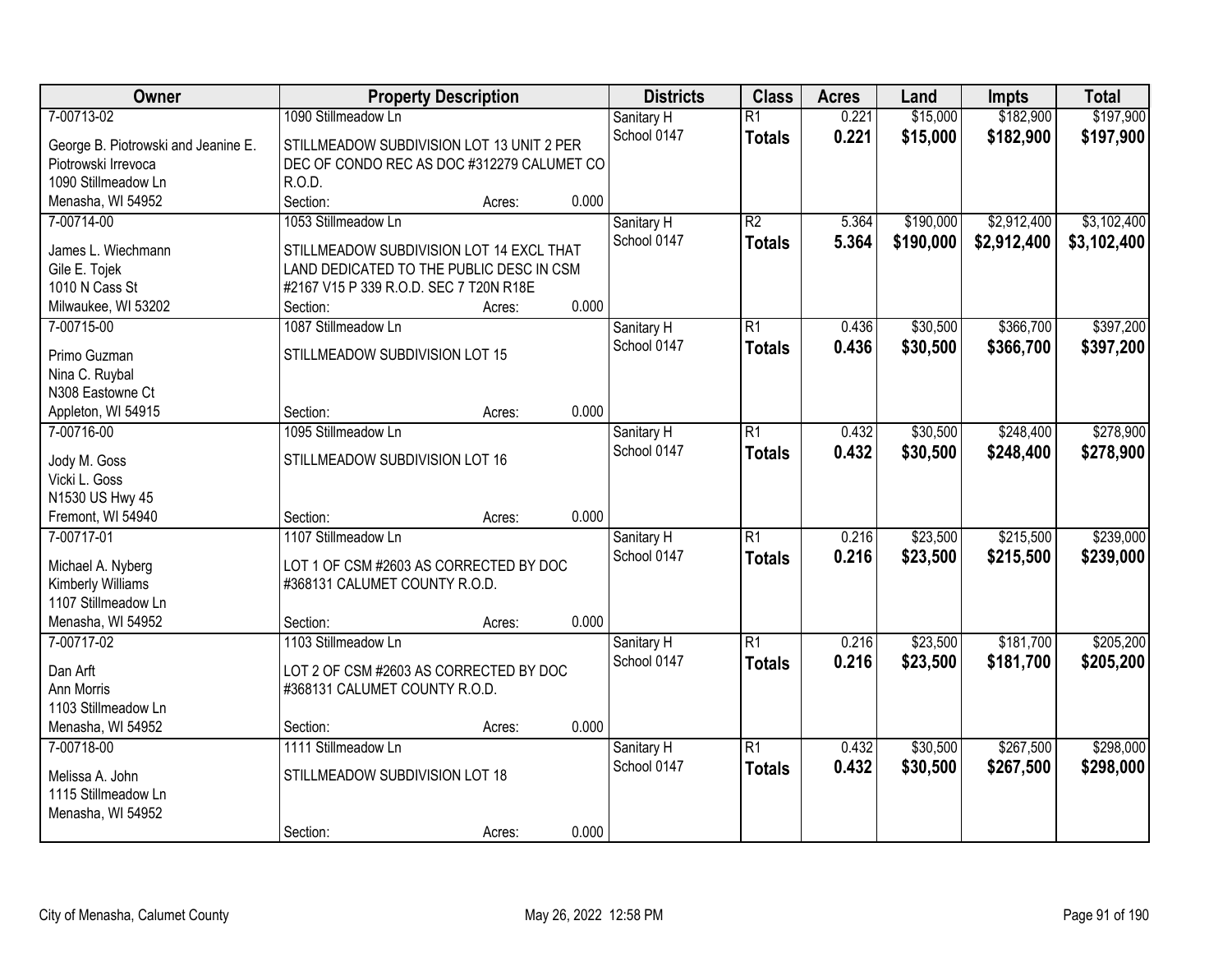| Owner                                                  |                                                                                                   | <b>Property Description</b> |       | <b>Districts</b> | <b>Class</b>    | <b>Acres</b> | Land        | <b>Impts</b>    | <b>Total</b>    |
|--------------------------------------------------------|---------------------------------------------------------------------------------------------------|-----------------------------|-------|------------------|-----------------|--------------|-------------|-----------------|-----------------|
| 7-00719-01                                             | 1123 Stillmeadow Ln                                                                               |                             |       | Sanitary H       | $\overline{R1}$ | 0.489        | \$32,000    | \$181,600       | \$213,600       |
| Edward R. Zoglman                                      | STILLMEADOW SUBDIVISION LOT 1 OF CSM #2166                                                        |                             |       | School 0147      | <b>Totals</b>   | 0.489        | \$32,000    | \$181,600       | \$213,600       |
| Janis L. Zoglman                                       | REC AS DOC #288535 CALUMET CO R.O.D.                                                              |                             |       |                  |                 |              |             |                 |                 |
| 1123 Stillmeadow Ln                                    |                                                                                                   |                             |       |                  |                 |              |             |                 |                 |
| Menasha, WI 54952                                      | Section:                                                                                          | Acres:                      | 0.000 |                  |                 |              |             |                 |                 |
| 7-00719-02                                             | 1119 Stillmeadow Ln                                                                               |                             |       | Sanitary H       | $\overline{R1}$ | 0.173        | \$19,000    | \$149,000       | \$168,000       |
| Paul D. Jonen                                          | STILLMEADOW SUBDIVISION LOT 2 OF CSM #2166                                                        |                             |       | School 0147      | <b>Totals</b>   | 0.173        | \$19,000    | \$149,000       | \$168,000       |
| 1119 Stillmeadow Ln                                    | REC AS DOC #288535 CALUMET CO R.O.D.                                                              |                             |       |                  |                 |              |             |                 |                 |
| Menasha, WI 54952                                      |                                                                                                   |                             |       |                  |                 |              |             |                 |                 |
|                                                        | Section:                                                                                          | Acres:                      | 0.000 |                  |                 |              |             |                 |                 |
| 7-00720-00                                             | Manitowoc Rd                                                                                      |                             |       | Sanitary H       | $\overline{R1}$ | 0.342        | \$28,000    | \$0             | \$28,000        |
| Jonen Family Limited Partners                          | STILLMEADOW SUBDIVISION OUTLOT 1                                                                  |                             |       | School 0147      | <b>Totals</b>   | 0.342        | \$28,000    | \$0             | \$28,000        |
| Attn: Keith Schroeder                                  |                                                                                                   |                             |       |                  |                 |              |             |                 |                 |
| 1535 Plank Rd                                          |                                                                                                   |                             |       |                  |                 |              |             |                 |                 |
| Menasha, WI 54952                                      | Section:                                                                                          | Acres:                      | 0.000 |                  |                 |              |             |                 |                 |
| 7-00725-56                                             | N8910 Oneida St                                                                                   |                             |       | Sanitary H       | $\overline{R2}$ | 0.941        | \$61,500    | \$90,300        | \$151,800       |
|                                                        |                                                                                                   |                             |       | School 0147      | <b>Totals</b>   | 0.941        | \$61,500    | \$90,300        | \$151,800       |
| Cavazos Properties,, LLC<br>N8910 Oneida Rd            | SECTION 7 T20N R18E POB, N120, E243, S120, W33,<br>S90, W57, N90, W153 TO POB EX HWY              |                             |       |                  |                 |              |             |                 |                 |
| Menasha, WI 54952                                      |                                                                                                   |                             |       |                  |                 |              |             |                 |                 |
|                                                        | Section:                                                                                          | Acres:                      | 0.941 |                  |                 |              |             |                 |                 |
| 7-00725-57                                             | Oneida St                                                                                         |                             |       | Sanitary H       | $\overline{R2}$ | 0.578        | \$14,500    | $\overline{50}$ | \$14,500        |
|                                                        |                                                                                                   |                             |       | School 0147      | <b>Totals</b>   | 0.578        | \$14,500    | \$0             | \$14,500        |
| Cavazos Properties,, LLC<br>N8910 Oneida Rd            | SW1/4 SW1/4 SEC. 7-20-18 COM 214'N SW/C, N150',<br>E243' S150', W 243' TO POB EX .26A FOR HWY ROW |                             |       |                  |                 |              |             |                 |                 |
| Menasha, WI 54952                                      |                                                                                                   |                             |       |                  |                 |              |             |                 |                 |
|                                                        | Section: 7                                                                                        | Acres:                      | 0.578 |                  |                 |              |             |                 |                 |
| 7-00730-00                                             | Manitowoc Rd                                                                                      |                             |       | Sanitary H       | $\overline{R4}$ | 0.893        | \$100       | $\overline{50}$ | \$100           |
|                                                        |                                                                                                   |                             |       | School 0147      | <b>Totals</b>   | 0.893        | \$100       | \$0             | \$100           |
| Jonen Family Limited Partners<br>Attn: Keith Schroeder | SEC 7 T20N R18E PRT NE-SE COM AT NW COR CSM                                                       |                             |       |                  |                 |              |             |                 |                 |
| 1535 Plank Rd                                          | #2014 REC IN VOL 14 P 227, TH E 205.19' TO E R/W<br>OF STILLMEADOW LN, TH N ALG E R/W OF          |                             |       |                  |                 |              |             |                 |                 |
| Menasha, WI 54952                                      | Section:                                                                                          | Acres:                      | 0.000 |                  |                 |              |             |                 |                 |
| 7-00732-00                                             | 2281 Manitowoc Rd                                                                                 |                             |       | Sanitary H       | $\overline{X4}$ | 29.393       | $\sqrt{50}$ | $\overline{50}$ | $\overline{50}$ |
|                                                        |                                                                                                   |                             |       | School 0147      | <b>Totals</b>   | 29.393       | \$0         | \$0             | \$0             |
| City Of Appleton                                       | LOT 1 OF CSM #1968 REC AS DOC #264904                                                             |                             |       |                  |                 |              |             |                 |                 |
| 100 N Appleton St                                      | CALUMET COUNTY R.O.D.                                                                             |                             |       |                  |                 |              |             |                 |                 |
| Appleton, WI 54911                                     | Section:                                                                                          | Acres:                      | 0.000 |                  |                 |              |             |                 |                 |
|                                                        |                                                                                                   |                             |       |                  |                 |              |             |                 |                 |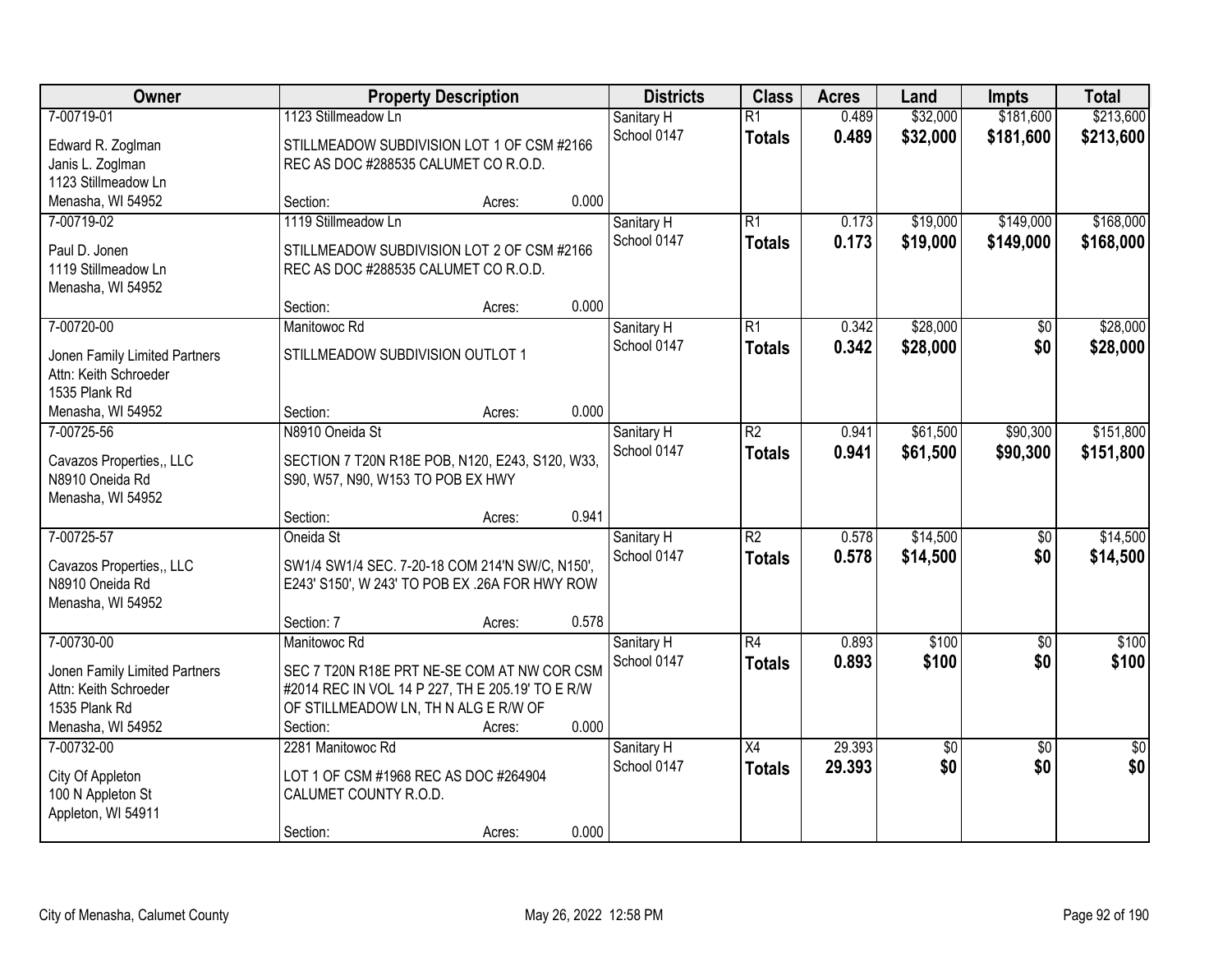| Owner                                                                                    | <b>Property Description</b>                                                       |        |       | <b>Districts</b>          | <b>Class</b>                     | <b>Acres</b>     | Land                   | <b>Impts</b>           | <b>Total</b>           |
|------------------------------------------------------------------------------------------|-----------------------------------------------------------------------------------|--------|-------|---------------------------|----------------------------------|------------------|------------------------|------------------------|------------------------|
| 7-00732-01<br>City Of Appleton<br>100 N Appleton St<br>Appleton, WI 54911                | Manitowoc Rd<br>OUTLOT 1 OF CSM #1968 REC AS DOC #264904<br>CALUMET COUNTY R.O.D. |        |       | Sanitary H<br>School 0147 | $\overline{X4}$<br><b>Totals</b> | 29.755<br>29.755 | $\overline{50}$<br>\$0 | $\overline{50}$<br>\$0 | $\sqrt{30}$<br>\$0     |
|                                                                                          | Section:                                                                          | Acres: | 0.000 |                           |                                  |                  |                        |                        |                        |
| 7-00732-02<br>City Of Appleton<br>100 N Appleton St<br>Appleton, WI 54911                | Manitowoc Rd<br>OUTLOT 2 OF CSM #1968 REC AS DOC #264904<br>CALUMET COUNTY R.O.D. |        |       | Sanitary H<br>School 0147 | $\overline{X4}$<br><b>Totals</b> | 10.006<br>10.006 | $\overline{50}$<br>\$0 | $\overline{50}$<br>\$0 | $\sqrt{50}$<br>\$0     |
| 7-00733-00                                                                               | Section:<br>Morgan Taylor Ct                                                      | Acres: | 0.000 | Sanitary H                | X4                               | 0.662            | $\overline{50}$        | \$0                    | $\overline{\$0}$       |
| City of Menasha<br>100 Main St Ste 200<br>Menasha, WI 54952                              | WALKER SUBDIVISION THAT PART OF PLAT<br>DEDICATED FOR STREET PURPOSES             |        |       | School 0147               | <b>Totals</b>                    | 0.662            | \$0                    | \$0                    | \$0                    |
|                                                                                          | Section:                                                                          | Acres: | 0.000 |                           |                                  |                  |                        |                        |                        |
| 7-00733-01<br>Joseph W. Luebke<br>1151 Morgan Taylor Ct<br>Menasha, WI 54952             | 1151 Morgan Taylor Ct<br>WALKER SUBDIVISION LOT 1                                 |        |       | Sanitary H<br>School 0147 | $\overline{R1}$<br><b>Totals</b> | 0.449<br>0.449   | \$32,000<br>\$32,000   | \$152,900<br>\$152,900 | \$184,900<br>\$184,900 |
|                                                                                          | Section:                                                                          | Acres: | 0.000 |                           |                                  |                  |                        |                        |                        |
| 7-00733-02<br>Daniel L. Reinke<br>1147 Morgan Taylor Ct<br>Menasha, WI 54952             | 1147 Morgan Taylor Ct<br><b>WALKER SUBDIVISION LOT 2</b><br>Section:              | Acres: | 0.000 | Sanitary H<br>School 0147 | $\overline{R1}$<br><b>Totals</b> | 0.387<br>0.387   | \$30,500<br>\$30,500   | \$172,800<br>\$172,800 | \$203,300<br>\$203,300 |
| 7-00733-03                                                                               | 1143 Morgan Taylor Ct                                                             |        |       | Sanitary H                | R1                               | 0.387            | \$30,500               | \$164,400              | \$194,900              |
| Aimee L & Colin J McClure<br>1143 Morgan Taylor Ct<br>Menasha, WI 54952                  | <b>WALKER SUBDIVISION LOT 3</b>                                                   |        |       | School 0147               | <b>Totals</b>                    | 0.387            | \$30,500               | \$164,400              | \$194,900              |
|                                                                                          | Section:                                                                          | Acres: | 0.000 |                           |                                  |                  |                        |                        |                        |
| 7-00733-04<br><b>Blong Thao</b><br>Bi Yang<br>1139 Morgan Taylor Ct<br>Menasha, WI 54952 | 1139 Morgan Taylor Ct<br>WALKER SUBDIVISION LOT 4<br>Section:                     | Acres: | 0.000 | Sanitary H<br>School 0147 | R1<br><b>Totals</b>              | 0.362<br>0.362   | \$30,000<br>\$30,000   | \$149,800<br>\$149,800 | \$179,800<br>\$179,800 |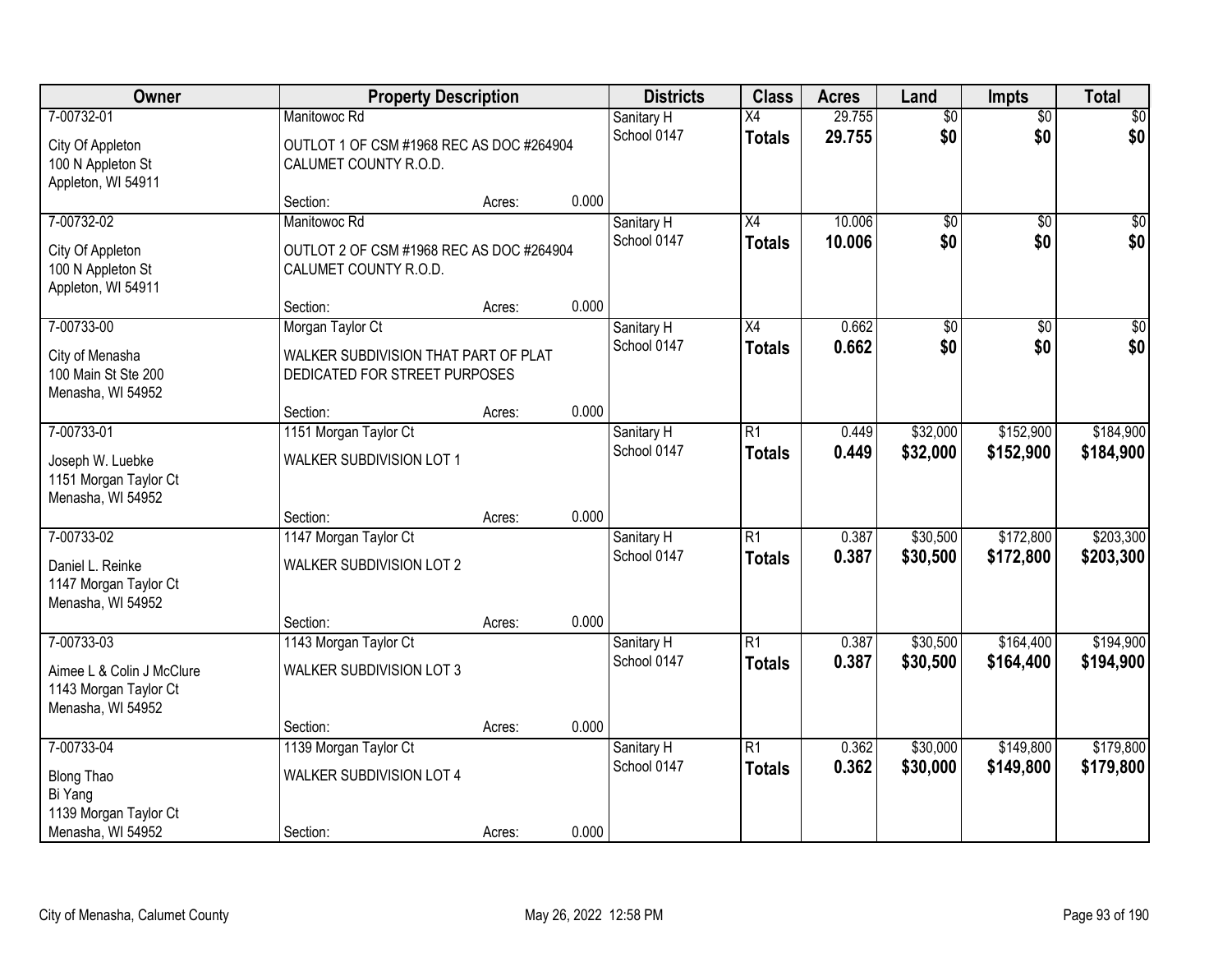| <b>Owner</b>                               | <b>Property Description</b>     |        |       | <b>Districts</b>          | <b>Class</b>    | <b>Acres</b> | Land     | <b>Impts</b> | <b>Total</b> |
|--------------------------------------------|---------------------------------|--------|-------|---------------------------|-----------------|--------------|----------|--------------|--------------|
| 7-00733-05                                 | 1135 Morgan Taylor Ct           |        |       | Sanitary H                | $\overline{R1}$ | 0.536        | \$34,500 | \$181,000    | \$215,500    |
| Brandon L. Schmidt                         | WALKER SUBDIVISION LOT 5        |        |       | School 0147               | <b>Totals</b>   | 0.536        | \$34,500 | \$181,000    | \$215,500    |
| <b>Brooke Schmidt</b>                      |                                 |        |       |                           |                 |              |          |              |              |
| 1135 Morgan Taylor Ct                      |                                 |        |       |                           |                 |              |          |              |              |
| Menasha, WI 54952                          | Section:                        | Acres: | 0.000 |                           |                 |              |          |              |              |
| 7-00733-06                                 | 1131 Morgan Taylor Ct           |        |       | Sanitary H                | $\overline{R1}$ | 0.478        | \$33,000 | \$172,900    | \$205,900    |
| Jeffrey Berndt                             | <b>WALKER SUBDIVISION LOT 6</b> |        |       | School 0147               | <b>Totals</b>   | 0.478        | \$33,000 | \$172,900    | \$205,900    |
| Jennifer Berndt                            |                                 |        |       |                           |                 |              |          |              |              |
| 1131 Morgan Taylor Ct                      |                                 |        |       |                           |                 |              |          |              |              |
| Menasha, WI 54952                          | Section:                        | Acres: | 0.000 |                           |                 |              |          |              |              |
| 7-00733-07                                 | 1130 Morgan Taylor Ct           |        |       | Sanitary H                | $\overline{R1}$ | 0.477        | \$33,000 | \$172,400    | \$205,400    |
|                                            | WALKER SUBDIVISION LOT 7        |        |       | School 0147               | <b>Totals</b>   | 0.477        | \$33,000 | \$172,400    | \$205,400    |
| Jack T. Sanderson Jr<br>Amber E. Sanderson |                                 |        |       |                           |                 |              |          |              |              |
| 1130 Morgan Taylor Ct                      |                                 |        |       |                           |                 |              |          |              |              |
| Menasha, WI 54952                          | Section:                        | Acres: | 0.000 |                           |                 |              |          |              |              |
| 7-00733-08                                 | 1134 Morgan Taylor Ct           |        |       | Sanitary H                | $\overline{R1}$ | 0.512        | \$34,000 | \$171,100    | \$205,100    |
|                                            |                                 |        |       | School 0147               | <b>Totals</b>   | 0.512        | \$34,000 | \$171,100    | \$205,100    |
| Lauren A. Diedrich                         | <b>WALKER SUBDIVISION LOT 8</b> |        |       |                           |                 |              |          |              |              |
| 1134 Morgan Taylor Ct                      |                                 |        |       |                           |                 |              |          |              |              |
| Menasha, WI 54952                          | Section:                        |        | 0.000 |                           |                 |              |          |              |              |
| 7-00733-09                                 | 1138 Morgan Taylor Ct           | Acres: |       |                           | $\overline{R1}$ | 0.363        | \$30,000 | \$186,100    | \$216,100    |
|                                            |                                 |        |       | Sanitary H<br>School 0147 |                 | 0.363        | \$30,000 | \$186,100    | \$216,100    |
| Lucas A. Furger                            | WALKER SUBDIVISION LOT 9        |        |       |                           | <b>Totals</b>   |              |          |              |              |
| Angela D. Furger                           |                                 |        |       |                           |                 |              |          |              |              |
| 1138 Morgan Taylor Ct                      |                                 |        |       |                           |                 |              |          |              |              |
| Menasha, WI 54952                          | Section:                        | Acres: | 0.000 |                           |                 |              |          |              |              |
| 7-00733-10                                 | 1142 Morgan Taylor Ct           |        |       | Sanitary H                | $\overline{R1}$ | 0.387        | \$30,500 | \$196,200    | \$226,700    |
| Darrell D. Thatcher                        | WALKER SUBDIVISION LOT 10       |        |       | School 0147               | <b>Totals</b>   | 0.387        | \$30,500 | \$196,200    | \$226,700    |
| <b>Brenda Thatcher</b>                     |                                 |        |       |                           |                 |              |          |              |              |
| 1142 Morgan Taylor Ct                      |                                 |        |       |                           |                 |              |          |              |              |
| Menasha, WI 54952                          | Section:                        | Acres: | 0.000 |                           |                 |              |          |              |              |
| 7-00733-11                                 | 1146 Morgan Taylor Ct           |        |       | Sanitary H                | $\overline{R1}$ | 0.387        | \$30,500 | \$174,600    | \$205,100    |
| Steven J. Pawlowski                        | WALKER SUBDIVISION LOT 11       |        |       | School 0147               | <b>Totals</b>   | 0.387        | \$30,500 | \$174,600    | \$205,100    |
| Lana J. Pawlowski                          |                                 |        |       |                           |                 |              |          |              |              |
| 1146 Morgan Taylor Ct                      |                                 |        |       |                           |                 |              |          |              |              |
| Menasha, WI 54952                          | Section:                        | Acres: | 0.000 |                           |                 |              |          |              |              |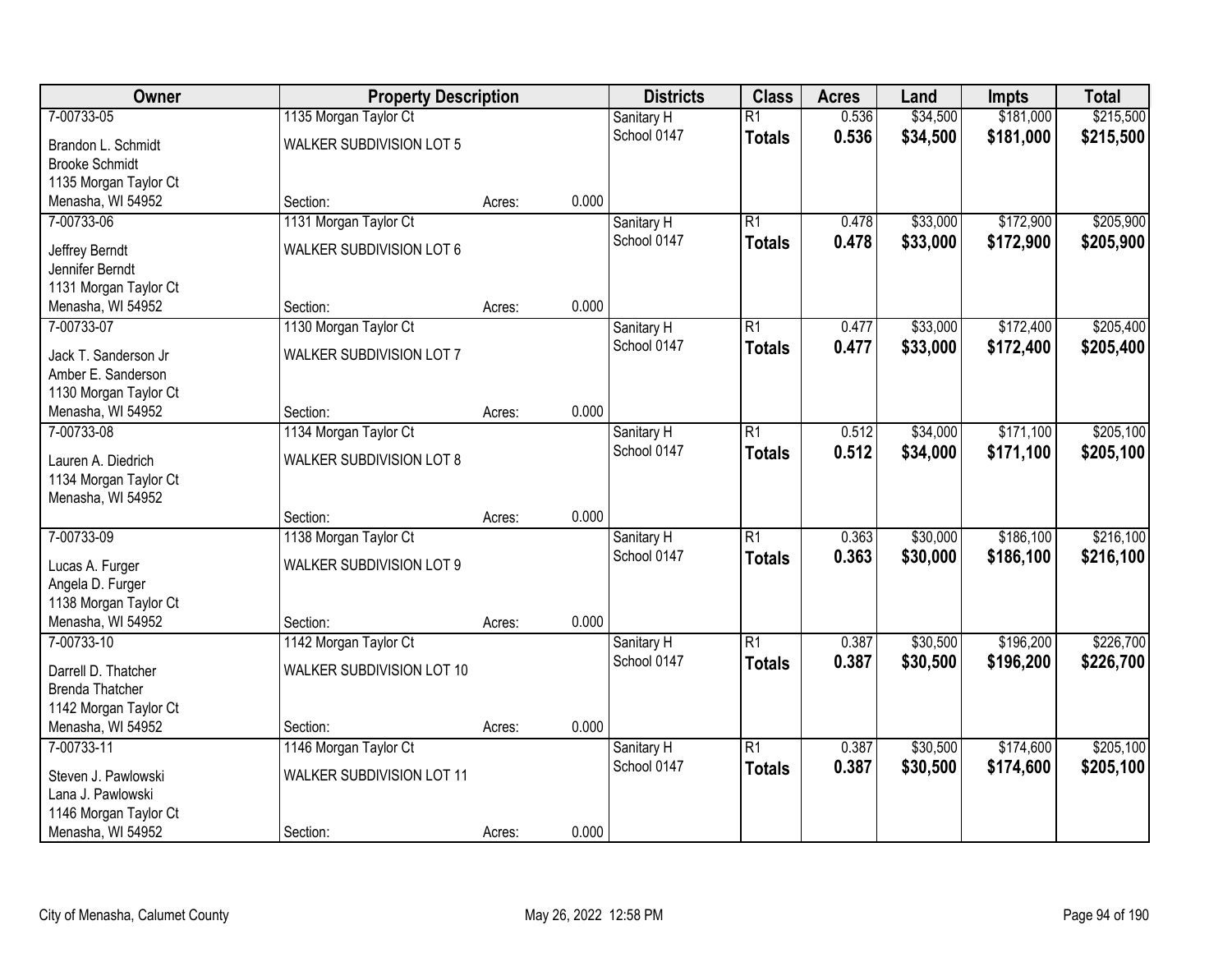| Owner                         |                                                     | <b>Property Description</b> |             | <b>Districts</b> | <b>Class</b>    | <b>Acres</b> | Land            | <b>Impts</b>    | <b>Total</b>    |
|-------------------------------|-----------------------------------------------------|-----------------------------|-------------|------------------|-----------------|--------------|-----------------|-----------------|-----------------|
| 7-00733-12                    | 1150 Morgan Taylor Ct                               |                             | Sanitary H  |                  | $\overline{R1}$ | 0.450        | \$32,000        | \$162,300       | \$194,300       |
| Benjamin R. Buss              | WALKER SUBDIVISION LOT 12                           |                             | School 0147 |                  | <b>Totals</b>   | 0.450        | \$32,000        | \$162,300       | \$194,300       |
| Andrea Streiff                |                                                     |                             |             |                  |                 |              |                 |                 |                 |
| 1150 Morgan Taylor Ct         |                                                     |                             |             |                  |                 |              |                 |                 |                 |
| Menasha, WI 54952             | Section:                                            | Acres:                      | 0.000       |                  |                 |              |                 |                 |                 |
| 7-00734-00                    | 2303 Manitowoc Rd                                   |                             | Sanitary H  |                  | $\overline{R1}$ | 2.071        | \$60,500        | \$235,100       | \$295,600       |
| William S. Smith              | SEC 7 T20N R18E E 156' OF NW-SE LYING S OF HWY      |                             | School 0147 |                  | <b>Totals</b>   | 2.071        | \$60,500        | \$235,100       | \$295,600       |
| <b>Chery Smith</b>            | EXCEPT S 695.3' THEREOF ALSO COMMENCING AT          |                             |             |                  |                 |              |                 |                 |                 |
| 2303 Manitowoc Rd             | THE CENTER OF SEC 7 THENCE N 86 DEGREES 31          |                             |             |                  |                 |              |                 |                 |                 |
| Menasha, WI 54952             | Section:                                            | Acres:                      | 0.000       |                  |                 |              |                 |                 |                 |
| 7-00735-00                    | Manitowoc Rd                                        |                             | Sanitary H  |                  | $\overline{R4}$ | 17.735       | \$1,800         | \$0             | \$1,800         |
|                               |                                                     |                             | School 0147 |                  | <b>Totals</b>   | 17.735       | \$1,800         | \$0             | \$1,800         |
| Jonen Family Limited Partners | SEC 7 T20N R18E COM AT SE CORNER OF NE-SE           |                             |             |                  |                 |              |                 |                 |                 |
| Attn: Keith Schroeder         | OF SEC 7 T20N R18E THE POB TH W 735.24', TH N       |                             |             |                  |                 |              |                 |                 |                 |
| 1535 Plank Rd                 | 1020.88', TH E 184.40', TH N TO A PART THAT IS 238' |                             |             |                  |                 |              |                 |                 |                 |
| Menasha, WI 54952             | Section:                                            | Acres:                      | 0.000       |                  |                 |              |                 |                 |                 |
| 7-00800-00                    | Manitowoc Rd                                        |                             | Sanitary H  |                  | $\overline{R1}$ | 7.133        | \$4,000         | \$0             | \$4,000         |
| KJB Enterprises, LLC          | SEC 8 T20N R18E LOT 1 OF CSM #1955 REC AS DOC       |                             | School 0147 |                  | <b>Totals</b>   | 7.133        | \$4,000         | \$0             | \$4,000         |
| 445 Maple Ln                  | #263568 CALUMET R.O.D. EXCL THAT PART               |                             |             |                  |                 |              |                 |                 |                 |
| Neenah, WI 54956              | LOCATED IN RIBBLESDALE SUBDIVISION                  |                             |             |                  |                 |              |                 |                 |                 |
|                               | Section:                                            | Acres:                      | 0.000       |                  |                 |              |                 |                 |                 |
| 7-00801-00                    | Kernan Ave                                          |                             | Sanitary H  |                  | $\overline{X4}$ | 1.084        | $\overline{50}$ | $\overline{50}$ | $\overline{50}$ |
| City of Menasha               | RIBBLESDALE SUBDIVISION THAT PART OF PLAT           |                             | School 0147 |                  | <b>Totals</b>   | 1.084        | \$0             | \$0             | \$0             |
| 100 Main St Ste 200           | DEDICATED FOR STREET PURPOSES                       |                             |             |                  |                 |              |                 |                 |                 |
| Menasha, WI 54952             |                                                     |                             |             |                  |                 |              |                 |                 |                 |
|                               | Section:                                            | Acres:                      | 1.084       |                  |                 |              |                 |                 |                 |
| 7-00801-01                    | 1117 Kernan Ave                                     |                             | Sanitary H  |                  | $\overline{R1}$ | 0.428        | \$42,000        | \$375,000       | \$417,000       |
|                               |                                                     |                             | School 0147 |                  | <b>Totals</b>   | 0.428        | \$42,000        | \$375,000       | \$417,000       |
| Patrick and Erin Garvey       | RIBBLESDALE SUBDVISION LOT 1                        |                             |             |                  |                 |              |                 |                 |                 |
| 1117 Kernan Ave               |                                                     |                             |             |                  |                 |              |                 |                 |                 |
| Menasha, WI 54952             |                                                     |                             |             |                  |                 |              |                 |                 |                 |
|                               | Section:                                            | Acres:                      | 0.000       |                  |                 |              |                 |                 |                 |
| 7-00801-02                    | 1111 Kernan Ave                                     |                             | Sanitary H  |                  | $\overline{R1}$ | 0.421        | \$42,000        | \$313,500       | \$355,500       |
| Frank S. Isca                 | RIBBLESDALE SUBDVISION LOT 2                        |                             | School 0147 |                  | <b>Totals</b>   | 0.421        | \$42,000        | \$313,500       | \$355,500       |
| Kristi L. Isca                |                                                     |                             |             |                  |                 |              |                 |                 |                 |
| 1111 Kernan Ave               |                                                     |                             |             |                  |                 |              |                 |                 |                 |
| Menasha, WI 54952             | Section:                                            | Acres:                      | 0.000       |                  |                 |              |                 |                 |                 |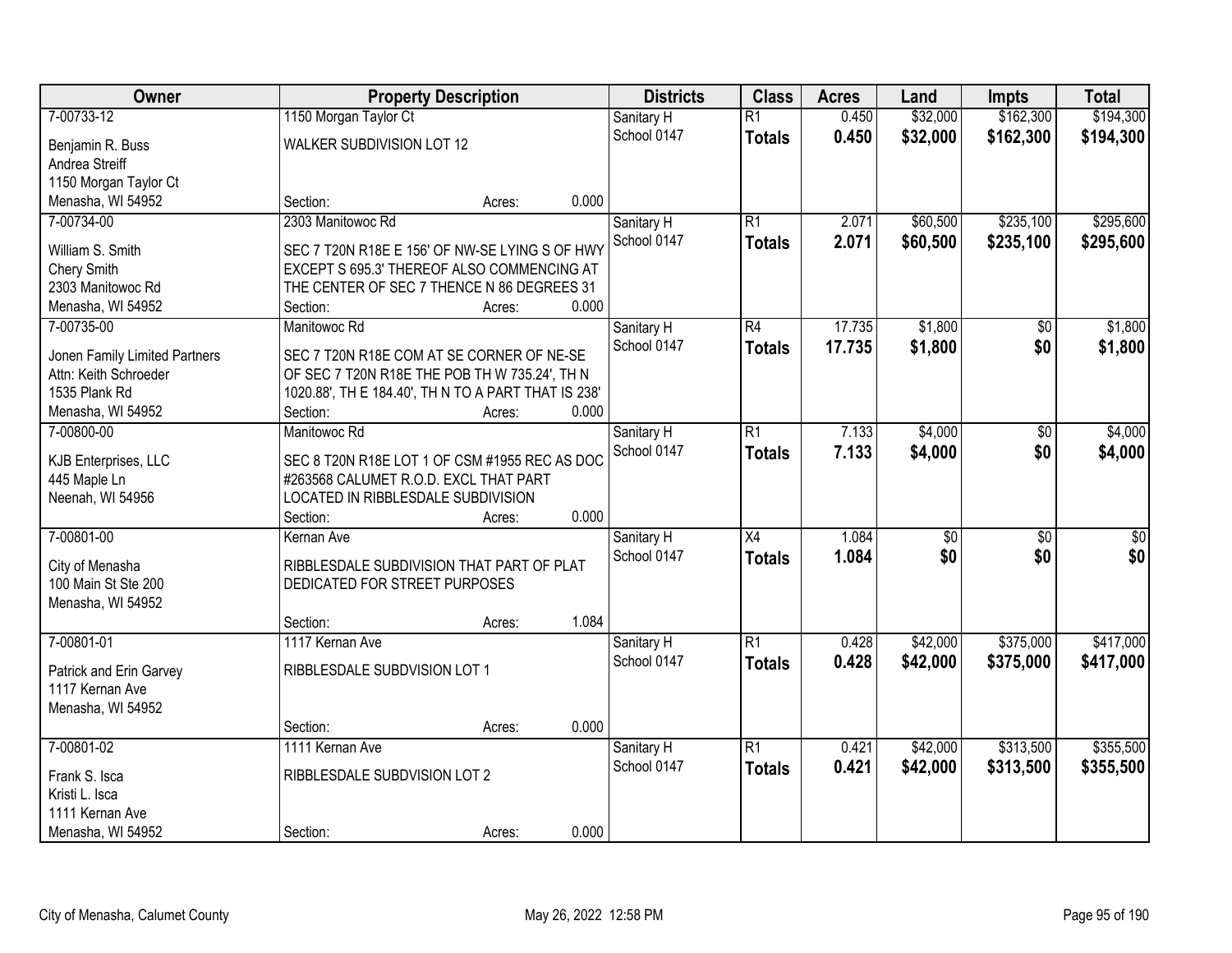| Owner                           |                              | <b>Property Description</b> |       | <b>Districts</b> | <b>Class</b>    | <b>Acres</b> | Land     | <b>Impts</b> | <b>Total</b> |
|---------------------------------|------------------------------|-----------------------------|-------|------------------|-----------------|--------------|----------|--------------|--------------|
| 7-00801-03                      | 1105 Kernan Ave              |                             |       | Sanitary H       | $\overline{R1}$ | 0.406        | \$41,000 | \$361,700    | \$402,700    |
| Thomas E. Breitengross          | RIBBLESDALE SUBDVISION LOT 3 |                             |       | School 0147      | <b>Totals</b>   | 0.406        | \$41,000 | \$361,700    | \$402,700    |
| Nicole M. Marshall-Breitengross |                              |                             |       |                  |                 |              |          |              |              |
| 1105 Kernan Ave                 |                              |                             |       |                  |                 |              |          |              |              |
| Menasha, WI 54952               | Section:                     | Acres:                      | 0.000 |                  |                 |              |          |              |              |
| 7-00801-04                      | 1089 Kernan Ave              |                             |       | Sanitary H       | $\overline{R1}$ | 0.458        | \$43,500 | \$0          | \$43,500     |
| Richard J. Lynch                | RIBBLESDALE SUBDVISION LOT 4 |                             |       | School 0147      | <b>Totals</b>   | 0.458        | \$43,500 | \$0          | \$43,500     |
| Cheryl A. Lynch                 |                              |                             |       |                  |                 |              |          |              |              |
| 1083 Kernan Ave                 |                              |                             |       |                  |                 |              |          |              |              |
| Menasha, WI 54952               | Section:                     | Acres:                      | 0.000 |                  |                 |              |          |              |              |
| 7-00801-05                      | 1083 Kernan Ave              |                             |       | Sanitary H       | $\overline{R1}$ | 0.389        | \$40,500 | \$275,400    | \$315,900    |
| Richard J. Lynch                | RIBBLESDALE SUBDVISION LOT 5 |                             |       | School 0147      | <b>Totals</b>   | 0.389        | \$40,500 | \$275,400    | \$315,900    |
| Cheryl A. Lynch                 |                              |                             |       |                  |                 |              |          |              |              |
| 1083 Kernan Ave                 |                              |                             |       |                  |                 |              |          |              |              |
| Menasha, WI 54952               | Section:                     | Acres:                      | 0.000 |                  |                 |              |          |              |              |
| 7-00801-06                      | 1077 Kernan Ave              |                             |       | Sanitary H       | $\overline{R1}$ | 0.375        | \$40,000 | \$281,300    | \$321,300    |
| William S and Jamie Boyd II     | RIBBLESDALE SUBDVISION LOT 6 |                             |       | School 0147      | <b>Totals</b>   | 0.375        | \$40,000 | \$281,300    | \$321,300    |
| 1077 Kernan Ave                 |                              |                             |       |                  |                 |              |          |              |              |
| Menasha, WI 54952               |                              |                             |       |                  |                 |              |          |              |              |
|                                 | Section:                     | Acres:                      | 0.000 |                  |                 |              |          |              |              |
| 7-00801-07                      | 1071 Kernan Ave              |                             |       | Sanitary H       | $\overline{R1}$ | 0.474        | \$44,000 | \$317,900    | \$361,900    |
| Lance J. Riggles                | RIBBLESDALE SUBDVISION LOT 7 |                             |       | School 0147      | <b>Totals</b>   | 0.474        | \$44,000 | \$317,900    | \$361,900    |
| Nicole Riggles                  |                              |                             |       |                  |                 |              |          |              |              |
| 1071 S Kernan Ave               |                              |                             |       |                  |                 |              |          |              |              |
| Menasha, WI 54952               | Section:                     | Acres:                      | 0.000 |                  |                 |              |          |              |              |
| 7-00801-08                      | 1065 Kernan Ave              |                             |       | Sanitary H       | $\overline{R1}$ | 0.524        | \$45,500 | \$263,200    | \$308,700    |
| Jeffrey I. Promer               | RIBBLESDALE SUBDVISION LOT 8 |                             |       | School 0147      | <b>Totals</b>   | 0.524        | \$45,500 | \$263,200    | \$308,700    |
| Patricia A. Promer              |                              |                             |       |                  |                 |              |          |              |              |
| 1065 Kernan Ave                 |                              |                             |       |                  |                 |              |          |              |              |
| Menasha, WI 54952               | Section:                     | Acres:                      | 0.000 |                  |                 |              |          |              |              |
| 7-00801-09                      | 1118 Kernan Ave              |                             |       | Sanitary H       | $\overline{R1}$ | 0.346        | \$39,000 | \$264,200    | \$303,200    |
| Randy D. Heule                  | RIBBLESDALE SUBDVISION LOT 9 |                             |       | School 0147      | <b>Totals</b>   | 0.346        | \$39,000 | \$264,200    | \$303,200    |
| Linda J. Heule                  |                              |                             |       |                  |                 |              |          |              |              |
| 1118 Kernan Ave                 |                              |                             |       |                  |                 |              |          |              |              |
| Menasha, WI 54952               | Section:                     | Acres:                      | 0.000 |                  |                 |              |          |              |              |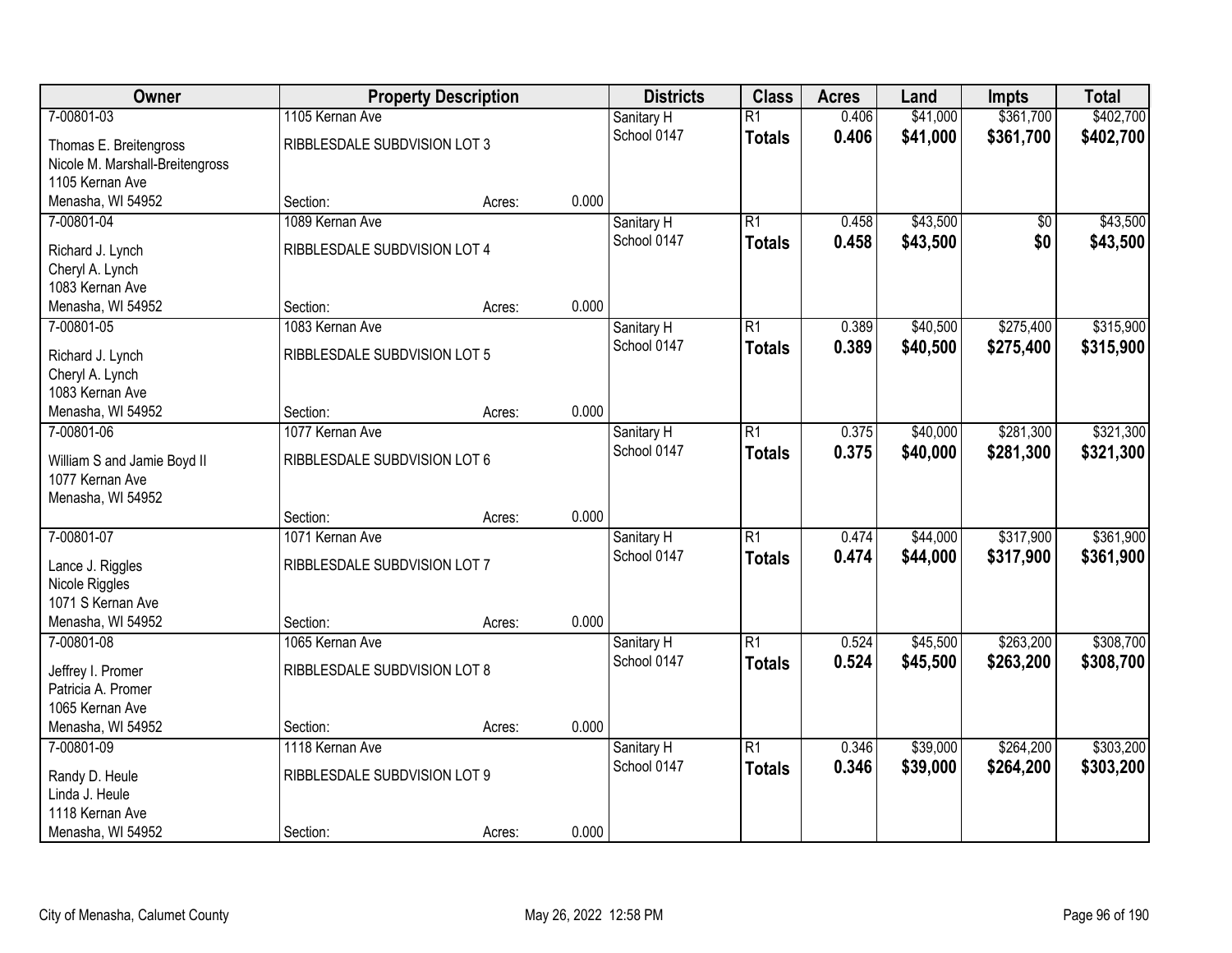| Owner              | <b>Property Description</b>                      | <b>Districts</b> | <b>Class</b>    | <b>Acres</b> | Land     | <b>Impts</b>    | <b>Total</b> |
|--------------------|--------------------------------------------------|------------------|-----------------|--------------|----------|-----------------|--------------|
| 7-00801-10         | 1112 Kernan Ave                                  | Sanitary H       | $\overline{R1}$ | 0.346        | \$39,000 | \$258,800       | \$297,800    |
| Dennis H. Zelinske | RIBBLESDALE SUBDVISION LOT 10                    | School 0147      | <b>Totals</b>   | 0.346        | \$39,000 | \$258,800       | \$297,800    |
| Cindy L. Zelinske  |                                                  |                  |                 |              |          |                 |              |
| 1112 Kernan Ave    |                                                  |                  |                 |              |          |                 |              |
| Menasha, WI 54952  | Section:<br>Acres:                               | 0.000            |                 |              |          |                 |              |
| 7-00801-11         | 1106 Kernan Ave                                  | Sanitary H       | $\overline{R1}$ | 0.293        | \$36,500 | \$219,500       | \$256,000    |
| Gary J. Behnke     | RIBBLESDALE SUBDVISION LOT 11                    | School 0147      | <b>Totals</b>   | 0.293        | \$36,500 | \$219,500       | \$256,000    |
| Susan M. Behnke    |                                                  |                  |                 |              |          |                 |              |
| 1106 Kernan Ave    |                                                  |                  |                 |              |          |                 |              |
| Menasha, WI 54952  | Section:<br>Acres:                               | 0.000            |                 |              |          |                 |              |
| 7-00801-12         | 1100 Kernan Ave                                  | Sanitary H       | $\overline{R1}$ | 0.423        | \$35,500 | \$239,900       | \$275,400    |
| Lee A. Golden      | RIBBLESDALE SUBDVISION LOT 12 & EXISING 30FT     | School 0147      | <b>Totals</b>   | 0.423        | \$35,500 | \$239,900       | \$275,400    |
| 1100 Kernan        | STORM DRAINAGE AND UTILITY EASEMENT BEING        |                  |                 |              |          |                 |              |
| Menasha, WI 54952  | THE WEST 30FT OF SAID LOT 12, SHALL BE           |                  |                 |              |          |                 |              |
|                    | Section:<br>Acres:                               | 0.000            |                 |              |          |                 |              |
| 7-00803-00         | W6845 Manitowoc Rd                               | Sanitary H       | R4              | 8.363        | \$1,900  | $\sqrt[6]{}$    | \$1,900      |
|                    |                                                  | School 0147      | <b>Totals</b>   | 8.363        | \$1,900  | \$0             | \$1,900      |
| Sara K. Londre     | SEC 8 T20N R18E LOT 1 OF CSM #999 EXCL N 200'    |                  |                 |              |          |                 |              |
| W6845 Maintowoc Rd | IN WAVERLY SANITARY DIST REC AS DOC #170024      |                  |                 |              |          |                 |              |
| Menasha, WI 54952  | Section:<br>Acres:                               | 0.000            |                 |              |          |                 |              |
| 7-00804-00         | Manitowoc Rd                                     | Sanitary H       | $\overline{R4}$ | 8.371        | \$1,900  | $\overline{50}$ | \$1,900      |
|                    |                                                  | School 0147      | <b>Totals</b>   | 8.371        | \$1,900  | \$0             | \$1,900      |
| Mary G. Girardi    | SEC 8 T20N R18E LOT 2 OF CSM #999 EXCL N 200'    |                  |                 |              |          |                 |              |
| 138 Fairbrook Dr   | IN WAVERLY SANITARY DIST REC AS DOC #170024      |                  |                 |              |          |                 |              |
| Waunakee, WI 53597 |                                                  |                  |                 |              |          |                 |              |
|                    | Section:<br>Acres:                               | 0.000            |                 |              |          |                 |              |
| 7-00805-00         | W6845 Manitowoc Rd                               | Sanitary H       | $\overline{R1}$ | 0.890        | \$9,500  | $\sqrt{6}$      | \$9,500      |
| Sara K. Londre     | SEC 8 T20N R18E N 200' OF LOT 1 OF CSM #999      | School 0147      | <b>Totals</b>   | 0.890        | \$9,500  | \$0             | \$9,500      |
| W6845 Maintowoc Rd | EXCL S 128.48' OF THE N 161.49' OF THE W 128' OF |                  |                 |              |          |                 |              |
| Menasha, WI 54952  | THE E 212'                                       |                  |                 |              |          |                 |              |
|                    | Section:<br>Acres:                               | 0.000            |                 |              |          |                 |              |
| 7-00806-00         | Manitowoc Rd                                     | Sanitary H       | $\overline{R1}$ | 0.960        | \$10,000 | $\overline{50}$ | \$10,000     |
| Mary G. Girardi    | SEC 8 T20N R18E N 200' OF LOT 2 OF CSM #999      | School 0147      | <b>Totals</b>   | 0.960        | \$10,000 | \$0             | \$10,000     |
| 138 Fairbrook Dr   | EXCL S 128.48' OF THE N 161.49' OF THE E 104'    |                  |                 |              |          |                 |              |
| Waunakee, WI 53597 |                                                  |                  |                 |              |          |                 |              |
|                    | Section:<br>Acres:                               | 0.000            |                 |              |          |                 |              |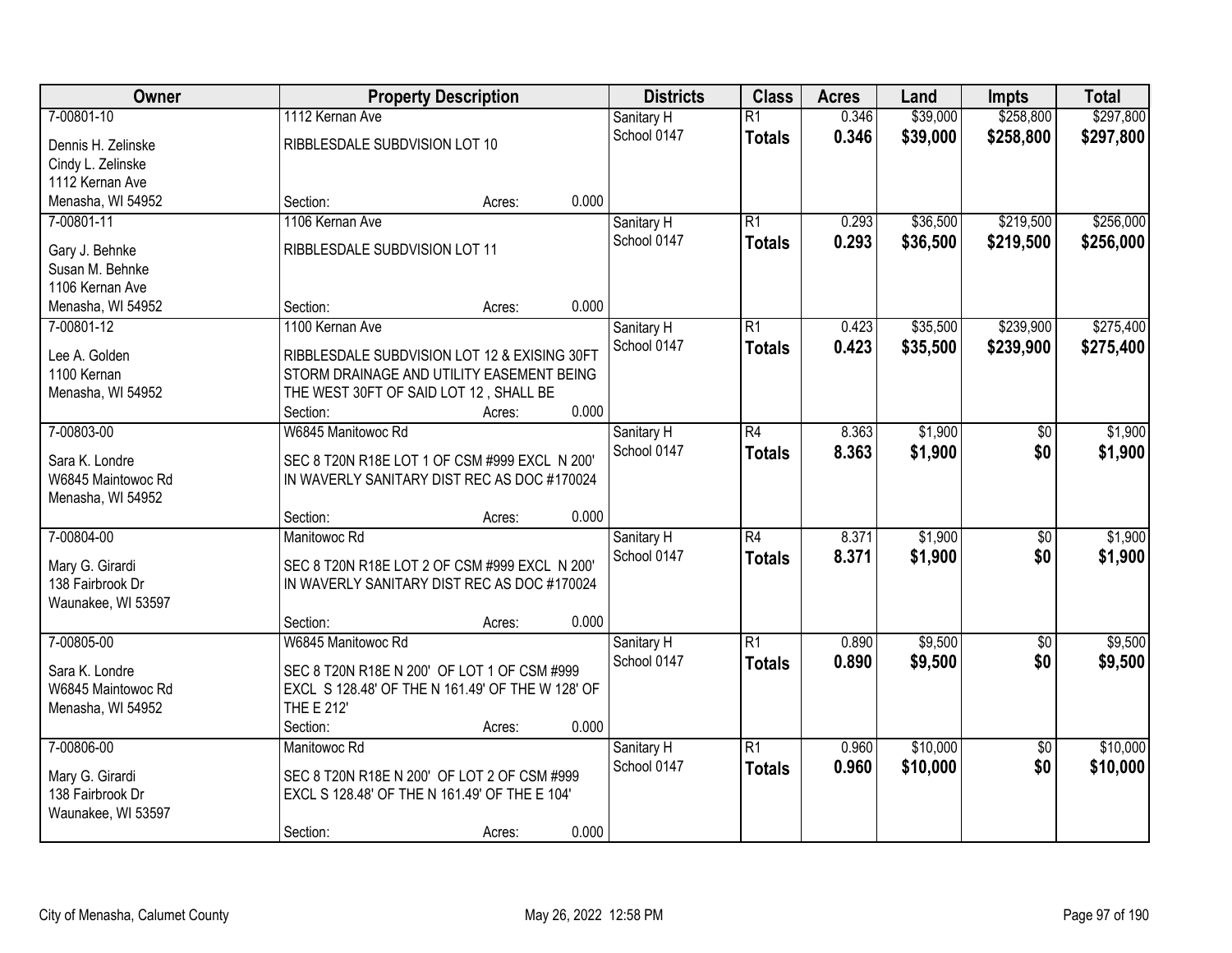| Owner                                  | <b>Property Description</b>                                          |        |       | <b>Districts</b>          | <b>Class</b>                        | <b>Acres</b>   | Land               | Impts                  | <b>Total</b>       |
|----------------------------------------|----------------------------------------------------------------------|--------|-------|---------------------------|-------------------------------------|----------------|--------------------|------------------------|--------------------|
| 7-00807-00                             | W6576 Manitowoc Rd<br>SEC 8 T20N R18E E1/2 OF NW-SE COM S 600.02', W |        |       | Sanitary H<br>School 0147 | $\overline{R4}$<br>R <sub>5</sub> M | 9.080<br>2.280 | \$2,000<br>\$2,300 | $\overline{50}$<br>\$0 | \$2,000<br>\$2,300 |
| James Lee Bodway<br>W6673 Manitowoc Rd | 659.86', N 600.00', E 659.85' TO POB & THAT LAND                     |        |       |                           | <b>Totals</b>                       | 11.360         | \$4,300            | \$0                    | \$4,300            |
| Menasha, WI 54952                      | ANNEXED BY CITY ORD #O-3-2002                                        |        |       |                           |                                     |                |                    |                        |                    |
|                                        | Section:                                                             | Acres: | 0.000 |                           |                                     |                |                    |                        |                    |
| 7-00808-00                             | W6859 Manitowoc Rd                                                   |        |       | Sanitary H                | $\overline{R1}$                     | 0.476          | \$28,500           | \$199,500              | \$228,000          |
| Nathan C. Shultz                       | LOT 2 OF CSM #2313 REC AS DOC #307995                                |        |       | School 0147               | <b>Totals</b>                       | 0.476          | \$28,500           | \$199,500              | \$228,000          |
| W6859 Manitowoc Rd                     | CALUMET COUNTY R.O.D.                                                |        |       |                           |                                     |                |                    |                        |                    |
| Menasha, WI 54952                      |                                                                      |        |       |                           |                                     |                |                    |                        |                    |
|                                        | Section:                                                             | Acres: | 0.000 |                           |                                     |                |                    |                        |                    |
| 7-00808-01                             | W6867 Manitowoc Rd                                                   |        |       | Sanitary H                | $\overline{R1}$                     | 0.379          | \$26,000           | \$151,200              | \$177,200          |
| Fredrick D. Ribble                     | LOT 1 OF CSM #2313 REC AS DOC #307995                                |        |       | School 0147               | <b>Totals</b>                       | 0.379          | \$26,000           | \$151,200              | \$177,200          |
| Janice K. Ribble                       | CALUMET COUNTY R.O.D.                                                |        |       |                           |                                     |                |                    |                        |                    |
| W6867 Manitowoc Rd                     |                                                                      |        |       |                           |                                     |                |                    |                        |                    |
| Menasha, WI 54952                      | Section:                                                             | Acres: | 0.000 |                           |                                     |                |                    |                        |                    |
| 7-00808-02                             | W6711 Manitowoc Rd                                                   |        |       | Sanitary H                | $\overline{R1}$                     | 1.030          | \$40,500           | \$141,700              | \$182,200          |
| Justin Andrew                          | LOT 1 CSM 2717                                                       |        |       | School 0147               | <b>Totals</b>                       | 1.030          | \$40,500           | \$141,700              | \$182,200          |
| Mika Wheelock                          |                                                                      |        |       |                           |                                     |                |                    |                        |                    |
| W6711 Manitowoc Rd                     |                                                                      |        |       |                           |                                     |                |                    |                        |                    |
| Menasha, WI 54952                      | Section: 8                                                           | Acres: | 1.030 |                           |                                     |                |                    |                        |                    |
| 7-00809-00                             | 6863 Manitowoc Rd                                                    |        |       | Sanitary H                | $\overline{R1}$                     | 0.890          | \$38,500           | \$249,600              | \$288,100          |
| Jeffrey T. Pozniak                     | LOT 3 OF CSM #2313 REC AS DOC #307995                                |        |       | School 0147               | <b>Totals</b>                       | 0.890          | \$38,500           | \$249,600              | \$288,100          |
| Jennifer E. Pozniak                    | CALUMET COUNTY R.O.D.                                                |        |       |                           |                                     |                |                    |                        |                    |
| 6863 Manitowoc Rd                      |                                                                      |        |       |                           |                                     |                |                    |                        |                    |
| Menasha, WI 54952                      | Section:                                                             | Acres: | 0.000 |                           |                                     |                |                    |                        |                    |
| 7-00810-00                             | Manitowoc Rd                                                         |        |       | Sanitary H                | $\overline{R5}$                     | 0.790          | \$500              | $\sqrt{6}$             | \$500              |
|                                        | SEC 8 T20N R18E PART OF THE NORTHEAST 1/4 OF                         |        |       | School 0147               | R <sub>6</sub>                      | 6.286          | \$12,500           | \$0                    | \$12,500           |
| James Lee Bodway<br>W6673 Manitowoc Rd | THE SOUTHEAST 1/4 OF SECTION 8 EXCLUDING                             |        |       |                           | <b>Totals</b>                       | 7.076          | \$13,000           | \$0                    | \$13,000           |
| Menasha, WI 54952                      | <b>SILVER BIRCH ESTATES</b>                                          |        |       |                           |                                     |                |                    |                        |                    |
|                                        | Section: 8                                                           | Acres: | 7.076 |                           |                                     |                |                    |                        |                    |
| 7-00810-01                             | 1201 Silver Birch Dr                                                 |        |       | Sanitary H                | $\overline{R1}$                     | 0.408          | \$44,500           | \$188,200              | \$232,700          |
|                                        |                                                                      |        |       | School 0147               | <b>Totals</b>                       | 0.408          | \$44,500           | \$188,200              | \$232,700          |
| Bradley T. Janssen<br>Jean Janssen     | LOT 1 SILVER BIRCH ESTATES                                           |        |       |                           |                                     |                |                    |                        |                    |
| 1201 Silver Birch Dr                   |                                                                      |        |       |                           |                                     |                |                    |                        |                    |
| Menasha, WI 54952                      | Section: 8                                                           | Acres: | 0.408 |                           |                                     |                |                    |                        |                    |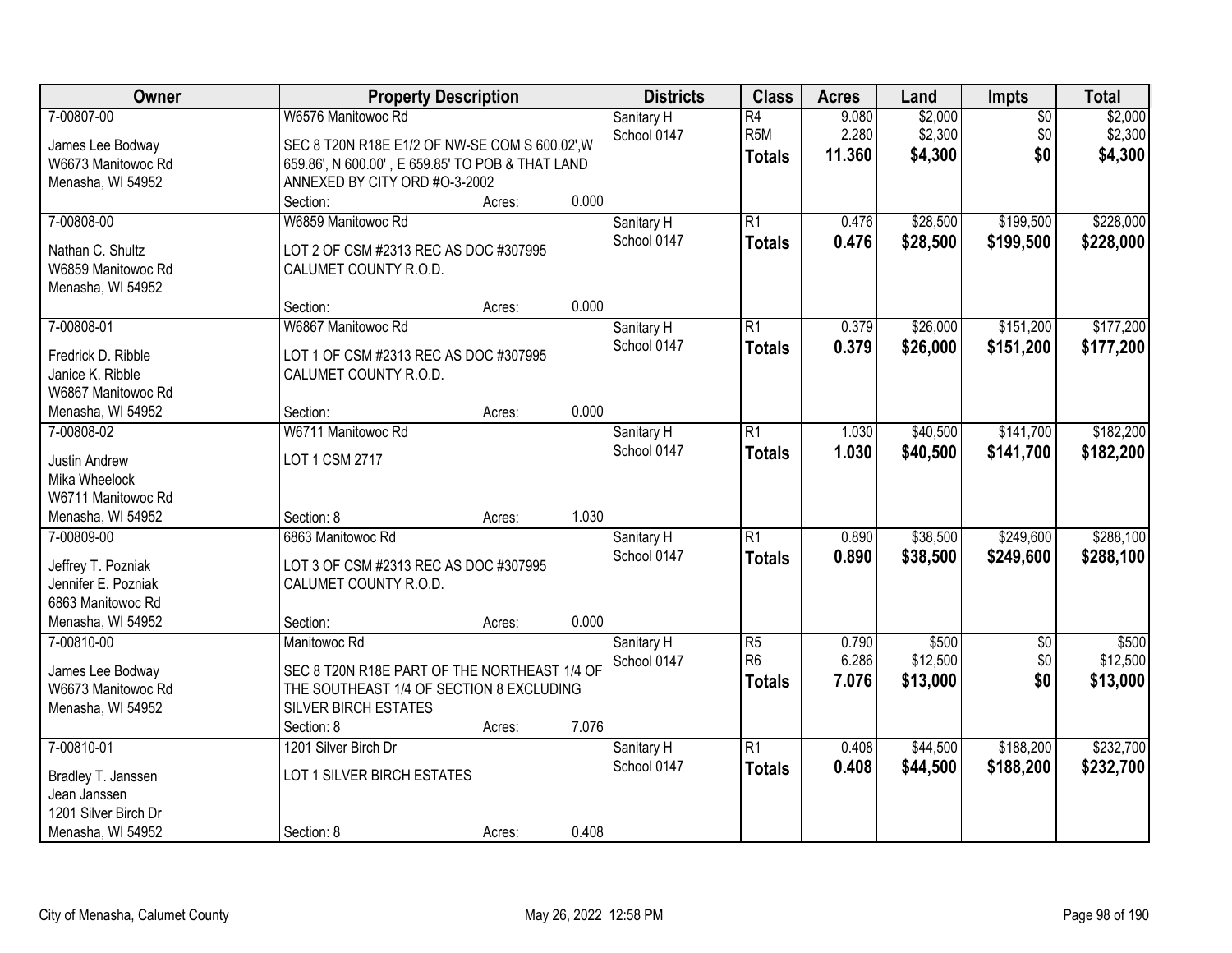| Owner                                                                   | <b>Property Description</b> |        |       | <b>Districts</b> | <b>Class</b>    | <b>Acres</b> | Land     | Impts     | <b>Total</b> |
|-------------------------------------------------------------------------|-----------------------------|--------|-------|------------------|-----------------|--------------|----------|-----------|--------------|
| 7-00810-02                                                              | 1193 Silver Birch Dr        |        |       | Sanitary H       | $\overline{R1}$ | 0.304        | \$41,500 | \$181,100 | \$222,600    |
| Chia Seng & Lacey Xe Xiong<br>1193 Silver Birch Dr<br>Menasha, WI 54952 | LOT 2 SILVER BIRCH ESTATES  |        |       | School 0147      | <b>Totals</b>   | 0.304        | \$41,500 | \$181,100 | \$222,600    |
|                                                                         | Section: 8                  | Acres: | 0.304 |                  |                 |              |          |           |              |
| 7-00810-03                                                              | 1185 Silver Birch Dr        |        |       | Sanitary H       | $\overline{R1}$ | 0.304        | \$41,500 | \$184,500 | \$226,000    |
| Jennifer L. Baerenwald<br>1185 Silver Birch Dr<br>Menasha, WI 54952     | LOT 3 SILVER BIRCH ESTATES  |        |       | School 0147      | <b>Totals</b>   | 0.304        | \$41,500 | \$184,500 | \$226,000    |
|                                                                         | Section: 8                  | Acres: | 0.304 |                  |                 |              |          |           |              |
| 7-00810-04                                                              | 1177 Silver Birch Dr        |        |       | Sanitary H       | $\overline{R1}$ | 0.306        | \$41,500 | \$191,700 | \$233,200    |
| Jose Morales Ambriz<br>1177 Silver Birch Dr<br>Menasha, WI 54952        | LOT 4 SILVER BIRCH ESTATES  |        |       | School 0147      | <b>Totals</b>   | 0.306        | \$41,500 | \$191,700 | \$233,200    |
|                                                                         | Section: 8                  | Acres: | 0.306 |                  |                 |              |          |           |              |
| 7-00810-05                                                              | 1169 Silver Birch Dr        |        |       | Sanitary H       | $\overline{R1}$ | 0.433        | \$46,000 | \$194,800 | \$240,800    |
| Paul L. Korb<br>Cynthia Korb                                            | LOT 5 SILVER BIRCH ESTATES  |        |       | School 0147      | <b>Totals</b>   | 0.433        | \$46,000 | \$194,800 | \$240,800    |
| 1169 Silver Birch Dr<br>Menasha, WI 54952                               | Section: 8                  | Acres: | 0.433 |                  |                 |              |          |           |              |
| 7-00810-06                                                              | 1161 Silver Birch Dr        |        |       | Sanitary H       | $\overline{R1}$ | 0.615        | \$45,000 | \$197,500 | \$242,500    |
|                                                                         |                             |        |       | School 0147      | <b>Totals</b>   | 0.615        | \$45,000 | \$197,500 | \$242,500    |
| Timothy J. Nelson Jr                                                    | LOT 6 SILVER BIRCH ESTATES  |        |       |                  |                 |              |          |           |              |
| Faith A. Nelson<br>6947 County Rd D                                     |                             |        |       |                  |                 |              |          |           |              |
| Greenleaf, WI 54126                                                     | Section: 8                  | Acres: | 0.615 |                  |                 |              |          |           |              |
| 7-00810-07                                                              | 1153 Silver Birch Dr        |        |       | Sanitary H       | $\overline{R1}$ | 0.277        | \$41,000 | \$183,900 | \$224,900    |
| Cade D. Vanderheiden<br>1153 Silver Birch Dr<br>Menasha, WI 54952       | LOT 7 SILVER BIRCH ESTATES  |        |       | School 0147      | <b>Totals</b>   | 0.277        | \$41,000 | \$183,900 | \$224,900    |
|                                                                         | Section: 8                  | Acres: | 0.277 |                  |                 |              |          |           |              |
| 7-00810-08                                                              | 1145 Silver Birch Dr        |        |       | Sanitary H       | $\overline{R1}$ | 0.258        | \$40,500 | \$184,500 | \$225,000    |
| Scott L. Dankmeyer<br>Cyndi L. Polakowski<br>1145 Silver Birch Dr       | LOT 8 SILVER BIRCH ESTATES  |        |       | School 0147      | <b>Totals</b>   | 0.258        | \$40,500 | \$184,500 | \$225,000    |
| Menasha, WI 54952                                                       | Section: 8                  | Acres: | 0.258 |                  |                 |              |          |           |              |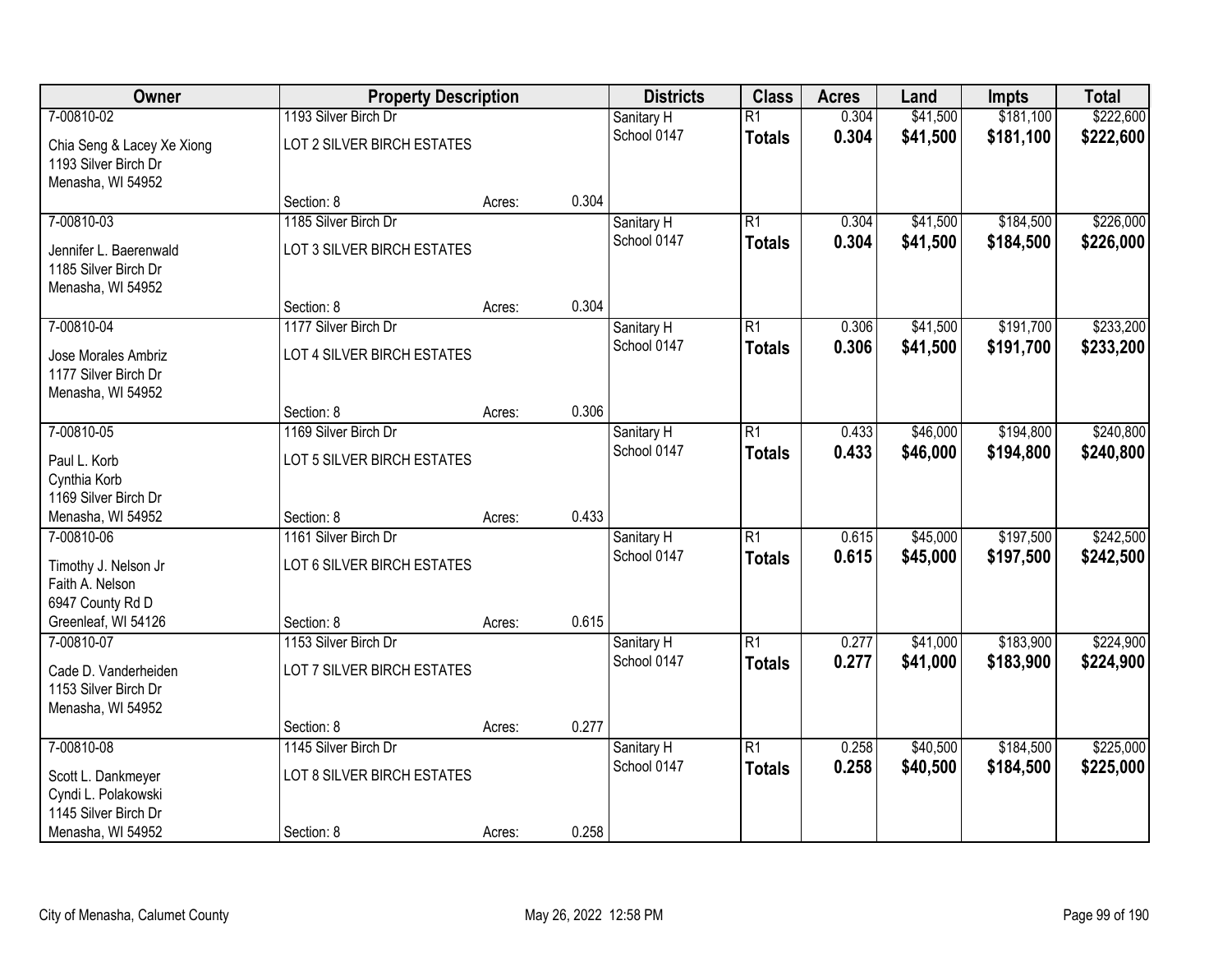| Owner                                 |                                    | <b>Property Description</b> |       | <b>Districts</b>          | <b>Class</b>    | <b>Acres</b> | Land     | <b>Impts</b> | <b>Total</b> |
|---------------------------------------|------------------------------------|-----------------------------|-------|---------------------------|-----------------|--------------|----------|--------------|--------------|
| 7-00810-09                            | 1137 Silver Birch Dr               |                             |       | Sanitary H                | $\overline{R1}$ | 0.257        | \$40,500 | \$207,100    | \$247,600    |
| Seth H. Nelson                        | LOT 9 SILVER BIRCH ESTATES         |                             |       | School 0147               | <b>Totals</b>   | 0.257        | \$40,500 | \$207,100    | \$247,600    |
| Alicia M. Casey                       |                                    |                             |       |                           |                 |              |          |              |              |
| 1137 Silver Birch Dr                  |                                    |                             |       |                           |                 |              |          |              |              |
| Menasha, WI 54952                     | Section: 8                         | Acres:                      | 0.257 |                           |                 |              |          |              |              |
| 7-00810-10                            | 1129 Silver Birch Dr               |                             |       | Sanitary H                | $\overline{R1}$ | 0.257        | \$40,500 | \$179,300    | \$219,800    |
| Matthew Borkovec                      | LOT 10 SILVER BIRCH ESTATES        |                             |       | School 0147               | <b>Totals</b>   | 0.257        | \$40,500 | \$179,300    | \$219,800    |
| Kendra Schmitz                        |                                    |                             |       |                           |                 |              |          |              |              |
| 2010 E Plank Rd Unit 3                |                                    |                             |       |                           |                 |              |          |              |              |
| Menasha, WI 54952                     | Section: 8                         | Acres:                      | 0.257 |                           |                 |              |          |              |              |
| 7-00810-11                            | 1121 Silver Birch Dr               |                             |       | Sanitary H                | $\overline{R1}$ | 0.258        | \$40,500 | \$200,100    | \$240,600    |
|                                       | LOT 11 SILVER BIRCH ESTATES        |                             |       | School 0147               | <b>Totals</b>   | 0.258        | \$40,500 | \$200,100    | \$240,600    |
| Joshua Sobota<br>Lisa Sobota          |                                    |                             |       |                           |                 |              |          |              |              |
| 1121 Silver Birch Dr                  |                                    |                             |       |                           |                 |              |          |              |              |
| Menasha, WI 54952                     | Section: 8                         | Acres:                      | 0.258 |                           |                 |              |          |              |              |
| 7-00810-12                            | 1113 Silver Birch Dr               |                             |       | Sanitary H                | $\overline{R1}$ | 0.276        | \$41,000 | \$209,700    | \$250,700    |
|                                       |                                    |                             |       | School 0147               | <b>Totals</b>   | 0.276        | \$41,000 | \$209,700    | \$250,700    |
| Cody L. Broeren                       | LOT 12 SILVER BIRCH ESTATES        |                             |       |                           |                 |              |          |              |              |
| Amber J. Broeren                      |                                    |                             |       |                           |                 |              |          |              |              |
| 1113 Silver Birch Dr                  |                                    |                             | 0.276 |                           |                 |              |          |              |              |
| Menasha, WI 54952<br>7-00810-13       | Section: 8<br>1105 Silver Birch Dr | Acres:                      |       |                           | $\overline{R1}$ | 0.310        | \$42,500 | \$194,700    | \$237,200    |
|                                       |                                    |                             |       | Sanitary H<br>School 0147 |                 |              |          |              |              |
| Jennifer L. Schwan                    | LOT 13 SILVER BIRCH ESTATES        |                             |       |                           | <b>Totals</b>   | 0.310        | \$42,500 | \$194,700    | \$237,200    |
| 1105 Silver Birch Dr                  |                                    |                             |       |                           |                 |              |          |              |              |
| Menasha, WI 54952                     |                                    |                             |       |                           |                 |              |          |              |              |
|                                       | Section: 8                         | Acres:                      | 0.310 |                           |                 |              |          |              |              |
| 7-00810-14                            | 1097 Silver Birch Dr               |                             |       | Sanitary H                | $\overline{R1}$ | 0.314        | \$42,500 | \$186,600    | \$229,100    |
| Robert J. and Judy M. Smith Revocable | LOT 14 SILVER BIRCH ESTATES        |                             |       | School 0147               | <b>Totals</b>   | 0.314        | \$42,500 | \$186,600    | \$229,100    |
| Trust, Dated Octo                     |                                    |                             |       |                           |                 |              |          |              |              |
| 1097 Silver Birch Dr                  |                                    |                             |       |                           |                 |              |          |              |              |
| Menasha, WI 54952                     | Section: 8                         | Acres:                      | 0.314 |                           |                 |              |          |              |              |
| 7-00810-15                            | 1089 Silver Birch Dr               |                             |       | Sanitary H                | $\overline{R1}$ | 0.306        | \$41,500 | \$187,900    | \$229,400    |
| Jason J. Christie                     | LOT 15 SILVER BIRCH ESTATES        |                             |       | School 0147               | <b>Totals</b>   | 0.306        | \$41,500 | \$187,900    | \$229,400    |
| 1089 Silver Birch Dr                  |                                    |                             |       |                           |                 |              |          |              |              |
| Menasha, WI 54952                     |                                    |                             |       |                           |                 |              |          |              |              |
|                                       | Section: 8                         | Acres:                      | 0.306 |                           |                 |              |          |              |              |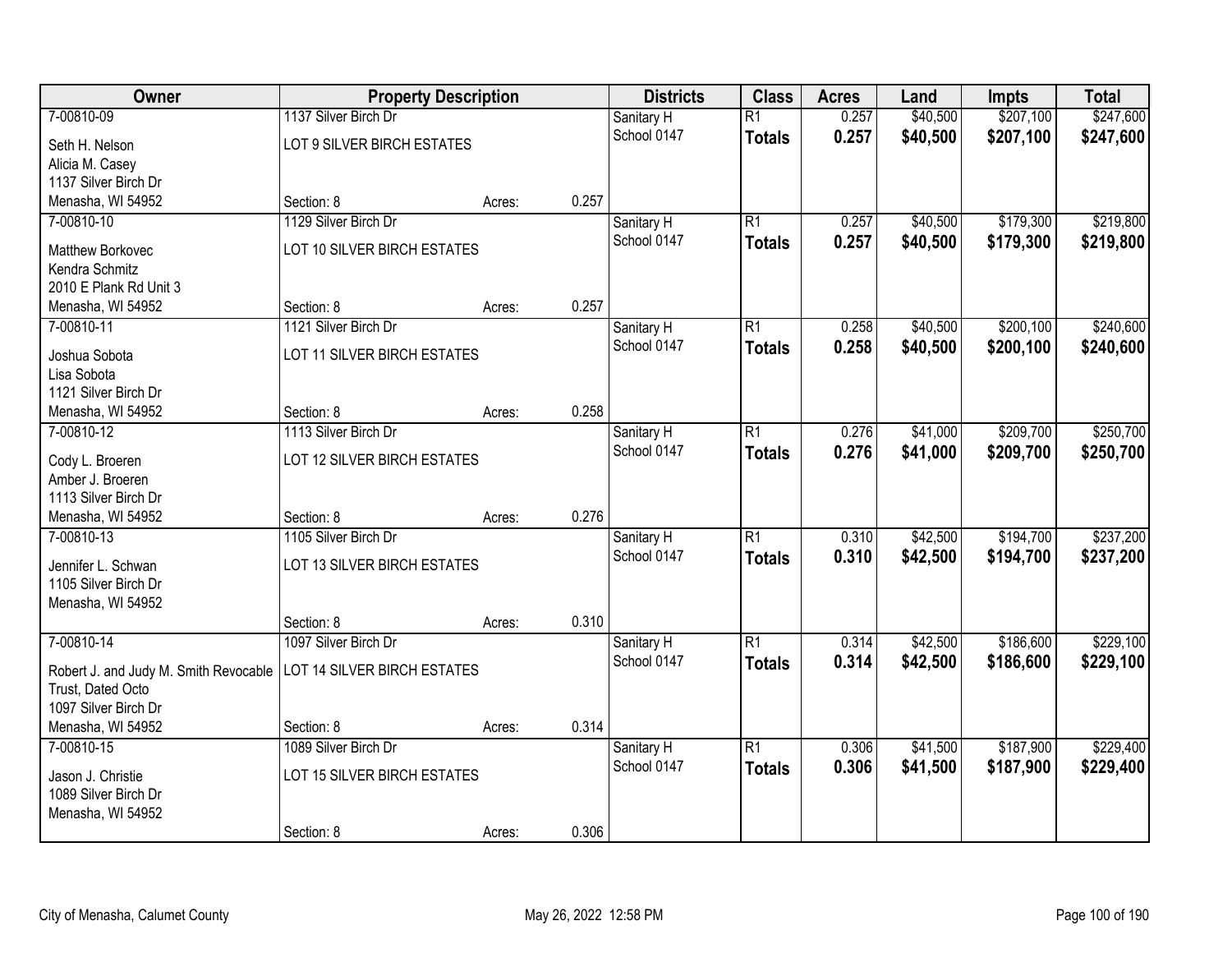| Owner                       | <b>Property Description</b>                    |        |       | <b>Districts</b> | <b>Class</b>    | <b>Acres</b> | Land     | <b>Impts</b> | <b>Total</b> |
|-----------------------------|------------------------------------------------|--------|-------|------------------|-----------------|--------------|----------|--------------|--------------|
| 7-00810-16                  | 1081 Silver Birch Dr                           |        |       | Sanitary H       | $\overline{R1}$ | 0.298        | \$39,500 | \$187,900    | \$227,400    |
| Charles and Francois Kagen  | LOT 16 SILVER BIRCH ESTATES, LESS AND          |        |       | School 0147      | <b>Totals</b>   | 0.298        | \$39,500 | \$187,900    | \$227,400    |
| W6911 Fire Lane 4           | EXCEPTING THE SOUTH 1.5 FT THEREOF,            |        |       |                  |                 |              |          |              |              |
| Menasha, WI 54952           | LOCATED IN THE NE 1/4 OF THE SE 1/4 OF SECTION |        |       |                  |                 |              |          |              |              |
|                             | Section: 8                                     | Acres: | 0.298 |                  |                 |              |          |              |              |
| 7-00810-17                  | 1073 Silver Birch Dr                           |        |       | Sanitary H       | $\overline{R1}$ | 0.300        | \$39,500 | \$335,900    | \$375,400    |
| Anda-Corina Boeru           | LOT 17 SILVER BIRCH ESTATES AND THE SOUTH      |        |       | School 0147      | <b>Totals</b>   | 0.300        | \$39,500 | \$335,900    | \$375,400    |
| c/o Florin and Mirela Boeru | 1.5 FT OF LOT 16                               |        |       |                  |                 |              |          |              |              |
| 1073 Silver Birch Dr        |                                                |        |       |                  |                 |              |          |              |              |
| Menasha, WI 54952           | Section: 8                                     | Acres: | 0.300 |                  |                 |              |          |              |              |
| 7-00810-18                  | 1065 Silver Birch Dr                           |        |       | Sanitary H       | $\overline{R1}$ | 0.298        | \$39,500 | \$259,800    | \$299,300    |
|                             |                                                |        |       | School 0147      | <b>Totals</b>   | 0.298        | \$39,500 | \$259,800    | \$299,300    |
| Tim J. Montour              | THE SOUTH 1.50 FEET OF LOT 17 AND ALL OF LOT   |        |       |                  |                 |              |          |              |              |
| Ellen M. Montour            | <b>18 SILVER BIRCH ESTATES</b>                 |        |       |                  |                 |              |          |              |              |
| 1065 Silver Birch Dr        |                                                |        |       |                  |                 |              |          |              |              |
| Menasha, WI 54952           | Section: 8                                     | Acres: | 0.298 |                  |                 |              |          |              |              |
| 7-00810-19                  | 1068 Silver Birch Dr                           |        |       | Sanitary H       | $\overline{R1}$ | 0.413        | \$44,000 | \$333,500    | \$377,500    |
| Brianne Rae Scanlon         | LOT 19 SILVER BIRCH ESTATES                    |        |       | School 0147      | <b>Totals</b>   | 0.413        | \$44,000 | \$333,500    | \$377,500    |
| Mark David Krommenacker     |                                                |        |       |                  |                 |              |          |              |              |
| 1068 Silver Birch Dr        |                                                |        |       |                  |                 |              |          |              |              |
| Menasha, WI 54952           | Section: 8                                     | Acres: | 0.413 |                  |                 |              |          |              |              |
| 7-00810-20                  | 2926 Silver Birch Ct                           |        |       | Sanitary H       | $\overline{R1}$ | 0.446        | \$49,500 | \$247,900    | \$297,400    |
| Michael E. Mannikko         | LOT 20 SILVER BIRCH ESTATES                    |        |       | School 0147      | <b>Totals</b>   | 0.446        | \$49,500 | \$247,900    | \$297,400    |
| Rebecca L. Mannikko         |                                                |        |       |                  |                 |              |          |              |              |
| 2926 Silver Birch Ct        |                                                |        |       |                  |                 |              |          |              |              |
| Menasha, WI 54952           | Section: 8                                     | Acres: | 0.446 |                  |                 |              |          |              |              |
| 7-00810-21                  | 2934 Silver Birch Ct                           |        |       | Sanitary H       | $\overline{R1}$ | 0.314        | \$43,000 | \$270,200    | \$313,200    |
| Donald L. Diener            | LOT 21 SILVER BIRCH ESTATES                    |        |       | School 0147      | <b>Totals</b>   | 0.314        | \$43,000 | \$270,200    | \$313,200    |
| Janelle M. Diener           |                                                |        |       |                  |                 |              |          |              |              |
| 2934 Silver Birch Ct        |                                                |        |       |                  |                 |              |          |              |              |
| Menasha, WI 54952           | Section: 8                                     | Acres: | 0.314 |                  |                 |              |          |              |              |
| 7-00810-22                  | 2942 Silver Birch Ct                           |        |       | Sanitary H       | $\overline{R1}$ | 0.447        | \$49,500 | \$304,600    | \$354,100    |
|                             |                                                |        |       | School 0147      | <b>Totals</b>   | 0.447        | \$49,500 | \$304,600    | \$354,100    |
| Patrick H. Murray           | LOT 22 SILVER BIRCH ESTATES                    |        |       |                  |                 |              |          |              |              |
| Jane L. Murray              |                                                |        |       |                  |                 |              |          |              |              |
| 2942 Silver Birch Ct        |                                                |        |       |                  |                 |              |          |              |              |
| Menasha, WI 54952           | Section: 8                                     | Acres: | 0.447 |                  |                 |              |          |              |              |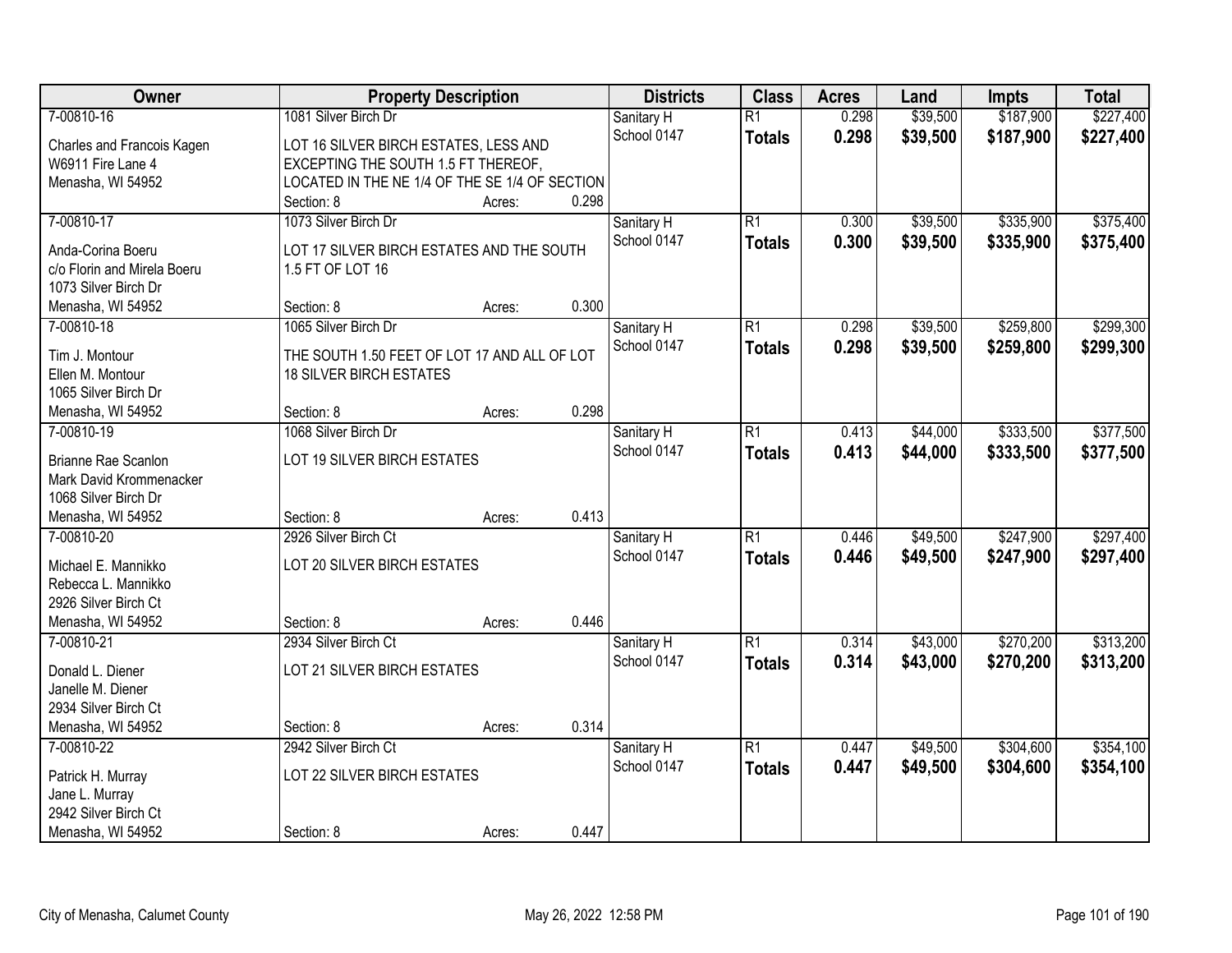| Owner                                  |                             | <b>Property Description</b> |       | <b>Districts</b> | <b>Class</b>    | <b>Acres</b> | Land     | <b>Impts</b> | <b>Total</b> |
|----------------------------------------|-----------------------------|-----------------------------|-------|------------------|-----------------|--------------|----------|--------------|--------------|
| 7-00810-23                             | 2950 Silver Birch Ct        |                             |       | Sanitary H       | $\overline{R1}$ | 0.400        | \$43,500 | \$266,300    | \$309,800    |
| J Stephen and Linda Walker             | LOT 23 SILVER BIRCH ESTATES |                             |       | School 0147      | <b>Totals</b>   | 0.400        | \$43,500 | \$266,300    | \$309,800    |
| 2950 Silver Birch Ct                   |                             |                             |       |                  |                 |              |          |              |              |
| Menasha, WI 54952                      |                             |                             |       |                  |                 |              |          |              |              |
|                                        | Section: 8                  | Acres:                      | 0.400 |                  |                 |              |          |              |              |
| 7-00810-24                             | 1092 Silver Birch Dr        |                             |       | Sanitary H       | $\overline{R1}$ | 0.596        | \$54,000 | \$233,500    | \$287,500    |
| Jason J. Fast                          | LOT 24 SILVER BIRCH ESTATES |                             |       | School 0147      | <b>Totals</b>   | 0.596        | \$54,000 | \$233,500    | \$287,500    |
| Kristy L. Fast                         |                             |                             |       |                  |                 |              |          |              |              |
| 1092 Silver Birch Dr                   |                             |                             |       |                  |                 |              |          |              |              |
| Menasha, WI 54952                      | Section: 8                  | Acres:                      | 0.596 |                  |                 |              |          |              |              |
| 7-00810-25                             | 1100 Silver Birch Dr        |                             |       | Sanitary H       | $\overline{R1}$ | 0.546        | \$52,500 | \$277,100    | \$329,600    |
| Alan Rooyakkers                        | LOT 25 SILVER BIRCH ESTATES |                             |       | School 0147      | <b>Totals</b>   | 0.546        | \$52,500 | \$277,100    | \$329,600    |
| Julie Rooyakkers                       |                             |                             |       |                  |                 |              |          |              |              |
| 1100 Silver Birch Dr                   |                             |                             |       |                  |                 |              |          |              |              |
| Menasha, WI 54952                      | Section: 8                  | Acres:                      | 0.546 |                  |                 |              |          |              |              |
| 7-00810-26                             | 1108 Silver Birch Dr        |                             |       | Sanitary H       | $\overline{R1}$ | 0.324        | \$42,500 | \$268,600    | \$311,100    |
| Andrew J. Olander                      | LOT 26 SILVER BIRCH ESTATES |                             |       | School 0147      | <b>Totals</b>   | 0.324        | \$42,500 | \$268,600    | \$311,100    |
| Jennif Olander                         |                             |                             |       |                  |                 |              |          |              |              |
| 1108 Silver Birch Dr                   |                             |                             |       |                  |                 |              |          |              |              |
| Menasha, WI 54952                      | Section: 8                  | Acres:                      | 0.324 |                  |                 |              |          |              |              |
| 7-00810-27                             | 1116 Silver Birch Dr        |                             |       | Sanitary H       | $\overline{R1}$ | 0.316        | \$40,500 | \$292,600    | \$333,100    |
| Clarence Weller                        | LOT 27 SILVER BIRCH ESTATES |                             |       | School 0147      | <b>Totals</b>   | 0.316        | \$40,500 | \$292,600    | \$333,100    |
| <b>Barbara Weller</b>                  |                             |                             |       |                  |                 |              |          |              |              |
| 1116 Silver Birch Dr                   |                             |                             |       |                  |                 |              |          |              |              |
| Menasha, WI 54952                      | Section: 8                  | Acres:                      | 0.316 |                  |                 |              |          |              |              |
| 7-00810-28                             | 1124 Silver Birch Dr        |                             |       | Sanitary H       | $\overline{R1}$ | 0.258        | \$41,500 | \$273,900    | \$315,400    |
| Brian A. Adesso                        | LOT 28 SILVER BIRCH ESTATES |                             |       | School 0147      | <b>Totals</b>   | 0.258        | \$41,500 | \$273,900    | \$315,400    |
| Anna R. Adesso                         |                             |                             |       |                  |                 |              |          |              |              |
| 1124 Silver Birch Dr                   |                             |                             |       |                  |                 |              |          |              |              |
| Menasha, WI 54952                      | Section: 8                  | Acres:                      | 0.258 |                  |                 |              |          |              |              |
| 7-00810-29                             | 1132 Silver Birch Dr        |                             |       | Sanitary H       | $\overline{R1}$ | 0.258        | \$40,500 | \$220,600    | \$261,100    |
|                                        | LOT 29 SILVER BIRCH ESTATES |                             |       | School 0147      | <b>Totals</b>   | 0.258        | \$40,500 | \$220,600    | \$261,100    |
| Danny E. Grosnick<br>Karen K. Grosnick |                             |                             |       |                  |                 |              |          |              |              |
| 1132 Silver Birch Dr                   |                             |                             |       |                  |                 |              |          |              |              |
| Menasha, WI 54952                      | Section: 8                  | Acres:                      | 0.258 |                  |                 |              |          |              |              |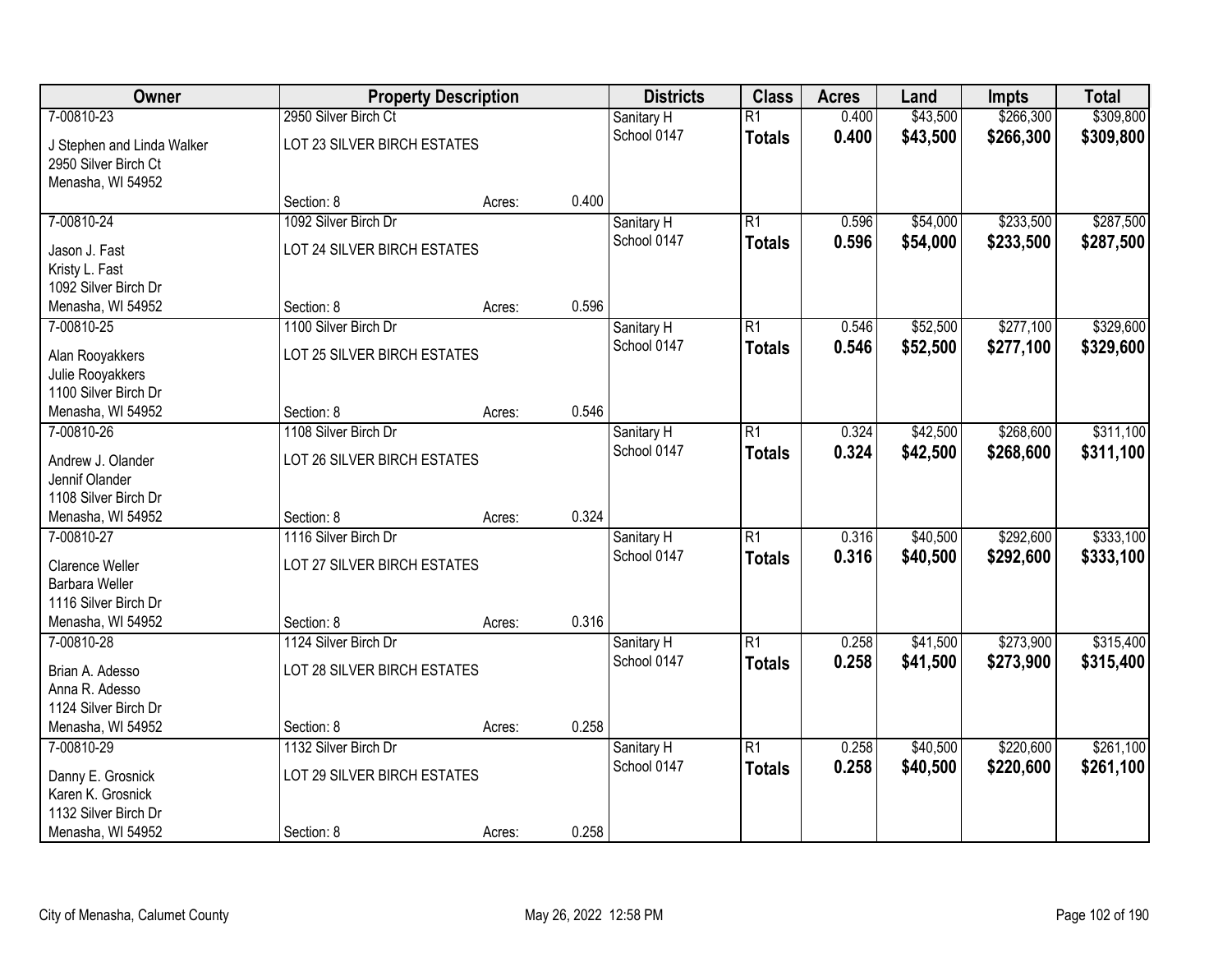| Owner                                                               |                             | <b>Property Description</b> | <b>Districts</b> | <b>Class</b> | <b>Acres</b>    | Land  | <b>Impts</b> | <b>Total</b> |           |
|---------------------------------------------------------------------|-----------------------------|-----------------------------|------------------|--------------|-----------------|-------|--------------|--------------|-----------|
| 7-00810-30                                                          | 1140 Silver Birch Dr        |                             |                  | Sanitary H   | $\overline{R1}$ | 0.345 | \$42,000     | \$176,100    | \$218,100 |
| Chad G. Morack<br>1140 Silver Birch Dr<br>Menasha, WI 54952         | LOT 30 SILVER BIRCH ESTATES |                             |                  | School 0147  | <b>Totals</b>   | 0.345 | \$42,000     | \$176,100    | \$218,100 |
|                                                                     | Section: 8                  | Acres:                      | 0.345            |              |                 |       |              |              |           |
| 7-00810-31                                                          | 1148 Silver Birch Dr        |                             |                  | Sanitary H   | $\overline{R1}$ | 0.297 | \$39,500     | \$216,400    | \$255,900 |
| Chor Thao<br>1148 Silver Birch Dr<br>Menasha, WI 54952              | LOT 31 SILVER BIRCH ESTATES |                             |                  | School 0147  | <b>Totals</b>   | 0.297 | \$39,500     | \$216,400    | \$255,900 |
|                                                                     | Section: 8                  | Acres:                      | 0.297            |              |                 |       |              |              |           |
| 7-00810-32                                                          | 1156 Silver Birch Dr        |                             |                  | Sanitary H   | $\overline{R1}$ | 0.295 | \$41,000     | \$242,500    | \$283,500 |
| Benjamin D. Ritchie<br>Amy L. Ritchie<br>1156 Silver Birch Dr       | LOT 32 SILVER BIRCH ESTATES |                             |                  | School 0147  | <b>Totals</b>   | 0.295 | \$41,000     | \$242,500    | \$283,500 |
| Menasha, WI 54952                                                   | Section: 8                  | Acres:                      | 0.295            |              |                 |       |              |              |           |
| 7-00810-33                                                          | 1149 Birling Dr             |                             |                  | Sanitary H   | $\overline{R1}$ | 0.364 | \$43,500     | \$197,500    | \$241,000 |
| Nathan E. Meyer<br>1149 Birling Dr<br>Menasha, WI 54952             | LOT 33 SILVER BIRCH ESTATES |                             |                  | School 0147  | <b>Totals</b>   | 0.364 | \$43,500     | \$197,500    | \$241,000 |
|                                                                     | Section: 8                  | Acres:                      | 0.364            |              |                 |       |              |              |           |
| 7-00810-34                                                          | 1141 Birling Dr             |                             |                  | Sanitary H   | $\overline{R1}$ | 0.270 | \$40,500     | \$202,700    | \$243,200 |
| Robert, Jr, and Nic Deltour<br>1141 Birling Dr<br>Menasha, WI 54952 | LOT 34 SILVER BIRCH ESTATES |                             |                  | School 0147  | <b>Totals</b>   | 0.270 | \$40,500     | \$202,700    | \$243,200 |
|                                                                     | Section: 8                  | Acres:                      | 0.270            |              |                 |       |              |              |           |
| 7-00810-35                                                          | 2959 Birling Ct             |                             |                  | Sanitary H   | $\overline{R1}$ | 0.451 | \$46,000     | \$274,400    | \$320,400 |
| Theodore H. Wenzel<br>Caro I. Wenzel<br>2959 Birling Ct             | LOT 35 SILVER BIRCH ESTATES |                             |                  | School 0147  | <b>Totals</b>   | 0.451 | \$46,000     | \$274,400    | \$320,400 |
| Menasha, WI 54952                                                   | Section: 8                  | Acres:                      | 0.451            |              |                 |       |              |              |           |
| 7-00810-36                                                          | 2951 Birling Ct             |                             |                  | Sanitary H   | $\overline{R1}$ | 0.642 | \$52,000     | \$193,100    | \$245,100 |
| Erik M. Kersten<br>Christin Kersten<br>2951 Birling Ct              | LOT 36 SILVER BIRCH ESTATES |                             |                  | School 0147  | <b>Totals</b>   | 0.642 | \$52,000     | \$193,100    | \$245,100 |
| Menasha, WI 54952                                                   | Section: 8                  | Acres:                      | 0.642            |              |                 |       |              |              |           |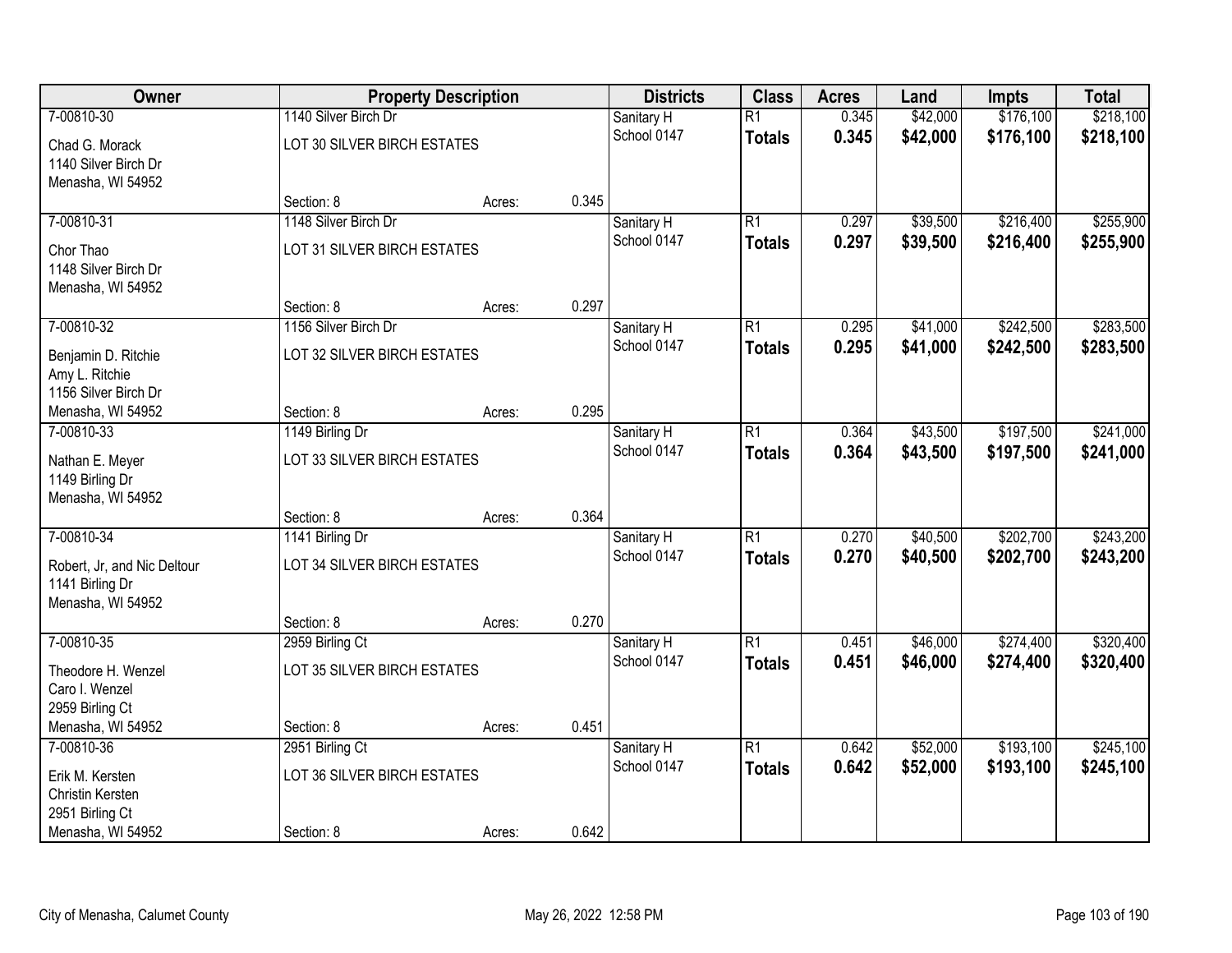| Owner                                | <b>Property Description</b>       |        |       | <b>Districts</b> | <b>Class</b>    | <b>Acres</b> | Land     | <b>Impts</b> | <b>Total</b> |
|--------------------------------------|-----------------------------------|--------|-------|------------------|-----------------|--------------|----------|--------------|--------------|
| 7-00810-37                           | 2943 Birling Ct                   |        |       | Sanitary H       | $\overline{R1}$ | 0.319        | \$43,000 | \$247,800    | \$290,800    |
| Michael K Thelen and Cheryl L Thelen | LOT 37 SILVER BIRCH ESTATES       |        |       | School 0147      | <b>Totals</b>   | 0.319        | \$43,000 | \$247,800    | \$290,800    |
| Revocable Living T                   |                                   |        |       |                  |                 |              |          |              |              |
| 2943 Birling Ct                      |                                   |        |       |                  |                 |              |          |              |              |
| Menasha, WI 54952                    | Section: 8                        | Acres: | 0.319 |                  |                 |              |          |              |              |
| 7-00810-38                           | 2935 Birling Ct                   |        |       | Sanitary H       | $\overline{R1}$ | 0.427        | \$45,000 | \$254,000    | \$299,000    |
| Kelli Hoelzel                        | LOT38 SILVER BIRCH ESTATES        |        |       | School 0147      | <b>Totals</b>   | 0.427        | \$45,000 | \$254,000    | \$299,000    |
| Justin LaCerte                       |                                   |        |       |                  |                 |              |          |              |              |
| 2935 Birling Ct                      |                                   |        |       |                  |                 |              |          |              |              |
| Menasha, WI 54952                    | Section: 8                        | Acres: | 0.427 |                  |                 |              |          |              |              |
| 7-00810-39                           | 2927 Birling Ct                   |        |       | Sanitary H       | $\overline{R1}$ | 0.239        | \$42,000 | \$271,800    | \$313,800    |
| Eric J. Verkuylen                    | LOT 39 SILVER BIRCH ESTATES       |        |       | School 0147      | <b>Totals</b>   | 0.239        | \$42,000 | \$271,800    | \$313,800    |
| Debra Everson                        |                                   |        |       |                  |                 |              |          |              |              |
| 2927 Birling Ct                      |                                   |        |       |                  |                 |              |          |              |              |
| Menasha, WI 54952                    | Section: 8                        | Acres: | 0.239 |                  |                 |              |          |              |              |
| 7-00810-40                           | 2919 Birling Ct                   |        |       | Sanitary H       | $\overline{R1}$ | 0.269        | \$44,500 | \$292,300    | \$336,800    |
| <b>Phillip Endter</b>                | LOT 40 SILVER BIRCH ESTATES       |        |       | School 0147      | <b>Totals</b>   | 0.269        | \$44,500 | \$292,300    | \$336,800    |
| Mary A. Endter                       |                                   |        |       |                  |                 |              |          |              |              |
| 2919 Birling Ct                      |                                   |        |       |                  |                 |              |          |              |              |
| Menasha, WI 54952                    | Section: 8                        | Acres: | 0.269 |                  |                 |              |          |              |              |
| 7-00810-41                           | 2911 Birling Ct                   |        |       | Sanitary H       | $\overline{R1}$ | 0.269        | \$44,500 | \$271,600    | \$316,100    |
| Randy D. and Diane L Robinson        | LOT 41 SILVER BIRCH ESTATES       |        |       | School 0147      | <b>Totals</b>   | 0.269        | \$44,500 | \$271,600    | \$316,100    |
| 2911 Birling Ct                      |                                   |        |       |                  |                 |              |          |              |              |
| Menasha, WI 54952                    |                                   |        |       |                  |                 |              |          |              |              |
|                                      | Section: 8                        | Acres: | 0.269 |                  |                 |              |          |              |              |
| 7-00810-42                           | 2903 Birling Ct                   |        |       | Sanitary H       | $\overline{R1}$ | 0.269        | \$44,500 | \$241,600    | \$286,100    |
| The Robinson Family Trust Dated      | <b>LOT42 SILVER BIRCH ESTATES</b> |        |       | School 0147      | <b>Totals</b>   | 0.269        | \$44,500 | \$241,600    | \$286,100    |
| January 7, 2013                      |                                   |        |       |                  |                 |              |          |              |              |
| 2903 Birling Ct                      |                                   |        |       |                  |                 |              |          |              |              |
| Menasha, WI 54952                    | Section: 8                        | Acres: | 0.269 |                  |                 |              |          |              |              |
| 7-00810-43                           | 1124 Birling Dr                   |        |       | Sanitary H       | $\overline{R1}$ | 0.314        | \$42,000 | \$279,300    | \$321,300    |
| Jesse Weirnik                        | LOT 43 SILVER BIRCH ESTATES       |        |       | School 0147      | <b>Totals</b>   | 0.314        | \$42,000 | \$279,300    | \$321,300    |
| Shannon Weirnik                      |                                   |        |       |                  |                 |              |          |              |              |
| 1124 Birling Dr                      |                                   |        |       |                  |                 |              |          |              |              |
| Menasha, WI 54952                    | Section: 8                        | Acres: | 0.314 |                  |                 |              |          |              |              |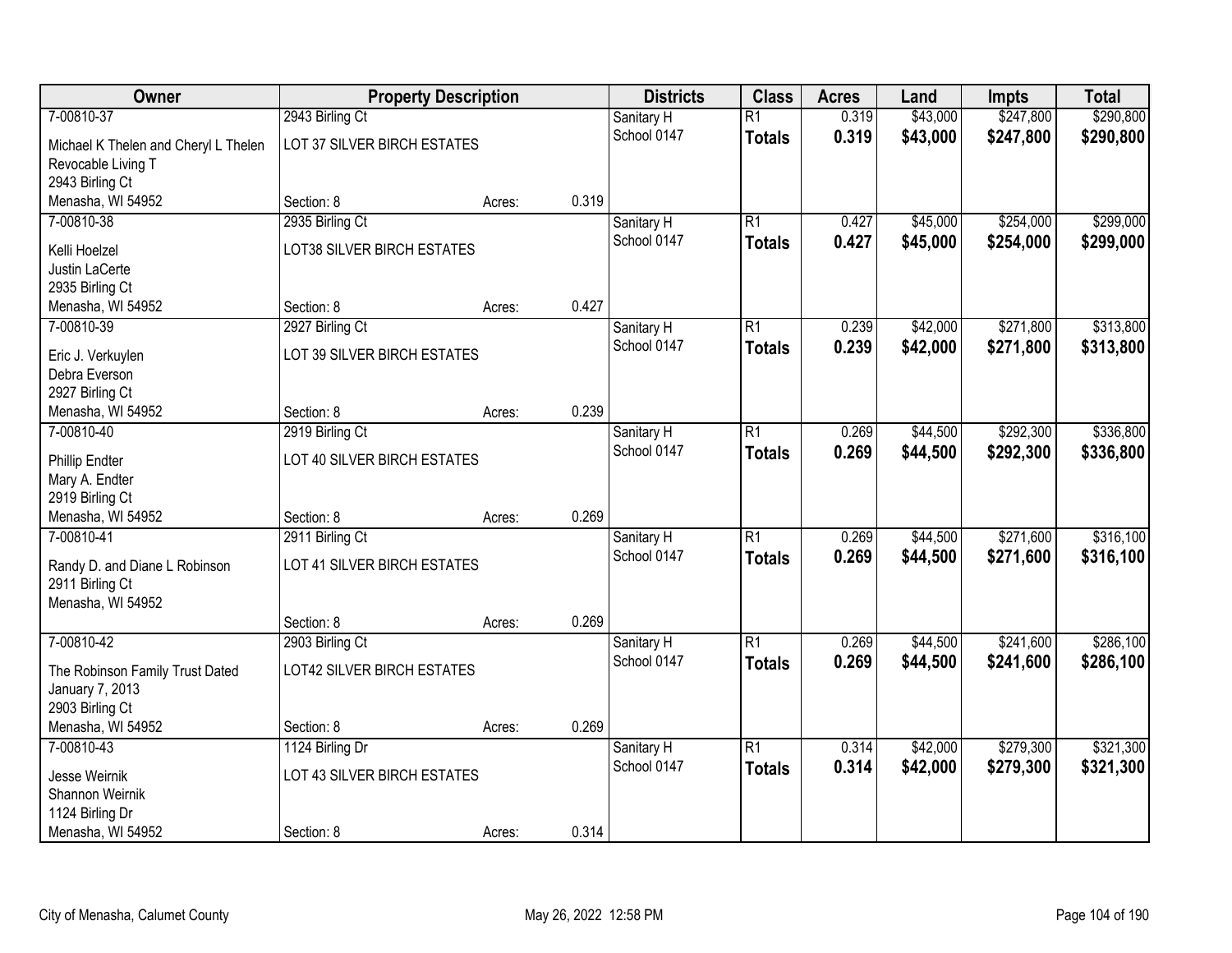| Owner                                                                            |                                                                                                                          | <b>Property Description</b> |       | <b>Districts</b> | <b>Class</b>    | <b>Acres</b> | Land     | <b>Impts</b> | <b>Total</b> |
|----------------------------------------------------------------------------------|--------------------------------------------------------------------------------------------------------------------------|-----------------------------|-------|------------------|-----------------|--------------|----------|--------------|--------------|
| 7-00810-44                                                                       | 1132 Birling Dr                                                                                                          |                             |       | Sanitary H       | $\overline{R1}$ | 0.241        | \$40,500 | \$205,100    | \$245,600    |
| Mike M. Xiong<br>1132 Birling Dr<br>Menasha, WI 54952                            | LOT 44 SILVER BIRCH ESTATES                                                                                              |                             |       | School 0147      | <b>Totals</b>   | 0.241        | \$40,500 | \$205,100    | \$245,600    |
|                                                                                  | Section: 8                                                                                                               | Acres:                      | 0.241 |                  |                 |              |          |              |              |
| 7-00810-45                                                                       | 1140 Birling Dr                                                                                                          |                             |       | Sanitary H       | $\overline{R1}$ | 0.241        | \$40,000 | \$179,200    | \$219,200    |
| Elizabeth L. Lehmann<br>1140 Birling Dr<br>Menasha, WI 54952                     | LOT 45 SILVER BIRCH ESTATES                                                                                              |                             |       | School 0147      | <b>Totals</b>   | 0.241        | \$40,000 | \$179,200    | \$219,200    |
|                                                                                  | Section: 8                                                                                                               | Acres:                      | 0.241 |                  |                 |              |          |              |              |
| 7-00810-46                                                                       | 1148 Birling Dr                                                                                                          |                             |       | Sanitary H       | $\overline{R1}$ | 0.241        | \$40,000 | \$215,300    | \$255,300    |
| Fred & Janet Rates<br>1148 Birling Dr<br>Menasha, WI 54952                       | LOT 46 SILVER BIRCH ESTATES                                                                                              |                             |       | School 0147      | <b>Totals</b>   | 0.241        | \$40,000 | \$215,300    | \$255,300    |
|                                                                                  | Section: 8                                                                                                               | Acres:                      | 0.241 |                  |                 |              |          |              |              |
| 7-00810-47                                                                       | 1156 Birling Dr                                                                                                          |                             |       | Sanitary H       | $\overline{R1}$ | 0.242        | \$40,000 | \$180,300    | \$220,300    |
| Andrew D. Kloehn<br>Amanda R. Fenske<br>1156 Birling Dr                          | LOT 47 SILVER BIRCH ESTATES                                                                                              |                             |       | School 0147      | <b>Totals</b>   | 0.242        | \$40,000 | \$180,300    | \$220,300    |
| Menasha, WI 54952                                                                | Section: 8                                                                                                               | Acres:                      | 0.242 |                  |                 |              |          |              |              |
| 7-00810-48                                                                       | 1164 Birling Dr                                                                                                          |                             |       | Sanitary H       | $\overline{R1}$ | 0.340        | \$42,000 | \$187,700    | \$229,700    |
| Dawn R. Malueg<br>1164 Birling Dr<br>Menasha, WI 54952                           | LOT 48 SILVER BIRCH ESTATES                                                                                              |                             |       | School 0147      | <b>Totals</b>   | 0.340        | \$42,000 | \$187,700    | \$229,700    |
|                                                                                  | Section: 8                                                                                                               | Acres:                      | 0.340 |                  |                 |              |          |              |              |
| 7-00810-49                                                                       | 2889 Manitowoc Rd                                                                                                        |                             |       | Sanitary H       | $\overline{R1}$ | 1.369        | \$47,500 | \$209,100    | \$256,600    |
| Lee A. Cleveland<br>Shawn O. Cleveland<br>2889 Manitowoc Rd<br>Menasha, WI 54952 | LOT 1 CSM 3095 AND EXCEPTING THE NORTH 33<br>FEET OF LOT 2 CSM CSM 3095 NE1/4 SE1/4<br>SECTION 8 T20N R18E<br>Section: 8 | Acres:                      | 1.369 | School 0147      | <b>Totals</b>   | 1.369        | \$47,500 | \$209,100    | \$256,600    |
| 7-00810-50                                                                       | 2890 Birling Ct                                                                                                          |                             |       | Sanitary H       | $\overline{R1}$ | 0.579        | \$10,000 | \$2,900      | \$12,900     |
| Andy Johnston<br>2891 Birling Ct<br>Menasha, WI 54952                            | LOT 2 CSM 3095 EXCLUDING THE NORTH 33 FEET                                                                               |                             |       | School 0147      | <b>Totals</b>   | 0.579        | \$10,000 | \$2,900      | \$12,900     |
|                                                                                  | Section: 8                                                                                                               | Acres:                      | 0.579 |                  |                 |              |          |              |              |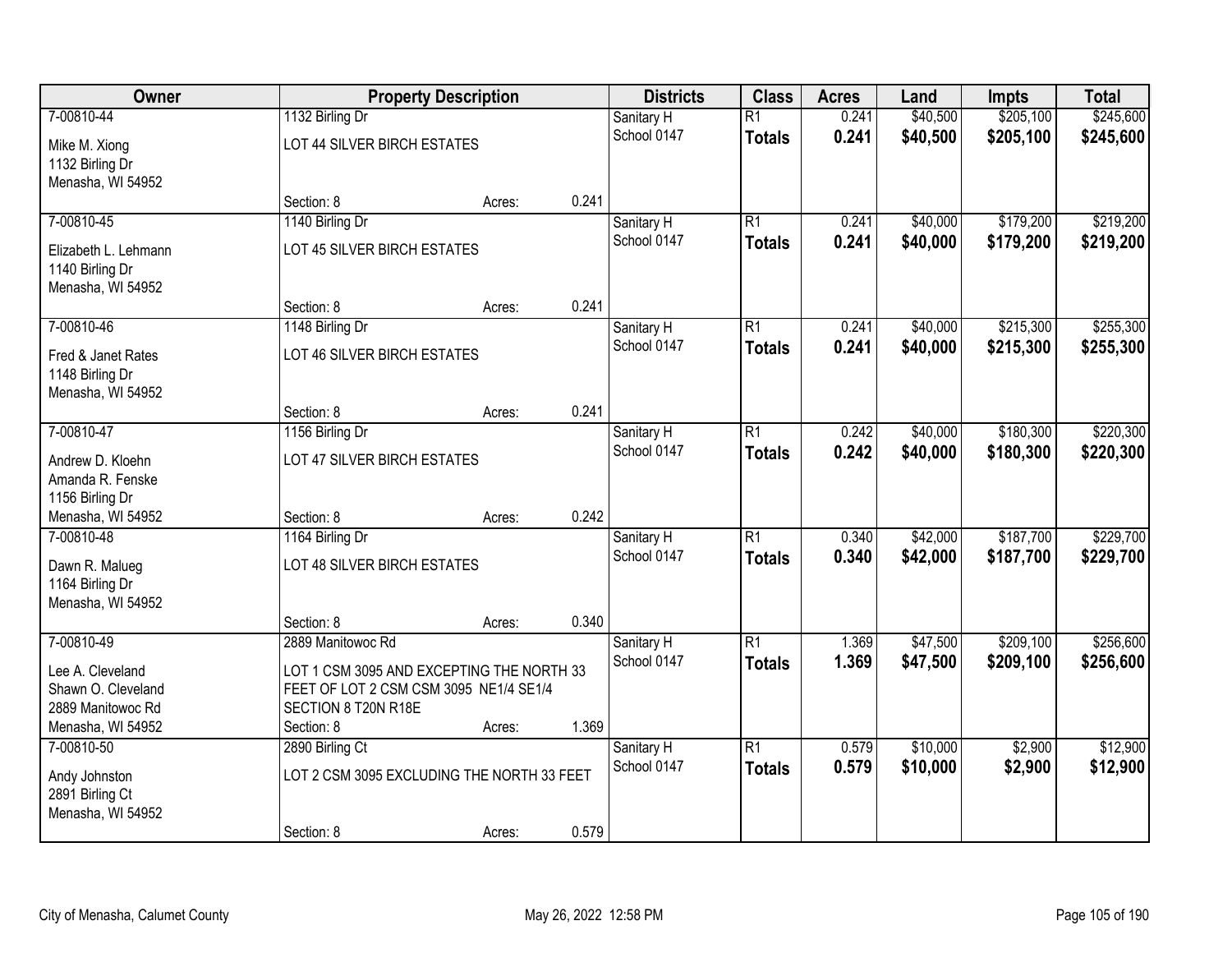| Owner                               | <b>Property Description</b>                              |        |       | <b>Districts</b> | <b>Class</b>    | <b>Acres</b> | Land            | <b>Impts</b>    | <b>Total</b>     |
|-------------------------------------|----------------------------------------------------------|--------|-------|------------------|-----------------|--------------|-----------------|-----------------|------------------|
| 7-00810-51                          | 2891 Birling Ct                                          |        |       | Sanitary H       | $\overline{R1}$ | 0.434        | \$34,000        | \$227,300       | \$261,300        |
| Andy Johnston<br>2891 Birling Ct    | LOT 3 CSM 3095                                           |        |       | School 0147      | <b>Totals</b>   | 0.434        | \$34,000        | \$227,300       | \$261,300        |
| Menasha, WI 54952                   |                                                          |        |       |                  |                 |              |                 |                 |                  |
|                                     | Section: 8                                               | Acres: | 0.434 |                  |                 |              |                 |                 |                  |
| 7-00813-00                          | 1116 Lake Park Rd                                        |        |       | Sanitary H       | $\overline{R1}$ | 1.254        | \$45,000        | \$239,300       | \$284,300        |
| <b>Jake Smet</b>                    | All of Lots 1,2, and 3 of CSM 3639 as recorded in VOL 3: |        |       | School 0147      | <b>Totals</b>   | 1.254        | \$45,000        | \$239,300       | \$284,300        |
| 1116 Lake Park Rd                   | of Certified Survey Maps on page 175 as DOC. number      |        |       |                  |                 |              |                 |                 |                  |
| Menasha, WI 54952                   | 521713. (CSM 3730)                                       |        |       |                  |                 |              |                 |                 |                  |
|                                     | Section:                                                 | Acres: | 1.254 |                  |                 |              |                 |                 |                  |
| 7-00813-01                          | 1112 Lake Park Rd                                        |        |       | Sanitary H       | $\overline{R1}$ | 0.484        | \$38,000        | \$302,400       | \$340,400        |
| Danielle D. Marks                   | Lot 1 CSM 3159                                           |        |       | School 0147      | <b>Totals</b>   | 0.484        | \$38,000        | \$302,400       | \$340,400        |
| 1112 Lake Park Rd                   |                                                          |        |       |                  |                 |              |                 |                 |                  |
| Menasha, WI 54952                   |                                                          |        |       |                  |                 |              |                 |                 |                  |
|                                     | Section: 8                                               | Acres: | 0.484 |                  |                 |              |                 |                 |                  |
| 7-00813-02                          | 1106 Lake Park Rd                                        |        |       | Sanitary H       | $\overline{R1}$ | 0.385        | \$39,500        | \$231,000       | \$270,500        |
| Damone Parrish                      | Lot 2 CSM 3159                                           |        |       | School 0147      | <b>Totals</b>   | 0.385        | \$39,500        | \$231,000       | \$270,500        |
| <b>Teddra Parrish</b>               |                                                          |        |       |                  |                 |              |                 |                 |                  |
| 1106 Lake Park Rd                   |                                                          |        |       |                  |                 |              |                 |                 |                  |
| Menasha, WI 54952                   | Section:                                                 | Acres: | 0.385 |                  |                 |              |                 |                 |                  |
| 7-00815-00                          | <b>Streets of Lake Park</b>                              |        |       | Sanitary H       | $\overline{X4}$ | 6.603        | $\overline{50}$ | $\overline{50}$ | $\overline{\$0}$ |
|                                     |                                                          |        |       | School 0147      | <b>Totals</b>   | 6.603        | \$0             | \$0             | \$0              |
| City of Menasha                     | LAKE PARK HEIGHTS THAT PART OF PLAT                      |        |       |                  |                 |              |                 |                 |                  |
| 100 Main St Ste 200                 | DEDICATED FOR R/W                                        |        |       |                  |                 |              |                 |                 |                  |
| Menasha, WI 54952                   | Section:                                                 |        | 6.603 |                  |                 |              |                 |                 |                  |
| 7-00815-01                          | 1053 Manitoba St                                         | Acres: |       | Sanitary H       | $\overline{R1}$ | 0.387        | \$43,000        | \$192,000       | \$235,000        |
|                                     |                                                          |        |       | School 0147      |                 | 0.387        | \$43,000        | \$192,000       | \$235,000        |
| The Michael J. Pfahler and Karla M. | LAKE PARK HEIGHTS LOT 1                                  |        |       |                  | <b>Totals</b>   |              |                 |                 |                  |
| Pfahler Revocable T                 |                                                          |        |       |                  |                 |              |                 |                 |                  |
| 1053 Manitoba St                    |                                                          |        |       |                  |                 |              |                 |                 |                  |
| Menasha, WI 54952                   | Section:                                                 | Acres: | 0.000 |                  |                 |              |                 |                 |                  |
| 7-00815-02                          | 1049 Manitoba St                                         |        |       | Sanitary H       | $\overline{R1}$ | 0.297        | \$34,000        | \$191,400       | \$225,400        |
| Mark E. Halle                       | LAKE PARK HEIGHTS LOT 2                                  |        |       | School 0147      | <b>Totals</b>   | 0.297        | \$34,000        | \$191,400       | \$225,400        |
| Cynthia Halle                       |                                                          |        |       |                  |                 |              |                 |                 |                  |
| 1049 Manitoba St                    |                                                          |        |       |                  |                 |              |                 |                 |                  |
| Menasha, WI 54952                   | Section:                                                 | Acres: | 0.000 |                  |                 |              |                 |                 |                  |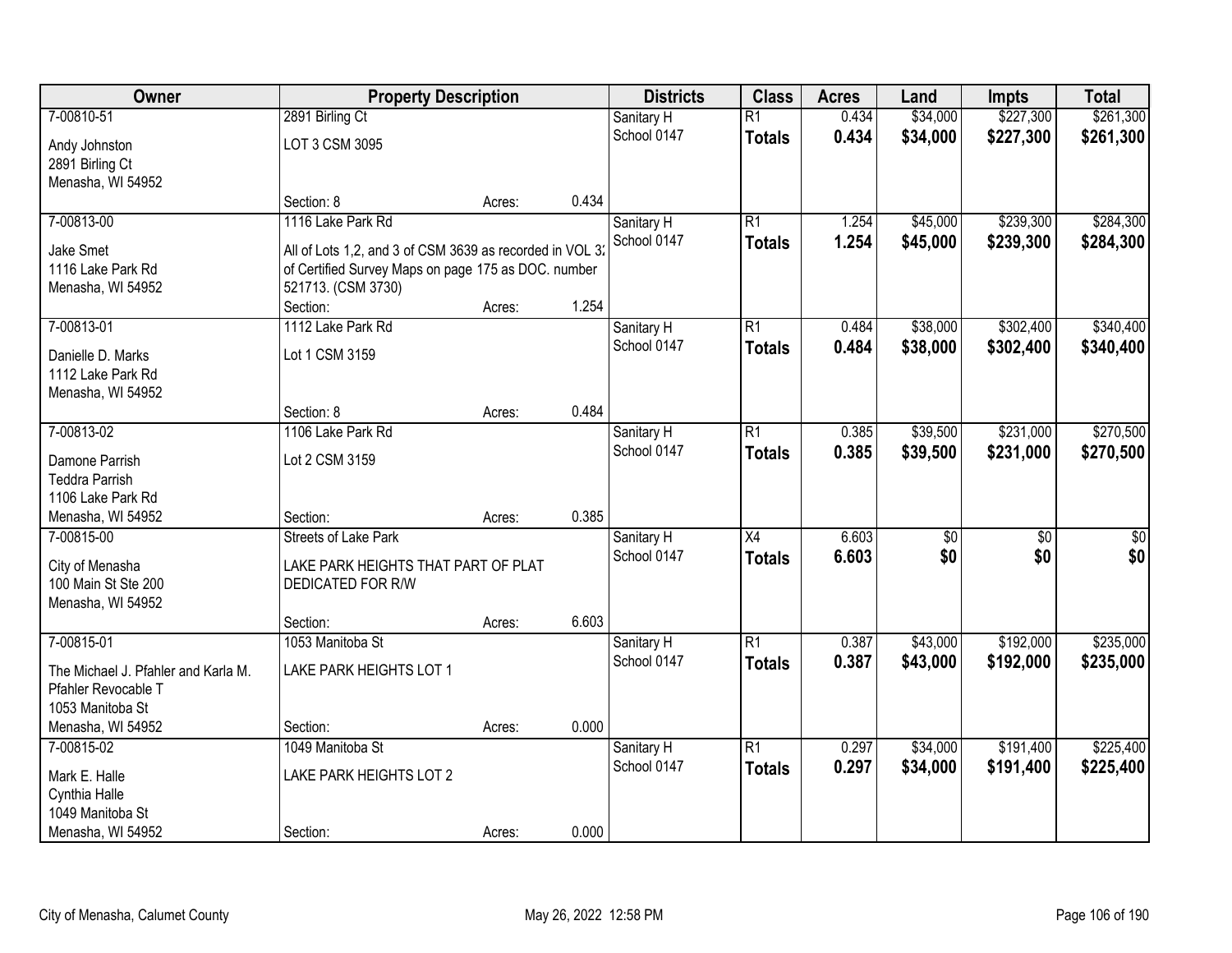| Owner                                                       | <b>Property Description</b> |        |       | <b>Districts</b>          | <b>Class</b>    | <b>Acres</b> | Land     | <b>Impts</b> | <b>Total</b> |
|-------------------------------------------------------------|-----------------------------|--------|-------|---------------------------|-----------------|--------------|----------|--------------|--------------|
| 7-00815-03                                                  | 1045 Manitoba St            |        |       | Sanitary H                | $\overline{R1}$ | 0.296        | \$34,000 | \$194,200    | \$228,200    |
| Kenneth J. Ailport<br>1045 Manitoba St                      | LAKE PARK HEIGHTS LOT 3     |        |       | School 0147               | <b>Totals</b>   | 0.296        | \$34,000 | \$194,200    | \$228,200    |
| Menasha, WI 54952                                           |                             |        |       |                           |                 |              |          |              |              |
|                                                             | Section:                    | Acres: | 0.000 |                           |                 |              |          |              |              |
| 7-00815-04                                                  | 1041 Manitoba St            |        |       | Sanitary H                | $\overline{R1}$ | 0.296        | \$34,000 | \$194,400    | \$228,400    |
| Colin R. Specht<br>Elizabeth Specht<br>1041 Manitoba St     | LAKE PARK HEIGHTS LOT 4     |        |       | School 0147               | <b>Totals</b>   | 0.296        | \$34,000 | \$194,400    | \$228,400    |
| Menasha, WI 54952                                           | Section:                    | Acres: | 0.000 |                           |                 |              |          |              |              |
| 7-00815-05                                                  | 1037 Manitoba St            |        |       | Sanitary H                | $\overline{R1}$ | 0.296        | \$34,000 | \$176,600    | \$210,600    |
| The Tanya C Kaquatosh Trust<br>2015 Bridgewater Dr          | LAKE PARK HEIGHTS LOT 5     |        |       | School 0147               | <b>Totals</b>   | 0.296        | \$34,000 | \$176,600    | \$210,600    |
| Fairbanks, AK 99709                                         | Section:                    |        | 0.000 |                           |                 |              |          |              |              |
| 7-00815-06                                                  | 1033 Manitoba St            | Acres: |       |                           | $\overline{R1}$ | 0.295        | \$33,500 | \$206,300    | \$239,800    |
|                                                             |                             |        |       | Sanitary H<br>School 0147 |                 | 0.295        |          |              |              |
| Robert S. Campbell<br>1033 Manitoba St<br>Menasha, WI 54952 | LAKE PARK HEIGHTS LOT 6     |        |       |                           | <b>Totals</b>   |              | \$33,500 | \$206,300    | \$239,800    |
|                                                             | Section:                    | Acres: | 0.000 |                           |                 |              |          |              |              |
| 7-00815-07                                                  | 1029 Manitoba St            |        |       | Sanitary H                | $\overline{R1}$ | 0.295        | \$33,500 | \$179,000    | \$212,500    |
|                                                             |                             |        |       | School 0147               | <b>Totals</b>   | 0.295        | \$33,500 | \$179,000    | \$212,500    |
| Amy L. Ambrosius<br>1029 Manitoba St                        | LAKE PARK HEIGHTS LOT 7     |        |       |                           |                 |              |          |              |              |
| Menasha, WI 54952                                           |                             |        |       |                           |                 |              |          |              |              |
|                                                             | Section:                    | Acres: | 0.000 |                           |                 |              |          |              |              |
| 7-00815-08                                                  | 1025 Manitoba St            |        |       | Sanitary H                | $\overline{R1}$ | 0.295        | \$33,500 | \$250,000    | \$283,500    |
|                                                             |                             |        |       | School 0147               | <b>Totals</b>   | 0.295        | \$33,500 | \$250,000    | \$283,500    |
| Maureen T. Van                                              | LAKE PARK HEIGHTS LOT 8     |        |       |                           |                 |              |          |              |              |
| Perry O. Driscoll<br>1025 Manitoba St                       |                             |        |       |                           |                 |              |          |              |              |
| Menasha, WI 54952                                           | Section:                    | Acres: | 0.000 |                           |                 |              |          |              |              |
| 7-00815-09                                                  | 1021 Manitoba St            |        |       | Sanitary H                | $\overline{R1}$ | 0.294        | \$33,500 | \$241,800    | \$275,300    |
|                                                             |                             |        |       | School 0147               | <b>Totals</b>   | 0.294        | \$33,500 | \$241,800    | \$275,300    |
| Wayne Ploor                                                 | LAKE PARK HEIGHTS LOT 9     |        |       |                           |                 |              |          |              |              |
| Amy Bretl                                                   |                             |        |       |                           |                 |              |          |              |              |
| 1021 Manitoba St                                            |                             |        |       |                           |                 |              |          |              |              |
| Menasha, WI 54952                                           | Section:                    | Acres: | 0.000 |                           |                 |              |          |              |              |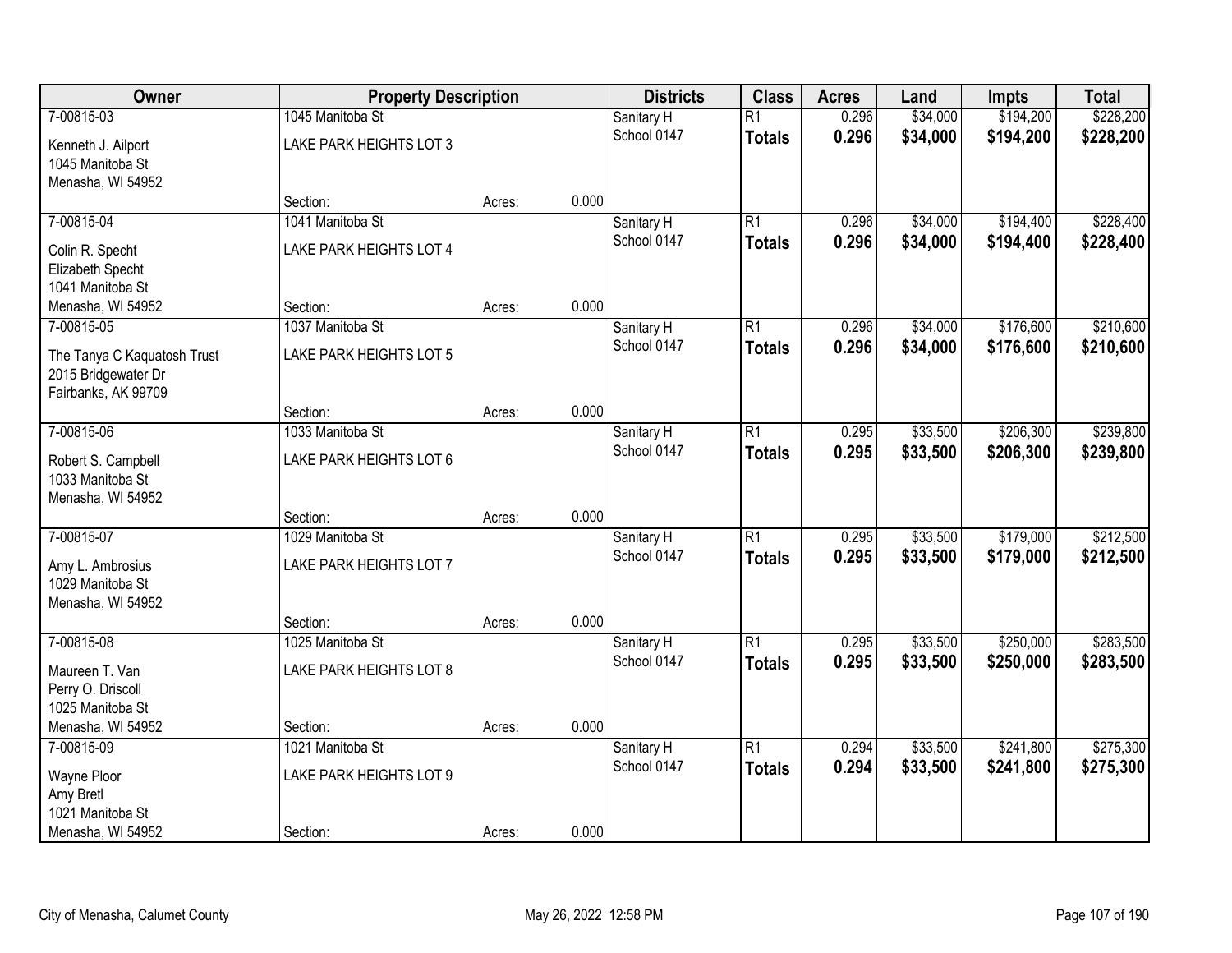| Owner<br><b>Property Description</b>                        | <b>Districts</b>                             | <b>Class</b> | <b>Acres</b> | Land                      | <b>Impts</b>                     | <b>Total</b>   |                      |                        |                        |
|-------------------------------------------------------------|----------------------------------------------|--------------|--------------|---------------------------|----------------------------------|----------------|----------------------|------------------------|------------------------|
| 7-00815-10<br>Terry J. Sullivan                             | 1017 Manitoba St<br>LAKE PARK HEIGHTS LOT 10 |              |              | Sanitary H<br>School 0147 | $\overline{R1}$<br><b>Totals</b> | 0.348<br>0.348 | \$40,500<br>\$40,500 | \$193,000<br>\$193,000 | \$233,500<br>\$233,500 |
| Jean Sullivan<br>1017 Manitoba St                           |                                              |              |              |                           |                                  |                |                      |                        |                        |
| Menasha, WI 54952                                           | Section:                                     | Acres:       | 0.000        |                           |                                  |                |                      |                        |                        |
| 7-00815-11                                                  | 1013 Manitoba St                             |              |              | Sanitary H                | $\overline{R1}$                  | 0.498          | \$35,000             | \$157,900              | \$192,900              |
| Rick A. Finnel<br>1013 Manitoba St<br>Menasha, WI 54952     | LAKE PARK HEIGHTS LOT 11                     |              |              | School 0147               | <b>Totals</b>                    | 0.498          | \$35,000             | \$157,900              | \$192,900              |
|                                                             | Section:                                     | Acres:       | 0.000        |                           |                                  |                |                      |                        |                        |
| 7-00815-12                                                  | 1009 Manitoba St                             |              |              | Sanitary H                | $\overline{R1}$                  | 0.600          | \$54,000             | \$186,900              | \$240,900              |
| Melinda Bosmans<br>1009 Manitoba St<br>Menasha, WI 54952    | LAKE PARK HEIGHTS LOT 12                     |              |              | School 0147               | <b>Totals</b>                    | 0.600          | \$54,000             | \$186,900              | \$240,900              |
|                                                             | Section:                                     | Acres:       | 0.000        |                           |                                  |                |                      |                        |                        |
| 7-00815-13                                                  | 1005 Manitoba St                             |              |              | Sanitary H                | $\overline{R1}$                  | 0.357          | \$41,000             | \$197,900              | \$238,900              |
| William C. Erspamer<br>Tara M. Erspamer<br>1005 Manitoba St | LAKE PARK HEIGHTS LOT 13                     |              |              | School 0147               | <b>Totals</b>                    | 0.357          | \$41,000             | \$197,900              | \$238,900              |
| Menasha, WI 54952                                           | Section:                                     | Acres:       | 0.000        |                           |                                  |                |                      |                        |                        |
| 7-00815-14                                                  | 1001 Manitoba St                             |              |              | Sanitary H                | $\overline{R1}$                  | 0.433          | \$46,500             | \$160,600              | \$207,100              |
| Jane Rufe<br>1001 Manitoba St<br>Menasha, WI 54952          | LAKE PARK HEIGHTS LOT 14                     |              |              | School 0147               | <b>Totals</b>                    | 0.433          | \$46,500             | \$160,600              | \$207,100              |
|                                                             | Section:                                     | Acres:       | 0.000        |                           |                                  |                |                      |                        |                        |
| 7-00815-15                                                  | 1013 Lugano St                               |              |              | Sanitary H                | $\overline{R1}$                  | 0.356          | \$41,000             | \$240,400              | \$281,400              |
| Brian R. Cutler<br>Jennifer L. Cutler<br>1013 Lugano St     | LAKE PARK HEIGHTS LOT 15                     |              |              | School 0147               | <b>Totals</b>                    | 0.356          | \$41,000             | \$240,400              | \$281,400              |
| Menasha, WI 54952                                           | Section:                                     | Acres:       | 0.000        |                           |                                  |                |                      |                        |                        |
| 7-00815-16                                                  | 1009 Lugano St                               |              |              | Sanitary H                | $\overline{R1}$                  | 0.271          | \$30,500             | \$236,700              | \$267,200              |
| Jason C. Weis<br>Susan M. Weis<br>1009 Lugano St            | LAKE PARK HEIGHTS LOT 16                     |              |              | School 0147               | <b>Totals</b>                    | 0.271          | \$30,500             | \$236,700              | \$267,200              |
| Menasha, WI 54952                                           | Section:                                     | Acres:       | 0.000        |                           |                                  |                |                      |                        |                        |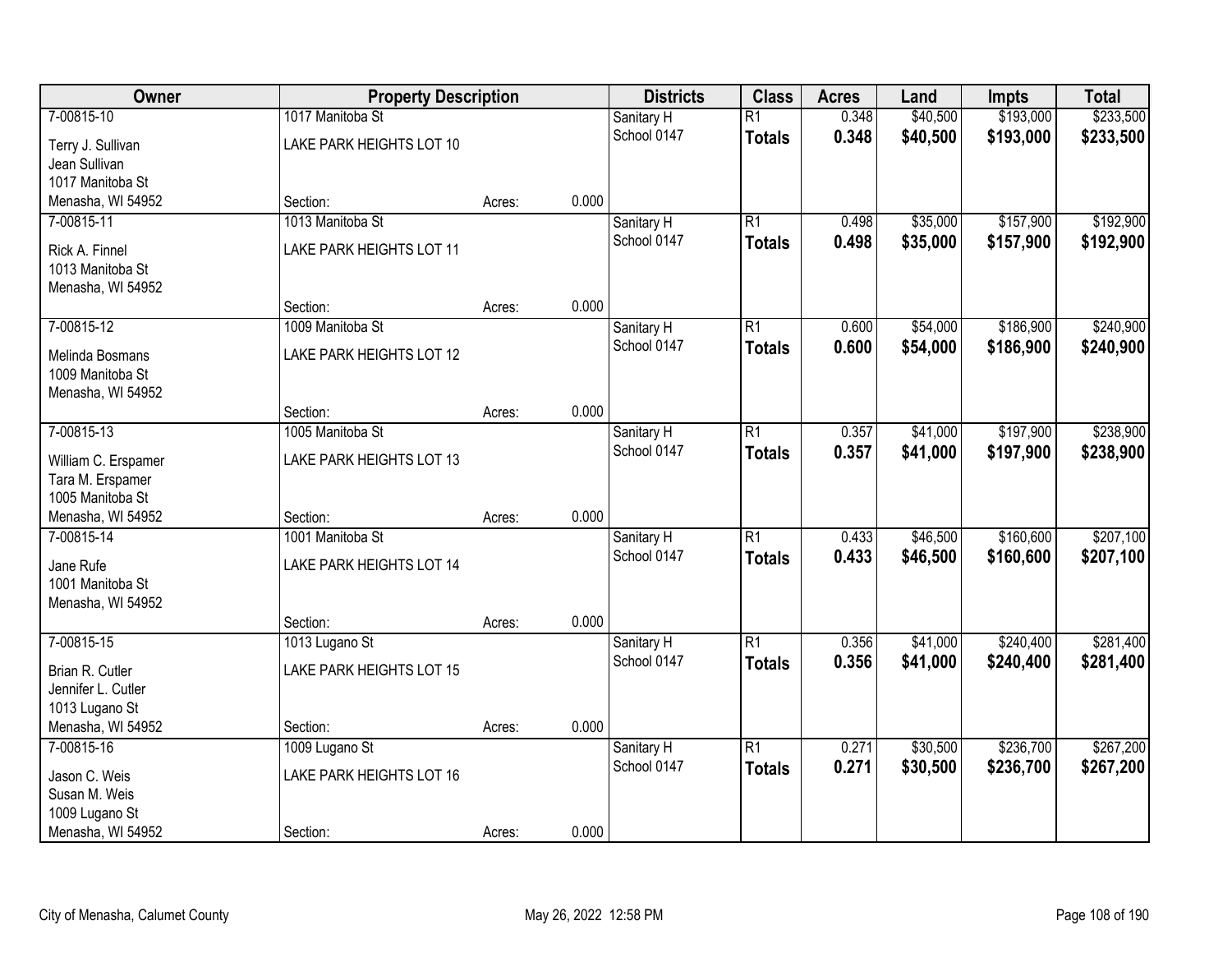| Owner                                 | <b>Property Description</b>  |        |       | <b>Districts</b>          | <b>Class</b>    | <b>Acres</b> | Land     | <b>Impts</b> | <b>Total</b> |
|---------------------------------------|------------------------------|--------|-------|---------------------------|-----------------|--------------|----------|--------------|--------------|
| 7-00815-17                            | 1008 Manitoba St             |        |       | Sanitary H                | $\overline{R1}$ | 0.268        | \$30,500 | \$198,800    | \$229,300    |
| Cory R. Van Eperen                    | LAKE PARK HEIGHTS LOT 17     |        |       | School 0147               | <b>Totals</b>   | 0.268        | \$30,500 | \$198,800    | \$229,300    |
| Alissa R. Van Eperen                  |                              |        |       |                           |                 |              |          |              |              |
| 1008 Manitoba St                      |                              |        |       |                           |                 |              |          |              |              |
| Menasha, WI 54952                     | Section:                     | Acres: | 0.000 |                           |                 |              |          |              |              |
| 7-00815-18                            | 1012 Manitoba St             |        |       | Sanitary H                | $\overline{R1}$ | 0.288        | \$33,000 | \$209,100    | \$242,100    |
| Debra L. Suttner                      | LAKE PARK HEIGHTS LOT 18     |        |       | School 0147               | <b>Totals</b>   | 0.288        | \$33,000 | \$209,100    | \$242,100    |
| 1012 Manitoba St                      |                              |        |       |                           |                 |              |          |              |              |
| Menasha, WI 54952                     |                              |        |       |                           |                 |              |          |              |              |
|                                       | Section:                     | Acres: | 0.000 |                           |                 |              |          |              |              |
| 7-00815-19                            | 1016 Manitoba St             |        |       | Sanitary H                | $\overline{R1}$ | 0.369        | \$42,000 | \$255,800    | \$297,800    |
|                                       | LAKE PARK HEIGHTS LOT 19     |        |       | School 0147               | <b>Totals</b>   | 0.369        | \$42,000 | \$255,800    | \$297,800    |
| Timothy N. Hippert<br>Lori J. Hippert |                              |        |       |                           |                 |              |          |              |              |
| 1016 Manitoba St                      |                              |        |       |                           |                 |              |          |              |              |
| Menasha, WI 54952                     | Section:                     | Acres: | 0.000 |                           |                 |              |          |              |              |
| 7-00815-20                            | 1020 Manitoba St             |        |       | Sanitary H                | $\overline{R1}$ | 0.282        | \$32,000 | \$243,300    | \$275,300    |
|                                       |                              |        |       | School 0147               | <b>Totals</b>   | 0.282        | \$32,000 | \$243,300    | \$275,300    |
| Henry J. Yunk                         | LAKE PARK HEIGHTS LOT 20     |        |       |                           |                 |              |          |              |              |
| Beverly A. Yunk<br>1020 Manitoba St   |                              |        |       |                           |                 |              |          |              |              |
| Menasha, WI 54952                     | Section:                     | Acres: | 0.000 |                           |                 |              |          |              |              |
| 7-00815-21                            | 1024 Manitoba St             |        |       | Sanitary H                | $\overline{R1}$ | 0.278        | \$31,500 | \$261,600    | \$293,100    |
|                                       |                              |        |       | School 0147               | <b>Totals</b>   | 0.278        | \$31,500 | \$261,600    | \$293,100    |
| Patricia L. Jorgensen                 | LAKE PARK HEIGHTS LOT 21     |        |       |                           |                 |              |          |              |              |
| Maria A. Wierichs                     |                              |        |       |                           |                 |              |          |              |              |
| 1024 Manitoba St                      |                              |        | 0.000 |                           |                 |              |          |              |              |
| Menasha, WI 54952<br>7-00815-22       | Section:<br>1028 Manitoba St | Acres: |       |                           | $\overline{R1}$ | 0.275        | \$31,000 | \$250,200    | \$281,200    |
|                                       |                              |        |       | Sanitary H<br>School 0147 |                 | 0.275        | \$31,000 | \$250,200    | \$281,200    |
| Lisa R. Hopwood                       | LAKE PARK HEIGHTS LOT 22     |        |       |                           | <b>Totals</b>   |              |          |              |              |
| 1028 Manitoba St                      |                              |        |       |                           |                 |              |          |              |              |
| Menasha, WI 54952                     |                              |        |       |                           |                 |              |          |              |              |
|                                       | Section:                     | Acres: | 0.000 |                           |                 |              |          |              |              |
| 7-00815-23                            | 1049 Lugano St               |        |       | Sanitary H                | $\overline{R1}$ | 0.355        | \$41,000 | \$166,700    | \$207,700    |
| Joshua D. Falk                        | LAKE PARK HEIGHTS LOT 23     |        |       | School 0147               | <b>Totals</b>   | 0.355        | \$41,000 | \$166,700    | \$207,700    |
| Jamie M. Miller                       |                              |        |       |                           |                 |              |          |              |              |
| 1049 Lugano St                        |                              |        |       |                           |                 |              |          |              |              |
| Menasha, WI 54952                     | Section:                     | Acres: | 0.000 |                           |                 |              |          |              |              |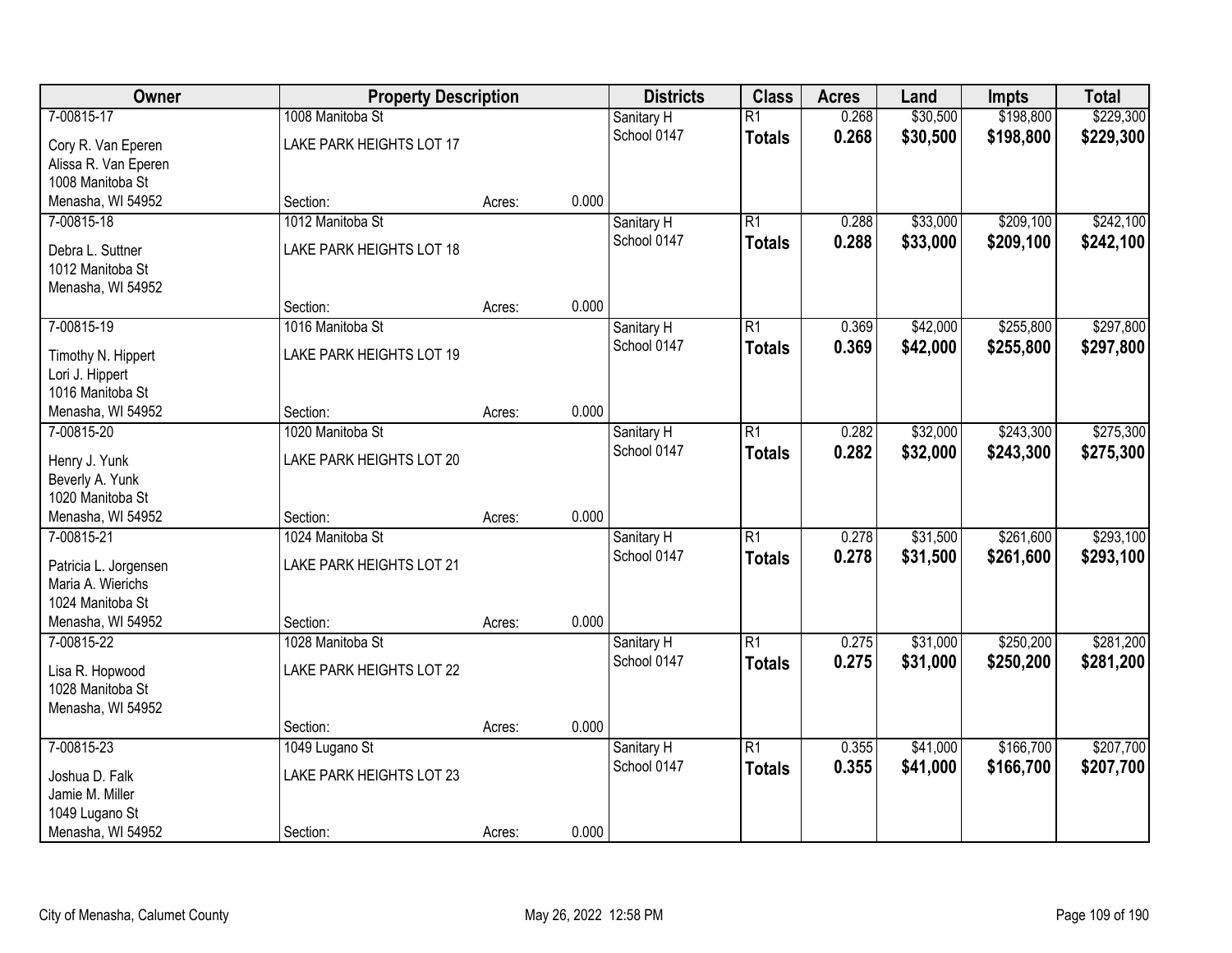| Owner                                           | <b>Property Description</b>                | <b>Districts</b><br><b>Class</b> |       | <b>Acres</b>              | Land                             | <b>Impts</b>   | <b>Total</b>         |                        |                        |
|-------------------------------------------------|--------------------------------------------|----------------------------------|-------|---------------------------|----------------------------------|----------------|----------------------|------------------------|------------------------|
| 7-00815-24<br>Steven R. Aho<br>Melissa K. Homan | 1045 Lugano St<br>LAKE PARK HEIGHTS LOT 24 |                                  |       | Sanitary H<br>School 0147 | $\overline{R1}$<br><b>Totals</b> | 0.336<br>0.336 | \$39,000<br>\$39,000 | \$223,100<br>\$223,100 | \$262,100<br>\$262,100 |
| 1045 Lugano St                                  |                                            |                                  |       |                           |                                  |                |                      |                        |                        |
| Menasha, WI 54952                               | Section:                                   | Acres:                           | 0.000 |                           |                                  |                |                      |                        |                        |
| 7-00815-25                                      | 1041 Garda Ct                              |                                  |       | Sanitary H                | $\overline{R1}$                  | 0.389          | \$43,500             | \$269,300              | \$312,800              |
| Thomas R. Stoffel<br>Judith K. Stoffel          | LAKE PARK HEIGHTS LOT 25                   |                                  |       | School 0147               | <b>Totals</b>                    | 0.389          | \$43,500             | \$269,300              | \$312,800              |
| 1041 Garda Ct                                   |                                            |                                  |       |                           |                                  |                |                      |                        |                        |
| Menasha, WI 54952                               | Section:                                   | Acres:                           | 0.000 |                           |                                  |                |                      |                        |                        |
| 7-00815-26                                      | 1037 Garda Ct                              |                                  |       | Sanitary H                | $\overline{R1}$                  | 0.425          | \$46,000             | \$232,800              | \$278,800              |
| Shiming Zhuang<br>Jianhua Chen                  | LAKE PARK HEIGHTS LOT 26                   |                                  |       | School 0147               | <b>Totals</b>                    | 0.425          | \$46,000             | \$232,800              | \$278,800              |
| 1037 Garda Ct                                   |                                            |                                  | 0.000 |                           |                                  |                |                      |                        |                        |
| Menasha, WI 54952<br>7-00815-27                 | Section:<br>1033 Garda Ct                  | Acres:                           |       |                           | $\overline{R1}$                  | 0.499          | \$50,000             | \$230,800              | \$280,800              |
|                                                 |                                            |                                  |       | Sanitary H<br>School 0147 |                                  |                |                      |                        |                        |
| Robert W. DeBoer                                | LAKE PARK HEIGHTS LOT 27                   |                                  |       |                           | <b>Totals</b>                    | 0.499          | \$50,000             | \$230,800              | \$280,800              |
| Christine A. DeBoer                             |                                            |                                  |       |                           |                                  |                |                      |                        |                        |
| 1033 Garda Ct                                   |                                            |                                  |       |                           |                                  |                |                      |                        |                        |
| Menasha, WI 54952                               | Section:                                   | Acres:                           | 0.000 |                           |                                  |                |                      |                        |                        |
| 7-00815-28                                      | 1029 Garda Ct                              |                                  |       | Sanitary H                | $\overline{R1}$                  | 0.428          | \$46,000             | \$269,800              | \$315,800              |
| Adam Gronert                                    | LAKE PARK HEIGHTS LOT 28                   |                                  |       | School 0147               | <b>Totals</b>                    | 0.428          | \$46,000             | \$269,800              | \$315,800              |
| <b>Sharon Gronert</b>                           |                                            |                                  |       |                           |                                  |                |                      |                        |                        |
| 1029 Garda Ct                                   |                                            |                                  |       |                           |                                  |                |                      |                        |                        |
| Menasha, WI 54952                               | Section:                                   | Acres:                           | 0.000 |                           |                                  |                |                      |                        |                        |
| 7-00815-29                                      | 1000 Manitoba St                           |                                  |       | Sanitary H                | $\overline{R1}$                  | 0.474          | \$48,500             | \$285,700              | \$334,200              |
| Bruce L. Dudek                                  | LAKE PARK HEIGHTS LOT 29                   |                                  |       | School 0147               | <b>Totals</b>                    | 0.474          | \$48,500             | \$285,700              | \$334,200              |
| 1000 Manitoba St                                |                                            |                                  |       |                           |                                  |                |                      |                        |                        |
| Menasha, WI 54952                               |                                            |                                  | 0.000 |                           |                                  |                |                      |                        |                        |
| 7-00815-30                                      | Section:<br>1004 Lugano St                 | Acres:                           |       |                           | $\overline{R1}$                  | 0.334          | \$38,500             | \$227,900              | \$266,400              |
|                                                 |                                            |                                  |       | Sanitary H<br>School 0147 |                                  | 0.334          |                      |                        |                        |
| Timothy G. Voss                                 | LAKE PARK HEIGHTS LOT 30                   |                                  |       |                           | <b>Totals</b>                    |                | \$38,500             | \$227,900              | \$266,400              |
| 1004 Lugano St                                  |                                            |                                  |       |                           |                                  |                |                      |                        |                        |
| Menasha, WI 54952                               |                                            |                                  |       |                           |                                  |                |                      |                        |                        |
|                                                 | Section:                                   | Acres:                           | 0.000 |                           |                                  |                |                      |                        |                        |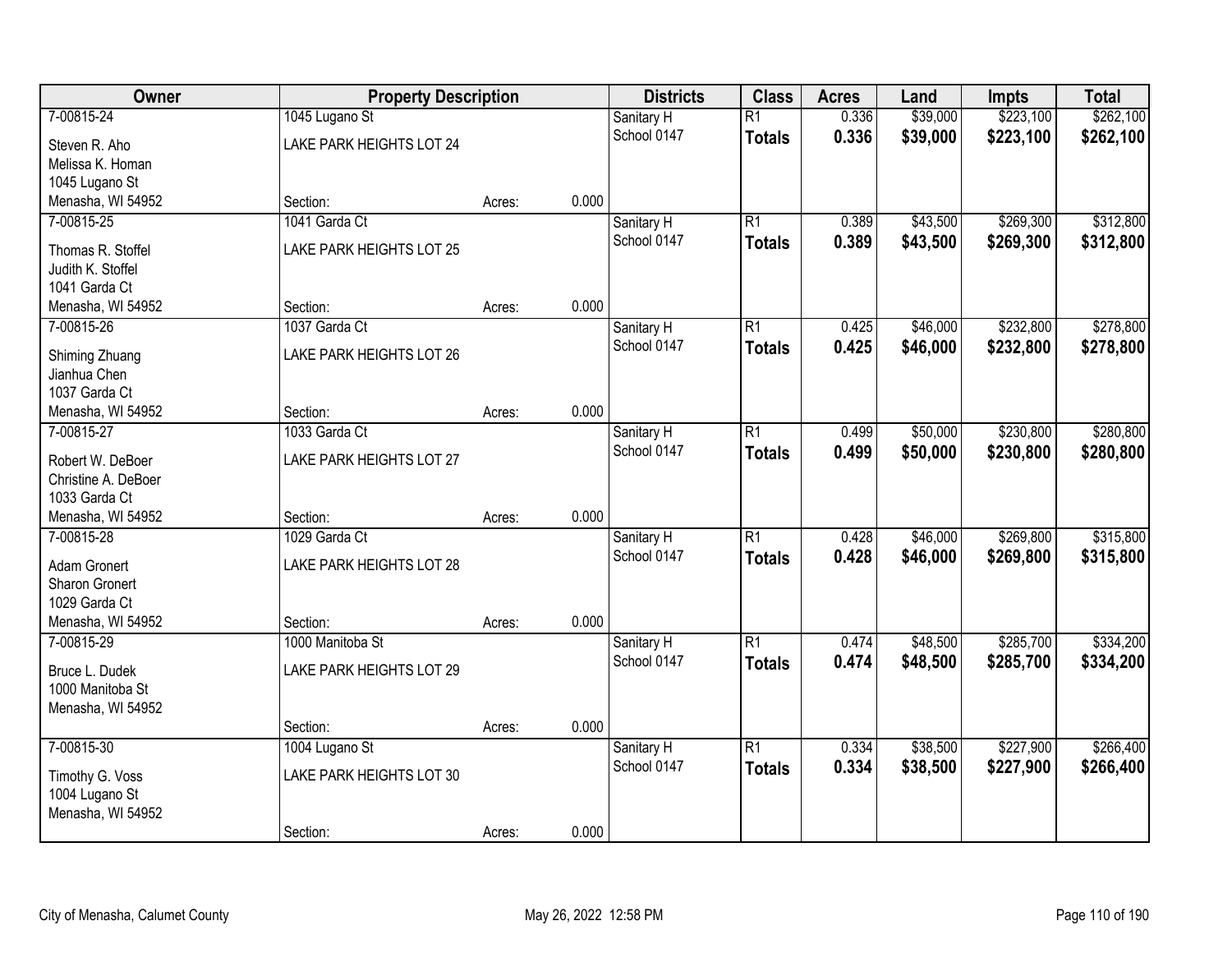| Owner                               | <b>Property Description</b> |        |       | <b>Districts</b>          | <b>Class</b>    | <b>Acres</b> | Land     | <b>Impts</b> | <b>Total</b> |
|-------------------------------------|-----------------------------|--------|-------|---------------------------|-----------------|--------------|----------|--------------|--------------|
| 7-00815-31                          | 1008 Lugano St              |        |       | Sanitary H                | $\overline{R1}$ | 0.557        | \$52,000 | \$315,900    | \$367,900    |
| <b>Brian Schefe</b>                 | LAKE PARK HEIGHTS LOT 31    |        |       | School 0147               | <b>Totals</b>   | 0.557        | \$52,000 | \$315,900    | \$367,900    |
| Cheryl Schefe                       |                             |        |       |                           |                 |              |          |              |              |
| 1008 Lugano St                      |                             |        |       |                           |                 |              |          |              |              |
| Menasha, WI 54952                   | Section:                    | Acres: | 0.000 |                           |                 |              |          |              |              |
| 7-00815-32                          | 1012 Lugano St              |        |       | Sanitary H                | $\overline{R1}$ | 0.847        | \$64,000 | \$382,600    | \$446,600    |
| Timothy J. Austin                   | LAKE PARK HEIGHTS LOT 32    |        |       | School 0147               | <b>Totals</b>   | 0.847        | \$64,000 | \$382,600    | \$446,600    |
| Kari Austin                         |                             |        |       |                           |                 |              |          |              |              |
| 1012 Lugano St                      |                             |        |       |                           |                 |              |          |              |              |
| Menasha, WI 54952                   | Section:                    | Acres: | 0.000 |                           |                 |              |          |              |              |
| 7-00815-33                          | 1016 Lugano St              |        |       | Sanitary H                | $\overline{R1}$ | 0.356        | \$41,000 | \$214,600    | \$255,600    |
|                                     |                             |        |       | School 0147               | <b>Totals</b>   | 0.356        | \$41,000 | \$214,600    | \$255,600    |
| Lawrence H. Baier<br>Karla A. Baier | LAKE PARK HEIGHTS LOT 33    |        |       |                           |                 |              |          |              |              |
| 1016 Lugano St                      |                             |        |       |                           |                 |              |          |              |              |
| Menasha, WI 54952                   | Section:                    | Acres: | 0.000 |                           |                 |              |          |              |              |
| 7-00815-34                          | 1020 Lugano St              |        |       | Sanitary H                | $\overline{R1}$ | 0.316        | \$36,500 | \$215,200    | \$251,700    |
|                                     |                             |        |       | School 0147               | <b>Totals</b>   | 0.316        | \$36,500 | \$215,200    | \$251,700    |
| Jeremy M. Gritton                   | LAKE PARK HEIGHTS LOT 34    |        |       |                           |                 |              |          |              |              |
| Meredit Gritton                     |                             |        |       |                           |                 |              |          |              |              |
| 1020 Lugano St                      |                             |        | 0.000 |                           |                 |              |          |              |              |
| Menasha, WI 54952<br>7-00815-35     | Section:                    | Acres: |       |                           | $\overline{R1}$ | 0.319        | \$37,000 | \$238,300    | \$275,300    |
|                                     | 1024 Lugano St              |        |       | Sanitary H<br>School 0147 |                 |              |          |              |              |
| Jeffrey A. Jaskolski                | LAKE PARK HEIGHTS LOT 35    |        |       |                           | <b>Totals</b>   | 0.319        | \$37,000 | \$238,300    | \$275,300    |
| Donna M. Jaskolski                  |                             |        |       |                           |                 |              |          |              |              |
| 1024 Lugano St                      |                             |        |       |                           |                 |              |          |              |              |
| Menasha, WI 54952                   | Section:                    | Acres: | 0.000 |                           |                 |              |          |              |              |
| 7-00815-36                          | 1028 Lugano St              |        |       | Sanitary H                | $\overline{R1}$ | 0.363        | \$41,500 | \$289,900    | \$331,400    |
| Douglas M. Thurber                  | LAKE PARK HEIGHTS LOT 36    |        |       | School 0147               | <b>Totals</b>   | 0.363        | \$41,500 | \$289,900    | \$331,400    |
| Angel Thurber                       |                             |        |       |                           |                 |              |          |              |              |
| 1028 Lugano St                      |                             |        |       |                           |                 |              |          |              |              |
| Menasha, WI 54952                   | Section:                    | Acres: | 0.000 |                           |                 |              |          |              |              |
| 7-00815-37                          | 1032 Lugano St              |        |       | Sanitary H                | $\overline{R1}$ | 0.354        | \$40,500 | \$232,400    | \$272,900    |
| Jeffrey D. Clark                    | LAKE PARK HEIGHTS LOT 37    |        |       | School 0147               | <b>Totals</b>   | 0.354        | \$40,500 | \$232,400    | \$272,900    |
| Dawn J. Clark                       |                             |        |       |                           |                 |              |          |              |              |
| 1032 Lugano St                      |                             |        |       |                           |                 |              |          |              |              |
| Menasha, WI 54952                   | Section:                    | Acres: | 0.000 |                           |                 |              |          |              |              |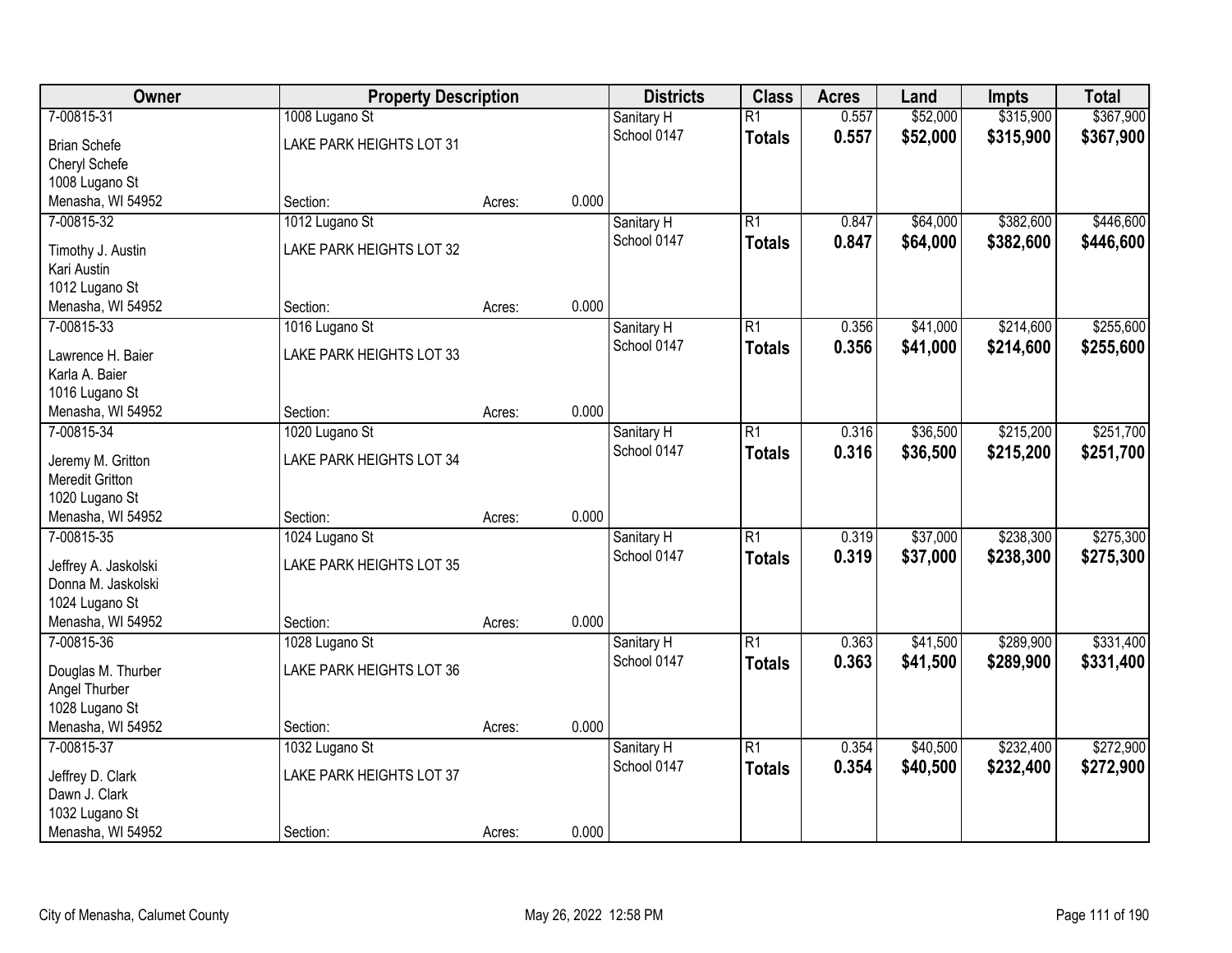| Owner                               | <b>Property Description</b> |        |       | <b>Districts</b>          | <b>Class</b>    | <b>Acres</b>   | Land     | <b>Impts</b> | <b>Total</b> |
|-------------------------------------|-----------------------------|--------|-------|---------------------------|-----------------|----------------|----------|--------------|--------------|
| 7-00815-38                          | 1036 Lugano St              |        |       | Sanitary H                | $\overline{R1}$ | 0.300          | \$34,500 | \$226,800    | \$261,300    |
| Robert J. Mather                    | LAKE PARK HEIGHTS LOT 38    |        |       | School 0147               | <b>Totals</b>   | 0.300          | \$34,500 | \$226,800    | \$261,300    |
| Kathleen M. Mather                  |                             |        |       |                           |                 |                |          |              |              |
| 1036 Lugano St                      |                             |        |       |                           |                 |                |          |              |              |
| Menasha, WI 54952                   | Section:                    | Acres: | 0.000 |                           |                 |                |          |              |              |
| 7-00815-39                          | 1040 Lugano St              |        |       | Sanitary H                | $\overline{R1}$ | 0.360          | \$41,000 | \$188,100    | \$229,100    |
| Paul Rechner                        | LAKE PARK HEIGHTS LOT 39    |        |       | School 0147               | <b>Totals</b>   | 0.360          | \$41,000 | \$188,100    | \$229,100    |
| Patricia Rechner                    |                             |        |       |                           |                 |                |          |              |              |
| 1040 Luano St                       |                             |        |       |                           |                 |                |          |              |              |
| Menasha, WI 54952                   | Section:                    | Acres: | 0.000 |                           |                 |                |          |              |              |
| 7-00815-40                          | 1044 Lugano St              |        |       | Sanitary H                | $\overline{R1}$ | 0.375          | \$42,500 | \$265,400    | \$307,900    |
| Jane A. Savatski                    | LAKE PARK HEIGHTS LOT 40    |        |       | School 0147               | <b>Totals</b>   | 0.375          | \$42,500 | \$265,400    | \$307,900    |
| 1044 Lugano St                      |                             |        |       |                           |                 |                |          |              |              |
| Menasha, WI 54952                   |                             |        |       |                           |                 |                |          |              |              |
|                                     | Section:                    | Acres: | 0.000 |                           |                 |                |          |              |              |
| 7-00815-41                          | 1048 Lugano St              |        |       | Sanitary H                | $\overline{R1}$ | 0.352          | \$40,500 | \$238,100    | \$278,600    |
|                                     |                             |        |       | School 0147               | <b>Totals</b>   | 0.352          | \$40,500 | \$238,100    | \$278,600    |
| Michael T. Ahrens                   | LAKE PARK HEIGHTS LOT 41    |        |       |                           |                 |                |          |              |              |
| Malissa J. Ahrens<br>1048 Lugano St |                             |        |       |                           |                 |                |          |              |              |
| Menasha, WI 54952                   | Section:                    | Acres: | 0.000 |                           |                 |                |          |              |              |
| 7-00815-42                          | 1052 Lugano St              |        |       | Sanitary H                | $\overline{R1}$ | 0.306          | \$35,000 | \$255,000    | \$290,000    |
|                                     |                             |        |       | School 0147               | <b>Totals</b>   | 0.306          | \$35,000 | \$255,000    | \$290,000    |
| John J. Todryk                      | LAKE PARK HEIGHTS LOT 42    |        |       |                           |                 |                |          |              |              |
| Bonnie J. Todry                     |                             |        |       |                           |                 |                |          |              |              |
| 1052 Lugano St                      |                             |        |       |                           |                 |                |          |              |              |
| Menasha, WI 54952                   | Section:                    | Acres: | 0.000 |                           |                 |                |          |              |              |
| 7-00815-43                          | 1056 Lugano St              |        |       | Sanitary H<br>School 0147 | $\overline{R1}$ | 0.393<br>0.393 | \$43,500 | \$223,100    | \$266,600    |
| Rafael G. Aldana                    | LAKE PARK HEIGHTS LOT 43    |        |       |                           | <b>Totals</b>   |                | \$43,500 | \$223,100    | \$266,600    |
| Sara L. Aldana                      |                             |        |       |                           |                 |                |          |              |              |
| 1056 Lugano St                      |                             |        |       |                           |                 |                |          |              |              |
| Menasha, WI 54952                   | Section:                    | Acres: | 0.000 |                           |                 |                |          |              |              |
| 7-00815-44                          | 3073 Winnipeg St            |        |       | Sanitary H                | $\overline{R1}$ | 0.389          | \$43,500 | \$288,700    | \$332,200    |
| Kim R & NancyLee D Kreutzman Living | LAKE PARK HEIGHTS LOT 44    |        |       | School 0147               | <b>Totals</b>   | 0.389          | \$43,500 | \$288,700    | \$332,200    |
| <b>Trust</b>                        |                             |        |       |                           |                 |                |          |              |              |
| 3073 Winnipeg St                    |                             |        |       |                           |                 |                |          |              |              |
| Menasha, WI 54952                   | Section:                    | Acres: | 0.000 |                           |                 |                |          |              |              |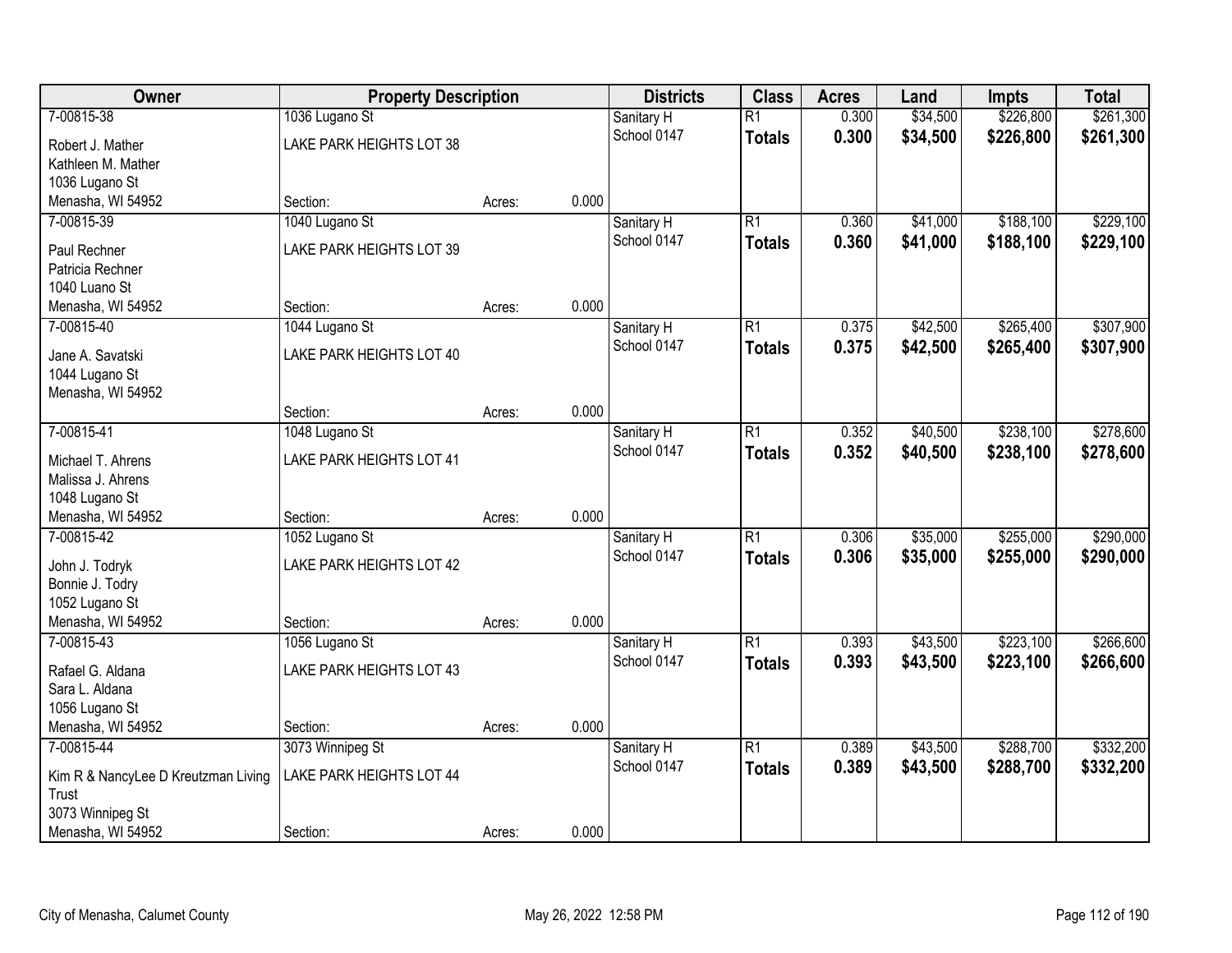| Owner                                     | <b>Property Description</b>     |        |       | <b>Districts</b> | <b>Class</b>    | <b>Acres</b> | Land     | <b>Impts</b> | <b>Total</b> |
|-------------------------------------------|---------------------------------|--------|-------|------------------|-----------------|--------------|----------|--------------|--------------|
| 7-00815-45                                | 3069 Winnipeg St                |        |       | Sanitary H       | $\overline{R1}$ | 0.263        | \$29,500 | \$255,400    | \$284,900    |
| David Eldon                               | LAKE PARK HEIGHTS LOT 45        |        |       | School 0147      | <b>Totals</b>   | 0.263        | \$29,500 | \$255,400    | \$284,900    |
| Patti L. Jones                            |                                 |        |       |                  |                 |              |          |              |              |
| 3069 Winnipeg St                          |                                 |        |       |                  |                 |              |          |              |              |
| Menasha, WI 54952                         | Section:                        | Acres: | 0.000 |                  |                 |              |          |              |              |
| 7-00815-46                                | 3065 Winnipeg St                |        |       | Sanitary H       | R1              | 0.262        | \$29,500 | \$261,400    | \$290,900    |
| Haas Revocable Trust Dated December       | <b>LAKE PARK HEIGHTS LOT 46</b> |        |       | School 0147      | Totals          | 0.262        | \$29,500 | \$261,400    | \$290,900    |
| 13, 2001                                  |                                 |        |       |                  |                 |              |          |              |              |
| 3065 Winnipeg St                          |                                 |        |       |                  |                 |              |          |              |              |
| Menasha, WI 54952                         | Section:                        | Acres: | 0.000 |                  |                 |              |          |              |              |
| 7-00815-47                                | 3061 Winnipeg St                |        |       | Sanitary H       | $\overline{R1}$ | 0.274        | \$31,000 | \$198,900    | \$229,900    |
| Robert Forer                              | LAKE PARK HEIGHTS LOT 47        |        |       | School 0147      | <b>Totals</b>   | 0.274        | \$31,000 | \$198,900    | \$229,900    |
| 3061 Winnipeg St                          |                                 |        |       |                  |                 |              |          |              |              |
| Menasha, WI 54952                         |                                 |        |       |                  |                 |              |          |              |              |
|                                           | Section:                        | Acres: | 0.000 |                  |                 |              |          |              |              |
| 7-00815-48                                | 3057 Winnipeg St                |        |       | Sanitary H       | $\overline{R1}$ | 0.395        | \$44,000 | \$226,600    | \$270,600    |
| Miles T. Meidam                           | LAKE PARK HEIGHTS LOT 48        |        |       | School 0147      | <b>Totals</b>   | 0.395        | \$44,000 | \$226,600    | \$270,600    |
| Susan M. Meidam                           |                                 |        |       |                  |                 |              |          |              |              |
| 3057 Winnipeg St                          |                                 |        |       |                  |                 |              |          |              |              |
| Menasha, WI 54952                         | Section:                        | Acres: | 0.000 |                  |                 |              |          |              |              |
| 7-00815-49                                | 3053 Winnipeg St                |        |       | Sanitary H       | $\overline{R1}$ | 0.364        | \$41,500 | \$265,800    | \$307,300    |
|                                           |                                 |        |       | School 0147      | <b>Totals</b>   | 0.364        | \$41,500 | \$265,800    | \$307,300    |
| Charles J. Tassoul<br>Kimberly L. Tassoul | <b>LAKE PARK HEIGHTS LOT 49</b> |        |       |                  |                 |              |          |              |              |
| 3053 Winnipeg St                          |                                 |        |       |                  |                 |              |          |              |              |
| Menasha, WI 54952                         | Section:                        | Acres: | 0.000 |                  |                 |              |          |              |              |
| 7-00815-50                                | 3049 Winnipeg St                |        |       | Sanitary H       | R1              | 0.311        | \$36,000 | \$270,200    | \$306,200    |
|                                           |                                 |        |       | School 0147      | <b>Totals</b>   | 0.311        | \$36,000 | \$270,200    | \$306,200    |
| Marsha Lynn Zedler                        | <b>LAKE PARK HEIGHTS LOT 50</b> |        |       |                  |                 |              |          |              |              |
| 3049 Winnipeg St<br>Menasha, WI 54952     |                                 |        |       |                  |                 |              |          |              |              |
|                                           | Section:                        | Acres: | 0.000 |                  |                 |              |          |              |              |
| 7-00815-51                                | 3045 Winnipeg St                |        |       | Sanitary H       | $\overline{R1}$ | 0.336        | \$39,000 | \$344,300    | \$383,300    |
|                                           |                                 |        |       | School 0147      | Totals          | 0.336        | \$39,000 | \$344,300    | \$383,300    |
| Buddi S. Subedi                           | LAKE PARK HEIGHTS LOT 51        |        |       |                  |                 |              |          |              |              |
| 3045 Winnipeg St                          |                                 |        |       |                  |                 |              |          |              |              |
| Menasha, WI 54952                         | Section:                        |        | 0.000 |                  |                 |              |          |              |              |
|                                           |                                 | Acres: |       |                  |                 |              |          |              |              |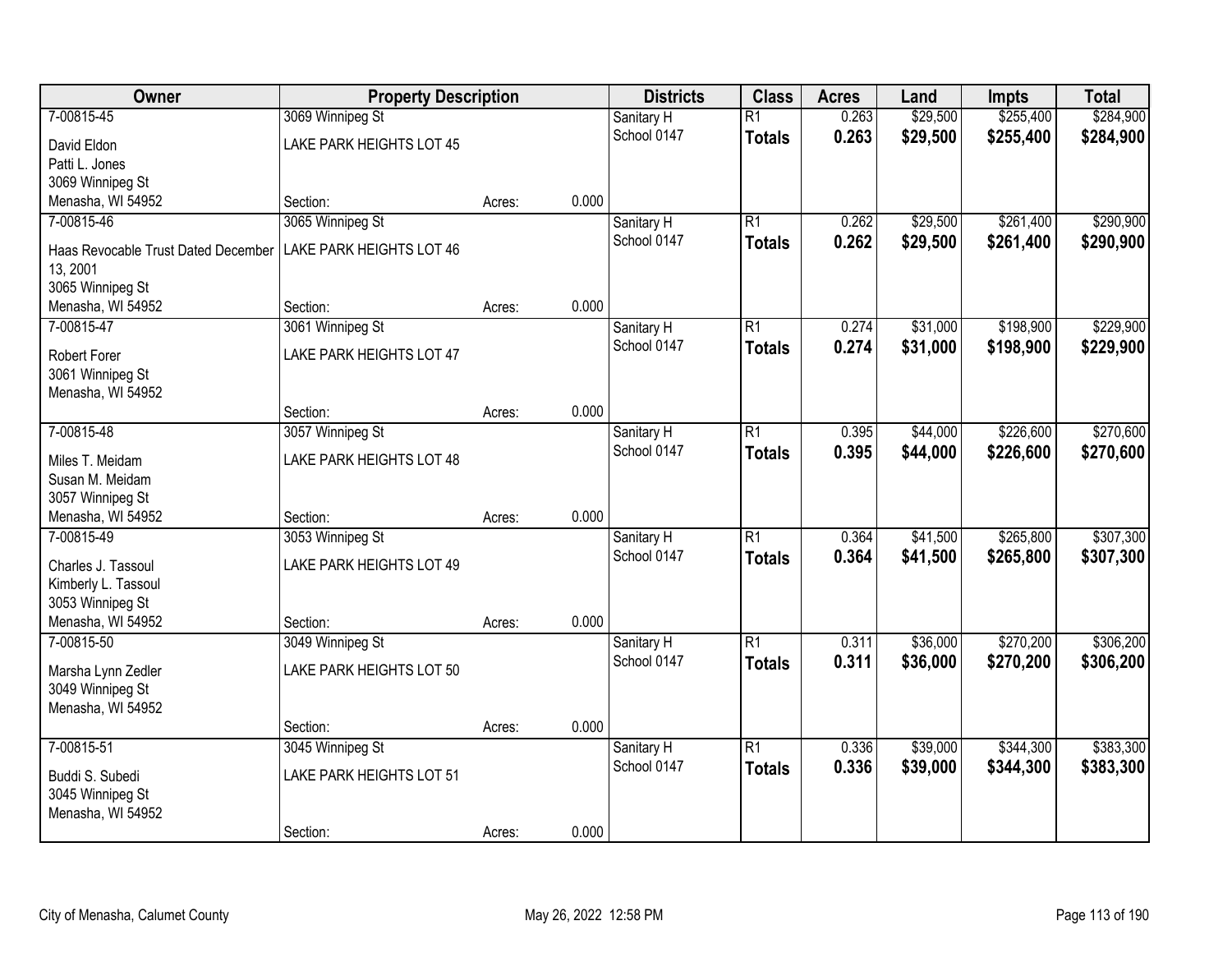| Owner                              | <b>Property Description</b> |        |       | <b>Districts</b> | <b>Class</b>    | <b>Acres</b> | Land     | <b>Impts</b> | <b>Total</b> |
|------------------------------------|-----------------------------|--------|-------|------------------|-----------------|--------------|----------|--------------|--------------|
| 7-00815-52                         | 3041 Winnipeg St            |        |       | Sanitary H       | $\overline{R1}$ | 0.316        | \$36,500 | \$298,100    | \$334,600    |
| Clifford R. Witthuhn               | LAKE PARK HEIGHTS LOT 52    |        |       | School 0147      | <b>Totals</b>   | 0.316        | \$36,500 | \$298,100    | \$334,600    |
| Kara L. Witthuhn                   |                             |        |       |                  |                 |              |          |              |              |
| 3041 Winnipeg St                   |                             |        |       |                  |                 |              |          |              |              |
| Menasha, WI 54952                  | Section:                    | Acres: | 0.000 |                  |                 |              |          |              |              |
| 7-00815-53                         | 3037 Winnipeg St            |        |       | Sanitary H       | $\overline{R1}$ | 0.382        | \$43,000 | \$416,300    | \$459,300    |
| Jay L. Junkins                     | LAKE PARK HEIGHTS LOT 53    |        |       | School 0147      | <b>Totals</b>   | 0.382        | \$43,000 | \$416,300    | \$459,300    |
| <b>Traci Junkins</b>               |                             |        |       |                  |                 |              |          |              |              |
| 3037 Winnipeg St                   |                             |        |       |                  |                 |              |          |              |              |
| Menasha, WI 54952                  | Section:                    | Acres: | 0.000 |                  |                 |              |          |              |              |
| 7-00815-54                         | 1029 Tana Ln                |        |       | Sanitary H       | $\overline{R1}$ | 0.423        | \$45,500 | \$407,200    | \$452,700    |
|                                    |                             |        |       | School 0147      | <b>Totals</b>   | 0.423        | \$45,500 | \$407,200    | \$452,700    |
| Andrew D. Wheaton                  | LAKE PARK HEIGHTS LOT 54    |        |       |                  |                 |              |          |              |              |
| Jessica R. Wheaton<br>1029 Tana Ln |                             |        |       |                  |                 |              |          |              |              |
| Menasha, WI 54952                  | Section:                    | Acres: | 0.000 |                  |                 |              |          |              |              |
| 7-00815-55                         | 1025 Tana Ln                |        |       | Sanitary H       | $\overline{R1}$ | 0.341        | \$39,500 | \$281,300    | \$320,800    |
|                                    |                             |        |       | School 0147      | <b>Totals</b>   | 0.341        | \$39,500 | \$281,300    | \$320,800    |
| <b>Benjamin Priebe</b>             | LAKE PARK HEIGHTS LOT 55    |        |       |                  |                 |              |          |              |              |
| <b>Tracy Priebe</b>                |                             |        |       |                  |                 |              |          |              |              |
| 1025 Tana Ln                       |                             |        |       |                  |                 |              |          |              |              |
| Menasha, WI 54952                  | Section:                    | Acres: | 0.000 |                  |                 |              |          |              |              |
| 7-00815-56                         | 1021 Tana Ln                |        |       | Sanitary H       | $\overline{R1}$ | 0.382        | \$43,000 | \$329,500    | \$372,500    |
| Nellorene S. Stark                 | LAKE PARK HEIGHTS LOT 56    |        |       | School 0147      | <b>Totals</b>   | 0.382        | \$43,000 | \$329,500    | \$372,500    |
| 1021 Tana Ln                       |                             |        |       |                  |                 |              |          |              |              |
| Menasha, WI 54952                  |                             |        |       |                  |                 |              |          |              |              |
|                                    | Section:                    | Acres: | 0.000 |                  |                 |              |          |              |              |
| 7-00815-57                         | 1017 Tana Ln                |        |       | Sanitary H       | $\overline{R1}$ | 0.434        | \$46,500 | \$260,600    | \$307,100    |
| Timothy B. Poklinkoski             | LAKE PARK HEIGHTS LOT 57    |        |       | School 0147      | <b>Totals</b>   | 0.434        | \$46,500 | \$260,600    | \$307,100    |
| Dawn M. Poklinkoski                |                             |        |       |                  |                 |              |          |              |              |
| 1017 Tana Ln                       |                             |        |       |                  |                 |              |          |              |              |
| Menasha, WI 54952                  | Section:                    | Acres: | 0.000 |                  |                 |              |          |              |              |
| 7-00815-58                         | 1013 Tana Ln                |        |       | Sanitary H       | $\overline{R1}$ | 0.503        | \$50,000 | \$335,800    | \$385,800    |
| Chad D. Reichelt                   | LAKE PARK HEIGHTS LOT 58    |        |       | School 0147      | <b>Totals</b>   | 0.503        | \$50,000 | \$335,800    | \$385,800    |
| Jaime A. Reichelt                  |                             |        |       |                  |                 |              |          |              |              |
| 1013 Tana Ln                       |                             |        |       |                  |                 |              |          |              |              |
| Menasha, WI 54952                  | Section:                    | Acres: | 0.000 |                  |                 |              |          |              |              |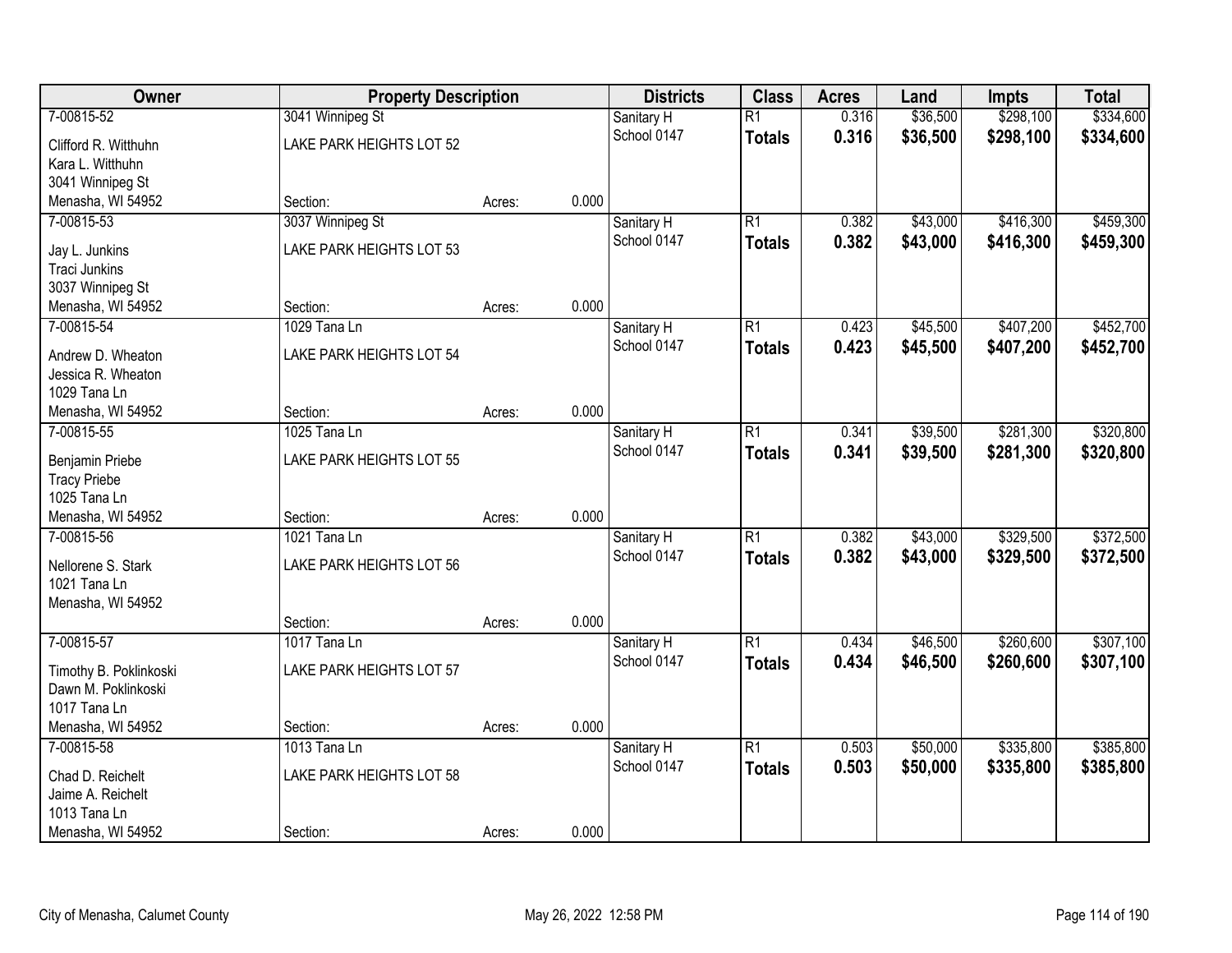| Owner                             | <b>Property Description</b> | <b>Districts</b><br><b>Class</b> |       | <b>Acres</b>              | Land            | <b>Impts</b> | <b>Total</b> |           |           |
|-----------------------------------|-----------------------------|----------------------------------|-------|---------------------------|-----------------|--------------|--------------|-----------|-----------|
| 7-00815-59                        | 1009 Tana Ln                |                                  |       | Sanitary H<br>School 0147 | $\overline{R1}$ | 0.539        | \$51,500     | \$348,700 | \$400,200 |
| Kip N. Golden                     | LAKE PARK HEIGHTS LOT 59    |                                  |       |                           | <b>Totals</b>   | 0.539        | \$51,500     | \$348,700 | \$400,200 |
| Allison K. Golden                 |                             |                                  |       |                           |                 |              |              |           |           |
| 1009 Tana Ln                      |                             |                                  |       |                           |                 |              |              |           |           |
| Menasha, WI 54952                 | Section:                    | Acres:                           | 0.000 |                           |                 |              |              |           |           |
| 7-00815-60                        | 1005 Tana Ln                |                                  |       | Sanitary H                | $\overline{R1}$ | 0.472        | \$48,500     | \$367,200 | \$415,700 |
| Derick D. Bielmeier               | LAKE PARK HEIGHTS LOT 60    |                                  |       | School 0147               | <b>Totals</b>   | 0.472        | \$48,500     | \$367,200 | \$415,700 |
| Ashley Bielmeier                  |                             |                                  |       |                           |                 |              |              |           |           |
| 1005 Tana Ln                      |                             |                                  |       |                           |                 |              |              |           |           |
| Menasha, WI 54952                 | Section:                    | Acres:                           | 0.000 |                           |                 |              |              |           |           |
| 7-00815-61                        | 1008 Tana Ln                |                                  |       | Sanitary H                | $\overline{R1}$ | 0.424        | \$41,000     | \$249,000 | \$290,000 |
| Leslie M. Weichbrod               | LAKE PARK HEIGHTS LOT 61    |                                  |       | School 0147               | <b>Totals</b>   | 0.424        | \$41,000     | \$249,000 | \$290,000 |
| 1008 Tana Ln                      |                             |                                  |       |                           |                 |              |              |           |           |
| Menasha, WI 54952                 |                             |                                  |       |                           |                 |              |              |           |           |
|                                   | Section:                    | Acres:                           | 0.000 |                           |                 |              |              |           |           |
| 7-00815-62                        | 1012 Tana Ln                |                                  |       | Sanitary H                | $\overline{R1}$ | 0.352        | \$40,500     | \$220,700 | \$261,200 |
| <b>Stacy Mielke</b>               | LAKE PARK HEIGHTS LOT 62    |                                  |       | School 0147               | <b>Totals</b>   | 0.352        | \$40,500     | \$220,700 | \$261,200 |
| <b>Heather Mielke</b>             |                             |                                  |       |                           |                 |              |              |           |           |
| 1012 Tana Ln                      |                             |                                  |       |                           |                 |              |              |           |           |
| Menasha, WI 54952                 | Section:                    | Acres:                           | 0.000 |                           |                 |              |              |           |           |
| 7-00815-63                        | 1016 Tana Ln                |                                  |       | Sanitary H                | $\overline{R1}$ | 0.368        | \$42,000     | \$257,300 | \$299,300 |
| Corey A. Feller                   | LAKE PARK HEIGHTS LOT 63    |                                  |       | School 0147               | <b>Totals</b>   | 0.368        | \$42,000     | \$257,300 | \$299,300 |
| Amanda M. Feller                  |                             |                                  |       |                           |                 |              |              |           |           |
| 1016 Tana Ln                      |                             |                                  |       |                           |                 |              |              |           |           |
| Menasha, WI 54952                 | Section:                    | Acres:                           | 0.000 |                           |                 |              |              |           |           |
| 7-00815-64                        | 1020 Tana Ln                |                                  |       | Sanitary H                | $\overline{R1}$ | 0.385        | \$43,000     | \$350,000 | \$393,000 |
|                                   |                             |                                  |       | School 0147               | <b>Totals</b>   | 0.385        | \$43,000     | \$350,000 | \$393,000 |
| Christopher J. Olsen<br>Sar Olsen | LAKE PARK HEIGHTS LOT 64    |                                  |       |                           |                 |              |              |           |           |
| 1020 Tana Ln                      |                             |                                  |       |                           |                 |              |              |           |           |
| Menasha, WI 54952                 | Section:                    | Acres:                           | 0.000 |                           |                 |              |              |           |           |
| 7-00815-65                        | 1024 Tana Ln                |                                  |       | Sanitary H                | $\overline{R1}$ | 0.466        | \$48,000     | \$343,500 | \$391,500 |
|                                   |                             |                                  |       | School 0147               | <b>Totals</b>   | 0.466        | \$48,000     | \$343,500 | \$391,500 |
| Jason M. Busse                    | LAKE PARK HEIGHTS LOT 65    |                                  |       |                           |                 |              |              |           |           |
| 1024 Tana Ln                      |                             |                                  |       |                           |                 |              |              |           |           |
| Menasha, WI 54952                 |                             |                                  |       |                           |                 |              |              |           |           |
|                                   | Section:                    | Acres:                           | 0.000 |                           |                 |              |              |           |           |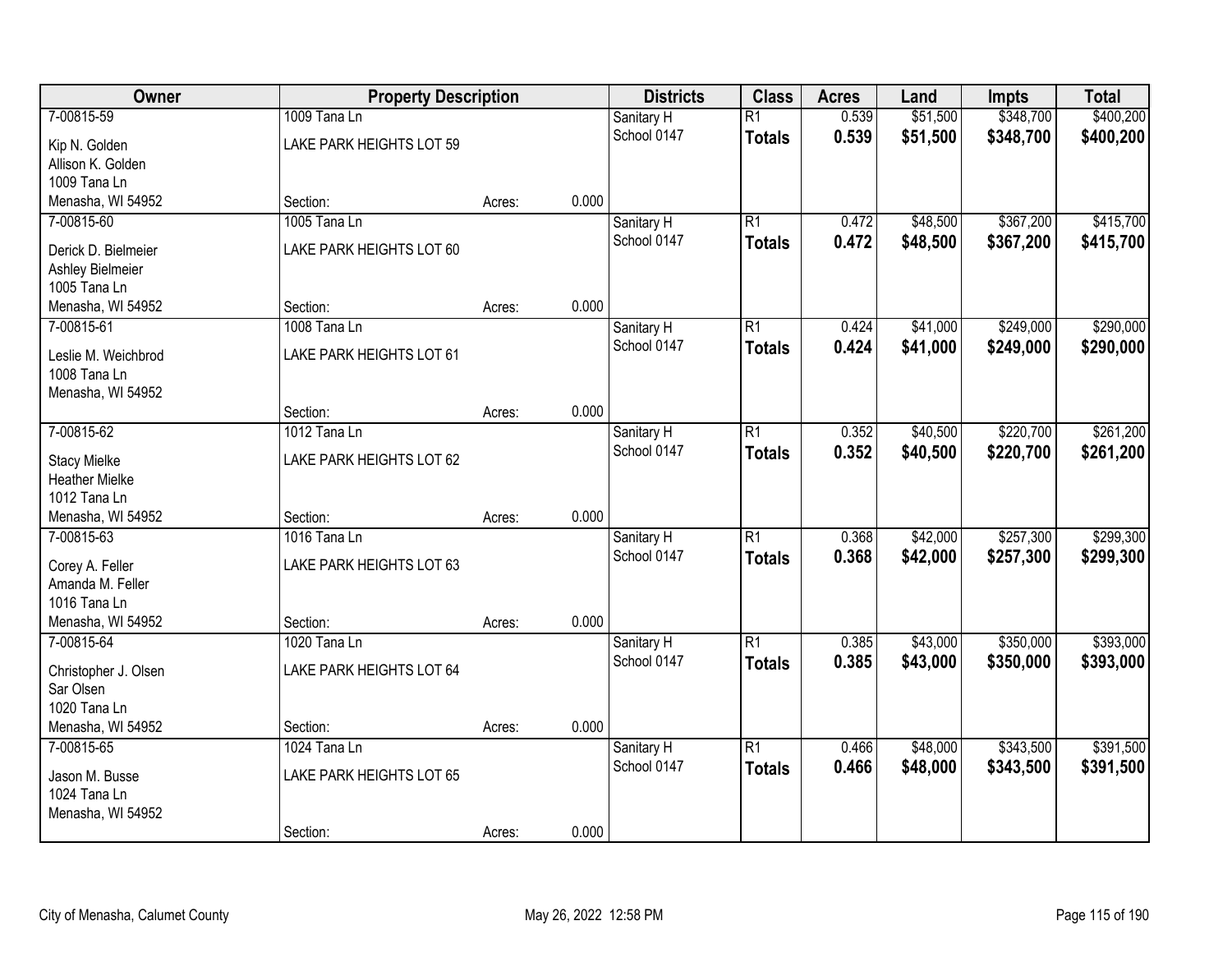| Owner                              | <b>Property Description</b> |        |       | <b>Districts</b> | <b>Class</b>    | <b>Acres</b> | Land     | <b>Impts</b> | <b>Total</b> |
|------------------------------------|-----------------------------|--------|-------|------------------|-----------------|--------------|----------|--------------|--------------|
| 7-00815-66                         | 3026 Winnipeg St            |        |       | Sanitary H       | $\overline{R1}$ | 0.312        | \$36,000 | \$299,500    | \$335,500    |
| Liam and Olivia Mackay             | LAKE PARK HEIGHTS LOT 66    |        |       | School 0147      | <b>Totals</b>   | 0.312        | \$36,000 | \$299,500    | \$335,500    |
| 3026 Winnipeg St                   |                             |        |       |                  |                 |              |          |              |              |
| Menasha, WI 54952                  |                             |        |       |                  |                 |              |          |              |              |
|                                    | Section:                    | Acres: | 0.000 |                  |                 |              |          |              |              |
| 7-00815-67                         | 3030 Winnipeg St            |        |       | Sanitary H       | $\overline{R1}$ | 0.353        | \$40,500 | \$243,700    | \$284,200    |
| Katie Schommer                     | LAKE PARK HEIGHTS LOT 67    |        |       | School 0147      | <b>Totals</b>   | 0.353        | \$40,500 | \$243,700    | \$284,200    |
| Michael Schommer                   |                             |        |       |                  |                 |              |          |              |              |
| 3030 Winnipeg St                   |                             |        |       |                  |                 |              |          |              |              |
| Menasha, WI 54952                  | Section:                    | Acres: | 0.000 |                  |                 |              |          |              |              |
| 7-00815-68                         | 3034 Winnipeg St            |        |       | Sanitary H       | $\overline{R1}$ | 0.317        | \$36,500 | \$246,400    | \$282,900    |
| James C. West                      | LAKE PARK HEIGHTS LOT 68    |        |       | School 0147      | <b>Totals</b>   | 0.317        | \$36,500 | \$246,400    | \$282,900    |
| <b>Stacey West</b>                 |                             |        |       |                  |                 |              |          |              |              |
| 3034 Winnepeg St                   |                             |        |       |                  |                 |              |          |              |              |
| Menasha, WI 54952                  | Section:                    | Acres: | 0.000 |                  |                 |              |          |              |              |
| 7-00815-69                         | 3038 Winnipeg St            |        |       | Sanitary H       | $\overline{R1}$ | 0.340        | \$39,500 | \$323,100    | \$362,600    |
| Todd A. Hoisington                 | LAKE PARK HEIGHTS LOT 69    |        |       | School 0147      | <b>Totals</b>   | 0.340        | \$39,500 | \$323,100    | \$362,600    |
| Michelle M. Hoisington             |                             |        |       |                  |                 |              |          |              |              |
| 3038 Winnipeg St                   |                             |        |       |                  |                 |              |          |              |              |
| Menasha, WI 54952                  | Section:                    | Acres: | 0.000 |                  |                 |              |          |              |              |
| 7-00815-70                         | 1044 Tahoe Ct               |        |       | Sanitary H       | $\overline{R1}$ | 0.320        | \$37,000 | \$334,800    | \$371,800    |
| New Options I, Limited Partnership | LAKE PARK HEIGHTS LOT 70    |        |       | School 0147      | <b>Totals</b>   | 0.320        | \$37,000 | \$334,800    | \$371,800    |
| W7297 Wild Turkey Ln               |                             |        |       |                  |                 |              |          |              |              |
| Shiocton, WI 54170                 |                             |        |       |                  |                 |              |          |              |              |
|                                    | Section:                    | Acres: | 0.000 |                  |                 |              |          |              |              |
| 7-00815-71                         | 1048 Tahoe Ct               |        |       | Sanitary H       | $\overline{R1}$ | 0.629        | \$55,000 | \$422,800    | \$477,800    |
| Billy John Gudwer                  | LAKE PARK HEIGHTS LOT 71    |        |       | School 0147      | <b>Totals</b>   | 0.629        | \$55,000 | \$422,800    | \$477,800    |
| 1048 Tahoe Ct                      |                             |        |       |                  |                 |              |          |              |              |
| Menasha, WI 54952                  |                             |        |       |                  |                 |              |          |              |              |
|                                    | Section:                    | Acres: | 0.000 |                  |                 |              |          |              |              |
| 7-00815-72                         | 1052 Tahoe Ct               |        |       | Sanitary H       | $\overline{R1}$ | 0.655        | \$56,000 | \$442,300    | \$498,300    |
| Dustin J. McClone                  | LAKE PARK HEIGHTS LOT 72    |        |       | School 0147      | <b>Totals</b>   | 0.655        | \$56,000 | \$442,300    | \$498,300    |
| Stacie L. McClone                  |                             |        |       |                  |                 |              |          |              |              |
| 1052 Tahoe Ct                      |                             |        |       |                  |                 |              |          |              |              |
| Menasha, WI 54952                  | Section:                    | Acres: | 0.000 |                  |                 |              |          |              |              |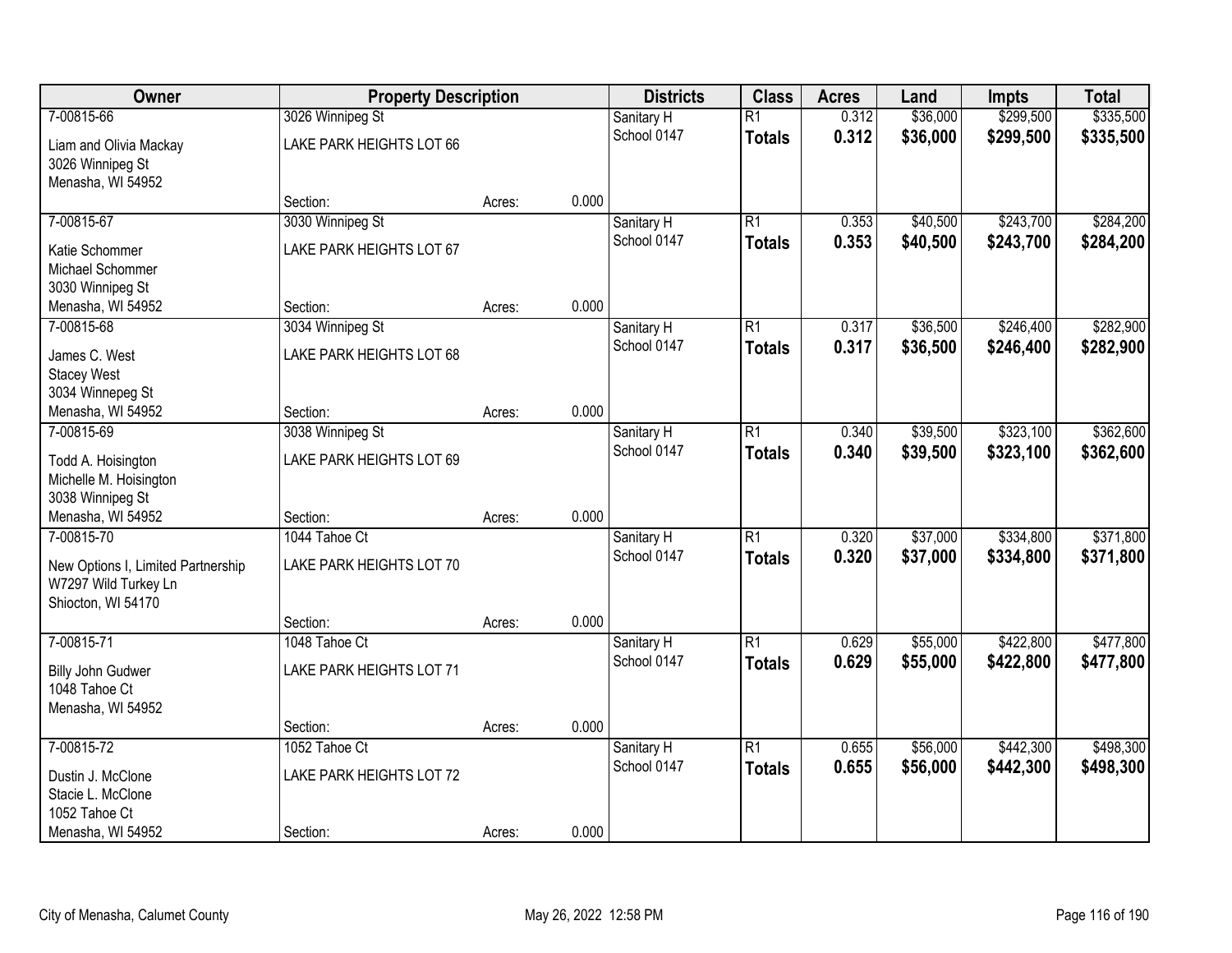| Owner                                        | <b>Property Description</b> |        |       | <b>Districts</b> | <b>Class</b>    | <b>Acres</b> | Land     | <b>Impts</b> | <b>Total</b> |
|----------------------------------------------|-----------------------------|--------|-------|------------------|-----------------|--------------|----------|--------------|--------------|
| 7-00815-73                                   | 1056 Tahoe Ct               |        |       | Sanitary H       | $\overline{R1}$ | 0.527        | \$51,000 | \$356,800    | \$407,800    |
| Joseph O. Cruickshank                        | LAKE PARK HEIGHTS LOT 73    |        |       | School 0147      | <b>Totals</b>   | 0.527        | \$51,000 | \$356,800    | \$407,800    |
| Catherine A. Cruickshank                     |                             |        |       |                  |                 |              |          |              |              |
| 1056 Tahoe Ct                                |                             |        |       |                  |                 |              |          |              |              |
| Menasha, WI 54952                            | Section:                    | Acres: | 0.000 |                  |                 |              |          |              |              |
| 7-00815-74                                   | 1060 Tahoe Ct               |        |       | Sanitary H       | $\overline{R1}$ | 0.451        | \$47,000 | \$313,800    | \$360,800    |
| Thomas A. Gruenke and Lynn M.                | LAKE PARK HEIGHTS LOT 74    |        |       | School 0147      | <b>Totals</b>   | 0.451        | \$47,000 | \$313,800    | \$360,800    |
| Gruenke Revocable Trust                      |                             |        |       |                  |                 |              |          |              |              |
| 1060 Tahoe Ct                                |                             |        |       |                  |                 |              |          |              |              |
| Menasha, WI 54952                            | Section:                    | Acres: | 0.000 |                  |                 |              |          |              |              |
| 7-00815-75                                   | 3046 Winnipeg St            |        |       | Sanitary H       | $\overline{R1}$ | 0.354        | \$41,000 | \$332,300    | \$373,300    |
| Patrick J. Hayes                             | LAKE PARK HEIGHTS LOT 75    |        |       | School 0147      | <b>Totals</b>   | 0.354        | \$41,000 | \$332,300    | \$373,300    |
| Carla Hayes                                  |                             |        |       |                  |                 |              |          |              |              |
| 3046 Winnipeg St                             |                             |        |       |                  |                 |              |          |              |              |
| Menasha, WI 54952                            | Section:                    | Acres: | 0.000 |                  |                 |              |          |              |              |
| 7-00815-76                                   | 3050 Winnipeg St            |        |       | Sanitary H       | $\overline{R1}$ | 0.323        | \$37,500 | \$244,900    | \$282,400    |
| Diane A. Waite                               | LAKE PARK HEIGHTS LOT 76    |        |       | School 0147      | <b>Totals</b>   | 0.323        | \$37,500 | \$244,900    | \$282,400    |
| 3050 Winnipeg St                             |                             |        |       |                  |                 |              |          |              |              |
| Menasha, WI 54952                            |                             |        |       |                  |                 |              |          |              |              |
|                                              | Section:                    | Acres: | 0.000 |                  |                 |              |          |              |              |
| 7-00815-77                                   | 3054 Winnipeg St            |        |       | Sanitary H       | $\overline{R1}$ | 0.445        | \$47,000 | \$415,500    | \$462,500    |
|                                              |                             |        |       | School 0147      | <b>Totals</b>   | 0.445        | \$47,000 | \$415,500    | \$462,500    |
| Amy K. Sonnleitner<br>Michael R. Sonnleitner | LAKE PARK HEIGHTS LOT 77    |        |       |                  |                 |              |          |              |              |
| 3054 Winnipeg St                             |                             |        |       |                  |                 |              |          |              |              |
| Menasha, WI 54952                            | Section:                    | Acres: | 0.000 |                  |                 |              |          |              |              |
| 7-00815-78                                   | 3058 Winnipeg St            |        |       | Sanitary H       | $\overline{R1}$ | 0.316        | \$36,500 | \$253,100    | \$289,600    |
|                                              |                             |        |       | School 0147      | <b>Totals</b>   | 0.316        | \$36,500 | \$253,100    | \$289,600    |
| Renee A. Dallman                             | LAKE PARK HEIGHTS LOT 78    |        |       |                  |                 |              |          |              |              |
| 3058 Winnipeg St                             |                             |        |       |                  |                 |              |          |              |              |
| Menasha, WI 54952                            | Section:                    |        | 0.000 |                  |                 |              |          |              |              |
| 7-00815-79                                   | 3062 Winnipeg St            | Acres: |       | Sanitary H       | $\overline{R1}$ | 0.263        | \$29,500 | \$241,300    | \$270,800    |
|                                              |                             |        |       | School 0147      | <b>Totals</b>   | 0.263        | \$29,500 | \$241,300    | \$270,800    |
| Kory R. Betow                                | LAKE PARK HEIGHTS LOT 79    |        |       |                  |                 |              |          |              |              |
| Jennifer A. Betow                            |                             |        |       |                  |                 |              |          |              |              |
| 3062 Winnipeg St                             |                             |        |       |                  |                 |              |          |              |              |
| Menasha, WI 54952                            | Section:                    | Acres: | 0.000 |                  |                 |              |          |              |              |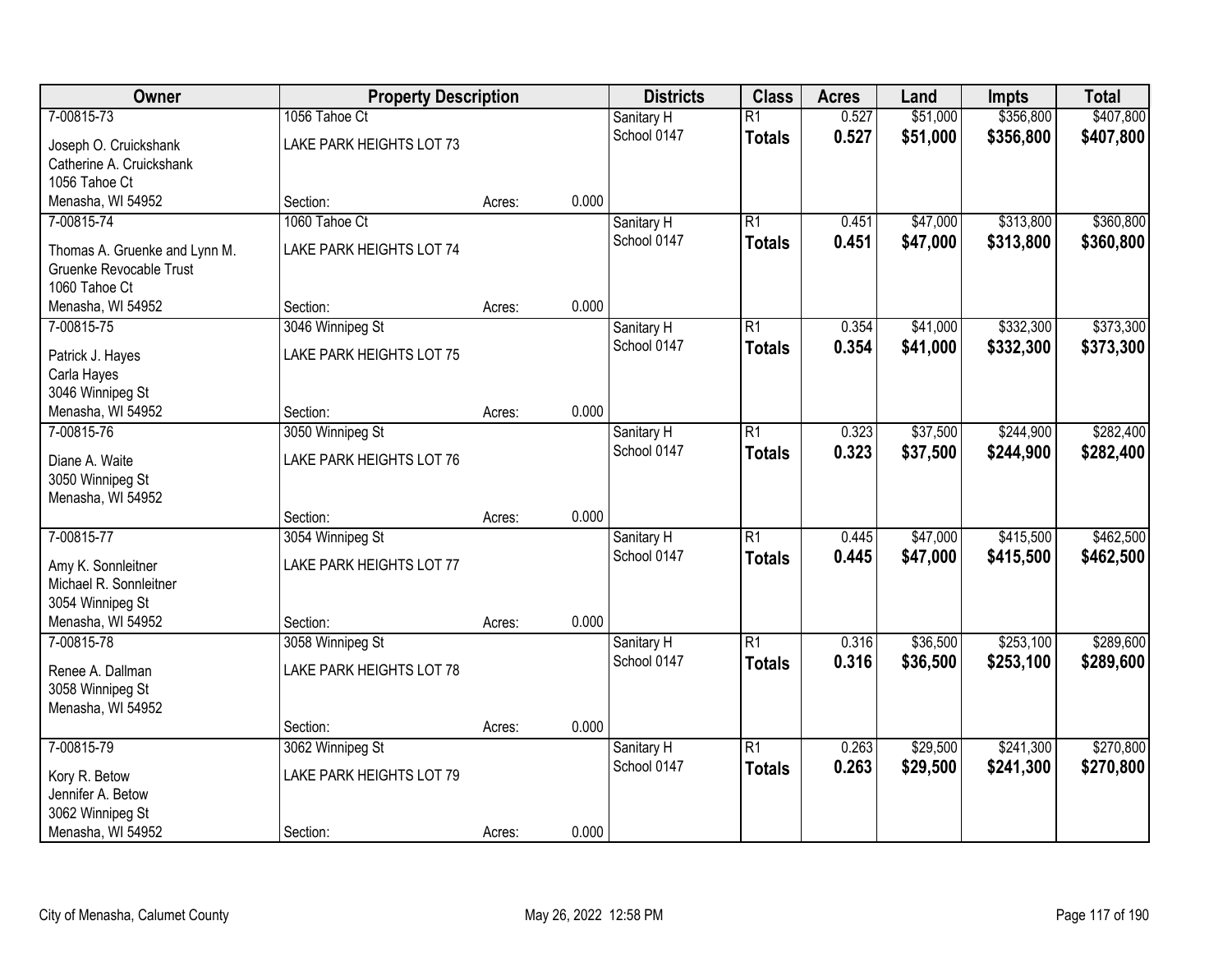| Owner                                  | <b>Property Description</b>                |        |       | <b>Districts</b>          | <b>Class</b>    | <b>Acres</b>   | Land       | <b>Impts</b>           | <b>Total</b> |
|----------------------------------------|--------------------------------------------|--------|-------|---------------------------|-----------------|----------------|------------|------------------------|--------------|
| 7-00815-80                             | 3066 Winnipeg St                           |        |       | Sanitary H                | $\overline{R1}$ | 0.263          | \$29,500   | \$268,000              | \$297,500    |
| Thomas A. Wickeham                     | LAKE PARK HEIGHTS LOT 80                   |        |       | School 0147               | <b>Totals</b>   | 0.263          | \$29,500   | \$268,000              | \$297,500    |
| LuAnn Wickeham                         |                                            |        |       |                           |                 |                |            |                        |              |
| 3066 Winnipeg St                       |                                            |        |       |                           |                 |                |            |                        |              |
| Menasha, WI 54952                      | Section:                                   | Acres: | 0.000 |                           |                 |                |            |                        |              |
| 7-00815-81                             | 3070 Winnipeg St                           |        |       | Sanitary H                | $\overline{R1}$ | 0.350          | \$40,500   | \$223,400              | \$263,900    |
| David M. Schilleman                    | LAKE PARK HEIGHTS LOT 81                   |        |       | School 0147               | <b>Totals</b>   | 0.350          | \$40,500   | \$223,400              | \$263,900    |
| Lisa A. Schilleman                     |                                            |        |       |                           |                 |                |            |                        |              |
| 3070 Winnipeg St                       |                                            |        |       |                           |                 |                |            |                        |              |
| Menasha, WI 54952                      | Section:                                   | Acres: | 0.000 |                           |                 |                |            |                        |              |
| 7-00815-82                             | 3074 Winnipeg St                           |        |       | Sanitary H                | $\overline{R1}$ | 0.350          | \$40,500   | \$264,800              | \$305,300    |
| Lennon Neal                            | LAKE PARK HEIGHTS LOT 82                   |        |       | School 0147               | <b>Totals</b>   | 0.350          | \$40,500   | \$264,800              | \$305,300    |
| 3074 Winnipeg St                       |                                            |        |       |                           |                 |                |            |                        |              |
| Menasha, WI 54952                      |                                            |        |       |                           |                 |                |            |                        |              |
|                                        | Section:                                   | Acres: | 0.000 |                           |                 |                |            |                        |              |
| 7-00815-83                             | 3082 Winnipeg St                           |        |       | Sanitary H                | $\overline{R1}$ | 0.262          | \$29,500   | \$197,300              | \$226,800    |
|                                        |                                            |        |       | School 0147               | <b>Totals</b>   | 0.262          | \$29,500   | \$197,300              | \$226,800    |
| Hari Khanal<br>Poonam Khanal           | LAKE PARK HEIGHTS LOT 83                   |        |       |                           |                 |                |            |                        |              |
| 3082 Winnipeg St                       |                                            |        |       |                           |                 |                |            |                        |              |
| Menasha, WI 54952                      | Section:                                   | Acres: | 0.000 |                           |                 |                |            |                        |              |
| 7-00815-84                             | 3086 Winnipeg St                           |        |       | Sanitary H                | $\overline{R1}$ | 0.392          | \$43,500   | \$222,700              | \$266,200    |
|                                        |                                            |        |       | School 0147               | <b>Totals</b>   | 0.392          | \$43,500   | \$222,700              | \$266,200    |
| Ryan M. Kleczka                        | LAKE PARK HEIGHTS LOT 84                   |        |       |                           |                 |                |            |                        |              |
| Michelle A. Kleczka                    |                                            |        |       |                           |                 |                |            |                        |              |
| 3086 Winnipeg St<br>Menasha, WI 54952  | Section:                                   | Acres: | 0.000 |                           |                 |                |            |                        |              |
| 7-00815-86                             | <b>Winnipeg St</b>                         |        |       | Sanitary H                | $\overline{X4}$ | 5.178          | $\sqrt{6}$ | $\sqrt{6}$             | $\sqrt{30}$  |
|                                        |                                            |        |       | School 0147               | <b>Totals</b>   | 5.178          | \$0        | \$0                    | \$0          |
| City of Menasha, a Wisconsin Municipal | LOT 1 CSM 3378 BEING PART OF SW1/4 OF THE  |        |       |                           |                 |                |            |                        |              |
| Corporation                            | SW1/4                                      |        |       |                           |                 |                |            |                        |              |
| 140 Main St                            |                                            |        |       |                           |                 |                |            |                        |              |
| Menasha, WI 54952<br>7-00820-00        | Section:                                   | Acres: | 5.178 |                           |                 |                |            |                        |              |
|                                        | Manitowoc Rd                               |        |       | Sanitary H<br>School 0147 | X3              | 2.858<br>2.858 | \$0<br>\$0 | $\overline{30}$<br>\$0 | \$0<br>\$0   |
| <b>Calumet County</b>                  | SEC 8 T20N R18E W1/2 OF COUNTY ROAD LP R/W |        |       |                           | <b>Totals</b>   |                |            |                        |              |
| 241 E Chestnut St                      | AS ANNEXED BY CITY ORDINANCE #0-3-2001     |        |       |                           |                 |                |            |                        |              |
| Chilton, WI 53014                      |                                            |        |       |                           |                 |                |            |                        |              |
|                                        | Section:                                   | Acres: | 2.858 |                           |                 |                |            |                        |              |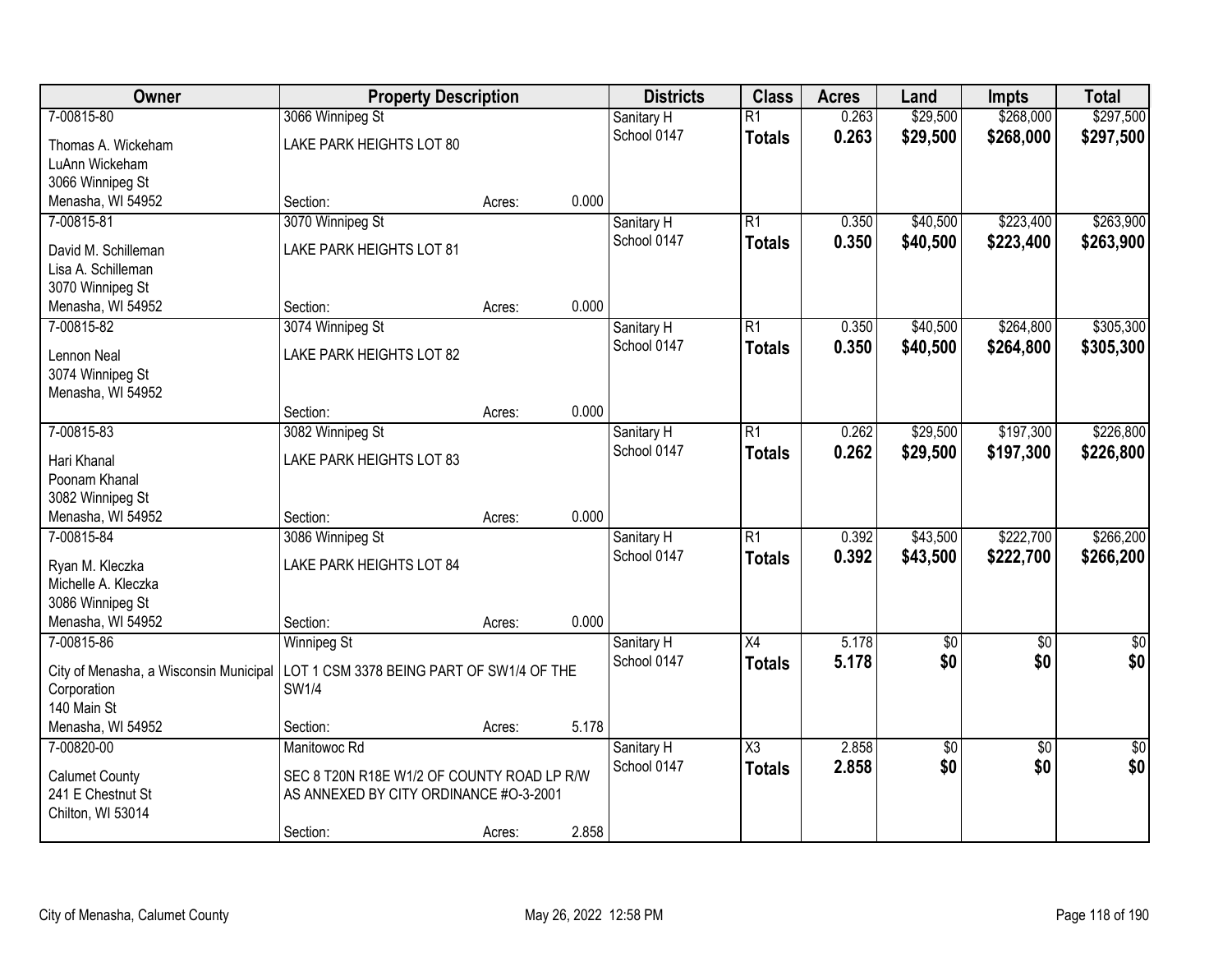| Owner                                                                |                                                                              | <b>Property Description</b> |       | <b>Districts</b>          | <b>Class</b>           | <b>Acres</b>   | Land                 | Impts                  | <b>Total</b>           |
|----------------------------------------------------------------------|------------------------------------------------------------------------------|-----------------------------|-------|---------------------------|------------------------|----------------|----------------------|------------------------|------------------------|
| 7-00820-01                                                           | Manitowoc Rd                                                                 |                             |       | Sanitary H                | $\overline{\text{X3}}$ | 0.608          | $\overline{60}$      | $\overline{50}$        | \$0                    |
| <b>Calumet County</b><br>241 E Chestnut St<br>Chilton, WI 53014      | SEC 8 T20N R18E MANITOWOC ROAD R/W AS<br>ANNEXED BY CITY ORDINANCE #0-3-2001 |                             |       | School 0147               | <b>Totals</b>          | 0.608          | \$0                  | \$0                    | \$0                    |
|                                                                      | Section:                                                                     | Acres:                      | 0.608 |                           |                        |                |                      |                        |                        |
| 7-00848-01                                                           | 900 Woodcrest Heights Dr                                                     |                             |       | Sanitary H                | $\overline{R1}$        | 0.526          | \$50,000             | \$385,800              | \$435,800              |
| Amy Nguyen<br>3525 E Calumet St<br>Appleton, WI 54915                | WOODLAND HILLS HEIGHTS LOT 80                                                |                             |       | School 0147               | <b>Totals</b>          | 0.526          | \$50,000             | \$385,800              | \$435,800              |
|                                                                      | Section: 17                                                                  | Acres:                      | 0.526 |                           |                        |                |                      |                        |                        |
| 7-00848-02                                                           | 914 Woodcrest Heights Dr                                                     |                             |       | Sanitary H                | $\overline{R1}$        | 0.478          | \$70,000             | \$0                    | \$70,000               |
| Fredrick M. Jacques<br>Betty M. Jacques<br>921 Kernan Ave            | WOODLAND HILLS HEIGHTS LOT 81                                                |                             |       | School 0147               | <b>Totals</b>          | 0.478          | \$70,000             | \$0                    | \$70,000               |
| Menasha, WI 54952                                                    | Section: 17                                                                  | Acres:                      | 0.478 |                           |                        |                |                      |                        |                        |
| 7-00848-03                                                           | 928 Woodcrest Heights Dr                                                     |                             |       | Sanitary H                | $\overline{R1}$        | 0.616          | \$85,000             | \$565,200              | \$650,200              |
| Mitchell P and Gina Augustine<br>933 Melissa St<br>Menasha, WI 54952 | WOODLAND HILLS HEIGHTS LOT 82                                                |                             |       | School 0147               | <b>Totals</b>          | 0.616          | \$85,000             | \$565,200              | \$650,200              |
|                                                                      | Section: 17                                                                  | Acres:                      | 0.616 |                           |                        |                |                      |                        |                        |
| 7-00848-04                                                           | 942 Woodcrest Heights Dr                                                     |                             |       | Sanitary H                | $\overline{R1}$        | 0.629          | \$85,000             | $\overline{50}$        | \$85,000               |
| <b>Bradley Quimby</b>                                                | WOODLAND HILLS HEIGHTS LOT 83                                                |                             |       | School 0147               | <b>Totals</b>          | 0.629          | \$85,000             | \$0                    | \$85,000               |
| Cheryl Quimby                                                        |                                                                              |                             |       |                           |                        |                |                      |                        |                        |
| 956 E Woodcrest Heights Dr                                           |                                                                              |                             |       |                           |                        |                |                      |                        |                        |
| Menasha, WI 54952                                                    | Section: 17                                                                  | Acres:                      | 0.629 |                           |                        |                |                      |                        |                        |
| 7-00848-05                                                           | 956 Woodcrest Heights Dr                                                     |                             |       | Sanitary H<br>School 0147 | $\overline{R1}$        | 0.629<br>0.629 | \$85,000<br>\$85,000 | \$541,000<br>\$541,000 | \$626,000<br>\$626,000 |
| <b>Bradley Quimby</b>                                                | WOODLAND HILLS HEIGHTS LOT 84                                                |                             |       |                           | <b>Totals</b>          |                |                      |                        |                        |
| Cheryl Quimby                                                        |                                                                              |                             |       |                           |                        |                |                      |                        |                        |
| 956 Woodcrest Heights Dr<br>Menasha, WI 54952                        | Section: 17                                                                  | Acres:                      | 0.629 |                           |                        |                |                      |                        |                        |
| 7-00848-06                                                           | 970 Woodcrest Heights Dr                                                     |                             |       | Sanitary H                | $\overline{R1}$        | 0.578          | \$80,000             | \$467,500              | \$547,500              |
|                                                                      |                                                                              |                             |       | School 0147               | <b>Totals</b>          | 0.578          | \$80,000             | \$467,500              | \$547,500              |
| Kevin P. Rettler                                                     | WOODLAND HILLS HEIGHTS LOT 85                                                |                             |       |                           |                        |                |                      |                        |                        |
| Renee M. Rettler<br>970 Woodcrest Heights Dr                         |                                                                              |                             |       |                           |                        |                |                      |                        |                        |
| Menasha, WI 54952                                                    | Section: 17                                                                  | Acres:                      | 0.578 |                           |                        |                |                      |                        |                        |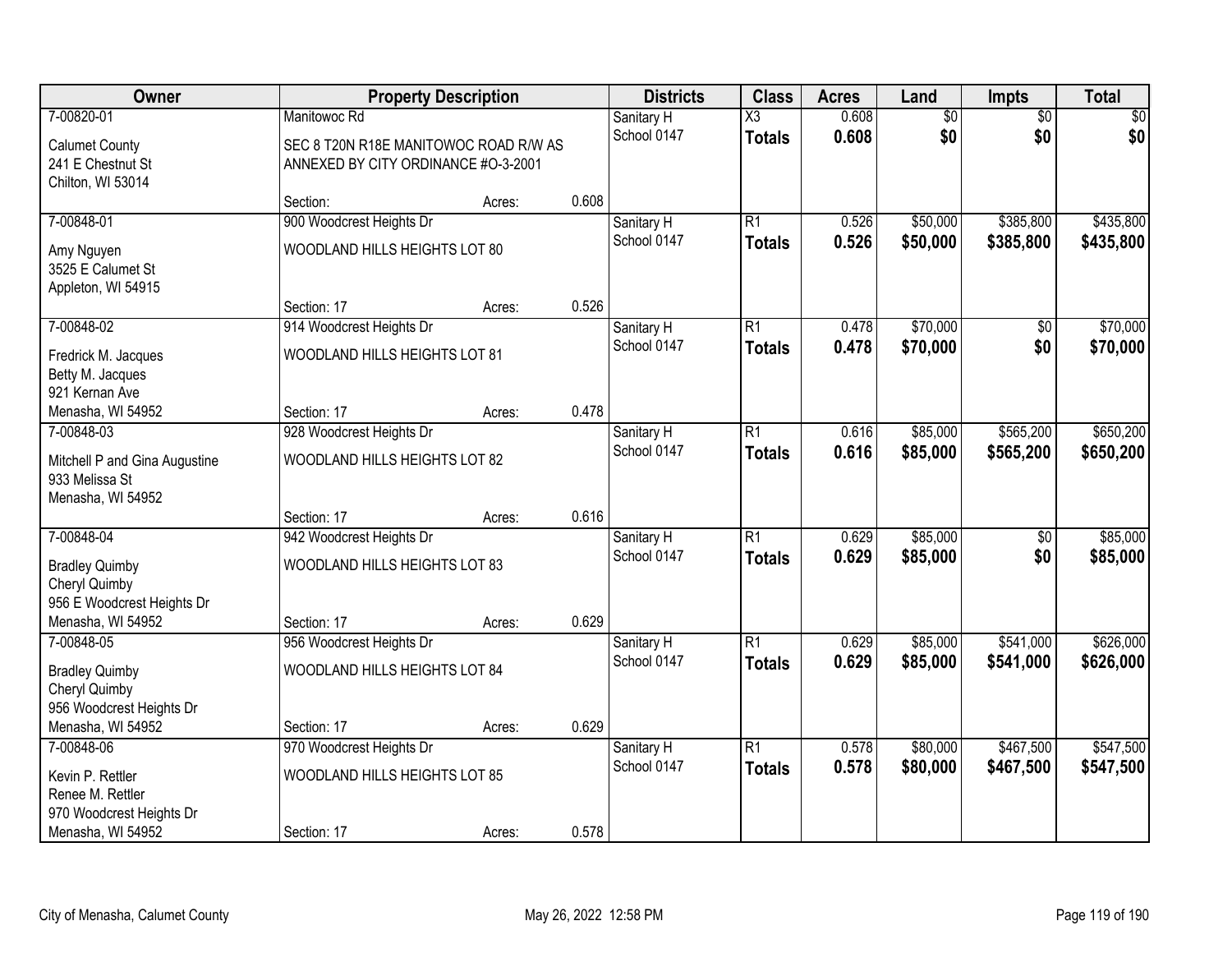| Owner                                              |                               | <b>Property Description</b> |       | <b>Districts</b>          | <b>Class</b>    | <b>Acres</b> | Land     | <b>Impts</b>    | <b>Total</b> |
|----------------------------------------------------|-------------------------------|-----------------------------|-------|---------------------------|-----------------|--------------|----------|-----------------|--------------|
| 7-00848-07                                         | 973 Woodcrest Heights Dr      |                             |       | Sanitary H                | $\overline{R1}$ | 0.542        | \$97,500 | \$424,200       | \$521,700    |
| Brian R. Heimann                                   | WOODLAND HILLS HEIGHTS LOT 86 |                             |       | School 0147               | <b>Totals</b>   | 0.542        | \$97,500 | \$424,200       | \$521,700    |
| Mary A. Heimann                                    |                               |                             |       |                           |                 |              |          |                 |              |
| 973 Woodcrest Dr                                   |                               |                             |       |                           |                 |              |          |                 |              |
| Menasha, WI 54952                                  | Section: 17                   | Acres:                      | 0.542 |                           |                 |              |          |                 |              |
| 7-00848-08                                         | 959 Woodcrest Heights Dr      |                             |       | Sanitary H                | $\overline{R1}$ | 0.729        | \$75,500 | $\overline{50}$ | \$75,500     |
| Michael T. Dietz                                   | WOODLAND HILLS HEIGHTS LOT 87 |                             |       | School 0147               | <b>Totals</b>   | 0.729        | \$75,500 | \$0             | \$75,500     |
| W3053 Pinecrest Ct                                 |                               |                             |       |                           |                 |              |          |                 |              |
| Appleton, WI 54915                                 |                               |                             |       |                           |                 |              |          |                 |              |
|                                                    | Section: 17                   | Acres:                      | 0.729 |                           |                 |              |          |                 |              |
| 7-00848-09                                         | 945 Woodcrest Heights Dr      |                             |       | Sanitary H                | $\overline{R1}$ | 0.585        | \$75,000 | \$505,200       | \$580,200    |
| Peter J. Rottier                                   | WOODLAND HILLS HEIGHTS LOT 88 |                             |       | School 0147               | <b>Totals</b>   | 0.585        | \$75,000 | \$505,200       | \$580,200    |
| Diane M. Rottier                                   |                               |                             |       |                           |                 |              |          |                 |              |
| 945 Woodcrest Heights Dr                           |                               |                             |       |                           |                 |              |          |                 |              |
| Menasha, WI 54952                                  | Section: 17                   | Acres:                      | 0.585 |                           |                 |              |          |                 |              |
| 7-00848-10                                         | 931 Woodcrest Heights Dr      |                             |       | Sanitary H                | $\overline{R1}$ | 0.530        | \$75,000 | \$336,000       | \$411,000    |
| Martin J. Kuss                                     | WOODLAND HILLS HEIGHTS LOT 89 |                             |       | School 0147               | <b>Totals</b>   | 0.530        | \$75,000 | \$336,000       | \$411,000    |
| Nichole Kuss                                       |                               |                             |       |                           |                 |              |          |                 |              |
| 931 Woodcrest Heights Dr                           |                               |                             |       |                           |                 |              |          |                 |              |
| Menasha, WI 54952                                  | Section: 17                   | Acres:                      | 0.530 |                           |                 |              |          |                 |              |
| 7-00848-11                                         | 917 Woodcrest Heights Dr      |                             |       | Sanitary H                | $\overline{R1}$ | 0.487        | \$60,000 | \$355,900       | \$415,900    |
|                                                    |                               |                             |       | School 0147               | <b>Totals</b>   | 0.487        | \$60,000 | \$355,900       | \$415,900    |
| Brian P. Asendorf                                  | WOODLAND HILLS HEIGHTS LOT 90 |                             |       |                           |                 |              |          |                 |              |
| 917 Woodcrest Heights Dr<br>Menasha, WI 54952      |                               |                             |       |                           |                 |              |          |                 |              |
|                                                    | Section: 17                   | Acres:                      | 0.487 |                           |                 |              |          |                 |              |
| 7-00848-12                                         | 903 Woodcrest Heights Dr      |                             |       | Sanitary H                | $\overline{R1}$ | 0.499        | \$50,000 | $\overline{60}$ | \$50,000     |
|                                                    |                               |                             |       | School 0147               | <b>Totals</b>   | 0.499        | \$50,000 | \$0             | \$50,000     |
| <b>Edward Schmidt</b>                              | WOODLAND HILLS HEIGHTS LOT 91 |                             |       |                           |                 |              |          |                 |              |
| Erin Schmidt                                       |                               |                             |       |                           |                 |              |          |                 |              |
| 4640 Breckenridge Ct<br>Wisconsin Rapids, WI 54494 | Section: 17                   |                             | 0.499 |                           |                 |              |          |                 |              |
| 7-00848-13                                         | 2520 Gosling Way              | Acres:                      |       |                           | $\overline{R1}$ | 0.528        | \$50,000 | \$359,900       | \$409,900    |
|                                                    |                               |                             |       | Sanitary H<br>School 0147 | <b>Totals</b>   | 0.528        | \$50,000 | \$359,900       | \$409,900    |
| Mark J. Dupont                                     | WOODLAND HILLS HEIGHTS LOT 92 |                             |       |                           |                 |              |          |                 |              |
| Heather M. Dupont                                  |                               |                             |       |                           |                 |              |          |                 |              |
| 2520 Gosling Way                                   |                               |                             |       |                           |                 |              |          |                 |              |
| Menasha, WI 54952                                  | Section: 17                   | Acres:                      | 0.528 |                           |                 |              |          |                 |              |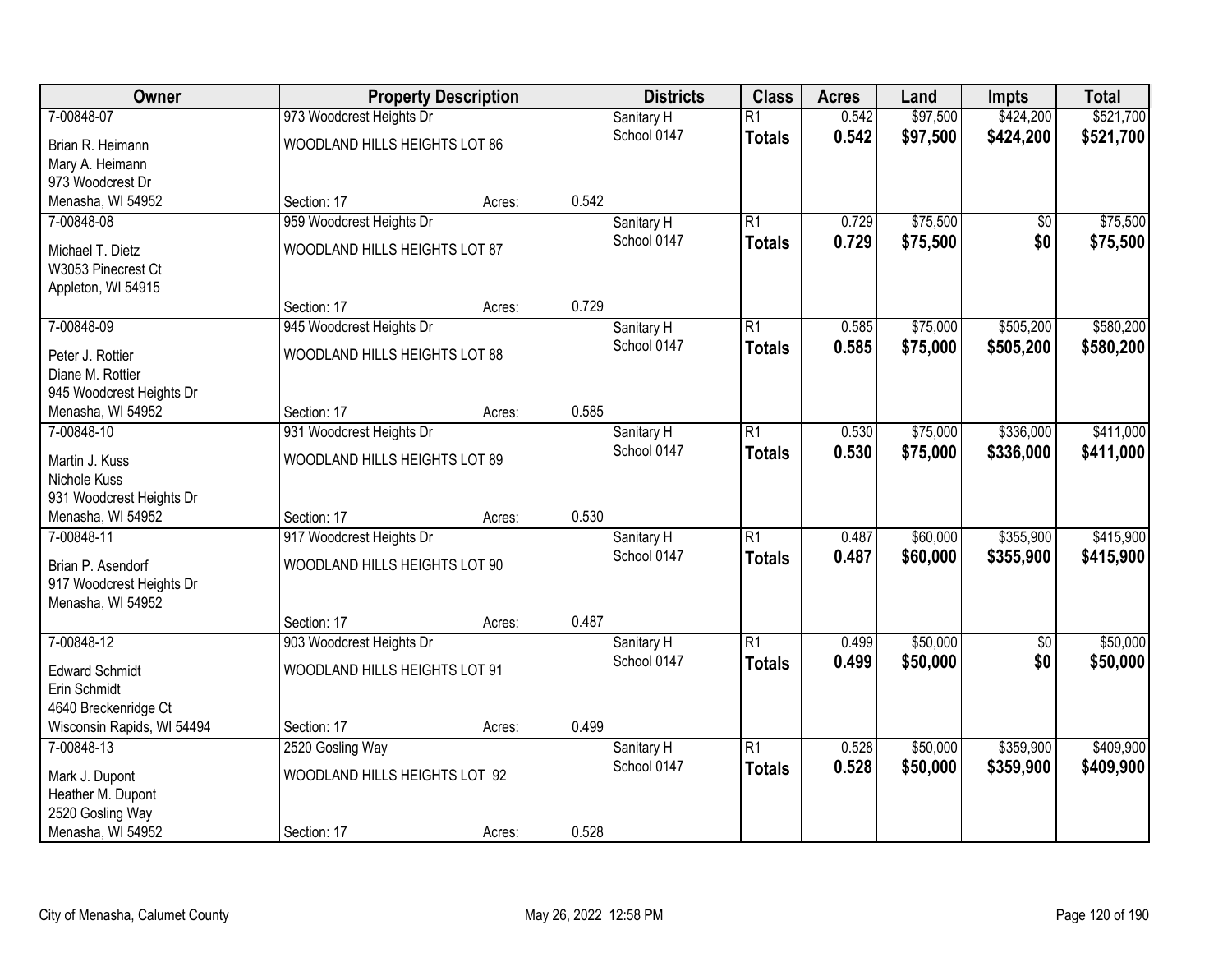| Owner                                                                                 | <b>Property Description</b>                                    | <b>Districts</b> | <b>Class</b> | <b>Acres</b>              | Land                             | <b>Impts</b>   | <b>Total</b>         |                        |                        |
|---------------------------------------------------------------------------------------|----------------------------------------------------------------|------------------|--------------|---------------------------|----------------------------------|----------------|----------------------|------------------------|------------------------|
| 7-00848-14                                                                            | 1010 Woodcrest Heights Dr                                      |                  |              | Sanitary H                | $\overline{R1}$                  | 0.692          | \$62,500             | \$361,700              | \$424,200              |
| Christopher A. and L J. McBrair<br>1010 Woodcrest Heights Dr<br>Menasha, WI 54952     | Lot 1 of CSM 3942                                              |                  |              | School 0147               | <b>Totals</b>                    | 0.692          | \$62,500             | \$361,700              | \$424,200              |
|                                                                                       | Section: 8                                                     | Acres:           | 0.505        |                           |                                  |                |                      |                        |                        |
| 7-00848-15<br>Drew VanderZanden<br>1005 Woodcrest Heights Dr<br>Menasha, WI 54952     | 1005 Woodcrest Heights Dr<br>LOT 1 CSM 3560                    |                  |              | Sanitary H<br>School 0147 | $\overline{R1}$<br><b>Totals</b> | 0.467<br>0.467 | \$65,000<br>\$65,000 | \$309,900<br>\$309,900 | \$374,900<br>\$374,900 |
|                                                                                       | Section: 8                                                     | Acres:           | 0.467        |                           |                                  |                |                      |                        |                        |
| 7-00848-17<br>Charles J. Burgess<br>914 Gosling Way Ct<br>Menasha, WI 54952           | 914 Gosling Way Ct<br>Lot 1 of CSM 3784                        |                  |              | Sanitary H<br>School 0147 | $\overline{R1}$<br><b>Totals</b> | 1.228<br>1.228 | \$93,000<br>\$93,000 | \$903,200<br>\$903,200 | \$996,200<br>\$996,200 |
|                                                                                       | Section: 17                                                    | Acres:           | 1.228        |                           |                                  |                |                      |                        |                        |
| 7-00848-18<br>Nick VanZeeland<br>Nicole VanZeeland                                    | 922 Gosling Way Ct<br>LOT 95 SECOND ADDITION TO WOODLAND HILLS |                  |              | Sanitary H<br>School 0147 | $\overline{R1}$<br><b>Totals</b> | 0.532<br>0.532 | \$48,000<br>\$48,000 | \$598,900<br>\$598,900 | \$646,900<br>\$646,900 |
| 922 Gosling Way Ct<br>Menasha, WI 54952                                               | Section: 17                                                    | Acres:           | 0.532        |                           |                                  |                |                      |                        |                        |
| 7-00848-19<br>Dale Edwin Gisi<br>930 Gosling Way Ct<br>Menasha, WI 54952              | 930 Gosling Way Ct<br>LOT 96 SECOND ADDITION TO WOODLAND HILLS |                  |              | Sanitary H<br>School 0147 | $\overline{R1}$<br><b>Totals</b> | 0.498<br>0.498 | \$68,000<br>\$68,000 | \$522,900<br>\$522,900 | \$590,900<br>\$590,900 |
|                                                                                       | Section: 17                                                    | Acres:           | 0.498        |                           |                                  |                |                      |                        |                        |
| 7-00848-20<br>Gregory S. and Julie Pawlak<br>618 E Woodcrest Dr<br>Appleton, WI 54915 | 938 Gosling Way Ct<br>LOT 97 SECOND ADDITION TO WOODLAND HILLS |                  |              | Sanitary H<br>School 0147 | $\overline{R1}$<br><b>Totals</b> | 0.470<br>0.470 | \$65,000<br>\$65,000 | $\overline{50}$<br>\$0 | \$65,000<br>\$65,000   |
|                                                                                       | Section: 17                                                    | Acres:           | 0.470        |                           |                                  |                |                      |                        |                        |
| 7-00848-21<br>Gregory S. and Julie Pawlak<br>618 E Woodcrest Dr<br>Appleton, WI 54915 | 946 Gosling Way Ct<br>LOT 98 SECOND ADDITION TO WOODLAND HILLS |                  |              | Sanitary H<br>School 0147 | $\overline{R1}$<br><b>Totals</b> | 0.466<br>0.466 | \$64,500<br>\$64,500 | $\overline{50}$<br>\$0 | \$64,500<br>\$64,500   |
|                                                                                       | Section: 17                                                    | Acres:           | 0.466        |                           |                                  |                |                      |                        |                        |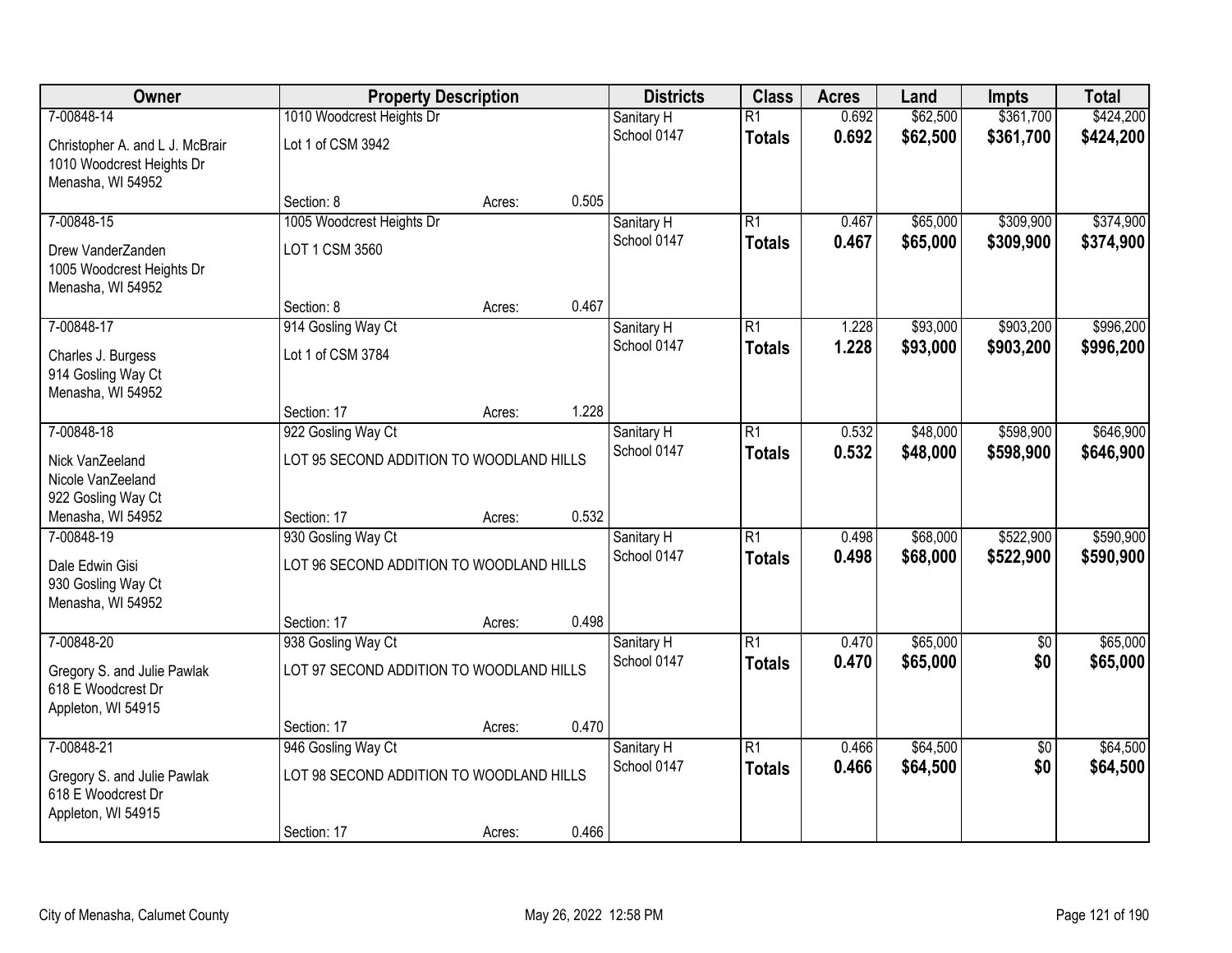| Owner<br><b>Property Description</b>       | <b>Districts</b>                                               | <b>Class</b> | <b>Acres</b> | Land                      | <b>Impts</b>                     | <b>Total</b>   |                      |                        |                        |
|--------------------------------------------|----------------------------------------------------------------|--------------|--------------|---------------------------|----------------------------------|----------------|----------------------|------------------------|------------------------|
| 7-00848-22<br>Michael P. and Susan Michlig | 954 Gosling Way Ct<br>LOT 99 SECOND ADDITION TO WOODLAND HILLS |              |              | Sanitary H<br>School 0147 | $\overline{R1}$<br><b>Totals</b> | 0.440<br>0.440 | \$62,000<br>\$62,000 | \$357,900<br>\$357,900 | \$419,900<br>\$419,900 |
| 954 Gosling Way Ct<br>Menasha, WI 54952    |                                                                |              |              |                           |                                  |                |                      |                        |                        |
|                                            | Section: 17                                                    | Acres:       | 0.440        |                           |                                  |                |                      |                        |                        |
| 7-00848-23                                 | 1002 Gosling Way Ct                                            |              |              | Sanitary H                | $\overline{R1}$                  | 0.583          | \$52,500             | \$353,100              | \$405,600              |
| Abby L. Altergott<br>1601 Plum Tree Ct     | LOT 100 SECOND ADDITION TO WOODLAND HILLS                      |              |              | School 0147               | <b>Totals</b>                    | 0.583          | \$52,500             | \$353,100              | \$405,600              |
| Kaukauna, WI 54130                         |                                                                |              |              |                           |                                  |                |                      |                        |                        |
|                                            | Section: 17                                                    | Acres:       | 0.583        |                           |                                  |                |                      |                        |                        |
| 7-00848-24                                 | 1010 Gosling Way Ct                                            |              |              | Sanitary H                | $\overline{R1}$                  | 0.579          | \$52,000             | \$535,400              | \$587,400              |
| Michael A. Thiel                           | LOT 101 SECOND ADDITION TO WOODLAND HILLS                      |              |              | School 0147               | <b>Totals</b>                    | 0.579          | \$52,000             | \$535,400              | \$587,400              |
| Steph L. Thiel                             |                                                                |              |              |                           |                                  |                |                      |                        |                        |
| 1010 Gosling Way Ct                        |                                                                |              |              |                           |                                  |                |                      |                        |                        |
| Menasha, WI 54952                          | Section: 17                                                    | Acres:       | 0.579        |                           |                                  |                |                      |                        |                        |
| 7-00848-25                                 | 1018 Gosling Way Ct                                            |              |              | Sanitary H                | $\overline{R1}$                  | 0.587          | \$71,000             | \$298,100              | \$369,100              |
| Craig S. Renier                            | LOT 102 SECOND ADDITION TO WOODLAND HILLS                      |              |              | School 0147               | <b>Totals</b>                    | 0.587          | \$71,000             | \$298,100              | \$369,100              |
| Christy L. Renier                          |                                                                |              |              |                           |                                  |                |                      |                        |                        |
| 1018 Gosling Way Ct                        |                                                                |              |              |                           |                                  |                |                      |                        |                        |
| Menasha, WI 54952                          | Section: 17                                                    | Acres:       | 0.587        |                           |                                  |                |                      |                        |                        |
| 7-00848-26                                 | 955 Gosling Way Ct                                             |              |              | Sanitary H                | $\overline{R1}$                  | 0.436          | \$39,000             | \$309,500              | \$348,500              |
| Michael P. Hoyer                           | LOT 103 SERCOND ADDITION TO WOODLAND HILLS                     |              |              | School 0147               | <b>Totals</b>                    | 0.436          | \$39,000             | \$309,500              | \$348,500              |
| Emily J. Hoyer                             |                                                                |              |              |                           |                                  |                |                      |                        |                        |
| 955 Gosling Way Ct                         |                                                                |              |              |                           |                                  |                |                      |                        |                        |
| Menash, WI 54952                           | Section: 17                                                    | Acres:       | 0.436        |                           |                                  |                |                      |                        |                        |
| 7-00848-27                                 | 947 Gosling Way Ct                                             |              |              | Sanitary H                | $\overline{R1}$                  | 0.373          | \$55,000             | \$315,900              | \$370,900              |
| Randal A. Steckling                        | LOT 104 SECOND ADDITION TO WOODALND HILLS                      |              |              | School 0147               | <b>Totals</b>                    | 0.373          | \$55,000             | \$315,900              | \$370,900              |
| Barbara M. Steckling                       |                                                                |              |              |                           |                                  |                |                      |                        |                        |
| 947 Gosling Way Ct                         |                                                                |              |              |                           |                                  |                |                      |                        |                        |
| Menasha, WI 54952                          | Section: 17                                                    | Acres:       | 0.373        |                           |                                  |                |                      |                        |                        |
| 7-00848-28                                 | 939 Gosling Way Ct                                             |              |              | Sanitary H                | $\overline{R1}$                  | 0.368          | \$54,500             | \$325,600              | \$380,100              |
| Steven W and Hailey Curry                  | LOT 105 SECOND ADDITION TO WOODLAND HILLS                      |              |              | School 0147               | <b>Totals</b>                    | 0.368          | \$54,500             | \$325,600              | \$380,100              |
| 939 Gosling Way Ct<br>Menasha, WI 54952    |                                                                |              |              |                           |                                  |                |                      |                        |                        |
|                                            | Section: 17                                                    | Acres:       | 0.368        |                           |                                  |                |                      |                        |                        |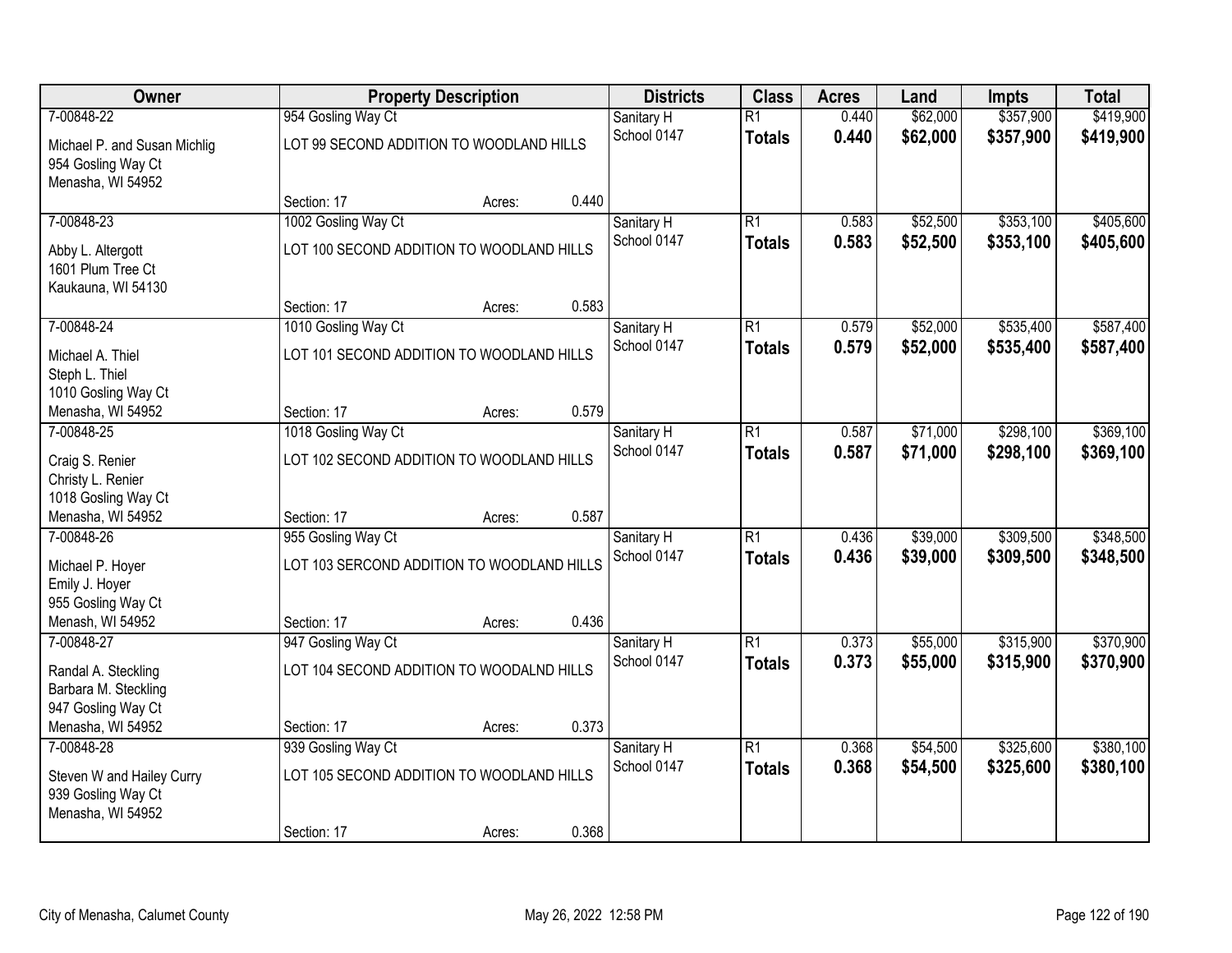| Owner                                               | <b>Property Description</b>                |        |       | <b>Districts</b> | <b>Class</b>    | <b>Acres</b> | Land            | <b>Impts</b>    | <b>Total</b>    |
|-----------------------------------------------------|--------------------------------------------|--------|-------|------------------|-----------------|--------------|-----------------|-----------------|-----------------|
| 7-00848-29                                          | 931 Gosling Way Ct                         |        |       | Sanitary H       | $\overline{R1}$ | 0.938        | \$84,500        | \$337,300       | \$421,800       |
| Thomas E. Potter                                    | LOT 1 CSM 3850                             |        |       | School 0147      | <b>Totals</b>   | 0.938        | \$84,500        | \$337,300       | \$421,800       |
| Jennifer R. Potter                                  |                                            |        |       |                  |                 |              |                 |                 |                 |
| 931 Gosling Way Ct                                  |                                            |        |       |                  |                 |              |                 |                 |                 |
| Menasha, WI 54952                                   | Section: 17                                | Acres: | 0.938 |                  |                 |              |                 |                 |                 |
| 7-00848-31                                          | 915 Gosling Way Ct                         |        |       | Sanitary H       | $\overline{R1}$ | 0.538        | \$62,500        | \$367,600       | \$430,100       |
| Tori J. Ring                                        | LOT 2 CSM 3850                             |        |       | School 0147      | <b>Totals</b>   | 0.538        | \$62,500        | \$367,600       | \$430,100       |
| Daniel J. Franz                                     |                                            |        |       |                  |                 |              |                 |                 |                 |
| 915 Gosling Way Ct                                  |                                            |        |       |                  |                 |              |                 |                 |                 |
| Menasha, WI 54952                                   | Section: 17                                | Acres: | 0.538 |                  |                 |              |                 |                 |                 |
| 7-00848-32                                          | 907 Gosling Way Ct                         |        |       | Sanitary H       | $\overline{R1}$ | 0.534        | \$48,000        | \$419,200       | \$467,200       |
| Julie Franklin                                      | LOT 109 SECOND ADDITION TO WOODLAND HILLS  |        |       | School 0147      | <b>Totals</b>   | 0.534        | \$48,000        | \$419,200       | \$467,200       |
| 907 Gosling Way Ct                                  |                                            |        |       |                  |                 |              |                 |                 |                 |
| Menasha, WI 54952                                   |                                            |        |       |                  |                 |              |                 |                 |                 |
|                                                     | Section: 17                                | Acres: | 0.534 |                  |                 |              |                 |                 |                 |
| 7-00848-33                                          | Gosling Way Ct                             |        |       | Sanitary H       | X4              | 0.017        | \$0             | \$0             | \$0             |
| City of Menasha, A Wisconsin Municipal              | OUTLOT 1 SECOND ADDITION TO WOODLAND HILLS |        |       | School 0147      | <b>Totals</b>   | 0.017        | \$0             | \$0             | \$0             |
| Corporation                                         |                                            |        |       |                  |                 |              |                 |                 |                 |
| 140 Main St                                         |                                            |        |       |                  |                 |              |                 |                 |                 |
| Menasha, WI 54952                                   | Section: 17                                | Acres: | 0.017 |                  |                 |              |                 |                 |                 |
| 7-00848-34                                          | <b>Gosling Way</b>                         |        |       | Sanitary H       | $\overline{X4}$ | 1.609        | $\overline{50}$ | $\overline{50}$ | $\overline{50}$ |
| City of Menasha, a Wisconsin Municipal              | <b>GOSLING WAY COURT R/W</b>               |        |       | School 0147      | <b>Totals</b>   | 1.609        | \$0             | \$0             | \$0             |
| Corporation                                         |                                            |        |       |                  |                 |              |                 |                 |                 |
| 140 Main St                                         |                                            |        |       |                  |                 |              |                 |                 |                 |
| Menasha, WI 54952                                   | Section:                                   | Acres: | 1.609 |                  |                 |              |                 |                 |                 |
| 7-00848-35                                          | 2608 Canvasback Dr                         |        |       | Sanitary H       | $\overline{R1}$ | 0.582        | \$71,000        | $\sqrt{6}$      | \$71,000        |
|                                                     |                                            |        |       | School 0147      | <b>Totals</b>   | 0.582        | \$71,000        | \$0             | \$71,000        |
| Atkins Development Group, LLC<br>2050 Sweet Fern Dr | Third Addition to Woodland Hills Lot 110   |        |       |                  |                 |              |                 |                 |                 |
| Green Bay, WI 54313                                 |                                            |        |       |                  |                 |              |                 |                 |                 |
|                                                     | Section:                                   | Acres: | 0.582 |                  |                 |              |                 |                 |                 |
| 7-00848-36                                          | 2616 Canvasback Dr                         |        |       | Sanitary H       | $\overline{R1}$ | 0.322        | \$49,500        | \$92,900        | \$142,400       |
|                                                     |                                            |        |       | School 0147      | <b>Totals</b>   | 0.322        | \$49,500        | \$92,900        | \$142,400       |
| Atkins Development Group, LLC                       | Third Addition of Woodland Hills Lot 111   |        |       |                  |                 |              |                 |                 |                 |
| 2050 Sweet Fern Dr                                  |                                            |        |       |                  |                 |              |                 |                 |                 |
| Green Bay, WI 54313                                 | Section:                                   |        | 0.322 |                  |                 |              |                 |                 |                 |
|                                                     |                                            | Acres: |       |                  |                 |              |                 |                 |                 |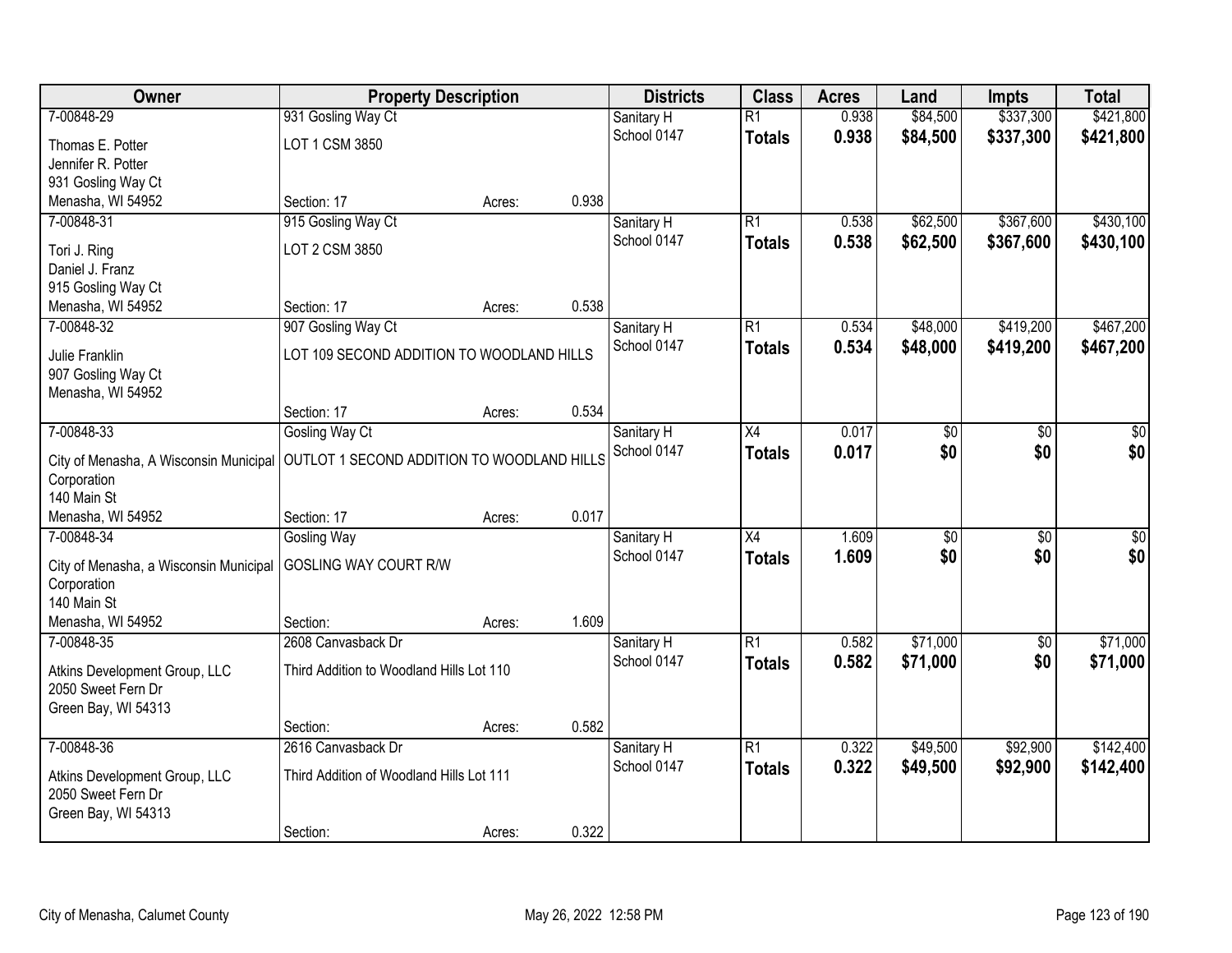| Owner                                                                      |                                          | <b>Property Description</b> |       | <b>Districts</b> | <b>Class</b>    | <b>Acres</b> | Land     | <b>Impts</b>    | <b>Total</b> |
|----------------------------------------------------------------------------|------------------------------------------|-----------------------------|-------|------------------|-----------------|--------------|----------|-----------------|--------------|
| 7-00848-37                                                                 | 2624 Canvasback Dr                       |                             |       | Sanitary H       | $\overline{R1}$ | 0.320        | \$49,000 | \$201,600       | \$250,600    |
| Atkins Development Group, LLC<br>2050 Sweet Fern Dr<br>Green Bay, WI 54313 | Third Addition to Woodland Hills Lot 112 |                             |       | School 0147      | <b>Totals</b>   | 0.320        | \$49,000 | \$201,600       | \$250,600    |
|                                                                            | Section:                                 | Acres:                      | 0.320 |                  |                 |              |          |                 |              |
| 7-00848-38                                                                 | 2632 Canvasback Dr                       |                             |       | Sanitary H       | $\overline{R1}$ | 0.320        | \$49,000 | \$248,100       | \$297,100    |
| Atkins Development Group, LLC<br>2050 Sweet Fern Dr<br>Green Bay, WI 54313 | Third Addition to Woodland Hills Lot 113 |                             |       | School 0147      | <b>Totals</b>   | 0.320        | \$49,000 | \$248,100       | \$297,100    |
|                                                                            | Section:                                 | Acres:                      | 0.320 |                  |                 |              |          |                 |              |
| 7-00848-39                                                                 | 2704 Canvasback Dr                       |                             |       | Sanitary H       | $\overline{R1}$ | 0.320        | \$49,000 | \$165,100       | \$214,100    |
| Atkins Development Group, LLC<br>2050 Sweet Fern Dr<br>Green Bay, WI 54313 | Third Addition to Woodland Hills Lot 114 |                             |       | School 0147      | <b>Totals</b>   | 0.320        | \$49,000 | \$165,100       | \$214,100    |
|                                                                            | Section:                                 | Acres:                      | 0.320 |                  |                 |              |          |                 |              |
| 7-00848-40                                                                 | 2712 Canvasback Dr                       |                             |       | Sanitary H       | $\overline{R1}$ | 0.442        | \$62,000 | \$0             | \$62,000     |
| Atkins Development Group, LLC<br>2050 Sweet Fern Dr<br>Green Bay, WI 54313 | Third Addition to Woodland Hills Lot 115 |                             |       | School 0147      | <b>Totals</b>   | 0.442        | \$62,000 | \$0             | \$62,000     |
|                                                                            | Section:                                 | Acres:                      | 0.442 |                  |                 |              |          |                 |              |
| 7-00848-41                                                                 | 904 Cygnet Ct                            |                             |       | Sanitary H       | $\overline{R1}$ | 0.398        | \$57,500 | $\overline{50}$ | \$57,500     |
| Atkins Development Group, LLC<br>2050 Sweet Fern Dr<br>Green Bay, WI 54313 | Third Addition to Woodland Hills Lot 116 |                             |       | School 0147      | <b>Totals</b>   | 0.398        | \$57,500 | \$0             | \$57,500     |
|                                                                            | Section:                                 | Acres:                      | 0.398 |                  |                 |              |          |                 |              |
| 7-00848-42                                                                 | 898 Cygnet Ct                            |                             |       | Sanitary H       | $\overline{R1}$ | 0.344        | \$51,500 | $\overline{50}$ | \$51,500     |
| Atkins Development Group, LLC<br>2050 Sweet Fern Dr<br>Green Bay, WI 54313 | Third Addition to Woodland Hills Lot 117 |                             |       | School 0147      | <b>Totals</b>   | 0.344        | \$51,500 | \$0             | \$51,500     |
|                                                                            | Section:                                 | Acres:                      | 0.344 |                  |                 |              |          |                 |              |
| 7-00848-43                                                                 | 892 Cygnet Ct                            |                             |       | Sanitary H       | $\overline{R1}$ | 0.389        | \$56,500 | $\overline{50}$ | \$56,500     |
| Atkins Development Group, LLC<br>2050 Sweet Fern Dr<br>Green Bay, WI 54313 | Third Addition to Woodland Hills Lot 118 |                             |       | School 0147      | <b>Totals</b>   | 0.389        | \$56,500 | \$0             | \$56,500     |
|                                                                            | Section:                                 | Acres:                      | 0.389 |                  |                 |              |          |                 |              |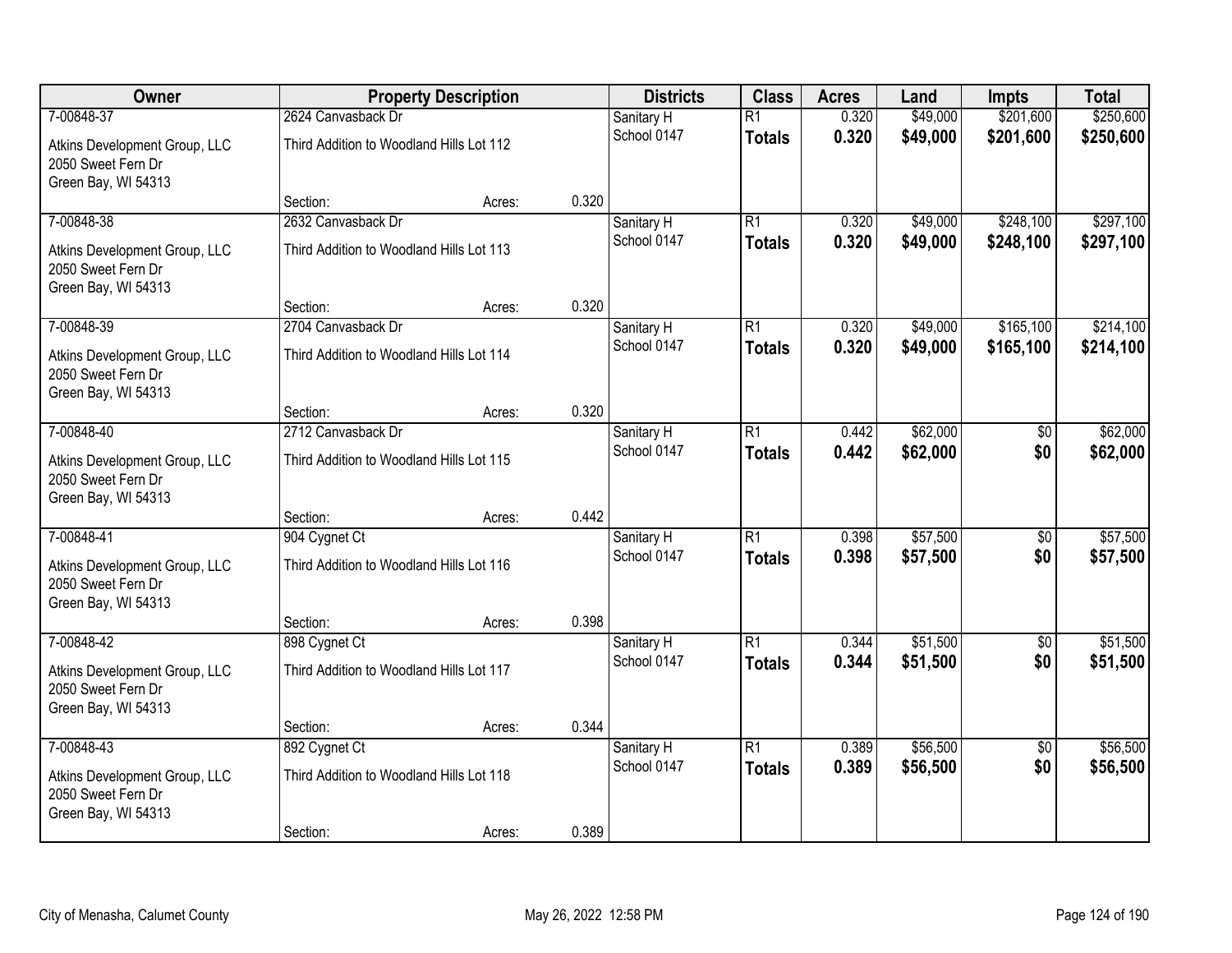| Owner                                                                      |                                          | <b>Property Description</b> |       | <b>Districts</b> | <b>Class</b>    | <b>Acres</b> | Land     | Impts           | <b>Total</b> |
|----------------------------------------------------------------------------|------------------------------------------|-----------------------------|-------|------------------|-----------------|--------------|----------|-----------------|--------------|
| 7-00848-44                                                                 | 886 Cygnet Ct                            |                             |       | Sanitary H       | $\overline{R1}$ | 0.406        | \$58,500 | $\overline{50}$ | \$58,500     |
| Atkins Development Group, LLC<br>2050 Sweet Fern Dr<br>Green Bay, WI 54313 | Third Addition to Woodland Hills Lot 119 |                             |       | School 0147      | <b>Totals</b>   | 0.406        | \$58,500 | \$0             | \$58,500     |
|                                                                            | Section:                                 | Acres:                      | 0.406 |                  |                 |              |          |                 |              |
| 7-00848-45                                                                 | 880 Cygnet Ct                            |                             |       | Sanitary H       | $\overline{R1}$ | 0.707        | \$75,000 | \$0             | \$75,000     |
| Atkins Development Group, LLC<br>2050 Sweet Fern Dr<br>Green Bay, WI 54313 | Third Addition Woodland Hills Lot 120    |                             |       | School 0147      | <b>Totals</b>   | 0.707        | \$75,000 | \$0             | \$75,000     |
|                                                                            | Section:                                 | Acres:                      | 0.707 |                  |                 |              |          |                 |              |
| 7-00848-46                                                                 | 874 Cygnet Ct                            |                             |       | Sanitary H       | $\overline{R1}$ | 0.671        | \$74,000 | \$0             | \$74,000     |
| Atkins Development Group, LLC<br>2050 Sweet Fern Dr<br>Green Bay, WI 54313 | Third Addition to Woodland Hills Lot 121 |                             |       | School 0147      | <b>Totals</b>   | 0.671        | \$74,000 | \$0             | \$74,000     |
|                                                                            | Section:                                 | Acres:                      | 0.671 |                  |                 |              |          |                 |              |
| 7-00848-47                                                                 | 879 Cygnet Ct                            |                             |       | Sanitary H       | $\overline{R1}$ | 0.449        | \$63,000 | \$0             | \$63,000     |
| Atkins Development Group, LLC<br>2050 Sweet Fern Dr<br>Green Bay, WI 54313 | Third Addition to Woodland Hills Lot 122 |                             |       | School 0147      | <b>Totals</b>   | 0.449        | \$63,000 | \$0             | \$63,000     |
|                                                                            | Section:                                 | Acres:                      | 0.449 |                  |                 |              |          |                 |              |
| 7-00848-48                                                                 | 885 Cygnet Ct                            |                             |       | Sanitary H       | $\overline{R1}$ | 0.248        | \$41,500 | $\overline{50}$ | \$41,500     |
| Atkins Development Group, LLC<br>2050 Sweet Fern Dr<br>Green Bay, WI 54313 | Third Addition to Woodland Hills Lot 123 |                             |       | School 0147      | <b>Totals</b>   | 0.248        | \$41,500 | \$0             | \$41,500     |
|                                                                            | Section:                                 | Acres:                      | 0.248 |                  |                 |              |          |                 |              |
| 7-00848-49                                                                 | 891 Cygnet Ct                            |                             |       | Sanitary H       | $\overline{R1}$ | 0.269        | \$43,500 | $\sqrt{6}$      | \$43,500     |
| Atkins Development Group, LLC<br>2050 Sweet Fern Dr<br>Green Bay, WI 54313 | Third Addition to Woodland Hills Lot 124 |                             |       | School 0147      | <b>Totals</b>   | 0.269        | \$43,500 | \$0             | \$43,500     |
|                                                                            | Section:                                 | Acres:                      | 0.269 |                  |                 |              |          |                 |              |
| 7-00848-50                                                                 | 897 Cygnet Ct                            |                             |       | Sanitary H       | $\overline{R1}$ | 0.271        | \$44,000 | $\overline{50}$ | \$44,000     |
| Atkins Development Group, LLC<br>2050 Sweet Fern Dr<br>Green Bay, WI 54313 | Third Addition to Woodland Hills Lot 125 |                             |       | School 0147      | <b>Totals</b>   | 0.271        | \$44,000 | \$0             | \$44,000     |
|                                                                            | Section:                                 | Acres:                      | 0.271 |                  |                 |              |          |                 |              |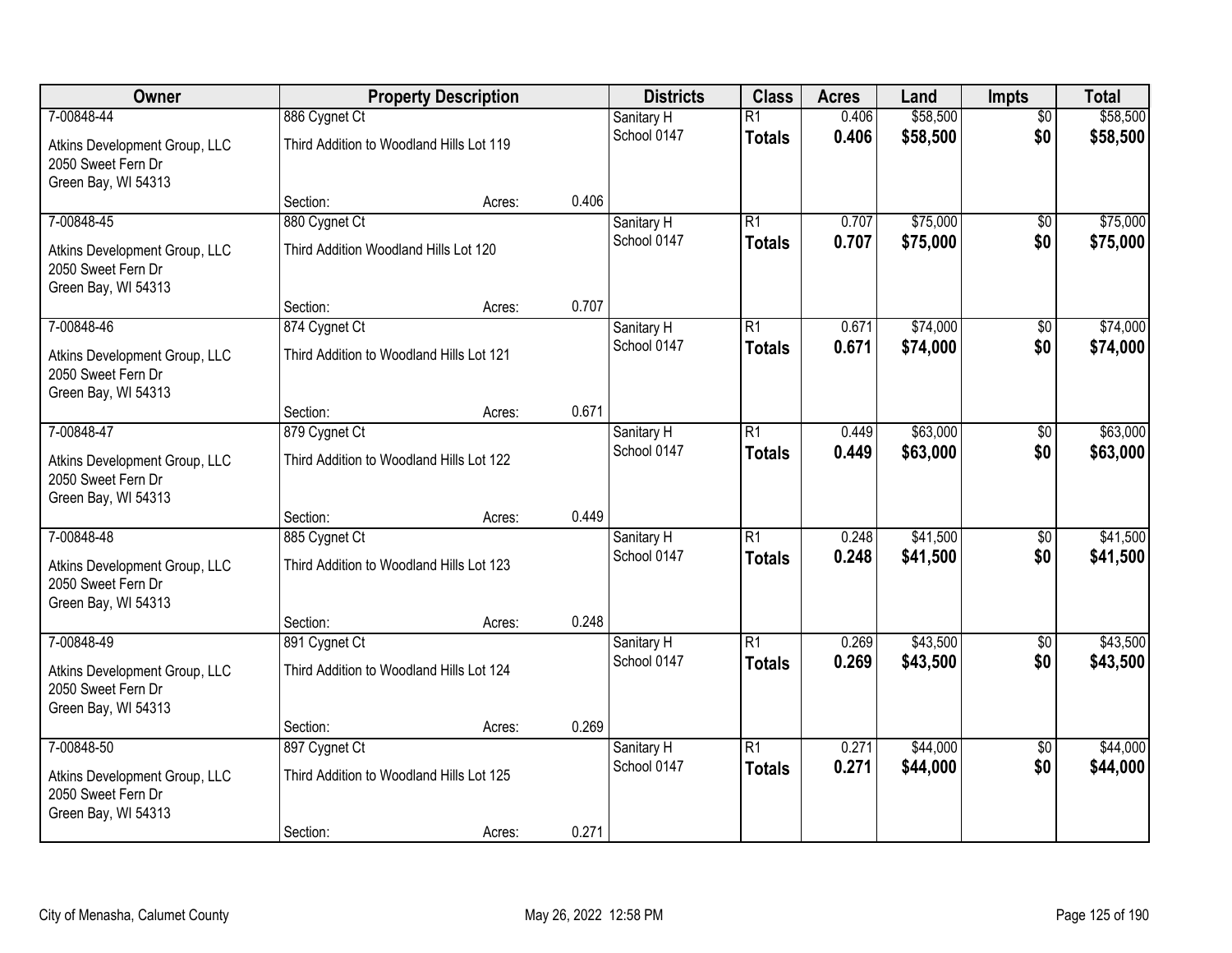| Owner                                                                      | <b>Property Description</b>              |        |       | <b>Districts</b> | <b>Class</b>    | <b>Acres</b> | Land     | <b>Impts</b>    | <b>Total</b> |
|----------------------------------------------------------------------------|------------------------------------------|--------|-------|------------------|-----------------|--------------|----------|-----------------|--------------|
| 7-00848-51                                                                 | 2617 Canvasback Dr                       |        |       | Sanitary H       | $\overline{R1}$ | 0.376        | \$55,000 | $\overline{30}$ | \$55,000     |
| Atkins Development Group, LLC<br>2050 Sweet Fern Dr<br>Green Bay, WI 54313 | Third Addition Woodland Hills Lot 126    |        |       | School 0147      | <b>Totals</b>   | 0.376        | \$55,000 | \$0             | \$55,000     |
|                                                                            | Section:                                 | Acres: | 0.376 |                  |                 |              |          |                 |              |
| 7-00848-52                                                                 | 2633 Canvasback Dr                       |        |       | Sanitary H       | R1              | 0.364        | \$54,000 | $\overline{50}$ | \$54,000     |
| Atkins Development Group, LLC<br>2050 Sweet Fern Dr<br>Green Bay, WI 54313 | Third Addition to Woodland Hills Lot 127 |        |       | School 0147      | Totals          | 0.364        | \$54,000 | \$0             | \$54,000     |
|                                                                            | Section:                                 | Acres: | 0.364 |                  |                 |              |          |                 |              |
| 7-00848-53                                                                 | 2711 Canvasback Dr                       |        |       | Sanitary H       | $\overline{R1}$ | 0.364        | \$54,000 | \$0             | \$54,000     |
| Atkins Development Group, LLC<br>2050 Sweet Fern Dr<br>Green Bay, WI 54313 | Third Addition to Woodland Hills Lot 128 |        |       | School 0147      | <b>Totals</b>   | 0.364        | \$54,000 | \$0             | \$54,000     |
|                                                                            | Section:                                 | Acres: | 0.364 |                  |                 |              |          |                 |              |
| 7-00849-01                                                                 | 1026 Woodcrest Heights Dr                |        |       | Sanitary H       | $\overline{R4}$ | 0.907        | \$200    | \$0             | \$200        |
| Woodland Developments, LLC<br>Attn: Michael H Hagens<br>N319 Breezewood Dr | Lot 1 of Woodland Heights                |        |       | School 0147      | <b>Totals</b>   | 0.907        | \$200    | \$0             | \$200        |
| Appleton, WI 54915                                                         | Section:                                 | Acres: | 0.000 |                  |                 |              |          |                 |              |
| 7-00849-02                                                                 | 1034 Woodcrest Heights Dr                |        |       | Sanitary H       | $\overline{R4}$ | 0.491        | \$100    | \$0             | \$100        |
| Virtue Homes, LLC<br>N1093 Chatham Ct<br>Greenville, WI 54942              | Lot 2 of Woodland Heights                |        |       | School 0147      | <b>Totals</b>   | 0.491        | \$100    | \$0             | \$100        |
|                                                                            | Section:                                 | Acres: | 0.000 |                  |                 |              |          |                 |              |
| 7-00849-03                                                                 | 1042 Woodcrest Heights Dr                |        |       | Sanitary H       | $\overline{R4}$ | 0.544        | \$100    | $\overline{50}$ | \$100        |
| Virtue Homes, LLC<br>N1093 Chatham Ct<br>Greenville, WI 54942              | Lot 3 of Woodland Heights                |        |       | School 0147      | <b>Totals</b>   | 0.544        | \$100    | \$0             | \$100        |
|                                                                            | Section:                                 | Acres: | 0.000 |                  |                 |              |          |                 |              |
| 7-00849-04                                                                 | 1050 Woodcrest Heights Dr                |        |       | Sanitary H       | $\overline{R4}$ | 0.656        | \$100    | $\overline{30}$ | \$100        |
| Tim and Gail A Elsinger<br>3500 S Kernan Ave<br>Appleton, WI 54915         | Lot 4 of Woodland Heights                |        |       | School 0147      | <b>Totals</b>   | 0.656        | \$100    | \$0             | \$100        |
|                                                                            | Section:                                 | Acres: | 0.000 |                  |                 |              |          |                 |              |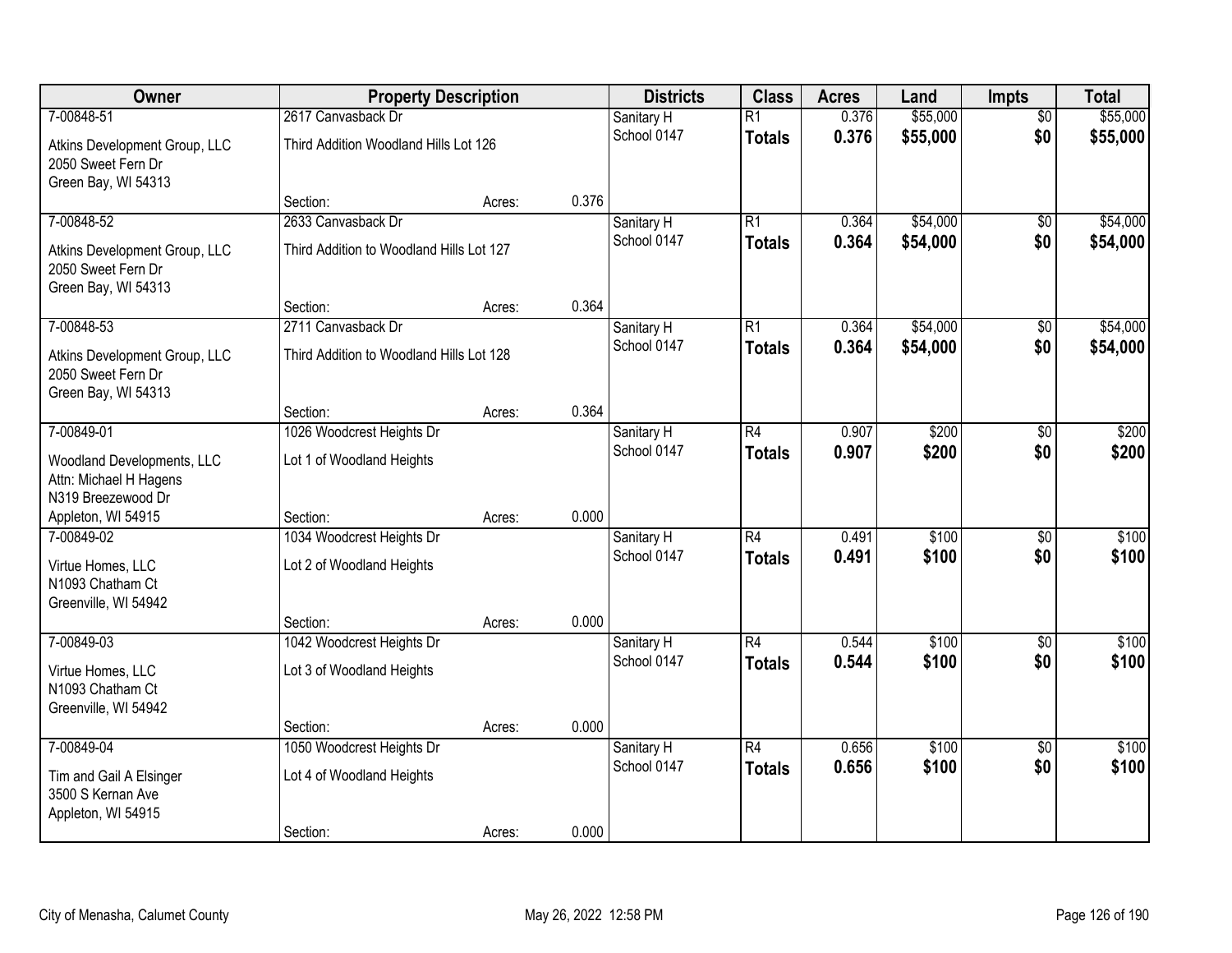| Owner                                                | <b>Property Description</b> |        |       | <b>Districts</b>          | <b>Class</b>    | <b>Acres</b>   | Land           | <b>Impts</b>           | <b>Total</b>   |
|------------------------------------------------------|-----------------------------|--------|-------|---------------------------|-----------------|----------------|----------------|------------------------|----------------|
| 7-00849-05                                           | 1049 Woodcrest Heights Dr   |        |       | Sanitary H                | $\overline{R4}$ | 0.366          | \$100          | $\overline{50}$        | \$100          |
| Woodland Developments, LLC                           | Lot 5 of Woodland Heights   |        |       | School 0147               | <b>Totals</b>   | 0.366          | \$100          | \$0                    | \$100          |
| Attn: Michael H Hagens                               |                             |        |       |                           |                 |                |                |                        |                |
| N319 Breezewood Dr                                   |                             |        |       |                           |                 |                |                |                        |                |
| Appleton, WI 54915                                   | Section:                    | Acres: | 0.000 |                           |                 |                |                |                        |                |
| 7-00849-06                                           | 1041 Woodcrest Heights Dr   |        |       | Sanitary H                | R4              | 0.335          | \$100          | $\overline{50}$        | \$100          |
| Woodland Developments, LLC                           | Lot 6 of Woodland Heights   |        |       | School 0147               | <b>Totals</b>   | 0.335          | \$100          | \$0                    | \$100          |
| Attn: Michael H Hagens                               |                             |        |       |                           |                 |                |                |                        |                |
| N319 Breezewood Dr                                   |                             |        |       |                           |                 |                |                |                        |                |
| Appleton, WI 54915                                   | Section:                    | Acres: | 0.000 |                           |                 |                |                |                        |                |
| 7-00849-07                                           | 1030 Sandpiper Dr           |        |       | Sanitary H                | R4              | 0.354          | \$100          | \$0                    | \$100          |
| Woodland Developments, LLC                           | Lot 7 of Woodland Heights   |        |       | School 0147               | <b>Totals</b>   | 0.354          | \$100          | \$0                    | \$100          |
| Attn: Michael H Hagens                               |                             |        |       |                           |                 |                |                |                        |                |
| N319 Breezewood Dr                                   |                             |        |       |                           |                 |                |                |                        |                |
| Appleton, WI 54915                                   | Section:                    | Acres: | 0.000 |                           |                 |                |                |                        |                |
| 7-00849-08                                           | 1034 Sandpiper Dr           |        |       | Sanitary H                | $\overline{R4}$ | 0.345          | \$100          | $\sqrt[6]{3}$          | \$100          |
|                                                      |                             |        |       | School 0147               | <b>Totals</b>   | 0.345          | \$100          | \$0                    | \$100          |
| Woodland Developments, LLC<br>Attn: Michael H Hagens | Lot 8 of Woodland Heights   |        |       |                           |                 |                |                |                        |                |
| N319 Breezewood Dr                                   |                             |        |       |                           |                 |                |                |                        |                |
| Appleton, WI 54915                                   | Section:                    | Acres: | 0.000 |                           |                 |                |                |                        |                |
| 7-00849-09                                           | 1042 Sandpiper Dr           |        |       | Sanitary H                | $\overline{R4}$ | 0.316          | \$100          | $\overline{50}$        | \$100          |
|                                                      |                             |        |       | School 0147               | <b>Totals</b>   | 0.316          | \$100          | \$0                    | \$100          |
| Woodland Developments, LLC                           | Lot 9 of Woodland Heights   |        |       |                           |                 |                |                |                        |                |
| Attn: Michael H Hagens<br>N319 Breezewood Dr         |                             |        |       |                           |                 |                |                |                        |                |
| Appleton, WI 54915                                   | Section:                    | Acres: | 0.000 |                           |                 |                |                |                        |                |
| 7-00849-10                                           | 1050 Sandpiper Dr           |        |       | Sanitary H                | R4              | 0.348          | \$100          | $\overline{30}$        | \$100          |
|                                                      |                             |        |       | School 0147               | <b>Totals</b>   | 0.348          | \$100          | \$0                    | \$100          |
| Woodland Developments, LLC                           | Lot 10 of Woodland Heights  |        |       |                           |                 |                |                |                        |                |
| Attn: Michael H Hagens                               |                             |        |       |                           |                 |                |                |                        |                |
| N319 Breezewood Dr                                   |                             |        |       |                           |                 |                |                |                        |                |
| Appleton, WI 54915                                   | Section:                    | Acres: | 0.000 |                           |                 |                |                |                        |                |
| 7-00849-11                                           | 1049 Sandpiper Dr           |        |       | Sanitary H<br>School 0147 | R4              | 0.441<br>0.441 | \$100<br>\$100 | $\overline{50}$<br>\$0 | \$100<br>\$100 |
| Woodland Developments, LLC                           | Lot 11 of Woodland Heights  |        |       |                           | <b>Totals</b>   |                |                |                        |                |
| Attn: Michael H Hagens                               |                             |        |       |                           |                 |                |                |                        |                |
| N319 Breezewood Dr                                   |                             |        |       |                           |                 |                |                |                        |                |
| Appleton, WI 54915                                   | Section:                    | Acres: | 0.000 |                           |                 |                |                |                        |                |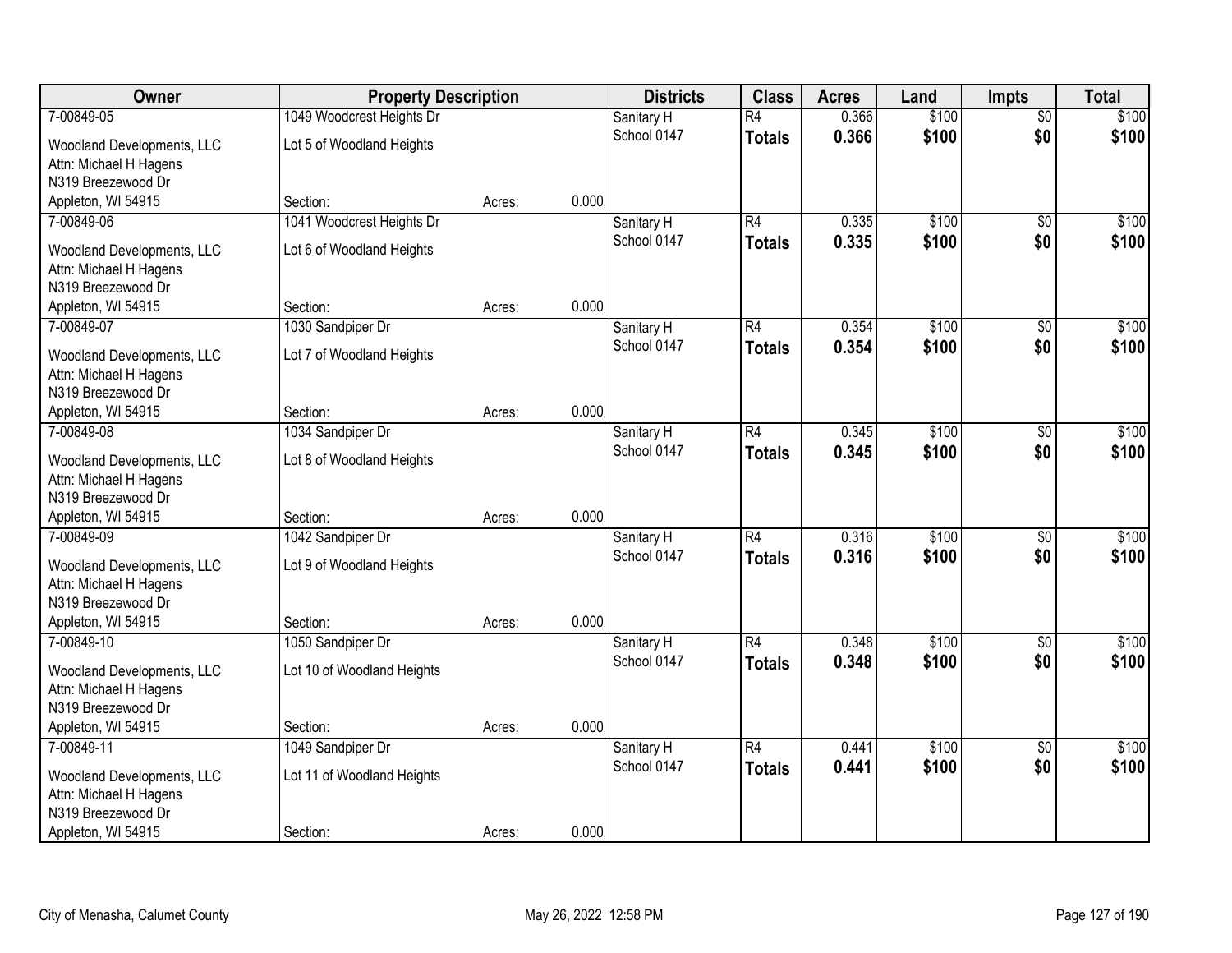| Owner                                                | <b>Property Description</b> |        |       | <b>Districts</b>          | <b>Class</b>    | <b>Acres</b> | Land  | <b>Impts</b>           | <b>Total</b> |
|------------------------------------------------------|-----------------------------|--------|-------|---------------------------|-----------------|--------------|-------|------------------------|--------------|
| 7-00849-12                                           | 1043 Sandpiper Dr           |        |       | Sanitary H                | $\overline{R4}$ | 0.464        | \$100 | $\overline{50}$        | \$100        |
| Woodland Developments, LLC                           | Lot 12 of Woodland Heights  |        |       | School 0147               | <b>Totals</b>   | 0.464        | \$100 | \$0                    | \$100        |
| Attn: Michael H Hagens                               |                             |        |       |                           |                 |              |       |                        |              |
| N319 Breezewood Dr                                   |                             |        |       |                           |                 |              |       |                        |              |
| Appleton, WI 54915                                   | Section:                    | Acres: | 0.000 |                           |                 |              |       |                        |              |
| 7-00849-13                                           | 1041 Sandpiper Dr           |        |       | Sanitary H                | R4              | 0.525        | \$100 | $\overline{50}$        | \$100        |
| Woodland Developments, LLC                           | Lot 13 of Woodland Heights  |        |       | School 0147               | <b>Totals</b>   | 0.525        | \$100 | \$0                    | \$100        |
| Attn: Michael H Hagens                               |                             |        |       |                           |                 |              |       |                        |              |
| N319 Breezewood Dr                                   |                             |        |       |                           |                 |              |       |                        |              |
| Appleton, WI 54915                                   | Section:                    | Acres: | 0.000 |                           |                 |              |       |                        |              |
| 7-00849-14                                           | 1037 Sandpiper Dr           |        |       | Sanitary H                | R4              | 0.670        | \$100 | \$0                    | \$100        |
| Woodland Developments, LLC                           | Lot 14 of Woodland Heights  |        |       | School 0147               | <b>Totals</b>   | 0.670        | \$100 | \$0                    | \$100        |
| Attn: Michael H Hagens                               |                             |        |       |                           |                 |              |       |                        |              |
| N319 Breezewood Dr                                   |                             |        |       |                           |                 |              |       |                        |              |
| Appleton, WI 54915                                   | Section:                    | Acres: | 0.000 |                           |                 |              |       |                        |              |
| 7-00849-15                                           | 1035 Sandpiper Dr           |        |       | Sanitary H                | $\overline{R4}$ | 0.439        | \$100 | $\sqrt[6]{3}$          | \$100        |
|                                                      |                             |        |       | School 0147               | <b>Totals</b>   | 0.439        | \$100 | \$0                    | \$100        |
| Woodland Developments, LLC<br>Attn: Michael H Hagens | Lot 15 of Woodland Heights  |        |       |                           |                 |              |       |                        |              |
| N319 Breezewood Dr                                   |                             |        |       |                           |                 |              |       |                        |              |
| Appleton, WI 54915                                   | Section:                    | Acres: | 0.000 |                           |                 |              |       |                        |              |
| 7-00849-16                                           | 1033 Sandpiper Dr           |        |       | Sanitary H                | $\overline{R4}$ | 0.444        | \$100 | $\overline{50}$        | \$100        |
|                                                      |                             |        |       | School 0147               | <b>Totals</b>   | 0.444        | \$100 | \$0                    | \$100        |
| Woodland Developments, LLC                           | Lot 16 of Woodland Heights  |        |       |                           |                 |              |       |                        |              |
| Attn: Michael H Hagens<br>N319 Breezewood Dr         |                             |        |       |                           |                 |              |       |                        |              |
| Appleton, WI 54915                                   | Section:                    | Acres: | 0.000 |                           |                 |              |       |                        |              |
| 7-00849-17                                           | 1021 Woodcrest Heights Dr   |        |       | Sanitary H                | R4              | 0.410        | \$100 | $\overline{30}$        | \$100        |
|                                                      |                             |        |       | School 0147               | <b>Totals</b>   | 0.410        | \$100 | \$0                    | \$100        |
| Woodland Developments, LLC                           | Lot 17 of Woodland Heights  |        |       |                           |                 |              |       |                        |              |
| Attn: Michael H Hagens                               |                             |        |       |                           |                 |              |       |                        |              |
| N319 Breezewood Dr                                   |                             |        | 0.000 |                           |                 |              |       |                        |              |
| Appleton, WI 54915<br>7-00849-18                     | Section:                    | Acres: |       |                           | R4              | 0.461        | \$100 |                        | \$100        |
|                                                      | 1013 Woodcrest Heights Dr   |        |       | Sanitary H<br>School 0147 |                 | 0.461        | \$100 | $\overline{50}$<br>\$0 | \$100        |
| Woodland Developments, LLC                           | Lot 18 of Woodland Heights  |        |       |                           | <b>Totals</b>   |              |       |                        |              |
| Attn: Michael H Hagens                               |                             |        |       |                           |                 |              |       |                        |              |
| N319 Breezewood Dr                                   |                             |        |       |                           |                 |              |       |                        |              |
| Appleton, WI 54915                                   | Section:                    | Acres: | 0.000 |                           |                 |              |       |                        |              |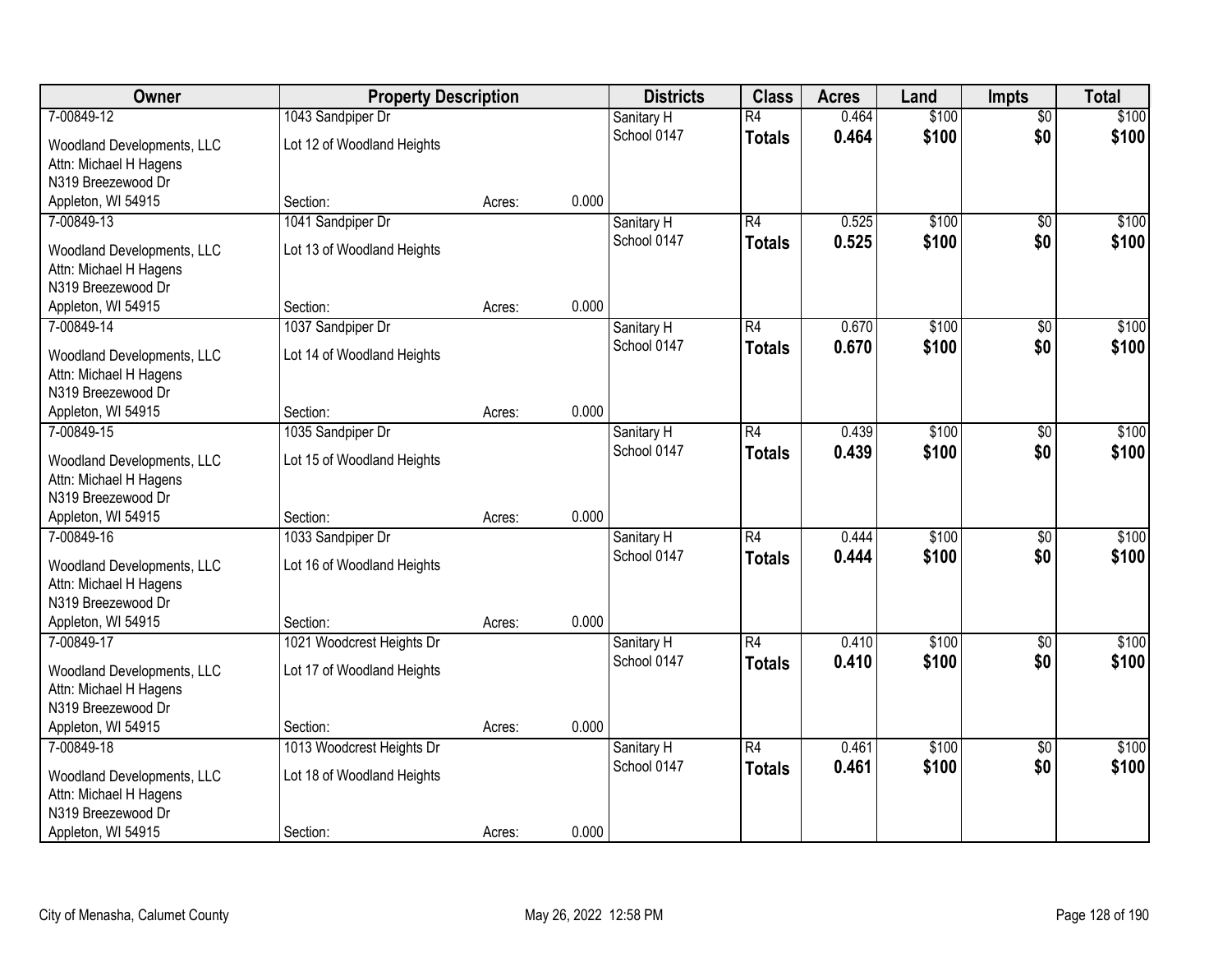| Owner                              | <b>Property Description</b>                |        |       | <b>Districts</b> | <b>Class</b>    | <b>Acres</b> | Land            | Impts           | <b>Total</b> |
|------------------------------------|--------------------------------------------|--------|-------|------------------|-----------------|--------------|-----------------|-----------------|--------------|
| 7-00900-00                         | <b>Bluegrass Ln</b>                        |        |       | Sanitary H       | X4              | 7.233        | $\overline{60}$ | $\overline{50}$ | \$0          |
| City of Menasha                    | GRASSY FIELDS THAT PART OF PLAT DEDICATED  |        |       | School 0147      | <b>Totals</b>   | 7.233        | \$0             | \$0             | \$0          |
| 100 Main St Ste 200                | FOR STREET PURPOSES NKA LUPINE CT, TREFOIL |        |       |                  |                 |              |                 |                 |              |
| Menasha, WI 54952                  | CT, RED FESCUE CT, BLUE GRASS LANE,        |        |       |                  |                 |              |                 |                 |              |
|                                    | Section:                                   | Acres: | 0.000 |                  |                 |              |                 |                 |              |
| 7-00900-01                         | 2392 Lupine Ct                             |        |       | Sanitary H       | $\overline{R1}$ | 0.296        | \$37,500        | \$182,600       | \$220,100    |
| Thomas Schweitzer                  | <b>GRASSY FIELDS LOT 1</b>                 |        |       | School 0147      | <b>Totals</b>   | 0.296        | \$37,500        | \$182,600       | \$220,100    |
| Charlotte Schweitzer               |                                            |        |       |                  |                 |              |                 |                 |              |
| 2392 Lupine Ct                     |                                            |        |       |                  |                 |              |                 |                 |              |
| Menasha, WI 54952                  | Section:                                   | Acres: | 0.000 |                  |                 |              |                 |                 |              |
| 7-00900-02                         | 2396 Lupine Ct                             |        |       | Sanitary H       | R1              | 0.235        | \$34,500        | \$230,200       | \$264,700    |
| Alex Van Rooy                      | <b>GRASSY FIELDS LOT 2</b>                 |        |       | School 0147      | <b>Totals</b>   | 0.235        | \$34,500        | \$230,200       | \$264,700    |
| Brenna Rathsack                    |                                            |        |       |                  |                 |              |                 |                 |              |
| 2396 Lupine Ct                     |                                            |        |       |                  |                 |              |                 |                 |              |
| Menasha, WI 54952                  | Section:                                   | Acres: | 0.000 |                  |                 |              |                 |                 |              |
| 7-00900-03                         | 2400 Lupine Ct                             |        |       | Sanitary H       | $\overline{R1}$ | 0.290        | \$37,500        | \$196,900       | \$234,400    |
|                                    |                                            |        |       | School 0147      | <b>Totals</b>   | 0.290        | \$37,500        | \$196,900       | \$234,400    |
| Jeanne M. Zoesch<br>2400 Lupine Ct | <b>GRASSY FIELDS LOT 3</b>                 |        |       |                  |                 |              |                 |                 |              |
| Menasha, WI 54952                  |                                            |        |       |                  |                 |              |                 |                 |              |
|                                    | Section:                                   | Acres: | 0.000 |                  |                 |              |                 |                 |              |
| 7-00900-04                         | 2404 Lupine Ct                             |        |       | Sanitary H       | $\overline{R1}$ | 0.289        | \$37,500        | \$227,200       | \$264,700    |
|                                    |                                            |        |       | School 0147      | <b>Totals</b>   | 0.289        | \$37,500        | \$227,200       | \$264,700    |
| Michael L. and Bobet Bull          | <b>GRASSY FIELDS LOT 4</b>                 |        |       |                  |                 |              |                 |                 |              |
| 2404 Lupine Ct                     |                                            |        |       |                  |                 |              |                 |                 |              |
| Menasha, WI 54952                  | Section:                                   |        | 0.000 |                  |                 |              |                 |                 |              |
| 7-00900-05                         | 2408 Lupine Ct                             | Acres: |       | Sanitary H       | $\overline{R1}$ | 0.333        | \$39,500        | \$221,400       | \$260,900    |
|                                    |                                            |        |       | School 0147      | <b>Totals</b>   | 0.333        | \$39,500        | \$221,400       | \$260,900    |
| Samuel S. and Paige Jeffers        | <b>GRASSY FIELDS LOT 5</b>                 |        |       |                  |                 |              |                 |                 |              |
| 2408 Lupine Ct                     |                                            |        |       |                  |                 |              |                 |                 |              |
| Menasha, WI 54952                  |                                            |        |       |                  |                 |              |                 |                 |              |
|                                    | Section:                                   | Acres: | 0.000 |                  |                 |              |                 |                 |              |
| 7-00900-06                         | 2412 Lupine Ct                             |        |       | Sanitary H       | $\overline{R1}$ | 0.342        | \$39,500        | \$178,000       | \$217,500    |
| Ronald W. Wittman                  | <b>GRASSY FIELDS LOT 6</b>                 |        |       | School 0147      | <b>Totals</b>   | 0.342        | \$39,500        | \$178,000       | \$217,500    |
| 2412 Lupine Ct                     |                                            |        |       |                  |                 |              |                 |                 |              |
| Menasha, WI 54952                  |                                            |        |       |                  |                 |              |                 |                 |              |
|                                    | Section:                                   | Acres: | 0.000 |                  |                 |              |                 |                 |              |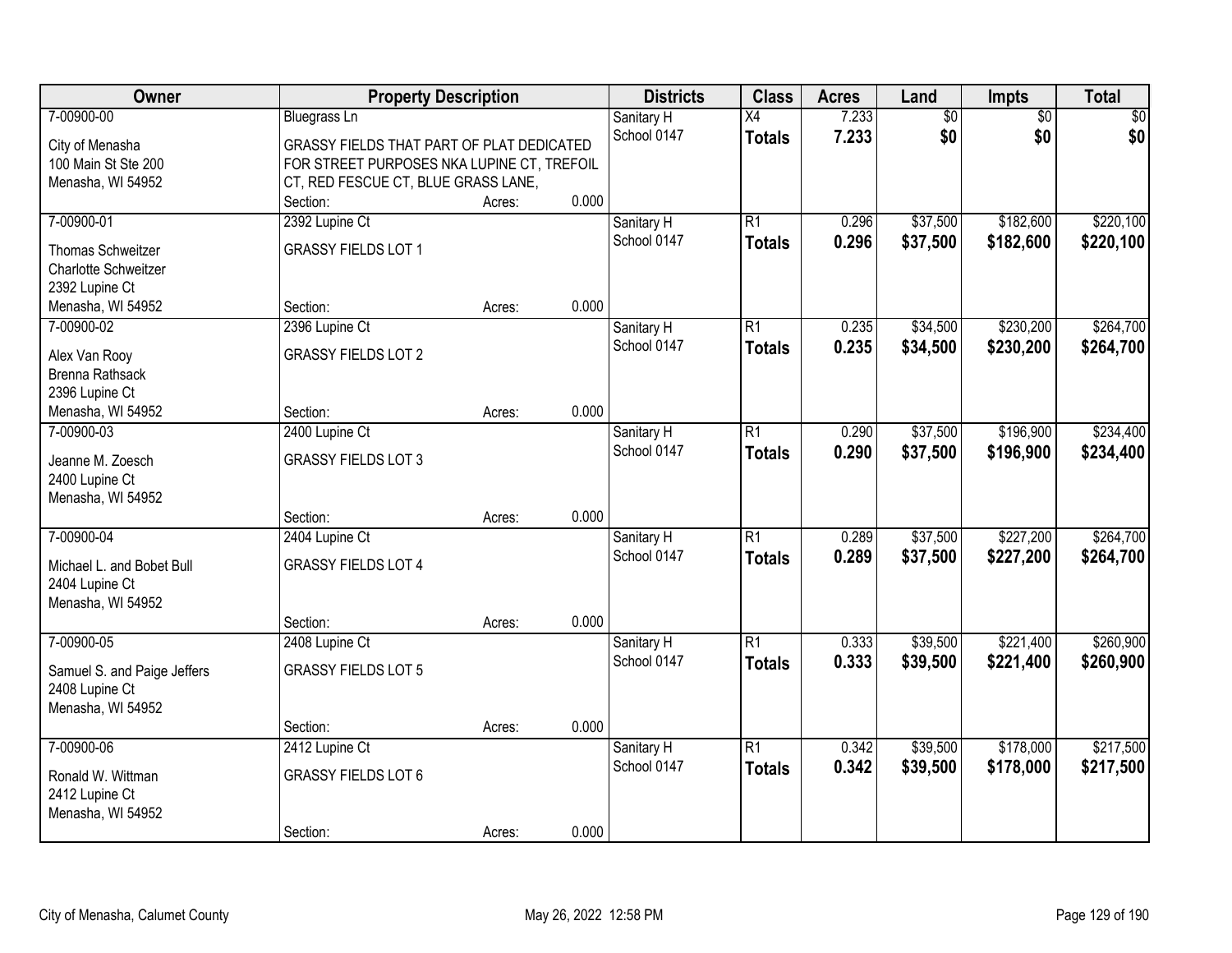| Owner                                               | <b>Property Description</b> |        |       | <b>Districts</b>          | <b>Class</b>                     | <b>Acres</b>   | Land                 | <b>Impts</b>           | <b>Total</b>           |
|-----------------------------------------------------|-----------------------------|--------|-------|---------------------------|----------------------------------|----------------|----------------------|------------------------|------------------------|
| 7-00900-07                                          | 2416 Lupine Ct              |        |       | Sanitary H<br>School 0147 | $\overline{R1}$<br><b>Totals</b> | 0.414<br>0.414 | \$45,000<br>\$45,000 | \$232,700<br>\$232,700 | \$277,700<br>\$277,700 |
| Wendy L. Jochman<br>2416 Lupine Ct                  | <b>GRASSY FIELDS LOT 7</b>  |        |       |                           |                                  |                |                      |                        |                        |
| Menasha, WI 54952                                   |                             |        |       |                           |                                  |                |                      |                        |                        |
|                                                     | Section:                    | Acres: | 0.000 |                           |                                  |                |                      |                        |                        |
| 7-00900-08                                          | 2420 Lupine Ct              |        |       | Sanitary H                | $\overline{R1}$                  | 0.532          | \$47,500             | \$321,300              | \$368,800              |
| Steven K. Gresl                                     | <b>GRASSY FIELDS LOT 8</b>  |        |       | School 0147               | <b>Totals</b>                    | 0.532          | \$47,500             | \$321,300              | \$368,800              |
| Cindy A. Gresl                                      |                             |        |       |                           |                                  |                |                      |                        |                        |
| 2420 Lupine Ct                                      |                             |        |       |                           |                                  |                |                      |                        |                        |
| Menasha, WI 54952                                   | Section:                    | Acres: | 0.000 |                           |                                  |                |                      |                        |                        |
| 7-00900-09                                          | 2419 Lupine Ct              |        |       | Sanitary H                | $\overline{R1}$                  | 0.794          | \$56,500             | \$306,100              | \$362,600              |
| Chad and Katie Lashock                              | <b>GRASSY FIELDS LOT 9</b>  |        |       | School 0147               | <b>Totals</b>                    | 0.794          | \$56,500             | \$306,100              | \$362,600              |
| 2419 Lupine Ct                                      |                             |        |       |                           |                                  |                |                      |                        |                        |
| Menasha, WI 54952                                   |                             |        |       |                           |                                  |                |                      |                        |                        |
|                                                     | Section:                    | Acres: | 0.000 |                           |                                  |                |                      |                        |                        |
| 7-00900-10                                          | 2415 Lupine Ct              |        |       | Sanitary H                | $\overline{R1}$                  | 0.266          | \$36,500             | \$340,200              | \$376,700              |
| Kevin J. Bowen                                      | <b>GRASSY FIELDS LOT 10</b> |        |       | School 0147               | <b>Totals</b>                    | 0.266          | \$36,500             | \$340,200              | \$376,700              |
| Merey S. Bowen                                      |                             |        |       |                           |                                  |                |                      |                        |                        |
| 2415 Lupine Ct                                      |                             |        |       |                           |                                  |                |                      |                        |                        |
| Menasha, WI 54952                                   | Section:                    | Acres: | 0.000 |                           |                                  |                |                      |                        |                        |
| 7-00900-11                                          | 2411 Lupine Ct              |        |       | Sanitary H                | $\overline{R1}$                  | 0.332          | \$39,500             | \$273,200              | \$312,700              |
| Syphachanh C and Deb Phanith                        | <b>GRASSY FIELDS LOT 11</b> |        |       | School 0147               | <b>Totals</b>                    | 0.332          | \$39,500             | \$273,200              | \$312,700              |
| 2411 Lupine Ct                                      |                             |        |       |                           |                                  |                |                      |                        |                        |
| Menasha, WI 54952                                   |                             |        |       |                           |                                  |                |                      |                        |                        |
|                                                     | Section:                    | Acres: | 0.000 |                           |                                  |                |                      |                        |                        |
| 7-00900-12                                          | 2407 Lupine Ct              |        |       | Sanitary H                | $\overline{R1}$                  | 0.297          | \$38,000             | \$239,800              | \$277,800              |
| Ryan P. Foley                                       | <b>GRASSY FIELDS LOT 12</b> |        |       | School 0147               | <b>Totals</b>                    | 0.297          | \$38,000             | \$239,800              | \$277,800              |
| Stacey C. Foley                                     |                             |        |       |                           |                                  |                |                      |                        |                        |
| 2407 Lupine Ct                                      |                             |        |       |                           |                                  |                |                      |                        |                        |
| Menasha, WI 54952                                   | Section:                    | Acres: | 0.000 |                           |                                  |                |                      |                        |                        |
| 7-00900-13                                          | 1251 Stillmeadow Ln         |        |       | Sanitary H                | $\overline{R1}$                  | 0.243          | \$35,500             | \$180,400              | \$215,900              |
|                                                     |                             |        |       | School 0147               | <b>Totals</b>                    | 0.243          | \$35,500             | \$180,400              | \$215,900              |
| Christopher W and La Bromann<br>1251 Stillmeadow LN | <b>GRASSY FIELDS LOT 13</b> |        |       |                           |                                  |                |                      |                        |                        |
| Menasha, WI 54952                                   |                             |        |       |                           |                                  |                |                      |                        |                        |
|                                                     | Section:                    | Acres: | 0.000 |                           |                                  |                |                      |                        |                        |
|                                                     |                             |        |       |                           |                                  |                |                      |                        |                        |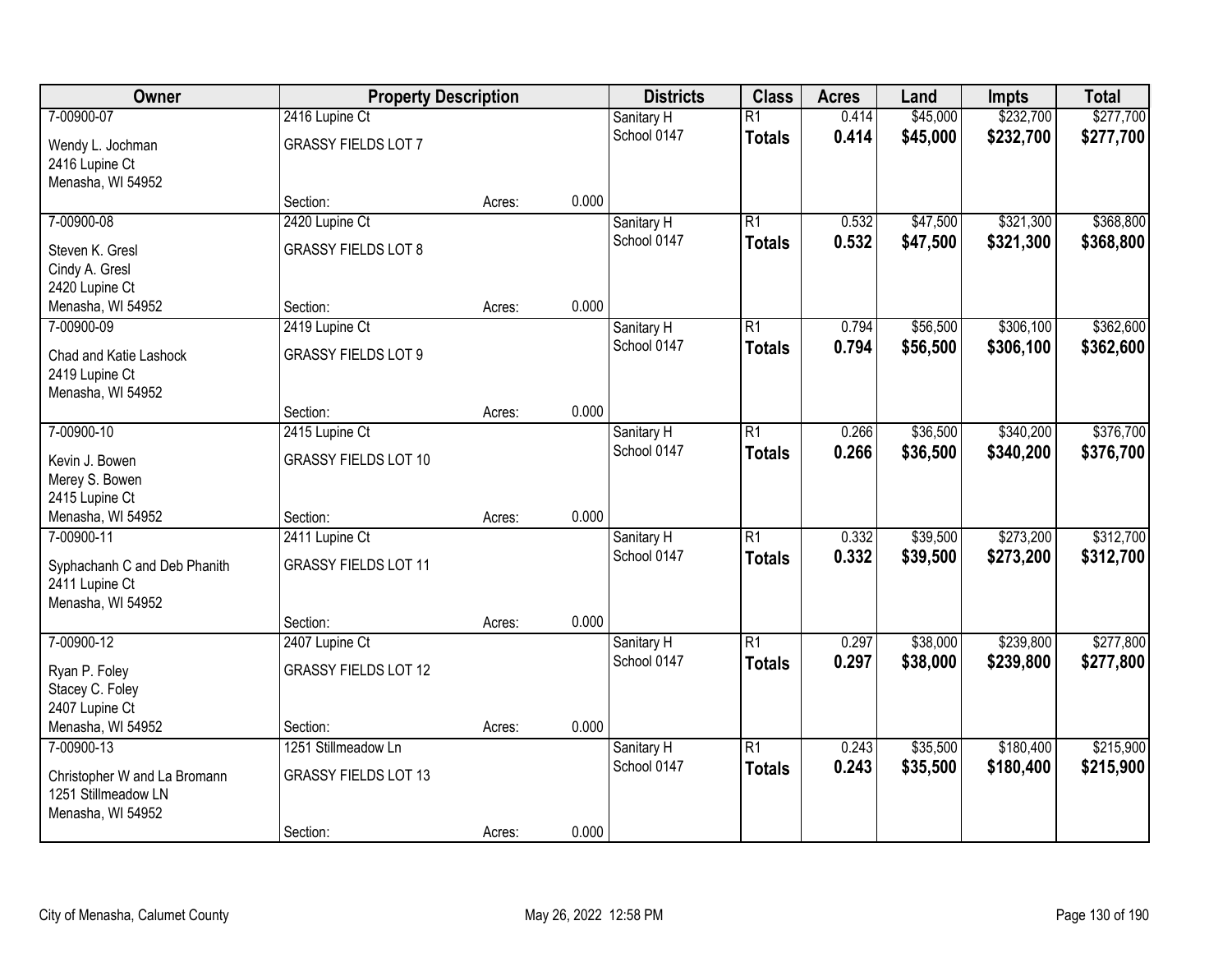| Owner                                 |                             | <b>Property Description</b> |       | <b>Districts</b>          | <b>Class</b>    | <b>Acres</b> | Land     | <b>Impts</b> | <b>Total</b> |
|---------------------------------------|-----------------------------|-----------------------------|-------|---------------------------|-----------------|--------------|----------|--------------|--------------|
| 7-00900-14                            | 2408 Trefoil Ct             |                             |       | Sanitary H                | $\overline{R1}$ | 0.304        | \$38,000 | \$214,800    | \$252,800    |
| Michael G. Kloepping                  | <b>GRASSY FIELDS LOT 14</b> |                             |       | School 0147               | <b>Totals</b>   | 0.304        | \$38,000 | \$214,800    | \$252,800    |
| Mary Jane Kloepping                   |                             |                             |       |                           |                 |              |          |              |              |
| 2408 Trefoil Ct                       |                             |                             |       |                           |                 |              |          |              |              |
| Menasha, WI 54952                     | Section:                    | Acres:                      | 0.000 |                           |                 |              |          |              |              |
| 7-00900-15                            | 2412 Trefoil Ct             |                             |       | Sanitary H                | $\overline{R1}$ | 0.331        | \$39,500 | \$216,900    | \$256,400    |
| Stephen D and Morgan Fischer          | <b>GRASSY FIELDS LOT 15</b> |                             |       | School 0147               | <b>Totals</b>   | 0.331        | \$39,500 | \$216,900    | \$256,400    |
| 2412 Trefoil Ct                       |                             |                             |       |                           |                 |              |          |              |              |
| Appleton, WI 54915                    |                             |                             |       |                           |                 |              |          |              |              |
|                                       | Section:                    | Acres:                      | 0.000 |                           |                 |              |          |              |              |
| 7-00900-16                            | 2416 Trefoil Ct             |                             |       | Sanitary H                | $\overline{R1}$ | 0.268        | \$36,500 | \$257,100    | \$293,600    |
| Kevin J. Weitz                        | <b>GRASSY FIELDS LOT 16</b> |                             |       | School 0147               | <b>Totals</b>   | 0.268        | \$36,500 | \$257,100    | \$293,600    |
| 2416 Trefoil Ct                       |                             |                             |       |                           |                 |              |          |              |              |
| Menasha, WI 54952                     |                             |                             |       |                           |                 |              |          |              |              |
|                                       | Section:                    | Acres:                      | 0.000 |                           |                 |              |          |              |              |
| 7-00900-17                            | 2420 Trefoil Ct             |                             |       | Sanitary H                | $\overline{R1}$ | 0.583        | \$48,500 | \$274,900    | \$323,400    |
|                                       |                             |                             |       | School 0147               | <b>Totals</b>   | 0.583        | \$48,500 | \$274,900    | \$323,400    |
| Jeffrey A. Peterson                   | <b>GRASSY FIELDS LOT 17</b> |                             |       |                           |                 |              |          |              |              |
| Connie L. Peterson<br>2420 Trefoil Ct |                             |                             |       |                           |                 |              |          |              |              |
| Menasha, WI 54952                     | Section:                    | Acres:                      | 0.000 |                           |                 |              |          |              |              |
| 7-00900-18                            | 2424 Trefoil Ct             |                             |       | Sanitary H                | $\overline{R1}$ | 0.807        | \$56,500 | \$284,700    | \$341,200    |
|                                       |                             |                             |       | School 0147               | <b>Totals</b>   | 0.807        | \$56,500 | \$284,700    | \$341,200    |
| Billy R. Brown                        | <b>GRASSY FIELDS LOT 18</b> |                             |       |                           |                 |              |          |              |              |
| Rebecca Brown                         |                             |                             |       |                           |                 |              |          |              |              |
| 2424 Trefoil Ct                       |                             |                             | 0.000 |                           |                 |              |          |              |              |
| Menasha, WI 54952<br>7-00900-19       | Section:<br>2419 Trefoil Ct | Acres:                      |       |                           | $\overline{R1}$ | 0.858        | \$57,500 | \$277,500    | \$335,000    |
|                                       |                             |                             |       | Sanitary H<br>School 0147 |                 | 0.858        |          |              |              |
| David W. LaCount                      | <b>GRASSY FIELDS LOT 19</b> |                             |       |                           | <b>Totals</b>   |              | \$57,500 | \$277,500    | \$335,000    |
| Janine D. LaCount                     |                             |                             |       |                           |                 |              |          |              |              |
| 2419 Trefoil Ct                       |                             |                             |       |                           |                 |              |          |              |              |
| Menasha, WI 54952                     | Section:                    | Acres:                      | 0.000 |                           |                 |              |          |              |              |
| 7-00900-20                            | 2415 Trefoil Ct             |                             |       | Sanitary H                | $\overline{R1}$ | 0.268        | \$36,500 | \$252,000    | \$288,500    |
| Philippe H. DesLauriers               | <b>GRASSY FIELDS LOT 20</b> |                             |       | School 0147               | <b>Totals</b>   | 0.268        | \$36,500 | \$252,000    | \$288,500    |
| Emma E. Skinner                       |                             |                             |       |                           |                 |              |          |              |              |
| 2415 Trefoil Ct                       |                             |                             |       |                           |                 |              |          |              |              |
| Menasha, WI 54952                     | Section:                    | Acres:                      | 0.000 |                           |                 |              |          |              |              |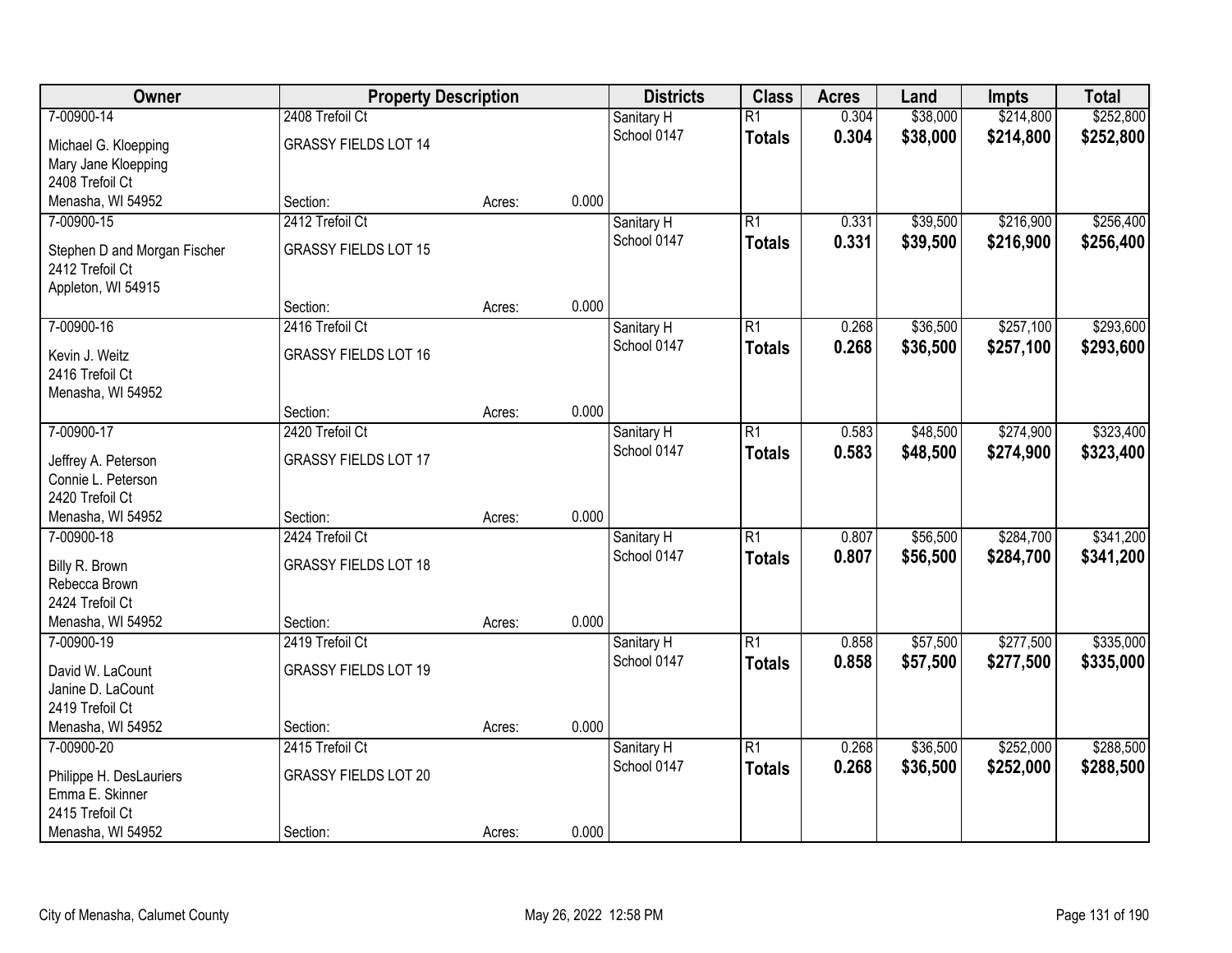| Owner                               | <b>Property Description</b> |        |       | <b>Districts</b> | <b>Class</b>    | <b>Acres</b> | Land     | <b>Impts</b> | <b>Total</b> |
|-------------------------------------|-----------------------------|--------|-------|------------------|-----------------|--------------|----------|--------------|--------------|
| 7-00900-21                          | 2411 Trefoil Ct             |        |       | Sanitary H       | $\overline{R1}$ | 0.332        | \$39,500 | \$301,800    | \$341,300    |
| Brian J. Bankert                    | <b>GRASSY FIELDS LOT 21</b> |        |       | School 0147      | <b>Totals</b>   | 0.332        | \$39,500 | \$301,800    | \$341,300    |
| Mary L. Bankert                     |                             |        |       |                  |                 |              |          |              |              |
| 2411 Trefoil Ct                     |                             |        |       |                  |                 |              |          |              |              |
| Menasha, WI 54952                   | Section:                    | Acres: | 0.000 |                  |                 |              |          |              |              |
| 7-00900-22                          | 2407 Trefoil Ct             |        |       | Sanitary H       | $\overline{R1}$ | 0.304        | \$38,000 | \$195,600    | \$233,600    |
| David P. Phillips                   | <b>GRASSY FIELDS LOT 22</b> |        |       | School 0147      | <b>Totals</b>   | 0.304        | \$38,000 | \$195,600    | \$233,600    |
| 2407 Trefoil Ct                     |                             |        |       |                  |                 |              |          |              |              |
| Menasha, WI 54952                   |                             |        |       |                  |                 |              |          |              |              |
|                                     | Section:                    | Acres: | 0.000 |                  |                 |              |          |              |              |
| 7-00900-23                          | 1229 Stillmeadow Ln         |        |       | Sanitary H       | $\overline{R1}$ | 0.227        | \$34,000 | \$174,800    | \$208,800    |
| Anabelle Wettstein                  | <b>GRASSY FIELDS LOT 23</b> |        |       | School 0147      | <b>Totals</b>   | 0.227        | \$34,000 | \$174,800    | \$208,800    |
| 1229 Stillmeadow Ln                 |                             |        |       |                  |                 |              |          |              |              |
| Menasha, WI 54952                   |                             |        |       |                  |                 |              |          |              |              |
|                                     | Section:                    | Acres: | 0.000 |                  |                 |              |          |              |              |
| 7-00900-24                          | 2408 Red Fescue Ct          |        |       | Sanitary H       | $\overline{R1}$ | 0.304        | \$38,000 | \$183,300    | \$221,300    |
| Dennis M. Van Dinter                | <b>GRASSY FIELDS LOT 24</b> |        |       | School 0147      | <b>Totals</b>   | 0.304        | \$38,000 | \$183,300    | \$221,300    |
| Patricia A. Van Dinter              |                             |        |       |                  |                 |              |          |              |              |
| 2408 Red Fescue Ct                  |                             |        |       |                  |                 |              |          |              |              |
| Menasha, WI 54952                   | Section:                    | Acres: | 0.000 |                  |                 |              |          |              |              |
| 7-00900-25                          | 2412 Red Fescue Ct          |        |       | Sanitary H       | $\overline{R1}$ | 0.332        | \$39,500 | \$288,000    | \$327,500    |
|                                     |                             |        |       | School 0147      | <b>Totals</b>   | 0.332        | \$39,500 | \$288,000    | \$327,500    |
| Parmjit Singh                       | <b>GRASSY FIELDS LOT 25</b> |        |       |                  |                 |              |          |              |              |
| Tara Rani<br>2412 Red Fescue Ct     |                             |        |       |                  |                 |              |          |              |              |
| Menasha, WI 54952                   | Section:                    | Acres: | 0.000 |                  |                 |              |          |              |              |
| 7-00900-26                          | 2416 Red Fescue Ct          |        |       | Sanitary H       | $\overline{R1}$ | 0.268        | \$36,500 | \$257,000    | \$293,500    |
|                                     |                             |        |       | School 0147      | <b>Totals</b>   | 0.268        | \$36,500 | \$257,000    | \$293,500    |
| <b>Tyler Uitenbroek</b>             | <b>GRASSY FIELDS LOT 26</b> |        |       |                  |                 |              |          |              |              |
| 2416 Red Fescue Ct                  |                             |        |       |                  |                 |              |          |              |              |
| Menasha, WI 54952                   |                             |        |       |                  |                 |              |          |              |              |
|                                     | Section:                    | Acres: | 0.000 |                  |                 |              |          |              |              |
| 7-00900-27                          | 2420 Red Fescue Ct          |        |       | Sanitary H       | $\overline{R1}$ | 0.807        | \$56,500 | \$276,700    | \$333,200    |
| Mark E and Malinda K Tutt Revocable | <b>GRASSY FIELDS LOT 27</b> |        |       | School 0147      | <b>Totals</b>   | 0.807        | \$56,500 | \$276,700    | \$333,200    |
| Trust                               |                             |        |       |                  |                 |              |          |              |              |
| 2420 Red Fescue Ct                  |                             |        |       |                  |                 |              |          |              |              |
| Menasha, WI 54952                   | Section:                    | Acres: | 0.000 |                  |                 |              |          |              |              |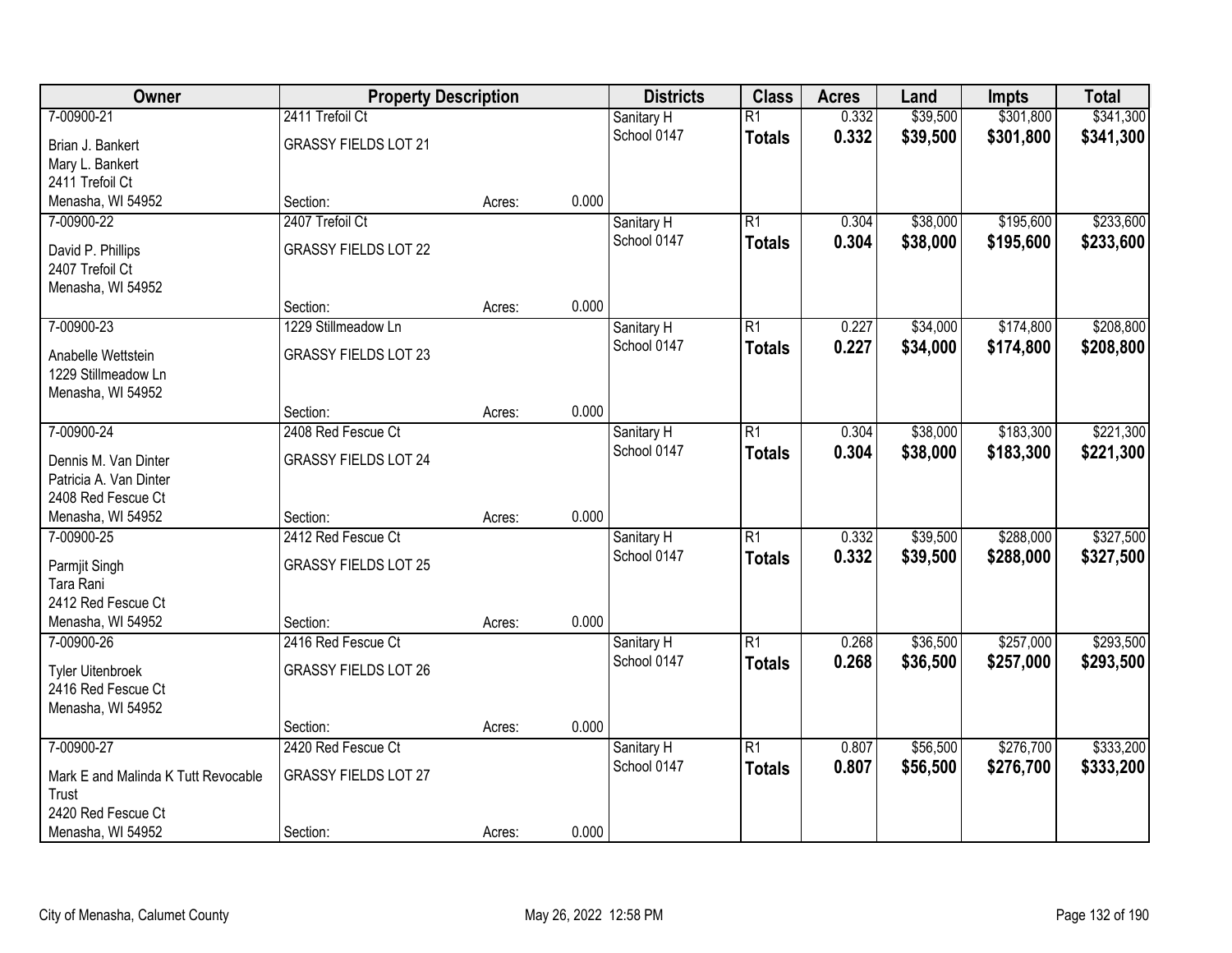| Owner                        | <b>Property Description</b> |        |       | <b>Districts</b> | <b>Class</b>    | <b>Acres</b> | Land     | <b>Impts</b> | <b>Total</b> |
|------------------------------|-----------------------------|--------|-------|------------------|-----------------|--------------|----------|--------------|--------------|
| 7-00900-28                   | 2424 Red Fescue Ct          |        |       | Sanitary H       | $\overline{R1}$ | 0.615        | \$49,500 | \$333,800    | \$383,300    |
| Raether Revocable Trust      | <b>GRASSY FIELDS LOT 28</b> |        |       | School 0147      | <b>Totals</b>   | 0.615        | \$49,500 | \$333,800    | \$383,300    |
| 2424 Red Fescue Ct           |                             |        |       |                  |                 |              |          |              |              |
| Menasha, WI 54952            |                             |        |       |                  |                 |              |          |              |              |
|                              | Section:                    | Acres: | 0.000 |                  |                 |              |          |              |              |
| 7-00900-29                   | 2415 Red Fescue Ct          |        |       | Sanitary H       | $\overline{R1}$ | 0.468        | \$47,500 | \$312,900    | \$360,400    |
| Adam Bosin                   | <b>GRASSY FIELDS LOT 29</b> |        |       | School 0147      | <b>Totals</b>   | 0.468        | \$47,500 | \$312,900    | \$360,400    |
| Jennifer L. Bosin            |                             |        |       |                  |                 |              |          |              |              |
| 2415 Red Fescue Ct           |                             |        |       |                  |                 |              |          |              |              |
| Menasha, WI 54952            | Section:                    | Acres: | 0.000 |                  |                 |              |          |              |              |
| 7-00900-30                   | 2411 Red Fescue Ct          |        |       | Sanitary H       | $\overline{R1}$ | 0.388        | \$41,500 | \$299,100    | \$340,600    |
| Donald T. VanLankvelt        | <b>GRASSY FIELDS LOT 30</b> |        |       | School 0147      | <b>Totals</b>   | 0.388        | \$41,500 | \$299,100    | \$340,600    |
| Sandra M. Nelson-VanLankvelt |                             |        |       |                  |                 |              |          |              |              |
| 2411 Red Fescue Ct           |                             |        |       |                  |                 |              |          |              |              |
| Menasha, WI 54952            | Section:                    | Acres: | 0.000 |                  |                 |              |          |              |              |
| 7-00900-31                   | 2407 Red Fescue Ct          |        |       | Sanitary H       | $\overline{R1}$ | 0.332        | \$39,500 | \$217,800    | \$257,300    |
| Ellen J. Gardafee            | <b>GRASSY FIELDS LOT 31</b> |        |       | School 0147      | <b>Totals</b>   | 0.332        | \$39,500 | \$217,800    | \$257,300    |
| 2407 Red Fescue Ct           |                             |        |       |                  |                 |              |          |              |              |
| Menasha, WI 54952            |                             |        |       |                  |                 |              |          |              |              |
|                              | Section:                    | Acres: | 0.000 |                  |                 |              |          |              |              |
| 7-00900-32                   | 1207 Stillmeadow Ln         |        |       | Sanitary H       | $\overline{R1}$ | 0.298        | \$38,000 | \$194,800    | \$232,800    |
| David Asher                  | <b>GRASSY FIELDS LOT 32</b> |        |       | School 0147      | <b>Totals</b>   | 0.298        | \$38,000 | \$194,800    | \$232,800    |
| Ewa Asher                    |                             |        |       |                  |                 |              |          |              |              |
| 1207 Stillmeadow Ln          |                             |        |       |                  |                 |              |          |              |              |
| Menasha, WI 54952            | Section:                    | Acres: | 0.000 |                  |                 |              |          |              |              |
| 7-00900-33                   | 1201 Stillmeadow Ln         |        |       | Sanitary H       | $\overline{R1}$ | 0.318        | \$38,500 | \$227,900    | \$266,400    |
| David W. Kottke              | <b>GRASSY FIELDS LOT 33</b> |        |       | School 0147      | <b>Totals</b>   | 0.318        | \$38,500 | \$227,900    | \$266,400    |
| Joyce A. Kottke              |                             |        |       |                  |                 |              |          |              |              |
| 1201 Stillmeadow Ln          |                             |        |       |                  |                 |              |          |              |              |
| Menasha, WI 54952            | Section:                    | Acres: | 0.000 |                  |                 |              |          |              |              |
| 7-00900-34                   | 2408 Manitowoc Rd           |        |       | Sanitary H       | $\overline{R1}$ | 0.539        | \$47,500 | \$180,000    | \$227,500    |
| Dan Miller                   | <b>GRASSY FIELDS LOT 34</b> |        |       | School 0147      | <b>Totals</b>   | 0.539        | \$47,500 | \$180,000    | \$227,500    |
| Shelby Miller                |                             |        |       |                  |                 |              |          |              |              |
| 2408 Manitowoc Rd            |                             |        |       |                  |                 |              |          |              |              |
| Menasha, WI 54952            | Section:                    | Acres: | 0.000 |                  |                 |              |          |              |              |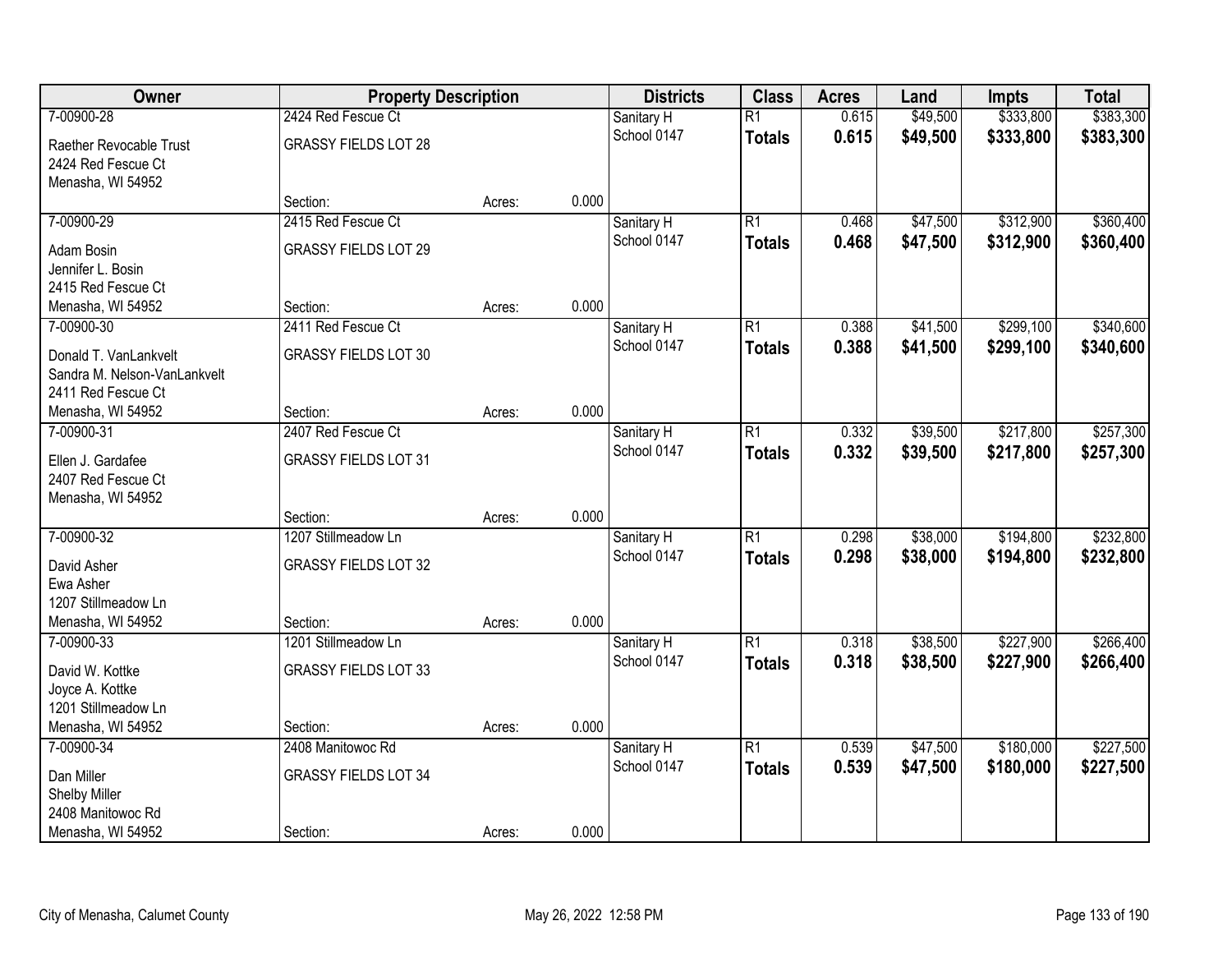| Owner                                                       | <b>Property Description</b>   |        |       | <b>Districts</b>          | <b>Class</b>                     | <b>Acres</b>   | Land                 | <b>Impts</b>           | <b>Total</b>           |
|-------------------------------------------------------------|-------------------------------|--------|-------|---------------------------|----------------------------------|----------------|----------------------|------------------------|------------------------|
| 7-00900-35                                                  | 2412 Manitowoc Rd             |        |       | Sanitary H                | $\overline{R1}$                  | 0.833          | \$57,000             | \$271,600              | \$328,600              |
| Steven T. Dietzen<br>2412 Manitowoc Rd<br>Menasha, WI 54952 | <b>GRASSY FIELDS LOT 35</b>   |        |       | School 0147               | <b>Totals</b>                    | 0.833          | \$57,000             | \$271,600              | \$328,600              |
|                                                             | Section:                      | Acres: | 0.000 |                           |                                  |                |                      |                        |                        |
| 7-00900-36                                                  | 1200 Bluegrass Ln             |        |       | Sanitary H<br>School 0147 | $\overline{R1}$<br><b>Totals</b> | 0.382<br>0.382 | \$41,500<br>\$41,500 | \$223,200<br>\$223,200 | \$264,700<br>\$264,700 |
| Geu Yang<br>1200 Bluegrass Ln<br>Menasha, WI 54952          | <b>GRASSY FIELDS LOT 36</b>   |        |       |                           |                                  |                |                      |                        |                        |
|                                                             | Section:                      | Acres: | 0.000 |                           |                                  |                |                      |                        |                        |
| 7-00900-37                                                  | 1204 Bluegrass Ln             |        |       | Sanitary H                | $\overline{R1}$                  | 0.259          | \$36,000             | \$180,000              | \$216,000              |
| Susan E. Krentz<br>1204 Bluegrass Ln<br>Menasha, WI 54952   | <b>GRASSY FIELDS LOT 37</b>   |        |       | School 0147               | <b>Totals</b>                    | 0.259          | \$36,000             | \$180,000              | \$216,000              |
|                                                             | Section:                      | Acres: | 0.000 |                           |                                  |                |                      |                        |                        |
| 7-00900-38                                                  | 1208 Bluegrass Ln             |        |       | Sanitary H                | $\overline{R1}$                  | 0.394          | \$42,000             | \$181,400              | \$223,400              |
| Brian S. Mc Cabe<br>Amy M. Mc Cabe<br>1208 Bluegrass Ln     | <b>GRASSY FIELDS LOT 38</b>   |        |       | School 0147               | <b>Totals</b>                    | 0.394          | \$42,000             | \$181,400              | \$223,400              |
| Menasha, WI 54952                                           | Section:                      | Acres: | 0.000 |                           |                                  |                |                      |                        |                        |
| 7-00900-39                                                  | 1212 Bluegrass Ln             |        |       | Sanitary H<br>School 0147 | $\overline{R1}$<br><b>Totals</b> | 0.485<br>0.485 | \$46,000<br>\$46,000 | \$223,500<br>\$223,500 | \$269,500<br>\$269,500 |
| Katie L. Stoltz<br>Clayton J. Stoltz<br>1212 Bluegrass Ln   | <b>GRASSY FIELDS LOT 39</b>   |        |       |                           |                                  |                |                      |                        |                        |
| Menasha, WI 54952<br>7-00900-40                             | Section:<br>1216 Bluegrass Ln | Acres: | 0.000 | Sanitary H                | $\overline{R1}$                  | 0.235          | \$34,500             | \$217,400              | \$251,900              |
| Michael J. Blake<br>1216 Bluegrass Ln<br>Menasha, WI 54952  | <b>GRASSY FIELDS LOT 40</b>   |        |       | School 0147               | <b>Totals</b>                    | 0.235          | \$34,500             | \$217,400              | \$251,900              |
|                                                             | Section:                      | Acres: | 0.000 |                           |                                  |                |                      |                        |                        |
| 7-00900-41                                                  | 1220 Bluegrass Ln             |        |       | Sanitary H                | $\overline{R1}$                  | 0.210          | \$31,500             | \$208,600              | \$240,100              |
| William C. Egan<br>1220 Bluegrass Ln<br>Menasha, WI 54952   | <b>GRASSY FIELDS LOT 41</b>   |        |       | School 0147               | <b>Totals</b>                    | 0.210          | \$31,500             | \$208,600              | \$240,100              |
|                                                             | Section:                      | Acres: | 0.000 |                           |                                  |                |                      |                        |                        |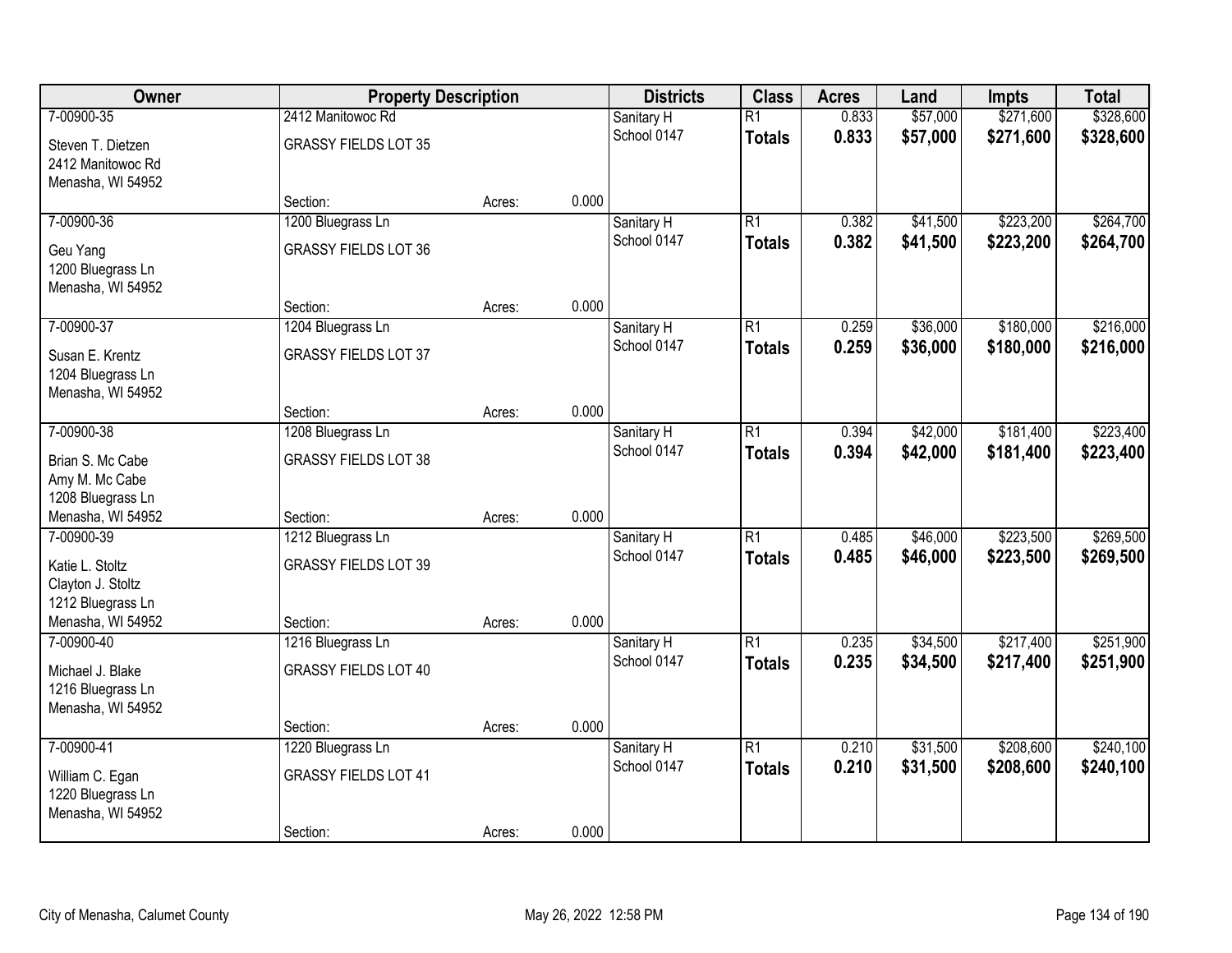| Owner                                | <b>Property Description</b> |        |       | <b>Districts</b>          | <b>Class</b>    | <b>Acres</b> | Land     | <b>Impts</b> | <b>Total</b> |
|--------------------------------------|-----------------------------|--------|-------|---------------------------|-----------------|--------------|----------|--------------|--------------|
| 7-00900-42                           | 1224 Bluegrass Ln           |        |       | Sanitary H                | $\overline{R1}$ | 0.210        | \$31,500 | \$200,500    | \$232,000    |
| Jessica M. Droska                    | <b>GRASSY FIELDS LOT 42</b> |        |       | School 0147               | <b>Totals</b>   | 0.210        | \$31,500 | \$200,500    | \$232,000    |
| Stephan J. Droska                    |                             |        |       |                           |                 |              |          |              |              |
| 1224 Bluegrass Ln                    |                             |        |       |                           |                 |              |          |              |              |
| Menasha, WI 54952                    | Section:                    | Acres: | 0.000 |                           |                 |              |          |              |              |
| 7-00900-43                           | 1228 Bluegrass Ln           |        |       | Sanitary H                | $\overline{R1}$ | 0.210        | \$31,500 | \$194,300    | \$225,800    |
| Pedro Cachu Mendez et al             | <b>GRASSY FIELDS LOT 43</b> |        |       | School 0147               | <b>Totals</b>   | 0.210        | \$31,500 | \$194,300    | \$225,800    |
| 1228 Bluegrass Ln                    |                             |        |       |                           |                 |              |          |              |              |
| Menasha, WI 54952                    |                             |        |       |                           |                 |              |          |              |              |
|                                      | Section:                    | Acres: | 0.000 |                           |                 |              |          |              |              |
| 7-00900-44                           | 1234 Bluegrass Ln           |        |       | Sanitary H                | $\overline{R1}$ | 0.225        | \$34,000 | \$212,500    | \$246,500    |
|                                      | <b>GRASSY FIELDS LOT 44</b> |        |       | School 0147               | <b>Totals</b>   | 0.225        | \$34,000 | \$212,500    | \$246,500    |
| Roman A Bykhovoy<br>Melanie Bykhovoy |                             |        |       |                           |                 |              |          |              |              |
| 1234 Bluegrass Ln                    |                             |        |       |                           |                 |              |          |              |              |
| Menash, WI 54952                     | Section:                    | Acres: | 0.000 |                           |                 |              |          |              |              |
| 7-00900-45                           | 1238 Bluegrass Ln           |        |       | Sanitary H                | $\overline{R1}$ | 0.241        | \$35,000 | \$196,300    | \$231,300    |
|                                      |                             |        |       | School 0147               | <b>Totals</b>   | 0.241        | \$35,000 | \$196,300    | \$231,300    |
| Tina D. Petersen                     | <b>GRASSY FIELDS LOT 45</b> |        |       |                           |                 |              |          |              |              |
| 1238 Bluegrass Ln                    |                             |        |       |                           |                 |              |          |              |              |
| Menasha, WI 54952                    | Section:                    |        | 0.000 |                           |                 |              |          |              |              |
| 7-00900-46                           | 1242 Bluegrass Ln           | Acres: |       |                           | $\overline{R1}$ | 0.230        | \$34,500 | \$202,400    | \$236,900    |
|                                      |                             |        |       | Sanitary H<br>School 0147 |                 | 0.230        | \$34,500 | \$202,400    |              |
| Carol A. Harp                        | <b>GRASSY FIELDS LOT 46</b> |        |       |                           | <b>Totals</b>   |              |          |              | \$236,900    |
| 1242 Bluegrass Ln                    |                             |        |       |                           |                 |              |          |              |              |
| Menasha, WI 54952                    |                             |        |       |                           |                 |              |          |              |              |
|                                      | Section:                    | Acres: | 0.000 |                           |                 |              |          |              |              |
| 7-00900-47                           | 1246 Bluegrass Ln           |        |       | Sanitary H                | $\overline{R1}$ | 0.230        | \$34,500 | \$172,400    | \$206,900    |
| Darren M. Luebke                     | <b>GRASSY FIELDS LOT 47</b> |        |       | School 0147               | <b>Totals</b>   | 0.230        | \$34,500 | \$172,400    | \$206,900    |
| Susan J. Luebke                      |                             |        |       |                           |                 |              |          |              |              |
| 1246 Bluegrass Ln                    |                             |        |       |                           |                 |              |          |              |              |
| Menasha, WI 54952                    | Section:                    | Acres: | 0.000 |                           |                 |              |          |              |              |
| 7-00900-48                           | 1250 Bluegrass Ln           |        |       | Sanitary H                | $\overline{R1}$ | 0.216        | \$32,500 | \$171,100    | \$203,600    |
| Kurt K. Stengl                       | <b>GRASSY FIELDS LOT 48</b> |        |       | School 0147               | <b>Totals</b>   | 0.216        | \$32,500 | \$171,100    | \$203,600    |
| 1250 Bluegrass Ln                    |                             |        |       |                           |                 |              |          |              |              |
| Menasha, WI 54952                    |                             |        |       |                           |                 |              |          |              |              |
|                                      | Section:                    | Acres: | 0.000 |                           |                 |              |          |              |              |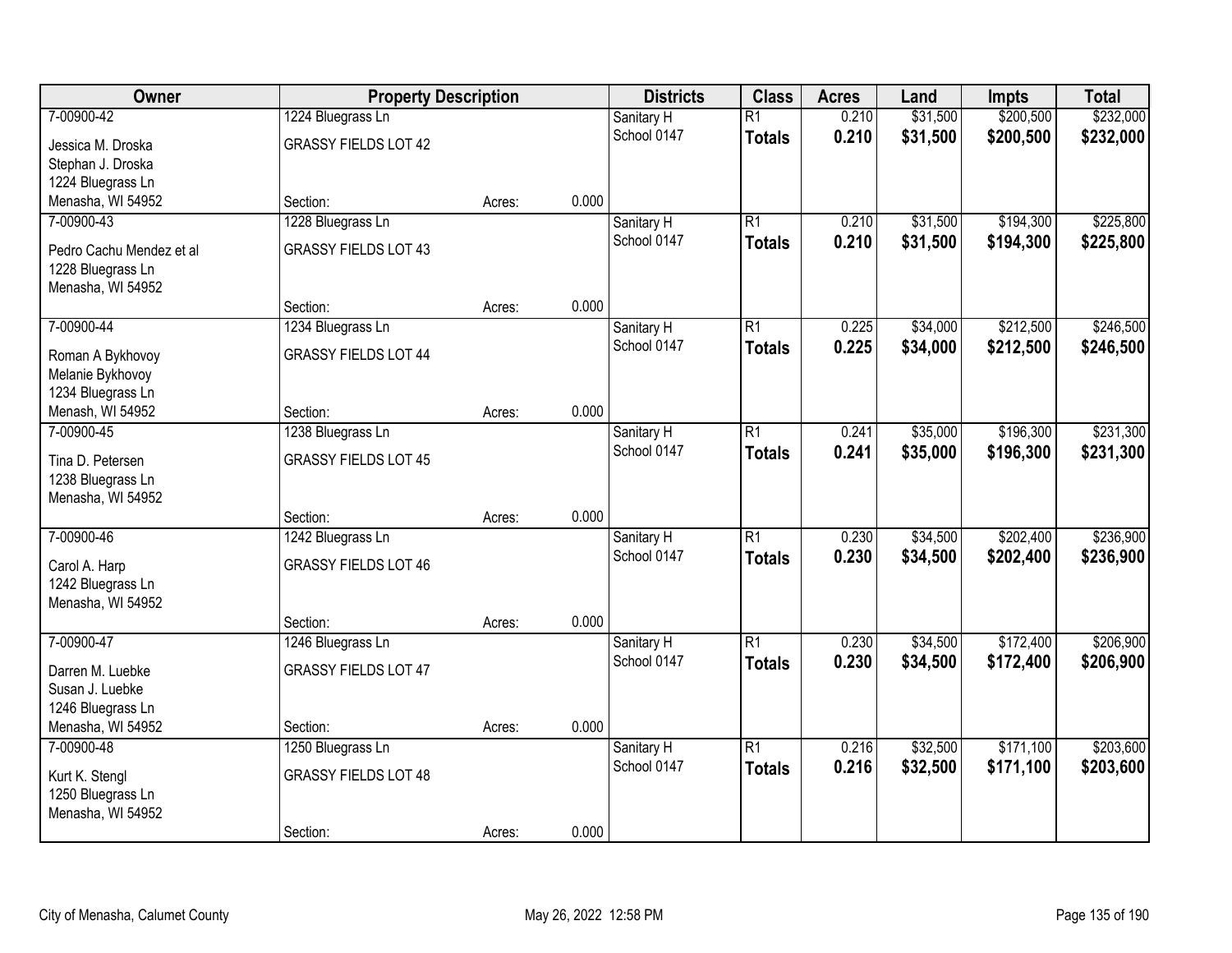| Owner                                                       | <b>Property Description</b> |        |       | <b>Districts</b> | <b>Class</b>    | <b>Acres</b> | Land     | <b>Impts</b> | <b>Total</b> |
|-------------------------------------------------------------|-----------------------------|--------|-------|------------------|-----------------|--------------|----------|--------------|--------------|
| 7-00900-49                                                  | 1254 Bluegrass Ln           |        |       | Sanitary H       | $\overline{R1}$ | 0.231        | \$34,500 | \$190,400    | \$224,900    |
| Margaret McDaniel<br>1254 Bluegrass Ln                      | <b>GRASSY FIELDS LOT 49</b> |        |       | School 0147      | <b>Totals</b>   | 0.231        | \$34,500 | \$190,400    | \$224,900    |
| Menasha, WI 54952                                           |                             |        |       |                  |                 |              |          |              |              |
|                                                             | Section:                    | Acres: | 0.000 |                  |                 |              |          |              |              |
| 7-00900-50                                                  | 1258 Bluegrass Ln           |        |       | Sanitary H       | $\overline{R1}$ | 0.216        | \$32,500 | \$184,000    | \$216,500    |
| Robert J. Hartung<br>1258 Bluegrass Ln<br>Menasha, WI 54952 | <b>GRASSY FIELDS LOT 50</b> |        |       | School 0147      | <b>Totals</b>   | 0.216        | \$32,500 | \$184,000    | \$216,500    |
|                                                             | Section:                    | Acres: | 0.000 |                  |                 |              |          |              |              |
| 7-00900-51                                                  | 1262 Bluegrass Ln           |        |       | Sanitary H       | $\overline{R1}$ | 0.231        | \$34,500 | \$175,100    | \$209,600    |
| Lisa A. Eul<br>Linda M. Dandrea                             | <b>GRASSY FIELDS LOT 51</b> |        |       | School 0147      | <b>Totals</b>   | 0.231        | \$34,500 | \$175,100    | \$209,600    |
| 1262 Bluegrass Ln                                           |                             |        |       |                  |                 |              |          |              |              |
| Menasha, WI 54952                                           | Section:                    | Acres: | 0.000 |                  |                 |              |          |              |              |
| 7-00900-52                                                  | 1266 Bluegrass Ln           |        |       | Sanitary H       | $\overline{R1}$ | 0.296        | \$37,500 | \$235,000    | \$272,500    |
| Ryan D. Gagnow<br>Nicole M. Michaelis<br>1266 Bluegrass Ln  | <b>GRASSY FIELDS LOT 52</b> |        |       | School 0147      | <b>Totals</b>   | 0.296        | \$37,500 | \$235,000    | \$272,500    |
| Menasha, WI 54952                                           | Section: 7                  | Acres: | 0.000 |                  |                 |              |          |              |              |
| 7-00900-53                                                  | 1256 Stillmeadow Ln         |        |       | Sanitary H       | $\overline{R1}$ | 0.305        | \$38,000 | \$187,000    | \$225,000    |
| David L. Paff                                               | <b>GRASSY FIELDS LOT 53</b> |        |       | School 0147      | <b>Totals</b>   | 0.305        | \$38,000 | \$187,000    | \$225,000    |
| 1256 Stillmeadow Ln                                         |                             |        |       |                  |                 |              |          |              |              |
| Menasha, WI 54952                                           |                             |        |       |                  |                 |              |          |              |              |
|                                                             | Section:                    | Acres: | 0.000 |                  |                 |              |          |              |              |
| 7-00900-54                                                  | 1252 Stillmeadow Ln         |        |       | Sanitary H       | $\overline{R1}$ | 0.227        | \$34,000 | \$196,900    | \$230,900    |
| Salinn Sepich<br>1252 Stillmeadow Ln                        | <b>GRASSY FIELDS LOT 54</b> |        |       | School 0147      | <b>Totals</b>   | 0.227        | \$34,000 | \$196,900    | \$230,900    |
| Menasha, WI 54952                                           | Section:                    |        | 0.000 |                  |                 |              |          |              |              |
| 7-00900-55                                                  | 1248 Stillmeadow Ln         | Acres: |       | Sanitary H       | $\overline{R1}$ | 0.209        | \$31,500 | \$194,900    | \$226,400    |
|                                                             |                             |        |       | School 0147      | <b>Totals</b>   | 0.209        | \$31,500 | \$194,900    | \$226,400    |
| Patricia A. Bowers<br>Joseph B. Bowers                      | <b>GRASSY FIELDS LOT 55</b> |        |       |                  |                 |              |          |              |              |
| 1248 Stillmeadow Ln                                         |                             |        |       |                  |                 |              |          |              |              |
| Menasha, WI 54952                                           | Section:                    | Acres: | 0.000 |                  |                 |              |          |              |              |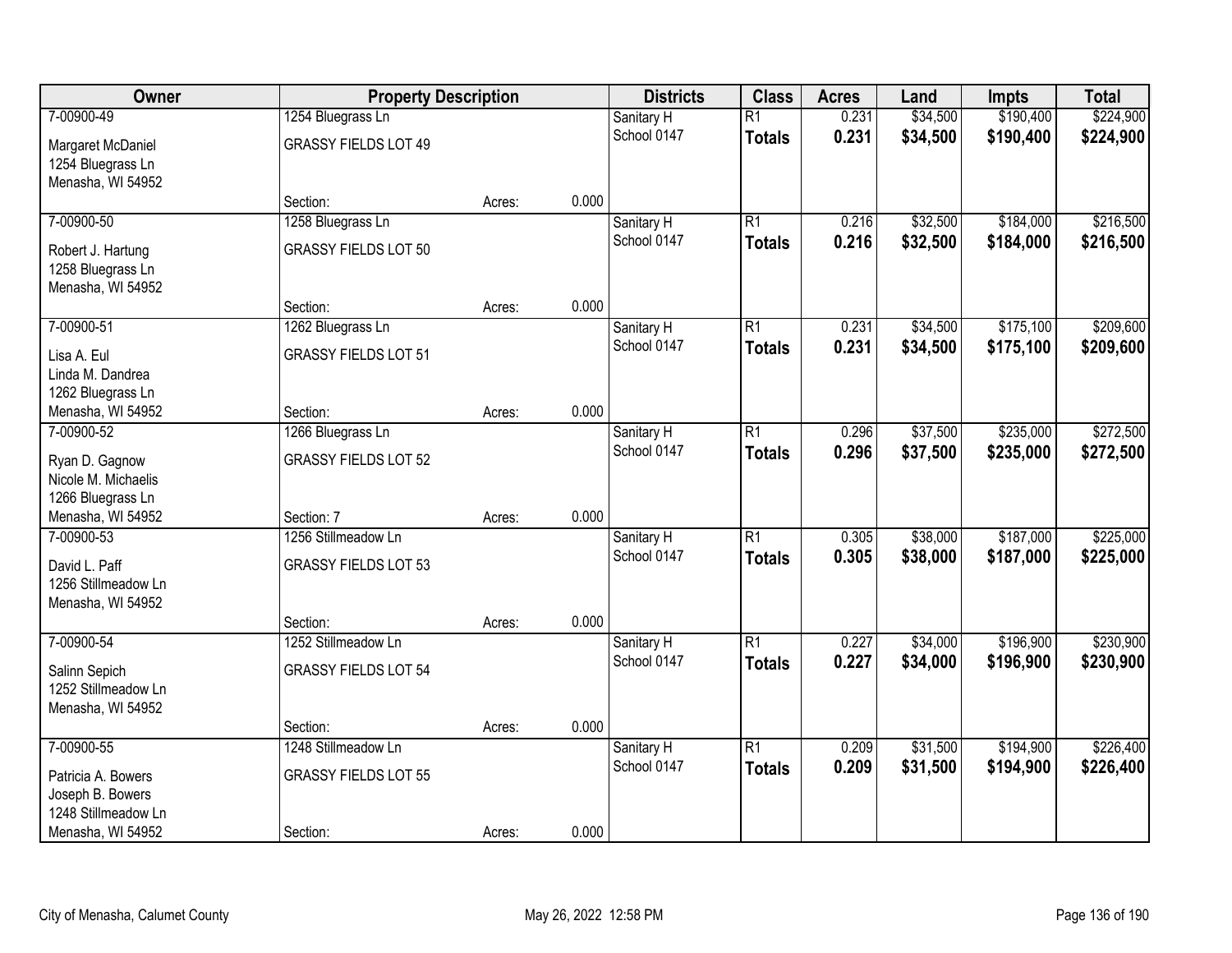| Owner                              | <b>Property Description</b> |        |       | <b>Districts</b> | <b>Class</b>    | <b>Acres</b> | Land     | <b>Impts</b> | <b>Total</b> |
|------------------------------------|-----------------------------|--------|-------|------------------|-----------------|--------------|----------|--------------|--------------|
| 7-00900-56                         | 1244 Stillmeadow Ln         |        |       | Sanitary H       | $\overline{R1}$ | 0.215        | \$32,500 | \$177,400    | \$209,900    |
| April Benson                       | <b>GRASSY FIELDS LOT 56</b> |        |       | School 0147      | <b>Totals</b>   | 0.215        | \$32,500 | \$177,400    | \$209,900    |
| 1244 Stillmeadow Ln                |                             |        |       |                  |                 |              |          |              |              |
| Appleton, WI 54915                 |                             |        |       |                  |                 |              |          |              |              |
|                                    | Section:                    | Acres: | 0.000 |                  |                 |              |          |              |              |
| 7-00900-57                         | 1240 Stillmeadow Ln         |        |       | Sanitary H       | $\overline{R1}$ | 0.221        | \$33,000 | \$185,800    | \$218,800    |
| William R. Timmer                  | <b>GRASSY FIELDS LOT 57</b> |        |       | School 0147      | <b>Totals</b>   | 0.221        | \$33,000 | \$185,800    | \$218,800    |
| Cassandra Timmer                   |                             |        |       |                  |                 |              |          |              |              |
| 1240 Stillmeadow Ln                |                             |        |       |                  |                 |              |          |              |              |
| Menasha, WI 54952                  | Section:                    | Acres: | 0.000 |                  |                 |              |          |              |              |
| 7-00900-58                         | 1236 Stillmeadow Ln         |        |       | Sanitary H       | $\overline{R1}$ | 0.209        | \$31,500 | \$220,200    | \$251,700    |
| Nicholas F. Petters                | <b>GRASSY FIELDS LOT 58</b> |        |       | School 0147      | <b>Totals</b>   | 0.209        | \$31,500 | \$220,200    | \$251,700    |
| <b>Meghan Petters</b>              |                             |        |       |                  |                 |              |          |              |              |
| 1236 Stillmeadow Ln                |                             |        |       |                  |                 |              |          |              |              |
| Menasha, WI 54952                  | Section:                    | Acres: | 0.000 |                  |                 |              |          |              |              |
| 7-00900-59                         | 1232 Stillmeadow Ln         |        |       | Sanitary H       | $\overline{R1}$ | 0.227        | \$34,000 | \$199,000    | \$233,000    |
| Clayton H. Walton                  | <b>GRASSY FIELDS LOT 59</b> |        |       | School 0147      | <b>Totals</b>   | 0.227        | \$34,000 | \$199,000    | \$233,000    |
| Derreka Walton                     |                             |        |       |                  |                 |              |          |              |              |
| 1232 Stillmeadow Ln                |                             |        |       |                  |                 |              |          |              |              |
| Menasha, WI 54952                  | Section:                    | Acres: | 0.000 |                  |                 |              |          |              |              |
| 7-00900-60                         | 1228 Stillmeadow Ln         |        |       | Sanitary H       | $\overline{R1}$ | 0.201        | \$30,000 | \$201,200    | \$231,200    |
| Kelly M. Lynn                      | <b>GRASSY FIELDS LOT 60</b> |        |       | School 0147      | <b>Totals</b>   | 0.201        | \$30,000 | \$201,200    | \$231,200    |
| 1228 Stillmeadow Ln                |                             |        |       |                  |                 |              |          |              |              |
| Menasha, WI 54952                  |                             |        |       |                  |                 |              |          |              |              |
|                                    | Section:                    | Acres: | 0.000 |                  |                 |              |          |              |              |
| 7-00900-61                         | 1224 Stillmeadow Ln         |        |       | Sanitary H       | $\overline{R1}$ | 0.215        | \$32,500 | \$199,100    | \$231,600    |
| Sarah R Classen, Lori B Capek, and | <b>GRASSY FIELDS LOT 61</b> |        |       | School 0147      | <b>Totals</b>   | 0.215        | \$32,500 | \$199,100    | \$231,600    |
| Steven J Van Heer                  |                             |        |       |                  |                 |              |          |              |              |
| 1224 Stillmeadow Ln                |                             |        |       |                  |                 |              |          |              |              |
| Menasha, WI 54952                  | Section:                    | Acres: | 0.215 |                  |                 |              |          |              |              |
| 7-00900-62                         | 1220 Stillmeadow Ln         |        |       | Sanitary H       | $\overline{R1}$ | 0.209        | \$31,500 | \$193,400    | \$224,900    |
| Donald E. Winkers                  | <b>GRASSY FIELDS LOT 62</b> |        |       | School 0147      | <b>Totals</b>   | 0.209        | \$31,500 | \$193,400    | \$224,900    |
| Jamye M. Winkers                   |                             |        |       |                  |                 |              |          |              |              |
| 1220 Stillmeadow Ln                |                             |        |       |                  |                 |              |          |              |              |
| Menasha, WI 54952                  | Section:                    | Acres: | 0.209 |                  |                 |              |          |              |              |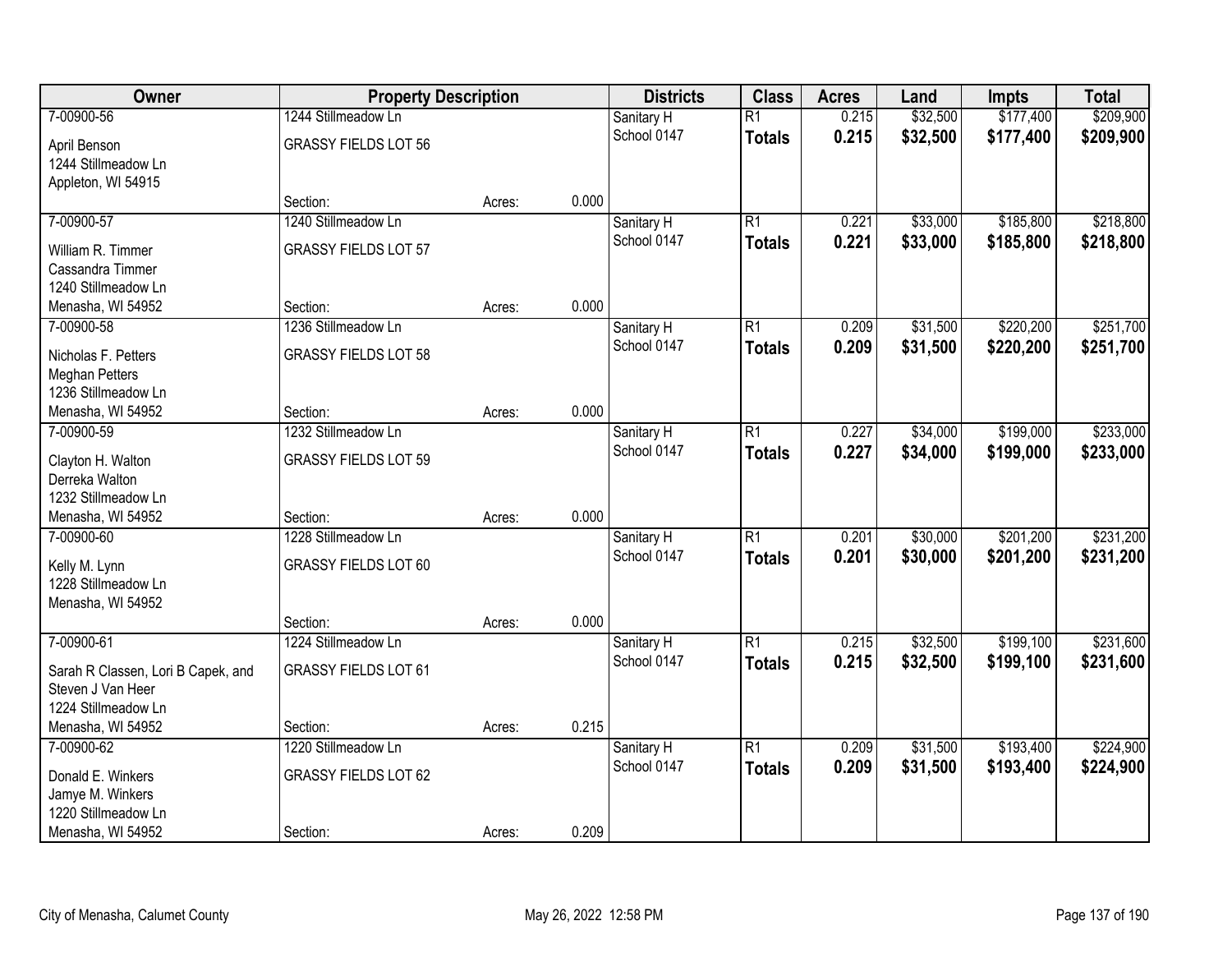| Owner                 | <b>Property Description</b> |        |       | <b>Districts</b> | <b>Class</b>    | <b>Acres</b> | Land     | <b>Impts</b> | <b>Total</b> |
|-----------------------|-----------------------------|--------|-------|------------------|-----------------|--------------|----------|--------------|--------------|
| 7-00900-63            | 1205 Bluegrass Ln           |        |       | Sanitary H       | $\overline{R1}$ | 0.311        | \$38,500 | \$188,900    | \$227,400    |
| L Jean Warrick        | <b>GRASSY FIELDS LOT 63</b> |        |       | School 0147      | <b>Totals</b>   | 0.311        | \$38,500 | \$188,900    | \$227,400    |
| 1205 Bluegrass Ln     |                             |        |       |                  |                 |              |          |              |              |
| Menasha, WI 54952     |                             |        |       |                  |                 |              |          |              |              |
|                       | Section:                    | Acres: | 0.311 |                  |                 |              |          |              |              |
| 7-00900-64            | 1211 Bluegrass Ln           |        |       | Sanitary H       | $\overline{R1}$ | 0.314        | \$38,500 | \$190,300    | \$228,800    |
| Terry L. Cornelius    | <b>GRASSY FIELDS LOT 64</b> |        |       | School 0147      | <b>Totals</b>   | 0.314        | \$38,500 | \$190,300    | \$228,800    |
| Jennifer M. Cornelius |                             |        |       |                  |                 |              |          |              |              |
| 1211 Bluegrass Ln     |                             |        |       |                  |                 |              |          |              |              |
| Menasha, WI 54952     | Section:                    | Acres: | 0.314 |                  |                 |              |          |              |              |
| 7-00900-65            | 1219 Bluegrass Ln           |        |       | Sanitary H       | $\overline{R1}$ | 0.210        | \$31,500 | \$212,800    | \$244,300    |
| Daniel Vang           | <b>GRASSY FIELDS LOT 65</b> |        |       | School 0147      | <b>Totals</b>   | 0.210        | \$31,500 | \$212,800    | \$244,300    |
| Tang Vang             |                             |        |       |                  |                 |              |          |              |              |
| 1219 Bluegrass Ln     |                             |        |       |                  |                 |              |          |              |              |
| Menasha, WI 54952     | Section:                    | Acres: | 0.210 |                  |                 |              |          |              |              |
| 7-00900-66            | 1223 Bluegrass Ln           |        |       | Sanitary H       | $\overline{R1}$ | 0.215        | \$32,500 | \$206,300    | \$238,800    |
| Martin W. Swoboda     | <b>GRASSY FIELDS LOT 66</b> |        |       | School 0147      | <b>Totals</b>   | 0.215        | \$32,500 | \$206,300    | \$238,800    |
| Jennifer A. Swoboda   |                             |        |       |                  |                 |              |          |              |              |
| 1223 Bluegrass Ln     |                             |        |       |                  |                 |              |          |              |              |
| Menasha, WI 54952     | Section:                    | Acres: | 0.215 |                  |                 |              |          |              |              |
| 7-00900-67            | 1227 Bluegrass Ln           |        |       | Sanitary H       | $\overline{R1}$ | 0.201        | \$30,000 | \$186,900    | \$216,900    |
| Jesse L. Allhiser     | <b>GRASSY FIELDS LOT 67</b> |        |       | School 0147      | <b>Totals</b>   | 0.201        | \$30,000 | \$186,900    | \$216,900    |
| Gloria J. Allhiser    |                             |        |       |                  |                 |              |          |              |              |
| 1227 Bluegrass Ln     |                             |        |       |                  |                 |              |          |              |              |
| Menasha, WI 54952     | Section:                    | Acres: | 0.201 |                  |                 |              |          |              |              |
| 7-00900-68            | 1231 Bluegrass Ln           |        |       | Sanitary H       | $\overline{R1}$ | 0.227        | \$34,000 | \$164,200    | \$198,200    |
| Anita R. Hartman      | <b>GRASSY FIELDS LOT 68</b> |        |       | School 0147      | <b>Totals</b>   | 0.227        | \$34,000 | \$164,200    | \$198,200    |
| 1231 Bluegrass Ln     |                             |        |       |                  |                 |              |          |              |              |
| Menasha, WI 54952     |                             |        |       |                  |                 |              |          |              |              |
|                       | Section:                    | Acres: | 0.227 |                  |                 |              |          |              |              |
| 7-00900-69            | 1235 Bluegrass Ln           |        |       | Sanitary H       | $\overline{R1}$ | 0.210        | \$31,500 | \$203,300    | \$234,800    |
| Ronald C. Keberlein   | <b>GRASSY FIELDS LOT 69</b> |        |       | School 0147      | <b>Totals</b>   | 0.210        | \$31,500 | \$203,300    | \$234,800    |
| Dianne M. Diedrich    |                             |        |       |                  |                 |              |          |              |              |
| 1235 Bluegrass Ln     |                             |        |       |                  |                 |              |          |              |              |
| Menasha, WI 54952     | Section:                    | Acres: | 0.210 |                  |                 |              |          |              |              |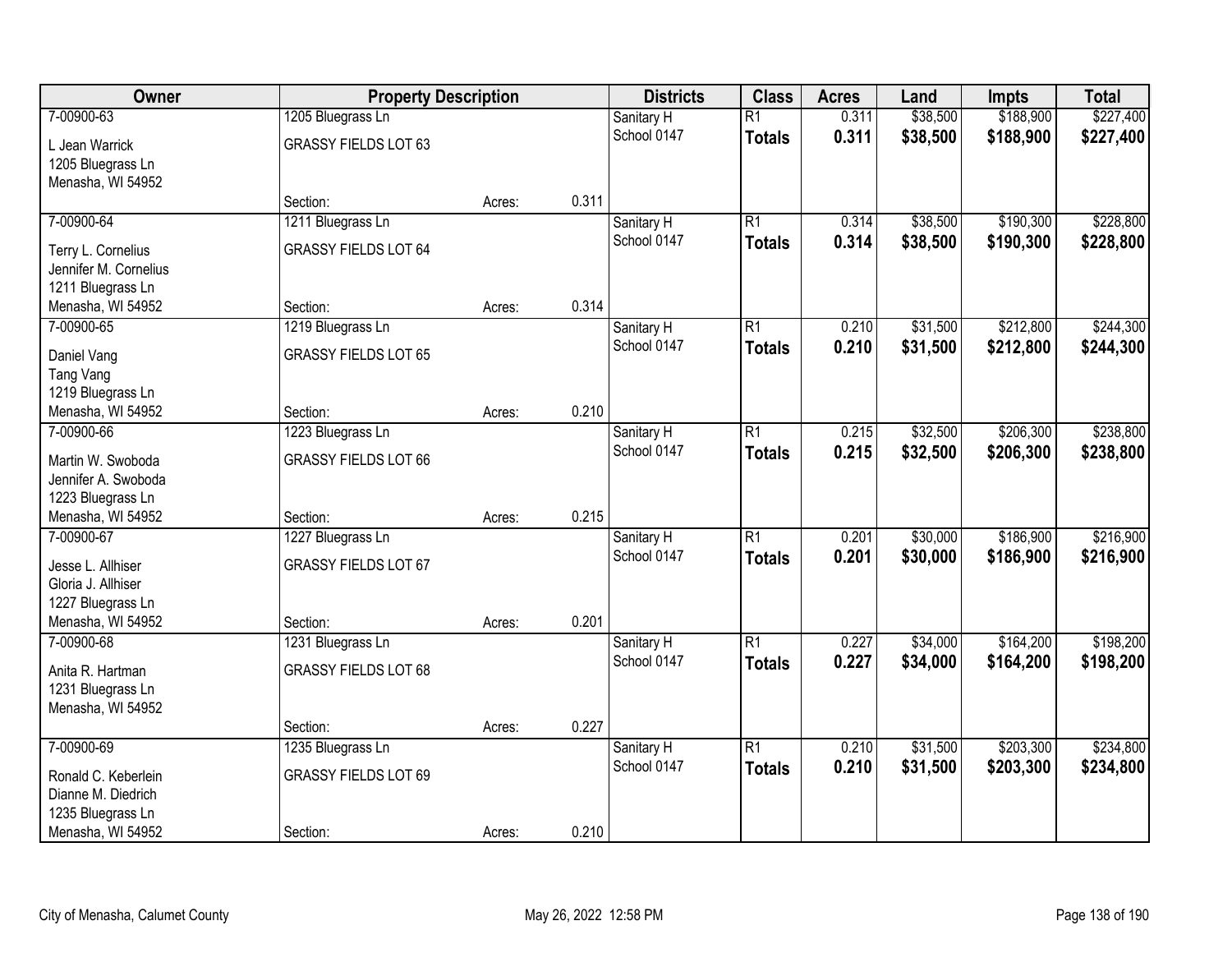| Owner                             | <b>Property Description</b> |        |       | <b>Districts</b>          | <b>Class</b>    | <b>Acres</b> | Land     | <b>Impts</b> | <b>Total</b> |
|-----------------------------------|-----------------------------|--------|-------|---------------------------|-----------------|--------------|----------|--------------|--------------|
| 7-00900-70                        | 1239 Bluegrass Ln           |        |       | Sanitary H                | $\overline{R1}$ | 0.221        | \$33,000 | \$180,400    | \$213,400    |
| Douglas A. Dedering               | <b>GRASSY FIELDS LOT 70</b> |        |       | School 0147               | <b>Totals</b>   | 0.221        | \$33,000 | \$180,400    | \$213,400    |
| Laura E. Dedering                 |                             |        |       |                           |                 |              |          |              |              |
| 1239 Bluegrass Ln                 |                             |        |       |                           |                 |              |          |              |              |
| Menasha, WI 54952                 | Section:                    | Acres: | 0.221 |                           |                 |              |          |              |              |
| 7-00900-71                        | 1243 Bluegrass Ln           |        |       | Sanitary H                | $\overline{R1}$ | 0.215        | \$32,500 | \$192,000    | \$224,500    |
| Thomas K. McDonald                | <b>GRASSY FIELDS LOT 71</b> |        |       | School 0147               | <b>Totals</b>   | 0.215        | \$32,500 | \$192,000    | \$224,500    |
| 1243 Bluegrass Ln                 |                             |        |       |                           |                 |              |          |              |              |
| Menasha, WI 54952                 |                             |        |       |                           |                 |              |          |              |              |
|                                   | Section:                    | Acres: | 0.215 |                           |                 |              |          |              |              |
| 7-00900-72                        | 1247 Bluegrass Ln           |        |       | Sanitary H                | $\overline{R1}$ | 0.210        | \$31,500 | \$178,400    | \$209,900    |
| John A. Wage                      | <b>GRASSY FIELDS LOT 72</b> |        |       | School 0147               | <b>Totals</b>   | 0.210        | \$31,500 | \$178,400    | \$209,900    |
| Lana Y. Wage                      |                             |        |       |                           |                 |              |          |              |              |
| 1247 Bluegrass Ln                 |                             |        |       |                           |                 |              |          |              |              |
| Menasha, WI 54952                 | Section:                    | Acres: | 0.210 |                           |                 |              |          |              |              |
| 7-00900-73                        | 1251 Bluegrass Ln           |        |       | Sanitary H                | $\overline{R1}$ | 0.227        | \$34,000 | \$173,900    | \$207,900    |
| Steven M. Smits                   | <b>GRASSY FIELDS LOT 73</b> |        |       | School 0147               | <b>Totals</b>   | 0.227        | \$34,000 | \$173,900    | \$207,900    |
| Amber M. Smits                    |                             |        |       |                           |                 |              |          |              |              |
| 1251 Bluegrass Ln                 |                             |        |       |                           |                 |              |          |              |              |
| Menasha, WI 54952                 | Section:                    | Acres: | 0.227 |                           |                 |              |          |              |              |
| 7-00900-74                        | 1255 Bluegrass Ln           |        |       | Sanitary H                | $\overline{R1}$ | 0.318        | \$38,500 | \$219,800    | \$258,300    |
|                                   |                             |        |       | School 0147               | <b>Totals</b>   | 0.318        | \$38,500 | \$219,800    | \$258,300    |
| Gerald Behrendt                   | <b>GRASSY FIELDS LOT 74</b> |        |       |                           |                 |              |          |              |              |
| Amy Behrendt<br>1255 Bluegrass Ln |                             |        |       |                           |                 |              |          |              |              |
| Menasha, WI 54952                 | Section:                    | Acres: | 0.318 |                           |                 |              |          |              |              |
| 7-00900-75                        | 2510 Hazelnut Ln            |        |       | Sanitary H                | $\overline{R1}$ | 0.869        | \$58,000 | \$298,000    | \$356,000    |
|                                   |                             |        |       | School 0147               | <b>Totals</b>   | 0.869        | \$58,000 | \$298,000    | \$356,000    |
| Thomas G. Cook                    | <b>GRASSY FIELDS LOT 75</b> |        |       |                           |                 |              |          |              |              |
| Nancy Y. Cook                     |                             |        |       |                           |                 |              |          |              |              |
| 2510 Hazelnut Ln                  | Section:                    |        | 0.869 |                           |                 |              |          |              |              |
| Appleton, WI 54915<br>7-00900-76  | 2514 Hazelnut Ln            | Acres: |       |                           | $\overline{R1}$ | 0.426        | \$43,500 | \$375,400    | \$418,900    |
|                                   |                             |        |       | Sanitary H<br>School 0147 |                 | 0.426        | \$43,500 | \$375,400    | \$418,900    |
| Aaron J. Jacobson                 | <b>GRASSY FIELDS LOT 76</b> |        |       |                           | <b>Totals</b>   |              |          |              |              |
| Katherine Jacobson                |                             |        |       |                           |                 |              |          |              |              |
| 2514 Hazelnut Ln                  |                             |        |       |                           |                 |              |          |              |              |
| Appleton, WI 54915                | Section:                    | Acres: | 0.426 |                           |                 |              |          |              |              |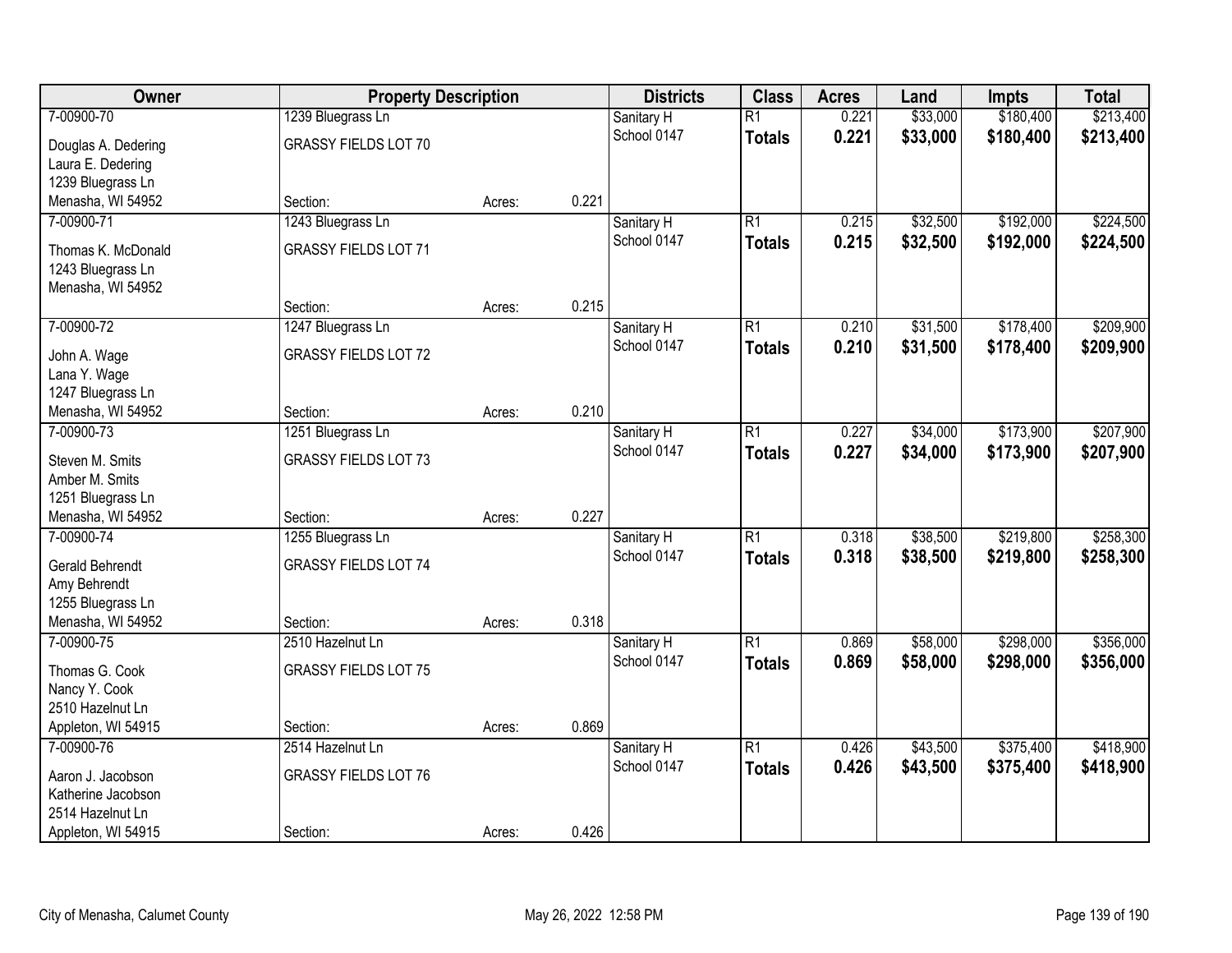| Owner                                                                                     | <b>Property Description</b>                  |        |       | <b>Districts</b> | <b>Class</b>    | <b>Acres</b> | Land     | <b>Impts</b>    | <b>Total</b> |
|-------------------------------------------------------------------------------------------|----------------------------------------------|--------|-------|------------------|-----------------|--------------|----------|-----------------|--------------|
| 7-00900-77                                                                                | 2518 Hazelnut Ln                             |        |       | Sanitary H       | $\overline{R1}$ | 0.491        | \$46,500 | \$262,800       | \$309,300    |
| Alan S. Hunsader                                                                          | <b>GRASSY FIELDS LOT 77</b>                  |        |       | School 0147      | <b>Totals</b>   | 0.491        | \$46,500 | \$262,800       | \$309,300    |
| Susan M. Hunsader                                                                         |                                              |        |       |                  |                 |              |          |                 |              |
| 2518 Hazelnut Ln                                                                          |                                              |        |       |                  |                 |              |          |                 |              |
| Appleton, WI 54915                                                                        | Section:                                     | Acres: | 0.491 |                  |                 |              |          |                 |              |
| 7-00900-78                                                                                | 1250 Honey Bunch Ct                          |        |       | Sanitary H       | $\overline{R1}$ | 1.443        | \$68,000 | \$420,400       | \$488,400    |
| Chee Nou Lee                                                                              | GRASSY FIELDS LOTS 78 & 79 AND OUTLOTS 1 & 2 |        |       | School 0147      | <b>Totals</b>   | 1.443        | \$68,000 | \$420,400       | \$488,400    |
| 1252 Honey Bunch Ct                                                                       |                                              |        |       |                  |                 |              |          |                 |              |
| Appleton, WI 54915                                                                        |                                              |        |       |                  |                 |              |          |                 |              |
|                                                                                           | Section:                                     | Acres: | 1.443 |                  |                 |              |          |                 |              |
| 7-00900-80                                                                                | 1240 Honey Bunch Ct                          |        |       | Sanitary H       | $\overline{R1}$ | 0.523        | \$47,000 | \$360,900       | \$407,900    |
|                                                                                           |                                              |        |       | School 0147      | <b>Totals</b>   | 0.523        | \$47,000 | \$360,900       | \$407,900    |
| Donald J Keenan Jr and Holly A Keenan   GRASSY FIELDS LOT 80 & OUTLOT 3<br>Revocable Trus |                                              |        |       |                  |                 |              |          |                 |              |
| 1240 Honey Bunch Ct                                                                       |                                              |        |       |                  |                 |              |          |                 |              |
| Appleton, WI 54915                                                                        | Section:                                     | Acres: | 0.523 |                  |                 |              |          |                 |              |
| 7-00900-81                                                                                | 1236 Honey Bunch Ct                          |        |       | Sanitary H       | $\overline{R1}$ | 0.520        | \$47,000 | \$312,100       | \$359,100    |
|                                                                                           |                                              |        |       | School 0147      | <b>Totals</b>   | 0.520        | \$47,000 | \$312,100       | \$359,100    |
| Joseph F. Strauss                                                                         | GRASSY FIELDS LOT 81 & OUTLOT 4              |        |       |                  |                 |              |          |                 |              |
| Debra K. Strauss                                                                          |                                              |        |       |                  |                 |              |          |                 |              |
| 1236 Honey Bunch Ct<br>Appleton, WI 54915                                                 | Section:                                     | Acres: | 0.520 |                  |                 |              |          |                 |              |
| 7-00900-82                                                                                | 1230 Honey Bunch Ct                          |        |       | Sanitary H       | $\overline{R1}$ | 0.644        | \$50,000 | \$348,400       | \$398,400    |
|                                                                                           |                                              |        |       | School 0147      | <b>Totals</b>   | 0.644        | \$50,000 | \$348,400       | \$398,400    |
| Trevor J. Martin                                                                          | GRASSY FIELDS LOT 82 & OUTLOT 5              |        |       |                  |                 |              |          |                 |              |
| Jodi Martin                                                                               |                                              |        |       |                  |                 |              |          |                 |              |
| 1230 Honey Bunch Ct                                                                       |                                              |        |       |                  |                 |              |          |                 |              |
| Appleton, WI 54915                                                                        | Section:                                     | Acres: | 0.644 |                  |                 |              |          |                 |              |
| 7-00900-83                                                                                | 1226 Honey Bunch Ct                          |        |       | Sanitary H       | $\overline{R1}$ | 0.729        | \$54,500 | \$448,200       | \$502,700    |
| Joshua H. Kalkofen                                                                        | GRASSY FIELDS LOT 83 & OUTLOT 6              |        |       | School 0147      | <b>Totals</b>   | 0.729        | \$54,500 | \$448,200       | \$502,700    |
| Torrie L. Kalkofen                                                                        |                                              |        |       |                  |                 |              |          |                 |              |
| 1226 Honey Bunch Ct                                                                       |                                              |        |       |                  |                 |              |          |                 |              |
| Menasha, WI 54952                                                                         | Section:                                     | Acres: | 0.729 |                  |                 |              |          |                 |              |
| 7-00900-84                                                                                | 1220 Honey Bunch Ct                          |        |       | Sanitary H       | $\overline{R1}$ | 1.006        | \$55,000 | $\overline{50}$ | \$55,000     |
| <b>Stillman Living Trust</b>                                                              | <b>GRASSY FIELDS LOT 84 &amp; OUTLOT 7</b>   |        |       | School 0147      | <b>Totals</b>   | 1.006        | \$55,000 | \$0             | \$55,000     |
| Attn: Duaine C & Joan L Stillman                                                          |                                              |        |       |                  |                 |              |          |                 |              |
| 1216 Honey Bunch Ct                                                                       |                                              |        |       |                  |                 |              |          |                 |              |
| Appleton, WI 54915                                                                        | Section:                                     | Acres: | 1.006 |                  |                 |              |          |                 |              |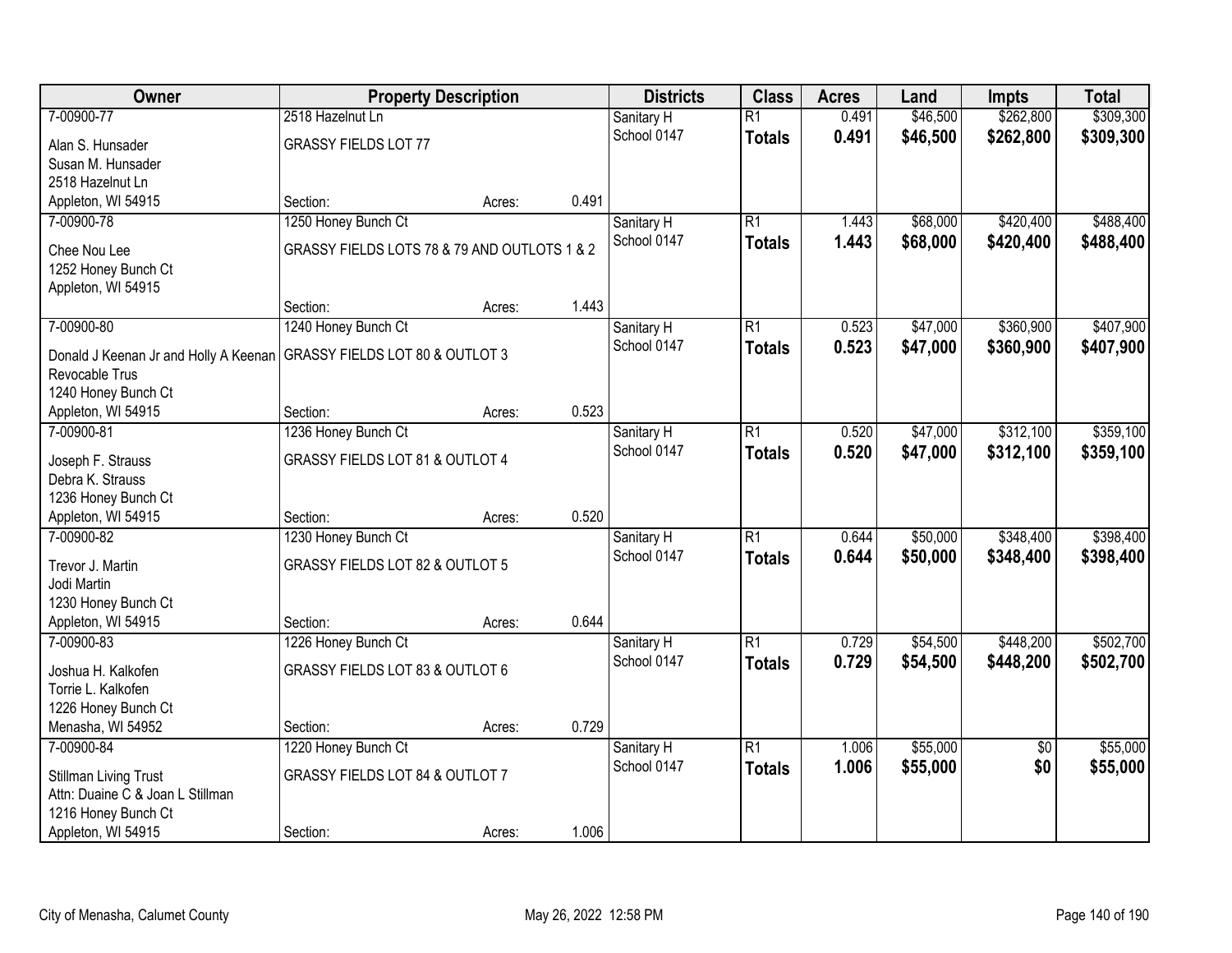| Owner                                   | <b>Property Description</b>                                                           | <b>Districts</b> | <b>Class</b>    | <b>Acres</b> | Land            | <b>Impts</b>    | <b>Total</b>    |
|-----------------------------------------|---------------------------------------------------------------------------------------|------------------|-----------------|--------------|-----------------|-----------------|-----------------|
| 7-00900-85                              | Plank Rd                                                                              | Sanitary H       | $\overline{R5}$ | 0.025        | \$100           | $\overline{50}$ | \$100           |
| Frank C. Warmbrunn                      | W57.65 FT THE NW 3.51 FT TO THE SOUTH LINE OF                                         | School 0147      | <b>Totals</b>   | 0.025        | \$100           | \$0             | \$100           |
| Patricia A. Warmbrunn                   | PLANK RD THEN NE ALONG THE SOUTH LINE OF                                              |                  |                 |              |                 |                 |                 |
| W6995 Plank Rd                          | PLANK RD 69 FT TO POB                                                                 |                  |                 |              |                 |                 |                 |
| Appleton, WI 54915                      | 0.025<br>Section:<br>Acres:                                                           |                  |                 |              |                 |                 |                 |
| 7-00901-00                              | 2205 Midway Rd                                                                        | Sanitary H       | $\overline{R2}$ | 13.325       | \$475,000       | \$7,988,300     | \$8,463,300     |
|                                         |                                                                                       | School 0147      | <b>Totals</b>   | 13.325       | \$475,000       | \$7,988,300     | \$8,463,300     |
| Drabor Menasha, LLC                     | LOT 1 CSM 3478 ALSO KNOWN AS 136-622, J1185-I4(                                       |                  |                 |              |                 |                 |                 |
| 719 Jupiter Dr                          | COM 777.85' S OF NW COR OF NE1/4 SEC 7 T20N                                           |                  |                 |              |                 |                 |                 |
| Madison, WI 53718                       | R18E TO POB, C S 786.5 5', E247', N382.05', E342.05',                                 |                  |                 |              |                 |                 |                 |
|                                         | 13.325<br>Section:<br>Acres:                                                          |                  |                 |              |                 |                 |                 |
| 7-00904-00                              | Plank Rd                                                                              | Sanitary H       | X4              | 3.228        | \$0             | \$0             | $\overline{50}$ |
| Eternal Love Evangelical Lutheran       | NW-NE OF SEC 7 T20N R18E COM 2237.5' S &                                              | School 0147      | <b>Totals</b>   | 3.228        | \$0             | \$0             | \$0             |
| Church, Inc., A Wisco                   | 1420.58' NE OF NW/C, NWLY 228', N 583.69', ELY                                        |                  |                 |              |                 |                 |                 |
| 1011 E Midway Rd                        | 240.7', S 534.36', W 207.08', SE 213.14' TO PLANK RD,                                 |                  |                 |              |                 |                 |                 |
| Appleton, WI 54915                      | 3.228<br>Section:<br>Acres:                                                           |                  |                 |              |                 |                 |                 |
| 7-00905-00                              | Plank Rd                                                                              | Sanitary H       | $\overline{R1}$ | 1.559        | \$10,000        | \$0             | \$10,000        |
|                                         |                                                                                       | School 0147      |                 |              |                 |                 |                 |
| Wendy Bennett                           | 136-616, J1185-I43 COM 1564.4' S OF NW/C OF NE1/4                                     |                  | <b>Totals</b>   | 1.559        | \$10,000        | \$0             | \$10,000        |
| 6633 N Newgard Ave                      | SEC 7 T20N R18E, S 277.04', E 225', NE 25.48', N                                      |                  |                 |              |                 |                 |                 |
| Chicago, IL 60626                       | 264.18', W 247' TO POB.                                                               |                  |                 |              |                 |                 |                 |
|                                         | 1.559<br>Section:<br>Acres:                                                           |                  |                 |              |                 |                 |                 |
| 7-01700-00                              | <b>Whisper Falls Ln</b>                                                               | Sanitary H       | $\overline{X4}$ | 6.430        | \$0             | $\overline{30}$ | \$0             |
|                                         |                                                                                       | School 0147      | <b>Totals</b>   | 6.430        | \$0             | \$0             | \$0             |
| The Redevelopment Authority of the City | LAKE PARK VILLAS THAT PART OF PLAT                                                    | <b>TIF 12</b>    |                 |              |                 |                 |                 |
| of Menasha                              | DEDICATED FOR PUBLIC STREET PURPOSES                                                  |                  |                 |              |                 |                 |                 |
| 140 Main St                             | 6.430                                                                                 |                  |                 |              |                 |                 |                 |
| Menasha, WI 54952                       | Section:<br>Acres:                                                                    |                  |                 |              |                 |                 |                 |
| 7-01700-01                              | 3054 Villa Way Unit 2                                                                 | Sanitary H       | R1              | 0.000        | \$35,000        | \$239,900       | \$274,900       |
| Reffke Revocable Living Trust           | Unit (2) in the COTTAGES AT LAKE PARK condominium                                     | School 0147      | <b>Totals</b>   | 0.000        | \$35,000        | \$239,900       | \$274,900       |
| 3054 Villa Way                          | created under the Condominium Ownership Act of the                                    | <b>TIF 12</b>    |                 |              |                 |                 |                 |
| Menasha, WI 54952                       | State of Wisconsin by a "Declaration of Condominium for                               |                  |                 |              |                 |                 |                 |
|                                         | 0.000<br>Section:<br>Acres:                                                           |                  |                 |              |                 |                 |                 |
| 7-01700-02                              | <b>Whisper Falls Ln</b>                                                               | Sanitary H       | X4              | 2.097        | $\overline{50}$ | $\overline{50}$ | $\overline{50}$ |
|                                         |                                                                                       | School 0147      | <b>Totals</b>   | 2.097        | \$0             | \$0             | \$0             |
|                                         | The Redevelopment Authority of the City   LOT 3 CSM 3275 ALSO KNOWN AS REPLAT OF LAKE | <b>TIF 12</b>    |                 |              |                 |                 |                 |
| of Menasha                              | PARK VILLAS LOT 15 AS REC IN DOC #395270                                              |                  |                 |              |                 |                 |                 |
| 140 Main St                             | CALUMET COUNTY R.O.D.                                                                 |                  |                 |              |                 |                 |                 |
| Menasha, WI 54952                       | 2.097<br>Section:<br>Acres:                                                           |                  |                 |              |                 |                 |                 |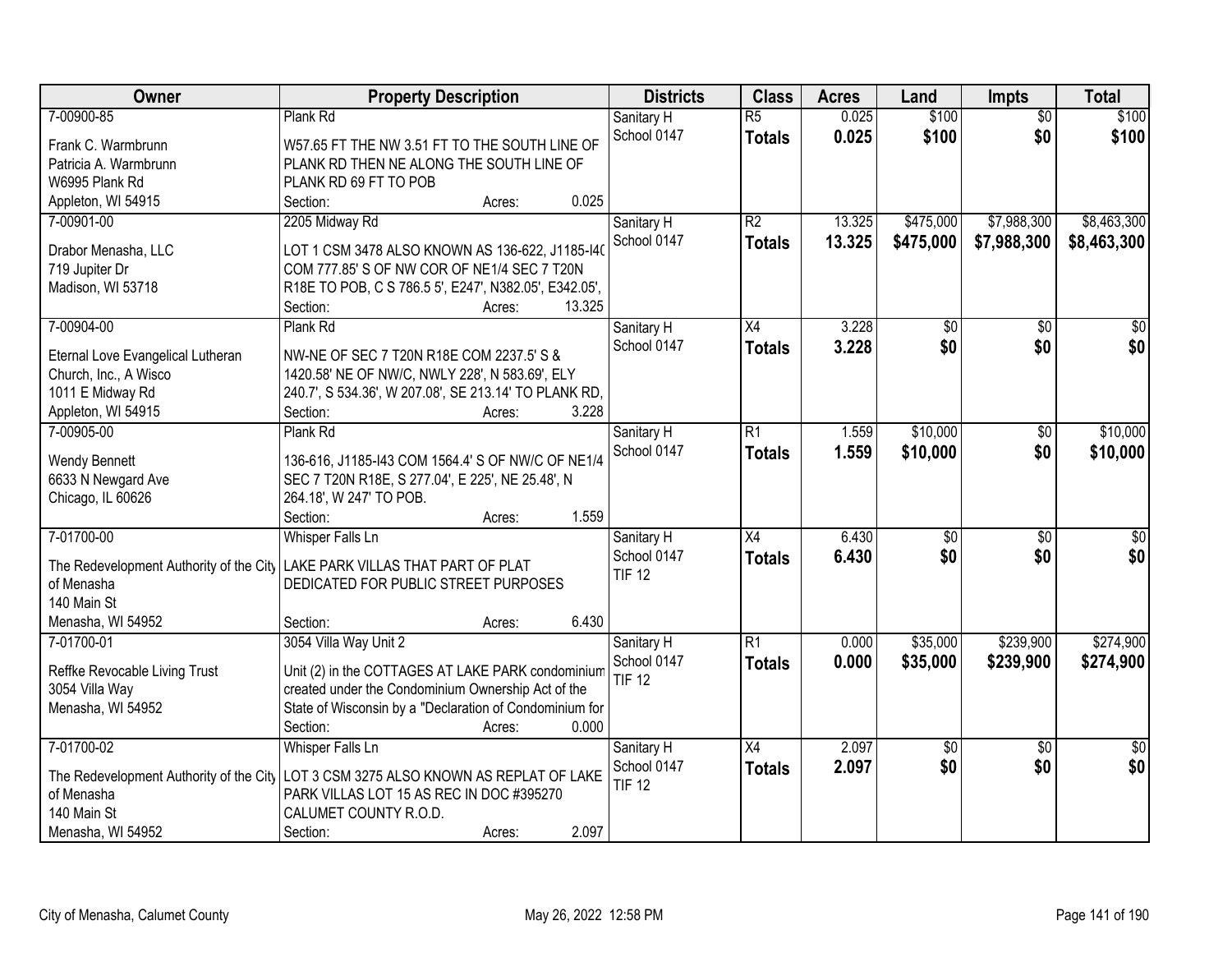| Owner                                                                             | <b>Property Description</b>  |        |       | <b>Districts</b>             | <b>Class</b>    | <b>Acres</b> | Land      | <b>Impts</b>                        | <b>Total</b> |
|-----------------------------------------------------------------------------------|------------------------------|--------|-------|------------------------------|-----------------|--------------|-----------|-------------------------------------|--------------|
| 7-01700-03                                                                        | 3001 Community Way           |        |       | Sanitary H                   | $\overline{R2}$ | 5.781        | \$475,000 | \$10,004,000                        | \$10,479,000 |
| Lakeshore Ridge Apartments LLC<br>100 W Lawrence St Ste 214<br>Appleton, WI 54911 | LAKE PARK VILLAS PLAT LOT 3  |        |       | School 0147<br><b>TIF 12</b> | <b>Totals</b>   | 5.781        |           | \$475,000 \$10,004,000 \$10,479,000 |              |
|                                                                                   | Section:                     | Acres: | 5.781 |                              |                 |              |           |                                     |              |
| 7-01700-04                                                                        | 3002 Community Way           |        |       | Sanitary H                   | $\overline{R2}$ | 1.902        | \$165,500 | \$0                                 | \$165,500    |
| Lake Park Menasha, LLC<br>833 E Michigan St Ste 1000<br>Milwaukee, WI 53202       | LAKE PARK VILLAS PLAT LOT 4  |        |       | School 0147<br><b>TIF 12</b> | <b>Totals</b>   | 1.902        | \$165,500 | \$0                                 | \$165,500    |
|                                                                                   | Section:                     | Acres: | 1.902 |                              |                 |              |           |                                     |              |
| 7-01700-05                                                                        | 3102 Community Way           |        |       | Sanitary H                   | $\overline{R2}$ | 0.650        | \$56,500  | \$74,400                            | \$130,900    |
| Tb2, LLC<br>W5851 Geranium Dr<br>Appleton, WI 54915                               | Lot 1 of CSM 3899            |        |       | School 0147<br><b>TIF 12</b> | <b>Totals</b>   | 0.650        | \$56,500  | \$74,400                            | \$130,900    |
|                                                                                   | Section:                     | Acres: | 0.650 |                              |                 |              |           |                                     |              |
| 7-01700-06                                                                        | 730 Lake Park Rd             |        |       | Sanitary H                   | $\overline{R2}$ | 6.071        | \$300,000 | \$1,237,100                         | \$1,537,100  |
| Lake Park Swim & Fitness LLC<br>730 Lake Park Rd<br>Menasha, WI 54952             | Lot 2 of CSM 3899            |        |       | School 0147<br><b>TIF 12</b> | <b>Totals</b>   | 6.071        | \$300,000 | \$1,237,100                         | \$1,537,100  |
|                                                                                   | Section:                     | Acres: | 6.721 |                              |                 |              |           |                                     |              |
| 7-01700-07                                                                        | 3101 Community Way           |        |       | Sanitary H                   | $\overline{R2}$ | 1.539        | \$105,000 | $\overline{50}$                     | \$105,000    |
| <b>Community First Credit Untion</b><br>PO Box 1487                               | LOT 2 CSM 3702               |        |       | School 0147<br><b>TIF 12</b> | <b>Totals</b>   | 1.539        | \$105,000 | \$0                                 | \$105,000    |
| Appleton, WI 54912                                                                | Section:                     | Acres: | 1.539 |                              |                 |              |           |                                     |              |
| 7-01700-08                                                                        | 670 Lake Park Rd             |        |       | Sanitary H                   | $\overline{R2}$ | 2.708        | \$236,000 | \$759,100                           | \$995,100    |
| <b>Community First Credit Untion</b><br>PO Box 1487                               | LOT 1 CSM 3702               |        |       | School 0147<br><b>TIF 12</b> | <b>Totals</b>   | 2.708        | \$236,000 | \$759,100                           | \$995,100    |
| Appleton, WI 54912                                                                | Section:                     | Acres: | 2.708 |                              |                 |              |           |                                     |              |
| 7-01700-12                                                                        | 740 Lake Park Rd             |        |       | Sanitary H                   | $\overline{R2}$ | 1.214        | \$95,000  | \$707,200                           | \$802,200    |
| Marquis Investments, LLC<br>740 Lake Park Rd<br>Menasha, WI 54952                 | LAKE PARK VILLAS PLAT LOT 12 |        |       | School 0147<br><b>TIF 12</b> | <b>Totals</b>   | 1.214        | \$95,000  | \$707,200                           | \$802,200    |
|                                                                                   | Section:                     | Acres: | 1.214 |                              |                 |              |           |                                     |              |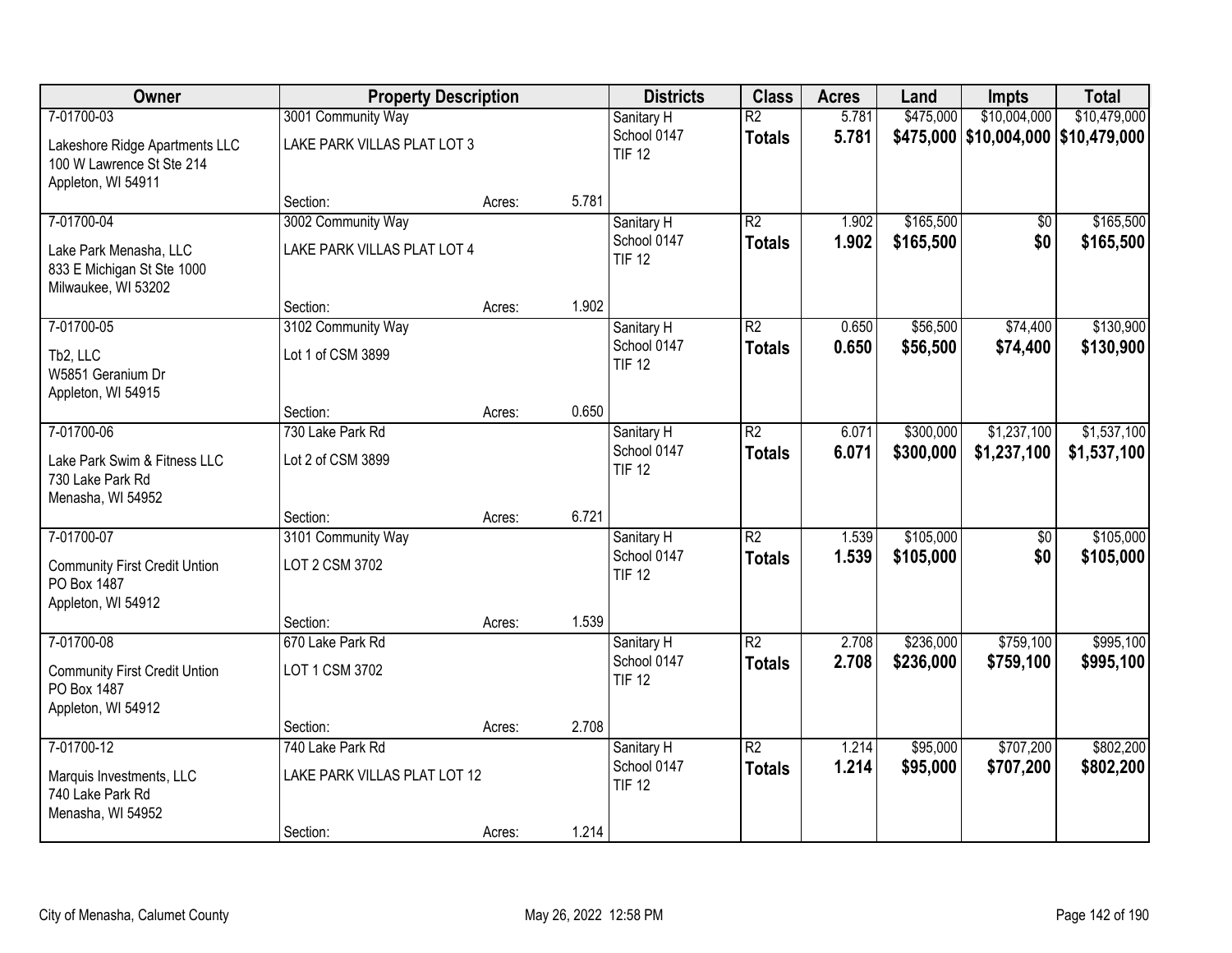| Owner                                                                                            |                                                                                                                                    | <b>Property Description</b> |       | <b>Districts</b>             | <b>Class</b>    | <b>Acres</b> | Land      | <b>Impts</b>    | <b>Total</b> |
|--------------------------------------------------------------------------------------------------|------------------------------------------------------------------------------------------------------------------------------------|-----------------------------|-------|------------------------------|-----------------|--------------|-----------|-----------------|--------------|
| 7-01700-13                                                                                       | 850 Lake Park Rd                                                                                                                   |                             |       | Sanitary H                   | $\overline{R1}$ | 1.172        | \$56,000  | $\overline{50}$ | \$56,000     |
| Silver Street Properties, LLC<br>733 Midway Rd<br>Menasha, WI 54952                              | LAKE PARK VILLAS PLAT LOT 13                                                                                                       |                             |       | School 0147<br><b>TIF 12</b> | <b>Totals</b>   | 1.172        | \$56,000  | \$0             | \$56,000     |
|                                                                                                  | Section:                                                                                                                           | Acres:                      | 1.172 |                              |                 |              |           |                 |              |
| 7-01700-14                                                                                       | 890 Lake Park Rd                                                                                                                   |                             |       | Sanitary H                   | R2              | 1.834        | \$160,000 | \$408,900       | \$568,900    |
| Silver Street Properties, LLC<br>733 Midway Rd<br>Menasha, WI 54952                              | LAKE PARK VILLAS PLAT LOT 14                                                                                                       |                             |       | School 0147<br><b>TIF 12</b> | Totals          | 1.834        | \$160,000 | \$408,900       | \$568,900    |
|                                                                                                  | Section:                                                                                                                           | Acres:                      | 1.834 |                              |                 |              |           |                 |              |
| 7-01700-15                                                                                       | 900 Lake Park Rd                                                                                                                   |                             |       | Sanitary H                   | $\overline{R2}$ | 1.711        | \$82,000  | \$0             | \$82,000     |
| Silver Street Properties, LLC<br>733 Midway Rd<br>Menasha, WI 54952                              | LAKE PARK VILLAS PLAT LOT 15                                                                                                       |                             |       | School 0147<br><b>TIF 12</b> | <b>Totals</b>   | 1.711        | \$82,000  | \$0             | \$82,000     |
|                                                                                                  | Section:                                                                                                                           | Acres:                      | 1.711 |                              |                 |              |           |                 |              |
| 7-01700-16                                                                                       | 1000 Lake Park Rd                                                                                                                  |                             |       | Sanitary H                   | $\overline{R2}$ | 3.001        | \$135,000 | \$0             | \$135,000    |
| Silver Street Properties, LLC, A<br>Wisconsin Limited Liab<br>733 Midway Rd                      | LAKE PARK VILLAS PLAT LOT 16                                                                                                       |                             |       | School 0147<br><b>TIF 12</b> | Totals          | 3.001        | \$135,000 | \$0             | \$135,000    |
| Menasha, WI 54952                                                                                | Section:                                                                                                                           | Acres:                      | 3.001 |                              |                 |              |           |                 |              |
| 7-01700-17                                                                                       | 1050 Fountain Way                                                                                                                  |                             |       | Sanitary H                   | $\overline{R2}$ | 2.421        | \$158,000 | \$1,733,500     | \$1,891,500  |
| Garden Enterprises, LLC<br>1700 Midway Rd<br>Menasha, WI 54952                                   | LAKE PARK VILLAS PLAT LOT 17                                                                                                       |                             |       | School 0147<br><b>TIF 12</b> | <b>Totals</b>   | 2.421        | \$158,000 | \$1,733,500     | \$1,891,500  |
|                                                                                                  | Section:                                                                                                                           | Acres:                      | 2.421 |                              |                 |              |           |                 |              |
| 7-01700-18                                                                                       | 889 Whisper Falls Ln                                                                                                               |                             |       | Sanitary H                   | R1              | 0.170        | \$36,000  | \$0             | \$36,000     |
| Cypress Homes, Inc, A Wisconsin<br>Corporation<br>1230 W College Ave Ste D<br>Appleton, WI 54914 | LAKE PARK VILLAS PLAT LOT 18 & UNDIVIDED<br>FRACTIONAL INTEREST IN OUTLOTS AS DESC IN<br>DOC #358573 CALUMET CO R.O.D.<br>Section: | Acres:                      | 0.170 | School 0147<br><b>TIF 12</b> | <b>Totals</b>   | 0.170        | \$36,000  | \$0             | \$36,000     |
| 7-01700-19                                                                                       | 885 Whisper Falls Ln                                                                                                               |                             |       | Sanitary H                   | R1              | 0.177        | \$37,000  | \$320,900       | \$357,900    |
| Lisa Hurst<br>885 Whisper Falls Ln<br>Menasha, WI 54952                                          | LAKE PARK VILLAS PLAT LOT 19 & UNDIVIDED<br>FRACTIONAL INTEREST IN OUTLOTS AS DESC IN<br>DOC #358573 CALUMET CO R.O.D.<br>Section: | Acres:                      | 0.177 | School 0147<br><b>TIF 12</b> | <b>Totals</b>   | 0.177        | \$37,000  | \$320,900       | \$357,900    |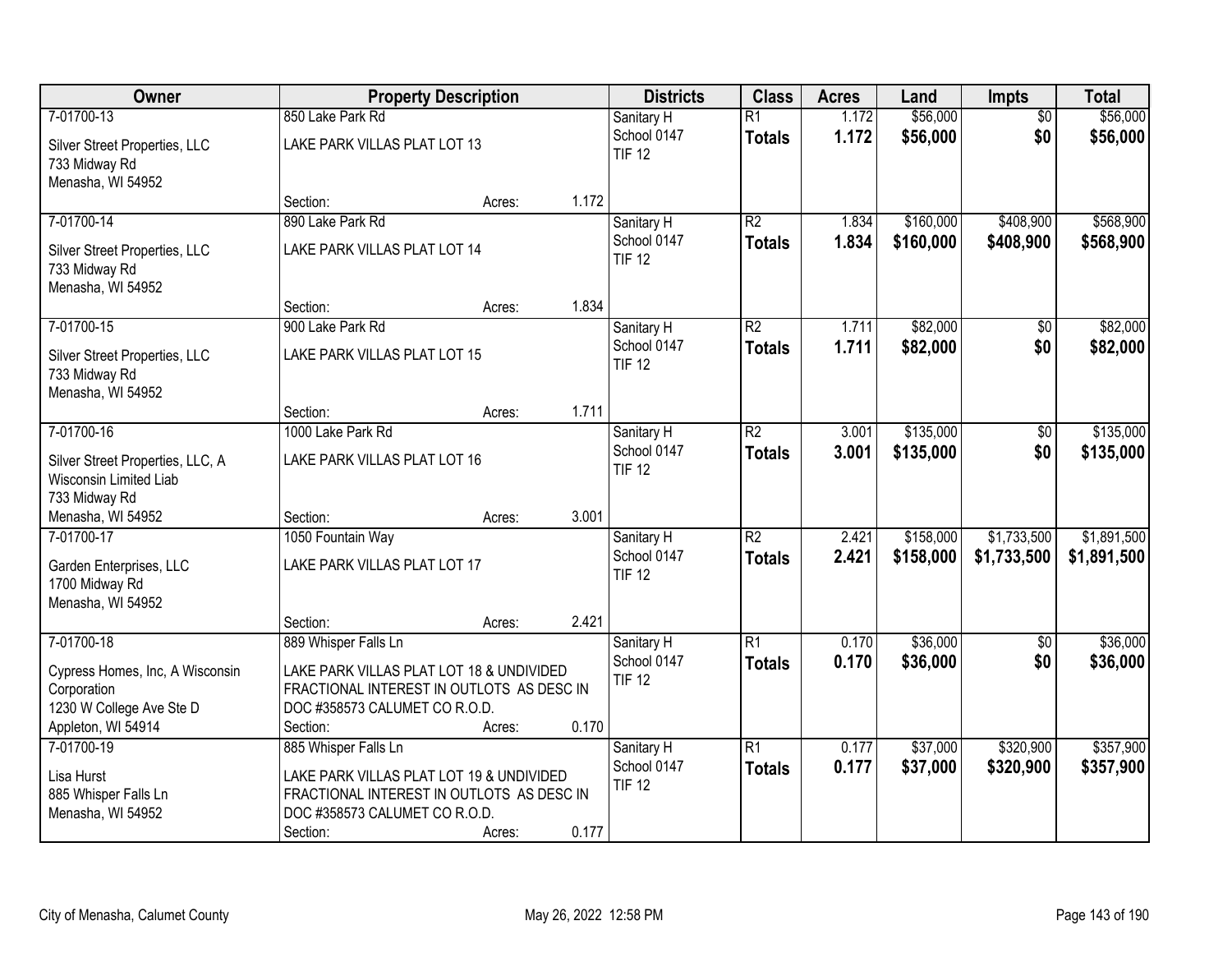| Owner                                          | <b>Property Description</b>                                                           | <b>Districts</b> | <b>Class</b>    | <b>Acres</b> | Land     | Impts           | <b>Total</b> |
|------------------------------------------------|---------------------------------------------------------------------------------------|------------------|-----------------|--------------|----------|-----------------|--------------|
| 7-01700-20                                     | 881 Whisper Falls Ln                                                                  | Sanitary H       | R1              | 0.175        | \$37,000 | \$289,700       | \$326,700    |
| <b>Brigetta Miller</b>                         | LAKE PARK VILLAS PLAT LOT 20 & UNDIVIDED                                              | School 0147      | <b>Totals</b>   | 0.175        | \$37,000 | \$289,700       | \$326,700    |
| 881 Whisper Falls Ln                           | FRACTIONAL INTEREST IN OUTLOTS AS DESC IN                                             | <b>TIF 12</b>    |                 |              |          |                 |              |
| Menasha, WI 54952                              | DOC #358573 CALUMET CO R.O.D.                                                         |                  |                 |              |          |                 |              |
|                                                | 0.175<br>Section:<br>Acres:                                                           |                  |                 |              |          |                 |              |
| 7-01700-21                                     | 877 Whisper Falls Ln                                                                  | Sanitary H       | R1              | 0.194        | \$39,000 | \$310,600       | \$349,600    |
| Jane M. Chaganos                               | LAKE PARK VILLAS PLAT LOT 21 & UNDIVIDED                                              | School 0147      | <b>Totals</b>   | 0.194        | \$39,000 | \$310,600       | \$349,600    |
| 877 Whisper Falls Ln                           | FRACTIONAL INTEREST IN OUTLOTS AS DESC IN                                             | <b>TIF 12</b>    |                 |              |          |                 |              |
| Menasha, WI 54952                              | DOC #358573 CALUMET CO R.O.D.                                                         |                  |                 |              |          |                 |              |
|                                                | 0.194<br>Section:<br>Acres:                                                           |                  |                 |              |          |                 |              |
| 7-01700-22                                     | 873 Whisper Falls Ln                                                                  | Sanitary H       | R1              | 0.186        | \$38,000 | \$26,900        | \$64,900     |
|                                                |                                                                                       | School 0147      | <b>Totals</b>   | 0.186        | \$38,000 | \$26,900        | \$64,900     |
| James E Hoogesteger and Deborah A              | LAKE PARK VILLAS PLAT LOT 22 & UNDIVIDED                                              | <b>TIF 12</b>    |                 |              |          |                 |              |
| Hoogesteger Joint R<br>PO Box 35               | FRACTIONAL INTEREST IN OUTLOTS AS DESC IN<br>DOC #358573 CALUMET CO R.O.D.            |                  |                 |              |          |                 |              |
| Menasha, WI 54952                              | Section:<br>0.186<br>Acres:                                                           |                  |                 |              |          |                 |              |
| 7-01700-23                                     | 869 Whisper Falls Ln                                                                  | Sanitary H       | $\overline{R1}$ | 0.168        | \$36,000 | \$26,200        | \$62,200     |
|                                                |                                                                                       | School 0147      | Totals          | 0.168        | \$36,000 | \$26,200        | \$62,200     |
| Michael J. Pagel                               | LAKE PARK VILLAS PLAT LOT 23 & UNDIVIDED                                              | <b>TIF 12</b>    |                 |              |          |                 |              |
| Nancy N. Pagel                                 | FRACTIONAL INTEREST IN OUTLOTS AS DESC IN                                             |                  |                 |              |          |                 |              |
| 492 Rainbow Beach Rd                           | DOC #358573 CALUMET CO R.O.D.                                                         |                  |                 |              |          |                 |              |
| Neenah, WI 54956                               | 0.168<br>Section:<br>Acres:                                                           |                  |                 |              |          |                 |              |
| 7-01700-24                                     | 865 Whisper Falls Ln                                                                  | Sanitary H       | $\overline{R1}$ | 0.166        | \$35,500 | $\overline{30}$ | \$35,500     |
| Cypress Homes, Inc, A Wisconsin                | LAKE PARK VILLAS PLAT LOT 24 & UNDIVIDED                                              | School 0147      | <b>Totals</b>   | 0.166        | \$35,500 | \$0             | \$35,500     |
| Corporation                                    | FRACTIONAL INTEREST IN OUTLOTS AS DESC IN                                             | <b>TIF 12</b>    |                 |              |          |                 |              |
| 1230 W College Ave Ste D                       | DOC #358573 CALUMET CO R.O.D.                                                         |                  |                 |              |          |                 |              |
| Appleton, WI 54914                             | Section:<br>0.166<br>Acres:                                                           |                  |                 |              |          |                 |              |
| 7-01700-25                                     | 857 Whisper Falls Ln                                                                  | Sanitary H       | $\overline{R1}$ | 0.188        | \$38,500 | $\overline{30}$ | \$38,500     |
|                                                |                                                                                       | School 0147      | <b>Totals</b>   | 0.188        | \$38,500 | \$0             | \$38,500     |
| Cypress Homes, Inc, A Wisconsin<br>Corporation | LAKE PARK VILLAS PLAT LOT 25 & UNDIVIDED<br>FRACTIONAL INTEREST IN OUTLOTS AS DESC IN | <b>TIF 12</b>    |                 |              |          |                 |              |
| 1230 W College Ave Ste D                       | DOC #358573 CALUMET CO R.O.D.                                                         |                  |                 |              |          |                 |              |
| Appleton, WI 54914                             | 0.153<br>Section:<br>Acres:                                                           |                  |                 |              |          |                 |              |
| 7-01700-26                                     | 853 Whisper Falls Ln                                                                  | Sanitary H       | R1              | 0.161        | \$35,000 | \$421,300       | \$456,300    |
|                                                |                                                                                       | School 0147      | <b>Totals</b>   | 0.161        | \$35,000 | \$421,300       | \$456,300    |
| Michael D. Reif Revocable Trust Dated          | LAKE PARK VILLAS PLAT LOT 26 & UNDIVIDED                                              | <b>TIF 12</b>    |                 |              |          |                 |              |
| February 15, 2011                              | FRACTIONAL INTEREST IN OUTLOTS AS DESC IN                                             |                  |                 |              |          |                 |              |
| Robin L. Reif Revocable Trust Dated            | DOC #358573 CALUMET CO R.O.D.                                                         |                  |                 |              |          |                 |              |
| February 15, 2011,                             | 0.161<br>Section:<br>Acres:                                                           |                  |                 |              |          |                 |              |
| 853 Whisper Falls Ln                           |                                                                                       |                  |                 |              |          |                 |              |
| Menasha, WI 54952                              |                                                                                       |                  |                 |              |          |                 |              |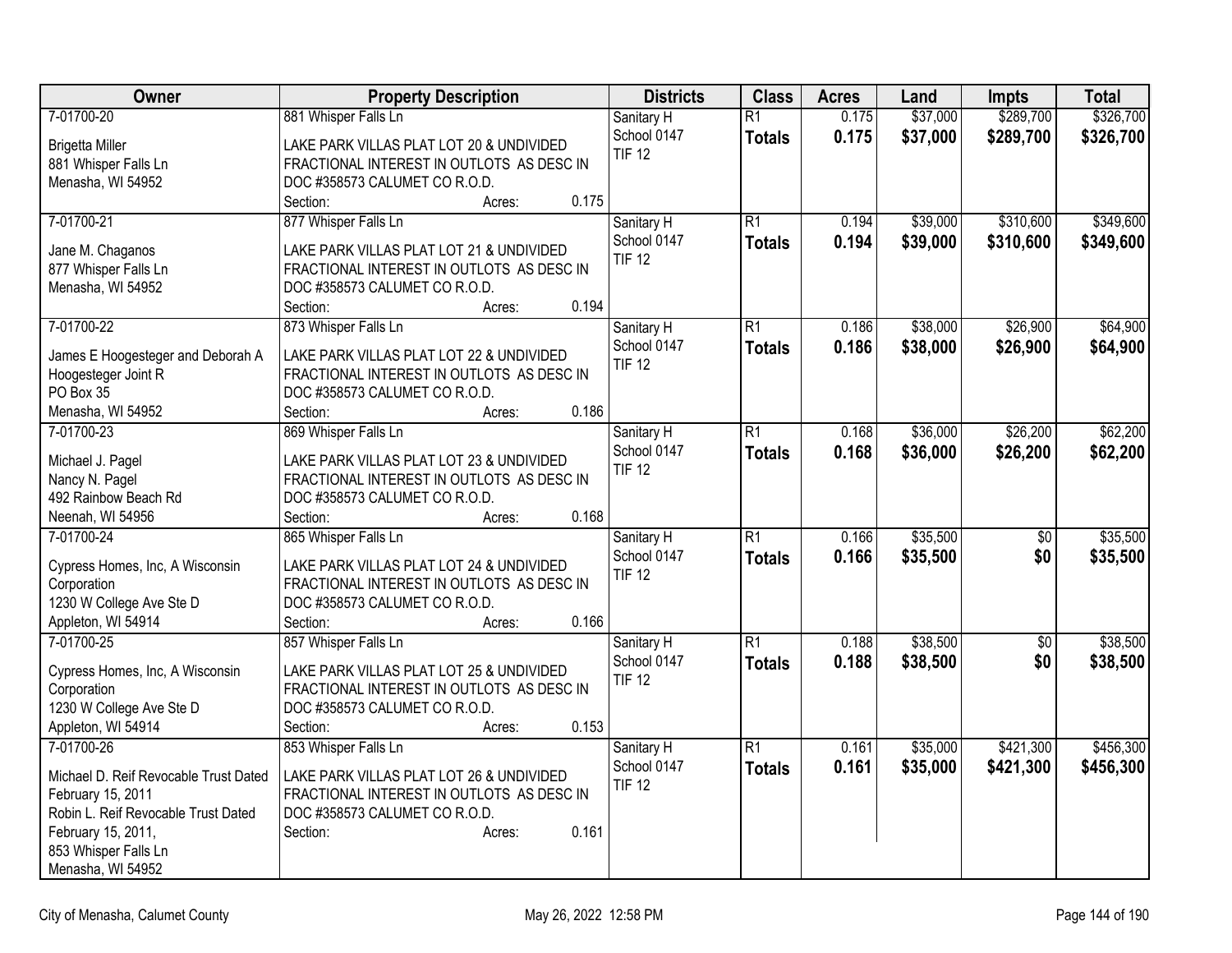| <b>Districts</b><br><b>Class</b><br>Owner<br><b>Property Description</b>                                       | <b>Acres</b> | Land     | <b>Impts</b> | <b>Total</b> |
|----------------------------------------------------------------------------------------------------------------|--------------|----------|--------------|--------------|
| 7-01700-27<br>849 Whisper Falls Ln<br>$\overline{R1}$<br>Sanitary H                                            | 0.175        | \$37,000 | \$413,100    | \$450,100    |
| School 0147<br><b>Totals</b><br>Dennis H. Kohlmeier II and Lynn B.<br>LAKE PARK VILLAS PLAT LOT 27 & UNDIVIDED | 0.175        | \$37,000 | \$413,100    | \$450,100    |
| <b>TIF 12</b><br>Kohlmeier Revocable<br>FRACTIONAL INTEREST IN OUTLOTS AS DESC IN                              |              |          |              |              |
| 849 Whisper Falls Ln<br>DOC #358573 CALUMET CO R.O.D.                                                          |              |          |              |              |
| 0.175<br>Menasha, WI 54952<br>Section:<br>Acres:                                                               |              |          |              |              |
| 7-01700-28<br>$\overline{R1}$<br>845 Whisper Falls Ln<br>Sanitary H                                            | 0.170        | \$36,000 | \$341,400    | \$377,400    |
| School 0147<br><b>Totals</b>                                                                                   | 0.170        | \$36,000 | \$341,400    | \$377,400    |
| Judith M. Champaign<br>LAKE PARK VILLAS PLAT LOT 28 & UNDIVIDED<br><b>TIF 12</b>                               |              |          |              |              |
| 845 Whisper Falls Ln<br>FRACTIONAL INTEREST IN OUTLOTS AS DESC IN                                              |              |          |              |              |
| Menasha, WI 54952<br>DOC #358573 CALUMET CO R.O.D.                                                             |              |          |              |              |
| 0.170<br>Section:<br>Acres:                                                                                    |              |          |              |              |
| 7-01700-29<br>841 Whisper Falls Ln<br>$\overline{R1}$<br>Sanitary H                                            | 0.176        | \$37,000 | \$413,000    | \$450,000    |
| School 0147<br><b>Totals</b><br>Marvel A Williamson Trust<br>LAKE PARK VILLAS PLAT LOT 29 & UNDIVIDED          | 0.176        | \$37,000 | \$413,000    | \$450,000    |
| <b>TIF 12</b><br>FRACTIONAL INTEREST IN OUTLOTS AS DESC IN<br>841 Whisper Falls Ln                             |              |          |              |              |
| DOC #358573 CALUMET CO R.O.D.<br>Menasha, WI 54952                                                             |              |          |              |              |
| 0.176<br>Section:<br>Acres:                                                                                    |              |          |              |              |
| 7-01700-30<br>837 Whisper Falls Ln<br>$\overline{R1}$<br>Sanitary H                                            | 0.169        | \$36,000 | \$463,900    | \$499,900    |
| School 0147<br><b>Totals</b>                                                                                   | 0.169        | \$36,000 | \$463,900    | \$499,900    |
| Sandeep K. Rao<br>LAKE PARK VILLAS PLAT LOT 30 & UNDIVIDED<br><b>TIF 12</b>                                    |              |          |              |              |
| FRACTIONAL INTEREST IN OUTLOTS AS DESC IN<br>837 Whisper Falls Ln                                              |              |          |              |              |
| Menasha, WI 54952<br>DOC #358573 CALUMET CO R.O.D.                                                             |              |          |              |              |
| 0.169<br>Section:<br>Acres:                                                                                    |              |          |              |              |
| 7-01700-31<br>$\overline{R1}$<br>833 Whisper Falls Ln<br>Sanitary H                                            | 0.172        | \$36,500 | \$458,800    | \$495,300    |
| School 0147<br><b>Totals</b><br>Ramegowda Venkatesh Madhusudhan<br>LAKE PARK VILLAS PLAT LOT 31 & UNDIVIDED    | 0.172        | \$36,500 | \$458,800    | \$495,300    |
| <b>TIF 12</b><br>833 Whisper Falls Ln<br>FRACTIONAL INTEREST IN OUTLOTS AS DESC IN                             |              |          |              |              |
| Menasha, WI 54952<br>DOC #358573 CALUMET CO R.O.D.                                                             |              |          |              |              |
| 0.172<br>Section:<br>Acres:                                                                                    |              |          |              |              |
| $\overline{R1}$<br>7-01700-32<br>829 Whisper Falls Ln<br>Sanitary H                                            | 0.168        | \$36,000 | \$392,500    | \$428,500    |
| School 0147<br><b>Totals</b>                                                                                   | 0.168        | \$36,000 | \$392,500    | \$428,500    |
| LAKE PARK VILLAS PLAT LOT 32 & UNDIVIDED<br>Christine A. Groth<br><b>TIF 12</b>                                |              |          |              |              |
| FRACTIONAL INTEREST IN OUTLOTS AS DESC IN<br>Deborah J. Tunstall                                               |              |          |              |              |
| 829 Whisper Falls Ln<br>DOC #358573 CALUMET CO R.O.D.                                                          |              |          |              |              |
| 0.168<br>Menasha, WI 54952<br>Section:<br>Acres:                                                               |              |          |              |              |
| 7-01700-33<br>821 Whisper Falls Ln<br>$\overline{R1}$<br>Sanitary H                                            | 0.265        | \$47,500 | \$414,000    | \$461,500    |
| School 0147<br><b>Totals</b><br>LOT 1 OF CSM #2768 REC AS DOC #386741 &<br>Joseph C. Wells                     | 0.265        | \$47,500 | \$414,000    | \$461,500    |
| <b>TIF 12</b><br>Ruby A. Wells<br>UNDIVIDED FRACTIONAL INTEREST IN OUTLOTS                                     |              |          |              |              |
| 821 Whisper Falls Ln<br>AS DESC IN DOC #358573 CALUMET CO R.O.D.                                               |              |          |              |              |
| 0.265<br>Menasha, WI 54952<br>Section:<br>Acres:                                                               |              |          |              |              |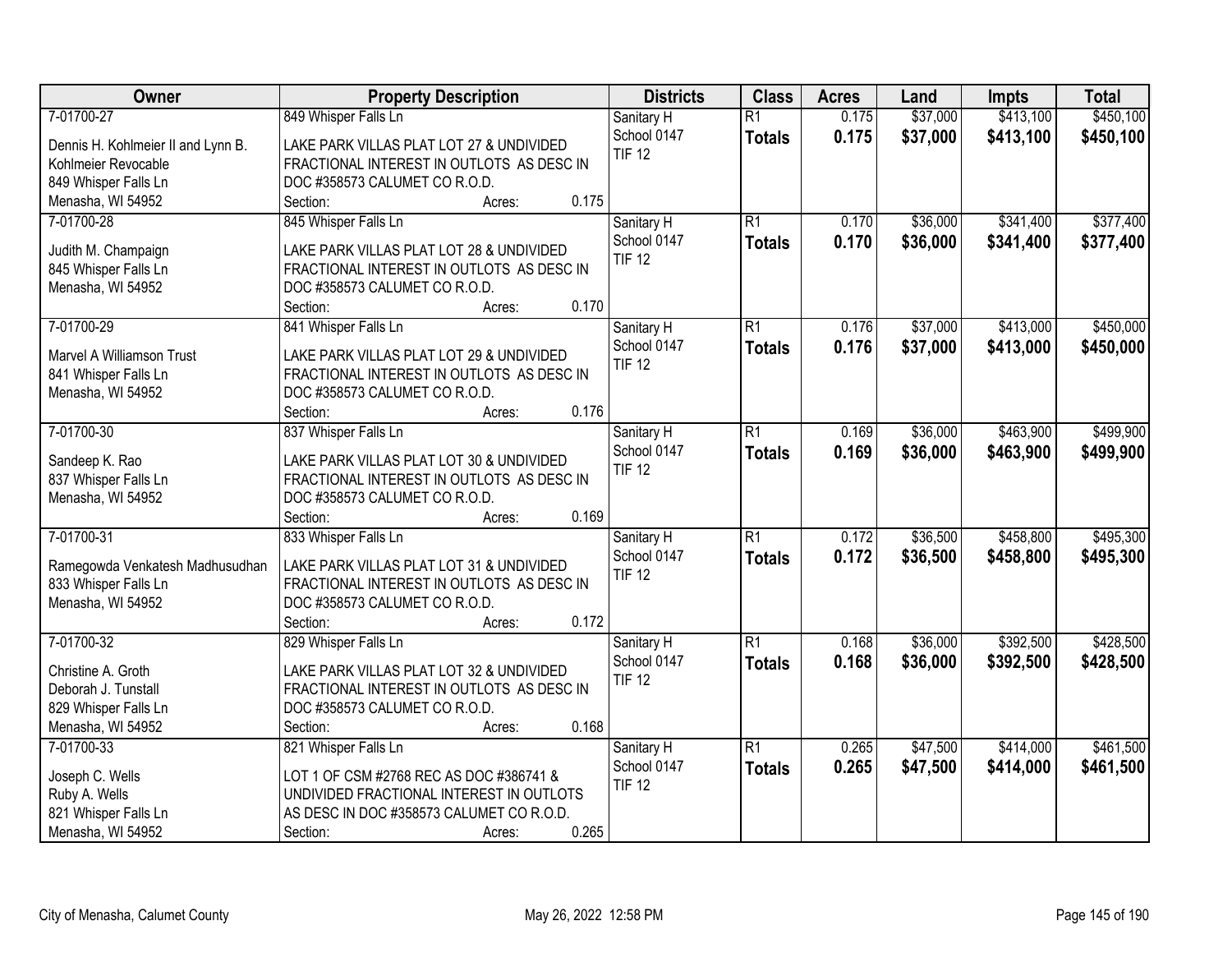| \$437,500<br>7-01700-35<br>813 Whisper Falls Ln<br>$\overline{R1}$<br>\$36,500<br>\$401,000<br>Sanitary H<br>0.173<br>School 0147<br>0.173<br>\$36,500<br>\$401,000<br>\$437,500<br><b>Totals</b><br>David C & Susan D Wilson<br>LAKE PARK VILLAS PLAT LOT 35 & UNDIVIDED<br><b>TIF 12</b><br>FRACTIONAL INTEREST IN OUTLOTS AS DESC IN<br>813 Whisper Falls Ln<br>Menasha, WI 54952<br>DOC #358573 CALUMET CO R.O.D.<br>0.173<br>Section:<br>Acres:<br>7-01700-36<br>$\overline{R1}$<br>\$37,000<br>\$506,200<br>809 Whisper Falls Ln<br>0.178<br>Sanitary H<br>0.178<br>School 0147<br>\$37,000<br>\$506,200<br><b>Totals</b><br>Raymon E. Darling & Roxanne M.<br>LAKE PARK VILLAS PLAT LOT 36 & UNDIVIDED<br><b>TIF 12</b><br>Darling, Trustees of the<br>FRACTIONAL INTEREST IN OUTLOTS AS DESC IN<br>809 Whisper Falls Ln<br>DOC #358573 CALUMET CO R.O.D.<br>0.178<br>Menasha, WI 54952<br>Section:<br>Acres:<br>7-01700-37<br>\$38,000<br>\$305,000<br>805 Whisper Falls Ln<br>$\overline{R1}$<br>0.185<br>Sanitary H<br>School 0147<br>\$38,000<br>0.185<br>\$305,000<br><b>Totals</b><br>Gary L. Conger<br>LAKE PARK VILLAS PLAT LOT 37 & UNDIVIDED<br><b>TIF 12</b><br>Ellyn L. Conger<br>FRACTIONAL INTEREST IN OUTLOTS AS DESC IN<br>805 Whisper Falls Ln<br>DOC #358573 CALUMET CO R.O.D.<br>0.185<br>Menasha, WI 54952<br>Section:<br>Acres:<br>801 Whisper Falls Ln<br>\$37,500<br>\$261,700<br>\$299,200<br>7-01700-38<br>$\overline{R1}$<br>0.182<br>Sanitary H<br>0.182<br>School 0147<br>\$261,700<br>\$37,500<br><b>Totals</b><br>Sarah E. Conklin<br>LAKE PARK VILLAS PLAT LOT 38 & UNDIVIDED<br><b>TIF 12</b><br>801 Whisper Falls Ln<br>FRACTIONAL INTEREST IN OUTLOTS AS DESC IN<br>Menasha, WI 54952<br>DOC #358573 CALUMET CO R.O.D.<br>0.182<br>Section:<br>Acres:<br>7-01700-39<br>3025 Georgetown PI<br>$\overline{X4}$<br>0.160<br>$\overline{50}$<br>$\overline{50}$<br>Sanitary H<br>0.160<br>\$0<br>School 0147<br>\$0<br><b>Totals</b><br>The Redevelopment Authority of the City   LOT 4 CSM # 3510 DOC # 503811<br><b>TIF 12</b><br>of Menasha<br>140 Main St<br>0.132<br>Menasha, WI 54952<br>Section:<br>Acres:<br>3021 Georgetown Pl<br>$\overline{X4}$<br>0.138<br>7-01700-40<br>$\overline{50}$<br>$\overline{50}$<br>Sanitary H<br>\$0<br>0.138<br>School 0147<br>\$0<br><b>Totals</b><br>The Redevelopment Authority of the City   LOT 3 CSM # 3510 DOC # 503811<br><b>TIF 12</b><br>of Menasha<br>140 Main St<br>Menasha, WI 54952<br>0.097<br>Section:<br>Acres:<br>3017 Georgetown PI<br>0.154<br>7-01700-41<br>$\overline{X4}$<br>$\sqrt{50}$<br>$\overline{50}$<br>$\overline{50}$<br>Sanitary H<br>\$0<br>\$0<br>School 0147<br>0.154<br><b>Totals</b><br>The Redevelopment Authority of the City   LOT 2 CSM # 3510 DOC # 503811<br><b>TIF 12</b><br>of Menasha | Owner       | <b>Property Description</b> | <b>Districts</b> | <b>Class</b> | <b>Acres</b> | Land | <b>Impts</b> | <b>Total</b> |
|--------------------------------------------------------------------------------------------------------------------------------------------------------------------------------------------------------------------------------------------------------------------------------------------------------------------------------------------------------------------------------------------------------------------------------------------------------------------------------------------------------------------------------------------------------------------------------------------------------------------------------------------------------------------------------------------------------------------------------------------------------------------------------------------------------------------------------------------------------------------------------------------------------------------------------------------------------------------------------------------------------------------------------------------------------------------------------------------------------------------------------------------------------------------------------------------------------------------------------------------------------------------------------------------------------------------------------------------------------------------------------------------------------------------------------------------------------------------------------------------------------------------------------------------------------------------------------------------------------------------------------------------------------------------------------------------------------------------------------------------------------------------------------------------------------------------------------------------------------------------------------------------------------------------------------------------------------------------------------------------------------------------------------------------------------------------------------------------------------------------------------------------------------------------------------------------------------------------------------------------------------------------------------------------------------------------------------------------------------------------------------------------------------------------------------------------------------------------------------------------------------------------------------------------------------------------------------------------------------------------------------------------------------------------------------------------------------------------------------------------------------------------------------------------------------------------|-------------|-----------------------------|------------------|--------------|--------------|------|--------------|--------------|
|                                                                                                                                                                                                                                                                                                                                                                                                                                                                                                                                                                                                                                                                                                                                                                                                                                                                                                                                                                                                                                                                                                                                                                                                                                                                                                                                                                                                                                                                                                                                                                                                                                                                                                                                                                                                                                                                                                                                                                                                                                                                                                                                                                                                                                                                                                                                                                                                                                                                                                                                                                                                                                                                                                                                                                                                                    |             |                             |                  |              |              |      |              |              |
|                                                                                                                                                                                                                                                                                                                                                                                                                                                                                                                                                                                                                                                                                                                                                                                                                                                                                                                                                                                                                                                                                                                                                                                                                                                                                                                                                                                                                                                                                                                                                                                                                                                                                                                                                                                                                                                                                                                                                                                                                                                                                                                                                                                                                                                                                                                                                                                                                                                                                                                                                                                                                                                                                                                                                                                                                    |             |                             |                  |              |              |      |              |              |
| \$543,200<br>\$543,200<br>\$343,000<br>\$343,000<br>\$299,200<br>$\overline{50}$<br>\$0<br>$\overline{50}$<br>\$0<br>\$0                                                                                                                                                                                                                                                                                                                                                                                                                                                                                                                                                                                                                                                                                                                                                                                                                                                                                                                                                                                                                                                                                                                                                                                                                                                                                                                                                                                                                                                                                                                                                                                                                                                                                                                                                                                                                                                                                                                                                                                                                                                                                                                                                                                                                                                                                                                                                                                                                                                                                                                                                                                                                                                                                           |             |                             |                  |              |              |      |              |              |
|                                                                                                                                                                                                                                                                                                                                                                                                                                                                                                                                                                                                                                                                                                                                                                                                                                                                                                                                                                                                                                                                                                                                                                                                                                                                                                                                                                                                                                                                                                                                                                                                                                                                                                                                                                                                                                                                                                                                                                                                                                                                                                                                                                                                                                                                                                                                                                                                                                                                                                                                                                                                                                                                                                                                                                                                                    |             |                             |                  |              |              |      |              |              |
|                                                                                                                                                                                                                                                                                                                                                                                                                                                                                                                                                                                                                                                                                                                                                                                                                                                                                                                                                                                                                                                                                                                                                                                                                                                                                                                                                                                                                                                                                                                                                                                                                                                                                                                                                                                                                                                                                                                                                                                                                                                                                                                                                                                                                                                                                                                                                                                                                                                                                                                                                                                                                                                                                                                                                                                                                    |             |                             |                  |              |              |      |              |              |
|                                                                                                                                                                                                                                                                                                                                                                                                                                                                                                                                                                                                                                                                                                                                                                                                                                                                                                                                                                                                                                                                                                                                                                                                                                                                                                                                                                                                                                                                                                                                                                                                                                                                                                                                                                                                                                                                                                                                                                                                                                                                                                                                                                                                                                                                                                                                                                                                                                                                                                                                                                                                                                                                                                                                                                                                                    |             |                             |                  |              |              |      |              |              |
|                                                                                                                                                                                                                                                                                                                                                                                                                                                                                                                                                                                                                                                                                                                                                                                                                                                                                                                                                                                                                                                                                                                                                                                                                                                                                                                                                                                                                                                                                                                                                                                                                                                                                                                                                                                                                                                                                                                                                                                                                                                                                                                                                                                                                                                                                                                                                                                                                                                                                                                                                                                                                                                                                                                                                                                                                    |             |                             |                  |              |              |      |              |              |
|                                                                                                                                                                                                                                                                                                                                                                                                                                                                                                                                                                                                                                                                                                                                                                                                                                                                                                                                                                                                                                                                                                                                                                                                                                                                                                                                                                                                                                                                                                                                                                                                                                                                                                                                                                                                                                                                                                                                                                                                                                                                                                                                                                                                                                                                                                                                                                                                                                                                                                                                                                                                                                                                                                                                                                                                                    |             |                             |                  |              |              |      |              |              |
|                                                                                                                                                                                                                                                                                                                                                                                                                                                                                                                                                                                                                                                                                                                                                                                                                                                                                                                                                                                                                                                                                                                                                                                                                                                                                                                                                                                                                                                                                                                                                                                                                                                                                                                                                                                                                                                                                                                                                                                                                                                                                                                                                                                                                                                                                                                                                                                                                                                                                                                                                                                                                                                                                                                                                                                                                    |             |                             |                  |              |              |      |              |              |
|                                                                                                                                                                                                                                                                                                                                                                                                                                                                                                                                                                                                                                                                                                                                                                                                                                                                                                                                                                                                                                                                                                                                                                                                                                                                                                                                                                                                                                                                                                                                                                                                                                                                                                                                                                                                                                                                                                                                                                                                                                                                                                                                                                                                                                                                                                                                                                                                                                                                                                                                                                                                                                                                                                                                                                                                                    |             |                             |                  |              |              |      |              |              |
|                                                                                                                                                                                                                                                                                                                                                                                                                                                                                                                                                                                                                                                                                                                                                                                                                                                                                                                                                                                                                                                                                                                                                                                                                                                                                                                                                                                                                                                                                                                                                                                                                                                                                                                                                                                                                                                                                                                                                                                                                                                                                                                                                                                                                                                                                                                                                                                                                                                                                                                                                                                                                                                                                                                                                                                                                    |             |                             |                  |              |              |      |              |              |
|                                                                                                                                                                                                                                                                                                                                                                                                                                                                                                                                                                                                                                                                                                                                                                                                                                                                                                                                                                                                                                                                                                                                                                                                                                                                                                                                                                                                                                                                                                                                                                                                                                                                                                                                                                                                                                                                                                                                                                                                                                                                                                                                                                                                                                                                                                                                                                                                                                                                                                                                                                                                                                                                                                                                                                                                                    |             |                             |                  |              |              |      |              |              |
|                                                                                                                                                                                                                                                                                                                                                                                                                                                                                                                                                                                                                                                                                                                                                                                                                                                                                                                                                                                                                                                                                                                                                                                                                                                                                                                                                                                                                                                                                                                                                                                                                                                                                                                                                                                                                                                                                                                                                                                                                                                                                                                                                                                                                                                                                                                                                                                                                                                                                                                                                                                                                                                                                                                                                                                                                    |             |                             |                  |              |              |      |              |              |
|                                                                                                                                                                                                                                                                                                                                                                                                                                                                                                                                                                                                                                                                                                                                                                                                                                                                                                                                                                                                                                                                                                                                                                                                                                                                                                                                                                                                                                                                                                                                                                                                                                                                                                                                                                                                                                                                                                                                                                                                                                                                                                                                                                                                                                                                                                                                                                                                                                                                                                                                                                                                                                                                                                                                                                                                                    |             |                             |                  |              |              |      |              |              |
|                                                                                                                                                                                                                                                                                                                                                                                                                                                                                                                                                                                                                                                                                                                                                                                                                                                                                                                                                                                                                                                                                                                                                                                                                                                                                                                                                                                                                                                                                                                                                                                                                                                                                                                                                                                                                                                                                                                                                                                                                                                                                                                                                                                                                                                                                                                                                                                                                                                                                                                                                                                                                                                                                                                                                                                                                    |             |                             |                  |              |              |      |              |              |
|                                                                                                                                                                                                                                                                                                                                                                                                                                                                                                                                                                                                                                                                                                                                                                                                                                                                                                                                                                                                                                                                                                                                                                                                                                                                                                                                                                                                                                                                                                                                                                                                                                                                                                                                                                                                                                                                                                                                                                                                                                                                                                                                                                                                                                                                                                                                                                                                                                                                                                                                                                                                                                                                                                                                                                                                                    |             |                             |                  |              |              |      |              |              |
|                                                                                                                                                                                                                                                                                                                                                                                                                                                                                                                                                                                                                                                                                                                                                                                                                                                                                                                                                                                                                                                                                                                                                                                                                                                                                                                                                                                                                                                                                                                                                                                                                                                                                                                                                                                                                                                                                                                                                                                                                                                                                                                                                                                                                                                                                                                                                                                                                                                                                                                                                                                                                                                                                                                                                                                                                    |             |                             |                  |              |              |      |              |              |
|                                                                                                                                                                                                                                                                                                                                                                                                                                                                                                                                                                                                                                                                                                                                                                                                                                                                                                                                                                                                                                                                                                                                                                                                                                                                                                                                                                                                                                                                                                                                                                                                                                                                                                                                                                                                                                                                                                                                                                                                                                                                                                                                                                                                                                                                                                                                                                                                                                                                                                                                                                                                                                                                                                                                                                                                                    |             |                             |                  |              |              |      |              |              |
|                                                                                                                                                                                                                                                                                                                                                                                                                                                                                                                                                                                                                                                                                                                                                                                                                                                                                                                                                                                                                                                                                                                                                                                                                                                                                                                                                                                                                                                                                                                                                                                                                                                                                                                                                                                                                                                                                                                                                                                                                                                                                                                                                                                                                                                                                                                                                                                                                                                                                                                                                                                                                                                                                                                                                                                                                    |             |                             |                  |              |              |      |              |              |
|                                                                                                                                                                                                                                                                                                                                                                                                                                                                                                                                                                                                                                                                                                                                                                                                                                                                                                                                                                                                                                                                                                                                                                                                                                                                                                                                                                                                                                                                                                                                                                                                                                                                                                                                                                                                                                                                                                                                                                                                                                                                                                                                                                                                                                                                                                                                                                                                                                                                                                                                                                                                                                                                                                                                                                                                                    |             |                             |                  |              |              |      |              |              |
|                                                                                                                                                                                                                                                                                                                                                                                                                                                                                                                                                                                                                                                                                                                                                                                                                                                                                                                                                                                                                                                                                                                                                                                                                                                                                                                                                                                                                                                                                                                                                                                                                                                                                                                                                                                                                                                                                                                                                                                                                                                                                                                                                                                                                                                                                                                                                                                                                                                                                                                                                                                                                                                                                                                                                                                                                    |             |                             |                  |              |              |      |              |              |
|                                                                                                                                                                                                                                                                                                                                                                                                                                                                                                                                                                                                                                                                                                                                                                                                                                                                                                                                                                                                                                                                                                                                                                                                                                                                                                                                                                                                                                                                                                                                                                                                                                                                                                                                                                                                                                                                                                                                                                                                                                                                                                                                                                                                                                                                                                                                                                                                                                                                                                                                                                                                                                                                                                                                                                                                                    |             |                             |                  |              |              |      |              |              |
|                                                                                                                                                                                                                                                                                                                                                                                                                                                                                                                                                                                                                                                                                                                                                                                                                                                                                                                                                                                                                                                                                                                                                                                                                                                                                                                                                                                                                                                                                                                                                                                                                                                                                                                                                                                                                                                                                                                                                                                                                                                                                                                                                                                                                                                                                                                                                                                                                                                                                                                                                                                                                                                                                                                                                                                                                    |             |                             |                  |              |              |      |              |              |
|                                                                                                                                                                                                                                                                                                                                                                                                                                                                                                                                                                                                                                                                                                                                                                                                                                                                                                                                                                                                                                                                                                                                                                                                                                                                                                                                                                                                                                                                                                                                                                                                                                                                                                                                                                                                                                                                                                                                                                                                                                                                                                                                                                                                                                                                                                                                                                                                                                                                                                                                                                                                                                                                                                                                                                                                                    |             |                             |                  |              |              |      |              |              |
|                                                                                                                                                                                                                                                                                                                                                                                                                                                                                                                                                                                                                                                                                                                                                                                                                                                                                                                                                                                                                                                                                                                                                                                                                                                                                                                                                                                                                                                                                                                                                                                                                                                                                                                                                                                                                                                                                                                                                                                                                                                                                                                                                                                                                                                                                                                                                                                                                                                                                                                                                                                                                                                                                                                                                                                                                    |             |                             |                  |              |              |      |              |              |
|                                                                                                                                                                                                                                                                                                                                                                                                                                                                                                                                                                                                                                                                                                                                                                                                                                                                                                                                                                                                                                                                                                                                                                                                                                                                                                                                                                                                                                                                                                                                                                                                                                                                                                                                                                                                                                                                                                                                                                                                                                                                                                                                                                                                                                                                                                                                                                                                                                                                                                                                                                                                                                                                                                                                                                                                                    |             |                             |                  |              |              |      |              |              |
|                                                                                                                                                                                                                                                                                                                                                                                                                                                                                                                                                                                                                                                                                                                                                                                                                                                                                                                                                                                                                                                                                                                                                                                                                                                                                                                                                                                                                                                                                                                                                                                                                                                                                                                                                                                                                                                                                                                                                                                                                                                                                                                                                                                                                                                                                                                                                                                                                                                                                                                                                                                                                                                                                                                                                                                                                    |             |                             |                  |              |              |      |              |              |
|                                                                                                                                                                                                                                                                                                                                                                                                                                                                                                                                                                                                                                                                                                                                                                                                                                                                                                                                                                                                                                                                                                                                                                                                                                                                                                                                                                                                                                                                                                                                                                                                                                                                                                                                                                                                                                                                                                                                                                                                                                                                                                                                                                                                                                                                                                                                                                                                                                                                                                                                                                                                                                                                                                                                                                                                                    |             |                             |                  |              |              |      |              |              |
|                                                                                                                                                                                                                                                                                                                                                                                                                                                                                                                                                                                                                                                                                                                                                                                                                                                                                                                                                                                                                                                                                                                                                                                                                                                                                                                                                                                                                                                                                                                                                                                                                                                                                                                                                                                                                                                                                                                                                                                                                                                                                                                                                                                                                                                                                                                                                                                                                                                                                                                                                                                                                                                                                                                                                                                                                    |             |                             |                  |              |              |      |              |              |
|                                                                                                                                                                                                                                                                                                                                                                                                                                                                                                                                                                                                                                                                                                                                                                                                                                                                                                                                                                                                                                                                                                                                                                                                                                                                                                                                                                                                                                                                                                                                                                                                                                                                                                                                                                                                                                                                                                                                                                                                                                                                                                                                                                                                                                                                                                                                                                                                                                                                                                                                                                                                                                                                                                                                                                                                                    |             |                             |                  |              |              |      |              |              |
|                                                                                                                                                                                                                                                                                                                                                                                                                                                                                                                                                                                                                                                                                                                                                                                                                                                                                                                                                                                                                                                                                                                                                                                                                                                                                                                                                                                                                                                                                                                                                                                                                                                                                                                                                                                                                                                                                                                                                                                                                                                                                                                                                                                                                                                                                                                                                                                                                                                                                                                                                                                                                                                                                                                                                                                                                    |             |                             |                  |              |              |      |              |              |
|                                                                                                                                                                                                                                                                                                                                                                                                                                                                                                                                                                                                                                                                                                                                                                                                                                                                                                                                                                                                                                                                                                                                                                                                                                                                                                                                                                                                                                                                                                                                                                                                                                                                                                                                                                                                                                                                                                                                                                                                                                                                                                                                                                                                                                                                                                                                                                                                                                                                                                                                                                                                                                                                                                                                                                                                                    |             |                             |                  |              |              |      |              |              |
|                                                                                                                                                                                                                                                                                                                                                                                                                                                                                                                                                                                                                                                                                                                                                                                                                                                                                                                                                                                                                                                                                                                                                                                                                                                                                                                                                                                                                                                                                                                                                                                                                                                                                                                                                                                                                                                                                                                                                                                                                                                                                                                                                                                                                                                                                                                                                                                                                                                                                                                                                                                                                                                                                                                                                                                                                    |             |                             |                  |              |              |      |              |              |
|                                                                                                                                                                                                                                                                                                                                                                                                                                                                                                                                                                                                                                                                                                                                                                                                                                                                                                                                                                                                                                                                                                                                                                                                                                                                                                                                                                                                                                                                                                                                                                                                                                                                                                                                                                                                                                                                                                                                                                                                                                                                                                                                                                                                                                                                                                                                                                                                                                                                                                                                                                                                                                                                                                                                                                                                                    |             |                             |                  |              |              |      |              |              |
|                                                                                                                                                                                                                                                                                                                                                                                                                                                                                                                                                                                                                                                                                                                                                                                                                                                                                                                                                                                                                                                                                                                                                                                                                                                                                                                                                                                                                                                                                                                                                                                                                                                                                                                                                                                                                                                                                                                                                                                                                                                                                                                                                                                                                                                                                                                                                                                                                                                                                                                                                                                                                                                                                                                                                                                                                    |             |                             |                  |              |              |      |              |              |
|                                                                                                                                                                                                                                                                                                                                                                                                                                                                                                                                                                                                                                                                                                                                                                                                                                                                                                                                                                                                                                                                                                                                                                                                                                                                                                                                                                                                                                                                                                                                                                                                                                                                                                                                                                                                                                                                                                                                                                                                                                                                                                                                                                                                                                                                                                                                                                                                                                                                                                                                                                                                                                                                                                                                                                                                                    |             |                             |                  |              |              |      |              |              |
|                                                                                                                                                                                                                                                                                                                                                                                                                                                                                                                                                                                                                                                                                                                                                                                                                                                                                                                                                                                                                                                                                                                                                                                                                                                                                                                                                                                                                                                                                                                                                                                                                                                                                                                                                                                                                                                                                                                                                                                                                                                                                                                                                                                                                                                                                                                                                                                                                                                                                                                                                                                                                                                                                                                                                                                                                    | 140 Main St |                             |                  |              |              |      |              |              |
| 0.116<br>Menasha, WI 54952<br>Section:<br>Acres:                                                                                                                                                                                                                                                                                                                                                                                                                                                                                                                                                                                                                                                                                                                                                                                                                                                                                                                                                                                                                                                                                                                                                                                                                                                                                                                                                                                                                                                                                                                                                                                                                                                                                                                                                                                                                                                                                                                                                                                                                                                                                                                                                                                                                                                                                                                                                                                                                                                                                                                                                                                                                                                                                                                                                                   |             |                             |                  |              |              |      |              |              |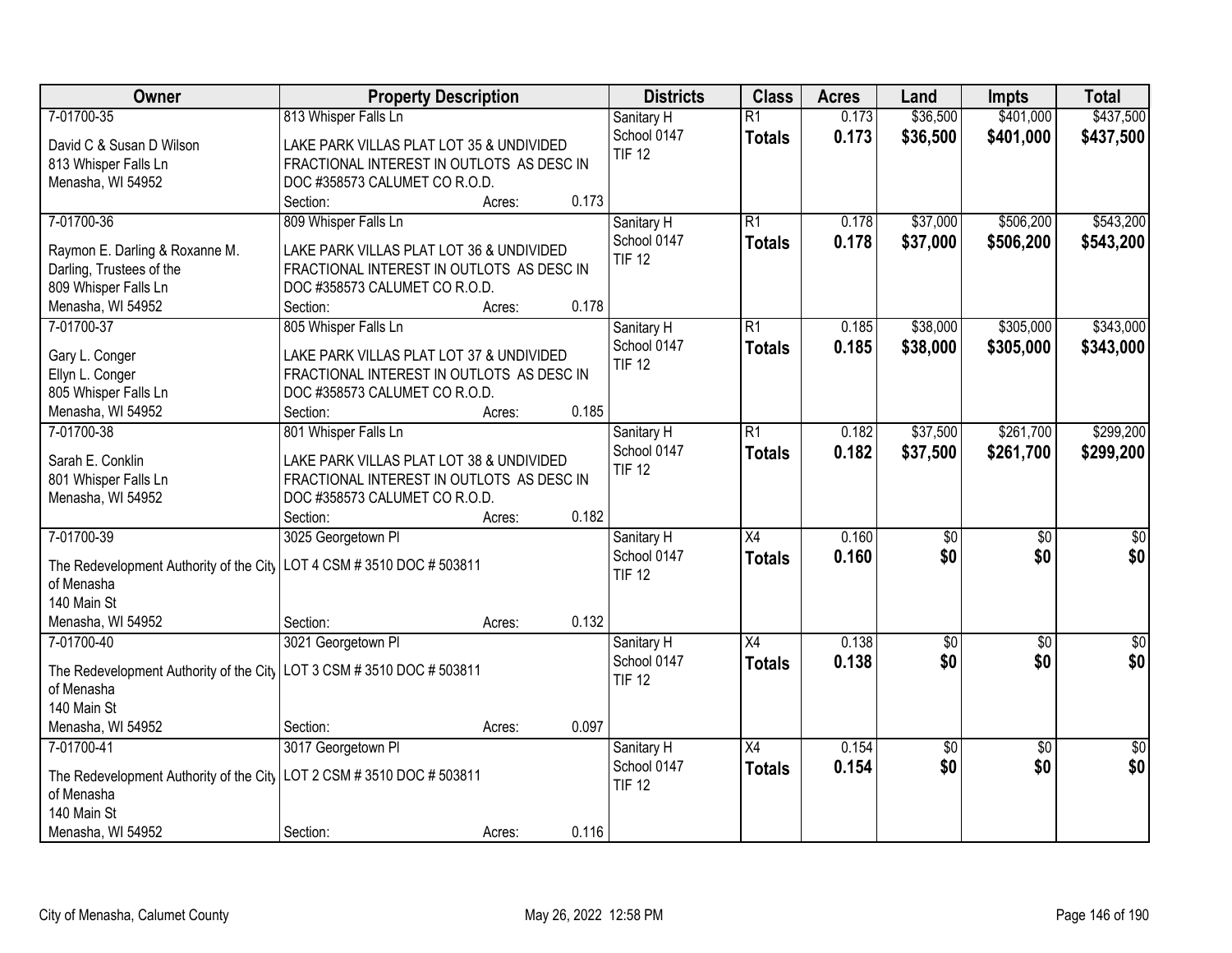| Owner                                                                                             | <b>Property Description</b>                                                                                                                  |        | <b>Districts</b>                           | <b>Class</b>                     | <b>Acres</b>   | Land                 | <b>Impts</b>           | <b>Total</b>           |
|---------------------------------------------------------------------------------------------------|----------------------------------------------------------------------------------------------------------------------------------------------|--------|--------------------------------------------|----------------------------------|----------------|----------------------|------------------------|------------------------|
| 7-01700-42                                                                                        | 3013 Georgetown PI                                                                                                                           |        | Sanitary H                                 | X4                               | 0.131          | $\overline{60}$      | $\overline{50}$        | \$0                    |
| The Redevelopment Authority of the City   LOT 1 CSM 3510 DOC # 503811<br>of Menasha               |                                                                                                                                              |        | School 0147<br><b>TIF 12</b>               | <b>Totals</b>                    | 0.131          | \$0                  | \$0                    | \$0                    |
| 140 Main St                                                                                       |                                                                                                                                              |        |                                            |                                  |                |                      |                        |                        |
| Menasha, WI 54952                                                                                 | Section:                                                                                                                                     | Acres: | 0.131                                      |                                  |                |                      |                        |                        |
| 7-01700-44                                                                                        | 3005 Georgetown Pl                                                                                                                           |        | Sanitary H                                 | $\overline{R1}$                  | 0.149          | \$32,500             | \$181,500              | \$214,000              |
| John D. Hartfiel<br>3005 Georgetown Pl<br>Menasha, WI 54952                                       | LOT 1 CSM 2922 DOC #407452                                                                                                                   |        | School 0147<br><b>TIF 12</b>               | <b>Totals</b>                    | 0.149          | \$32,500             | \$181,500              | \$214,000              |
|                                                                                                   | Section:                                                                                                                                     | Acres: | 0.149                                      |                                  |                |                      |                        |                        |
| 7-01700-45                                                                                        | 3001 Georgetown PI                                                                                                                           |        | Sanitary H                                 | X4                               | 0.130          | \$0                  | \$0                    | \$0                    |
| The Redevelopment Authority of the City   LAKE PARK VILLAS PLAT LOT 45 & UNDIVIDED<br>of Menasha  | FRACTIONAL INTEREST IN OUTLOTS AS DESC IN                                                                                                    |        | School 0147<br><b>TIF 12</b>               | <b>Totals</b>                    | 0.130          | \$0                  | \$0                    | \$0                    |
| 140 Main St                                                                                       | DOC #358573 CALUMET CO R.O.D.                                                                                                                |        |                                            |                                  |                |                      |                        |                        |
| Menasha, WI 54952                                                                                 | Section:                                                                                                                                     | Acres: | 0.130                                      |                                  |                |                      |                        |                        |
| 7-01700-46<br>Kay A. Fett<br>2993 Georgetown Pl<br>Menasha, WI 54952                              | 2993 Georgetown Pl<br>LAKE PARK VILLAS PLAT LOT 46 & UNDIVIDED<br>FRACTIONAL INTEREST IN OUTLOTS AS DESC IN<br>DOC #358573 CALUMET CO R.O.D. |        | Sanitary H<br>School 0147<br><b>TIF 12</b> | $\overline{R1}$<br><b>Totals</b> | 0.097<br>0.097 | \$21,000<br>\$21,000 | \$224,500<br>\$224,500 | \$245,500<br>\$245,500 |
|                                                                                                   | Section:                                                                                                                                     | Acres: | 0.097                                      |                                  |                |                      |                        |                        |
| 7-01700-47<br>Julie DeBehnke                                                                      | 2989 Georgetown PI<br>LAKE PARK VILLAS PLAT LOT 47 & UNDIVIDED                                                                               |        | Sanitary H<br>School 0147                  | $\overline{R1}$<br><b>Totals</b> | 0.097<br>0.097 | \$21,000<br>\$21,000 | \$233,800<br>\$233,800 | \$254,800<br>\$254,800 |
| 2989 Georgetown Pl<br>Menasha, WI 54952                                                           | FRACTIONAL INTEREST IN OUTLOTS AS DESC IN<br>DOC #358573 CALUMET CO R.O.D.                                                                   |        | <b>TIF 12</b>                              |                                  |                |                      |                        |                        |
|                                                                                                   | Section:                                                                                                                                     | Acres: | 0.097                                      |                                  |                |                      |                        |                        |
| 7-01700-48                                                                                        | 2985 Georgetown PI                                                                                                                           |        | Sanitary H                                 | $\overline{X4}$                  | 0.143          | \$0                  | \$0                    | \$0                    |
| The Redevelopment Authority of the City   LOT 1 CSM 2953 DOC #410750<br>of Menasha<br>140 Main St |                                                                                                                                              |        | School 0147<br><b>TIF 12</b>               | <b>Totals</b>                    | 0.143          | \$0                  | \$0                    | \$0                    |
| Menasha, WI 54952                                                                                 | Section:                                                                                                                                     | Acres: | 0.143                                      |                                  |                |                      |                        |                        |
| 7-01700-49                                                                                        | 2981 Georgetown PI                                                                                                                           |        | Sanitary H                                 | $\overline{X4}$                  | 0.154          | \$0                  | $\overline{30}$        | $\overline{50}$        |
| The Redevelopment Authority of the City   LOT 2 CSM 2953 DOC #410750<br>of Menasha<br>140 Main St |                                                                                                                                              |        | School 0147<br><b>TIF 12</b>               | <b>Totals</b>                    | 0.154          | \$0                  | \$0                    | \$0                    |
| Menasha, WI 54952                                                                                 | Section:                                                                                                                                     | Acres: | 0.154                                      |                                  |                |                      |                        |                        |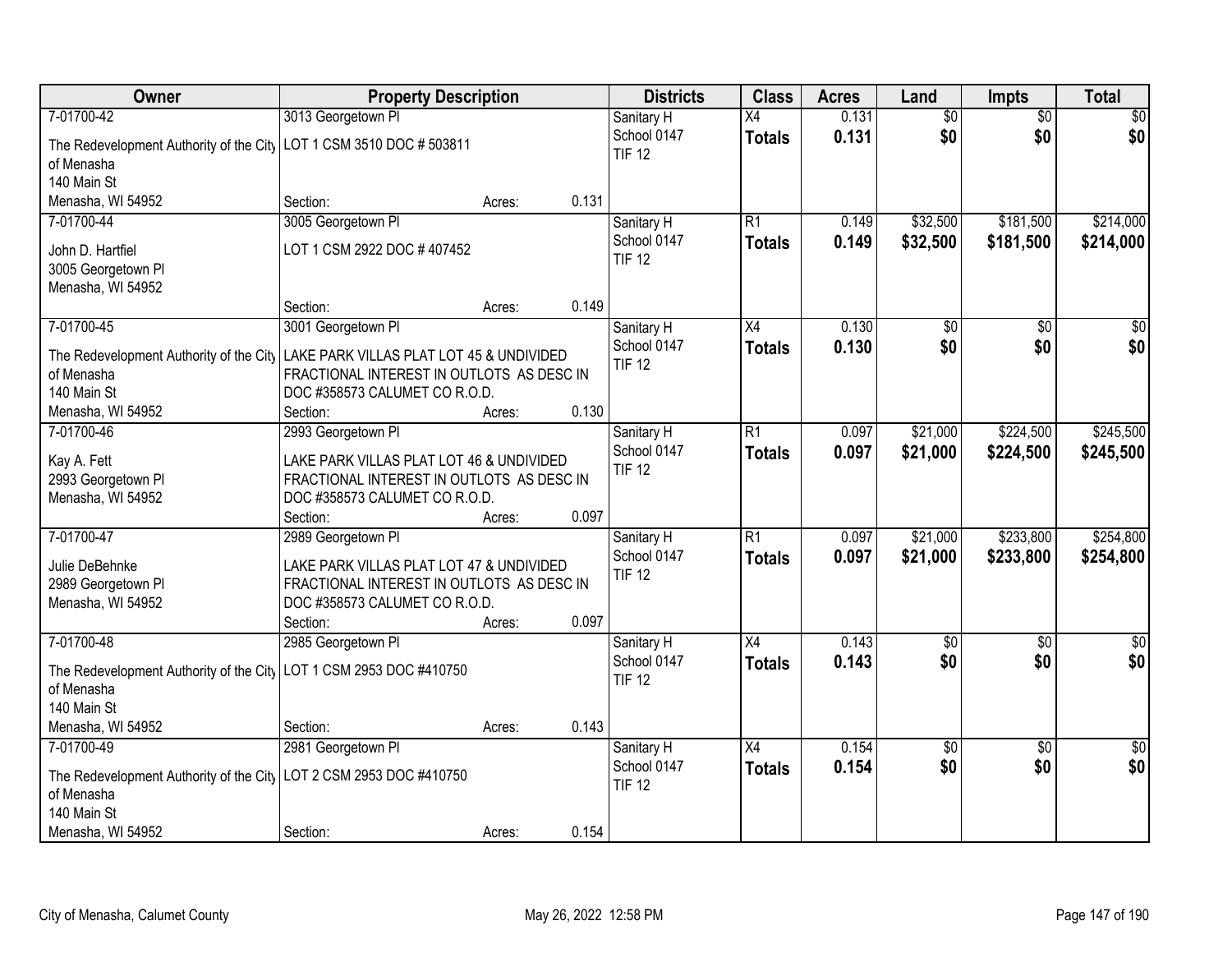| Owner                                                                 | <b>Property Description</b>                                                              |                 | <b>Districts</b>             | <b>Class</b>    | <b>Acres</b> | Land            | <b>Impts</b>    | <b>Total</b>     |
|-----------------------------------------------------------------------|------------------------------------------------------------------------------------------|-----------------|------------------------------|-----------------|--------------|-----------------|-----------------|------------------|
| 7-01700-50                                                            | 2977 Georgetown PI                                                                       |                 | Sanitary H                   | $\overline{X4}$ | 0.160        | $\overline{60}$ | $\overline{50}$ | \$0              |
| The Redevelopment Authority of the City   LOT 3 CSM 2953 DOC # 410750 |                                                                                          |                 | School 0147                  | <b>Totals</b>   | 0.160        | \$0             | \$0             | \$0              |
| of Menasha                                                            |                                                                                          |                 | <b>TIF 12</b>                |                 |              |                 |                 |                  |
| 140 Main St                                                           |                                                                                          |                 |                              |                 |              |                 |                 |                  |
| Menasha, WI 54952                                                     | Section:                                                                                 | 0.160<br>Acres: |                              |                 |              |                 |                 |                  |
| 7-01700-51                                                            | 2973 Georgetown PI                                                                       |                 | Sanitary H                   | $\overline{X4}$ | 0.153        | \$0             | $\overline{50}$ | \$0              |
|                                                                       |                                                                                          |                 | School 0147                  | <b>Totals</b>   | 0.153        | \$0             | \$0             | \$0              |
| The Redevelopment Authority of the City                               | LOT 4 CSM 2953 DOC #410750                                                               |                 | <b>TIF 12</b>                |                 |              |                 |                 |                  |
| of Menasha                                                            |                                                                                          |                 |                              |                 |              |                 |                 |                  |
| 140 Main St                                                           |                                                                                          | 0.153           |                              |                 |              |                 |                 |                  |
| Menasha, WI 54952                                                     | Section:                                                                                 | Acres:          |                              |                 |              |                 |                 |                  |
| 7-01700-53                                                            | 2961 Georgetown PI                                                                       |                 | Sanitary H                   | X4              | 0.312        | $\overline{50}$ | \$0             | $\overline{\$0}$ |
| Gary S. Gawinski                                                      | LOT 1 CSM #3511 DOC 503812 AKA LAKE PARK                                                 |                 | School 0147<br><b>TIF 12</b> | <b>Totals</b>   | 0.312        | \$0             | \$0             | \$0              |
| Michelle M. Gawinski                                                  | VILLAS PLAT LOT 53 & UNDIVIDED FRACTIONAL                                                |                 |                              |                 |              |                 |                 |                  |
| 1137 Sterling Heights Dr                                              | INTEREST IN OUTLOTS AS DESC IN DOC #358573                                               |                 |                              |                 |              |                 |                 |                  |
| Menasha, WI 54952                                                     | Section:                                                                                 | 0.312<br>Acres: |                              |                 |              |                 |                 |                  |
| 7-01700-54                                                            | 2957 Georgetown PI                                                                       |                 | Sanitary H                   | X4              | 0.228        | \$0             | $\sqrt[6]{3}$   | $\sqrt{50}$      |
|                                                                       |                                                                                          |                 | School 0147                  | <b>Totals</b>   | 0.228        | \$0             | \$0             | \$0              |
| Cypress Homes, Inc, A Wisconsin Corp<br>1230 W College Ave Ste D      | LOT 2 CSM # 3511 DOC # 503812 AKA LAKE PARK<br>VILLAS PLAT LOT 54 & UNDIVIDED FRACTIONAL |                 | <b>TIF 12</b>                |                 |              |                 |                 |                  |
| Appleton, WI 54914                                                    | INTEREST IN OUTLOTS AS DESC IN DOC #358573                                               |                 |                              |                 |              |                 |                 |                  |
|                                                                       | Section:                                                                                 | 0.228<br>Acres: |                              |                 |              |                 |                 |                  |
| 7-01700-55                                                            | 834 Fountain Way                                                                         |                 | Sanitary H                   | $\overline{X4}$ | 0.206        | $\overline{50}$ | $\overline{50}$ | $\overline{50}$  |
|                                                                       |                                                                                          |                 | School 0147                  |                 | 0.206        | \$0             | \$0             | \$0              |
| Cypress Homes, Inc, A Wisconsin Corp                                  | LOT 3 CSM #3511 DOC 503812 AKA REPLAT OF                                                 |                 | <b>TIF 12</b>                | <b>Totals</b>   |              |                 |                 |                  |
| 1230 W College Ave Ste D                                              | LAKE PARK VILLAS LOT 17 & UNDIVIDED                                                      |                 |                              |                 |              |                 |                 |                  |
| Appleton, WI 54914                                                    | FRACTIONAL INTEREST IN OUTLOTS AS DESC IN                                                |                 |                              |                 |              |                 |                 |                  |
|                                                                       | Section:                                                                                 | 0.206<br>Acres: |                              |                 |              |                 |                 |                  |
| 7-01700-56                                                            | 838 Fountain Way                                                                         |                 | Sanitary H                   | $\overline{R1}$ | 0.253        | \$46,000        | \$271,800       | \$317,800        |
| Lynn Bevers                                                           | LOT 4 CSM #3511 DOC 503812 AKA REPLAT OF                                                 |                 | School 0147                  | <b>Totals</b>   | 0.253        | \$46,000        | \$271,800       | \$317,800        |
| 838 Fountain Way                                                      | LAKE PARK VILLAS LOT 16 & UNDIVIDED                                                      |                 | <b>TIF 12</b>                |                 |              |                 |                 |                  |
| Menasha, WI 54952                                                     | FRACTIONAL INTEREST IN OUTLOTS AS DESC IN                                                |                 |                              |                 |              |                 |                 |                  |
|                                                                       | Section:                                                                                 | 0.253<br>Acres: |                              |                 |              |                 |                 |                  |
| 7-01700-57                                                            | 850 Fountain Way                                                                         |                 | Sanitary H                   | $\overline{R1}$ | 0.245        | \$45,000        | $\overline{50}$ | \$45,000         |
|                                                                       |                                                                                          |                 | School 0147                  | <b>Totals</b>   | 0.245        | \$45,000        | \$0             | \$45,000         |
| Jon F & Patricia J Myers Jt Rev. Liv.                                 | REPLAT OF LAKE PARK VILLAS LOT 14 & UNDIVIDED                                            |                 | <b>TIF 12</b>                |                 |              |                 |                 |                  |
| Trust                                                                 | FRACTIONAL INTEREST IN OUTLOTS AS DESC IN                                                |                 |                              |                 |              |                 |                 |                  |
| 2213 E Sienna Way                                                     | DOC #358573 CALUMET CO R.O.D.                                                            |                 |                              |                 |              |                 |                 |                  |
| Appleton, WI 54913                                                    | Section:                                                                                 | 0.245<br>Acres: |                              |                 |              |                 |                 |                  |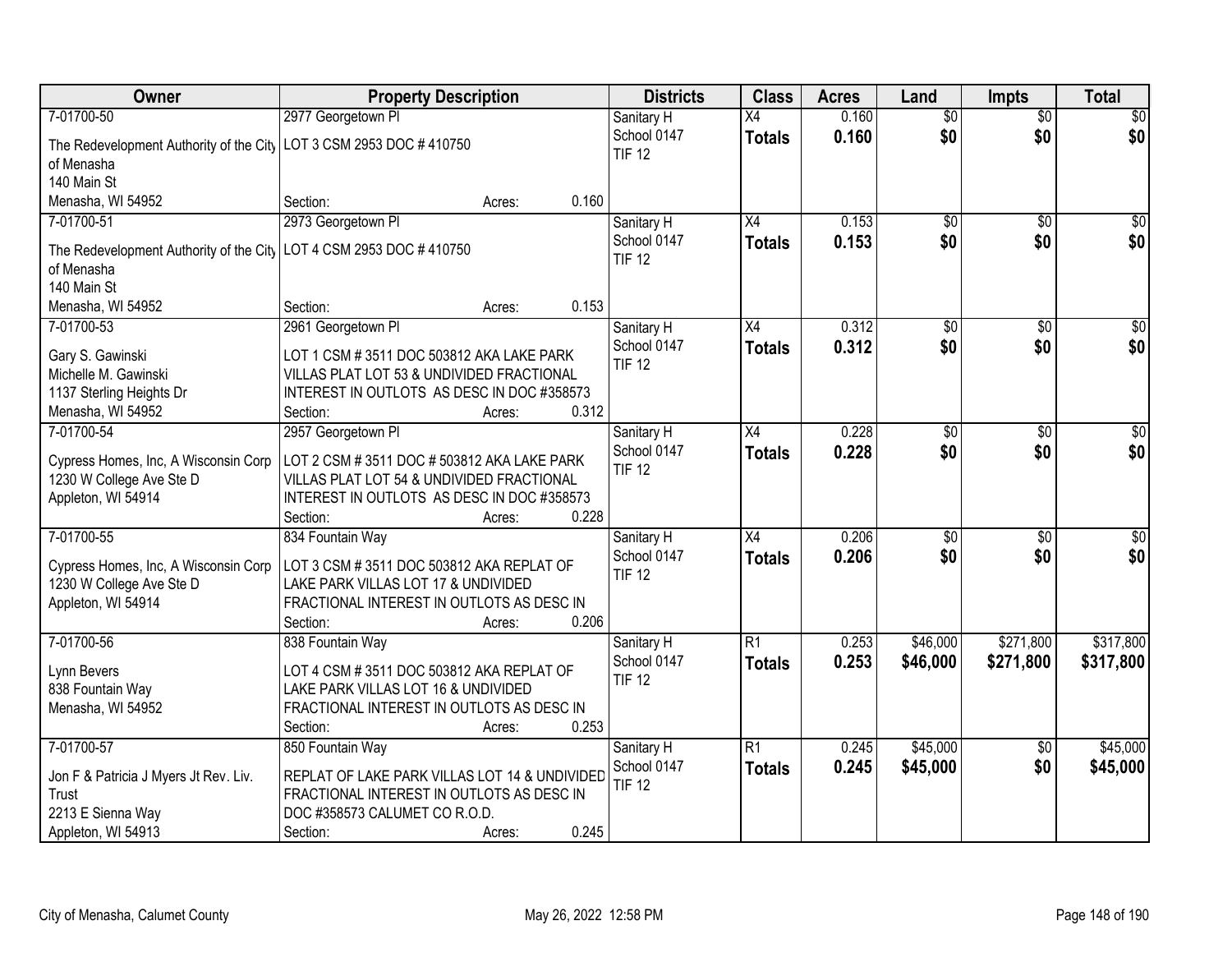| Owner                                   | <b>Property Description</b>                   | <b>Districts</b> | <b>Class</b>    | <b>Acres</b> | Land             | <b>Impts</b>    | <b>Total</b>    |
|-----------------------------------------|-----------------------------------------------|------------------|-----------------|--------------|------------------|-----------------|-----------------|
| 7-01700-58                              | 854 Fountain Way                              | Sanitary H       | $\overline{R1}$ | 0.220        | \$42,000         | \$243,400       | \$285,400       |
| Mona S. Boulos                          | REPLAT OF LAKE PARK VILLAS LOT 13 & UNDIVIDED | School 0147      | <b>Totals</b>   | 0.220        | \$42,000         | \$243,400       | \$285,400       |
| 854 Fountain Way                        | FRACTIONAL INTEREST IN OUTLOTS AS DESC IN     | <b>TIF 12</b>    |                 |              |                  |                 |                 |
| Menasha, WI 54952                       | DOC #358573 CALUMET CO R.O.D.                 |                  |                 |              |                  |                 |                 |
|                                         | 0.220<br>Section:<br>Acres:                   |                  |                 |              |                  |                 |                 |
| 7-01700-59                              | 858 Fountain Way                              | Sanitary H       | $\overline{R1}$ | 0.221        | \$42,500         | \$257,500       | \$300,000       |
|                                         |                                               | School 0147      | <b>Totals</b>   | 0.221        | \$42,500         | \$257,500       | \$300,000       |
| Myron F and Audrey Renier               | REPLAT OF LAKE PARK VILLAS LOT 12 & UNDIVIDED | <b>TIF 12</b>    |                 |              |                  |                 |                 |
| 858 Fountain Way                        | FRACTIONAL INTEREST IN OUTLOTS AS DESC IN     |                  |                 |              |                  |                 |                 |
| Menasha, WI 54952                       | DOC #358573 CALUMET CO R.O.D.                 |                  |                 |              |                  |                 |                 |
|                                         | 0.221<br>Section:<br>Acres:                   |                  |                 |              |                  |                 |                 |
| 7-01700-60                              | 866 Fountain Way                              | Sanitary H       | $\overline{R1}$ | 0.196        | \$39,000         | \$267,200       | \$306,200       |
| Thomas C. Maxymek                       | REPLAT OF LAKE PARK VILLAS LOT 11 & UNDIVIDED | School 0147      | <b>Totals</b>   | 0.196        | \$39,000         | \$267,200       | \$306,200       |
| Dorothy E. Maxymek                      | FRACTIONAL INTEREST IN OUTLOTS AS DESC IN     | <b>TIF 12</b>    |                 |              |                  |                 |                 |
| 866 Fountain Way                        | DOC #358573 CALUMET CO R.O.D.                 |                  |                 |              |                  |                 |                 |
| Menasha, WI 54952                       | 0.196<br>Section:<br>Acres:                   |                  |                 |              |                  |                 |                 |
| 7-01700-61                              | 870 Fountain Way                              | Sanitary H       | $\overline{R1}$ | 0.181        | \$37,500         | \$314,600       | \$352,100       |
|                                         |                                               | School 0147      |                 | 0.181        | \$37,500         | \$314,600       | \$352,100       |
| Edward P. Fuerst and Kathleen R.        | REPLAT OF LAKE PARK VILLAS LOT 10 & UNDIVIDED | <b>TIF 12</b>    | <b>Totals</b>   |              |                  |                 |                 |
| <b>Fuerst Joint Revocable</b>           | FRACTIONAL INTEREST IN OUTLOTS AS DESC IN     |                  |                 |              |                  |                 |                 |
| 870 Fountain Way                        | DOC #358573 CALUMET CO R.O.D.                 |                  |                 |              |                  |                 |                 |
| Menasha, WI 54952                       | 0.181<br>Section:<br>Acres:                   |                  |                 |              |                  |                 |                 |
| 7-01700-62                              | 874 Fountain Way                              | Sanitary H       | $\overline{X4}$ | 0.164        | $\overline{\$0}$ | $\overline{50}$ | $\overline{50}$ |
| The Redevelopment Authority of the City | LAKE PARK VILLAS PLAT LOT 62 & UNDIVIDED      | School 0147      | <b>Totals</b>   | 0.164        | \$0              | \$0             | \$0             |
| of Menasha                              | FRACTIONAL INTEREST IN OUTLOTS AS DESC IN     | <b>TIF 12</b>    |                 |              |                  |                 |                 |
| 140 Main St                             | DOC #358573 CALUMET CO R.O.D.                 |                  |                 |              |                  |                 |                 |
| Menasha, WI 54952                       | 0.164<br>Section:                             |                  |                 |              |                  |                 |                 |
| 7-01700-63                              | Acres:                                        |                  | $\overline{R1}$ |              |                  |                 |                 |
|                                         | 900 Clover Ct                                 | Sanitary H       |                 | 0.177        | \$37,000         | \$324,300       | \$361,300       |
| Terry B. Turgeon                        | LAKE PARK VILLAS PLAT LOT 63 & UNDIVIDED      | School 0147      | <b>Totals</b>   | 0.177        | \$37,000         | \$324,300       | \$361,300       |
| Diana L. Turgeon                        | FRACTIONAL INTEREST IN OUTLOTS AS DESC IN     | <b>TIF 12</b>    |                 |              |                  |                 |                 |
| 900 Clover Ct                           | DOC #358573 CALUMET CO R.O.D.                 |                  |                 |              |                  |                 |                 |
| Menasha, WI 54952                       | 0.177<br>Section:<br>Acres:                   |                  |                 |              |                  |                 |                 |
| 7-01700-64                              | 904 Clover Ct                                 | Sanitary H       | $\overline{X4}$ | 0.209        | \$0              | $\overline{50}$ | $\overline{50}$ |
|                                         |                                               | School 0147      | <b>Totals</b>   | 0.209        | \$0              | \$0             | \$0             |
| The Redevelopment Authority of the City | LAKE PARK VILLAS PLAT LOT 64 & UNDIVIDED      | <b>TIF 12</b>    |                 |              |                  |                 |                 |
| of Menasha                              | FRACTIONAL INTEREST IN OUTLOTS AS DESC IN     |                  |                 |              |                  |                 |                 |
| 140 Main St                             | DOC #358573 CALUMET CO R.O.D.                 |                  |                 |              |                  |                 |                 |
| Menasha, WI 54952                       | 0.209<br>Section:<br>Acres:                   |                  |                 |              |                  |                 |                 |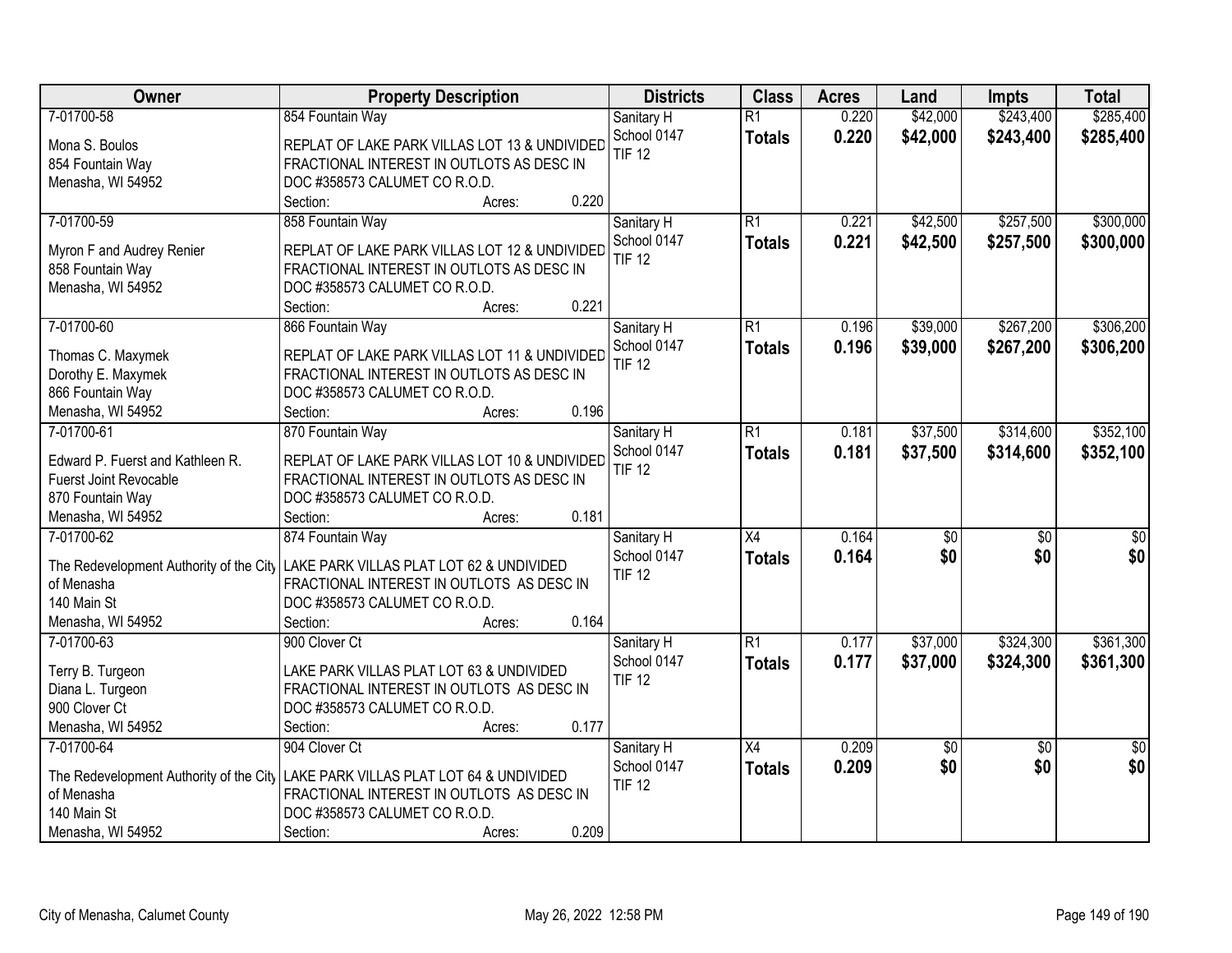| Owner                                                                                | <b>Property Description</b>                             |                 | <b>Districts</b> | <b>Class</b>    | <b>Acres</b> | Land     | <b>Impts</b>    | <b>Total</b>    |
|--------------------------------------------------------------------------------------|---------------------------------------------------------|-----------------|------------------|-----------------|--------------|----------|-----------------|-----------------|
| 7-01700-65                                                                           | 908 Clover Ct                                           |                 | Sanitary H       | $\overline{R1}$ | 0.184        | \$38,000 | \$224,100       | \$262,100       |
| Dianne P. Pacolt                                                                     | REPLAT OF LAKE PARK VILLAS LOT 9 & UNDIVIDED            |                 | School 0147      | <b>Totals</b>   | 0.184        | \$38,000 | \$224,100       | \$262,100       |
| 908 Clover Ct                                                                        | FRACTIONAL INTEREST IN OUTLOTS AS DESC IN               |                 | <b>TIF 12</b>    |                 |              |          |                 |                 |
| Menasha, WI 54952                                                                    | DOC #358573 CALUMET CO R.O.D.                           |                 |                  |                 |              |          |                 |                 |
|                                                                                      | Section:                                                | 0.184<br>Acres: |                  |                 |              |          |                 |                 |
| 7-01700-66                                                                           | 912 Clover Ct                                           |                 | Sanitary H       | $\overline{R1}$ | 0.225        | \$43,000 | \$310,400       | \$353,400       |
|                                                                                      |                                                         |                 | School 0147      | <b>Totals</b>   | 0.225        | \$43,000 | \$310,400       | \$353,400       |
| William J. Neubauer                                                                  | REPLAT OF LAKE PARK VILLAS LOT 8 & UNDIVIDED            |                 | <b>TIF 12</b>    |                 |              |          |                 |                 |
| Pamela J. Neubauer                                                                   | FRACTIONAL INTEREST IN OUTLOTS AS DESC IN               |                 |                  |                 |              |          |                 |                 |
| 912 Clover Ct                                                                        | DOC #358573 CALUMET CO R.O.D.                           |                 |                  |                 |              |          |                 |                 |
| Menasha, WI 54952                                                                    | Section:                                                | 0.225<br>Acres: |                  |                 |              |          |                 |                 |
| 7-01700-67                                                                           | 916 Clover Ct                                           |                 | Sanitary H       | $\overline{X4}$ | 0.281        | \$0      | $\overline{50}$ | $\overline{50}$ |
| The Redevelopment Authority of the City REPLAT OF LAKE PARK VILLAS LOT 7 & UNDIVIDED |                                                         |                 | School 0147      | <b>Totals</b>   | 0.281        | \$0      | \$0             | \$0             |
| of Menasha                                                                           | FRACTIONAL INTEREST IN OUTLOTS AS DESC IN               |                 | <b>TIF 12</b>    |                 |              |          |                 |                 |
| 140 Main St                                                                          | DOC #358573 CALUMET CO R.O.D.                           |                 |                  |                 |              |          |                 |                 |
| Menasha, WI 54952                                                                    | Section:                                                | 0.281<br>Acres: |                  |                 |              |          |                 |                 |
| 7-01700-68                                                                           | 920 Clover Ct                                           |                 | Sanitary H       | X4              | 0.194        | \$0      | \$0             | \$0             |
|                                                                                      |                                                         |                 | School 0147      | <b>Totals</b>   | 0.194        | \$0      | \$0             | \$0             |
| The Redevelopment Authority of the City REPLAT OF LAKE PARK VILLAS LOT 6 & UNDIVIDED |                                                         |                 | <b>TIF 12</b>    |                 |              |          |                 |                 |
| of Menasha                                                                           | FRACTIONAL INTEREST IN OUTLOTS AS DESC IN               |                 |                  |                 |              |          |                 |                 |
| 140 Main St                                                                          | DOC #358573 CALUMET CO R.O.D.                           |                 |                  |                 |              |          |                 |                 |
| Menasha, WI 54952                                                                    | Section:                                                | 0.194<br>Acres: |                  |                 |              |          |                 |                 |
| 7-01700-69                                                                           | 917 Clover Ct                                           |                 | Sanitary H       | $\overline{R1}$ | 0.183        | \$37,500 | \$285,900       | \$323,400       |
| Dennis P. Chuchel                                                                    | Lot Five (5), in REPLAT OF LOTS 1, 2, 55-61, 65-69, 73, |                 | School 0147      | <b>Totals</b>   | 0.183        | \$37,500 | \$285,900       | \$323,400       |
| Nancie C. Chuchel                                                                    | 75, 76, 78-80, 119, 120, OUTLOTS 4-5, OUTLOTS 8-9       |                 | <b>TIF 12</b>    |                 |              |          |                 |                 |
| 917 Clover Ct                                                                        | and OUTLOT 24 of LAKE PARK VILLAS, being Lot 69         |                 |                  |                 |              |          |                 |                 |
| Menasha, WI 54952                                                                    | Section:                                                | 0.183<br>Acres: |                  |                 |              |          |                 |                 |
| 7-01700-70                                                                           | 913 Clover Ct                                           |                 | Sanitary H       | $\overline{R1}$ | 0.214        | \$41,500 | \$232,000       | \$273,500       |
|                                                                                      |                                                         |                 | School 0147      | <b>Totals</b>   | 0.214        | \$41,500 | \$232,000       | \$273,500       |
| Shawn J. Diersen                                                                     | LAKE PARK VILLAS PLAT LOT 70 AS DESC IN DOC             |                 | <b>TIF 12</b>    |                 |              |          |                 |                 |
| 913 Clover Ct                                                                        | #395270 CALUMET CO R.O.D.                               |                 |                  |                 |              |          |                 |                 |
| Menasha, WI 54952                                                                    |                                                         |                 |                  |                 |              |          |                 |                 |
|                                                                                      | Section:                                                | 0.214<br>Acres: |                  |                 |              |          |                 |                 |
| 7-01700-71                                                                           | 909 Clover Ct                                           |                 | Sanitary H       | X4              | 0.154        | \$0      | $\overline{50}$ | $\overline{50}$ |
| The Redevelopment Authority of the City LAKE PARK VILLAS PLAT LOT 71 & UNDIVIDED     |                                                         |                 | School 0147      | <b>Totals</b>   | 0.154        | \$0      | \$0             | \$0             |
| of Menasha                                                                           | FRACTIONAL INTEREST IN OUTLOTS AS DESC IN               |                 | <b>TIF 12</b>    |                 |              |          |                 |                 |
| 140 Main St                                                                          | DOC #358573 CALUMET CO R.O.D.                           |                 |                  |                 |              |          |                 |                 |
| Menasha, WI 54952                                                                    | Section:                                                | 0.154<br>Acres: |                  |                 |              |          |                 |                 |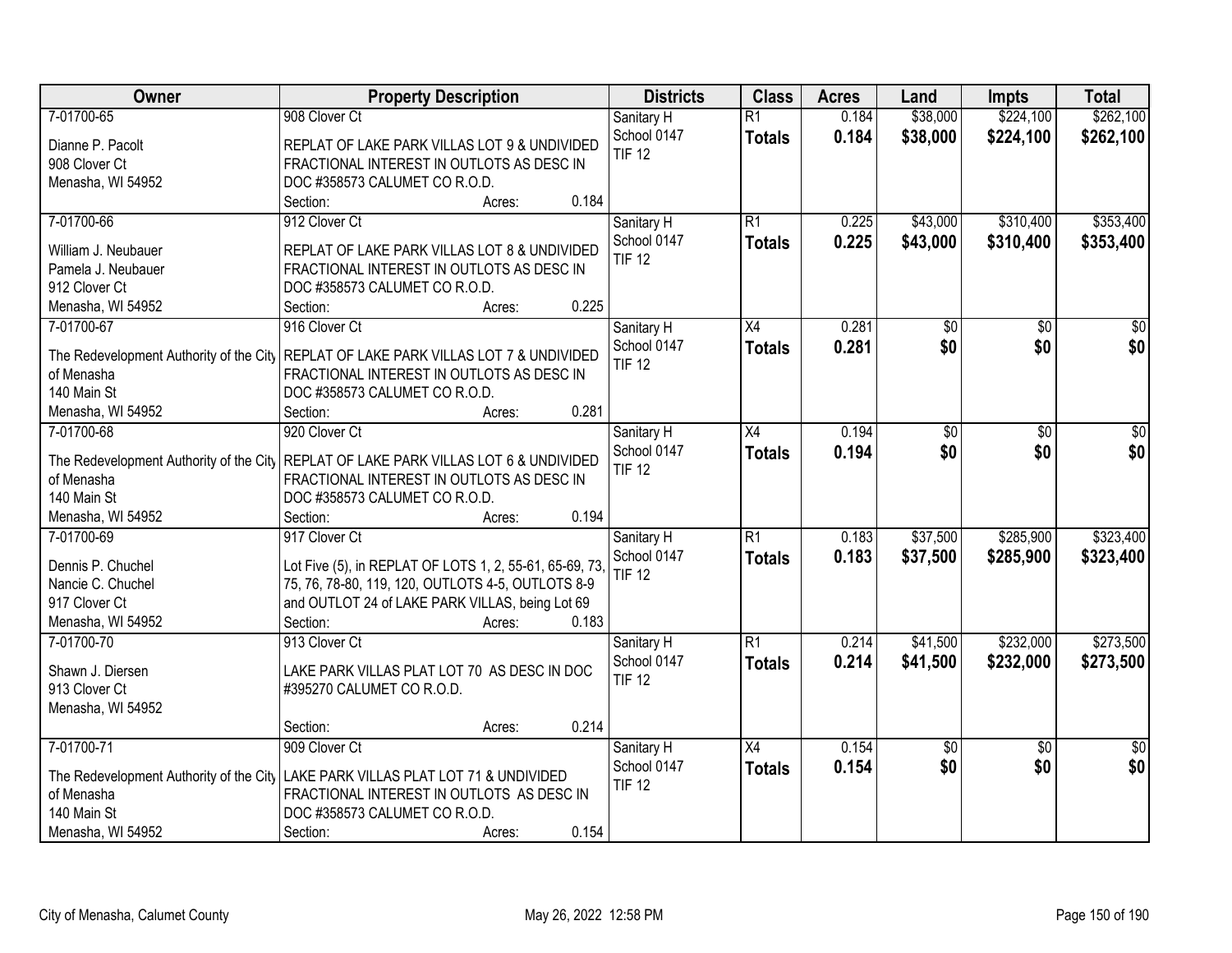| Owner                                   | <b>Property Description</b>                                                                | <b>Districts</b> | <b>Class</b>    | <b>Acres</b> | Land            | <b>Impts</b>    | <b>Total</b>    |
|-----------------------------------------|--------------------------------------------------------------------------------------------|------------------|-----------------|--------------|-----------------|-----------------|-----------------|
| 7-01700-72                              | 905 Clover Ct                                                                              | Sanitary H       | $\overline{X4}$ | 0.143        | $\overline{50}$ | $\overline{50}$ | \$0             |
|                                         | The Redevelopment Authority of the City LAKE PARK VILLAS PLAT LOT 72 & UNDIVIDED           | School 0147      | <b>Totals</b>   | 0.143        | \$0             | \$0             | \$0             |
| of Menasha                              | FRACTIONAL INTEREST IN OUTLOTS AS DESC IN                                                  | <b>TIF 12</b>    |                 |              |                 |                 |                 |
| 140 Main St                             | DOC #358573 CALUMET CO R.O.D.                                                              |                  |                 |              |                 |                 |                 |
| Menasha, WI 54952                       | 0.143<br>Section:<br>Acres:                                                                |                  |                 |              |                 |                 |                 |
| 7-01700-73                              | 901 Clover Ct                                                                              | Sanitary H       | $\overline{X4}$ | 0.189        | \$0             | $\overline{50}$ | \$0             |
|                                         |                                                                                            | School 0147      | <b>Totals</b>   | 0.189        | \$0             | \$0             | \$0             |
| The Redevelopment Authority of the City | REPLAT OF LAKE PARK VILLAS LOT 20 & UNDIVIDED                                              | <b>TIF 12</b>    |                 |              |                 |                 |                 |
| of Menasha                              | FRACTIONAL INTEREST IN OUTLOTS AS DESC IN                                                  |                  |                 |              |                 |                 |                 |
| 140 Main St                             | DOC #358573 CALUMET CO R.O.D.<br>0.189                                                     |                  |                 |              |                 |                 |                 |
| Menasha, WI 54952                       | Section:<br>Acres:                                                                         |                  |                 |              |                 |                 |                 |
| 7-01700-74                              | 882 Fountain Way                                                                           | Sanitary H       | X4              | 0.218        | $\overline{50}$ | \$0             | $\sqrt{50}$     |
|                                         | The Redevelopment Authority of the City   LAKE PARK VILLAS PLAT LOT 74 & UNDIVIDED         | School 0147      | <b>Totals</b>   | 0.218        | \$0             | \$0             | \$0             |
| of Menasha                              | FRACTIONAL INTEREST IN OUTLOTS AS DESC IN                                                  | <b>TIF 12</b>    |                 |              |                 |                 |                 |
| 140 Main St                             | DOC #358573 CALUMET CO R.O.D.                                                              |                  |                 |              |                 |                 |                 |
| Menasha, WI 54952                       | 0.218<br>Section:<br>Acres:                                                                |                  |                 |              |                 |                 |                 |
| 7-01700-75                              | 886 Fountain Way                                                                           | Sanitary H       | R1              | 0.166        | \$35,500        | \$243,200       | \$278,700       |
| David A Walker and Bonita J Walker      |                                                                                            | School 0147      | <b>Totals</b>   | 0.166        | \$35,500        | \$243,200       | \$278,700       |
| Revocable Trust Ag                      | REPLAT OF LAKE PARK VILLAS LOT 21 & UNDIVIDED<br>FRACTIONAL INTEREST IN OUTLOTS AS DESC IN | <b>TIF 12</b>    |                 |              |                 |                 |                 |
| 886 Fountain Way                        | DOC #358573 CALUMET CO R.O.D.                                                              |                  |                 |              |                 |                 |                 |
| Menasha, WI 54952                       | 0.166<br>Section:<br>Acres:                                                                |                  |                 |              |                 |                 |                 |
| 7-01700-76                              | 904 Whisper Falls Ct                                                                       | Sanitary H       | $\overline{X4}$ | 0.235        | \$0             | \$0             | $\overline{50}$ |
|                                         |                                                                                            | School 0147      | <b>Totals</b>   | 0.235        | \$0             | \$0             | \$0             |
| The Redevelopment Authority of the City | REPLAT OF LAKE PARK VILLAS LOT 22 & UNDIVIDED                                              | <b>TIF 12</b>    |                 |              |                 |                 |                 |
| of Menasha                              | FRACTIONAL INTEREST IN OUTLOTS AS DESC IN                                                  |                  |                 |              |                 |                 |                 |
| 140 Main St                             | DOC #358573 CALUMET CO R.O.D.                                                              |                  |                 |              |                 |                 |                 |
| Menasha, WI 54952                       | 0.235<br>Section:<br>Acres:                                                                |                  |                 |              |                 |                 |                 |
| 7-01700-77                              | 912 Whisper Falls Ct                                                                       | Sanitary H       | $\overline{R1}$ | 0.190        | \$38,500        | \$252,800       | \$291,300       |
| Lou Ann Perry, Trustee of the Lou Ann   | LAKE PARK VILLAS PLAT LOT 77 AS DESC IN DOC                                                | School 0147      | <b>Totals</b>   | 0.190        | \$38,500        | \$252,800       | \$291,300       |
| Perry Living Trus                       | #358573 CALUMET CO R.O.D.                                                                  | <b>TIF 12</b>    |                 |              |                 |                 |                 |
| 912 Whisper Falls Ct                    |                                                                                            |                  |                 |              |                 |                 |                 |
| Menasha, WI 54952                       | 0.000<br>Section:<br>Acres:                                                                |                  |                 |              |                 |                 |                 |
| 7-01700-78                              | 916 Whisper Falls Ct                                                                       | Sanitary H       | $\overline{R1}$ | 0.250        | \$45,500        | \$286,200       | \$331,700       |
|                                         |                                                                                            | School 0147      | <b>Totals</b>   | 0.250        | \$45,500        | \$286,200       | \$331,700       |
| James A. Lueneberg RVT                  | REPLAT OF LAKE PARK VILLAS LOT 4 & UNDIVIDED                                               | <b>TIF 12</b>    |                 |              |                 |                 |                 |
| Linda J. Lueneberg RVT                  | FRACTIONAL INTEREST IN OUTLOTS AS DESC IN                                                  |                  |                 |              |                 |                 |                 |
| 916 Whisper Falls Ct                    | DOC #358573 CALUMET CO R.O.D.                                                              |                  |                 |              |                 |                 |                 |
| Menasha, WI 54952                       | 0.250<br>Section:<br>Acres:                                                                |                  |                 |              |                 |                 |                 |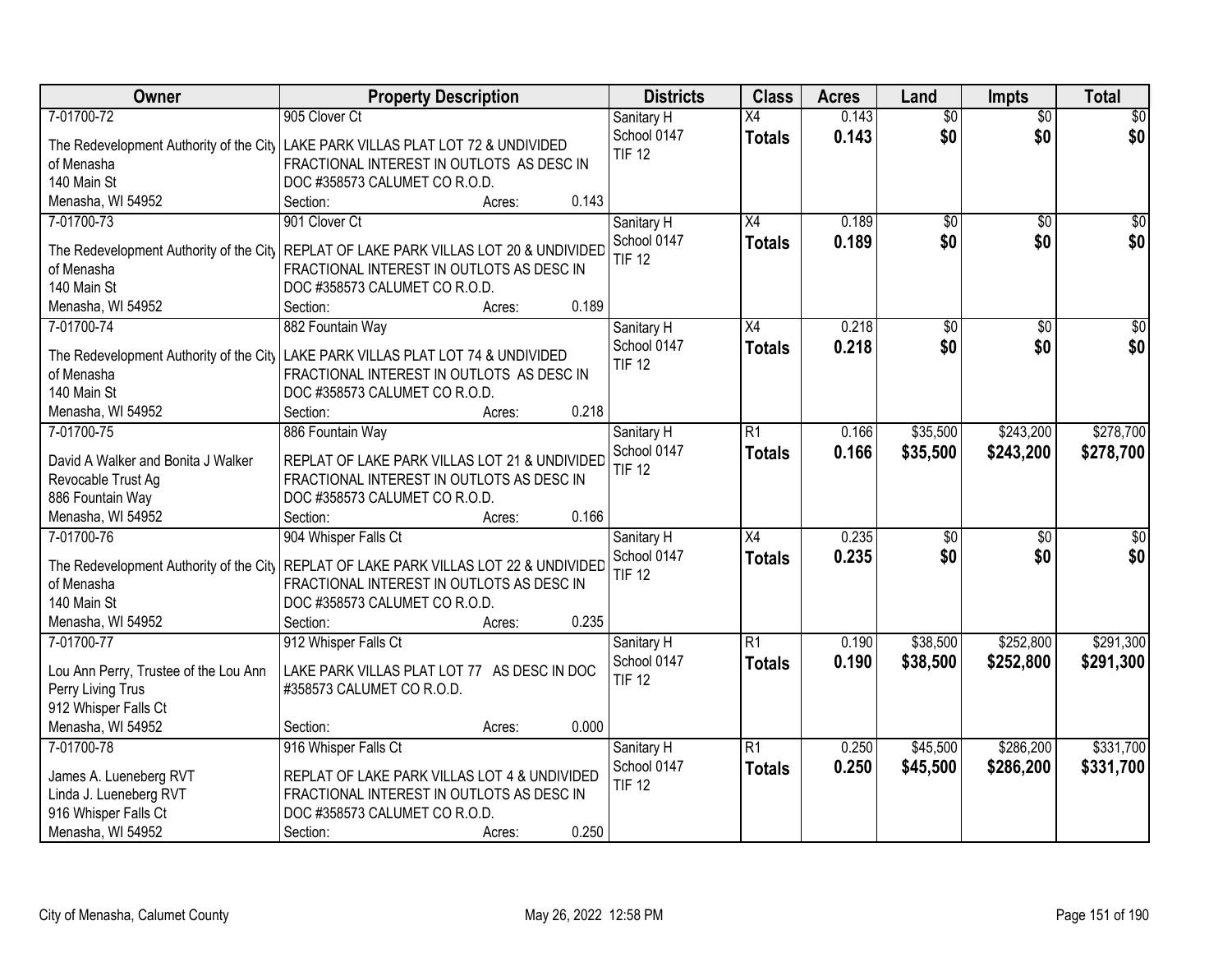| Owner                                   | <b>Property Description</b>                                                               |        |       | <b>Districts</b> | <b>Class</b>    | <b>Acres</b> | Land     | <b>Impts</b> | <b>Total</b> |
|-----------------------------------------|-------------------------------------------------------------------------------------------|--------|-------|------------------|-----------------|--------------|----------|--------------|--------------|
| 7-01700-79                              | 920 Whisper Falls Ct                                                                      |        |       | Sanitary H       | $\overline{R1}$ | 0.275        | \$48,500 | \$350,300    | \$398,800    |
| The Dominguez Family Trust Dated        | REPLAT OF LAKE PARK VILLAS LOT 3 & UNDIVIDED                                              |        |       | School 0147      | <b>Totals</b>   | 0.275        | \$48,500 | \$350,300    | \$398,800    |
| 2/11/04                                 | FRACTIONAL INTEREST IN OUTLOTS AS DESC IN                                                 |        |       | <b>TIF 12</b>    |                 |              |          |              |              |
| 920 Whisper Falls Ct                    | DOC #358573 CALUMET CO R.O.D.                                                             |        |       |                  |                 |              |          |              |              |
| Menasha, WI 54952                       | Section:                                                                                  | Acres: | 0.275 |                  |                 |              |          |              |              |
| 7-01700-80                              | 925 Whisper Falls Ct                                                                      |        |       | Sanitary H       | $\overline{R1}$ | 0.219        | \$42,000 | \$304,500    | \$346,500    |
|                                         |                                                                                           |        |       | School 0147      | <b>Totals</b>   | 0.219        | \$42,000 | \$304,500    | \$346,500    |
| Douglas J. Dorn<br>Barbara R. Dorn      | REPLAT OF LAKE PARK VILLAS LOT 2 & UNDIVIDED<br>FRACTIONAL INTEREST IN OUTLOTS AS DESC IN |        |       | <b>TIF 12</b>    |                 |              |          |              |              |
| 925 Whisper Falls Ct                    | DOC #358573 CALUMET CO R.O.D.                                                             |        |       |                  |                 |              |          |              |              |
| Menasha, WI 54952                       | Section:                                                                                  | Acres: | 0.219 |                  |                 |              |          |              |              |
| 7-01700-81                              | 921 Whisper Falls Ct                                                                      |        |       | Sanitary H       | $\overline{R1}$ | 0.159        | \$34,500 | \$261,900    | \$296,400    |
|                                         |                                                                                           |        |       | School 0147      | <b>Totals</b>   | 0.159        | \$34,500 | \$261,900    | \$296,400    |
| Gerald C and Linda Eichstaedt           | LAKE PARK VILLAS PLAT LOT 81 & UNDIVIDED                                                  |        |       | <b>TIF 12</b>    |                 |              |          |              |              |
| 921 Whisper Falls Ct                    | FRACTIONAL INTEREST IN OUTLOTS AS DESC IN                                                 |        |       |                  |                 |              |          |              |              |
| Menasha, WI 54952                       | DOC #358573 CALUMET CO R.O.D.                                                             |        |       |                  |                 |              |          |              |              |
|                                         | Section:                                                                                  | Acres: | 0.159 |                  |                 |              |          |              |              |
| 7-01700-82                              | 917 Whisper Falls Ct                                                                      |        |       | Sanitary H       | X4              | 0.171        | \$0      | \$0          | \$0          |
| The Redevelopment Authority of the City | LAKE PARK VILLAS PLAT LOT 82 & UNDIVIDED                                                  |        |       | School 0147      | <b>Totals</b>   | 0.171        | \$0      | \$0          | \$0          |
| of Menasha                              | FRACTIONAL INTEREST IN OUTLOTS AS DESC IN                                                 |        |       | <b>TIF 12</b>    |                 |              |          |              |              |
| 140 Main St                             | DOC #358573 CALUMET CO R.O.D.                                                             |        |       |                  |                 |              |          |              |              |
| Menasha, WI 54952                       | Section:                                                                                  | Acres: | 0.171 |                  |                 |              |          |              |              |
| 7-01700-83                              | 870 Eden Ct                                                                               |        |       | Sanitary H       | $\overline{R1}$ | 0.195        | \$39,000 | \$389,700    | \$428,700    |
|                                         | LOT 1 CSM # 3509 DOC # 503810                                                             |        |       | School 0147      | <b>Totals</b>   | 0.195        | \$39,000 | \$389,700    | \$428,700    |
| David M. Angell<br>870 Eden Ct          |                                                                                           |        |       | <b>TIF 12</b>    |                 |              |          |              |              |
| Menasha, WI 54952                       |                                                                                           |        |       |                  |                 |              |          |              |              |
|                                         | Section:                                                                                  | Acres: | 0.000 |                  |                 |              |          |              |              |
| 7-01700-84                              | 866 Eden Ct                                                                               |        |       | Sanitary H       | $\overline{R1}$ | 0.162        | \$35,000 | \$228,100    | \$263,100    |
|                                         |                                                                                           |        |       | School 0147      | <b>Totals</b>   | 0.162        | \$35,000 | \$228,100    | \$263,100    |
| Patricia L. Sandlin                     | LAKE PARK VILLAS PLAT LOT 84                                                              |        |       | <b>TIF 12</b>    |                 |              |          |              |              |
| 866 Eden Ct                             |                                                                                           |        |       |                  |                 |              |          |              |              |
| Menasha, WI 54952                       |                                                                                           |        |       |                  |                 |              |          |              |              |
|                                         | Section:                                                                                  | Acres: | 0.162 |                  |                 |              |          |              |              |
| 7-01700-85                              | 862 Eden Ct                                                                               |        |       | Sanitary H       | $\overline{R1}$ | 0.154        | \$33,500 | \$261,400    | \$294,900    |
| Gail L. Duehring-Popp                   | LAKE PARK VILLAS PLAT LOT 85                                                              |        |       | School 0147      | <b>Totals</b>   | 0.154        | \$33,500 | \$261,400    | \$294,900    |
| 862 Eden Ct                             |                                                                                           |        |       | <b>TIF 12</b>    |                 |              |          |              |              |
| Menasha, WI 54952                       |                                                                                           |        |       |                  |                 |              |          |              |              |
|                                         | Section:                                                                                  | Acres: | 0.154 |                  |                 |              |          |              |              |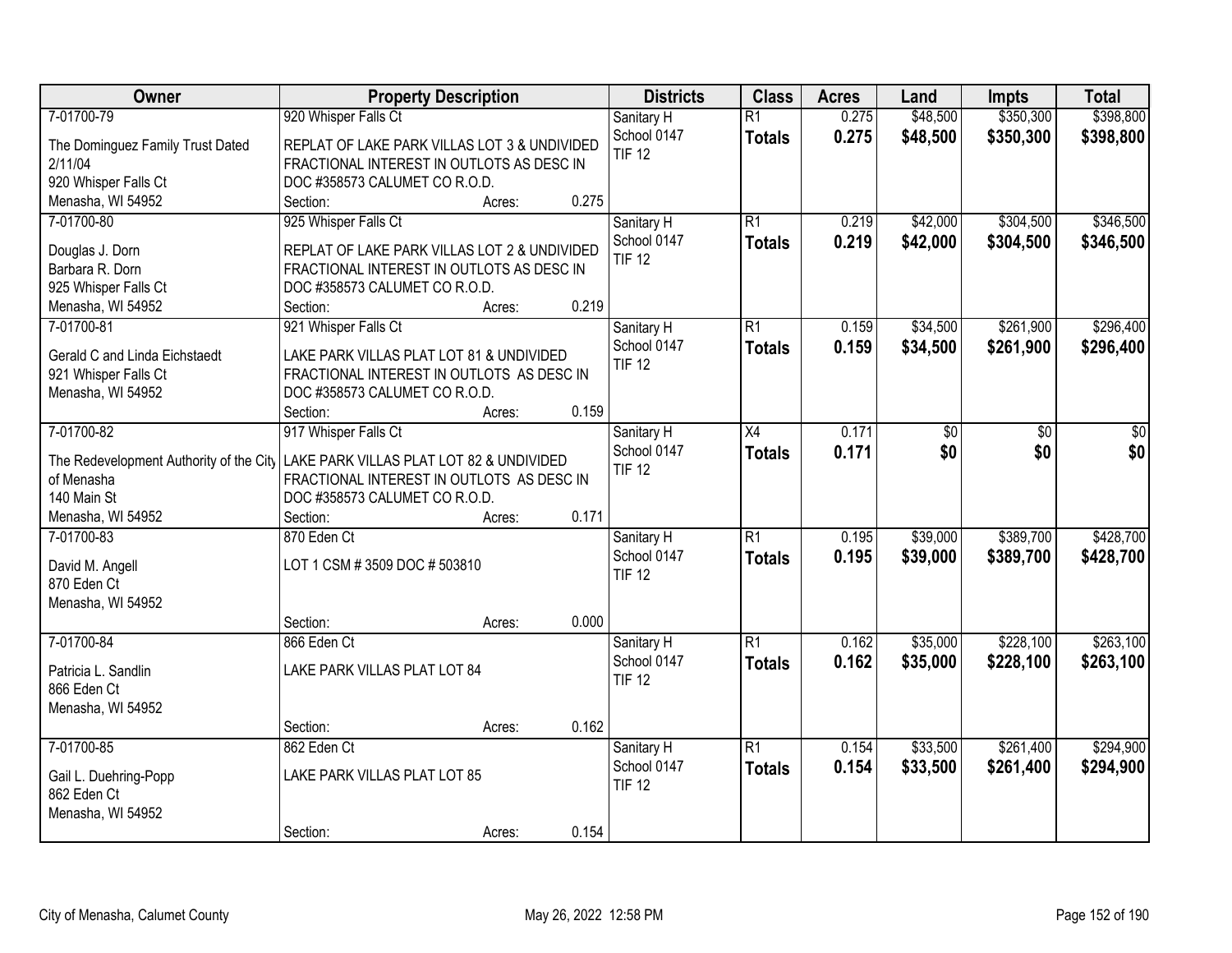| Owner                                | <b>Property Description</b>                                                      | <b>Districts</b>          | <b>Class</b>    | <b>Acres</b> | Land            | <b>Impts</b>    | <b>Total</b>    |
|--------------------------------------|----------------------------------------------------------------------------------|---------------------------|-----------------|--------------|-----------------|-----------------|-----------------|
| 7-01700-86                           | 858 Eden Ct                                                                      | Sanitary H                | $\overline{R1}$ | 0.199        | \$39,500        | \$301,600       | \$341,100       |
| Philip Grishaber                     | LOT 1 OF CSM #2771 REC AS DOC #386880 &                                          | School 0147               | <b>Totals</b>   | 0.199        | \$39,500        | \$301,600       | \$341,100       |
| Linda Grishaber                      | UNDIVIDED FRACTIONAL INTEREST IN OUTLOTS                                         | <b>TIF 12</b>             |                 |              |                 |                 |                 |
| 858 Eden Ct                          | AS DESC IN DOC #358573 CALUMET CO R.O.D.                                         |                           |                 |              |                 |                 |                 |
| Menasha, WI 54952                    | 0.199<br>Section:<br>Acres:                                                      |                           |                 |              |                 |                 |                 |
| 7-01700-87                           | 861 Eden Ct                                                                      | Sanitary H                | $\overline{R1}$ | 0.163        | \$35,500        | \$355,500       | \$391,000       |
|                                      |                                                                                  | School 0147               | <b>Totals</b>   | 0.163        | \$35,500        | \$355,500       | \$391,000       |
| Stephen C. Golden Jr                 | LOT 2 OF CSM #2771 REC AS DOC #386880 &                                          | <b>TIF 12</b>             |                 |              |                 |                 |                 |
| Debra M. Golden                      | UNDIVIDED FRACTIONAL INTEREST IN OUTLOTS                                         |                           |                 |              |                 |                 |                 |
| 861 Eden Ct                          | AS DESC IN DOC #358573 CALUMET CO R.O.D.                                         |                           |                 |              |                 |                 |                 |
| Menasha, WI 54952                    | 0.163<br>Section:<br>Acres:                                                      |                           |                 |              |                 |                 |                 |
| 7-01700-88                           | 865 Eden Ct                                                                      | Sanitary H                | X4              | 0.123        | $\overline{50}$ | \$0             | $\sqrt{50}$     |
|                                      | The Redevelopment Authority of the City LAKE PARK VILLAS PLAT LOT 88 & UNDIVIDED | School 0147               | <b>Totals</b>   | 0.123        | \$0             | \$0             | \$0             |
| of Menasha                           | FRACTIONAL INTEREST IN OUTLOTS AS DESC IN                                        | <b>TIF 12</b>             |                 |              |                 |                 |                 |
| 140 Main St                          | DOC #358573 CALUMET CO R.O.D.                                                    |                           |                 |              |                 |                 |                 |
| Menasha, WI 54952                    | 0.123<br>Section:<br>Acres:                                                      |                           |                 |              |                 |                 |                 |
| 7-01700-89                           | 869 Eden Ct                                                                      | Sanitary H                | $\overline{R1}$ | 0.194        | \$39,000        | \$342,000       | \$381,000       |
|                                      |                                                                                  | School 0147               | <b>Totals</b>   | 0.194        | \$39,000        | \$342,000       | \$381,000       |
| Paul F. Ziemer                       | LAKE PARK VILLAS PLAT LOT 89 & UNDIVIDED                                         | <b>TIF 12</b>             |                 |              |                 |                 |                 |
| Karen J. Ziemer                      | FRACTIONAL INTEREST IN OUTLOTS AS DESC IN                                        |                           |                 |              |                 |                 |                 |
| 869 Eden Ct                          | DOC #358573 CALUMET CO R.O.D.                                                    |                           |                 |              |                 |                 |                 |
| Menasha, WI 54952                    | 0.194<br>Section:<br>Acres:                                                      |                           |                 |              |                 |                 |                 |
| 7-01700-90                           | 873 Eden Ct                                                                      | Sanitary H                | $\overline{X4}$ | 0.146        | $\overline{30}$ | $\overline{30}$ | $\overline{50}$ |
| John Berggren                        | LAKE PARK VILLAS PLAT LOT 90 & UNDIVIDED                                         | School 0147               | <b>Totals</b>   | 0.146        | \$0             | \$0             | \$0             |
| Michele Berggren                     | FRACTIONAL INTEREST IN OUTLOTS AS DESC IN                                        | <b>TIF 12</b>             |                 |              |                 |                 |                 |
| N6687 Harrison Rd                    | DOC #358573 CALUMET CO R.O.D.                                                    |                           |                 |              |                 |                 |                 |
| Hilbert, WI 54129                    | 0.146<br>Section:<br>Acres:                                                      |                           |                 |              |                 |                 |                 |
| 7-01700-91                           | 873 Fountain Way                                                                 |                           | $\overline{R1}$ | 0.170        | \$36,000        | \$267,300       | \$303,300       |
|                                      |                                                                                  | Sanitary H<br>School 0147 |                 |              |                 |                 |                 |
| James R Knapp and Geraldine J Knapp. | LAKE PARK VILLAS PLAT LOT 91 & UNDIVIDED                                         | <b>TIF 12</b>             | <b>Totals</b>   | 0.170        | \$36,000        | \$267,300       | \$303,300       |
| Trustees of the                      | FRACTIONAL INTEREST IN OUTLOTS AS DESC IN                                        |                           |                 |              |                 |                 |                 |
| 873 Fountain Way                     | DOC #358573 CALUMET CO R.O.D.                                                    |                           |                 |              |                 |                 |                 |
| Menasha, WI 54952                    | 0.170<br>Section:<br>Acres:                                                      |                           |                 |              |                 |                 |                 |
| 7-01700-92                           | 877 Fountain Way                                                                 | Sanitary H                | $\overline{R1}$ | 0.125        | \$27,500        | \$288,200       | \$315,700       |
|                                      |                                                                                  | School 0147               | <b>Totals</b>   | 0.125        | \$27,500        | \$288,200       | \$315,700       |
| Frederick A. Corsmeier               | LAKE PARK VILLAS PLAT LOT 92 & UNDIVIDED                                         | <b>TIF 12</b>             |                 |              |                 |                 |                 |
| Nor Corsmeier                        | FRACTIONAL INTEREST IN OUTLOTS AS DESC IN                                        |                           |                 |              |                 |                 |                 |
| 877 Fountain Way                     | DOC #358573 CALUMET CO R.O.D.                                                    |                           |                 |              |                 |                 |                 |
| Menasha, WI 54952                    | 0.125<br>Section:<br>Acres:                                                      |                           |                 |              |                 |                 |                 |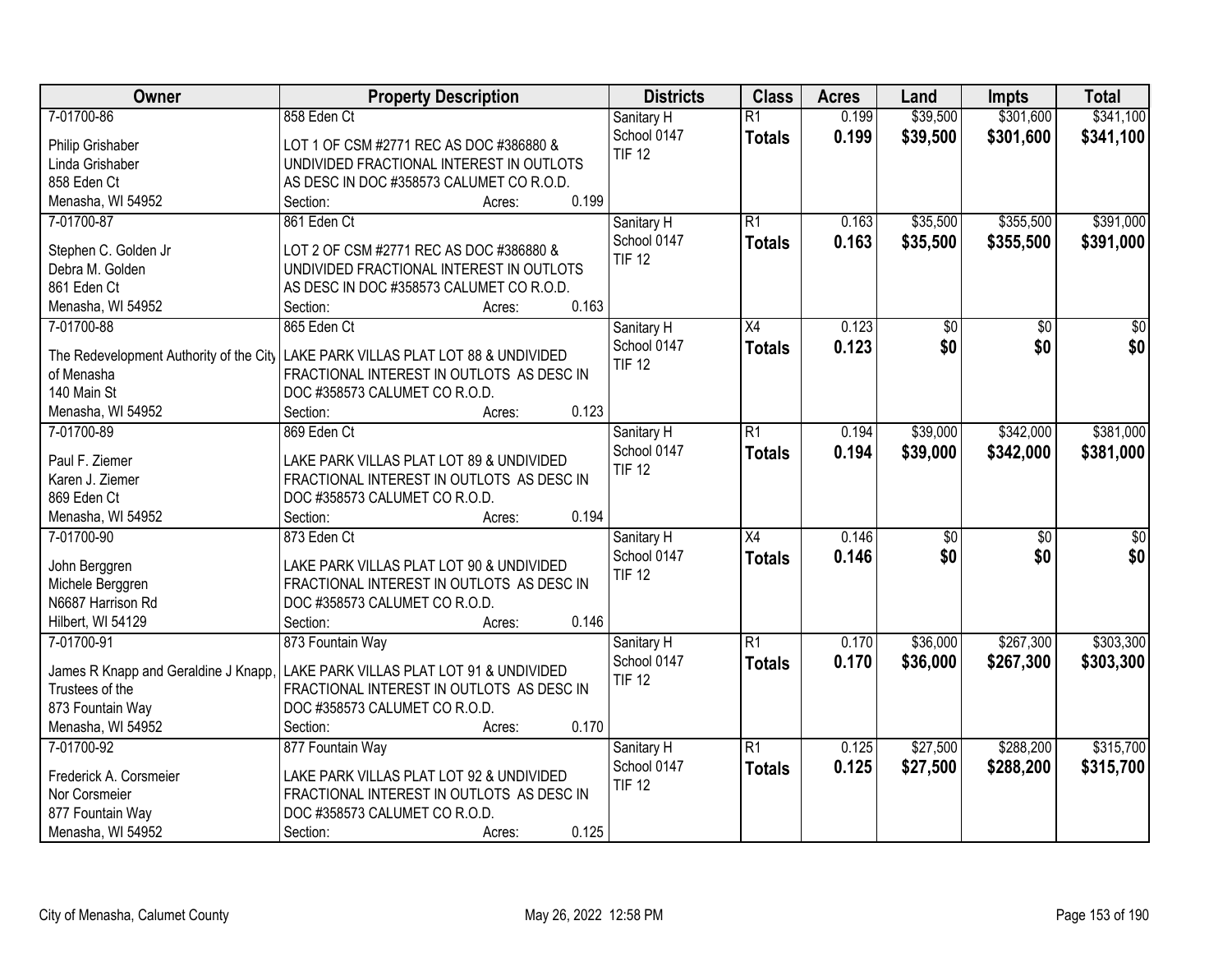| Owner                                   | <b>Property Description</b>                  | <b>Districts</b>          | <b>Class</b>    | <b>Acres</b> | Land            | <b>Impts</b>    | <b>Total</b>    |
|-----------------------------------------|----------------------------------------------|---------------------------|-----------------|--------------|-----------------|-----------------|-----------------|
| 7-01700-93                              | 881 Fountain Way                             | Sanitary H                | $\overline{R1}$ | 0.127        | \$27,500        | \$294,200       | \$321,700       |
| Martin Mickey                           | LAKE PARK VILLAS PLAT LOT 93 & UNDIVIDED     | School 0147               | <b>Totals</b>   | 0.127        | \$27,500        | \$294,200       | \$321,700       |
| Martin Dena                             | FRACTIONAL INTEREST IN OUTLOTS AS DESC IN    | <b>TIF 12</b>             |                 |              |                 |                 |                 |
| N6687 Harrison Rd                       | DOC #358573 CALUMET CO R.O.D.                |                           |                 |              |                 |                 |                 |
| Hilbert, WI 54129                       | 0.127<br>Section:<br>Acres:                  |                           |                 |              |                 |                 |                 |
| 7-01700-94                              | 882 Whisper Falls Ln                         | Sanitary H                | X4              | 0.154        | $\overline{50}$ | $\overline{30}$ | $\overline{50}$ |
|                                         |                                              | School 0147               | <b>Totals</b>   | 0.154        | \$0             | \$0             | \$0             |
| The Redevelopment Authority of the City | LOT 94 OF CSM #2821 REC AS DOC #394332 &     | <b>TIF 12</b>             |                 |              |                 |                 |                 |
| of Menasha                              | UNDIVIDED FRACTIONAL INTEREST IN OUTLOTS     |                           |                 |              |                 |                 |                 |
| 140 Main St                             | AS DESC IN DOC #358573 CALUMET CO R.O.D.     |                           |                 |              |                 |                 |                 |
| Menasha, WI 54952                       | 0.154<br>Section:<br>Acres:                  |                           |                 |              |                 |                 |                 |
| 7-01700-95                              | 878 Whisper Falls Ln                         | Sanitary H                | R1              | 0.158        | \$34,500        | \$318,400       | \$352,900       |
| Gregg Peterson                          | LAKE PARK VILLAS PLAT LOT 95 & UNDIVIDED     | School 0147               | <b>Totals</b>   | 0.158        | \$34,500        | \$318,400       | \$352,900       |
| Sally Peterson                          | FRACTIONAL INTEREST IN OUTLOTS AS DESC IN    | <b>TIF 12</b>             |                 |              |                 |                 |                 |
| 878 Whisper Falls Ln                    | DOC #358573 CALUMET CO R.O.D.                |                           |                 |              |                 |                 |                 |
| Menasha, WI 54952                       | 0.158<br>Section:<br>Acres:                  |                           |                 |              |                 |                 |                 |
| 7-01700-96                              | 874 Whisper Falls Ln                         | Sanitary H                | $\overline{R1}$ | 0.158        | \$34,500        | \$271,600       | \$306,100       |
|                                         |                                              | School 0147               | <b>Totals</b>   | 0.158        | \$34,500        | \$271,600       | \$306,100       |
| Gail V. Miller                          | LAKE PARK VILLAS PLAT LOT 96 & UNDIVIDED     | <b>TIF 12</b>             |                 |              |                 |                 |                 |
| 874 Whisper Falls Rd                    | FRACTIONAL INTEREST IN OUTLOTS AS DESC IN    |                           |                 |              |                 |                 |                 |
| Menasha, WI 54952                       | DOC #358573 CALUMET CO R.O.D.                |                           |                 |              |                 |                 |                 |
|                                         | 0.158<br>Section:<br>Acres:                  |                           |                 |              |                 |                 |                 |
| 7-01700-97                              | 870 Whisper Falls Ln                         | Sanitary H                | $\overline{R1}$ | 0.170        | \$36,000        | \$268,200       | \$304,200       |
| Rosemary Klauber Revocable Trust        | LAKE PARK VILLAS PLAT LOT 97 & UNDIVIDED     | School 0147               | <b>Totals</b>   | 0.170        | \$36,000        | \$268,200       | \$304,200       |
| Dated October 4, 2018                   | FRACTIONAL INTEREST IN OUTLOTS AS DESC IN    | <b>TIF 12</b>             |                 |              |                 |                 |                 |
| 870 Whisper Falls Ln                    | DOC #358573 CALUMET CO R.O.D.                |                           |                 |              |                 |                 |                 |
| Menasha, WI 54952                       | 0.000<br>Section:<br>Acres:                  |                           |                 |              |                 |                 |                 |
| 7-01700-98                              | 866 Whisper Falls Ln                         |                           | $\overline{R1}$ | 0.161        | \$35,000        | \$298,800       | \$333,800       |
|                                         |                                              | Sanitary H<br>School 0147 |                 |              |                 |                 |                 |
| Robert Anderson                         | LOT 1 OF CSM #2735 REC AS DOC #383095 &      | <b>TIF 12</b>             | <b>Totals</b>   | 0.161        | \$35,000        | \$298,800       | \$333,800       |
| Deanne Anderson                         | UNDIVIDED FRACTIONAL INTEREST IN OUTLOTS     |                           |                 |              |                 |                 |                 |
| 866 Whisper Falls Ln                    | AS DESC IN DOC #358573 CALUMET COUNTY R.O.D. |                           |                 |              |                 |                 |                 |
| Menasha, WI 54952                       | 0.161<br>Section:<br>Acres:                  |                           |                 |              |                 |                 |                 |
| 7-01700-99                              | 854 Whisper Falls Ln                         | Sanitary H                | $\overline{R1}$ | 0.201        | \$40,000        | \$292,900       | \$332,900       |
|                                         |                                              | School 0147               | <b>Totals</b>   | 0.201        | \$40,000        | \$292,900       | \$332,900       |
| Kelli A Gustman Revocable Trust Dated   | LOT 2 OF CSM #2735 REC AS DOC #383095 &      | <b>TIF 12</b>             |                 |              |                 |                 |                 |
| March 21, 2011                          | UNDIVIDED FRACTIONAL INTEREST IN OUTLOTS     |                           |                 |              |                 |                 |                 |
| 854 Whisper Falls Ln                    | AS DESC IN DOC #358573 CALUMET COUNTY R.O.D. |                           |                 |              |                 |                 |                 |
| Menasha, WI 54952                       | 0.201<br>Section:<br>Acres:                  |                           |                 |              |                 |                 |                 |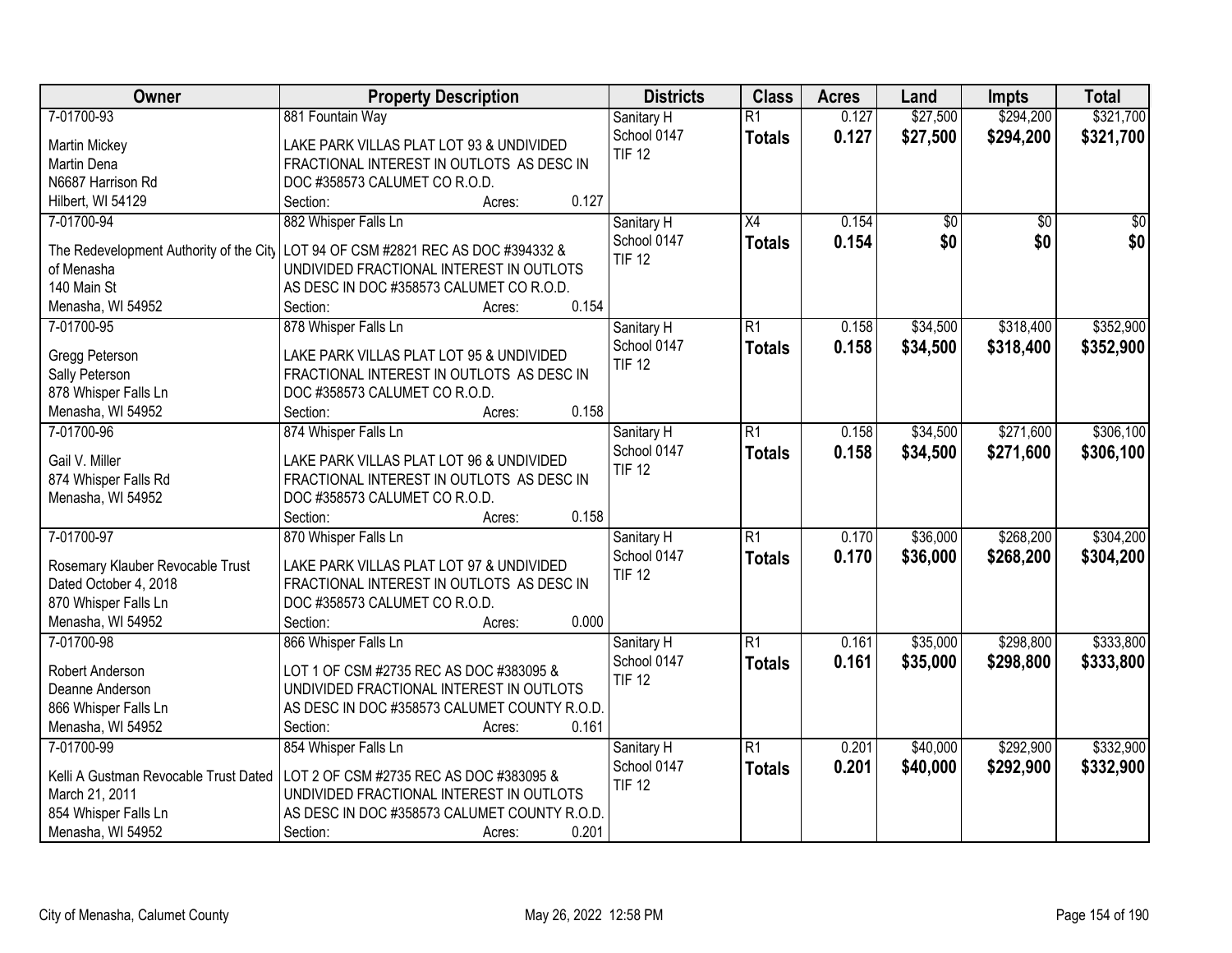| Owner                                 | <b>Property Description</b>                  | <b>Districts</b> | <b>Class</b>    | <b>Acres</b> | Land     | <b>Impts</b> | <b>Total</b> |
|---------------------------------------|----------------------------------------------|------------------|-----------------|--------------|----------|--------------|--------------|
| 7-01701-00                            | 850 Whisper Falls Ln                         | Sanitary H       | $\overline{R1}$ | 0.188        | \$38,000 | \$316,400    | \$354,400    |
| Thomas B. and Mary A. McKenzie        | LOT 3 OF CSM #2735 REC AS DOC #383095 &      | School 0147      | <b>Totals</b>   | 0.188        | \$38,000 | \$316,400    | \$354,400    |
| Revocable Trust Dated Ju              | UNDIVIDED FRACTIONAL INTEREST IN OUTLOTS     | <b>TIF 12</b>    |                 |              |          |              |              |
| 850 Whisper Falls Ln                  | AS DESC IN DOC #358573 CALUMET COUNTY R.O.D. |                  |                 |              |          |              |              |
| Menasha, WI 54952                     | 0.188<br>Section:<br>Acres:                  |                  |                 |              |          |              |              |
| 7-01701-01                            | 846 Whisper Falls Ln                         | Sanitary H       | $\overline{R1}$ | 0.168        | \$36,000 | \$298,900    | \$334,900    |
|                                       |                                              | School 0147      | <b>Totals</b>   | 0.168        | \$36,000 | \$298,900    | \$334,900    |
| <b>Waitrovich Trust</b>               | LAKE PARK VILLAS PLAT LOT 101 & UNDIVIDED    | <b>TIF 12</b>    |                 |              |          |              |              |
| 846 Whisper Falls Ln                  | FRACTIONAL INTEREST IN OUTLOTS AS DESC IN    |                  |                 |              |          |              |              |
| Menasha, WI 54952                     | DOC #358573 CALUMET COUNTY R.O.D.            |                  |                 |              |          |              |              |
|                                       | 0.168<br>Section:<br>Acres:                  |                  |                 |              |          |              |              |
| 7-01701-02                            | 842 Whisper Falls Ln                         | Sanitary H       | $\overline{R1}$ | 0.171        | \$36,500 | \$370,400    | \$406,900    |
| Charles M. Petinga                    | LAKE PARK VILLAS PLAT LOT 102 & UNDIVIDED    | School 0147      | <b>Totals</b>   | 0.171        | \$36,500 | \$370,400    | \$406,900    |
| Velna M. Petinga                      | FRACTIONAL INTEREST IN OUTLOTS AS DESC IN    | <b>TIF 12</b>    |                 |              |          |              |              |
| 842 Whisper Falls Ln                  | DOC #358573 CALUMET COUNTY R.O.D.            |                  |                 |              |          |              |              |
| Menasha, WI 54952                     | 0.171<br>Section:<br>Acres:                  |                  |                 |              |          |              |              |
| 7-01701-03                            | 838 Whisper Falls Ln                         | Sanitary H       | $\overline{R1}$ | 0.182        | \$37,500 | \$360,400    | \$397,900    |
|                                       |                                              | School 0147      | <b>Totals</b>   | 0.182        | \$37,500 | \$360,400    | \$397,900    |
| David N Weiland Rev Trust             | LAKE PARK VILLAS PLAT LOT 103 & UNDIVIDED    | <b>TIF 12</b>    |                 |              |          |              |              |
| 838 Whisper Falls Ln                  | FRACTIONAL INTEREST IN OUTLOTS AS DESC IN    |                  |                 |              |          |              |              |
| Menasha, WI 54952                     | DOC #358573 CALUMET CO R.O.D.                |                  |                 |              |          |              |              |
|                                       | 0.182<br>Section:<br>Acres:                  |                  |                 |              |          |              |              |
| 7-01701-04                            | 834 Whisper Falls Ln                         | Sanitary H       | $\overline{R1}$ | 0.187        | \$38,000 | \$377,800    | \$415,800    |
| <b>Edward Kassell</b>                 | LAKE PARK VILLAS PLAT LOT 104 & UNDIVIDED    | School 0147      | <b>Totals</b>   | 0.187        | \$38,000 | \$377,800    | \$415,800    |
| Laura Yahr-Kassell                    | FRACTIONAL INTEREST IN OUTLOTS AS DESC IN    | <b>TIF 12</b>    |                 |              |          |              |              |
| 834 Whisper Falls Ln                  | DOC #358573 CALUMET CO R.O.D.                |                  |                 |              |          |              |              |
| Menasha, WI 54952                     | 0.187<br>Section:<br>Acres:                  |                  |                 |              |          |              |              |
| 7-01701-05                            | 830 Whisper Falls Ln                         | Sanitary H       | $\overline{R1}$ | 0.175        | \$36,500 | \$376,800    | \$413,300    |
|                                       |                                              | School 0147      | <b>Totals</b>   | 0.175        | \$36,500 | \$376,800    | \$413,300    |
| De Boer Joint Revocable Living Trust, | LAKE PARK VILLAS PLAT LOT 105 & UNDIVIDED    | <b>TIF 12</b>    |                 |              |          |              |              |
| Fred and Nancy J,                     | FRACTIONAL INTEREST IN OUTLOTS AS DESC IN    |                  |                 |              |          |              |              |
| 830 Whisper Falls Ln                  | DOC #358573 CALUMET CO R.O.D.                |                  |                 |              |          |              |              |
| Menasha, WI 54952                     | 0.175<br>Section:<br>Acres:                  |                  |                 |              |          |              |              |
| 7-01701-06                            | 826 Whisper Falls Ln                         | Sanitary H       | $\overline{R1}$ | 0.139        | \$30,500 | \$283,100    | \$313,600    |
| Deborah J. Olander                    | LAKE PARK VILLAS PLAT LOT 106 & UNDIVIDED    | School 0147      | <b>Totals</b>   | 0.139        | \$30,500 | \$283,100    | \$313,600    |
| 826 Whisper Falls Ln                  | FRACTIONAL INTEREST IN OUTLOTS AS DESC IN    | <b>TIF 12</b>    |                 |              |          |              |              |
| Menasha, WI 54952                     | DOC #358573 CALUMET CO R.O.D.                |                  |                 |              |          |              |              |
|                                       | 0.139<br>Section:<br>Acres:                  |                  |                 |              |          |              |              |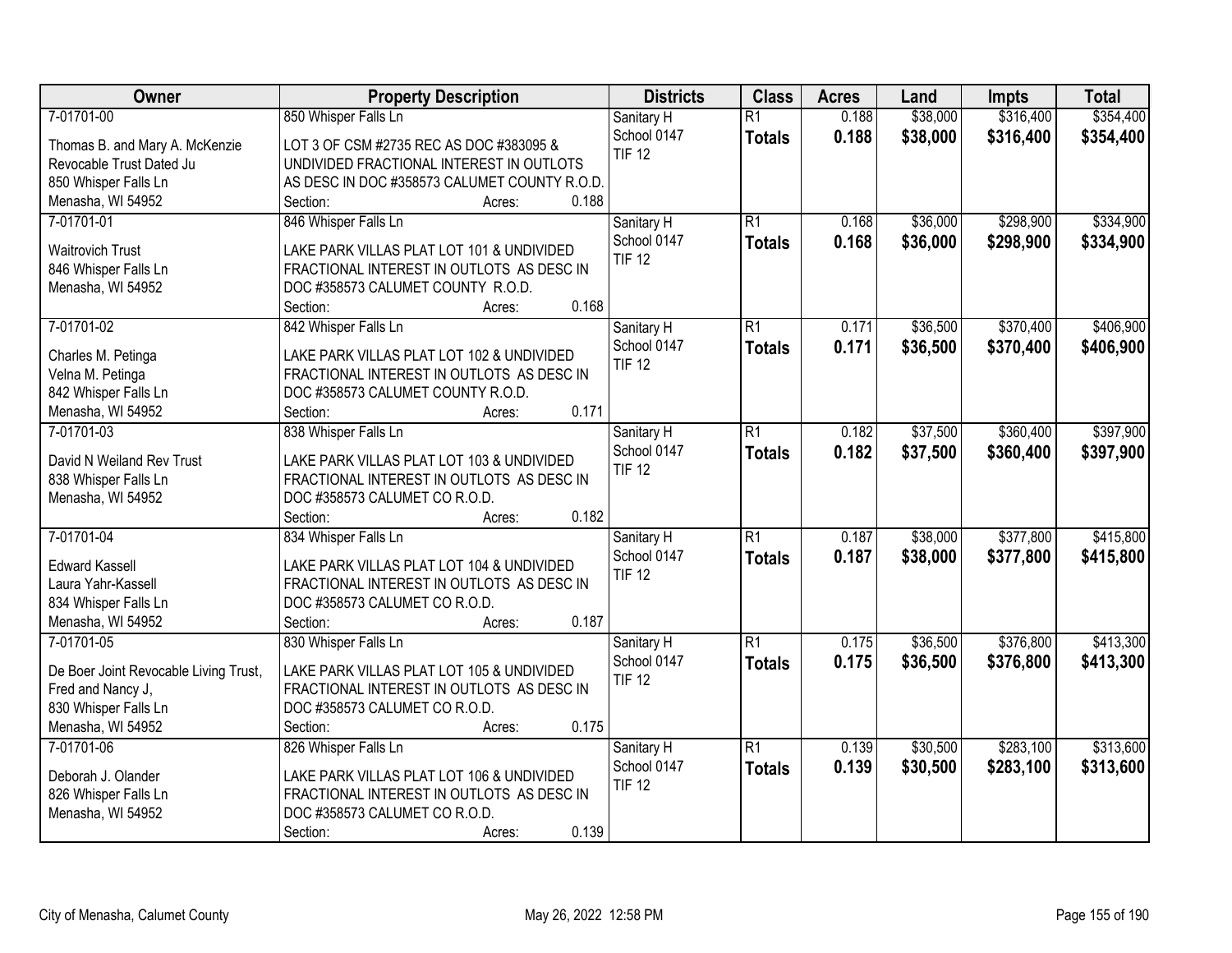| Owner                                   | <b>Property Description</b>                                                         | <b>Districts</b> | <b>Class</b>    | <b>Acres</b> | Land            | <b>Impts</b>    | <b>Total</b>    |
|-----------------------------------------|-------------------------------------------------------------------------------------|------------------|-----------------|--------------|-----------------|-----------------|-----------------|
| 7-01701-07                              | 818 Whisper Falls Ln                                                                | Sanitary H       | $\overline{R1}$ | 0.142        | \$31,000        | \$301,600       | \$332,600       |
| Robert Schleinz                         | LAKE PARK VILLAS PLAT LOT 107 & UNDIVIDED                                           | School 0147      | <b>Totals</b>   | 0.142        | \$31,000        | \$301,600       | \$332,600       |
| 818 Whisper Falls Ln                    | FRACTIONAL INTEREST IN OUTLOTS AS DESC IN                                           | <b>TIF 12</b>    |                 |              |                 |                 |                 |
| Menasha, WI 54952                       | DOC #358573 CALUMET CO R.O.D.                                                       |                  |                 |              |                 |                 |                 |
|                                         | 0.142<br>Section:<br>Acres:                                                         |                  |                 |              |                 |                 |                 |
| 7-01701-08                              | 814 Whisper Falls Ln                                                                | Sanitary H       | $\overline{R1}$ | 0.185        | \$38,000        | \$271,900       | \$309,900       |
|                                         |                                                                                     | School 0147      |                 | 0.185        |                 |                 | \$309,900       |
| Ann K. Stiltjes                         | LAKE PARK VILLAS PLAT LOT 108 & UNDIVIDED                                           | <b>TIF 12</b>    | <b>Totals</b>   |              | \$38,000        | \$271,900       |                 |
| 814 Whisper Falls Ln                    | FRACTIONAL INTEREST IN OUTLOTS AS DESC IN                                           |                  |                 |              |                 |                 |                 |
| Menasha, WI 54952                       | DOC #358573 CALUMET CO R.O.D.                                                       |                  |                 |              |                 |                 |                 |
|                                         | 0.185<br>Section:<br>Acres:                                                         |                  |                 |              |                 |                 |                 |
| 7-01701-09                              | 810 Whisper Falls Ln                                                                | Sanitary H       | X4              | 0.171        | $\overline{50}$ | \$0             | $\sqrt{50}$     |
|                                         |                                                                                     | School 0147      | <b>Totals</b>   | 0.171        | \$0             | \$0             | \$0             |
| The Redevelopment Authority of the City | LOT 109 OF CSM #2820 REC AS DOC #394331 &                                           | <b>TIF 12</b>    |                 |              |                 |                 |                 |
| of Menasha                              | UNDIVIDED FRACTIONAL INTEREST IN OUTLOTS                                            |                  |                 |              |                 |                 |                 |
| 140 Main St                             | AS DESC IN DOC #358573 CALUMET CO R.O.D.<br>0.171                                   |                  |                 |              |                 |                 |                 |
| Menasha, WI 54952                       | Section:<br>Acres:                                                                  |                  |                 |              |                 |                 |                 |
| 7-01701-10                              | 3020 Georgetown PI                                                                  | Sanitary H       | R1              | 0.171        | \$36,500        | \$375,000       | \$411,500       |
| Don Jungen                              | LAKE PARK VILLAS PLAT LOT 110 & UNDIVIDED                                           | School 0147      | <b>Totals</b>   | 0.171        | \$36,500        | \$375,000       | \$411,500       |
| Sue Jungen                              | FRACTIONAL INTEREST IN OUTLOTS AS DESC IN                                           | <b>TIF 12</b>    |                 |              |                 |                 |                 |
| 3020 Georgetown Pl                      | DOC #358573 CALUMET CO R.O.D.                                                       |                  |                 |              |                 |                 |                 |
| Menasha, WI 54952                       | 0.171<br>Section:<br>Acres:                                                         |                  |                 |              |                 |                 |                 |
| 7-01701-11                              | 3016 Georgetown PI                                                                  | Sanitary H       | $\overline{X4}$ | 0.217        | $\overline{50}$ | $\overline{50}$ | $\overline{50}$ |
|                                         |                                                                                     | School 0147      | <b>Totals</b>   | 0.217        | \$0             | \$0             | \$0             |
| The Redevelopment Authority of the City | LAKE PARK VILLAS PLAT LOT 111 & UNDIVIDED                                           | <b>TIF 12</b>    |                 |              |                 |                 |                 |
| of Menasha                              | FRACTIONAL INTEREST IN OUTLOTS AS DESC IN                                           |                  |                 |              |                 |                 |                 |
| 140 Main St                             | DOC #358573 CALUMET CO R.O.D.                                                       |                  |                 |              |                 |                 |                 |
| Menasha, WI 54952                       | 0.217<br>Section:<br>Acres:                                                         |                  |                 |              |                 |                 |                 |
| 7-01701-12                              | 817 Kelsey Brook Ct                                                                 | Sanitary H       | X4              | 0.157        | $\sqrt{6}$      | \$0             | \$0             |
|                                         | The Redevelopment Authority of the City   LAKE PARK VILLAS PLAT LOT 112 & UNDIVIDED | School 0147      | <b>Totals</b>   | 0.157        | \$0             | \$0             | \$0             |
| of Menasha                              | FRACTIONAL INTEREST IN OUTLOTS AS DESC IN                                           | <b>TIF 12</b>    |                 |              |                 |                 |                 |
| 140 Main St                             | DOC #358573 CALUMET CO R.O.D.                                                       |                  |                 |              |                 |                 |                 |
| Menasha, WI 54952                       | 0.157<br>Section:<br>Acres:                                                         |                  |                 |              |                 |                 |                 |
| 7-01701-13                              | 821 Kelsey Brook Ct                                                                 | Sanitary H       | $\overline{R1}$ | 0.161        | \$35,000        | \$239,900       | \$274,900       |
|                                         |                                                                                     | School 0147      | <b>Totals</b>   | 0.161        | \$35,000        | \$239,900       | \$274,900       |
| Francis S Ebben and Joann T Ebben,      | LAKE PARK VILLAS PLAT LOT 113 & UNDIVIDED                                           | <b>TIF 12</b>    |                 |              |                 |                 |                 |
| Trustees of the Fr                      | FRACTIONAL INTEREST IN OUTLOTS AS DESC IN                                           |                  |                 |              |                 |                 |                 |
| 821 Kelsey Brook Ct                     | DOC #358573 CALUMET CO R.O.D.                                                       |                  |                 |              |                 |                 |                 |
| Menasha, WI 54952                       | 0.161<br>Section:<br>Acres:                                                         |                  |                 |              |                 |                 |                 |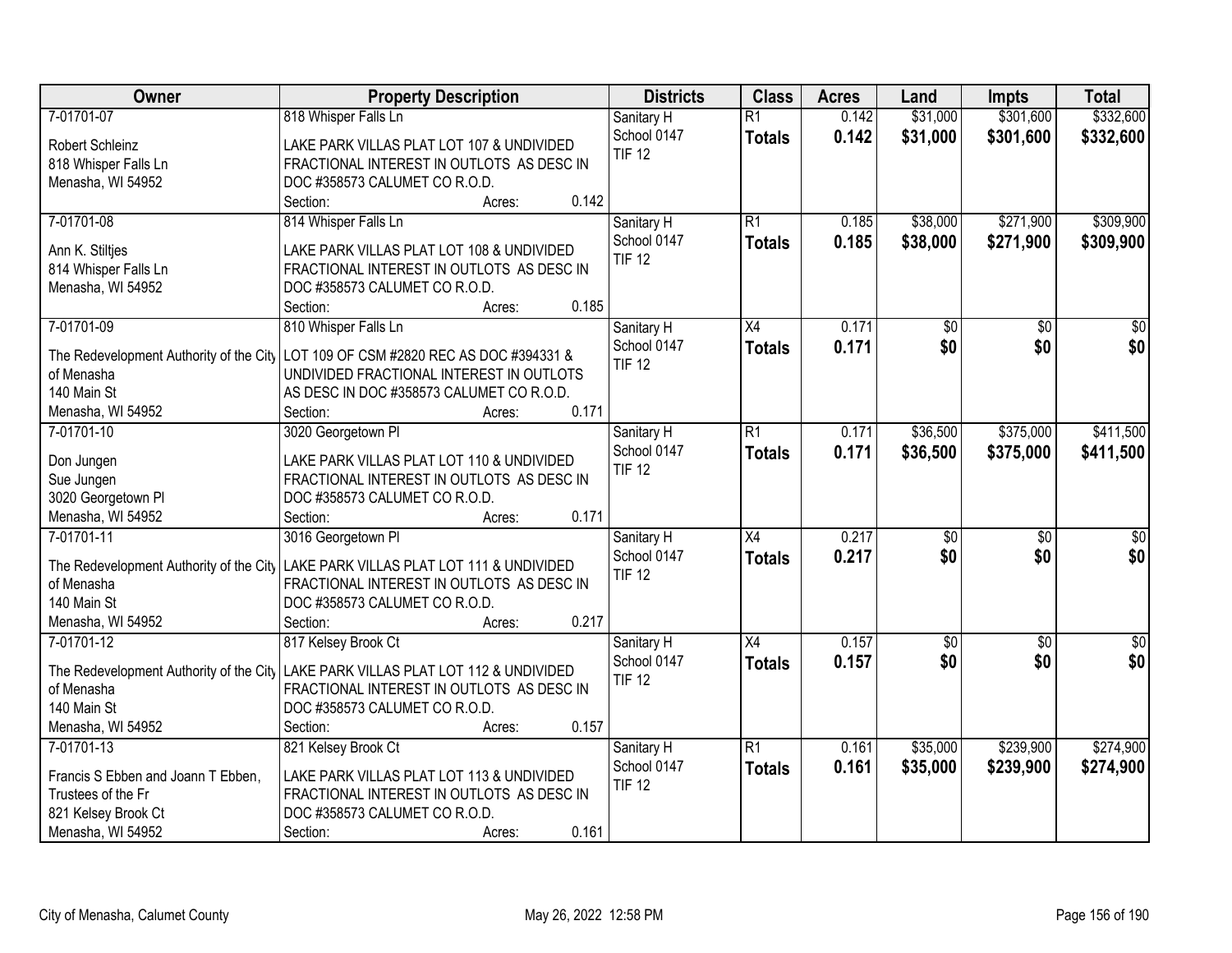| Owner                                   | <b>Property Description</b>                   | <b>Districts</b> | <b>Class</b>    | <b>Acres</b> | Land     | <b>Impts</b> | <b>Total</b> |
|-----------------------------------------|-----------------------------------------------|------------------|-----------------|--------------|----------|--------------|--------------|
| 7-01701-14                              | 825 Kelsey Brook Ct                           | Sanitary H       | $\overline{R1}$ | 0.187        | \$38,000 | \$400,100    | \$438,100    |
| <b>Thomas Betters</b>                   | LAKE PARK VILLAS PLAT LOT 114 & UNDIVIDED     | School 0147      | <b>Totals</b>   | 0.187        | \$38,000 | \$400,100    | \$438,100    |
| <b>Mary Betters</b>                     | FRACTIONAL INTEREST IN OUTLOTS AS DESC IN     | <b>TIF 12</b>    |                 |              |          |              |              |
| 825 Kelsey Brook Ct                     | DOC #358573 CALUMET CO R.O.D.                 |                  |                 |              |          |              |              |
| Menasha, WI 54952                       | 0.187<br>Section:<br>Acres:                   |                  |                 |              |          |              |              |
| 7-01701-15                              | 829 Kelsey Brook Ct                           | Sanitary H       | $\overline{R1}$ | 0.191        | \$38,500 | \$370,200    | \$408,700    |
|                                         |                                               | School 0147      | <b>Totals</b>   | 0.191        | \$38,500 | \$370,200    | \$408,700    |
| John E. Manki and Mary C. Manki         | LAKE PARK VILLAS PLAT LOT 115 & UNDIVIDED     | <b>TIF 12</b>    |                 |              |          |              |              |
| Revocable Living Trust                  | FRACTIONAL INTEREST IN OUTLOTS AS DESC IN     |                  |                 |              |          |              |              |
| 829 Kelsey Brook Ct                     | DOC #358573 CALUMET CO R.O.D.                 |                  |                 |              |          |              |              |
| Menasha, WI 54952                       | 0.191<br>Section:<br>Acres:                   |                  |                 |              |          |              |              |
| 7-01701-16                              | 833 Kelsey Brook Ct                           | Sanitary H       | $\overline{R1}$ | 0.232        | \$43,500 | \$268,500    | \$312,000    |
| David N. Rutschow                       | LAKE PARK VILLAS PLAT LOT 116 & UNDIVIDED     | School 0147      | <b>Totals</b>   | 0.232        | \$43,500 | \$268,500    | \$312,000    |
| Pauline S. Rutschow                     | FRACTIONAL INTEREST IN OUTLOTS AS DESC IN     | <b>TIF 12</b>    |                 |              |          |              |              |
| 833 Kelsey Brook Ct                     | DOC #358573 CALUMET CO R.O.D.                 |                  |                 |              |          |              |              |
| Menasha, WI 54952                       | 0.232<br>Section:<br>Acres:                   |                  |                 |              |          |              |              |
| 7-01701-17                              | 840 Kelsey Brook Ct                           | Sanitary H       | $\overline{R1}$ | 0.209        | \$40,500 | \$370,100    | \$410,600    |
|                                         |                                               | School 0147      |                 | 0.209        |          |              |              |
| Griffith H. Howell                      | LAKE PARK VILLAS PLAT LOT 117 & UNDIVIDED     | <b>TIF 12</b>    | <b>Totals</b>   |              | \$40,500 | \$370,100    | \$410,600    |
| Lois A. Howell                          | FRACTIONAL INTEREST IN OUTLOTS AS DESC IN     |                  |                 |              |          |              |              |
| 840 Kelsey Brook Ct                     | DOC #358573 CALUMET CO R.O.D.                 |                  |                 |              |          |              |              |
| Menasha, WI 54952                       | 0.209<br>Section:<br>Acres:                   |                  |                 |              |          |              |              |
| 7-01701-18                              | 836 Kelsey Brook Ct                           | Sanitary H       | $\overline{R1}$ | 0.171        | \$36,000 | \$347,600    | \$383,600    |
|                                         |                                               | School 0147      | <b>Totals</b>   | 0.171        | \$36,000 | \$347,600    | \$383,600    |
| Diane M Klingbeil Revocable Living Trus | LAKE PARK VILLAS PLAT LOT 118 & UNDIVIDED     | <b>TIF 12</b>    |                 |              |          |              |              |
| Dated March 1                           | FRACTIONAL INTEREST IN OUTLOTS AS DESC IN     |                  |                 |              |          |              |              |
| 836 Kelsey Brook Ct                     | DOC #358573 CALUMET CO R.O.D.                 |                  |                 |              |          |              |              |
| Menasha, WI 54952                       | 0.171<br>Section:<br>Acres:                   |                  |                 |              |          |              |              |
| 7-01701-19                              | 832 Kelsey Brook Ct                           | Sanitary H       | $\overline{R1}$ | 0.221        | \$42,500 | \$259,000    | \$301,500    |
| Stanley C. Martenson                    | REPLAT OF LAKE PARK VILLAS LOT 18 & UNDIVIDED | School 0147      | <b>Totals</b>   | 0.221        | \$42,500 | \$259,000    | \$301,500    |
| Patricia M. Martenson                   | FRACTIONAL INTEREST IN OUTLOTS AS DESC IN     | <b>TIF 12</b>    |                 |              |          |              |              |
| 832 Kelsey Brook Ct                     | DOC #358573 CALUMET CO R.O.D.                 |                  |                 |              |          |              |              |
| Menasha, WI 54952                       | 0.221<br>Section:<br>Acres:                   |                  |                 |              |          |              |              |
| 7-01701-20                              | 824 Kelsey Brook Ct                           | Sanitary H       | $\overline{R1}$ | 0.212        | \$41,000 | \$264,800    | \$305,800    |
|                                         |                                               | School 0147      | <b>Totals</b>   | 0.212        | \$41,000 | \$264,800    | \$305,800    |
| Steven B. Depner                        | REPLAT OF LAKE PARK VILLAS LOT 19 & UNDIVIDED | <b>TIF 12</b>    |                 |              |          |              |              |
| Debora Depner                           | FRACTIONAL INTEREST IN OUTLOTS AS DESC IN     |                  |                 |              |          |              |              |
| 824 Kelsey Brook Ct                     | DOC #358573 CALUMET CO R.O.D.                 |                  |                 |              |          |              |              |
| Menasha, WI 54952                       | 0.212<br>Section:<br>Acres:                   |                  |                 |              |          |              |              |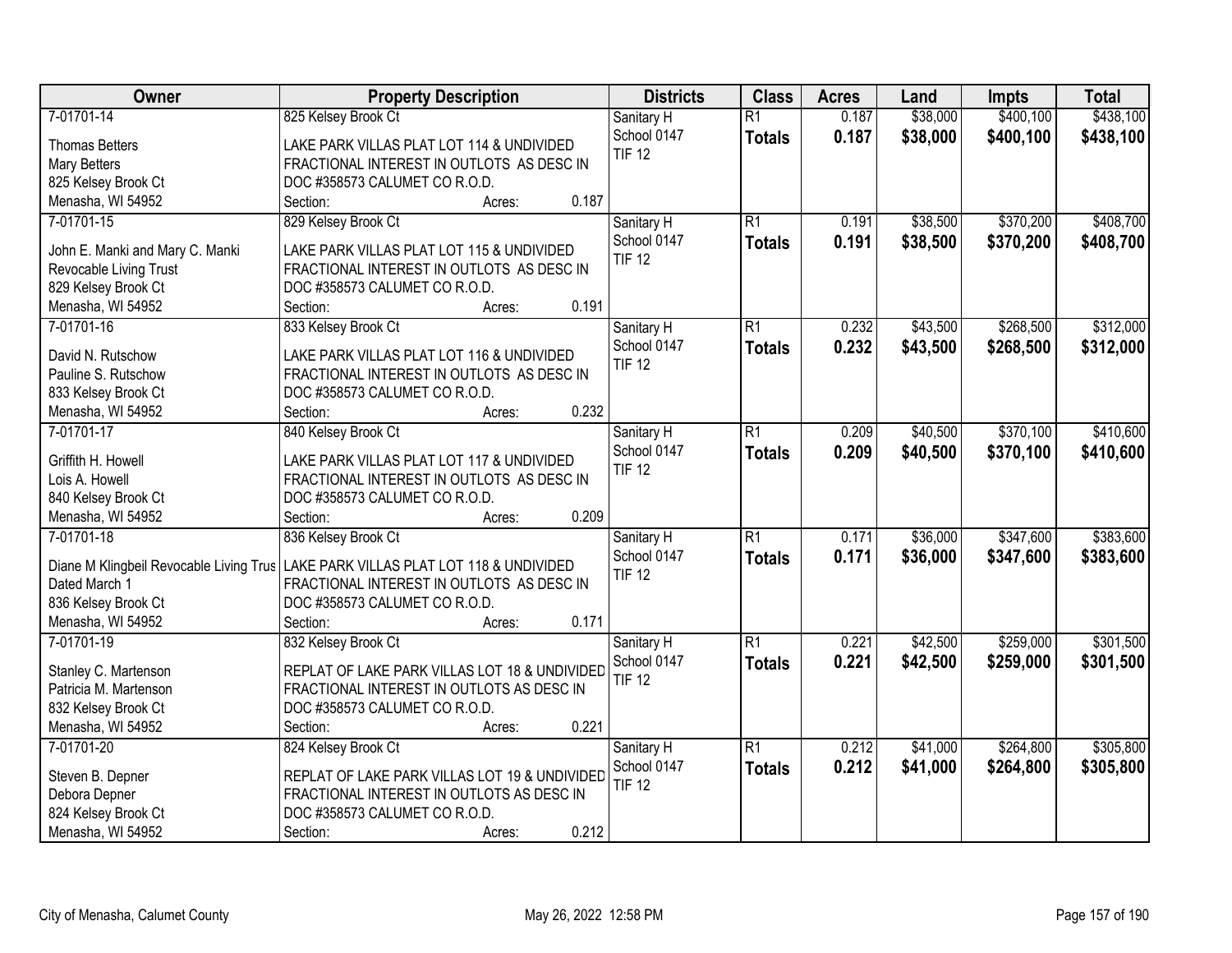| Owner                                   | <b>Property Description</b>                                                       | <b>Districts</b>             | <b>Class</b>    | <b>Acres</b> | Land     | <b>Impts</b>    | <b>Total</b>    |
|-----------------------------------------|-----------------------------------------------------------------------------------|------------------------------|-----------------|--------------|----------|-----------------|-----------------|
| 7-01701-21                              | 820 Kelsey Brook Ct                                                               | Sanitary H                   | $\overline{R1}$ | 0.202        | \$40,000 | \$309,600       | \$349,600       |
| Richard J. Vander Wyst                  | LAKE PARK VILLAS PLAT LOT 121 & UNDIVIDED                                         | School 0147                  | <b>Totals</b>   | 0.202        | \$40,000 | \$309,600       | \$349,600       |
| Mary K. Vander Wyst                     | FRACTIONAL INTEREST IN OUTLOTS AS DESC IN                                         | <b>TIF 12</b>                |                 |              |          |                 |                 |
| 820 Kelsey Brook Ct                     | DOC #358573 CALUMET CO R.O.D.                                                     |                              |                 |              |          |                 |                 |
| Menasha, WI 54952                       | 0.202<br>Section:<br>Acres:                                                       |                              |                 |              |          |                 |                 |
| 7-01701-22                              | 3008 Georgetown PI                                                                | Sanitary H                   | $\overline{X4}$ | 0.162        | \$0      | $\overline{30}$ | \$0             |
|                                         |                                                                                   | School 0147                  | <b>Totals</b>   | 0.162        | \$0      | \$0             | \$0             |
| The Redevelopment Authority of the City | LAKE PARK VILLAS PLAT LOT 122 & UNDIVIDED                                         | <b>TIF 12</b>                |                 |              |          |                 |                 |
| of Menasha                              | FRACTIONAL INTEREST IN OUTLOTS AS DESC IN                                         |                              |                 |              |          |                 |                 |
| 140 Main St                             | DOC #358573 CALUMET CO R.O.D.<br>0.162                                            |                              |                 |              |          |                 |                 |
| Menasha, WI 54952                       | Section:<br>Acres:                                                                |                              |                 |              |          |                 |                 |
| 7-01701-23                              | 3004 Georgetown PI                                                                | Sanitary H                   | $\overline{R1}$ | 0.160        | \$35,000 | \$248,900       | \$283,900       |
| Robert Reinke                           | LAKE PARK VILLAS PLAT LOT 123 & UNDIVIDED                                         | School 0147                  | <b>Totals</b>   | 0.160        | \$35,000 | \$248,900       | \$283,900       |
| 3004 Georgetown Pl                      | FRACTIONAL INTEREST IN OUTLOTS AS DESC IN                                         | <b>TIF 12</b>                |                 |              |          |                 |                 |
| Menasha, WI 54952                       | DOC #358573 CALUMET CO R.O.D.                                                     |                              |                 |              |          |                 |                 |
|                                         | 0.160<br>Section:<br>Acres:                                                       |                              |                 |              |          |                 |                 |
| 7-01701-24                              | 3000 Georgetown PI                                                                | Sanitary H                   | $\overline{R1}$ | 0.167        | \$36,000 | \$249,500       | \$285,500       |
|                                         |                                                                                   | School 0147                  | <b>Totals</b>   | 0.167        | \$36,000 | \$249,500       | \$285,500       |
| Gregory P. Kubinski                     | LAKE PARK VILLAS PLAT LOT 124 & UNDIVIDED                                         | <b>TIF 12</b>                |                 |              |          |                 |                 |
| 3000 Georgetown                         | FRACTIONAL INTEREST IN OUTLOTS AS DESC IN                                         |                              |                 |              |          |                 |                 |
| Menasha, WI 54952                       | DOC #358573 CALUMET CO R.O.D.<br>0.167                                            |                              |                 |              |          |                 |                 |
|                                         | Section:<br>Acres:                                                                |                              |                 |              |          |                 |                 |
| 7-01701-25                              | 2996 Georgetown PI                                                                | Sanitary H                   | $\overline{R1}$ | 0.186        | \$38,000 | \$263,500       | \$301,500       |
| Laurie L. Olsen                         | LAKE PARK VILLAS PLAT LOT 125 & UNDIVIDED                                         | School 0147                  | <b>Totals</b>   | 0.186        | \$38,000 | \$263,500       | \$301,500       |
| 2996 Georgetown Pl                      | FRACTIONAL INTEREST IN OUTLOTS AS DESC IN                                         | <b>TIF 12</b>                |                 |              |          |                 |                 |
| Menasha, WI 54952                       | DOC #358573 CALUMET CO R.O.D.                                                     |                              |                 |              |          |                 |                 |
|                                         | 0.186<br>Section:<br>Acres:                                                       |                              |                 |              |          |                 |                 |
| 7-01701-26                              | 2992 Georgetown Pl                                                                | Sanitary H                   | $\overline{X4}$ | 0.234        | \$0      | $\overline{50}$ | $\overline{50}$ |
|                                         |                                                                                   | School 0147                  | <b>Totals</b>   | 0.234        | \$0      | \$0             | \$0             |
| of Menasha                              | The Redevelopment Authority of the City LAKE PARK VILLAS PLAT LOT 126 & UNDIVIDED | <b>TIF 12</b>                |                 |              |          |                 |                 |
| 140 Main St                             | FRACTIONAL INTEREST IN OUTLOTS AS DESC IN<br>DOC #358573 CALUMET CO R.O.D.        |                              |                 |              |          |                 |                 |
| Menasha, WI 54952                       | 0.234<br>Section:                                                                 |                              |                 |              |          |                 |                 |
| 7-01701-27                              | Acres:                                                                            |                              | $\overline{R1}$ | 0.173        | \$36,500 | \$260,800       | \$297,300       |
|                                         | 837 Fountain Way                                                                  | Sanitary H                   |                 |              |          |                 |                 |
| <b>Edward Doe</b>                       | LAKE PARK VILLAS PLAT LOT 127 & UNDIVIDED                                         | School 0147<br><b>TIF 12</b> | <b>Totals</b>   | 0.173        | \$36,500 | \$260,800       | \$297,300       |
| 837 Fountain Way                        | FRACTIONAL INTEREST IN OUTLOTS AS DESC IN                                         |                              |                 |              |          |                 |                 |
| Menasha, WI 54952                       | DOC #358573 CALUMET CO R.O.D.                                                     |                              |                 |              |          |                 |                 |
|                                         | 0.173<br>Section:<br>Acres:                                                       |                              |                 |              |          |                 |                 |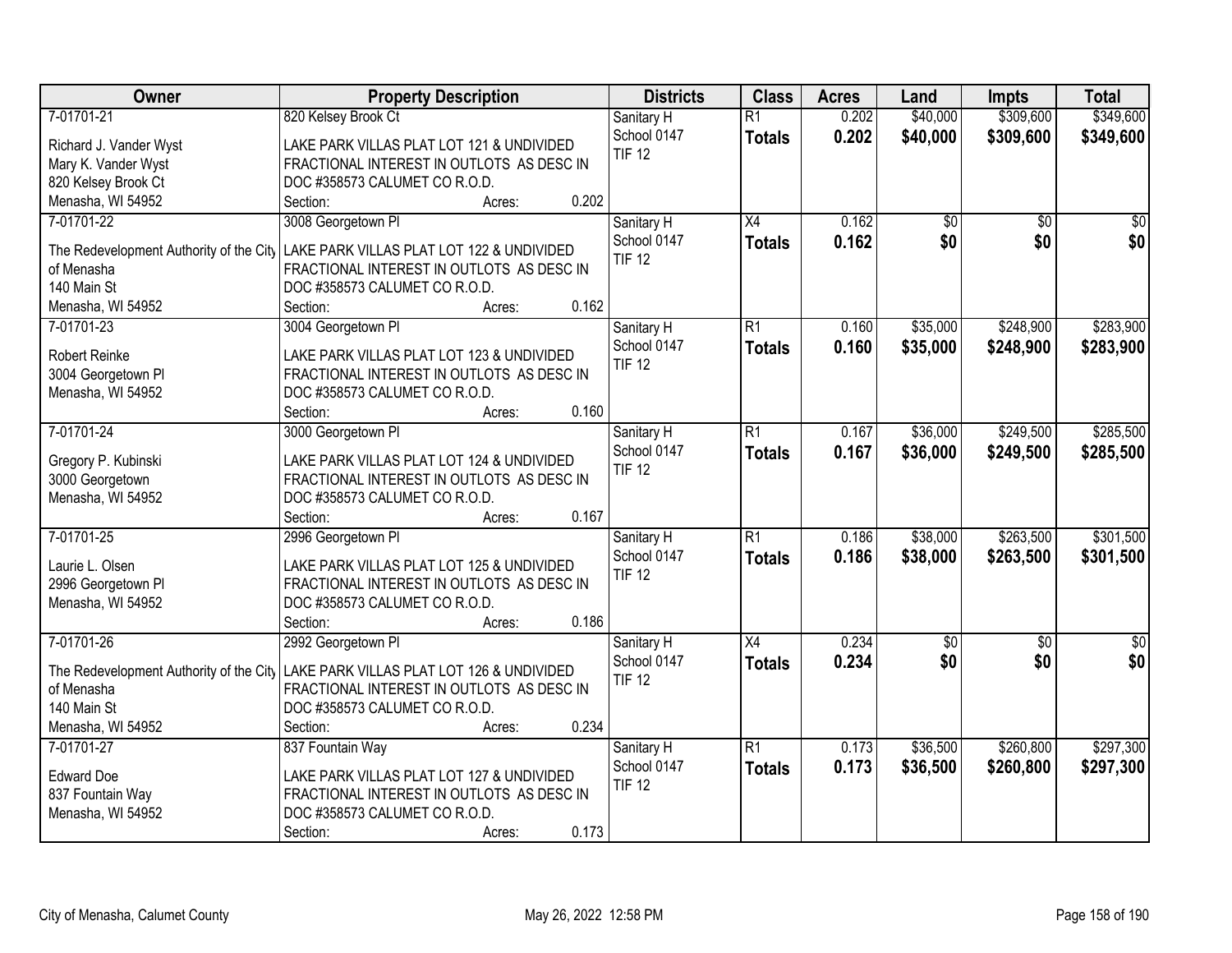| Owner                                   | <b>Property Description</b>                | <b>Districts</b> | <b>Class</b>    | <b>Acres</b> | Land            | <b>Impts</b>    | <b>Total</b>    |
|-----------------------------------------|--------------------------------------------|------------------|-----------------|--------------|-----------------|-----------------|-----------------|
| 7-01701-28                              | 841 Fountain Way                           | Sanitary H       | $\overline{R1}$ | 0.174        | \$36,500        | \$281,600       | \$318,100       |
| Ronald Parker                           | LAKE PARK VILLAS PLAT LOT 128 & UNDIVIDED  | School 0147      | <b>Totals</b>   | 0.174        | \$36,500        | \$281,600       | \$318,100       |
| 10550 Amiata Way #202                   | FRACTIONAL INTEREST IN OUTLOTS AS DESC IN  | <b>TIF 12</b>    |                 |              |                 |                 |                 |
| Fort Myers, FL 33913                    | DOC #358573 CALUMET CO R.O.D.              |                  |                 |              |                 |                 |                 |
|                                         | 0.174<br>Section:<br>Acres:                |                  |                 |              |                 |                 |                 |
| 7-01701-29                              | 845 Fountain Way                           | Sanitary H       | R1              | 0.175        | \$36,500        | \$280,700       | \$317,200       |
|                                         |                                            | School 0147      | <b>Totals</b>   | 0.175        | \$36,500        | \$280,700       | \$317,200       |
| Joel Seymour                            | LAKE PARK VILLAS PLAT LOT 129 & UNDIVIDED  | <b>TIF 12</b>    |                 |              |                 |                 |                 |
| <b>Barbara Stadler</b>                  | FRACTIONAL INTEREST IN OUTLOTS AS DESC IN  |                  |                 |              |                 |                 |                 |
| 845 Fountain Way                        | DOC #358573 CALUMET CO R.O.D.              |                  |                 |              |                 |                 |                 |
| Menasha, WI 54952                       | 0.175<br>Section:<br>Acres:                |                  |                 |              |                 |                 |                 |
| 7-01701-30                              | 849 Fountain Way                           | Sanitary H       | X4              | 0.156        | $\overline{50}$ | $\overline{50}$ | $\overline{30}$ |
| The Redevelopment Authority of the City | LAKE PARK VILLAS PLAT LOT 130 & UNDIVIDED  | School 0147      | <b>Totals</b>   | 0.156        | \$0             | \$0             | \$0             |
| of Menasha                              | FRACTIONAL INTEREST IN OUTLOTS AS DESC IN  | <b>TIF 12</b>    |                 |              |                 |                 |                 |
| 140 Main St                             | DOC #358573 CALUMET CO R.O.D.              |                  |                 |              |                 |                 |                 |
| Menasha, WI 54952                       | 0.156<br>Section:<br>Acres:                |                  |                 |              |                 |                 |                 |
| 7-01701-31                              | 853 Fountain Way                           | Sanitary H       | R1              | 0.161        | \$35,000        | \$285,200       | \$320,200       |
|                                         |                                            | School 0147      | <b>Totals</b>   | 0.161        | \$35,000        | \$285,200       | \$320,200       |
| Mark Hackbarth                          | LAKE PARK VILLAS PLAT LOT 131 & UNDIVIDED  | <b>TIF 12</b>    |                 |              |                 |                 |                 |
| 853 Fountain Way                        | FRACTIONAL INTEREST IN OUTLOTS AS DESC IN  |                  |                 |              |                 |                 |                 |
| Menasha, WI 54952                       | DOC #358573 CALUMET CO R.O.D.              |                  |                 |              |                 |                 |                 |
|                                         | 0.161<br>Section:<br>Acres:                |                  |                 |              |                 |                 |                 |
| 7-01701-32                              | 857 Fountain Way                           | Sanitary H       | $\overline{R1}$ | 0.170        | \$36,000        | \$337,900       | \$373,900       |
| Ronald O. Klapper                       | LAKE PARK VILLAS PLAT LOT 132 & UNDIVIDED  | School 0147      | <b>Totals</b>   | 0.170        | \$36,000        | \$337,900       | \$373,900       |
| Marlene H. Klapper                      | FRACTIONAL INTEREST IN OUTLOTS AS DESC IN  | <b>TIF 12</b>    |                 |              |                 |                 |                 |
| 857 Fountain Way                        | DOC #358573 CALUMET CO R.O.D.              |                  |                 |              |                 |                 |                 |
| Menasha, WI 54952                       | 0.000<br>Section:<br>Acres:                |                  |                 |              |                 |                 |                 |
| 7-01701-33                              | Lake Park Rd                               | Sanitary H       | R2              | 0.243        | \$21,000        | \$0             | \$21,000        |
|                                         |                                            | School 0147      | <b>Totals</b>   | 0.243        | \$21,000        | \$0             | \$21,000        |
| <b>Community First Credit Untion</b>    | COMMUNITY WAY R/W F/K/A LAKE PARK VILLAS   | <b>TIF 12</b>    |                 |              |                 |                 |                 |
| PO Box 1487                             | PLAT LOT 9                                 |                  |                 |              |                 |                 |                 |
| Appleton, WI 54912                      |                                            |                  |                 |              |                 |                 |                 |
|                                         | 0.243<br>Section:<br>Acres:                |                  |                 |              |                 |                 |                 |
| 7-01702-01                              | 3058 Villa Way Unit 1                      | Sanitary H       | R1              | 0.223        | \$35,000        | \$220,000       | \$255,000       |
| James J. Hennes                         | COTTAGES AT LAKE PARK UNIT 1 ALSO KNOWN AS | School 0147      | <b>Totals</b>   | 0.223        | \$35,000        | \$220,000       | \$255,000       |
| Gail Zierler                            | REPLAT OF LAKE PARK VILLAS LOT 1 AS REC IN | <b>TIF 12</b>    |                 |              |                 |                 |                 |
| 3058 Villa Way                          | DOC #395270 CALUMET COUNTY R.O.D.          |                  |                 |              |                 |                 |                 |
| Menasha, WI 54952                       | 0.223<br>Section:<br>Acres:                |                  |                 |              |                 |                 |                 |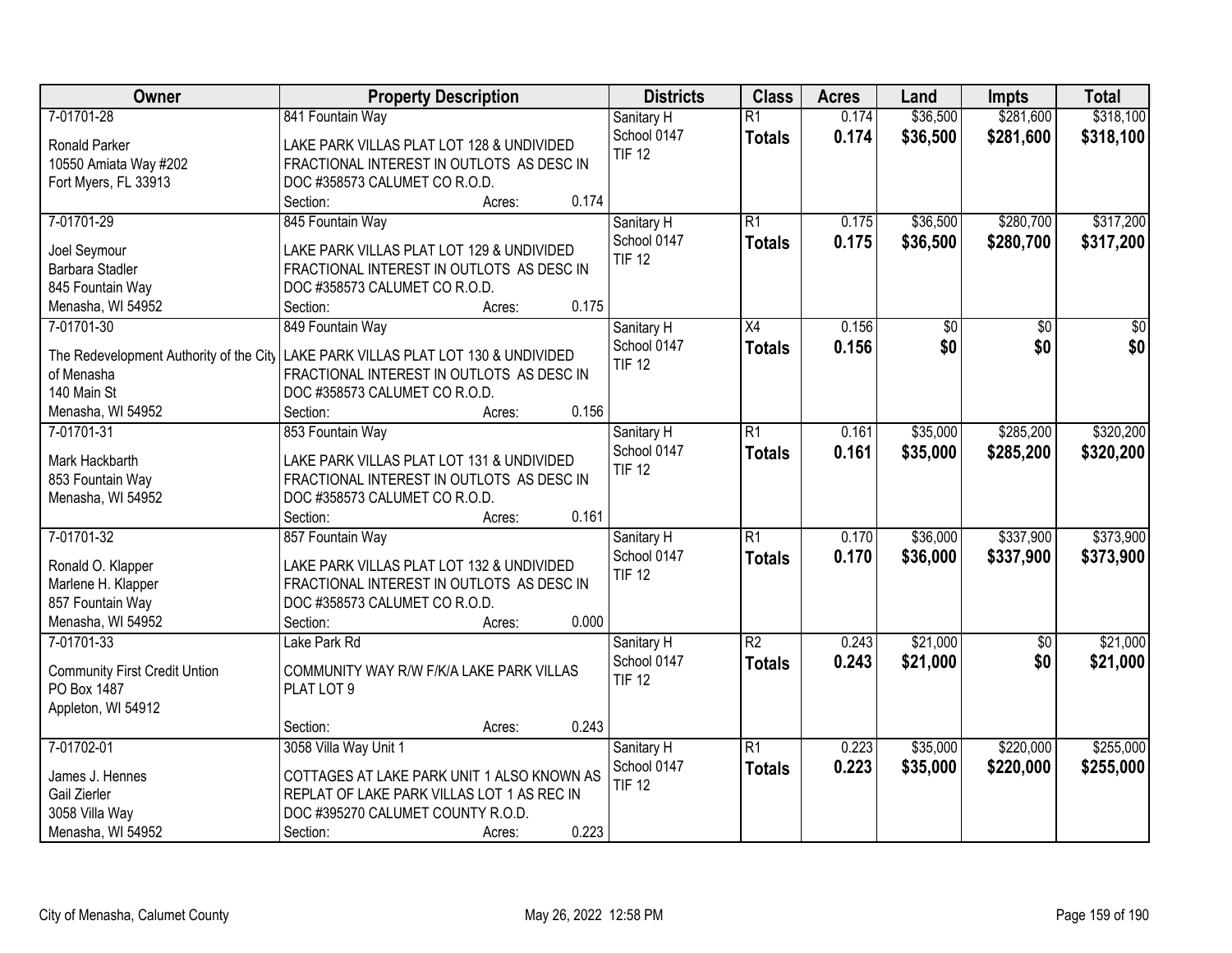| Owner                               | <b>Property Description</b>                | <b>Districts</b> | <b>Class</b>    | <b>Acres</b> | Land     | Impts     | <b>Total</b> |
|-------------------------------------|--------------------------------------------|------------------|-----------------|--------------|----------|-----------|--------------|
| 7-01702-02                          | 3050 Villa Way Unit 3                      | Sanitary H       | $\overline{R1}$ | 0.223        | \$35,000 | \$219,500 | \$254,500    |
| Mary T. Schweitzer Revocable Trust  | COTTAGES AT LAKE PARK UNIT 3 ALSO KNOWN AS | School 0147      | <b>Totals</b>   | 0.223        | \$35,000 | \$219,500 | \$254,500    |
| Dated May 24, 2014                  | REPLAT OF LAKE PARK VILLAS LOT 1 AS REC IN | <b>TIF 12</b>    |                 |              |          |           |              |
| 3050 Villa Way Unit 3               | DOC #395270 CALUMET COUNTY R.O.D.          |                  |                 |              |          |           |              |
| Menasha, WI 54952                   | 0.223<br>Section:<br>Acres:                |                  |                 |              |          |           |              |
| 7-01702-03                          | 3046 Villa Way Unit 4                      | Sanitary H       | R1              | 0.223        | \$35,000 | \$265,800 | \$300,800    |
|                                     |                                            | School 0147      | <b>Totals</b>   | 0.223        | \$35,000 | \$265,800 | \$300,800    |
| Michael H. Baarts                   | COTTAGES AT LAKE PARK UNIT 4 ALSO KNOWN AS | <b>TIF 12</b>    |                 |              |          |           |              |
| Lennett Baarts                      | REPLAT OF LAKE PARK VILLAS LOT 1 AS REC IN |                  |                 |              |          |           |              |
| 3046 Villa Way                      | DOC #395270 CALUMET COUNTY R.O.D.          |                  |                 |              |          |           |              |
| Menasha, WI 54952                   | 0.223<br>Section:<br>Acres:                |                  |                 |              |          |           |              |
| 7-01702-04                          | 3042 Villa Way Unit 5                      | Sanitary H       | $\overline{R1}$ | 0.223        | \$35,000 | \$271,500 | \$306,500    |
| John V. Clark                       | COTTAGES AT ALKE PARK UNIT 5 ALSO KNOWN AS | School 0147      | <b>Totals</b>   | 0.223        | \$35,000 | \$271,500 | \$306,500    |
| Leta S. Marino                      | REPLAT OF LAKE PARK VILLAS LOT 1 AS REC IN | <b>TIF 12</b>    |                 |              |          |           |              |
| 3042 Villa Way                      | DOC #395270 CALUMET COUNTY R.O.D.          |                  |                 |              |          |           |              |
| Menasha, WI 54952                   | 0.223<br>Section:<br>Acres:                |                  |                 |              |          |           |              |
| 7-01702-05                          | 3038 Villa Way Unit 6                      | Sanitary H       | $\overline{R1}$ | 0.223        | \$35,000 | \$252,200 | \$287,200    |
|                                     |                                            | School 0147      | <b>Totals</b>   | 0.223        | \$35,000 | \$252,200 | \$287,200    |
| Jean Jacques L'Eplattenier          | COTTAGES AT LAKE PARK UNIT 6 ALSO KNOWN AS | <b>TIF 12</b>    |                 |              |          |           |              |
| Shirl L'Eplattenier                 | REPLAT OF LAKE PARK VILLAS LOT 1 AS REC IN |                  |                 |              |          |           |              |
| 3038 Villa Way                      | DOC #395270 CALUMET COUNTY R.O.D.          |                  |                 |              |          |           |              |
| Menasha, WI 54952                   | 0.223<br>Section:<br>Acres:                |                  |                 |              |          |           |              |
| 7-01702-06                          | 3034 Villa Way Unit 7                      | Sanitary H       | $\overline{R1}$ | 0.223        | \$35,000 | \$267,500 | \$302,500    |
| Paul A. Sturm and Kathleen M. Sturm | COTTAGES AT LAKE PARK UNIT 7 ALSO KNOWN AS | School 0147      | <b>Totals</b>   | 0.223        | \$35,000 | \$267,500 | \$302,500    |
| Revocable Living Tr                 | REPLAT OF LAKE PARK VILLAS LOT 1 AS REC IN | <b>TIF 12</b>    |                 |              |          |           |              |
| 3034 Villa Way Unit 7               | DOC #395270 CALUMET COUNTY R.O.D.          |                  |                 |              |          |           |              |
| Menasha, WI 54952                   | 0.223<br>Section:<br>Acres:                |                  |                 |              |          |           |              |
| 7-01702-07                          | 3030 Villa Way Unit 8                      | Sanitary H       | R1              | 0.223        | \$35,000 | \$277,600 | \$312,600    |
|                                     |                                            | School 0147      | <b>Totals</b>   | 0.223        | \$35,000 | \$277,600 | \$312,600    |
| Anthony A. Slomski                  | COTTAGES AT LAKR PARK UNIT 8 ALSO KNOWN AS | <b>TIF 12</b>    |                 |              |          |           |              |
| Bennis Slomski                      | REPLAT OF LAKE PARK VILLAS LOT 1 AS REC IN |                  |                 |              |          |           |              |
| 3030 Villa Way                      | DOC #395270 CALUMET COUNTY R.O.D.          |                  |                 |              |          |           |              |
| Menasha, WI 54952                   | 0.223<br>Section:<br>Acres:                |                  |                 |              |          |           |              |
| 7-01702-08                          | 3026 Villa Way                             | Sanitary H       | R1              | 0.223        | \$35,000 | \$272,200 | \$307,200    |
| Judith A. Wolfgram                  | COTTAGES AT LAKE PARK UNIT 9 ALSO KNOWN AS | School 0147      | <b>Totals</b>   | 0.223        | \$35,000 | \$272,200 | \$307,200    |
| 5715 N Meade St Apt 215             | REPLAT OF LAKE PARK VILLAS LOT 1 AS REC IN | <b>TIF 12</b>    |                 |              |          |           |              |
| Appleton, WI 54913                  | DOC #395270 CALUMET COUNTY R.O.D.          |                  |                 |              |          |           |              |
|                                     |                                            |                  |                 |              |          |           |              |
|                                     | 0.223<br>Section:<br>Acres:                |                  |                 |              |          |           |              |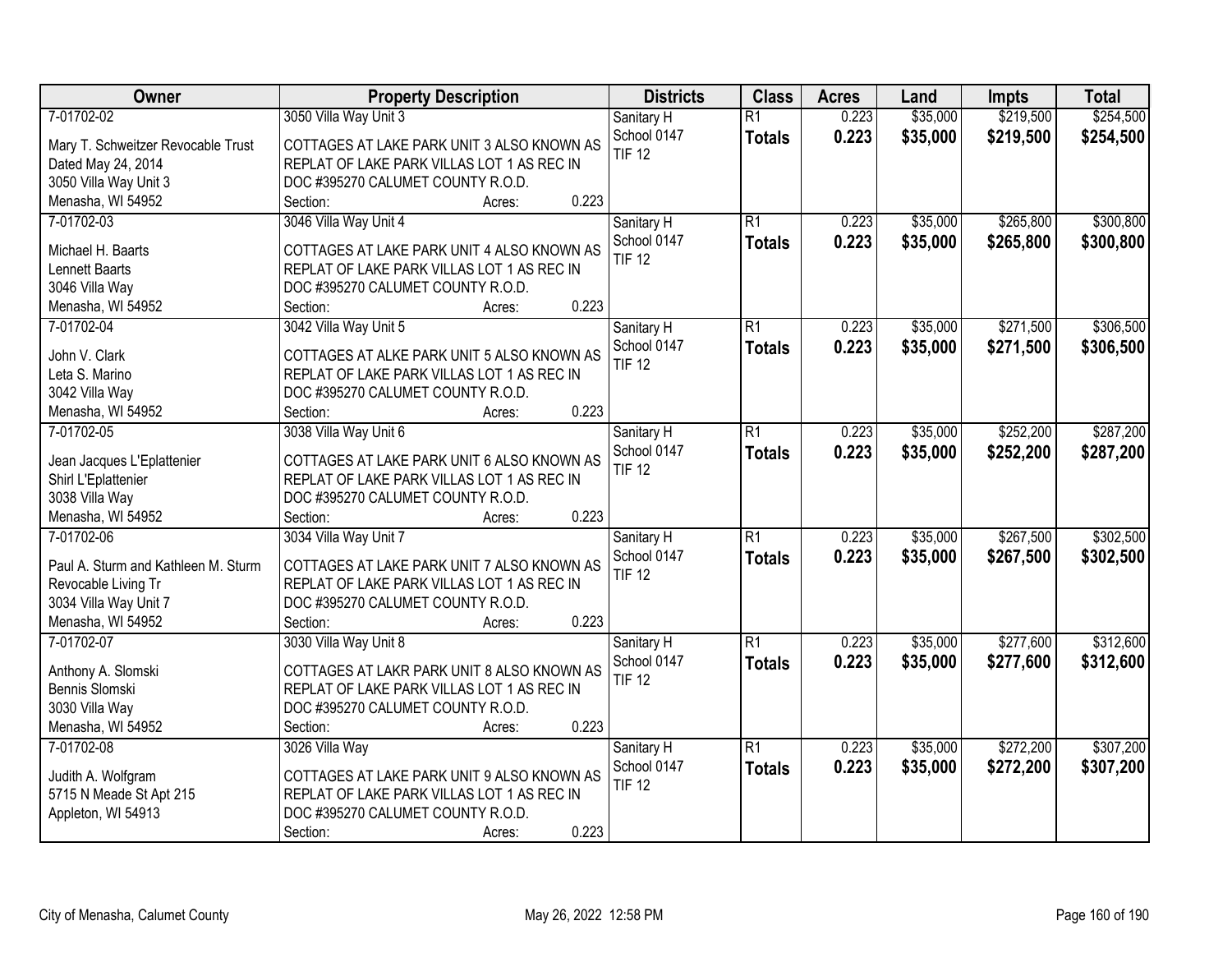| Owner                               | <b>Property Description</b>                 | <b>Districts</b>             | <b>Class</b>    | <b>Acres</b> | Land     | <b>Impts</b> | <b>Total</b> |
|-------------------------------------|---------------------------------------------|------------------------------|-----------------|--------------|----------|--------------|--------------|
| 7-01702-09                          | 3022 Villa Way Unit 10                      | Sanitary H                   | $\overline{R1}$ | 0.223        | \$35,000 | \$239,900    | \$274,900    |
| Brian P. Moore Revocable Trust U/A/ | COTTAGES AT ALKE PARK UNIT 10 ALSO KNOWN AS | School 0147                  | <b>Totals</b>   | 0.223        | \$35,000 | \$239,900    | \$274,900    |
| Dated October 30, 2                 | REPLAT OF LAKE PARK VILLAS LOT 1 AS REC IN  | <b>TIF 12</b>                |                 |              |          |              |              |
| 3022 Villa Way                      | DOC #395270 CALUMET COUNTY R.O.D.           |                              |                 |              |          |              |              |
| Menasha, WI 54952                   | 0.223<br>Section:<br>Acres:                 |                              |                 |              |          |              |              |
| 7-01702-10                          | 3019 Villa Way Unit 11                      | Sanitary H                   | R1              | 0.223        | \$35,000 | \$224,900    | \$259,900    |
|                                     |                                             | School 0147                  | <b>Totals</b>   | 0.223        | \$35,000 | \$224,900    | \$259,900    |
| Donald R. Bartman                   | COTTAGES AT LAKE PARK UNIT 11 ALSO KNOWN AS | <b>TIF 12</b>                |                 |              |          |              |              |
| Lillian Bartman                     | REPLAT OF LAKE PARK VILLAS LOT 1 AS REC IN  |                              |                 |              |          |              |              |
| 3019 Villa Way                      | DOC #395270 CALUMET COUNTY R.O.D.           |                              |                 |              |          |              |              |
| Menasha, WI 54952                   | 0.223<br>Section:<br>Acres:                 |                              |                 |              |          |              |              |
| 7-01702-11                          | 3023 Villa Way Unit 12                      | Sanitary H                   | $\overline{R1}$ | 0.223        | \$35,000 | \$260,900    | \$295,900    |
| Mary Francis                        | COTTAGES AT LAKE PARK UNIT 12 ALSO KNOWN AS | School 0147                  | <b>Totals</b>   | 0.223        | \$35,000 | \$260,900    | \$295,900    |
| 3023 Villa Way                      | REPLAT OF LAKE PARK VILLAS LOT 1 AS REC IN  | <b>TIF 12</b>                |                 |              |          |              |              |
| Menasha, WI 54952                   | DOC #395270 CALUMET COUNTY R.O.D.           |                              |                 |              |          |              |              |
|                                     | 0.223<br>Section:<br>Acres:                 |                              |                 |              |          |              |              |
| 7-01702-12                          | 3027 Villa Way Unit 13                      | Sanitary H                   | $\overline{R1}$ | 0.223        | \$35,000 | \$297,300    | \$332,300    |
|                                     |                                             | School 0147                  | <b>Totals</b>   | 0.223        | \$35,000 | \$297,300    | \$332,300    |
| Rebecca A. Nichols                  | COTTAGES AT LAKE PARK UNIT 13 ALSO KNOWN AS | <b>TIF 12</b>                |                 |              |          |              |              |
| John Nichols                        | REPLAT OF LAKE PARK VILLAS LOT 1 AS REC IN  |                              |                 |              |          |              |              |
| 3027 Villa Way                      | DOC #395270 CALUMET COUNTY R.O.D.<br>0.223  |                              |                 |              |          |              |              |
| Menasha, WI 54952<br>7-01702-13     | Section:<br>Acres:                          |                              | $\overline{R1}$ | 0.223        | \$35,000 | \$247,100    | \$282,100    |
|                                     | 3031 Villa Way Unit 14                      | Sanitary H                   |                 |              |          |              |              |
| Paul Thiel                          | COTTAGES AT LAKE PARK UNIT 14 ALSO KNOWN AS | School 0147<br><b>TIF 12</b> | Totals          | 0.223        | \$35,000 | \$247,100    | \$282,100    |
| Sue Thiel                           | REPLAT OF LAKE PARK VILLAS LOT 1 AS REC IN  |                              |                 |              |          |              |              |
| 3031 Villa Way                      | DOC #395270 CALUMET COUNTY R.O.D.           |                              |                 |              |          |              |              |
| Menasha, WI 54952                   | 0.223<br>Section:<br>Acres:                 |                              |                 |              |          |              |              |
| 7-01702-14                          | 3035 Villa Way Unit 15                      | Sanitary H                   | R1              | 0.223        | \$35,000 | \$229,700    | \$264,700    |
| John M. Mellberg                    | COTTAGES AT LAKE PARK UNIT 15 ALSO KNOWN AS | School 0147                  | <b>Totals</b>   | 0.223        | \$35,000 | \$229,700    | \$264,700    |
| Gail Mellberg                       | REPLAT OF LAKE PARK VILLAS LOT 1 AS REC IN  | <b>TIF 12</b>                |                 |              |          |              |              |
| 3035 Villa Way                      | DOC #395270 CALUMET COUNTY R.O.D.           |                              |                 |              |          |              |              |
| Menasha, WI 54952                   | 0.223<br>Section:<br>Acres:                 |                              |                 |              |          |              |              |
| 7-01702-15                          | 3039 Villa Way Unit 16                      | Sanitary H                   | R1              | 0.223        | \$35,000 | \$257,100    | \$292,100    |
|                                     |                                             | School 0147                  |                 |              |          |              |              |
| Michael W. Koehler                  | COTTAGES AT LAKR PARK UNIT 16 ALSO KNOWN AS | <b>TIF 12</b>                | <b>Totals</b>   | 0.223        | \$35,000 | \$257,100    | \$292,100    |
| Cynthia Koehler                     | REPLAT OF LAKE PARK VILLAS LOT 1 AS REC IN  |                              |                 |              |          |              |              |
| 3039 Villa Way                      | DOC #395270 CALUMET COUNTY R.O.D.           |                              |                 |              |          |              |              |
| Menasha, WI 54952                   | 0.223<br>Section:<br>Acres:                 |                              |                 |              |          |              |              |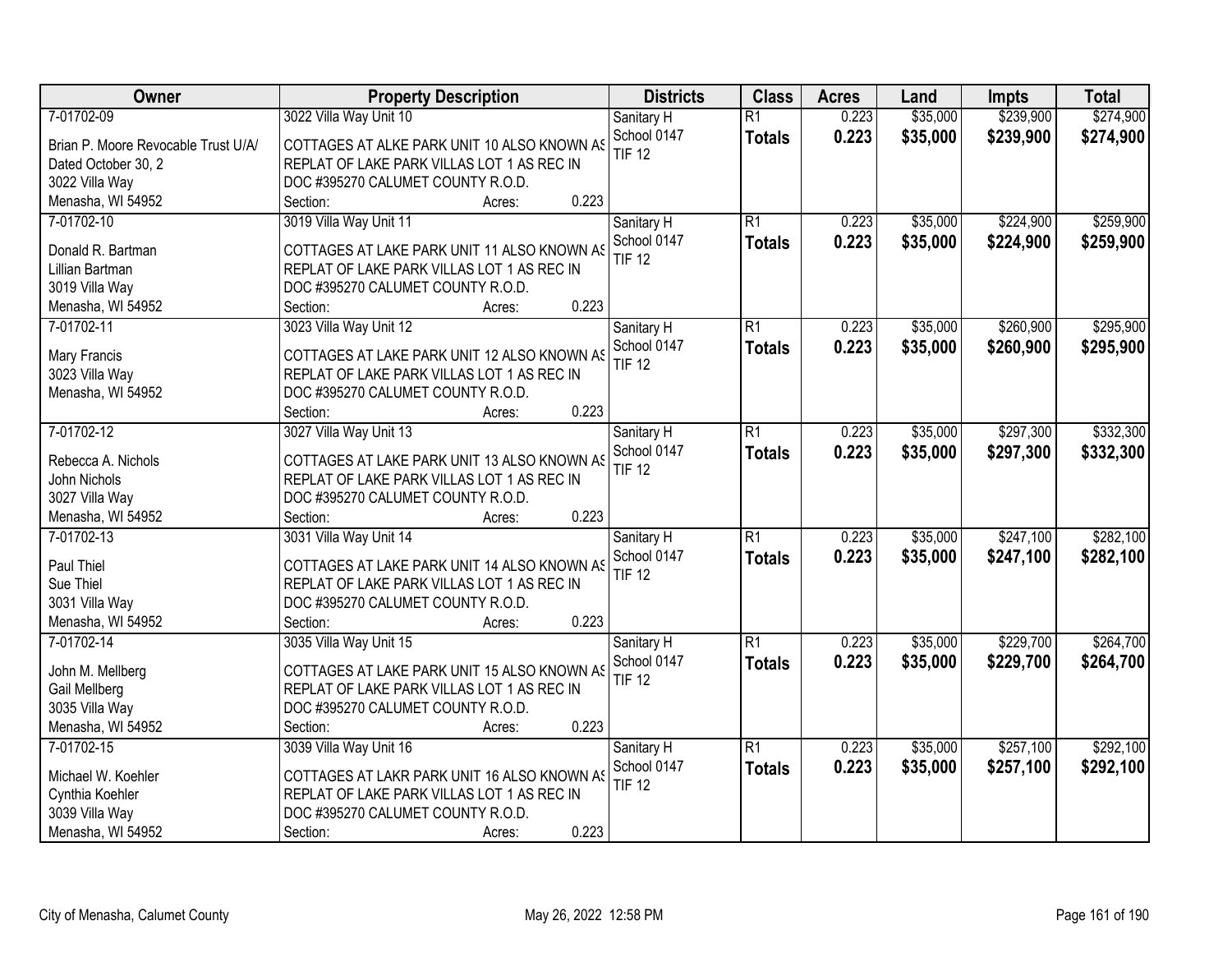| Owner                                 | <b>Property Description</b>                  | <b>Districts</b> | <b>Class</b>    | <b>Acres</b> | Land            | <b>Impts</b>    | <b>Total</b>     |
|---------------------------------------|----------------------------------------------|------------------|-----------------|--------------|-----------------|-----------------|------------------|
| 7-01702-16                            | Lake Park Rd                                 | Sanitary H       | $\overline{R1}$ | 1.221        | \$100           | $\overline{50}$ | \$100            |
| Lake Park Villas - Phase 2 - Property | OUTLOT 2 CSM 3277 ALSO KNOWN AS SEC 17 T20N  | School 0147      | <b>Totals</b>   | 1.221        | \$100           | \$0             | \$100            |
| Owners Associatio                     | R18E THAT PART OF NW-NE AS DESC IN           | <b>TIF 12</b>    |                 |              |                 |                 |                  |
| 866 Whisper Falls Ln                  | ANNEXATION ORDINANCE REC AS DOC #343453      |                  |                 |              |                 |                 |                  |
| Menasha, WI 54952                     | 1.221<br>Section:<br>Acres:                  |                  |                 |              |                 |                 |                  |
| 7-01707-00                            | 2800 Ush 10 / St Hwy 114                     | Sanitary H       | $\overline{X4}$ | 0.267        | $\overline{50}$ | \$0             | \$0              |
|                                       |                                              | School 0147      | <b>Totals</b>   | 0.267        | \$0             | \$0             | \$0              |
| <b>Waverly Sanitary District</b>      | LAKE PARK VILLAS THAT PART OF THE SW CORNER  | <b>TIF 12</b>    |                 |              |                 |                 |                  |
| N8722 County Road LP                  | OF LOT 2 AS DESC IN QCD, REC AS DOC #373654. |                  |                 |              |                 |                 |                  |
| Menasha, WI 54952                     | SUBJECT TO AN EASEMENT REC AS DOC #372498    |                  |                 |              |                 |                 |                  |
|                                       | 0.267<br>Section:<br>Acres:                  |                  |                 |              |                 |                 |                  |
| 7-01711-00                            | Ush 10 / St Hwy 114                          | Sanitary H       | X4              | 0.272        | $\overline{50}$ | \$0             | $\overline{\$0}$ |
| City of Menasha                       | SEC 17 T20N R18E THAT PART OF NW-NW AND      | School 0147      | <b>Totals</b>   | 0.272        | \$0             | \$0             | \$0              |
| 100 Main St Ste 200                   | GOVT LOT 4 AS DESC IN ANNEXATION ORDINANCE   | <b>TIF 12</b>    |                 |              |                 |                 |                  |
| Menasha, WI 54952                     | REC AS DOC #343454 CALUMET COUNTY R.O.D.     |                  |                 |              |                 |                 |                  |
|                                       | 0.272<br>Section:<br>Acres:                  |                  |                 |              |                 |                 |                  |
| 7-01712-00                            | Ush 10 / St Hwy 114                          | Sanitary H       | R1              | 0.120        | \$3,000         | $\sqrt[6]{3}$   | \$3,000          |
|                                       |                                              | School 0147      | <b>Totals</b>   | 0.120        | \$3,000         | \$0             | \$3,000          |
| Woodland Developments, LLC            | SEC 17 T20N R18E THAT PART OF NW-NW AS DESC  |                  |                 |              |                 |                 |                  |
| Attn: Michael H Hagens                | IN ANNEXATION ORDINANCE REC AS DOC #343454   |                  |                 |              |                 |                 |                  |
| N319 Breezewood Dr                    | CALUMET COUNTY R.O.D.                        |                  |                 |              |                 |                 |                  |
| Appleton, WI 54915                    | 0.120<br>Section:<br>Acres:                  |                  |                 |              |                 |                 |                  |
| 7-01713-00                            | Ush 10 / St Hwy 114                          | Sanitary H       | $\overline{X4}$ | 0.100        | $\overline{50}$ | $\overline{50}$ | $\overline{50}$  |
| Town Of Harrison                      | SEC 17 T20N R18E THAT PART OF NW-NW AS DESC  | School 0147      | <b>Totals</b>   | 0.100        | \$0             | \$0             | \$0              |
| W5298 State Rd 114                    | IN ANNEXATION ORDINANCE REC AS DOC #343454   | <b>TIF 12</b>    |                 |              |                 |                 |                  |
| Menasha, WI 54952                     | CALUMET COUNTY R.O.D.                        |                  |                 |              |                 |                 |                  |
|                                       | 0.100<br>Section:<br>Acres:                  |                  |                 |              |                 |                 |                  |
| 7-01715-00                            | Ush 10 / St Hwy 114                          | Sanitary H       | $\overline{R1}$ | 6.880        | \$4,000         | $\sqrt{6}$      | \$4,000          |
|                                       |                                              | School 0147      | R4              | 6.000        | \$1,300         | \$0             | \$1,300          |
| Woodland Developments, LLC            | SEC 17 T20N R18E THAT PART OF NW-NW          |                  | <b>Totals</b>   | 12.880       | \$5,300         | \$0             | \$5,300          |
| Attn: Michael H Hagens                | ANNEXED BY CITY ORDINANCE #0-3-2001 EXCL     |                  |                 |              |                 |                 |                  |
| N319 Breezewood Dr                    | THAT PART DESC IN DOC #391798 CALUMET        |                  |                 |              |                 |                 |                  |
| Appleton, WI 54915                    | 12.880<br>Section:<br>Acres:                 |                  |                 |              |                 |                 |                  |
| 7-01716-00                            | W6800 Ush 10 / St Hwy 114                    | Sanitary H       | $\overline{R1}$ | 2.930        | \$11,000        | $\overline{50}$ | \$11,000         |
| Woodland Developments, LLC            | SEC 17 T20N R18E THAT PART OF W30 ACRES OF   | School 0147      | R <sub>4</sub>  | 1.930        | \$400           | \$0             | \$400            |
| Attn: Michael H Hagens                | NE-NW AS DESC IN ANNEXATION ORDINANCE REC    |                  | <b>Totals</b>   | 4.860        | \$11,400        | \$0             | \$11,400         |
| N319 Breezewood Dr                    | AS DOC #343453 CALUMET COUNTY R.O.D.         |                  |                 |              |                 |                 |                  |
| Appleton, WI 54915                    | 2.930<br>Section:<br>Acres:                  |                  |                 |              |                 |                 |                  |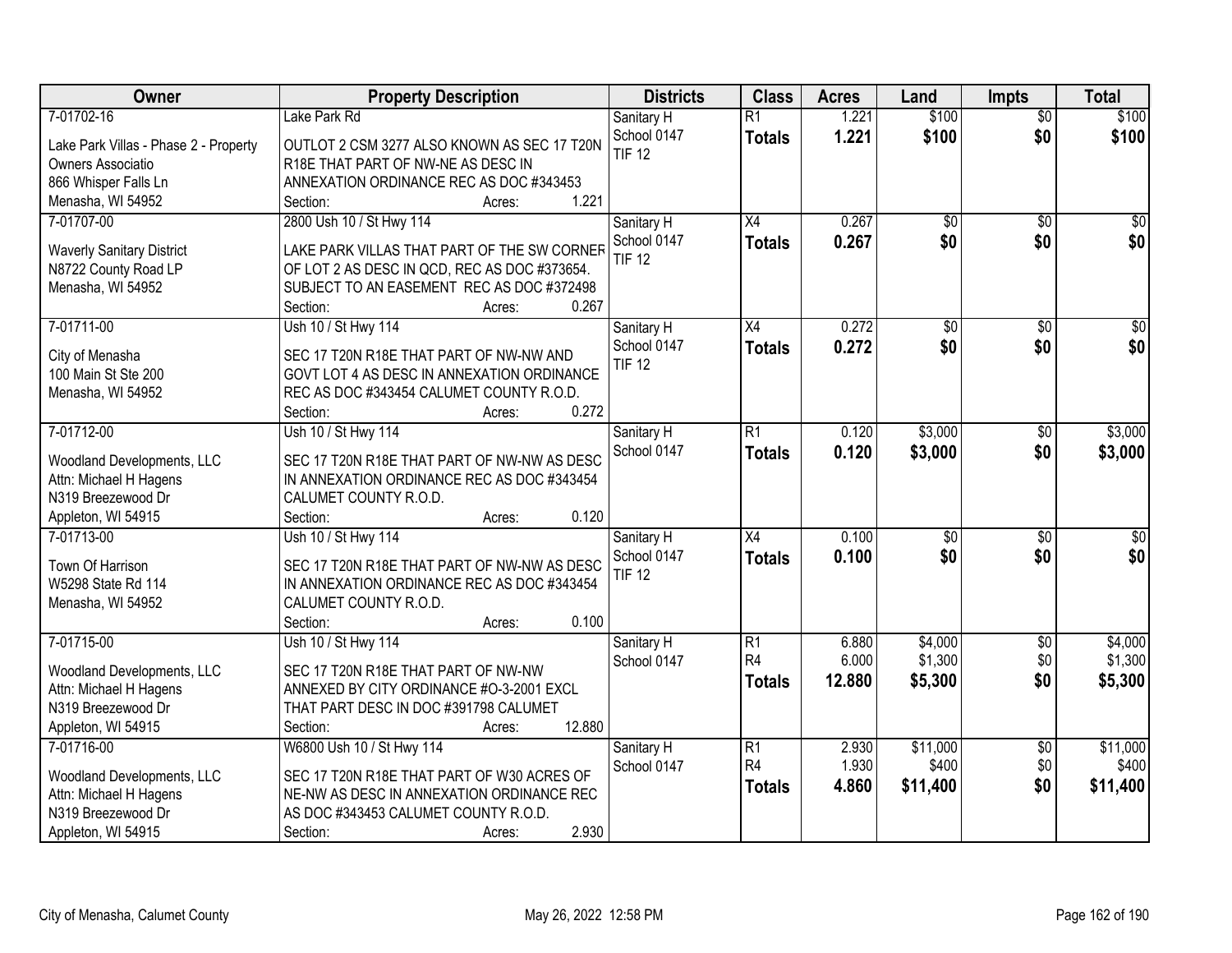| Owner                      | <b>Property Description</b>                    | <b>Districts</b>             | <b>Class</b>    | <b>Acres</b> | Land     | <b>Impts</b>    | <b>Total</b> |
|----------------------------|------------------------------------------------|------------------------------|-----------------|--------------|----------|-----------------|--------------|
| 7-01717-00                 | Ush 10 / St Hwy 114                            | Sanitary H                   | $\overline{R4}$ | 8.800        | \$2,000  | $\overline{50}$ | \$2,000      |
| Woodland Developments, LLC | SEC 17 T20N R18E THAT PART OF NE-NW ANNEXED    | School 0147                  | R <sub>5</sub>  | 10.310       | \$41,900 | \$0             | \$41,900     |
| Attn: Michael H Hagens     | BY CITY ORDINANCE #O-3-2001                    |                              | <b>Totals</b>   | 19.110       | \$43,900 | \$0             | \$43,900     |
| N319 Breezewood Dr         |                                                |                              |                 |              |          |                 |              |
| Appleton, WI 54915         | 19.110<br>Section:<br>Acres:                   |                              |                 |              |          |                 |              |
| 7-01724-00                 | W6794 Ush 10 / St Hwy 114                      | Sanitary H                   | R1              | 0.892        | \$38,500 | \$147,900       | \$186,400    |
|                            |                                                | School 0147                  | <b>Totals</b>   | 0.892        | \$38,500 | \$147,900       | \$186,400    |
| Linda J. Bartelt           | SEC 17 T20N R18E W 150' OF GOV'T LOT 3 LYING N |                              |                 |              |          |                 |              |
| W6794 Ush 10/114           | OF USH 10 & STH 114                            |                              |                 |              |          |                 |              |
| Menasha, WI 54952          | 0.892<br>Section:<br>Acres:                    |                              |                 |              |          |                 |              |
| 7-01772-00                 | 3018 Villa Way                                 | Sanitary H                   | R1              | 0.220        | \$32,500 | \$247,100       | \$279,600    |
|                            |                                                | School 0147                  |                 | 0.220        | \$32,500 | \$247,100       |              |
| Todd E. Grannis            | PONDS OF MENASHA LOT 1 ALSO KNOWN OS SEC       | <b>TIF 12</b>                | <b>Totals</b>   |              |          |                 | \$279,600    |
| Theresa A. Grannis         | 17 T20N R18E THAT PART OF NW-NE AS DESC IN     |                              |                 |              |          |                 |              |
| 3018 Villa Way             | ANNEXATION ORDINANCE REC AS DOC #343453        |                              |                 |              |          |                 |              |
| Menasha, WI 54952          | 0.220<br>Section:<br>Acres:                    |                              |                 |              |          |                 |              |
| 7-01772-01                 | 3014 Villa Way                                 | Sanitary H                   | $\overline{R1}$ | 0.220        | \$32,500 | \$241,400       | \$273,900    |
| <b>Thomas Michaels</b>     | PONDS OF MENASHA LOT 2 ALSO KNOWN AS           | School 0147                  | <b>Totals</b>   | 0.220        | \$32,500 | \$241,400       | \$273,900    |
| Amy Michaels               | REPLAT OF LAKE PARK VILLAS LOT 15 AS REC IN    | <b>TIF 12</b>                |                 |              |          |                 |              |
| 3014 Villa Way             | DOC #395270 CALUMET COUNTY R.O.D.              |                              |                 |              |          |                 |              |
| Menasha, WI 54952          | 0.220<br>Section:<br>Acres:                    |                              |                 |              |          |                 |              |
| 7-01772-02                 | 3010 Villa Way                                 | Sanitary H                   | $\overline{R1}$ | 0.220        | \$32,500 | \$240,200       | \$272,700    |
|                            |                                                | School 0147                  | <b>Totals</b>   | 0.220        | \$32,500 | \$240,200       | \$272,700    |
| Mark R. Schleinz           | PONDS OF MENASHA LOT 3 ALSO KNOWN AS           | <b>TIF 12</b>                |                 |              |          |                 |              |
| Megan M. Schleinz          | REPLAT OF LAKE PARK VILLAS LOT 15 AS REC IN    |                              |                 |              |          |                 |              |
| 3010 Villa Way             | DOC #395270 CALUMET COUNTY R.O.D.              |                              |                 |              |          |                 |              |
| Menasha, WI 54952          | 0.220<br>Section:<br>Acres:                    |                              |                 |              |          |                 |              |
| 7-01772-03                 | 3006 Villa Way                                 | Sanitary H                   | R1              | 0.219        | \$32,500 | \$230,800       | \$263,300    |
| Bo and Cha Bee Thao        | PONDS OF MENASHA LOT 4 ALSO KNOWN AS           | School 0147<br><b>TIF 12</b> | <b>Totals</b>   | 0.219        | \$32,500 | \$230,800       | \$263,300    |
| 3006 Villa Way             | REPLAT OF LAKE PARK VILLAS LOT 15 AS REC IN    |                              |                 |              |          |                 |              |
| Menash, WI 54952           | DOC #395270 CALUMET COUNTY R.O.D.              |                              |                 |              |          |                 |              |
|                            | 0.219<br>Section:<br>Acres:                    |                              |                 |              |          |                 |              |
| 7-01772-04                 | 3002 Villa Way                                 | Sanitary H                   | R1              | 0.219        | \$32,500 | \$262,500       | \$295,000    |
| Andy J. VanThull           | PONDS OF MENASHA LOT 5 ALSO KNOWN AS           | School 0147                  | <b>Totals</b>   | 0.219        | \$32,500 | \$262,500       | \$295,000    |
| Abigail L. VanThull        | REPLAT OF LAKE PARK VILLAS LOT 15 AS REC IN    | <b>TIF 12</b>                |                 |              |          |                 |              |
| 3002 Villa Way             | DOC #395270 CALUMET COUNTY R.O.D.              |                              |                 |              |          |                 |              |
| Menasha, WI 54952          | 0.219<br>Section:<br>Acres:                    |                              |                 |              |          |                 |              |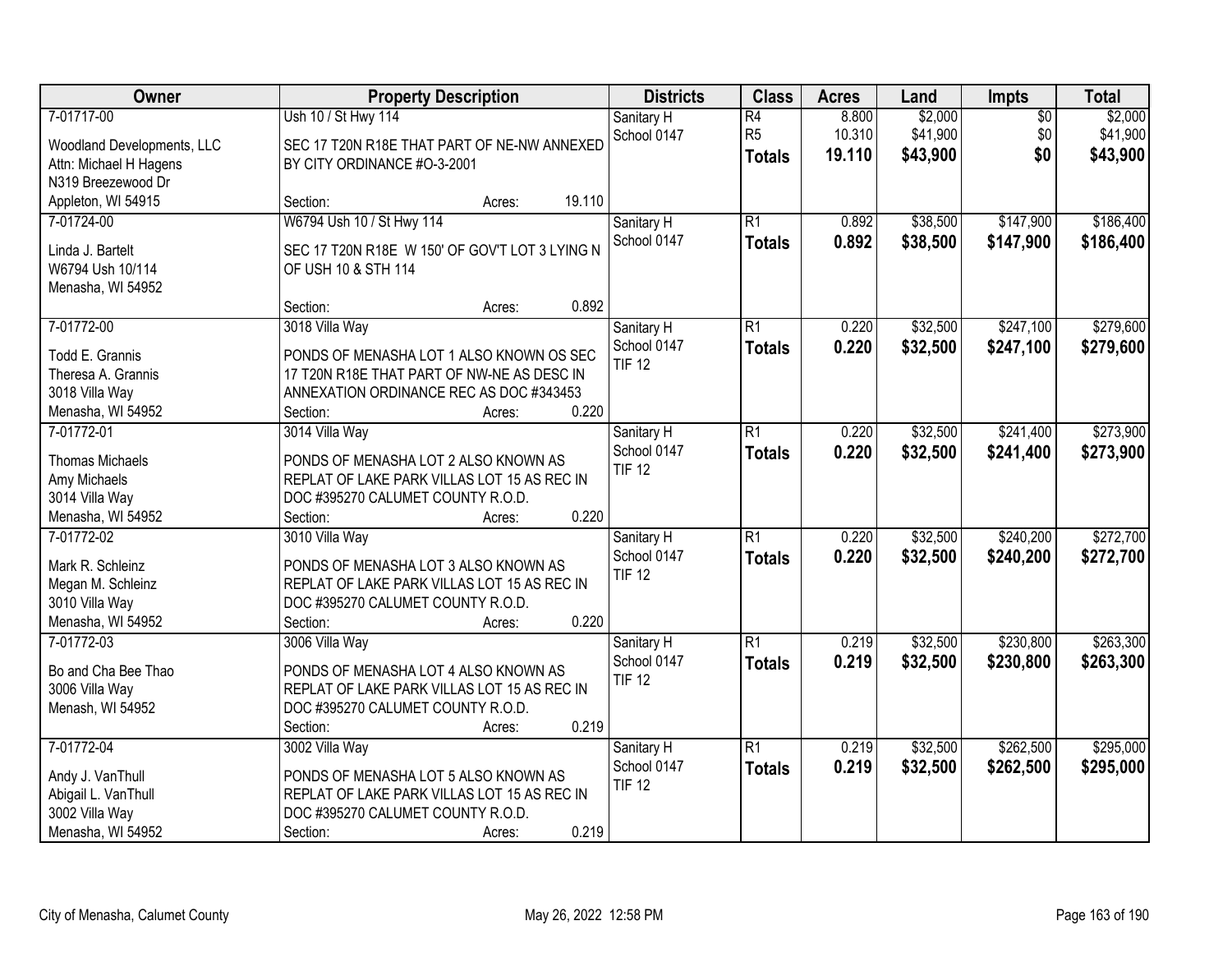| Owner                        | <b>Property Description</b>                 | <b>Districts</b> | <b>Class</b>    | <b>Acres</b> | Land     | <b>Impts</b> | <b>Total</b> |
|------------------------------|---------------------------------------------|------------------|-----------------|--------------|----------|--------------|--------------|
| 7-01772-05                   | 2952 Villa Way                              | Sanitary H       | $\overline{R1}$ | 0.219        | \$32,500 | \$318,700    | \$351,200    |
| Rahul and Sneha G Subbarayan | PONDS OF MENASHA LOT 6 ALSO KNOWN AS        | School 0147      | <b>Totals</b>   | 0.219        | \$32,500 | \$318,700    | \$351,200    |
| 2952 Villa Way               | REPLAT OF LAKE PARK VILLAS LOT 15 AS REC IN | <b>TIF 12</b>    |                 |              |          |              |              |
| Menasha, WI 54952            | DOC #395270 CALUMET COUNTY R.O.D.           |                  |                 |              |          |              |              |
|                              | 0.219<br>Section:<br>Acres:                 |                  |                 |              |          |              |              |
| 7-01772-06                   | 2944 Villa Way                              | Sanitary H       | $\overline{R1}$ | 0.222        | \$32,500 | \$289,300    | \$321,800    |
|                              |                                             | School 0147      | <b>Totals</b>   | 0.222        | \$32,500 | \$289,300    | \$321,800    |
| Susan Wehausen               | PONDS OF MENASHA LOT 7 ALSO KNOWN AS        | <b>TIF 12</b>    |                 |              |          |              |              |
| Stanley Wehausen             | REPLAT OF LAKE PARK VILLAS LOT 15 AS REC IN |                  |                 |              |          |              |              |
| 2944 Villa Way               | DOC #395270 CALUMET COUNTY R.O.D.           |                  |                 |              |          |              |              |
| Menasha, WI 54952            | 0.222<br>Section:<br>Acres:                 |                  |                 |              |          |              |              |
| 7-01772-07                   | 2936 Villa Way                              | Sanitary H       | $\overline{R1}$ | 0.274        | \$32,500 | \$290,600    | \$323,100    |
| Adam Lange                   | PONDS OF MENASHA LOT 8 ALSO KNOWN AS        | School 0147      | <b>Totals</b>   | 0.274        | \$32,500 | \$290,600    | \$323,100    |
| 2936 Villa Way               | REPLAT OF LAKE PARK VILLAS LOT 15 AS REC IN | <b>TIF 12</b>    |                 |              |          |              |              |
| Menasha, WI 54952            | DOC #395270 CALUMET COUNTY R.O.D.           |                  |                 |              |          |              |              |
|                              | 0.274<br>Section:<br>Acres:                 |                  |                 |              |          |              |              |
| 7-01772-08                   | 2928 Villa Way                              | Sanitary H       | $\overline{R1}$ | 0.301        | \$32,500 | \$283,700    | \$316,200    |
|                              |                                             | School 0147      | <b>Totals</b>   | 0.301        | \$32,500 | \$283,700    | \$316,200    |
| Alex R. Bowman               | PONDS OF MENASHA LOT 9 ALSO KNOWN AS        | <b>TIF 12</b>    |                 |              |          |              |              |
| Kimberly Bowman              | REPLAT OF LAKE PARK VILLAS LOT 15 AS REC IN |                  |                 |              |          |              |              |
| 2928 Villa Way               | DOC #395270 CALUMET COUNTY R.O.D.           |                  |                 |              |          |              |              |
| Menasha, WI 54952            | 0.301<br>Section:<br>Acres:                 |                  |                 |              |          |              |              |
| 7-01772-09                   | 2920 Villa Way                              | Sanitary H       | $\overline{R1}$ | 0.309        | \$32,500 | \$290,600    | \$323,100    |
| Tracy L. Kizewski            | PONDS OF MENASHS LOT 10 ALSO KNOWN AS       | School 0147      | <b>Totals</b>   | 0.309        | \$32,500 | \$290,600    | \$323,100    |
| William D. Kizewski          | REPLAT OF LAKE PARK VILLAS LOT 15 AS REC IN | <b>TIF 12</b>    |                 |              |          |              |              |
| 2920 Villa Way               | DOC #395270 CALUMET COUNTY R.O.D.           |                  |                 |              |          |              |              |
| Menasha, WI 54952            | 0.309<br>Section:<br>Acres:                 |                  |                 |              |          |              |              |
| 7-01772-10                   | 2912 Villa Way                              | Sanitary H       | $\overline{R1}$ | 0.309        | \$32,500 | \$281,800    | \$314,300    |
|                              |                                             | School 0147      | <b>Totals</b>   | 0.309        | \$32,500 | \$281,800    | \$314,300    |
| Kevin G. Jax                 | PONDS OF MENASHA LOT 11 ALSO KNOWN AS       | <b>TIF 12</b>    |                 |              |          |              |              |
| Angela M. Jax                | REPLAT OF LAKE PARK VILLAS LOT 15 AS REC IN |                  |                 |              |          |              |              |
| 2912 Villa Way               | DOC #395270 CALUMET COUNTY R.O.D.           |                  |                 |              |          |              |              |
| Menasha, WI 54952            | 0.309<br>Section:<br>Acres:                 |                  |                 |              |          |              |              |
| 7-01772-11                   | 2904 Villa Way                              | Sanitary H       | $\overline{R1}$ | 0.309        | \$32,500 | \$326,800    | \$359,300    |
| Timothy Ryan                 | PONDS OF MENASHA LOT 12 ALSO KNOWN AS       | School 0147      | <b>Totals</b>   | 0.309        | \$32,500 | \$326,800    | \$359,300    |
| Julianna Ryan                | REPLAT OF LAKE PARK VILLAS LOT 15 AS REC IN | <b>TIF 12</b>    |                 |              |          |              |              |
| 2904 Villa Way               | DOC #395270 CALUMET COUNTY R.O.D.           |                  |                 |              |          |              |              |
| Menasha, WI 54952            | 0.309<br>Section:<br>Acres:                 |                  |                 |              |          |              |              |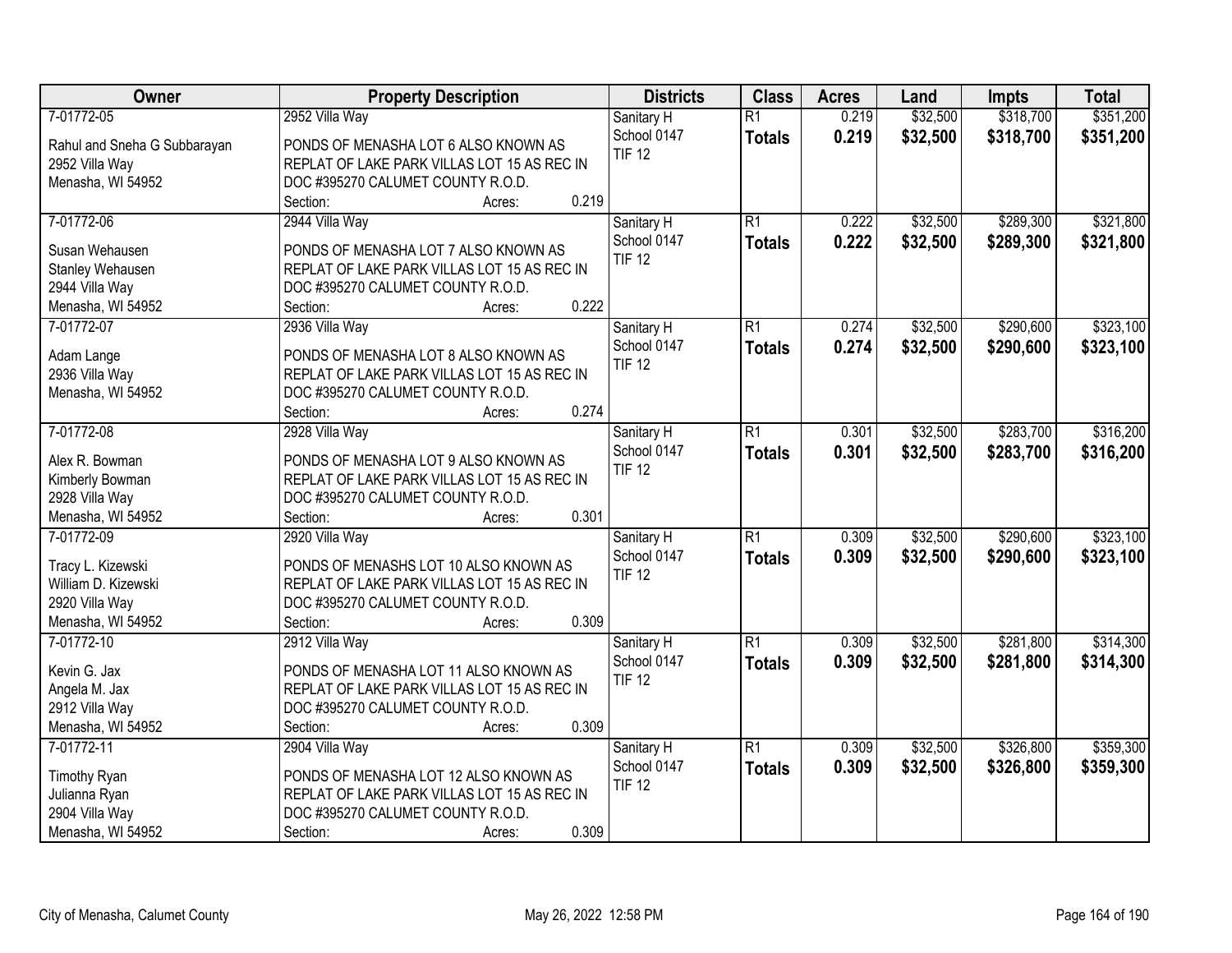| Owner                 | <b>Property Description</b>                  | <b>Districts</b> | <b>Class</b>    | <b>Acres</b> | Land     | <b>Impts</b> | <b>Total</b> |
|-----------------------|----------------------------------------------|------------------|-----------------|--------------|----------|--------------|--------------|
| 7-01772-12            | 2862 Villa Way                               | Sanitary H       | $\overline{R1}$ | 0.281        | \$32,500 | \$346,200    | \$378,700    |
| <b>Travis Ruopp</b>   | PONDS OF MENASHA LOT 13 ALSO KNOWN AS        | School 0147      | <b>Totals</b>   | 0.281        | \$32,500 | \$346,200    | \$378,700    |
| Marquie Ruopp         | REPLAT OF LAKE PARK VILLAS LOT 15 AS REC IN  | <b>TIF 12</b>    |                 |              |          |              |              |
| 2862 Villa Way        | DOC #395270 CALUMET COUNTY R.O.D.            |                  |                 |              |          |              |              |
| Menasha, WI 54952     | 0.281<br>Section:<br>Acres:                  |                  |                 |              |          |              |              |
| 7-01772-13            | 2854 Villa Way                               | Sanitary H       | $\overline{R1}$ | 0.318        | \$32,500 | \$350,600    | \$383,100    |
|                       |                                              | School 0147      | <b>Totals</b>   | 0.318        | \$32,500 | \$350,600    | \$383,100    |
| Kevin J. Juzenas      | PONDS OF MENASHA LOT 14 ALSO KNOWN AS        | <b>TIF 12</b>    |                 |              |          |              |              |
| Alexa L. Juzenas      | REPLAT OF LAKE PARK VILLAS LOT 15 AS REC IN  |                  |                 |              |          |              |              |
| 2854 Villa Way        | DOC #395270 CALUMET COUNTY R.O.D.            |                  |                 |              |          |              |              |
| Menasha, WI 54952     | 0.318<br>Section:<br>Acres:                  |                  |                 |              |          |              |              |
| 7-01772-14            | 2846 Villa Way                               | Sanitary H       | R1              | 0.366        | \$32,500 | \$342,400    | \$374,900    |
| <b>Andrew Deckert</b> | PONDS OF MENASHA LOT 15 ALSO KNOWN AS        | School 0147      | <b>Totals</b>   | 0.366        | \$32,500 | \$342,400    | \$374,900    |
| Alyssa Deckert        | REPLAT OF LAKE PARK VILLAS LOT 15 AS REC IN  | <b>TIF 12</b>    |                 |              |          |              |              |
| 2846 Villa Way        | DOC #395270 CALUMET COUNTY R.O.D.            |                  |                 |              |          |              |              |
| Menasha, WI 54952     | 0.366<br>Section:<br>Acres:                  |                  |                 |              |          |              |              |
| 7-01772-15            | 2838 Villa Way                               | Sanitary H       | $\overline{R1}$ | 0.822        | \$32,500 | \$339,400    | \$371,900    |
|                       |                                              | School 0147      |                 | 0.822        | \$32,500 | \$339,400    |              |
| Ranjeeta Wadhwani     | LOT 1 CSM 3648 F/K/A PONDS OF MENASHA LOT 16 | <b>TIF 12</b>    | <b>Totals</b>   |              |          |              | \$371,900    |
| 2838 Villa Way        | ALSO KNOWN AS REPLAT OF LAKE PARK VILLAS     |                  |                 |              |          |              |              |
| Menasha, WI 54952     | LOT 15 AS REC IN DOC #395270 CALUMET COUNTY  |                  |                 |              |          |              |              |
|                       | 0.822<br>Section:<br>Acres:                  |                  |                 |              |          |              |              |
| 7-01772-16            | 2830 Villa Way                               | Sanitary H       | $\overline{R1}$ | 0.602        | \$32,500 | \$321,300    | \$353,800    |
|                       |                                              | School 0147      | <b>Totals</b>   | 0.602        | \$32,500 | \$321,300    | \$353,800    |
| Sean Devos            | LOT 2 CSM 3648 F/K/A PONDS OF MENASHA LOT 17 | <b>TIF 12</b>    |                 |              |          |              |              |
| <b>Aubrey Devos</b>   | ALSO KNOWN AS REPLAT OF LAKE PARK VILLAS     |                  |                 |              |          |              |              |
| 2830 Villa Way        | LOT 15 AS REC IN DOC #395270 CALUMET COUNTY  |                  |                 |              |          |              |              |
| Menasha, WI 54952     | 0.602<br>Section:<br>Acres:                  |                  |                 |              |          |              |              |
| 7-01772-17            | 2822 Villa Way                               | Sanitary H       | $\overline{R1}$ | 0.403        | \$32,500 | \$371,300    | \$403,800    |
| Caroline Abel         | LOT 3 CSM 3648 F/K/A PONDS OF MENASHA LOT 18 | School 0147      | <b>Totals</b>   | 0.403        | \$32,500 | \$371,300    | \$403,800    |
| Elisa Demet           | ALSO KNOWN AS REPLAT OF LAKE PARK VILLAS     | <b>TIF 12</b>    |                 |              |          |              |              |
| 2822 Villa Way        | LOT 15 AS REC IN DOC #395270 CALUMET COUNTY  |                  |                 |              |          |              |              |
| Menasha, WI 54952     | 0.403<br>Section:<br>Acres:                  |                  |                 |              |          |              |              |
| 7-01772-18            | 2814 Villa Way                               | Sanitary H       | $\overline{R1}$ | 0.487        | \$32,500 | \$369,700    | \$402,200    |
|                       |                                              | School 0147      | <b>Totals</b>   | 0.487        | \$32,500 | \$369,700    | \$402,200    |
| Ryan Lawrence         | LOT 4 CSM 3648 F/K/A PONDS OF MENASHA LOT 19 | <b>TIF 12</b>    |                 |              |          |              |              |
| Lyndsey M. Lawrence   | ALSO KNOWN AS REPLAT OF LAKE PARK VILLAS     |                  |                 |              |          |              |              |
| 2814 Villa Way        | LOT 15 AS REC IN DOC #395270 CALUMET COUNTY  |                  |                 |              |          |              |              |
| Menasha, WI 54952     | Section:<br>0.487<br>Acres:                  |                  |                 |              |          |              |              |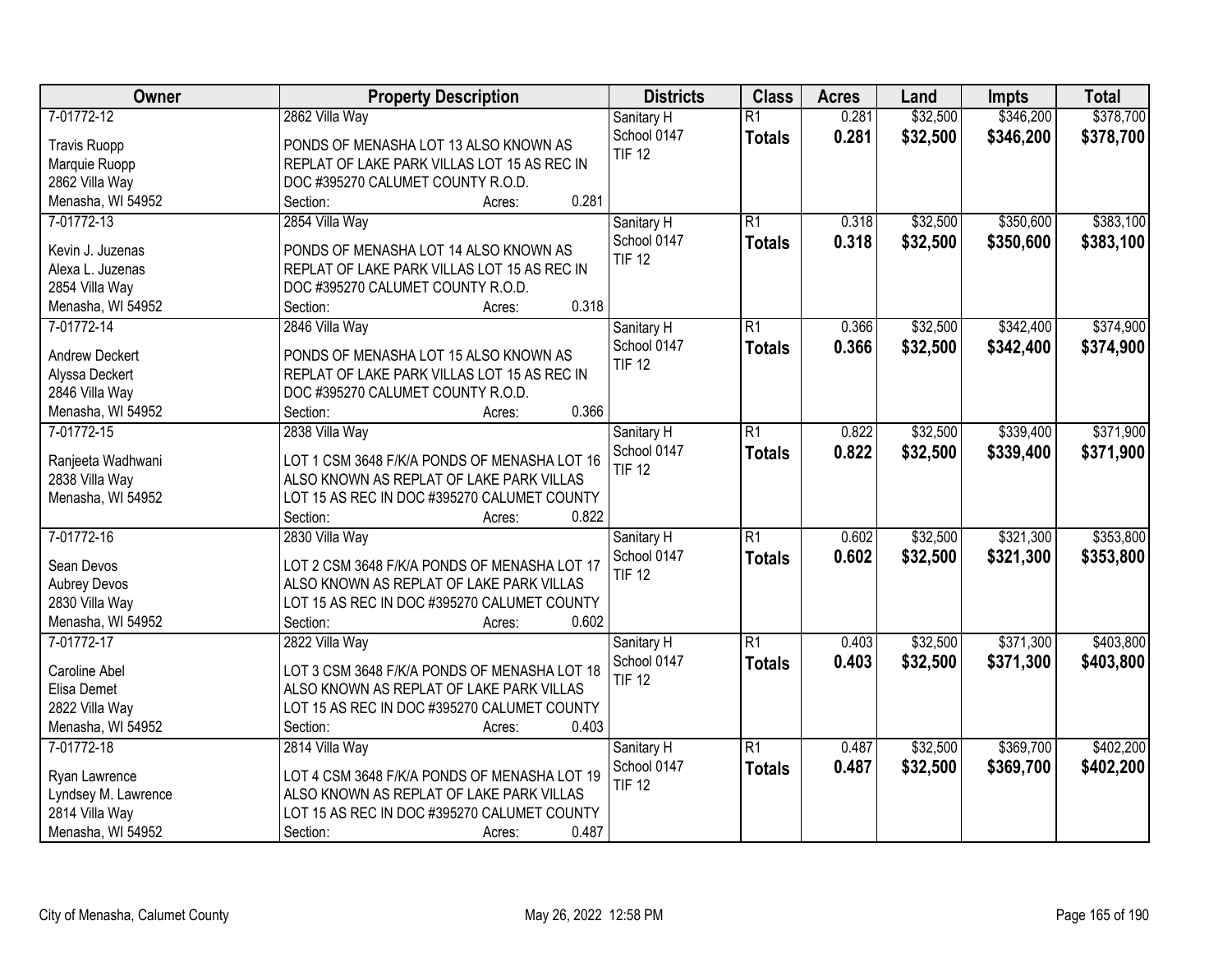| Owner                      | <b>Property Description</b>                            | <b>Districts</b>             | <b>Class</b>    | <b>Acres</b> | Land     | Impts     | <b>Total</b> |
|----------------------------|--------------------------------------------------------|------------------------------|-----------------|--------------|----------|-----------|--------------|
| 7-01772-20                 | 2803 Villa Way                                         | Sanitary H                   | $\overline{R1}$ | 0.253        | \$32,500 | \$350,100 | \$382,600    |
| Timothy A. Godfrey         | PONDS OF MENASHA LOT 21 ALSO KNOWN AS                  | School 0147                  | <b>Totals</b>   | 0.253        | \$32,500 | \$350,100 | \$382,600    |
| Rebecca L. Godfrey         | REPLAT OF LAKE PARK VILLAS LOT 15 AS REC IN            | <b>TIF 12</b>                |                 |              |          |           |              |
| 2803 Villa Way             | DOC #395270 CALUMET COUNTY R.O.D.                      |                              |                 |              |          |           |              |
| Menasha, WI 54952          | 0.253<br>Section:<br>Acres:                            |                              |                 |              |          |           |              |
| 7-01772-21                 | 2811 Villa Way                                         | Sanitary H                   | $\overline{R1}$ | 0.350        | \$32,500 | \$330,000 | \$362,500    |
|                            |                                                        | School 0147                  | <b>Totals</b>   | 0.350        | \$32,500 | \$330,000 | \$362,500    |
| Stephen L. Hesson          | PONDS OF MENASHA LOT 22 ALSO KNOWN AS                  | <b>TIF 12</b>                |                 |              |          |           |              |
| Michelle M. Hesson         | REPLAT OF LAKE PARK VILLAS LOT 15 AS REC IN            |                              |                 |              |          |           |              |
| 2811 Villa Way             | DOC #395270 CALUMET COUNTY R.O.D.                      |                              |                 |              |          |           |              |
| Menasha, WI 54952          | 0.350<br>Section:<br>Acres:                            |                              |                 |              |          |           |              |
| 7-01772-22                 | 2819 Villa Way                                         | Sanitary H                   | $\overline{R1}$ | 0.277        | \$32,500 | \$351,800 | \$384,300    |
| David Pringnitz            | PONDS OF MENASHA LOT 23 ALSO KNOWN AS                  | School 0147                  | <b>Totals</b>   | 0.277        | \$32,500 | \$351,800 | \$384,300    |
| <b>Stacy Pringnitz</b>     | REPLAT OF LAKE PARK VILLAS LOT 15 AS REC IN            | <b>TIF 12</b>                |                 |              |          |           |              |
| 2819 Villa Way             | DOC #395270 CALUMET COUNTY R.O.D.                      |                              |                 |              |          |           |              |
| Menasha, WI 54952          | 0.277<br>Section:<br>Acres:                            |                              |                 |              |          |           |              |
| 7-01772-23                 | 2827 Villa Way                                         | Sanitary H                   | $\overline{R1}$ | 0.278        | \$32,500 | \$349,300 | \$381,800    |
|                            |                                                        | School 0147                  | <b>Totals</b>   | 0.278        | \$32,500 | \$349,300 | \$381,800    |
| Adam and Mackenzie Hughes  | PONDS OF MENASHA LOT 24 ALSO KNOWN AS                  | <b>TIF 12</b>                |                 |              |          |           |              |
| 2827 Villa Way             | REPLAT OF LAKE PARK VILLAS LOT 15 AS REC IN            |                              |                 |              |          |           |              |
| Menasha, WI 54952          | DOC #395270 CALUMET COUNTY R.O.D.<br>0.278<br>Section: |                              |                 |              |          |           |              |
| 7-01772-24                 | Acres:                                                 |                              | $\overline{R1}$ | 0.309        | \$32,500 | \$311,600 | \$344,100    |
|                            | 2835 Villa Way                                         | Sanitary H                   |                 |              |          |           |              |
| Matthew & Alanna Maigatter | PONDS OF MENASHA LOT 25 ALSO KNOWN AS                  | School 0147<br><b>TIF 12</b> | <b>Totals</b>   | 0.309        | \$32,500 | \$311,600 | \$344,100    |
| 2835 Villa Way             | REPLAT OF LAKE PARK VILLAS LOT 15 AS REC IN            |                              |                 |              |          |           |              |
| Menasha, WI 54952          | DOC #395270 CALUMET COUNTY R.O.D.                      |                              |                 |              |          |           |              |
|                            | Section:<br>0.309<br>Acres:                            |                              |                 |              |          |           |              |
| 7-01772-25                 | 2843 Villa Way                                         | Sanitary H                   | $\overline{R1}$ | 0.301        | \$32,500 | \$330,700 | \$363,200    |
| David Booth Streu          | PONDS OF MENASHA LOT 26 ALSO KNOWN AS                  | School 0147                  | <b>Totals</b>   | 0.301        | \$32,500 | \$330,700 | \$363,200    |
| 2843 Villa Way             | REPLAT OF LAKE PARK VILLAS LOT 15 AS REC IN            | <b>TIF 12</b>                |                 |              |          |           |              |
| Menasha, WI 54952          | DOC #395270 CALUMET COUNTY R.O.D.                      |                              |                 |              |          |           |              |
|                            | 0.301<br>Section:<br>Acres:                            |                              |                 |              |          |           |              |
| 7-01772-26                 | 2851 Villa Way                                         | Sanitary H                   | $\overline{R1}$ | 0.260        | \$32,500 | \$372,700 | \$405,200    |
|                            |                                                        | School 0147                  | <b>Totals</b>   | 0.260        | \$32,500 | \$372,700 | \$405,200    |
| Steven G and LeAnne Hahn   | PONDS OF MENASHA LOT 27 ALSO KNOWN AS                  | <b>TIF 12</b>                |                 |              |          |           |              |
| 2851 Villa Way             | REPLAT OF LAKE PARK VILLAS LOT 15 AS REC IN            |                              |                 |              |          |           |              |
| Menasha, WI 54952          | DOC #395270 CALUMET COUNTY R.O.D.                      |                              |                 |              |          |           |              |
|                            | 0.260<br>Section:<br>Acres:                            |                              |                 |              |          |           |              |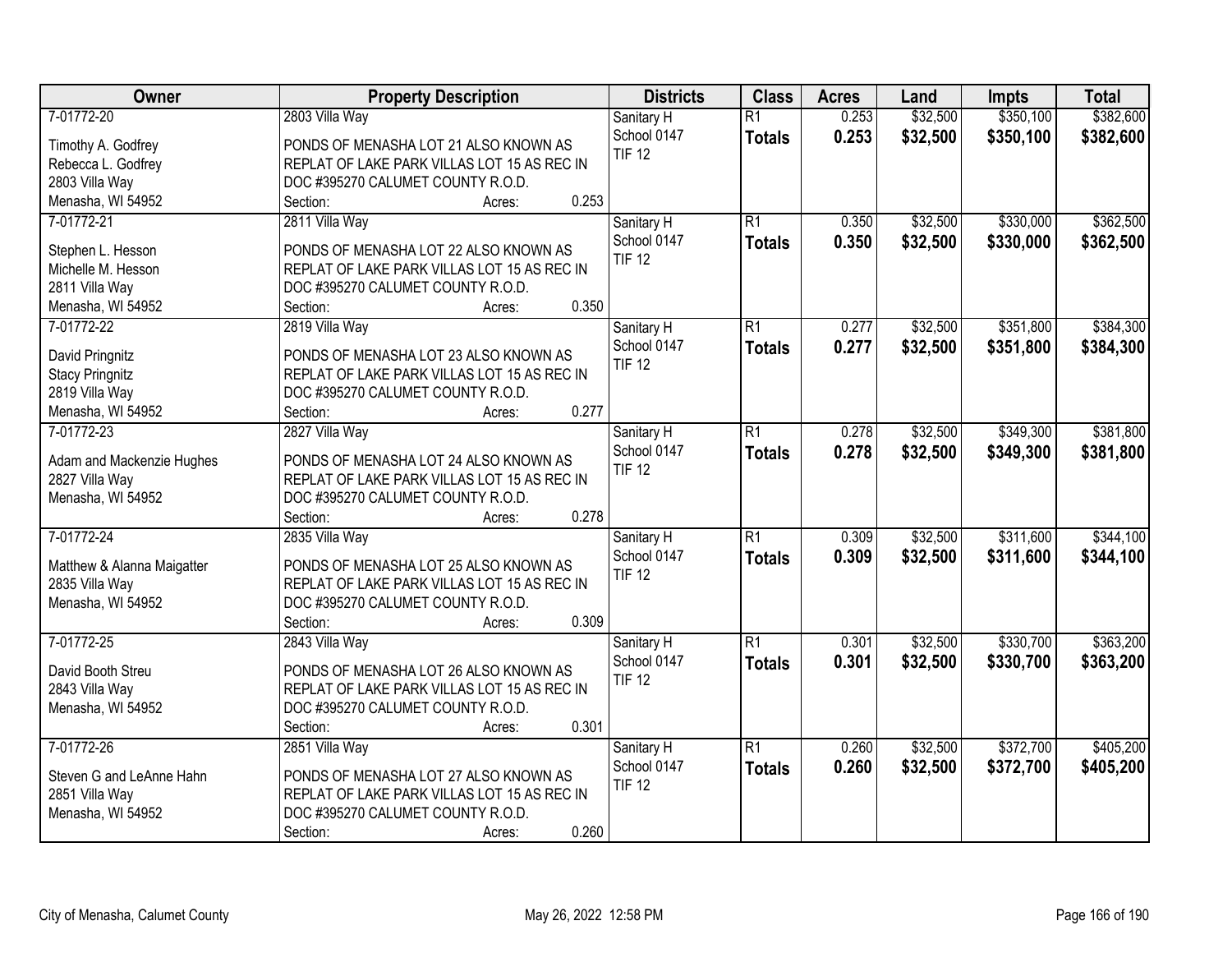| Owner                                  | <b>Property Description</b>                                                    | <b>Districts</b> | <b>Class</b>    | <b>Acres</b> | Land     | <b>Impts</b> | <b>Total</b> |
|----------------------------------------|--------------------------------------------------------------------------------|------------------|-----------------|--------------|----------|--------------|--------------|
| 7-01772-27                             | 2859 Villa Way                                                                 | Sanitary H       | $\overline{R1}$ | 0.209        | \$32,500 | \$323,700    | \$356,200    |
| Alma J. Natural                        | PONDS OF MENASHA LOT 28 ALSO KNOWN AS                                          | School 0147      | <b>Totals</b>   | 0.209        | \$32,500 | \$323,700    | \$356,200    |
| 2859 Villa Way                         | REPLAT OF LAKE PARK VILLAS LOT 15 AS REC IN                                    | <b>TIF 12</b>    |                 |              |          |              |              |
| Menasha, WI 54952                      | DOC #395270 CALUMET COUNTY R.O.D.                                              |                  |                 |              |          |              |              |
|                                        | 0.209<br>Section:<br>Acres:                                                    |                  |                 |              |          |              |              |
| 7-01772-28                             | 2901 Villa Way                                                                 | Sanitary H       | $\overline{R1}$ | 0.213        | \$32,500 | \$313,900    | \$346,400    |
|                                        |                                                                                | School 0147      | <b>Totals</b>   | 0.213        | \$32,500 | \$313,900    | \$346,400    |
| Kenneth E. Neuwirth                    | PONDS OF MENASHA LOT 29 ALSO KNOWN AS                                          | <b>TIF 12</b>    |                 |              |          |              |              |
| Patricia Neuwirth                      | REPLAT OF LAKE PARK VILLAS LOT 15 AS REC IN                                    |                  |                 |              |          |              |              |
| 2901 Villa Way                         | DOC #395270 CALUMET COUNTY R.O.D.                                              |                  |                 |              |          |              |              |
| Menasha, WI 54952                      | 0.213<br>Section:<br>Acres:                                                    |                  |                 |              |          |              |              |
| 7-01772-29                             | 2909 Villa Way                                                                 | Sanitary H       | $\overline{R1}$ | 0.275        | \$32,500 | \$297,400    | \$329,900    |
| Christopher Camilotto                  | PONDS OF MENASHA LOT 30 ALSO KNOWN AS                                          | School 0147      | <b>Totals</b>   | 0.275        | \$32,500 | \$297,400    | \$329,900    |
| Kathryn Camilotto                      | REPLAT OF LAKE PARK VILLAS LOT 15 AS REC IN                                    | <b>TIF 12</b>    |                 |              |          |              |              |
| 2909 Villa Way                         | DOC #395270 CALUMET COUNTY R.O.D.                                              |                  |                 |              |          |              |              |
| Menasha, WI 54952                      | 0.275<br>Section:<br>Acres:                                                    |                  |                 |              |          |              |              |
| 7-01772-30                             | 2917 Villa Way                                                                 | Sanitary H       | $\overline{R1}$ | 0.275        | \$32,500 | \$286,000    | \$318,500    |
|                                        |                                                                                | School 0147      | <b>Totals</b>   | 0.275        | \$32,500 | \$286,000    | \$318,500    |
| Adam Bolton                            | PONDS OF MENASHA LOT 31 ALSO KNOWN AS                                          | <b>TIF 12</b>    |                 |              |          |              |              |
| Shawna Bolton                          | REPLAT OF LAKE PARK VILLAS LOT 15 AS REC IN                                    |                  |                 |              |          |              |              |
| 2917 Villa Way                         | DOC #395270 CALUMET COUNTY R.O.D.                                              |                  |                 |              |          |              |              |
| Menasha, WI 54952                      | 0.275<br>Section:<br>Acres:                                                    |                  |                 |              |          |              |              |
| 7-01772-31                             | 2925 Villa Way                                                                 | Sanitary H       | $\overline{R1}$ | 0.275        | \$32,500 | \$307,900    | \$340,400    |
|                                        | Gwen E Nielsen, As Trustee of the Gwei   PONDS OF MENASHA LOT 32 ALSO KNOWN AS | School 0147      | <b>Totals</b>   | 0.275        | \$32,500 | \$307,900    | \$340,400    |
| E Nielsen Trus                         | REPLAT OF LAKE PARK VILLAS LOT 15 AS REC IN                                    | <b>TIF 12</b>    |                 |              |          |              |              |
| 2925 Villa Way                         | DOC #395270 CALUMET COUNTY R.O.D.                                              |                  |                 |              |          |              |              |
| Menasha, WI 54952                      | 0.275<br>Section:<br>Acres:                                                    |                  |                 |              |          |              |              |
| 7-01772-32                             | 2933 Villa Way                                                                 | Sanitary H       | $\overline{R1}$ | 0.241        | \$32,500 | \$319,700    | \$352,200    |
|                                        |                                                                                | School 0147      | <b>Totals</b>   | 0.241        | \$32,500 | \$319,700    | \$352,200    |
| Rory Mueller                           | PONDS OF MENASHA LOT 33 ALSO KNOWN AS                                          | <b>TIF 12</b>    |                 |              |          |              |              |
| Eden Mueller                           | REPLAT OF LAKE PARK VILLAS LOT 15 AS REC IN                                    |                  |                 |              |          |              |              |
| 2933 Villa Way                         | DOC #395270 CALUMET COUNTY R.O.D.                                              |                  |                 |              |          |              |              |
| Menasha, WI 54952                      | 0.241<br>Section:<br>Acres:                                                    |                  |                 |              |          |              |              |
| 7-01772-33                             | 2941 Villa Way                                                                 | Sanitary H       | $\overline{R1}$ | 0.242        | \$32,500 | \$271,600    | \$304,100    |
| The Richard A Zonick Irrevocable Trust | PONDS OF MENASHA LOT 34 ALSO KNOWN AS                                          | School 0147      | <b>Totals</b>   | 0.242        | \$32,500 | \$271,600    | \$304,100    |
| 2941 Villa Way                         | REPLAT OF LAKE PARK VILLAS LOT 15 AS REC IN                                    | <b>TIF 12</b>    |                 |              |          |              |              |
| Menasha, WI 54952                      | DOC #395270 CALUMET COUNTY R.O.D.                                              |                  |                 |              |          |              |              |
|                                        | 0.242<br>Section:<br>Acres:                                                    |                  |                 |              |          |              |              |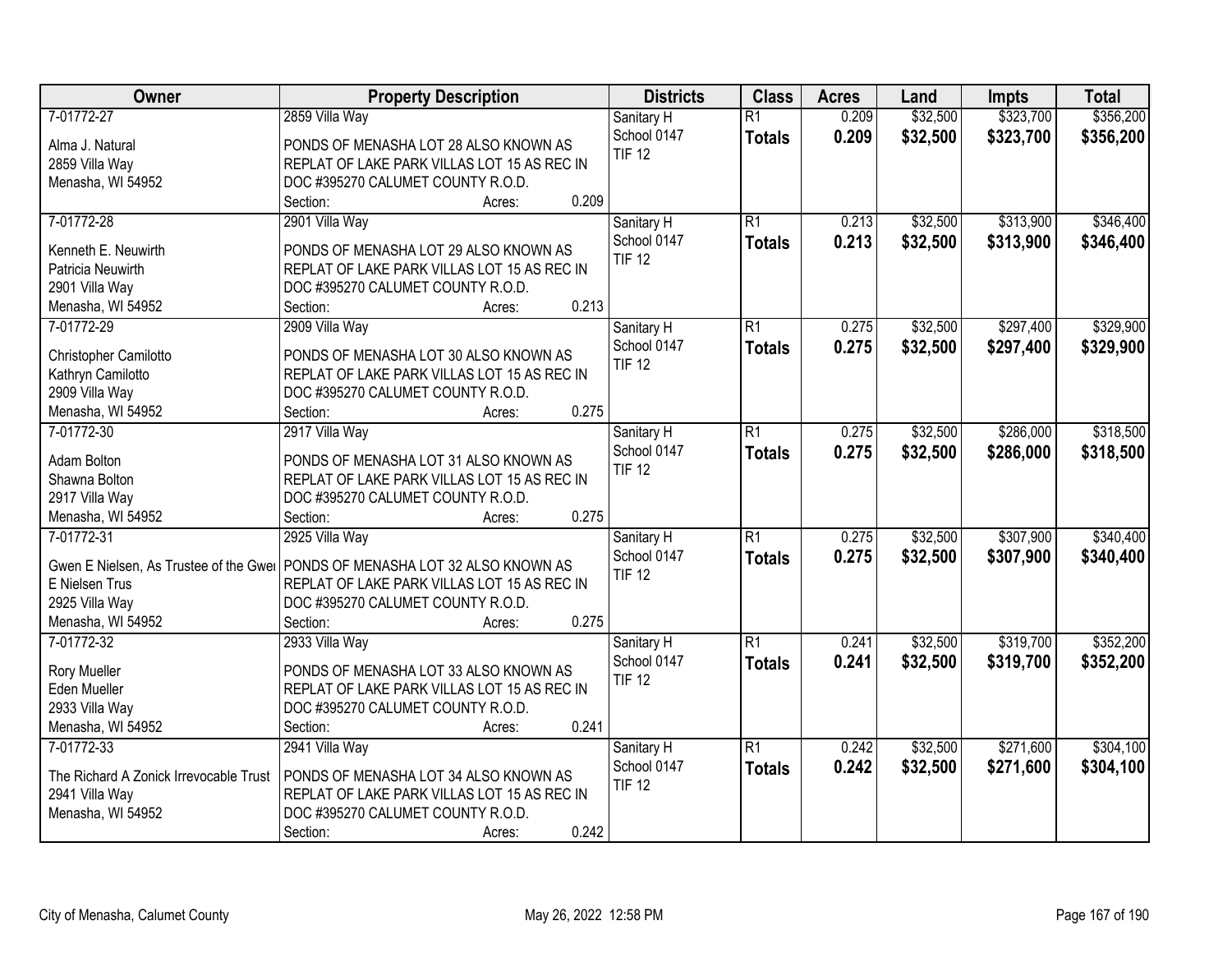| Owner                                 | <b>Property Description</b>                            | <b>Districts</b>          | <b>Class</b>    | <b>Acres</b> | Land     | Impts     | <b>Total</b> |
|---------------------------------------|--------------------------------------------------------|---------------------------|-----------------|--------------|----------|-----------|--------------|
| 7-01772-34                            | 2949 Villa Way                                         | Sanitary H                | $\overline{R1}$ | 0.258        | \$32,500 | \$274,100 | \$306,600    |
| David E. Johnson                      | PONDS OF MENASHA LOT 35 ALSO KNOWN AS                  | School 0147               | <b>Totals</b>   | 0.258        | \$32,500 | \$274,100 | \$306,600    |
| Bonnie L. Johnson                     | REPLAT OF LAKE PARK VILLAS LOT 15 AS REC IN            | <b>TIF 12</b>             |                 |              |          |           |              |
| 2949 Villa Way                        | DOC #395270 CALUMET COUNTY R.O.D.                      |                           |                 |              |          |           |              |
| Menasha, WI 54952                     | 0.258<br>Section:<br>Acres:                            |                           |                 |              |          |           |              |
| 7-01772-35                            | 976 Lotus Trl                                          | Sanitary H                | $\overline{R1}$ | 0.485        | \$39,000 | \$327,500 | \$366,500    |
|                                       |                                                        | School 0147               | <b>Totals</b>   | 0.485        | \$39,000 | \$327,500 | \$366,500    |
| Michael P. Dodds                      | PONDS OF MENASHA LOT 36 ALSO KNOWN AS                  | <b>TIF 12</b>             |                 |              |          |           |              |
| Stacey D. Dodds                       | REPLAT OF LAKE PARK VILLAS LOT 15 AS REC IN            |                           |                 |              |          |           |              |
| 976 Lotus Trail                       | DOC #395270 CALUMET COUNTY R.O.D.                      |                           |                 |              |          |           |              |
| Menasha, WI 54952                     | 0.485<br>Section:<br>Acres:                            |                           |                 |              |          |           |              |
| 7-01772-36                            | 968 Lotus Trl                                          | Sanitary H                | $\overline{R1}$ | 0.396        | \$39,000 | \$303,200 | \$342,200    |
| Jill N. Schabach                      | PONDS OF MENASHA LOT 37 ALSO KNOWN AS                  | School 0147               | <b>Totals</b>   | 0.396        | \$39,000 | \$303,200 | \$342,200    |
| 968 Lotus Trl                         | REPLAT OF LAKE PARK VILLAS LOT 15 AS REC IN            | <b>TIF 12</b>             |                 |              |          |           |              |
| Menasha, WI 54952                     | DOC #395270 CALUMET COUNTY R.O.D.                      |                           |                 |              |          |           |              |
|                                       | 0.396<br>Section:<br>Acres:                            |                           |                 |              |          |           |              |
| 7-01772-37                            | 960 Lotus Trl                                          | Sanitary H                | $\overline{R1}$ | 0.258        | \$39,000 | \$253,000 | \$292,000    |
|                                       |                                                        | School 0147               | <b>Totals</b>   | 0.258        | \$39,000 | \$253,000 | \$292,000    |
| Ryan G. Knorr                         | PONDS OF MENASHA LOT 38 ALSO KNOWN AS                  | <b>TIF 12</b>             |                 |              |          |           |              |
| 960 Lotus Trail                       | REPLAT OF LAKE PARK VILLAS LOT 15 AS REC IN            |                           |                 |              |          |           |              |
| Menasha, WI 54952                     | DOC #395270 CALUMET COUNTY R.O.D.<br>0.258<br>Section: |                           |                 |              |          |           |              |
| 7-01772-38                            | Acres:<br>952 Lotus Trl                                |                           | $\overline{R1}$ | 0.229        | \$38,000 | \$281,400 | \$319,400    |
|                                       |                                                        | Sanitary H<br>School 0147 |                 | 0.229        |          |           |              |
| Joshua J. & Sara J Gallagher          | PONDS OF MENASHA LOT 39 ALSO KNOWN AS                  | <b>TIF 12</b>             | <b>Totals</b>   |              | \$38,000 | \$281,400 | \$319,400    |
| 952 Lotus Trl                         | REPLAT OF LAKE PARK VILLAS LOT 15 AS REC IN            |                           |                 |              |          |           |              |
| Menasha, WI 54952                     | DOC #395270 CALUMET COUNTY R.O.D.                      |                           |                 |              |          |           |              |
|                                       | 0.229<br>Section:<br>Acres:                            |                           |                 |              |          |           |              |
| 7-01772-39                            | 944 Lotus Trl                                          | Sanitary H                | $\overline{R1}$ | 0.227        | \$39,000 | \$237,900 | \$276,900    |
| Patrick J. Tassoul                    | PONDS OF MENASHA LOT 40 ALSO KNOWN AS                  | School 0147               | <b>Totals</b>   | 0.227        | \$39,000 | \$237,900 | \$276,900    |
| 944 Lotus Trail                       | REPLAT OF LAKE PARK VILLAS LOT 15 AS REC IN            | <b>TIF 12</b>             |                 |              |          |           |              |
| Menasha, WI 54952                     | DOC #395270 CALUMET COUNTY R.O.D.                      |                           |                 |              |          |           |              |
|                                       | 0.227<br>Section:<br>Acres:                            |                           |                 |              |          |           |              |
| 7-01772-40                            | 936 Lotus Trl                                          | Sanitary H                | $\overline{R1}$ | 0.240        | \$38,000 | \$305,000 | \$343,000    |
|                                       |                                                        | School 0147               | <b>Totals</b>   | 0.240        | \$38,000 | \$305,000 | \$343,000    |
| Scott W and Anne L Bemus Living Trust | PONDS OF MENASHA LOT 41 ALSO KNOWN AS                  | <b>TIF 12</b>             |                 |              |          |           |              |
| Dated January 1                       | REPLAT OF LAKE PARK VILLAS LOT 15 AS REC IN            |                           |                 |              |          |           |              |
| 936 Lotus Trl                         | DOC #395270 CALUMET COUNTY R.O.D.                      |                           |                 |              |          |           |              |
| Menasha, WI 54952                     | 0.240<br>Section:<br>Acres:                            |                           |                 |              |          |           |              |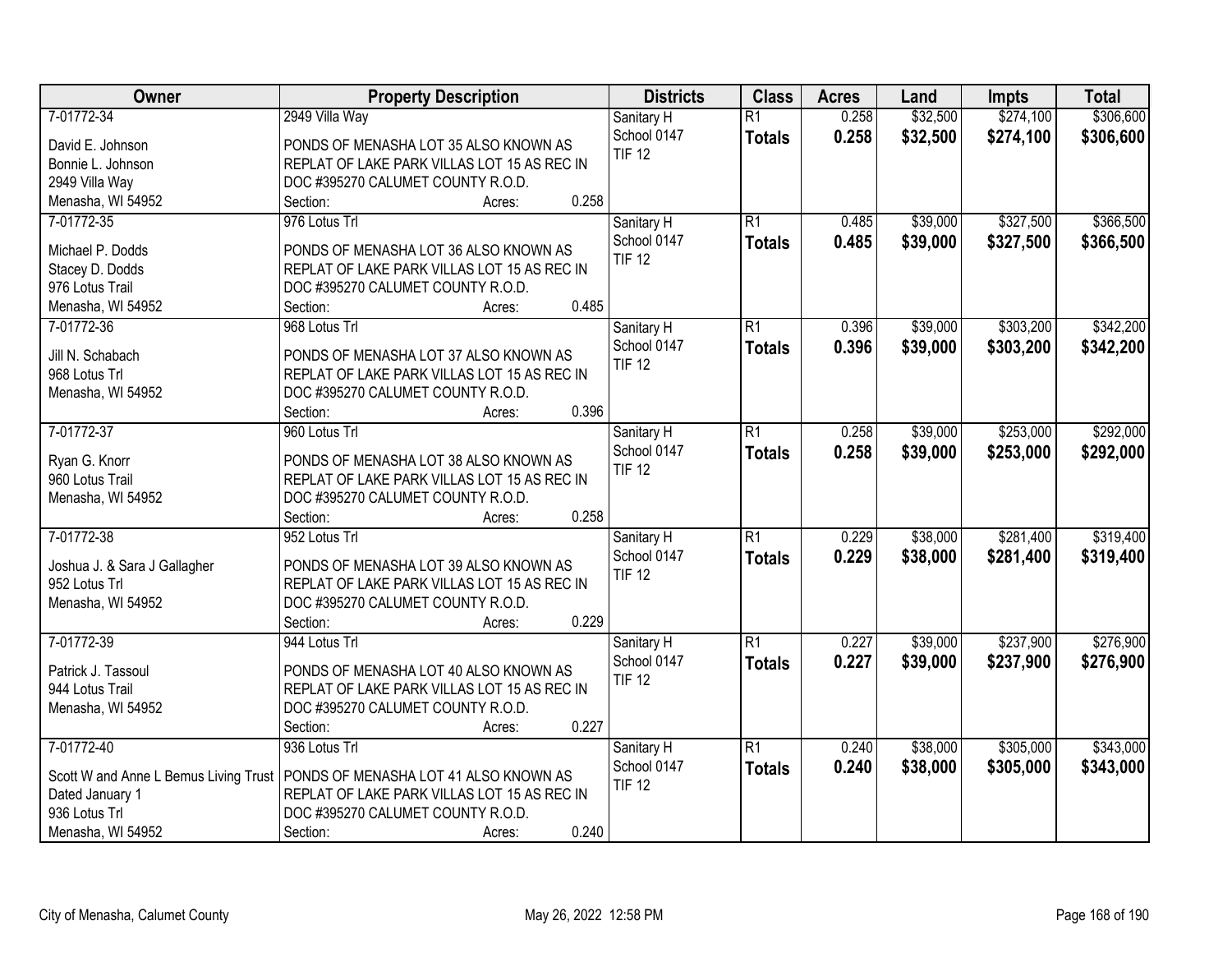| Owner                               | <b>Property Description</b>                 | <b>Districts</b>             | <b>Class</b>    | <b>Acres</b> | Land     | Impts     | <b>Total</b> |
|-------------------------------------|---------------------------------------------|------------------------------|-----------------|--------------|----------|-----------|--------------|
| 7-01772-41                          | 928 Lotus Trl                               | Sanitary H                   | $\overline{R1}$ | 0.256        | \$39,000 | \$271,900 | \$310,900    |
| Jayson P. Komp, Trustee of the Komp | PONDS OF MENASHA LOT 42 ALSO KNOWN AS       | School 0147                  | <b>Totals</b>   | 0.256        | \$39,000 | \$271,900 | \$310,900    |
| Family Irrevocable                  | REPLAT OF LAKE PARK VILLAS LOT 15 AS REC IN | <b>TIF 12</b>                |                 |              |          |           |              |
| 928 Lotus Trl                       | DOC #395270 CALUMET COUNTY R.O.D.           |                              |                 |              |          |           |              |
| Menasha, WI 54952                   | 0.256<br>Section:<br>Acres:                 |                              |                 |              |          |           |              |
| 7-01772-42                          | 920 Lotus Trl                               | Sanitary H                   | $\overline{R1}$ | 0.246        | \$39,000 | \$260,000 | \$299,000    |
|                                     |                                             | School 0147                  | <b>Totals</b>   | 0.246        | \$39,000 | \$260,000 | \$299,000    |
| David J. Roth                       | PONDS OF MENASHA LOT 43 ALSO KNOWN AS       | <b>TIF 12</b>                |                 |              |          |           |              |
| Leann R. Roth                       | REPLAT OF LAKE PARK VILLAS LOT 15 AS REC IN |                              |                 |              |          |           |              |
| 920 Lotus Trail                     | DOC #395270 CALUMET COUNTY R.O.D.           |                              |                 |              |          |           |              |
| Menasha, WI 54952                   | 0.246<br>Section:<br>Acres:                 |                              |                 |              |          |           |              |
| 7-01772-43                          | 912 Lotus Trl                               | Sanitary H                   | $\overline{R1}$ | 0.286        | \$32,500 | \$348,400 | \$380,900    |
| Christine M. Reiter                 | PONDS OF MENASHA LOT 44 ALSO KNOWN AS       | School 0147                  | <b>Totals</b>   | 0.286        | \$32,500 | \$348,400 | \$380,900    |
| 912 Lotus Trail                     | REPLAT OF LAKE PARK VILLAS LOT 15 AS REC IN | <b>TIF 12</b>                |                 |              |          |           |              |
| Menasha, WI 54952                   | DOC #395270 CALUMET COUNTY R.O.D.           |                              |                 |              |          |           |              |
|                                     | 0.286<br>Section:<br>Acres:                 |                              |                 |              |          |           |              |
| 7-01772-44                          | 904 Lotus Trl                               | Sanitary H                   | R1              | 0.279        | \$32,500 | \$331,200 | \$363,700    |
|                                     |                                             | School 0147                  | <b>Totals</b>   | 0.279        | \$32,500 | \$331,200 | \$363,700    |
| Robert A. VanAsten                  | PONDS OF MENASHA LOT 45 ALSO KNOWN AS       | <b>TIF 12</b>                |                 |              |          |           |              |
| Charlene J. VanAsten                | REPLAT OF LAKE PARK VILLAS LOT 15 AS REC IN |                              |                 |              |          |           |              |
| 904 Lotus Trl                       | DOC #395270 CALUMET COUNTY R.O.D.<br>0.279  |                              |                 |              |          |           |              |
| Menasha, WI 54952<br>7-01772-45     | Section:<br>Acres:                          |                              | $\overline{R1}$ | 0.229        | \$32,500 | \$399,900 | \$432,400    |
|                                     | 896 Lotus Trl                               | Sanitary H                   |                 |              |          |           |              |
| <b>Richard Cummings</b>             | PONDS OF MENASHA LOT 46 ALSO KNOWN AS       | School 0147<br><b>TIF 12</b> | <b>Totals</b>   | 0.229        | \$32,500 | \$399,900 | \$432,400    |
| Linda Cummings                      | REPLAT OF LAKE PARK VILLAS LOT 15 AS REC IN |                              |                 |              |          |           |              |
| 896 Lotus Trl                       | DOC #395270 CALUMET COUNTY R.O.D.           |                              |                 |              |          |           |              |
| Menasha, WI 54952                   | 0.229<br>Section:<br>Acres:                 |                              |                 |              |          |           |              |
| 7-01772-46                          | 888 Lotus Trl                               | Sanitary H                   | $\overline{R1}$ | 0.244        | \$39,000 | \$375,300 | \$414,300    |
| Brandon R. Schmitz                  | PONDS OF MENASHA LOT 47 ALSO KNOWN AS       | School 0147                  | <b>Totals</b>   | 0.244        | \$39,000 | \$375,300 | \$414,300    |
| Lorie A. Schmitz                    | REPLAT OF LAKE PARK VILLAS LOT 15 AS REC IN | <b>TIF 12</b>                |                 |              |          |           |              |
| 888 Lotus Trail                     | DOC #395270 CALUMET COUNTY R.O.D.           |                              |                 |              |          |           |              |
| Menasha, WI 54952                   | 0.244<br>Section:<br>Acres:                 |                              |                 |              |          |           |              |
| 7-01772-47                          | 880 Lotus Trl                               | Sanitary H                   | $\overline{R1}$ | 0.251        | \$35,000 | \$279,800 | \$314,800    |
|                                     |                                             | School 0147                  |                 | 0.251        | \$35,000 | \$279,800 |              |
| Thomas W. & Sallie Cayia            | PONDS OF MENASHA LOT 48 ALSO KNOWN AS       | <b>TIF 12</b>                | <b>Totals</b>   |              |          |           | \$314,800    |
| 880 Lotus Trl                       | REPLAT OF LAKE PARK VILLAS LOT 15 AS REC IN |                              |                 |              |          |           |              |
| Menasha, WI 54952                   | DOC #395270 CALUMET COUNTY R.O.D.           |                              |                 |              |          |           |              |
|                                     | 0.251<br>Section:<br>Acres:                 |                              |                 |              |          |           |              |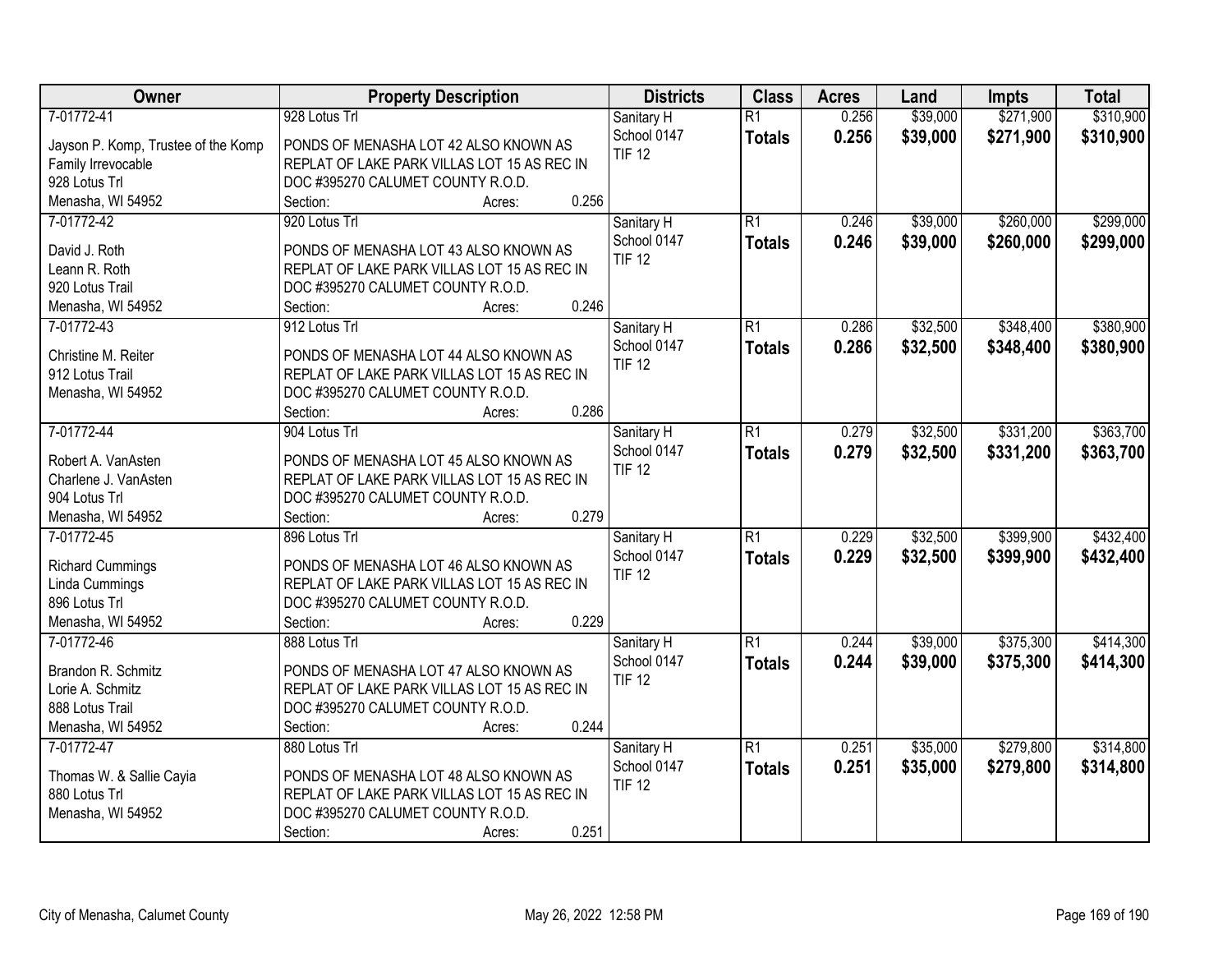| Owner              | <b>Property Description</b>                 | <b>Districts</b>          | <b>Class</b>    | <b>Acres</b> | Land     | Impts     | <b>Total</b> |
|--------------------|---------------------------------------------|---------------------------|-----------------|--------------|----------|-----------|--------------|
| 7-01772-48         | 872 Lotus Trl                               | Sanitary H                | $\overline{R1}$ | 0.259        | \$35,000 | \$292,600 | \$327,600    |
| Robert DeLain      | PONDS OF MENASHA LOT 49 ALSO KNOWN AS       | School 0147               | <b>Totals</b>   | 0.259        | \$35,000 | \$292,600 | \$327,600    |
| Kathryn DeLain     | REPLAT OF LAKE PARK VILLAS LOT 15 AS REC IN | <b>TIF 12</b>             |                 |              |          |           |              |
| 872 Lotus Trail    | DOC #395270 CALUMET COUNTY R.O.D.           |                           |                 |              |          |           |              |
| Menasha, WI 54952  | 0.259<br>Section:<br>Acres:                 |                           |                 |              |          |           |              |
| 7-01772-49         | 864 Lotus Trl                               | Sanitary H                | $\overline{R1}$ | 0.224        | \$35,000 | \$282,500 | \$317,500    |
|                    |                                             | School 0147               | <b>Totals</b>   | 0.224        | \$35,000 | \$282,500 | \$317,500    |
| Matthew T. Johnson | PONDS OF MENASHA LOT 50 ALSO KNOWN AS       | <b>TIF 12</b>             |                 |              |          |           |              |
| Karen P. Johnson   | REPLAT OF LAKE PARK VILLAS LOT 15 AS REC IN |                           |                 |              |          |           |              |
| 864 Lotus Trail    | DOC #395270 CALUMET COUNTY R.O.D.           |                           |                 |              |          |           |              |
| Menasha, WI 54952  | 0.224<br>Section:<br>Acres:                 |                           |                 |              |          |           |              |
| 7-01772-50         | 856 Lotus Trl                               | Sanitary H                | $\overline{R1}$ | 0.225        | \$35,000 | \$292,800 | \$327,800    |
| Sanjiv Sharma      | PONDS OF MENASHA LOT 51 ALSO KNOWN AS       | School 0147               | <b>Totals</b>   | 0.225        | \$35,000 | \$292,800 | \$327,800    |
| 856 Lotus Trl      | REPLAT OF LAKE PARK VILLAS LOT 15 AS REC IN | <b>TIF 12</b>             |                 |              |          |           |              |
| Menasha, WI 54952  | DOC #395270 CALUMET COUNTY R.O.D.           |                           |                 |              |          |           |              |
|                    | 0.225<br>Section:<br>Acres:                 |                           |                 |              |          |           |              |
| 7-01772-51         | 848 Lotus Trl                               | Sanitary H                | $\overline{R1}$ | 0.252        | \$35,000 | \$302,500 | \$337,500    |
|                    |                                             | School 0147               | <b>Totals</b>   | 0.252        | \$35,000 | \$302,500 | \$337,500    |
| Ryan Pike          | PONDS OF MENASHA LOT 52 ALSO KNOWN AS       | <b>TIF 12</b>             |                 |              |          |           |              |
| Jamie Pike         | REPLAT OF LAKE PARK VILLAS LOT 15 AS REC IN |                           |                 |              |          |           |              |
| 848 Lotus Trail    | DOC #395270 CALUMET COUNTY R.O.D.           |                           |                 |              |          |           |              |
| Menasha, WI 54952  | 0.252<br>Section:<br>Acres:                 |                           |                 |              |          |           |              |
| 7-01772-52         | 840 Lotus Trl                               | Sanitary H                | $\overline{R1}$ | 0.270        | \$35,000 | \$277,900 | \$312,900    |
| Eric S. Hamberger  | PONDS OF MENASHA LOT 53 ALSO KNOWN AS       | School 0147               | <b>Totals</b>   | 0.270        | \$35,000 | \$277,900 | \$312,900    |
| Lindsey J. Fox     | REPLAT OF LAKE PARK VILLAS LOT 15 AS REC IN | <b>TIF 12</b>             |                 |              |          |           |              |
| 840 Lotus Trl      | DOC #395270 CALUMET COUNTY R.O.D.           |                           |                 |              |          |           |              |
| Menasha, WI 54952  | 0.270<br>Section:<br>Acres:                 |                           |                 |              |          |           |              |
| 7-01772-53         | 832 Lotus Trl                               |                           | R1              | 0.226        | \$32,500 | \$239,200 | \$271,700    |
|                    |                                             | Sanitary H<br>School 0147 |                 |              |          |           |              |
| Paul C. Lariviere  | PONDS OF MENASHA LOT 54 ALSO KNOWN AS       | <b>TIF 12</b>             | <b>Totals</b>   | 0.226        | \$32,500 | \$239,200 | \$271,700    |
| Sara J. Lariviere  | REPLAT OF LAKE PARK VILLAS LOT 15 AS REC IN |                           |                 |              |          |           |              |
| 832 Lotus Trail    | DOC #395270 CALUMET COUNTY R.O.D.           |                           |                 |              |          |           |              |
| Menasha, WI 54952  | 0.226<br>Section:<br>Acres:                 |                           |                 |              |          |           |              |
| 7-01772-54         | 2815 Snowberry Way                          | Sanitary H                | $\overline{R1}$ | 0.297        | \$32,500 | \$277,900 | \$310,400    |
|                    |                                             | School 0147               | <b>Totals</b>   | 0.297        | \$32,500 | \$277,900 | \$310,400    |
| Heidi Gessert      | PONDS OF MENASHA LOT 55 ALSO KNOWN AS       | <b>TIF 12</b>             |                 |              |          |           |              |
| Jessie Betzinger   | REPLAT OF LAKE PARK VILLAS LOT 15 AS REC IN |                           |                 |              |          |           |              |
| 2815 Snowberry Way | DOC #395270 CALUMET COUNTY R.O.D.           |                           |                 |              |          |           |              |
| Menasha, WI 54952  | 0.297<br>Section:<br>Acres:                 |                           |                 |              |          |           |              |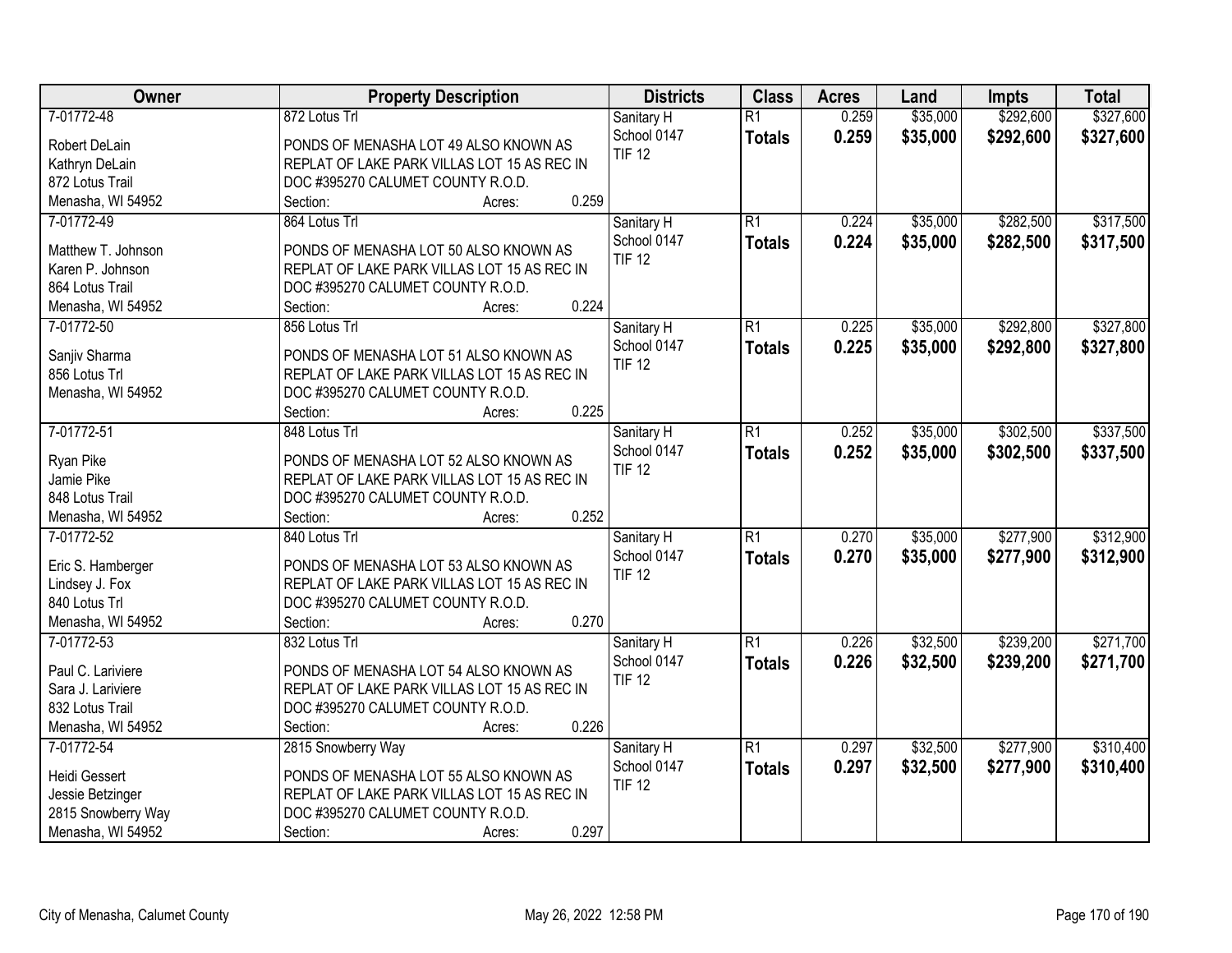| Owner                           | <b>Property Description</b>                 | <b>Districts</b> | <b>Class</b>    | <b>Acres</b> | Land     | <b>Impts</b> | <b>Total</b> |
|---------------------------------|---------------------------------------------|------------------|-----------------|--------------|----------|--------------|--------------|
| 7-01772-55                      | 2823 Snowberry Way                          | Sanitary H       | $\overline{R1}$ | 0.222        | \$32,500 | \$206,300    | \$238,800    |
| David J. Berg                   | PONDS OF MENASHA LOT 56 ALSO KNOWN AS       | School 0147      | <b>Totals</b>   | 0.222        | \$32,500 | \$206,300    | \$238,800    |
| 2823 Snowberry Way              | REPLAT OF LAKE PARK VILLAS LOT 15 AS REC IN | <b>TIF 12</b>    |                 |              |          |              |              |
| Menasha, WI 54952               | DOC #395270 CALUMET COUNTY R.O.D.           |                  |                 |              |          |              |              |
|                                 | 0.222<br>Section:<br>Acres:                 |                  |                 |              |          |              |              |
| 7-01772-56                      | 2831 Snowberry Way                          | Sanitary H       | $\overline{R1}$ | 0.222        | \$32,500 | \$230,400    | \$262,900    |
|                                 |                                             | School 0147      | <b>Totals</b>   | 0.222        | \$32,500 | \$230,400    | \$262,900    |
| Sarah Jane DuFour an Avona      | PONDS OF MENASHA LOT 57 ALSO KNOWN AS       | <b>TIF 12</b>    |                 |              |          |              |              |
| 2831 Snowberry Way              | REPLAT OF LAKE PARK VILLAS LOT 15 AS REC IN |                  |                 |              |          |              |              |
| Menasha, WI 54952               | DOC #395270 CALUMET COUNTY R.O.D.<br>0.222  |                  |                 |              |          |              |              |
|                                 | Section:<br>Acres:                          |                  |                 |              |          |              |              |
| 7-01772-57                      | 2839 Snowberry Way                          | Sanitary H       | $\overline{R1}$ | 0.223        | \$32,500 | \$239,300    | \$271,800    |
| Justin P. Enge                  | PONDS OF MENASHA LOT 58 ALSO KNOWN AS       | School 0147      | <b>Totals</b>   | 0.223        | \$32,500 | \$239,300    | \$271,800    |
| Daina V. Skrobutanas            | REPLAT OF LAKE PARK VILLAS LOT 15 AS REC IN | <b>TIF 12</b>    |                 |              |          |              |              |
| 2839 Snowberry Way              | DOC #395270 CALUMET COUNTY R.O.D.           |                  |                 |              |          |              |              |
| Menasha, WI 54952               | 0.223<br>Section:<br>Acres:                 |                  |                 |              |          |              |              |
| 7-01772-58                      | 2847 Snowberry Way                          | Sanitary H       | $\overline{R1}$ | 0.325        | \$32,500 | \$253,000    | \$285,500    |
|                                 |                                             | School 0147      | <b>Totals</b>   | 0.325        | \$32,500 | \$253,000    | \$285,500    |
| Nathan Hall                     | PONDS OF MENASHA LOT 59 ALSO KNOWN AS       | <b>TIF 12</b>    |                 |              |          |              |              |
| Samantha Hall                   | REPLAT OF LAKE PARK VILLAS LOT 15 AS REC IN |                  |                 |              |          |              |              |
| 2847 Snowberry Way              | DOC #395270 CALUMET COUNTY R.O.D.           |                  |                 |              |          |              |              |
| Menasha, WI 54952<br>7-01772-59 | 0.325<br>Section:<br>Acres:                 |                  | $\overline{R1}$ |              |          | \$293,300    |              |
|                                 | 2855 Snowberry Way                          | Sanitary H       |                 | 0.253        | \$32,500 |              | \$325,800    |
| Anthony Stefka                  | PONDS OF MENASHA LOT 60 ALSO KNOWN AS       | School 0147      | <b>Totals</b>   | 0.253        | \$32,500 | \$293,300    | \$325,800    |
| Mary Underhill                  | REPLAT OF LAKE PARK VILLAS LOT 15 AS REC IN | <b>TIF 12</b>    |                 |              |          |              |              |
| 2855 Snowberry Way              | DOC #395270 CALUMET COUNTY R.O.D.           |                  |                 |              |          |              |              |
| Menasha, WI 54952               | 0.253<br>Section:<br>Acres:                 |                  |                 |              |          |              |              |
| 7-01772-60                      | 2895 Chrystella Dr                          | Sanitary H       | $\overline{R1}$ | 0.284        | \$32,500 | \$267,900    | \$300,400    |
| Sokol Diko                      | PONDS OF MENASHA LOT 61 ALSO KNOWN AS       | School 0147      | <b>Totals</b>   | 0.284        | \$32,500 | \$267,900    | \$300,400    |
| Marinela Diko                   | REPLAT OF LAKE PARK VILLAS LOT 15 AS REC IN | <b>TIF 12</b>    |                 |              |          |              |              |
| 2895 Chrystella Dr              | DOC #395270 CALUMET COUNTY R.O.D.           |                  |                 |              |          |              |              |
| Menasha, WI 54952               | 0.284<br>Section:<br>Acres:                 |                  |                 |              |          |              |              |
| 7-01772-61                      | 2903 Chrystella Dr                          | Sanitary H       | $\overline{R1}$ | 0.195        | \$32,500 | \$232,900    | \$265,400    |
|                                 |                                             | School 0147      |                 | 0.195        |          |              |              |
| Marilyn J. Cross                | PONDS OF MENASHA LOT 62 ALSO KNOWN AS       | <b>TIF 12</b>    | <b>Totals</b>   |              | \$32,500 | \$232,900    | \$265,400    |
| 2903 Chrystella Dr              | REPLAT OF LAKE PARK VILLAS LOT 15 AS REC IN |                  |                 |              |          |              |              |
| Menasha, WI 54952               | DOC #395270 CALUMET COUNTY R.O.D.           |                  |                 |              |          |              |              |
|                                 | 0.195<br>Section:<br>Acres:                 |                  |                 |              |          |              |              |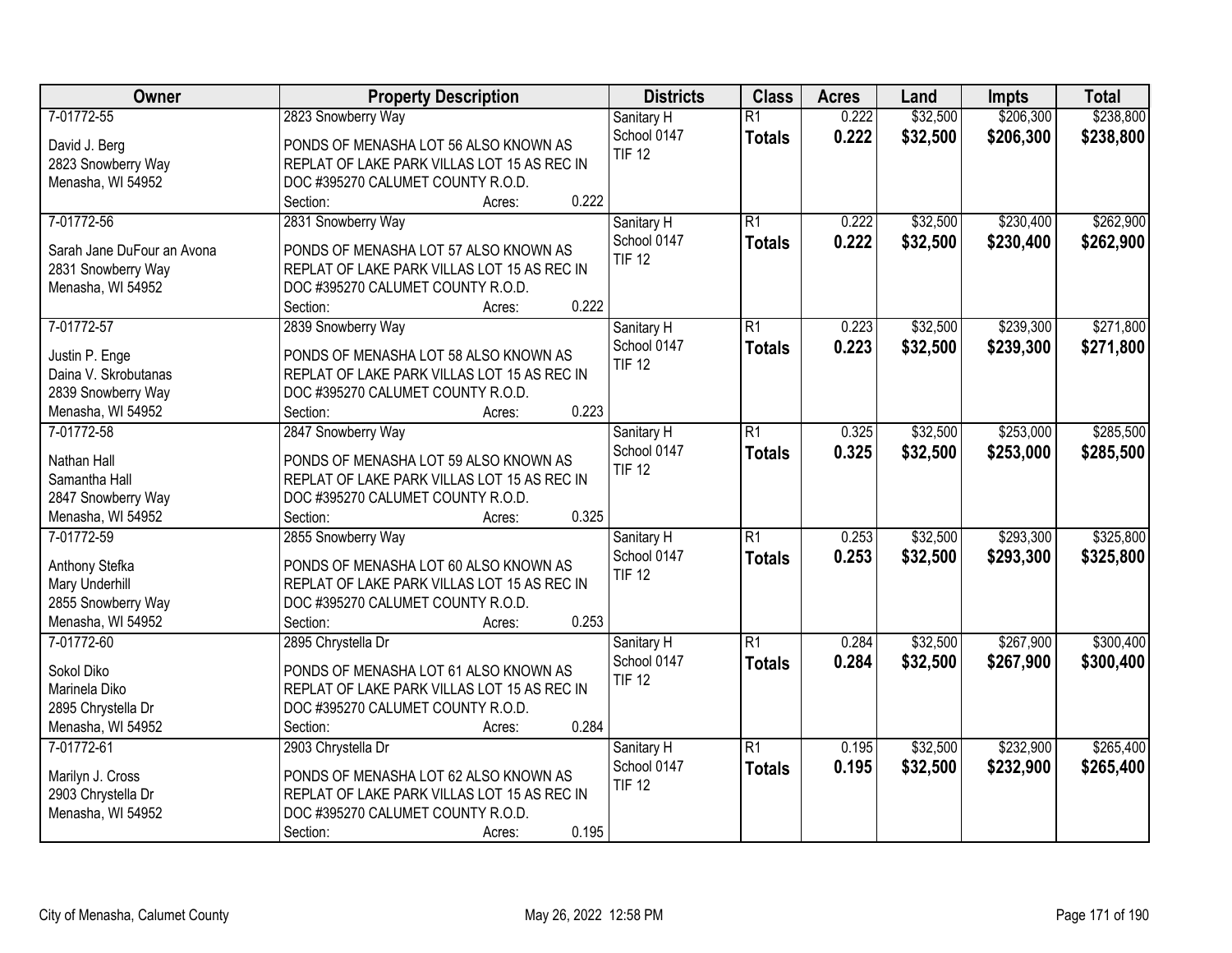| Owner                                | <b>Property Description</b>                 | <b>Districts</b>          | <b>Class</b>    | <b>Acres</b> | Land     | <b>Impts</b> | <b>Total</b> |
|--------------------------------------|---------------------------------------------|---------------------------|-----------------|--------------|----------|--------------|--------------|
| 7-01772-62                           | 2911 Chrystella Dr                          | Sanitary H                | $\overline{R1}$ | 0.237        | \$32,500 | \$292,600    | \$325,100    |
| Damien Eggler                        | PONDS OF MENASHA LOT 63 ALSO KNOWN AS       | School 0147               | <b>Totals</b>   | 0.237        | \$32,500 | \$292,600    | \$325,100    |
| Korey Eggler                         | REPLAT OF LAKE PARK VILLAS LOT 15 AS REC IN | <b>TIF 12</b>             |                 |              |          |              |              |
| 2911 Chrystella Dr                   | DOC #395270 CALUMET COUNTY R.O.D.           |                           |                 |              |          |              |              |
| Menasha, WI 54952                    | 0.237<br>Section:<br>Acres:                 |                           |                 |              |          |              |              |
| 7-01772-63                           | 2919 Chrystella Dr                          | Sanitary H                | $\overline{R1}$ | 0.246        | \$32,500 | \$304,400    | \$336,900    |
|                                      |                                             | School 0147               | <b>Totals</b>   | 0.246        | \$32,500 | \$304,400    | \$336,900    |
| Jill A Dudas Revocable Trust of 2021 | PONDS OF MENASHA LOT 64 ALSO KNOWN AS       | <b>TIF 12</b>             |                 |              |          |              |              |
| 2919 Chrystella Dr                   | REPLAT OF LAKE PARK VILLAS LOT 15 AS REC IN |                           |                 |              |          |              |              |
| Menasha, WI 54952                    | DOC #395270 CALUMET COUNTY R.O.D.           |                           |                 |              |          |              |              |
|                                      | 0.246<br>Section:<br>Acres:                 |                           |                 |              |          |              |              |
| 7-01772-64                           | 2927 Chrystella Dr                          | Sanitary H                | $\overline{R1}$ | 0.255        | \$32,500 | \$285,000    | \$317,500    |
| Vincent J. Panzarella                | PONDS OF MENASHA LOT 65 ALSO KNOWN AS       | School 0147               | <b>Totals</b>   | 0.255        | \$32,500 | \$285,000    | \$317,500    |
| Ashley B. Panzarella                 | REPLAT OF LAKE PARK VILLAS LOT 15 AS REC IN | <b>TIF 12</b>             |                 |              |          |              |              |
| 2927 Chrystella Dr                   | DOC #395270 CALUMET COUNTY R.O.D.           |                           |                 |              |          |              |              |
| Menasha, WI 54952                    | 0.255<br>Section:<br>Acres:                 |                           |                 |              |          |              |              |
| 7-01772-65                           | 2935 Chrystella Dr                          | Sanitary H                | $\overline{R1}$ | 0.231        | \$32,500 | \$290,100    | \$322,600    |
|                                      |                                             | School 0147               | <b>Totals</b>   | 0.231        | \$32,500 | \$290,100    | \$322,600    |
| Benjamin J. Brux                     | PONDS OF MENASHA LOT 66 ALSO KNOWN AS       | <b>TIF 12</b>             |                 |              |          |              |              |
| Kathleen Marie Breen                 | REPLAT OF LAKE PARK VILLAS LOT 15 AS REC IN |                           |                 |              |          |              |              |
| 2935 Chrystella Dr                   | DOC #395270 CALUMET COUNTY R.O.D.           |                           |                 |              |          |              |              |
| Menasha, WI 54952                    | 0.231<br>Section:<br>Acres:                 |                           |                 |              |          |              |              |
| 7-01772-66                           | 2943 Chrystella Dr                          | Sanitary H                | $\overline{R1}$ | 0.197        | \$32,500 | \$266,500    | \$299,000    |
| Matthew J. Mader                     | PONDS OF MENASHA LOT 67 ALSO KNOWN AS       | School 0147               | <b>Totals</b>   | 0.197        | \$32,500 | \$266,500    | \$299,000    |
| Stacy A. Mader                       | REPLAT OF LAKE PARK VILLAS LOT 15 AS REC IN | <b>TIF 12</b>             |                 |              |          |              |              |
| 2943 Chrystella Dr                   | DOC #395270 CALUMET COUNTY R.O.D.           |                           |                 |              |          |              |              |
| Menasha, WI 54952                    | 0.197<br>Section:<br>Acres:                 |                           |                 |              |          |              |              |
| 7-01772-67                           | 2951 Chrystella Dr                          |                           | $\overline{R1}$ | 0.193        | \$32,500 | \$292,400    | \$324,900    |
|                                      |                                             | Sanitary H<br>School 0147 |                 |              |          |              |              |
| Jason Druxman                        | PONDS OF MENASHA LOT 68 ALSO KNOWN AS       | <b>TIF 12</b>             | <b>Totals</b>   | 0.193        | \$32,500 | \$292,400    | \$324,900    |
| Amanda Druxman                       | REPLAT OF LAKE PARK VILLAS LOT 15 AS REC IN |                           |                 |              |          |              |              |
| 2951 Chrystella Dr                   | DOC #395270 CALUMET COUNTY R.O.D.           |                           |                 |              |          |              |              |
| Menasha, WI 54952                    | 0.193<br>Section:<br>Acres:                 |                           |                 |              |          |              |              |
| 7-01772-68                           | 2959 Chrystella Dr                          | Sanitary H                | $\overline{R1}$ | 0.189        | \$32,500 | \$258,200    | \$290,700    |
|                                      |                                             | School 0147               | <b>Totals</b>   | 0.189        | \$32,500 | \$258,200    | \$290,700    |
| Joshua S. School                     | PONDS OF MENASHA LOT 69 ALSO KNOWN AS       | <b>TIF 12</b>             |                 |              |          |              |              |
| Leann B. School                      | REPLAT OF LAKE PARK VILLAS LOT 15 AS REC IN |                           |                 |              |          |              |              |
| 2959 Chrystella Dr                   | DOC #395270 CALUMET COUNTY R.O.D.           |                           |                 |              |          |              |              |
| Menasha, WI 54952                    | 0.189<br>Section:<br>Acres:                 |                           |                 |              |          |              |              |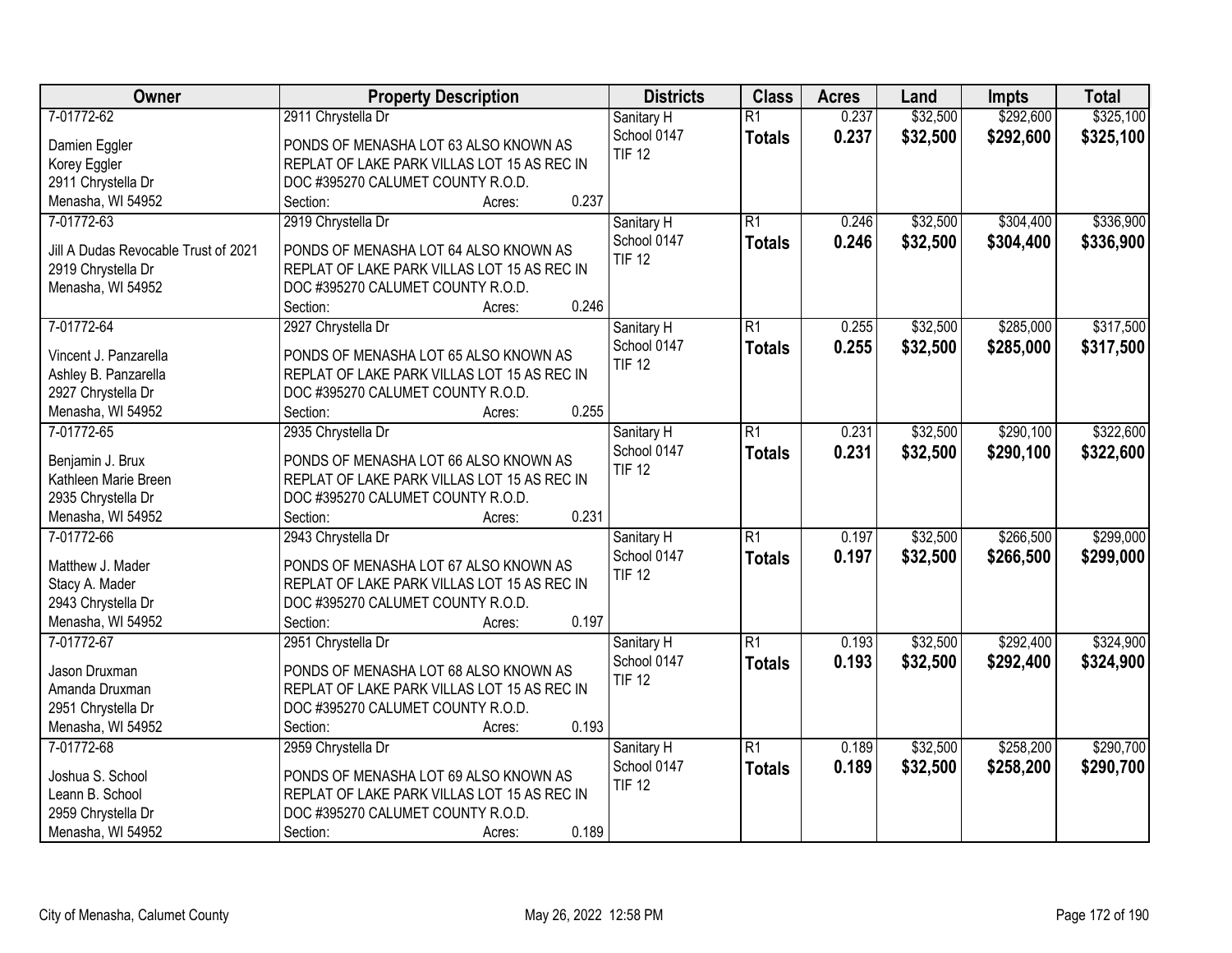| \$32,500<br>\$267,700<br>\$300,200<br>7-01772-69<br>2967 Chrystella Dr<br>$\overline{R1}$<br>0.184<br>Sanitary H<br>School 0147<br>0.184<br>\$32,500<br>\$267,700<br>\$300,200<br><b>Totals</b><br><b>Todd Bacon</b><br>PONDS OF MENASHA LOT 70 ALSO KNOWN AS<br><b>TIF 12</b><br>JoAnne Bacon<br>REPLAT OF LAKE PARK VILLAS LOT 15 AS REC IN<br>2967 Chrystella Dr<br>DOC #395270 CALUMET COUNTY R.O.D.<br>0.184<br>Menasha, WI 54952<br>Section:<br>Acres:<br>7-01772-70<br>$\overline{R1}$<br>\$32,500<br>\$255,900<br>2975 Chrystella Dr<br>0.205<br>Sanitary H<br>School 0147<br>0.205<br>\$32,500<br>\$255,900<br><b>Totals</b><br>Thomas Hendron<br>PONDS OF MENASHA LOT 71 ALSO KNOWN AS<br><b>TIF 12</b><br>Gina Hendron<br>REPLAT OF LAKE PARK VILLAS LOT 15 AS REC IN<br>2975 Chrystella Dr<br>DOC #395270 CALUMET COUNTY R.O.D.<br>0.205<br>Menasha, WI 54952<br>Section:<br>Acres:<br>\$32,500<br>\$290,200<br>7-01772-71<br>2983 Chrystella Dr<br>$\overline{R1}$<br>0.200<br>Sanitary H<br>School 0147<br>0.200<br>\$32,500<br>\$290,200<br><b>Totals</b><br>Curtis Halbach<br>PONDS OF MENASHA LOT 72 ALSO KNOWN AS<br><b>TIF 12</b><br>Katie Stuczynski<br>REPLAT OF LAKE PARK VILLAS LOT 15 AS REC IN<br>2983 Chrystella Dr<br>DOC #395270 CALUMET COUNTY R.O.D.<br>0.200<br>Menasha, WI 54952<br>Section:<br>Acres:<br>$\overline{R1}$<br>\$32,500<br>\$277,300<br>\$309,800<br>7-01772-72<br>2988 Chrystella Dr<br>Sanitary H<br>0.258<br>School 0147<br>0.258<br>\$32,500<br>\$277,300<br><b>Totals</b><br>Anthony Martin<br>PONDS OF MENASHA LOT 73 ALSO KNOWN AS<br><b>TIF 12</b><br>Kathryn Martin<br>REPLAT OF LAKE PARK VILLAS LOT 15 AS REC IN<br>2988 Chrystella Dr<br>DOC #395270 CALUMET COUNTY R.O.D.<br>0.258<br>Menasha, WI 54952<br>Section:<br>Acres:<br>\$231,100<br>$\overline{R1}$<br>\$32,500<br>7-01772-73<br>2980 Chrystella Dr<br>0.254<br>Sanitary H<br>0.254<br>\$32,500<br>\$231,100<br>School 0147<br><b>Totals</b><br>Matthew J. Nechodom<br>PONDS OF MENASHA LOT 74 ALSO KNOWN AS<br><b>TIF 12</b><br>2980 Chrystella Dr<br>REPLAT OF LAKE PARK VILLAS LOT 15 AS REC IN<br>DOC #395270 CALUMET COUNTY R.O.D.<br>Menasha, WI 54952<br>0.254<br>Section:<br>Acres:<br>\$280,500<br>7-01772-74<br>$\overline{R1}$<br>\$32,500<br>2972 Chrystella Dr<br>0.189<br>Sanitary H<br>School 0147<br>0.189<br>\$32,500<br>\$280,500<br><b>Totals</b><br>Jonathan and Erin Wiegand<br>PONDS OF MENASHA LOT 75 ALSO KNOWN AS<br><b>TIF 12</b><br>2972 Chrystella Dr<br>REPLAT OF LAKE PARK VILLAS LOT 15 AS REC IN<br>Menasha, WI 54952<br>DOC #395270 CALUMET COUNTY R.O.D.<br>0.189<br>Section:<br>Acres:<br>\$272,700<br>7-01772-75<br>$\overline{R1}$<br>0.191<br>\$32,500<br>2964 Chrystella Dr<br>Sanitary H<br>School 0147<br>0.191<br>\$32,500<br>\$272,700<br><b>Totals</b><br>Leonard E. Sykes<br>PONDS OF MENASHA LOT 76 ALSO KNOWN AS<br><b>TIF 12</b><br>2964 Chrystella Dr<br>REPLAT OF LAKE PARK VILLAS LOT 15 AS REC IN<br>Menasha, WI 54952<br>DOC #395270 CALUMET COUNTY R.O.D. | Owner | <b>Property Description</b> | <b>Districts</b> | <b>Class</b> | <b>Acres</b> | Land | <b>Impts</b> | <b>Total</b> |
|--------------------------------------------------------------------------------------------------------------------------------------------------------------------------------------------------------------------------------------------------------------------------------------------------------------------------------------------------------------------------------------------------------------------------------------------------------------------------------------------------------------------------------------------------------------------------------------------------------------------------------------------------------------------------------------------------------------------------------------------------------------------------------------------------------------------------------------------------------------------------------------------------------------------------------------------------------------------------------------------------------------------------------------------------------------------------------------------------------------------------------------------------------------------------------------------------------------------------------------------------------------------------------------------------------------------------------------------------------------------------------------------------------------------------------------------------------------------------------------------------------------------------------------------------------------------------------------------------------------------------------------------------------------------------------------------------------------------------------------------------------------------------------------------------------------------------------------------------------------------------------------------------------------------------------------------------------------------------------------------------------------------------------------------------------------------------------------------------------------------------------------------------------------------------------------------------------------------------------------------------------------------------------------------------------------------------------------------------------------------------------------------------------------------------------------------------------------------------------------------------------------------------------------------------------------------------------------------------------------------------------------------------------------------------------------------------------------------------------------------------------------------------------------------------------------------------------------------------------------------------------------------------------------------------------------------------------------------------------------------------------------------------------------|-------|-----------------------------|------------------|--------------|--------------|------|--------------|--------------|
|                                                                                                                                                                                                                                                                                                                                                                                                                                                                                                                                                                                                                                                                                                                                                                                                                                                                                                                                                                                                                                                                                                                                                                                                                                                                                                                                                                                                                                                                                                                                                                                                                                                                                                                                                                                                                                                                                                                                                                                                                                                                                                                                                                                                                                                                                                                                                                                                                                                                                                                                                                                                                                                                                                                                                                                                                                                                                                                                                                                                                                      |       |                             |                  |              |              |      |              |              |
|                                                                                                                                                                                                                                                                                                                                                                                                                                                                                                                                                                                                                                                                                                                                                                                                                                                                                                                                                                                                                                                                                                                                                                                                                                                                                                                                                                                                                                                                                                                                                                                                                                                                                                                                                                                                                                                                                                                                                                                                                                                                                                                                                                                                                                                                                                                                                                                                                                                                                                                                                                                                                                                                                                                                                                                                                                                                                                                                                                                                                                      |       |                             |                  |              |              |      |              |              |
|                                                                                                                                                                                                                                                                                                                                                                                                                                                                                                                                                                                                                                                                                                                                                                                                                                                                                                                                                                                                                                                                                                                                                                                                                                                                                                                                                                                                                                                                                                                                                                                                                                                                                                                                                                                                                                                                                                                                                                                                                                                                                                                                                                                                                                                                                                                                                                                                                                                                                                                                                                                                                                                                                                                                                                                                                                                                                                                                                                                                                                      |       |                             |                  |              |              |      |              |              |
|                                                                                                                                                                                                                                                                                                                                                                                                                                                                                                                                                                                                                                                                                                                                                                                                                                                                                                                                                                                                                                                                                                                                                                                                                                                                                                                                                                                                                                                                                                                                                                                                                                                                                                                                                                                                                                                                                                                                                                                                                                                                                                                                                                                                                                                                                                                                                                                                                                                                                                                                                                                                                                                                                                                                                                                                                                                                                                                                                                                                                                      |       |                             |                  |              |              |      |              |              |
| \$288,400<br>\$288,400<br>\$322,700<br>\$322,700<br>\$309,800                                                                                                                                                                                                                                                                                                                                                                                                                                                                                                                                                                                                                                                                                                                                                                                                                                                                                                                                                                                                                                                                                                                                                                                                                                                                                                                                                                                                                                                                                                                                                                                                                                                                                                                                                                                                                                                                                                                                                                                                                                                                                                                                                                                                                                                                                                                                                                                                                                                                                                                                                                                                                                                                                                                                                                                                                                                                                                                                                                        |       |                             |                  |              |              |      |              |              |
|                                                                                                                                                                                                                                                                                                                                                                                                                                                                                                                                                                                                                                                                                                                                                                                                                                                                                                                                                                                                                                                                                                                                                                                                                                                                                                                                                                                                                                                                                                                                                                                                                                                                                                                                                                                                                                                                                                                                                                                                                                                                                                                                                                                                                                                                                                                                                                                                                                                                                                                                                                                                                                                                                                                                                                                                                                                                                                                                                                                                                                      |       |                             |                  |              |              |      |              |              |
|                                                                                                                                                                                                                                                                                                                                                                                                                                                                                                                                                                                                                                                                                                                                                                                                                                                                                                                                                                                                                                                                                                                                                                                                                                                                                                                                                                                                                                                                                                                                                                                                                                                                                                                                                                                                                                                                                                                                                                                                                                                                                                                                                                                                                                                                                                                                                                                                                                                                                                                                                                                                                                                                                                                                                                                                                                                                                                                                                                                                                                      |       |                             |                  |              |              |      |              |              |
|                                                                                                                                                                                                                                                                                                                                                                                                                                                                                                                                                                                                                                                                                                                                                                                                                                                                                                                                                                                                                                                                                                                                                                                                                                                                                                                                                                                                                                                                                                                                                                                                                                                                                                                                                                                                                                                                                                                                                                                                                                                                                                                                                                                                                                                                                                                                                                                                                                                                                                                                                                                                                                                                                                                                                                                                                                                                                                                                                                                                                                      |       |                             |                  |              |              |      |              |              |
|                                                                                                                                                                                                                                                                                                                                                                                                                                                                                                                                                                                                                                                                                                                                                                                                                                                                                                                                                                                                                                                                                                                                                                                                                                                                                                                                                                                                                                                                                                                                                                                                                                                                                                                                                                                                                                                                                                                                                                                                                                                                                                                                                                                                                                                                                                                                                                                                                                                                                                                                                                                                                                                                                                                                                                                                                                                                                                                                                                                                                                      |       |                             |                  |              |              |      |              |              |
|                                                                                                                                                                                                                                                                                                                                                                                                                                                                                                                                                                                                                                                                                                                                                                                                                                                                                                                                                                                                                                                                                                                                                                                                                                                                                                                                                                                                                                                                                                                                                                                                                                                                                                                                                                                                                                                                                                                                                                                                                                                                                                                                                                                                                                                                                                                                                                                                                                                                                                                                                                                                                                                                                                                                                                                                                                                                                                                                                                                                                                      |       |                             |                  |              |              |      |              |              |
|                                                                                                                                                                                                                                                                                                                                                                                                                                                                                                                                                                                                                                                                                                                                                                                                                                                                                                                                                                                                                                                                                                                                                                                                                                                                                                                                                                                                                                                                                                                                                                                                                                                                                                                                                                                                                                                                                                                                                                                                                                                                                                                                                                                                                                                                                                                                                                                                                                                                                                                                                                                                                                                                                                                                                                                                                                                                                                                                                                                                                                      |       |                             |                  |              |              |      |              |              |
|                                                                                                                                                                                                                                                                                                                                                                                                                                                                                                                                                                                                                                                                                                                                                                                                                                                                                                                                                                                                                                                                                                                                                                                                                                                                                                                                                                                                                                                                                                                                                                                                                                                                                                                                                                                                                                                                                                                                                                                                                                                                                                                                                                                                                                                                                                                                                                                                                                                                                                                                                                                                                                                                                                                                                                                                                                                                                                                                                                                                                                      |       |                             |                  |              |              |      |              |              |
|                                                                                                                                                                                                                                                                                                                                                                                                                                                                                                                                                                                                                                                                                                                                                                                                                                                                                                                                                                                                                                                                                                                                                                                                                                                                                                                                                                                                                                                                                                                                                                                                                                                                                                                                                                                                                                                                                                                                                                                                                                                                                                                                                                                                                                                                                                                                                                                                                                                                                                                                                                                                                                                                                                                                                                                                                                                                                                                                                                                                                                      |       |                             |                  |              |              |      |              |              |
|                                                                                                                                                                                                                                                                                                                                                                                                                                                                                                                                                                                                                                                                                                                                                                                                                                                                                                                                                                                                                                                                                                                                                                                                                                                                                                                                                                                                                                                                                                                                                                                                                                                                                                                                                                                                                                                                                                                                                                                                                                                                                                                                                                                                                                                                                                                                                                                                                                                                                                                                                                                                                                                                                                                                                                                                                                                                                                                                                                                                                                      |       |                             |                  |              |              |      |              |              |
|                                                                                                                                                                                                                                                                                                                                                                                                                                                                                                                                                                                                                                                                                                                                                                                                                                                                                                                                                                                                                                                                                                                                                                                                                                                                                                                                                                                                                                                                                                                                                                                                                                                                                                                                                                                                                                                                                                                                                                                                                                                                                                                                                                                                                                                                                                                                                                                                                                                                                                                                                                                                                                                                                                                                                                                                                                                                                                                                                                                                                                      |       |                             |                  |              |              |      |              |              |
|                                                                                                                                                                                                                                                                                                                                                                                                                                                                                                                                                                                                                                                                                                                                                                                                                                                                                                                                                                                                                                                                                                                                                                                                                                                                                                                                                                                                                                                                                                                                                                                                                                                                                                                                                                                                                                                                                                                                                                                                                                                                                                                                                                                                                                                                                                                                                                                                                                                                                                                                                                                                                                                                                                                                                                                                                                                                                                                                                                                                                                      |       |                             |                  |              |              |      |              |              |
|                                                                                                                                                                                                                                                                                                                                                                                                                                                                                                                                                                                                                                                                                                                                                                                                                                                                                                                                                                                                                                                                                                                                                                                                                                                                                                                                                                                                                                                                                                                                                                                                                                                                                                                                                                                                                                                                                                                                                                                                                                                                                                                                                                                                                                                                                                                                                                                                                                                                                                                                                                                                                                                                                                                                                                                                                                                                                                                                                                                                                                      |       |                             |                  |              |              |      |              |              |
|                                                                                                                                                                                                                                                                                                                                                                                                                                                                                                                                                                                                                                                                                                                                                                                                                                                                                                                                                                                                                                                                                                                                                                                                                                                                                                                                                                                                                                                                                                                                                                                                                                                                                                                                                                                                                                                                                                                                                                                                                                                                                                                                                                                                                                                                                                                                                                                                                                                                                                                                                                                                                                                                                                                                                                                                                                                                                                                                                                                                                                      |       |                             |                  |              |              |      |              |              |
| \$263,600<br>\$263,600<br>\$313,000<br>\$313,000<br>\$305,200<br>\$305,200                                                                                                                                                                                                                                                                                                                                                                                                                                                                                                                                                                                                                                                                                                                                                                                                                                                                                                                                                                                                                                                                                                                                                                                                                                                                                                                                                                                                                                                                                                                                                                                                                                                                                                                                                                                                                                                                                                                                                                                                                                                                                                                                                                                                                                                                                                                                                                                                                                                                                                                                                                                                                                                                                                                                                                                                                                                                                                                                                           |       |                             |                  |              |              |      |              |              |
|                                                                                                                                                                                                                                                                                                                                                                                                                                                                                                                                                                                                                                                                                                                                                                                                                                                                                                                                                                                                                                                                                                                                                                                                                                                                                                                                                                                                                                                                                                                                                                                                                                                                                                                                                                                                                                                                                                                                                                                                                                                                                                                                                                                                                                                                                                                                                                                                                                                                                                                                                                                                                                                                                                                                                                                                                                                                                                                                                                                                                                      |       |                             |                  |              |              |      |              |              |
|                                                                                                                                                                                                                                                                                                                                                                                                                                                                                                                                                                                                                                                                                                                                                                                                                                                                                                                                                                                                                                                                                                                                                                                                                                                                                                                                                                                                                                                                                                                                                                                                                                                                                                                                                                                                                                                                                                                                                                                                                                                                                                                                                                                                                                                                                                                                                                                                                                                                                                                                                                                                                                                                                                                                                                                                                                                                                                                                                                                                                                      |       |                             |                  |              |              |      |              |              |
|                                                                                                                                                                                                                                                                                                                                                                                                                                                                                                                                                                                                                                                                                                                                                                                                                                                                                                                                                                                                                                                                                                                                                                                                                                                                                                                                                                                                                                                                                                                                                                                                                                                                                                                                                                                                                                                                                                                                                                                                                                                                                                                                                                                                                                                                                                                                                                                                                                                                                                                                                                                                                                                                                                                                                                                                                                                                                                                                                                                                                                      |       |                             |                  |              |              |      |              |              |
|                                                                                                                                                                                                                                                                                                                                                                                                                                                                                                                                                                                                                                                                                                                                                                                                                                                                                                                                                                                                                                                                                                                                                                                                                                                                                                                                                                                                                                                                                                                                                                                                                                                                                                                                                                                                                                                                                                                                                                                                                                                                                                                                                                                                                                                                                                                                                                                                                                                                                                                                                                                                                                                                                                                                                                                                                                                                                                                                                                                                                                      |       |                             |                  |              |              |      |              |              |
|                                                                                                                                                                                                                                                                                                                                                                                                                                                                                                                                                                                                                                                                                                                                                                                                                                                                                                                                                                                                                                                                                                                                                                                                                                                                                                                                                                                                                                                                                                                                                                                                                                                                                                                                                                                                                                                                                                                                                                                                                                                                                                                                                                                                                                                                                                                                                                                                                                                                                                                                                                                                                                                                                                                                                                                                                                                                                                                                                                                                                                      |       |                             |                  |              |              |      |              |              |
|                                                                                                                                                                                                                                                                                                                                                                                                                                                                                                                                                                                                                                                                                                                                                                                                                                                                                                                                                                                                                                                                                                                                                                                                                                                                                                                                                                                                                                                                                                                                                                                                                                                                                                                                                                                                                                                                                                                                                                                                                                                                                                                                                                                                                                                                                                                                                                                                                                                                                                                                                                                                                                                                                                                                                                                                                                                                                                                                                                                                                                      |       |                             |                  |              |              |      |              |              |
|                                                                                                                                                                                                                                                                                                                                                                                                                                                                                                                                                                                                                                                                                                                                                                                                                                                                                                                                                                                                                                                                                                                                                                                                                                                                                                                                                                                                                                                                                                                                                                                                                                                                                                                                                                                                                                                                                                                                                                                                                                                                                                                                                                                                                                                                                                                                                                                                                                                                                                                                                                                                                                                                                                                                                                                                                                                                                                                                                                                                                                      |       |                             |                  |              |              |      |              |              |
|                                                                                                                                                                                                                                                                                                                                                                                                                                                                                                                                                                                                                                                                                                                                                                                                                                                                                                                                                                                                                                                                                                                                                                                                                                                                                                                                                                                                                                                                                                                                                                                                                                                                                                                                                                                                                                                                                                                                                                                                                                                                                                                                                                                                                                                                                                                                                                                                                                                                                                                                                                                                                                                                                                                                                                                                                                                                                                                                                                                                                                      |       |                             |                  |              |              |      |              |              |
|                                                                                                                                                                                                                                                                                                                                                                                                                                                                                                                                                                                                                                                                                                                                                                                                                                                                                                                                                                                                                                                                                                                                                                                                                                                                                                                                                                                                                                                                                                                                                                                                                                                                                                                                                                                                                                                                                                                                                                                                                                                                                                                                                                                                                                                                                                                                                                                                                                                                                                                                                                                                                                                                                                                                                                                                                                                                                                                                                                                                                                      |       |                             |                  |              |              |      |              |              |
|                                                                                                                                                                                                                                                                                                                                                                                                                                                                                                                                                                                                                                                                                                                                                                                                                                                                                                                                                                                                                                                                                                                                                                                                                                                                                                                                                                                                                                                                                                                                                                                                                                                                                                                                                                                                                                                                                                                                                                                                                                                                                                                                                                                                                                                                                                                                                                                                                                                                                                                                                                                                                                                                                                                                                                                                                                                                                                                                                                                                                                      |       |                             |                  |              |              |      |              |              |
|                                                                                                                                                                                                                                                                                                                                                                                                                                                                                                                                                                                                                                                                                                                                                                                                                                                                                                                                                                                                                                                                                                                                                                                                                                                                                                                                                                                                                                                                                                                                                                                                                                                                                                                                                                                                                                                                                                                                                                                                                                                                                                                                                                                                                                                                                                                                                                                                                                                                                                                                                                                                                                                                                                                                                                                                                                                                                                                                                                                                                                      |       |                             |                  |              |              |      |              |              |
|                                                                                                                                                                                                                                                                                                                                                                                                                                                                                                                                                                                                                                                                                                                                                                                                                                                                                                                                                                                                                                                                                                                                                                                                                                                                                                                                                                                                                                                                                                                                                                                                                                                                                                                                                                                                                                                                                                                                                                                                                                                                                                                                                                                                                                                                                                                                                                                                                                                                                                                                                                                                                                                                                                                                                                                                                                                                                                                                                                                                                                      |       |                             |                  |              |              |      |              |              |
|                                                                                                                                                                                                                                                                                                                                                                                                                                                                                                                                                                                                                                                                                                                                                                                                                                                                                                                                                                                                                                                                                                                                                                                                                                                                                                                                                                                                                                                                                                                                                                                                                                                                                                                                                                                                                                                                                                                                                                                                                                                                                                                                                                                                                                                                                                                                                                                                                                                                                                                                                                                                                                                                                                                                                                                                                                                                                                                                                                                                                                      |       |                             |                  |              |              |      |              |              |
|                                                                                                                                                                                                                                                                                                                                                                                                                                                                                                                                                                                                                                                                                                                                                                                                                                                                                                                                                                                                                                                                                                                                                                                                                                                                                                                                                                                                                                                                                                                                                                                                                                                                                                                                                                                                                                                                                                                                                                                                                                                                                                                                                                                                                                                                                                                                                                                                                                                                                                                                                                                                                                                                                                                                                                                                                                                                                                                                                                                                                                      |       |                             |                  |              |              |      |              |              |
|                                                                                                                                                                                                                                                                                                                                                                                                                                                                                                                                                                                                                                                                                                                                                                                                                                                                                                                                                                                                                                                                                                                                                                                                                                                                                                                                                                                                                                                                                                                                                                                                                                                                                                                                                                                                                                                                                                                                                                                                                                                                                                                                                                                                                                                                                                                                                                                                                                                                                                                                                                                                                                                                                                                                                                                                                                                                                                                                                                                                                                      |       |                             |                  |              |              |      |              |              |
|                                                                                                                                                                                                                                                                                                                                                                                                                                                                                                                                                                                                                                                                                                                                                                                                                                                                                                                                                                                                                                                                                                                                                                                                                                                                                                                                                                                                                                                                                                                                                                                                                                                                                                                                                                                                                                                                                                                                                                                                                                                                                                                                                                                                                                                                                                                                                                                                                                                                                                                                                                                                                                                                                                                                                                                                                                                                                                                                                                                                                                      |       |                             |                  |              |              |      |              |              |
|                                                                                                                                                                                                                                                                                                                                                                                                                                                                                                                                                                                                                                                                                                                                                                                                                                                                                                                                                                                                                                                                                                                                                                                                                                                                                                                                                                                                                                                                                                                                                                                                                                                                                                                                                                                                                                                                                                                                                                                                                                                                                                                                                                                                                                                                                                                                                                                                                                                                                                                                                                                                                                                                                                                                                                                                                                                                                                                                                                                                                                      |       |                             |                  |              |              |      |              |              |
|                                                                                                                                                                                                                                                                                                                                                                                                                                                                                                                                                                                                                                                                                                                                                                                                                                                                                                                                                                                                                                                                                                                                                                                                                                                                                                                                                                                                                                                                                                                                                                                                                                                                                                                                                                                                                                                                                                                                                                                                                                                                                                                                                                                                                                                                                                                                                                                                                                                                                                                                                                                                                                                                                                                                                                                                                                                                                                                                                                                                                                      |       |                             |                  |              |              |      |              |              |
|                                                                                                                                                                                                                                                                                                                                                                                                                                                                                                                                                                                                                                                                                                                                                                                                                                                                                                                                                                                                                                                                                                                                                                                                                                                                                                                                                                                                                                                                                                                                                                                                                                                                                                                                                                                                                                                                                                                                                                                                                                                                                                                                                                                                                                                                                                                                                                                                                                                                                                                                                                                                                                                                                                                                                                                                                                                                                                                                                                                                                                      |       | 0.191<br>Section:<br>Acres: |                  |              |              |      |              |              |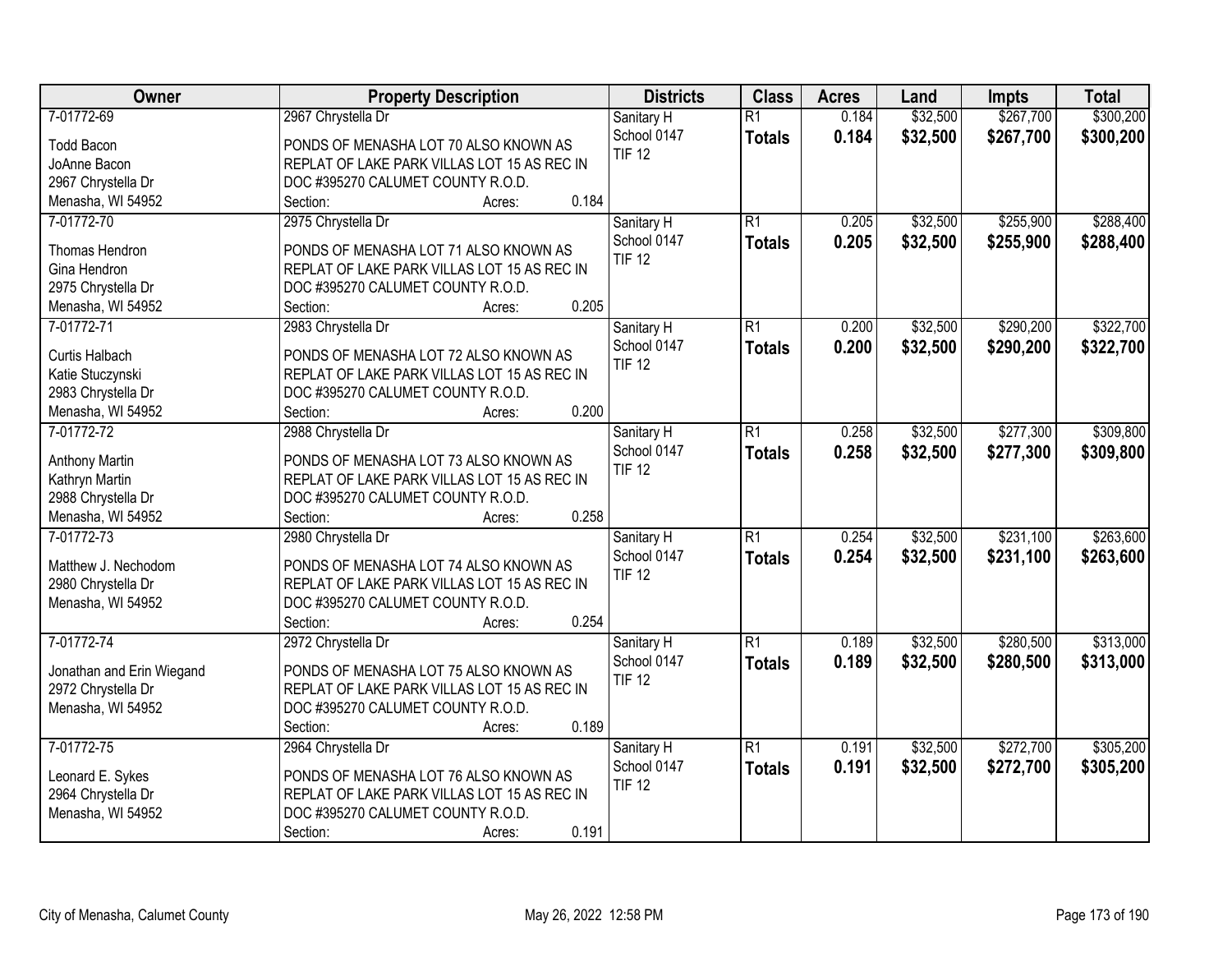| Owner                   | <b>Property Description</b>                 | <b>Districts</b> | <b>Class</b>    | <b>Acres</b> | Land     | <b>Impts</b> | <b>Total</b> |
|-------------------------|---------------------------------------------|------------------|-----------------|--------------|----------|--------------|--------------|
| 7-01772-76              | 2956 Chrystella Dr                          | Sanitary H       | $\overline{R1}$ | 0.193        | \$32,500 | \$287,400    | \$319,900    |
| Sharon K. Lloyd         | PONDS OF MENASHA LOT 77 ALSO KNOWN AS       | School 0147      | <b>Totals</b>   | 0.193        | \$32,500 | \$287,400    | \$319,900    |
| 2956 Chrystella Dr      | REPLAT OF LAKE PARK VILLAS LOT 15 AS REC IN | <b>TIF 12</b>    |                 |              |          |              |              |
| Menasha, WI 54952       | DOC #395270 CALUMET COUNTY R.O.D.           |                  |                 |              |          |              |              |
|                         | 0.193<br>Section:<br>Acres:                 |                  |                 |              |          |              |              |
| 7-01772-77              | 2948 Chrystella Dr                          | Sanitary H       | $\overline{R1}$ | 0.195        | \$27,500 | \$284,000    | \$311,500    |
|                         |                                             | School 0147      | <b>Totals</b>   | 0.195        | \$27,500 | \$284,000    | \$311,500    |
| Carol M. Zeinert        | PONDS OF MENASHA LOT 78 ALSO KNOWN AS       | <b>TIF 12</b>    |                 |              |          |              |              |
| 2948 Chrystella Dr      | REPLAT OF LAKE PARK VILLAS LOT 15 AS REC IN |                  |                 |              |          |              |              |
| Menasha, WI 54952       | DOC #395270 CALUMET COUNTY R.O.D.           |                  |                 |              |          |              |              |
|                         | 0.195<br>Section:<br>Acres:                 |                  |                 |              |          |              |              |
| 7-01772-78              | 2940 Chrystella Dr                          | Sanitary H       | $\overline{R1}$ | 0.197        | \$32,500 | \$271,700    | \$304,200    |
| Andrew James            | PONDS OF MENASHA LOT 79 ALSO KNOWN AS       | School 0147      | <b>Totals</b>   | 0.197        | \$32,500 | \$271,700    | \$304,200    |
| Caitlin Ryan            | REPLAT OF LAKE PARK VILLAS LOT 15 AS REC IN | <b>TIF 12</b>    |                 |              |          |              |              |
| 2940 Chrystella Dr      | DOC #395270 CALUMET COUNTY R.O.D.           |                  |                 |              |          |              |              |
| Menasha, WI 54952       | 0.197<br>Section:<br>Acres:                 |                  |                 |              |          |              |              |
| 7-01772-79              | 2932 Chrystella Dr                          | Sanitary H       | $\overline{R1}$ | 0.199        | \$32,500 | \$297,700    | \$330,200    |
|                         |                                             | School 0147      | <b>Totals</b>   | 0.199        | \$32,500 | \$297,700    | \$330,200    |
| <b>Trenton Sorensen</b> | PONDS OF MENASHA LOT 80 ALSO KNOWN AS       | <b>TIF 12</b>    |                 |              |          |              |              |
| Bobbie Jo Sorensen      | REPLAT OF LAKE PARK VILLAS LOT 15 AS REC IN |                  |                 |              |          |              |              |
| 2932 Chrystella Dr      | DOC #395270 CALUMET COUNTY R.O.D.           |                  |                 |              |          |              |              |
| Menasha, WI 54952       | 0.199<br>Section:<br>Acres:                 |                  |                 |              |          |              |              |
| 7-01772-80              | 2924 Chrystella Dr                          | Sanitary H       | $\overline{R1}$ | 0.201        | \$32,500 | \$270,500    | \$303,000    |
| Brandon Volkman         | PONDS OF MENASHA LOT 81 ALSO KNOWN AS       | School 0147      | <b>Totals</b>   | 0.201        | \$32,500 | \$270,500    | \$303,000    |
| 2924 Chrystella Dr      | REPLAT OF LAKE PARK VILLAS LOT 15 AS REC IN | <b>TIF 12</b>    |                 |              |          |              |              |
| Menasha, WI 54952       | DOC #395270 CALUMET COUNTY R.O.D.           |                  |                 |              |          |              |              |
|                         | 0.201<br>Section:<br>Acres:                 |                  |                 |              |          |              |              |
| 7-01772-81              | 2916 Chrystella Dr                          | Sanitary H       | $\overline{R1}$ | 0.201        | \$32,500 | \$285,100    | \$317,600    |
|                         |                                             | School 0147      | <b>Totals</b>   | 0.201        | \$32,500 | \$285,100    | \$317,600    |
| Jeffrey Kresal          | PONDS OF MENASHA LOT 82 ALSO KNOWN AS       | <b>TIF 12</b>    |                 |              |          |              |              |
| Julie Kresal            | REPLAT OF LAKE PARK VILLAS LOT 15 AS REC IN |                  |                 |              |          |              |              |
| 2916 Chrystella Dr      | DOC #395270 CALUMET COUNTY R.O.D.           |                  |                 |              |          |              |              |
| Menasha, WI 54952       | 0.201<br>Section:<br>Acres:                 |                  |                 |              |          |              |              |
| 7-01772-82              | 2908 Chrystella Dr                          | Sanitary H       | $\overline{R1}$ | 0.201        | \$26,000 | \$201,900    | \$227,900    |
| Julie Ann Vogel         | PONDS OF MENASHA LOT 83 ALSO KNOWN AS       | School 0147      | <b>Totals</b>   | 0.201        | \$26,000 | \$201,900    | \$227,900    |
| 2908 Chrystella Dr      | REPLAT OF LAKE PARK VILLAS LOT 15 AS REC IN | <b>TIF 12</b>    |                 |              |          |              |              |
| Menasha, WI 54952       | DOC #395270 CALUMET COUNTY R.O.D.           |                  |                 |              |          |              |              |
|                         | 0.201<br>Section:                           |                  |                 |              |          |              |              |
|                         | Acres:                                      |                  |                 |              |          |              |              |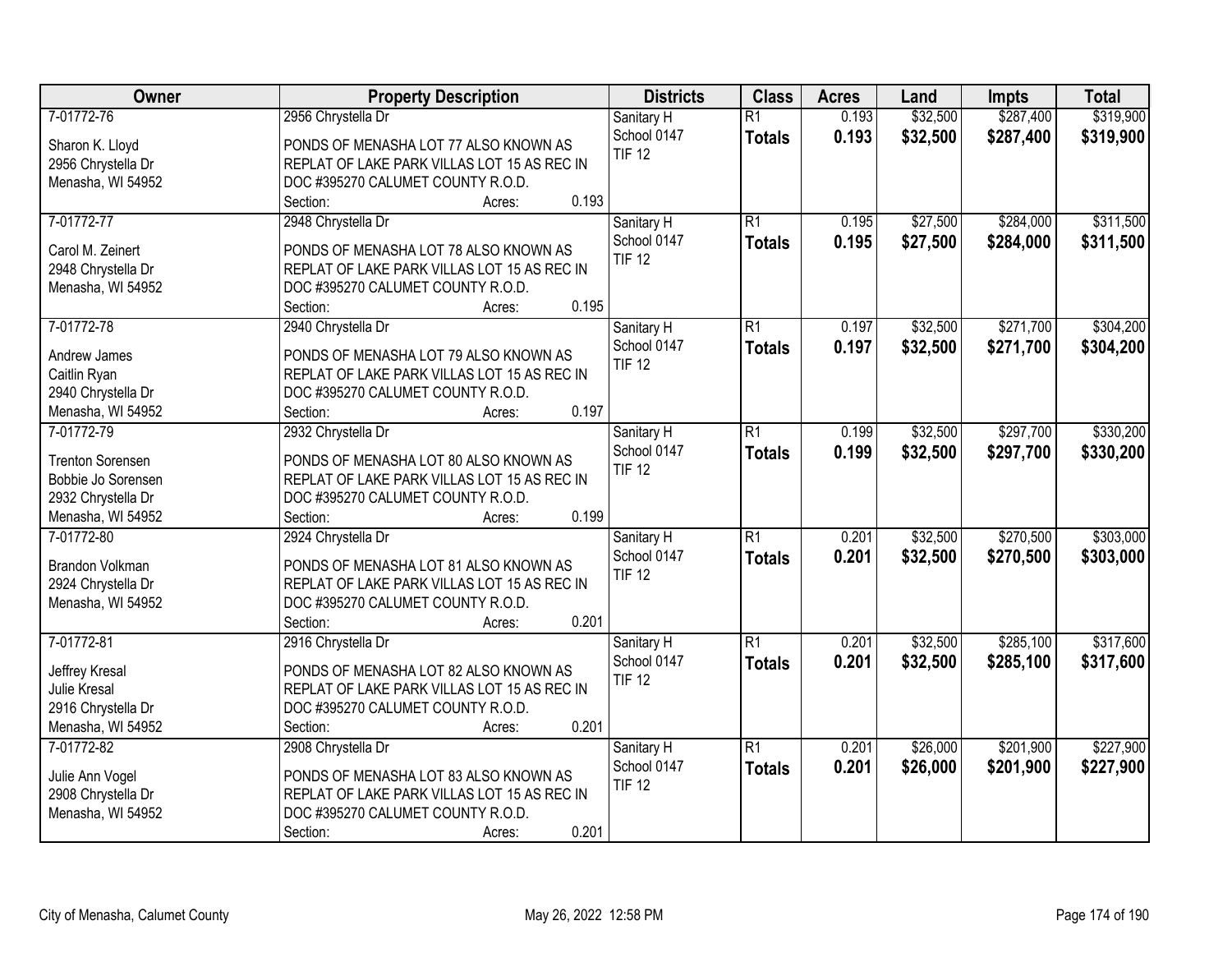| Owner                             | <b>Property Description</b>                 | <b>Districts</b>          | <b>Class</b>    | <b>Acres</b> | Land     | <b>Impts</b> | <b>Total</b> |
|-----------------------------------|---------------------------------------------|---------------------------|-----------------|--------------|----------|--------------|--------------|
| 7-01772-83                        | 2900 Chrystella Dr                          | Sanitary H                | $\overline{R1}$ | 0.276        | \$32,500 | \$292,200    | \$324,700    |
| <b>Stacey Parker</b>              | PONDS OF MENASHA LOT 84 ALSO KNOWN AS       | School 0147               | <b>Totals</b>   | 0.276        | \$32,500 | \$292,200    | \$324,700    |
| Jacob Johansen                    | REPLAT OF LAKE PARK VILLAS LOT 15 AS REC IN | <b>TIF 12</b>             |                 |              |          |              |              |
| 2900 Chrystella Dr                | DOC #395270 CALUMET COUNTY R.O.D.           |                           |                 |              |          |              |              |
| Menasha, WI 54952                 | 0.276<br>Section:<br>Acres:                 |                           |                 |              |          |              |              |
| 7-01772-84                        | 2892 Chrystella Dr                          | Sanitary H                | $\overline{R1}$ | 0.314        | \$32,500 | \$259,000    | \$291,500    |
|                                   |                                             | School 0147               | <b>Totals</b>   | 0.314        | \$32,500 | \$259,000    | \$291,500    |
| Scott J. Puls                     | PONDS OF MENASHA LOT 85 ALSO KNOWN AS       | <b>TIF 12</b>             |                 |              |          |              |              |
| Julie M. Puls                     | REPLAT OF LAKE PARK VILLAS LOT 15 AS REC IN |                           |                 |              |          |              |              |
| 2892 Chrystella Dr                | DOC #395270 CALUMET COUNTY R.O.D.           |                           |                 |              |          |              |              |
| Menasha, WI 54952                 | 0.314<br>Section:<br>Acres:                 |                           |                 |              |          |              |              |
| 7-01772-85                        | 2884 Chrystella Dr                          | Sanitary H                | $\overline{R1}$ | 0.204        | \$32,500 | \$242,300    | \$274,800    |
| Dane B. Coonen                    | PONDS OF MENASHA LOT 86 ALSO KNOWN AS       | School 0147               | <b>Totals</b>   | 0.204        | \$32,500 | \$242,300    | \$274,800    |
| 2884 Chrystella Dr                | REPLAT OF LAKE PARK VILLAS LOT 15 AS REC IN | <b>TIF 12</b>             |                 |              |          |              |              |
| Menasha, WI 54952                 | DOC #395270 CALUMET COUNTY R.O.D.           |                           |                 |              |          |              |              |
|                                   | 0.204<br>Section:<br>Acres:                 |                           |                 |              |          |              |              |
| 7-01772-86                        | 2876 Chrystella Dr                          | Sanitary H                | $\overline{R1}$ | 0.204        | \$32,500 | \$282,500    | \$315,000    |
|                                   |                                             | School 0147               | <b>Totals</b>   | 0.204        | \$32,500 | \$282,500    | \$315,000    |
| Charles Jr Zacharias              | PONDS OF MENASHA LOT 87 ALSO KNOWN AS       | <b>TIF 12</b>             |                 |              |          |              |              |
| Georgina Zacharias                | REPLAT OF LAKE PARK VILLAS LOT 15 AS REC IN |                           |                 |              |          |              |              |
| 2876 Chrystella Dr                | DOC #395270 CALUMET COUNTY R.O.D.           |                           |                 |              |          |              |              |
| Menasha, WI 54952                 | 0.204<br>Section:<br>Acres:                 |                           |                 |              |          |              |              |
| 7-01772-87                        | 2868 Chrystella Dr                          | Sanitary H                | $\overline{R1}$ | 0.212        | \$32,500 | \$273,400    | \$305,900    |
| Henrique C. Hilgenberg            | PONDS OF MENASHA LOT 88 ALSO KNOWN AS       | School 0147               | <b>Totals</b>   | 0.212        | \$32,500 | \$273,400    | \$305,900    |
| Heather Hilgenberg                | REPLAT OF LAKE PARK VILLAS LOT 15 AS REC IN | <b>TIF 12</b>             |                 |              |          |              |              |
| 2868 Chrystella Dr                | DOC #395270 CALUMET COUNTY R.O.D.           |                           |                 |              |          |              |              |
| Menasha, WI 54952                 | 0.212<br>Section:<br>Acres:                 |                           |                 |              |          |              |              |
| 7-01772-88                        | 2927 Fox Tail Ln                            |                           | $\overline{R1}$ | 0.243        | \$32,500 | \$228,000    | \$260,500    |
|                                   |                                             | Sanitary H<br>School 0147 |                 |              |          |              |              |
| Carlos Vera                       | PONDS OF MENASHA LOT 89 ALSO KNOWN AS       |                           | <b>Totals</b>   | 0.243        | \$32,500 | \$228,000    | \$260,500    |
| Laura Vera                        | REPLAT OF LAKE PARK VILLAS LOT 15 AS REC IN | <b>TIF 12</b>             |                 |              |          |              |              |
| 2927 Fox Tail Ln                  | DOC #395270 CALUMET COUNTY R.O.D.           |                           |                 |              |          |              |              |
| Menasha, WI 54952                 | 0.243<br>Section:<br>Acres:                 |                           |                 |              |          |              |              |
| 7-01772-89                        | 2935 Fox Tail Ln                            | Sanitary H                | $\overline{R1}$ | 0.248        | \$32,500 | \$259,100    | \$291,600    |
|                                   | PONDS OF MENASAH LOT 90 ALSO KNOWN AS       | School 0147               | <b>Totals</b>   | 0.248        | \$32,500 | \$259,100    | \$291,600    |
| Kay S. Heiman<br>2935 Fox Tail Ln | REPLAT OF LAKE PARK VILLAS LOT 15 AS REC IN | <b>TIF 12</b>             |                 |              |          |              |              |
|                                   | DOC #395270 CALUMET COUNTY R.O.D.           |                           |                 |              |          |              |              |
| Menasha, WI 54952                 | 0.248                                       |                           |                 |              |          |              |              |
|                                   | Section:<br>Acres:                          |                           |                 |              |          |              |              |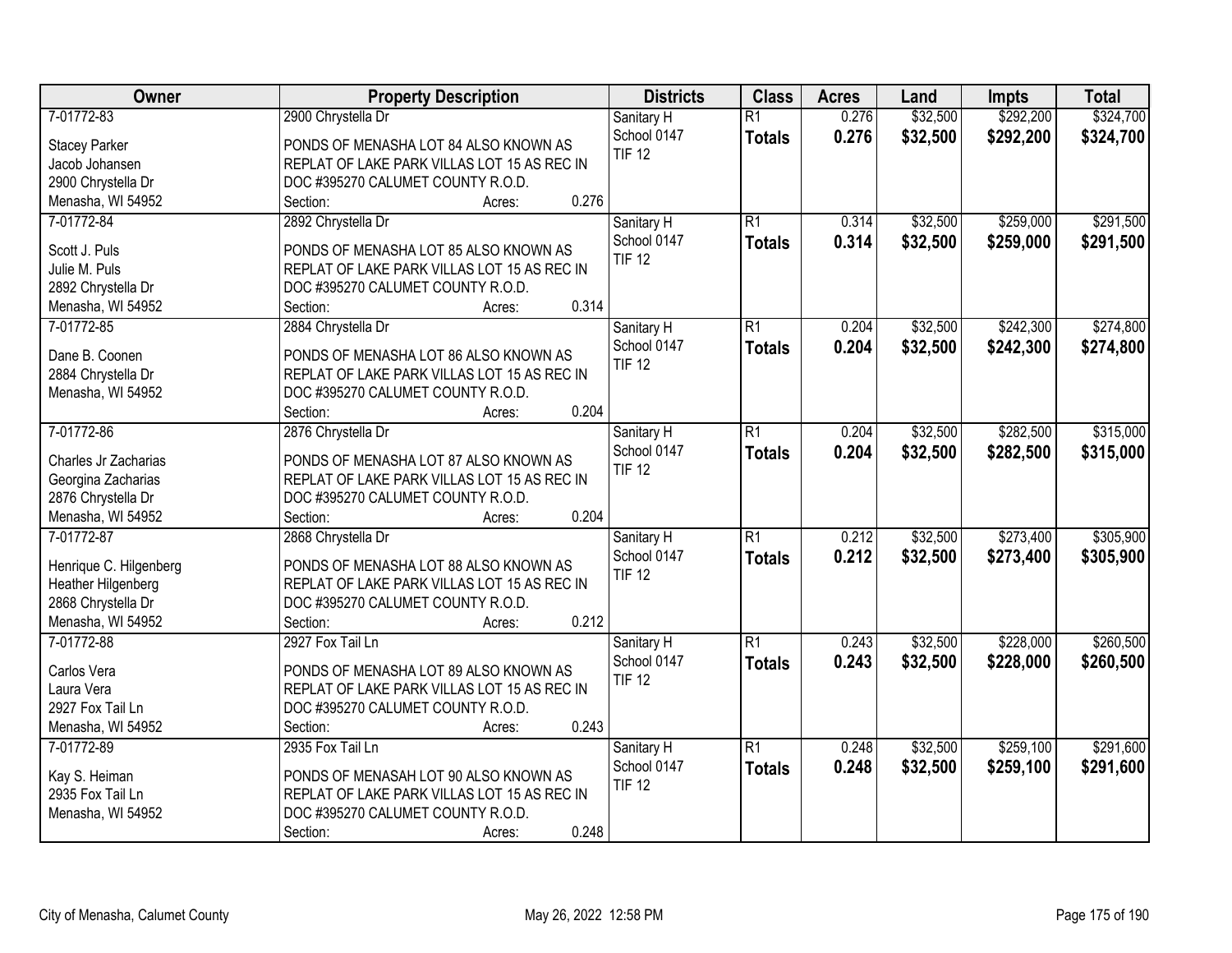| Owner                        | <b>Property Description</b>                 | <b>Districts</b> | <b>Class</b>    | <b>Acres</b> | Land     | Impts     | <b>Total</b> |
|------------------------------|---------------------------------------------|------------------|-----------------|--------------|----------|-----------|--------------|
| 7-01772-90                   | 2855 Chrystella Dr                          | Sanitary H       | $\overline{R1}$ | 0.271        | \$32,500 | \$247,100 | \$279,600    |
| Michael John & Jenni Fischer | PONDS OF MENASHA LOT 91 ALSO KNOWN AS       | School 0147      | <b>Totals</b>   | 0.271        | \$32,500 | \$247,100 | \$279,600    |
| 2855 Chrystella Dr           | REPLAT OF LAKE PARK VILLAS LOT 15 AS REC IN | <b>TIF 12</b>    |                 |              |          |           |              |
| Menasha, WI 54952            | DOC #395270 CALUMET COUNTY R.O.D.           |                  |                 |              |          |           |              |
|                              | 0.271<br>Section:<br>Acres:                 |                  |                 |              |          |           |              |
| 7-01772-91                   | 2861 Chrystella Dr                          | Sanitary H       | $\overline{R1}$ | 0.307        | \$32,500 | \$225,700 | \$258,200    |
|                              |                                             | School 0147      | <b>Totals</b>   | 0.307        | \$32,500 | \$225,700 | \$258,200    |
| Carlos G. Hilgenberg         | PONDS OF MENASHA LOT 92 ALSO KNOWN AS       | <b>TIF 12</b>    |                 |              |          |           |              |
| Neuza C. Hilgenberg          | REPLAT OF LAKE PARK VILLAS LOT 15 AS REC IN |                  |                 |              |          |           |              |
| 2861 Chrystella Dr           | DOC #395270 CALUMET COUNTY R.O.D.           |                  |                 |              |          |           |              |
| Menasha, WI 54952            | 0.307<br>Section:<br>Acres:                 |                  |                 |              |          |           |              |
| 7-01772-92                   | 2867 Chrystella Dr                          | Sanitary H       | $\overline{R1}$ | 0.328        | \$32,500 | \$231,200 | \$263,700    |
| Derick Wasinger              | PONDS OF MENASHA LOT 93 ALSO KNOWN AS       | School 0147      | <b>Totals</b>   | 0.328        | \$32,500 | \$231,200 | \$263,700    |
| Tara Wasinger                | REPLAT OF LAKE PARK VILLAS LOT 15 AS REC IN | <b>TIF 12</b>    |                 |              |          |           |              |
| 2867 Chrystella Dr           | DOC #395270 CALUMET COUNTY R.O.D.           |                  |                 |              |          |           |              |
| Menasha, WI 54952            | 0.328<br>Section:<br>Acres:                 |                  |                 |              |          |           |              |
| 7-01772-93                   | 2873 Chrystella Dr                          | Sanitary H       | $\overline{R1}$ | 0.269        | \$32,500 | \$275,500 | \$308,000    |
|                              |                                             | School 0147      | <b>Totals</b>   | 0.269        | \$32,500 | \$275,500 | \$308,000    |
| Jesse D. Schinke             | PONDS OF MENASHA LOT 94 ALSO KNOWN AS       | <b>TIF 12</b>    |                 |              |          |           |              |
| 2873 Chrystell Dr            | REPLAT OF LAKE PARK VILLAS LOT 1 AS REC IN  |                  |                 |              |          |           |              |
| Menasha, WI 54952            | DOC #395270 CALUMET COUNTY R.O.D.           |                  |                 |              |          |           |              |
|                              | 0.269<br>Section:<br>Acres:                 |                  |                 |              |          |           |              |
| 7-01772-94                   | 2879 Chrystella Dr                          | Sanitary H       | $\overline{R1}$ | 0.242        | \$32,500 | \$310,900 | \$343,400    |
| Andrew and Amber Kohler      | PONDS OF MENASAH LOT 95 ALSO KNOWN AS       | School 0147      | <b>Totals</b>   | 0.242        | \$32,500 | \$310,900 | \$343,400    |
| 2879 Chrystella Dr           | REPLAT OF LAKE PARK VILLAS LOT 1 AS REC IN  | <b>TIF 12</b>    |                 |              |          |           |              |
| Menasha, WI 54952            | DOC #395270 CALUMET COUNTY R.O.D.           |                  |                 |              |          |           |              |
|                              | 0.242<br>Section:<br>Acres:                 |                  |                 |              |          |           |              |
| 7-01772-95                   | 2885 Chrystella Dr                          | Sanitary H       | $\overline{R1}$ | 0.214        | \$32,500 | \$247,700 | \$280,200    |
|                              |                                             | School 0147      | <b>Totals</b>   | 0.214        | \$32,500 | \$247,700 | \$280,200    |
| Jason P. Moseman             | PONDS OF MENASHA LOT 96 ALSO KNOWN AS       | <b>TIF 12</b>    |                 |              |          |           |              |
| Kelly L. Moseman             | REPLAT OF LAKE PARK VILLAS LOT 1 AS REC IN  |                  |                 |              |          |           |              |
| 2885 Chrystella Dr           | DOC #395270 CALUMET COUNTY R.O.D.           |                  |                 |              |          |           |              |
| Menasha, WI 54952            | 0.214<br>Section:<br>Acres:                 |                  |                 |              |          |           |              |
| 7-01772-96                   | 835 Lotus Trl                               | Sanitary H       | $\overline{R1}$ | 0.312        | \$32,500 | \$238,000 | \$270,500    |
| Jeffrey J. Zelinske          | PONDS OF MENASHA LOT 97 ALSO KNOWN AS       | School 0147      | <b>Totals</b>   | 0.312        | \$32,500 | \$238,000 | \$270,500    |
| 835 Lotus Trail              | REPLAT OF LAKE PARK VILLAS LOT 1 AS REC IN  | <b>TIF 12</b>    |                 |              |          |           |              |
| Menasha, WI 54952            | DOC #395270 CALUMET COUNTY R.O.D.           |                  |                 |              |          |           |              |
|                              | 0.312<br>Section:<br>Acres:                 |                  |                 |              |          |           |              |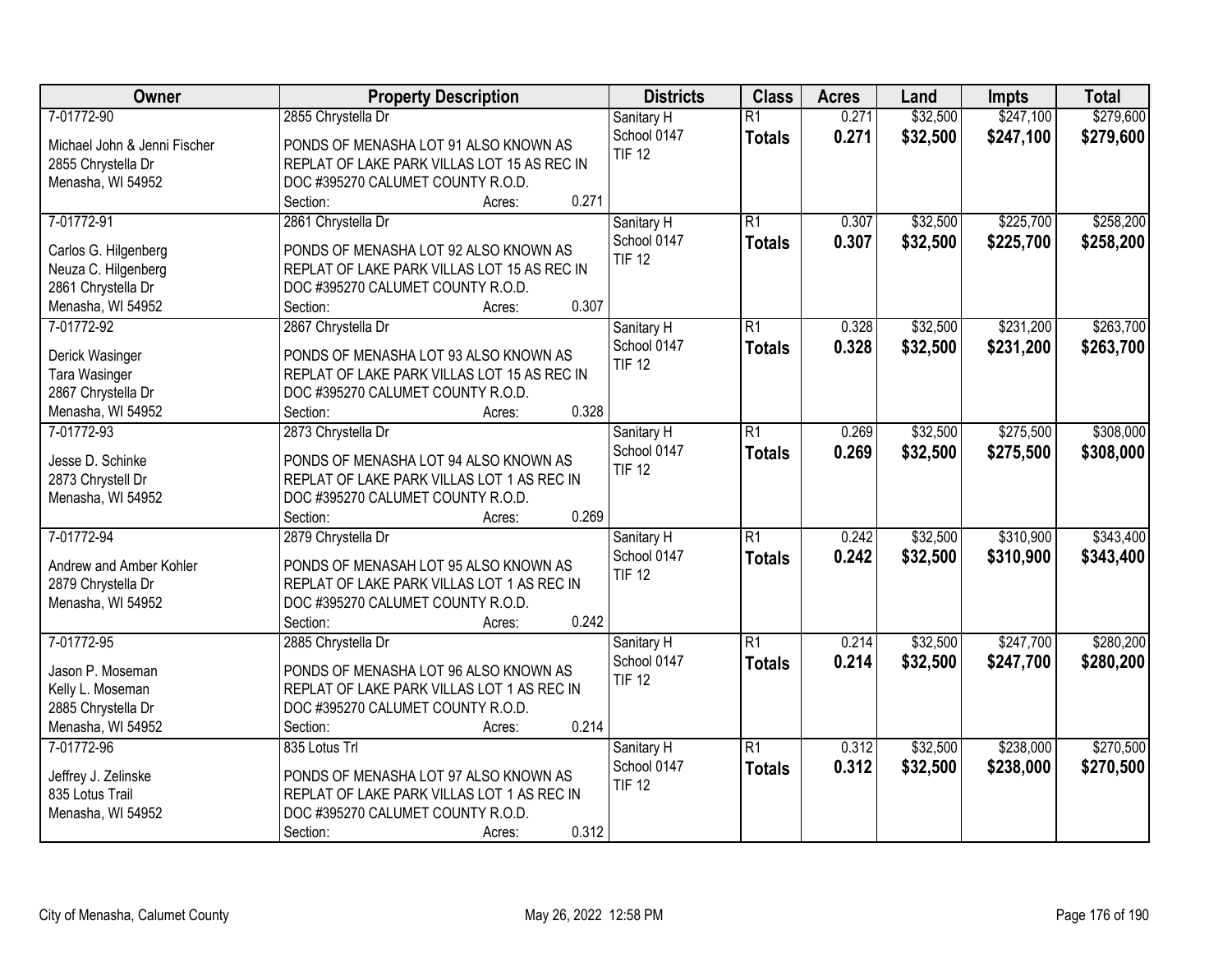| Owner                                | <b>Property Description</b>                | <b>Districts</b> | <b>Class</b>    | <b>Acres</b> | Land     | Impts     | <b>Total</b> |
|--------------------------------------|--------------------------------------------|------------------|-----------------|--------------|----------|-----------|--------------|
| 7-01772-97                           | 843 Lotus Trl                              | Sanitary H       | $\overline{R1}$ | 0.261        | \$32,500 | \$268,600 | \$301,100    |
| Lee Loeffler                         | PONDS OF MENASHA LOT 98 ALSO KNOWN AS      | School 0147      | <b>Totals</b>   | 0.261        | \$32,500 | \$268,600 | \$301,100    |
| Sara Loeffler                        | REPLAT OF LAKE PARK VILLAS LOT 1 AS REC IN | <b>TIF 12</b>    |                 |              |          |           |              |
| 843 Lotus Trail                      | DOC #395270 CALUMET COUNTY R.O.D.          |                  |                 |              |          |           |              |
| Menasha, WI 54952                    | 0.261<br>Section:<br>Acres:                |                  |                 |              |          |           |              |
| 7-01772-98                           | 851 Lotus Trl                              | Sanitary H       | $\overline{R1}$ | 0.215        | \$32,500 | \$234,400 | \$266,900    |
|                                      |                                            | School 0147      | <b>Totals</b>   | 0.215        | \$32,500 | \$234,400 | \$266,900    |
| <b>Terry Anderson</b>                | PONDS OF MENASHA LOT 99 ALSO KNOWN AS      | <b>TIF 12</b>    |                 |              |          |           |              |
| Denise Anderson                      | REPLAT OF LAKE PARK VILLAS LOT 1 AS REC IN |                  |                 |              |          |           |              |
| 851 Lotus Trail                      | DOC #395270 CALUMET COUNTY R.O.D.          |                  |                 |              |          |           |              |
| Menasha, WI 54952                    | 0.215<br>Section:<br>Acres:                |                  |                 |              |          |           |              |
| 7-01772-99                           | 859 Lotus Trl                              | Sanitary H       | $\overline{R1}$ | 0.227        | \$32,500 | \$249,500 | \$282,000    |
| Daniel K. Evans                      | PONDS OF MENASHA LOT 100 ALSO KNOWN AS     | School 0147      | <b>Totals</b>   | 0.227        | \$32,500 | \$249,500 | \$282,000    |
| 859 Lotus Trl                        | REPLAT OF LAKE PARK VILLAS LOT 1 AS REC IN | <b>TIF 12</b>    |                 |              |          |           |              |
| Menasha, WI 54952                    | DOC #395270 CALUMET COUNTY R.O.D.          |                  |                 |              |          |           |              |
|                                      | 0.227<br>Section:<br>Acres:                |                  |                 |              |          |           |              |
| 7-01773-00                           | 867 Lotus Trl                              | Sanitary H       | $\overline{R1}$ | 0.222        | \$32,500 | \$264,100 | \$296,600    |
|                                      |                                            | School 0147      | <b>Totals</b>   | 0.222        | \$32,500 | \$264,100 | \$296,600    |
| Richard L. Hart and Kathern J. Hart, | PONDS OF MENASHA LOT 101 ALSO KNOWN AS     | <b>TIF 12</b>    |                 |              |          |           |              |
| Trustees of the Ha                   | REPLAT OF LAKE PARK VILLAS LOT 1 AS REC IN |                  |                 |              |          |           |              |
| 867 Lotus Trl                        | DOC #395270 CALUMET COUNTY R.O.D.          |                  |                 |              |          |           |              |
| Menasha, WI 54952                    | 0.222<br>Section:<br>Acres:                |                  |                 |              |          |           |              |
| 7-01773-01                           | 875 Lotus Trl                              | Sanitary H       | $\overline{R1}$ | 0.242        | \$32,500 | \$265,300 | \$297,800    |
| Dana L. Kastenson                    | PONDS OF MENASHA LOT 102 ALSO KNOWN AS     | School 0147      | <b>Totals</b>   | 0.242        | \$32,500 | \$265,300 | \$297,800    |
| 875 Lotus Trail                      | REPLAT OF LAKE PARK VILLAS LOT 1 AS REC IN | <b>TIF 12</b>    |                 |              |          |           |              |
| Menasha, WI 54952                    | DOC #395270 CALUMET COUNTY R.O.D.          |                  |                 |              |          |           |              |
|                                      | Section:<br>0.242<br>Acres:                |                  |                 |              |          |           |              |
| 7-01773-02                           | 883 Lotus Trl                              | Sanitary H       | $\overline{R1}$ | 0.268        | \$32,500 | \$251,900 | \$284,400    |
|                                      |                                            | School 0147      | <b>Totals</b>   | 0.268        | \$32,500 | \$251,900 | \$284,400    |
| Richard R. Austin                    | PONDS OF MENASHA LOT 103 ALSO KNOWN AS     | <b>TIF 12</b>    |                 |              |          |           |              |
| Kathlee A. Austin                    | REPLAT OF LAKE PARK VILLAS LOT 1 AS REC IN |                  |                 |              |          |           |              |
| 883 Lotus Trail                      | DOC #395270 CALUMET COUNTY R.O.D.          |                  |                 |              |          |           |              |
| Menasha, WI 54952                    | 0.268<br>Section:<br>Acres:                |                  |                 |              |          |           |              |
| 7-01773-03                           | 891 Lotus Trl                              | Sanitary H       | $\overline{R1}$ | 0.278        | \$32,500 | \$243,000 | \$275,500    |
| John V. Groff                        | PONDS OF MENASHA LOT 104 ALSO KNOWN AS     | School 0147      | <b>Totals</b>   | 0.278        | \$32,500 | \$243,000 | \$275,500    |
| Deborah J. Groff                     | REPLAT OF LAKE PARK VILLAS LOT 1 AS REC IN | <b>TIF 12</b>    |                 |              |          |           |              |
| 891 Lotus Trail                      | DOC #395270 CALUMET COUNTY R.O.D.          |                  |                 |              |          |           |              |
| Menasha, WI 54952                    | 0.278<br>Section:<br>Acres:                |                  |                 |              |          |           |              |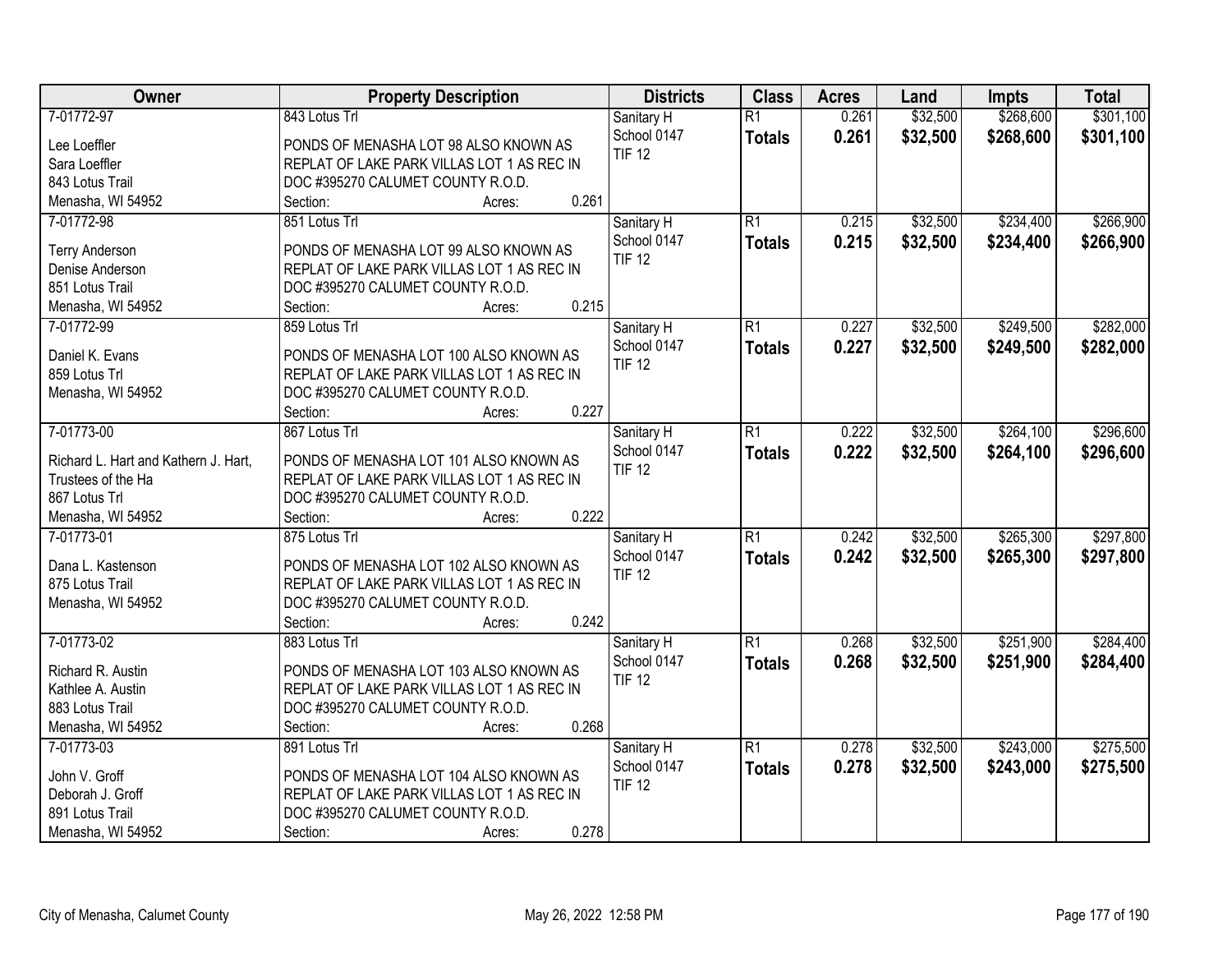| Owner                     | <b>Property Description</b>                | <b>Districts</b> | <b>Class</b>    | <b>Acres</b> | Land     | Impts     | <b>Total</b> |
|---------------------------|--------------------------------------------|------------------|-----------------|--------------|----------|-----------|--------------|
| 7-01773-04                | 2932 Fox Tail Ln                           | Sanitary H       | $\overline{R1}$ | 0.264        | \$32,500 | \$245,500 | \$278,000    |
| Jonathon R and Aman Washa | PONDS OF MENASHA LOT 105 ALSO KNOWN AS     | School 0147      | <b>Totals</b>   | 0.264        | \$32,500 | \$245,500 | \$278,000    |
| 2932 Fox Tail Ln          | REPLAT OF LAKE PARK VILLAS LOT 1 AS REC IN | <b>TIF 12</b>    |                 |              |          |           |              |
| Menasha, WI 54952         | DOC #395270 CALUMET COUNTY R.O.D.          |                  |                 |              |          |           |              |
|                           | 0.264<br>Section:<br>Acres:                |                  |                 |              |          |           |              |
| 7-01773-05                | 2924 Fox Tail Ln                           | Sanitary H       | $\overline{R1}$ | 0.226        | \$32,500 | \$269,700 | \$302,200    |
|                           |                                            | School 0147      | <b>Totals</b>   | 0.226        | \$32,500 | \$269,700 | \$302,200    |
| Mahesh Kumar Pandey       | PONDS OF MENASHA LOT 106 ALSO KNOWN AS     | <b>TIF 12</b>    |                 |              |          |           |              |
| Pooja Joshi               | REPLAT OF LAKE PARK VILLAS LOT 1 AS REC IN |                  |                 |              |          |           |              |
| 2924 Fox Tail Ln          | DOC #395270 CALUMET COUNTY R.O.D.          |                  |                 |              |          |           |              |
| Menasha, WI 54952         | 0.226<br>Section:<br>Acres:                |                  |                 |              |          |           |              |
| 7-01773-06                | 2916 Fox Tail Ln                           | Sanitary H       | $\overline{R1}$ | 0.269        | \$32,500 | \$245,500 | \$278,000    |
| Wayne H. Schroeder        | PONDS OF MENASHA LOT 107 ALSO KNOWN AS     | School 0147      | <b>Totals</b>   | 0.269        | \$32,500 | \$245,500 | \$278,000    |
| Mary L. Schroeder         | REPLAT OF LAKE PARK VILLAS LOT 1 AS REC IN | <b>TIF 12</b>    |                 |              |          |           |              |
| 2916 Fox Tail Ln          | DOC #395270 CALUMET COUNTY R.O.D.          |                  |                 |              |          |           |              |
| Menasha, WI 54952         | 0.269<br>Section:<br>Acres:                |                  |                 |              |          |           |              |
| 7-01773-07                | 2908 Fox Tail Ln                           | Sanitary H       | $\overline{R1}$ | 0.227        | \$32,500 | \$244,900 | \$277,400    |
|                           |                                            | School 0147      | <b>Totals</b>   | 0.227        | \$32,500 | \$244,900 | \$277,400    |
| Verna Mae Hibbard         | PONDS OF MENASHA LOT 108 ALSO KNOWN AS     | <b>TIF 12</b>    |                 |              |          |           |              |
| 2908 Fox Tail Ln          | REPLAT OF LAKE PARK VILLAS LOT 1 AS REC IN |                  |                 |              |          |           |              |
| Menasha, WI 54952         | DOC #395270 CALUMET COUNTY R.O.D.          |                  |                 |              |          |           |              |
|                           | 0.227<br>Section:<br>Acres:                |                  |                 |              |          |           |              |
| 7-01773-08                | 899 Lotus Trl                              | Sanitary H       | $\overline{R1}$ | 0.254        | \$32,500 | \$257,800 | \$290,300    |
| Bethany L. Aquino         | PONDS OF MENASHA LOT 109 ALSO KNOWN AS     | School 0147      | <b>Totals</b>   | 0.254        | \$32,500 | \$257,800 | \$290,300    |
| 899 Lotus Trail           | REPLAT OF LAKE PARK VILLAS LOT 1 AS REC IN | <b>TIF 12</b>    |                 |              |          |           |              |
| Menasha, WI 54952         | DOC #395270 CALUMET COUNTY R.O.D.          |                  |                 |              |          |           |              |
|                           | 0.254<br>Section:<br>Acres:                |                  |                 |              |          |           |              |
| 7-01773-09                | 907 Lotus Trl                              | Sanitary H       | $\overline{R1}$ | 0.313        | \$32,500 | \$253,500 | \$286,000    |
|                           |                                            | School 0147      | <b>Totals</b>   | 0.313        | \$32,500 | \$253,500 | \$286,000    |
| Amy Nelson                | PONDS OF MENASHA LOT 110 ALSO KNOWN AS     | <b>TIF 12</b>    |                 |              |          |           |              |
| 907 Lotus Trail           | REPLAT OF LAKE PARK VILLAS LOT 1 AS REC IN |                  |                 |              |          |           |              |
| Menasha, WI 54952         | DOC #395270 CALUMET COUNTY R.O.D.          |                  |                 |              |          |           |              |
|                           | 0.313<br>Section:<br>Acres:                |                  |                 |              |          |           |              |
| 7-01773-10                | 915 Lotus Trl                              | Sanitary H       | $\overline{R1}$ | 0.261        | \$32,500 | \$228,600 | \$261,100    |
| Donald Macco              | PONDS OF MENASHA LOT 111 ALSO KNOWN AS     | School 0147      | <b>Totals</b>   | 0.261        | \$32,500 | \$228,600 | \$261,100    |
| Linda Macco               | REPLAT OF LAKE PARK VILLAS LOT 1 AS REC IN | <b>TIF 12</b>    |                 |              |          |           |              |
| 915 Lotus Trl             | DOC #395270 CALUMET COUNTY R.O.D.          |                  |                 |              |          |           |              |
| Menasha, WI 54952         | 0.261<br>Section:<br>Acres:                |                  |                 |              |          |           |              |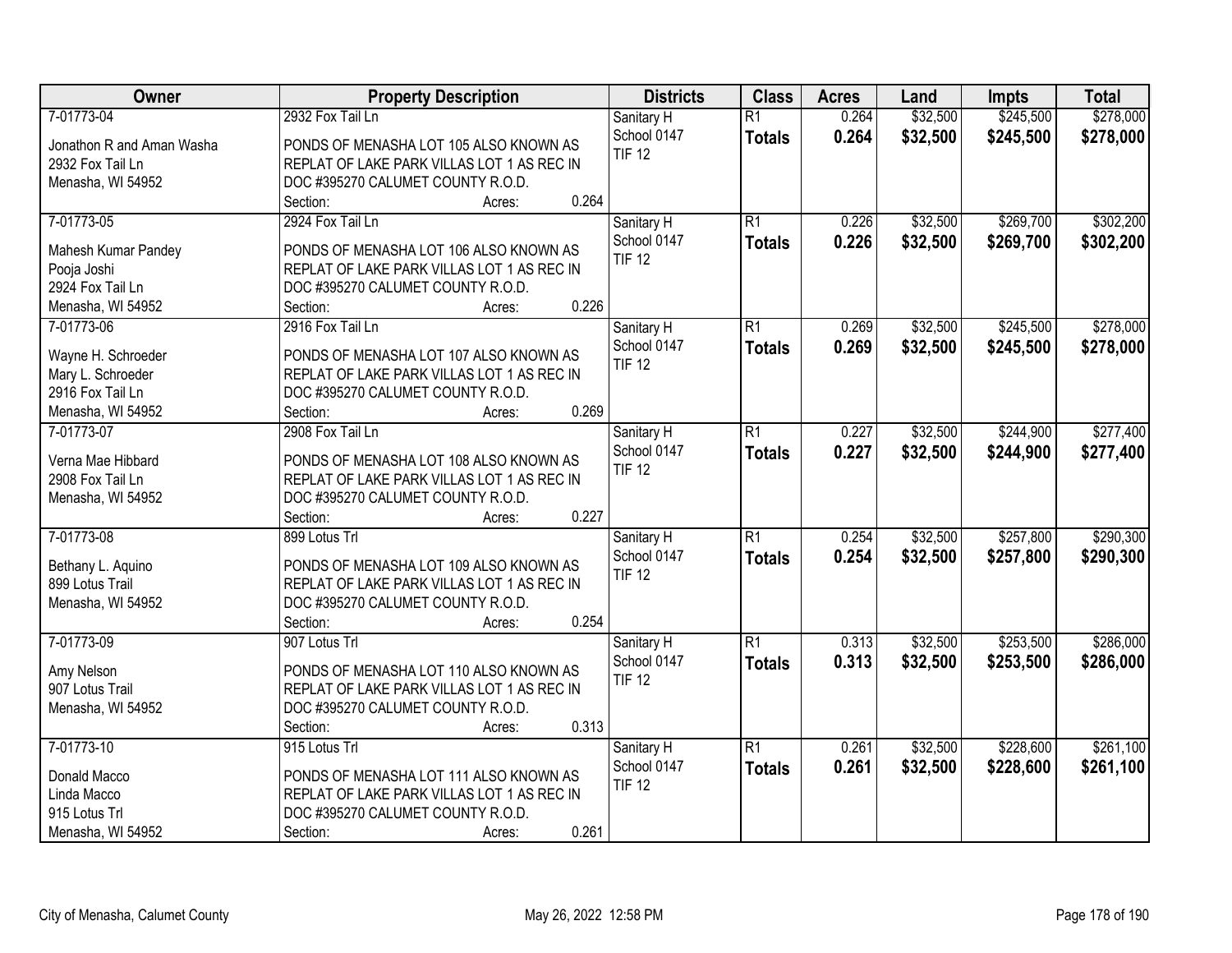| Owner                    | <b>Property Description</b>                | <b>Districts</b> | <b>Class</b>    | <b>Acres</b> | Land     | <b>Impts</b> | <b>Total</b> |
|--------------------------|--------------------------------------------|------------------|-----------------|--------------|----------|--------------|--------------|
| 7-01773-11               | 923 Lotus Trl                              | Sanitary H       | $\overline{R1}$ | 0.221        | \$32,500 | \$231,800    | \$264,300    |
| Eric Eickhoff            | PONDS OF MENASHA LOT 112 ALSO KNOWN AS     | School 0147      | <b>Totals</b>   | 0.221        | \$32,500 | \$231,800    | \$264,300    |
| 923 Lotus Trl            | REPLAT OF LAKE PARK VILLAS LOT 1 AS REC IN | <b>TIF 12</b>    |                 |              |          |              |              |
| Menasha, WI 54952        | DOC #395270 CALUMET COUNTY R.O.D.          |                  |                 |              |          |              |              |
|                          | 0.221<br>Section:<br>Acres:                |                  |                 |              |          |              |              |
| 7-01773-12               | 931 Lotus Trl                              | Sanitary H       | $\overline{R1}$ | 0.222        | \$32,500 | \$267,100    | \$299,600    |
|                          |                                            | School 0147      | <b>Totals</b>   | 0.222        | \$32,500 | \$267,100    | \$299,600    |
| Alex W and Brooke J Cole | PONDS OF MENASHA LOT 113 ALSO KNOWN AS     | <b>TIF 12</b>    |                 |              |          |              |              |
| 931 Lotus Trl            | REPLAT OF LAKE PARK VILLAS LOT 1 AS REC IN |                  |                 |              |          |              |              |
| Menasha, WI 54952        | DOC #395270 CALUMET COUNTY R.O.D.          |                  |                 |              |          |              |              |
|                          | 0.222<br>Section:<br>Acres:                |                  |                 |              |          |              |              |
| 7-01773-13               | 939 Lotus Trl                              | Sanitary H       | $\overline{R1}$ | 0.613        | \$32,500 | \$287,200    | \$319,700    |
| Ariel L. Stilp           | PONDS OF MENASHA LOT 114 ALSO KNOWN AS     | School 0147      | <b>Totals</b>   | 0.613        | \$32,500 | \$287,200    | \$319,700    |
| Joshua V. Stilp          | REPLAT OF LAKE PARK VILLAS LOT 1 AS REC IN | <b>TIF 12</b>    |                 |              |          |              |              |
| 939 Lotus Trl            | DOC #395270 CALUMET COUNTY R.O.D.          |                  |                 |              |          |              |              |
| Menasha, WI 54952        | 0.613<br>Section:<br>Acres:                |                  |                 |              |          |              |              |
| 7-01773-14               | 947 Lotus Trl                              | Sanitary H       | $\overline{R1}$ | 0.613        | \$39,000 | \$345,400    | \$384,400    |
|                          |                                            | School 0147      | <b>Totals</b>   | 0.613        | \$39,000 | \$345,400    | \$384,400    |
| Ross E. Nissen           | PONDS OF MENASHA LOT 115 ALSO KNOWN AS     | <b>TIF 12</b>    |                 |              |          |              |              |
| Holly L. Nissen          | REPLAT OF LAKE PARK VILLAS LOT 1 AS REC IN |                  |                 |              |          |              |              |
| 947 Lotus Trl            | DOC #395270 CALUMET COUNTY R.O.D.          |                  |                 |              |          |              |              |
| Menasha, WI 54952        | 0.613<br>Section:<br>Acres:                |                  |                 |              |          |              |              |
| 7-01773-15               | 955 Lotus Trl                              | Sanitary H       | $\overline{R1}$ | 0.557        | \$39,000 | \$286,400    | \$325,400    |
| Dinesh Tiwari            | PONDS OF MENASHA LOT 116 ALSO KNOWN AS     | School 0147      | <b>Totals</b>   | 0.557        | \$39,000 | \$286,400    | \$325,400    |
| Durga Tiwari             | REPLAT OF LAKE PARK VILLAS LOT 1 AS REC IN | <b>TIF 12</b>    |                 |              |          |              |              |
| 955 Lotus Trail          | DOC #395270 CALUMET COUNTY R.O.D.          |                  |                 |              |          |              |              |
| Menasha, WI 54952        | 0.557<br>Section:<br>Acres:                |                  |                 |              |          |              |              |
| 7-01773-16               | 963 Lotus Trl                              | Sanitary H       | $\overline{R1}$ | 0.593        | \$32,500 | \$285,200    | \$317,700    |
|                          |                                            | School 0147      | <b>Totals</b>   | 0.593        | \$32,500 | \$285,200    | \$317,700    |
| Kathleen A. Hartzheim    | PONDS OF MENASHA LOT 117 ALSO KNOWN AS     | <b>TIF 12</b>    |                 |              |          |              |              |
| 963 Lotus Trl            | REPLAT OF LAKE PARK VILLAS LOT 1 AS REC IN |                  |                 |              |          |              |              |
| Menasha, WI 54952        | DOC #395270 CALUMET COUNTY R.O.D.          |                  |                 |              |          |              |              |
|                          | 0.593<br>Section:<br>Acres:                |                  |                 |              |          |              |              |
| 7-01773-17               | 971 Lotus Trl                              | Sanitary H       | $\overline{R1}$ | 0.231        | \$32,500 | \$265,300    | \$297,800    |
| Nathan R. Pillsbury      | PONDS OF MENASHA LOT 118 ALSO KNOWN AS SEC | School 0147      | <b>Totals</b>   | 0.231        | \$32,500 | \$265,300    | \$297,800    |
| Lindsey M. Pillsbury     | 17 T20N R18E THAT PART OF NW-NE AS DESC IN | <b>TIF 12</b>    |                 |              |          |              |              |
| 971 Lotus Trail          | ANNEXATION ORDINANCE REC AS DOC #343453    |                  |                 |              |          |              |              |
| Menasha, WI 54952        | 0.231<br>Section:<br>Acres:                |                  |                 |              |          |              |              |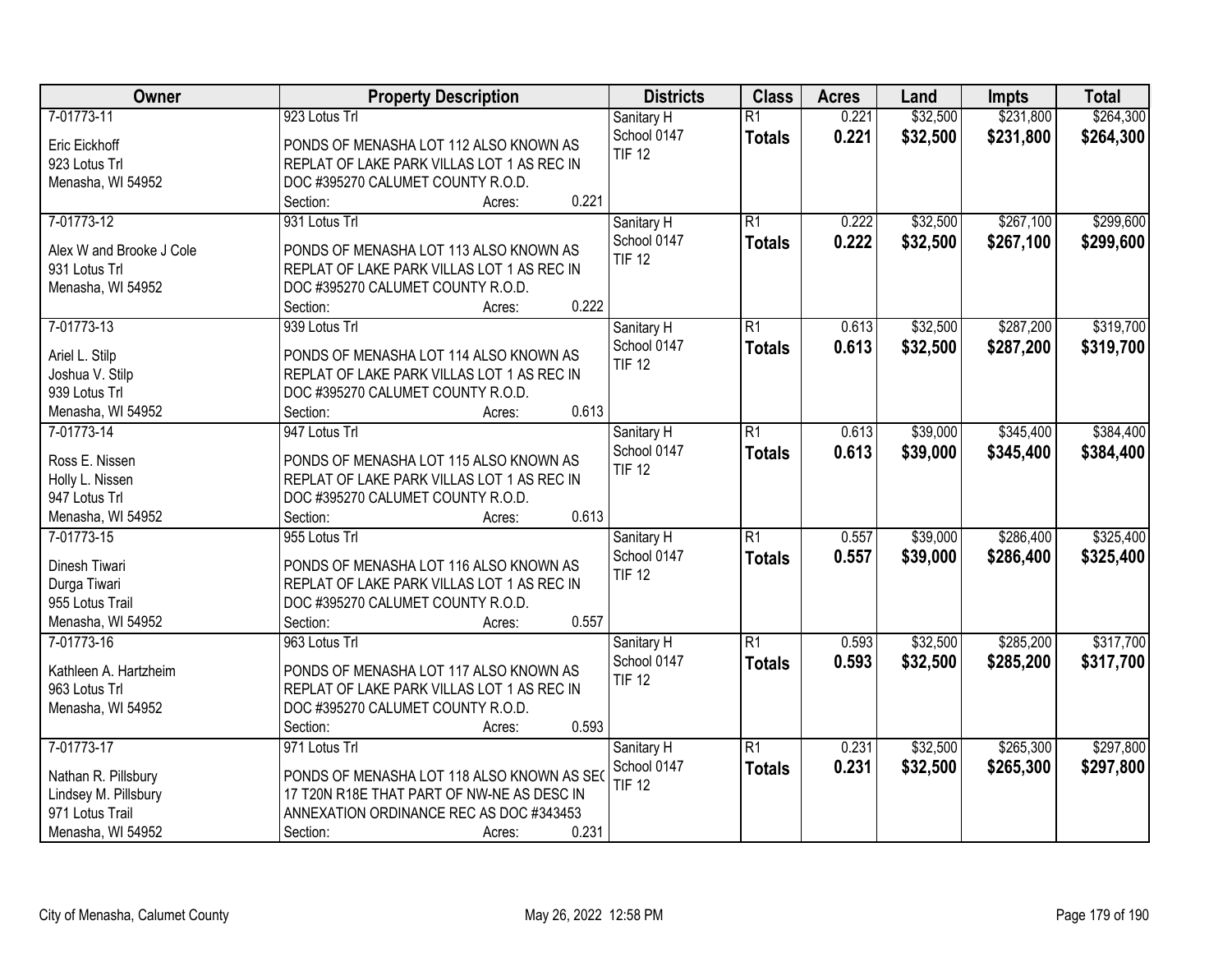| <b>Owner</b>                        | <b>Property Description</b>                                  | <b>Districts</b>             | <b>Class</b>    | <b>Acres</b> | Land     | Impts           | <b>Total</b>    |
|-------------------------------------|--------------------------------------------------------------|------------------------------|-----------------|--------------|----------|-----------------|-----------------|
| 7-01773-18                          | 979 Lotus Trl                                                | Sanitary H                   | $\overline{R1}$ | 0.227        | \$32,500 | \$252,400       | \$284,900       |
| Leia M. Landro                      | PONDS OF MENASHA LOT 119 ALSO KNOWN AS SEO                   | School 0147                  | <b>Totals</b>   | 0.227        | \$32,500 | \$252,400       | \$284,900       |
| 979 Lotus Trl                       | 17 T20N R18E THAT PART OF NW-NE AS DESC IN                   | <b>TIF 12</b>                |                 |              |          |                 |                 |
| Menasha, WI 54952                   | ANNEXATION ORDINANCE REC AS DOC #343453                      |                              |                 |              |          |                 |                 |
|                                     | 0.227<br>Section:<br>Acres:                                  |                              |                 |              |          |                 |                 |
| 7-01773-19                          | 987 Lotus Trl                                                | Sanitary H                   | $\overline{R1}$ | 0.236        | \$32,500 | \$223,600       | \$256,100       |
|                                     |                                                              | School 0147                  | <b>Totals</b>   | 0.236        | \$32,500 | \$223,600       | \$256,100       |
| Ronald L. Young                     | PONDS OF MENASHA LOT 120 ALSO KNOWN AS SEC                   | <b>TIF 12</b>                |                 |              |          |                 |                 |
| Lorie A. Young                      | 17 T20N R18E THAT PART OF NW-NE AS DESC IN                   |                              |                 |              |          |                 |                 |
| 987 Lotus Trail                     | ANNEXATION ORDINANCE REC AS DOC #343453                      |                              |                 |              |          |                 |                 |
| Menasha, WI 54952                   | 0.236<br>Section:<br>Acres:                                  |                              |                 |              |          |                 |                 |
| 7-01773-20                          | 3003 Villa Way                                               | Sanitary H                   | $\overline{R1}$ | 0.280        | \$32,500 | \$253,700       | \$286,200       |
| <b>Brian VanStiphout</b>            | PONDS OF MENASHA LOT 121 ALSO KNOWN AS SEC                   | School 0147<br><b>TIF 12</b> | <b>Totals</b>   | 0.280        | \$32,500 | \$253,700       | \$286,200       |
| Lauren Meehl                        | 17 T20N R18E THAT PART OF NW-NE AS DESC IN                   |                              |                 |              |          |                 |                 |
| 3003 Villa Way                      | ANNEXATION ORDINANCE REC AS DOC #343453                      |                              |                 |              |          |                 |                 |
| Menasha, WI 54952                   | 0.280<br>Section:<br>Acres:                                  |                              |                 |              |          |                 |                 |
| 7-01773-21                          | 3007 Villa Way                                               | Sanitary H                   | $\overline{R1}$ | 0.252        | \$32,500 | \$216,500       | \$249,000       |
|                                     |                                                              | School 0147                  | <b>Totals</b>   | 0.252        | \$32,500 | \$216,500       | \$249,000       |
| Phillip D. Derencius                | PONDS OF MENASHA LOT 122 ALSO KNOWN AS SEO                   | <b>TIF 12</b>                |                 |              |          |                 |                 |
| Lindsay M. Derencius                | 17 T20N R18E THAT PART OF NW-NE AS DESC IN                   |                              |                 |              |          |                 |                 |
| 3007 Villa Way<br>Menasha, WI 54952 | ANNEXATION ORDINANCE REC AS DOC #343453<br>0.252<br>Section: |                              |                 |              |          |                 |                 |
| 7-01773-22                          | Acres:<br>3011 Villa Way                                     |                              | $\overline{R1}$ | 0.257        | \$32,500 | \$228,400       | \$260,900       |
|                                     |                                                              | Sanitary H                   |                 |              |          |                 |                 |
| Austin & Kristine Paruch            | PONDS OF MENASHA LOT 123 ALSO KNOWN AS SEC                   | School 0147                  | <b>Totals</b>   | 0.257        | \$32,500 | \$228,400       | \$260,900       |
| 3011 Villa Way                      | 17 T20N R18E THAT PART OF NW-NE AS DESC IN                   | <b>TIF 12</b>                |                 |              |          |                 |                 |
| Menasha, WI 54952                   | ANNEXATION ORDINANCE REC AS DOC #343453                      |                              |                 |              |          |                 |                 |
|                                     | 0.257<br>Section:<br>Acres:                                  |                              |                 |              |          |                 |                 |
| 7-01773-23                          | 3015 Villa Way                                               | Sanitary H                   | $\overline{R1}$ | 0.239        | \$32,500 | \$234,500       | \$267,000       |
| Jeffrey J. Johnson                  | PONDS OF MENASH LOT 124 ALSO KNOWN AS SEC                    | School 0147                  | <b>Totals</b>   | 0.239        | \$32,500 | \$234,500       | \$267,000       |
| Kathryn A. Johnson                  | 17 T20N R18E THAT PART OF NW-NE AS DESC IN                   | <b>TIF 12</b>                |                 |              |          |                 |                 |
| 3015 Villa Way                      | ANNEXATION ORDINANCE REC AS DOC #343453                      |                              |                 |              |          |                 |                 |
| Menasha, WI 54952                   | 0.239<br>Section:<br>Acres:                                  |                              |                 |              |          |                 |                 |
| 7-01773-24                          | Lotus Trl                                                    | Sanitary H                   | $\overline{X4}$ | 5.978        | \$0      | $\overline{50}$ | $\overline{50}$ |
|                                     |                                                              | School 0147                  |                 | 5.978        | \$0      | \$0             | \$0             |
| City of Menasha                     | PONDS OF MENASHA OUTLOT 1 ALSO KNOW AS                       | <b>TIF 12</b>                | <b>Totals</b>   |              |          |                 |                 |
| 100 Main St Ste 200                 | SEC 17 T20N R18E THAT PART OF NW-NE AS DESC                  |                              |                 |              |          |                 |                 |
| Menasha, WI 54952                   | IN ANNEXATION ORDINANCE REC AS DOC #343453                   |                              |                 |              |          |                 |                 |
|                                     | 5.978<br>Section:<br>Acres:                                  |                              |                 |              |          |                 |                 |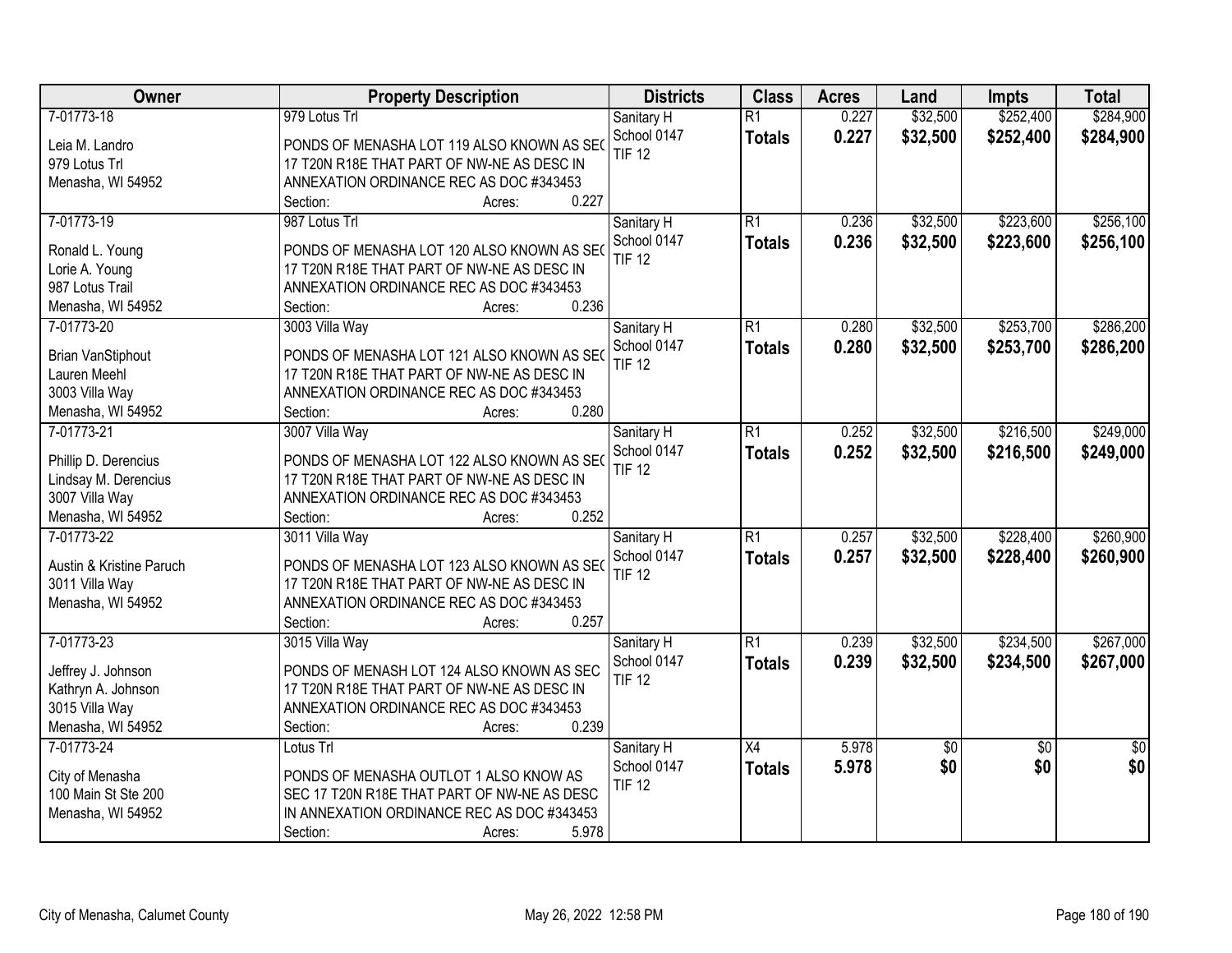| Owner                                                                                                                                    | <b>Property Description</b>                                                                                                          | <b>Districts</b>                           | <b>Class</b>                     | <b>Acres</b>   | Land                   | <b>Impts</b>           | <b>Total</b>            |
|------------------------------------------------------------------------------------------------------------------------------------------|--------------------------------------------------------------------------------------------------------------------------------------|--------------------------------------------|----------------------------------|----------------|------------------------|------------------------|-------------------------|
| 7-01775-01<br>City of Menasha<br>100 Main St Ste 200<br>Menasha, WI 54952                                                                | Villa Way<br>LAKE PARK VILLAS PLAT OUTLOT 1 AS DESC IN<br>DOC #358573 CALUMET CO R.O.D.<br>0.006<br>Section:<br>Acres:               | Sanitary H<br>School 0147<br><b>TIF 12</b> | $\overline{X4}$<br><b>Totals</b> | 0.006<br>0.006 | $\overline{50}$<br>\$0 | $\overline{50}$<br>\$0 | \$0<br>\$0              |
| 7-01775-02<br>Lake Park Villas - Phase 2 -<br>Homeowners' Association<br>Attn: Katie Shaw, Treasurer<br>869 Eden Ct<br>Menasha, WI 54952 | <b>Fountain Way</b><br>LAKE PARK VILLAS PLAT OUTLOT 2 AS DESC IN<br>DOC #358573 CALUMET CO R.O.D.<br>0.263<br>Section:<br>Acres:     | Sanitary H<br>School 0147<br><b>TIF 12</b> | R1<br><b>Totals</b>              | 0.263<br>0.263 | $\overline{50}$<br>\$0 | \$0<br>\$0             | \$0<br>\$0              |
| 7-01775-03<br>City of Menasha<br>100 Main St Ste 200<br>Menasha, WI 54952                                                                | <b>Whisper Falls Ct</b><br>LAKE PARK VILLAS PLAT OUTLOT 3 AS DESC IN<br>DOC #358573 CALUMET CO R.O.D.<br>0.309<br>Section:<br>Acres: | Sanitary H<br>School 0147<br><b>TIF 12</b> | $\overline{X4}$<br>Totals        | 0.309<br>0.309 | $\overline{50}$<br>\$0 | $\overline{50}$<br>\$0 | \$0<br>\$0              |
| 7-01775-06<br>City of Menasha<br>100 Main St Ste 200<br>Menasha, WI 54952                                                                | Clover Ct<br>LAKE PARK VILLAS PLAT OUTLOT 6 AS DESC IN<br>DOC #358573 CALUMET CO R.O.D.<br>0.384<br>Section:<br>Acres:               | Sanitary H<br>School 0147<br><b>TIF 12</b> | X4<br><b>Totals</b>              | 0.384<br>0.384 | $\overline{50}$<br>\$0 | $\overline{50}$<br>\$0 | \$0<br>\$0              |
| 7-01775-07<br>Lake Park Villas - Phase 2 -<br>Homeowners' Association<br>Attn: Katie Shaw, Treasurer<br>869 Eden Ct<br>Menasha, WI 54952 | <b>Fountain Way</b><br>LAKE PARK VILLAS PLAT OUTLOT 7 AS DESC IN<br>DOC #358573 CALUMET CO R.O.D.<br>0.094<br>Section:<br>Acres:     | Sanitary H<br>School 0147<br><b>TIF 12</b> | $\overline{R1}$<br><b>Totals</b> | 0.094<br>0.094 | $\overline{50}$<br>\$0 | \$0<br>\$0             | $\overline{50}$<br>\$0  |
| 7-01775-10<br>City of Menasha<br>100 Main St Ste 200<br>Menasha, WI 54952                                                                | Ush 10 / St Hwy 114<br>LAKE PARK VILLAS PLAT OUTLOT 10 AS DESC IN<br>DOC #358573 CALUMET CO R.O.D.<br>2.113<br>Section:<br>Acres:    | Sanitary H<br>School 0147<br><b>TIF 12</b> | X4<br><b>Totals</b>              | 2.113<br>2.113 | $\overline{50}$<br>\$0 | \$0<br>\$0             | $\overline{\$0}$<br>\$0 |
| 7-01775-11<br>City of Menasha<br>100 Main St Ste 200<br>Menasha, WI 54952                                                                | Ush 10 / St Hwy 114<br>LAKE PARK VILLAS PLAT OUTLOT 11 AS DESC IN<br>DOC #358573 CALUMET CO R.O.D.<br>3.356<br>Section:<br>Acres:    | Sanitary H<br>School 0147<br><b>TIF 12</b> | $\overline{X4}$<br><b>Totals</b> | 3.356<br>3.356 | $\overline{50}$<br>\$0 | \$0<br>\$0             | $\overline{\$0}$<br>\$0 |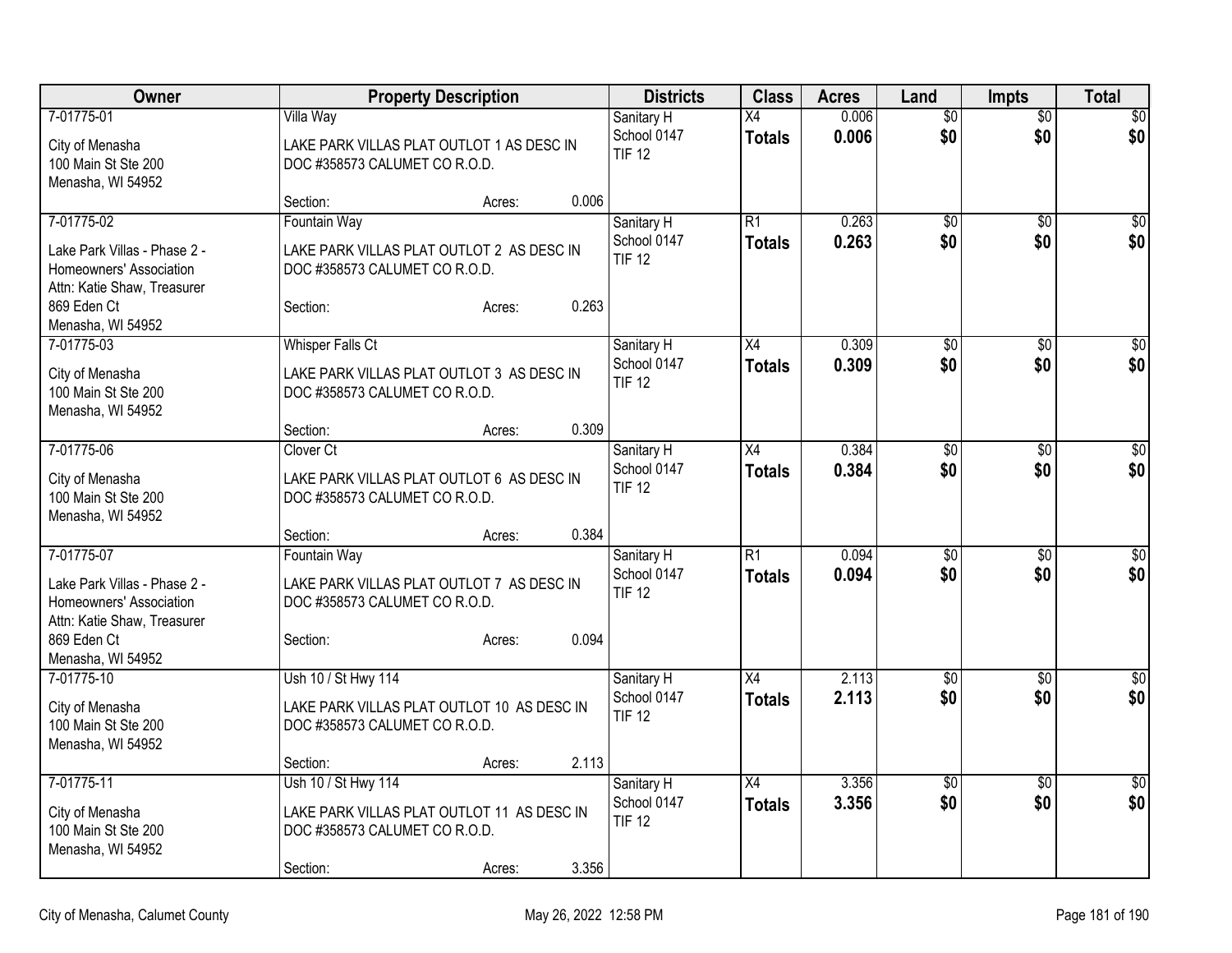| Owner                                                                                                                                    | <b>Property Description</b>                                                                                                                           | <b>Districts</b>                                    | <b>Class</b>                     | <b>Acres</b>   | Land                   | <b>Impts</b>           | <b>Total</b>            |
|------------------------------------------------------------------------------------------------------------------------------------------|-------------------------------------------------------------------------------------------------------------------------------------------------------|-----------------------------------------------------|----------------------------------|----------------|------------------------|------------------------|-------------------------|
| 7-01775-12<br>Lake Park Villas - Phase 2 -<br>Homeowners' Association<br>Attn: Katie Shaw, Treasurer                                     | Georgetown PI<br>LAKE PARK VILLAS PLAT OUTLOT 12 AS DESC IN<br>DOC #358573 CALUMET CO R.O.D.                                                          | Sanitary H<br>School 0147<br><b>TIF 12</b>          | $\overline{R1}$<br><b>Totals</b> | 1.314<br>1.314 | $\overline{50}$<br>\$0 | $\overline{50}$<br>\$0 | $\overline{50}$<br>\$0  |
| 869 Eden Ct<br>Menasha, WI 54952                                                                                                         | Section:<br>Acres:                                                                                                                                    | 1.314                                               |                                  |                |                        |                        |                         |
| 7-01775-13<br>Lake Park Villas - Phase 2 -<br>Homeowners' Association<br>Attn: Katie Shaw, Treasurer<br>869 Eden Ct<br>Menasha, WI 54952 | Georgetown PI<br>LAKE PARK VILLAS PLAT OUTLOT 13 AS DESC IN<br>DOC #358573 CALUMET CO R.O.D. LESS LANDS<br>DESC IN DOC # 503815<br>Section:<br>Acres: | Sanitary H<br>School 0147<br><b>TIF 12</b><br>0.746 | R1<br><b>Totals</b>              | 0.746<br>0.746 | $\overline{50}$<br>\$0 | $\overline{50}$<br>\$0 | \$0<br>\$0              |
| 7-01775-14<br>City of Menasha<br>100 Main St Ste 200<br>Menasha, WI 54952                                                                | Lake Park Rd<br>LAKE PARK VILLAS PLAT OUTLOT 14 AS DESC IN<br>DOC #358573 CALUMET CO R.O.D.<br>Section:<br>Acres:                                     | Sanitary H<br>School 0147<br><b>TIF 12</b><br>0.683 | X4<br><b>Totals</b>              | 0.683<br>0.683 | \$0<br>\$0             | \$0<br>\$0             | \$0<br>\$0              |
| 7-01775-15<br>City of Menasha<br>100 Main St Ste 200<br>Menasha, WI 54952                                                                | Lake Park Rd<br>LAKE PARK VILLAS PLAT OUTLOT 15 AS DESC IN<br>DOC #358573 CALUMET CO R.O.D.<br>Section:<br>Acres:                                     | Sanitary H<br>School 0147<br><b>TIF 12</b><br>2.940 | X4<br><b>Totals</b>              | 2.940<br>2.940 | $\overline{50}$<br>\$0 | \$0<br>\$0             | $\sqrt{50}$<br>\$0      |
| 7-01775-16<br>City of Menasha<br>100 Main St Ste 200<br>Menasha, WI 54952                                                                | Lake Park Rd<br>LAKE PARK VILLAS PLAT OUTLOT 16 AS DESC IN<br>DOC #358573 CALUMET CO R.O.D.<br>Section:<br>Acres:                                     | Sanitary H<br>School 0147<br><b>TIF 12</b><br>2.286 | X4<br>Totals                     | 2.286<br>2.286 | $\overline{50}$<br>\$0 | \$0<br>\$0             | $\overline{\$0}$<br>\$0 |
| 7-01775-17<br>Lake Park Villas - Phase 2 -<br>Homeowners' Association<br>Attn: Katie Shaw, Treasurer<br>869 Eden Ct<br>Menasha, WI 54952 | Villa Way<br>LAKE PARK VILLAS PLAT OUTLOT 17 AS DESC IN<br>DOC #358573 CALUMET CO R.O.D.<br>Section:<br>Acres:                                        | Sanitary H<br>School 0147<br><b>TIF 12</b><br>0.691 | R1<br><b>Totals</b>              | 0.691<br>0.691 | \$0<br>\$0             | \$0<br>\$0             | $\overline{50}$<br>\$0  |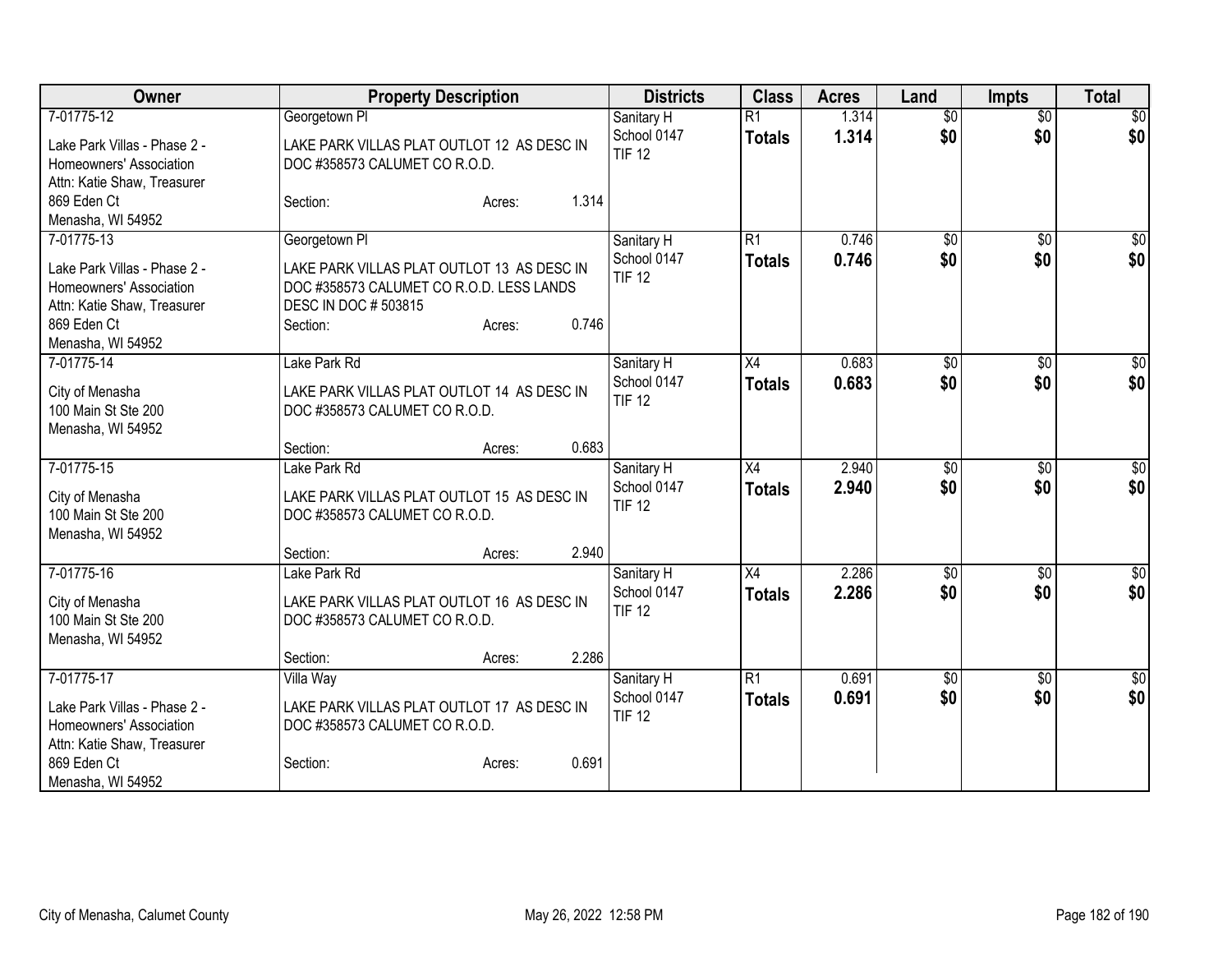| <b>Owner</b>                               | <b>Property Description</b>                | <b>Districts</b>          | <b>Class</b>                     | <b>Acres</b>   | Land                   | <b>Impts</b>           | <b>Total</b>    |
|--------------------------------------------|--------------------------------------------|---------------------------|----------------------------------|----------------|------------------------|------------------------|-----------------|
| 7-01775-18                                 | <b>Fountain Way</b>                        | Sanitary H<br>School 0147 | $\overline{R1}$<br><b>Totals</b> | 0.063<br>0.063 | $\overline{50}$<br>\$0 | $\overline{50}$<br>\$0 | \$0<br>\$0      |
| Lake Park Villas - Phase 2 -               | LAKE PARK VILLAS PLAT OUTLOT 18 EXCL THAT  | <b>TIF 12</b>             |                                  |                |                        |                        |                 |
| Homeowners' Association                    | PART WITHIN CSM #2821 REC AS DOC #394332   |                           |                                  |                |                        |                        |                 |
| Attn: Katie Shaw, Treasurer<br>869 Eden Ct | CALUMET CO R.O.D.<br>0.063<br>Section:     |                           |                                  |                |                        |                        |                 |
| Menasha, WI 54952                          | Acres:                                     |                           |                                  |                |                        |                        |                 |
| 7-01775-19                                 | Whisper Falls Ln                           | Sanitary H                | $\overline{R1}$                  | 0.478          | $\overline{50}$        | $\overline{50}$        | \$0             |
|                                            |                                            | School 0147               | <b>Totals</b>                    | 0.478          | \$0                    | \$0                    | \$0             |
| Lake Park Villas - Phase 2 -               | LAKE PARK VILLAS PLAT OUTLOT 19 EXCL THAT  | <b>TIF 12</b>             |                                  |                |                        |                        |                 |
| Homeowners' Association                    | PART WITHIN CSM #2735 REC AS DOC #383095   |                           |                                  |                |                        |                        |                 |
| Attn: Katie Shaw, Treasurer                | CALUMET CO R.O.D.                          |                           |                                  |                |                        |                        |                 |
| 869 Eden Ct                                | 0.478<br>Section:<br>Acres:                |                           |                                  |                |                        |                        |                 |
| Menasha, WI 54952                          |                                            |                           |                                  |                |                        |                        |                 |
| 7-01775-20                                 | Lake Park Rd                               | Sanitary H                | R1                               | 1.962          | \$0                    | \$0                    | $\overline{50}$ |
| Lake Park Villas - Phase 2 -               | LAKE PARK VILLAS PLAT OUTLOT 20 EXCL THAT  | School 0147               | <b>Totals</b>                    | 1.962          | \$0                    | \$0                    | \$0             |
| Homeowners' Association                    | PART WITHIN CSM #2771 REC AS DOC #386880   | <b>TIF 12</b>             |                                  |                |                        |                        |                 |
| Attn: Katie Shaw, Treasurer                | CALUMET CO R.O.D.                          |                           |                                  |                |                        |                        |                 |
| 869 Eden Ct                                | 1.962<br>Section:<br>Acres:                |                           |                                  |                |                        |                        |                 |
| Menasha, WI 54952                          |                                            |                           |                                  |                |                        |                        |                 |
| 7-01775-21                                 | Georgetown PI                              | Sanitary H                | R1                               | 0.086          | \$0                    | $\overline{50}$        | \$0             |
| Lake Park Villas - Phase 2 -               | LAKE PARK VILLAS PLAT OUTLOT 21 EXCL THAT  | School 0147               | <b>Totals</b>                    | 0.086          | \$0                    | \$0                    | \$0             |
| Homeowners' Association                    | PART WITHIN CSM #2820 REC AS DOC #394331   | <b>TIF 12</b>             |                                  |                |                        |                        |                 |
| Attn: Katie Shaw, Treasurer                | CALUMET CO R.O.D.                          |                           |                                  |                |                        |                        |                 |
| 869 Eden Ct                                | 0.086<br>Section:<br>Acres:                |                           |                                  |                |                        |                        |                 |
| Menasha, WI 54952                          |                                            |                           |                                  |                |                        |                        |                 |
| 7-01775-22                                 | <b>Kelsey Brook Ct</b>                     | Sanitary H                | X4                               | 0.419          | $\overline{50}$        | \$0                    | $\sqrt{50}$     |
|                                            |                                            | School 0147               | <b>Totals</b>                    | 0.419          | \$0                    | \$0                    | \$0             |
| City of Menasha<br>100 Main St Ste 200     | LAKE PARK VILLAS PLAT OUTLOT 22 AS DESC IN | <b>TIF 12</b>             |                                  |                |                        |                        |                 |
|                                            | DOC #358573 CALUMET CO R.O.D.              |                           |                                  |                |                        |                        |                 |
| Menasha, WI 54952                          | 0.419<br>Section:<br>Acres:                |                           |                                  |                |                        |                        |                 |
| 7-01775-23                                 | Georgetown PI                              | Sanitary H                | $\overline{R1}$                  | 0.085          | \$0                    | $\sqrt[6]{3}$          | $\sqrt{50}$     |
|                                            |                                            | School 0147               | <b>Totals</b>                    | 0.085          | \$0                    | \$0                    | \$0             |
| Lake Park Villas - Phase 2 -               | LAKE PARK VILLAS PLAT OUTLOT 23 AS DESC IN | <b>TIF 12</b>             |                                  |                |                        |                        |                 |
| Homeowners' Association                    | DOC #358573 CALUMET CO R.O.D.              |                           |                                  |                |                        |                        |                 |
| Attn: Katie Shaw, Treasurer                |                                            |                           |                                  |                |                        |                        |                 |
| 869 Eden Ct                                | 0.085<br>Section:<br>Acres:                |                           |                                  |                |                        |                        |                 |
| Menasha, WI 54952                          |                                            |                           |                                  |                |                        |                        |                 |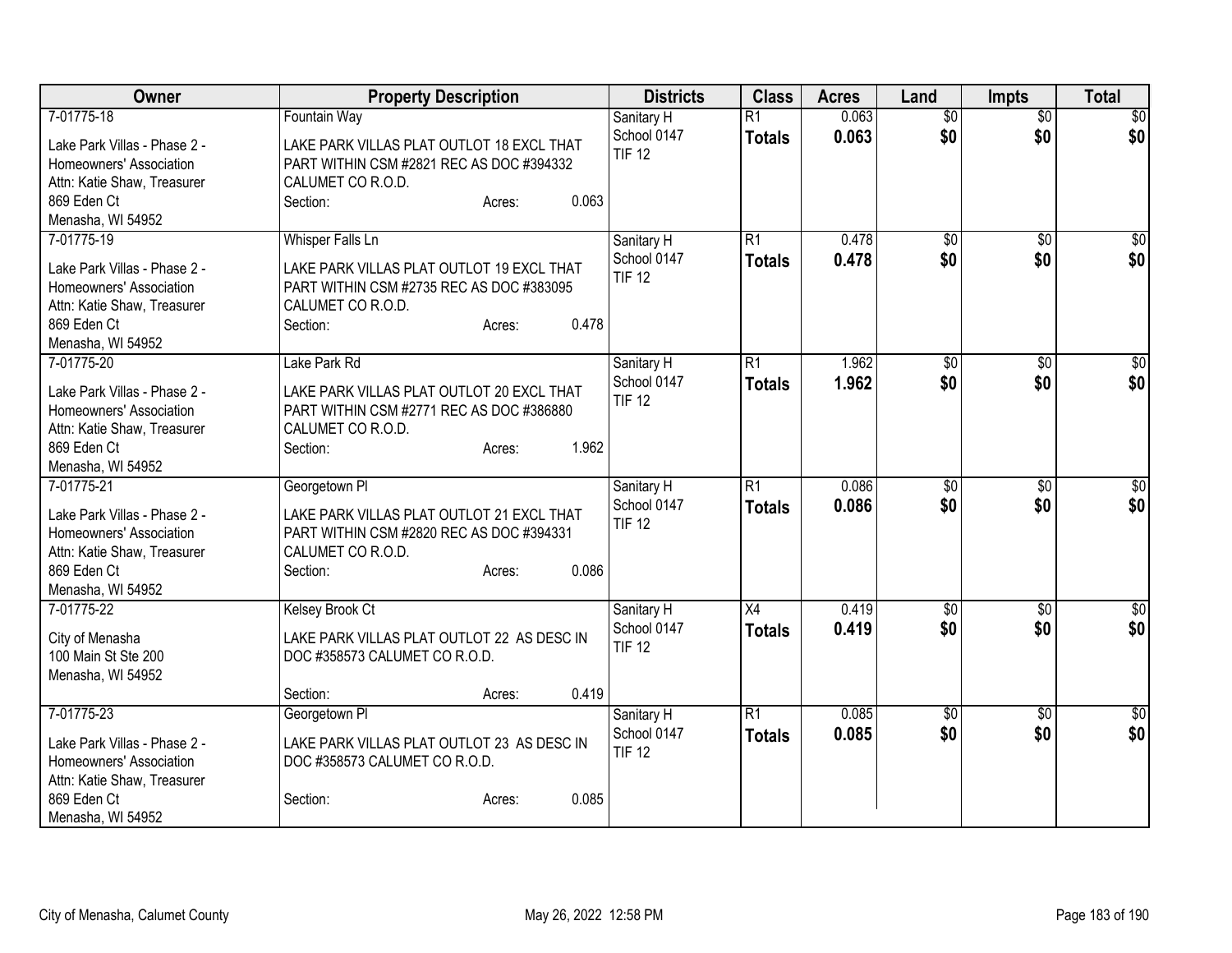| Owner                                                                                  | <b>Property Description</b>                                                          | <b>Districts</b>             | <b>Class</b>           | <b>Acres</b> | Land            | <b>Impts</b>    | <b>Total</b>    |
|----------------------------------------------------------------------------------------|--------------------------------------------------------------------------------------|------------------------------|------------------------|--------------|-----------------|-----------------|-----------------|
| 7-01775-25                                                                             | <b>Fountain Way</b>                                                                  | Sanitary H                   | $\overline{R1}$        | 1.660        | $\overline{50}$ | $\overline{50}$ | \$0             |
| Lake Park Villas - Phase 2 -<br>Homeowners' Association<br>Attn: Katie Shaw, Treasurer | LAKE PARK VILLAS PLAT OUTLOT 25 AS DESC IN<br>DOC #358573 LESS CSM #3509 DOC #503810 | School 0147<br><b>TIF 12</b> | <b>Totals</b>          | 1.660        | \$0             | \$0             | \$0             |
| 869 Eden Ct<br>Menasha, WI 54952                                                       | 1.660<br>Section:<br>Acres:                                                          |                              |                        |              |                 |                 |                 |
| 7-01775-26                                                                             | Eden Ct                                                                              | Sanitary H                   | X4                     | 0.318        | \$0             | $\overline{50}$ | $\overline{50}$ |
| City of Menasha<br>100 Main St Ste 200<br>Menasha, WI 54952                            | LAKE PARK VILLAS PLAT OUTLOT 26 AS DESC IN<br>DOC #358573 CALUMET CO R.O.D.          | School 0147<br><b>TIF 12</b> | <b>Totals</b>          | 0.318        | \$0             | \$0             | \$0             |
|                                                                                        | 0.318<br>Section:<br>Acres:                                                          |                              |                        |              |                 |                 |                 |
| 7-01775-27                                                                             | Eden Ct                                                                              | Sanitary H                   | R1                     | 0.060        | \$0             | \$0             | $\sqrt{50}$     |
| Lake Park Villas - Phase 2 -<br>Homeowners' Association<br>Attn: Katie Shaw, Treasurer | LAKE PARK VILLAS PLAT OUTLOT 27 AS DESC IN<br>DOC #358573 CALUMET CO R.O.D.          | School 0147<br><b>TIF 12</b> | <b>Totals</b>          | 0.060        | \$0             | \$0             | \$0             |
| 869 Eden Ct<br>Menasha, WI 54952                                                       | 0.060<br>Section:<br>Acres:                                                          |                              |                        |              |                 |                 |                 |
| 7-01775-75                                                                             | Lake Park Rd                                                                         | Sanitary H                   | $\overline{\text{X3}}$ | 2.885        | \$0             | \$0             | $\overline{50}$ |
| <b>Calumet County</b><br>241 E Chestnut St<br>Chilton, WI 53014                        | SEC 17 T20N R18E W1/2 COUNTY ROAD LP R/W AS<br>ANNEXED BY CITY ORDINANCE #0-3-2001   | School 0147<br><b>TIF 12</b> | <b>Totals</b>          | 2.885        | \$0             | \$0             | \$0             |
|                                                                                        | 2.885<br>Section:<br>Acres:                                                          |                              |                        |              |                 |                 |                 |
| 7-01775-91                                                                             | Clover Ct                                                                            | Sanitary H                   | R1                     | 0.315        | \$0             | $\sqrt[6]{3}$   | $\sqrt{50}$     |
| Lake Park Villas - Phase 2 -<br>Homeowners' Association<br>Attn: Katie Shaw, Treasurer | REPLAT OF LAKE PARK VILLAS OUTLOT 1 AS REC IN<br>DOC #395270 CALUMET COUNTY R.O.D.   | School 0147<br><b>TIF 12</b> | <b>Totals</b>          | 0.315        | \$0             | \$0             | \$0             |
| 869 Eden Ct<br>Menasha, WI 54952                                                       | 0.315<br>Section:<br>Acres:                                                          |                              |                        |              |                 |                 |                 |
| 7-01775-92                                                                             | <b>Fountain Way</b>                                                                  | Sanitary H                   | $\overline{R1}$        | 0.104        | $\overline{50}$ | \$0             | $\overline{50}$ |
| Lake Park Villas - Phase 2 -<br>Homeowners' Association<br>Attn: Katie Shaw, Treasurer | REPLAT OF LAKE PARK VILLAS OUTLOT 2 AS REC IN<br>DOC #395270 CALUMET COUNTY R.O.D.   | School 0147<br><b>TIF 12</b> | <b>Totals</b>          | 0.104        | \$0             | \$0             | \$0             |
| 869 Eden Ct<br>Menasha, WI 54952                                                       | 0.104<br>Section:<br>Acres:                                                          |                              |                        |              |                 |                 |                 |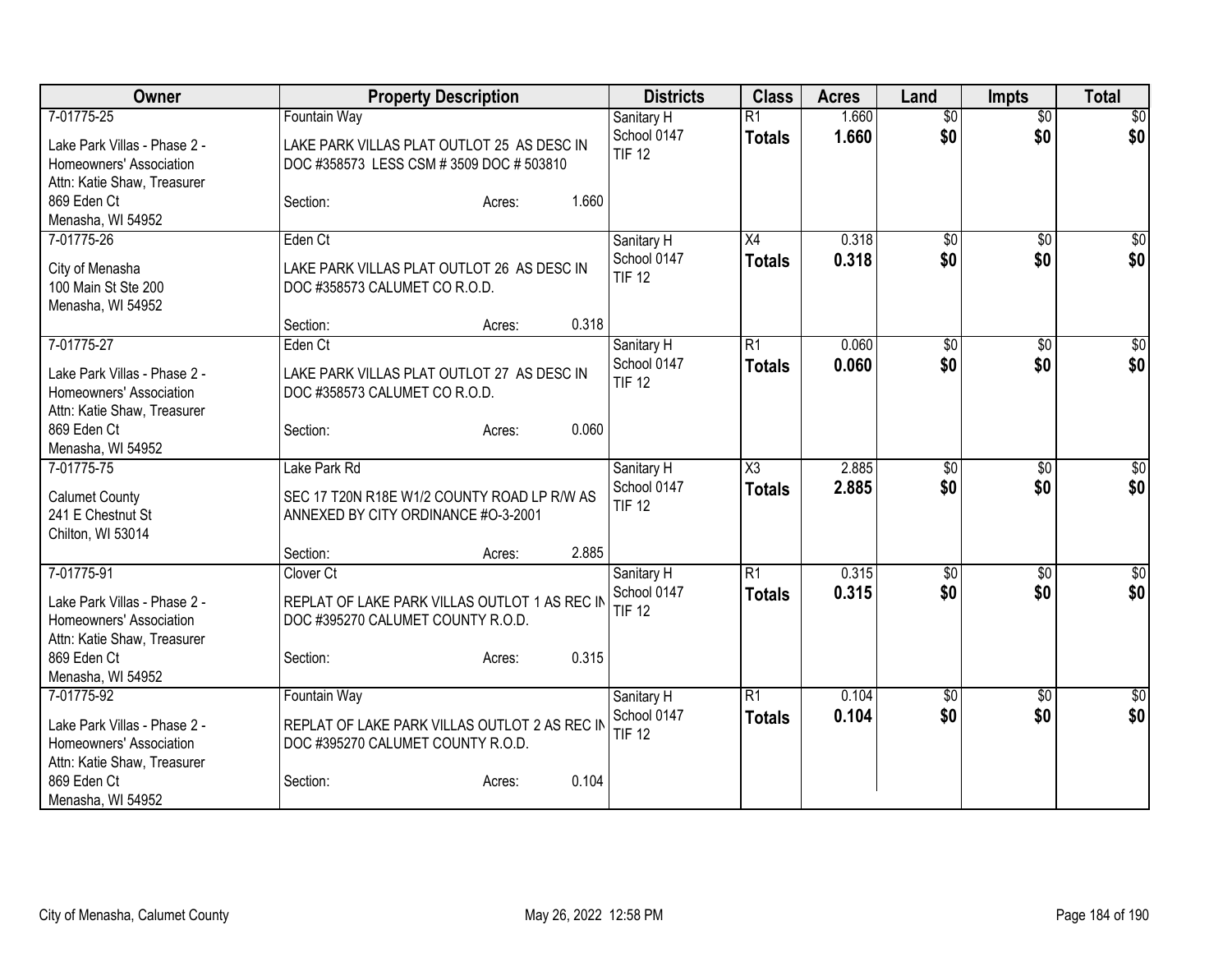| Owner                        | <b>Property Description</b>                    | <b>Districts</b>             | <b>Class</b>    | <b>Acres</b> | Land            | <b>Impts</b>    | <b>Total</b> |
|------------------------------|------------------------------------------------|------------------------------|-----------------|--------------|-----------------|-----------------|--------------|
| 7-01775-93                   | <b>Fountain Way</b>                            | Sanitary H                   | $\overline{R1}$ | 0.137        | $\overline{50}$ | $\sqrt{$0}$     | \$0          |
| Lake Park Villas - Phase 2 - | REPLAT OF LAKE PARK VILLAS OUTLOT 3 AS REC IN  | School 0147                  | <b>Totals</b>   | 0.137        | \$0             | \$0             | \$0          |
| Homeowners' Association      | DOC #395270 CALUMET COUNTY R.O.D.              | <b>TIF 12</b>                |                 |              |                 |                 |              |
| Attn: Katie Shaw, Treasurer  |                                                |                              |                 |              |                 |                 |              |
| 869 Eden Ct                  | 0.137<br>Section:<br>Acres:                    |                              |                 |              |                 |                 |              |
| Menasha, WI 54952            |                                                |                              |                 |              |                 |                 |              |
| 7-01775-94                   | Georgetown PI                                  | Sanitary H                   | $\overline{R1}$ | 0.082        | $\overline{50}$ | $\overline{50}$ | \$0          |
| Lake Park Villas - Phase 2 - | REPLAT OF LAKE PARK VILLAS OUTLOT 4 AS REC IN  | School 0147                  | <b>Totals</b>   | 0.082        | \$0             | \$0             | \$0          |
| Homeowners' Association      | DOC #395270 CALUMET COUNTY R.O.D.              | <b>TIF 12</b>                |                 |              |                 |                 |              |
| Attn: Katie Shaw, Treasurer  |                                                |                              |                 |              |                 |                 |              |
| 869 Eden Ct                  | 0.082<br>Section:<br>Acres:                    |                              |                 |              |                 |                 |              |
| Menasha, WI 54952            |                                                |                              |                 |              |                 |                 |              |
| 7-01775-95                   | Georgetown PI                                  | Sanitary H                   | $\overline{R1}$ | 0.186        | $\overline{50}$ | \$0             | $\sqrt{50}$  |
| Lake Park Villas - Phase 2 - | REPLAT OF LAKE PARK VILLAS OUTLOT 5 AS REC IN  | School 0147                  | <b>Totals</b>   | 0.186        | \$0             | \$0             | \$0          |
| Homeowners' Association      | DOC #395270 CALUMET COUNTY R.O.D.              | <b>TIF 12</b>                |                 |              |                 |                 |              |
| Attn: Katie Shaw, Treasurer  |                                                |                              |                 |              |                 |                 |              |
| 869 Eden Ct                  | 0.186<br>Section:<br>Acres:                    |                              |                 |              |                 |                 |              |
| Menasha, WI 54952            |                                                |                              |                 |              |                 |                 |              |
| 7-01775-96                   | <b>Whisper Falls Ct</b>                        | Sanitary H                   | $\overline{R1}$ | 0.240        | $\overline{50}$ | $\overline{50}$ | \$0          |
|                              |                                                | School 0147                  | <b>Totals</b>   | 0.240        | \$0             | \$0             | \$0          |
| Lake Park Villas - Phase 2 - | REPLAT OF LAKE PARK VILLAS OUTLOT 6 AS REC IN  | <b>TIF 12</b>                |                 |              |                 |                 |              |
| Homeowners' Association      | DOC #395270 CALUMET COUNTY R.O.D.              |                              |                 |              |                 |                 |              |
| Attn: Katie Shaw, Treasurer  |                                                |                              |                 |              |                 |                 |              |
| 869 Eden Ct                  | 0.240<br>Section:<br>Acres:                    |                              |                 |              |                 |                 |              |
| Menasha, WI 54952            |                                                |                              |                 |              |                 |                 |              |
| 7-01775-97                   | <b>Whisper Falls Ct</b>                        | Sanitary H                   | $\overline{R1}$ | 0.083        | $\overline{50}$ | $\sqrt[6]{}$    | $\sqrt{50}$  |
| Lake Park Villas - Phase 2 - | REPLAT OF LAKE PARK VILLAS OUTLOT 7 AS REC IN  | School 0147<br><b>TIF 12</b> | <b>Totals</b>   | 0.083        | \$0             | \$0             | \$0          |
| Homeowners' Association      | DOC #395270 CALUMET COUNTY R.O.D.              |                              |                 |              |                 |                 |              |
| Attn: Katie Shaw, Treasurer  |                                                |                              |                 |              |                 |                 |              |
| 869 Eden Ct                  | 0.083<br>Section:<br>Acres:                    |                              |                 |              |                 |                 |              |
| Menasha, WI 54952            |                                                |                              |                 |              |                 |                 |              |
| 7-01810-00                   | Ush 10 / St Hwy 114                            | Sanitary H                   | R1              | 9.102        | \$1,500         | \$0             | \$1,500      |
| Woodland Developments, LLC   | SECTION 18 T20N R18E 20 ACRES OF NE1/4 N1/2 AS | School 0147                  | <b>Totals</b>   | 9.102        | \$1,500         | \$0             | \$1,500      |
| Attn: Michael H Hagens       | DESC IN ANNEXATION ORDINANCE REC AS DOC        |                              |                 |              |                 |                 |              |
| N319 Breezewood Dr           | #343454 CALUMET COUNTY R.O.D.                  |                              |                 |              |                 |                 |              |
| Appleton, WI 54915           | 9.102<br>Section:<br>Acres:                    |                              |                 |              |                 |                 |              |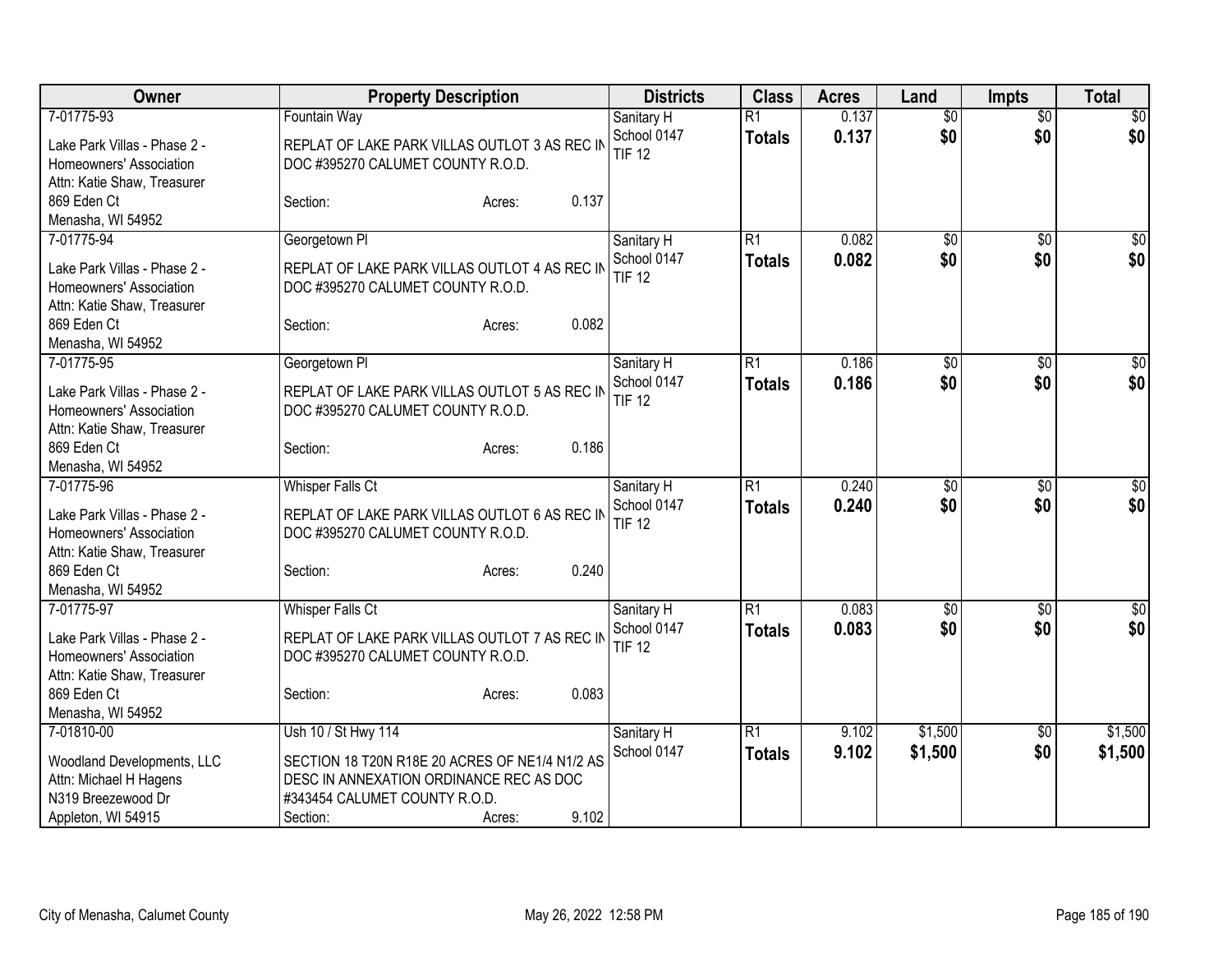| <b>Owner</b>                                 | <b>Property Description</b>                 |       | <b>Districts</b> | <b>Class</b>    | <b>Acres</b> | Land     | Impts           | <b>Total</b> |
|----------------------------------------------|---------------------------------------------|-------|------------------|-----------------|--------------|----------|-----------------|--------------|
| 7-01811-01                                   | Ush 10 / St Hwy 114                         |       | Sanitary H       | $\overline{R1}$ | 0.070        | \$100    | $\overline{50}$ | \$100        |
| Woodland Developments, LLC                   | SEC 18 T20N R18E PART OF THE NE-NE AS       |       | School 0147      | <b>Totals</b>   | 0.070        | \$100    | \$0             | \$100        |
| Attn: Michael H Hagens                       | DESCRIBED IN DOC #362614 CALUMET COUNTY     |       |                  |                 |              |          |                 |              |
| N319 Breezewood Dr                           | R.O.D.                                      |       |                  |                 |              |          |                 |              |
| Appleton, WI 54915                           | Section:<br>Acres:                          | 0.070 |                  |                 |              |          |                 |              |
| 7-01811-02                                   | Ush 10 / St Hwy 114                         |       | Sanitary H       | $\overline{R1}$ | 3.788        | \$3,500  | $\overline{50}$ | \$3,500      |
|                                              |                                             |       | School 0147      | <b>Totals</b>   | 3.788        | \$3,500  | \$0             | \$3,500      |
| Woodland Developments, LLC                   | SEC 18 T20N R18E PART OF THE NE-NE AS       |       |                  |                 |              |          |                 |              |
| Attn: Michael H Hagens                       | DESCRIBED IN DOC #362613 CALUMET COUNTY     |       |                  |                 |              |          |                 |              |
| N319 Breezewood Dr                           | R.O.D.                                      |       |                  |                 |              |          |                 |              |
| Appleton, WI 54915                           | Section:<br>Acres:                          | 3.788 |                  |                 |              |          |                 |              |
| 7-01811-03                                   | W6984 Ush 10 / St Hwy 114                   |       | Sanitary H       | R1              | 0.276        | \$500    | $\sqrt[6]{}$    | \$500        |
|                                              | SEC 18 T20N R18E PART OF NE1/4 AS DESC IN   |       | School 0147      | <b>Totals</b>   | 0.276        | \$500    | \$0             | \$500        |
| Woodland Developments, LLC                   |                                             |       |                  |                 |              |          |                 |              |
| Attn: Michael H Hagens<br>N319 Breezewood Dr | ANNEXATION ORDINANCE O-17-04 REC AS DOC     |       |                  |                 |              |          |                 |              |
|                                              | #386155 CALUMET CO R.O.D.                   | 0.276 |                  |                 |              |          |                 |              |
| Appleton, WI 54915                           | Section:<br>Acres:                          |       |                  |                 |              |          |                 |              |
| 7-01811-04                                   | Lake Cottage Ct                             |       | Sanitary H       | R1              | 0.393        | \$13,500 | \$0             | \$13,500     |
| James R. Morris                              | LOT 3 CSM 3582 SEC 18 T20N R18E PART OF THE |       | School 0147      | <b>Totals</b>   | 0.393        | \$13,500 | \$0             | \$13,500     |
| 2448 Lake Cottage Ct                         | NE-NE AS DESCRIBED IN DOC #362613 CALUMET   |       |                  |                 |              |          |                 |              |
| Menasha, WI 54952                            | COUNTY R.O.D.                               |       |                  |                 |              |          |                 |              |
|                                              | Section:<br>Acres:                          | 0.393 |                  |                 |              |          |                 |              |
| 7-01811-05                                   | 2408 Lake Cottage Ct                        |       | Sanitary H       | $\overline{R1}$ | 0.288        | \$31,000 | \$242,900       | \$273,900    |
|                                              |                                             |       | School 0147      | <b>Totals</b>   | 0.288        | \$31,000 | \$242,900       | \$273,900    |
| Charles D. Valenti-Hein                      | LOT 4 CSM 3582 SEC 18 T20N R18E PART OF THE |       |                  |                 |              |          |                 |              |
| Denise Valenti-Hein                          | NE-NE AS DESCRIBED IN DOC #362613 CALUMET   |       |                  |                 |              |          |                 |              |
| 2408 Lake Cottage Ct                         | COUNTY R.O.D.                               |       |                  |                 |              |          |                 |              |
| Menasha, WI 54952                            | Section:<br>Acres:                          | 0.288 |                  |                 |              |          |                 |              |
| 7-01811-06                                   | 2416 Lake Cottage Ct                        |       | Sanitary H       | $\overline{R1}$ | 0.307        | \$31,500 | \$287,300       | \$318,800    |
| Eric Alvin Durand                            | LOT 5 CSM 3582 SEC 18 T20N R18E PART OF THE |       | School 0147      | <b>Totals</b>   | 0.307        | \$31,500 | \$287,300       | \$318,800    |
| 2416 Lake Cottage Ct                         | NE-NE AS DESCRIBED IN DOC #362613 CALUMET   |       |                  |                 |              |          |                 |              |
| Menasha, WI 54952                            | COUNTY R.O.D.                               |       |                  |                 |              |          |                 |              |
|                                              | Section:<br>Acres:                          | 0.307 |                  |                 |              |          |                 |              |
| 7-01811-07                                   | 2424 Lake Cottage Ct                        |       | Sanitary H       | $\overline{R1}$ | 0.370        | \$34,000 | \$289,400       | \$323,400    |
|                                              |                                             |       | School 0147      | <b>Totals</b>   | 0.370        | \$34,000 | \$289,400       | \$323,400    |
| Steven M. Scanlan                            | LOT 6 CSM 3587 SEC 18 T20N R18E PART OF THE |       |                  |                 |              |          |                 |              |
| Katelyn R. Kotkosky                          | NE-NE AS DESCRIBED IN DOC #362613 CALUMET   |       |                  |                 |              |          |                 |              |
| 2424 Lake Cottage Ct                         | COUNTY R.O.D.                               |       |                  |                 |              |          |                 |              |
| Menasha, WI 54952                            | Section:<br>Acres:                          | 0.370 |                  |                 |              |          |                 |              |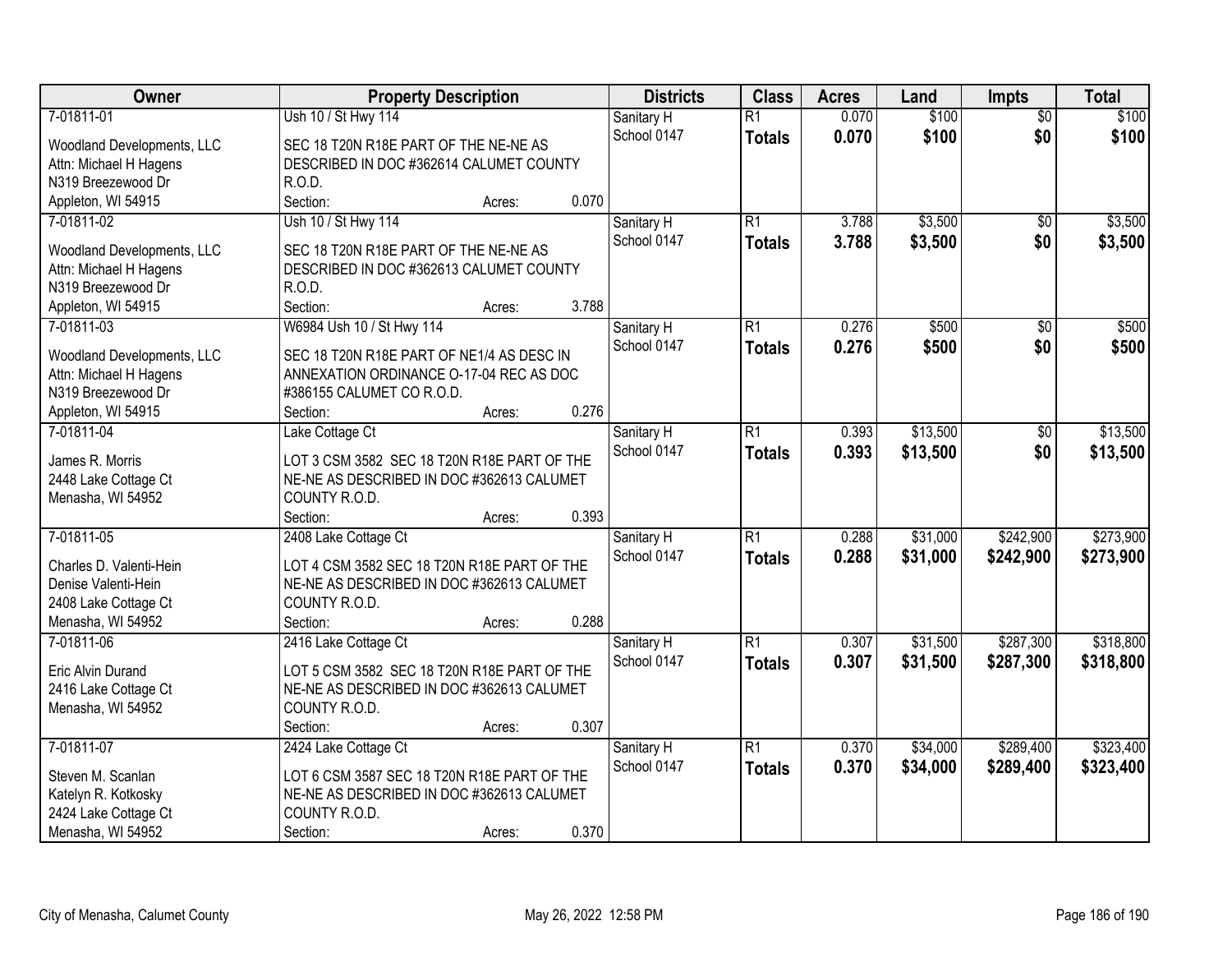| <b>Owner</b>         | <b>Property Description</b>                     | <b>Districts</b> | <b>Class</b>    | <b>Acres</b> | Land     | <b>Impts</b>    | <b>Total</b> |
|----------------------|-------------------------------------------------|------------------|-----------------|--------------|----------|-----------------|--------------|
| 7-01811-08           | 2432 Lake Cottage Ct                            | Sanitary H       | $\overline{R1}$ | 0.384        | \$34,500 | \$281,400       | \$315,900    |
| Lori A. Van Laanen   | LOT 7 CSM 3587 SEC 18 T20N R18E PART OF THE     | School 0147      | <b>Totals</b>   | 0.384        | \$34,500 | \$281,400       | \$315,900    |
| 2432 Lake Cottage Ct | NE-NE AS DESCRIBED IN DOC #362613 CALUMET       |                  |                 |              |          |                 |              |
| Menasha, WI 54952    | COUNTY R.O.D.                                   |                  |                 |              |          |                 |              |
|                      | 0.384<br>Section:<br>Acres:                     |                  |                 |              |          |                 |              |
| 7-01811-09           | 2440 Lake Cottage Ct                            | Sanitary H       | $\overline{R1}$ | 0.339        | \$33,000 | \$304,100       | \$337,100    |
|                      |                                                 | School 0147      | <b>Totals</b>   | 0.339        | \$33,000 | \$304,100       | \$337,100    |
| Jeffrey J. Remington | LOT 8 CSM 3587 SEC 18 T20N R18E PART OF THE     |                  |                 |              |          |                 |              |
| Tina M. Remington    | NE-NE AS DESCRIBED IN DOC #362613 CALUMET       |                  |                 |              |          |                 |              |
| 2440 Lake Cottage Ct | COUNTY R.O.D.                                   |                  |                 |              |          |                 |              |
| Menasha, WI 54952    | 0.339<br>Section:<br>Acres:                     |                  |                 |              |          |                 |              |
| 7-01811-10           | 2448 Lake Cottage Ct                            | Sanitary H       | $\overline{R1}$ | 0.537        | \$33,500 | \$306,300       | \$339,800    |
| James R. Morris      | LOT 9 CSM 3587 SEC 18 T20N R18E PART OF THE     | School 0147      | <b>Totals</b>   | 0.537        | \$33,500 | \$306,300       | \$339,800    |
| Victoria Morris      | NE-NE AS DESCRIBED IN DOC #362613 CALUMET       |                  |                 |              |          |                 |              |
| 2448 Lake Cottage Ct | COUNTY R.O.D.                                   |                  |                 |              |          |                 |              |
| Menasha, WI 54952    | 0.537<br>Section:<br>Acres:                     |                  |                 |              |          |                 |              |
| 7-01811-11           | Lake Cottage Ct                                 | Sanitary H       | X4              | 0.991        | \$0      | \$0             | \$0          |
|                      |                                                 | School 0147      | <b>Totals</b>   | 0.991        | \$0      | \$0             | \$0          |
| City of Menasha      | LAKE COTTAGE COURT R/W SEC 18 T20N R18E         |                  |                 |              |          |                 |              |
| 100 Main St Ste 200  | PART OF THE NE-NE AS DESCRIBED IN DOC           |                  |                 |              |          |                 |              |
| Menasha, WI 54952    | #362613 CALUMET COUNTY R.O.D.                   |                  |                 |              |          |                 |              |
|                      | 0.991<br>Section:<br>Acres:                     |                  |                 |              |          |                 |              |
| 7-01811-12           | 2384 Lake Cottage Ct                            | Sanitary H       | $\overline{R1}$ | 0.489        | \$32,000 | $\overline{50}$ | \$32,000     |
| John C. Anderson     | LOT 1 CSM 3591 F/K/A LOT 3 CSM 3582 SEC 18 T20N | School 0147      | <b>Totals</b>   | 0.489        | \$32,000 | \$0             | \$32,000     |
|                      |                                                 |                  |                 |              |          |                 |              |
| Ann M. Anderson      | R18E PART OF THE NE-NE AS DESCRIBED IN DOC      |                  |                 |              |          |                 |              |
| W7052 Plank Rd       | #362613 CALUMET COUNTY R.O.D.                   |                  |                 |              |          |                 |              |
| Menasha, WI 54952    | 0.489<br>Section:<br>Acres:                     |                  |                 |              |          |                 |              |
| 7-01811-13           | 2391 Lake Cottage Ct                            | Sanitary H       | $\overline{R1}$ | 0.330        | \$32,500 | $\overline{50}$ | \$32,500     |
| Kathryn S. Resch     | LOT 2 CSM 3591 F/K/A LOT 3 CSM 3582 SEC 18 T20N | School 0147      | <b>Totals</b>   | 0.330        | \$32,500 | \$0             | \$32,500     |
| 1506 Coolidge        | R18E PART OF NE1/4 AS DESC IN ANNEXATION        |                  |                 |              |          |                 |              |
| Appleton, WI 54915   | ORDINANCE O-17-04 REC AS DOC #386155            |                  |                 |              |          |                 |              |
|                      | 0.330<br>Section:<br>Acres:                     |                  |                 |              |          |                 |              |
| 7-01811-14           | 2400 Lake Cottage Ct                            | Sanitary H       | $\overline{R1}$ | 0.274        | \$30,500 | \$303,800       | \$334,300    |
|                      |                                                 | School 0147      | <b>Totals</b>   | 0.274        | \$30,500 | \$303,800       | \$334,300    |
| William Plucker      | LOT 3 CSM 3591 F/K/A LOT 3 CSM 3582 SEC 18 T20N |                  |                 |              |          |                 |              |
| Cynthia Plucker      | R18E PART OF NE1/4 AS DESC IN ANNEXATION        |                  |                 |              |          |                 |              |
| 2400 Lake Cottage Ct | ORDINANCE O-17-04 REC AS DOC #386155            |                  |                 |              |          |                 |              |
| Menasha, WI 54952    | 0.274<br>Section:<br>Acres:                     |                  |                 |              |          |                 |              |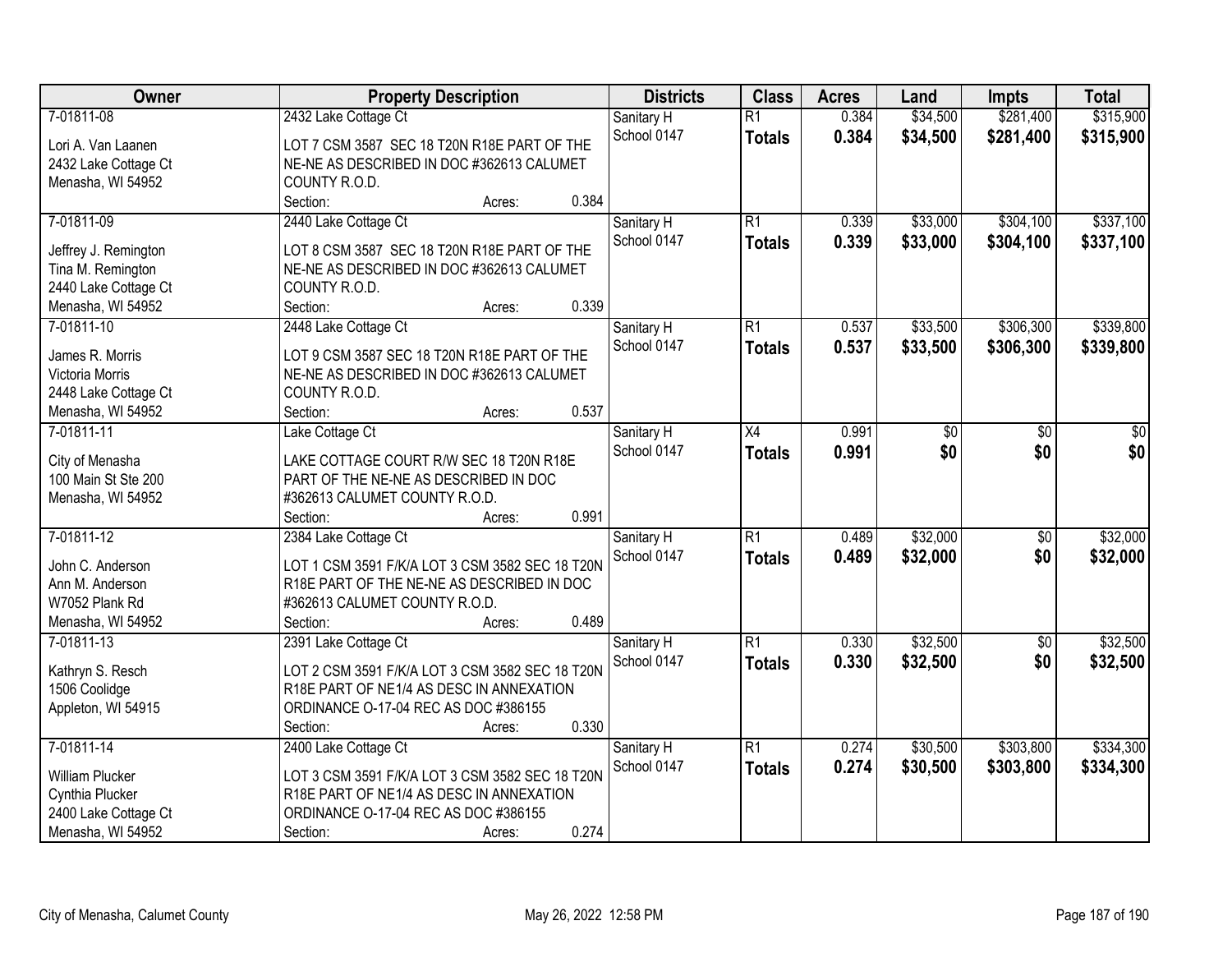| <b>Owner</b>                         | <b>Property Description</b>                                      | <b>Districts</b>          | <b>Class</b>    | <b>Acres</b> | Land      | <b>Impts</b>    | <b>Total</b> |
|--------------------------------------|------------------------------------------------------------------|---------------------------|-----------------|--------------|-----------|-----------------|--------------|
| 7-01812-00                           | Ush 10 / St Hwy 114                                              | Sanitary H                | $\overline{R1}$ | 10.074       | \$30,000  | $\overline{50}$ | \$30,000     |
| Michael J. Gambsky                   | SEC 18 T20N R18E THAT PART OF NW-NE AS DESC                      | School 0147               | <b>Totals</b>   | 10.074       | \$30,000  | \$0             | \$30,000     |
| 1791 Garnet Ct                       | IN ANNEXATION ORDINANCE REC AS DOC #343453                       |                           |                 |              |           |                 |              |
| Menasha, WI 54952                    | CALUMET COUNTY R.O.D.                                            |                           |                 |              |           |                 |              |
|                                      | 10.074<br>Section:<br>Acres:                                     |                           |                 |              |           |                 |              |
| 7-01812-01                           | Ush 10 / St Hwy 114                                              | Sanitary H                | R4              | 5.746        | \$1,100   | $\overline{50}$ | \$1,100      |
|                                      |                                                                  | School 0147               | <b>Totals</b>   | 5.746        | \$1,100   | \$0             | \$1,100      |
| Michael J. Gambsky                   | SEC 18 T20N R18E THAT PART OF NE-NE AS DESC                      |                           |                 |              |           |                 |              |
| 1791 Garnet Ct                       | IN ANNEXATION ORDINANCE REC AS DOC #343453                       |                           |                 |              |           |                 |              |
| Menasha, WI 54952                    | CALUMET COUNTY R.O.D.                                            |                           |                 |              |           |                 |              |
|                                      | 5.746<br>Section:<br>Acres:                                      |                           |                 |              |           |                 |              |
| 7-01815-00                           | Ush 10 / St Hwy 114                                              | Sanitary H                | X4              | 0.088        | \$0       | \$0             | \$0          |
| <b>WE ENERGIES</b>                   | SEC 18 T20N R18E N 50' OF W 153' OF NW-NW AS                     | School 0147               | <b>Totals</b>   | 0.088        | \$0       | \$0             | \$0          |
| Attn: WEC Energy Group               | DESC IN ANNEXATION ORDINANCE REC AS DOC                          |                           |                 |              |           |                 |              |
| PO Box 5651                          | #343454 CALUMET COUNTY R.O.D.                                    |                           |                 |              |           |                 |              |
| Bismarck, ND 58506                   | 0.088<br>Section:<br>Acres:                                      |                           |                 |              |           |                 |              |
| 7-01816-00                           | 865 Oneida St                                                    | Sanitary H                | $\overline{R2}$ | 0.838        | \$87,500  | \$329,500       | \$417,000    |
|                                      |                                                                  | School 0147               | <b>Totals</b>   | 0.838        | \$87,500  | \$329,500       | \$417,000    |
| IBK, LLC<br>865 Oneida St            | SEC 18 T20N R18E PART OF W60A N-NW AS DESC IN                    |                           |                 |              |           |                 |              |
|                                      | ANNEXATION ORDINANCE REC AS DOC #343454<br>CALUMET COUNTY R.O.D. |                           |                 |              |           |                 |              |
| Menasha, WI 54952                    | 0.838<br>Section:                                                |                           |                 |              |           |                 |              |
| 7-01817-00                           | Acres:<br>835 Oneida St                                          |                           | $\overline{R2}$ | 1.609        | \$140,000 | \$138,100       | \$278,100    |
|                                      |                                                                  | Sanitary H<br>School 0147 |                 |              |           |                 |              |
| Charles J. Krause                    | SEC 18 T20N R18E PART OF NW-NW AS DESC IN                        |                           | Totals          | 1.609        | \$140,000 | \$138,100       | \$278,100    |
| 835 Oneida St                        | ANNEXATION ORDINANCE REC AS DOC #343454                          |                           |                 |              |           |                 |              |
| Menasha, WI 54952                    | CALUMET COUNTY R.O.D.                                            |                           |                 |              |           |                 |              |
|                                      | 1.609<br>Section:<br>Acres:                                      |                           |                 |              |           |                 |              |
| 7-01822-00                           | Ush 10 / St Hwy 114                                              | Sanitary H                | R2              | 18.920       | \$520,000 | $\sqrt{$0}$     | \$520,000    |
| <b>Convenience Store Investments</b> | SEC 18 T20N R18E PART OF NW1/4 AS DESC IN                        | School 0147               | <b>Totals</b>   | 18.920       | \$520,000 | \$0             | \$520,000    |
| 1626 Oak St Po Box 2107              | ANNEXATION ORDINANCE #0-32-01 LESS                               |                           |                 |              |           |                 |              |
| La Crosse, WI 54602                  | CSM#2889                                                         |                           |                 |              |           |                 |              |
|                                      | 18.920<br>Section:<br>Acres:                                     |                           |                 |              |           |                 |              |
| 7-01822-01                           | 1870 Ush 10 / St Hwy 114                                         | Sanitary H                | $\overline{R2}$ | 2.442        | \$595,500 | \$1,005,000     | \$1,600,500  |
|                                      |                                                                  | School 0147               | <b>Totals</b>   | 2.442        | \$595,500 | \$1,005,000     | \$1,600,500  |
| <b>Convenience Store Investments</b> | LOT 1 OF CSM #2889 AS RECORDED IN THE OFFICE                     |                           |                 |              |           |                 |              |
| 1626 Oak St Po Box 2107              | OF THE REGISTER OF DEEDS FOR CALUMET CTY                         |                           |                 |              |           |                 |              |
| La Crosse, WI 54602                  | ON 4/4/06 IN V23 OF CSM MAPS PAGE 293 AS DOC #                   |                           |                 |              |           |                 |              |
|                                      | 2.442<br>Section:<br>Acres:                                      |                           |                 |              |           |                 |              |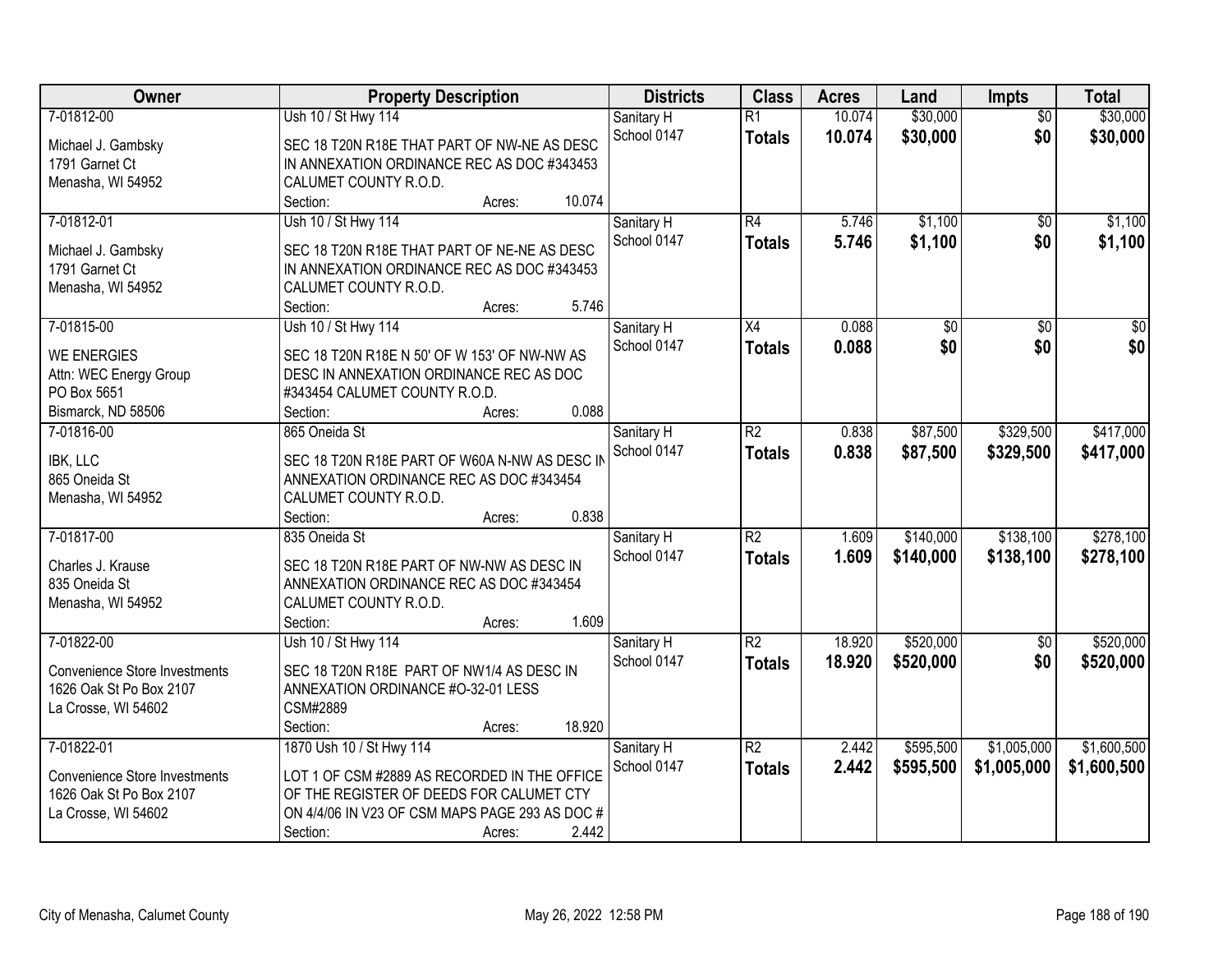| <b>Owner</b>               | <b>Property Description</b>                             | <b>Districts</b> | <b>Class</b>    | <b>Acres</b> | Land            | Impts           | <b>Total</b>    |
|----------------------------|---------------------------------------------------------|------------------|-----------------|--------------|-----------------|-----------------|-----------------|
| 7-01838-00                 | Natures Way                                             | Sanitary H       | $\overline{X4}$ | 42.691       | $\overline{60}$ | $\overline{30}$ | $\overline{50}$ |
| City of Menasha            | SEC 7 AND SEC 18 T20N R18E PRT SE-SW SEC 7              | School 0147      | <b>Totals</b>   | 42.691       | \$0             | \$0             | \$0             |
| 140 Main St                | PRT NE-NW & PRT NW-NE SEC 18 COM AT SE COR              |                  |                 |              |                 |                 |                 |
| Menasha, WI 54952          | SE-SW SEC 7 T20N R18E                                   |                  |                 |              |                 |                 |                 |
|                            | 42.537<br>Section:<br>Acres:                            |                  |                 |              |                 |                 |                 |
| 7-01839-00                 | W7140 Ush 10 / St Hwy 114                               | Sanitary H       | $\overline{R2}$ | 1.143        | \$10,000        | $\overline{50}$ | \$10,000        |
|                            |                                                         | School 0147      | <b>Totals</b>   | 1.143        | \$10,000        | \$0             | \$10,000        |
| <b>TFT Properties, LLC</b> | PRT OF N1/2 OF NW1/4 SEC 18 T20N R18E COMM              |                  |                 |              |                 |                 |                 |
| W6411 Greenville Dr        | AT SW COR N1/2 OF NW1/4 OF SEC 18, TH ALG S LN          |                  |                 |              |                 |                 |                 |
| Greenville, WI 54942       | OF N1/2 OF NW1/4, S 87* 19' E 2152.52', TH N 0* 48' E   |                  |                 |              |                 |                 |                 |
|                            | Section:<br>1.143<br>Acres:                             |                  |                 |              |                 |                 |                 |
| 7-01839-01                 | W7158 Ush 10 / St Hwy 114                               | Sanitary H       | $\overline{R2}$ | 0.368        | \$32,000        | \$151,600       | \$183,600       |
| TFT Properties, LLC        | SEC 18 T20N R18E COM AT SW COR N1/2 NW 1/4              | School 0147      | <b>Totals</b>   | 0.368        | \$32,000        | \$151,600       | \$183,600       |
| W6411 Greenville Dr        | SEC 18 TH S 87* E 2152.51', TH N 373.63', TH S 85* E    |                  |                 |              |                 |                 |                 |
| Greenville, WI 54942       | 7.25' TO POB TH S 85* E 68', TH N 3* E 351.3', TH N     |                  |                 |              |                 |                 |                 |
|                            | Section:<br>0.368<br>Acres:                             |                  |                 |              |                 |                 |                 |
| 7-01839-02                 | N8847 Ush 10 / St Hwy 114                               | Sanitary H       | $\overline{R2}$ | 1.457        | \$31,500        | \$0             | \$31,500        |
|                            |                                                         | School 0147      | <b>Totals</b>   | 1.457        | \$31,500        | \$0             | \$31,500        |
| Thomas L. Day              | PRT OF N1/2 OF NW1/4 SEC 18 T20N R18E COMM              |                  |                 |              |                 |                 |                 |
| Bonnie R. Day              | AT SW COR N1/2 OF NW1/4 OF SEC 18, TH ALG S LN          |                  |                 |              |                 |                 |                 |
| N8847 Ush 10/114           | OF N1/2 OF NW1/4, S 87* 19' E 2152.52', TH N 0* 48' E   |                  |                 |              |                 |                 |                 |
| Menasha, WI 54952          | 1.457<br>Section:<br>Acres:                             |                  |                 |              |                 |                 |                 |
| 7-01839-03                 | Ush 10 / St Hwy 114                                     | Sanitary H       | $\overline{R1}$ | 0.910        | \$23,500        | $\overline{50}$ | \$23,500        |
| Thomas L. Day              | SEC 18 T20N R18E THAT PART OF NE-NW AS DESC             | School 0147      | <b>Totals</b>   | 0.910        | \$23,500        | \$0             | \$23,500        |
| Bonnie R. Day              | IN ANNEXATION ORDINANCE REC AS DOC #343454              |                  |                 |              |                 |                 |                 |
| W7170 Hwy 10 & 114         | CALUMET COUNTY R.O.D.                                   |                  |                 |              |                 |                 |                 |
| Menasha, WI 54952          | 0.910<br>Section:<br>Acres:                             |                  |                 |              |                 |                 |                 |
| 7-01839-04                 | Ush 10 / St Hwy 114                                     | Sanitary H       | $\overline{R1}$ | 0.450        | \$1,500         | $\overline{50}$ | \$1,500         |
|                            |                                                         | School 0147      | <b>Totals</b>   | 0.450        | \$1,500         | \$0             | \$1,500         |
| Thomas L. Day              | SEC 18 T20N R18E THAT PART OF NE-NW AS DESC             |                  |                 |              |                 |                 |                 |
| Bonnie R. Day              | IN ANNEXATION ORDINANCE REC AS DOC #343454              |                  |                 |              |                 |                 |                 |
| W7170 Hwy 10 & 114         | CALUMET COUNTY R.O.D.                                   |                  |                 |              |                 |                 |                 |
| Menasha, WI 54952          | 0.450<br>Section:<br>Acres:                             |                  |                 |              |                 |                 |                 |
| 7-01840-00                 | W7150 Ush 10 / St Hwy 114                               | Sanitary H       | $\overline{R2}$ | 0.915        | \$79,500        | \$186,400       | \$265,900       |
| Jt Mac LLC                 | SEC 18 T20N R18E COM AT SW COR OF N1/2 NW 1/4           | School 0147      | <b>Totals</b>   | 0.915        | \$79,500        | \$186,400       | \$265,900       |
| W7181 Highway 10           | TH S 87* E 2220.51', TH N 370.90' TO POB TH S 85* E     |                  |                 |              |                 |                 |                 |
| Menasha, WI 54952          | 70.63', TH S 82* E 94.5', TH N 4* E 268.84', TH N 85* W |                  |                 |              |                 |                 |                 |
|                            | 0.915<br>Section:<br>Acres:                             |                  |                 |              |                 |                 |                 |